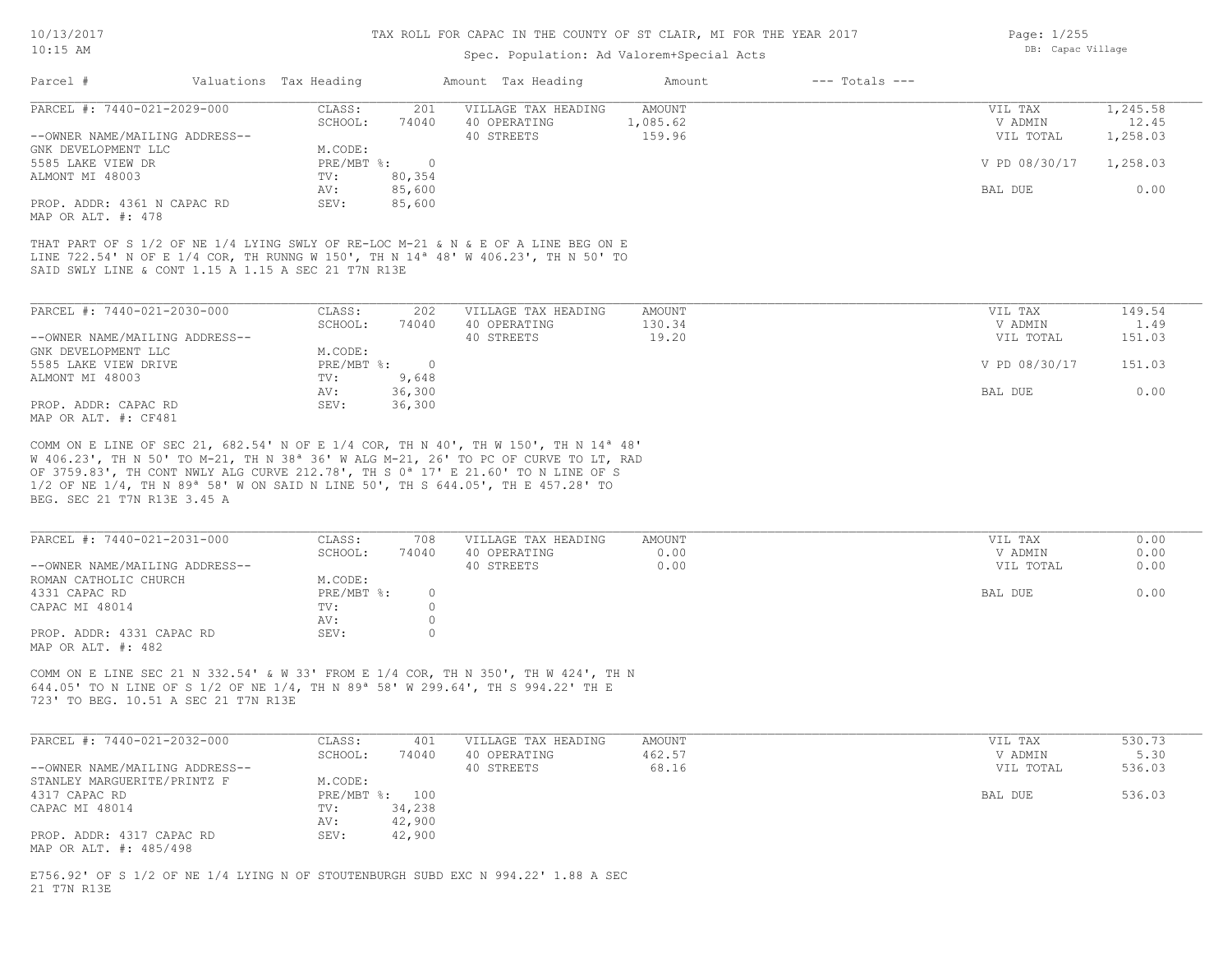### Spec. Population: Ad Valorem+Special Acts

| Parcel #                       |  | Valuations Tax Heading |        | Amount Tax Heading                                                                  | Amount | $---$ Totals $---$ |           |        |
|--------------------------------|--|------------------------|--------|-------------------------------------------------------------------------------------|--------|--------------------|-----------|--------|
| PARCEL #: 7440-021-2033-000    |  | CLASS:                 | 401    | VILLAGE TAX HEADING                                                                 | AMOUNT |                    | VIL TAX   | 464.33 |
|                                |  | SCHOOL:                | 74040  | 40 OPERATING                                                                        | 404.70 |                    | V ADMIN   | 4.64   |
| --OWNER NAME/MAILING ADDRESS-- |  |                        |        | 40 STREETS                                                                          | 59.63  |                    | VIL TOTAL | 468.97 |
| LUMBARDO ROBERT NEIL JR        |  | M.CODE:                |        |                                                                                     |        |                    |           |        |
| LUMBARDO DESIREE M             |  | PRE/MBT %: 100         |        |                                                                                     |        |                    | BAL DUE   | 468.97 |
| 4313 STEVENS DRIVE             |  | TV:                    | 29,955 |                                                                                     |        |                    |           |        |
| CAPAC MI 48014                 |  | AV:                    | 34,000 |                                                                                     |        |                    |           |        |
|                                |  | SEV:                   | 34,000 |                                                                                     |        |                    |           |        |
| PROP. ADDR: W PARK ST          |  |                        |        |                                                                                     |        |                    |           |        |
| MAP OR ALT. #: 476A            |  |                        |        |                                                                                     |        |                    |           |        |
|                                |  |                        |        |                                                                                     |        |                    |           |        |
|                                |  |                        |        | S1/2 OF NE 1/4 EXC STOUTENBURGH SUBD & EXC E 756' & EXC W 841.5' OF REMAINDER & EXC |        |                    |           |        |
|                                |  |                        |        | S 511' OF E 511' THEREOF & EXC W 234' OF E 1501.92' OF N 418' OF S 568' OF NE 1/4   |        |                    |           |        |

SECTION 21 T7N R13E 21.06 A

| PARCEL #: 7440-021-2033-100         | CLASS:     | 701   | VILLAGE TAX HEADING | AMOUNT | VIL TAX   | 0.00 |
|-------------------------------------|------------|-------|---------------------|--------|-----------|------|
|                                     | SCHOOL:    | 74040 |                     |        | V ADMIN   | 0.00 |
| --OWNER NAME/MAILING ADDRESS--      |            |       |                     |        | VIL TOTAL | 0.00 |
| UNITED STATES DEPARTMENT OF AGRICUL | M.CODE:    |       |                     |        |           |      |
| 13862 SIMONE DR                     | PRE/MBT %: |       |                     |        | BAL DUE   | 0.00 |
| SHELBY MI 48315                     | TV:        |       |                     |        |           |      |
|                                     | AV:        |       |                     |        |           |      |
| PROP. ADDR: 15130 W PARK ST         | SEV:       |       |                     |        |           |      |
| MAP OR ALT. #: 476C                 |            |       |                     |        |           |      |

W234' OF E 1501.92' OF N 418' OF S 568' OF NE 1/4 SECTION 21 T7N R13E 2.25 A

| PARCEL #: 7440-021-2033-500    | CLASS:     | 701   | VILLAGE TAX HEADING | AMOUNT | VIL TAX   | 0.00 |
|--------------------------------|------------|-------|---------------------|--------|-----------|------|
|                                | SCHOOL:    | 74040 |                     |        | V ADMIN   | 0.00 |
| --OWNER NAME/MAILING ADDRESS-- |            |       |                     |        | VIL TOTAL | 0.00 |
| GREAT LAKES RURAL DEV          | M.CODE:    |       |                     |        |           |      |
| PRIME PROPERTIES               | PRE/MBT %: |       |                     |        | BAL DUE   | 0.00 |
| 13862 SIMONE DR                | TV:        |       |                     |        |           |      |
| SHELBY MI 48315                | AV:        |       |                     |        |           |      |
|                                | SEV:       |       |                     |        |           |      |
| PROP. ADDR: 15122 W PARK ST    |            |       |                     |        |           |      |

MAP OR ALT. #: 476B

W511' OF E 1267.92' OF N 511' OF S 661' OF NE 1/4 6 A SEC 21 T7N R13E

| PARCEL #: 7440-021-2034-000    | CLASS:  | 401            | VILLAGE TAX HEADING | AMOUNT | VIL TAX       | 725.43 |
|--------------------------------|---------|----------------|---------------------|--------|---------------|--------|
|                                | SCHOOL: | 74040          | 40 OPERATING        | 632.27 | V ADMIN       | 7.25   |
| --OWNER NAME/MAILING ADDRESS-- |         |                | 40 STREETS          | 93.16  | VIL TOTAL     | 732.68 |
| MASI JOHN/CONSTANCE            | M.CODE: | 00LSB          |                     |        |               |        |
| 4301 STEVENS DR                |         | PRE/MBT %: 100 |                     |        | V PD 08/10/17 | 732.68 |
| CAPAC MI 48014-3044            | TV:     | 46,799         |                     |        |               |        |
|                                | AV:     | 59,800         |                     |        | BAL DUE       | 0.00   |
| PROP. ADDR: 4301 STEVENS DR    | SEV:    | 59,800         |                     |        |               |        |
| MAP OR ALT. #: CF483           |         |                |                     |        |               |        |

W175' OF E 2147' OF S 150' OF NE 1/4 0.60 A SEC 21 T7N R13E

Page: 2/255 DB: Capac Village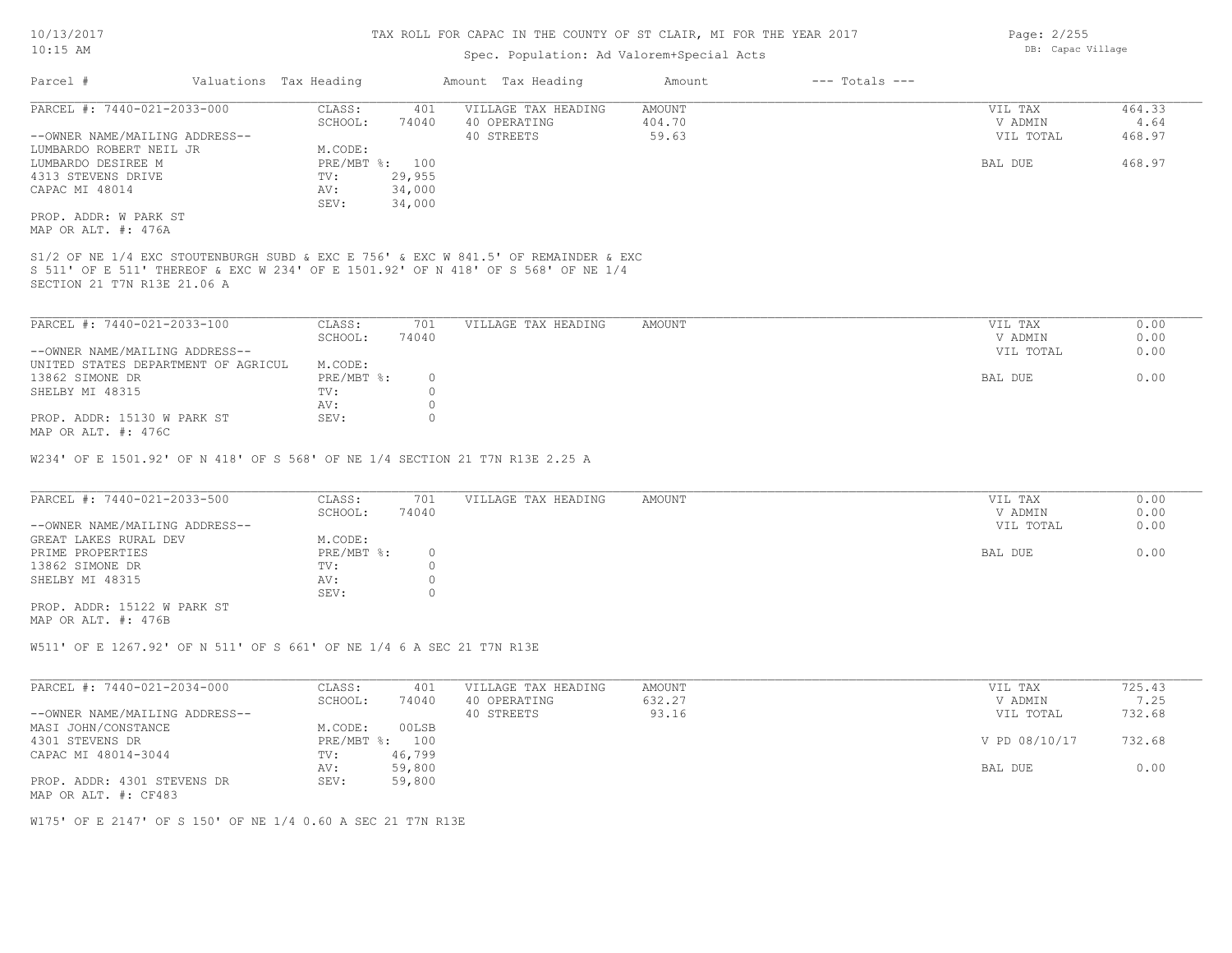MAP OR ALT. #: 480

#### TAX ROLL FOR CAPAC IN THE COUNTY OF ST CLAIR, MI FOR THE YEAR 2017

### Spec. Population: Ad Valorem+Special Acts

AV: 92,300 BAL DUE 0.00

| Parcel #                       | Valuations Tax Heading |        | Amount Tax Heading  | Amount | $---$ Totals $---$ |               |        |
|--------------------------------|------------------------|--------|---------------------|--------|--------------------|---------------|--------|
| PARCEL #: 7440-021-2035-000    | CLASS:                 | 401    | VILLAGE TAX HEADING | AMOUNT |                    | VIL TAX       | 879.32 |
|                                | SCHOOL:                | 74040  | 40 OPERATING        | 766.39 |                    | V ADMIN       | 8.79   |
| --OWNER NAME/MAILING ADDRESS-- |                        |        | 40 STREETS          | 112.93 |                    | VIL TOTAL     | 888.11 |
| LUMBARDO ROBERT JR/DESIREE     | M.CODE:                | COREL  |                     |        |                    |               |        |
| 4313 STEVENS DR                | PRE/MBT %: 100         |        |                     |        |                    | V PD 09/18/17 | 888.11 |
| CAPAC MI 48014                 | TV:                    | 56,726 |                     |        |                    |               |        |
|                                |                        |        |                     |        |                    |               |        |

100.24', TH W 137.78' TO BEG. 0.31 A SEC 21 T7N R13E BEG W 206' & N 250' FROM SW COR OF STOUTENBURG SUBD, TH N 100', TH E 131.07', TH S

| PARCEL #: 7440-021-2036-000    | CLASS:       | 703   | VILLAGE TAX HEADING | AMOUNT | 0.00<br>VIL TAX   |
|--------------------------------|--------------|-------|---------------------|--------|-------------------|
|                                | SCHOOL:      | 74040 | 40 OPERATING        | 0.00   | 0.00<br>V ADMIN   |
| --OWNER NAME/MAILING ADDRESS-- |              |       | 40 STREETS          | 0.00   | 0.00<br>VIL TOTAL |
| VILLAGE OF CAPAC               | M.CODE:      |       |                     |        |                   |
| 135 N MAIN ST                  | $PRE/MBT$ %: | 0.    |                     |        | 0.00<br>BAL DUE   |
| CAPAC MI 48014-3143            | TV:          |       |                     |        |                   |
|                                | AV:          |       |                     |        |                   |
| PROP. ADDR: 15070 W PARK ST    | SEV:         |       |                     |        |                   |
| MAP OR ALT. #: 484             |              |       |                     |        |                   |

W66' OF E 1972' OF S 150' OF NE 1/4 0.23 A SEC 21 T7N R13E

PROP. ADDR: 4313 STEVENS DR SEV: 92,300

| PARCEL #: 7440-021-2036-501    | CLASS:       | 402    | VILLAGE TAX HEADING | AMOUNT | VIL TAX   | 283.59 |
|--------------------------------|--------------|--------|---------------------|--------|-----------|--------|
|                                | SCHOOL:      | 74040  | 40 OPERATING        | 247.17 | V ADMIN   | 2.83   |
| --OWNER NAME/MAILING ADDRESS-- |              |        | 40 STREETS          | 36.42  | VIL TOTAL | 286.42 |
| LUMBARDO ROBERT JR/DESIREE     | M.CODE:      |        |                     |        |           |        |
| 4313 STEVENS DR                | $PRE/MBT$ %: |        |                     |        | BAL DUE   | 286.42 |
| CAPAC MI 48014                 | TV:          | 18,295 |                     |        |           |        |
|                                | AV:          | 29,500 |                     |        |           |        |
| PROP. ADDR: STEVENS DR         | SEV:         | 29,500 |                     |        |           |        |
| MAP OR ALT. #: 479A1           |              |        |                     |        |           |        |

ON 09-21-2005 FROM 27-021-2036-500 58S W 476.18', TH N OD 2M 46S W 899.11', TO BEG SECTION 21 T7N R13E 18.31 A SPLIT 47S E 1172.82', TH N 89D 39M 56S W 167.14', TH S OD 2OM 4S W 24.95', TH N 89D 39M BEG S 0D 2M 46S E 1334.67' FROM N 1/4 COR, TH S 89D 34M 39S E 841.5', TH S 0D 2M

| PARCEL #: 7440-021-2036-510     | CLASS:       | 402    | VILLAGE TAX HEADING | AMOUNT | VIL TAX       | 52.69 |
|---------------------------------|--------------|--------|---------------------|--------|---------------|-------|
|                                 | SCHOOL:      | 74040  | 40 OPERATING        | 45.93  | V ADMIN       | 0.52  |
| --OWNER NAME/MAILING ADDRESS--  |              |        | 40 STREETS          | 6.76   | VIL TOTAL     | 53.21 |
| VERBRUGGHE STEVEN/SUZANNE ET-AL | M.CODE:      |        |                     |        |               |       |
| 37861 TOWN HALL                 | $PRE/MBT$ %: |        |                     |        | V PD 09/11/17 | 53.21 |
| HARRISON TWP MI 48045           | TV:          | 3,400  |                     |        |               |       |
|                                 | AV:          | 15,900 |                     |        | BAL DUE       | 0.00  |
| PROP. ADDR: W PARK ST           | SEV:         | 15,900 |                     |        |               |       |
| MAP OR ALT. #: 479A2            |              |        |                     |        |               |       |

27-O21-2036-500: 4S W 275', TH N 89D SECTION 21 T7N R13E 2.99 A SPLIT ON 9-21-2005 FROM BEG S OD 2M 46S E 2233.78' FROM N 1/4 COR, TH S 89D 39M 58S E 476.18', TH S OD 20M Page: 3/255 DB: Capac Village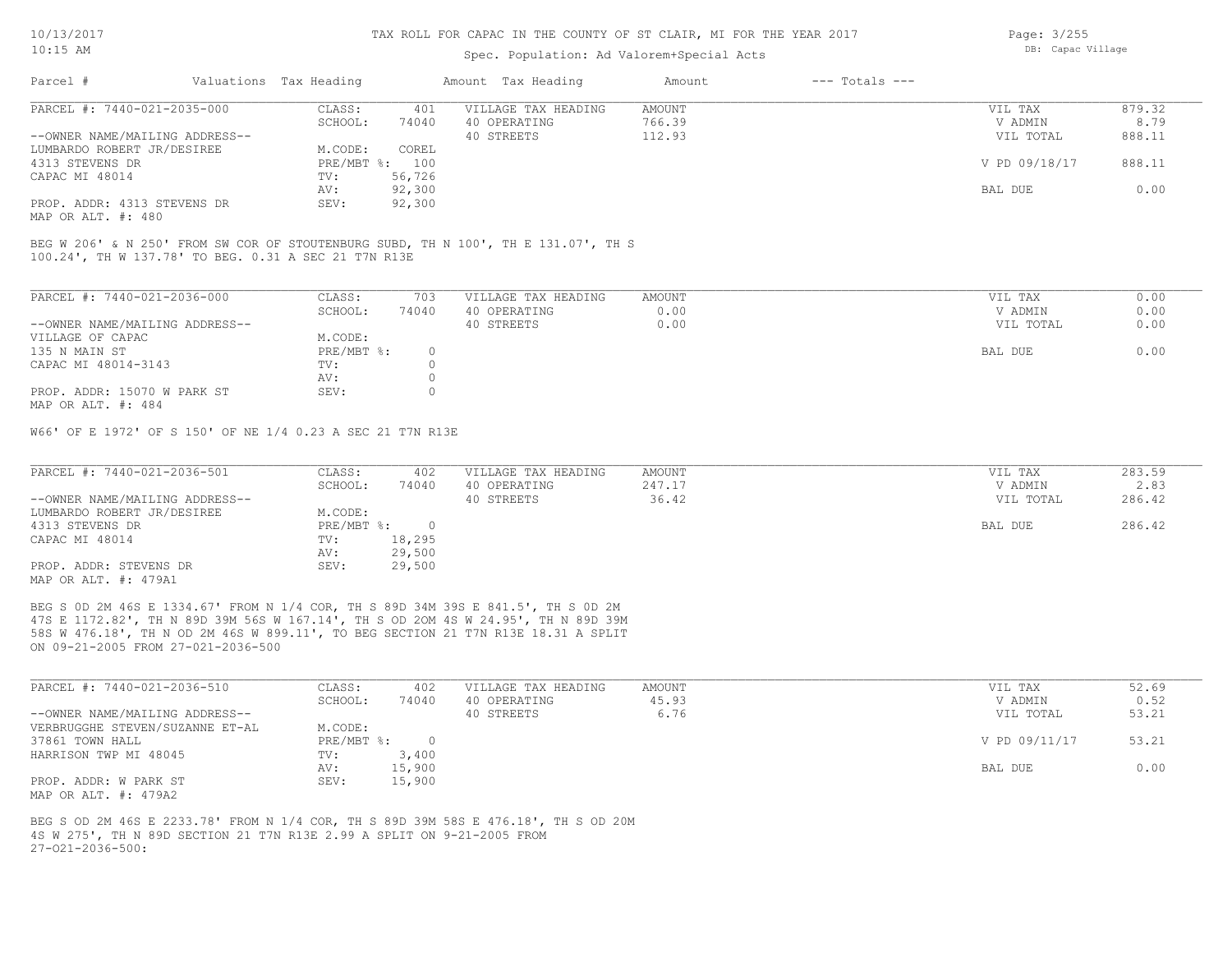### Spec. Population: Ad Valorem+Special Acts

| Page: 4/255       |
|-------------------|
| DB: Capac Village |

| Parcel #                       | Valuations Tax Heading |        | Amount Tax Heading  | Amount | $---$ Totals $---$ |           |       |
|--------------------------------|------------------------|--------|---------------------|--------|--------------------|-----------|-------|
| PARCEL #: 7440-021-2036-520    | CLASS:                 | 401    | VILLAGE TAX HEADING | AMOUNT |                    | VIL TAX   | 52.69 |
|                                | SCHOOL:                | 74040  | 40 OPERATING        | 45.93  |                    | V ADMIN   | 0.52  |
| --OWNER NAME/MAILING ADDRESS-- |                        |        | 40 STREETS          | 6.76   |                    | VIL TOTAL | 53.21 |
| LUMBARDO ROBERT JR/D           | M.CODE:                |        |                     |        |                    |           |       |
| 4313 STEVENS DR                | PRE/MBT %:             | 100    |                     |        |                    | BAL DUE   | 53.21 |
| CAPAC MI 48014                 | TV:                    | 3,400  |                     |        |                    |           |       |
|                                | AV:                    | 19,300 |                     |        |                    |           |       |
| PROP. ADDR: STEVENS DR         | SEV:                   | 19,300 |                     |        |                    |           |       |
| MAP OR ALT. #: 479A3           |                        |        |                     |        |                    |           |       |

SECTION 21 T7N R13E .58 A SPLIT ON 9-21-2005 FROM 27-021-2036-500 TH N OD 20M 4S E 199.95', TH S 89D 39M 56S E 193.34', TH S OD 56M 14S E 200' TO BEG 100.22', TH N 89D 39M 56S W 131.07', TH S 0D 20M 4S W 100', TH N 89D 39M 56S W 60', 39M 56S W 167.14' & N OD 56M 14S W 100.02' FROM N 1/4 COR, TH N 3D 30M 16S W BEG S 0D 2M 46S E 1334.67', S 89D 34M 39S E 841.5', S OD 2M 47S E 1172.82', N 89D

| PARCEL #: 7440-021-2036-525    | CLASS:  | 402            | VILLAGE TAX HEADING | AMOUNT | VIL TAX   | 121.41 |
|--------------------------------|---------|----------------|---------------------|--------|-----------|--------|
|                                | SCHOOL: | 74040          | 40 OPERATING        | 105.82 | V ADMIN   | 1.21   |
| --OWNER NAME/MAILING ADDRESS-- |         |                | 40 STREETS          | 15.59  | VIL TOTAL | 122.62 |
| LUMBARDO ROBERT N              | M.CODE: |                |                     |        |           |        |
| LUMBARDO DESIREE M             |         | PRE/MBT %: 100 |                     |        | BAL DUE   | 122.62 |
| 4313 STEVENS DR                | TV:     | 7,833          |                     |        |           |        |
| CAPAC MI 48014                 | AV:     | 14,300         |                     |        |           |        |
|                                | SEV:    | 14,300         |                     |        |           |        |
| PROP. ADDR: STEVENS RD         |         |                |                     |        |           |        |
| MAP OR ALT. #: 479B            |         |                |                     |        |           |        |

197.78',TH S'LY 100.02' TO BEG SECTION 21 T7N R13E 0.46 A BEG W 66' & N0ª0'40"E 150' FROM SW COR STOUTENBURG SUBD TH W 200',TH N 100',TH E

| PARCEL #: 7440-021-2037-000    | CLASS:     | 703   | VILLAGE TAX HEADING | AMOUNT | VIL TAX   | 0.00 |
|--------------------------------|------------|-------|---------------------|--------|-----------|------|
|                                | SCHOOL:    | 74040 | 40 OPERATING        | 0.00   | V ADMIN   | 0.00 |
| --OWNER NAME/MAILING ADDRESS-- |            |       | 40 STREETS          | 0.00   | VIL TOTAL | 0.00 |
| VILLAGE OF CAPAC               | M.CODE:    |       |                     |        |           |      |
| 135 N MAIN ST                  | PRE/MBT %: |       |                     |        | BAL DUE   | 0.00 |
| CAPAC MI 48014-3143            | TV:        |       |                     |        |           |      |
|                                | AV:        |       |                     |        |           |      |
| PROP. ADDR: E PARK ST          | SEV:       |       |                     |        |           |      |
| MAP OR ALT. #: 477             |            |       |                     |        |           |      |

S150' OF S 1/2 OF NE 1/4 EXC E 2147' 1.60 A SEC 21 T7N R13E

| PARCEL #: 7440-027-2005-000                       | CLASS:     | 703      | VILLAGE TAX HEADING | AMOUNT | VIL TAX   | 0.00 |
|---------------------------------------------------|------------|----------|---------------------|--------|-----------|------|
|                                                   | SCHOOL:    | 74040    | 40 OPERATING        | 0.00   | V ADMIN   | 0.00 |
| --OWNER NAME/MAILING ADDRESS--                    |            |          | 40 STREETS          | 0.00   | VIL TOTAL | 0.00 |
| VILLAGE OF CAPAC                                  | M.CODE:    |          |                     |        |           |      |
| 131 N MAIN ST                                     | PRE/MBT %: | $\Omega$ |                     |        | BAL DUE   | 0.00 |
| CAPAC MI 48014                                    | TV:        |          |                     |        |           |      |
|                                                   | AV:        |          |                     |        |           |      |
| PROP. ADDR: E HILL STREET<br>MAP OR ALT. #: CF600 | SEV:       |          |                     |        |           |      |

 $\mathcal{L}_\mathcal{L} = \mathcal{L}_\mathcal{L} = \mathcal{L}_\mathcal{L} = \mathcal{L}_\mathcal{L} = \mathcal{L}_\mathcal{L} = \mathcal{L}_\mathcal{L} = \mathcal{L}_\mathcal{L} = \mathcal{L}_\mathcal{L} = \mathcal{L}_\mathcal{L} = \mathcal{L}_\mathcal{L} = \mathcal{L}_\mathcal{L} = \mathcal{L}_\mathcal{L} = \mathcal{L}_\mathcal{L} = \mathcal{L}_\mathcal{L} = \mathcal{L}_\mathcal{L} = \mathcal{L}_\mathcal{L} = \mathcal{L}_\mathcal{L}$ 

E1/2 OF NE 1/4 LYING S OF GTRR R/W & NE 1/4 OF SE 1/4 SECTION 27 T7N R13E 64.38 A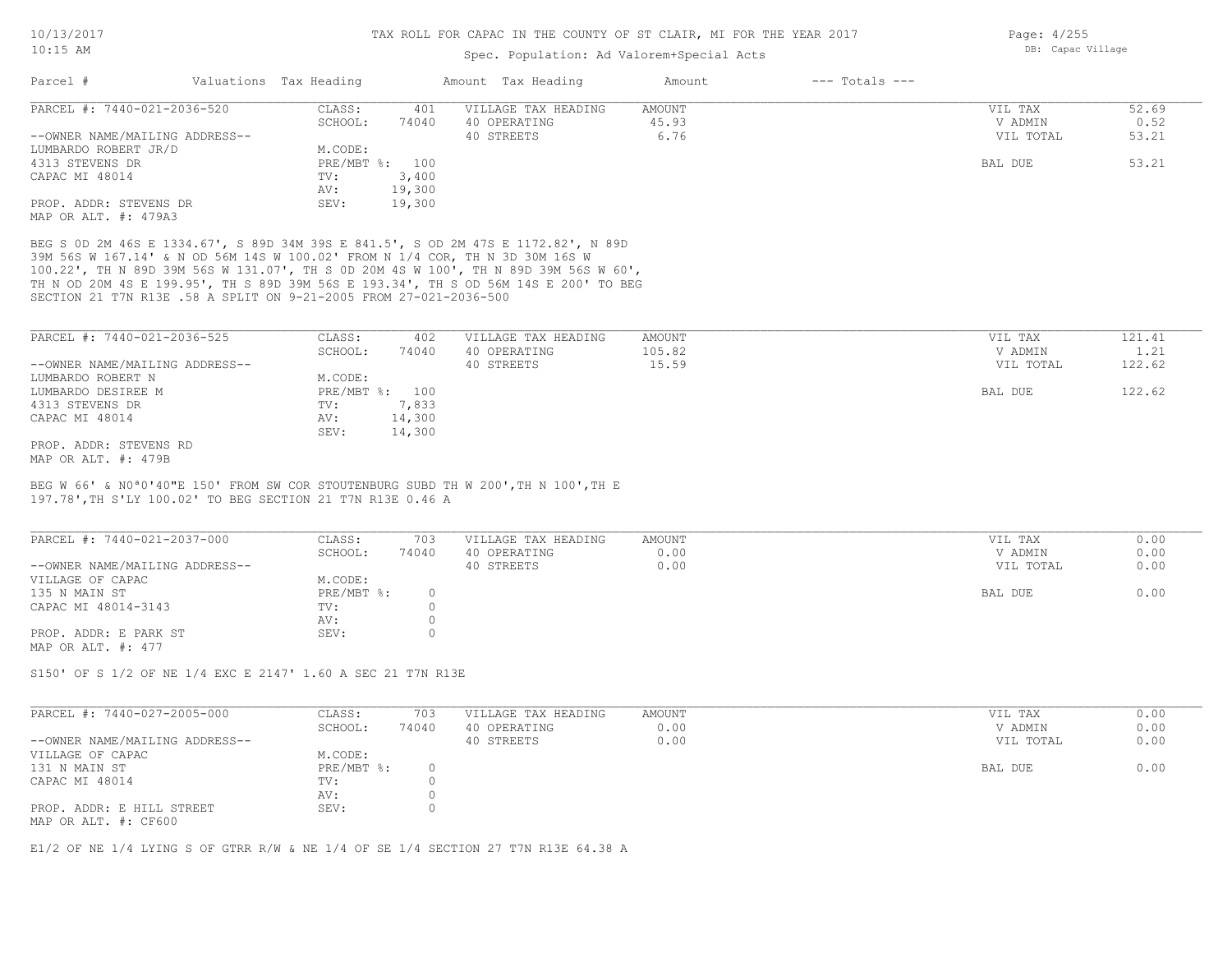### Spec. Population: Ad Valorem+Special Acts

Page: 5/255 DB: Capac Village

| Parcel #                       |         | Valuations Tax Heading |              | Amount Tax Heading  | Amount | $---$ Totals $---$ |           |      |
|--------------------------------|---------|------------------------|--------------|---------------------|--------|--------------------|-----------|------|
| PARCEL #: 7440-027-3005-000    |         | CLASS:                 | 703          | VILLAGE TAX HEADING | AMOUNT |                    | VIL TAX   | 0.00 |
|                                | SCHOOL: | 74040                  | 40 OPERATING | 0.00                |        | V ADMIN            | 0.00      |      |
| --OWNER NAME/MAILING ADDRESS-- |         |                        |              | 40 STREETS          | 0.00   |                    | VIL TOTAL | 0.00 |
| VILLAGE OF CAPAC               |         | M.CODE:                |              |                     |        |                    |           |      |
| 131 N MAIN                     |         | PRE/MBT %:             |              |                     |        |                    | BAL DUE   | 0.00 |
| CAPAC MI 48014                 |         | TV:                    |              |                     |        |                    |           |      |
|                                |         | AV:                    |              |                     |        |                    |           |      |
| PROP. ADDR: DONALD RD          |         | SEV:                   |              |                     |        |                    |           |      |
|                                |         |                        |              |                     |        |                    |           |      |

MAP OR ALT. #: F00310

T7N R13E 2.74 A W66' OF SE 1/4 EXC THAT PART N OF S LINE OF N 25.22 A OF W 1/2 OF SE 1/4 SECTION 27

| PARCEL #: 7440-027-3006-000    | CLASS:       | 703      | VILLAGE TAX HEADING | AMOUNT | VIL TAX   | 0.00 |
|--------------------------------|--------------|----------|---------------------|--------|-----------|------|
|                                | SCHOOL:      | 74040    | 40 OPERATING        | 0.00   | V ADMIN   | 0.00 |
| --OWNER NAME/MAILING ADDRESS-- |              |          | 40 STREETS          | 0.00   | VIL TOTAL | 0.00 |
| VILLAGE OF CAPAC               | M.CODE:      |          |                     |        |           |      |
| 131 N MAIN ST                  | $PRE/MBT$ %: | $\Omega$ |                     |        | BAL DUE   | 0.00 |
| CAPAC MI 48014                 | TV:          |          |                     |        |           |      |
|                                | AV:          |          |                     |        |           |      |
| PROP. ADDR: E HILL STREET      | SEV:         |          |                     |        |           |      |
| MAP OR ALT. #: CF503/599       |              |          |                     |        |           |      |

SECTION 27 T7N R13E 57.26 A THAT PART OF SW 1/4 OF NE 1/4 LYING S OF GTRR R/W & N 25.22 A OF NW 1/4 OF SE 1/4

| PARCEL #: 7440-027-4001-000    | CLASS:  | 401            | VILLAGE TAX HEADING | AMOUNT | VIL TAX       | 551.45 |
|--------------------------------|---------|----------------|---------------------|--------|---------------|--------|
|                                | SCHOOL: | 74040          | 40 OPERATING        | 480.63 | V ADMIN       | 5.51   |
| --OWNER NAME/MAILING ADDRESS-- |         |                | 40 STREETS          | 70.82  | VIL TOTAL     | 556.96 |
| LAFFERTY TIMOTHY D/LOLA T      | M.CODE: |                |                     |        |               |        |
| 608 CAPAC RD                   |         | PRE/MBT %: 100 |                     |        | V PD 07/10/17 | 556.96 |
| CAPAC MI 48014                 | TV:     | 35,575         |                     |        |               |        |
|                                | AV:     | 43,900         |                     |        | BAL DUE       | 0.00   |
| PROP. ADDR: 608 CAPAC RD       | SEV:    | 43,900         |                     |        |               |        |
|                                |         |                |                     |        |               |        |

MAP OR ALT. #: CF604/620

THE N 109 FT OF THE W 384 FT OF THE SW 1/4 .96 A SEC 27 T7N R13E

| PARCEL #: 7440-027-4002-001                  | CLASS:     | 101    | VILLAGE TAX HEADING | AMOUNT | VIL TAX       | 779.59 |
|----------------------------------------------|------------|--------|---------------------|--------|---------------|--------|
|                                              | SCHOOL:    | 74040  | 40 OPERATING        | 679.47 | V ADMIN       | 7.79   |
| --OWNER NAME/MAILING ADDRESS--               |            |        | 40 STREETS          | 100.12 | VIL TOTAL     | 787.38 |
| SHULL BRIAN GRIFFITH BRENDA SHULL R          | M.CODE:    |        |                     |        |               |        |
| 3520 CAPAC RD                                | PRE/MBT %: | 100    |                     |        | V PD 07/18/17 | 787.38 |
| CAPAC MI 48014-3700                          | TV:        | 50,292 |                     |        |               |        |
|                                              | AV:        | 87,400 |                     |        | BAL DUE       | 0.00   |
| PROP. ADDR: 3520 S CAPAC RD<br>$\frac{1}{2}$ | SEV:       | 87,400 |                     |        |               |        |

MAP OR ALT. #: CF602/603

6M 22S W 1127.17', TH N 89D 52M 10S W 1312.78' TO BEG SECTION 27 T7N R13E 34A BEG AT SW SEC COR, TH N 0D 0M 38S W 1127.17', TH S 89D 52M 10S E 1315.08', TH S 0D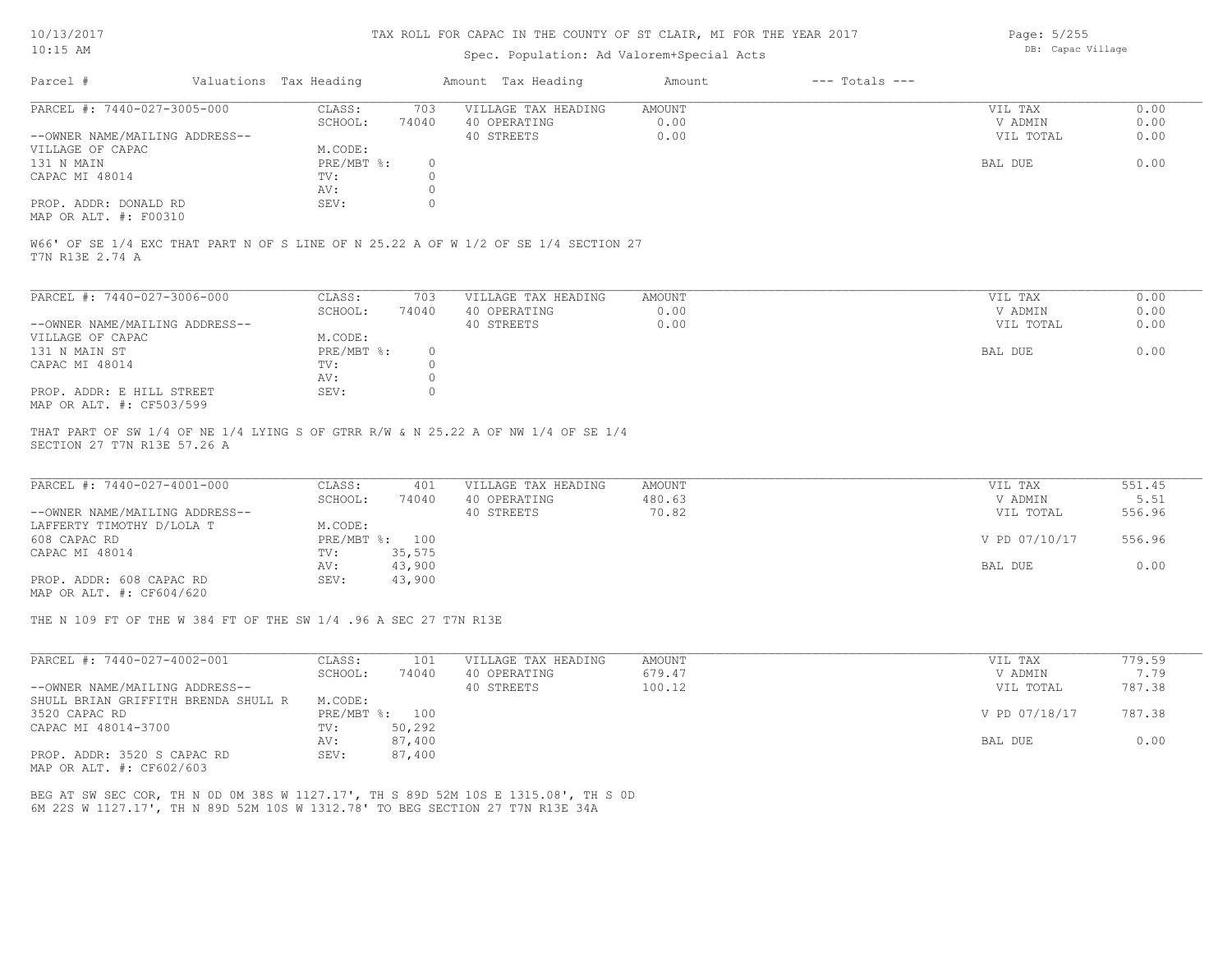### Spec. Population: Ad Valorem+Special Acts

| Parcel #                       | Valuations Tax Heading |                | Amount Tax Heading  | Amount | $---$ Totals $---$ |               |        |
|--------------------------------|------------------------|----------------|---------------------|--------|--------------------|---------------|--------|
| PARCEL #: 7440-027-4002-010    | CLASS:                 | 102            | VILLAGE TAX HEADING | AMOUNT |                    | VIL TAX       | 915.30 |
|                                | SCHOOL:                | 74040          | 40 OPERATING        | 797.75 |                    | V ADMIN       | 9.15   |
| --OWNER NAME/MAILING ADDRESS-- |                        |                | 40 STREETS          | 117.55 |                    | VIL TOTAL     | 924.45 |
| SHULL WILLIAM                  | M.CODE:                |                |                     |        |                    |               |        |
| P.O.BOX 691                    |                        | PRE/MBT %: 100 |                     |        |                    | V PD 09/18/17 | 924.45 |
| CAPAC MI 48014                 | TV:                    | 59,047         |                     |        |                    |               |        |
|                                | AV:                    | 69,600         |                     |        |                    | BAL DUE       | 0.00   |
| PROP. ADDR: S CAPAC RD         | SEV:                   | 69,600         |                     |        |                    |               |        |
|                                |                        |                |                     |        |                    |               |        |

MAP OR ALT. #:

1523.41', TH N 89D 52M 10S W 1315.08', TO BEG SECTION 27 T7N R13E 45.10AC 50M 15S E 384', TH N 0D 0M 38S W 109', TH S 89D 50M 15S E 934.18', TH S 0D 6M 22S W BEG N 0D 0M 38S W 1127.17', FROM SW SEC COR, TH N 0D 0M 38S W 1415.14', TH S 89D

| PARCEL #: 7440-027-4003-000         | CLASS:     | 202    | VILLAGE TAX HEADING | AMOUNT | VIL TAX       | 930.07 |
|-------------------------------------|------------|--------|---------------------|--------|---------------|--------|
|                                     | SCHOOL:    | 74040  | 40 OPERATING        | 810.63 | V ADMIN       | 9.30   |
| --OWNER NAME/MAILING ADDRESS--      |            |        | 40 STREETS          | 119.44 | VIL TOTAL     | 939.37 |
| SR HUNTER'S CROSSING LLC            | M.CODE:    |        |                     |        |               |        |
| 27777 FRANKLIN RD STE 200           | PRE/MBT %: |        |                     |        | V PD 07/21/17 | 939.37 |
| SOUTHFIELD MI 48034                 | TV:        | 60,000 |                     |        |               |        |
|                                     | AV:        | 60,000 |                     |        | BAL DUE       | 0.00   |
| PROP. ADDR: CHRISTOPHER STONE DRIVE | SEV:       | 60,000 |                     |        |               |        |
| MAP OR ALT. #: CF601                |            |        |                     |        |               |        |

NE 1/4 OF SW 1/4 40 A SEC 27 T7N R13E

| PARCEL #: 7440-033-2002-250    | CLASS:       | 202    | VILLAGE TAX HEADING | AMOUNT | VIL TAX       | 492.58 |
|--------------------------------|--------------|--------|---------------------|--------|---------------|--------|
|                                | SCHOOL:      | 74040  | 40 OPERATING        | 429.32 | V ADMIN       | 4.92   |
| --OWNER NAME/MAILING ADDRESS-- |              |        | 40 STREETS          | 63.26  | VIL TOTAL     | 497.50 |
| BONKOWIAK LLC                  | M.CODE:      |        |                     |        |               |        |
| 3433 S MAIN ST                 | $PRE/MBT$ %: |        |                     |        | V PD 09/18/17 | 497.50 |
| CAPAC MI 48014                 | TV:          | 31,777 |                     |        |               |        |
|                                | AV:          | 32,600 |                     |        | BAL DUE       | 0.00   |
| PROP. ADDR: S CAPAC RD         | SEV:         | 32,600 |                     |        |               |        |
|                                |              |        |                     |        |               |        |

MAP OR ALT. #: 382B1

N900' OF E 600' OF NE 1/4 EXC S 308' OF E 290' SEC 33 T7N R16E 10.35 A

| PARCEL #: 7440-033-2002-350    | CLASS:     | 201          | VILLAGE TAX HEADING | AMOUNT   | VIL TAX                | 1,766.41 |
|--------------------------------|------------|--------------|---------------------|----------|------------------------|----------|
|                                | SCHOOL:    | 74040        | 40 OPERATING        | 1,539.56 | V ADMIN                | 17.66    |
| --OWNER NAME/MAILING ADDRESS-- |            |              | 40 STREETS          | 226.85   | VIL TOTAL              | 1,784.07 |
| BONKOWIAK LLC                  | M.CODE:    |              |                     |          |                        |          |
| 3433 S CAPAC RD                | PRE/MBT %: | <sup>n</sup> |                     |          | V PD 09/18/17 1,784.07 |          |
| CAPAC MI 48014                 | TV:        | 113,953      |                     |          |                        |          |
|                                | AV:        | 138,800      |                     |          | BAL DUE                | 0.00     |
| PROP. ADDR: 3433 S CAPAC RD    | SEV:       | 138,800      |                     |          |                        |          |

MAP OR ALT. #: 382B2

S308' OF N 900' OF E 290' OF NE 1/4 SEC 33 T7N R13E 2.05 A

Page: 6/255 DB: Capac Village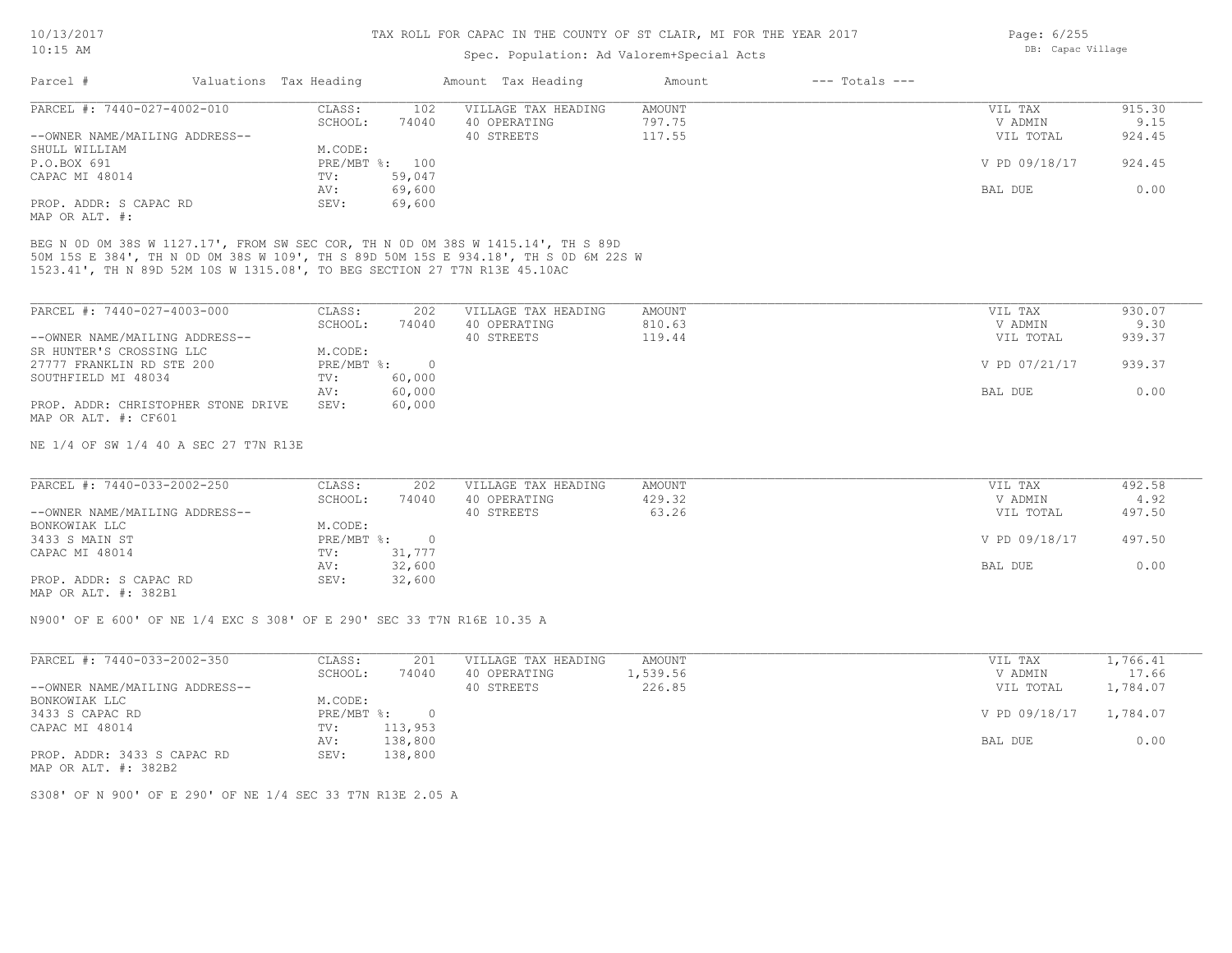#### TAX ROLL FOR CAPAC IN THE COUNTY OF ST CLAIR, MI FOR THE YEAR 2017

### Spec. Population: Ad Valorem+Special Acts

Page: 7/255 DB: Capac Village

| Parcel #                       | Valuations Tax Heading |        | Amount Tax Heading                                                                | Amount        | $---$ Totals $---$ |               |          |
|--------------------------------|------------------------|--------|-----------------------------------------------------------------------------------|---------------|--------------------|---------------|----------|
| PARCEL #: 7440-033-2002-400    | CLASS:                 | 102    | VILLAGE TAX HEADING                                                               | <b>AMOUNT</b> |                    | VIL TAX       | 1,062.62 |
|                                | SCHOOL:                | 74040  | 40 OPERATING                                                                      | 926.15        |                    | V ADMIN       | 10.62    |
| --OWNER NAME/MAILING ADDRESS-- |                        |        | 40 STREETS                                                                        | 136.47        |                    | VIL TOTAL     | 1,073.24 |
| M & N ENTERPRISES, INC.        | M.CODE:                |        |                                                                                   |               |                    |               |          |
| 14417 HOUGH ROAD               | PRE/MBT %: 100         |        |                                                                                   |               |                    | V PD 09/18/17 | 1,073.24 |
| ALLENTON MI 48002              | TV:                    | 68,551 |                                                                                   |               |                    |               |          |
|                                | AV:                    | 96,900 |                                                                                   |               |                    | BAL DUE       | 0.00     |
| PROP. ADDR: CAPAC RD           | SEV:                   | 96,900 |                                                                                   |               |                    |               |          |
| MAP OR ALT. #: 382C            |                        |        |                                                                                   |               |                    |               |          |
| SECTION 33 T7N R13E 57. 6 A    |                        |        | N1/2 OF NE 1/4 EXC W 20 A & EXC N 900' OF E 600' & N 10 ACRES OF SE 1/4 OF NE 1/4 |               |                    |               |          |
| PARCEL #: 7440-033-2003-000    | CLASS:                 | 102    | VILLAGE TAX HEADING                                                               | AMOUNT        |                    | VIL TAX       | 446.17   |
|                                | SCHOOL:                | 74040  | 40 OPERATING                                                                      | 388.87        |                    | V ADMIN       | 4.46     |
| --OWNER NAME/MAILING ADDRESS-- |                        |        | 40 STREETS                                                                        | 57.30         |                    | VIL TOTAL     | 450.63   |
| TOSCH RONALD                   | M.CODE:                |        |                                                                                   |               |                    |               |          |
| 13833 FOLEY RD.                | $PRE/MBT$ %:           | 100    |                                                                                   |               |                    | V PD 07/21/17 | 450.63   |
| CAPAC MI 48014                 | TV:                    | 28,783 |                                                                                   |               |                    |               |          |
|                                | AV:                    | 54,400 |                                                                                   |               |                    | BAL DUE       | 0.00     |
|                                |                        |        |                                                                                   |               |                    |               |          |

MAP OR ALT. #: 384 PROP. ADDR: CAPAC RD SEV: 54,400

T7N R13E N45 A OF THE S 1/2 OF NE 1/4 EXC THE N 10 A OF THE SE 1/4 OF THE NE 1/4 35 A SEC 33

| PARCEL #: 7440-033-3003-000         | CLASS:     | 201    | VILLAGE TAX HEADING | AMOUNT   | VIL TAX   | 1,491.22 |
|-------------------------------------|------------|--------|---------------------|----------|-----------|----------|
|                                     | SCHOOL:    | 74040  | 40 OPERATING        | 1,299.71 | V ADMIN   | 14.91    |
| --OWNER NAME/MAILING ADDRESS--      |            |        | 40 STREETS          | 191.51   | VIL TOTAL | 1,506.13 |
| LOVE'S TRAVEL STOPS& COUNTRY STORES | M.CODE:    |        |                     |          |           |          |
| RYAN LLC                            | PRE/MBT %: |        |                     |          | BAL DUE   | 1,506.13 |
| 15 W 6TH STREET STE.2400            | TV:        | 96,200 |                     |          |           |          |
| TULSA OK 74119                      | AV:        | 96,200 |                     |          |           |          |
|                                     | SEV:       | 96,200 |                     |          |           |          |
| PROP. ADDR: 3191 S CAPAC RD         |            |        |                     |          |           |          |

MAP OR ALT. #: 391D

S440' OF N 660' OF N 1/2 OF SE 1/4 EXC M21 R/W SEC 33 T7N R13E 25.39 A

| PARCEL #: 7440-034-1001-001    | CLASS:        | 001   | VILLAGE TAX HEADING | AMOUNT | VIL TAX   | 0.00 |
|--------------------------------|---------------|-------|---------------------|--------|-----------|------|
|                                | SCHOOL:       | 74040 | 40 OPERATING        | 0.00   | V ADMIN   | 0.00 |
| --OWNER NAME/MAILING ADDRESS-- |               |       | 40 STREETS          | 0.00   | VIL TOTAL | 0.00 |
| TOSCH RONALD                   | M.CODE:       |       |                     |        |           |      |
| TOSCH KIM                      | $PRE/MBT$ %:  | 100   |                     |        | BAL DUE   | 0.00 |
| 13833 FOLEY RD                 | $\text{TV}$ : |       |                     |        |           |      |
| CAPAC MI 48014                 | AV:           |       |                     |        |           |      |
|                                | SEV:          |       |                     |        |           |      |
| PROP. ADDR: CAPAC RD           |               |       |                     |        |           |      |

MAP OR ALT. #: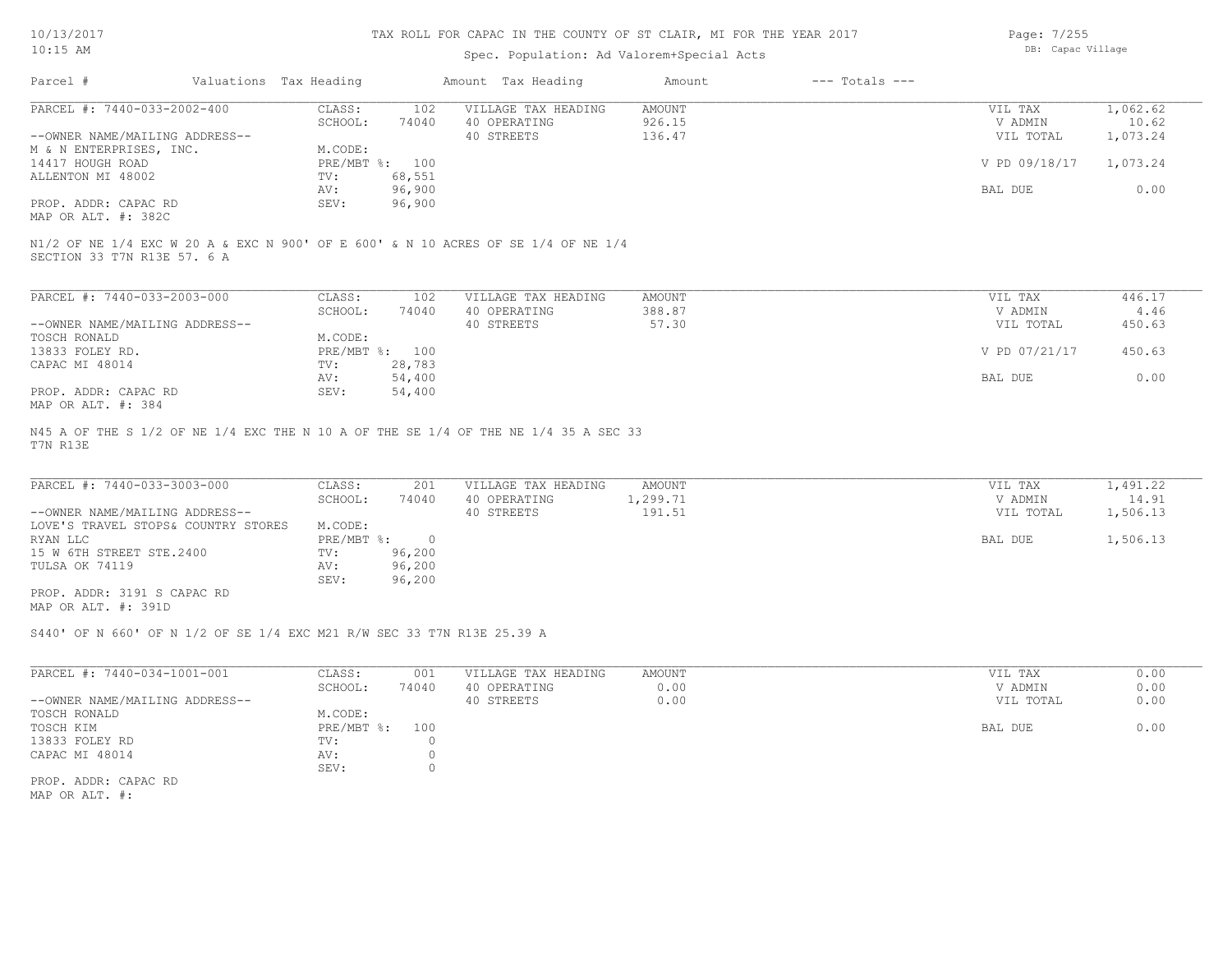### Spec. Population: Ad Valorem+Special Acts

| PARCEL #: 7440-034-1001-002                                                                                                                                                     | 301<br>CLASS:                          | VILLAGE TAX HEADING                               | <b>AMOUNT</b>             | VIL TAX                         | 3, 134.35                |
|---------------------------------------------------------------------------------------------------------------------------------------------------------------------------------|----------------------------------------|---------------------------------------------------|---------------------------|---------------------------------|--------------------------|
|                                                                                                                                                                                 | SCHOOL:<br>74040                       | 40 OPERATING                                      | 2,731.82                  | V ADMIN                         | 31.34                    |
| --OWNER NAME/MAILING ADDRESS--                                                                                                                                                  |                                        | 40 STREETS                                        | 402.53                    | VIL TOTAL                       | 3,165.69                 |
| KEIHIN MICHIGAN MANUFACTURING, INC                                                                                                                                              | M.CODE:                                |                                                   |                           |                                 |                          |
| 14898 KOEHN RD.                                                                                                                                                                 | PRE/MBT %:<br>$\overline{0}$           |                                                   |                           | V PD 08/28/17                   | 3,165.69                 |
| CAPAC MI 48014                                                                                                                                                                  | 202,200<br>TV:                         |                                                   |                           |                                 |                          |
|                                                                                                                                                                                 | 202,200<br>AV:                         |                                                   |                           | BAL DUE                         | 0.00                     |
| PROP. ADDR: 14898 KOEHN RD<br>MAP OR ALT. #:                                                                                                                                    | 202,200<br>SEV:                        |                                                   |                           |                                 |                          |
| 05/16/2007 FROM 27-034-1001-001;                                                                                                                                                |                                        |                                                   |                           |                                 |                          |
|                                                                                                                                                                                 | CLASS:<br>402<br>SCHOOL:<br>74040      | VILLAGE TAX HEADING<br>40 OPERATING<br>40 STREETS | AMOUNT<br>140.80<br>20.74 | VIL TAX<br>V ADMIN<br>VIL TOTAL | 161.54<br>1.61<br>163.15 |
|                                                                                                                                                                                 | M.CODE:                                |                                                   |                           |                                 |                          |
|                                                                                                                                                                                 | PRE/MBT %: 100                         |                                                   |                           | V PD 07/21/17                   | 163.15                   |
|                                                                                                                                                                                 | 10,422<br>TV:<br>14,300<br>AV:<br>SEV: |                                                   |                           | BAL DUE                         | 0.00                     |
| PARCEL #: 7440-034-1001-010<br>--OWNER NAME/MAILING ADDRESS--<br>TOSCH RONALD<br>TOSCH KIM<br>13833 FOLEY RD<br>CAPAC MI 48014<br>PROP. ADDR: 3326 S CAPAC RD<br>MAP OR ALT. #: | 14,300                                 |                                                   |                           |                                 |                          |

| PARCEL #: 7440-034-1001-020    | CLASS:       | 102    | VILLAGE TAX HEADING | AMOUNT | 430.72<br>VIL TAX       |
|--------------------------------|--------------|--------|---------------------|--------|-------------------------|
|                                | SCHOOL:      | 74040  | 40 OPERATING        | 375.41 | 4.30<br>V ADMIN         |
| --OWNER NAME/MAILING ADDRESS-- |              |        | 40 STREETS          | 55.31  | 435.02<br>VIL TOTAL     |
| TOSCH, RONALD/KIM              | M.CODE:      |        |                     |        |                         |
| 13833 FOLEY RD                 | $PRE/MBT$ %: | 100    |                     |        | V PD 07/21/17<br>435.02 |
| CAPAC MI 48014                 | TV:          | 27,787 |                     |        |                         |
|                                | AV:          | 58,900 |                     |        | 0.00<br>BAL DUE         |
| PROP. ADDR: S CAPAC RD         | SEV:         | 58,900 |                     |        |                         |
| MAP OR ALT. #: 621/640A        |              |        |                     |        |                         |

FROM 27-034-1001-001 S 88D 21M 52S W 783.14' TO BEG SECTION 34 T7N R13E 41.688AC. SPLIT ON 05/16/2007 TH N 2D 33M 56S W 885.71; TH N 88D 24M 32S E 1312.89; TH S 2D 36M 55S E 1657.8; TH W 578.08; TH S 88D 21M 52S W 248.17; TH N 2D 33M 56S W 195; TH S 88D 21M 52S W 283; BEG N 2D 33M 56S W 994.91 & N 88D 21M 52S E 531.17 FROM W 1/4 COR, TH N 2D 33M 56S

Page: 8/255 DB: Capac Village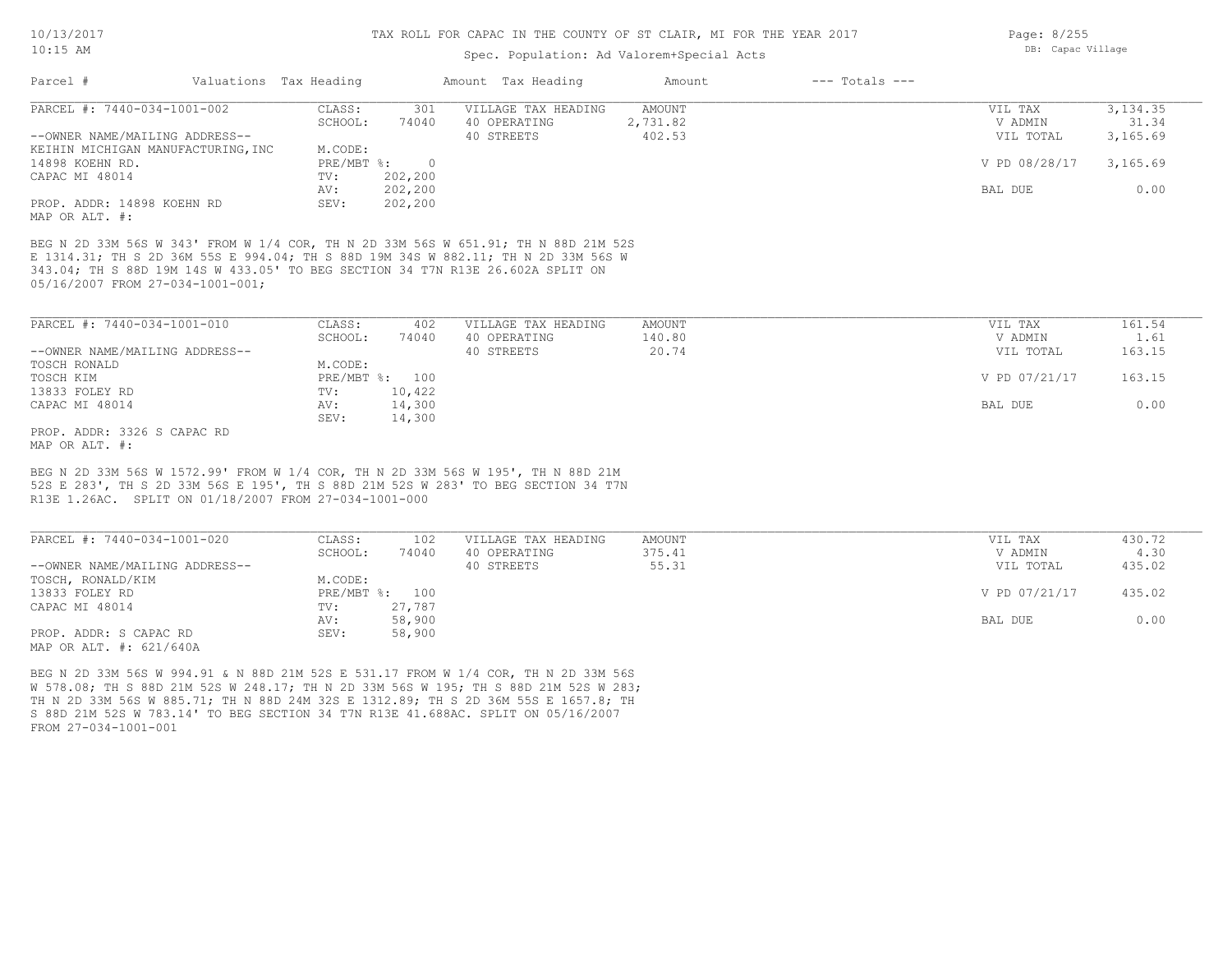### Spec. Population: Ad Valorem+Special Acts

| Page: 9/255 |                   |
|-------------|-------------------|
|             | DB: Capac Village |

| Parcel #                       | Valuations Tax Heading |        | Amount Tax Heading  | Amount | $---$ Totals $---$ |               |        |
|--------------------------------|------------------------|--------|---------------------|--------|--------------------|---------------|--------|
| PARCEL #: 7440-034-1001-100    | CLASS:                 | 202    | VILLAGE TAX HEADING | AMOUNT |                    | VIL TAX       | 575.37 |
|                                | SCHOOL:                | 74040  | 40 OPERATING        | 501.48 |                    | V ADMIN       | 5.75   |
| --OWNER NAME/MAILING ADDRESS-- |                        |        | 40 STREETS          | 73.89  |                    | VIL TOTAL     | 581.12 |
| SPENCER JAMES L. & JOANNE S.   | M.CODE:                |        |                     |        |                    |               |        |
| 1485 TORREY RD                 | PRE/MBT %:             |        |                     |        |                    | V PD 09/11/17 | 581.12 |
| GROSSE POINTE WOODS MI 48236   | TV:                    | 37,118 |                     |        |                    |               |        |
|                                | AV:                    | 55,100 |                     |        |                    | BAL DUE       | 0.00   |
| PROP. ADDR: CAPAC RD           | SEV:                   | 55,100 |                     |        |                    |               |        |

MAP OR ALT. #: 640B

S88^19'38"W 433' TO BEG SECTION 34 T7N R13E 3.41 A BEG AT W 1/4 COR,TH N2^33'56"W 343',TH N88^19'38"E 433',TH S2^33'56"E 343',TH

| PARCEL #: 7440-034-4001-000    | CLASS:     | 201     | VILLAGE TAX HEADING | AMOUNT   | VIL TAX       | 6,318.32 |
|--------------------------------|------------|---------|---------------------|----------|---------------|----------|
|                                | SCHOOL:    | 74040   | 40 OPERATING        | 5,506.87 | V ADMIN       | 63.18    |
| --OWNER NAME/MAILING ADDRESS-- |            |         | 40 STREETS          | 811.45   | VIL TOTAL     | 6,381.50 |
| MCDONALDS CORP (021-1487)      | M.CODE:    |         |                     |          |               |          |
| PO BOX 182571                  | PRE/MBT %: |         |                     |          | V PD 08/28/17 | 6,381.50 |
| COLUMBUS OH 43218-2571         | TV:        | 407,600 |                     |          |               |          |
|                                | AV:        | 407,600 |                     |          | BAL DUE       | 0.00     |
| PROP. ADDR: 3200 S CAPAC RD    | SEV:       | 407,600 |                     |          |               |          |
| MAP OR ALT. #: 642A            |            |         |                     |          |               |          |

23.67 A NW 1/4 OF SW 1/4 EXC THAT PART LYING S & W OF N LINE OF M-21 R/W SEC 34 T7N R13E

| PARCEL #: 7440-034-4001-200    | CLASS:     | 201     | VILLAGE TAX HEADING | AMOUNT   | VIL TAX       | 1,804.94 |
|--------------------------------|------------|---------|---------------------|----------|---------------|----------|
|                                | SCHOOL:    | 74040   | 40 OPERATING        | 1,573.14 | V ADMIN       | 18.04    |
| --OWNER NAME/MAILING ADDRESS-- |            |         | 40 STREETS          | 231.80   | VIL TOTAL     | 1,822.98 |
| SCHWEIHOFER CRP LLC            | M.CODE:    |         |                     |          |               |          |
| 69245 BURKE DR                 | PRE/MBT %: |         |                     |          | V PD 09/07/17 | 1,822.98 |
| RICHMOND MI 48062              | TV:        | 116,439 |                     |          |               |          |
|                                | AV:        | 160,200 |                     |          | BAL DUE       | 0.00     |
| PROP. ADDR: 3200 S CAPAC RD    | SEV:       | 160,200 |                     |          |               |          |
| MAP OR ALT. #: 642B            |            |         |                     |          |               |          |

BEG SECTION 34 T7N R13E 6.22 A W 50', TH N 2D 34M 48S W 30.86', TH N 88D 19M 38S E 330', TH N 2D 34M 48S W 260' TO W 335.46', TH N 47D 34M 48S W 176.78', TH N 2D 34M 48S W 256.11', TH S 87D 25M 12S 5S E 120', TH N 67D 15M 24S W 240.33', TH N 55D 4M 48S W 678.30', TH S 87D 25M 12S 48S E 613.47', TH S 55D 4M 48S E 733.05', TH N 87D 22M 54S E 173.72', TH S 2D 37M BEG N 88D 19M 38S E 380.01' FROM W 1/4 COR, TH N 88D 19M 38S E 180.53', TH S 2D 34M

| PARCEL #: 7440-034-4001-400    | CLASS:       | 202    | VILLAGE TAX HEADING | AMOUNT | VIL TAX       | 202.24 |
|--------------------------------|--------------|--------|---------------------|--------|---------------|--------|
|                                | SCHOOL:      | 74040  | 40 OPERATING        | 176.27 | V ADMIN       | 2.02   |
| --OWNER NAME/MAILING ADDRESS-- |              |        | 40 STREETS          | 25.97  | VIL TOTAL     | 204.26 |
| CLEAR RIVER PETROLEUM          | M.CODE:      |        |                     |        |               |        |
| 69245 BURKE DR                 | $PRE/MBT$ %: |        |                     |        | V PD 08/28/17 | 204.26 |
| RICHMOND MI 48062              | TV:          | 13,047 |                     |        |               |        |
|                                | AV:          | 61,800 |                     |        | BAL DUE       | 0.00   |
| PROP. ADDR: 3200 CAPAC RD      | SEV:         | 61,800 |                     |        |               |        |
| MAP OR ALT. #: 642D / 650      |              |        |                     |        |               |        |

733.05',TH N2^34'48"W 613.47' TO BEG SECTION 34 T7N R13E 14.21 A N88^19'38ZZ'E 200',TH S2^ 37'5"E 814.66',TH S87^22'54"W 173.72',TH N55^4'48"W BET N88^19'38"E 560.54' FROM W 1/4 COR,TH N88^19'38"E 554.68',TH S2^37'5"E 233',TH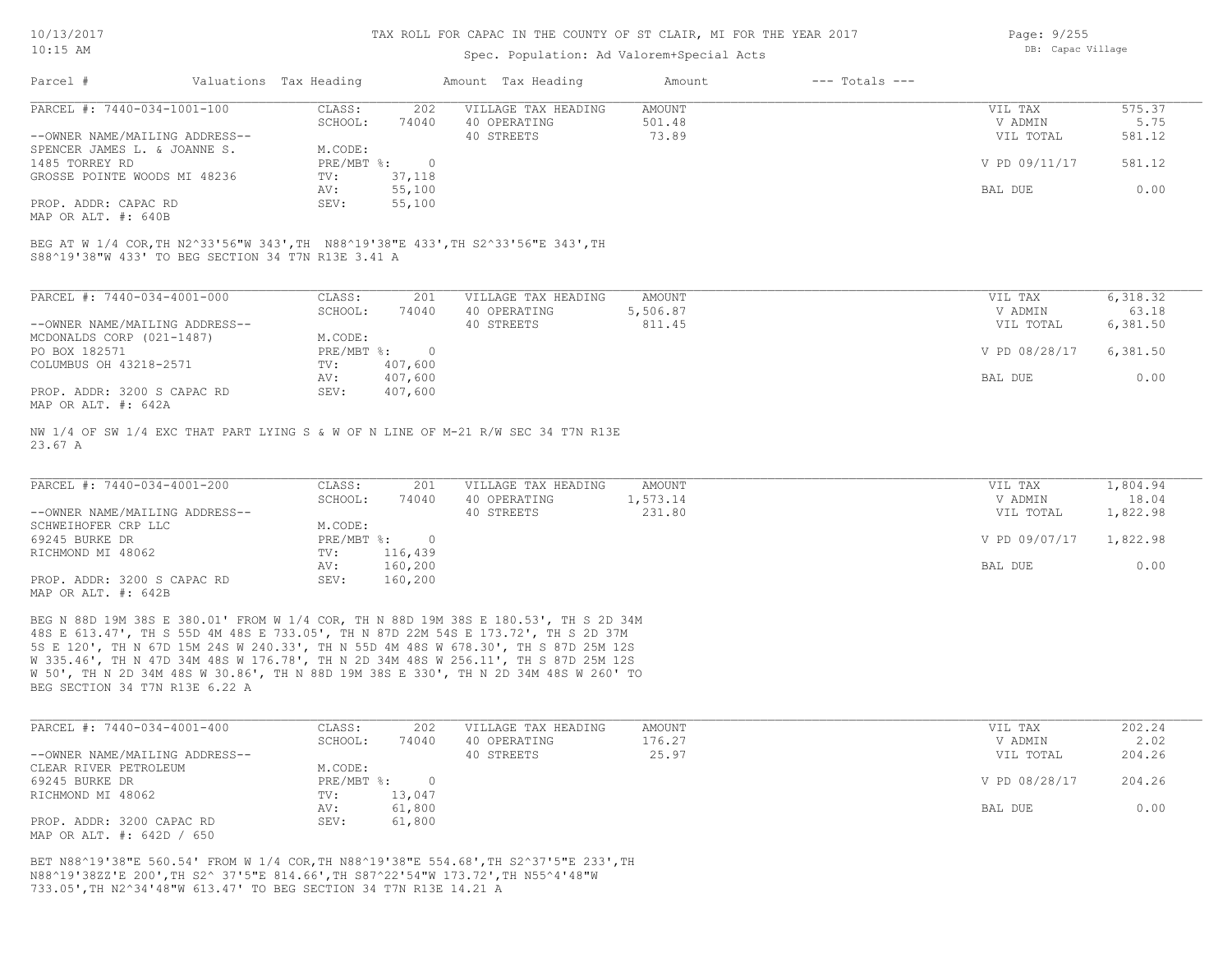### Spec. Population: Ad Valorem+Special Acts

Page: 10/255 DB: Capac Village

| Parcel #                       | Valuations Tax Heading |       | Amount Tax Heading  | Amount | $---$ Totals $---$ |           |      |
|--------------------------------|------------------------|-------|---------------------|--------|--------------------|-----------|------|
| PARCEL #: 7440-034-4001-600    | CLASS:                 | 703   | VILLAGE TAX HEADING | AMOUNT |                    | VIL TAX   | 0.00 |
|                                | SCHOOL:                | 74040 | 40 OPERATING        | 0.00   |                    | V ADMIN   | 0.00 |
| --OWNER NAME/MAILING ADDRESS-- |                        |       | 40 STREETS          | 0.00   |                    | VIL TOTAL | 0.00 |
| VILLAGE OF CAPAC               | M.CODE:                |       |                     |        |                    |           |      |
| 131 N MAIN ST                  | PRE/MBT %:             | 0     |                     |        |                    | BAL DUE   | 0.00 |
| CAPAC MI 48014                 | TV:                    |       |                     |        |                    |           |      |
|                                | AV:                    |       |                     |        |                    |           |      |
| PROP. ADDR: KOEHN              | SEV:                   |       |                     |        |                    |           |      |

MAP OR ALT. #: CF642C

BEG N88^19'38"E 1115.22' FRO W 1/4 COR,TH N88^19'38"E

| PARCEL #: 7440-150-0001-000        | CLASS:  | 401            | VILLAGE TAX HEADING | AMOUNT | VIL TAX       | 765.91 |
|------------------------------------|---------|----------------|---------------------|--------|---------------|--------|
|                                    | SCHOOL: | 74040          | 40 OPERATING        | 667.55 | V ADMIN       | 7.65   |
| --OWNER NAME/MAILING ADDRESS--     |         |                | 40 STREETS          | 98.36  | VIL TOTAL     | 773.56 |
| LEWIS GERALD/JANE REVOCABLE TRUST  | M.CODE: |                |                     |        |               |        |
| 560 N GLASSFORD ST                 |         | PRE/MBT %: 100 |                     |        | V PD 07/18/17 | 773.56 |
| CAPAC MI 48014-3015                | TV:     | 49,410         |                     |        |               |        |
|                                    | AV:     | 63,300         |                     |        | BAL DUE       | 0.00   |
| PROP. ADDR: 560 N GLASSFORD STREET | SEV:    | 63,300         |                     |        |               |        |
| MAP OR ALT. #: CF281K01            |         |                |                     |        |               |        |

LOT 1 EXC S 13.5 FT BONER SUBD SEC 21 T7N R13E

| PARCEL #: 7440-150-0002-000    | CLASS:  | 401            | VILLAGE TAX HEADING | AMOUNT | VIL TAX       | 999.27   |
|--------------------------------|---------|----------------|---------------------|--------|---------------|----------|
|                                | SCHOOL: | 74040          | 40 OPERATING        | 870.94 | V ADMIN       | 9.99     |
| --OWNER NAME/MAILING ADDRESS-- |         |                | 40 STREETS          | 128.33 | VIL TOTAL     | 1,009.26 |
| LORIDON SARAH L                | M.CODE: |                |                     |        |               |          |
| OUICK ELIZABETH                |         | PRE/MBT %: 100 |                     |        | V PD 09/15/17 | 1,009.26 |
| 547 N NEEPER ST                | TV:     | 64,464         |                     |        |               |          |
| CAPAC MI 48014                 | AV:     | 72,500         |                     |        | BAL DUE       | 0.00     |
|                                | SEV:    | 72,500         |                     |        |               |          |
| PROP. ADDR: 547 N NEEPER ST    |         |                |                     |        |               |          |

MAP OR ALT. #: CF281K02

LOT 2 BONER SUBD SEC 21 T7N R13E

| 74040<br>481.27<br>SCHOOL:<br>40 OPERATING            | V ADMIN       | 5.52   |
|-------------------------------------------------------|---------------|--------|
|                                                       |               |        |
| --OWNER NAME/MAILING ADDRESS--<br>70.91<br>40 STREETS | VIL TOTAL     | 557.70 |
| M.CODE:<br>SCHULTZ RANDY                              |               |        |
| PRE/MBT %:<br>SCHULTZ LINDA                           | V PD 09/15/17 | 557.70 |
| 5300 KNOLL RD<br>35,622<br>TV:                        |               |        |
| 43,000<br>CAPAC MI 48014-3038<br>AV:                  | BAL DUE       | 0.00   |
| 43,000<br>SEV:                                        |               |        |

MAP OR ALT. #: CF281K03 PROP. ADDR: 548 N NEEPER ST

LOT 3 BONER SUBDIVISION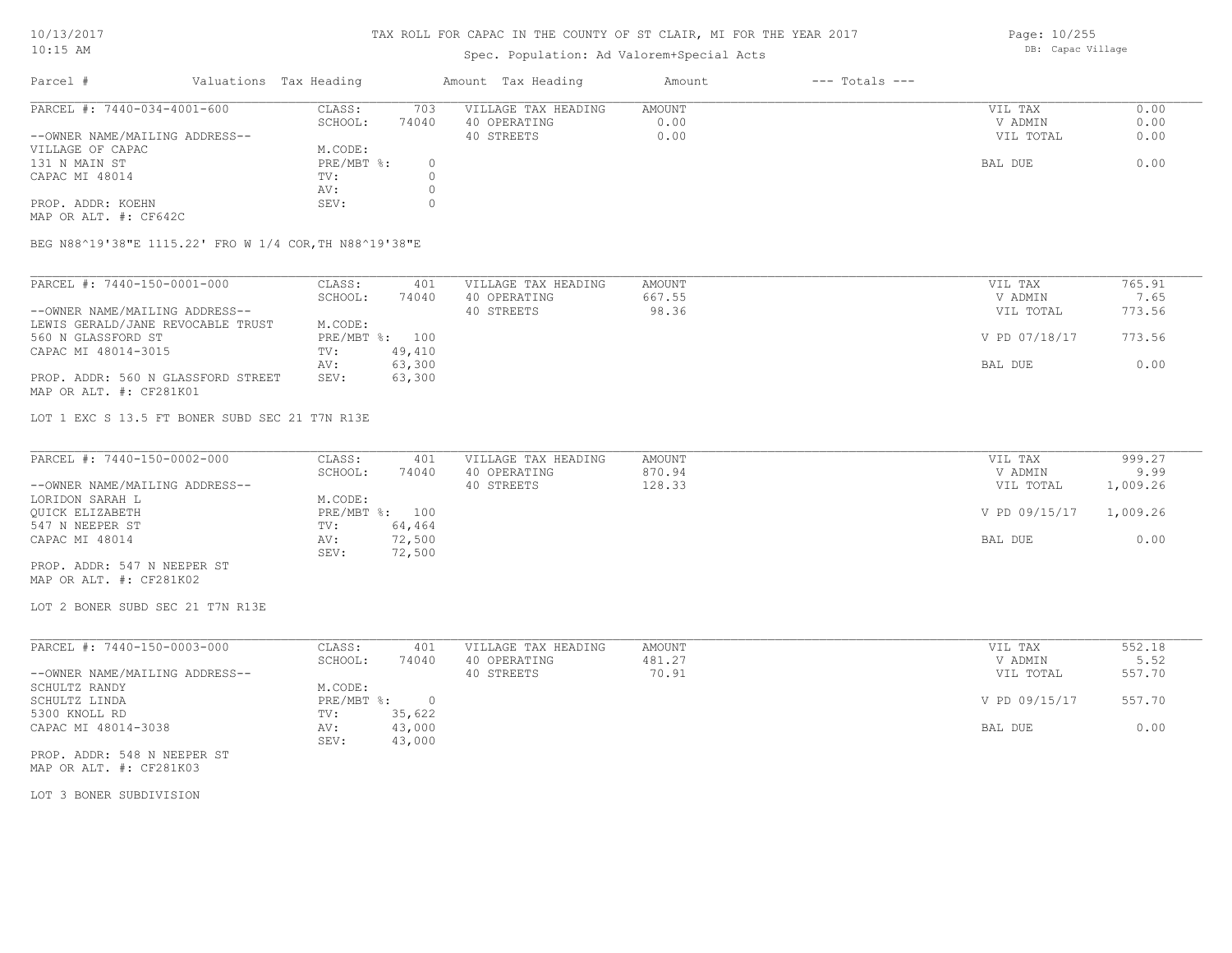# TAX ROLL FOR CAPAC IN THE COUNTY OF ST CLAIR, MI FOR THE YEAR 2017

Page: 11/255 DB: Capac Village

# Spec. Population: Ad Valorem+Special Acts

| Parcel #                                                        | Valuations Tax Heading |                                  |                            | Amount Tax Heading                                | Amount                     | $---$ Totals $---$ |                                 |                          |
|-----------------------------------------------------------------|------------------------|----------------------------------|----------------------------|---------------------------------------------------|----------------------------|--------------------|---------------------------------|--------------------------|
| PARCEL #: 7440-150-0004-000<br>--OWNER NAME/MAILING ADDRESS--   |                        | CLASS:<br>SCHOOL:                | 401<br>74040               | VILLAGE TAX HEADING<br>40 OPERATING<br>40 STREETS | AMOUNT<br>755.07<br>111.26 |                    | VIL TAX<br>V ADMIN<br>VIL TOTAL | 866.33<br>8.66<br>874.99 |
| SEIDELL JAMES D.<br>MARKEY MARY SUE, DROGOSCH KAY ELLEN         |                        | M.CODE:<br>PRE/MBT %: 100        |                            |                                                   |                            |                    | V PD 09/01/17                   | 874.99                   |
| SEIDELL HERBERT D. HELEN M<br>P.O.BOX 54<br>CAPAC MI 48014-0054 |                        | TV:<br>AV:<br>SEV:               | 55,888<br>72,800<br>72,800 |                                                   |                            |                    | BAL DUE                         | 0.00                     |
| PROP. ADDR: 550 N GLASSFORD STREET<br>MAP OR ALT. #: CF281K04   |                        |                                  |                            |                                                   |                            |                    |                                 |                          |
| LOT 4 & S 13.5 FT OF LOT 1 BONER SUBD SEC 21 T7N R13E           |                        |                                  |                            |                                                   |                            |                    |                                 |                          |
| PARCEL #: 7440-150-0005-000                                     |                        | CLASS:                           | 401                        | VILLAGE TAX HEADING                               | AMOUNT                     |                    | VIL TAX                         | 680.82                   |
| --OWNER NAME/MAILING ADDRESS--                                  |                        | SCHOOL:                          | 74040                      | 40 OPERATING<br>40 STREETS                        | 593.39<br>87.43            |                    | V ADMIN<br>VIL TOTAL            | 6.80<br>687.62           |
| HUMMEL KENNETH<br>HUMMEL MARY T                                 |                        | M.CODE:<br>PRE/MBT %: 100<br>TV: | 43,921                     |                                                   |                            |                    | V PD 09/07/17                   | 687.62                   |
| 545 N NEEPER ST<br>CAPAC, MI 48014                              |                        | AV:<br>SEV:                      | 53,700<br>53,700           |                                                   |                            |                    | BAL DUE                         | 0.00                     |
| PROP. ADDR: 545 N NEEPER ST<br>MAP OR ALT. #: CF281K05          |                        |                                  |                            |                                                   |                            |                    |                                 |                          |
| LOT 5 BONER SUBD SEC 21 T7N R13E                                |                        |                                  |                            |                                                   |                            |                    |                                 |                          |
| PARCEL #: 7440-150-0006-000                                     |                        | CLASS:                           | 401                        | VILLAGE TAX HEADING                               | AMOUNT                     |                    | VIL TAX                         | 672.00                   |
| --OWNER NAME/MAILING ADDRESS--                                  |                        | SCHOOL:                          | 74040                      | 40 OPERATING<br>40 STREETS                        | 585.70<br>86.30            |                    | V ADMIN<br>VIL TOTAL            | 6.72<br>678.72           |
| FULLER RAND/FLORENCE<br>546 N NEEPER ST<br>CAPAC MI 48014-3038  |                        | M.CODE:<br>PRE/MBT %: 100<br>TV: | 43,352                     |                                                   |                            |                    | V PD 09/06/17                   | 678.72                   |
| PROP. ADDR: 546 N NEEPER ST                                     |                        | AV:<br>SEV:                      | 54,900<br>54,900           |                                                   |                            |                    | BAL DUE                         | 0.00                     |
| MAP OR ALT. #: CF281K06                                         |                        |                                  |                            |                                                   |                            |                    |                                 |                          |
| LOT 6 BONER SUBDIVISION                                         |                        |                                  |                            |                                                   |                            |                    |                                 |                          |
| PARCEL #: 7440-150-0007-000                                     |                        | CLASS:<br>SCHOOL:                | 401<br>74040               | VILLAGE TAX HEADING<br>40 OPERATING               | AMOUNT<br>690.40           |                    | VIL TAX<br>V ADMIN              | 792.13<br>7.92           |
| --OWNER NAME/MAILING ADDRESS--<br>WEYHRAUCH GERALD F            |                        | M.CODE:                          | COREL                      | 40 STREETS                                        | 101.73                     |                    | VIL TOTAL                       | 800.05                   |
| WEYHRAUCH PATRICIA A<br>540 GLASSFORD                           |                        | PRE/MBT %: 100<br>TV:            | 51,101                     |                                                   |                            |                    | V PD 09/18/17                   | 800.05                   |
| CAPAC MI 48014                                                  |                        | AV:<br>SEV:                      | 65,300<br>65,300           |                                                   |                            |                    | BAL DUE                         | 0.00                     |
| PROP. ADDR: 540 N GLASSFORD STREET<br>MAP OR ALT. #: CF281K07   |                        |                                  |                            |                                                   |                            |                    |                                 |                          |
| LOT 7 BONER SUBD SEC 21 T7N R13E                                |                        |                                  |                            |                                                   |                            |                    |                                 |                          |
|                                                                 |                        |                                  |                            |                                                   |                            |                    |                                 |                          |
|                                                                 |                        |                                  |                            |                                                   |                            |                    |                                 |                          |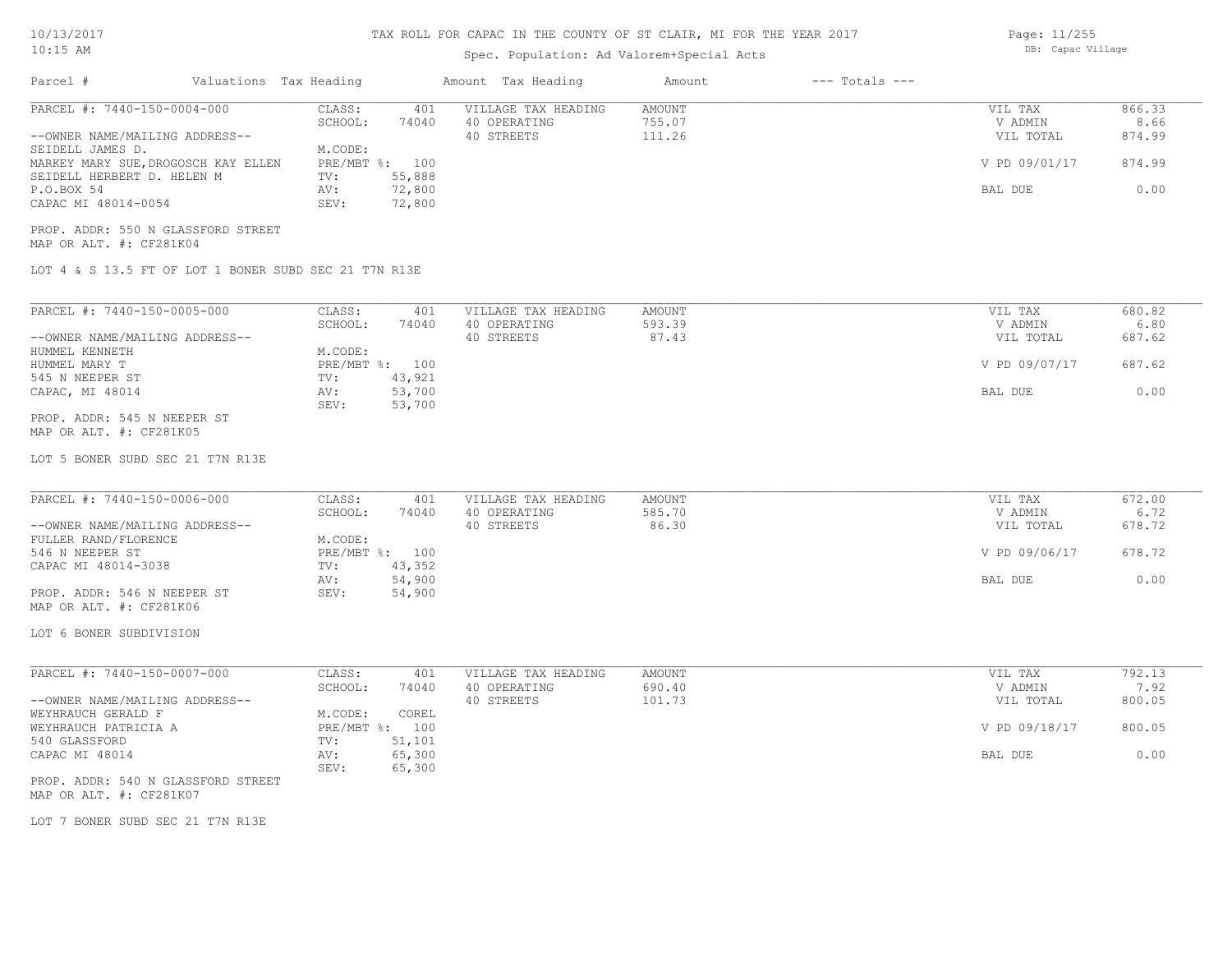## TAX ROLL FOR CAPAC IN THE COUNTY OF ST CLAIR, MI FOR THE YEAR 2017

## Spec. Population: Ad Valorem+Special Acts

Page: 12/255 DB: Capac Village

| Parcel #                                               | Valuations Tax Heading |                | Amount Tax Heading  | Amount | $---$ Totals $---$ |               |        |
|--------------------------------------------------------|------------------------|----------------|---------------------|--------|--------------------|---------------|--------|
| PARCEL #: 7440-150-0008-000                            | CLASS:                 | 401            | VILLAGE TAX HEADING | AMOUNT |                    | VIL TAX       | 820.01 |
|                                                        | SCHOOL:                | 74040          | 40 OPERATING        | 714.70 |                    | V ADMIN       | 8.20   |
| --OWNER NAME/MAILING ADDRESS--                         |                        |                | 40 STREETS          | 105.31 |                    | VIL TOTAL     | 828.21 |
| JAMES MATTHEW                                          | M.CODE:                | COREL          |                     |        |                    |               |        |
| 541 N NEEPER ST                                        |                        | PRE/MBT %: 100 |                     |        |                    | V PD 09/18/17 | 828.21 |
| CAPAC, MI 48014                                        | TV:                    | 52,900         |                     |        |                    |               |        |
|                                                        | AV:<br>SEV:            | 52,900         |                     |        |                    | BAL DUE       | 0.00   |
| PROP. ADDR: 541 N NEEPER ST<br>MAP OR ALT. #: CF281K08 |                        | 52,900         |                     |        |                    |               |        |
|                                                        |                        |                |                     |        |                    |               |        |
| LOT 8 BONER SUBD SEC 21 T7N R13E                       |                        |                |                     |        |                    |               |        |
|                                                        |                        |                |                     |        |                    |               |        |
| PARCEL #: 7440-150-0009-000                            | CLASS:                 | 401            | VILLAGE TAX HEADING | AMOUNT |                    | VIL TAX       | 618.56 |
|                                                        | SCHOOL:                | 74040          | 40 OPERATING        | 539.12 |                    | V ADMIN       | 6.18   |
| --OWNER NAME/MAILING ADDRESS--                         |                        |                | 40 STREETS          | 79.44  |                    | VIL TOTAL     | 624.74 |
| SHOWLER DENISE L                                       | M.CODE:                | PRE/MBT %: 100 |                     |        |                    |               | 624.74 |
| P.O.BOX 206<br>CAPAC MI 48014-0206                     | TV:                    | 39,904         |                     |        |                    | V PD 09/15/17 |        |
|                                                        | AV:                    | 50,300         |                     |        |                    | BAL DUE       | 0.00   |
| PROP. ADDR: 540 N NEEPER ST                            | SEV:                   | 50,300         |                     |        |                    |               |        |
| MAP OR ALT. #: CF281K09                                |                        |                |                     |        |                    |               |        |
| LOT 9 BONER SUBD SEC 21 T7N R13E                       |                        |                |                     |        |                    |               |        |
| PARCEL #: 7440-225-0001-000                            | CLASS:                 | 401            | VILLAGE TAX HEADING | AMOUNT |                    | VIL TAX       | 592.90 |
|                                                        | SCHOOL:                | 74040          | 40 OPERATING        | 516.76 |                    | V ADMIN       | 5.92   |
| --OWNER NAME/MAILING ADDRESS--                         |                        |                | 40 STREETS          | 76.14  |                    | VIL TOTAL     | 598.82 |
| MCGEORGE II DOUGLAS N                                  | M.CODE:                | COREL          |                     |        |                    |               |        |
| 203 S LESTER ST                                        |                        | PRE/MBT %: 100 |                     |        |                    | V PD 09/18/17 | 598.82 |
| CAPAC MI 48014-3713                                    | TV:                    | 38,249         |                     |        |                    |               |        |
|                                                        | AV:                    | 50,900         |                     |        |                    | BAL DUE       | 0.00   |
| PROP. ADDR: 203 S LESTER ST                            | SEV:                   | 50,900         |                     |        |                    |               |        |
| MAP OR ALT. #: CF281K10                                |                        |                |                     |        |                    |               |        |
| LOT 1 BULLOCK PLAT SEC 27 T7N R13E                     |                        |                |                     |        |                    |               |        |
| PARCEL #: 7440-225-0002-000                            | CLASS:                 | 401            | VILLAGE TAX HEADING | AMOUNT |                    | VIL TAX       | 849.46 |
|                                                        | SCHOOL:                | 74040          | 40 OPERATING        | 740.37 |                    | V ADMIN       | 8.49   |
| --OWNER NAME/MAILING ADDRESS--                         |                        |                | 40 STREETS          | 109.09 |                    | VIL TOTAL     | 857.95 |
| GAIER RONALD J JR                                      | M.CODE:                | COREL          |                     |        |                    |               |        |
| YORK TARAH B                                           |                        | PRE/MBT %: 100 |                     |        |                    | V PD 09/18/17 | 857.95 |
| 205 S LESTER ST                                        | TV:                    | 54,800         |                     |        |                    |               |        |
| CAPAC MI 48014                                         | AV:                    | 54,800         |                     |        |                    | BAL DUE       | 0.00   |
|                                                        | SEV:                   | 54,800         |                     |        |                    |               |        |
| PROP. ADDR: 205 S LESTER ST                            |                        |                |                     |        |                    |               |        |

MAP OR ALT. #: CF281K11

LOT 2 BULLOCK PLAT SEC 27 T7N R13E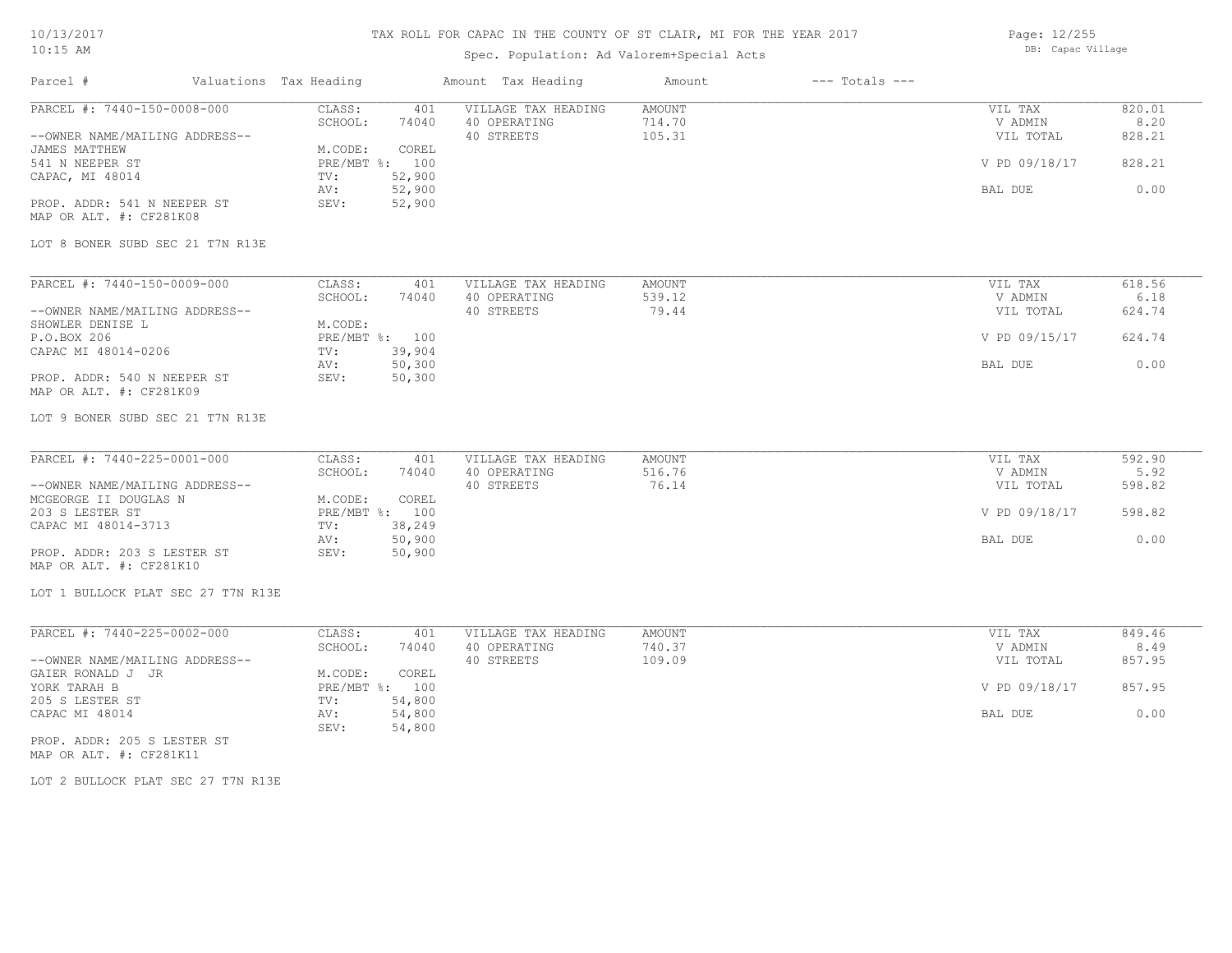## TAX ROLL FOR CAPAC IN THE COUNTY OF ST CLAIR, MI FOR THE YEAR 2017

## Spec. Population: Ad Valorem+Special Acts

Page: 13/255 DB: Capac Village

| Parcel #                                               | Valuations Tax Heading          | Amount Tax Heading  | Amount | $---$ Totals $---$ |                |        |
|--------------------------------------------------------|---------------------------------|---------------------|--------|--------------------|----------------|--------|
| PARCEL #: 7440-225-0003-000                            | CLASS:<br>401                   | VILLAGE TAX HEADING | AMOUNT |                    | VIL TAX        | 469.58 |
|                                                        | SCHOOL:<br>74040                | 40 OPERATING        | 409.28 |                    | V ADMIN        | 4.69   |
| --OWNER NAME/MAILING ADDRESS--                         |                                 | 40 STREETS          | 60.30  |                    | VIL TOTAL      | 474.27 |
| GELARDEN ERNEST/BEVERLY                                | M.CODE:                         |                     |        |                    |                |        |
| 209 S LESTER ST                                        | PRE/MBT %: 100<br>30,294<br>TV: |                     |        |                    | V PD 09/11/17  | 474.27 |
| CAPAC MI 48014-3713                                    | 38,400<br>AV:                   |                     |        |                    | BAL DUE        | 0.00   |
| PROP. ADDR: 209 S LESTER ST                            | 38,400<br>SEV:                  |                     |        |                    |                |        |
| MAP OR ALT. #: CF281K12                                |                                 |                     |        |                    |                |        |
|                                                        |                                 |                     |        |                    |                |        |
| LOT 3 BULLOCK PLAT                                     |                                 |                     |        |                    |                |        |
| PARCEL #: 7440-225-0004-000                            | CLASS:<br>401                   | VILLAGE TAX HEADING | AMOUNT |                    | VIL TAX        | 484.16 |
|                                                        | SCHOOL:<br>74040                | 40 OPERATING        | 421.98 |                    | V ADMIN        | 4.84   |
| --OWNER NAME/MAILING ADDRESS--                         |                                 | 40 STREETS          | 62.18  |                    | VIL TOTAL      | 489.00 |
| LEWIS JILL L                                           | M.CODE:                         |                     |        |                    |                |        |
| 211 S LESTER ST                                        | PRE/MBT %: 100                  |                     |        |                    | V PD 08/04/17  | 489.00 |
| CAPAC MI 48014                                         | 31,234<br>TV:                   |                     |        |                    |                |        |
|                                                        | 41,700<br>AV:                   |                     |        |                    | <b>BAL DUE</b> | 0.00   |
| PROP. ADDR: 211 S LESTER ST                            | 41,700<br>SEV:                  |                     |        |                    |                |        |
| MAP OR ALT. #: CF281K13                                |                                 |                     |        |                    |                |        |
| LOT 4 BULLOCK PLAT SEC 27 T7N R13E                     |                                 |                     |        |                    |                |        |
| PARCEL #: 7440-225-0005-000                            | CLASS:<br>401                   | VILLAGE TAX HEADING | AMOUNT |                    | VIL TAX        | 547.29 |
|                                                        | SCHOOL:<br>74040                | 40 OPERATING        | 477.01 |                    | V ADMIN        | 5.47   |
| --OWNER NAME/MAILING ADDRESS--                         |                                 | 40 STREETS          | 70.28  |                    | VIL TOTAL      | 552.76 |
| BASTIAN MICHAEL F III                                  | M.CODE:<br>COREL                |                     |        |                    |                |        |
| 213 S LESTER ST                                        | PRE/MBT %: 100                  |                     |        |                    | V PD 09/18/17  | 552.76 |
| CAPAC MI 48014                                         | 35,307<br>TV:                   |                     |        |                    |                |        |
|                                                        | 44,000<br>AV:                   |                     |        |                    | BAL DUE        | 0.00   |
| PROP. ADDR: 213 S LESTER ST<br>MAP OR ALT. #: CF281K14 | 44,000<br>SEV:                  |                     |        |                    |                |        |
| LOT 5 BULLOCK PLAT SEC 27 T7N R13E                     |                                 |                     |        |                    |                |        |
| PARCEL #: 7440-225-0006-000                            | CLASS:<br>401                   | VILLAGE TAX HEADING | AMOUNT |                    | VIL TAX        | 538.90 |
|                                                        | SCHOOL:<br>74040                | 40 OPERATING        | 469.69 |                    | V ADMIN        | 5.38   |
| --OWNER NAME/MAILING ADDRESS--                         |                                 | 40 STREETS          | 69.21  |                    | VIL TOTAL      | 544.28 |
| VIELHABER RICHARD H                                    | M.CODE:                         |                     |        |                    |                |        |
| VIELHABER CINDT L                                      | PRE/MBT %: 100                  |                     |        |                    | V PD 09/11/17  | 544.28 |
| 215 S LESTER ST                                        | 34,765<br>TV:                   |                     |        |                    |                |        |
| CAPAC MI 48014                                         | 46,100<br>AV:<br>46,100<br>SEV: |                     |        |                    | BAL DUE        | 0.00   |
| PROP. ADDR: 215 S LESTER ST<br>MAP OR ALT. #: CF281K15 |                                 |                     |        |                    |                |        |

LOT 6 BULLOCK PLAT SEC 27 T7N R13E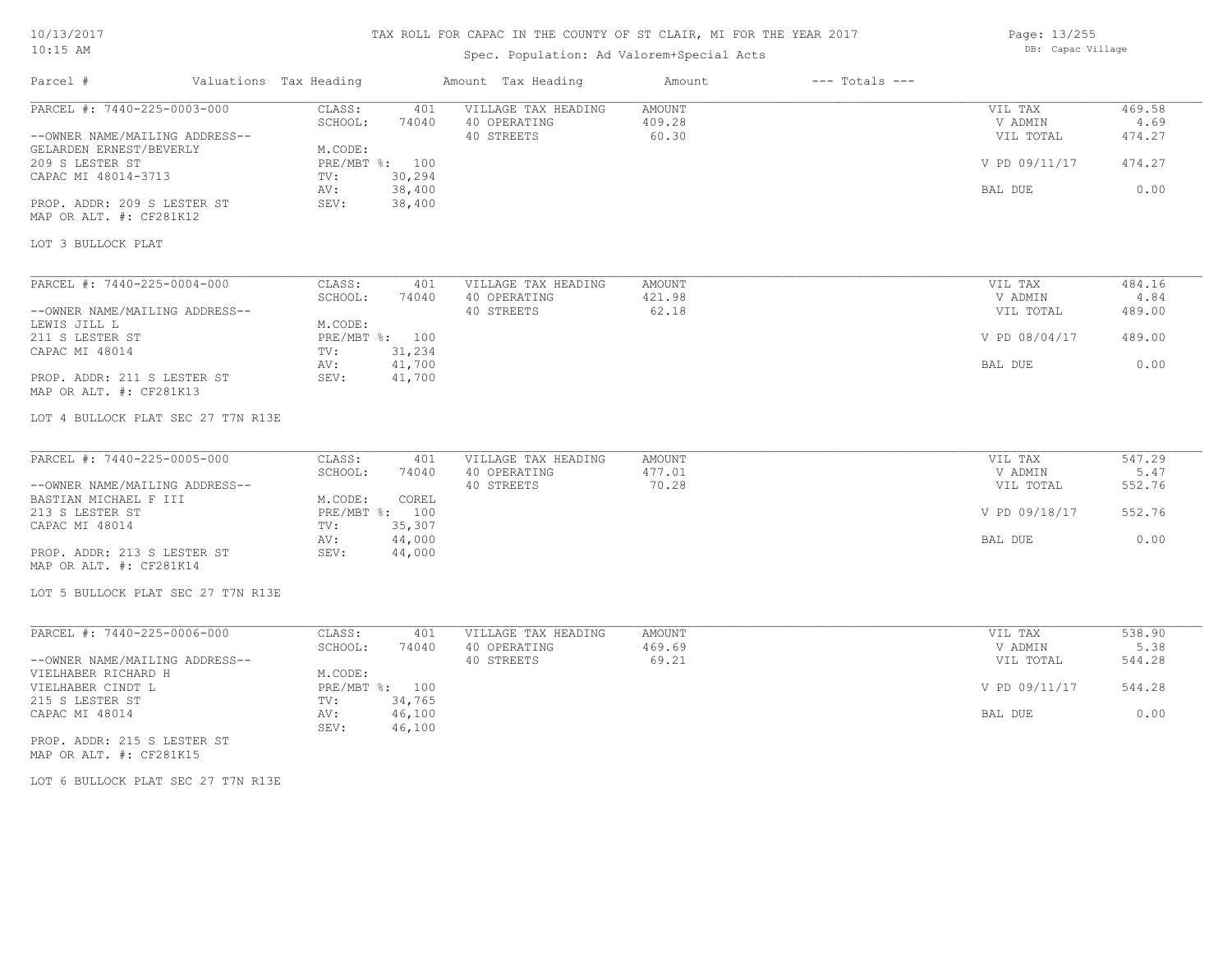Parcel # Valuations Tax Heading Amount Tax Heading Amount --- Totals ---TAX ROLL FOR CAPAC IN THE COUNTY OF ST CLAIR, MI FOR THE YEAR 2017 Spec. Population: Ad Valorem+Special Acts Page: 14/255 DB: Capac Village LOT 7 BULLOCK PLAT SEC 27 T7N R13E MAP OR ALT. #: CF281K16 PROP. ADDR: 217 S LESTER ST SEV: 45,200 AV: 45,200 and  $\sim$  45,200 and  $\sim$  500 and  $\sim$  500 and  $\sim$  600 and  $\sim$  600 and  $\sim$  600 and  $\sim$  600 and  $\sim$  600 and  $\sim$  600 and  $\sim$  600 and  $\sim$  600 and  $\sim$  600 and  $\sim$  600 and  $\sim$  600 and  $\sim$  600 and  $\sim$  600 CAPAC MI 48014 TV: 35,830<br>
AV: 45,200 217 S LESTER ST PRE/MBT %: 100 V PD 08/23/17 560.96 COX PAUL/SANDRA<br>
217 S LESTER ST
217 S LESTER ST
217 S LESTER ST
217 S LESTER ST
217 S LESTER ST --OWNER NAME/MAILING ADDRESS-- 40 STREETS 71.33 VIL TOTAL 560.96 SCHOOL: 74040 40 OPERATING 484.08 484.08 V ADMIN 5.55 PARCEL #: 7440-225-0007-000 CLASS: 401 VILLAGE TAX HEADING AMOUNT AMOUNT VIL TAX 555.41 555.41<br>555.41 SCHOOL: 74040 40 OPERATING 484.08 VADMIN 5.55  $\mathcal{L}_\mathcal{L} = \mathcal{L}_\mathcal{L} = \mathcal{L}_\mathcal{L} = \mathcal{L}_\mathcal{L} = \mathcal{L}_\mathcal{L} = \mathcal{L}_\mathcal{L} = \mathcal{L}_\mathcal{L} = \mathcal{L}_\mathcal{L} = \mathcal{L}_\mathcal{L} = \mathcal{L}_\mathcal{L} = \mathcal{L}_\mathcal{L} = \mathcal{L}_\mathcal{L} = \mathcal{L}_\mathcal{L} = \mathcal{L}_\mathcal{L} = \mathcal{L}_\mathcal{L} = \mathcal{L}_\mathcal{L} = \mathcal{L}_\mathcal{L}$ LOT 8 BULLOCK PLAT MAP OR ALT. #: CF281K17 PROP. ADDR: 216 S HUNTER STREET SEV: 44,600 AV: 44,600 AV: 44,600 AV: 44,600 AV: 5 AV: 5 AV: 5 AV: 5 AV: 5 AV: 5 AV: 5 AV: 5 AV: 5 AV: 5 AV: 5 AV: 5 AV: 5 AV: 5 AV: 5 AV: 5 AV: 5 AV: 5 AV: 5 AV: 5 AV: 5 AV: 5 AV: 5 AV: 5 AV: 5 AV: 5 AV: 5 AV: 5 AV: 5 AV: 5 AV: 5 AV: CAPAC MI 48014-3708 TV: 34,753<br>
AV: 44,600 216 S HUNTER ST PRE/MBT %: 100 V PD 09/18/17 544.09 RUDDOCK LEWIS J M.CODE: COREL --OWNER NAME/MAILING ADDRESS-- 40 STREETS 69.18 VIL TOTAL 544.09 SCHOOL: 74040 40 OPERATING 469.53 V ADMIN 5.38 PARCEL #: 7440-225-0008-000 CLASS: 401 VILLAGE TAX HEADING AMOUNT VIL TAX 538.71 538.71 SCHOOL: 74040 40 OPERATING 469.53  $\mathcal{L}_\mathcal{L} = \mathcal{L}_\mathcal{L} = \mathcal{L}_\mathcal{L} = \mathcal{L}_\mathcal{L} = \mathcal{L}_\mathcal{L} = \mathcal{L}_\mathcal{L} = \mathcal{L}_\mathcal{L} = \mathcal{L}_\mathcal{L} = \mathcal{L}_\mathcal{L} = \mathcal{L}_\mathcal{L} = \mathcal{L}_\mathcal{L} = \mathcal{L}_\mathcal{L} = \mathcal{L}_\mathcal{L} = \mathcal{L}_\mathcal{L} = \mathcal{L}_\mathcal{L} = \mathcal{L}_\mathcal{L} = \mathcal{L}_\mathcal{L}$ LOT 9 BULLOCK PLAT SEC 27 T7N R13E MAP OR ALT. #: CF281K18 PROP. ADDR: 214 S HUNTER STREET SEV: 47,700 CAPAC MI 48014-3708 AV: 47,700 BAL DUE 0.00 214 S HUNTER ST TV: 34,681 METZER STEPHEN G PRE/MBT %: 100 V PD 08/30/17 542.96 METZER SCOTT A M.CODE: --OWNER NAME/MAILING ADDRESS-- 40 STREETS 69.04 VIL TOTAL 542.96 SCHOOL: 74040 40 OPERATING 468.55 468.55 V ADMIN 5.37 PARCEL #: 7440-225-0009-000 CLASS: 401 VILLAGE TAX HEADING AMOUNT AMOUNT VIL TAX 537.59<br>SCHOOL: 74040 40 OPERATING 468.55 9 VADMIN 5.37  $\mathcal{L}_\mathcal{L} = \mathcal{L}_\mathcal{L} = \mathcal{L}_\mathcal{L} = \mathcal{L}_\mathcal{L} = \mathcal{L}_\mathcal{L} = \mathcal{L}_\mathcal{L} = \mathcal{L}_\mathcal{L} = \mathcal{L}_\mathcal{L} = \mathcal{L}_\mathcal{L} = \mathcal{L}_\mathcal{L} = \mathcal{L}_\mathcal{L} = \mathcal{L}_\mathcal{L} = \mathcal{L}_\mathcal{L} = \mathcal{L}_\mathcal{L} = \mathcal{L}_\mathcal{L} = \mathcal{L}_\mathcal{L} = \mathcal{L}_\mathcal{L}$ LOT 10 BULLOCK PLAT SEC 27 T7N R13E MAP OR ALT. #: CF281K19 PROP. ADDR: 212 S HUNTER STREET SEV: 44,800 CAPAC MI 48014 AV: 44,800 BAL DUE 0.00 212 S HUNTER STREET TV: 40,057<br>
CAPAC MI 48014 (2001) AV: 44,800 MAPLE JEFFREY PRE/MBT %: 100 V PD 08/10/17 627.13 MANDEVILLE LAURINA MANDEVILLE LAURINA MERICODE: 00LSB --OWNER NAME/MAILING ADDRESS-- 40 STREETS 79.74 VIL TOTAL 627.13 SCHOOL: 74040 40 OPERATING 541.19 SCHOOL: 540 SCHOOL: 540 SCHOOL: 541.19 PARCEL #: 7440-225-0010-000 CLASS: 401 VILLAGE TAX HEADING AMOUNT VIL TAX VIL TAX 620.93  $\mathcal{L}_\mathcal{L} = \mathcal{L}_\mathcal{L} = \mathcal{L}_\mathcal{L} = \mathcal{L}_\mathcal{L} = \mathcal{L}_\mathcal{L} = \mathcal{L}_\mathcal{L} = \mathcal{L}_\mathcal{L} = \mathcal{L}_\mathcal{L} = \mathcal{L}_\mathcal{L} = \mathcal{L}_\mathcal{L} = \mathcal{L}_\mathcal{L} = \mathcal{L}_\mathcal{L} = \mathcal{L}_\mathcal{L} = \mathcal{L}_\mathcal{L} = \mathcal{L}_\mathcal{L} = \mathcal{L}_\mathcal{L} = \mathcal{L}_\mathcal{L}$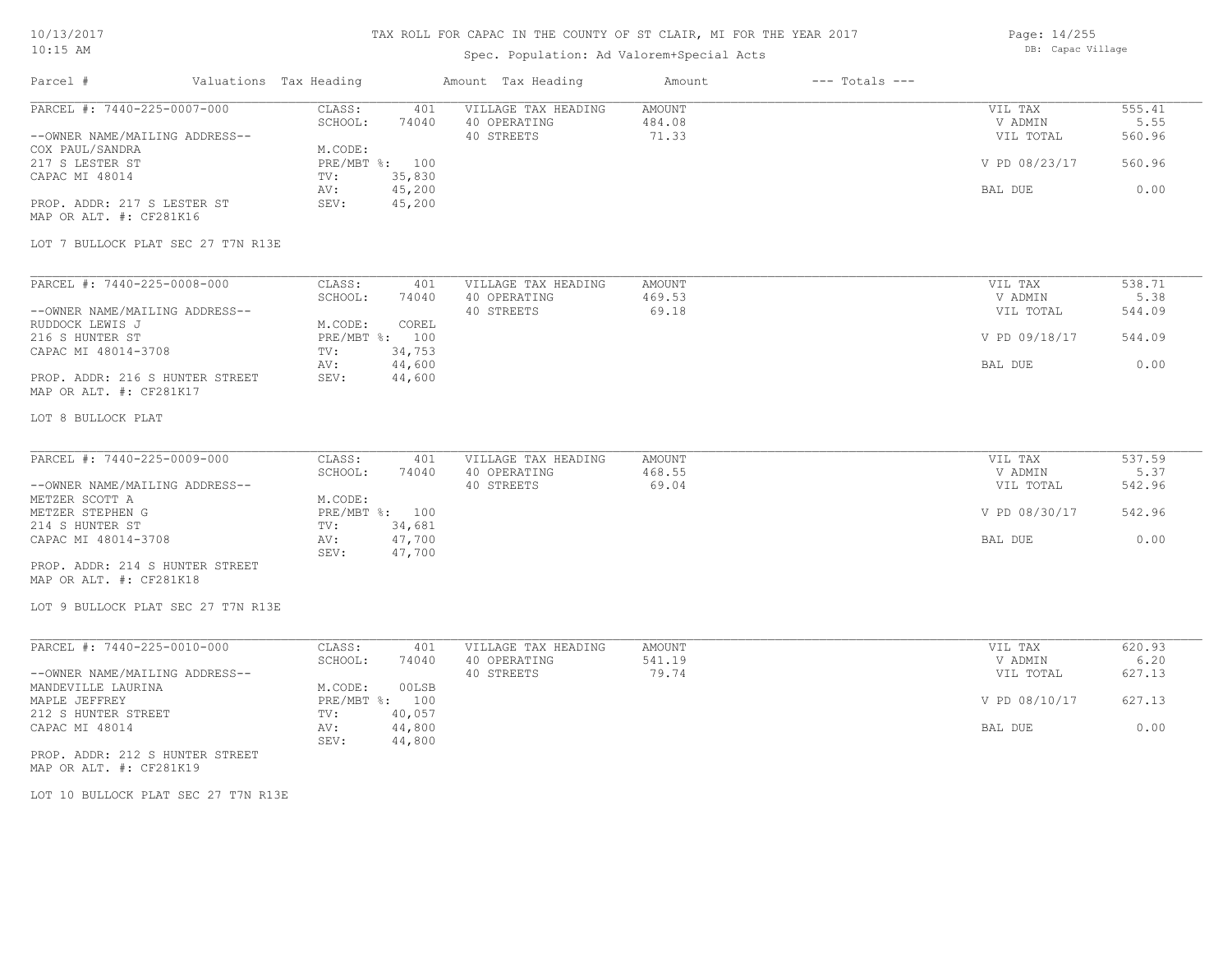### TAX ROLL FOR CAPAC IN THE COUNTY OF ST CLAIR, MI FOR THE YEAR 2017

## Spec. Population: Ad Valorem+Special Acts

Page: 15/255 DB: Capac Village

| Parcel #                                                                                                                                                                                                                             | Valuations Tax Heading |                                                                                                                    | Amount Tax Heading                                | Amount                           | $---$ Totals $---$ |                                                             |                                            |
|--------------------------------------------------------------------------------------------------------------------------------------------------------------------------------------------------------------------------------------|------------------------|--------------------------------------------------------------------------------------------------------------------|---------------------------------------------------|----------------------------------|--------------------|-------------------------------------------------------------|--------------------------------------------|
| PARCEL #: 7440-225-0011-000<br>--OWNER NAME/MAILING ADDRESS--<br>PARDON BONNIE J. TRUST<br>210 S HUNTER ST<br>CAPAC MI 48014-3708<br>PROP. ADDR: 210 S HUNTER STREET<br>MAP OR ALT. #: CF281L<br>LOT 11 BULLOCK PLAT SEC 27 T7N R13E |                        | CLASS:<br>401<br>SCHOOL:<br>74040<br>M.CODE:<br>PRE/MBT %: 100<br>33,429<br>TV:<br>45,500<br>AV:<br>45,500<br>SEV: | VILLAGE TAX HEADING<br>40 OPERATING<br>40 STREETS | <b>AMOUNT</b><br>451.64<br>66.55 |                    | VIL TAX<br>V ADMIN<br>VIL TOTAL<br>V PD 08/30/17<br>BAL DUE | 518.19<br>5.18<br>523.37<br>523.37<br>0.00 |
|                                                                                                                                                                                                                                      |                        |                                                                                                                    |                                                   |                                  |                    |                                                             |                                            |
| PARCEL #: 7440-300-0001-000<br>--OWNER NAME/MAILING ADDRESS--<br>MACKAY KURTIS                                                                                                                                                       |                        | CLASS:<br>401<br>SCHOOL:<br>74040<br>M.CODE:                                                                       | VILLAGE TAX HEADING<br>40 OPERATING<br>40 STREETS | <b>AMOUNT</b><br>534.82<br>78.80 |                    | VIL TAX<br>V ADMIN<br>VIL TOTAL                             | 613.62<br>6.13<br>619.75                   |
| 537 N NEEPER ST<br>CAPAC, MI 48014<br>PROP. ADDR: 537 N NEEPER ST                                                                                                                                                                    |                        | PRE/MBT %: 100<br>39,586<br>TV:<br>49,700<br>AV:<br>49,700<br>SEV:                                                 |                                                   |                                  |                    | V PD 08/30/17<br>BAL DUE                                    | 619.75<br>0.00                             |
| PARCEL #: 7440-300-0002-000                                                                                                                                                                                                          |                        | CLASS:<br>401<br>SCHOOL:<br>74040                                                                                  | VILLAGE TAX HEADING<br>40 OPERATING               | <b>AMOUNT</b><br>492.56          |                    | VIL TAX<br>V ADMIN                                          | 565.14<br>5.65                             |
| --OWNER NAME/MAILING ADDRESS--<br>BARNARD DALE B JR<br>KAISER ROBERT J, KAISER SANDRA K                                                                                                                                              |                        | M.CODE:<br>PRE/MBT %: 100                                                                                          | 40 STREETS                                        | 72.58                            |                    | VIL TOTAL<br>V PD 09/07/17                                  | 570.79<br>570.79                           |
| 535 N NEEPER ST<br>CAPAC MI 48014-3040                                                                                                                                                                                               |                        | 36,458<br>TV:<br>45,500<br>AV:<br>45,500<br>SEV:                                                                   |                                                   |                                  |                    | BAL DUE                                                     | 0.00                                       |
| PROP. ADDR: 535 N NEEPER ST<br>MAP OR ALT. #: CF281M2                                                                                                                                                                                |                        |                                                                                                                    |                                                   |                                  |                    |                                                             |                                            |
|                                                                                                                                                                                                                                      |                        | LOTS 2 & 3 EXC S 48 FT OF LOT 3 CHRISTIES SUBD SEC 21 T7N R13E                                                     |                                                   |                                  |                    |                                                             |                                            |
| PARCEL #: 7440-300-0003-000                                                                                                                                                                                                          |                        | CLASS:<br>401                                                                                                      | VILLAGE TAX HEADING                               | AMOUNT                           |                    | VIL TAX                                                     | 663.91                                     |
| --OWNER NAME/MAILING ADDRESS--                                                                                                                                                                                                       |                        | SCHOOL:<br>74040                                                                                                   | 40 OPERATING<br>40 STREETS                        | 578.65<br>85.26                  |                    | V ADMIN<br>VIL TOTAL                                        | 6.63<br>670.54                             |
| LEWIS BEVERLY<br>423 N NEEPER ST                                                                                                                                                                                                     |                        | M.CODE:<br>PRE/MBT %: 100                                                                                          |                                                   |                                  |                    | V PD 07/10/17                                               | 670.54                                     |
| CAPAC MI 48014-3041<br>PROP. ADDR: 423 N NEEPER ST<br>MAP OR ALT. #: CF281M3                                                                                                                                                         |                        | 42,830<br>TV:<br>54,300<br>AV:<br>54,300<br>SEV:                                                                   |                                                   |                                  |                    | BAL DUE                                                     | 0.00                                       |

LOT 4 EXC S 23 FT & S 48 FT OF LOT 3 CHRISTIES SUBD SEC 21 T7N R13E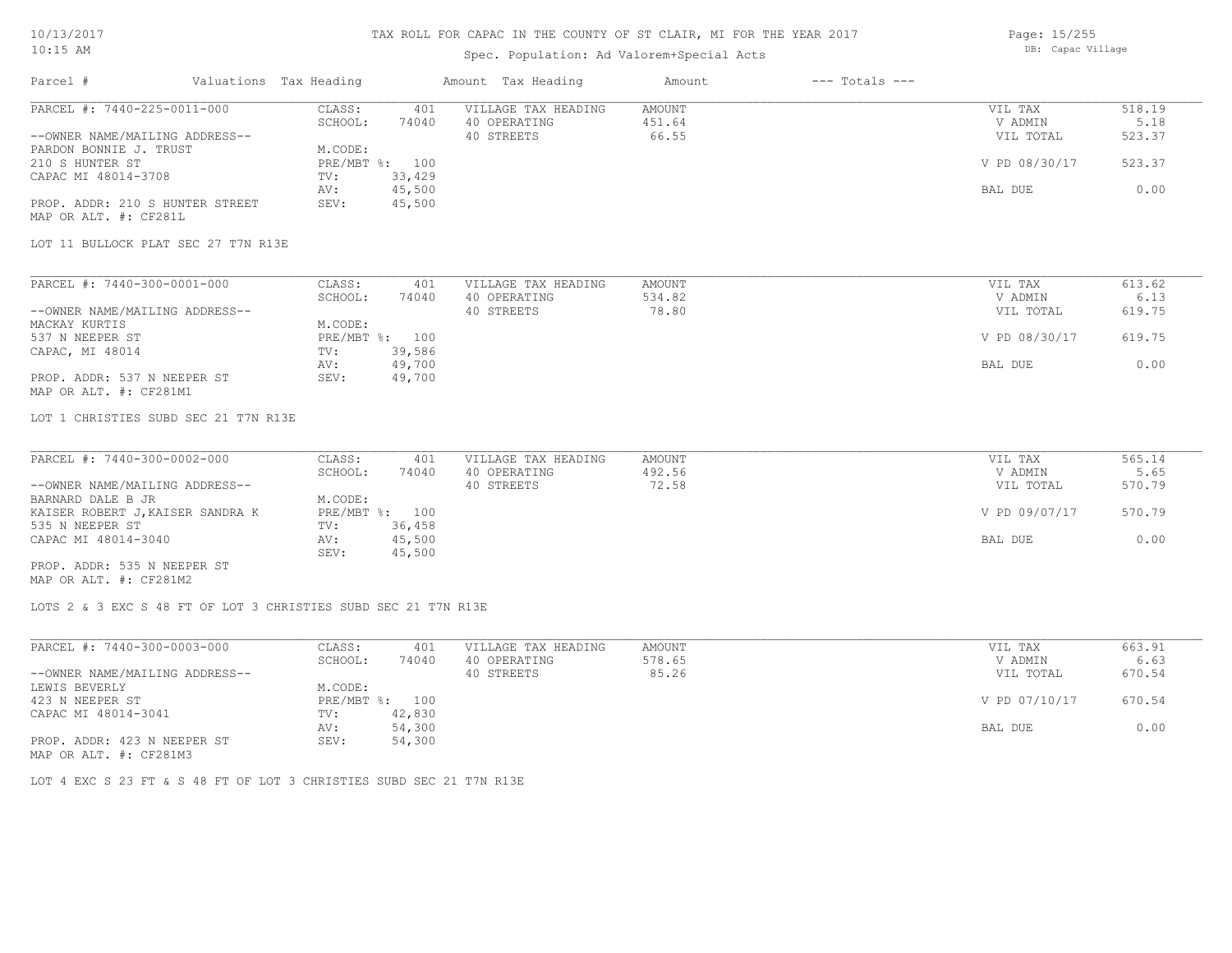# Spec. Population: Ad Valorem+Special Acts

Page: 16/255 DB: Capac Village

| Valuations Tax Heading<br>Parcel #                                                |                                    | Amount Tax Heading                  | Amount<br>$---$ Totals $---$ |                    |                |
|-----------------------------------------------------------------------------------|------------------------------------|-------------------------------------|------------------------------|--------------------|----------------|
| PARCEL #: 7440-300-0004-000                                                       | CLASS:<br>401<br>SCHOOL:<br>74040  | VILLAGE TAX HEADING<br>40 OPERATING | AMOUNT<br>522.19             | VIL TAX<br>V ADMIN | 599.13<br>5.99 |
| --OWNER NAME/MAILING ADDRESS--<br>PETZ ELMER/ISABELLA                             | M.CODE:                            | 40 STREETS                          | 76.94                        | VIL TOTAL          | 605.12         |
| 421 N NEEPER ST                                                                   | PRE/MBT %: 100                     |                                     |                              | V PD 08/02/17      | 605.12         |
| CAPAC MI 48014-3041                                                               | 38,651<br>TV:<br>49,400<br>AV:     |                                     |                              | BAL DUE            | 0.00           |
| PROP. ADDR: 421 N NEEPER ST<br>MAP OR ALT. #: CF281M4                             | 49,400<br>SEV:                     |                                     |                              |                    |                |
| LOT 5 & S 23 FT OF LOT 4 CHRISTIES SUBD SEC 21 T7N R13E                           |                                    |                                     |                              |                    |                |
| PARCEL #: 7440-375-0001-000                                                       | CLASS:<br>401                      | VILLAGE TAX HEADING                 | <b>AMOUNT</b>                | VIL TAX            | 640.70         |
|                                                                                   | SCHOOL:<br>74040                   | 40 OPERATING                        | 558.42                       | V ADMIN            | 6.40           |
| --OWNER NAME/MAILING ADDRESS--                                                    |                                    | 40 STREETS                          | 82.28                        | VIL TOTAL          | 647.10         |
| BERLIN MICHAEL/VICTORIA<br>410 N MAIN ST                                          | M.CODE:<br>PRE/MBT %: 100          |                                     |                              | V PD 08/10/17      | 647.10         |
| CAPAC MI 48014-3148                                                               | 41,333<br>TV:                      |                                     |                              |                    |                |
|                                                                                   | 53,200<br>AV:                      |                                     |                              | BAL DUE            | 0.00           |
| PROP. ADDR: 410 N MAIN ST<br>MAP OR ALT. #: C281N01                               | 53,200<br>SEV:                     |                                     |                              |                    |                |
| LOT 1 CLARKSON SUBD SEC 22 T7N R13E                                               |                                    |                                     |                              |                    |                |
| PARCEL #: 7440-375-0002-000                                                       | CLASS:<br>401                      | VILLAGE TAX HEADING                 | <b>AMOUNT</b>                | VIL TAX            | 608.84         |
|                                                                                   | SCHOOL:<br>74040                   | 40 OPERATING                        | 530.65                       | V ADMIN            | 6.08           |
| --OWNER NAME/MAILING ADDRESS--                                                    |                                    | 40 STREETS                          | 78.19                        | VIL TOTAL          | 614.92         |
| CETNAROWSKI EMMANUEL                                                              | M.CODE:                            |                                     |                              |                    |                |
| CETNAROWSKI JESSICA<br>415 N WALKER ST                                            | PRE/MBT %: 100<br>39,277<br>TV:    |                                     |                              | BAL DUE            | 614.92         |
| CAPAC MI 48014                                                                    | 49,600<br>AV:                      |                                     |                              |                    |                |
|                                                                                   | SEV:<br>49,600                     |                                     |                              |                    |                |
| PROP. ADDR: 415 N WALKER ST<br>MAP OR ALT. #: CF281N02/03                         |                                    |                                     |                              |                    |                |
| LOTS 2 & 3 EXC W 37 FT CLARKSON SUBD SEC 22 T7N R13E                              |                                    |                                     |                              |                    |                |
| PARCEL #: 7440-375-0003-000                                                       | CLASS:<br>401                      | VILLAGE TAX HEADING                 | <b>AMOUNT</b>                | VIL TAX            | 623.42         |
|                                                                                   | SCHOOL:<br>74040                   | 40 OPERATING                        | 543.36                       | V ADMIN            | 6.23           |
| --OWNER NAME/MAILING ADDRESS--                                                    |                                    | 40 STREETS                          | 80.06                        | VIL TOTAL          | 629.65         |
| WILLMAN TINA MARIE<br>414 N MAIN ST                                               | M.CODE:<br>00LSB<br>PRE/MBT %: 100 |                                     |                              | V PD 08/10/17      | 629.65         |
| CAPAC MI 48014-3148                                                               | TV:<br>40,218                      |                                     |                              |                    |                |
|                                                                                   | AV:<br>50,300                      |                                     |                              | BAL DUE            | 0.00           |
| PROP. ADDR: 414 N MAIN ST<br>MAP OR ALT. #: CF281N04/05                           | SEV:<br>50,300                     |                                     |                              |                    |                |
| LOTS 4 & 5 & W 37 FT OF LOTS 2 & 3 CLARKSON SUBD & LOT 3 SUP. JOHN BOWERS PLAT OF |                                    |                                     |                              |                    |                |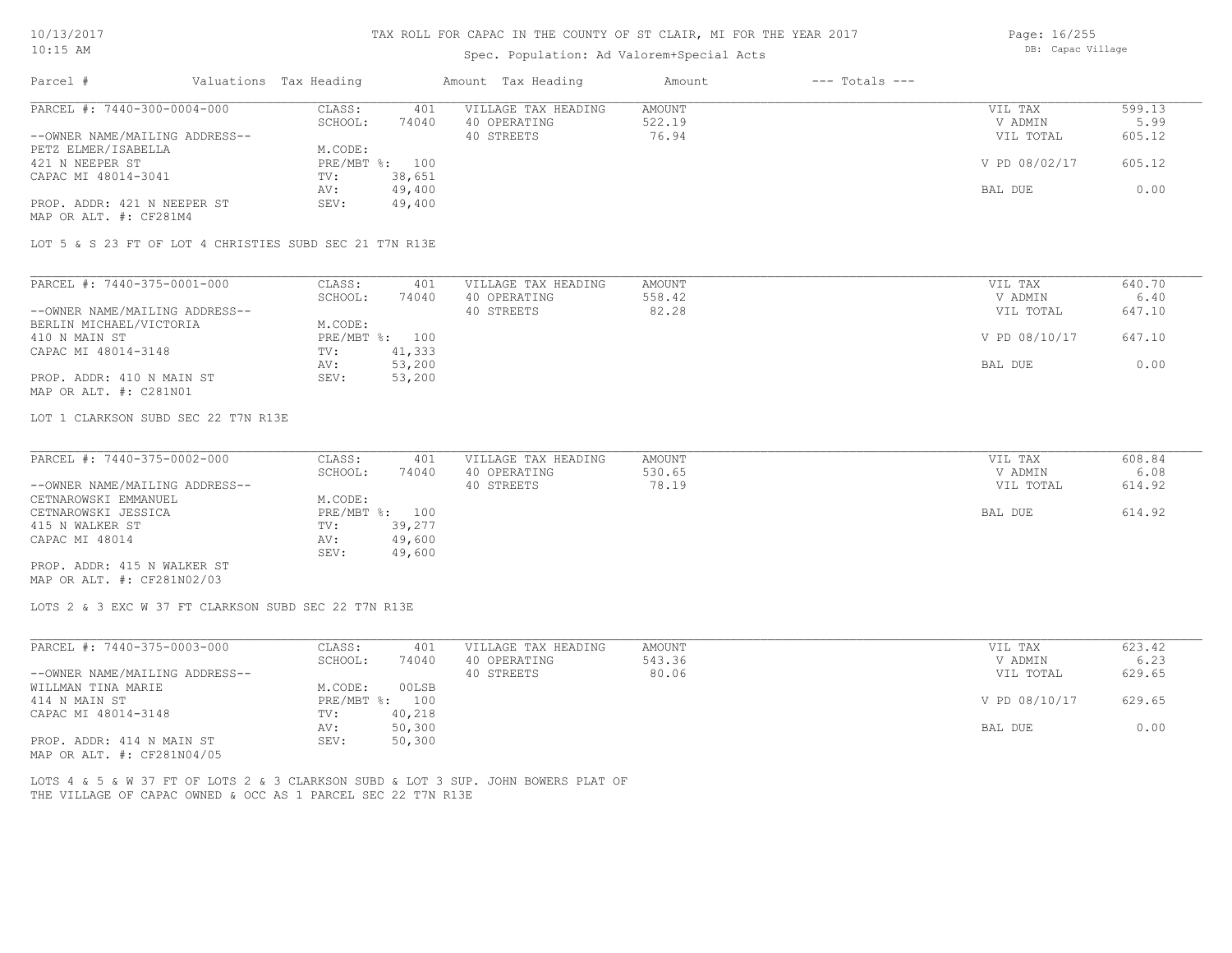### Spec. Population: Ad Valorem+Special Acts

| Parcel #                       | Valuations Tax Heading |        | Amount Tax Heading  | Amount | $---$ Totals $---$ |               |        |
|--------------------------------|------------------------|--------|---------------------|--------|--------------------|---------------|--------|
| PARCEL #: 7440-375-0004-000    | CLASS:                 | 401    | VILLAGE TAX HEADING | AMOUNT |                    | VIL TAX       | 450.15 |
|                                | SCHOOL:                | 74040  | 40 OPERATING        | 392.34 |                    | V ADMIN       | 4.50   |
| --OWNER NAME/MAILING ADDRESS-- |                        |        | 40 STREETS          | 57.81  |                    | VIL TOTAL     | 454.65 |
| ADKINS JEFF E                  | M.CODE:                | COREL  |                     |        |                    |               |        |
| ADKINS RENEE C                 | PRE/MBT %: 100         |        |                     |        |                    | V PD 09/18/17 | 454.65 |
| 425 N WALKER ST                | TV:                    | 29,040 |                     |        |                    |               |        |
| CAPAC MI 48014-3174            | AV:                    | 40,600 |                     |        |                    | BAL DUE       | 0.00   |
|                                | SEV:                   | 40,600 |                     |        |                    |               |        |
| PROP. ADDR: 425 N WALKER ST    |                        |        |                     |        |                    |               |        |

MAP OR ALT. #: CF281N06

CAPAC EXC S 14 FT LYING N OF LOT 6 CLARKSON SUB. SEC 22 T7N R13E S75 FT OF E 150 FT OF THAT PART OF LOT 2 SUP. JOHN BOWERS PLAT OF THE VILLAGE OF

| PARCEL #: 7440-375-0005-000    | CLASS:       | 401     | VILLAGE TAX HEADING | AMOUNT | VIL TAX       | 516.38 |
|--------------------------------|--------------|---------|---------------------|--------|---------------|--------|
|                                | SCHOOL:      | 74040   | 40 OPERATING        | 450.07 | V ADMIN       | 5.16   |
| --OWNER NAME/MAILING ADDRESS-- |              |         | 40 STREETS          | 66.31  | VIL TOTAL     | 521.54 |
| GUERRERO VANESSA               | M.CODE:      | COREL   |                     |        |               |        |
| GUERRERO LEON FRANCISCO        | $PRE/MBT$ %: | 100     |                     |        | V PD 09/18/17 | 521.54 |
| 421 N WALKER ST                | TV:          | 33, 313 |                     |        |               |        |
| CAPAC MI 48014-3174            | AV:          | 41,900  |                     |        | BAL DUE       | 0.00   |
|                                | SEV:         | 41,900  |                     |        |               |        |
| PROP. ADDR: 421 N WALKER ST    |              |         |                     |        |               |        |

MAP OR ALT. #: CF281N07

22 T7N R13E A PLAT OF THE VILLAGE OF CAPAC ADJ ON N OF SAID LOT 6 OWNED & OCC AS ONE PARCEL SEC LOT 6 CLARKSON SUBD & S 14.0 FT OF E 150 FT OF THAT PART OF LOT 2 SUP. JOHN BOWERS

| PARCEL #: 7440-375-0006-000         | CLASS:  | 401            | VILLAGE TAX HEADING | AMOUNT | VIL TAX   | 584.55 |
|-------------------------------------|---------|----------------|---------------------|--------|-----------|--------|
|                                     | SCHOOL: | 74040          | 40 OPERATING        | 509.48 | V ADMIN   | 5.84   |
| --OWNER NAME/MAILING ADDRESS--      |         |                | 40 STREETS          | 75.07  | VIL TOTAL | 590.39 |
| OUAIN BARBARA L                     | M.CODE: |                |                     |        |           |        |
| NABORS JANE M, QUAIN TIMOTHY, JAMES |         | PRE/MBT %: 100 |                     |        | BAL DUE   | 590.39 |
| 503 N WALKER ST                     | TV:     | 37,710         |                     |        |           |        |
| CAPAC MI 48014-3176                 | AV:     | 51,700         |                     |        |           |        |
|                                     | SEV:    | 51,700         |                     |        |           |        |
| PROP. ADDR: 503 N WALKER ST         |         |                |                     |        |           |        |
| MAP OR ALT. #: CF281N08             |         |                |                     |        |           |        |

SEC 22 T7N R13E BOWERS PLAT OF THE VILLAGE OF CAPAC ADJ ON S OF ABV DESC OWNED & OCC AS 1 PARCEL. LOT 7 EXC W 37 FT CLARKSON SUBD & N 11 FT OF E 150 FT OF THAT PART LOT 2 SUP JOHN

| PARCEL #: 7440-375-0007-000    | CLASS:  | 401            | VILLAGE TAX HEADING | AMOUNT | VIL TAX       | 454.22 |
|--------------------------------|---------|----------------|---------------------|--------|---------------|--------|
|                                | SCHOOL: | 74040          | 40 OPERATING        | 395.89 | V ADMIN       | 4.54   |
| --OWNER NAME/MAILING ADDRESS-- |         |                | 40 STREETS          | 58.33  | VIL TOTAL     | 458.76 |
| STERN LEONARD/DEAN             | M.CODE: |                |                     |        |               |        |
| 1719 COUNTRY SOUIRE DR         |         | PRE/MBT %: 100 |                     |        | V PD 09/11/17 | 458.76 |
| RICHMOND TX 77406--661         | TV:     | 29,303         |                     |        |               |        |
|                                | AV:     | 35,600         |                     |        | BAL DUE       | 0.00   |
| PROP. ADDR: 533 N WALKER ST    | SEV:    | 35,600         |                     |        |               |        |
| MAP OR ALT. #: CF281N09        |         |                |                     |        |               |        |

LOT 8 CLARKSON SUBD SEC 22 T7N R13E

Page: 17/255 DB: Capac Village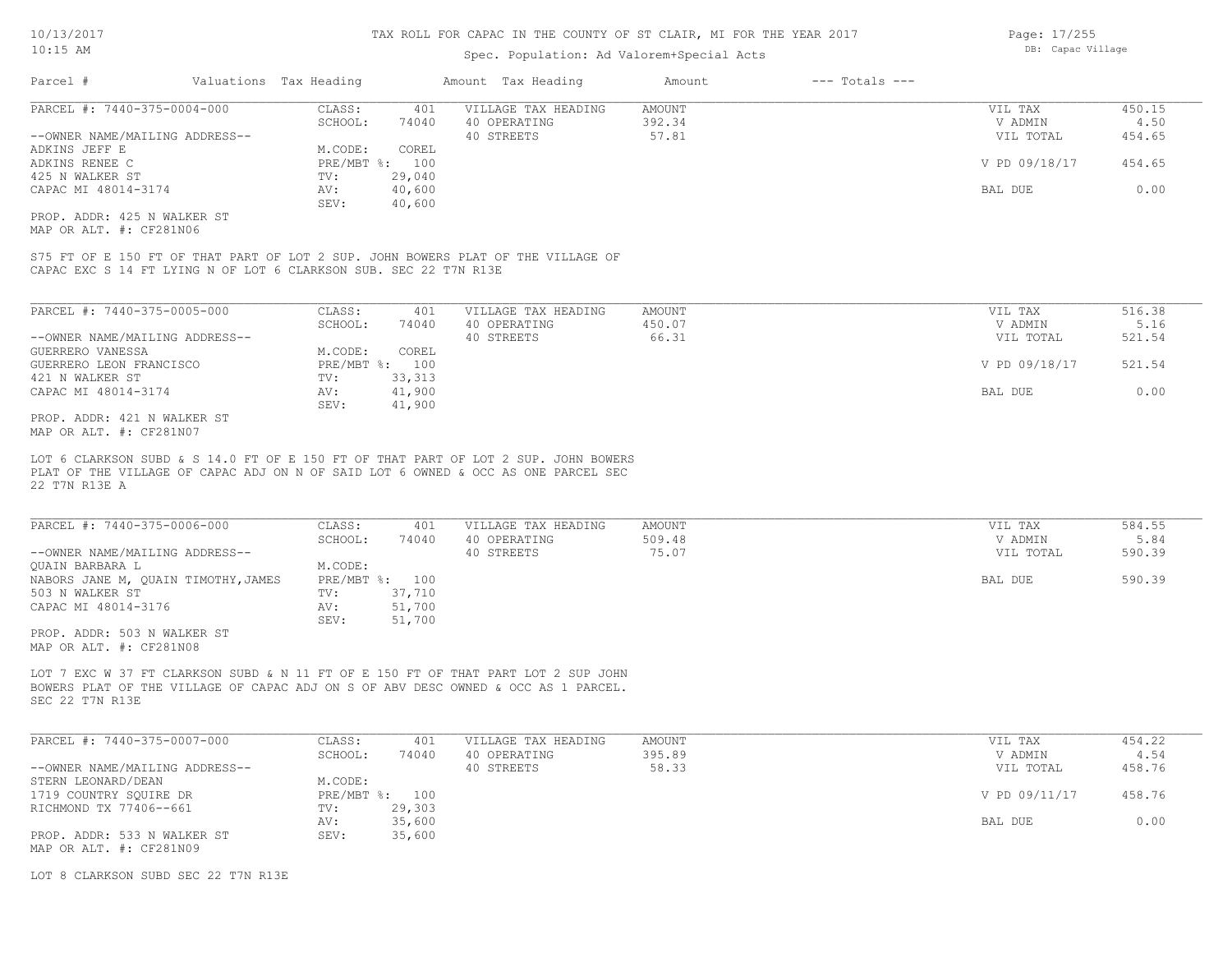## Spec. Population: Ad Valorem+Special Acts

Page: 18/255 DB: Capac Village

| Parcel #                                               | Valuations Tax Heading |                              | Amount Tax Heading  | Amount        | $---$ Totals $---$ |               |        |
|--------------------------------------------------------|------------------------|------------------------------|---------------------|---------------|--------------------|---------------|--------|
| PARCEL #: 7440-375-0008-000                            |                        | CLASS:<br>401                | VILLAGE TAX HEADING | <b>AMOUNT</b> |                    | VIL TAX       | 422.36 |
|                                                        |                        | SCHOOL:<br>74040             | 40 OPERATING        | 368.12        |                    | V ADMIN       | 4.22   |
| --OWNER NAME/MAILING ADDRESS--                         |                        | $00LSB$<br>M.CODE:           | 40 STREETS          | 54.24         |                    | VIL TOTAL     | 426.58 |
| FLORES, LINDA L<br>545 N WALKER                        |                        | PRE/MBT %: 100               |                     |               |                    | V PD 08/10/17 | 426.58 |
| CAPAC MI 48014                                         |                        | 27,247<br>TV:                |                     |               |                    |               |        |
|                                                        |                        | 37,400<br>AV:                |                     |               |                    | BAL DUE       | 0.00   |
| PROP. ADDR: 545 N WALKER ST<br>MAP OR ALT. #: CF28N10  |                        | SEV:<br>37,400               |                     |               |                    |               |        |
| LOT 9 CLARKSON SUBD SEC 22 T7N R13E                    |                        |                              |                     |               |                    |               |        |
|                                                        |                        |                              |                     |               |                    |               |        |
| PARCEL #: 7440-375-0009-000                            |                        | CLASS:<br>401                | VILLAGE TAX HEADING | AMOUNT        |                    | VIL TAX       | 479.73 |
| --OWNER NAME/MAILING ADDRESS--                         |                        | SCHOOL:<br>74040             | 40 OPERATING        | 418.12        |                    | V ADMIN       | 4.79   |
| WHEELER SHERYL L.                                      |                        | M.CODE:                      | 40 STREETS          | 61.61         |                    | VIL TOTAL     | 484.52 |
| WHEELER PAUL O.                                        |                        | PRE/MBT %:<br>$\overline{0}$ |                     |               |                    | V PD 07/26/17 | 484.52 |
| 905 N SUMMERS RD                                       |                        | 30,948<br>TV:                |                     |               |                    |               |        |
| IMLAY CITY MI 48444                                    |                        | 42,300<br>AV:                |                     |               |                    | BAL DUE       | 0.00   |
|                                                        |                        | 42,300<br>SEV:               |                     |               |                    |               |        |
| PROP. ADDR: 561 N WALKER ST                            |                        |                              |                     |               |                    |               |        |
| MAP OR ALT. #: CF281N11                                |                        |                              |                     |               |                    |               |        |
| LOT 10 CLARKSON SUBD SEC 22 T7N R13E                   |                        |                              |                     |               |                    |               |        |
|                                                        |                        |                              |                     |               |                    |               |        |
|                                                        |                        |                              |                     |               |                    |               |        |
| PARCEL #: 7440-375-0010-000                            |                        | CLASS:<br>401                | VILLAGE TAX HEADING | <b>AMOUNT</b> |                    | VIL TAX       | 498.72 |
|                                                        |                        | SCHOOL:<br>74040             | 40 OPERATING        | 434.67        |                    | V ADMIN       | 4.98   |
| --OWNER NAME/MAILING ADDRESS--<br>MCCUE JOHN R         |                        | M.CODE:                      | 40 STREETS          | 64.05         |                    | VIL TOTAL     | 503.70 |
| 200 E PARK ST                                          |                        | PRE/MBT %: 100               |                     |               |                    | V PD 07/18/17 | 503.70 |
| CAPAC MI 48014-3166                                    |                        | 32,173<br>TV:                |                     |               |                    |               |        |
|                                                        |                        | 44,000<br>AV:                |                     |               |                    | BAL DUE       | 0.00   |
| PROP. ADDR: 200 E PARK ST                              |                        | SEV:<br>44,000               |                     |               |                    |               |        |
| MAP OR ALT. #: CF281N12                                |                        |                              |                     |               |                    |               |        |
|                                                        |                        |                              |                     |               |                    |               |        |
| LOT 11 CLARKSON SUBD SEC 22 T7N R13E                   |                        |                              |                     |               |                    |               |        |
| PARCEL #: 7440-375-0011-000                            |                        | CLASS:<br>401                | VILLAGE TAX HEADING | AMOUNT        |                    | VIL TAX       | 487.69 |
|                                                        |                        | SCHOOL:<br>74040             | 40 OPERATING        | 425.06        |                    | V ADMIN       | 4.87   |
| --OWNER NAME/MAILING ADDRESS--                         |                        |                              | 40 STREETS          | 62.63         |                    | VIL TOTAL     | 492.56 |
| CORWIN KENNETH/ETHEL                                   |                        | M.CODE:                      |                     |               |                    |               |        |
| 530 N WALKER                                           |                        | PRE/MBT %: 100               |                     |               |                    | V PD 07/10/17 | 492.56 |
| CAPAC MI 48014                                         |                        | 31,462<br>TV:                |                     |               |                    |               |        |
|                                                        |                        | 42,100<br>AV:                |                     |               |                    | BAL DUE       | 0.00   |
| PROP. ADDR: 530 N WALKER ST<br>MAP OR ALT. #: CF281N13 |                        | SEV:<br>42,100               |                     |               |                    |               |        |
|                                                        |                        |                              |                     |               |                    |               |        |
| LOT 12 CLARKSON SUBD SEC 22 T7N R13E                   |                        |                              |                     |               |                    |               |        |
|                                                        |                        |                              |                     |               |                    |               |        |
|                                                        |                        |                              |                     |               |                    |               |        |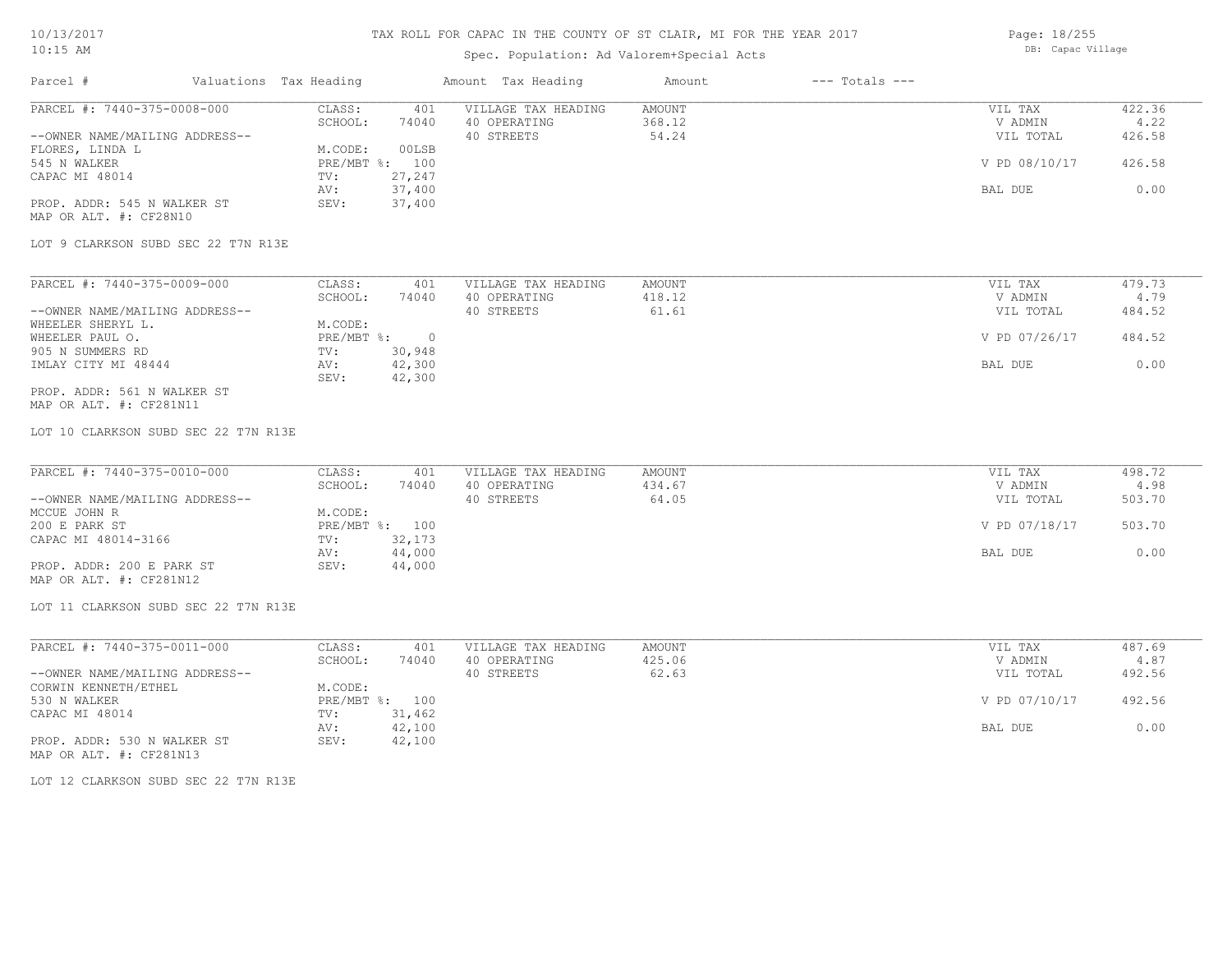### Spec. Population: Ad Valorem+Special Acts

Parcel # Valuations Tax Heading Amount Tax Heading Amount --- Totals ---MAP OR ALT. #: CF281N14 PROP. ADDR: 450 N WALKER ST SEV: 49,900 CAPAC MI 48014 AV: 49,900 BAL DUE 0.00 450 N WALKER TV: 44,698 TICE LISA PRE/MBT %: 100 V PD 09/18/17 699.79 TICE HARRY C JR M.CODE: COREL --OWNER NAME/MAILING ADDRESS-- 40 STREETS 88.98 VIL TOTAL 699.79 SCHOOL: 74040 40 OPERATING 603.89 V ADMIN 6.92 PARCEL #: 7440-375-0012-000 CLASS: 401 VILLAGE TAX HEADING AMOUNT VIL TAX VIL TAX 692.87<br>SCHOOL: 74040 40 OPERATING 603.89 603.89 VADMIN 6.92  $\mathcal{L}_\mathcal{L} = \mathcal{L}_\mathcal{L} = \mathcal{L}_\mathcal{L} = \mathcal{L}_\mathcal{L} = \mathcal{L}_\mathcal{L} = \mathcal{L}_\mathcal{L} = \mathcal{L}_\mathcal{L} = \mathcal{L}_\mathcal{L} = \mathcal{L}_\mathcal{L} = \mathcal{L}_\mathcal{L} = \mathcal{L}_\mathcal{L} = \mathcal{L}_\mathcal{L} = \mathcal{L}_\mathcal{L} = \mathcal{L}_\mathcal{L} = \mathcal{L}_\mathcal{L} = \mathcal{L}_\mathcal{L} = \mathcal{L}_\mathcal{L}$ 

#### LOT 13 CLARKSON SUBDIVISION

| PARCEL #: 7440-375-0013-000    | CLASS:     | 401    | VILLAGE TAX HEADING | AMOUNT | VIL TAX       | 783.72 |
|--------------------------------|------------|--------|---------------------|--------|---------------|--------|
|                                | SCHOOL:    | 74040  | 40 OPERATING        | 683.07 | V ADMIN       | 7.83   |
| --OWNER NAME/MAILING ADDRESS-- |            |        | 40 STREETS          | 100.65 | VIL TOTAL     | 791.55 |
| LAGROW FRANCIS A               | M.CODE:    |        |                     |        |               |        |
| LAGROW SALLY A                 | PRE/MBT %: | 100    |                     |        | V PD 07/26/17 | 791.55 |
| 206 CLARKSON CT                | TV:        | 50,559 |                     |        |               |        |
| CAPAC MI 48014-3118            | AV:        | 68,700 |                     |        | BAL DUE       | 0.00   |
|                                | SEV:       | 68,700 |                     |        |               |        |
| PROP. ADDR: 206 CLARKSON COURT |            |        |                     |        |               |        |

MAP OR ALT. #: CF281N15

LOT 14 CLARKSON SUBD SEC 22 T7N R13E

| PARCEL #: 7440-375-0014-000    | CLASS:     | 401    | VILLAGE TAX HEADING | AMOUNT | VIL TAX       | 543.46 |
|--------------------------------|------------|--------|---------------------|--------|---------------|--------|
|                                | SCHOOL:    | 74040  | 40 OPERATING        | 473.67 | V ADMIN       | 5.43   |
| --OWNER NAME/MAILING ADDRESS-- |            |        | 40 STREETS          | 69.79  | VIL TOTAL     | 548.89 |
| ROBBERSTAD TIMOTHY             | M.CODE:    |        |                     |        |               |        |
| ROBBERSTAD NICOLE              | PRE/MBT %: |        |                     |        | V PD 09/15/17 | 548.89 |
| 1818 N VAN DYKE                | TV:        | 35,060 |                     |        |               |        |
| IMLAY CITY MI 48444            | AV:        | 46,900 |                     |        | BAL DUE       | 0.00   |
|                                | SEV:       | 46,900 |                     |        |               |        |
| PROP. ADDR: 205 CLARKSON COURT |            |        |                     |        |               |        |

MAP OR ALT. #: CF281N16

LOT 15 CLARKSON SUBD SEC 22 T7N R13E

| PARCEL #: 7440-375-0015-000    | CLASS:       | 401    | VILLAGE TAX HEADING | AMOUNT | VIL TAX       | 725.72 |
|--------------------------------|--------------|--------|---------------------|--------|---------------|--------|
|                                | SCHOOL:      | 74040  | 40 OPERATING        | 632.52 | V ADMIN       | 7.25   |
| --OWNER NAME/MAILING ADDRESS-- |              |        | 40 STREETS          | 93.20  | VIL TOTAL     | 732.97 |
| ROBERTSON BILLY                | M.CODE:      |        |                     |        |               |        |
| ROBERTSON SUSAN                | $PRE/MBT$ %: | 100    |                     |        | V PD 09/07/17 | 732.97 |
| 206 E PARK ST                  | TV:          | 46,817 |                     |        |               |        |
| CAPAC MI 48014-3166            | AV:          | 52,300 |                     |        | BAL DUE       | 0.00   |
|                                | SEV:         | 52,300 |                     |        |               |        |
| PROP. ADDR: 206 E PARK ST      |              |        |                     |        |               |        |

 $\mathcal{L}_\mathcal{L} = \mathcal{L}_\mathcal{L} = \mathcal{L}_\mathcal{L} = \mathcal{L}_\mathcal{L} = \mathcal{L}_\mathcal{L} = \mathcal{L}_\mathcal{L} = \mathcal{L}_\mathcal{L} = \mathcal{L}_\mathcal{L} = \mathcal{L}_\mathcal{L} = \mathcal{L}_\mathcal{L} = \mathcal{L}_\mathcal{L} = \mathcal{L}_\mathcal{L} = \mathcal{L}_\mathcal{L} = \mathcal{L}_\mathcal{L} = \mathcal{L}_\mathcal{L} = \mathcal{L}_\mathcal{L} = \mathcal{L}_\mathcal{L}$ 

MAP OR ALT. #: CF281N17

LOT 16 CLARKSON SUBD SEC 22 T7N R13E

Page: 19/255 DB: Capac Village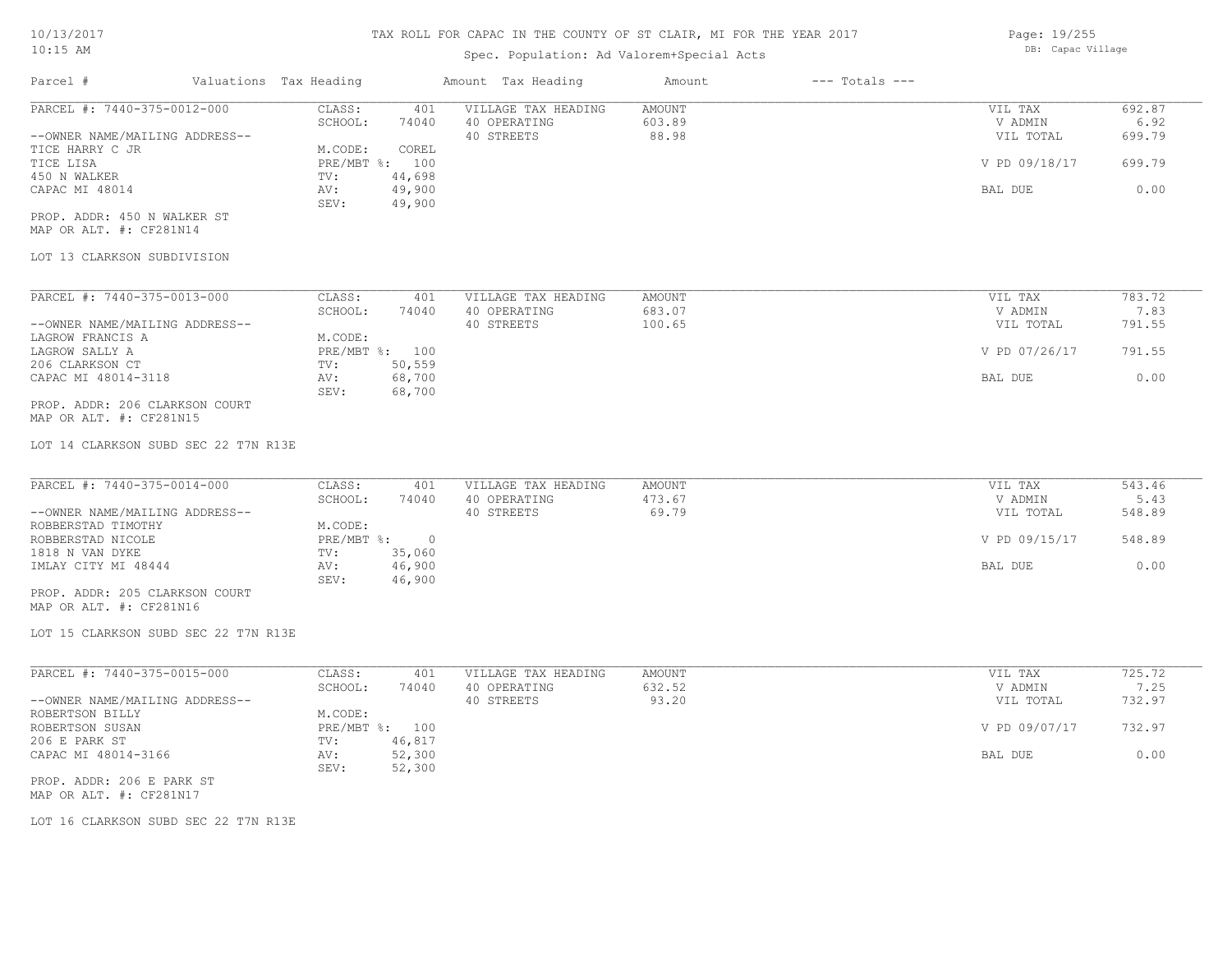### Spec. Population: Ad Valorem+Special Acts

| Parcel #                       | Valuations Tax Heading |                | Amount Tax Heading  | Amount | $---$ Totals $---$ |               |        |
|--------------------------------|------------------------|----------------|---------------------|--------|--------------------|---------------|--------|
| PARCEL #: 7440-375-0016-000    | CLASS:                 | 401            | VILLAGE TAX HEADING | AMOUNT |                    | VIL TAX       | 699.54 |
|                                | SCHOOL:                | 74040          | 40 OPERATING        | 609.70 |                    | V ADMIN       | 6.99   |
| --OWNER NAME/MAILING ADDRESS-- |                        |                | 40 STREETS          | 89.84  |                    | VIL TOTAL     | 706.53 |
| MOORE DALE L                   | M.CODE:                |                |                     |        |                    |               |        |
| 212 E PARK ST                  |                        | PRE/MBT %: 100 |                     |        |                    | V PD 09/11/17 | 706.53 |
| CAPAC MI 48014                 | TV:                    | 45,128         |                     |        |                    |               |        |
|                                | AV:                    | 65,400         |                     |        |                    | BAL DUE       | 0.00   |
| PROP. ADDR: 212 E PARK ST      | SEV:                   | 65,400         |                     |        |                    |               |        |
| MAP OR ALT. #: CF281N18        |                        |                |                     |        |                    |               |        |

OF M-21. SUPERVISORS JOHN BOWERS PLAT OF THE VILLAGE OF CAPAC SEC 22 T7N R13E LOT 17 CLARKSON SUBD & THAT PART OF LOT 2 LYING E OF S 113.91 FT OF LOT 17 & SWLY

| PARCEL #: 7440-375-0017-000    | CLASS:       | 401    | VILLAGE TAX HEADING | AMOUNT | VIL TAX       | 159.36 |
|--------------------------------|--------------|--------|---------------------|--------|---------------|--------|
|                                | SCHOOL:      | 74040  | 40 OPERATING        | 138.90 | V ADMIN       | 1.59   |
| --OWNER NAME/MAILING ADDRESS-- |              |        | 40 STREETS          | 20.46  | VIL TOTAL     | 160.95 |
| MOORE DALE L                   | M.CODE:      |        |                     |        |               |        |
| 212 E PARK ST                  | $PRE/MBT$ %: | 100    |                     |        | V PD 09/11/17 | 160.95 |
| CAPAC MI 48014                 | TV:          | 10,281 |                     |        |               |        |
|                                | AV:          | 14,300 |                     |        | BAL DUE       | 0.00   |
| PROP. ADDR: CLARKSTON COURT    | SEV:         | 14,300 |                     |        |               |        |
| MAP OR ALT. #: CF281N19        |              |        |                     |        |               |        |

#### LOT 18 CLARKSON SUBD SEC 22 T7N R13E

| PARCEL #: 7440-375-0018-000    | CLASS:  | 401            | VILLAGE TAX HEADING | AMOUNT | VIL TAX       | 704.40 |
|--------------------------------|---------|----------------|---------------------|--------|---------------|--------|
|                                | SCHOOL: | 74040          | 40 OPERATING        | 613.94 | V ADMIN       | 7.04   |
| --OWNER NAME/MAILING ADDRESS-- |         |                | 40 STREETS          | 90.46  | VIL TOTAL     | 711.44 |
| PESONEN THOMAS/KAREN           | M.CODE: | OLALS          |                     |        |               |        |
| 214 CLARKSON CT                |         | PRE/MBT %: 100 |                     |        | V PD 08/10/17 | 711.44 |
| CAPAC MI 48014                 | TV:     | 45,442         |                     |        |               |        |
|                                | AV:     | 60,800         |                     |        | BAL DUE       | 0.00   |
| PROP. ADDR: 214 CLARKSON COURT | SEV:    | 60,800         |                     |        |               |        |
| MAP OR ALT. #: CF281N20        |         |                |                     |        |               |        |

LOT 19 CLARKSON SUBD SEC 22 T7N R13E TRUST 06/03/98

| PARCEL #: 7440-375-0019-000    | CLASS:       | 401    | VILLAGE TAX HEADING | AMOUNT | VIL TAX       | 667.14 |
|--------------------------------|--------------|--------|---------------------|--------|---------------|--------|
|                                | SCHOOL:      | 74040  | 40 OPERATING        | 581.46 | V ADMIN       | 6.67   |
| --OWNER NAME/MAILING ADDRESS-- |              |        | 40 STREETS          | 85.68  | VIL TOTAL     | 673.81 |
| WIELAND EDWARD                 | M.CODE:      | COREL  |                     |        |               |        |
| WIELAND JANIS                  | $PRE/MBT$ %: | 100    |                     |        | V PD 09/18/17 | 673.81 |
| 220 CLARKSON CT                | TV:          | 43,038 |                     |        |               |        |
| CAPAC, MI 48014                | AV:          | 58,100 |                     |        | BAL DUE       | 0.00   |
|                                | SEV:         | 58,100 |                     |        |               |        |
|                                |              |        |                     |        |               |        |

MAP OR ALT. #: CF281N21 PROP. ADDR: 220 CLARKSON COURT

LOT 20 CLARKSON SUBD SEC 22 T7N R13E

Page: 20/255 DB: Capac Village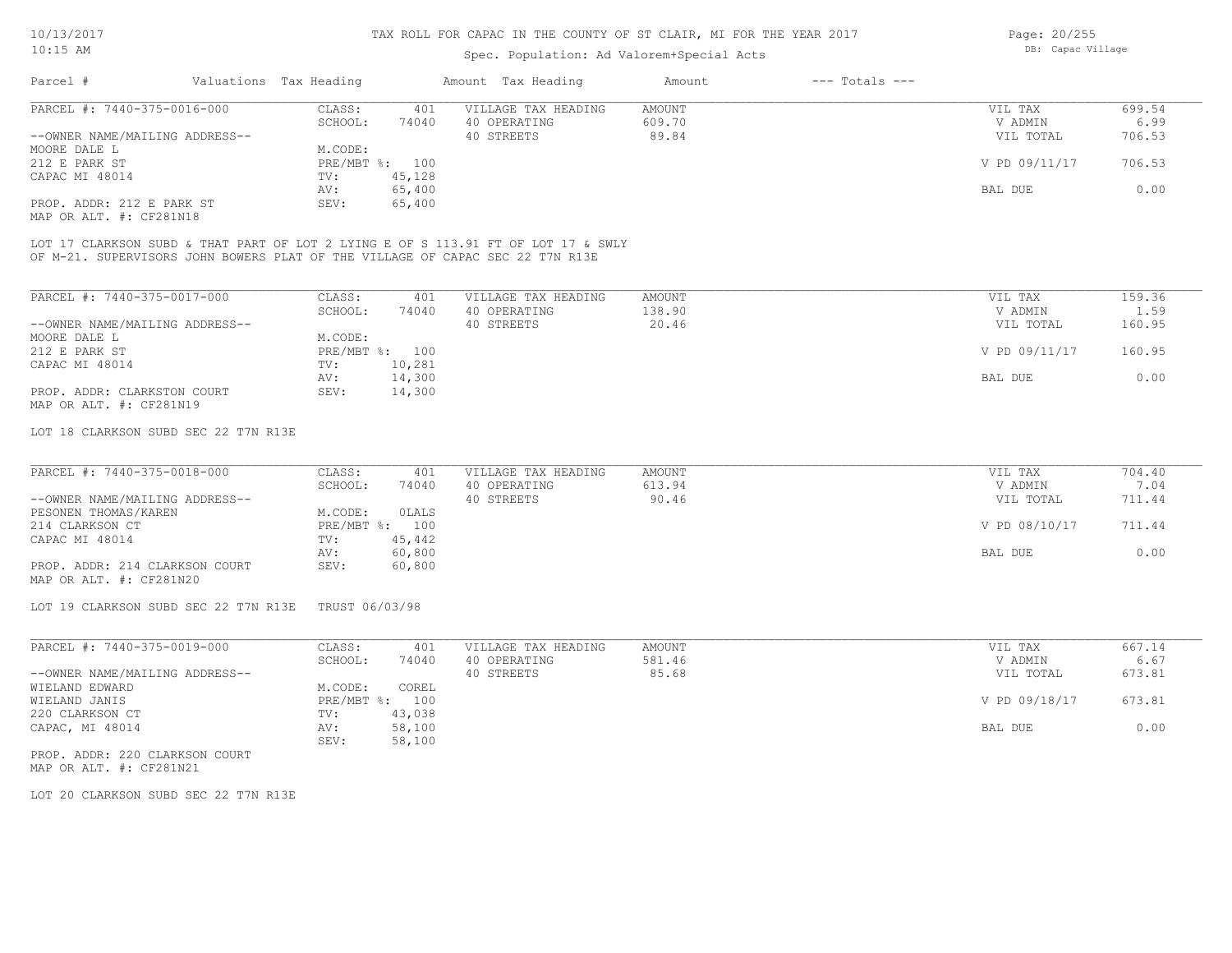## Spec. Population: Ad Valorem+Special Acts

| Page: 21/255 |                   |
|--------------|-------------------|
|              | DB: Capac Village |

| Parcel #                                                                                                                                                                                                                                                                          | Valuations Tax Heading                             |                                                              | Amount Tax Heading                                                                 | Amount                    | $---$ Totals $---$ |                                            |                                    |
|-----------------------------------------------------------------------------------------------------------------------------------------------------------------------------------------------------------------------------------------------------------------------------------|----------------------------------------------------|--------------------------------------------------------------|------------------------------------------------------------------------------------|---------------------------|--------------------|--------------------------------------------|------------------------------------|
| PARCEL #: 7440-375-0020-000<br>--OWNER NAME/MAILING ADDRESS--<br>LIBKIE MILDRED/CARY/MARK<br>217 CLARKSON CT<br>CAPAC MI 48014-3119<br>PROP. ADDR: 217 CLARKSON COURT<br>MAP OR ALT. #: CF281N22<br>LOT 21 CLARKSON SUBD & THAT PART OF LOT 2 LYING E OF ABV LOT 21 EXTD TO M-21. | CLASS:<br>SCHOOL:<br>M.CODE:<br>TV:<br>AV:<br>SEV: | 401<br>74040<br>PRE/MBT %: 100<br>36,458<br>47,800<br>47,800 | VILLAGE TAX HEADING<br>40 OPERATING<br>40 STREETS                                  | AMOUNT<br>492.56<br>72.58 |                    | VIL TAX<br>V ADMIN<br>VIL TOTAL<br>BAL DUE | 565.14<br>5.65<br>570.79<br>570.79 |
| 22 T7N R13E                                                                                                                                                                                                                                                                       |                                                    |                                                              | SUPERVISOR JOHN BOWERS PLAT OF THE VILLAGE OF CAPAC OWNED & OCC AS ONE PARCEL. SEC |                           |                    |                                            |                                    |
| PARCEL #: 7440-400-0001-000                                                                                                                                                                                                                                                       | CLASS:                                             | 401                                                          | VILLAGE TAX HEADING                                                                | AMOUNT                    |                    | VIL TAX                                    | 817.31                             |
|                                                                                                                                                                                                                                                                                   | SCHOOL:                                            | 74040                                                        | 40 OPERATING                                                                       | 712.35                    |                    | V ADMIN                                    | 8.17                               |
| --OWNER NAME/MAILING ADDRESS--<br>ABERCROMBIE ROY/VIOLET                                                                                                                                                                                                                          | M.CODE:                                            | 00LSB                                                        | 40 STREETS                                                                         | 104.96                    |                    | VIL TOTAL                                  | 825.48                             |
| 100 CHARLES ST                                                                                                                                                                                                                                                                    |                                                    | PRE/MBT %: 100                                               |                                                                                    |                           |                    | V PD 08/10/17                              | 825.48                             |
| CAPAC MI 48014-3003                                                                                                                                                                                                                                                               | TV:                                                | 52,726                                                       |                                                                                    |                           |                    |                                            |                                    |
|                                                                                                                                                                                                                                                                                   | AV:                                                | 62,500                                                       |                                                                                    |                           |                    | BAL DUE                                    | 0.00                               |
| PROP. ADDR: 100 CHARLES STREET<br>MAP OR ALT. #: CF282A/L01                                                                                                                                                                                                                       | SEV:                                               | 62,500                                                       |                                                                                    |                           |                    |                                            |                                    |
| LOT 1 KENWOOD SUBDIVISION                                                                                                                                                                                                                                                         |                                                    |                                                              |                                                                                    |                           |                    |                                            |                                    |
| PARCEL #: 7440-400-0002-000                                                                                                                                                                                                                                                       | CLASS:                                             | 401                                                          | VILLAGE TAX HEADING                                                                | AMOUNT                    |                    | VIL TAX                                    | 636.89                             |
|                                                                                                                                                                                                                                                                                   | SCHOOL:                                            | 74040                                                        | 40 OPERATING                                                                       | 555.10                    |                    | V ADMIN                                    | 6.36                               |
| --OWNER NAME/MAILING ADDRESS--                                                                                                                                                                                                                                                    |                                                    |                                                              | 40 STREETS                                                                         | 81.79                     |                    | VIL TOTAL                                  | 643.25                             |
| BAUMAN DESMOND W<br>102 CHARLES STREET                                                                                                                                                                                                                                            | M.CODE:                                            | PRE/MBT %: 100                                               |                                                                                    |                           |                    | V PD 09/11/17                              | 643.25                             |
| CAPAC MI 48014-3003                                                                                                                                                                                                                                                               | TV:                                                | 41,087                                                       |                                                                                    |                           |                    |                                            |                                    |
|                                                                                                                                                                                                                                                                                   | AV:                                                | 49,600                                                       |                                                                                    |                           |                    | BAL DUE                                    | 0.00                               |
| PROP. ADDR: 102 CHARLES STREET<br>MAP OR ALT. #: CF282L02                                                                                                                                                                                                                         | SEV:                                               | 49,600                                                       |                                                                                    |                           |                    |                                            |                                    |
| LOT 2 KENWOOD                                                                                                                                                                                                                                                                     |                                                    |                                                              |                                                                                    |                           |                    |                                            |                                    |
| PARCEL #: 7440-400-0003-000                                                                                                                                                                                                                                                       | CLASS:                                             | 401                                                          | VILLAGE TAX HEADING                                                                | AMOUNT                    |                    | VIL TAX                                    | 834.57                             |
|                                                                                                                                                                                                                                                                                   | SCHOOL:                                            | 74040                                                        | 40 OPERATING                                                                       | 727.39                    |                    | V ADMIN                                    | 8.34                               |
| --OWNER NAME/MAILING ADDRESS--                                                                                                                                                                                                                                                    |                                                    |                                                              | 40 STREETS                                                                         | 107.18                    |                    | VIL TOTAL                                  | 842.91                             |
| MOSQUEDA ERIC/RANGEL M                                                                                                                                                                                                                                                            | M.CODE:                                            | COREL                                                        |                                                                                    |                           |                    |                                            |                                    |
| 104 CHARLES ST<br>CAPAC MI 48014-3003                                                                                                                                                                                                                                             | TV:                                                | PRE/MBT %: 100<br>53,839                                     |                                                                                    |                           |                    | V PD 09/18/17                              | 842.91                             |
|                                                                                                                                                                                                                                                                                   | AV:                                                | 64,800                                                       |                                                                                    |                           |                    | BAL DUE                                    | 0.00                               |
| PROP. ADDR: 104 CHARLES STREET<br>MAP OR ALT. #: CF282L03                                                                                                                                                                                                                         | SEV:                                               | 64,800                                                       |                                                                                    |                           |                    |                                            |                                    |

LOT 3 KENWOOD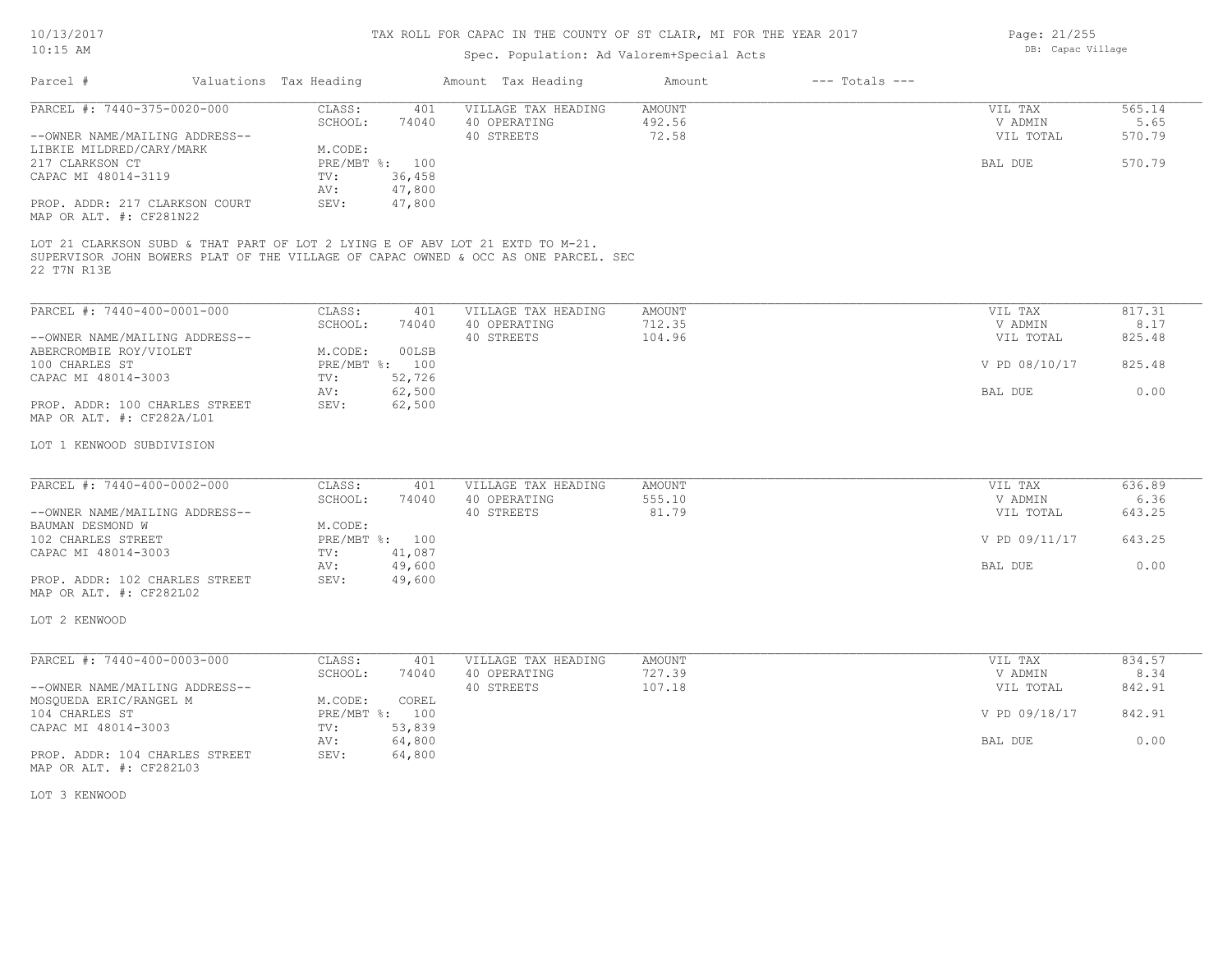## TAX ROLL FOR CAPAC IN THE COUNTY OF ST CLAIR, MI FOR THE YEAR 2017

## Spec. Population: Ad Valorem+Special Acts

Page: 22/255 DB: Capac Village

| Parcel #                                                | Valuations Tax Heading |                |                  | Amount Tax Heading  | Amount        | $---$ Totals $---$ |               |        |
|---------------------------------------------------------|------------------------|----------------|------------------|---------------------|---------------|--------------------|---------------|--------|
| PARCEL #: 7440-400-0004-000                             |                        | CLASS:         | 401              | VILLAGE TAX HEADING | AMOUNT        |                    | VIL TAX       | 836.77 |
|                                                         |                        | SCHOOL:        | 74040            | 40 OPERATING        | 729.31        |                    | V ADMIN       | 8.36   |
| --OWNER NAME/MAILING ADDRESS--                          |                        |                |                  | 40 STREETS          | 107.46        |                    | VIL TOTAL     | 845.13 |
| ZUNIGA NOE                                              |                        | M.CODE:        | COREL            |                     |               |                    |               |        |
| 106 CHARLES STREET                                      |                        | PRE/MBT %: 100 |                  |                     |               |                    | V PD 09/18/17 | 845.13 |
| CAPAC MI 48014-3003                                     |                        | TV:            | 53,981<br>70,300 |                     |               |                    | BAL DUE       | 0.00   |
| PROP. ADDR: 106 CHARLES STREET                          |                        | AV:<br>SEV:    | 70,300           |                     |               |                    |               |        |
| MAP OR ALT. #: CF282L04                                 |                        |                |                  |                     |               |                    |               |        |
|                                                         |                        |                |                  |                     |               |                    |               |        |
| LOT 4 KENWOOD                                           |                        |                |                  |                     |               |                    |               |        |
|                                                         |                        |                |                  |                     |               |                    |               |        |
| PARCEL #: 7440-400-0005-000                             |                        | CLASS:         | 401              | VILLAGE TAX HEADING | <b>AMOUNT</b> |                    | VIL TAX       | 967.90 |
|                                                         |                        | SCHOOL:        | 74040            | 40 OPERATING        | 843.60        |                    | V ADMIN       | 9.67   |
| --OWNER NAME/MAILING ADDRESS--                          |                        |                |                  | 40 STREETS          | 124.30        |                    | VIL TOTAL     | 977.57 |
| BARTH JAMES/SHARON                                      |                        | M.CODE:        |                  |                     |               |                    |               |        |
| 515 WILLIAM G DR                                        |                        | PRE/MBT %: 100 |                  |                     |               |                    | V PD 09/15/17 | 977.57 |
| CAPAC MI 48014-3046                                     |                        | TV:            | 62,441           |                     |               |                    |               |        |
|                                                         |                        | AV:            | 77,400           |                     |               |                    | BAL DUE       | 0.00   |
| PROP. ADDR: 515 WILLIAM G DR                            |                        | SEV:           | 77,400           |                     |               |                    |               |        |
| MAP OR ALT. #: CF282L05                                 |                        |                |                  |                     |               |                    |               |        |
| LOT 5 KENWOOD                                           |                        |                |                  |                     |               |                    |               |        |
|                                                         |                        |                |                  |                     |               |                    |               |        |
| PARCEL #: 7440-400-0006-000                             |                        | CLASS:         | 401              | VILLAGE TAX HEADING | AMOUNT        |                    | VIL TAX       | 823.58 |
|                                                         |                        | SCHOOL:        | 74040            | 40 OPERATING        | 717.81        |                    | V ADMIN       | 8.23   |
| --OWNER NAME/MAILING ADDRESS--                          |                        |                |                  | 40 STREETS          | 105.77        |                    | VIL TOTAL     | 831.81 |
| DALESSANDRO DAVID                                       |                        | M.CODE:        |                  |                     |               |                    |               |        |
| 517 WILLIAM G DR                                        |                        | PRE/MBT %: 100 |                  |                     |               |                    | BAL DUE       | 831.81 |
| CAPAC MI 48014                                          |                        | TV:            | 53,130           |                     |               |                    |               |        |
|                                                         |                        | AV:            | 66,400           |                     |               |                    |               |        |
| PROP. ADDR: 517 WILLIAM G DR                            |                        | SEV:           | 66,400           |                     |               |                    |               |        |
| MAP OR ALT. #: CF282L06                                 |                        |                |                  |                     |               |                    |               |        |
| LOT 6 KENWOOD                                           |                        |                |                  |                     |               |                    |               |        |
|                                                         |                        |                |                  |                     |               |                    |               |        |
| PARCEL #: 7440-400-0007-000                             |                        | CLASS:         | 401              | VILLAGE TAX HEADING | <b>AMOUNT</b> |                    | VIL TAX       | 647.87 |
|                                                         |                        | SCHOOL:        | 74040            | 40 OPERATING        | 564.67        |                    | V ADMIN       | 6.47   |
| --OWNER NAME/MAILING ADDRESS--                          |                        |                |                  | 40 STREETS          | 83.20         |                    | VIL TOTAL     | 654.34 |
| JAROS KARL P / SANDRA E                                 |                        | M.CODE:        | <b>OLALS</b>     |                     |               |                    |               |        |
| 519 WILLIAM G DR                                        |                        | PRE/MBT %: 100 |                  |                     |               |                    | V PD 08/10/17 | 654.34 |
| CAPAC MI 48014-3046                                     |                        | TV:            | 41,795           |                     |               |                    |               |        |
|                                                         |                        | AV:<br>SEV:    | 52,600           |                     |               |                    | BAL DUE       | 0.00   |
| PROP. ADDR: 519 WILLIAM G DR<br>MAP OR ALT. #: CF282L07 |                        |                | 52,600           |                     |               |                    |               |        |
|                                                         |                        |                |                  |                     |               |                    |               |        |

LOT 7 KENWOOD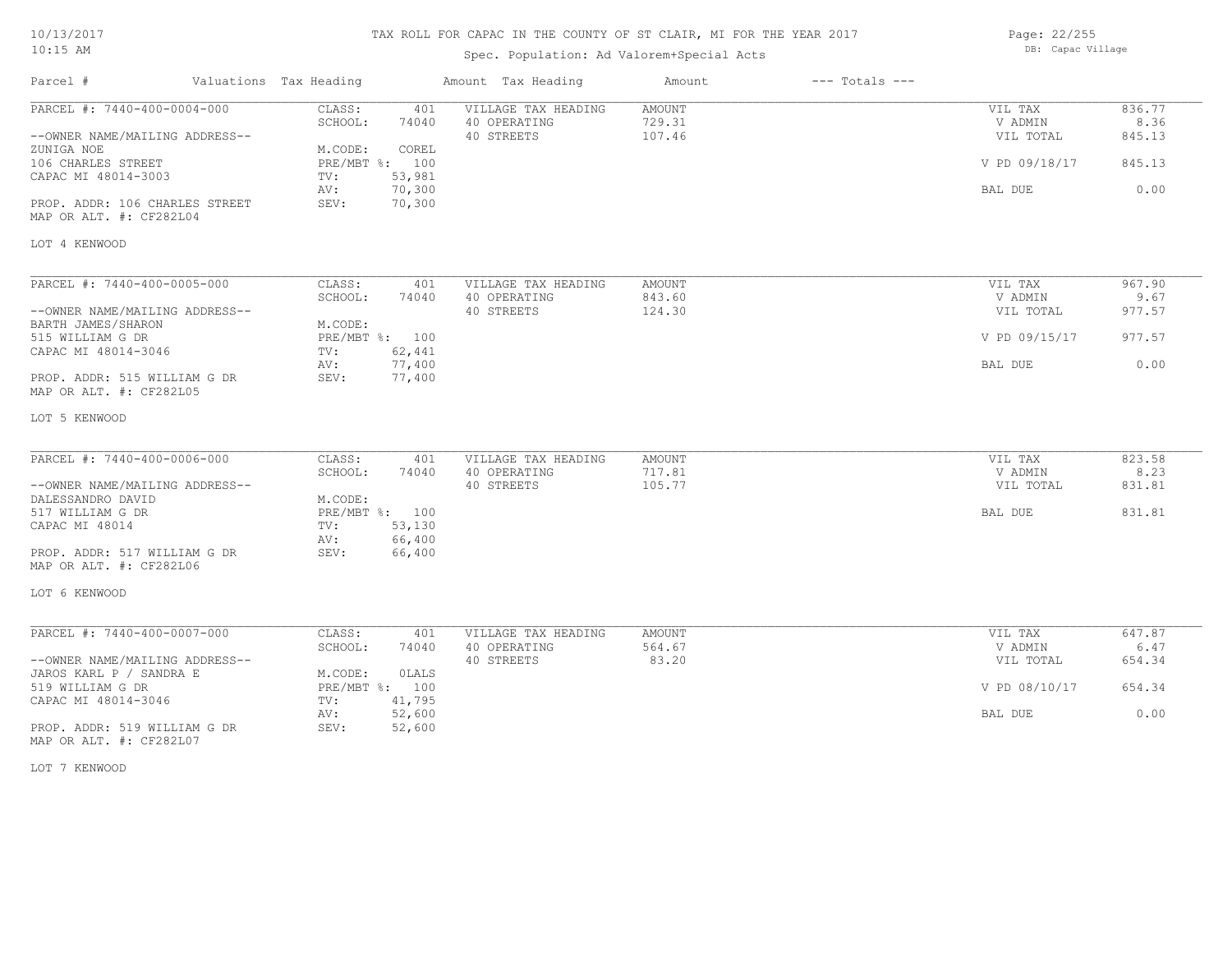# TAX ROLL FOR CAPAC IN THE COUNTY OF ST CLAIR, MI FOR THE YEAR 2017

Page: 23/255 DB: Capac Village

# Spec. Population: Ad Valorem+Special Acts

| Parcel #                                                                                                                                  | Valuations Tax Heading |                                                                                 | Amount Tax Heading                                | Amount                    | $---$ Totals $---$   |                                            |                                    |
|-------------------------------------------------------------------------------------------------------------------------------------------|------------------------|---------------------------------------------------------------------------------|---------------------------------------------------|---------------------------|----------------------|--------------------------------------------|------------------------------------|
| PARCEL #: 7440-400-0008-000<br>--OWNER NAME/MAILING ADDRESS--<br>RICOTTA CHARLES<br>RICOTTA SUZANNE L, RICOTTA MARY G<br>521 WILLIAM G DR |                        | CLASS:<br>401<br>SCHOOL:<br>74040<br>M.CODE:<br>PRE/MBT %: 100<br>38,962<br>TV: | VILLAGE TAX HEADING<br>40 OPERATING<br>40 STREETS | AMOUNT<br>526.39<br>77.56 |                      | VIL TAX<br>V ADMIN<br>VIL TOTAL<br>BAL DUE | 603.95<br>6.03<br>609.98<br>609.98 |
| CAPAC MI 48014<br>PROP. ADDR: 521 WILLIAM G DR<br>MAP OR ALT. #: CF282L08<br>LOT 8 KENWOOD SUBDIVISION                                    |                        | 49,400<br>AV:<br>49,400<br>SEV:                                                 |                                                   |                           |                      |                                            |                                    |
|                                                                                                                                           |                        |                                                                                 |                                                   | AMOUNT                    |                      |                                            |                                    |
| PARCEL #: 7440-400-0009-000<br>--OWNER NAME/MAILING ADDRESS--                                                                             |                        | CLASS:<br>401<br>SCHOOL:<br>74040                                               | VILLAGE TAX HEADING<br>40 OPERATING<br>40 STREETS | 590.38<br>86.99           |                      | VIL TAX<br>V ADMIN<br>VIL TOTAL            | 677.37<br>6.77<br>684.14           |
| KOKOSZKA DEBORAH L.<br>523 WILLIAM G DR                                                                                                   |                        | M.CODE:<br>PRE/MBT %: 100                                                       |                                                   |                           |                      | V PD 09/11/17                              | 684.14                             |
| CAPAC MI 48014-3046                                                                                                                       |                        | 43,698<br>TV:<br>59,200<br>AV:                                                  |                                                   |                           |                      | BAL DUE                                    | 0.00                               |
| PROP. ADDR: 523 WILLIAM G DR<br>MAP OR ALT. #: CF282L09                                                                                   |                        | 59,200<br>SEV:                                                                  |                                                   |                           |                      |                                            |                                    |
| LOT 9 KENWOOD                                                                                                                             |                        |                                                                                 |                                                   |                           |                      |                                            |                                    |
| PARCEL #: 7440-400-0010-000                                                                                                               |                        | CLASS:<br>401                                                                   | VILLAGE TAX HEADING                               | AMOUNT<br>520.92<br>76.75 |                      | VIL TAX                                    | 597.67                             |
| --OWNER NAME/MAILING ADDRESS--<br>BARTH TODD J                                                                                            |                        | SCHOOL:<br>74040<br>M.CODE:<br>00WBF                                            | 40 OPERATING<br>40 STREETS                        |                           |                      | V ADMIN<br>VIL TOTAL                       | 5.97<br>603.64                     |
| 525 WILLIAM G DR<br>CAPAC MI 48014-3046                                                                                                   |                        | PRE/MBT %: 100<br>38,557<br>TV:                                                 |                                                   |                           |                      | V PD 09/01/17                              | 603.64                             |
| PROP. ADDR: 525 WILLIAM G DR<br>MAP OR ALT. #: CF282L10                                                                                   |                        | 48,600<br>AV:<br>48,600<br>SEV:                                                 |                                                   |                           |                      | BAL DUE                                    | 0.00                               |
| LOT 10 KENWOOD SUBDIVISION                                                                                                                |                        |                                                                                 |                                                   |                           |                      |                                            |                                    |
| PARCEL #: 7440-400-0011-000                                                                                                               |                        | CLASS:<br>401                                                                   | VILLAGE TAX HEADING                               | AMOUNT                    |                      | VIL TAX                                    | 663.56                             |
| --OWNER NAME/MAILING ADDRESS--                                                                                                            |                        | SCHOOL:<br>74040                                                                | 40 OPERATING<br>40 STREETS                        | 578.34<br>85.22           | V ADMIN<br>VIL TOTAL | 6.63<br>670.19                             |                                    |
| ZUBY GLENN/JULIANNE<br>527 WILLIAM G DR<br>CAPAC MI 48014-3046                                                                            |                        | M.CODE:<br>COREL<br>PRE/MBT %: 100<br>42,807<br>TV:                             |                                                   |                           |                      | V PD 09/18/17                              | 670.19                             |
| PROP. ADDR: 527 WILLIAM G DR                                                                                                              |                        | 53,700<br>AV:<br>SEV:<br>53,700                                                 |                                                   |                           |                      | BAL DUE                                    | 0.00                               |
| MAP OR ALT. #: CF282L11                                                                                                                   |                        |                                                                                 |                                                   |                           |                      |                                            |                                    |
| LOT 11 KENWOOD                                                                                                                            |                        |                                                                                 |                                                   |                           |                      |                                            |                                    |
|                                                                                                                                           |                        |                                                                                 |                                                   |                           |                      |                                            |                                    |
|                                                                                                                                           |                        |                                                                                 |                                                   |                           |                      |                                            |                                    |
|                                                                                                                                           |                        |                                                                                 |                                                   |                           |                      |                                            |                                    |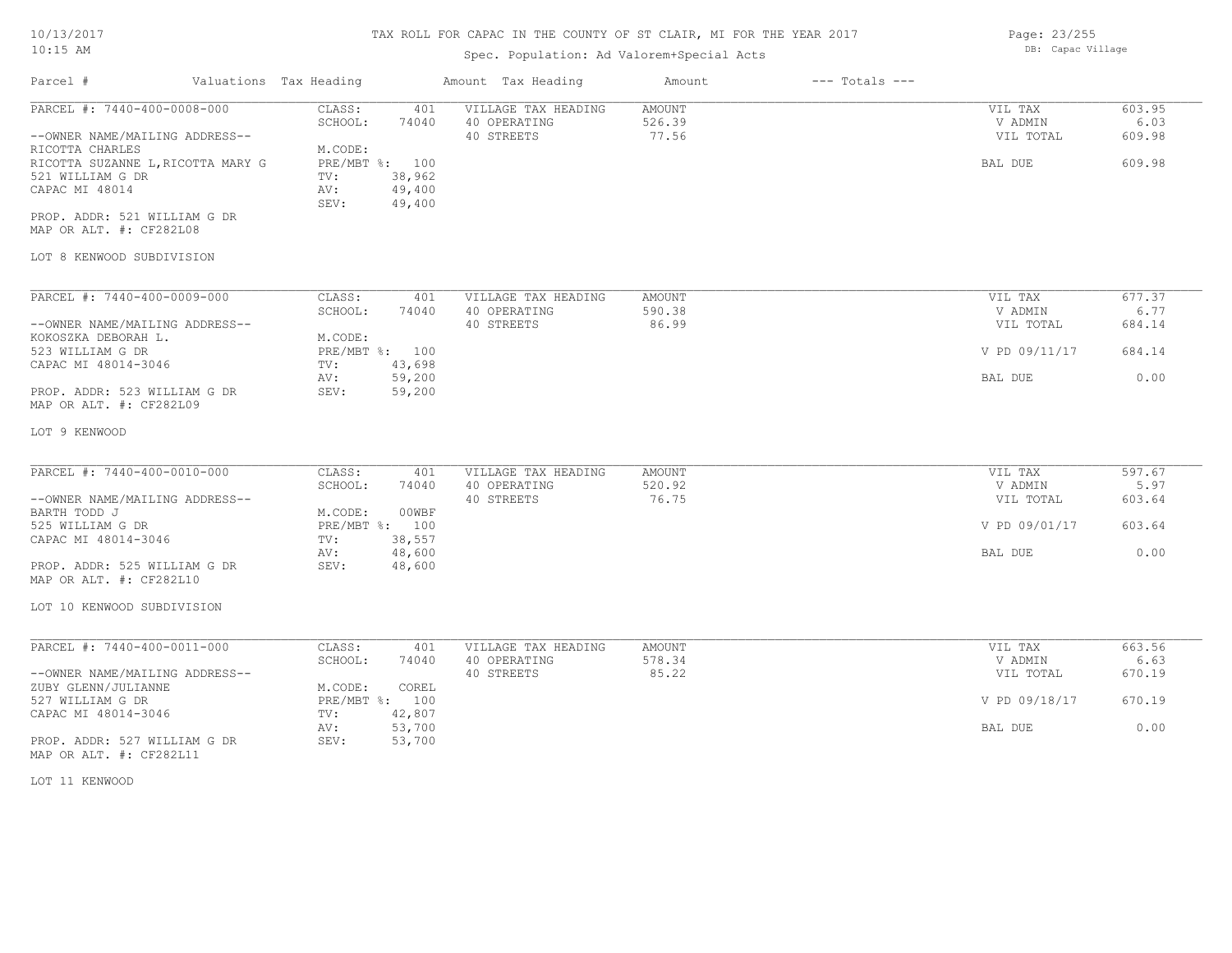LOT 12 KENWOOD

Parcel # Valuations Tax Heading Amount Tax Heading Amount --- Totals ---TAX ROLL FOR CAPAC IN THE COUNTY OF ST CLAIR, MI FOR THE YEAR 2017 Spec. Population: Ad Valorem+Special Acts Page: 24/255 DB: Capac Village MAP OR ALT. #: CF282L12 PROP. ADDR: 529 WILLIAM G DR SEV: 63,100 AV: 63,100 BAL DUE 0.00 CAPAC MI 48014-3046 TV: 50,297<br>AV: 63,100 529 WILLIAM G DR PRE/MBT %: 100 V PD 09/07/17 787.45 KESKIMAKI ALAN/KATHLEEN M.CODE:<br>529 WILLIAM G DR --OWNER NAME/MAILING ADDRESS-- 40 STREETS 100.13 VIL TOTAL 787.45 SCHOOL: 74040 40 OPERATING 679.53 679.53 V ADMIN 7.79 PARCEL #: 7440-400-0012-000 CLASS: 401 VILLAGE TAX HEADING AMOUNT AUGUST AND VIL TAX 779.66<br>SCHOOL: 74040 40 OPERATING 679.53 VADMIN 7.79  $\mathcal{L}_\mathcal{L} = \mathcal{L}_\mathcal{L} = \mathcal{L}_\mathcal{L} = \mathcal{L}_\mathcal{L} = \mathcal{L}_\mathcal{L} = \mathcal{L}_\mathcal{L} = \mathcal{L}_\mathcal{L} = \mathcal{L}_\mathcal{L} = \mathcal{L}_\mathcal{L} = \mathcal{L}_\mathcal{L} = \mathcal{L}_\mathcal{L} = \mathcal{L}_\mathcal{L} = \mathcal{L}_\mathcal{L} = \mathcal{L}_\mathcal{L} = \mathcal{L}_\mathcal{L} = \mathcal{L}_\mathcal{L} = \mathcal{L}_\mathcal{L}$ LOT 13 KENWOOD SUBDIVISION MAP OR ALT. #: CF282L13 PROP. ADDR: 530 WILLIAM G DR SEV: 50,600 CAPAC MI 48014-3045 AV: 50,600 BAL DUE 0.00 530 WILLIAM G DR TV: 39,670 ARELLANO MAIRA PRE/MBT %: 100 V PD 08/10/17 621.07 AGUILAR GUADALUPE M.CODE: 00LSB<br>ARELLANO MAIRA MERE MERE PRE/MBT %: 100 --OWNER NAME/MAILING ADDRESS-- 40 STREETS 78.97 VIL TOTAL 621.07 SCHOOL: 74040 40 OPERATING 535.96 535.96 V ADMIN 6.14 PARCEL #: 7440-400-0013-000 CLASS: 401 VILLAGE TAX HEADING AMOUNT VIL TAX VIL TAX 614.93<br>SCHOOL: 74040 40 OPERATING 535.96 VADMIN 6.14  $\mathcal{L}_\mathcal{L} = \mathcal{L}_\mathcal{L} = \mathcal{L}_\mathcal{L} = \mathcal{L}_\mathcal{L} = \mathcal{L}_\mathcal{L} = \mathcal{L}_\mathcal{L} = \mathcal{L}_\mathcal{L} = \mathcal{L}_\mathcal{L} = \mathcal{L}_\mathcal{L} = \mathcal{L}_\mathcal{L} = \mathcal{L}_\mathcal{L} = \mathcal{L}_\mathcal{L} = \mathcal{L}_\mathcal{L} = \mathcal{L}_\mathcal{L} = \mathcal{L}_\mathcal{L} = \mathcal{L}_\mathcal{L} = \mathcal{L}_\mathcal{L}$ MAP OR ALT. #: CF282L14 PROP. ADDR: 528 WILLIAM G DR SEV: 52,100 AV: 52,100 BAL DUE 0.00 WARREN MI 48093 TV: 41,290<br>AV: 52,100 28620 PALOMINO DR PRE/MBT %: 0 V PD 09/06/17 646.44 WHEATLEY WAYNE/CAROL ET-AL  $M. \text{CODE:}$ <br>28620 PALOMINO DR PRE/MBT %: --OWNER NAME/MAILING ADDRESS-- 40 STREETS 82.20 VIL TOTAL 646.44 SCHOOL: 74040 40 OPERATING 557.84 SERIES SOLUTION SOLUTION 5.40 PARCEL #: 7440-400-0014-000 CLASS: 401 VILLAGE TAX HEADING AMOUNT VIL TAX VIL TAX 640.04<br>SCHOOL: 74040 40 OPERATING 557.84 VADMIN 6.40  $\mathcal{L}_\mathcal{L} = \mathcal{L}_\mathcal{L} = \mathcal{L}_\mathcal{L} = \mathcal{L}_\mathcal{L} = \mathcal{L}_\mathcal{L} = \mathcal{L}_\mathcal{L} = \mathcal{L}_\mathcal{L} = \mathcal{L}_\mathcal{L} = \mathcal{L}_\mathcal{L} = \mathcal{L}_\mathcal{L} = \mathcal{L}_\mathcal{L} = \mathcal{L}_\mathcal{L} = \mathcal{L}_\mathcal{L} = \mathcal{L}_\mathcal{L} = \mathcal{L}_\mathcal{L} = \mathcal{L}_\mathcal{L} = \mathcal{L}_\mathcal{L}$ MAP OR ALT. #: CF282L15 PROP. ADDR: 526 WILLIAM G DR SEV: 44,900 CHESTERFIELD MI 48051 AV: 44,900 BAL DUE 0.00 26350 24 MILE RD. TV: 35,319<br>CHESTERFIELD MI 48051 2V: 44.900 PIRRONE PRODUCE INC. THE PRESSURE TO PRESSURE SECTION OF PRESSURE TO PRESSURE TO PRESSURE TO PRESSURE TO PRESSURE TO PRESSURE TO PRESSURE TO PRESSURE TO PRESSURE TO PRESSURE TO PRESSURE TO PRESSURE TO PRESSURE TO PRESSURE DEBLOUW, HENRY A./DEANNA L. M.CODE: --OWNER NAME/MAILING ADDRESS-- 40 STREETS 70.31 VIL TOTAL 552.95 SCHOOL: 74040 40 OPERATING 477.17 477.17 V ADMIN 5.47 PARCEL #: 7440-400-0015-000 CLASS: 401 VILLAGE TAX HEADING AMOUNT AMOUNT VIL TAX 547.48<br>SCHOOL: 74040 40 OPERATING 477.17 9 VADMIN 5.47  $\mathcal{L}_\mathcal{L} = \mathcal{L}_\mathcal{L} = \mathcal{L}_\mathcal{L} = \mathcal{L}_\mathcal{L} = \mathcal{L}_\mathcal{L} = \mathcal{L}_\mathcal{L} = \mathcal{L}_\mathcal{L} = \mathcal{L}_\mathcal{L} = \mathcal{L}_\mathcal{L} = \mathcal{L}_\mathcal{L} = \mathcal{L}_\mathcal{L} = \mathcal{L}_\mathcal{L} = \mathcal{L}_\mathcal{L} = \mathcal{L}_\mathcal{L} = \mathcal{L}_\mathcal{L} = \mathcal{L}_\mathcal{L} = \mathcal{L}_\mathcal{L}$ 

LOT 15 KENWOOD

LOT 14 KENWOOD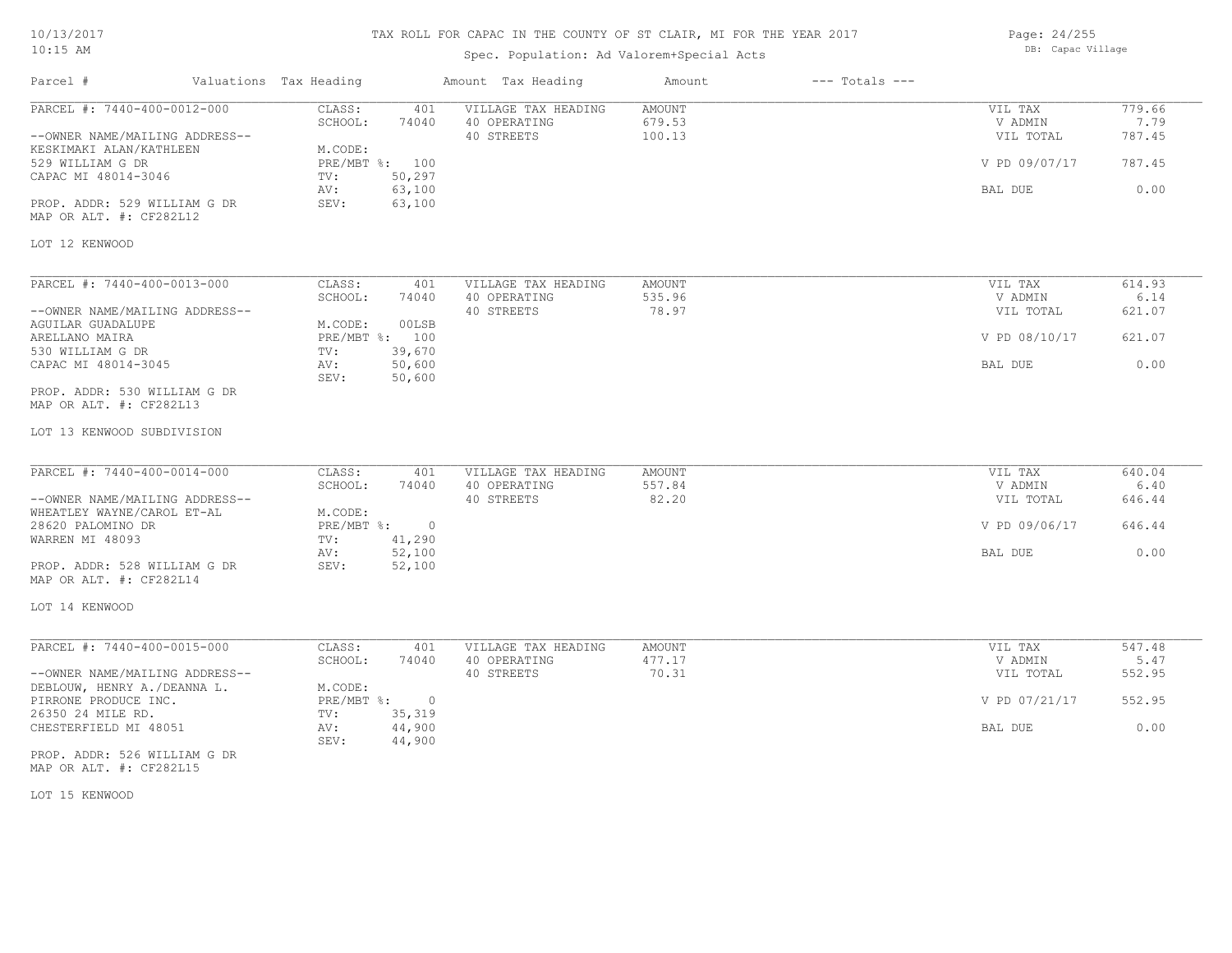## TAX ROLL FOR CAPAC IN THE COUNTY OF ST CLAIR, MI FOR THE YEAR 2017

## Spec. Population: Ad Valorem+Special Acts

Parcel # Valuations Tax Heading Amount Tax Heading Amount --- Totals ---

Page: 25/255 DB: Capac Village

| PARCEL #: 7440-400-0016-000                             | CLASS:<br>401<br>SCHOOL:<br>74040           | VILLAGE TAX HEADING<br>40 OPERATING | <b>AMOUNT</b><br>550.99 | VIL TAX<br>V ADMIN | 632.18<br>6.32 |
|---------------------------------------------------------|---------------------------------------------|-------------------------------------|-------------------------|--------------------|----------------|
| --OWNER NAME/MAILING ADDRESS--                          |                                             | 40 STREETS                          | 81.19                   | VIL TOTAL          | 638.50         |
| WALKER JOEL/MARCIA TRUST                                | M.CODE:                                     |                                     |                         |                    |                |
| 524 WILLIAM G DR                                        | PRE/MBT %: 100                              |                                     |                         | V PD 07/18/17      | 638.50         |
| CAPAC MI 48014-3045                                     | 40,783<br>TV:                               |                                     |                         |                    |                |
|                                                         | 51,400<br>AV:                               |                                     |                         | BAL DUE            | 0.00           |
| PROP. ADDR: 524 WILLIAM G DR<br>MAP OR ALT. #: CF282L16 | 51,400<br>SEV:                              |                                     |                         |                    |                |
| LOT 16 KENWOOD                                          |                                             |                                     |                         |                    |                |
| PARCEL #: 7440-400-0017-000                             | CLASS:<br>401                               | VILLAGE TAX HEADING                 | <b>AMOUNT</b>           | VIL TAX            | 538.06         |
|                                                         | SCHOOL:<br>74040                            | 40 OPERATING                        | 468.96                  | V ADMIN            | 5.38           |
| --OWNER NAME/MAILING ADDRESS--                          |                                             | 40 STREETS                          | 69.10                   | VIL TOTAL          | 543.44         |
| HUMBLE HOUSING, LLC                                     | M.CODE:                                     |                                     |                         |                    |                |
| 74900 JUDGES COURT                                      | $\overline{0}$<br>$PRE/MBT$ $\frac{1}{6}$ : |                                     |                         | V PD 08/16/17      | 543.44         |
| ROMEO MI 48065                                          | 34,711<br>TV:<br>44,500<br>AV:              |                                     |                         | BAL DUE            | 0.00           |
| PROP. ADDR: 522 WILLIAM G DR<br>MAP OR ALT. #: CF282L17 | SEV:<br>44,500                              |                                     |                         |                    |                |
| LOT 17 KENWOOD                                          |                                             |                                     |                         |                    |                |
| PARCEL #: 7440-400-0018-000                             | CLASS:<br>401                               | VILLAGE TAX HEADING                 | AMOUNT                  | VIL TAX            | 742.50         |
|                                                         | SCHOOL:<br>74040                            | 40 OPERATING                        | 647.15                  | V ADMIN            | 7.42           |
| --OWNER NAME/MAILING ADDRESS--                          |                                             | 40 STREETS                          | 95.35                   | VIL TOTAL          | 749.92         |
| MOLINA MAGDALENO                                        | M.CODE:<br>COREL                            |                                     |                         |                    |                |
| DIMAS KARINA                                            | PRE/MBT %: 100                              |                                     |                         | V PD 09/18/17      | 749.92         |
| 520 WILLIAM G DR<br>CAPAC MI 48014                      | 47,900<br>TV:<br>47,900<br>AV:              |                                     |                         | BAL DUE            | 0.00           |
|                                                         | SEV:<br>47,900                              |                                     |                         |                    |                |
| PROP. ADDR: 520 WILLIAM G DR<br>MAP OR ALT. #: CF282L18 |                                             |                                     |                         |                    |                |
| LOT 18 KENWOOD                                          |                                             |                                     |                         |                    |                |
| PARCEL #: 7440-400-0019-000                             | CLASS:<br>401                               | VILLAGE TAX HEADING                 | AMOUNT                  | VIL TAX            | 787.50         |
|                                                         | SCHOOL:<br>74040                            | 40 OPERATING                        | 686.37                  | V ADMIN            | 7.87           |
| --OWNER NAME/MAILING ADDRESS--                          |                                             | 40 STREETS                          | 101.13                  | VIL TOTAL          | 795.37         |
| WRIGHT MATTHEW D.<br>518 WILLIAM G DR                   | M.CODE:<br>PRE/MBT %: 100                   |                                     |                         | V PD 07/10/17      | 795.37         |
| CAPAC MI 48014-3045                                     | 50,803<br>TV:                               |                                     |                         |                    |                |
|                                                         | AV:<br>64,500                               |                                     |                         | BAL DUE            | 0.00           |
| PROP. ADDR: 518 WILLIAM G DR<br>MAP OR ALT. #: CF282L19 | SEV:<br>64,500                              |                                     |                         |                    |                |

LOT 19 KENWOOD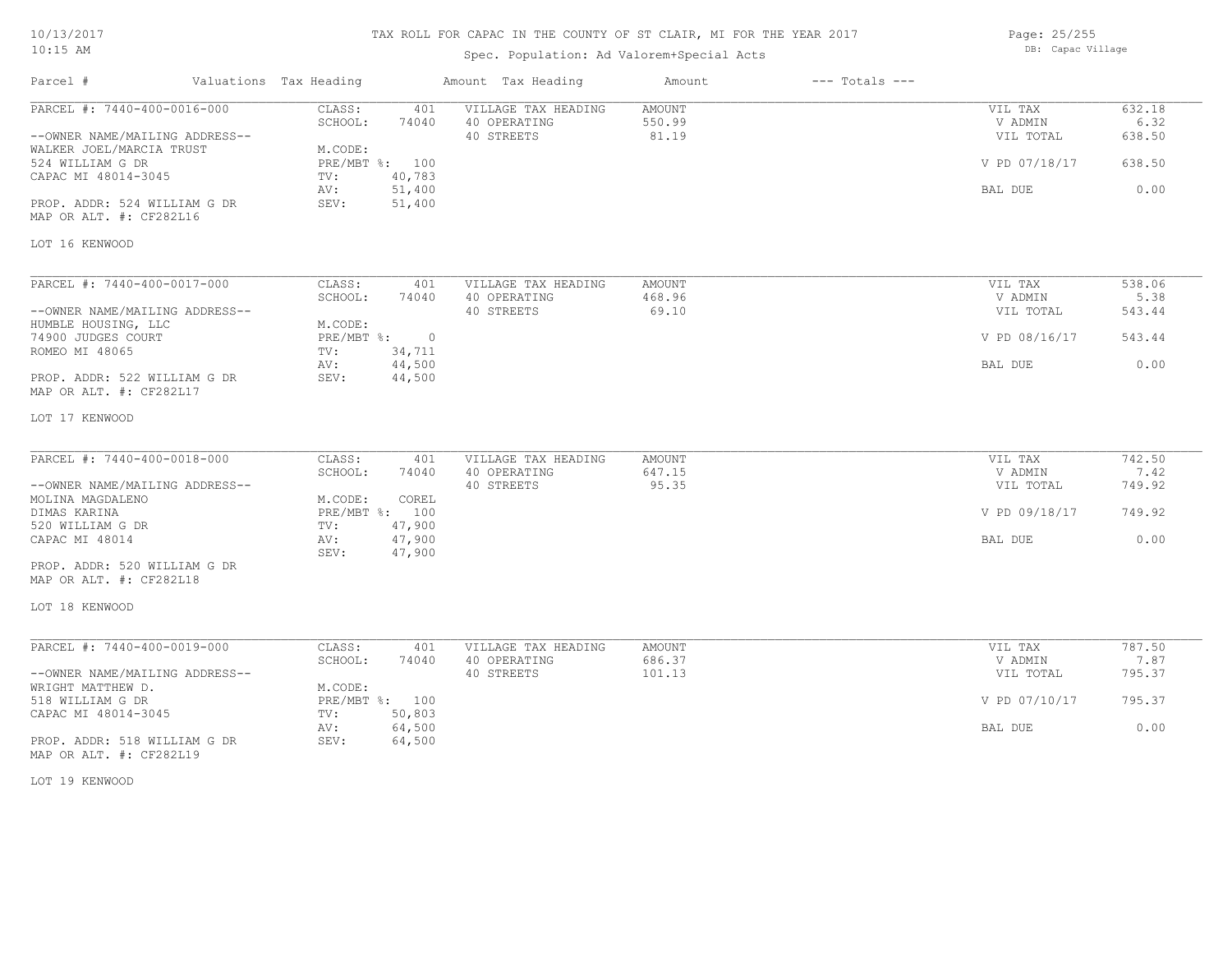#### TAX ROLL FOR CAPAC IN THE COUNTY OF ST CLAIR, MI FOR THE YEAR 2017

Spec. Population: Ad Valorem+Special Acts

Parcel # Valuations Tax Heading Amount Tax Heading Amount --- Totals ---LOT 20 KENWOOD MAP OR ALT. #: CF282L20 PROP. ADDR: 516 WILLIAM G DR SEV: 64,500 AV: 64,500 BAL DUE 0.00 CAPAC MI 48014-3045 TV: 51,511<br>
AV: 64,500 516 WILLIAM G DR PRE/MBT %: 100 V PD 07/10/17 806.45 WRIGHT MARY ANN M.CODE: --OWNER NAME/MAILING ADDRESS-- 40 STREETS 102.54 VIL TOTAL 806.45 SCHOOL: 74040 40 OPERATING 695.93 V ADMIN 7.98 PARCEL #: 7440-400-0020-000 CLASS: 401 VILLAGE TAX HEADING AMOUNT AMOUNT VIL TAX 798.47<br>SCHOOL: 74040 40 OPERATING 695.93 VADMIN 7.98  $\mathcal{L}_\mathcal{L} = \mathcal{L}_\mathcal{L} = \mathcal{L}_\mathcal{L} = \mathcal{L}_\mathcal{L} = \mathcal{L}_\mathcal{L} = \mathcal{L}_\mathcal{L} = \mathcal{L}_\mathcal{L} = \mathcal{L}_\mathcal{L} = \mathcal{L}_\mathcal{L} = \mathcal{L}_\mathcal{L} = \mathcal{L}_\mathcal{L} = \mathcal{L}_\mathcal{L} = \mathcal{L}_\mathcal{L} = \mathcal{L}_\mathcal{L} = \mathcal{L}_\mathcal{L} = \mathcal{L}_\mathcal{L} = \mathcal{L}_\mathcal{L}$ LOT 21 KENWOOD SUBDIVISION MAP OR ALT. #: CF282L21 PROP. ADDR: 101 CHARLES STREET SEV: 59,200 CAPAC MI 48014 AV: 59,200 BAL DUE 0.00 101 CHARLES STREET TV: 47,058<br>
CAPAC MI 48014 AV: 59,200 LOPEZ NORA PRE/MBT %: 0 V PD 09/06/17 736.74 LOPEZ JORGE M.CODE: --OWNER NAME/MAILING ADDRESS-- 40 STREETS 93.68 VIL TOTAL 736.74 SCHOOL: 74040 40 OPERATING 635.77 6635.77 V ADMIN 7.29 PARCEL #: 7440-400-0021-000 CLASS: 401 VILLAGE TAX HEADING AMOUNT VIL TAX VIL TAX 729.45  $\mathcal{L}_\mathcal{L} = \mathcal{L}_\mathcal{L} = \mathcal{L}_\mathcal{L} = \mathcal{L}_\mathcal{L} = \mathcal{L}_\mathcal{L} = \mathcal{L}_\mathcal{L} = \mathcal{L}_\mathcal{L} = \mathcal{L}_\mathcal{L} = \mathcal{L}_\mathcal{L} = \mathcal{L}_\mathcal{L} = \mathcal{L}_\mathcal{L} = \mathcal{L}_\mathcal{L} = \mathcal{L}_\mathcal{L} = \mathcal{L}_\mathcal{L} = \mathcal{L}_\mathcal{L} = \mathcal{L}_\mathcal{L} = \mathcal{L}_\mathcal{L}$ LOT 22 KENWOOD MAP OR ALT. #: CF282L22 PROP. ADDR: 517 W MILL ST SEV: 55,100 CAPAC MI 48014-3031 AV: 55,100 BAL DUE 0.00 517 W MILL ST TV: 45,034 REMENAP SANDRA PRE/MBT %: 100 V PD 07/21/17 705.06 REMENAP JOSEPH M.CODE:<br>REMENAP SANDRA MEXICOPH PRE/MBT %: 100 --OWNER NAME/MAILING ADDRESS-- 40 STREETS 89.65 VIL TOTAL 705.06 SCHOOL: 74040 40 OPERATING 608.43 V ADMIN 6.98 PARCEL #: 7440-400-0022-000 CLASS: 401 VILLAGE TAX HEADING AMOUNT AUGUST AND VIL TAX 698.08<br>SCHOOL: 74040 40 OPERATING 608.43 VADMIN 6.98  $\mathcal{L}_\mathcal{L} = \mathcal{L}_\mathcal{L} = \mathcal{L}_\mathcal{L} = \mathcal{L}_\mathcal{L} = \mathcal{L}_\mathcal{L} = \mathcal{L}_\mathcal{L} = \mathcal{L}_\mathcal{L} = \mathcal{L}_\mathcal{L} = \mathcal{L}_\mathcal{L} = \mathcal{L}_\mathcal{L} = \mathcal{L}_\mathcal{L} = \mathcal{L}_\mathcal{L} = \mathcal{L}_\mathcal{L} = \mathcal{L}_\mathcal{L} = \mathcal{L}_\mathcal{L} = \mathcal{L}_\mathcal{L} = \mathcal{L}_\mathcal{L}$ MAP OR ALT. #: CF282L23/24 PROP. ADDR: 522 W MILL ST SEV: 68,400 AV: 68,400 BAL DUE 0.00 CAPAC MI 48014 TV: 55,661<br>
AV: 68,400 522 MILL ST PRE/MBT %: 100 V PD 08/10/17 871.42 RIEGEL JOHN / JUDITH M.CODE: 00LSB --OWNER NAME/MAILING ADDRESS-- 4 20 STREETS 40 STREETS 40 STREETS 42 SCHOOL: 74040 40 OPERATING 752.00 752.00 V ADMIN 8.62 PARCEL #: 7440-400-0023-000 CLASS: 401 VILLAGE TAX HEADING AMOUNT VIL TAX VIL TAX 862.80<br>SCHOOL: 74040 40 OPERATING 752.00 752.00 VADMIN 8.62

LOTS 23 & 24 KENWOOD

Page: 26/255 DB: Capac Village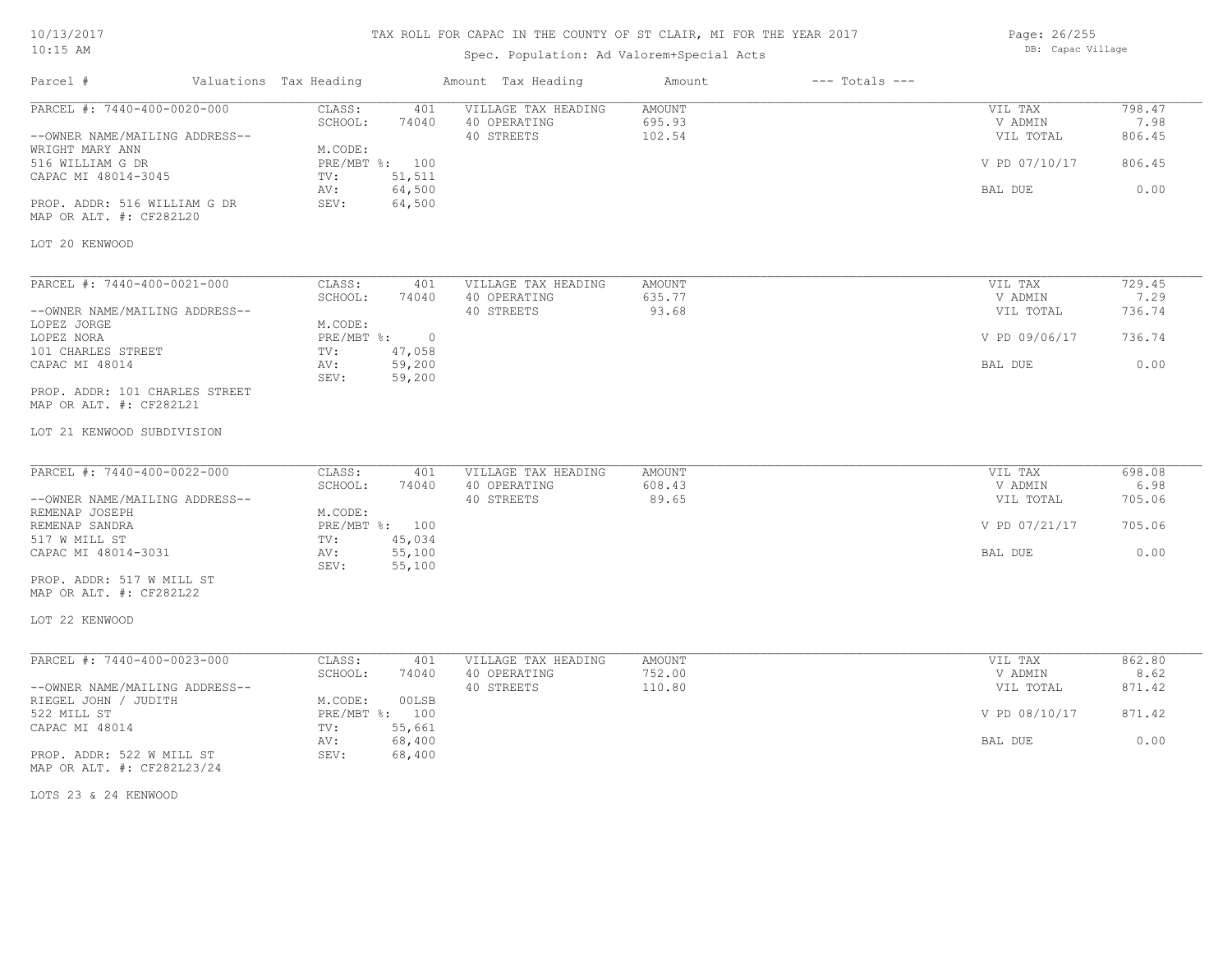| 10/13/2017 |  |
|------------|--|
| $10:15$ AM |  |

Spec. Population: Ad Valorem+Special Acts

Parcel # Valuations Tax Heading Amount Tax Heading Amount --- Totals ---

Page: 27/255 DB: Capac Village

| PARCEL #: 7440-400-0025-000    | CLASS:<br>401<br>SCHOOL:<br>74040 | VILLAGE TAX HEADING<br>40 OPERATING | AMOUNT<br>557.84 | VIL TAX<br>V ADMIN   | 640.04<br>6.40 |
|--------------------------------|-----------------------------------|-------------------------------------|------------------|----------------------|----------------|
| --OWNER NAME/MAILING ADDRESS-- |                                   | 40 STREETS                          | 82.20            | VIL TOTAL            | 646.44         |
| HLUBIC DEBRA                   | M.CODE:<br>COREL                  |                                     |                  |                      |                |
| 523 W MILL ST                  | PRE/MBT %: 100                    |                                     |                  | V PD 09/18/17        | 646.44         |
| CAPAC MI 48014-3031            | 41,290<br>TV:                     |                                     |                  |                      |                |
|                                | 51,900<br>AV:                     |                                     |                  | BAL DUE              | 0.00           |
| PROP. ADDR: 523 W MILL ST      | SEV:<br>51,900                    |                                     |                  |                      |                |
| MAP OR ALT. #: CF282L25        |                                   |                                     |                  |                      |                |
| LOT 25 KENWOOD                 |                                   |                                     |                  |                      |                |
| PARCEL #: 7440-400-0026-000    | CLASS:<br>401                     | VILLAGE TAX HEADING                 | AMOUNT           | VIL TAX              | 785.93         |
|                                | SCHOOL:<br>74040                  | 40 OPERATING                        | 685.00           | V ADMIN              | 7.85           |
| --OWNER NAME/MAILING ADDRESS-- |                                   | 40 STREETS                          | 100.93           | VIL TOTAL            | 793.78         |
| KALMUS JAMIE S/JULIE A         | M.CODE:<br>COREL                  |                                     |                  |                      |                |
| 525 W MILL ST                  | PRE/MBT %: 100                    |                                     |                  | V PD 09/18/17        | 793.78         |
| CAPAC MI 48014-3031            | 50,702<br>TV:                     |                                     |                  |                      |                |
|                                | 63,000<br>AV:                     |                                     |                  | BAL DUE              | 0.00           |
| PROP. ADDR: 525 W MILL ST      | SEV:<br>63,000                    |                                     |                  |                      |                |
| MAP OR ALT. #: CF282L26        |                                   |                                     |                  |                      |                |
| LOT 26 KENWOOD                 |                                   |                                     |                  |                      |                |
|                                |                                   |                                     |                  |                      |                |
| PARCEL #: 7440-400-0027-000    | CLASS:<br>401                     | VILLAGE TAX HEADING                 | AMOUNT<br>725.51 | VIL TAX              | 832.41         |
| --OWNER NAME/MAILING ADDRESS-- | SCHOOL:<br>74040                  | 40 OPERATING<br>40 STREETS          | 106.90           | V ADMIN<br>VIL TOTAL | 8.32<br>840.73 |
| CHALABIAN PHILLIP C            | M.CODE:<br>COREL                  |                                     |                  |                      |                |
| 527 W MILL ST                  | PRE/MBT %: 100                    |                                     |                  | V PD 09/18/17        | 840.73         |
| CAPAC MI 48014-3031            | 53,700<br>TV:                     |                                     |                  |                      |                |
|                                | 53,700<br>AV:                     |                                     |                  | BAL DUE              | 0.00           |
| PROP. ADDR: 527 W MILL ST      | SEV:<br>53,700                    |                                     |                  |                      |                |
| MAP OR ALT. #: CF282L27        |                                   |                                     |                  |                      |                |
| LOT 27 KENWOOD                 |                                   |                                     |                  |                      |                |
|                                |                                   |                                     |                  |                      |                |
| PARCEL #: 7440-400-0028-000    | CLASS:<br>401                     | VILLAGE TAX HEADING                 | AMOUNT           | VIL TAX              | 731.02         |
|                                | SCHOOL:<br>74040                  | 40 OPERATING                        | 637.14           | V ADMIN              | 7.31           |
| --OWNER NAME/MAILING ADDRESS-- |                                   | 40 STREETS                          | 93.88            | VIL TOTAL            | 738.33         |
| CORDAN GEORGE/KATHRYN TRUST    | M.CODE:<br><b>OCHEM</b>           |                                     |                  |                      |                |
| TALMER BANK                    | PRE/MBT %: 100                    |                                     |                  | V PD 07/18/17        | 738.33         |
| 525 WATER ST                   | 47,159<br>TV:                     |                                     |                  |                      |                |
| PORT HURON MI 48060            | 59,200<br>AV:<br>SEV:<br>59,200   |                                     |                  | BAL DUE              | 0.00           |
| PROP. ADDR: 529 W MILL ST      |                                   |                                     |                  |                      |                |
|                                |                                   |                                     |                  |                      |                |

MAP OR ALT. #: CF282L28

LOT 28 KENWOOD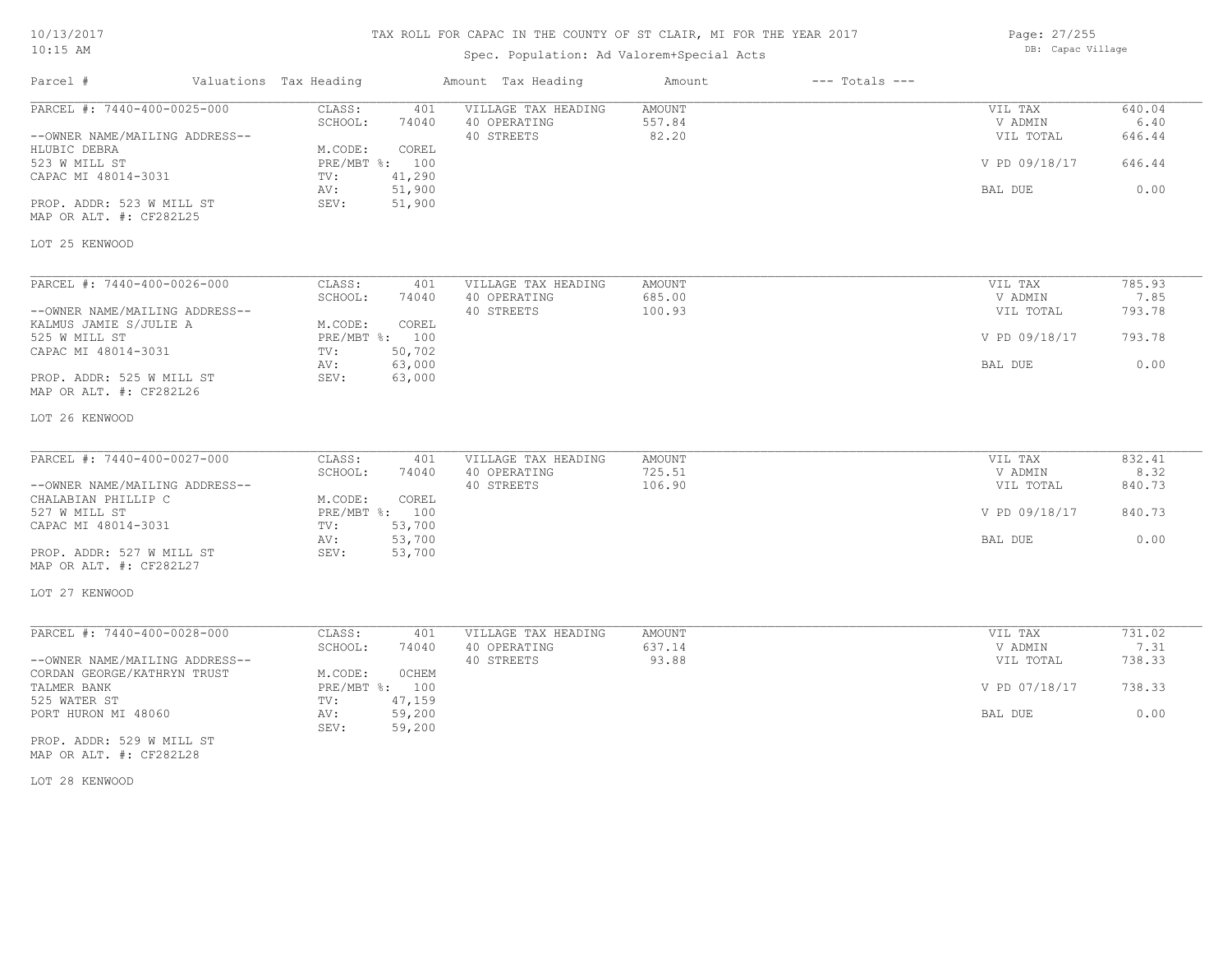## TAX ROLL FOR CAPAC IN THE COUNTY OF ST CLAIR, MI FOR THE YEAR 2017

## Spec. Population: Ad Valorem+Special Acts

| Parcel #                                                                                                                                                                                                                                            | Valuations Tax Heading                                                         |                                            | Amount Tax Heading                                | Amount                           | $---$ Totals $---$ |                                            |                                    |
|-----------------------------------------------------------------------------------------------------------------------------------------------------------------------------------------------------------------------------------------------------|--------------------------------------------------------------------------------|--------------------------------------------|---------------------------------------------------|----------------------------------|--------------------|--------------------------------------------|------------------------------------|
| PARCEL #: 7440-400-0029-000<br>--OWNER NAME/MAILING ADDRESS--<br>MUNOZ FREDRICO<br>MUNOZ MAIRA<br>LABREE HOMES, LLC<br>P.O. BOX 130<br>MARINE CITY MI 48039<br>PROP. ADDR: 101 ST CLAIR ST<br>MAP OR ALT. #: CF282L29<br>LOT 29 KENWOOD SUBDIVISION | CLASS:<br>SCHOOL:<br>M.CODE:<br>PRE/MBT %: 100<br>$\text{TV}$ :<br>AV:<br>SEV: | 401<br>74040<br>49,589<br>61,200<br>61,200 | VILLAGE TAX HEADING<br>40 OPERATING<br>40 STREETS | AMOUNT<br>669.97<br>98.72        |                    | VIL TAX<br>V ADMIN<br>VIL TOTAL<br>BAL DUE | 768.69<br>7.68<br>776.37<br>776.37 |
| PARCEL #: 7440-400-0030-000                                                                                                                                                                                                                         | CLASS:<br>SCHOOL:                                                              | 401<br>74040                               | VILLAGE TAX HEADING<br>40 OPERATING<br>40 STREETS | AMOUNT<br>514.08<br>75.75        |                    | VIL TAX<br>V ADMIN<br>VIL TOTAL            | 589.83<br>5.89<br>595.72           |
| --OWNER NAME/MAILING ADDRESS--<br>STACK GARY D<br>103 ST CLAIR ST<br>CAPAC MI 48014-3043                                                                                                                                                            | M.CODE:<br>PRE/MBT %: 100<br>TV:                                               | COREL<br>38,051                            |                                                   |                                  |                    | V PD 09/18/17                              | 595.72                             |
| PROP. ADDR: 103 ST CLAIR ST<br>MAP OR ALT. #: CF282L30                                                                                                                                                                                              | AV:<br>SEV:                                                                    | 48,100<br>48,100                           |                                                   |                                  |                    | BAL DUE                                    | 0.00                               |
| LOT 30 KENWOOD                                                                                                                                                                                                                                      |                                                                                |                                            |                                                   |                                  |                    |                                            |                                    |
| PARCEL #: 7440-400-0031-000<br>--OWNER NAME/MAILING ADDRESS--                                                                                                                                                                                       | CLASS:<br>SCHOOL:                                                              | 401<br>74040                               | VILLAGE TAX HEADING<br>40 OPERATING<br>40 STREETS | <b>AMOUNT</b><br>493.57<br>72.72 |                    | VIL TAX<br>V ADMIN<br>VIL TOTAL            | 566.29<br>5.66<br>571.95           |
| FAUSTINA HERRERA SARA<br>HERRERA FORTINO<br>105 ST CLAIR ST                                                                                                                                                                                         | M.CODE:<br>PRE/MBT %: 100<br>TV:                                               | 36,533                                     |                                                   |                                  |                    | V PD 07/10/17                              | 571.95                             |
| CAPAC MI 48014-3043<br>PROP. ADDR: 105 ST CLAIR ST<br>MAP OR ALT. #: CF282L31                                                                                                                                                                       | AV:<br>SEV:                                                                    | 46,300<br>46,300                           |                                                   |                                  |                    | BAL DUE                                    | 0.00                               |
| LOT 31 KENWOOD SUBDIVISION                                                                                                                                                                                                                          |                                                                                |                                            |                                                   |                                  |                    |                                            |                                    |
| PARCEL #: 7440-400-0032-000<br>--OWNER NAME/MAILING ADDRESS--                                                                                                                                                                                       | CLASS:<br>SCHOOL:                                                              | 401<br>74040                               | VILLAGE TAX HEADING<br>40 OPERATING<br>40 STREETS | AMOUNT<br>657.66<br>96.90        |                    | VIL TAX<br>V ADMIN<br>VIL TOTAL            | 754.56<br>7.54<br>762.10           |
| RICHARDS NADINE<br>107 ST. CLAIR ST<br>CAPAC MI 48014                                                                                                                                                                                               | M.CODE:<br>PRE/MBT %: 100<br>$\texttt{TV}$ :                                   | COREL<br>48,678                            |                                                   |                                  |                    | V PD 09/18/17                              | 762.10                             |
| PROP. ADDR: 107 ST. CLAIR ST<br>MAP OR ALT. #: CF282L32                                                                                                                                                                                             | AV:<br>SEV:                                                                    | 61,200<br>61,200                           |                                                   |                                  |                    | BAL DUE                                    | 0.00                               |
| LOT 32 KENWOOD SUBDIVISION                                                                                                                                                                                                                          |                                                                                |                                            |                                                   |                                  |                    |                                            |                                    |

Page: 28/255 DB: Capac Village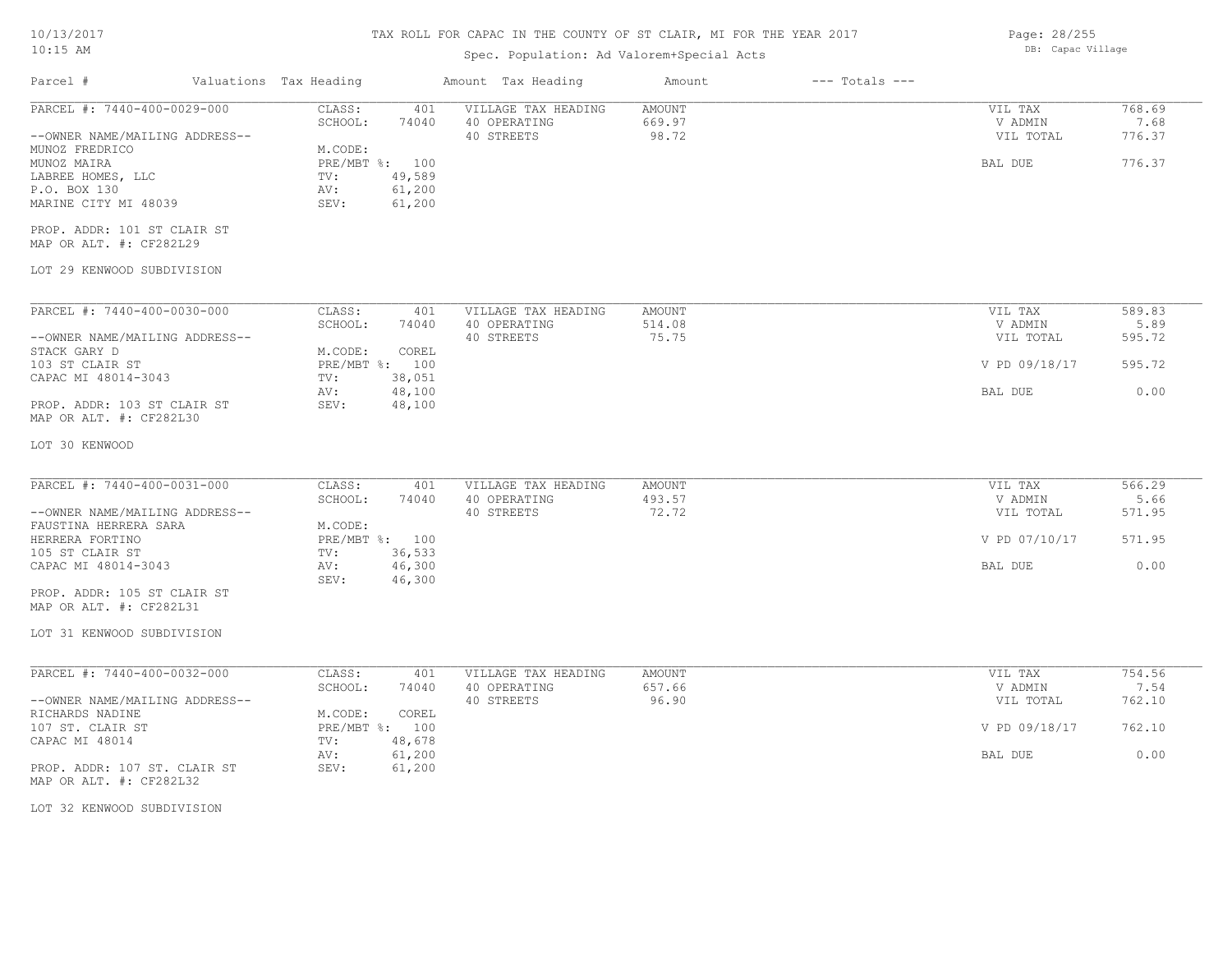### Spec. Population: Ad Valorem+Special Acts

| Parcel #                       | Valuations Tax Heading |        | Amount Tax Heading  | Amount | $---$ Totals $---$ |               |          |
|--------------------------------|------------------------|--------|---------------------|--------|--------------------|---------------|----------|
| PARCEL #: 7440-425-0001-000    | CLASS:                 | 401    | VILLAGE TAX HEADING | AMOUNT |                    | VIL TAX       | 1,075.78 |
|                                | SCHOOL:                | 74040  | 40 OPERATING        | 937.62 |                    | V ADMIN       | 10.75    |
| --OWNER NAME/MAILING ADDRESS-- |                        |        | 40 STREETS          | 138.16 |                    | VIL TOTAL     | 1,086.53 |
| MALANEY JOHN                   | M.CODE:                | COREL  |                     |        |                    |               |          |
| MALANEY BRYAN                  | PRE/MBT %: 100         |        |                     |        |                    | V PD 09/18/17 | 1,086.53 |
| 415 W MILL ST                  | TV:                    | 69,400 |                     |        |                    |               |          |
| CAPAC MI 48014-3618            | AV:                    | 69,400 |                     |        |                    | BAL DUE       | 0.00     |
|                                | SEV:                   | 69,400 |                     |        |                    |               |          |
|                                |                        |        |                     |        |                    |               |          |

MAP OR ALT. #: CF282M/Q PROP. ADDR: 415 W MILL ST

LOT 1 EXC S 35' OF W 35' POPPS SUBDIVISION

| PARCEL #: 7440-425-0001-250    | CLASS:     | 703   | VILLAGE TAX HEADING | AMOUNT | 0.00<br>VIL TAX   |
|--------------------------------|------------|-------|---------------------|--------|-------------------|
|                                | SCHOOL:    | 74040 | 40 OPERATING        | 0.00   | 0.00<br>V ADMIN   |
| --OWNER NAME/MAILING ADDRESS-- |            |       | 40 STREETS          | 0.00   | 0.00<br>VIL TOTAL |
| VILLAGE OF CAPAC               | M.CODE:    |       |                     |        |                   |
| 131 N MAIN ST                  | PRE/MBT %: | 0.    |                     |        | 0.00<br>BAL DUE   |
| CAPAC MI 48014                 | TV:        |       |                     |        |                   |
|                                | AV:        |       |                     |        |                   |
| PROP. ADDR: 499 W MILL ST      | SEV:       |       |                     |        |                   |
| MAP OR ALT. #: CF282R1         |            |       |                     |        |                   |

S35' OF W 35' OF LOT 1 POPPS SUBDIVISION

| PARCEL #: 7440-425-0002-000      | CLASS:  | 401            | VILLAGE TAX HEADING | AMOUNT | VIL TAX       | 866.33 |
|----------------------------------|---------|----------------|---------------------|--------|---------------|--------|
|                                  | SCHOOL: | 74040          | 40 OPERATING        | 755.07 | V ADMIN       | 8.66   |
| --OWNER NAME/MAILING ADDRESS--   |         |                | 40 STREETS          | 111.26 | VIL TOTAL     | 874.99 |
| STEVENS CHRISTOPHER A / JENNIE S | M.CODE: |                |                     |        |               |        |
| 109 N MATTESON ST                |         | PRE/MBT %: 100 |                     |        | V PD 09/07/17 | 874.99 |
| CAPAC MI 48014-3020              | TV:     | 55,888         |                     |        |               |        |
|                                  | AV:     | 70,800         |                     |        | BAL DUE       | 0.00   |
| PROP. ADDR: 109 N MATTESON ST    | SEV:    | 70,800         |                     |        |               |        |
| MAP OR ALT. #: CF282R2           |         |                |                     |        |               |        |

LOT 2 POPPS SUBDIVISION

| PARCEL #: 7440-425-0003-000    | CLASS:     | 401    | VILLAGE TAX HEADING | AMOUNT | VIL TAX       | 720.58 |
|--------------------------------|------------|--------|---------------------|--------|---------------|--------|
|                                | SCHOOL:    | 74040  | 40 OPERATING        | 628.04 | V ADMIN       | 7.20   |
| --OWNER NAME/MAILING ADDRESS-- |            |        | 40 STREETS          | 92.54  | VIL TOTAL     | 727.78 |
| GRESELL KAREN A                | M.CODE:    |        |                     |        |               |        |
| 107 N MATTESON ST              | PRE/MBT %: | 100    |                     |        | V PD 09/15/17 | 727.78 |
| CAPAC MI 48014-3020            | TV:        | 46,486 |                     |        |               |        |
|                                | AV:        | 59,500 |                     |        | BAL DUE       | 0.00   |
| PROP. ADDR: 107 N MATTESON ST  | SEV:       | 59,500 |                     |        |               |        |
| MAP OR ALT. #: CF282R3         |            |        |                     |        |               |        |

LOT 3 POPPS SUBDIVISION

Page: 29/255 DB: Capac Village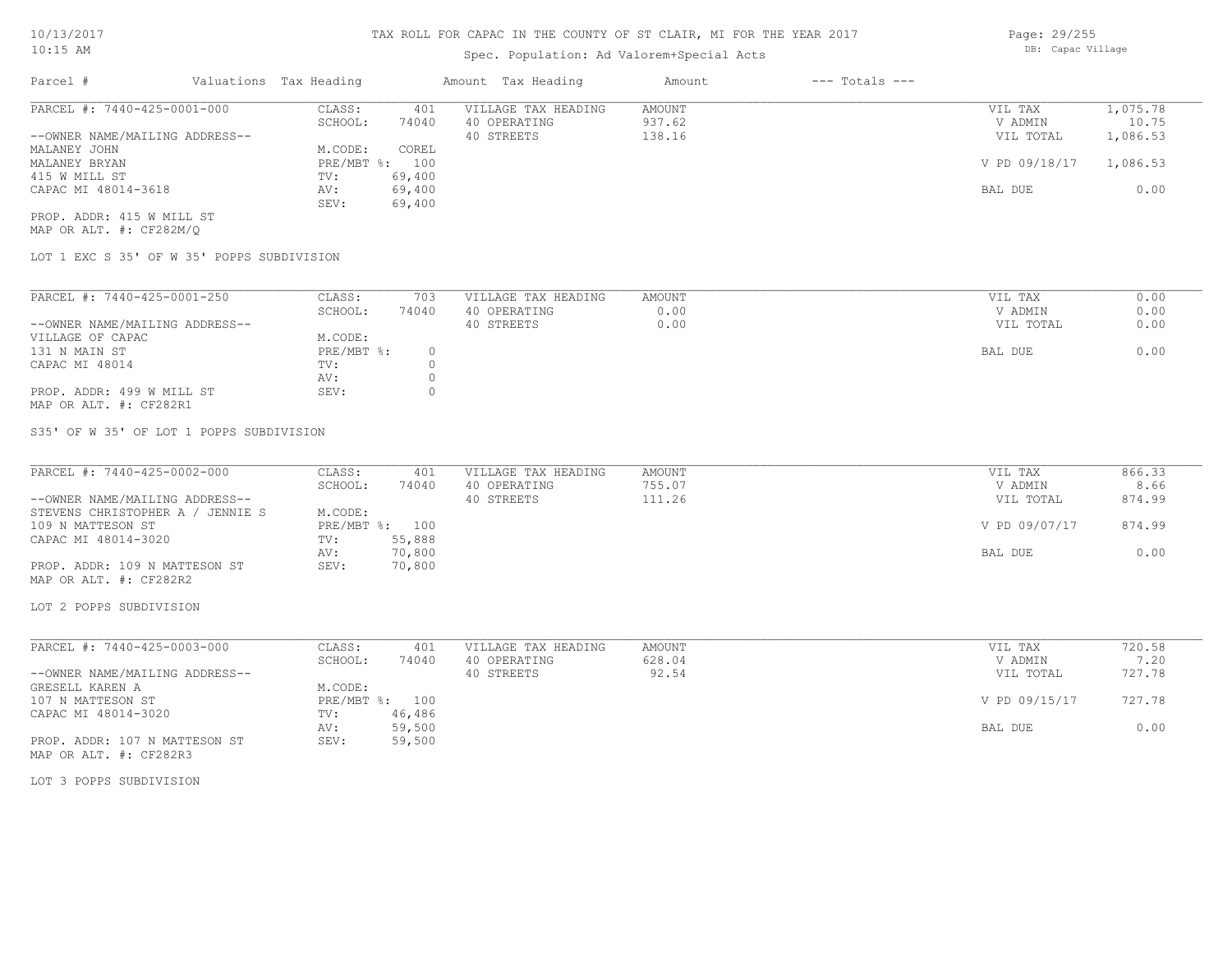### Spec. Population: Ad Valorem+Special Acts

Parcel # Valuations Tax Heading Amount Tax Heading Amount --- Totals ---LOT 4 POPPS SUBDIVISION MAP OR ALT. #: CF282R4 PROP. ADDR: N MADISON SEV: 14,300 CAPAC MI 48014-3029 AV: 14,300 AV: 15, 200 AV: 15, 200 BAL DUE 0.00 403 W MILL ST **TV:** 6,049 WISNESKI JANE M PRE/MBT %: 100 V PD 09/15/17 94.69 WISNESKI DAVID F<br>WISNESKI JANE M<br>PRE/MBT %: 100 --OWNER NAME/MAILING ADDRESS-- 40 STREETS 12.04 VIL TOTAL 94.69 SCHOOL: 74040 40 OPERATING 81.72 V ADMIN 0.93 PARCEL #: 7440-425-0004-000 CLASS: 402 VILLAGE TAX HEADING AMOUNT AMOUNT VIL TAX 93.76<br>SCHOOL: 74040 40 OPERATING 81.72 VADMIN 9.93  $\mathcal{L}_\mathcal{L} = \mathcal{L}_\mathcal{L} = \mathcal{L}_\mathcal{L} = \mathcal{L}_\mathcal{L} = \mathcal{L}_\mathcal{L} = \mathcal{L}_\mathcal{L} = \mathcal{L}_\mathcal{L} = \mathcal{L}_\mathcal{L} = \mathcal{L}_\mathcal{L} = \mathcal{L}_\mathcal{L} = \mathcal{L}_\mathcal{L} = \mathcal{L}_\mathcal{L} = \mathcal{L}_\mathcal{L} = \mathcal{L}_\mathcal{L} = \mathcal{L}_\mathcal{L} = \mathcal{L}_\mathcal{L} = \mathcal{L}_\mathcal{L}$ WISNESKI JANE M PRE/MBT %: 100 V PD 09/15/17 608.39 WISNESKI DAVID F. M.CODE:<br>
MISNESKI JANE M MISNESKI JANE M --OWNER NAME/MAILING ADDRESS-- 40 STREETS 77.36 VIL TOTAL 608.39 SCHOOL: 74040 40 OPERATING 525.01 V ADMIN 6.02 PARCEL #: 7440-425-0005-000 CLASS: 401 VILLAGE TAX HEADING AMOUNT VIL TAX VIL TAX 602.37<br>SCHOOL: 74040 40 OPERATING 525.01 VADMIN 6.02

MAP OR ALT. #: CF282R5/W PROP. ADDR: 403 W MILL ST

LOT 5 POPPS SUBDIVISION

| PARCEL #: 7440-450-1001-000    | CLASS:     | 201    | VILLAGE TAX HEADING | AMOUNT | VIL TAX       | 748.88 |
|--------------------------------|------------|--------|---------------------|--------|---------------|--------|
|                                | SCHOOL:    | 74040  | 40 OPERATING        | 652.71 | V ADMIN       | 7.48   |
| --OWNER NAME/MAILING ADDRESS-- |            |        | 40 STREETS          | 96.17  | VIL TOTAL     | 756.36 |
| TJH REALTY, LLC                | M.CODE:    |        |                     |        |               |        |
| PO BOX 38                      | PRE/MBT %: |        |                     |        | V PD 08/24/17 | 756.36 |
| JEDDO MI 48032                 | TV:        | 48,312 |                     |        |               |        |
|                                | AV:        | 82,100 |                     |        | BAL DUE       | 0.00   |
| PROP. ADDR: 4309 N CAPAC RD    | SEV:       | 82,100 |                     |        |               |        |

CAPAC MI 48014-3029 AV: 48,600 BAL DUE 0.00

MAP OR ALT. #: CF282X01

LOT 1 EXC W 150' & EXC E 140' OF S 100' STOUTENBURG SUBDIVISION

403 W MILL ST TV: 38,860

SEV: 48,600

| PARCEL #: 7440-450-1002-000    | CLASS:     | 401    | VILLAGE TAX HEADING | AMOUNT | VIL TAX       | 720.58 |
|--------------------------------|------------|--------|---------------------|--------|---------------|--------|
|                                | SCHOOL:    | 74040  | 40 OPERATING        | 628.04 | V ADMIN       | 7.20   |
| --OWNER NAME/MAILING ADDRESS-- |            |        | 40 STREETS          | 92.54  | VIL TOTAL     | 727.78 |
| APEL ESTHER K TRUST            | M.CODE:    |        |                     |        |               |        |
| SYMONDS KATHERINE M            | PRE/MBT %: | $\Box$ |                     |        | V PD 07/10/17 | 727.78 |
| 14218 188 PL NE                | TV:        | 46,486 |                     |        |               |        |
| WOODINVILLE WA 98072-9345      | AV:        | 60,300 |                     |        | BAL DUE       | 0.00   |
|                                | SEV:       | 60,300 |                     |        |               |        |
| PROP. ADDR: 15030 W PARK ST    |            |        |                     |        |               |        |

MAP OR ALT. #: CF282X02

W150' OF LOT 1 EXC W 50' STOUTENBERG SUBDIVISION

Page: 30/255 DB: Capac Village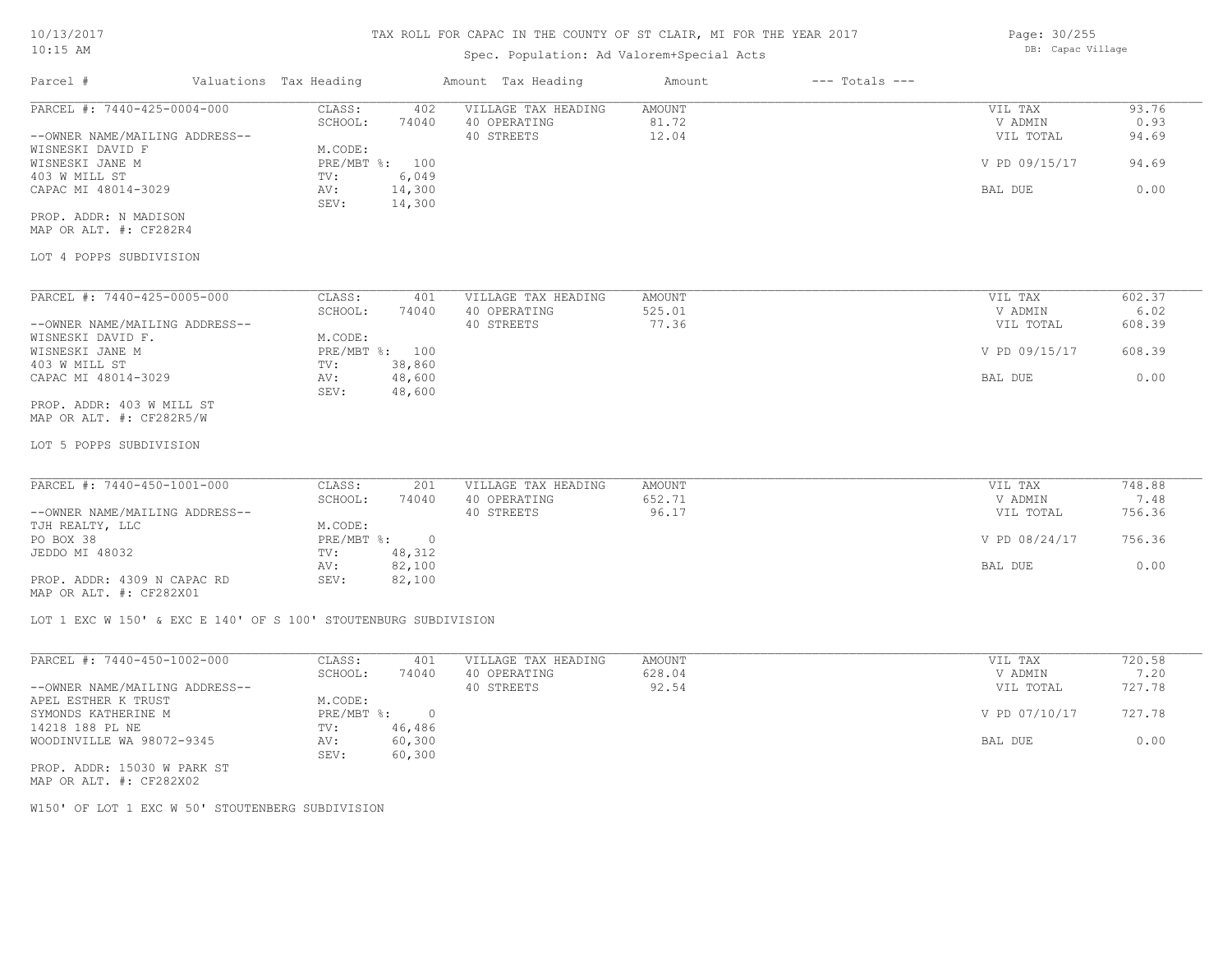### Spec. Population: Ad Valorem+Special Acts

Page: 31/255 DB: Capac Village

| Parcel #                       |  | Valuations Tax Heading |        | Amount Tax Heading  | Amount | $---$ Totals $---$ |               |            |
|--------------------------------|--|------------------------|--------|---------------------|--------|--------------------|---------------|------------|
| PARCEL #: 7440-450-1003-000    |  | CLASS:                 | 202    | VILLAGE TAX HEADING | AMOUNT |                    | VIL TAX       | 137.13     |
|                                |  | SCHOOL:                | 74040  | 40 OPERATING        | 119.52 |                    | V ADMIN       | $\pm 0.37$ |
| --OWNER NAME/MAILING ADDRESS-- |  |                        |        | 40 STREETS          | 17.61  |                    | VIL TOTAL     | 138.50     |
| TJH REALTY, LLC                |  | M.CODE:                |        |                     |        |                    |               |            |
| PO BOX 38                      |  | PRE/MBT %:             |        |                     |        |                    | V PD 08/24/17 | 138.50     |
| JEDDO MI 48032                 |  | TV:                    | 8,847  |                     |        |                    |               |            |
|                                |  | AV:                    | 17,200 |                     |        |                    | BAL DUE       | 0.00       |
| PROP. ADDR: 4305 N CAPAC RD    |  | SEV:                   | 17,200 |                     |        |                    |               |            |
| MAP OR ALT. #: CF282X03        |  |                        |        |                     |        |                    |               |            |

E140 FT OF S 100 FT OF LOT 1 STOUTENBURG SUBD SEC 21 T7N R13E

| PARCEL #: 7440-450-1004-000    | CLASS:  | 401            | VILLAGE TAX HEADING | AMOUNT | VIL TAX       | 540.83 |
|--------------------------------|---------|----------------|---------------------|--------|---------------|--------|
|                                | SCHOOL: | 74040          | 40 OPERATING        | 471.38 | V ADMIN       | 5.40   |
| --OWNER NAME/MAILING ADDRESS-- |         |                | 40 STREETS          | 69.45  | VIL TOTAL     | 546.23 |
| JAMISON NETTIE                 | M.CODE: | COREL          |                     |        |               |        |
| 15038 W PARK ST                |         | PRE/MBT %: 100 |                     |        | V PD 09/18/17 | 546.23 |
| CAPAC MI 48014-3042            | TV:     | 34,890         |                     |        |               |        |
|                                | AV:     | 43,900         |                     |        | BAL DUE       | 0.00   |
| PROP. ADDR: 15038 W PARK ST    | SEV:    | 43,900         |                     |        |               |        |
| MAP OR ALT. #: CF282X04        |         |                |                     |        |               |        |

LOT 2 & W 50' OF LOT 1 STOUTENBURG SUBDIVISION

| PARCEL #: 7440-450-1005-000    | CLASS:     | 401    | VILLAGE TAX HEADING | AMOUNT | VIL TAX       | 149.85 |
|--------------------------------|------------|--------|---------------------|--------|---------------|--------|
|                                | SCHOOL:    | 74040  | 40 OPERATING        | 130.61 | V ADMIN       | 1.49   |
| --OWNER NAME/MAILING ADDRESS-- |            |        | 40 STREETS          | 19.24  | VIL TOTAL     | 151.34 |
| KOBAYASHI ROBERTA G.           | M.CODE:    |        |                     |        |               |        |
| BARNARD DALE B.                | PRE/MBT %: |        |                     |        | V PD 09/07/17 | 151.34 |
| 535 N NEEPER ST                | TV:        | 9,668  |                     |        |               |        |
| CAPAC MI 48014-3040            | AV:        | 18,200 |                     |        | BAL DUE       | 0.00   |
|                                | SEV:       | 18,200 |                     |        |               |        |
| PROP. ADDR: 15050 W PARK ST    |            |        |                     |        |               |        |

MAP OR ALT. #: CF282X05

#### LOT 3 STOUTENBURG SUBDIVISION

| PARCEL #: 7440-450-1006-000    | CLASS:  | 402            | VILLAGE TAX HEADING | AMOUNT | VIL TAX       | 157.76 |
|--------------------------------|---------|----------------|---------------------|--------|---------------|--------|
|                                | SCHOOL: | 74040          | 40 OPERATING        | 137.50 | V ADMIN       | 1.57   |
| --OWNER NAME/MAILING ADDRESS-- |         |                | 40 STREETS          | 20.26  | VIL TOTAL     | 159.33 |
| WHITE ROBERT G                 | M.CODE: |                |                     |        |               |        |
| 15070 W PARK ST                |         | PRE/MBT %: 100 |                     |        | V PD 08/16/17 | 159.33 |
| CAPAC MI 48014-3042            | TV:     | 10,178         |                     |        |               |        |
|                                | AV:     | 14,300         |                     |        | BAL DUE       | 0.00   |
| PROP. ADDR: W PARK ST          | SEV:    | 14,300         |                     |        |               |        |
| MAP OR ALT. #: CF282X06        |         |                |                     |        |               |        |

LOT 4 STOUTENBURG SUBD SEC 21 T7N R13E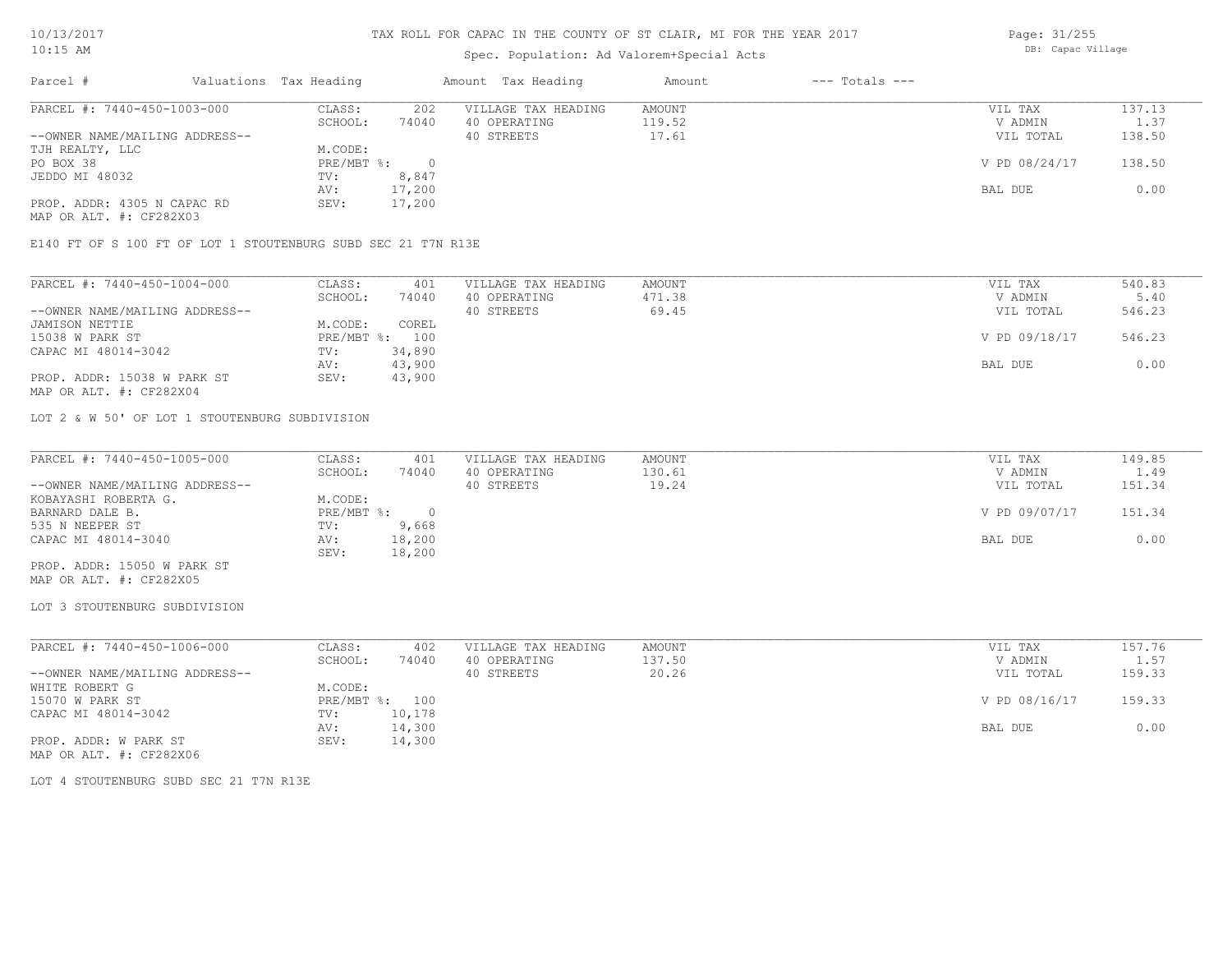## Spec. Population: Ad Valorem+Special Acts

Page: 32/255 DB: Capac Village

| Parcel #                       | Valuations Tax Heading |        | Amount Tax Heading  | Amount | $---$ Totals $---$ |               |        |
|--------------------------------|------------------------|--------|---------------------|--------|--------------------|---------------|--------|
| PARCEL #: 7440-450-1007-000    | CLASS:                 | 402    | VILLAGE TAX HEADING | AMOUNT |                    | VIL TAX       | 157.76 |
|                                | SCHOOL:                | 74040  | 40 OPERATING        | 137.50 |                    | V ADMIN       | 1.57   |
| --OWNER NAME/MAILING ADDRESS-- |                        |        | 40 STREETS          | 20.26  |                    | VIL TOTAL     | 159.33 |
| WHITE ROBERT G                 | M.CODE:                |        |                     |        |                    |               |        |
| 15070 W PARK ST                | PRE/MBT %: 100         |        |                     |        |                    | V PD 08/16/17 | 159.33 |
| CAPAC MI 48014-3042            | TV:                    | 10,178 |                     |        |                    |               |        |
|                                | AV:                    | 14,300 |                     |        |                    | BAL DUE       | 0.00   |
| PROP. ADDR: W PARK ST          | SEV:                   | 14,300 |                     |        |                    |               |        |
| MAP OR ALT. #: CF282X07        |                        |        |                     |        |                    |               |        |

LOT 5 STOUTENBURG SUBD SEC 21 T7N R13E

| PARCEL #: 7440-450-1008-000    | CLASS:     | 401    | VILLAGE TAX HEADING | AMOUNT | VIL TAX       | 757.82 |
|--------------------------------|------------|--------|---------------------|--------|---------------|--------|
|                                | SCHOOL:    | 74040  | 40 OPERATING        | 660.50 | V ADMIN       | 7.57   |
| --OWNER NAME/MAILING ADDRESS-- |            |        | 40 STREETS          | 97.32  | VIL TOTAL     | 765.39 |
| WHITE ROBERT G                 | M.CODE:    | COREL  |                     |        |               |        |
| 15070 W PARK ST                | PRE/MBT %: | 100    |                     |        | V PD 09/18/17 | 765.39 |
| CAPAC MI 48014-3042            | TV:        | 48,888 |                     |        |               |        |
|                                | AV:        | 66,700 |                     |        | BAL DUE       | 0.00   |
| PROP. ADDR: 15070 W PARK ST    | SEV:       | 66,700 |                     |        |               |        |
| MAP OR ALT. #: CF282X08        |            |        |                     |        |               |        |

LOT 6 STOUTENBURG SUBD SEC 21 T7N R13E

| PARCEL #: 7440-450-1009-000    | CLASS:     | 703   | VILLAGE TAX HEADING | AMOUNT | VIL TAX   | 0.00 |
|--------------------------------|------------|-------|---------------------|--------|-----------|------|
|                                | SCHOOL:    | 74040 | 40 OPERATING        | 0.00   | V ADMIN   | 0.00 |
| --OWNER NAME/MAILING ADDRESS-- |            |       | 40 STREETS          | 0.00   | VIL TOTAL | 0.00 |
| VILLAGE OF CAPAC               | M.CODE:    |       |                     |        |           |      |
| 131 N MAIN                     | PRE/MBT %: |       |                     |        | BAL DUE   | 0.00 |
| CAPAC MI 48014-3042            | TV:        |       |                     |        |           |      |
|                                | AV:        |       |                     |        |           |      |
| PROP. ADDR: W PARK ST          | SEV:       |       |                     |        |           |      |
| MAP OR ALT. #: CF282X09        |            |       |                     |        |           |      |

LOT 7 STOUTENBURG SUBD SEC 21 T7N R13E

| PARCEL #: 7440-450-1010-000    | CLASS:     | 402      | VILLAGE TAX HEADING | AMOUNT | VIL TAX       | 196.07 |
|--------------------------------|------------|----------|---------------------|--------|---------------|--------|
|                                | SCHOOL:    | 74040    | 40 OPERATING        | 170.89 | V ADMIN       | 1.96   |
| --OWNER NAME/MAILING ADDRESS-- |            |          | 40 STREETS          | 25.18  | VIL TOTAL     | 198.03 |
| WHITE ROBERT G                 | M.CODE:    |          |                     |        |               |        |
| 15070 W PARK ST                | PRE/MBT %: | $\Omega$ |                     |        | V PD 08/16/17 | 198.03 |
| CAPAC MI 48014-3042            | TV:        | 12,649   |                     |        |               |        |
|                                | AV:        | 14,300   |                     |        | BAL DUE       | 0.00   |
| PROP. ADDR: W PARK ST          | SEV:       | 14,300   |                     |        |               |        |

MAP OR ALT. #: CF282X10

LOT 8 STOUTENBURG SUBD SEC 21 T7N R13E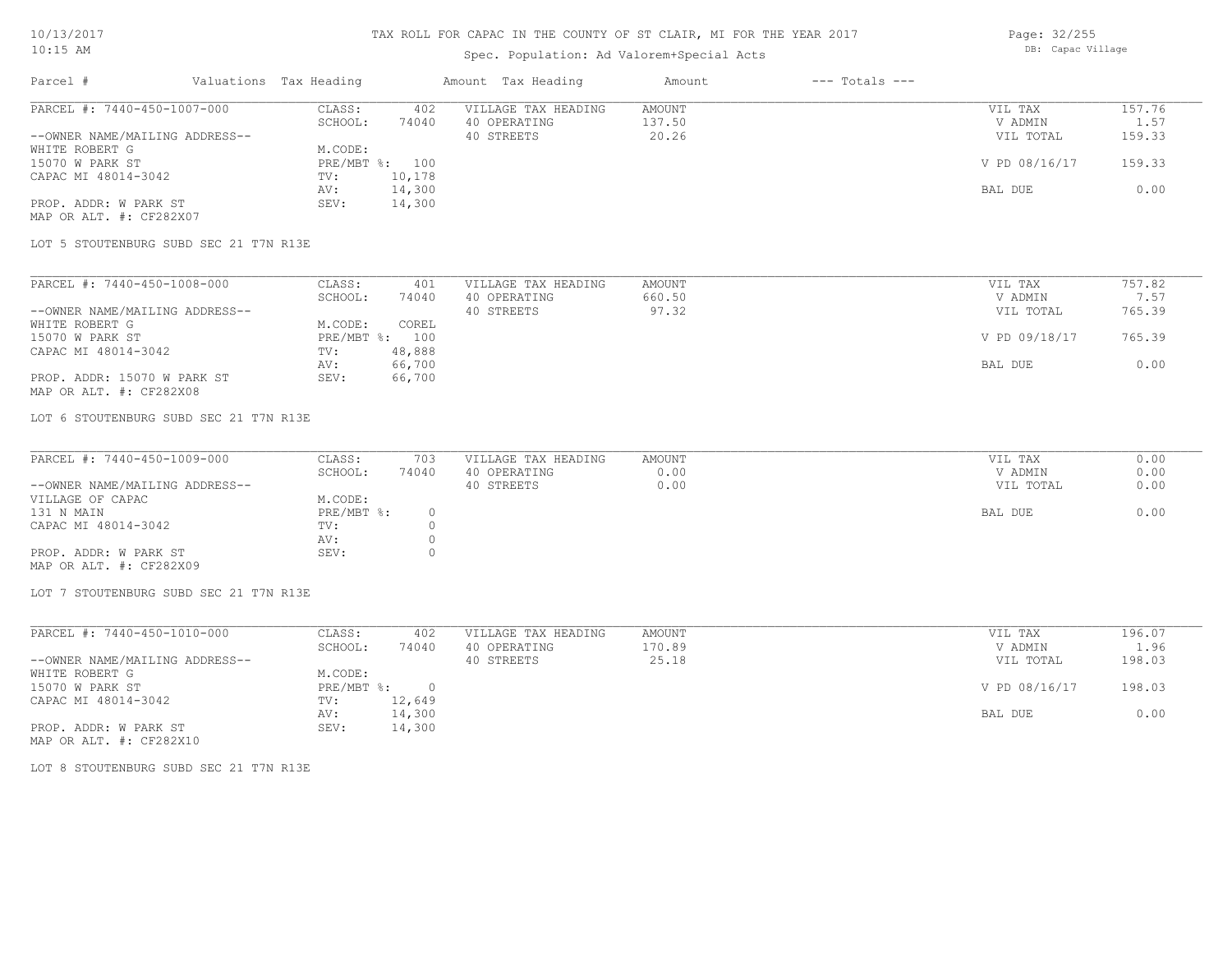### Spec. Population: Ad Valorem+Special Acts

| Parcel #                       | Valuations Tax Heading |        | Amount Tax Heading  | Amount | $---$ Totals $---$ |               |        |
|--------------------------------|------------------------|--------|---------------------|--------|--------------------|---------------|--------|
| PARCEL #: 7440-450-1011-000    | CLASS:                 | 401    | VILLAGE TAX HEADING | AMOUNT |                    | VIL TAX       | 693.31 |
|                                | SCHOOL:                | 74040  | 40 OPERATING        | 604.27 |                    | V ADMIN       | 6.93   |
| --OWNER NAME/MAILING ADDRESS-- |                        |        | 40 STREETS          | 89.04  |                    | VIL TOTAL     | 700.24 |
| TOWNSEND JASON                 | M.CODE:                | COREL  |                     |        |                    |               |        |
| TOWNSEND COLLEEN               | $PRE/MBT$ %:           | 100    |                     |        |                    | V PD 09/18/17 | 700.24 |
| 15096 W PARK ST                | TV:                    | 44,726 |                     |        |                    |               |        |
| CAPAC MI 48014                 | AV:                    | 56,800 |                     |        |                    | BAL DUE       | 0.00   |
|                                | SEV:                   | 56,800 |                     |        |                    |               |        |
| PROP. ADDR: 15096 W PARK ST    |                        |        |                     |        |                    |               |        |

MAP OR ALT. #: CF282X11

LOT 9 STOUTENBURG SUBD SEC 21 T7N R13E

| PARCEL #: 7440-450-1012-000    | CLASS:     | 202   | VILLAGE TAX HEADING | AMOUNT | VIL TAX       | 86.53 |
|--------------------------------|------------|-------|---------------------|--------|---------------|-------|
|                                | SCHOOL:    | 74040 | 40 OPERATING        | 75.42  | V ADMIN       | 0.86  |
| --OWNER NAME/MAILING ADDRESS-- |            |       | 40 STREETS          | 11.11  | VIL TOTAL     | 87.39 |
| GREAT LAKES RURAL DEVELOPMENT  | M.CODE:    |       |                     |        |               |       |
| PRIME PROPERTIES               | PRE/MBT %: |       |                     |        | V PD 07/26/17 | 87.39 |
| 13862 SIMONE DR                | TV:        | 5,583 |                     |        |               |       |
| SHELBY MI 48315                | AV:        | 8,900 |                     |        | BAL DUE       | 0.00  |
|                                | SEV:       | 8,900 |                     |        |               |       |
| PROP. ADDR: W PARK ST          |            |       |                     |        |               |       |

MAP OR ALT. #: CF282X12

LOT 10 STOUTENBURG SUBD SEC 21 T7N R13E

| PARCEL #: 7440-450-1013-000    | CLASS:     | 401    | VILLAGE TAX HEADING | AMOUNT | VIL TAX       | 1,125.79 |
|--------------------------------|------------|--------|---------------------|--------|---------------|----------|
|                                | SCHOOL:    | 74040  | 40 OPERATING        | 981.21 | V ADMIN       | 11.25    |
| --OWNER NAME/MAILING ADDRESS-- |            |        | 40 STREETS          | 144.58 | VIL TOTAL     | 1,137.04 |
| A S PROPERTIES INC             | M.CODE:    |        |                     |        |               |          |
| 16022 W PARK ST                | PRE/MBT %: |        |                     |        | V PD 09/15/17 | 1,137.04 |
| CAPAC MI 48014                 | TV:        | 72,626 |                     |        |               |          |
|                                | AV:        | 86,800 |                     |        | BAL DUE       | 0.00     |
| PROP. ADDR: 16014 W PARK ST    | SEV:       | 86,800 |                     |        |               |          |

MAP OR ALT. #: 282X13

LOT 11 STOUTENBURG SUBDIVISION SECTION 21 T7N R13E

| PARCEL #: 7440-450-1014-000    | CLASS:       | 401      | VILLAGE TAX HEADING | AMOUNT   | VIL TAX       | 1,147.37 |
|--------------------------------|--------------|----------|---------------------|----------|---------------|----------|
|                                | SCHOOL:      | 74040    | 40 OPERATING        | l,000.02 | V ADMIN       | 11.47    |
| --OWNER NAME/MAILING ADDRESS-- |              |          | 40 STREETS          | 147.35   | VIL TOTAL     | 1,158.84 |
| A S PROPERTIES INC             | M.CODE:      |          |                     |          |               |          |
| 16022 W PARK ST                | $PRE/MBT$ %: | $\Omega$ |                     |          | V PD 09/15/17 | 1,158.84 |
| CAPAC MI 48014                 | TV:          | 74,018   |                     |          |               |          |
|                                | AV:          | 88,500   |                     |          | BAL DUE       | 0.00     |
| PROP. ADDR: 16018 W PARK ST    | SEV:         | 88,500   |                     |          |               |          |
|                                |              |          |                     |          |               |          |

MAP OR ALT. #: 282X14

LOT 12 STOUTENBURG SUBDIVISION SECTION 21 T7N R13E

Page: 33/255 DB: Capac Village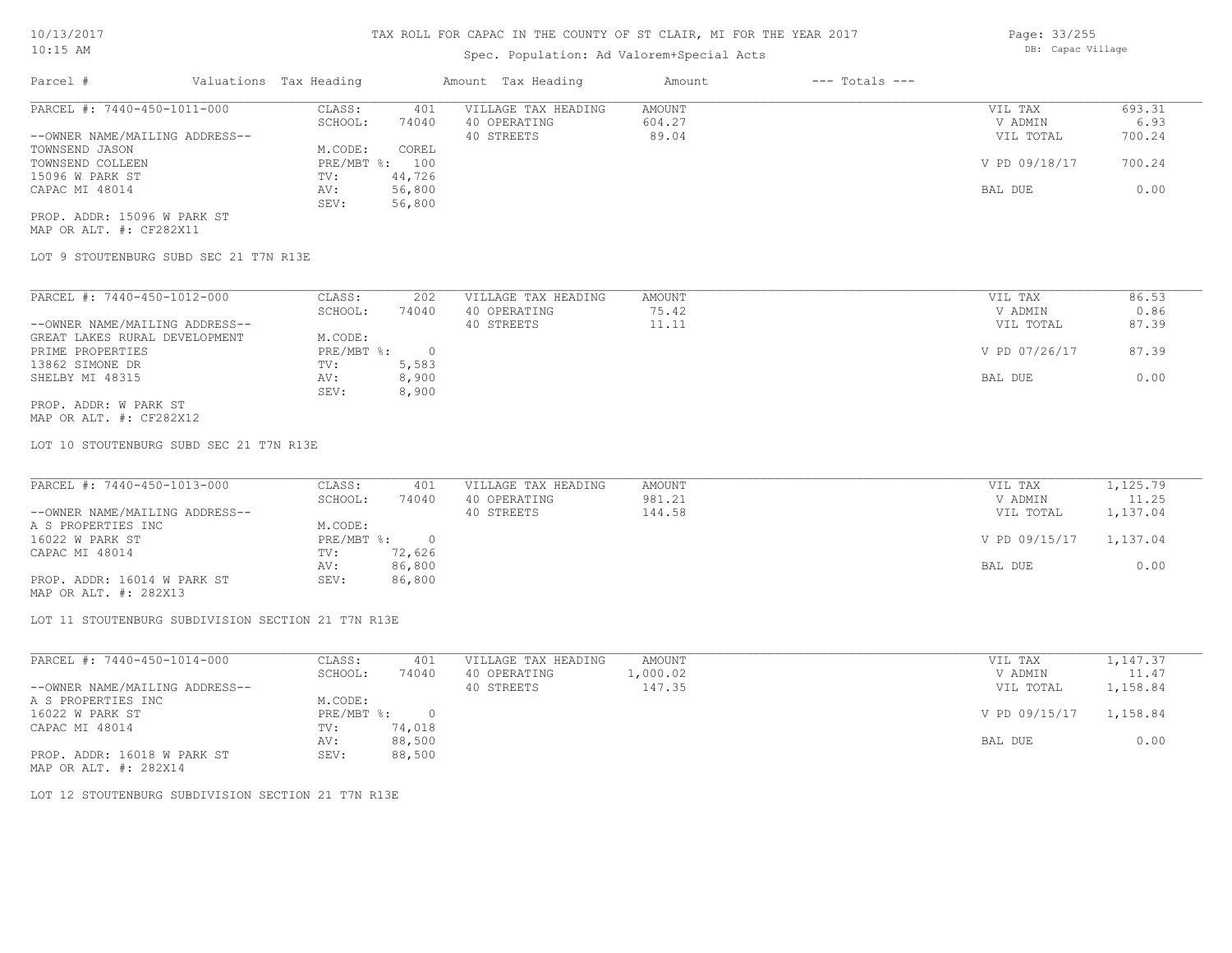### Spec. Population: Ad Valorem+Special Acts

Page: 34/255 DB: Capac Village

| Parcel #                       | Valuations Tax Heading |        | Amount Tax Heading  | Amount   | $---$ Totals $---$ |               |          |
|--------------------------------|------------------------|--------|---------------------|----------|--------------------|---------------|----------|
| PARCEL #: 7440-450-1015-000    | CLASS:                 | 401    | VILLAGE TAX HEADING | AMOUNT   |                    | VIL TAX       | 1,147.37 |
|                                | SCHOOL:                | 74040  | 40 OPERATING        | 1,000.02 |                    | V ADMIN       | 11.47    |
| --OWNER NAME/MAILING ADDRESS-- |                        |        | 40 STREETS          | 147.35   |                    | VIL TOTAL     | 1,158.84 |
| A S PROPERTIES INC             | M.CODE:                |        |                     |          |                    |               |          |
| 16022 W PARK ST                | $PRE/MBT$ %:           |        |                     |          |                    | V PD 09/15/17 | 1,158.84 |
| CAPAC MI 48014                 | TV:                    | 74,018 |                     |          |                    |               |          |
|                                | AV:                    | 88,500 |                     |          |                    | BAL DUE       | 0.00     |
| PROP. ADDR: 16022 W PARK ST    | SEV:                   | 88,500 |                     |          |                    |               |          |
| MAP OR ALT. #: 282X15          |                        |        |                     |          |                    |               |          |

LOT 13 STOUTENBURG SUBDIVISION SECTION 21 T7N R13E

| PARCEL #: 7440-450-1016-000    | CLASS:         | 402    | VILLAGE TAX HEADING | AMOUNT | VIL TAX   | 145.70 |
|--------------------------------|----------------|--------|---------------------|--------|-----------|--------|
|                                | SCHOOL:        | 74040  | 40 OPERATING        | 126.99 | V ADMIN   | 1.45   |
| --OWNER NAME/MAILING ADDRESS-- |                |        | 40 STREETS          | 18.71  | VIL TOTAL | 147.15 |
| LUMBARDO ROBERT JR             | M.CODE:        |        |                     |        |           |        |
| LUMBARDO DESIREE M             | PRE/MBT %: 100 |        |                     |        | BAL DUE   | 147.15 |
| 4313 STEVENS DR                | TV:            | 9,400  |                     |        |           |        |
| CAPAC MI 48014                 | AV:            | 14,300 |                     |        |           |        |
|                                | SEV:           | 14,300 |                     |        |           |        |
| PROP. ADDR: W PARK ST          |                |        |                     |        |           |        |

MAP OR ALT. #: CF282X16

LOT 14 STOUTENBURG SUBD SEC 21 T7N R13E

| PARCEL #: 7440-450-1017-000    | CLASS:     | 401    | VILLAGE TAX HEADING | AMOUNT   | VIL TAX       | 1,395.11 |
|--------------------------------|------------|--------|---------------------|----------|---------------|----------|
|                                | SCHOOL:    | 74040  | 40 OPERATING        | 1,215.94 | V ADMIN       | 13.95    |
| --OWNER NAME/MAILING ADDRESS-- |            |        | 40 STREETS          | 179.17   | VIL TOTAL     | 1,409.06 |
| FEB 7 PROPERTIES, INC          | M.CODE:    |        |                     |          |               |          |
| 16346 IMLAY CITY RD            | PRE/MBT %: |        |                     |          | V PD 09/15/17 | 1,409.06 |
| CAPAC MI 48014                 | TV:        | 90,000 |                     |          |               |          |
|                                | AV:        | 90,000 |                     |          | BAL DUE       | 0.00     |
| PROP. ADDR: 16030 W PARK ST    | SEV:       | 90,000 |                     |          |               |          |
| MAP OR ALT. #: 282X17          |            |        |                     |          |               |          |

LOT 15 STOUTENBURG SUBDIVISION SECTION 21 T7N R13E

| PARCEL #: 7440-450-1018-000    | CLASS:       | 401    | VILLAGE TAX HEADING | AMOUNT   | VIL TAX       | 1,384.25 |
|--------------------------------|--------------|--------|---------------------|----------|---------------|----------|
|                                | SCHOOL:      | 74040  | 40 OPERATING        | 1,206.48 | V ADMIN       | 13.84    |
| --OWNER NAME/MAILING ADDRESS-- |              |        | 40 STREETS          | 177.77   | VIL TOTAL     | 1,398.09 |
| FEB 7 PROPERTIES, INC          | M.CODE:      |        |                     |          |               |          |
| 16346 IMLAY CITY RD            | $PRE/MBT$ %: |        |                     |          | V PD 09/15/17 | 1,398.09 |
| CAPAC MI 48014                 | TV:          | 89,300 |                     |          |               |          |
|                                | AV:          | 89,300 |                     |          | BAL DUE       | 0.00     |
| PROP. ADDR: 16032 W PARK ST    | SEV:         | 89,300 |                     |          |               |          |
| MAP OR ALT. #: 282X18          |              |        |                     |          |               |          |

LOT 16 STOUTENBURG SUBDIVISION SECTION 21 T7N R13E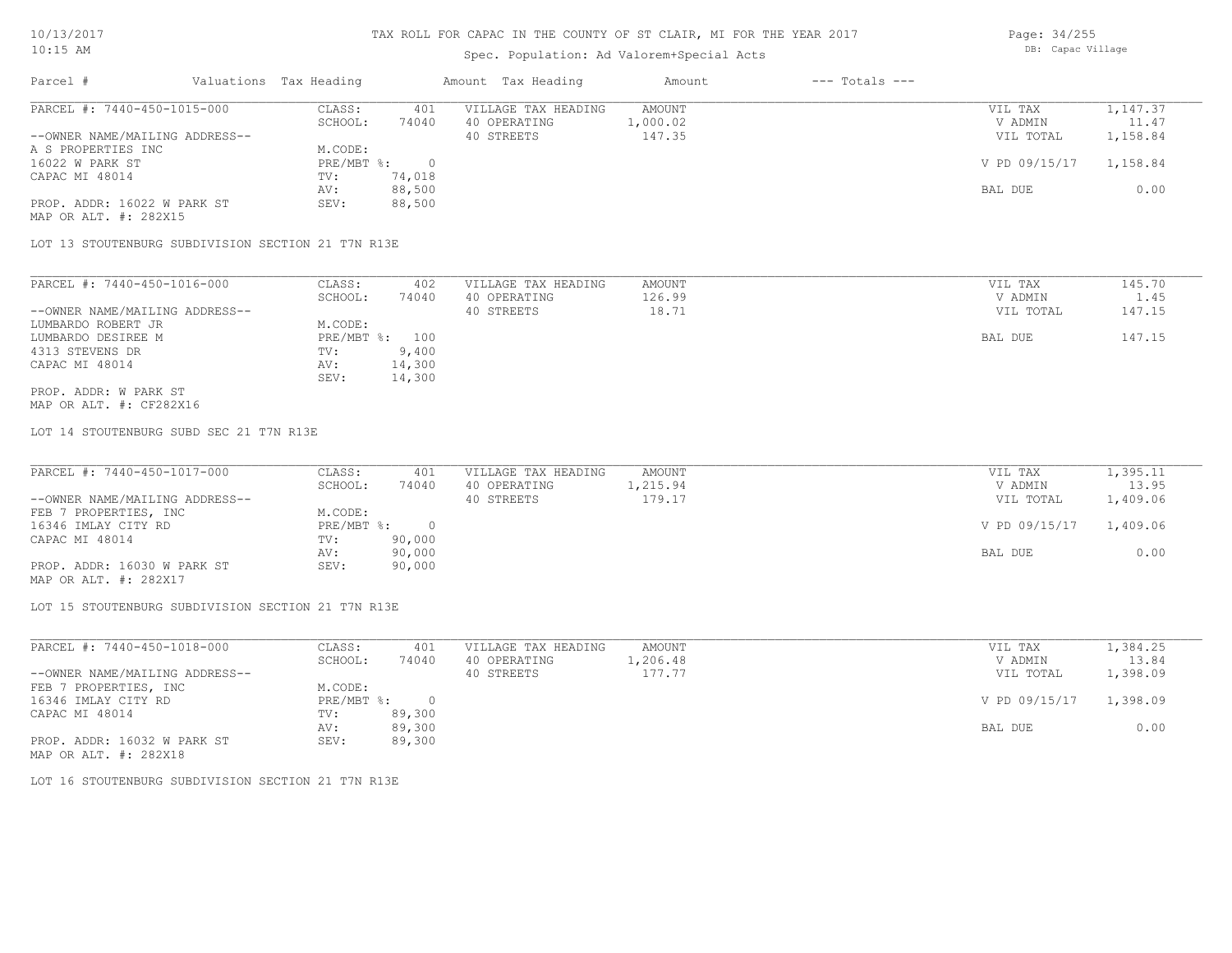### Spec. Population: Ad Valorem+Special Acts

| Page: 35/255      |
|-------------------|
| DB: Capac Village |

| Parcel #                       | Valuations Tax Heading |        | Amount Tax Heading  | Amount   | $---$ Totals $---$ |               |          |
|--------------------------------|------------------------|--------|---------------------|----------|--------------------|---------------|----------|
| PARCEL #: 7440-450-1019-000    | CLASS:                 | 401    | VILLAGE TAX HEADING | AMOUNT   |                    | VIL TAX       | 1,240.10 |
|                                | SCHOOL:                | 74040  | 40 OPERATING        | 1,080.84 |                    | V ADMIN       | 12.40    |
| --OWNER NAME/MAILING ADDRESS-- |                        |        | 40 STREETS          | 159.26   |                    | VIL TOTAL     | 1,252.50 |
| KING JUSTIN                    | M.CODE:                | COREL  |                     |          |                    |               |          |
| 16038 W PARK ST                | $PRE/MBT$ %:           | 50     |                     |          |                    | V PD 09/18/17 | 1,252.50 |
| CAPAC MI 48014                 | TV:                    | 80,000 |                     |          |                    |               |          |
|                                | AV:                    | 80,000 |                     |          |                    | BAL DUE       | 0.00     |
| PROP. ADDR: 16038 W PARK ST    | SEV:                   | 80,000 |                     |          |                    |               |          |
|                                |                        |        |                     |          |                    |               |          |

MAP OR ALT. #: 282X19

LOT 17 STOUTENBURG SUBDIVISION SECTION21 T7N R13E

| PARCEL #: 7440-600-0001-000    | CLASS:     | 201    | VILLAGE TAX HEADING | AMOUNT | VIL TAX       | 770.25 |
|--------------------------------|------------|--------|---------------------|--------|---------------|--------|
|                                | SCHOOL:    | 74040  | 40 OPERATING        | 671.33 | V ADMIN       | 7.70   |
| --OWNER NAME/MAILING ADDRESS-- |            |        | 40 STREETS          | 98.92  | VIL TOTAL     | 777.95 |
| K.M.D. INC                     | M.CODE:    |        |                     |        |               |        |
| 302 S MAIN ST                  | PRE/MBT %: |        |                     |        | V PD 09/18/17 | 777.95 |
| CAPAC MI 48014                 | TV:        | 49,690 |                     |        |               |        |
|                                | AV:        | 52,000 |                     |        | BAL DUE       | 0.00   |
| PROP. ADDR: 302 S MAIN         | SEV:       | 52,000 |                     |        |               |        |
|                                |            |        |                     |        |               |        |

MAP OR ALT. #: CF283

LOTS 1 & 2 SUPERVISOR CHRIS ABRAHAMS PLAT SEC 27 T7N R13E

| PARCEL #: 7440-600-0002-000    | CLASS:     | 201    | VILLAGE TAX HEADING | AMOUNT | VIL TAX       | 134.02 |
|--------------------------------|------------|--------|---------------------|--------|---------------|--------|
|                                | SCHOOL:    | 74040  | 40 OPERATING        | 116.81 | V ADMIN       | 1.34   |
| --OWNER NAME/MAILING ADDRESS-- |            |        | 40 STREETS          | 17.21  | VIL TOTAL     | 135.36 |
| K.M.D. INC                     | M.CODE:    |        |                     |        |               |        |
| 320 S MAIN ST                  | PRE/MBT %: |        |                     |        | V PD 09/11/17 | 135.36 |
| CAPAC MI 48014                 | TV:        | 8,646  |                     |        |               |        |
|                                | AV:        | 67,200 |                     |        | BAL DUE       | 0.00   |
| PROP. ADDR: 300 S MAIN         | SEV:       | 67,200 |                     |        |               |        |
| MAP OR ALT. #: CF284           |            |        |                     |        |               |        |

LOT 3 SUPERVISOR CHRIS ABRAHAMS PLAT SEC 27 T7N R13E

| PARCEL #: 7440-600-0003-000    | CLASS:     | 201    | VILLAGE TAX HEADING | AMOUNT   | VIL TAX                | 1,487.04 |
|--------------------------------|------------|--------|---------------------|----------|------------------------|----------|
|                                | SCHOOL:    | 74040  | 40 OPERATING        | 1,296.07 | V ADMIN                | 14.87    |
| --OWNER NAME/MAILING ADDRESS-- |            |        | 40 STREETS          | 190.97   | VIL TOTAL              | 1,501.91 |
| K.M.D. INC                     | M.CODE:    |        |                     |          |                        |          |
| 302 S MAIN ST                  | PRE/MBT %: |        |                     |          | V PD 09/11/17 1,501.91 |          |
| CAPAC MI 48014                 | TV:        | 95,931 |                     |          |                        |          |
|                                | AV:        | 99,900 |                     |          | BAL DUE                | 0.00     |
| PROP. ADDR: 302 S MAIN         | SEV:       | 99,900 |                     |          |                        |          |
| $\frac{1}{2}$                  |            |        |                     |          |                        |          |

MAP OR ALT. #: CF285A

LOTS 4, 5 & 6 SUPERVISOR CHRIS ABRAHAMS PLAT SEC 27 T7N R13E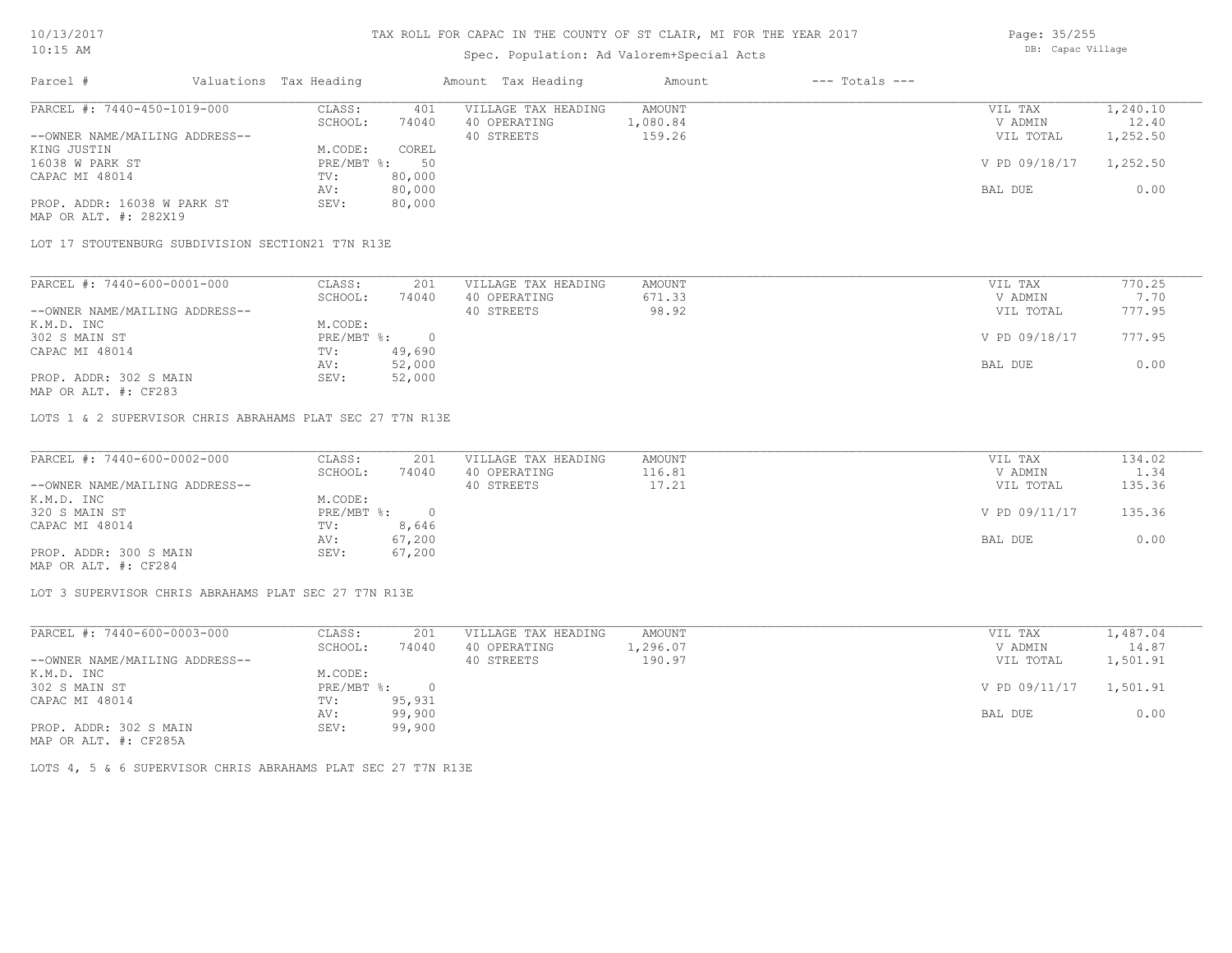## Spec. Population: Ad Valorem+Special Acts

Page: 36/255 DB: Capac Village

| Parcel #                       | Valuations Tax Heading |        | Amount Tax Heading  | Amount | $---$ Totals $---$ |               |       |
|--------------------------------|------------------------|--------|---------------------|--------|--------------------|---------------|-------|
| PARCEL #: 7440-600-0004-000    | CLASS:                 | 202    | VILLAGE TAX HEADING | AMOUNT |                    | VIL TAX       | 79.60 |
|                                | SCHOOL:                | 74040  | 40 OPERATING        | 69.38  |                    | V ADMIN       | 0.79  |
| --OWNER NAME/MAILING ADDRESS-- |                        |        | 40 STREETS          | 10.22  |                    | VIL TOTAL     | 80.39 |
| BULLOCK GERALD/ROSE            | M.CODE:                |        |                     |        |                    |               |       |
| 3388 RANDOLPH RD               | PRE/MBT %:             |        |                     |        |                    | V PD 09/07/17 | 80.39 |
| MOGADORE OH 44260-9430         | TV:                    | 5,136  |                     |        |                    |               |       |
|                                | AV:                    | 16,400 |                     |        |                    | BAL DUE       | 0.00  |
| PROP. ADDR: E HILL STREET      | SEV:                   | 16,400 |                     |        |                    |               |       |
| MAP OR ALT. #: CF285B          |                        |        |                     |        |                    |               |       |

LOT 7 SUPERVISOR CHRIS ABRAHAMS PLAT SEC 27 T7N R13E

| PARCEL #: 7440-600-0005-000    | CLASS:     | 301    | VILLAGE TAX HEADING | AMOUNT | VIL TAX   | 884.37 |
|--------------------------------|------------|--------|---------------------|--------|-----------|--------|
|                                | SCHOOL:    | 74040  | 40 OPERATING        | 770.80 | V ADMIN   | 8.84   |
| --OWNER NAME/MAILING ADDRESS-- |            |        | 40 STREETS          | 113.57 | VIL TOTAL | 893.21 |
| CAPAC CONSTRUCTION CO          | M.CODE:    |        |                     |        |           |        |
| PO BOX 388                     | PRE/MBT %: |        |                     |        | BAL DUE   | 893.21 |
| CAPAC MI 48014-0388            | TV:        | 57,052 |                     |        |           |        |
|                                | AV:        | 95,000 |                     |        |           |        |
| PROP. ADDR: 216 E HILL STREET  | SEV:       | 95,000 |                     |        |           |        |
| MAP OR ALT. #: CF286           |            |        |                     |        |           |        |

LOTS 8, 9, 10, 11, 12, 13 & 14 SUPERVISOR CHRIS ABRAHAMS PLAT SEC 27 T7N R13E

| PARCEL #: 7440-600-0006-000    | CLASS:  | 401            | VILLAGE TAX HEADING | AMOUNT | VIL TAX       | 304.40 |
|--------------------------------|---------|----------------|---------------------|--------|---------------|--------|
|                                | SCHOOL: | 74040          | 40 OPERATING        | 265.31 | V ADMIN       | 3.04   |
| --OWNER NAME/MAILING ADDRESS-- |         |                | 40 STREETS          | 39.09  | VIL TOTAL     | 307.44 |
| SUSTAITA GUADAUPE D            | M.CODE: | COREL          |                     |        |               |        |
| 106 E HILL ST                  |         | PRE/MBT %: 100 |                     |        | V PD 09/18/17 | 307.44 |
| CAPAC MI 48014                 | TV:     | 19,638         |                     |        |               |        |
|                                | AV:     | 28,200         |                     |        | BAL DUE       | 0.00   |
| PROP. ADDR: 106 E HILL STREET  | SEV:    | 28,200         |                     |        |               |        |
| MAP OR ALT. #: CF287           |         |                |                     |        |               |        |

LOT 15 SUPERVISOR CHRIS ABRAHAMS PLAT

| PARCEL #: 7440-600-0007-000    | CLASS:     | 401    | VILLAGE TAX HEADING | AMOUNT | VIL TAX       | 288.21 |
|--------------------------------|------------|--------|---------------------|--------|---------------|--------|
|                                | SCHOOL:    | 74040  | 40 OPERATING        | 251.20 | V ADMIN       | 2.88   |
| --OWNER NAME/MAILING ADDRESS-- |            |        | 40 STREETS          | 37.01  | VIL TOTAL     | 291.09 |
| HOMETOWN RENTALS, LLC          | M.CODE:    | 00LSB  |                     |        |               |        |
| 3305 KNOLL RD.                 | PRE/MBT %: |        |                     |        | V PD 08/10/17 | 291.09 |
| CAPAC MI 48014                 | TV:        | 18,593 |                     |        |               |        |
|                                | AV:        | 25,900 |                     |        | BAL DUE       | 0.00   |
| PROP. ADDR: 104 E HILL STREET  | SEV:       | 25,900 |                     |        |               |        |

MAP OR ALT. #: CF288

LOT 16 SUPERVISOR CHRIS ABRAHAMS PLAT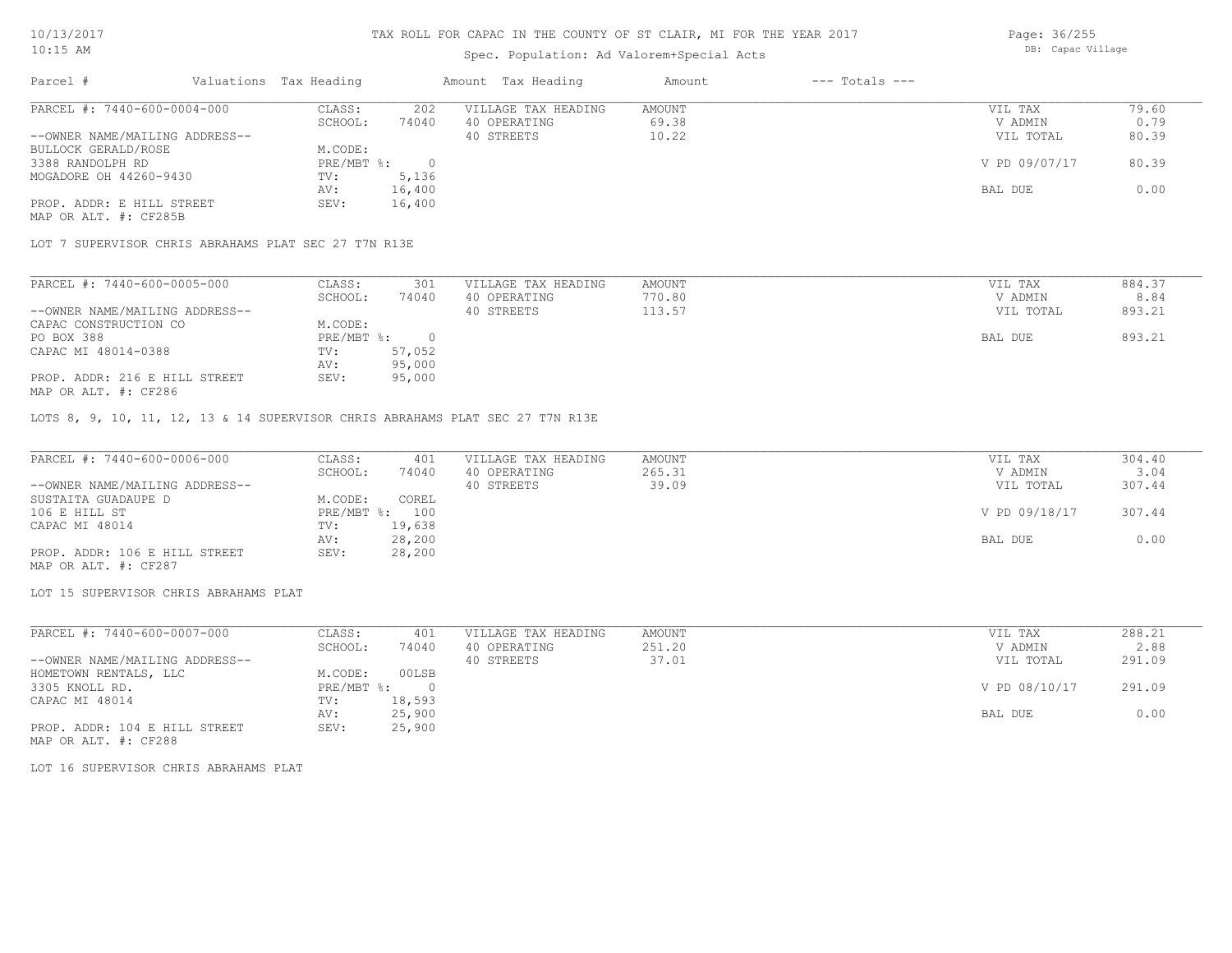## Spec. Population: Ad Valorem+Special Acts

Page: 37/255 DB: Capac Village

| Parcel #                       | Valuations Tax Heading |        | Amount Tax Heading  | Amount | $---$ Totals $---$ |               |        |
|--------------------------------|------------------------|--------|---------------------|--------|--------------------|---------------|--------|
| PARCEL #: 7440-600-0008-000    | CLASS:                 | 401    | VILLAGE TAX HEADING | AMOUNT |                    | VIL TAX       | 451.78 |
|                                | SCHOOL:                | 74040  | 40 OPERATING        | 393.76 |                    | V ADMIN       | 4.51   |
| --OWNER NAME/MAILING ADDRESS-- |                        |        | 40 STREETS          | 58.02  |                    | VIL TOTAL     | 456.29 |
| GONZALEZ FRANCISCO J           | M.CODE:                | COREL  |                     |        |                    |               |        |
| P.O. BOX 381                   | $PRE/MBT$ %:           |        |                     |        |                    | V PD 09/18/17 | 456.29 |
| MEMPHIS MI 48041               | TV:                    | 29,145 |                     |        |                    |               |        |
|                                | AV:                    | 34,500 |                     |        |                    | BAL DUE       | 0.00   |
| PROP. ADDR: 400 S MAIN         | SEV:                   | 34,500 |                     |        |                    |               |        |
| MAP OR ALT. #: CF289           |                        |        |                     |        |                    |               |        |

LOT 17 SUPERVISORS CHRIS ABRAHAMS PLAT SEC 27 T7N R13E

| PARCEL #: 7440-600-0010-000    | CLASS:  | 401            | VILLAGE TAX HEADING | AMOUNT | VIL TAX       | 452.63 |
|--------------------------------|---------|----------------|---------------------|--------|---------------|--------|
|                                | SCHOOL: | 74040          | 40 OPERATING        | 394.50 | V ADMIN       | 4.52   |
| --OWNER NAME/MAILING ADDRESS-- |         |                | 40 STREETS          | 58.13  | VIL TOTAL     | 457.15 |
| RAMIREZ MARIO                  | M.CODE: | 00LSB          |                     |        |               |        |
| RAMIREZ SAMANTHA               |         | PRE/MBT %: 100 |                     |        | V PD 08/10/17 | 457.15 |
| 404 S MAIN ST                  | TV:     | 29,200         |                     |        |               |        |
| CAPAC MI 48014-3719            | AV:     | 35,400         |                     |        | BAL DUE       | 0.00   |
|                                | SEV:    | 35,400         |                     |        |               |        |
| PROP. ADDR: 404 S MAIN         |         |                |                     |        |               |        |

MAP OR ALT. #: CF290

LOTS 18 & 19 SUPERVISOR CHRIS ABRAHAMS PLAT

| PARCEL #: 7440-600-0011-000    | CLASS:  | 401            | VILLAGE TAX HEADING | AMOUNT | VIL TAX       | 438.28 |
|--------------------------------|---------|----------------|---------------------|--------|---------------|--------|
|                                | SCHOOL: | 74040          | 40 OPERATING        | 382.00 | V ADMIN       | 4.38   |
| --OWNER NAME/MAILING ADDRESS-- |         |                | 40 STREETS          | 56.28  | VIL TOTAL     | 442.66 |
| DESMIT WALTER II/MARIE         | M.CODE: | COREL          |                     |        |               |        |
| 406 S MAIN ST                  |         | PRE/MBT %: 100 |                     |        | V PD 09/18/17 | 442.66 |
| CAPAC MI 48014-3719            | TV:     | 28,275         |                     |        |               |        |
|                                | AV:     | 35,700         |                     |        | BAL DUE       | 0.00   |
| PROP. ADDR: 406 S MAIN         | SEV:    | 35,700         |                     |        |               |        |
|                                |         |                |                     |        |               |        |

MAP OR ALT. #: CF291

LOT 20 SUPERVISOR CHRIS ABRAHAMS PLAT SEC 27 T7N R13E

| PARCEL #: 7440-600-0012-000    | CLASS:       | 401    | VILLAGE TAX HEADING | AMOUNT | VIL TAX       | 71.91 |
|--------------------------------|--------------|--------|---------------------|--------|---------------|-------|
|                                | SCHOOL:      | 74040  | 40 OPERATING        | 62.68  | V ADMIN       | 0.71  |
| --OWNER NAME/MAILING ADDRESS-- |              |        | 40 STREETS          | 9.23   | VIL TOTAL     | 72.62 |
| DESMIT WALTER II/MARIE         | M.CODE:      | COREL  |                     |        |               |       |
| 406 S MAIN ST                  | $PRE/MBT$ %: | 100    |                     |        | V PD 09/18/17 | 72.62 |
| CAPAC MI 48014-3719            | TV:          | 4,640  |                     |        |               |       |
|                                | AV:          | 16,100 |                     |        | BAL DUE       | 0.00  |
| PROP. ADDR: S MAIN             | SEV:         | 16,100 |                     |        |               |       |
| MAP OR ALT. #: CF292           |              |        |                     |        |               |       |

LOT 21 SUPERVISOR CHRIS ABRAHAMS PLAT SEC 27 T7N R13E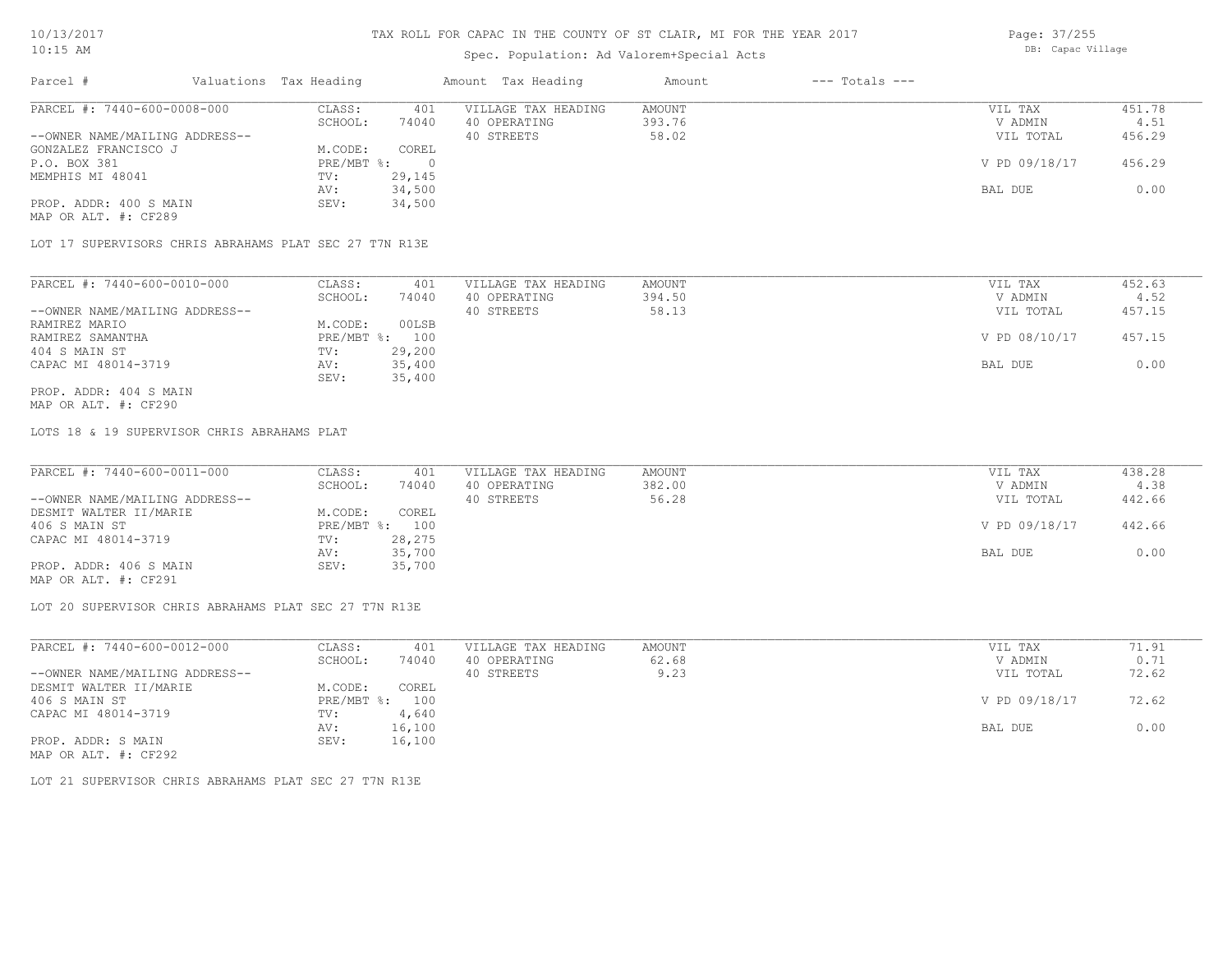### Spec. Population: Ad Valorem+Special Acts

| Page: 38/255      |
|-------------------|
| DB: Capac Village |

| Parcel #                                                                                                                                                                                                            | Valuations Tax Heading    |        | Amount Tax Heading  | Amount | $---$ Totals $---$ |               |        |
|---------------------------------------------------------------------------------------------------------------------------------------------------------------------------------------------------------------------|---------------------------|--------|---------------------|--------|--------------------|---------------|--------|
| PARCEL #: 7440-600-0013-000                                                                                                                                                                                         | CLASS:                    | 401    | VILLAGE TAX HEADING | AMOUNT |                    | VIL TAX       | 573.21 |
|                                                                                                                                                                                                                     | SCHOOL:                   | 74040  | 40 OPERATING        | 499.60 |                    | V ADMIN       | 5.73   |
| --OWNER NAME/MAILING ADDRESS--                                                                                                                                                                                      |                           |        | 40 STREETS          | 73.61  |                    | VIL TOTAL     | 578.94 |
| WATKINS KIMBERLY M                                                                                                                                                                                                  | M.CODE:                   | COREL  |                     |        |                    |               |        |
| 111 FRANTZ ST                                                                                                                                                                                                       | $PRE/MBT$ $\frac{1}{6}$ : | 100    |                     |        |                    | V PD 09/18/17 | 578.94 |
| CAPAC MI 48014                                                                                                                                                                                                      | TV:                       | 36,979 |                     |        |                    |               |        |
|                                                                                                                                                                                                                     | AV:                       | 46,900 |                     |        |                    | BAL DUE       | 0.00   |
| PROP. ADDR: 111 FRANTZ STREET                                                                                                                                                                                       | SEV:                      | 46,900 |                     |        |                    |               |        |
| MAP OR ALT. #: CF293A                                                                                                                                                                                               |                           |        |                     |        |                    |               |        |
| THAT PART OF LOT 22, BEG AT SW COR LOT 22, TH N89 <sup>a</sup> 9'E 80' TH N0 <sup>a</sup> 33'30"W 314.87' TH<br>S89 <sup>ª</sup> 44'W 80', TH S0 <sup>ª</sup> 33'30"E 315.69' TO BEG SUPERVISOR CHRIS ABRAHAMS PLAT |                           |        |                     |        |                    |               |        |
|                                                                                                                                                                                                                     |                           |        |                     |        |                    |               |        |
| PARCEL #: 7440-600-0013-200                                                                                                                                                                                         | CLASS:                    | 401    | VILLAGE TAX HEADING | AMOUNT |                    | VIL TAX       | 480.90 |
|                                                                                                                                                                                                                     | SCHOOL:                   | 74040  | 40 OPERATING        | 419.14 |                    | V ADMIN       | 4.80   |
| --OWNER NAME/MAILING ADDRESS--                                                                                                                                                                                      |                           |        | 40 STREETS          | 61.76  |                    | VIL TOTAL     | 485.70 |
| TROOP MICHAEL A                                                                                                                                                                                                     | M.CODE:                   |        |                     |        |                    |               |        |
| 410 S MAIN ST                                                                                                                                                                                                       | PRE/MBT %: 100            |        |                     |        |                    | V PD 07/21/17 | 485.70 |
| CAPAC MI 48014-3719                                                                                                                                                                                                 | TV:                       | 31,024 |                     |        |                    |               |        |
|                                                                                                                                                                                                                     | AV:                       | 39,700 |                     |        |                    | BAL DUE       | 0.00   |
| PROP. ADDR: 410 S MAIN<br>MAP OR ALT. #: CF293B                                                                                                                                                                     | SEV:                      | 39,700 |                     |        |                    |               |        |

ABRAHAMS PLAT THAT PART OF LOT 22 LYING W OF EXTD E LINE OF LOT 23 & ALL OF LOT 27 SUPV CHRIS

| PARCEL #: 7440-600-0013-400    | CLASS:  | 401            | VILLAGE TAX HEADING | AMOUNT | VIL TAX       | 602.37 |
|--------------------------------|---------|----------------|---------------------|--------|---------------|--------|
|                                | SCHOOL: | 74040          | 40 OPERATING        | 525.01 | V ADMIN       | 6.02   |
| --OWNER NAME/MAILING ADDRESS-- |         |                | 40 STREETS          | 77.36  | VIL TOTAL     | 608.39 |
| FOX LON/KATHLEEN               | M.CODE: |                |                     |        |               |        |
| 129 FRANTZ ST                  |         | PRE/MBT %: 100 |                     |        | V PD 07/18/17 | 608.39 |
| CAPAC MI 48014                 | TV:     | 38,860         |                     |        |               |        |
|                                | AV:     | 49,500         |                     |        | BAL DUE       | 0.00   |
| PROP. ADDR: 129 FRANTZ STREET  | SEV:    | 49,500         |                     |        |               |        |
| MAP OR ALT. #: CF293C          |         |                |                     |        |               |        |

ABRAHMS PLAT N0ª33'30"W 314.06',TH S89ª44'W 80',TH S0ª33'30"E 314.87' TO BEG SUPERVISOR CHRIS THAT PART OF LOT 22, BEG N89ª9'E 80' FROM SW COR LOT 22, TH N89ª9'E 80',TH

| PARCEL #: 7440-600-0013-600    | CLASS:       | 401    | VILLAGE TAX HEADING | AMOUNT | VIL TAX       | 578.08 |
|--------------------------------|--------------|--------|---------------------|--------|---------------|--------|
|                                | SCHOOL:      | 74040  | 40 OPERATING        | 503.84 | V ADMIN       | 5.78   |
| --OWNER NAME/MAILING ADDRESS-- |              |        | 40 STREETS          | 74.24  | VIL TOTAL     | 583.86 |
| KRAMER BRUCE A SR              | M.CODE:      |        |                     |        |               |        |
| 279 DEER PARK S                | $PRE/MBT$ %: |        |                     |        | V PD 09/15/17 | 583.86 |
| CAPAC MI 48014                 | TV:          | 37,293 |                     |        |               |        |
|                                | AV:          | 47,200 |                     |        | BAL DUE       | 0.00   |
| PROP. ADDR: 205 FRANTZ STREET  | SEV:         | 47,200 |                     |        |               |        |
| MAP OR ALT. #: CF292D          |              |        |                     |        |               |        |

314.06' TO BEG SUPERVISOR CHRIS ABRHAMS PLAT S0ª25'E 16.5',TH N89ª9'E 30.94',TH N0ª33'30"W 329.75',TH S89ª44'W 80',TH S0ª33'30"E THAT PART OF LOT 22, BEG N89ª9'E 160' FROM SW COR LOT 22 TH N89ª9'E 49.1',TH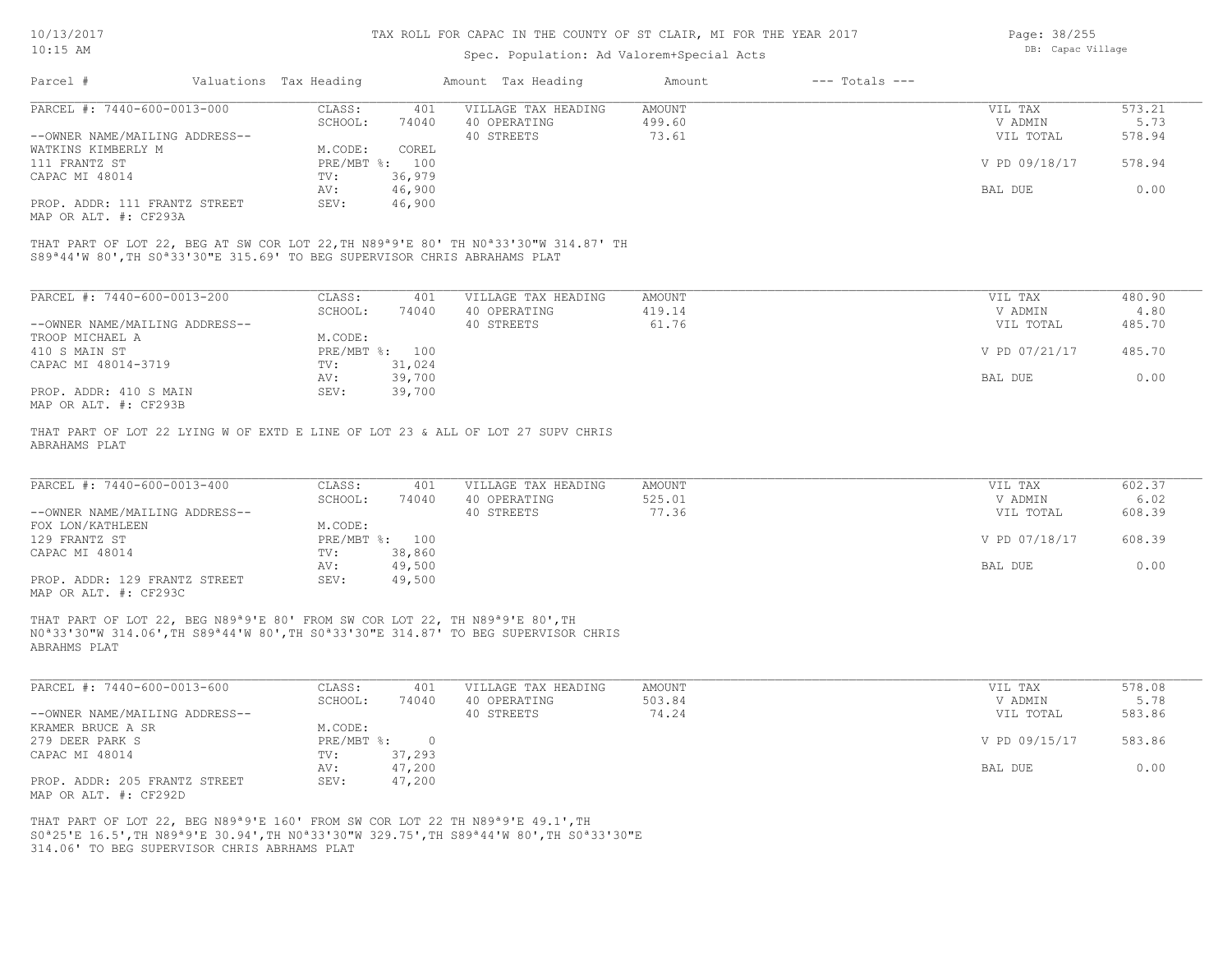## Spec. Population: Ad Valorem+Special Acts

| Page: 39/255      |
|-------------------|
| DB: Capac Village |

|                                                        | Valuations Tax Heading         | Amount Tax Heading  | Amount        | $---$ Totals $---$ |               |        |
|--------------------------------------------------------|--------------------------------|---------------------|---------------|--------------------|---------------|--------|
| PARCEL #: 7440-600-0013-800                            | CLASS:<br>401                  | VILLAGE TAX HEADING | <b>AMOUNT</b> |                    | VIL TAX       | 864.71 |
|                                                        | SCHOOL:<br>74040               | 40 OPERATING        | 753.66        |                    | V ADMIN       | 8.64   |
| --OWNER NAME/MAILING ADDRESS--                         |                                | 40 STREETS          | 111.05        |                    | VIL TOTAL     | 873.35 |
| RODRIGUEZ EDWARD/CAMPOS                                | M.CODE:<br>COREL               |                     |               |                    |               |        |
| 215 FRANTZ                                             | PRE/MBT %: 100                 |                     |               |                    | V PD 09/18/17 | 873.35 |
| CAPAC, MI 48014                                        | 55,784<br>TV:                  |                     |               |                    |               |        |
|                                                        | 72,500<br>AV:                  |                     |               |                    | BAL DUE       | 0.00   |
| PROP. ADDR: 215 FRANTZ STREET<br>MAP OR ALT. #: CF293E | 72,500<br>SEV:                 |                     |               |                    |               |        |
|                                                        |                                |                     |               |                    |               |        |
| PARCEL #: 7440-600-0014-000                            | CLASS:<br>401                  | VILLAGE TAX HEADING | AMOUNT        |                    | VIL TAX       | 484.50 |
| --OWNER NAME/MAILING ADDRESS--                         | SCHOOL:<br>74040               | 40 OPERATING        | 422.28        |                    | V ADMIN       | 4.84   |
| AGUILAR EDUARDO                                        | M.CODE:                        | 40 STREETS          | 62.22         |                    | VIL TOTAL     | 489.34 |
| 5944 BOWERS RD                                         | $PRE/MBT$ %:<br>$\overline{0}$ |                     |               |                    | V PD 09/15/17 | 489.34 |
| IMLAY CITY MI 48444                                    | 31,256<br>TV:                  |                     |               |                    |               |        |
|                                                        | 39,600<br>AV:                  |                     |               |                    | BAL DUE       | 0.00   |
| PROP. ADDR: 109 FRANTZ STREET                          | 39,600<br>SEV:                 |                     |               |                    |               |        |
| MAP OR ALT. #: CF294                                   |                                |                     |               |                    |               |        |
|                                                        |                                |                     |               |                    |               |        |
| LOT 23 SUPERVISOR CHRIS ABRAHAMS PLAT SEC 27 T7N R13E  |                                |                     |               |                    |               |        |

| PARCEL #: 7440-600-0015-000    | CLASS:       | 401    | VILLAGE TAX HEADING | AMOUNT | VIL TAX       | 569.99 |
|--------------------------------|--------------|--------|---------------------|--------|---------------|--------|
|                                | SCHOOL:      | 74040  | 40 OPERATING        | 496.79 | V ADMIN       | 5.69   |
| --OWNER NAME/MAILING ADDRESS-- |              |        | 40 STREETS          | 73.20  | VIL TOTAL     | 575.68 |
| FINCH ROBERT                   | M.CODE:      |        |                     |        |               |        |
| 107 FRANTZ ST                  | $PRE/MBT$ %: | 100    |                     |        | V PD 09/15/17 | 575.68 |
| CAPAC MI 48014                 | TV:          | 36,771 |                     |        |               |        |
|                                | AV:          | 45,000 |                     |        | BAL DUE       | 0.00   |
| PROP. ADDR: 107 FRANTZ STREET  | SEV:         | 45,000 |                     |        |               |        |

MAP OR ALT. #: CF295

LOT 24 SUPERVISOR CHRIS ABRAHAMS PLAT SEC 27 T7N R13E

| PARCEL #: 7440-600-0016-000    | CLASS:       | 401    | VILLAGE TAX HEADING | AMOUNT | VIL TAX       | 478.14 |
|--------------------------------|--------------|--------|---------------------|--------|---------------|--------|
|                                | SCHOOL:      | 74040  | 40 OPERATING        | 416.74 | V ADMIN       | 4.78   |
| --OWNER NAME/MAILING ADDRESS-- |              |        | 40 STREETS          | 61.40  | VIL TOTAL     | 482.92 |
| STANDEL MONICA                 | M.CODE:      | 00LSB  |                     |        |               |        |
| 105 FRANTZ STREET              | $PRE/MBT$ %: | 100    |                     |        | V PD 08/10/17 | 482.92 |
| CAPAC MI 48014                 | TV:          | 30,846 |                     |        |               |        |
|                                | AV:          | 50,000 |                     |        | BAL DUE       | 0.00   |
| PROP. ADDR: 105 FRANTZ STREET  | SEV:         | 50,000 |                     |        |               |        |
| MAP OR ALT. #: CF296           |              |        |                     |        |               |        |

LOT 25 SUPERVISOR CHRIS ABRAHAMS PLAT SEC 27 T7N R13E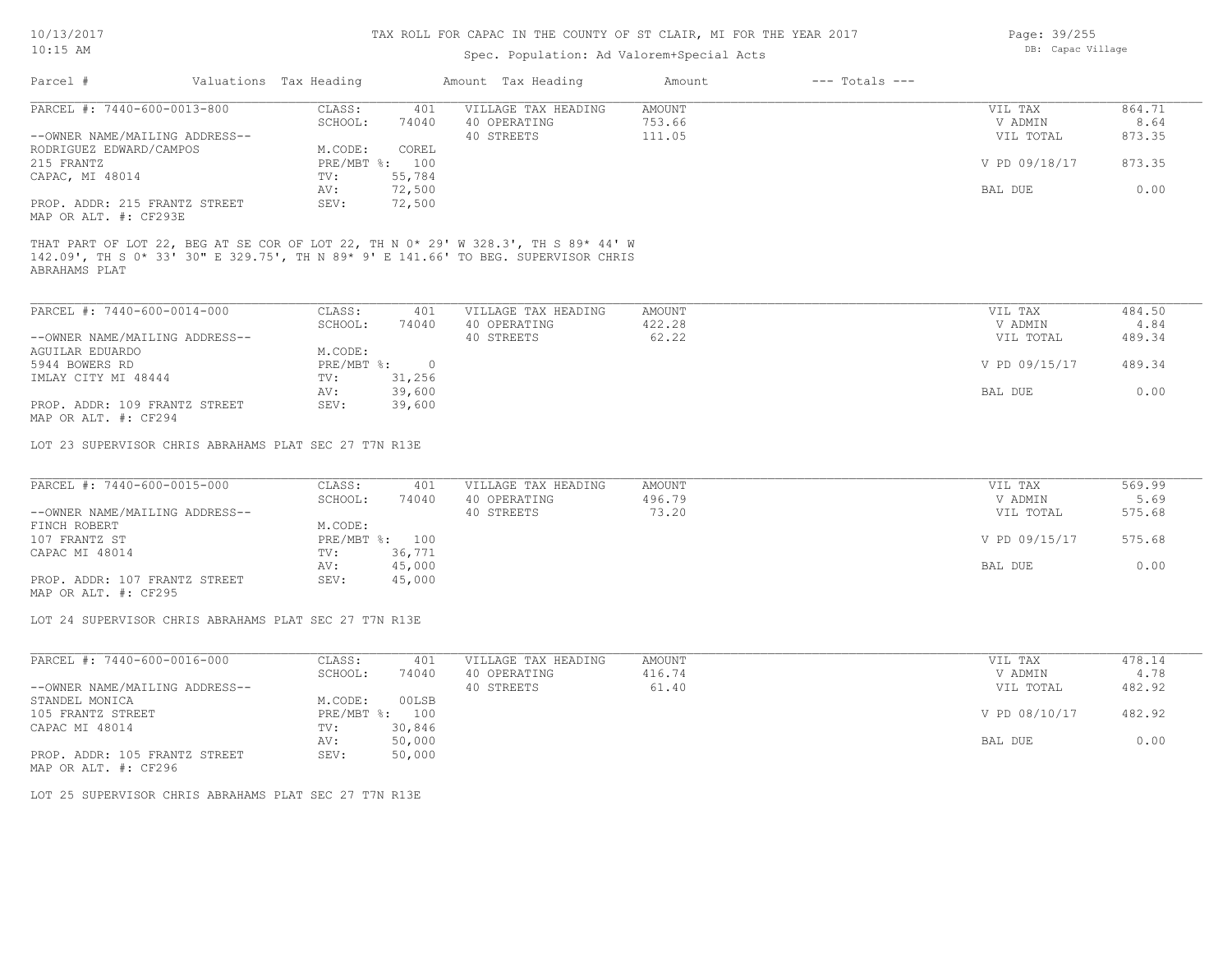## Spec. Population: Ad Valorem+Special Acts

| Page: 40/255      |
|-------------------|
| DB: Capac Village |

|                                                               |                                                       | Valuations Tax Heading |                | Amount Tax Heading                                | Amount                    | $---$ Totals $---$ |                                 |                          |
|---------------------------------------------------------------|-------------------------------------------------------|------------------------|----------------|---------------------------------------------------|---------------------------|--------------------|---------------------------------|--------------------------|
| PARCEL #: 7440-600-0017-000                                   |                                                       | CLASS:                 | 401            | VILLAGE TAX HEADING                               | <b>AMOUNT</b>             |                    | VIL TAX                         | 426.68                   |
|                                                               |                                                       | SCHOOL:                | 74040          | 40 OPERATING                                      | 371.89                    |                    | V ADMIN                         | 4.26                     |
| --OWNER NAME/MAILING ADDRESS--                                |                                                       |                        |                | 40 STREETS                                        | 54.79                     |                    | VIL TOTAL                       | 430.94                   |
| MILLER PAUL E                                                 |                                                       | M.CODE:                | COREL          |                                                   |                           |                    |                                 |                          |
| 326 GRACE ST                                                  |                                                       | $PRE/MBT$ $\div$       | $\overline{0}$ |                                                   |                           |                    | V PD 09/18/17                   | 430.94                   |
| PITTSBURGH PA 15211                                           |                                                       | TV:                    | 27,526         |                                                   |                           |                    |                                 |                          |
|                                                               |                                                       | AV:                    | 32,800         |                                                   |                           |                    | BAL DUE                         | 0.00                     |
| PROP. ADDR: 103 FRANTZ STREET                                 |                                                       | SEV:                   | 32,800         |                                                   |                           |                    |                                 |                          |
| MAP OR ALT. #: CF297                                          |                                                       |                        |                |                                                   |                           |                    |                                 |                          |
|                                                               | LOT 26 SUPERVISOR CHRIS ABRAHAMS PLAT SEC 27 T7N R13E |                        |                |                                                   |                           |                    |                                 |                          |
| PARCEL #: 7440-600-0019-000<br>--OWNER NAME/MAILING ADDRESS-- |                                                       | CLASS:<br>SCHOOL:      | 401<br>74040   | VILLAGE TAX HEADING<br>40 OPERATING<br>40 STREETS | AMOUNT<br>457.26<br>67.37 |                    | VIL TAX<br>V ADMIN<br>VIL TOTAL | 524.63<br>5.24<br>529.87 |
| SCHNECK RICHARD R                                             |                                                       | M.CODE:                |                |                                                   |                           |                    |                                 |                          |
| 3497 WADE RD                                                  |                                                       |                        | PRE/MBT %: 100 |                                                   |                           |                    | V PD 08/16/17                   | 529.87                   |
| CAPAC MI 48014                                                |                                                       | TV:                    | 33,845         |                                                   |                           |                    |                                 |                          |
|                                                               |                                                       | AV:                    | 47,800         |                                                   |                           |                    | BAL DUE                         | 0.00                     |
| PROP. ADDR: 412 S MAIN                                        |                                                       | SEV:                   | 47,800         |                                                   |                           |                    |                                 |                          |

| PARCEL #: 7440-600-0020-000    | CLASS:     | 401      | VILLAGE TAX HEADING | AMOUNT | VIL TAX       | 584.92 |
|--------------------------------|------------|----------|---------------------|--------|---------------|--------|
|                                | SCHOOL:    | 74040    | 40 OPERATING        | 509.80 | V ADMIN       | 5.84   |
| --OWNER NAME/MAILING ADDRESS-- |            |          | 40 STREETS          | 75.12  | VIL TOTAL     | 590.76 |
| ZAMMIT JOSEPH                  | M.CODE:    |          |                     |        |               |        |
| ZAMMIT ROBYN                   | PRE/MBT %: | $\Omega$ |                     |        | V PD 08/02/17 | 590.76 |
| 10981 LANTRY LANE              | TV:        | 37,734   |                     |        |               |        |
| OAK HILLS CA 92344             | AV:        | 46,700   |                     |        | BAL DUE       | 0.00   |
|                                | SEV:       | 46,700   |                     |        |               |        |
| PROP. ADDR: 414 S MAIN         |            |          |                     |        |               |        |

MAP OR ALT. #: CF300

LOT 29 SUPERVISOR CHRIS ABRAHAMS PLAT SEC 27 T7N R13E

| PARCEL #: 7440-600-0021-000    | CLASS:  | 401            | VILLAGE TAX HEADING | AMOUNT | VIL TAX       | 266.15 |
|--------------------------------|---------|----------------|---------------------|--------|---------------|--------|
|                                | SCHOOL: | 74040          | 40 OPERATING        | 231.97 | V ADMIN       | 2.66   |
| --OWNER NAME/MAILING ADDRESS-- |         |                | 40 STREETS          | 34.18  | VIL TOTAL     | 268.81 |
| BOYNE GRACE / CLARK GERALDINE  | M.CODE: |                |                     |        |               |        |
| 6504 STERLING RD               |         | PRE/MBT %: 100 |                     |        | V PD 09/07/17 | 268.81 |
| YALE MI 48097                  | TV:     | 17,170         |                     |        |               |        |
|                                | AV:     | 24,800         |                     |        | BAL DUE       | 0.00   |
| PROP. ADDR: 500 S MAIN         | SEV:    | 24,800         |                     |        |               |        |
| MAP OR ALT. #: CF301A          |         |                |                     |        |               |        |

PLAT SEC 27 T7N R13E LOT 31 EXC S 35 FT ALSO LOT 30 EXC E 40 FT OF BOTH LOTS SUPERVISOR CHRIS ABRAHAMS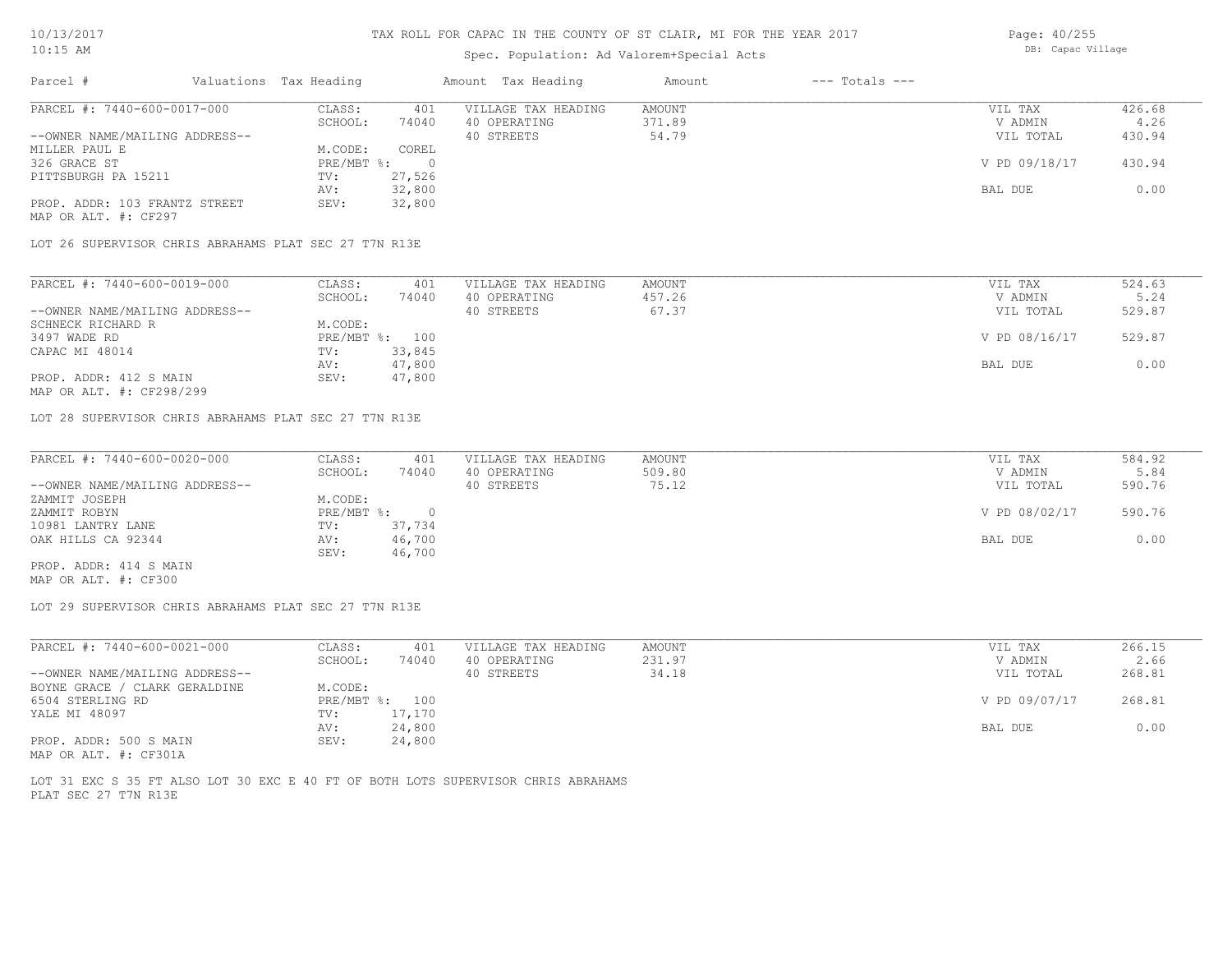### Spec. Population: Ad Valorem+Special Acts

Page: 41/255 DB: Capac Village

| Parcel #                       | Valuations Tax Heading |       | Amount Tax Heading  | Amount | $---$ Totals $---$ |               |        |
|--------------------------------|------------------------|-------|---------------------|--------|--------------------|---------------|--------|
| PARCEL #: 7440-600-0022-000    | CLASS:                 | 402   | VILLAGE TAX HEADING | AMOUNT |                    | VIL TAX       | 101.97 |
|                                | SCHOOL:                | 74040 | 40 OPERATING        | 88.88  |                    | V ADMIN       | 1.01   |
| --OWNER NAME/MAILING ADDRESS-- |                        |       | 40 STREETS          | 13.09  |                    | VIL TOTAL     | 102.98 |
| VILLEME DONALD                 | M.CODE:                |       |                     |        |                    |               |        |
| VILLEME HEIDI                  | PRE/MBT %:             |       |                     |        |                    | V PD 09/29/17 | 102.98 |
| 104 FRANTZ ST                  | TV:                    | 6,579 |                     |        |                    |               |        |
| CAPAC MI 48014-3733            | AV:                    | 9,900 |                     |        |                    | BAL DUE       | 0.00   |
|                                | SEV:                   | 9,900 |                     |        |                    |               |        |
| PROP. ADDR: FRANTZ STREET      |                        |       |                     |        |                    |               |        |

MAP OR ALT. #: CF301B

E40 FT OF LOTS 30, 31 & 32 SUPERVISORS CHRIS ABRAHAMS PLAT SEC 27 T7N R13E

| PARCEL #: 7440-600-0023-000      | CLASS:     | 401    | VILLAGE TAX HEADING | AMOUNT | VIL TAX       | 576.64 |
|----------------------------------|------------|--------|---------------------|--------|---------------|--------|
|                                  | SCHOOL:    | 74040  | 40 OPERATING        | 502.59 | V ADMIN       | 5.76   |
| --OWNER NAME/MAILING ADDRESS--   |            |        | 40 STREETS          | 74.05  | VIL TOTAL     | 582.40 |
| DEAN THERESA A                   | M.CODE:    | COREL  |                     |        |               |        |
| 502 S MAIN ST                    | PRE/MBT %: | 100    |                     |        | V PD 09/18/17 | 582.40 |
| CAPAC MI 48014                   | TV:        | 37,200 |                     |        |               |        |
|                                  | AV:        | 37,200 |                     |        | BAL DUE       | 0.00   |
| PROP. ADDR: 502 S MAIN           | SEV:       | 37,200 |                     |        |               |        |
| $1/25$ $25$ $37$ $1$ $25201$ $2$ |            |        |                     |        |               |        |

MAP OR ALT. #: CF301C

R13E LOTS 32 & S 35 FT OF LOT 31 EXC E 40 FT SUPERVISOR CHRIS ABRAHAMS PLAT SEC 27 T7N

| PARCEL #: 7440-600-0024-000    | CLASS:  | 401            | VILLAGE TAX HEADING | AMOUNT | VIL TAX       | 560.27 |
|--------------------------------|---------|----------------|---------------------|--------|---------------|--------|
|                                | SCHOOL: | 74040          | 40 OPERATING        | 488.32 | V ADMIN       | 5.60   |
| --OWNER NAME/MAILING ADDRESS-- |         |                | 40 STREETS          | 71.95  | VIL TOTAL     | 565.87 |
| VILLEME DONALD                 | M.CODE: |                |                     |        |               |        |
| VILLEME HEIDI                  |         | PRE/MBT %: 100 |                     |        | V PD 09/29/17 | 565.87 |
| 104 FRANTZ ST                  | TV:     | 36,144         |                     |        |               |        |
| CAPAC MI 48014-3733            | AV:     | 47,700         |                     |        | BAL DUE       | 0.00   |
|                                | SEV:    | 47,700         |                     |        |               |        |
|                                |         |                |                     |        |               |        |

MAP OR ALT. #: CF302A1 PROP. ADDR: 104 FRANTZ STREET

LOT 33 & W 1/2 OF LOT 34 SUPERVISOR CHRIS ABRAHAMS PLAT SEC 27 T7N R13E

| PARCEL #: 7440-600-0025-000    | CLASS:       | 401    | VILLAGE TAX HEADING | AMOUNT | VIL TAX       | 481.32 |
|--------------------------------|--------------|--------|---------------------|--------|---------------|--------|
|                                | SCHOOL:      | 74040  | 40 OPERATING        | 419.51 | V ADMIN       | 4.81   |
| --OWNER NAME/MAILING ADDRESS-- |              |        | 40 STREETS          | 61.81  | VIL TOTAL     | 486.13 |
| D. STEVENS, LLC                | M.CODE:      |        |                     |        |               |        |
| P.O. BOX 130                   | $PRE/MBT$ %: |        |                     |        | V PD 09/11/17 | 486.13 |
| MARINE CITY MI 48039           | TV:          | 31,051 |                     |        |               |        |
|                                | AV:          | 39,700 |                     |        | BAL DUE       | 0.00   |
| PROP. ADDR: 106 FRANTZ STREET  | SEV:         | 39,700 |                     |        |               |        |
| MAP OR ALT. #: CF302A2         |              |        |                     |        |               |        |

R13E E1/2 OF LOT 34, LOT 35 & W 40 FT OF LOT 36 SUPERVISOR CHRIS ABRAHAMS PLAT SEC 7 T7N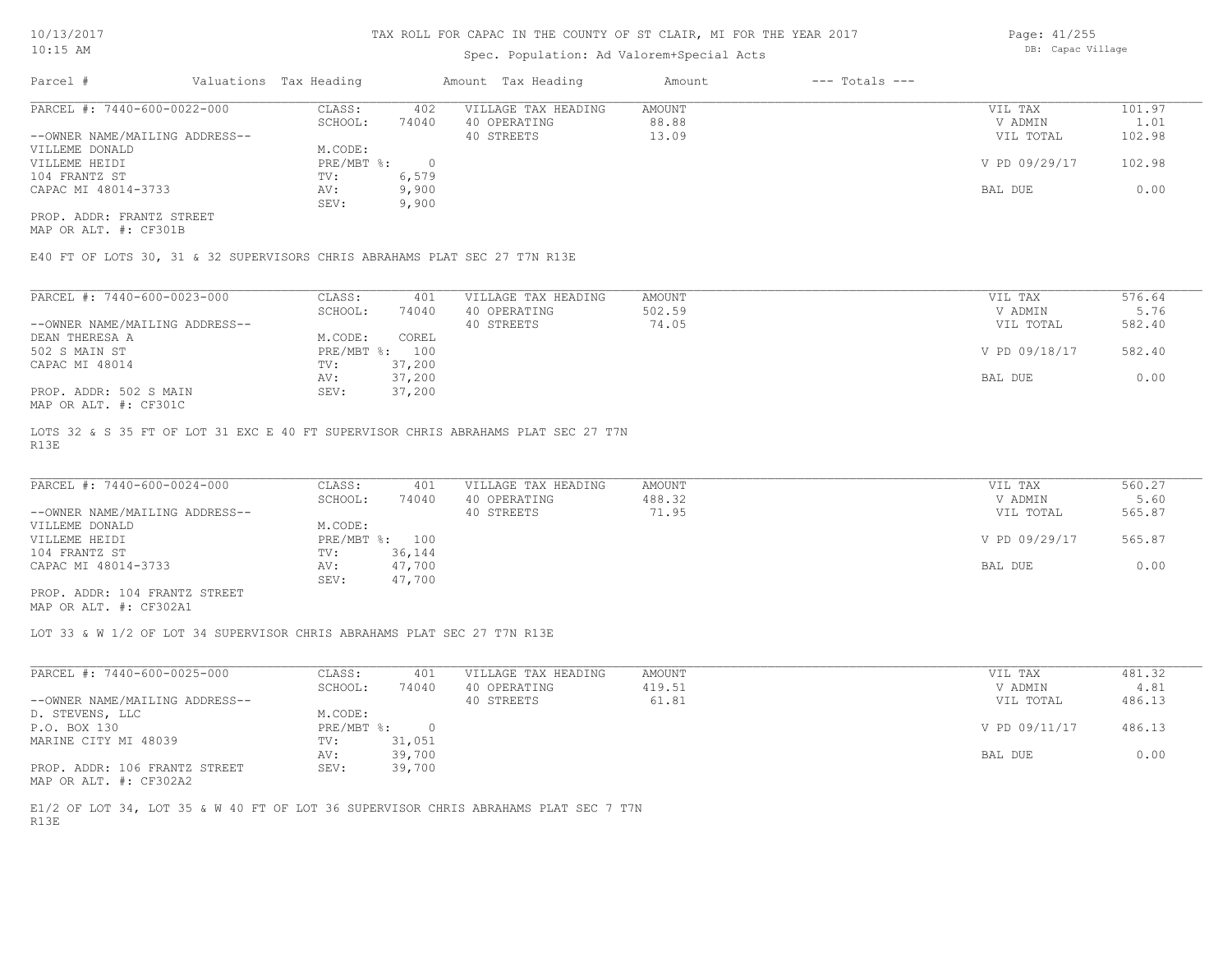### Spec. Population: Ad Valorem+Special Acts

Page: 42/255 DB: Capac Village

| Parcel #                                                                  | Valuations Tax Heading |                | Amount Tax Heading  | Amount | $---$ Totals $---$ |               |        |
|---------------------------------------------------------------------------|------------------------|----------------|---------------------|--------|--------------------|---------------|--------|
| PARCEL #: 7440-600-0026-000                                               | CLASS:                 | 401            | VILLAGE TAX HEADING | AMOUNT |                    | VIL TAX       | 525.17 |
|                                                                           | SCHOOL:                | 74040          | 40 OPERATING        | 457.73 |                    | V ADMIN       | 5.25   |
| --OWNER NAME/MAILING ADDRESS--                                            |                        |                | 40 STREETS          | 67.44  |                    | VIL TOTAL     | 530.42 |
| VENTIMIGLIA MATTHEW R                                                     | M.CODE:                | COREL          |                     |        |                    |               |        |
| 110 FRANTZ STREET                                                         |                        | PRE/MBT %: 100 |                     |        |                    | V PD 09/18/17 | 530.42 |
| CAPAC MI 48014-3733                                                       | TV:                    | 33,880         |                     |        |                    |               |        |
|                                                                           | AV:                    | 42,200         |                     |        |                    | BAL DUE       | 0.00   |
| PROP. ADDR: 110 FRANTZ STREET                                             | SEV:                   | 42,200         |                     |        |                    |               |        |
| MAP OR ALT. #: CF302B                                                     |                        |                |                     |        |                    |               |        |
|                                                                           |                        |                |                     |        |                    |               |        |
| LOT 37 & E 10 FT OF LOT 36 SUPERVISOR CHRIS ABRAHAMS PLAT SEC 27 T7N R13E |                        |                |                     |        |                    |               |        |

| PARCEL #: 7440-600-0027-000    | CLASS:     | 401    | VILLAGE TAX HEADING | AMOUNT | VIL TAX       | 182.95 |
|--------------------------------|------------|--------|---------------------|--------|---------------|--------|
|                                | SCHOOL:    | 74040  | 40 OPERATING        | 159.46 | V ADMIN       | 1.82   |
| --OWNER NAME/MAILING ADDRESS-- |            |        | 40 STREETS          | 23.49  | VIL TOTAL     | 184.77 |
| HILL MATTHEW R/RANK ANTON      | M.CODE:    |        |                     |        |               |        |
| 16022 W PARK ST                | PRE/MBT %: |        |                     |        | V PD 09/15/17 | 184.77 |
| CAPAC MI 48014                 | TV:        | 11,803 |                     |        |               |        |
|                                | AV:        | 15,800 |                     |        | BAL DUE       | 0.00   |
| PROP. ADDR: FRANTZ STREET      | SEV:       | 15,800 |                     |        |               |        |

MAP OR ALT. #: CF303

LOT 38 SUPERVISOR CHRIS ABRAHAMS PLAT SEC 27 T7N R13E

| PARCEL #: 7440-600-0028-000    | CLASS:  | 401            | VILLAGE TAX HEADING | AMOUNT | VIL TAX   | 500.49 |
|--------------------------------|---------|----------------|---------------------|--------|-----------|--------|
|                                | SCHOOL: | 74040          | 40 OPERATING        | 436.22 | V ADMIN   | 5.00   |
| --OWNER NAME/MAILING ADDRESS-- |         |                | 40 STREETS          | 64.27  | VIL TOTAL | 505.49 |
| MURPHY TERRANCE                | M.CODE: |                |                     |        |           |        |
| MURPHY LAURI                   |         | PRE/MBT %: 100 |                     |        | BAL DUE   | 505.49 |
| 204 FRANTZ STREET              | TV:     | 32,288         |                     |        |           |        |
| CAPAC MI 48014-3735            | AV:     | 35,900         |                     |        |           |        |
|                                | SEV:    | 35,900         |                     |        |           |        |
| PROP. ADDR: 204 FRANTZ STREET  |         |                |                     |        |           |        |

MAP OR ALT. #: CF304

T7N R13E LOT 39 & MOST NLY 14 FT OF LOT 40 ADJ THERETO SUPERVISOR CHRIS ABRAHAMS PLAT SEC 27

| PARCEL #: 7440-600-0029-000                                                       | CLASS:     | 201      | VILLAGE TAX HEADING | AMOUNT   | VIL TAX       | 1,863.68 |
|-----------------------------------------------------------------------------------|------------|----------|---------------------|----------|---------------|----------|
|                                                                                   | SCHOOL:    | 74040    | 40 OPERATING        | 1,624.34 | V ADMIN       | 18.63    |
| --OWNER NAME/MAILING ADDRESS--                                                    |            |          | 40 STREETS          | 239.34   | VIL TOTAL     | 1,882.31 |
| SR HUNTER'S CROSSING LLC                                                          | M.CODE:    |          |                     |          |               |          |
| 27777 FRANKLIN RD STE 200                                                         | PRE/MBT %: | $\Omega$ |                     |          | V PD 07/21/17 | 1,882.31 |
| SOUTHFIELD MI 48034                                                               | TV:        | 120,228  |                     |          |               |          |
|                                                                                   | AV:        | 128,100  |                     |          | BAL DUE       | 0.00     |
| PROP. ADDR: HUNTERS CROSSING BLVD<br>$\cdots$ $\cdots$ $\cdots$ $\cdots$ $\cdots$ | SEV:       | 128,100  |                     |          |               |          |

MAP OR ALT. #:

BEG SUP ABRAHAMS PLAT FT, TH S 0D34M46S W 388.17 FT, TH N 89D51M20S W 62 FT TH 0D 34 M 46S E 388.31 FT TO LOT 40 EXCEPT THE MOST N'LY 14 FT AND EXC BEG AT NW COR LOT 40 TH S 89D44M22S E 62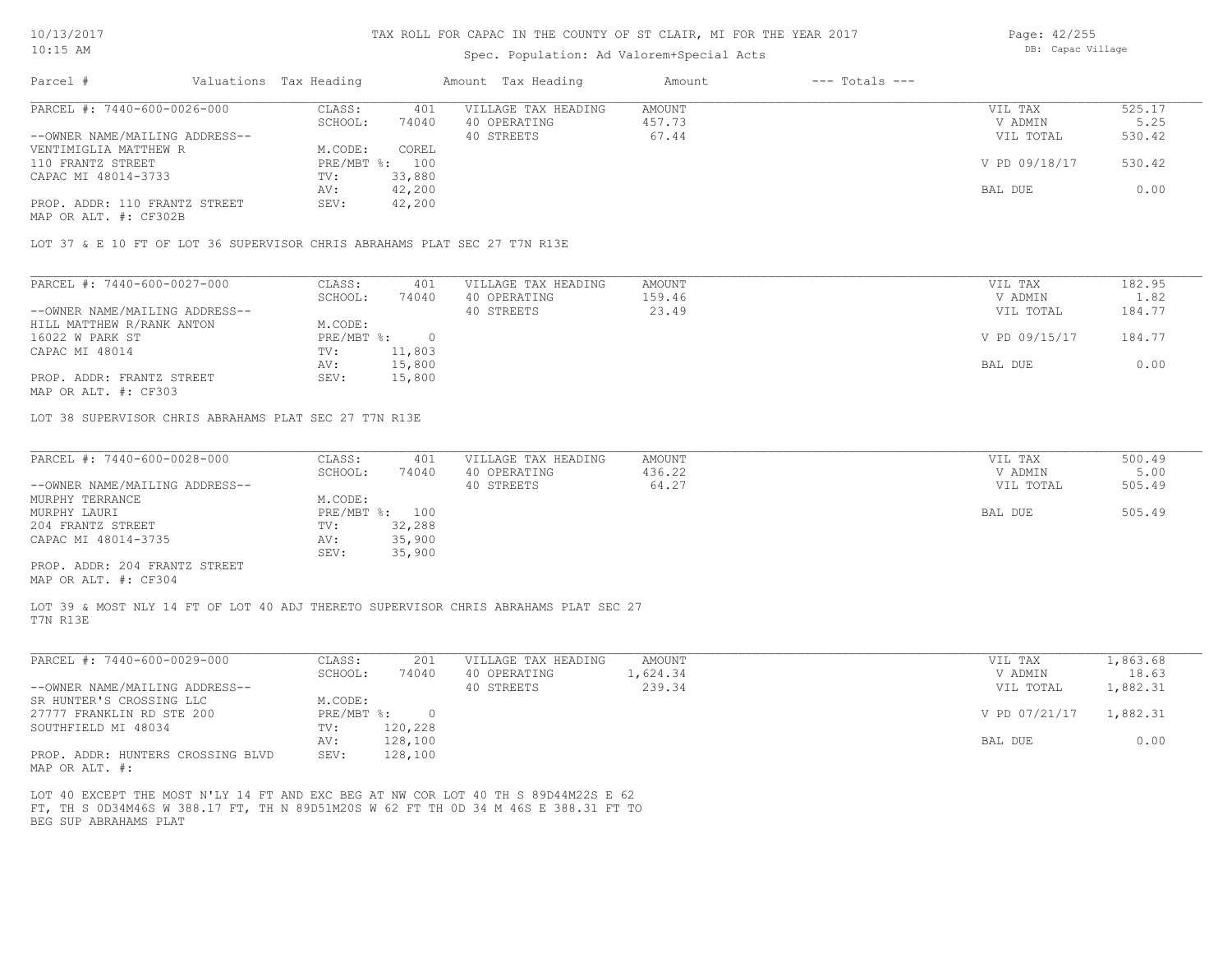### Spec. Population: Ad Valorem+Special Acts

| Parcel #                       | Valuations Tax Heading |        | Amount Tax Heading  | Amount | $---$ Totals $---$ |               |          |
|--------------------------------|------------------------|--------|---------------------|--------|--------------------|---------------|----------|
| PARCEL #: 7440-600-0029-100    | CLASS:                 | 401    | VILLAGE TAX HEADING | AMOUNT |                    | VIL TAX       | 1,087.02 |
|                                | SCHOOL:                | 74040  | 40 OPERATING        | 947.42 |                    | V ADMIN       | 10.87    |
| --OWNER NAME/MAILING ADDRESS-- |                        |        | 40 STREETS          | 139.60 |                    | VIL TOTAL     | 1,097.89 |
| BIGELOW STEPHEN C              | M.CODE:                | COREL  |                     |        |                    |               |          |
| BIGELOW KRISTIN D              | PRE/MBT %:             | 100    |                     |        |                    | V PD 08/21/17 | 1,097.89 |
| 602 S MAIN ST                  | TV:                    | 70,125 |                     |        |                    |               |          |
| CAPAC MI 48014-3723            | AV:                    | 76,600 |                     |        |                    | BAL DUE       | 0.00     |
|                                | SEV:                   | 76,600 |                     |        |                    |               |          |
| PROP. ADDR: 602 S MAIN         |                        |        |                     |        |                    |               |          |
| MAP OR ALT. #: CF305B          |                        |        |                     |        |                    |               |          |

69' TO BEG SUP CHRIS ABRAHAMS PLAT 62',TH N89^52'27"W 146.78',TH N72"58'38"W 69.03',TH N89^ 52'27"W 100',TH NO^1'44"W 313.71',TH NO^34'46"E 299' TH S89^44'22"E 62',TH SO^34'46"W 388.17' TH N89^51'20"W LOTS 41 & 45 & THAT PRT OF LOTS 40 & 46 DESC AS BEG AT NW COR LOT 46,TH S89^54'10"E

| PARCEL #: 7440-600-0030-000         | CLASS:       | 401    | VILLAGE TAX HEADING | AMOUNT | VIL TAX       | 404.80 |
|-------------------------------------|--------------|--------|---------------------|--------|---------------|--------|
|                                     | SCHOOL:      | 74040  | 40 OPERATING        | 352.82 | V ADMIN       | 4.04   |
| --OWNER NAME/MAILING ADDRESS--      |              |        | 40 STREETS          | 51.98  | VIL TOTAL     | 408.84 |
| NANNI CHRISTOPHER J                 | M.CODE:      |        |                     |        |               |        |
| NANNI KAREN, MCCONNELL GREGORY, SUE | $PRE/MBT$ %: |        |                     |        | V PD 09/18/17 | 408.84 |
| 14417 HOUGH RD                      | TV:          | 26,115 |                     |        |               |        |
| ALLENTON MI 48002                   | AV:          | 35,000 |                     |        | BAL DUE       | 0.00   |
|                                     | SEV:         | 35,000 |                     |        |               |        |
| PROP. ADDR: 504 S MAIN              |              |        |                     |        |               |        |

MAP OR ALT. #: CF306

LOT 42 SUPERVISOR CHRIS ABRAHAMS PLAT SEC 27 T7N R13E

| PARCEL #: 7440-600-0031-000    | CLASS:     | 401    | VILLAGE TAX HEADING | AMOUNT | VIL TAX       | 380.90 |
|--------------------------------|------------|--------|---------------------|--------|---------------|--------|
|                                | SCHOOL:    | 74040  | 40 OPERATING        | 331.99 | V ADMIN       | 3.80   |
| --OWNER NAME/MAILING ADDRESS-- |            |        | 40 STREETS          | 48.91  | VIL TOTAL     | 384.70 |
| MULTI CORP., INC.              | M.CODE:    |        |                     |        |               |        |
| P.O. BOX 399                   | PRE/MBT %: |        |                     |        | V PD 08/21/17 | 384.70 |
| CAPAC MI 48014                 | TV:        | 24,573 |                     |        |               |        |
|                                | AV:        | 33,600 |                     |        | BAL DUE       | 0.00   |
| PROP. ADDR: 506 S MAIN         | SEV:       | 33,600 |                     |        |               |        |
| MAP OR ALT. #: CF307           |            |        |                     |        |               |        |

LOT 43 SUPERVISOR CHRIS ABRAHAMS PLAT SEC 27 T7N R13E

| PARCEL #: 7440-600-0032-000                    | CLASS:     | 401    | VILLAGE TAX HEADING | AMOUNT | VIL TAX   | 296.73 |
|------------------------------------------------|------------|--------|---------------------|--------|-----------|--------|
|                                                | SCHOOL:    | 74040  | 40 OPERATING        | 258.63 | V ADMIN   | 2.96   |
| --OWNER NAME/MAILING ADDRESS--                 |            |        | 40 STREETS          | 38.10  | VIL TOTAL | 299.69 |
| MCNUTT MEL ALGER                               | M.CODE:    |        |                     |        |           |        |
| P.O. BOX 541                                   | PRE/MBT %: |        |                     |        | BAL DUE   | 299.69 |
| MEMPHIS MI 48041                               | TV:        | 19,143 |                     |        |           |        |
|                                                | AV:        | 28,600 |                     |        |           |        |
| PROP. ADDR: 508 S MAIN<br>MAP OR ALT. #: CF308 | SEV:       | 28,600 |                     |        |           |        |

LOT 44 SUPERVISOR CHRIS ABRAHAMS PLAT SEC 27 T7N R13E

Page: 43/255 DB: Capac Village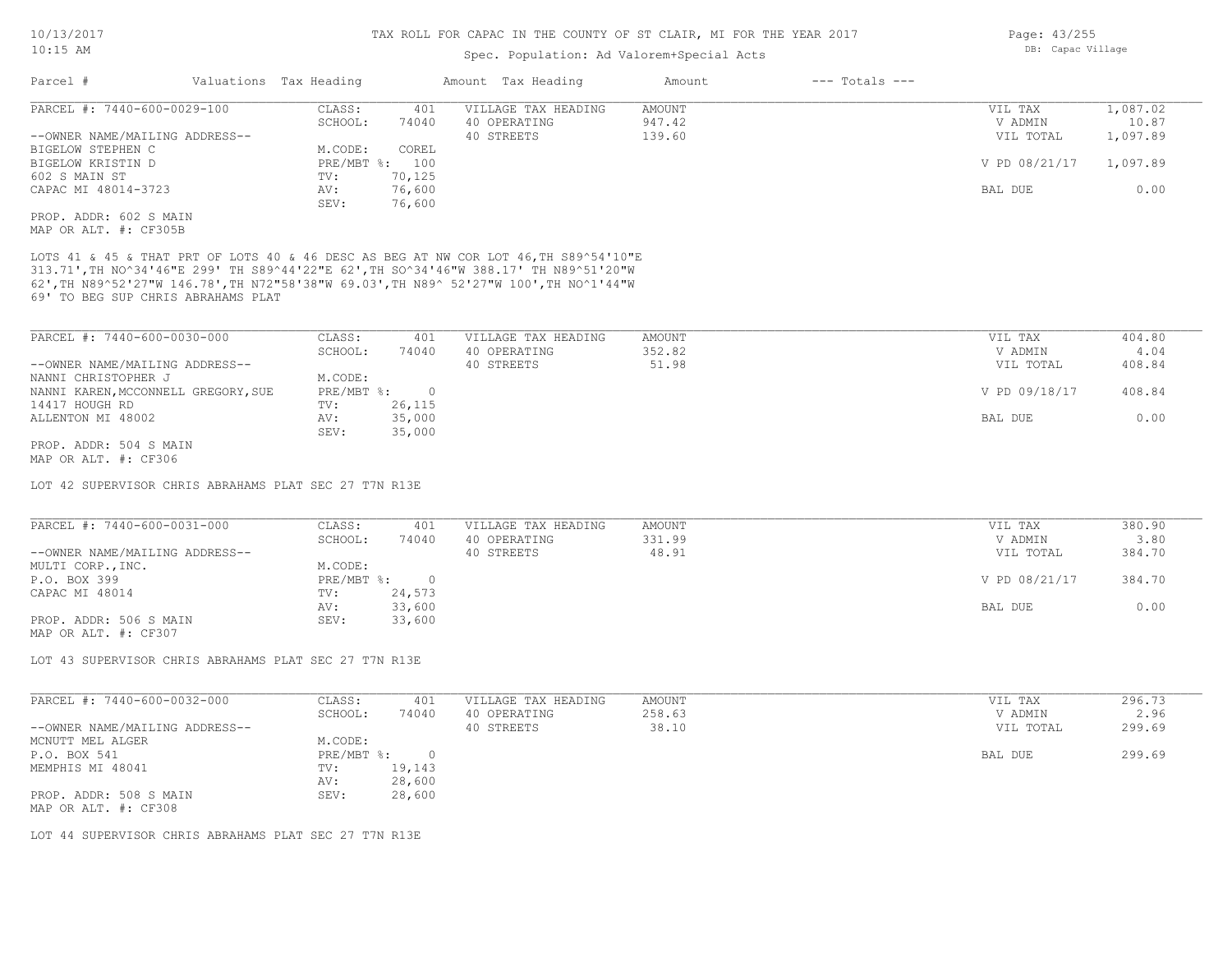### Spec. Population: Ad Valorem+Special Acts

| Parcel #                       | Valuations Tax Heading |        | Amount Tax Heading  | Amount | $---$ Totals $---$ |               |        |
|--------------------------------|------------------------|--------|---------------------|--------|--------------------|---------------|--------|
| PARCEL #: 7440-600-0033-000    | CLASS:                 | 202    | VILLAGE TAX HEADING | AMOUNT |                    | VIL TAX       | 135.97 |
|                                | SCHOOL:                | 74040  | 40 OPERATING        | 118.51 |                    | V ADMIN       | 1.35   |
| --OWNER NAME/MAILING ADDRESS-- |                        |        | 40 STREETS          | 17.46  |                    | VIL TOTAL     | 137.32 |
| SR HUNTER'S CROSSING LLC       | M.CODE:                |        |                     |        |                    |               |        |
| 27777 FRANKLIN RD STE 200      | PRE/MBT %:             |        |                     |        |                    | V PD 07/21/17 | 137.32 |
| SOUTHFIELD MI 48034            | TV:                    | 8,772  |                     |        |                    |               |        |
|                                | AV:                    | 14,900 |                     |        |                    | BAL DUE       | 0.00   |
| PROP. ADDR: S MAIN             | SEV:                   | 14,900 |                     |        |                    |               |        |

MAP OR ALT. #: CF309

70' TO BEG SUP CHRIS ABRAHAMS PLAT 90',TH S89^52'27"E100',TH S 72^58'38"E 69.03'.TH S89^52'27"E 146.78' TH SO^34'46"W PART OF LOT 46 DESC AS BEG AT SE COR LOT 46, TH N89^52' 27"W 312.11',TH NO^1'44"W

| PARCEL #: 7440-750-0001-000    | CLASS:     | 703   | VILLAGE TAX HEADING | AMOUNT | VIL TAX   | 0.00 |
|--------------------------------|------------|-------|---------------------|--------|-----------|------|
|                                | SCHOOL:    | 74040 | 40 OPERATING        | 0.00   | V ADMIN   | 0.00 |
| --OWNER NAME/MAILING ADDRESS-- |            |       | 40 STREETS          | 0.00   | VIL TOTAL | 0.00 |
| PARK STREET                    | M.CODE:    |       |                     |        |           |      |
|                                | PRE/MBT %: |       |                     |        | BAL DUE   | 0.00 |
| PROP. ADDR: E PARK ST          | TV:        |       |                     |        |           |      |
| MAP OR ALT. #: CF310A          | AV:        |       |                     |        |           |      |
|                                | SEV:       |       |                     |        |           |      |

& 28 T7N R13E LOT 1 EXC S 9 FT SUPERVISOR JOHN BOWERS PLAT OF THE VILLAGE OF CAPAC SEC 21, 22 27

| PARCEL #: 7440-750-0002-000    | CLASS:     | 201    | VILLAGE TAX HEADING | AMOUNT   | VIL TAX                | 1,234.60 |
|--------------------------------|------------|--------|---------------------|----------|------------------------|----------|
|                                | SCHOOL:    | 74040  | 40 OPERATING        | 1,076.05 | V ADMIN                | 12.34    |
| --OWNER NAME/MAILING ADDRESS-- |            |        | 40 STREETS          | 158.55   | VIL TOTAL              | 1,246.94 |
| DIMOSKI LJUPCO / JOVONKA       | M.CODE:    |        |                     |          |                        |          |
| PO BOX 351                     | PRE/MBT %: |        |                     |          | V PD 09/13/17 1,246.94 |          |
| 560 N MAIN ST                  | TV:        | 79,646 |                     |          |                        |          |
| CAPAC MI 48014-3150            | AV:        | 87,800 |                     |          | BAL DUE                | 0.00     |
|                                | SEV:       | 87,800 |                     |          |                        |          |
| PROP. ADDR: 560 N MAIN ST      |            |        |                     |          |                        |          |

 $\_$  , and the state of the state of the state of the state of the state of the state of the state of the state of the state of the state of the state of the state of the state of the state of the state of the state of the

 $\_$  , and the state of the state of the state of the state of the state of the state of the state of the state of the state of the state of the state of the state of the state of the state of the state of the state of the

MAP OR ALT. #: CF310B

CAPAC SEC 21, 22, 27 & 28 T7N R13E TH W 187 FT, TH N 150 FT TO BEG. SUPERVISOR JOHN BOWERS PLAT OF THE VILLAGE OF THAT PART OF LOTS 1 & 2, COMM 66 FT S OF NW COR OF LOT 1, TH E 187 FT, TH S 150 FT,

| PARCEL #: 7440-750-0003-000    | CLASS:     | 708   | VILLAGE TAX HEADING | AMOUNT | VIL TAX   | 0.00 |
|--------------------------------|------------|-------|---------------------|--------|-----------|------|
|                                | SCHOOL:    | 74040 | 40 OPERATING        | 0.00   | V ADMIN   | 0.00 |
| --OWNER NAME/MAILING ADDRESS-- |            |       | 40 STREETS          | 0.00   | VIL TOTAL | 0.00 |
| ST JOHNS LUTHERAN CHURCH       | M.CODE:    |       |                     |        |           |      |
| 109 E KEMPT CT                 | PRE/MBT %: | 0     |                     |        | BAL DUE   | 0.00 |
| CAPAC MI 48014                 | TV:        |       |                     |        |           |      |
|                                | AV:        |       |                     |        |           |      |
| PROP. ADDR: M-21               | SEV:       |       |                     |        |           |      |
| MAP OR ALT. #: CF311A          |            |       |                     |        |           |      |

PLAT OF THE VILLAGE OF CAPAC S289 FT OF LOT 2 LYING BETW M-21 & WALKER RDS EXC W 528 FT. SUPERVISOR JOHN BOWERS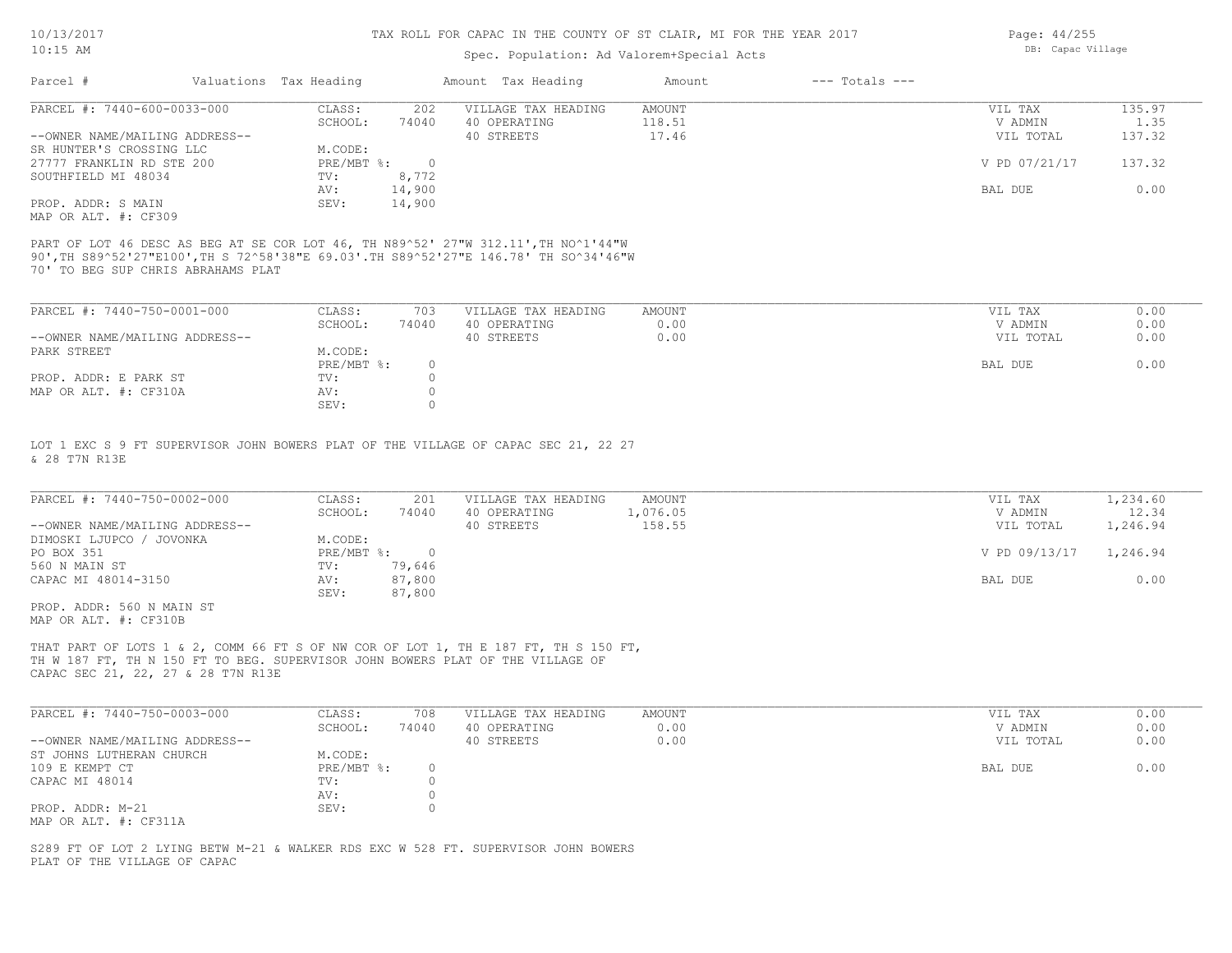### Spec. Population: Ad Valorem+Special Acts

| Parcel #                       | Valuations Tax Heading |        | Amount Tax Heading  | Amount | $---$ Totals $---$ |               |        |
|--------------------------------|------------------------|--------|---------------------|--------|--------------------|---------------|--------|
| PARCEL #: 7440-750-0004-000    | CLASS:                 | 201    | VILLAGE TAX HEADING | AMOUNT |                    | VIL TAX       | 351.38 |
|                                | SCHOOL:                | 74040  | 40 OPERATING        | 306.26 |                    | V ADMIN       | 3.51   |
| --OWNER NAME/MAILING ADDRESS-- |                        |        | 40 STREETS          | 45.12  |                    | VIL TOTAL     | 354.89 |
| DIMOSKI LIUPCO                 | M.CODE:                |        |                     |        |                    |               |        |
| DIMOSKI JOVANKA                | $PRE/MBT$ %:           |        |                     |        |                    | V PD 08/10/17 | 354.89 |
| 15690 GOULD RD                 | TV:                    | 22,669 |                     |        |                    |               |        |
| ALLENTON MI 48002              | AV:                    | 24,600 |                     |        |                    | BAL DUE       | 0.00   |
|                                | SEV:                   | 24,600 |                     |        |                    |               |        |
| PROP. ADDR: 534 N MAIN ST      |                        |        |                     |        |                    |               |        |

MAP OR ALT. #: CF311B

22, 27 & 28 T7N R13E FT, TH N 75 FT TO BEG. SUPERVISOR JOHN BOWERS PLAT OF THE VILLAGE OF CAPAC SEC 21, PART OF LOT 2 COMM 216 FT S OF NW COR OF LOT 1, TH E 150 FT, TH S 75 FT, TH W 150

| PARCEL #: 7440-750-0005-000    | CLASS:     | 201     | VILLAGE TAX HEADING | AMOUNT    | VIL TAX       | 1,279.45 |
|--------------------------------|------------|---------|---------------------|-----------|---------------|----------|
|                                | SCHOOL:    | 74040   | 40 OPERATING        | 1, 115.14 | V ADMIN       | 12.79    |
| --OWNER NAME/MAILING ADDRESS-- |            |         | 40 STREETS          | 164.31    | VIL TOTAL     | 1,292.24 |
| DIMOSKI LJUBCO                 | M.CODE:    |         |                     |           |               |          |
| DIMOSKI JOVANKA                | PRE/MBT %: |         |                     |           | V PD 09/13/17 | 1,292.24 |
| 15690 GOULD RD.                | TV:        | 82,539  |                     |           |               |          |
| ALLENTON MI 48002              | AV:        | 126,600 |                     |           | BAL DUE       | 0.00     |
|                                | SEV:       | 126,600 |                     |           |               |          |
| PROP. ADDR: 512 N MAIN ST      |            |         |                     |           |               |          |

MAP OR ALT. #: CF311C

7 CLARKSON SUBD, OWNED & OCC AS ONE PARCEL. SEC 21, 22, 27 & 28 T7N R13E BEG. SUPERVISORS JOHN BOWERS PLAT OF THE VILLAGE OF CAPAC ALSO INCL W 37 FT OF LOT FT, TH S 0 DEG 2 MIN E 174 FT TH W 187 FT, TH N 0 DEG 2 MIN W 174 FT TO PLACE OF PART OF LOT 2, COM AT NW COR OF LOT 1 TH S 0 DEG 2 MIN E 291 FT TO BEG, TH E 187

| PARCEL #: 7440-750-0006-000    | CLASS:       | 708   | VILLAGE TAX HEADING | AMOUNT | VIL TAX   | 0.00 |
|--------------------------------|--------------|-------|---------------------|--------|-----------|------|
|                                | SCHOOL:      | 74040 | 40 OPERATING        | 0.00   | V ADMIN   | 0.00 |
| --OWNER NAME/MAILING ADDRESS-- |              |       | 40 STREETS          | 0.00   | VIL TOTAL | 0.00 |
| ST JOHNS LUTHERAN CHURCH       | M.CODE:      |       |                     |        |           |      |
| 109 E KEMPF CT                 | $PRE/MBT$ %: |       |                     |        | BAL DUE   | 0.00 |
| CAPAC MI 48014-3130            | TV:          |       |                     |        |           |      |
|                                | AV:          |       |                     |        |           |      |
| PROP. ADDR: N WALKER ST        | SEV:         |       |                     |        |           |      |
| MAP OR ALT. $\#$ : CF311D/F    |              |       |                     |        |           |      |

28 T7N R13E 528 FT TO BEG. SUPERVISOR JOHN BOWERS PLAT OF THE VILLAGE OF CAPAC SEC 21, 22 27 & PART OF LOT 2 BEG AT NW COR OF LOT 9 TH N 289 FT, TH E 528 FT, TH S 289 FT, TH W

Page: 45/255 DB: Capac Village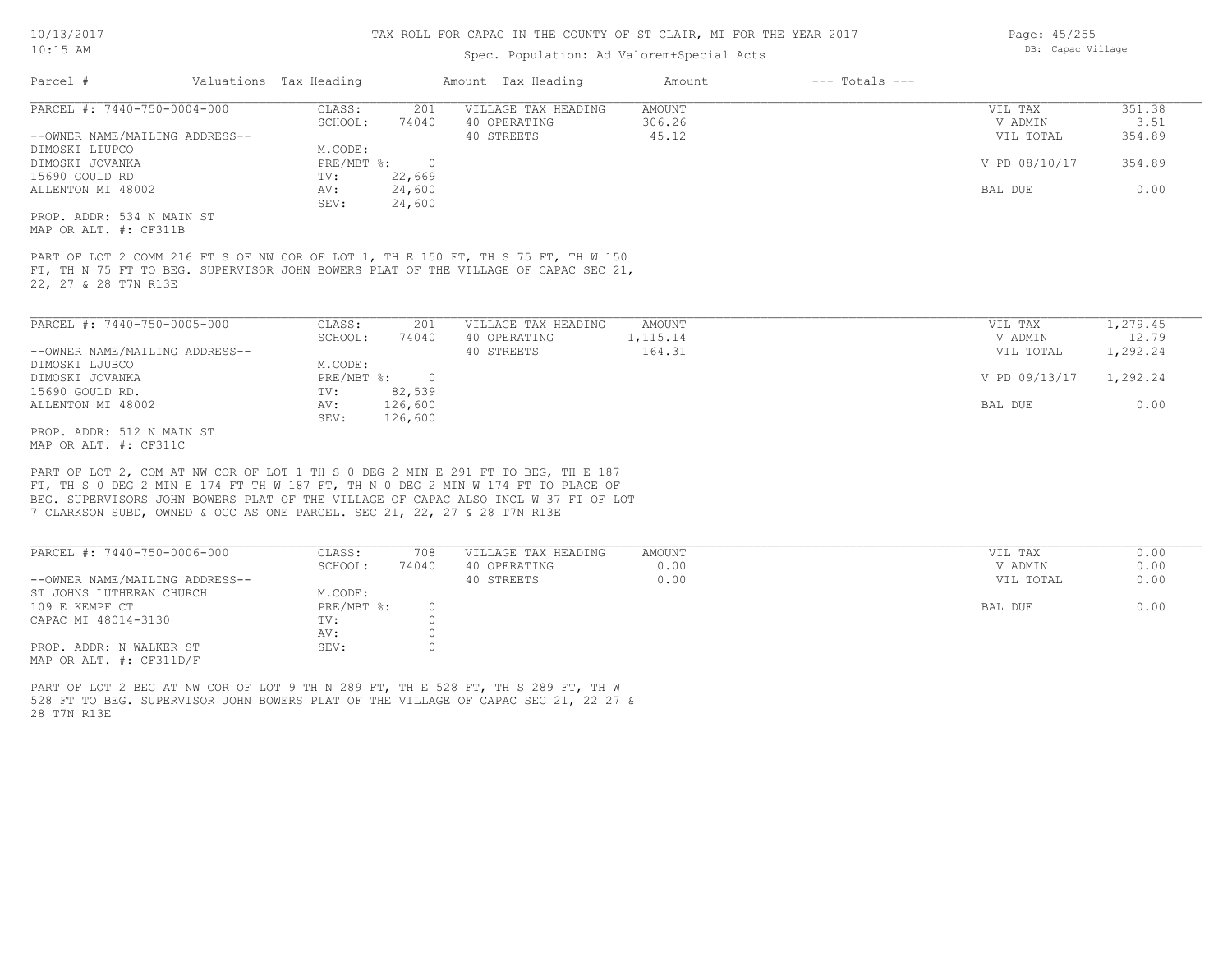### 10/13/2017 10:15 AM

## TAX ROLL FOR CAPAC IN THE COUNTY OF ST CLAIR, MI FOR THE YEAR 2017

### Spec. Population: Ad Valorem+Special Acts

| 10/13/2017 |                        | TAX ROLL FOR CAPAC IN THE COUNTY OF ST CLAIR, MI FOR THE YEAR 2017 |        |                | Page: $46/255$    |
|------------|------------------------|--------------------------------------------------------------------|--------|----------------|-------------------|
| $10:15$ AM |                        | Spec. Population: Ad Valorem+Special Acts                          |        |                | DB: Capac Village |
| Parcel #   | Valuations Tax Heading | Amount Tax Heading                                                 | Amount | --- Totals --- |                   |

| PARCEL #: 7440-750-0007-000                                                                                     | CLASS:     | 708   | VILLAGE TAX HEADING | AMOUNT | VIL TAX   | 0.00 |
|-----------------------------------------------------------------------------------------------------------------|------------|-------|---------------------|--------|-----------|------|
|                                                                                                                 | SCHOOL:    | 74040 | 40 OPERATING        | 0.00   | V ADMIN   | 0.00 |
| --OWNER NAME/MAILING ADDRESS--                                                                                  |            |       | 40 STREETS          | 0.00   | VIL TOTAL | 0.00 |
| ST JOHNS LUTHERAN CHURCH                                                                                        | M.CODE:    |       |                     |        |           |      |
| 109 E KEMPF CT                                                                                                  | PRE/MBT %: |       |                     |        | BAL DUE   | 0.00 |
| CAPAC MI 48014                                                                                                  | TV:        |       |                     |        |           |      |
|                                                                                                                 | AV:        |       |                     |        |           |      |
| PROP. ADDR: 109 E KEMPF COURT                                                                                   | SEV:       |       |                     |        |           |      |
| the contract of the contract of the contract of the contract of the contract of the contract of the contract of |            |       |                     |        |           |      |

MAP OR ALT. #: CF311G

21, 22, 27 & 28 T7N R13E 141 FT, TH E 150 FT TO BEG. SUPERVISOR JOHN BOWERS PLAT OF THE VILLAGE OF CAPAC SEC PART OF LOT 2, BEG ON S LOT LINE AT NE COR OF LOT 8, TH N 141 FT, TH W 150 FT, TH S

| PARCEL #: 7440-750-0008-000                  | CLASS:     | 201    | VILLAGE TAX HEADING | AMOUNT   | VIL TAX       | 1,338.13 |
|----------------------------------------------|------------|--------|---------------------|----------|---------------|----------|
|                                              | SCHOOL:    | 74040  | 40 OPERATING        | 1,166.28 | V ADMIN       | 13.38    |
| --OWNER NAME/MAILING ADDRESS--               |            |        | 40 STREETS          | 171.85   | VIL TOTAL     | 1,351.51 |
| A.D. PROPANE INC- CAPAC                      | M.CODE:    |        |                     |          |               |          |
| PO BOX 798                                   | PRE/MBT %: |        |                     |          | V PD 08/02/17 | 1,351.51 |
| VALLEY FORGE PA 19482                        | TV:        | 86,324 |                     |          |               |          |
|                                              | AV:        | 92,600 |                     |          | BAL DUE       | 0.00     |
| PROP. ADDR: 14900 DOWNEY RD                  | SEV:       | 92,600 |                     |          |               |          |
| $\cdots$ $\cdots$ $\cdots$ $\cdots$ $\cdots$ |            |        |                     |          |               |          |

MAP OR ALT. #: CF311H

CAPAC SEC 21, 22, 27 & 28 T7N R13E THAT PART OF LOT 2 LYING NE OF M-21 SUPERVISOR JOHN BOWERS PLAT OF THE VILLAGE OF

| PARCEL #: 7440-750-0009-000    | CLASS:       | 401    | VILLAGE TAX HEADING | AMOUNT | VIL TAX       | 731.91 |
|--------------------------------|--------------|--------|---------------------|--------|---------------|--------|
|                                | SCHOOL:      | 74040  | 40 OPERATING        | 637.92 | V ADMIN       | 7.31   |
| --OWNER NAME/MAILING ADDRESS-- |              |        | 40 STREETS          | 93.99  | VIL TOTAL     | 739.22 |
| SENYK VANESSA D                | M.CODE:      | COREL  |                     |        |               |        |
| 222 CLARKSON CT                | $PRE/MBT$ %: | 100    |                     |        | V PD 09/18/17 | 739.22 |
| CAPAC MI 48014-3118            | TV:          | 47,217 |                     |        |               |        |
|                                | AV:          | 60,400 |                     |        | BAL DUE       | 0.00   |
| PROP. ADDR: 222 CLARKSON COURT | SEV:         | 60,400 |                     |        |               |        |
| MAP OR ALT. #: CF311I          |              |        |                     |        |               |        |

 $\_$  , and the state of the state of the state of the state of the state of the state of the state of the state of the state of the state of the state of the state of the state of the state of the state of the state of the

21 & N OF EXTD S LINE OF LOT 20 OF ABV PLAT. SUPV JOHN BOWERS PLAT OF THE VILLAGE THAT PART OF LOT 2 LYING W OF M-21 & E OF CLARKSON SUBD & S OF EXTD S LINE OF LOT

OF CAPAC SEC 21, 22, 27 & 28 T7N R13E

| PARCEL #: 7440-750-0010-000          | CLASS:     | 401    | VILLAGE TAX HEADING | AMOUNT | VIL TAX       | 571.49 |
|--------------------------------------|------------|--------|---------------------|--------|---------------|--------|
|                                      | SCHOOL:    | 74040  | 40 OPERATING        | 498.10 | V ADMIN       | 5.71   |
| --OWNER NAME/MAILING ADDRESS--       |            |        | 40 STREETS          | 73.39  | VIL TOTAL     | 577.20 |
| QUAIN TIMOTHY, REBECCA               | M.CODE:    | 00WBF  |                     |        |               |        |
| QUAIN ABIGAEL R, NABORS JANE, WILLIA | PRE/MBT %: |        |                     |        | V PD 09/01/17 | 577.20 |
| P.O. BOX 551                         | TV:        | 36,868 |                     |        |               |        |
| ARMADA MI 48005                      | AV:        | 51,500 |                     |        | BAL DUE       | 0.00   |
|                                      | SEV:       | 51,500 |                     |        |               |        |
| PROP. ADDR: 406 N MAIN ST            |            |        |                     |        |               |        |

MAP OR ALT. #: CF312/313

LOT 4 SUPERVISOR JOHN BOWERS PLAT OF THE VILLAGE OF CAPAC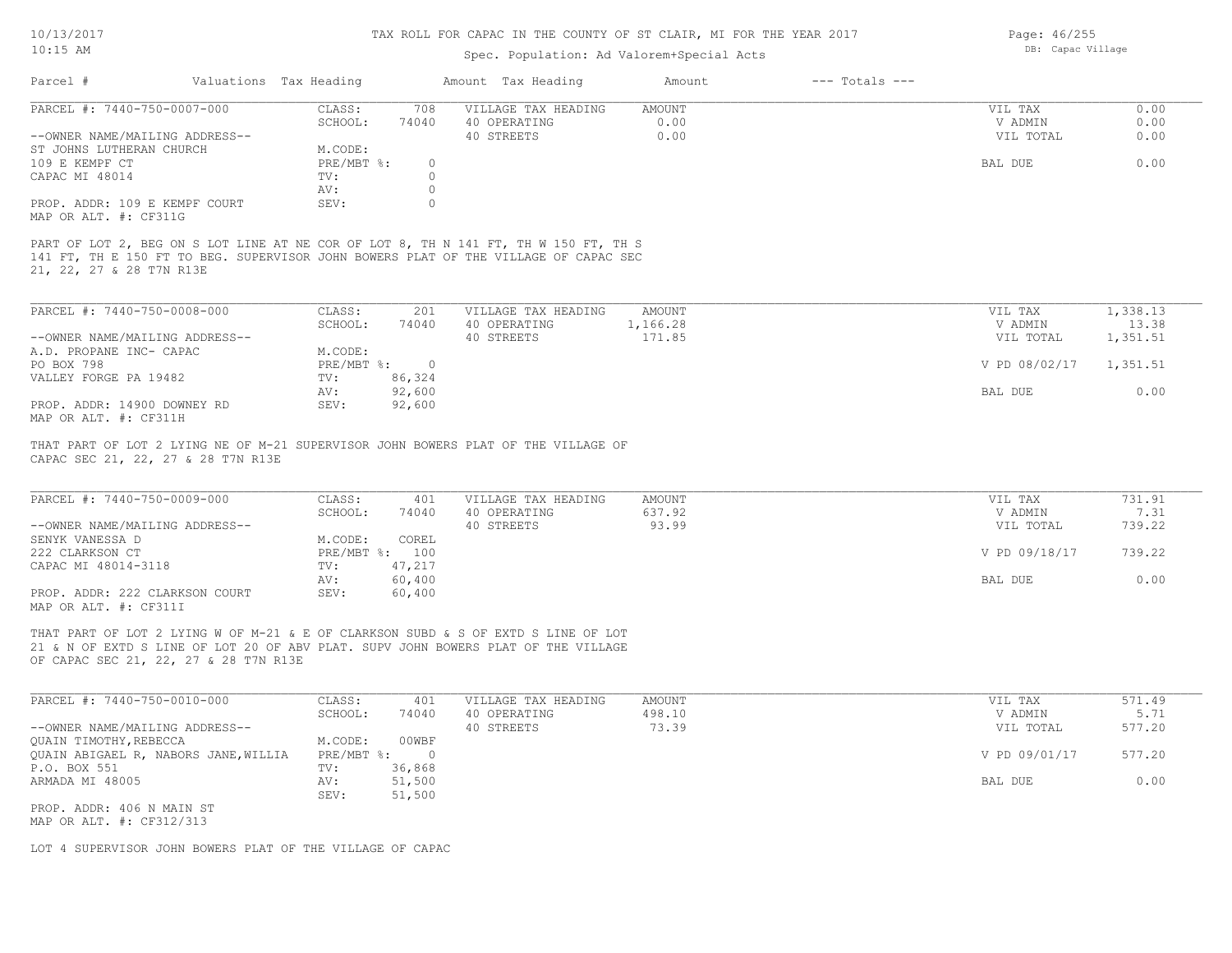Page: 47/255 DB: Capac Village

| Parcel #                                                                                                  | Valuations Tax Heading |                | Amount Tax Heading                                                                | Amount        | $---$ Totals $---$ |               |        |
|-----------------------------------------------------------------------------------------------------------|------------------------|----------------|-----------------------------------------------------------------------------------|---------------|--------------------|---------------|--------|
| PARCEL #: 7440-750-0011-000                                                                               | CLASS:                 | 401            | VILLAGE TAX HEADING                                                               | <b>AMOUNT</b> |                    | VIL TAX       | 976.58 |
|                                                                                                           | SCHOOL:                | 74040          | 40 OPERATING                                                                      | 851.16        |                    | V ADMIN       | 9.76   |
| --OWNER NAME/MAILING ADDRESS--                                                                            |                        |                | 40 STREETS                                                                        | 125.42        |                    | VIL TOTAL     | 986.34 |
| PHILLIPS TIMOTHY                                                                                          | M.CODE:                |                |                                                                                   |               |                    |               |        |
| PHILLIPS MARIA                                                                                            |                        | PRE/MBT %: 100 |                                                                                   |               |                    | V PD 09/20/17 | 986.34 |
| 404 N MAIN ST                                                                                             | TV:                    | 63,000         |                                                                                   |               |                    |               |        |
| CAPAC MI 48014                                                                                            | AV:                    | 63,000         |                                                                                   |               |                    | BAL DUE       | 0.00   |
|                                                                                                           | SEV:                   | 63,000         |                                                                                   |               |                    |               |        |
| PROP. ADDR: 404 N MAIN ST                                                                                 |                        |                |                                                                                   |               |                    |               |        |
| MAP OR ALT. #: CF314                                                                                      |                        |                |                                                                                   |               |                    |               |        |
|                                                                                                           |                        |                | LOT 5 SUPERVISOR JOHN BOWERS PLAT OF THE VILLAGE OF CAPAC SEC 21, 22, 27 & 28 T7N |               |                    |               |        |
| R13E<br>PARCEL #: 7440-750-0012-000                                                                       | CLASS:                 | 401            | VILLAGE TAX HEADING                                                               | <b>AMOUNT</b> |                    | VIL TAX       | 812.89 |
|                                                                                                           | SCHOOL:                | 74040          | 40 OPERATING                                                                      | 708.50        |                    | V ADMIN       | 8.12   |
| --OWNER NAME/MAILING ADDRESS--                                                                            |                        |                | 40 STREETS                                                                        | 104.39        |                    | VIL TOTAL     | 821.01 |
| LERNER MATTHEW T                                                                                          | M.CODE:                | COREL          |                                                                                   |               |                    |               |        |
| 402 N MAIN ST                                                                                             |                        | PRE/MBT %: 100 |                                                                                   |               |                    | V PD 09/18/17 | 821.01 |
| CAPAC MI 48014-3148                                                                                       | TV:                    | 52,441         |                                                                                   |               |                    |               |        |
|                                                                                                           | AV:                    | 72,100         |                                                                                   |               |                    | BAL DUE       | 0.00   |
|                                                                                                           | SEV:                   | 72,100         |                                                                                   |               |                    |               |        |
| PROP. ADDR: 402 N MAIN ST                                                                                 |                        |                |                                                                                   |               |                    |               |        |
| MAP OR ALT. #: CF315<br>LOT 6 SUPERVISOR JOHN BOWERS PLAT OF THE VILLAGE OF CAPAC SEC 21, 22, 27 & 28 T7N |                        |                |                                                                                   |               |                    |               |        |
| R13E                                                                                                      |                        |                |                                                                                   |               |                    |               |        |

| LANGLI T. 7770 730 0013 000    | - טטבע     | 1 U U    | VIILAGE IAA HEADING | APIOUN 1 | VII IAA   | $\cup$ . $\cup$ $\cup$ |
|--------------------------------|------------|----------|---------------------|----------|-----------|------------------------|
|                                | SCHOOL:    | 74040    | 40 OPERATING        | 0.00     | V ADMIN   | 0.00                   |
| --OWNER NAME/MAILING ADDRESS-- |            |          | 40 STREETS          | 0.00     | VIL TOTAL | 0.00                   |
| LUTHERAN CHURCH                | M.CODE:    |          |                     |          |           |                        |
| 109 E KEMPF CT                 | PRE/MBT %: | $\Omega$ |                     |          | BAL DUE   | 0.00                   |
| CAPAC MI 48014                 | TV:        |          |                     |          |           |                        |
|                                | AV:        |          |                     |          |           |                        |
| PROP. ADDR: 109 E KEMPF COURT  | SEV:       |          |                     |          |           |                        |
| MAP OR ALT. #: CF316           |            |          |                     |          |           |                        |
|                                |            |          |                     |          |           |                        |

T7N R13E LOTS 7 & 8 SUPERVISOR JOHN BOWERS PLAT OF THE VILLAGE OF CAPAC SEC 21, 22, 27 & 28

| PARCEL #: 7440-750-0014-000    | CLASS:     | 401    | VILLAGE TAX HEADING | AMOUNT | VIL TAX       | 647.94 |
|--------------------------------|------------|--------|---------------------|--------|---------------|--------|
|                                | SCHOOL:    | 74040  | 40 OPERATING        | 564.73 | V ADMIN       | 6.47   |
| --OWNER NAME/MAILING ADDRESS-- |            |        | 40 STREETS          | 83.21  | VIL TOTAL     | 654.41 |
| BROWNLIE MARTHA                | M.CODE:    |        |                     |        |               |        |
| 400 N LESTER ST                | PRE/MBT %: | 100    |                     |        | V PD 08/28/17 | 654.41 |
| CAPAC MI 48014-3140            | TV:        | 41,800 |                     |        |               |        |
|                                | AV:        | 41,800 |                     |        | BAL DUE       | 0.00   |
| PROP. ADDR: 400 N LESTER ST    | SEV:       | 41,800 |                     |        |               |        |
| MAP OR ALT. #: CF317A          |            |        |                     |        |               |        |

VILLAGE OF CAPAC SEC 21, 22, 27 & 28 T7N R13E N85 FT OF S 151 FT OF LOT 9 EXC W 772 FT. SUPERVISOR JOHN BOWERS PLAT OF THE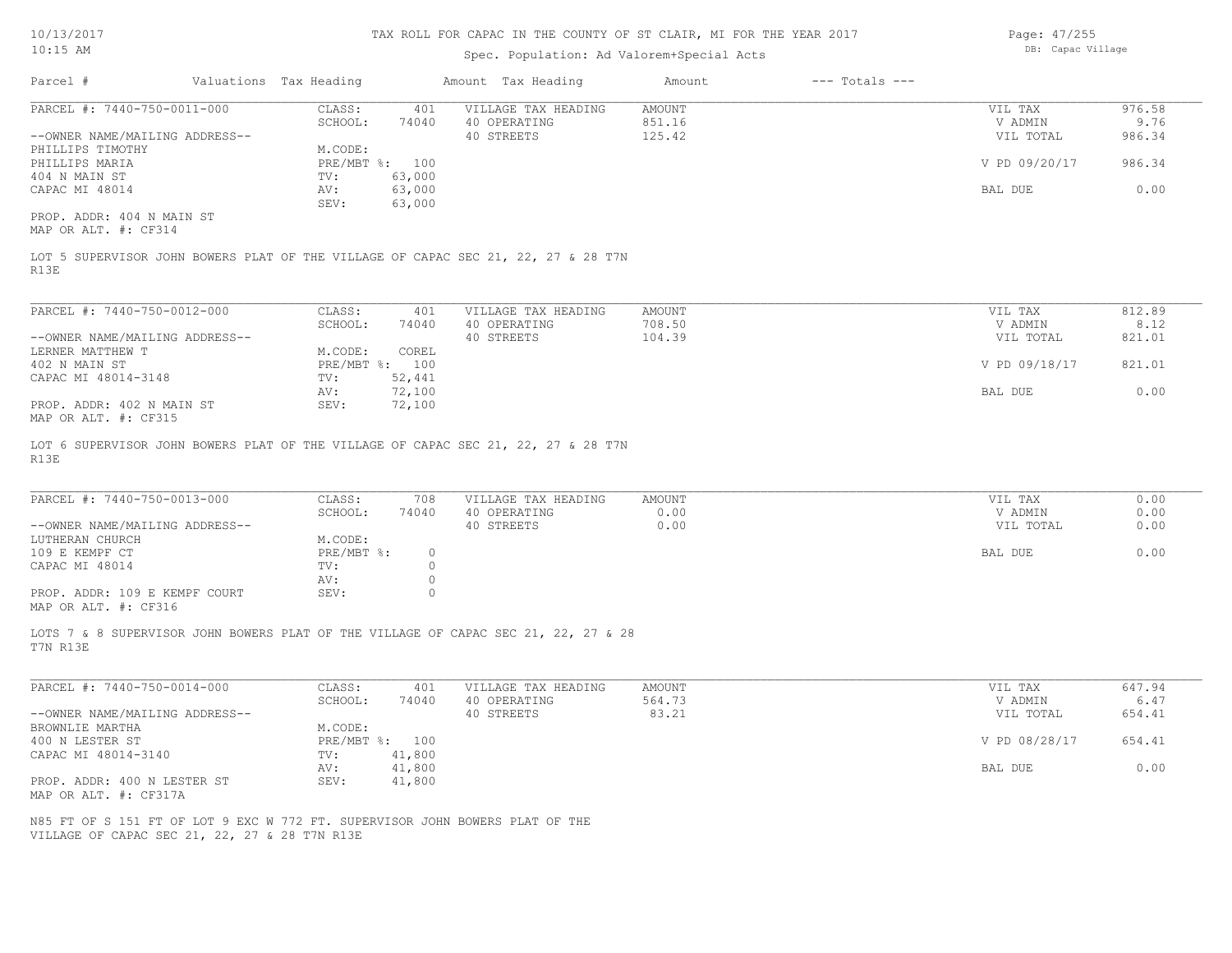## Spec. Population: Ad Valorem+Special Acts

| Page: 48/255      |
|-------------------|
| DB: Capac Village |

THE VILLAGE OF CAPAC SEC 21, 22, 27 & 28 T7N R13E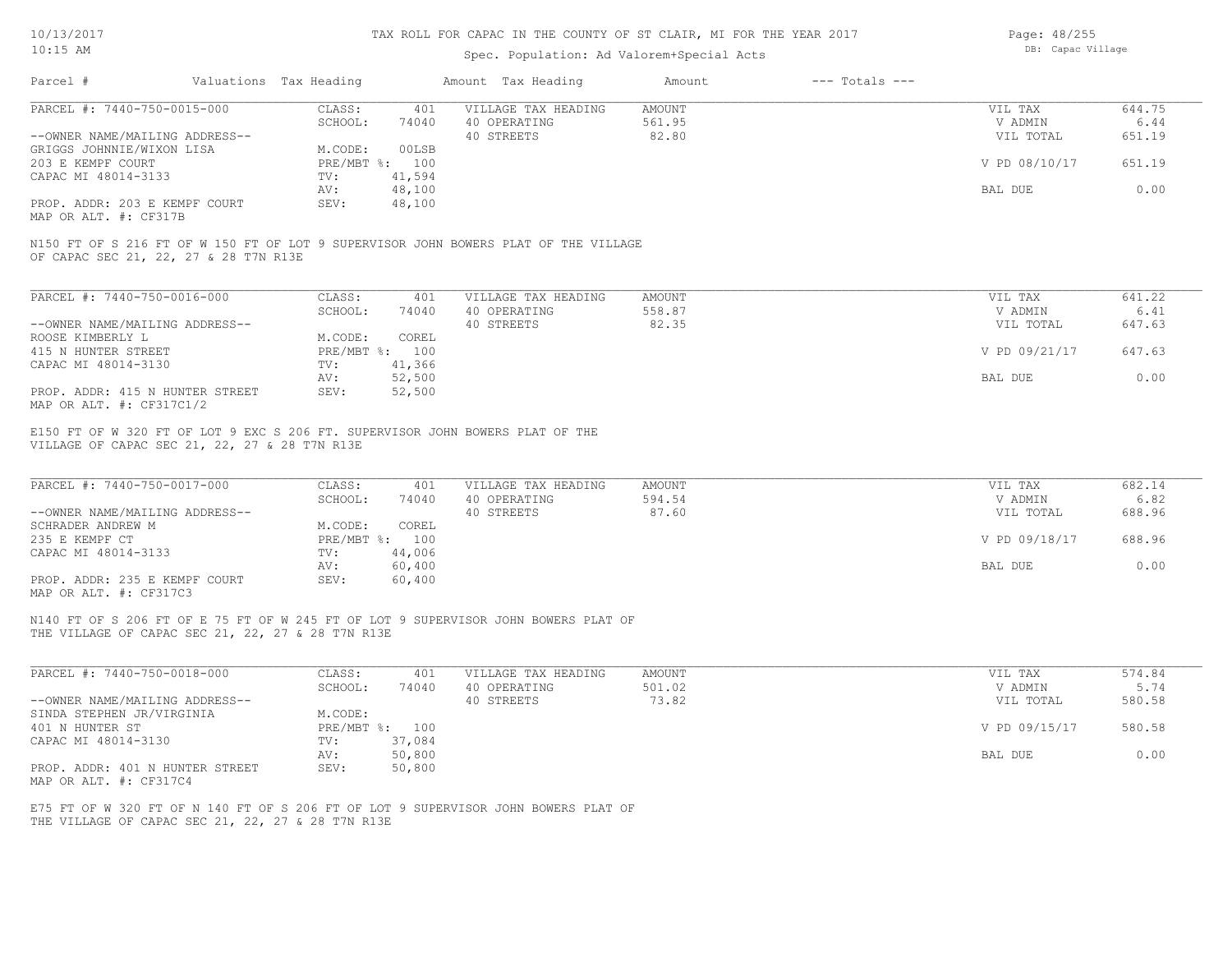# Spec. Population: Ad Valorem+Special Acts

| Parcel #                                                                   | Valuations Tax Heading    |                    | Amount Tax Heading                                                                                                                                                                                                                                               | Amount           | $---$ Totals $---$ |                      |                |
|----------------------------------------------------------------------------|---------------------------|--------------------|------------------------------------------------------------------------------------------------------------------------------------------------------------------------------------------------------------------------------------------------------------------|------------------|--------------------|----------------------|----------------|
| PARCEL #: 7440-750-0019-000                                                | CLASS:                    | 703                | VILLAGE TAX HEADING                                                                                                                                                                                                                                              | AMOUNT           |                    | VIL TAX              | 0.00           |
| --OWNER NAME/MAILING ADDRESS--                                             | SCHOOL:                   | 74040              | 40 OPERATING<br>40 STREETS                                                                                                                                                                                                                                       | 0.00<br>0.00     |                    | V ADMIN<br>VIL TOTAL | 0.00<br>0.00   |
| VILLAGE OF CAPAC                                                           | M.CODE:                   |                    |                                                                                                                                                                                                                                                                  |                  |                    |                      |                |
| 131 N MAIN ST                                                              | PRE/MBT %:                | $\circ$            |                                                                                                                                                                                                                                                                  |                  |                    | BAL DUE              | 0.00           |
| CAPAC MI 48014                                                             | TV:                       | $\circ$            |                                                                                                                                                                                                                                                                  |                  |                    |                      |                |
| PROP. ADDR: 406 N WALKER ST                                                | AV:<br>SEV:               | $\circ$<br>$\circ$ |                                                                                                                                                                                                                                                                  |                  |                    |                      |                |
| MAP OR ALT. #: F317D                                                       |                           |                    |                                                                                                                                                                                                                                                                  |                  |                    |                      |                |
| THE VILLAGE OF CAPAC SEC 21, 22, 27 & 28 T7N R13E                          |                           |                    | E20 FT OF W 170 FT OF LOT 9, EXC S 66 FT, E 66 FT OF W 386 FT EXC S 66 FT & E 66 FT<br>OF W 772 FT OF LOT 9 EXC S 66 FT & E 20 FT OF W 556 FT OF LOT 9 EXC S 66 FT & S 66<br>FT OF LOT 9 ALSO INCL W 150 FT OF LOT 9 EXC S 216 FT SUPERVISOR JOHN BOWERS PLAT OF |                  |                    |                      |                |
|                                                                            |                           |                    |                                                                                                                                                                                                                                                                  |                  |                    |                      |                |
| PARCEL #: 7440-750-0020-000                                                | CLASS:<br>SCHOOL:         | 401<br>74040       | VILLAGE TAX HEADING<br>40 OPERATING                                                                                                                                                                                                                              | AMOUNT<br>608.87 |                    | VIL TAX<br>V ADMIN   | 698.58<br>6.98 |
| --OWNER NAME/MAILING ADDRESS--                                             |                           |                    | 40 STREETS                                                                                                                                                                                                                                                       | 89.71            |                    | VIL TOTAL            | 705.56         |
| MILLER THOMAS E                                                            | M.CODE:                   |                    |                                                                                                                                                                                                                                                                  |                  |                    |                      |                |
| NATHEN MILLER                                                              | PRE/MBT %: 100            |                    |                                                                                                                                                                                                                                                                  |                  |                    | BAL DUE              | 705.56         |
| 21376 SIENNA                                                               | TV:                       | 45,067             |                                                                                                                                                                                                                                                                  |                  |                    |                      |                |
| MACOMB MI 48044                                                            | AV:<br>SEV:               | 61,800<br>61,800   |                                                                                                                                                                                                                                                                  |                  |                    |                      |                |
| PROP. ADDR: 402 N HUNTER STREET                                            |                           |                    |                                                                                                                                                                                                                                                                  |                  |                    |                      |                |
| MAP OR ALT. #: CF317E<br>THE VILLAGE OF CAPAC SEC 21, 22, 27 & 28 T7N R13E |                           |                    | N75 FT OF S 141 FT OF E 150 FT OF W 536 FT OF LOT 9 SUPERVISOR JOHN BOWERS PLAT OF                                                                                                                                                                               |                  |                    |                      |                |
| PARCEL #: 7440-750-0021-000                                                | CLASS:                    | 401                | VILLAGE TAX HEADING                                                                                                                                                                                                                                              | AMOUNT           |                    | VIL TAX              | 493.87         |
|                                                                            | SCHOOL:                   | 74040              | 40 OPERATING                                                                                                                                                                                                                                                     | 430.45           |                    | V ADMIN              | 4.93           |
| --OWNER NAME/MAILING ADDRESS--<br>KRUM RICHARD/BONNIE LIV TRUST            | M.CODE:                   |                    | 40 STREETS                                                                                                                                                                                                                                                       | 63.42            |                    | VIL TOTAL            | 498.80         |
| 414 N HUNTER ST                                                            | PRE/MBT %: 100            |                    |                                                                                                                                                                                                                                                                  |                  |                    | V PD 08/04/17        | 498.80         |
| CAPAC MI 48014-3129                                                        | TV:<br>AV:                | 31,861<br>43,800   |                                                                                                                                                                                                                                                                  |                  |                    | BAL DUE              | 0.00           |
| PROP. ADDR: 414 N HUNTER STREET<br>MAP OR ALT. #: CF317F                   | SEV:                      | 43,800             |                                                                                                                                                                                                                                                                  |                  |                    |                      |                |
| THE VILLAGE OF CAPAC SEC 21, 22, 27 & 28 T7N R13E                          |                           |                    | E150 FT OF W 536 FT OF LOT 9 EXC S 216 FT THEREOF SUPERVISOR JOHN BOWERS PLAT OF                                                                                                                                                                                 |                  |                    |                      |                |
| PARCEL #: 7440-750-0022-000                                                | CLASS:                    | 401                | VILLAGE TAX HEADING                                                                                                                                                                                                                                              | AMOUNT           |                    | VIL TAX              | 472.83         |
|                                                                            | SCHOOL:                   | 74040              | 40 OPERATING                                                                                                                                                                                                                                                     | 412.11           |                    | V ADMIN              | 4.72           |
| --OWNER NAME/MAILING ADDRESS--                                             |                           |                    | 40 STREETS                                                                                                                                                                                                                                                       | 60.72            |                    | VIL TOTAL            | 477.55         |
| SMITH DANIELLE<br>SAELENS MARY                                             | M.CODE:<br>PRE/MBT %: 100 | OLALS              |                                                                                                                                                                                                                                                                  |                  |                    | V PD 09/01/17        | 477.55         |
| 410 N HUNTER STREET                                                        | TV:                       | 30,503             |                                                                                                                                                                                                                                                                  |                  |                    |                      |                |
| CAPAC MI 48014-3129                                                        | AV:                       | 41,800             |                                                                                                                                                                                                                                                                  |                  |                    | BAL DUE              | 0.00           |
| PROP. ADDR: 410 N HUNTER STREET<br>MAP OR ALT. #: CF317G                   | SEV:                      | 41,800             |                                                                                                                                                                                                                                                                  |                  |                    |                      |                |

Page: 49/255 DB: Capac Village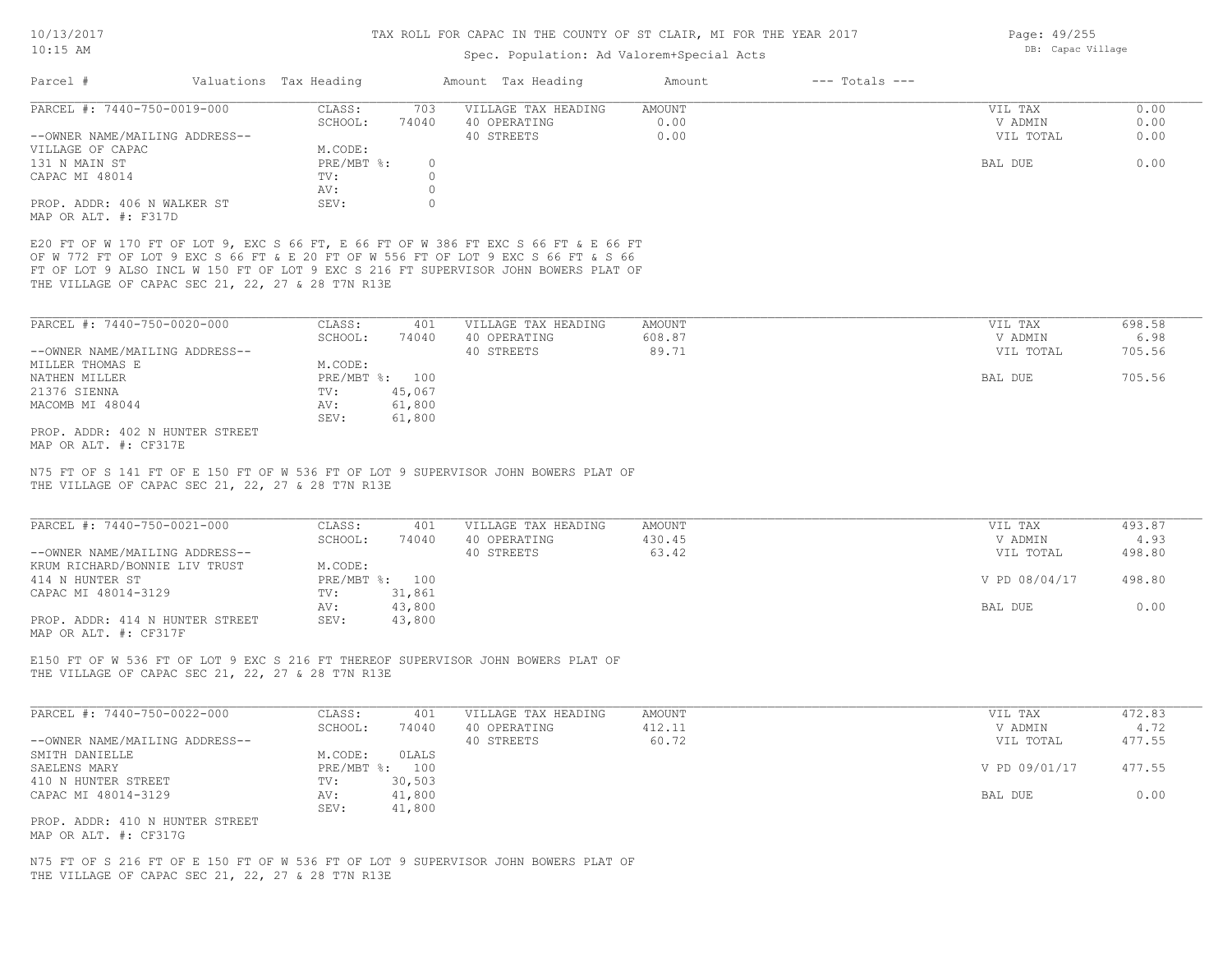### Spec. Population: Ad Valorem+Special Acts

| Page: 50/255      |
|-------------------|
| DB: Capac Village |

| Parcel #                       | Valuations Tax Heading |        | Amount Tax Heading  | Amount | $---$ Totals $---$ |               |        |
|--------------------------------|------------------------|--------|---------------------|--------|--------------------|---------------|--------|
| PARCEL #: 7440-750-0023-000    | CLASS:                 | 401    | VILLAGE TAX HEADING | AMOUNT |                    | VIL TAX       | 668.99 |
|                                | SCHOOL:                | 74040  | 40 OPERATING        | 583.08 |                    | V ADMIN       | 6.68   |
| --OWNER NAME/MAILING ADDRESS-- |                        |        | 40 STREETS          | 85.91  |                    | VIL TOTAL     | 675.67 |
| MCDUNNAH, NORMAN JR.           | M.CODE:                | COREL  |                     |        |                    |               |        |
| 401 N LESTER ST                | PRE/MBT %: 100         |        |                     |        |                    | V PD 09/18/17 | 675.67 |
| CAPAC MI 48014-3141            | TV:                    | 43,158 |                     |        |                    |               |        |
|                                | AV:                    | 60,600 |                     |        |                    | BAL DUE       | 0.00   |
| PROP. ADDR: 401 N LESTER ST    | SEV:                   | 60,600 |                     |        |                    |               |        |
|                                |                        |        |                     |        |                    |               |        |

MAP OR ALT. #: CF317H

PLAT OF THE VILLAGE OF CAPAC SEC 21, 22, 27 & 28 T7N R13E E150 FT OF W 706 FT OF N 85.22 FT OF S 151.22 FT OF LOT 9 SUPERVISOR JOHN BOWERS

| PARCEL #: 7440-750-0024-000    | CLASS:     | 401    | VILLAGE TAX HEADING | AMOUNT | 429.09<br>VIL TAX       |
|--------------------------------|------------|--------|---------------------|--------|-------------------------|
|                                | SCHOOL:    | 74040  | 40 OPERATING        | 373.99 | 4.29<br>V ADMIN         |
| --OWNER NAME/MAILING ADDRESS-- |            |        | 40 STREETS          | 55.10  | 433.38<br>VIL TOTAL     |
| FELKER JENNIFER                | M.CODE:    | OLALS  |                     |        |                         |
| FELKER EDWARD                  | PRE/MBT %: | 100    |                     |        | V PD 09/01/17<br>433.38 |
| 405 N LESTER ST                | TV:        | 27,682 |                     |        |                         |
| CAPAC MI 48014-3141            | AV:        | 38,200 |                     |        | 0.00<br>BAL DUE         |
|                                | SEV:       | 38,200 |                     |        |                         |
| PROP. ADDR: 405 N LESTER ST    |            |        |                     |        |                         |

MAP OR ALT. #: CF317I

OF THE VILLAGE OF CAPAC SEC 21, 22, 27 & 28 T7N R13E N75 FT OF S 226.22 FT OF E 150 FT OF W 706 FT OF LOT 9 SUPERVISOR JOHN BOWERS PLAT

| PARCEL #: 7440-750-0025-000                           | CLASS:         | 401    | VILLAGE TAX HEADING | AMOUNT | VIL TAX       | 430.32 |
|-------------------------------------------------------|----------------|--------|---------------------|--------|---------------|--------|
|                                                       | SCHOOL:        | 74040  | 40 OPERATING        | 375.06 | V ADMIN       | 4.30   |
| --OWNER NAME/MAILING ADDRESS--                        |                |        | 40 STREETS          | 55.26  | VIL TOTAL     | 434.62 |
| SMITH CYNTHIA                                         | M.CODE:        | COREL  |                     |        |               |        |
| 409 N LESTER ST                                       | PRE/MBT %: 100 |        |                     |        | V PD 09/18/17 | 434.62 |
| CAPAC MI 48014-3141                                   | TV:            | 27,761 |                     |        |               |        |
|                                                       | AV:            | 38,900 |                     |        | BAL DUE       | 0.00   |
| PROP. ADDR: 409 N LESTER ST                           | SEV:           | 38,900 |                     |        |               |        |
| $\cdots$ $\cdots$ $\cdots$ $\cdots$ $\cdots$ $\cdots$ |                |        |                     |        |               |        |

 $\_$  , and the state of the state of the state of the state of the state of the state of the state of the state of the state of the state of the state of the state of the state of the state of the state of the state of the

MAP OR ALT. #: CF317J

BOWERS PLAT OF THE VILLAGE OF CAPAC SEC 21, 22, 27 & 28 T7N R13E E150 FT OF W 706 FT OF N 75 FT OF LOT 9 AS MEAS ON LESTER ST. SUPERVISOR JOHN

| PARCEL #: 7440-750-0026-000    | CLASS:     | 401    | VILLAGE TAX HEADING | AMOUNT | VIL TAX       | 387.00 |
|--------------------------------|------------|--------|---------------------|--------|---------------|--------|
|                                | SCHOOL:    | 74040  | 40 OPERATING        | 337.30 | V ADMIN       | 3.87   |
| --OWNER NAME/MAILING ADDRESS-- |            |        | 40 STREETS          | 49.70  | VIL TOTAL     | 390.87 |
| NANNI CHRISTOPHER              | M.CODE:    |        |                     |        |               |        |
| 14417 HOUGH RD                 | PRE/MBT %: |        |                     |        | V PD 09/18/17 | 390.87 |
| ALLENTON MI 48002              | TV:        | 24,966 |                     |        |               |        |
|                                | AV:        | 34,800 |                     |        | BAL DUE       | 0.00   |
| PROP. ADDR: 410 N LESTER ST    | SEV:       | 34,800 |                     |        |               |        |
| MAP OR ALT. #: CF317K          |            |        |                     |        |               |        |

SEC 21, 22, 27 & 28 T7N R13E N75 FT OF LOT 9 EXC W 772 FT. SUPERVISOR JOHN BOWERS PLAT OF THE VILLAGE OF CAPAC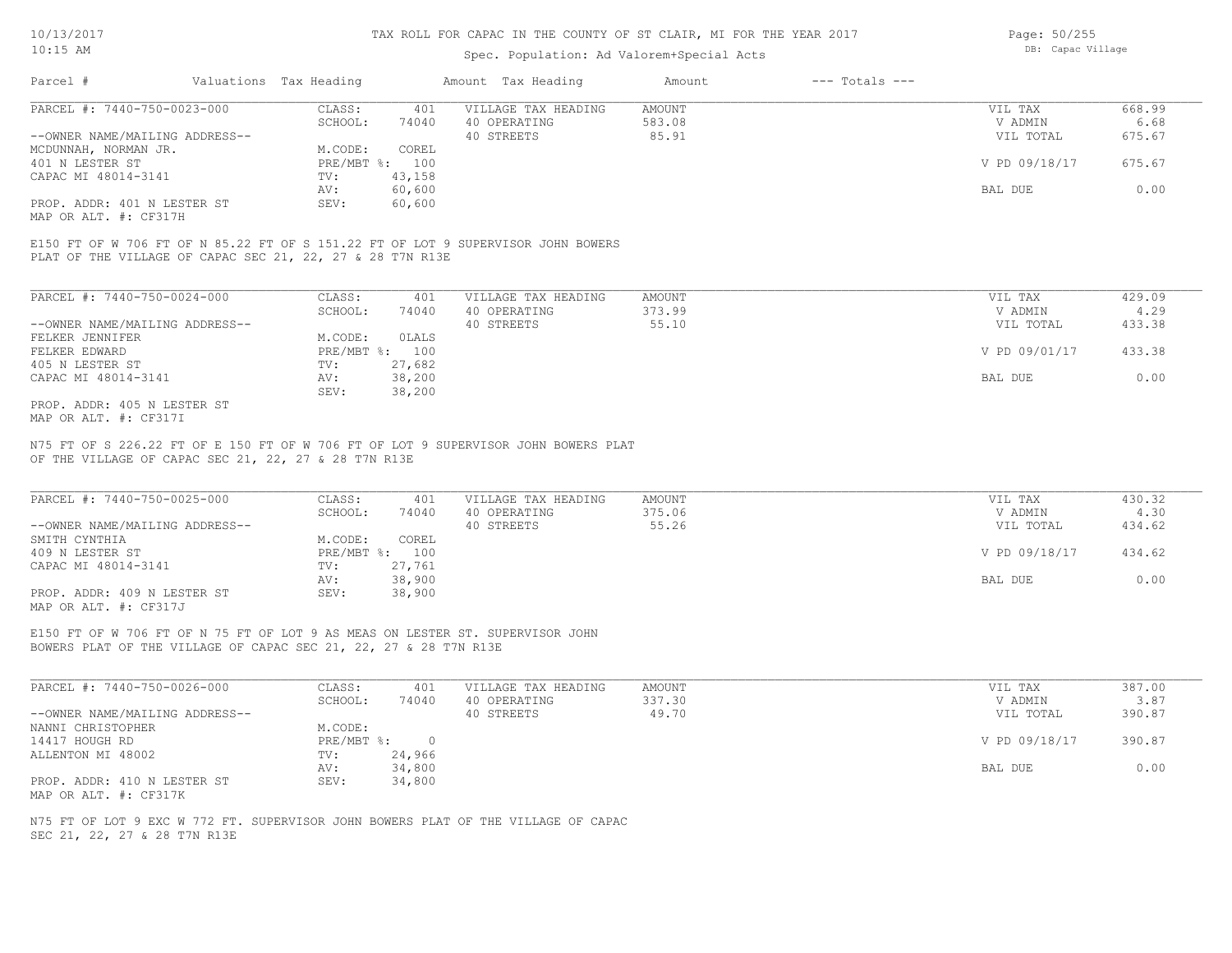## Spec. Population: Ad Valorem+Special Acts

Page: 51/255 DB: Capac Village

| Parcel #                                                                                                           | Valuations Tax Heading |                                      | Amount Tax Heading                                                                                                                    | Amount                              | $---$ Totals $---$ |                                 |                               |
|--------------------------------------------------------------------------------------------------------------------|------------------------|--------------------------------------|---------------------------------------------------------------------------------------------------------------------------------------|-------------------------------------|--------------------|---------------------------------|-------------------------------|
| PARCEL #: 7440-750-0027-000                                                                                        | CLASS:<br>SCHOOL:      | 402<br>74040                         | VILLAGE TAX HEADING<br>40 OPERATING                                                                                                   | <b>AMOUNT</b><br>748.40             |                    | VIL TAX<br>V ADMIN              | 858.67<br>8.58                |
| --OWNER NAME/MAILING ADDRESS--<br>ZUNIGA NOE JR                                                                    | M.CODE:                |                                      | 40 STREETS                                                                                                                            | 110.27                              |                    | VIL TOTAL                       | 867.25                        |
| 406 N LESTER ST<br>CAPAC MI 48014-3140                                                                             | TV:                    | PRE/MBT %: 100<br>55,394             |                                                                                                                                       |                                     |                    | V PD 09/15/17                   | 867.25                        |
| PROP. ADDR: 406 N LESTER ST<br>MAP OR ALT. #: CF317L                                                               | AV:<br>SEV:            | 61,800<br>61,800                     |                                                                                                                                       |                                     |                    | BAL DUE                         | 0.00                          |
| S75 FT OF N 150 FT OF LOT 9 EXC W 772 FT. SUPERVISOR JOHN BOWERS PLAT OF THE<br>VILLAGE OF CAPAC                   |                        |                                      |                                                                                                                                       |                                     |                    |                                 |                               |
| PARCEL #: 7440-750-0028-000                                                                                        | CLASS:                 | 102                                  | VILLAGE TAX HEADING                                                                                                                   | <b>AMOUNT</b>                       |                    | VIL TAX                         | 412.06                        |
| --OWNER NAME/MAILING ADDRESS--                                                                                     | SCHOOL:                | 74040                                | 40 OPERATING<br>40 STREETS                                                                                                            | 359.14<br>52.92                     |                    | V ADMIN<br>VIL TOTAL            | 4.12<br>416.18                |
| STUEVER ALFRED/DORIS TRUST<br>15205 TURNER RD                                                                      | M.CODE:                | PRE/MBT %: 100                       |                                                                                                                                       |                                     |                    | V PD 07/10/17                   | 416.18                        |
| YALE MI 48097                                                                                                      | TV:<br>AV:             | 26,583<br>42,900                     |                                                                                                                                       |                                     |                    | BAL DUE                         | 0.00                          |
| PROP. ADDR: DOWNEY RD<br>MAP OR ALT. #: CF318A                                                                     | SEV:                   | 42,900                               |                                                                                                                                       |                                     |                    |                                 |                               |
| THE VILLAGE OF CAPAC SEC 21, 22, 27 & 28 T7N R13E<br>PARCEL #: 7440-750-0029-000<br>--OWNER NAME/MAILING ADDRESS-- | CLASS:<br>SCHOOL:      | 301<br>74040                         | THAT PART OF LOT 10 LYING N OF M-21 EXC W 400 FT. SUPERVISOR JOHN BOWERS PLAT OF<br>VILLAGE TAX HEADING<br>40 OPERATING<br>40 STREETS | <b>AMOUNT</b><br>4,142.10<br>610.34 |                    | VIL TAX<br>V ADMIN<br>VIL TOTAL | 4,752.44<br>47.52<br>4,799.96 |
| THUMB RIGGING & ERECTORS INC<br>PO BOX 189                                                                         | M.CODE:                | 00LSB<br>$PRE/MBT$ $\frac{1}{6}$ : 0 |                                                                                                                                       |                                     |                    | V PD 08/10/17                   | 4,799.96                      |
| 14850 DOWNEY RD<br>CAPAC MI 48014                                                                                  | TV:<br>AV:<br>SEV:     | 306,584<br>324,300<br>324,300        |                                                                                                                                       |                                     |                    | BAL DUE                         | 0.00                          |
| PROP. ADDR: 14850 DOWNEY RD<br>MAP OR ALT. #: CF318B                                                               |                        |                                      |                                                                                                                                       |                                     |                    |                                 |                               |
| VILLAGE OF CAPAC SEC 21, 22, 27 & 28 T7N R13E                                                                      |                        |                                      | W400 FT OF THAT PART OF LOT 10 LYING N OF M-21 SUPERVISOR JOHN BOWERS PLAT OF THE                                                     |                                     |                    |                                 |                               |
| PARCEL #: 7440-750-0030-000                                                                                        | CLASS:                 | 703                                  | VILLAGE TAX HEADING                                                                                                                   | <b>AMOUNT</b>                       |                    | VIL TAX                         | 0.00                          |
| --OWNER NAME/MAILING ADDRESS--                                                                                     | SCHOOL:                | 74040                                | 40 OPERATING<br>40 STREETS                                                                                                            | 0.00<br>0.00                        |                    | V ADMIN<br>VIL TOTAL            | 0.00<br>0.00                  |
| VILLAGE OF CAPAC                                                                                                   | M.CODE:<br>PRE/MBT %:  | $\circ$                              |                                                                                                                                       |                                     |                    | BAL DUE                         | 0.00                          |
| PROP. ADDR: 401 N LESTER<br>MAP OR ALT. #: CF318C                                                                  | TV:<br>AV:<br>SEV:     | $\circ$<br>$\circ$<br>$\circ$        |                                                                                                                                       |                                     |                    |                                 |                               |
|                                                                                                                    |                        |                                      |                                                                                                                                       |                                     |                    |                                 |                               |

CAPAC SEC 21, 22, 27 & 28 T7N R13E THAT PART OF LOT 10 LYING S OF M-21 SUPERVISOR JOHN BOWERS PLAT OF THE VILLAGE OF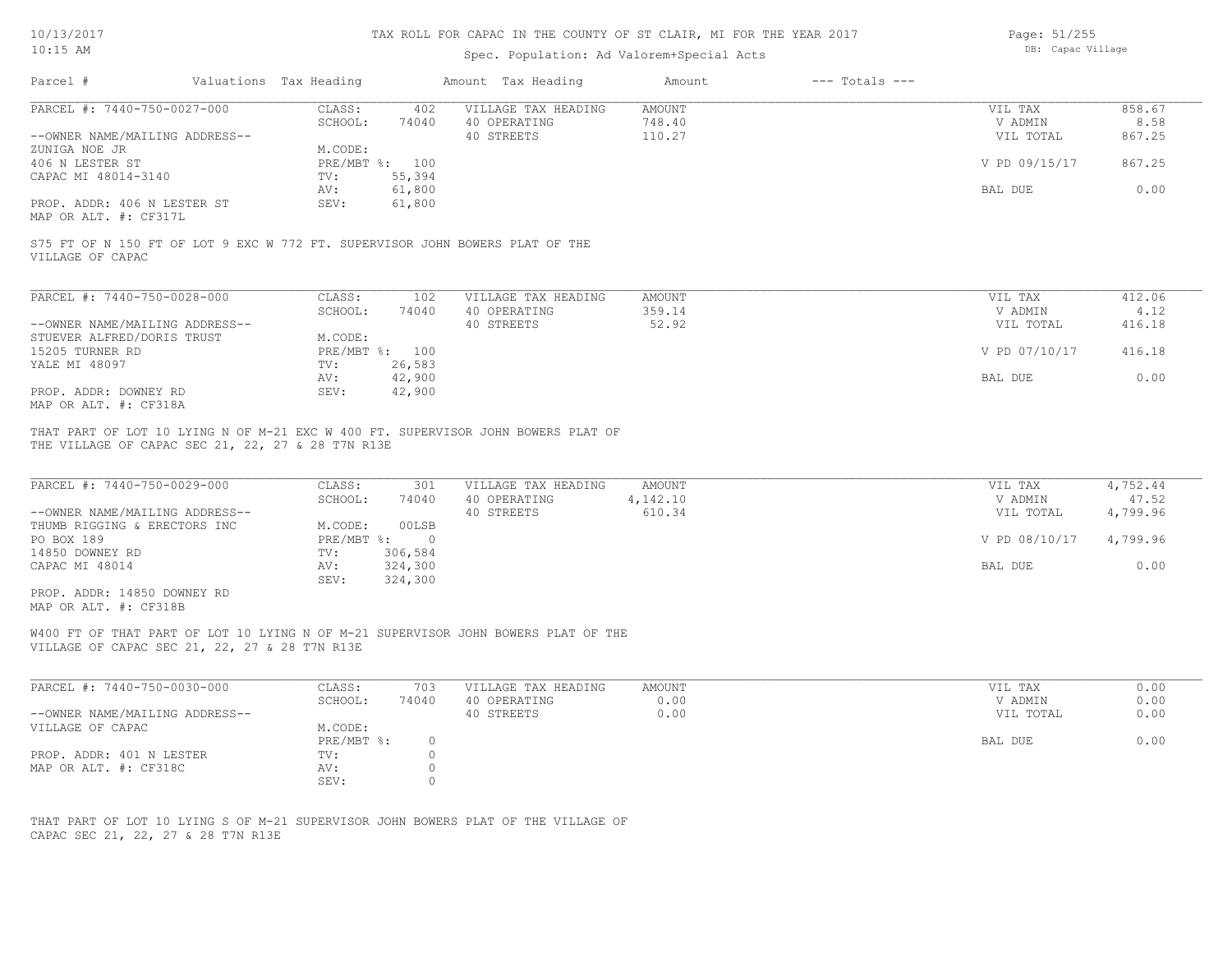# Spec. Population: Ad Valorem+Special Acts

Page: 52/255 DB: Capac Village

|                                                                                                                                                    | Valuations Tax Heading            | Amount Tax Heading                                | Amount<br>$---$ Totals $---$     |                                 |                          |
|----------------------------------------------------------------------------------------------------------------------------------------------------|-----------------------------------|---------------------------------------------------|----------------------------------|---------------------------------|--------------------------|
| PARCEL #: 7440-750-0031-000                                                                                                                        | CLASS:<br>401                     | VILLAGE TAX HEADING                               | <b>AMOUNT</b>                    | VIL TAX                         | 821.56                   |
|                                                                                                                                                    | SCHOOL:<br>74040                  | 40 OPERATING                                      | 716.05                           | V ADMIN                         | 8.21                     |
| --OWNER NAME/MAILING ADDRESS--                                                                                                                     |                                   | 40 STREETS                                        | 105.51                           | VIL TOTAL                       | 829.77                   |
| DEGAIN TRACIE M                                                                                                                                    | M.CODE:<br>COREL                  |                                                   |                                  |                                 |                          |
| 326 N LESTER ST                                                                                                                                    | PRE/MBT %: 100                    |                                                   |                                  | V PD 09/18/17                   | 829.77                   |
| CAPAC MI 48014-3138                                                                                                                                | 53,000<br>TV:                     |                                                   |                                  |                                 |                          |
|                                                                                                                                                    | 53,000<br>AV:                     |                                                   |                                  | BAL DUE                         | 0.00                     |
| PROP. ADDR: 326 N LESTER ST<br>MAP OR ALT. #: CF319A                                                                                               | SEV:<br>53,000                    |                                                   |                                  |                                 |                          |
| N75 FT OF LOT 11 SUPERVISOR JOHN BOWERS PLAT OF THE VILLAGE OF CAPAC SEC 21, 22 27<br>& 28 T7N R13E                                                |                                   |                                                   |                                  |                                 |                          |
| PARCEL #: 7440-750-0032-000                                                                                                                        | CLASS:<br>401                     | VILLAGE TAX HEADING                               | <b>AMOUNT</b>                    | VIL TAX                         | 547.19                   |
|                                                                                                                                                    | SCHOOL:<br>74040                  | 40 OPERATING                                      | 476.92                           | V ADMIN                         | 5.47                     |
| --OWNER NAME/MAILING ADDRESS--                                                                                                                     |                                   | 40 STREETS                                        | 70.27                            | VIL TOTAL                       | 552.66                   |
| RIES RUSSELL                                                                                                                                       | COREL<br>M.CODE:                  |                                                   |                                  |                                 |                          |
| 318 N LESTER ST                                                                                                                                    | PRE/MBT %: 100                    |                                                   |                                  | V PD 09/18/17                   | 552.66                   |
| CAPAC MI 48014-3138                                                                                                                                | 35,300<br>TV:                     |                                                   |                                  |                                 |                          |
|                                                                                                                                                    | 35,300<br>AV:                     |                                                   |                                  | BAL DUE                         | 0.00                     |
| PROP. ADDR: 318 N LESTER ST                                                                                                                        | SEV:<br>35,300                    |                                                   |                                  |                                 |                          |
| MAP OR ALT. #: CF319B                                                                                                                              |                                   |                                                   |                                  |                                 |                          |
| PARCEL #: 7440-750-0033-000<br>--OWNER NAME/MAILING ADDRESS--                                                                                      | CLASS:<br>401<br>SCHOOL:<br>74040 | VILLAGE TAX HEADING<br>40 OPERATING<br>40 STREETS | <b>AMOUNT</b><br>472.79<br>69.66 | VIL TAX<br>V ADMIN<br>VIL TOTAL | 542.45<br>5.42<br>547.87 |
| KLUG MARK/TERRI                                                                                                                                    | M.CODE:                           |                                                   |                                  |                                 |                          |
| 322 N LESTER ST                                                                                                                                    | PRE/MBT %: 100                    |                                                   |                                  | BAL DUE                         | 547.87                   |
| CAPAC MI 48014-3138                                                                                                                                | 34,995<br>TV:                     |                                                   |                                  |                                 |                          |
|                                                                                                                                                    | 48,600<br>AV:                     |                                                   |                                  |                                 |                          |
|                                                                                                                                                    | SEV:<br>48,600                    |                                                   |                                  |                                 |                          |
| PROP. ADDR: 322 N LESTER ST<br>MAP OR ALT. #: CF319C                                                                                               |                                   |                                                   |                                  |                                 |                          |
| S75 FT OF N 150 FT OF LOT 11 SUPERVISOR JOHN BOWERS PLAT OF THE VILLAGE OF CAPAC<br>SEC 21, 22, 27 & 28 T7N R13E                                   |                                   |                                                   |                                  |                                 |                          |
| PARCEL #: 7440-750-0034-000                                                                                                                        | CLASS:<br>401                     | VILLAGE TAX HEADING                               | <b>AMOUNT</b>                    | VIL TAX                         | 377.28                   |
|                                                                                                                                                    | SCHOOL:<br>74040                  | 40 OPERATING                                      | 328.83                           | V ADMIN                         | 3.77                     |
|                                                                                                                                                    |                                   | 40 STREETS                                        | 48.45                            | VIL TOTAL                       | 381.05                   |
|                                                                                                                                                    | M.CODE:                           |                                                   |                                  |                                 |                          |
|                                                                                                                                                    | PRE/MBT %: 100                    |                                                   |                                  | V PD 09/13/17                   | 381.05                   |
|                                                                                                                                                    | TV:<br>24,339                     |                                                   |                                  |                                 |                          |
| --OWNER NAME/MAILING ADDRESS--<br>BOLLAERT PEARL C, BOLLAERT CHARLES<br>SMITH C, GERALD RITA, BOLLAERT R<br>314 N LESTER ST<br>CAPAC MI 48014-3138 | AV:<br>33,400                     |                                                   |                                  | BAL DUE                         | 0.00                     |
|                                                                                                                                                    | SEV:<br>33,400                    |                                                   |                                  |                                 |                          |
| PROP. ADDR: 314 N LESTER ST<br>MAP OR ALT. #: CF320A                                                                                               |                                   |                                                   |                                  |                                 |                          |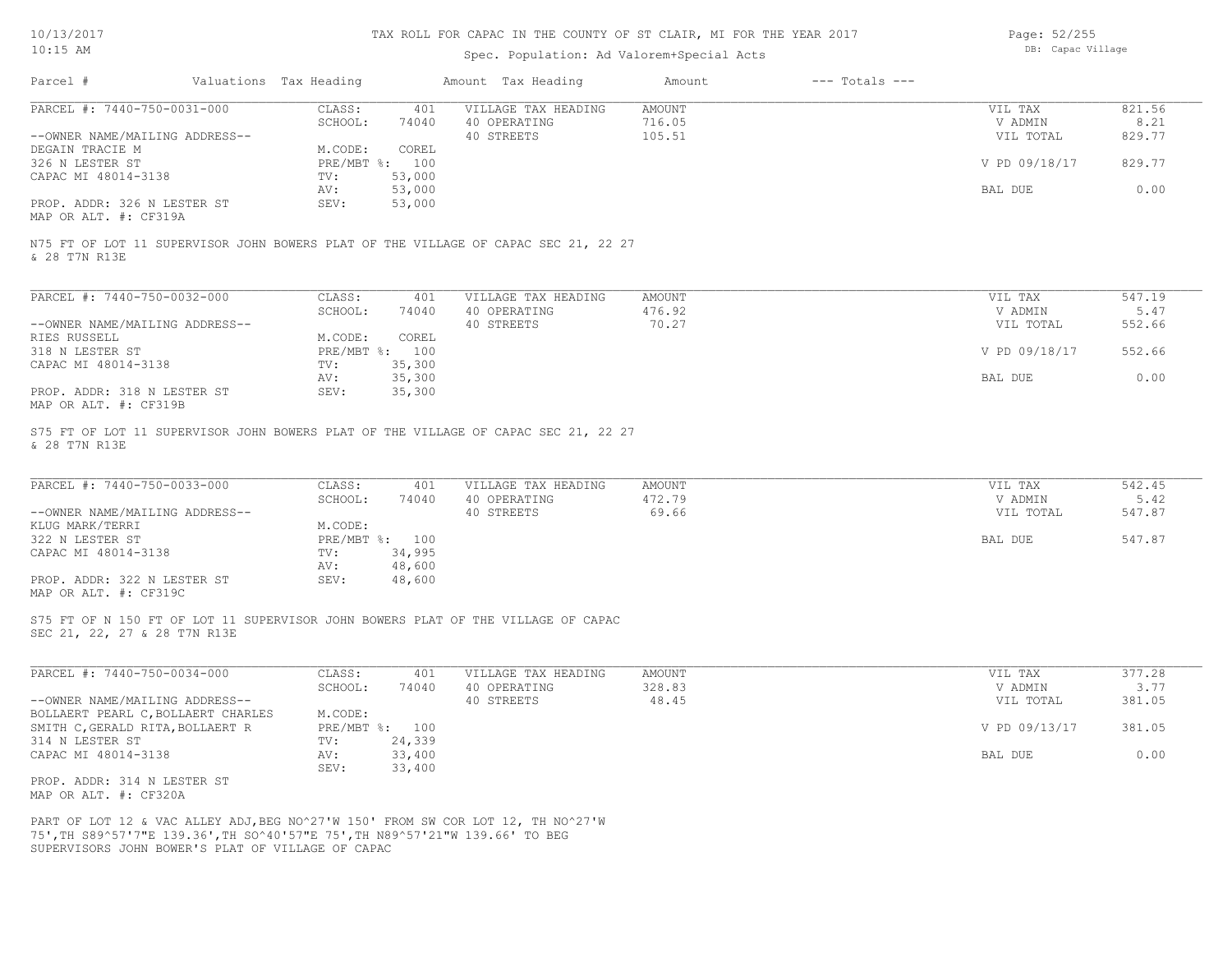## Spec. Population: Ad Valorem+Special Acts

| PARCEL #: 7440-750-0034-100<br>CLASS:<br>VILLAGE TAX HEADING<br>AMOUNT<br>VIL TAX<br>92.36<br>402<br>80.50<br>0.92<br>SCHOOL:<br>74040<br>40 OPERATING<br>V ADMIN<br>--OWNER NAME/MAILING ADDRESS--<br>40 STREETS<br>11.86<br>VIL TOTAL<br>93.28<br>BOLLAERT PEARL C, BOLLAERT CHARLES<br>M.CODE:<br>PRE/MBT %: 100<br>V PD 09/13/17<br>93.28<br>SMITH C, GERALD R, BOLLAERT R<br>5,959<br>314 N LESTER ST<br>TV:<br>0.00<br>11,900<br>CAPAC MI 48014-3138<br>AV:<br>BAL DUE<br>11,900<br>SEV:<br>PROP. ADDR: N LESTER ST<br>MAP OR ALT. #: CF320<br>PART OF LOT 12 & VAC ALLEY ADJ, BEG NO^27'W 75' FROM SW COR LOT 12, TH NO^27'W<br>75', TH S89^57'21"E 139.66', TH SO^40'57"E 75', TH N89^57'21"W 139.97' TO BEG<br>SUPERVISOSR JOHN BOWER'S PLAT OF VILLAGE OF CAPAC<br>PARCEL #: 7440-750-0034-200<br>999.82<br>CLASS:<br>401<br>VILLAGE TAX HEADING<br>AMOUNT<br>VIL TAX<br>SCHOOL:<br>40 OPERATING<br>871.42<br>V ADMIN<br>9.99<br>74040<br>40 STREETS<br>128.40<br>--OWNER NAME/MAILING ADDRESS--<br>VIL TOTAL<br>1,009.81<br>M.CODE:<br>COREL<br>DUDLEY DAVID S<br>DUDLEY VIRGINA<br>PRE/MBT %: 100<br>V PD 09/18/17<br>1,009.81<br>64,500<br>300 N LESTER ST<br>TV:<br>CAPAC MI 48014-3138<br>AV:<br>64,500<br>BAL DUE<br>0.00<br>64,500<br>SEV:<br>PROP. ADDR: 300 N LESTER ST<br>MAP OR ALT. #: CF320C<br>PART OF LOT 12& VAC ALLEY ADJ, BEG AT SW COR OF LOT 12, TH NO^27'W 75', TH<br>S89^57'21"E 139.97', TH SO^40'57"E 75', TH N89^57'21"W 140.27' TO BEG SUPRVISOR JOHN<br>BOWER'S PLAT OF VILLAGE OF CAPAC<br>PARCEL #: 7440-750-0035-000<br>CLASS:<br>497.13<br>401<br>VILLAGE TAX HEADING<br><b>AMOUNT</b><br>VIL TAX<br>SCHOOL:<br>433.29<br>4.97<br>74040<br>40 OPERATING<br>V ADMIN<br>40 STREETS<br>63.84<br>502.10<br>--OWNER NAME/MAILING ADDRESS--<br>VIL TOTAL<br>WITHUN DIANA<br>M.CODE:<br>00LSB<br>PRE/MBT %: 100<br>V PD 08/10/17<br>502.10<br>MICHAEL WITHUN<br>238 N LESTER ST<br>TV:<br>32,071<br>0.00<br>CAPAC MI 48014-3136<br>44,300<br>BAL DUE<br>AV:<br>SEV:<br>44,300<br>PROP. ADDR: 238 N LESTER ST<br>MAP OR ALT. #: CF321A<br>LOT 13 EXC S 225' SUPERVISOR JOHN BOWER'S PLAT OF THE VILLAGE OF CAPAC<br>PARCEL #: 7440-750-0035-200<br>453.38<br>CLASS:<br>401<br>VILLAGE TAX HEADING<br><b>AMOUNT</b><br>VIL TAX<br>395.16<br>4.53<br>SCHOOL:<br>74040<br>40 OPERATING<br>V ADMIN<br>58.22<br>40 STREETS<br>VIL TOTAL<br>457.91<br>--OWNER NAME/MAILING ADDRESS--<br>M.CODE:<br>ELLLIOTT RAYMOND JR/SHERRY<br>PRE/MBT %: 100<br>BAL DUE<br>457.91<br>230 N LESTER ST<br>CAPAC MI 48014<br>TV:<br>29,249<br>40,700<br>AV:<br>PROP. ADDR: 230 N LESTER ST<br>SEV:<br>40,700<br>MAP OR ALT. #: CF321C | Parcel # | Valuations Tax Heading |  | Amount Tax Heading | Amount | $---$ Totals $---$ |  |
|--------------------------------------------------------------------------------------------------------------------------------------------------------------------------------------------------------------------------------------------------------------------------------------------------------------------------------------------------------------------------------------------------------------------------------------------------------------------------------------------------------------------------------------------------------------------------------------------------------------------------------------------------------------------------------------------------------------------------------------------------------------------------------------------------------------------------------------------------------------------------------------------------------------------------------------------------------------------------------------------------------------------------------------------------------------------------------------------------------------------------------------------------------------------------------------------------------------------------------------------------------------------------------------------------------------------------------------------------------------------------------------------------------------------------------------------------------------------------------------------------------------------------------------------------------------------------------------------------------------------------------------------------------------------------------------------------------------------------------------------------------------------------------------------------------------------------------------------------------------------------------------------------------------------------------------------------------------------------------------------------------------------------------------------------------------------------------------------------------------------------------------------------------------------------------------------------------------------------------------------------------------------------------------------------------------------------------------------------------------------------------------------------------------------------------------------------------------------------------------------------------------------------------------------------------------------------------------------------------------------------------------------------|----------|------------------------|--|--------------------|--------|--------------------|--|
|                                                                                                                                                                                                                                                                                                                                                                                                                                                                                                                                                                                                                                                                                                                                                                                                                                                                                                                                                                                                                                                                                                                                                                                                                                                                                                                                                                                                                                                                                                                                                                                                                                                                                                                                                                                                                                                                                                                                                                                                                                                                                                                                                                                                                                                                                                                                                                                                                                                                                                                                                                                                                                                  |          |                        |  |                    |        |                    |  |
|                                                                                                                                                                                                                                                                                                                                                                                                                                                                                                                                                                                                                                                                                                                                                                                                                                                                                                                                                                                                                                                                                                                                                                                                                                                                                                                                                                                                                                                                                                                                                                                                                                                                                                                                                                                                                                                                                                                                                                                                                                                                                                                                                                                                                                                                                                                                                                                                                                                                                                                                                                                                                                                  |          |                        |  |                    |        |                    |  |
|                                                                                                                                                                                                                                                                                                                                                                                                                                                                                                                                                                                                                                                                                                                                                                                                                                                                                                                                                                                                                                                                                                                                                                                                                                                                                                                                                                                                                                                                                                                                                                                                                                                                                                                                                                                                                                                                                                                                                                                                                                                                                                                                                                                                                                                                                                                                                                                                                                                                                                                                                                                                                                                  |          |                        |  |                    |        |                    |  |
|                                                                                                                                                                                                                                                                                                                                                                                                                                                                                                                                                                                                                                                                                                                                                                                                                                                                                                                                                                                                                                                                                                                                                                                                                                                                                                                                                                                                                                                                                                                                                                                                                                                                                                                                                                                                                                                                                                                                                                                                                                                                                                                                                                                                                                                                                                                                                                                                                                                                                                                                                                                                                                                  |          |                        |  |                    |        |                    |  |
|                                                                                                                                                                                                                                                                                                                                                                                                                                                                                                                                                                                                                                                                                                                                                                                                                                                                                                                                                                                                                                                                                                                                                                                                                                                                                                                                                                                                                                                                                                                                                                                                                                                                                                                                                                                                                                                                                                                                                                                                                                                                                                                                                                                                                                                                                                                                                                                                                                                                                                                                                                                                                                                  |          |                        |  |                    |        |                    |  |
|                                                                                                                                                                                                                                                                                                                                                                                                                                                                                                                                                                                                                                                                                                                                                                                                                                                                                                                                                                                                                                                                                                                                                                                                                                                                                                                                                                                                                                                                                                                                                                                                                                                                                                                                                                                                                                                                                                                                                                                                                                                                                                                                                                                                                                                                                                                                                                                                                                                                                                                                                                                                                                                  |          |                        |  |                    |        |                    |  |
|                                                                                                                                                                                                                                                                                                                                                                                                                                                                                                                                                                                                                                                                                                                                                                                                                                                                                                                                                                                                                                                                                                                                                                                                                                                                                                                                                                                                                                                                                                                                                                                                                                                                                                                                                                                                                                                                                                                                                                                                                                                                                                                                                                                                                                                                                                                                                                                                                                                                                                                                                                                                                                                  |          |                        |  |                    |        |                    |  |
|                                                                                                                                                                                                                                                                                                                                                                                                                                                                                                                                                                                                                                                                                                                                                                                                                                                                                                                                                                                                                                                                                                                                                                                                                                                                                                                                                                                                                                                                                                                                                                                                                                                                                                                                                                                                                                                                                                                                                                                                                                                                                                                                                                                                                                                                                                                                                                                                                                                                                                                                                                                                                                                  |          |                        |  |                    |        |                    |  |
|                                                                                                                                                                                                                                                                                                                                                                                                                                                                                                                                                                                                                                                                                                                                                                                                                                                                                                                                                                                                                                                                                                                                                                                                                                                                                                                                                                                                                                                                                                                                                                                                                                                                                                                                                                                                                                                                                                                                                                                                                                                                                                                                                                                                                                                                                                                                                                                                                                                                                                                                                                                                                                                  |          |                        |  |                    |        |                    |  |
|                                                                                                                                                                                                                                                                                                                                                                                                                                                                                                                                                                                                                                                                                                                                                                                                                                                                                                                                                                                                                                                                                                                                                                                                                                                                                                                                                                                                                                                                                                                                                                                                                                                                                                                                                                                                                                                                                                                                                                                                                                                                                                                                                                                                                                                                                                                                                                                                                                                                                                                                                                                                                                                  |          |                        |  |                    |        |                    |  |
|                                                                                                                                                                                                                                                                                                                                                                                                                                                                                                                                                                                                                                                                                                                                                                                                                                                                                                                                                                                                                                                                                                                                                                                                                                                                                                                                                                                                                                                                                                                                                                                                                                                                                                                                                                                                                                                                                                                                                                                                                                                                                                                                                                                                                                                                                                                                                                                                                                                                                                                                                                                                                                                  |          |                        |  |                    |        |                    |  |
|                                                                                                                                                                                                                                                                                                                                                                                                                                                                                                                                                                                                                                                                                                                                                                                                                                                                                                                                                                                                                                                                                                                                                                                                                                                                                                                                                                                                                                                                                                                                                                                                                                                                                                                                                                                                                                                                                                                                                                                                                                                                                                                                                                                                                                                                                                                                                                                                                                                                                                                                                                                                                                                  |          |                        |  |                    |        |                    |  |
|                                                                                                                                                                                                                                                                                                                                                                                                                                                                                                                                                                                                                                                                                                                                                                                                                                                                                                                                                                                                                                                                                                                                                                                                                                                                                                                                                                                                                                                                                                                                                                                                                                                                                                                                                                                                                                                                                                                                                                                                                                                                                                                                                                                                                                                                                                                                                                                                                                                                                                                                                                                                                                                  |          |                        |  |                    |        |                    |  |
|                                                                                                                                                                                                                                                                                                                                                                                                                                                                                                                                                                                                                                                                                                                                                                                                                                                                                                                                                                                                                                                                                                                                                                                                                                                                                                                                                                                                                                                                                                                                                                                                                                                                                                                                                                                                                                                                                                                                                                                                                                                                                                                                                                                                                                                                                                                                                                                                                                                                                                                                                                                                                                                  |          |                        |  |                    |        |                    |  |
|                                                                                                                                                                                                                                                                                                                                                                                                                                                                                                                                                                                                                                                                                                                                                                                                                                                                                                                                                                                                                                                                                                                                                                                                                                                                                                                                                                                                                                                                                                                                                                                                                                                                                                                                                                                                                                                                                                                                                                                                                                                                                                                                                                                                                                                                                                                                                                                                                                                                                                                                                                                                                                                  |          |                        |  |                    |        |                    |  |
|                                                                                                                                                                                                                                                                                                                                                                                                                                                                                                                                                                                                                                                                                                                                                                                                                                                                                                                                                                                                                                                                                                                                                                                                                                                                                                                                                                                                                                                                                                                                                                                                                                                                                                                                                                                                                                                                                                                                                                                                                                                                                                                                                                                                                                                                                                                                                                                                                                                                                                                                                                                                                                                  |          |                        |  |                    |        |                    |  |
|                                                                                                                                                                                                                                                                                                                                                                                                                                                                                                                                                                                                                                                                                                                                                                                                                                                                                                                                                                                                                                                                                                                                                                                                                                                                                                                                                                                                                                                                                                                                                                                                                                                                                                                                                                                                                                                                                                                                                                                                                                                                                                                                                                                                                                                                                                                                                                                                                                                                                                                                                                                                                                                  |          |                        |  |                    |        |                    |  |
|                                                                                                                                                                                                                                                                                                                                                                                                                                                                                                                                                                                                                                                                                                                                                                                                                                                                                                                                                                                                                                                                                                                                                                                                                                                                                                                                                                                                                                                                                                                                                                                                                                                                                                                                                                                                                                                                                                                                                                                                                                                                                                                                                                                                                                                                                                                                                                                                                                                                                                                                                                                                                                                  |          |                        |  |                    |        |                    |  |
|                                                                                                                                                                                                                                                                                                                                                                                                                                                                                                                                                                                                                                                                                                                                                                                                                                                                                                                                                                                                                                                                                                                                                                                                                                                                                                                                                                                                                                                                                                                                                                                                                                                                                                                                                                                                                                                                                                                                                                                                                                                                                                                                                                                                                                                                                                                                                                                                                                                                                                                                                                                                                                                  |          |                        |  |                    |        |                    |  |
|                                                                                                                                                                                                                                                                                                                                                                                                                                                                                                                                                                                                                                                                                                                                                                                                                                                                                                                                                                                                                                                                                                                                                                                                                                                                                                                                                                                                                                                                                                                                                                                                                                                                                                                                                                                                                                                                                                                                                                                                                                                                                                                                                                                                                                                                                                                                                                                                                                                                                                                                                                                                                                                  |          |                        |  |                    |        |                    |  |
|                                                                                                                                                                                                                                                                                                                                                                                                                                                                                                                                                                                                                                                                                                                                                                                                                                                                                                                                                                                                                                                                                                                                                                                                                                                                                                                                                                                                                                                                                                                                                                                                                                                                                                                                                                                                                                                                                                                                                                                                                                                                                                                                                                                                                                                                                                                                                                                                                                                                                                                                                                                                                                                  |          |                        |  |                    |        |                    |  |

N75' OF S 225' OF LOT 13 SUPERVISOR JOHN BOWER'S PLAT OF THE VILLAGE OF CAPAC

Page: 53/255 DB: Capac Village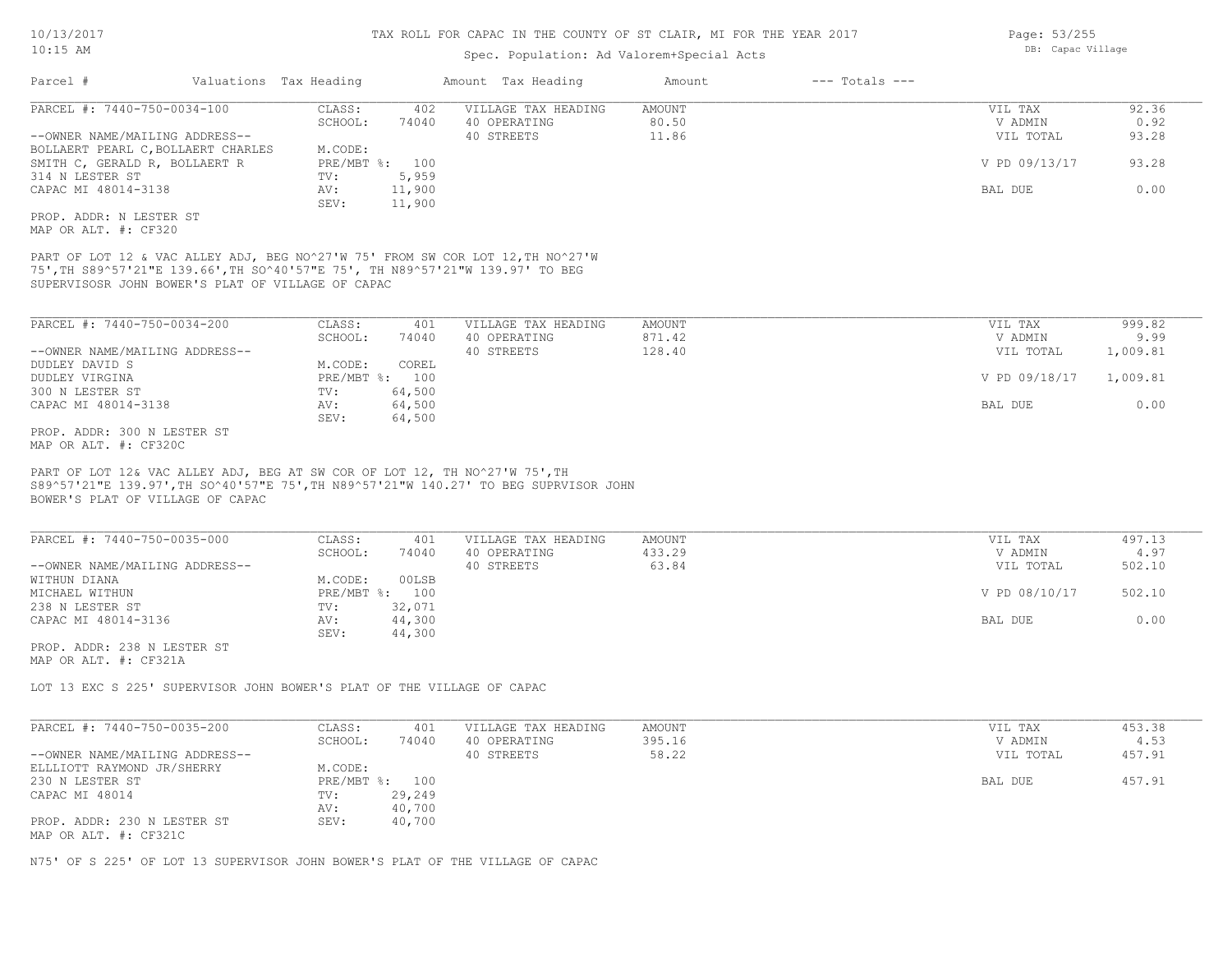### Spec. Population: Ad Valorem+Special Acts

| Page: 54/255      |
|-------------------|
| DB: Capac Village |

| Parcel #                       | Valuations Tax Heading |        | Amount Tax Heading  | Amount | $---$ Totals $---$ |               |        |
|--------------------------------|------------------------|--------|---------------------|--------|--------------------|---------------|--------|
| PARCEL #: 7440-750-0035-500    | CLASS:                 | 401    | VILLAGE TAX HEADING | AMOUNT |                    | VIL TAX       | 754.60 |
|                                | SCHOOL:                | 74040  | 40 OPERATING        | 657.69 |                    | V ADMIN       | 7.54   |
| --OWNER NAME/MAILING ADDRESS-- |                        |        | 40 STREETS          | 96.91  |                    | VIL TOTAL     | 762.14 |
| MOLINA JOSE E                  | M.CODE:                | COREL  |                     |        |                    |               |        |
| 222 N LESTER ST                | PRE/MBT %: 100         |        |                     |        |                    | V PD 09/18/17 | 762.14 |
| CAPAC MI 48014-3136            | TV:                    | 48,680 |                     |        |                    |               |        |
|                                | AV:                    | 63,000 |                     |        |                    | BAL DUE       | 0.00   |
| PROP. ADDR: 222 N LESTER ST    | SEV:                   | 63,000 |                     |        |                    |               |        |
|                                |                        |        |                     |        |                    |               |        |

MAP OR ALT. #: CF321B

S150' OF LOT 13 SUPERVISOR JOHN BOWER'S PLAT OF THE VILLAGE OF CAPAC

| PARCEL #: 7440-750-0036-000    | CLASS:     | 401    | VILLAGE TAX HEADING | AMOUNT | VIL TAX   | 318.74 |
|--------------------------------|------------|--------|---------------------|--------|-----------|--------|
|                                | SCHOOL:    | 74040  | 40 OPERATING        | 277.81 | V ADMIN   | 3.18   |
| --OWNER NAME/MAILING ADDRESS-- |            |        | 40 STREETS          | 40.93  | VIL TOTAL | 321.92 |
| WALKER RITA                    | M.CODE:    |        |                     |        |           |        |
| P.O. BOX 530                   | PRE/MBT %: | 100    |                     |        | BAL DUE   | 321.92 |
| CAPAC MI 48014-3134            | TV:        | 20,563 |                     |        |           |        |
|                                | AV:        | 26,000 |                     |        |           |        |
| PROP. ADDR: 108 N LESTER ST    | SEV:       | 26,000 |                     |        |           |        |
| MAP OR ALT. #: CF322A          |            |        |                     |        |           |        |

22, 27 & 28 T7N R13E EXC N 195 FT THEREOF SUPERVISOR JOHN BOWERS PLAT OF THE VILLAGE OF CAPAC SEC 21, THAT PART OF LOT 14 LYING N OF A LINE 420 FT N OF & PARALLEL WITH CENTER OF M-21

| PARCEL #: 7440-750-0037-000    | CLASS:     | 401    | VILLAGE TAX HEADING | AMOUNT | VIL TAX   | 374.03 |
|--------------------------------|------------|--------|---------------------|--------|-----------|--------|
|                                | SCHOOL:    | 74040  | 40 OPERATING        | 326.00 | V ADMIN   | 3.74   |
| --OWNER NAME/MAILING ADDRESS-- |            |        | 40 STREETS          | 48.03  | VIL TOTAL | 377.77 |
| HELZER LONNIE L                | M.CODE:    |        |                     |        |           |        |
| WALKER RITA G, GRAY CATHY J    | PRE/MBT %: |        |                     |        | BAL DUE   | 377.77 |
| 15122 WEST PARK APT 4          | TV:        | 24,130 |                     |        |           |        |
| CAPAC MI 48014                 | AV:        | 32,800 |                     |        |           |        |
|                                | SEV:       | 32,800 |                     |        |           |        |
| PROP. ADDR: 204 N LESTER ST    |            |        |                     |        |           |        |

MAP OR ALT. #: CF322B

N129' OF LOT 14 SUPERVISOR JOHN BOWERS PLAT OF THE VILLAGE OF CAPAC

| PARCEL #: 7440-750-0037-100    | CLASS:       | 703   | VILLAGE TAX HEADING | AMOUNT | VIL TAX   | 0.00 |
|--------------------------------|--------------|-------|---------------------|--------|-----------|------|
|                                | SCHOOL:      | 74040 | 40 OPERATING        | 0.00   | V ADMIN   | 0.00 |
| --OWNER NAME/MAILING ADDRESS-- |              |       | 40 STREETS          | 0.00   | VIL TOTAL | 0.00 |
| VILLAGE OF CAPAC               | M.CODE:      |       |                     |        |           |      |
| 131 N MAIN ST                  | $PRE/MBT$ %: |       |                     |        | BAL DUE   | 0.00 |
| CAPAC MI 48014                 | TV:          |       |                     |        |           |      |
|                                | AV:          |       |                     |        |           |      |
| PROP. ADDR: E CHURCH STREET    | SEV:         |       |                     |        |           |      |
| MAP OR ALT. #: CF322C          |              |       |                     |        |           |      |

S66' OF N 195' OF LOT 14 SUPERVISOR JOHN BOWERS PLAT OF THE VILLAGE OF CAPAC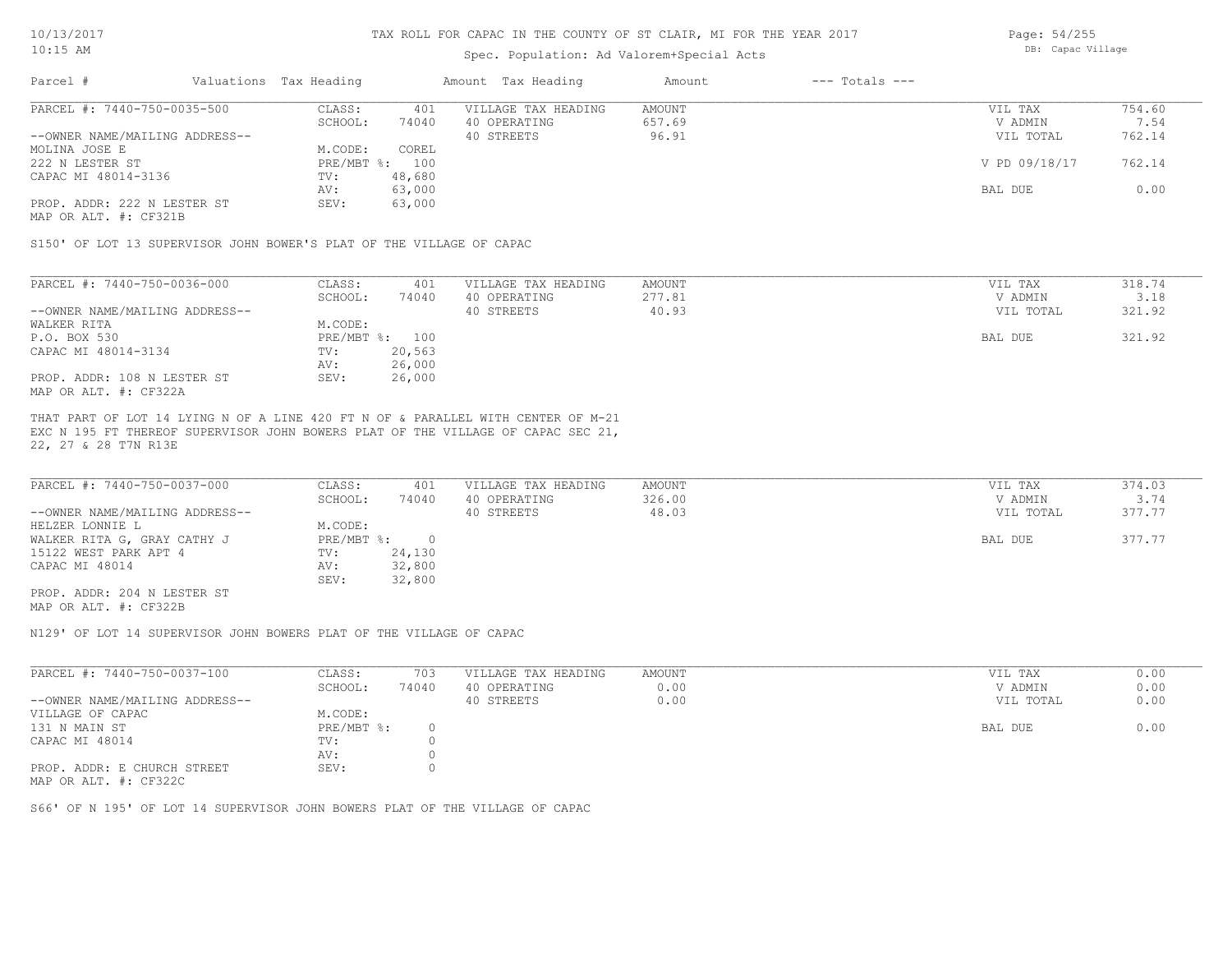### Spec. Population: Ad Valorem+Special Acts

Page: 55/255 DB: Capac Village

| Parcel #                       | Valuations Tax Heading |                | Amount Tax Heading  | Amount | $---$ Totals $---$ |               |        |
|--------------------------------|------------------------|----------------|---------------------|--------|--------------------|---------------|--------|
| PARCEL #: 7440-750-0039-000    | CLASS:                 | 401            | VILLAGE TAX HEADING | AMOUNT |                    | VIL TAX       | 612.03 |
|                                | SCHOOL:                | 74040          | 40 OPERATING        | 533.43 |                    | V ADMIN       | 6.12   |
| --OWNER NAME/MAILING ADDRESS-- |                        |                | 40 STREETS          | 78.60  |                    | VIL TOTAL     | 618.15 |
| BEISCHER RONALD/PATSY          | M.CODE:                |                |                     |        |                    |               |        |
| 403 E MILL ST                  |                        | PRE/MBT %: 100 |                     |        |                    | V PD 09/15/17 | 618.15 |
| CAPAC MI 48014-3164            | TV:                    | 39,483         |                     |        |                    |               |        |
|                                | AV:                    | 49,200         |                     |        |                    | BAL DUE       | 0.00   |
| PROP. ADDR: 403 E MILL ST      | SEV:                   | 49,200         |                     |        |                    |               |        |
| MAP OR ALT. #: CF323A          |                        |                |                     |        |                    |               |        |

28 T7N R13E FT N OF LOT 15 SUPERVISOR JOHN BOWERS PLAT OF THE VILLAGE OF CAPAC SEC 21, 22, 27 &

| PARCEL #: 7440-750-0040-000    | CLASS:     | 401    | VILLAGE TAX HEADING | AMOUNT | VIL TAX       | 367.57 |
|--------------------------------|------------|--------|---------------------|--------|---------------|--------|
|                                | SCHOOL:    | 74040  | 40 OPERATING        | 320.37 | V ADMIN       | 3.67   |
| --OWNER NAME/MAILING ADDRESS-- |            |        | 40 STREETS          | 47.20  | VIL TOTAL     | 371.24 |
| KLUG BETTY                     | M.CODE:    |        |                     |        |               |        |
| CONNIE MURRAY                  | PRE/MBT %: |        |                     |        | V PD 09/13/17 | 371.24 |
| 4676 DOWNINGTON RD             | TV:        | 23,713 |                     |        |               |        |
| DECKERVILLE MI 48427           | AV:        | 32,600 |                     |        | BAL DUE       | 0.00   |
|                                | SEV:       | 32,600 |                     |        |               |        |
| PROP. ADDR: 104 N LESTER ST    |            |        |                     |        |               |        |

MAP OR ALT. #: CF323B

JOHN BOWERS PLAT OF THE VILLAGE OF CAPAC SEC 21, 22, 27 & 28 T7N R13E N75 FT OF S 167 FT OF THAT PART OF LOT 14 LYING N OF N LINE OF LOT 15 SUPERVISOR

| PARCEL #: 7440-750-0041-000                                             | CLASS:  | 401            | VILLAGE TAX HEADING | AMOUNT | VIL TAX       | 302.81 |
|-------------------------------------------------------------------------|---------|----------------|---------------------|--------|---------------|--------|
|                                                                         | SCHOOL: | 74040          | 40 OPERATING        | 263.92 | V ADMIN       | 3.02   |
| --OWNER NAME/MAILING ADDRESS--                                          |         |                | 40 STREETS          | 38.89  | VIL TOTAL     | 305.83 |
| LYLE WILLIAM                                                            | M.CODE: | COREL          |                     |        |               |        |
| 106 N LESTER ST                                                         |         | PRE/MBT %: 100 |                     |        | V PD 09/18/17 | 305.83 |
| CAPAC MI 48014-3134                                                     | TV:     | 19,535         |                     |        |               |        |
|                                                                         | AV:     | 26,900         |                     |        | BAL DUE       | 0.00   |
| PROP. ADDR: 106 N LESTER ST                                             | SEV:    | 26,900         |                     |        |               |        |
| $\cdots$ $\cdots$ $\cdots$ $\cdots$ $\cdots$ $\cdots$ $\cdots$ $\cdots$ |         |                |                     |        |               |        |

MAP OR ALT. #: CF323C

JOHN BOWERS PLAT OF THE VILLAGE OF CAPAC N70 FT OF S 237 FT OF THAT PART OF LOT 14 LYING N OF N LINE OF LOT 15 SUPERVISOR

| PARCEL #: 7440-750-0042-000    | CLASS:       | 402    | VILLAGE TAX HEADING | AMOUNT | VIL TAX       | 138.63 |
|--------------------------------|--------------|--------|---------------------|--------|---------------|--------|
|                                | SCHOOL:      | 74040  | 40 OPERATING        | 120.83 | V ADMIN       | 1.38   |
| --OWNER NAME/MAILING ADDRESS-- |              |        | 40 STREETS          | 17.80  | VIL TOTAL     | 140.01 |
| KLUG BETTY                     | M.CODE:      |        |                     |        |               |        |
| CONNIE MURRAY                  | $PRE/MBT$ %: |        |                     |        | V PD 09/18/17 | 140.01 |
| 4676 DOWNINGTON RD             | TV:          | 8,944  |                     |        |               |        |
| DECKERVILLE MI 48427           | AV:          | 13,300 |                     |        | BAL DUE       | 0.00   |
|                                | SEV:         | 13,300 |                     |        |               |        |
| PROP. ADDR: N LESTER ST        |              |        |                     |        |               |        |

MAP OR ALT. #: CF323D

JOHN BOWERS PLAT OF THE VILLAGE OF CAPAC SEC 21, 22, 27 & 28 T7N R13E N75 FT OF S 92 FT OF THAT PART OF LOT 14 LYING N OF N LINE OF LOT 15 SUPERVISOR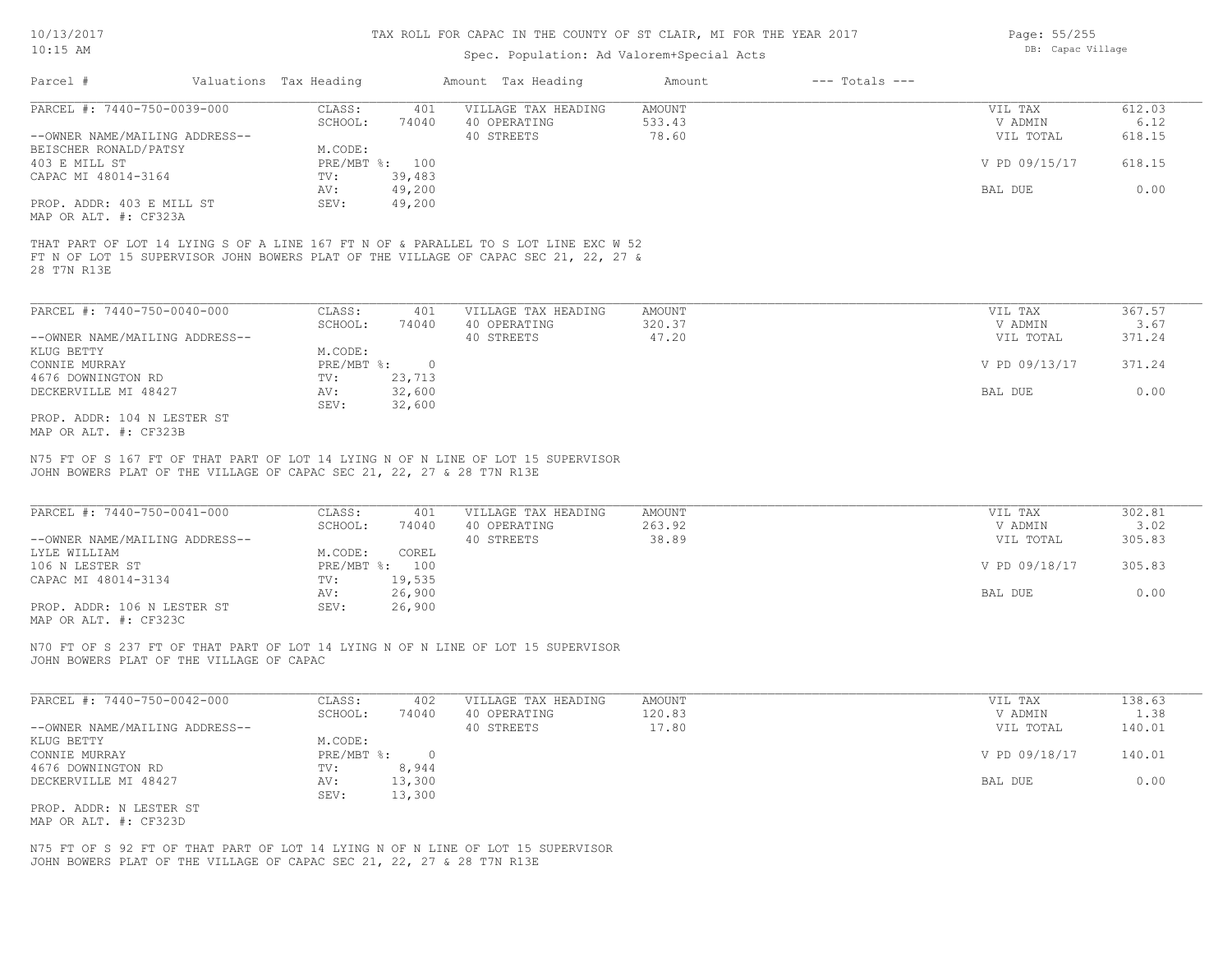# Spec. Population: Ad Valorem+Special Acts

|                                                                                                                                                                                                                                                       |                                                              | Spec. Population: Ad Valorem+Special Acts         |                              |                                                  |                                 |
|-------------------------------------------------------------------------------------------------------------------------------------------------------------------------------------------------------------------------------------------------------|--------------------------------------------------------------|---------------------------------------------------|------------------------------|--------------------------------------------------|---------------------------------|
| Parcel #                                                                                                                                                                                                                                              | Valuations Tax Heading                                       | Amount Tax Heading                                | Amount<br>$---$ Totals $---$ |                                                  |                                 |
| PARCEL #: 7440-750-0043-000                                                                                                                                                                                                                           | CLASS:<br>401                                                | VILLAGE TAX HEADING                               | <b>AMOUNT</b>                | VIL TAX                                          | 536.46                          |
|                                                                                                                                                                                                                                                       | SCHOOL:<br>74040                                             | 40 OPERATING                                      | 467.57                       | V ADMIN                                          | 5.36                            |
| --OWNER NAME/MAILING ADDRESS--                                                                                                                                                                                                                        |                                                              | 40 STREETS                                        | 68.89                        | VIL TOTAL                                        | 541.82                          |
| BOOM WILLIAM K                                                                                                                                                                                                                                        | M.CODE:<br>COREL                                             |                                                   |                              |                                                  |                                 |
| BOOM ANGELIC S                                                                                                                                                                                                                                        | PRE/MBT %: 100                                               |                                                   |                              | V PD 09/18/17                                    | 541.82                          |
|                                                                                                                                                                                                                                                       |                                                              |                                                   |                              |                                                  |                                 |
| 401 E MILL ST                                                                                                                                                                                                                                         | 34,608<br>TV:                                                |                                                   |                              |                                                  |                                 |
| CAPAC MI 48014                                                                                                                                                                                                                                        | 37,500<br>AV:                                                |                                                   |                              | BAL DUE                                          | 0.00                            |
|                                                                                                                                                                                                                                                       | SEV:<br>37,500                                               |                                                   |                              |                                                  |                                 |
| PROP. ADDR: 401 E MILL ST                                                                                                                                                                                                                             |                                                              |                                                   |                              |                                                  |                                 |
| MAP OR ALT. #: CF324                                                                                                                                                                                                                                  |                                                              |                                                   |                              |                                                  |                                 |
| LOT 15 & THAT PART OF LOT 14 BEG AT NW COR OF LOT 15 TH E 52 FT, TH N 17 FT TH W 52<br>FT TO W LOT LINE, TH S 17 FT TO BEG. SUPERVISOR JOHN BOWERS PLAT OF THE VILLAGE OF<br>CAPAC SEC 21, 22, 27 & 28 T7N R13E                                       |                                                              |                                                   |                              |                                                  |                                 |
|                                                                                                                                                                                                                                                       |                                                              |                                                   |                              |                                                  |                                 |
| PARCEL #: 7440-750-0044-000                                                                                                                                                                                                                           | CLASS:<br>005                                                | VILLAGE TAX HEADING                               | AMOUNT                       | VIL TAX                                          | 0.00                            |
|                                                                                                                                                                                                                                                       | SCHOOL:<br>74040                                             | 40 OPERATING                                      | 0.00                         | V ADMIN                                          | 0.00                            |
| --OWNER NAME/MAILING ADDRESS--                                                                                                                                                                                                                        |                                                              | 40 STREETS                                        | 0.00                         | VIL TOTAL                                        | 0.00                            |
| SANCHEZ JAMES/FRANCISCA                                                                                                                                                                                                                               | M.CODE:                                                      |                                                   |                              |                                                  |                                 |
| 207 RAILROAD ST                                                                                                                                                                                                                                       | PRE/MBT %:<br>$\circ$                                        |                                                   |                              | BAL DUE                                          | 0.00                            |
| CAPAC MI 48014-3623                                                                                                                                                                                                                                   | $\text{TV}$ :<br>$\circ$                                     |                                                   |                              |                                                  |                                 |
|                                                                                                                                                                                                                                                       | $\circ$<br>AV:                                               |                                                   |                              |                                                  |                                 |
| PROP. ADDR: VACANT LOT E MILL ST<br>MAP OR ALT. #: CF325A                                                                                                                                                                                             | SEV:<br>$\Omega$                                             |                                                   |                              |                                                  |                                 |
| R13E<br>PARCEL #: 7440-750-0044-001<br>--OWNER NAME/MAILING ADDRESS--<br>SANCHEZ JAMES<br>130 N MATTESON ST APT.131                                                                                                                                   | CLASS:<br>402<br>SCHOOL:<br>74040<br>M.CODE:<br>PRE/MBT %: 0 | VILLAGE TAX HEADING<br>40 OPERATING<br>40 STREETS | AMOUNT<br>20.38<br>3.00      | VIL TAX<br>V ADMIN<br>VIL TOTAL<br>V PD 09/29/17 | 23.38<br>0.23<br>23.61<br>23.61 |
| CAPAC MI 48014                                                                                                                                                                                                                                        | 1,509<br>TV:                                                 |                                                   |                              |                                                  |                                 |
|                                                                                                                                                                                                                                                       | 14,300<br>AV:                                                |                                                   |                              | BAL DUE                                          | 0.00                            |
| PROP. ADDR: E CHURCH STREET<br>MAP OR ALT. #:                                                                                                                                                                                                         | 14,300<br>SEV:                                               |                                                   |                              |                                                  |                                 |
| PART OF LOT 16 DESC AS BEG S 89D 49M 35S W 146' FROM NE COR OF LOT 16; TH S 0D 20M<br>33S E 129', TH S 89D 49M 35S W 146.55', TH N OD 27M OS W 129', TH N 89D 45M 35S E<br>146.8' TO BEG SUPERVISOR JOHN BOWERS PLAT OF THE VILLAGE OF CAPAC PARCEL A |                                                              |                                                   |                              |                                                  |                                 |
| PARCEL #: 7440-750-0044-002                                                                                                                                                                                                                           | CLASS:<br>402                                                | VILLAGE TAX HEADING                               | AMOUNT                       | VIL TAX                                          | 0.00                            |
|                                                                                                                                                                                                                                                       | SCHOOL:<br>74040                                             | 40 OPERATING                                      | 0.00                         | V ADMIN                                          | 0.00                            |
| --OWNER NAME/MAILING ADDRESS--                                                                                                                                                                                                                        |                                                              | 40 STREETS                                        | 0.00                         | VIL TOTAL                                        | 0.00                            |
| SANCHEZ JAMES                                                                                                                                                                                                                                         | M.CODE:                                                      |                                                   |                              |                                                  |                                 |
|                                                                                                                                                                                                                                                       |                                                              |                                                   |                              |                                                  | 0.00                            |
| SANCHEZ FRANCISCA                                                                                                                                                                                                                                     | PRE/MBT %:<br>$\circ$                                        |                                                   |                              | BAL DUE                                          |                                 |
| 130 N MATTESON ST APT. 131                                                                                                                                                                                                                            | $\circ$<br>TV:                                               |                                                   |                              |                                                  |                                 |
| CAPAC MI 48014-3623                                                                                                                                                                                                                                   | $\circ$<br>AV:                                               |                                                   |                              |                                                  |                                 |
|                                                                                                                                                                                                                                                       | $\Omega$<br>SEV:                                             |                                                   |                              |                                                  |                                 |

MAP OR ALT. #: PROP. ADDR: E CHURCH ST

BOWERS PLAT OF VILLAGE OF CAPAC PROPOSED CHURCH STREET EXTENSION W 292.43', TH N 0D 27M 0S W 66', TH N 89D 49M 35S E 292.56' TO BEG. SUPERVISOR JOHN BEG S 0D 20M 33S E 129' FROM NE COR LOT 16, TH S 0D 20M 33S E 66', TH S 89D 49M 35S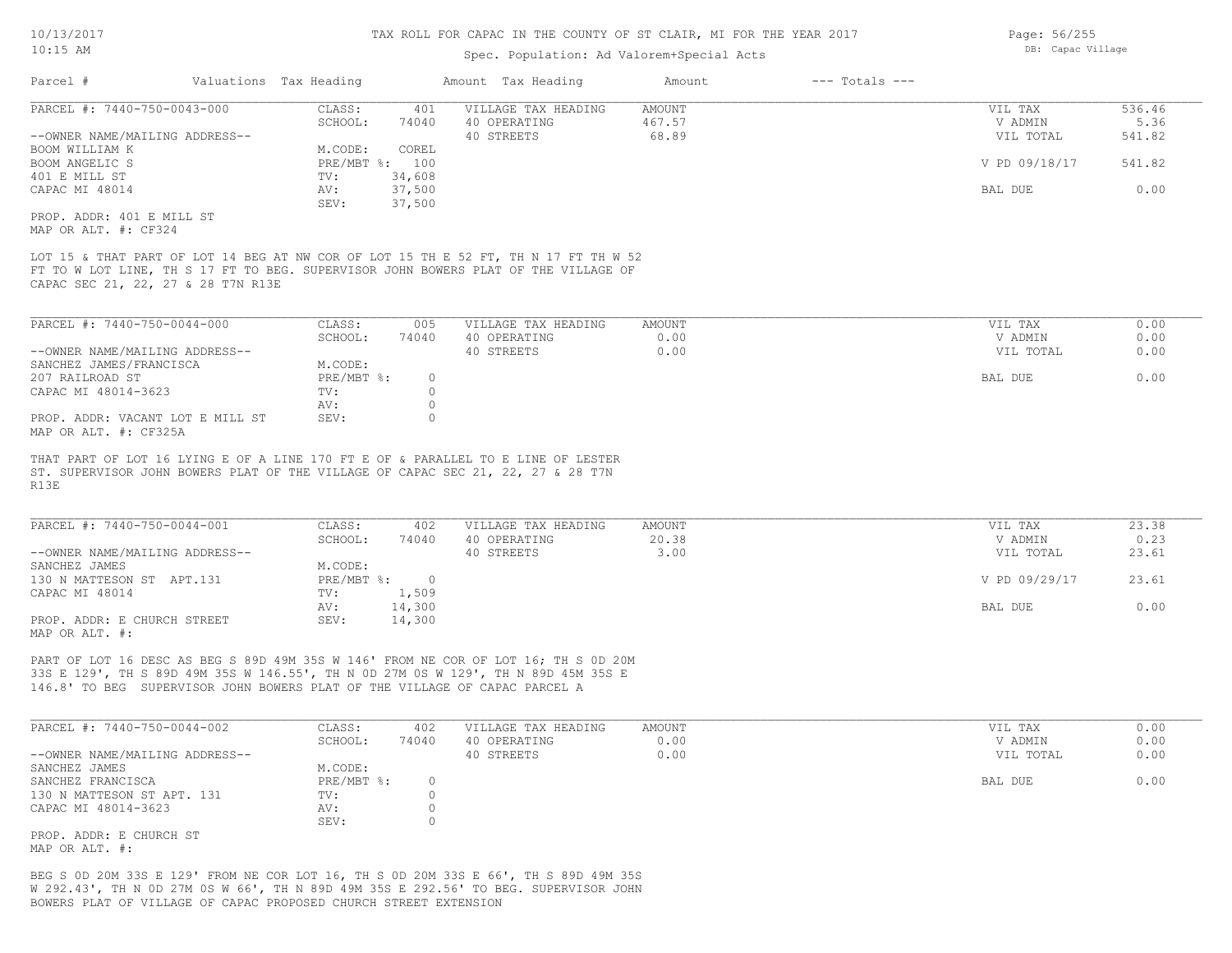### Spec. Population: Ad Valorem+Special Acts

| Parcel #                       | Valuations Tax Heading |        | Amount Tax Heading  | Amount | $---$ Totals $---$ |               |       |
|--------------------------------|------------------------|--------|---------------------|--------|--------------------|---------------|-------|
| PARCEL #: 7440-750-0044-010    | CLASS:                 | 402    | VILLAGE TAX HEADING | AMOUNT |                    | VIL TAX       | 23.38 |
|                                | SCHOOL:                | 74040  | 40 OPERATING        | 20.38  |                    | V ADMIN       | 0.23  |
| --OWNER NAME/MAILING ADDRESS-- |                        |        | 40 STREETS          | 3.00   |                    | VIL TOTAL     | 23.61 |
| SANCHEZ JAMES                  | M.CODE:                |        |                     |        |                    |               |       |
| 130 N MATTESON ST APT.131      | $PRE/MBT$ %:           |        |                     |        |                    | V PD 09/29/17 | 23.61 |
| CAPAC MI 48014                 | TV:                    | 1,509  |                     |        |                    |               |       |
|                                | AV:                    | 14,300 |                     |        |                    | BAL DUE       | 0.00  |
| PROP. ADDR: E CHURCH STREET    | SEV:                   | 14,300 |                     |        |                    |               |       |
|                                |                        |        |                     |        |                    |               |       |

MAP OR ALT. #:

JOHN BOWERS PLAT OF THE VILLAGE OF CAPAC PARCEL B 49M 35S W 146', TH N 0D 20M 33S W 129', TH N 89D 49M 35S E 146' TO BEG SUPERVISOR PART OF LOT 16 DESC AS BEG AT NE COR OF LOT 16; TH S 0D 20M 33S E 129', TH S 89D

| PARCEL #: 7440-750-0044-020    | CLASS:       | 402    | VILLAGE TAX HEADING | AMOUNT | VIL TAX       | 23.38 |
|--------------------------------|--------------|--------|---------------------|--------|---------------|-------|
|                                | SCHOOL:      | 74040  | 40 OPERATING        | 20.38  | V ADMIN       | 0.23  |
| --OWNER NAME/MAILING ADDRESS-- |              |        | 40 STREETS          | 3.00   | VIL TOTAL     | 23.61 |
| SANCHEZ JAMES                  | M.CODE:      |        |                     |        |               |       |
| 130 N MATTESON ST APT 131      | $PRE/MBT$ %: |        |                     |        | V PD 09/29/17 | 23.61 |
| CAPAC MI 48014                 | TV:          | 1,509  |                     |        |               |       |
|                                | AV:          | 14,300 |                     |        | BAL DUE       | 0.00  |
| PROP. ADDR: E CHURCH STREET    | SEV:         | 14,300 |                     |        |               |       |
| MAP OR ALT. #:                 |              |        |                     |        |               |       |

SUPERVISOR JOHN BOWERS PLAT OF THE VILLAGE OF CAPAC PARCEL D TH N 89D 57M 44S W 146', TH N 0D 20M 33S W 145.84', TH N 89D 49M 35S E 146' TO BEG PART OF LOT 16 DESC AS S 0D 20M 33S E 195' FROM THE COR, TH S 0D 20M 33S E 146.38',

| PARCEL #: 7440-750-0044-030    | CLASS:     | 402    | VILLAGE TAX HEADING | AMOUNT | VIL TAX       | 23.40 |
|--------------------------------|------------|--------|---------------------|--------|---------------|-------|
|                                | SCHOOL:    | 74040  | 40 OPERATING        | 20.40  | V ADMIN       | 0.23  |
| --OWNER NAME/MAILING ADDRESS-- |            |        | 40 STREETS          | 3.00   | VIL TOTAL     | 23.63 |
| SANCHEZ JAMES                  | M.CODE:    |        |                     |        |               |       |
| 131 N MATTESON ST APT.131      | PRE/MBT %: |        |                     |        | V PD 09/29/17 | 23.63 |
| CAPAC MI 48014                 | TV:        | 1,510  |                     |        |               |       |
|                                | AV:        | 14,300 |                     |        | BAL DUE       | 0.00  |
| PROP. ADDR: E CHURCH STREET    | SEV:       | 14,300 |                     |        |               |       |
| MAP OR ALT. #:                 |            |        |                     |        |               |       |

VILLAGE OF CAPAC PARCEL C 146.43', TH S 0D 20M 33S E 145.84' TO BEG SUPERVISOR JOHN BOWERS PLAT OF THE OF LOT 16; TH N 89D 57M 44S W 146.16', TH N 0D 27M 0S W 145.3', TH N 89D 49M 35S E PART OF LOT 16 DESC AS S 0D 20M 33S E 341.38', & N 89D 57M 44S W 146' FROM NE COR

| PARCEL #: 7440-750-0045-000    | CLASS:     | 703   | VILLAGE TAX HEADING | AMOUNT | VIL TAX   | 0.00 |
|--------------------------------|------------|-------|---------------------|--------|-----------|------|
|                                | SCHOOL:    | 74040 | 40 OPERATING        | 0.00   | V ADMIN   | 0.00 |
| --OWNER NAME/MAILING ADDRESS-- |            |       | 40 STREETS          | 0.00   | VIL TOTAL | 0.00 |
| VILLAGE OF CAPAC               | M.CODE:    |       |                     |        |           |      |
| 131 N MAIN ST                  | PRE/MBT %: |       |                     |        | BAL DUE   | 0.00 |
| CAPAC MI 48014                 | TV:        |       |                     |        |           |      |
|                                | AV:        |       |                     |        |           |      |
| PROP. ADDR: MILL STREET        | SEV:       |       |                     |        |           |      |
| MAP OR ALT. #: CF325B          |            |       |                     |        |           |      |

R13E ST. SUPERVISOR JOHN BOWERS PLAT OF THE VILLAGE OF CAPAC SEC 21, 22, 27 & 28 T7N THAT PART OF LOT 16 LYING W OF A LINE 170 FT E OF & PARALLEL TO E LINE OF LESTER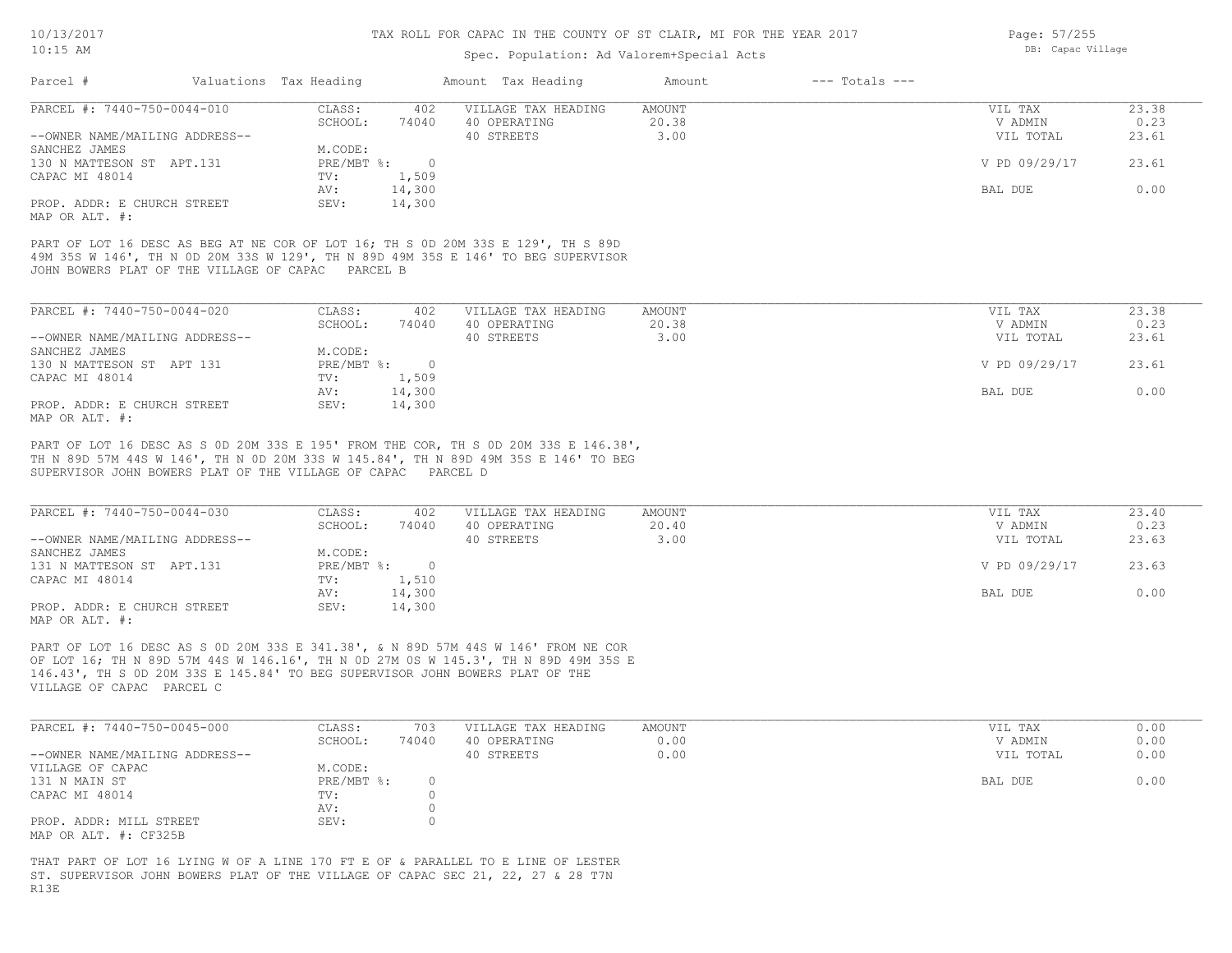Page: 58/255 DB: Capac Village

| Parcel #<br>Valuations Tax Heading<br>PARCEL #: 7440-750-0046-000<br>CLASS:<br>SCHOOL:<br>--OWNER NAME/MAILING ADDRESS--<br>KLUG MARK A<br>M.CODE:<br>322 N LESTER ST<br>CAPAC MI 48014<br>TV:<br>AV:<br>PROP. ADDR: N LESTER ST<br>SEV:<br>MAP OR ALT. #: CF326A<br>LOT 17 EXC S 172.2 FT OF W 76 FT. SUPERVISOR JOHN BOWERS PLAT OF THE VILLAGE OF<br>CAPAC SEC 21, 22, 27 & 28 T7N R13E | 402<br>74040<br>PRE/MBT %: 100<br>9,253<br>14,300<br>14,300 | Amount Tax Heading<br>VILLAGE TAX HEADING<br>40 OPERATING<br>40 STREETS | Amount<br><b>AMOUNT</b><br>125.01<br>18.42 | $---$ Totals $---$ | VIL TAX<br>V ADMIN<br>VIL TOTAL | 143.43<br>1.43<br>144.86 |
|--------------------------------------------------------------------------------------------------------------------------------------------------------------------------------------------------------------------------------------------------------------------------------------------------------------------------------------------------------------------------------------------|-------------------------------------------------------------|-------------------------------------------------------------------------|--------------------------------------------|--------------------|---------------------------------|--------------------------|
|                                                                                                                                                                                                                                                                                                                                                                                            |                                                             |                                                                         |                                            |                    |                                 |                          |
|                                                                                                                                                                                                                                                                                                                                                                                            |                                                             |                                                                         |                                            |                    |                                 |                          |
|                                                                                                                                                                                                                                                                                                                                                                                            |                                                             |                                                                         |                                            |                    |                                 |                          |
|                                                                                                                                                                                                                                                                                                                                                                                            |                                                             |                                                                         |                                            |                    |                                 |                          |
|                                                                                                                                                                                                                                                                                                                                                                                            |                                                             |                                                                         |                                            |                    |                                 |                          |
|                                                                                                                                                                                                                                                                                                                                                                                            |                                                             |                                                                         |                                            |                    | <b>BAL DUE</b>                  | 144.86                   |
|                                                                                                                                                                                                                                                                                                                                                                                            |                                                             |                                                                         |                                            |                    |                                 |                          |
|                                                                                                                                                                                                                                                                                                                                                                                            |                                                             |                                                                         |                                            |                    |                                 |                          |
|                                                                                                                                                                                                                                                                                                                                                                                            |                                                             |                                                                         |                                            |                    |                                 |                          |
|                                                                                                                                                                                                                                                                                                                                                                                            |                                                             |                                                                         |                                            |                    |                                 |                          |
|                                                                                                                                                                                                                                                                                                                                                                                            |                                                             |                                                                         |                                            |                    |                                 |                          |
| PARCEL #: 7440-750-0047-000<br>CLASS:                                                                                                                                                                                                                                                                                                                                                      | 401                                                         | VILLAGE TAX HEADING                                                     | AMOUNT                                     |                    | VIL TAX                         | 550.29                   |
| SCHOOL:                                                                                                                                                                                                                                                                                                                                                                                    | 74040                                                       | 40 OPERATING                                                            | 479.62                                     |                    | V ADMIN                         | 5.50                     |
| --OWNER NAME/MAILING ADDRESS--                                                                                                                                                                                                                                                                                                                                                             |                                                             | 40 STREETS                                                              | 70.67                                      |                    | VIL TOTAL                       | 555.79                   |
| DINGMAN BRET<br>M.CODE:                                                                                                                                                                                                                                                                                                                                                                    |                                                             |                                                                         |                                            |                    |                                 |                          |
| 405 E MILL ST                                                                                                                                                                                                                                                                                                                                                                              | PRE/MBT %: 100                                              |                                                                         |                                            |                    | V PD 09/15/17                   | 555.79                   |
|                                                                                                                                                                                                                                                                                                                                                                                            |                                                             |                                                                         |                                            |                    |                                 |                          |
| CAPAC MI 48014<br>TV:                                                                                                                                                                                                                                                                                                                                                                      | 35,500                                                      |                                                                         |                                            |                    |                                 |                          |
| AV:                                                                                                                                                                                                                                                                                                                                                                                        | 35,500                                                      |                                                                         |                                            |                    | BAL DUE                         | 0.00                     |
| PROP. ADDR: 405 E MILL ST<br>SEV:<br>MAP OR ALT. #: CF326B                                                                                                                                                                                                                                                                                                                                 | 35,500                                                      |                                                                         |                                            |                    |                                 |                          |
| PARCEL #: 7440-750-0048-000<br>CLASS:<br>SCHOOL:                                                                                                                                                                                                                                                                                                                                           | 201<br>74040                                                | VILLAGE TAX HEADING<br>40 OPERATING                                     | AMOUNT<br>1,329.41                         |                    | VIL TAX<br>V ADMIN              | 1,525.30<br>15.25        |
| --OWNER NAME/MAILING ADDRESS--                                                                                                                                                                                                                                                                                                                                                             |                                                             | 40 STREETS                                                              | 195.89                                     |                    | VIL TOTAL                       | 1,540.55                 |
| M.CODE:<br>REWALT JOHN J&M APTS ET-AL                                                                                                                                                                                                                                                                                                                                                      |                                                             |                                                                         |                                            |                    |                                 |                          |
| 58243 KIMBER                                                                                                                                                                                                                                                                                                                                                                               | $PRE/MBT$ %:<br>$\overline{0}$                              |                                                                         |                                            |                    | V PD 07/10/17                   | 1,540.55                 |
| WASHINGTON MI 48094-2849<br>TV:                                                                                                                                                                                                                                                                                                                                                            | 98,399                                                      |                                                                         |                                            |                    |                                 |                          |
| AV:                                                                                                                                                                                                                                                                                                                                                                                        | 105,100                                                     |                                                                         |                                            |                    | BAL DUE                         | 0.00                     |
| PROP. ADDR: 415 E MILL ST<br>SEV:                                                                                                                                                                                                                                                                                                                                                          | 105,100                                                     |                                                                         |                                            |                    |                                 |                          |
| MAP OR ALT. #: CF327                                                                                                                                                                                                                                                                                                                                                                       |                                                             |                                                                         |                                            |                    |                                 |                          |
|                                                                                                                                                                                                                                                                                                                                                                                            |                                                             |                                                                         |                                            |                    |                                 |                          |
| LOT 18 SUPERVISOR JOHN BOWERS PLAT OF THE VILLAGE OF CAPAC SEC 21, 22, 27 & 28 T7N<br>R13E                                                                                                                                                                                                                                                                                                 |                                                             |                                                                         |                                            |                    |                                 |                          |
| PARCEL #: 7440-750-0049-000<br>CLASS:                                                                                                                                                                                                                                                                                                                                                      | 401                                                         | VILLAGE TAX HEADING                                                     | <b>AMOUNT</b>                              |                    | VIL TAX                         | 470.16                   |
| SCHOOL:                                                                                                                                                                                                                                                                                                                                                                                    | 74040                                                       | 40 OPERATING                                                            | 409.78                                     |                    | V ADMIN                         | 4.70                     |
| --OWNER NAME/MAILING ADDRESS--                                                                                                                                                                                                                                                                                                                                                             |                                                             | 40 STREETS                                                              | 60.38                                      |                    | VIL TOTAL                       | 474.86                   |
| M.CODE:                                                                                                                                                                                                                                                                                                                                                                                    | 00LSB                                                       |                                                                         |                                            |                    |                                 |                          |
| KUTCHEY DANIEL                                                                                                                                                                                                                                                                                                                                                                             |                                                             |                                                                         |                                            |                    |                                 |                          |
| 503 E MILL ST                                                                                                                                                                                                                                                                                                                                                                              | PRE/MBT %: 100                                              |                                                                         |                                            |                    | V PD 08/10/17                   | 474.86                   |
| CAPAC MI 48014<br>TV:                                                                                                                                                                                                                                                                                                                                                                      | 30,331                                                      |                                                                         |                                            |                    |                                 |                          |
| AV:                                                                                                                                                                                                                                                                                                                                                                                        | 39,900                                                      |                                                                         |                                            |                    | BAL DUE                         | 0.00                     |
| SEV:<br>PROP. ADDR: 503 E MILL ST<br>MAP OR ALT. #: CF328                                                                                                                                                                                                                                                                                                                                  | 39,900                                                      |                                                                         |                                            |                    |                                 |                          |
| LOT 19 SUPERVISOR JOHN BOWERS PLAT OF THE VILLAGE OF CAPAC SEC 21, 22, 27 & 28 T7N                                                                                                                                                                                                                                                                                                         |                                                             |                                                                         |                                            |                    |                                 |                          |
| R13E                                                                                                                                                                                                                                                                                                                                                                                       |                                                             |                                                                         |                                            |                    |                                 |                          |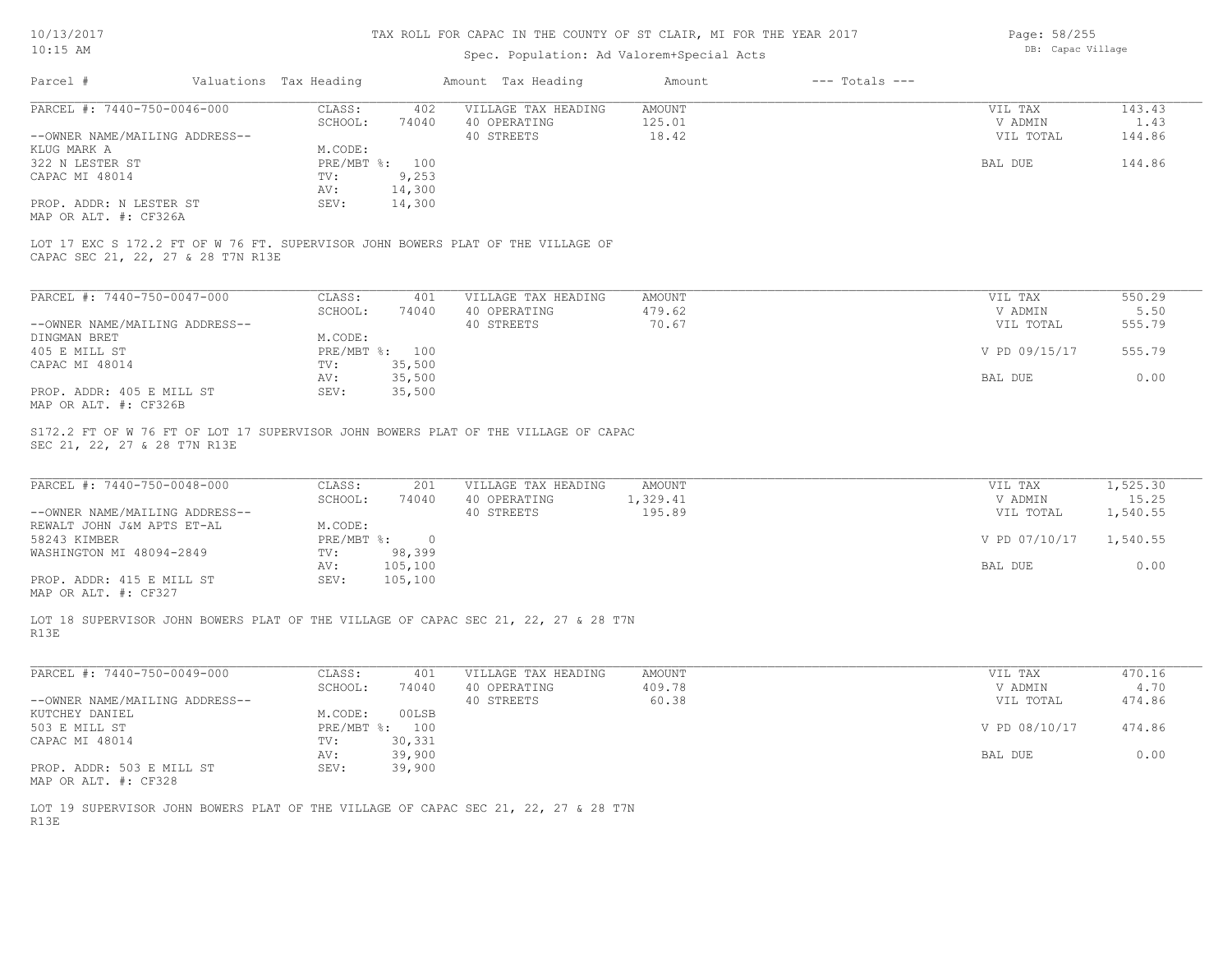### Spec. Population: Ad Valorem+Special Acts

Page: 59/255 DB: Capac Village

| Parcel #                                                                                                                      | Valuations Tax Heading |                | Amount Tax Heading                                                               | Amount        | $---$ Totals $---$ |               |        |
|-------------------------------------------------------------------------------------------------------------------------------|------------------------|----------------|----------------------------------------------------------------------------------|---------------|--------------------|---------------|--------|
| PARCEL #: 7440-750-0050-000                                                                                                   | CLASS:                 | 401            | VILLAGE TAX HEADING                                                              | <b>AMOUNT</b> |                    | VIL TAX       | 454.92 |
|                                                                                                                               | SCHOOL:                | 74040          | 40 OPERATING                                                                     | 396.50        |                    | V ADMIN       | 4.54   |
| --OWNER NAME/MAILING ADDRESS--                                                                                                |                        |                | 40 STREETS                                                                       | 58.42         |                    | VIL TOTAL     | 459.46 |
| <b>RUDOW ALEX</b>                                                                                                             | M.CODE:                | COREL          |                                                                                  |               |                    |               |        |
| 505 E MILL ST                                                                                                                 | PRE/MBT %:             | 100            |                                                                                  |               |                    | V PD 09/18/17 | 459.46 |
| CAPAC MI 48014-3034                                                                                                           | TV:                    | 29,348         |                                                                                  |               |                    |               |        |
|                                                                                                                               | AV:                    | 34,300         |                                                                                  |               |                    | BAL DUE       | 0.00   |
| PROP. ADDR: 505 E MILL ST<br>MAP OR ALT. #: CF329                                                                             | SEV:                   | 34,300         |                                                                                  |               |                    |               |        |
| LOT 20 & W 19.25 FT OF S 150 FT OF LOT 21 SUPERVISOR JOHN BOWERS PLAT OF THE<br>VILLAGE OF CAPAC SEC 21, 22, 27 & 28 T7N R13E |                        |                |                                                                                  |               |                    |               |        |
|                                                                                                                               |                        |                |                                                                                  |               |                    |               |        |
| PARCEL #: 7440-750-0051-000                                                                                                   | CLASS:                 | 401            | VILLAGE TAX HEADING                                                              | <b>AMOUNT</b> |                    | VIL TAX       | 470.16 |
|                                                                                                                               | SCHOOL:                | 74040          | 40 OPERATING                                                                     | 409.78        |                    | V ADMIN       | 4.70   |
| --OWNER NAME/MAILING ADDRESS--                                                                                                |                        |                | 40 STREETS                                                                       | 60.38         |                    | VIL TOTAL     | 474.86 |
| REVITZER RONALD/SHARAN                                                                                                        | M.CODE:                |                |                                                                                  |               |                    |               |        |
| 515 E MILL ST                                                                                                                 |                        | PRE/MBT %: 100 |                                                                                  |               |                    | V PD 09/06/17 | 474.86 |
| CAPAC MI 48014-3161                                                                                                           | TV:                    | 30,331         |                                                                                  |               |                    |               |        |
|                                                                                                                               | AV:                    | 37,900         |                                                                                  |               |                    | BAL DUE       | 0.00   |
| PROP. ADDR: 515 E MILL ST                                                                                                     | SEV:                   | 37,900         |                                                                                  |               |                    |               |        |
| MAP OR ALT. #: CF330                                                                                                          |                        |                |                                                                                  |               |                    |               |        |
| CAPAC SEC 21, 22, 27 & 28 T7N R13E                                                                                            |                        |                | LOT 21 EXC W 19.25 FT OF S 150 FT. SUPERVISOR JOHN BOWERS PLAT OF THE VILLAGE OF |               |                    |               |        |
|                                                                                                                               |                        |                |                                                                                  |               |                    |               |        |
| PARCEL #: 7440-750-0052-001                                                                                                   | CLASS:                 | 402            | VILLAGE TAX HEADING                                                              | <b>AMOUNT</b> |                    | VIL TAX       | 344.87 |
|                                                                                                                               | SCHOOL:                | 74040          | 40 OPERATING                                                                     | 300.58        |                    | V ADMIN       | 3.44   |
| --OWNER NAME/MAILING ADDRESS--                                                                                                |                        |                | 40 STREETS                                                                       | 44.29         |                    | VIL TOTAL     | 348.31 |
| CIARMITARO BROS REALTY LLC                                                                                                    | M.CODE:                |                |                                                                                  |               |                    |               |        |
| 52462 CHESWICK ST                                                                                                             | $PRE/MBT$ %:           | $\overline{0}$ |                                                                                  |               |                    | V PD 08/21/17 | 348.31 |
| SHELBY TWP MI 48315                                                                                                           | TV:                    | 22,248         |                                                                                  |               |                    |               |        |
|                                                                                                                               | AV:                    | 28,500         |                                                                                  |               |                    | BAL DUE       | 0.00   |

MAP OR ALT. #:

25M 29S E 140, TO BEG 17.62A SUPERVISORS JOHN BOWERS PLAT OF THE VILLAGE OF CAPAC 54D 10M 37S E 673.38', TH S 0D 25M 29S E 420.65', TH N 89D 58M W 117.41', THS 0D 54M 38S E 754.93', TH 673.98' ALONG CURVE TO LEFT, RADIUS 4583.75', LONG CHORD S TH N 0D 22M 10S W 514', TH S 89D56M 10S W 451', TH N 0D 55M 25S W 302', TH S 89D COR OF SECT 22, TH N 89D 58M W 400.12', TH N 0D 22M 10S W 140' TH N 89D 58M W 326', PART OF LOT 22DESC AS:BEG N 89D 58M W 119.50' & N 0D 10M 30S W 60' FROM THE S 1/4

PROP. ADDR: E MILL ST SEV: 28,500

| PARCEL #: 7440-750-0052-100    | CLASS:     | 703   | VILLAGE TAX HEADING | AMOUNT | VIL TAX   | 0.00 |
|--------------------------------|------------|-------|---------------------|--------|-----------|------|
|                                | SCHOOL:    | 74040 | 40 OPERATING        | 0.00   | V ADMIN   | 0.00 |
| --OWNER NAME/MAILING ADDRESS-- |            |       | 40 STREETS          | 0.00   | VIL TOTAL | 0.00 |
| VILLAGE OF CAPAC               | M.CODE:    |       |                     |        |           |      |
| 131 N MAIN ST                  | PRE/MBT %: |       |                     |        | BAL DUE   | 0.00 |
| CAPAC MI 48014-3143            | TV:        |       |                     |        |           |      |
|                                | AV:        |       |                     |        |           |      |
| PROP. ADDR: E ALDRICH STREET   | SEV:       |       |                     |        |           |      |
| MAP OR ALT. #: CF31F           |            |       |                     |        |           |      |

AV: 28,500 BAL DUE 0.00

SUPERVISOR JOHN BOWER'S PLAT OF THE VILLAGE OF CAPAC S47ª17'E 200',TH S49ª28'9"E 102.18',TH N89ª42'W 756.64',TH N0ª27'E 291' TO BEG. BEG AT NW COR LOT 22,TH N87ª56'25"E 362.26',TH S47ª10'E 200',TH N40ª26'E 39.5' TH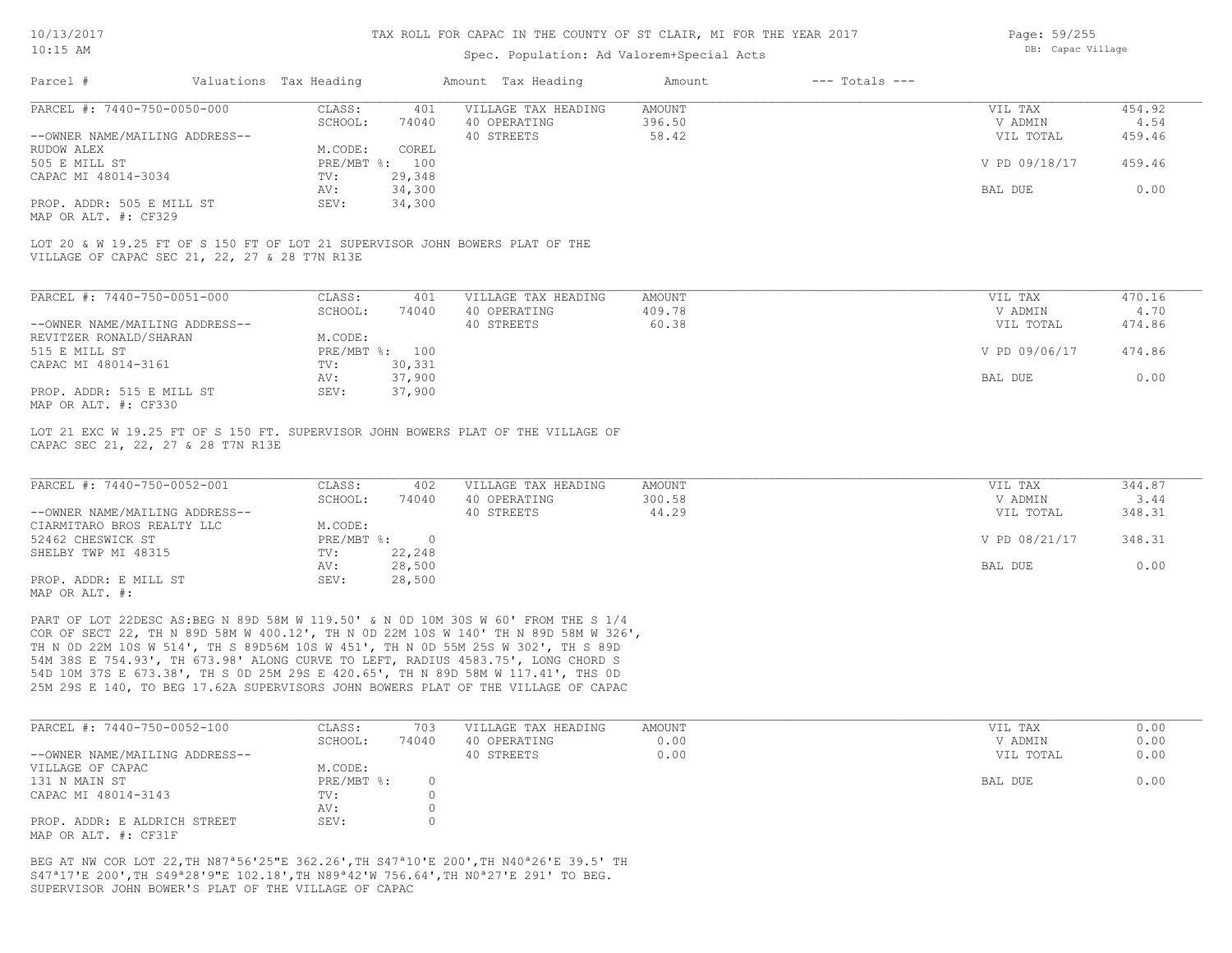### Spec. Population: Ad Valorem+Special Acts

| Page: 60/255      |
|-------------------|
| DB: Capac Village |

| Parcel #                       | Valuations Tax Heading |        | Amount Tax Heading  | Amount | $---$ Totals $---$ |               |        |
|--------------------------------|------------------------|--------|---------------------|--------|--------------------|---------------|--------|
| PARCEL #: 7440-750-0052-300    | CLASS:                 | 401    | VILLAGE TAX HEADING | AMOUNT |                    | VIL TAX       | 387.53 |
|                                | SCHOOL:                | 74040  | 40 OPERATING        | 337.76 |                    | V ADMIN       | 3.87   |
| --OWNER NAME/MAILING ADDRESS-- |                        |        | 40 STREETS          | 49.77  |                    | VIL TOTAL     | 391.40 |
| LOTTIE JOHN P                  | M.CODE:                | COREL  |                     |        |                    |               |        |
| 635 E MILL ST                  | PRE/MBT %:             | 100    |                     |        |                    | V PD 09/18/17 | 391.40 |
| CAPAC MI 48014                 | TV:                    | 25,000 |                     |        |                    |               |        |
|                                | AV:                    | 25,000 |                     |        |                    | BAL DUE       | 0.00   |
| PROP. ADDR: 635 E MILL ST      | SEV:                   | 25,000 |                     |        |                    |               |        |
|                                |                        |        |                     |        |                    |               |        |

MAP OR ALT. #: 331H

167',TH N89^58'W 126' TO BEG SUPERVISOR JOHN BOWERS PLAT OF THE VILLAGE OF CAPAC BEG S89^58'E 100' FROM SW COR LOT 22,TH NO^23'W 167', TH S89^58'E 126',TH SO^23'E

| PARCEL #: 7440-750-0053-000    | CLASS:       | 401    | VILLAGE TAX HEADING | AMOUNT | VIL TAX       | 502.04 |
|--------------------------------|--------------|--------|---------------------|--------|---------------|--------|
|                                | SCHOOL:      | 74040  | 40 OPERATING        | 437.57 | V ADMIN       | 5.02   |
| --OWNER NAME/MAILING ADDRESS-- |              |        | 40 STREETS          | 64.47  | VIL TOTAL     | 507.06 |
| CZERWINSKI MARK                | M.CODE:      | COREL  |                     |        |               |        |
| 655 E MILL ST                  | $PRE/MBT$ %: | 100    |                     |        | V PD 09/18/17 | 507.06 |
| CAPAC MI 48014                 | TV:          | 32,388 |                     |        |               |        |
|                                | AV:          | 39,700 |                     |        | BAL DUE       | 0.00   |
| PROP. ADDR: 655 E MILL ST      | SEV:         | 39,700 |                     |        |               |        |
| MAP OR ALT. #: CF331B          |              |        |                     |        |               |        |

VILLAGE OF CAPAC SEC 21, 22, 27 & 28 T7N R13E E100 FT OF W 326 FT OF S 167 FT OF LOT 22 SUPERVISOR JOHN BOWERS PLAT OF THE

| PARCEL #: 7440-750-0054-000    | CLASS:     | 302    | VILLAGE TAX HEADING | AMOUNT | VIL TAX       | 288.31 |
|--------------------------------|------------|--------|---------------------|--------|---------------|--------|
|                                | SCHOOL:    | 74040  | 40 OPERATING        | 251.29 | V ADMIN       | 2.88   |
| --OWNER NAME/MAILING ADDRESS-- |            |        | 40 STREETS          | 37.02  | VIL TOTAL     | 291.19 |
| HEILIG JAMES M                 | M.CODE:    |        |                     |        |               |        |
| 75577 SANCTUARY DRIVE          | PRE/MBT %: |        |                     |        | V PD 07/10/17 | 291.19 |
| ROMEO MI 48065                 | TV:        | 18,600 |                     |        |               |        |
|                                | AV:        | 18,600 |                     |        | BAL DUE       | 0.00   |
| PROP. ADDR: DOWNEY RD          | SEV:       | 18,600 |                     |        |               |        |
| $\cdots$                       |            |        |                     |        |               |        |

 $\_$  , and the state of the state of the state of the state of the state of the state of the state of the state of the state of the state of the state of the state of the state of the state of the state of the state of the

 $\_$  , and the state of the state of the state of the state of the state of the state of the state of the state of the state of the state of the state of the state of the state of the state of the state of the state of the

MAP OR ALT. #: CF331C

VILLAGE OF CAPAC SEC 21, 22, 27 & 28 T7N R13E THAT PART OF LOT 22 LYING N OF NEW M-21 HWY. SUPERVISOR JOHN BOWERS PLAT OF THE

| PARCEL #: 7440-750-0055-000    | CLASS:     | 401    | VILLAGE TAX HEADING | AMOUNT | VIL TAX       | 626.66 |
|--------------------------------|------------|--------|---------------------|--------|---------------|--------|
|                                | SCHOOL:    | 74040  | 40 OPERATING        | 546.18 | V ADMIN       | 6.26   |
| --OWNER NAME/MAILING ADDRESS-- |            |        | 40 STREETS          | 80.48  | VIL TOTAL     | 632.92 |
| POLZIN GLORIA                  | M.CODE:    |        |                     |        |               |        |
| 603 E MILL ST                  | PRE/MBT %: | 100    |                     |        | V PD 08/16/17 | 632.92 |
| CAPAC MI 48014-3165            | TV:        | 40,427 |                     |        |               |        |
|                                | AV:        | 51,300 |                     |        | BAL DUE       | 0.00   |
| PROP. ADDR: 603 E MILL ST      | SEV:       | 51,300 |                     |        |               |        |
| MAP OR ALT. #: CF331D          |            |        |                     |        |               |        |

W100 FT OF S 167 FT OF LOT 22 SUPERVISOR JOHN BOWERS PLAT OF THE VILLAGE OF CAPAC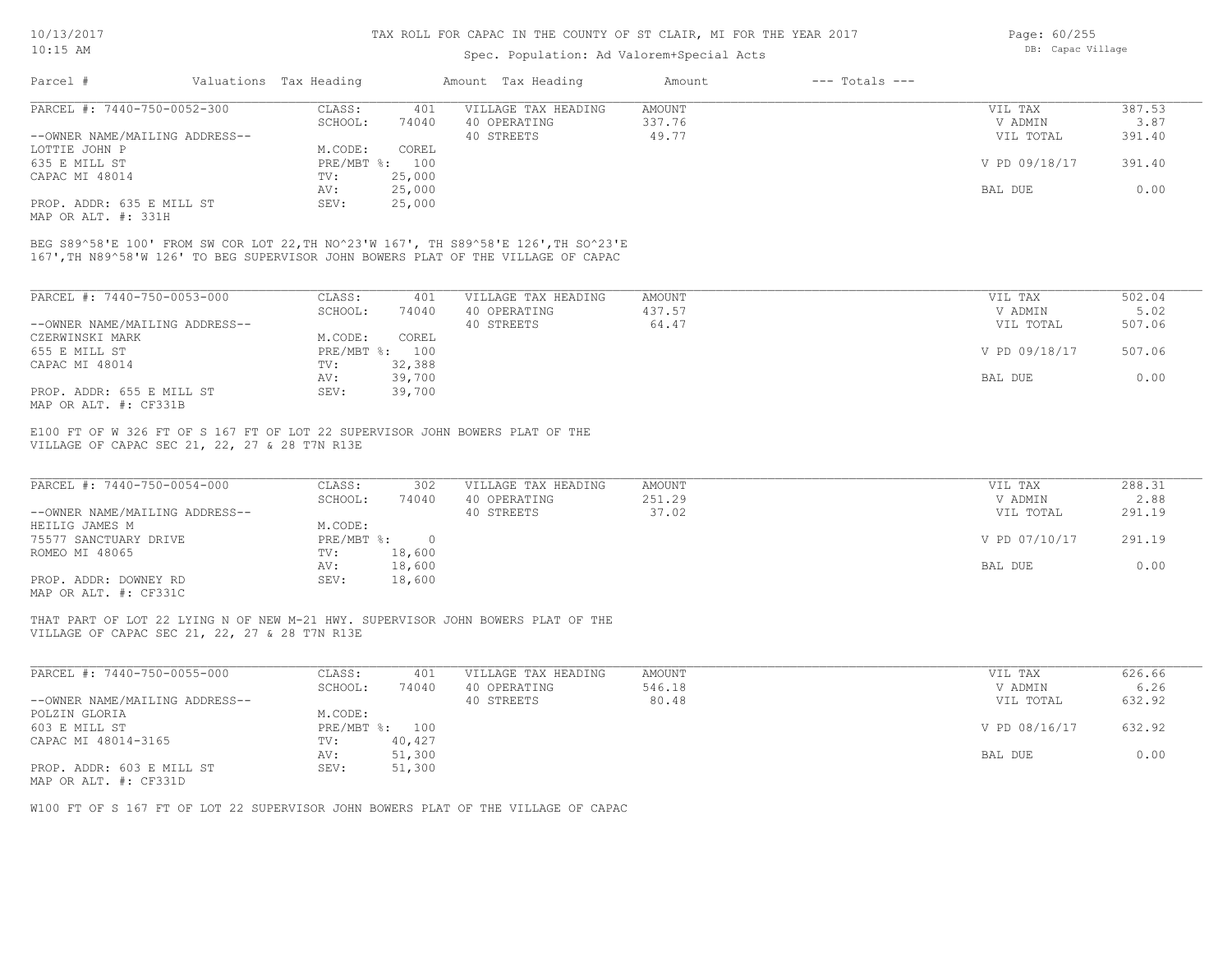## Spec. Population: Ad Valorem+Special Acts

Page: 61/255 DB: Capac Village

|                                                                                                                                                                                                                                                                                        |                                | Amount Tax Heading  | $---$ Totals $---$<br>Amount |               |        |
|----------------------------------------------------------------------------------------------------------------------------------------------------------------------------------------------------------------------------------------------------------------------------------------|--------------------------------|---------------------|------------------------------|---------------|--------|
| PARCEL #: 7440-750-0056-000                                                                                                                                                                                                                                                            | CLASS:<br>401                  | VILLAGE TAX HEADING | <b>AMOUNT</b>                | VIL TAX       | 626.66 |
|                                                                                                                                                                                                                                                                                        | SCHOOL:<br>74040               | 40 OPERATING        | 546.18                       | V ADMIN       | 6.26   |
| --OWNER NAME/MAILING ADDRESS--                                                                                                                                                                                                                                                         |                                | 40 STREETS          | 80.48                        | VIL TOTAL     | 632.92 |
| OBARZANEK WALTER JR/MYRA                                                                                                                                                                                                                                                               | M.CODE:                        |                     |                              |               |        |
| 747 E MILL ST                                                                                                                                                                                                                                                                          | PRE/MBT %: 100                 |                     |                              | V PD 09/07/17 | 632.92 |
| CAPAC MI 48014-3163                                                                                                                                                                                                                                                                    | 40,427<br>TV:<br>51,300        |                     |                              |               | 0.00   |
| PROP. ADDR: 747 E MILL ST                                                                                                                                                                                                                                                              | AV:<br>SEV:<br>51,300          |                     |                              | BAL DUE       |        |
| MAP OR ALT. #: CF331E                                                                                                                                                                                                                                                                  |                                |                     |                              |               |        |
|                                                                                                                                                                                                                                                                                        |                                |                     |                              |               |        |
| BEG AT S 1/4 COR OF SEC 22, TH W 119.50 FT TH N 0 DEG 08 1/2 MIN E 200 FT, TH E                                                                                                                                                                                                        |                                |                     |                              |               |        |
| 115.96 FT, TH S TO BEG. PART LOT 22 SUPERVISOR JOHN BOWERS PLAT OF THE VILLAGE OF                                                                                                                                                                                                      |                                |                     |                              |               |        |
| CAPAC SEC 21, 22, 27 & 28 T7N R13E                                                                                                                                                                                                                                                     |                                |                     |                              |               |        |
|                                                                                                                                                                                                                                                                                        |                                |                     |                              |               |        |
| PARCEL #: 7440-750-0057-000                                                                                                                                                                                                                                                            | CLASS:<br>401                  | VILLAGE TAX HEADING | <b>AMOUNT</b>                | VIL TAX       | 538.06 |
|                                                                                                                                                                                                                                                                                        | SCHOOL:<br>74040               | 40 OPERATING        | 468.96                       | V ADMIN       | 5.38   |
| --OWNER NAME/MAILING ADDRESS--                                                                                                                                                                                                                                                         |                                | 40 STREETS          | 69.10                        | VIL TOTAL     | 543.44 |
| FIKE PHILIP/DONNA                                                                                                                                                                                                                                                                      | M.CODE:                        |                     |                              |               |        |
| 740 E MILL ST                                                                                                                                                                                                                                                                          | PRE/MBT %: 100                 |                     |                              | V PD 09/11/17 | 543.44 |
| CAPAC MI 48014-3162                                                                                                                                                                                                                                                                    | 34,711<br>$\text{TV}$ :        |                     |                              |               |        |
|                                                                                                                                                                                                                                                                                        | AV:<br>40,100                  |                     |                              | BAL DUE       | 0.00   |
| PROP. ADDR: 740 E MILL ST                                                                                                                                                                                                                                                              | 40,100<br>SEV:                 |                     |                              |               |        |
| MAP OR ALT. #: CF332                                                                                                                                                                                                                                                                   |                                |                     |                              |               |        |
|                                                                                                                                                                                                                                                                                        |                                |                     |                              |               |        |
| LOT 23 SUPERVISOR JOHN BOWERS PLAT OF THE VILLAGE OF CAPAC SEC 21, 22, 27 & 28 T7N<br>R13E                                                                                                                                                                                             |                                |                     |                              |               |        |
|                                                                                                                                                                                                                                                                                        |                                |                     |                              |               |        |
|                                                                                                                                                                                                                                                                                        |                                |                     |                              |               |        |
| PARCEL #: 7440-750-0058-000                                                                                                                                                                                                                                                            | CLASS:<br>401                  | VILLAGE TAX HEADING | AMOUNT                       | VIL TAX       | 806.32 |
|                                                                                                                                                                                                                                                                                        | SCHOOL:<br>74040               | 40 OPERATING        | 702.77                       | V ADMIN       | 8.06   |
| --OWNER NAME/MAILING ADDRESS--                                                                                                                                                                                                                                                         |                                | 40 STREETS          | 103.55                       | VIL TOTAL     | 814.38 |
| D. STEVEN, LLC                                                                                                                                                                                                                                                                         | M.CODE:                        |                     |                              |               |        |
|                                                                                                                                                                                                                                                                                        | $PRE/MBT$ %:<br>$\overline{0}$ |                     |                              | V PD 08/21/17 | 814.38 |
|                                                                                                                                                                                                                                                                                        |                                |                     |                              |               | 0.00   |
| P.O. BOX 130<br>MARINE CITY MI 48039                                                                                                                                                                                                                                                   | TV:<br>52,017                  |                     |                              |               |        |
|                                                                                                                                                                                                                                                                                        | 64,200<br>AV:                  |                     |                              | BAL DUE       |        |
|                                                                                                                                                                                                                                                                                        | SEV:<br>64,200                 |                     |                              |               |        |
|                                                                                                                                                                                                                                                                                        |                                |                     |                              |               |        |
|                                                                                                                                                                                                                                                                                        |                                |                     |                              |               |        |
|                                                                                                                                                                                                                                                                                        |                                |                     |                              |               |        |
|                                                                                                                                                                                                                                                                                        |                                |                     |                              |               |        |
|                                                                                                                                                                                                                                                                                        |                                |                     |                              |               |        |
|                                                                                                                                                                                                                                                                                        | CLASS:<br>401                  | VILLAGE TAX HEADING | AMOUNT                       | VIL TAX       | 717.22 |
|                                                                                                                                                                                                                                                                                        | SCHOOL:<br>74040               | 40 OPERATING        | 625.11                       | V ADMIN       | 7.17   |
|                                                                                                                                                                                                                                                                                        |                                | 40 STREETS          | 92.11                        | VIL TOTAL     | 724.39 |
|                                                                                                                                                                                                                                                                                        | M.CODE:<br>$\circ$             |                     |                              | BAL DUE       |        |
|                                                                                                                                                                                                                                                                                        | PRE/MBT %:<br>TV: 46,269       |                     |                              |               | 724.39 |
| PROP. ADDR: 704 E MILL ST<br>MAP OR ALT. #: CF333<br>N297 FT OF LOT 24 SUPERVISOR JOHN BOWERS PLAT OF THE VILLAGE OF CAPAC SEC 21, 22,<br>27 & 28 T7N R13E<br>PARCEL #: 7440-750-0059-000<br>--OWNER NAME/MAILING ADDRESS--<br>SHULL WILLIAM T<br>306 N MAIN ST<br>CAPAC MI 48014-3700 | 53,800<br>AV:                  |                     |                              |               |        |
| PROP. ADDR: 604 E MILL ST                                                                                                                                                                                                                                                              | SEV:<br>53,800                 |                     |                              |               |        |
| MAP OR ALT. #: CF334                                                                                                                                                                                                                                                                   |                                |                     |                              |               |        |
|                                                                                                                                                                                                                                                                                        |                                |                     |                              |               |        |
| LOT 24 EXC N 297 FT & LOT 25 SUPERVISOR JOHN BOWERS PLAT OF THE VILLAGE OF CAPAC                                                                                                                                                                                                       |                                |                     |                              |               |        |
| SEC 21, 22, 27 & 28 T7N R13E                                                                                                                                                                                                                                                           |                                |                     |                              |               |        |
|                                                                                                                                                                                                                                                                                        |                                |                     |                              |               |        |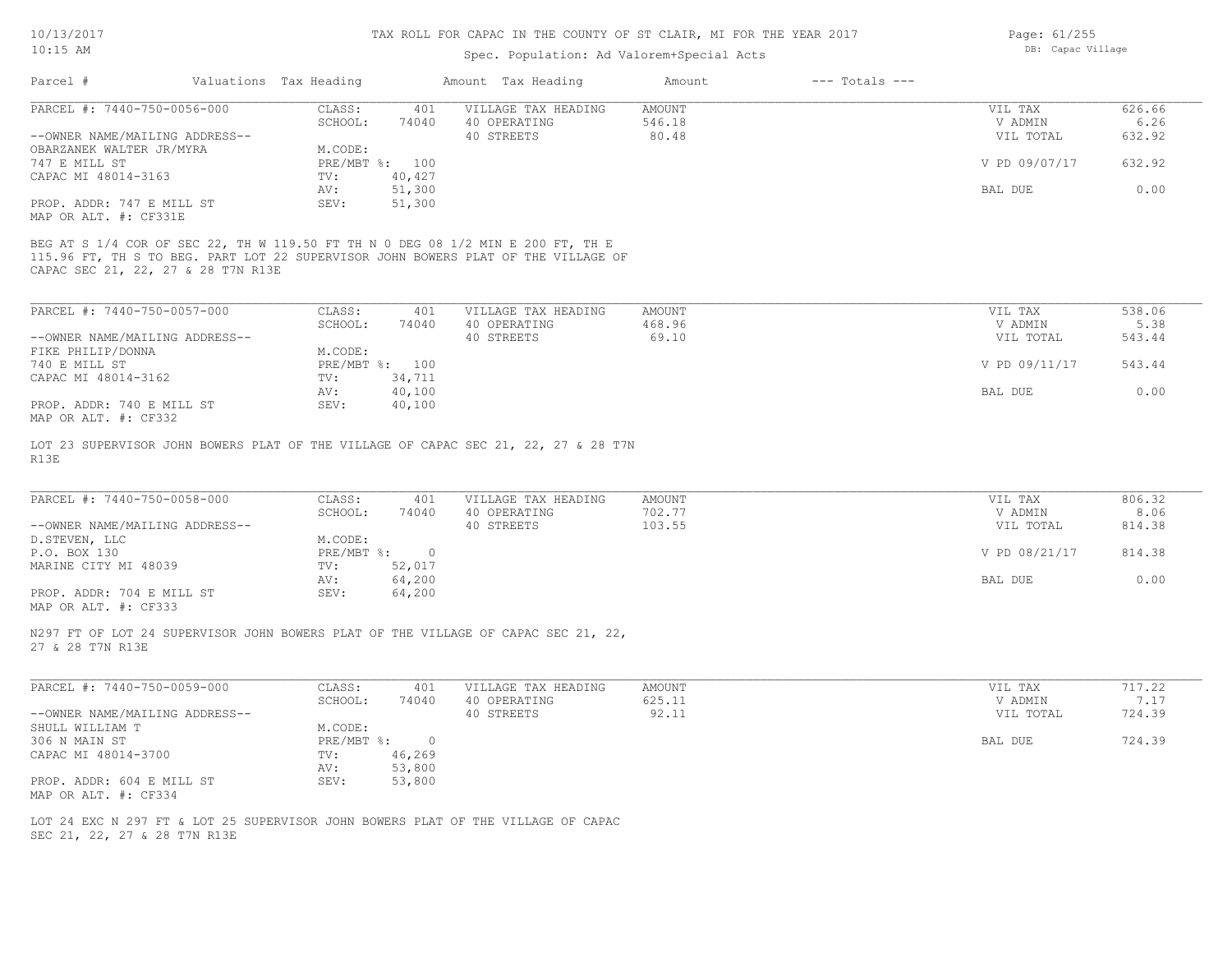# Spec. Population: Ad Valorem+Special Acts

Page: 62/255 DB: Capac Village

| Parcel #                                                   | Valuations Tax Heading |        | Amount Tax Heading                                                                 | Amount | $---$ Totals $---$ |               |        |
|------------------------------------------------------------|------------------------|--------|------------------------------------------------------------------------------------|--------|--------------------|---------------|--------|
| PARCEL #: 7440-750-0060-000                                | CLASS:                 | 401    | VILLAGE TAX HEADING                                                                | AMOUNT |                    | VIL TAX       | 315.55 |
|                                                            | SCHOOL:                | 74040  | 40 OPERATING                                                                       | 275.03 |                    | V ADMIN       | 3.15   |
| --OWNER NAME/MAILING ADDRESS--                             |                        |        | 40 STREETS                                                                         | 40.52  |                    | VIL TOTAL     | 318.70 |
| HANSEN TROY/SUSAN                                          | M.CODE:                | COREL  |                                                                                    |        |                    |               |        |
| 504 E MILL ST                                              | PRE/MBT %: 100         |        |                                                                                    |        |                    | V PD 09/18/17 | 318.70 |
| CAPAC MI 48014-3160                                        | TV:                    | 20,357 |                                                                                    |        |                    |               |        |
|                                                            | AV:                    | 27,800 |                                                                                    |        |                    | BAL DUE       | 0.00   |
| PROP. ADDR: 504 E MILL ST<br>MAP OR ALT. #: CF335          | SEV:                   | 27,800 |                                                                                    |        |                    |               |        |
| R13E                                                       |                        |        | LOT 26 SUPERVISOR JOHN BOWERS PLAT OF THE VILLAGE OF CAPAC SEC 21, 22, 27 & 28 T7N |        |                    |               |        |
|                                                            |                        |        |                                                                                    |        |                    |               |        |
| PARCEL #: 7440-750-0061-000                                | CLASS:                 | 401    | VILLAGE TAX HEADING                                                                | AMOUNT |                    | VIL TAX       | 393.48 |
|                                                            | SCHOOL:                | 74040  | 40 OPERATING                                                                       | 342.95 |                    | V ADMIN       | 3.93   |
| --OWNER NAME/MAILING ADDRESS--                             |                        |        | 40 STREETS                                                                         | 50.53  |                    | VIL TOTAL     | 397.41 |
| HOMETOWN RENTALS, LLC                                      | M.CODE:                |        |                                                                                    |        |                    |               |        |
| P.O.BOX 614                                                | $PRE/MBT$ $\div$ 0     |        |                                                                                    |        |                    | V PD 08/10/17 | 397.41 |
| CAPAC MI 48014                                             | TV:                    | 25,384 |                                                                                    |        |                    |               |        |
|                                                            | AV:                    | 35,300 |                                                                                    |        |                    | BAL DUE       | 0.00   |
| PROP. ADDR: 502 E MILL ST<br>MAP OR ALT. #: CF336          | SEV:                   | 35,300 |                                                                                    |        |                    |               |        |
| LOT 27 SUPERVISOR JOHN BOWERS PLAT OF THE VILLAGE OF CAPAC |                        |        |                                                                                    |        |                    |               |        |
|                                                            |                        |        |                                                                                    |        |                    |               |        |
| PARCEL #: 7440-750-0062-000                                | CLASS:                 | 402    | VILLAGE TAX HEADING                                                                | AMOUNT |                    | VIL TAX       | 62.55  |
|                                                            | SCHOOL:                | 74040  | 40 OPERATING                                                                       | 54.52  |                    | V ADMIN       | 0.62   |
| --OWNER NAME/MAILING ADDRESS--                             |                        |        | 40 STREETS                                                                         | 8.03   |                    | VIL TOTAL     | 63.17  |
| HANSEN TROY A                                              | M.CODE:                |        |                                                                                    |        |                    |               |        |
| HANSEN SUSAN M                                             | PRE/MBT %: 100         |        |                                                                                    |        |                    | BAL DUE       | 63.17  |
| 504 E MILL ST                                              | TV:                    | 4,036  |                                                                                    |        |                    |               |        |
| CAPAC MI 48014                                             | AV:                    | 4,100  |                                                                                    |        |                    |               |        |
|                                                            | SEV:                   | 4,100  |                                                                                    |        |                    |               |        |
| PROP. ADDR: FOURTH STREET                                  |                        |        |                                                                                    |        |                    |               |        |
| MAP OR ALT. #: CF337                                       |                        |        |                                                                                    |        |                    |               |        |
|                                                            |                        |        | LOT 28 SUPERVISOR JOHN BOWERS PLAT OF THE VILLAGE OF CAPAC SEC 21, 22, 27 & 28 T7N |        |                    |               |        |
| R13E                                                       |                        |        |                                                                                    |        |                    |               |        |
| PARCEL #: 7440-750-0063-000                                | CLASS:                 | 402    | VILLAGE TAX HEADING                                                                | AMOUNT |                    | VIL TAX       | 62.55  |
|                                                            | SCHOOL:                | 74040  | 40 OPERATING                                                                       | 54.52  |                    | V ADMIN       | 0.62   |
| --OWNER NAME/MAILING ADDRESS--                             |                        |        | 40 STREETS                                                                         | 8.03   |                    | VIL TOTAL     | 63.17  |
| HANSEN TROY A                                              | M.CODE:                |        |                                                                                    |        |                    |               |        |
| HANSEN SUSAN M                                             | PRE/MBT %: 100         |        |                                                                                    |        |                    | BAL DUE       | 63.17  |
| 504 E MILL ST                                              | TV:                    | 4,036  |                                                                                    |        |                    |               |        |
| CAPAC MI 48014                                             | AV:                    | 4,100  |                                                                                    |        |                    |               |        |
|                                                            | SEV:                   | 4,100  |                                                                                    |        |                    |               |        |
| PROP. ADDR: FOURTH STREET                                  |                        |        |                                                                                    |        |                    |               |        |
| MAP OR ALT. #: CF338                                       |                        |        |                                                                                    |        |                    |               |        |
|                                                            |                        |        | LOT 29 SUPERVISOR JOHN BOWERS PLAT OF THE VILLAGE OF CAPAC SEC 21, 22, 27 & 28 T7N |        |                    |               |        |
| R13E                                                       |                        |        |                                                                                    |        |                    |               |        |
|                                                            |                        |        |                                                                                    |        |                    |               |        |
|                                                            |                        |        |                                                                                    |        |                    |               |        |
|                                                            |                        |        |                                                                                    |        |                    |               |        |
|                                                            |                        |        |                                                                                    |        |                    |               |        |
|                                                            |                        |        |                                                                                    |        |                    |               |        |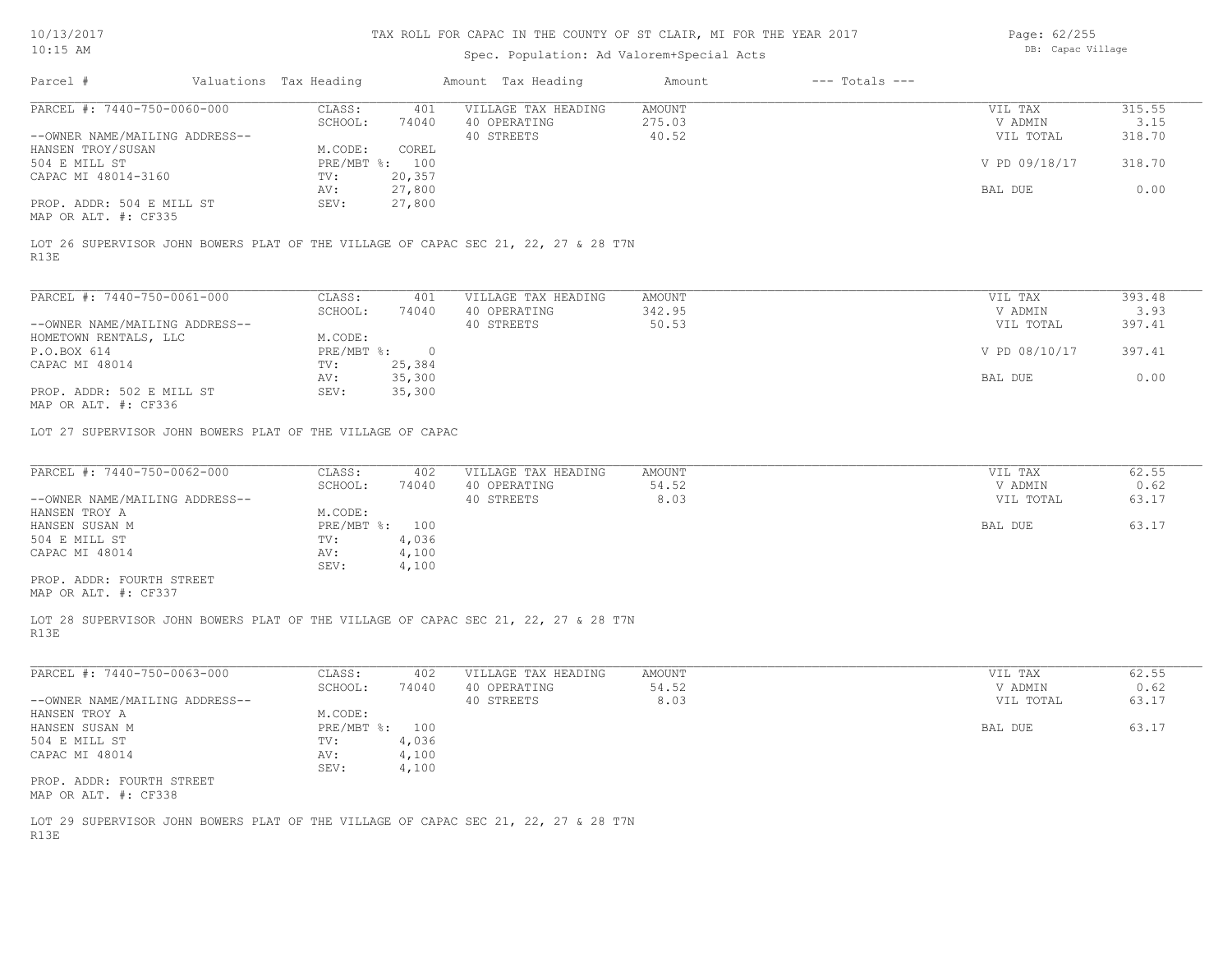## Spec. Population: Ad Valorem+Special Acts

Page: 63/255 DB: Capac Village

| Parcel #                                                      | Valuations Tax Heading |                                  |                                  | Amount Tax Heading                                                                 | Amount                  | $---$ Totals $---$ |                                 |                        |
|---------------------------------------------------------------|------------------------|----------------------------------|----------------------------------|------------------------------------------------------------------------------------|-------------------------|--------------------|---------------------------------|------------------------|
| PARCEL #: 7440-750-0064-000<br>--OWNER NAME/MAILING ADDRESS-- |                        | CLASS:<br>SCHOOL:                | 402<br>74040                     | VILLAGE TAX HEADING<br>40 OPERATING<br>40 STREETS                                  | AMOUNT<br>54.52<br>8.03 |                    | VIL TAX<br>V ADMIN<br>VIL TOTAL | 62.55<br>0.62<br>63.17 |
| HANSON TROY A<br>HANSON SUSAN M<br>504 E MILL ST              |                        | M.CODE:<br>PRE/MBT %: 100<br>TV: | 4,036                            |                                                                                    |                         |                    | BAL DUE                         | 63.17                  |
| CAPAC MI 48014                                                |                        | AV:<br>SEV:                      | 4,100<br>4,100                   |                                                                                    |                         |                    |                                 |                        |
| PROP. ADDR: FOURTH STREET<br>MAP OR ALT. #: CF339             |                        |                                  |                                  |                                                                                    |                         |                    |                                 |                        |
| R13E                                                          |                        |                                  |                                  | LOT 30 SUPERVISOR JOHN BOWERS PLAT OF THE VILLAGE OF CAPAC SEC 21, 22, 27 & 28 T7N |                         |                    |                                 |                        |
| PARCEL #: 7440-750-0065-000                                   |                        | CLASS:<br>SCHOOL:                | 402<br>74040                     | VILLAGE TAX HEADING<br>40 OPERATING                                                | AMOUNT<br>54.52         |                    | VIL TAX<br>V ADMIN              | 62.55<br>0.62          |
| --OWNER NAME/MAILING ADDRESS--<br>MAJO INCORPORATED           |                        | M.CODE:                          |                                  | 40 STREETS                                                                         | 8.03                    |                    | VIL TOTAL                       | 63.17                  |
| 68095 MAIN ST<br>RICHMOND MI 48062                            |                        | $PRE/MBT$ %:<br>TV:<br>AV:       | $\overline{0}$<br>4,036<br>4,100 |                                                                                    |                         |                    | BAL DUE                         | 63.17                  |
| PROP. ADDR: FOURTH STREET<br>MAP OR ALT. #: CF340             |                        | SEV:                             | 4,100                            |                                                                                    |                         |                    |                                 |                        |
| R13E                                                          |                        |                                  |                                  | LOT 31 SUPERVISOR JOHN BOWERS PLAT OF THE VILLAGE OF CAPAC SEC 21, 22, 27 & 28 T7N |                         |                    |                                 |                        |
| PARCEL #: 7440-750-0066-000                                   |                        | CLASS:                           | 402                              | VILLAGE TAX HEADING                                                                | AMOUNT                  |                    | VIL TAX                         | 100.08                 |
| --OWNER NAME/MAILING ADDRESS--                                |                        | SCHOOL:                          | 74040                            | 40 OPERATING<br>40 STREETS                                                         | 87.23<br>12.85          |                    | V ADMIN<br>VIL TOTAL            | 1.00<br>101.08         |
| MILLER THOMAS E<br>402 N HUNTER ST                            |                        | M.CODE:<br>PRE/MBT %: 0          |                                  |                                                                                    |                         |                    | BAL DUE                         | 101.08                 |
| CAPAC MI 48014-3129                                           |                        | TV:<br>AV:                       | 6,457<br>14,300                  |                                                                                    |                         |                    |                                 |                        |
| PROP. ADDR: FOURTH STREET<br>MAP OR ALT. #: CF341A/G          |                        | SEV:                             | 14,300                           |                                                                                    |                         |                    |                                 |                        |
| & 28 T7N R13E                                                 |                        |                                  |                                  | LOTS 32-38 INCL SUPERVISOR JOHN BOWERS PLAT OF THE VILLAGE OF CAPAC SEC 21, 22, 27 |                         |                    |                                 |                        |
| PARCEL #: 7440-750-0067-000                                   |                        | CLASS:                           | 702                              | VILLAGE TAX HEADING                                                                | AMOUNT                  |                    | VIL TAX                         | 0.00                   |
| --OWNER NAME/MAILING ADDRESS--                                |                        | SCHOOL:                          | 74040                            | 40 OPERATING<br>40 STREETS                                                         | 0.00<br>0.00            |                    | V ADMIN<br>VIL TOTAL            | 0.00<br>0.00           |
| MICHIGAN LAND BANK<br>MICH DEPT OF LABOR/ECO                  |                        | M.CODE:<br>$PRE/MBT$ %:          | $\circ$                          |                                                                                    |                         |                    | BAL DUE                         | 0.00                   |
| PO BOX 30004                                                  |                        | TV:                              | $\circ$<br>0                     |                                                                                    |                         |                    |                                 |                        |
| LANSING MI 48909                                              |                        | AV:<br>SEV:                      | $\circ$                          |                                                                                    |                         |                    |                                 |                        |
| PROP. ADDR: FOURTH STREET<br>MAP OR ALT. #: 341H/K            |                        |                                  |                                  |                                                                                    |                         |                    |                                 |                        |
| 27 & 28 T7N R13E                                              |                        |                                  |                                  | LOTS 39 TO 42 INC. SUPERVISOR JOHN BOWERS PLAT OF THE VILLAGE OF CAPAC SEC 21, 22, |                         |                    |                                 |                        |
|                                                               |                        |                                  |                                  |                                                                                    |                         |                    |                                 |                        |
|                                                               |                        |                                  |                                  |                                                                                    |                         |                    |                                 |                        |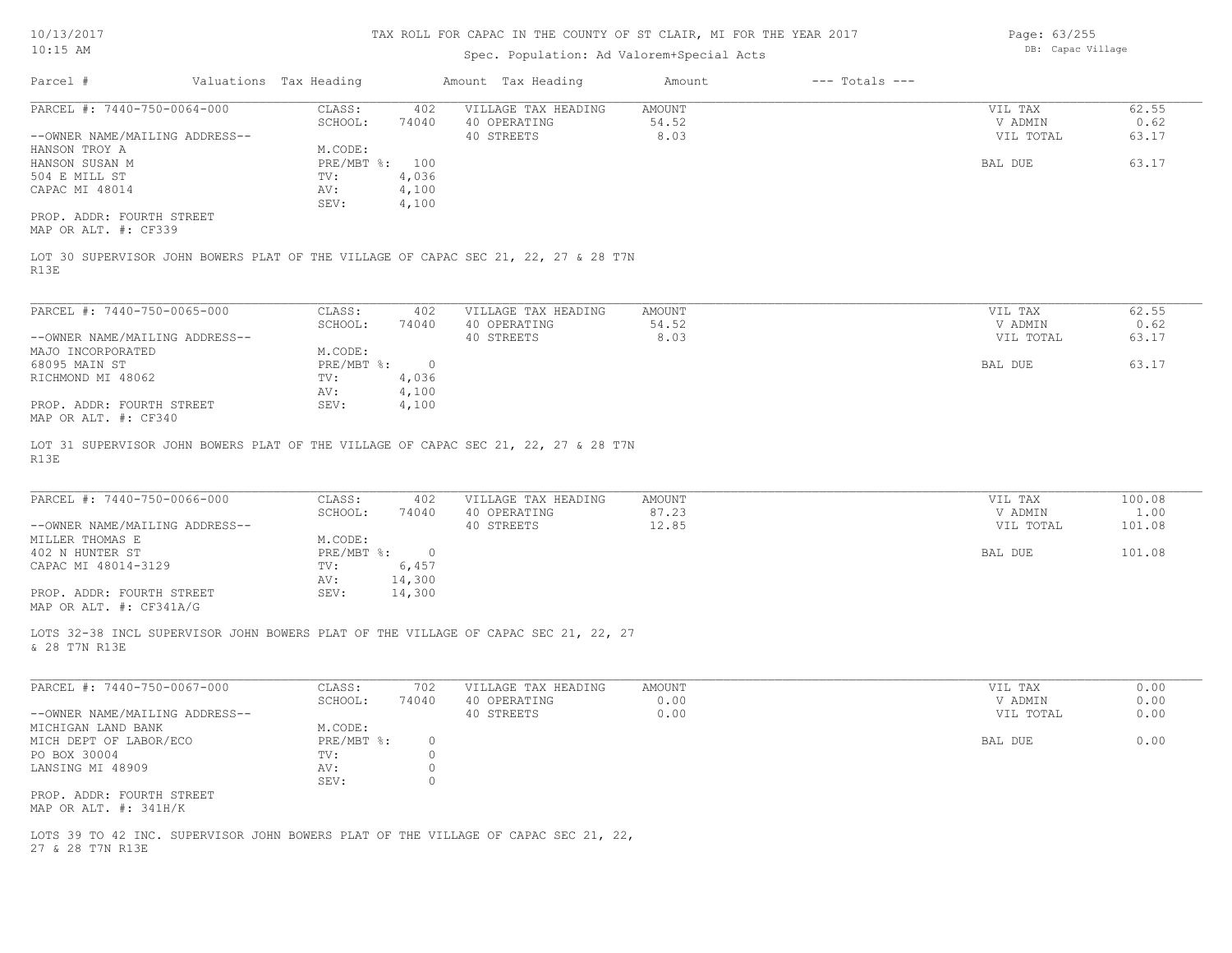## Spec. Population: Ad Valorem+Special Acts

Page: 64/255 DB: Capac Village

| Parcel #                                                      | Valuations Tax Heading |                                  |                         | Amount Tax Heading                                                                 | Amount                         | $---$ Totals $---$ |                                 |                        |
|---------------------------------------------------------------|------------------------|----------------------------------|-------------------------|------------------------------------------------------------------------------------|--------------------------------|--------------------|---------------------------------|------------------------|
| PARCEL #: 7440-750-0068-000<br>--OWNER NAME/MAILING ADDRESS-- |                        | CLASS:<br>SCHOOL:                | 402<br>74040            | VILLAGE TAX HEADING<br>40 OPERATING<br>40 STREETS                                  | <b>AMOUNT</b><br>47.70<br>7.02 |                    | VIL TAX<br>V ADMIN<br>VIL TOTAL | 54.72<br>0.54<br>55.26 |
| RAY BARBARA JAN<br>RAY DANIEL S<br>216 S LESTER ST            |                        | M.CODE:<br>PRE/MBT %: 100<br>TV: | 3,531                   |                                                                                    |                                |                    | BAL DUE                         | 55.26                  |
| CAPAC MI 48014                                                |                        | AV:<br>SEV:                      | 7,100<br>7,100          |                                                                                    |                                |                    |                                 |                        |
| PROP. ADDR: FOURTH STREET<br>MAP OR ALT. #: CF342             |                        |                                  |                         |                                                                                    |                                |                    |                                 |                        |
| R13E                                                          |                        |                                  |                         | LOT 43 SUPERVISOR JOHN BOWERS PLAT OF THE VILLAGE OF CAPAC SEC 21, 22, 27 & 28 T7N |                                |                    |                                 |                        |
| PARCEL #: 7440-750-0069-000                                   |                        | CLASS:<br>SCHOOL:                | 402<br>74040            | VILLAGE TAX HEADING<br>40 OPERATING                                                | <b>AMOUNT</b><br>47.70         |                    | VIL TAX<br>V ADMIN              | 54.72<br>0.54          |
| --OWNER NAME/MAILING ADDRESS--<br>RAY DANIEL S                |                        | M.CODE:                          |                         | 40 STREETS                                                                         | 7.02                           |                    | VIL TOTAL                       | 55.26                  |
| RAY BARBARA J                                                 |                        | PRE/MBT %: 100                   |                         |                                                                                    |                                |                    | BAL DUE                         | 55.26                  |
| 216 S LESTER<br>CAPAC MI 48014                                |                        | TV:<br>AV:<br>SEV:               | 3,531<br>4,100<br>4,100 |                                                                                    |                                |                    |                                 |                        |
| PROP. ADDR: FOURTH STREET<br>MAP OR ALT. #: CF343             |                        |                                  |                         |                                                                                    |                                |                    |                                 |                        |
| R13E                                                          |                        |                                  |                         | LOT 44 SUPERVISOR JOHN BOWERS PLAT OF THE VILLAGE OF CAPAC SEC 21, 22, 27 & 28 T7N |                                |                    |                                 |                        |
| PARCEL #: 7440-750-0070-000                                   |                        | CLASS:                           | 402                     | VILLAGE TAX HEADING                                                                | <b>AMOUNT</b><br>47.70         |                    | VIL TAX                         | 54.72                  |
| --OWNER NAME/MAILING ADDRESS--                                |                        | SCHOOL:                          | 74040                   | 40 OPERATING<br>40 STREETS                                                         | 7.02                           |                    | V ADMIN<br>VIL TOTAL            | 0.54<br>55.26          |
| RAY BARBARA JAN<br>RAY DANIEL S                               |                        | M.CODE:<br>PRE/MBT %: 100        |                         |                                                                                    |                                |                    | BAL DUE                         | 55.26                  |
| 216 S LESTER ST                                               |                        | TV:                              | 3,531                   |                                                                                    |                                |                    |                                 |                        |
| CAPAC MI 48014                                                |                        | AV:<br>SEV:                      | 4,100<br>4,100          |                                                                                    |                                |                    |                                 |                        |
| PROP. ADDR: FOURTH STREET<br>MAP OR ALT. #: CF344             |                        |                                  |                         |                                                                                    |                                |                    |                                 |                        |
| R13E                                                          |                        |                                  |                         | LOT 45 SUPERVISOR JOHN BOWERS PLAT OF THE VILLAGE OF CAPAC SEC 21, 22, 27 & 28 T7N |                                |                    |                                 |                        |
| PARCEL #: 7440-750-0071-000                                   |                        | CLASS:                           | 402                     | VILLAGE TAX HEADING                                                                | <b>AMOUNT</b>                  |                    | VIL TAX                         | 86.00                  |
| --OWNER NAME/MAILING ADDRESS--                                |                        | SCHOOL:                          | 74040                   | 40 OPERATING<br>40 STREETS                                                         | 74.96<br>11.04                 |                    | V ADMIN<br>VIL TOTAL            | 0.86<br>86.86          |
| RAY BARBARA JAN<br>RAY DANIEL S<br>216 S LESTER ST            |                        | M.CODE:<br>PRE/MBT %: 100<br>TV: | 5,549                   |                                                                                    |                                |                    | BAL DUE                         | 86.86                  |
| CAPAC MI 48014                                                |                        | AV:<br>SEV:                      | 12,400<br>12,400        |                                                                                    |                                |                    |                                 |                        |
| PROP. ADDR: FOURTH STREET<br>MAP OR ALT. #: CF345A/C          |                        |                                  |                         |                                                                                    |                                |                    |                                 |                        |
|                                                               |                        |                                  |                         | LOTS 46, 47 & 48 SUPERVISOR JOHN BOWERS PLAT OF THE VILLAGE OF CAPAC SEC 21, 22 27 |                                |                    |                                 |                        |

& 28 T7N R13E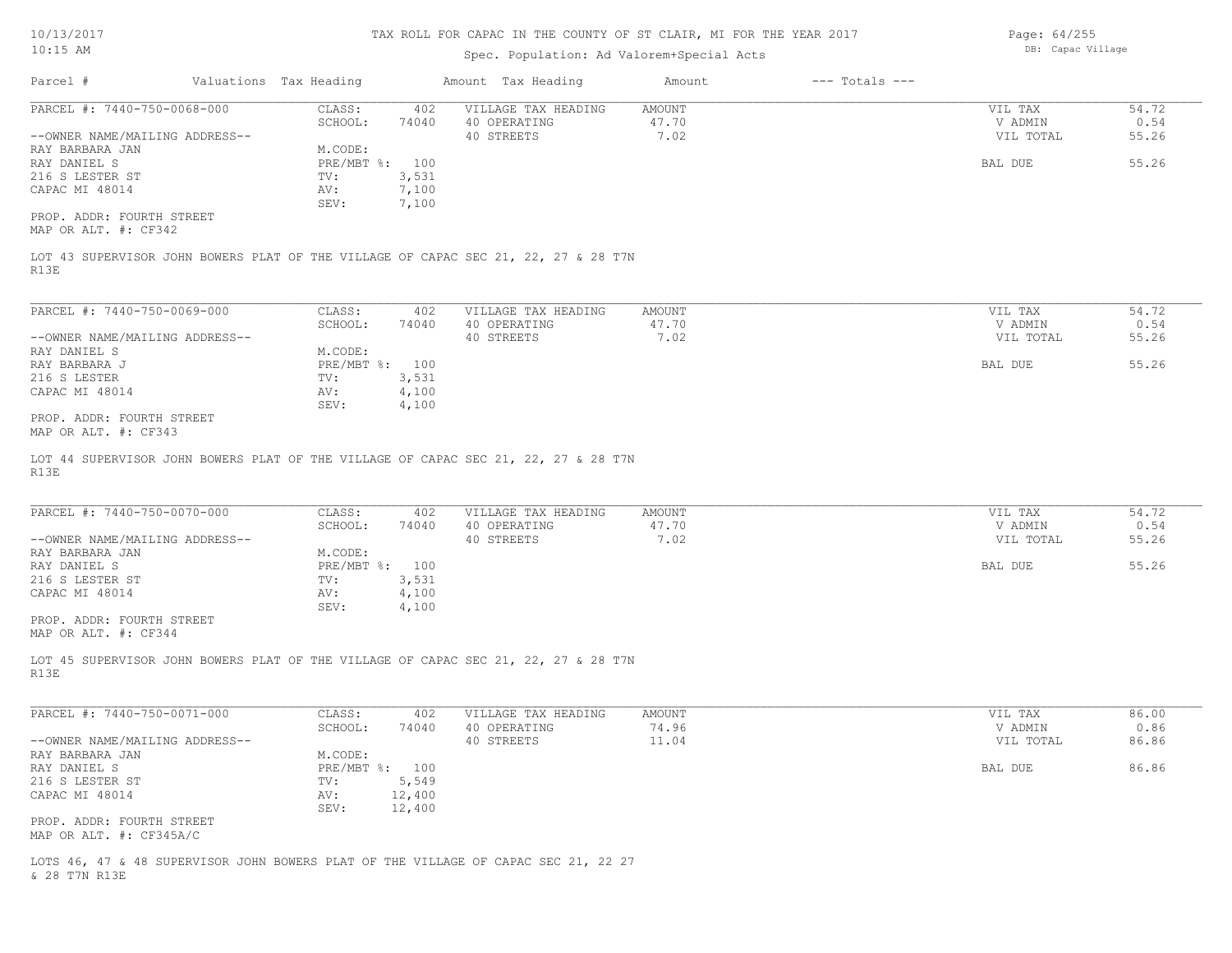## Spec. Population: Ad Valorem+Special Acts

| Page: 65/255      |
|-------------------|
| DB: Capac Village |

| Parcel #                                                                                              | Valuations Tax Heading |                | Amount Tax Heading  | Amount | $---$ Totals $---$ |               |       |
|-------------------------------------------------------------------------------------------------------|------------------------|----------------|---------------------|--------|--------------------|---------------|-------|
| PARCEL #: 7440-750-0072-000                                                                           | CLASS:                 | 402            | VILLAGE TAX HEADING | AMOUNT |                    | VIL TAX       | 60.45 |
|                                                                                                       | SCHOOL:                | 74040          | 40 OPERATING        | 52.69  |                    | V ADMIN       | 0.60  |
| --OWNER NAME/MAILING ADDRESS--                                                                        |                        |                | 40 STREETS          | 7.76   |                    | VIL TOTAL     | 61.05 |
| KILLINGBECK KARL T                                                                                    | M.CODE:                |                |                     |        |                    |               |       |
| KILLINGBECK COURTNEY                                                                                  | PRE/MBT %:             | $\overline{0}$ |                     |        |                    | V PD 09/15/17 | 61.05 |
| 202 S LESTER                                                                                          | TV:                    | 3,900          |                     |        |                    |               |       |
| CAPAC MI 48014                                                                                        | AV:                    | 3,900          |                     |        |                    | BAL DUE       | 0.00  |
|                                                                                                       | SEV:                   | 3,900          |                     |        |                    |               |       |
| PROP. ADDR: FOURTH STREET                                                                             |                        |                |                     |        |                    |               |       |
| MAP OR ALT. #: CF345D                                                                                 |                        |                |                     |        |                    |               |       |
| LOT 49 EXC N 4 FT. SUPERVISOR JOHN BOWERS PLAT OF THE VILLAGE OF CAPAC SEC 21, 2,<br>27 & 28 T7N R13E |                        |                |                     |        |                    |               |       |
|                                                                                                       |                        |                |                     |        |                    |               |       |
| PARCEL #: 7440-750-0073-000                                                                           | CLASS:                 | 402            | VILLAGE TAX HEADING | AMOUNT |                    | VIL TAX       | 68.19 |
|                                                                                                       | SCHOOL:                | 74040          | 40 OPERATING        | 59.44  |                    | V ADMIN       | 0.68  |
| --OWNER NAME/MAILING ADDRESS--                                                                        |                        |                | 40 STREETS          | 8.75   |                    | VIL TOTAL     | 68.87 |
| WOLF DANIEL R                                                                                         | M.CODE:                |                |                     |        |                    |               |       |
| WOLF JANE E                                                                                           | $PRE/MBT$ $\div$       | 100            |                     |        |                    | V PD 09/15/17 | 68.87 |
| 202 S LESTER ST                                                                                       | TV:                    | 4,400          |                     |        |                    |               |       |
| CAPAC MI 48014-3712                                                                                   | AV:                    | 4,400          |                     |        |                    | BAL DUE       | 0.00  |
|                                                                                                       | SEV:                   | 4,400          |                     |        |                    |               |       |
| PROP. ADDR: FOURTH STREET<br>MAP OR ALT. #: CF345E                                                    |                        |                |                     |        |                    |               |       |

21, 22, 27 & 28 T7N R13E LOT 50 & N 4 FT OF LOT 49 SUPERVISOR JOHN BOWERS PLAT OF THE VILLAGE OF CAPAC SEC

| PARCEL #: 7440-750-0074-000    | CLASS:       | 402   | VILLAGE TAX HEADING | AMOUNT | VIL TAX       | 62.55 |
|--------------------------------|--------------|-------|---------------------|--------|---------------|-------|
|                                | SCHOOL:      | 74040 | 40 OPERATING        | 54.52  | V ADMIN       | 0.62  |
| --OWNER NAME/MAILING ADDRESS-- |              |       | 40 STREETS          | 8.03   | VIL TOTAL     | 63.17 |
| DETLOFF WAYNE                  | M.CODE:      |       |                     |        |               |       |
| 200 S LESTER ST                | $PRE/MBT$ %: | 100   |                     |        | V PD 09/11/17 | 63.17 |
| CAPAC MI 48014                 | TV:          | 4,036 |                     |        |               |       |
|                                | AV:          | 4,100 |                     |        | BAL DUE       | 0.00  |
| PROP. ADDR: FOURTH STREET      | SEV:         | 4,100 |                     |        |               |       |
|                                |              |       |                     |        |               |       |

MAP OR ALT. #: CF346A

R13E LOT 51 SUPERVISOR JOHN BOWERS PLAT OF THE VILLAGE OF CAPAC SEC 21, 22, 27 & 28 T7N

| PARCEL #: 7440-750-0075-000    | CLASS:     | 005   | VILLAGE TAX HEADING | AMOUNT | VIL TAX   | 0.00 |
|--------------------------------|------------|-------|---------------------|--------|-----------|------|
|                                | SCHOOL:    | 74040 | 40 OPERATING        | 0.00   | V ADMIN   | 0.00 |
| --OWNER NAME/MAILING ADDRESS-- |            |       | 40 STREETS          | 0.00   | VIL TOTAL | 0.00 |
| VILLAGE OF CAPAC               | M.CODE:    |       |                     |        |           |      |
| 131 N MAIN ST                  | PRE/MBT %: |       |                     |        | BAL DUE   | 0.00 |
| CAPAC MI 48014                 | TV:        |       |                     |        |           |      |
|                                | AV:        |       |                     |        |           |      |
| PROP. ADDR: FOURTH STREET      | SEV:       |       |                     |        |           |      |
| MAP OR ALT. #: CF346B          |            |       |                     |        |           |      |

R13E LOT 52 SUPERVISOR JOHN BOWERS PLAT OF THE VILLAGE OF CAPAC SEC 21, 22, 27 & 28 T7N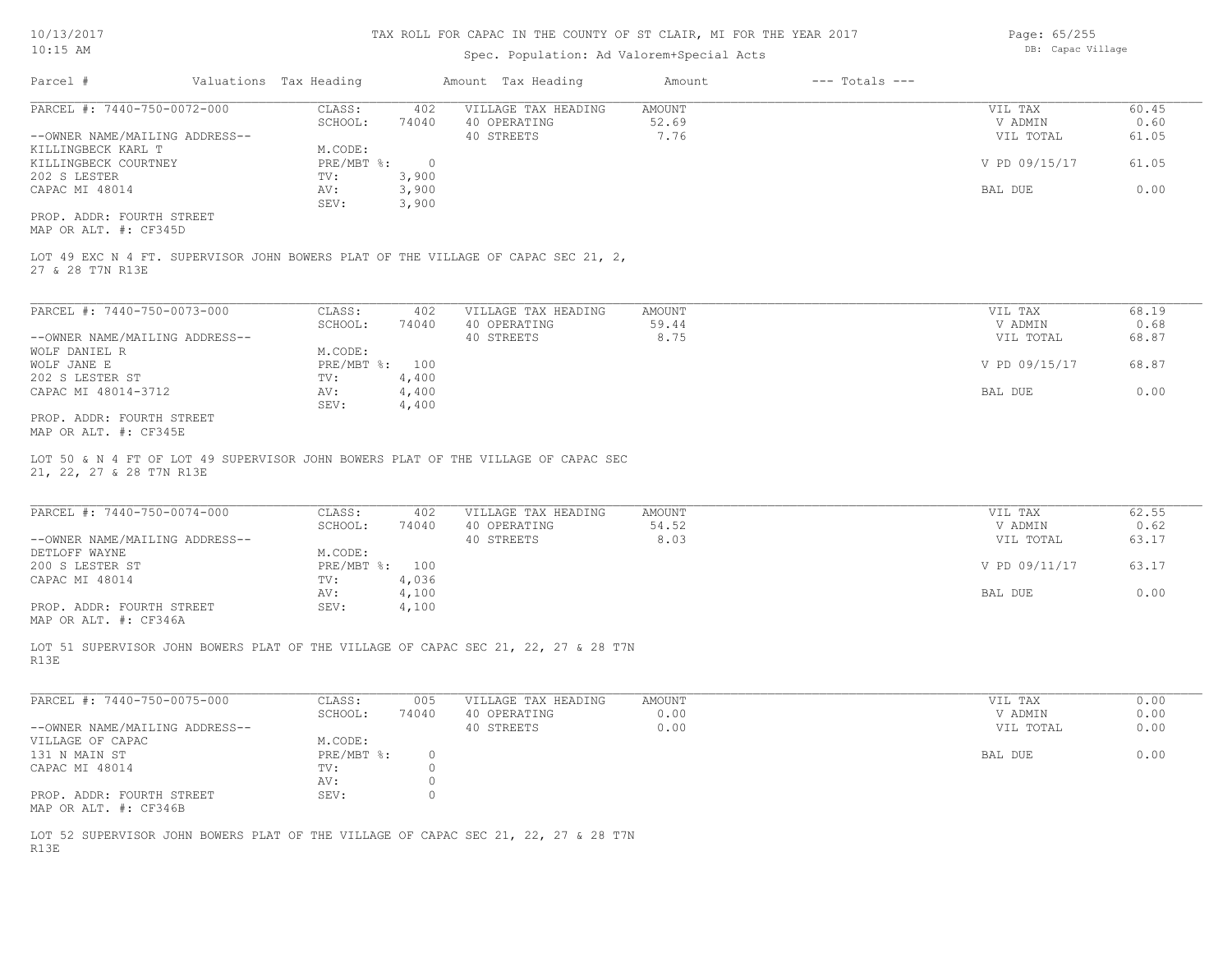10/13/2017 10:15 AM

## TAX ROLL FOR CAPAC IN THE COUNTY OF ST CLAIR, MI FOR THE YEAR 2017

## Spec. Population: Ad Valorem+Special Acts

Page: 66/255 DB: Capac Village

| Parcel #                                                      | Valuations Tax Heading |                         | Amount Tax Heading                                                                 | Amount                 | $---$ Totals $---$ |                                 |                      |
|---------------------------------------------------------------|------------------------|-------------------------|------------------------------------------------------------------------------------|------------------------|--------------------|---------------------------------|----------------------|
| PARCEL #: 7440-750-0076-000<br>--OWNER NAME/MAILING ADDRESS-- | CLASS:<br>SCHOOL:      | 703<br>74040            | VILLAGE TAX HEADING<br>40 OPERATING<br>40 STREETS                                  | AMOUNT<br>0.00<br>0.00 |                    | VIL TAX<br>V ADMIN<br>VIL TOTAL | 0.00<br>0.00<br>0.00 |
| VILLAGE OF CAPAC<br>131 N MAIN ST                             | M.CODE:<br>PRE/MBT %:  | $\circ$                 |                                                                                    |                        |                    | BAL DUE                         | 0.00                 |
| CAPAC MI 48014                                                | TV:<br>AV:             | $\circ$<br>$\circ$      |                                                                                    |                        |                    |                                 |                      |
| PROP. ADDR: FOURTH STREET<br>MAP OR ALT. #: CF347             | SEV:                   | $\circ$                 |                                                                                    |                        |                    |                                 |                      |
| R13E                                                          |                        |                         | LOT 53 SUPERVISOR JOHN BOWERS PLAT OF THE VILLAGE OF CAPAC SEC 21, 22, 27 & 28 T7N |                        |                    |                                 |                      |
| PARCEL #: 7440-750-0077-000                                   | CLASS:<br>SCHOOL:      | 703<br>74040            | VILLAGE TAX HEADING<br>40 OPERATING                                                | AMOUNT<br>0.00         |                    | VIL TAX<br>V ADMIN              | 0.00<br>0.00         |
| --OWNER NAME/MAILING ADDRESS--<br>THE VILLAGE OF CAPAC        | M.CODE:                |                         | 40 STREETS                                                                         | 0.00                   |                    | VIL TOTAL                       | 0.00                 |
| 131 N MAIN ST<br>CAPAC MI 48014                               | PRE/MBT %:<br>TV:      | $\circ$<br>$\circ$      |                                                                                    |                        |                    | BAL DUE                         | 0.00                 |
| PROP. ADDR: FOURTH STREET<br>MAP OR ALT. #: CF348             | AV:<br>SEV:            | $\circ$<br>$\circ$      |                                                                                    |                        |                    |                                 |                      |
| T7N R13E                                                      |                        |                         | LOTS 54-55 SUPERVISOR JOHN BOWERS PLAT OF THE VILLAGE OF CAPAC SEC 21, 22, 27 & 28 |                        |                    |                                 |                      |
| PARCEL #: 7440-750-0078-000                                   | CLASS:                 | 402                     | VILLAGE TAX HEADING                                                                | AMOUNT                 |                    | VIL TAX                         | 62.55                |
| --OWNER NAME/MAILING ADDRESS--<br>KATAKIS, ANTONIOS           | SCHOOL:<br>M.CODE:     | 74040                   | 40 OPERATING<br>40 STREETS                                                         | 54.52<br>8.03          |                    | V ADMIN<br>VIL TOTAL            | 0.62<br>63.17        |
| 2320 FRED MOORE HWY.<br>ST. CLAIR, MI 48079                   | PRE/MBT %:<br>TV:      | $\overline{0}$<br>4,036 |                                                                                    |                        |                    | BAL DUE                         | 63.17                |
| PROP. ADDR: FOURTH STREET<br>MAP OR ALT. #: CF349             | AV:<br>SEV:            | 4,100<br>4,100          |                                                                                    |                        |                    |                                 |                      |
| R13E                                                          |                        |                         | LOT 56 SUPERVISOR JOHN BOWERS PLAT OF THE VILLAGE OF CAPAC SEC 21, 22, 27 & 28 T7N |                        |                    |                                 |                      |
| PARCEL #: 7440-750-0079-000                                   | CLASS:<br>SCHOOL:      | 401                     | VILLAGE TAX HEADING                                                                | AMOUNT                 |                    | VIL TAX                         | 306.01               |
| --OWNER NAME/MAILING ADDRESS--<br>CYRUS MARY/MICHAEL          | M.CODE:                | 74040                   | 40 OPERATING<br>40 STREETS                                                         | 266.71<br>39.30        |                    | V ADMIN<br>VIL TOTAL            | 3.06<br>309.07       |
| 426 E MILL ST<br>CAPAC MI 48014-3158                          | PRE/MBT %: 100<br>TV:  | 19,741                  |                                                                                    |                        |                    | BAL DUE                         | 309.07               |
| PROP. ADDR: 426 E MILL ST<br>MAP OR ALT. #: CF350             | AV: 27,000<br>SEV:     | 27,000                  |                                                                                    |                        |                    |                                 |                      |
| R13E 1700/546 ADD NAME                                        |                        |                         | LOT 57 SUPERVISOR JOHN BOWERS PLAT OF THE VILLAGE OF CAPAC SEC 21, 22, 27 & 28 T7N |                        |                    |                                 |                      |
|                                                               |                        |                         |                                                                                    |                        |                    |                                 |                      |
|                                                               |                        |                         |                                                                                    |                        |                    |                                 |                      |
|                                                               |                        |                         |                                                                                    |                        |                    |                                 |                      |
|                                                               |                        |                         |                                                                                    |                        |                    |                                 |                      |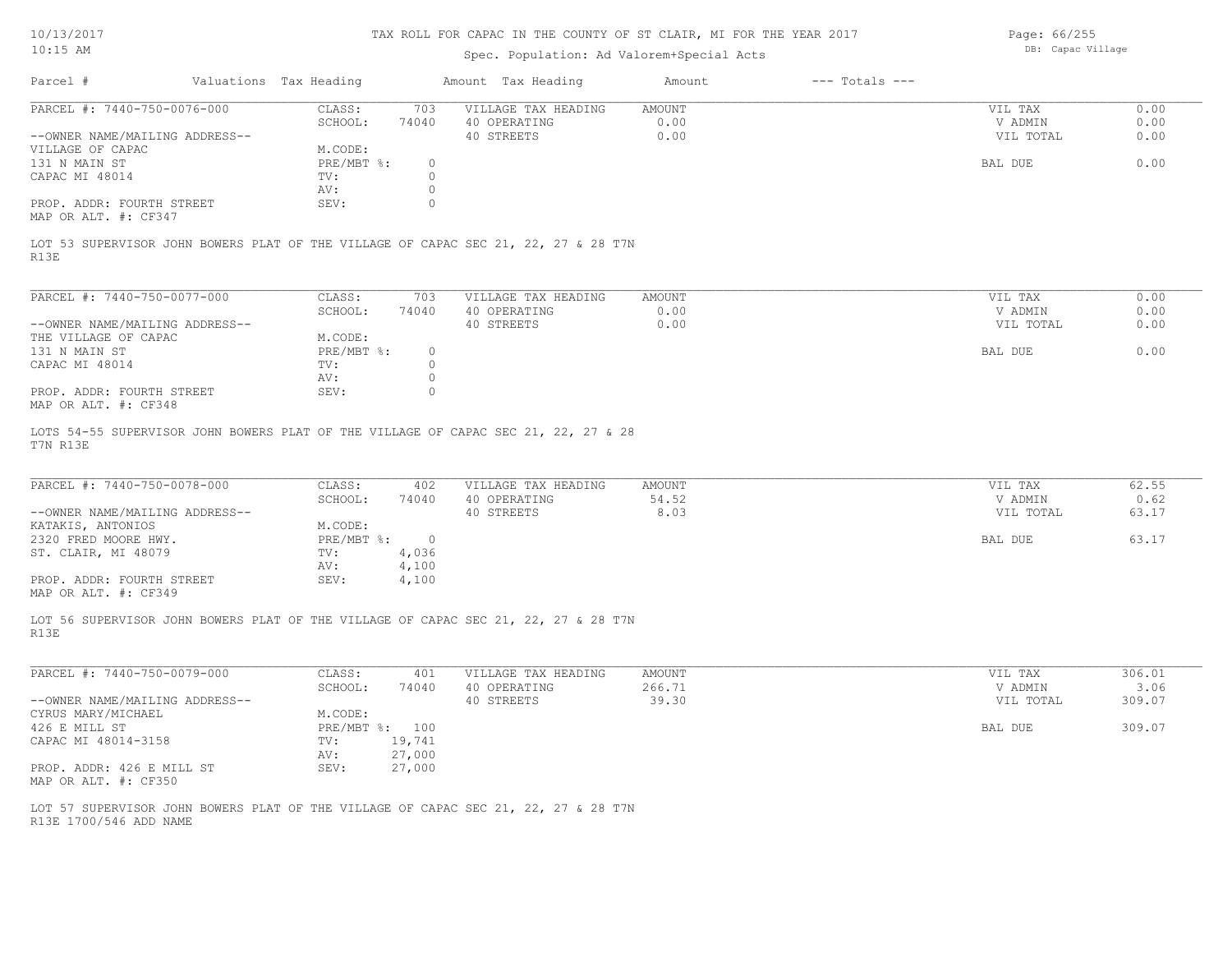Page: 67/255

| $10:15$ AM                                                                                                                                                                      |                                                    |                                                              | Spec. Population: Ad Valorem+Special Acts                                                                                               |                                  | DB: Capac Village                                           |                                            |
|---------------------------------------------------------------------------------------------------------------------------------------------------------------------------------|----------------------------------------------------|--------------------------------------------------------------|-----------------------------------------------------------------------------------------------------------------------------------------|----------------------------------|-------------------------------------------------------------|--------------------------------------------|
| Parcel #                                                                                                                                                                        | Valuations Tax Heading                             |                                                              | Amount Tax Heading                                                                                                                      | $---$ Totals $---$<br>Amount     |                                                             |                                            |
| PARCEL #: 7440-750-0080-000                                                                                                                                                     | CLASS:                                             | 401                                                          | VILLAGE TAX HEADING                                                                                                                     | <b>AMOUNT</b>                    | VIL TAX                                                     | 334.69                                     |
|                                                                                                                                                                                 | SCHOOL:                                            | 74040                                                        | 40 OPERATING                                                                                                                            | 291.71                           | V ADMIN                                                     | 3.34                                       |
| --OWNER NAME/MAILING ADDRESS--                                                                                                                                                  |                                                    |                                                              | 40 STREETS                                                                                                                              | 42.98                            | VIL TOTAL                                                   | 338.03                                     |
| HUNTER RICHARD E                                                                                                                                                                | M.CODE:                                            | COREL                                                        |                                                                                                                                         |                                  |                                                             |                                            |
| 8204 PETZ RD                                                                                                                                                                    | PRE/MBT %:                                         | $\circ$                                                      |                                                                                                                                         |                                  | V PD 09/18/17                                               | 338.03                                     |
| IMLAY CITY MI 48444                                                                                                                                                             | TV:                                                | 21,592                                                       |                                                                                                                                         |                                  |                                                             |                                            |
|                                                                                                                                                                                 | AV:                                                | 27,000                                                       |                                                                                                                                         |                                  | BAL DUE                                                     | 0.00                                       |
| PROP. ADDR: 406 E MILL ST                                                                                                                                                       | SEV:                                               | 27,000                                                       |                                                                                                                                         |                                  |                                                             |                                            |
| MAP OR ALT. #: CF351                                                                                                                                                            |                                                    |                                                              |                                                                                                                                         |                                  |                                                             |                                            |
| R13E                                                                                                                                                                            |                                                    |                                                              | LOT 58 SUPERVISOR JOHN BOWERS PLAT OF THE VILLAGE OF CAPAC SEC 21, 22, 27 & 28 T7N                                                      |                                  |                                                             |                                            |
| PARCEL #: 7440-750-0081-000                                                                                                                                                     | CLASS:                                             | 401                                                          | VILLAGE TAX HEADING                                                                                                                     | AMOUNT                           | VIL TAX                                                     | 676.85                                     |
|                                                                                                                                                                                 | SCHOOL:                                            | 74040                                                        | 40 OPERATING                                                                                                                            | 589.93                           | V ADMIN                                                     | 6.76                                       |
| --OWNER NAME/MAILING ADDRESS--                                                                                                                                                  |                                                    |                                                              | 40 STREETS                                                                                                                              | 86.92                            | VIL TOTAL                                                   | 683.61                                     |
|                                                                                                                                                                                 |                                                    |                                                              |                                                                                                                                         |                                  |                                                             |                                            |
| BRAUNSTEINER BERTRAM/JOAN                                                                                                                                                       | M.CODE:                                            |                                                              |                                                                                                                                         |                                  |                                                             |                                            |
| 404 E. MILL ST.                                                                                                                                                                 |                                                    | PRE/MBT %: 100                                               |                                                                                                                                         |                                  | V PD 07/18/17                                               | 683.61                                     |
| CAPAC MI 48014                                                                                                                                                                  | $\texttt{TV}$ :                                    | 43,665                                                       |                                                                                                                                         |                                  |                                                             |                                            |
|                                                                                                                                                                                 | AV:                                                | 60,700                                                       |                                                                                                                                         |                                  | BAL DUE                                                     | 0.00                                       |
| PROP. ADDR: 404 E MILL ST<br>MAP OR ALT. #: CF352                                                                                                                               | SEV:                                               | 60,700                                                       |                                                                                                                                         |                                  |                                                             |                                            |
| PARCEL #: 7440-750-0082-000<br>--OWNER NAME/MAILING ADDRESS--<br>MESSING MARK E<br>402 E MILL ST<br>CAPAC MI 48014<br>PROP. ADDR: 402 E MILL ST<br>MAP OR ALT. #: CF353<br>R13E | CLASS:<br>SCHOOL:<br>M.CODE:<br>TV:<br>AV:<br>SEV: | 401<br>74040<br>PRE/MBT %: 100<br>25,325<br>27,300<br>27,300 | VILLAGE TAX HEADING<br>40 OPERATING<br>40 STREETS<br>LOT 60 SUPERVISOR JOHN BOWERS PLAT OF THE VILLAGE OF CAPAC SEC 21, 22, 27 & 28 T7N | <b>AMOUNT</b><br>342.15<br>50.41 | VIL TAX<br>V ADMIN<br>VIL TOTAL<br>V PD 09/18/17<br>BAL DUE | 392.56<br>3.92<br>396.48<br>396.48<br>0.00 |
| PARCEL #: 7440-750-0083-000                                                                                                                                                     | CLASS:                                             | 401                                                          | VILLAGE TAX HEADING                                                                                                                     | AMOUNT                           | VIL TAX                                                     | 257.46                                     |
|                                                                                                                                                                                 | SCHOOL:                                            | 74040                                                        | 40 OPERATING                                                                                                                            | 224.40                           | V ADMIN                                                     | 2.57                                       |
| --OWNER NAME/MAILING ADDRESS--                                                                                                                                                  |                                                    |                                                              | 40 STREETS                                                                                                                              | 33.06                            | VIL TOTAL                                                   | 260.03                                     |
| OCHOA JOSE/ANGELINE                                                                                                                                                             | M.CODE:                                            |                                                              |                                                                                                                                         |                                  |                                                             |                                            |
| 106 S LESTER ST                                                                                                                                                                 | $PRE/MBT$ $\div$                                   | $\circ$                                                      |                                                                                                                                         |                                  | V PD 08/24/17                                               | 260.03                                     |
| CAPAC MI 48014                                                                                                                                                                  |                                                    | TV: 16,610                                                   |                                                                                                                                         |                                  |                                                             |                                            |
|                                                                                                                                                                                 |                                                    | 24,300                                                       |                                                                                                                                         |                                  |                                                             | 0.00                                       |
| PROP. ADDR: 104 S LESTER ST<br>MAP OR ALT. #: CF354A                                                                                                                            | AV:<br>SEV:                                        | 24,300                                                       |                                                                                                                                         |                                  | BAL DUE                                                     |                                            |
| LOT 61 EXC S 4' SUPERVISOR JOHN BOWER'S PLAT OF THE VILLAGE OF CAPAC                                                                                                            |                                                    |                                                              |                                                                                                                                         |                                  |                                                             |                                            |
|                                                                                                                                                                                 |                                                    |                                                              |                                                                                                                                         |                                  |                                                             |                                            |
|                                                                                                                                                                                 |                                                    |                                                              |                                                                                                                                         |                                  |                                                             |                                            |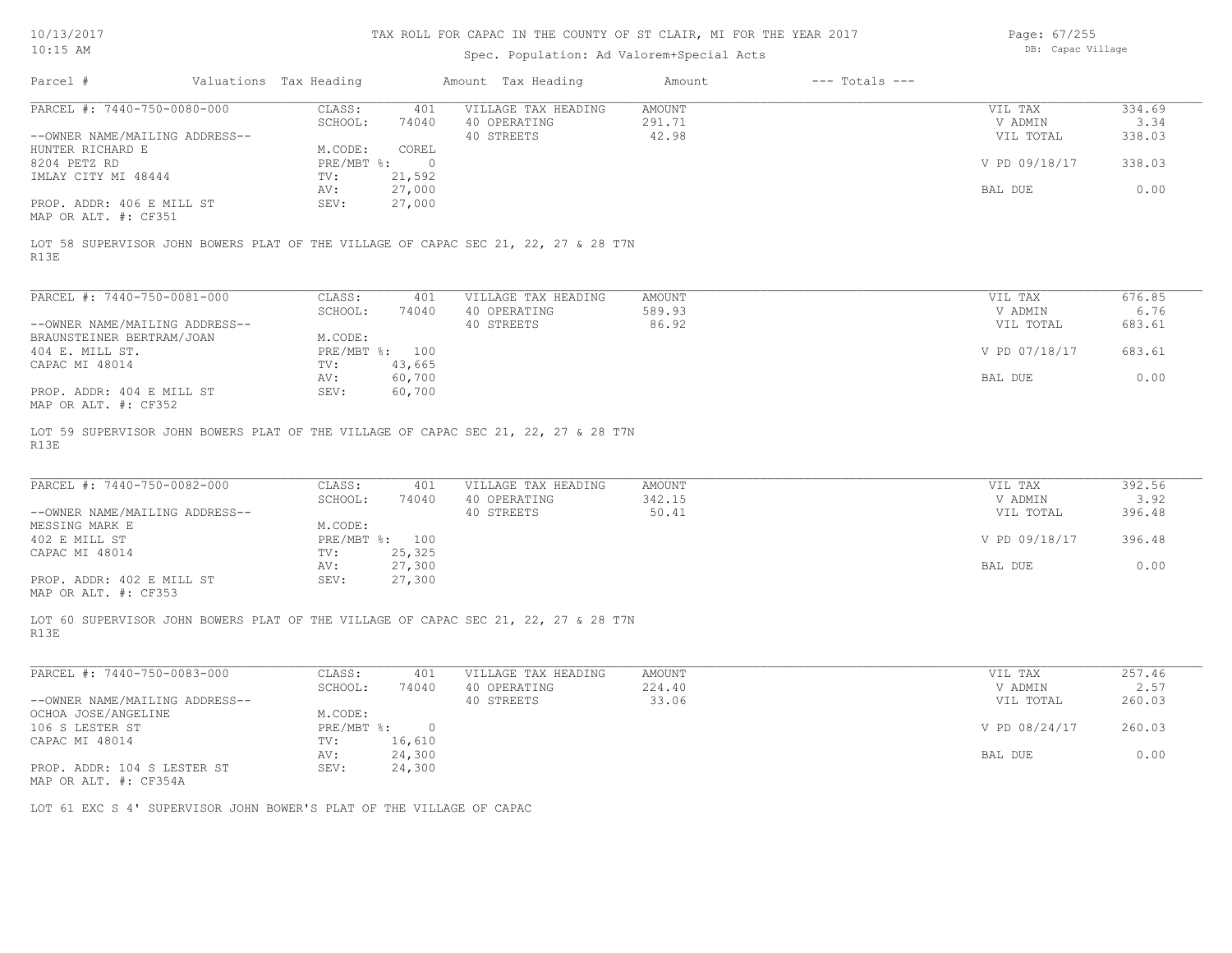### Spec. Population: Ad Valorem+Special Acts

| Page: 68/255      |
|-------------------|
| DB: Capac Village |

| Parcel #                       | Valuations Tax Heading |                | Amount Tax Heading  | Amount | $---$ Totals $---$ |               |        |
|--------------------------------|------------------------|----------------|---------------------|--------|--------------------|---------------|--------|
| PARCEL #: 7440-750-0083-500    | CLASS:                 | 401            | VILLAGE TAX HEADING | AMOUNT |                    | VIL TAX       | 769.18 |
|                                | SCHOOL:                | 74040          | 40 OPERATING        | 670.40 |                    | V ADMIN       | 7.69   |
| --OWNER NAME/MAILING ADDRESS-- |                        |                | 40 STREETS          | 98.78  |                    | VIL TOTAL     | 776.87 |
| OCHOA JOSE/ANGELINE            | M.CODE:                |                |                     |        |                    |               |        |
| 106 S LESTER ST                |                        | PRE/MBT %: 100 |                     |        |                    | V PD 08/24/17 | 776.87 |
| CAPAC MI 48014                 | TV:                    | 49,621         |                     |        |                    |               |        |
|                                | AV:                    | 75,200         |                     |        |                    | BAL DUE       | 0.00   |
| PROP. ADDR: 106 S LESTER ST    | SEV:                   | 75,200         |                     |        |                    |               |        |
|                                |                        |                |                     |        |                    |               |        |

MAP OR ALT. #: CF354B

S4' OF LOT 61 & ALL OF LOT 62 SUPERVISOR JOHN BOWER'S PLAT OF THE VILLAGE OF CAPAC

| PARCEL #: 7440-750-0084-000    | CLASS:       | 401    | VILLAGE TAX HEADING | AMOUNT | VIL TAX   | 168.92 |
|--------------------------------|--------------|--------|---------------------|--------|-----------|--------|
|                                | SCHOOL:      | 74040  | 40 OPERATING        | 147.23 | V ADMIN   | 1.68   |
| --OWNER NAME/MAILING ADDRESS-- |              |        | 40 STREETS          | 21.69  | VIL TOTAL | 170.60 |
| MCDONALD MICHAEL               | M.CODE:      |        |                     |        |           |        |
| GAVLINSKI MICHAEL & MICHELLE   | $PRE/MBT$ %: | 100    |                     |        | BAL DUE   | 170.60 |
| 116 S LESTER ST                | TV:          | 10,898 |                     |        |           |        |
| CAPAC MI 48014                 | AV:          | 15,100 |                     |        |           |        |
|                                | SEV:         | 15,100 |                     |        |           |        |
| PROP. ADDR: 116 S LESTER ST    |              |        |                     |        |           |        |

MAP OR ALT. #: CF355

LOT 63 SUPERVISOR JOHN BOWERS PLAT OF THE VILLAGE OF CAPAC

| PARCEL #: 7440-750-0085-000    | CLASS:  | 401            | VILLAGE TAX HEADING | AMOUNT | VIL TAX   | 272.02 |
|--------------------------------|---------|----------------|---------------------|--------|-----------|--------|
|                                | SCHOOL: | 74040          | 40 OPERATING        | 237.09 | V ADMIN   | 2.72   |
| --OWNER NAME/MAILING ADDRESS-- |         |                | 40 STREETS          | 34.93  | VIL TOTAL | 274.74 |
| MCDONALD MICHAEL               | M.CODE: |                |                     |        |           |        |
| GAVLINSKI MICHAEL & MICHELLE   |         | PRE/MBT %: 100 |                     |        | BAL DUE   | 274.74 |
| 116 S LESTER ST                | TV:     | 17,549         |                     |        |           |        |
| CAPAC MI 48014-3710            | AV:     | 24,000         |                     |        |           |        |
|                                | SEV:    | 24,000         |                     |        |           |        |
| PROP. ADDR: 116 S LESTER ST    |         |                |                     |        |           |        |
|                                |         |                |                     |        |           |        |

MAP OR ALT. #: CF356A

R13E LOT 64 SUPERVISOR JOHN BOWERS PLAT OF THE VILLAGE OF CAPAC SEC 21, 22, 27 & 28 T7N

| PARCEL #: 7440-750-0086-000    | CLASS:       | 401    | VILLAGE TAX HEADING | AMOUNT | VIL TAX       | 275.26 |
|--------------------------------|--------------|--------|---------------------|--------|---------------|--------|
|                                | SCHOOL:      | 74040  | 40 OPERATING        | 239.91 | V ADMIN       | 2.75   |
| --OWNER NAME/MAILING ADDRESS-- |              |        | 40 STREETS          | 35.35  | VIL TOTAL     | 278.01 |
| GAVLINSKI MICHELLE             | M.CODE:      | COREL  |                     |        |               |        |
| 120 S LESTER ST                | $PRE/MBT$ %: | 100    |                     |        | V PD 09/18/17 | 278.01 |
| CAPAC MI 48014-3710            | TV:          | 17,758 |                     |        |               |        |
|                                | AV:          | 23,900 |                     |        | BAL DUE       | 0.00   |
| PROP. ADDR: 120 S LESTER ST    | SEV:         | 23,900 |                     |        |               |        |
| MAP OR ALT. #: CF356B          |              |        |                     |        |               |        |

R13E LOT 65 SUPERVISOR JOHN BOWERS PLAT OF THE VILLAGE OF CAPAC SEC 21, 22, 27 & 28 T7N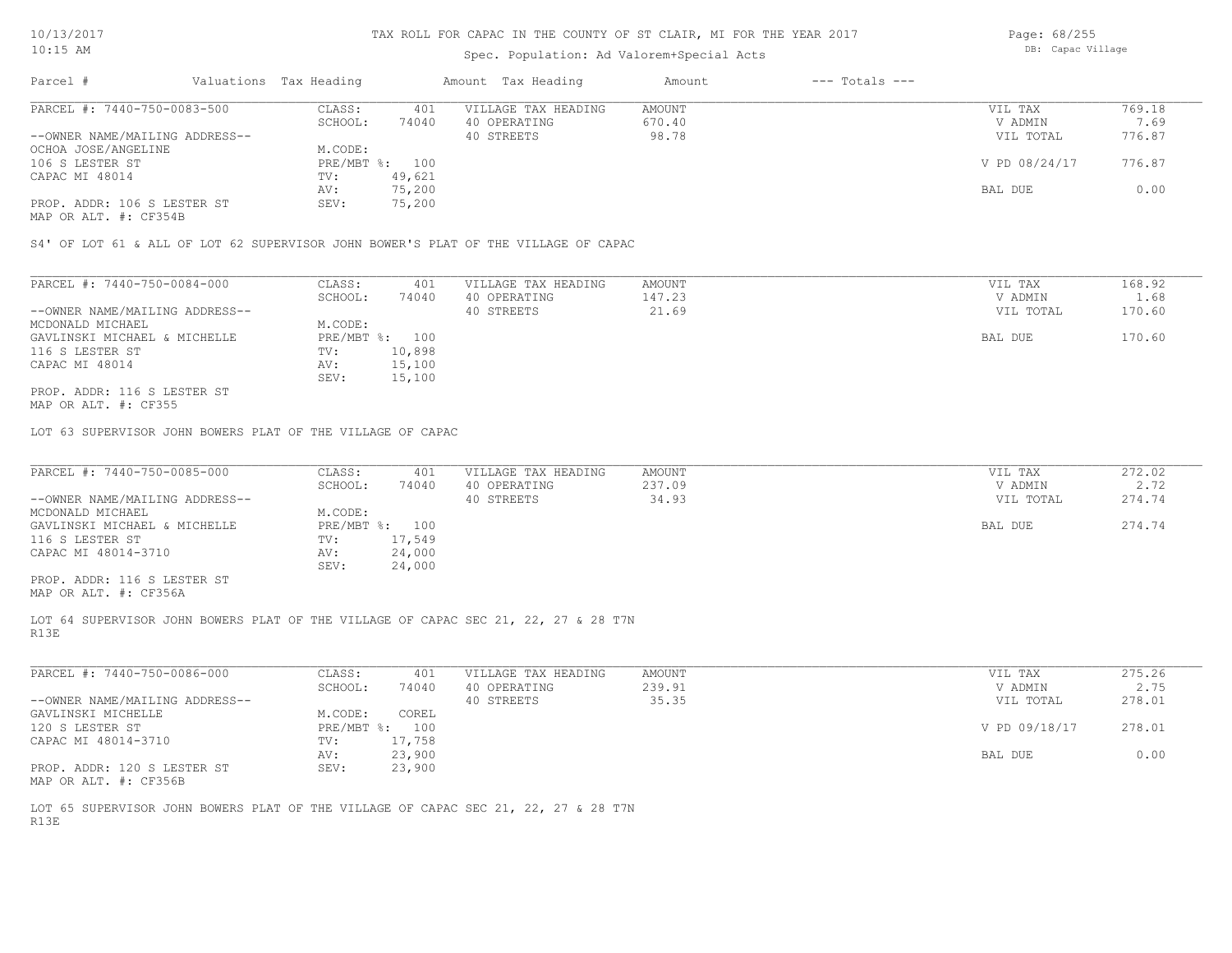### Spec. Population: Ad Valorem+Special Acts

| Page: 69/255      |
|-------------------|
| DB: Capac Village |

| Parcel #                                             | Valuations Tax Heading |        | Amount Tax Heading  | Amount | $---$ Totals $---$ |               |        |
|------------------------------------------------------|------------------------|--------|---------------------|--------|--------------------|---------------|--------|
| PARCEL #: 7440-750-0087-000                          | CLASS:                 | 401    | VILLAGE TAX HEADING | AMOUNT |                    | VIL TAX       | 345.85 |
|                                                      | SCHOOL:                | 74040  | 40 OPERATING        | 301.44 |                    | V ADMIN       | 3.45   |
| --OWNER NAME/MAILING ADDRESS--                       |                        |        | 40 STREETS          | 44.41  |                    | VIL TOTAL     | 349.30 |
| DETLOFF WAYNE                                        | M.CODE:                |        |                     |        |                    |               |        |
| 200 S LESTER ST                                      | PRE/MBT %: 100         |        |                     |        |                    | V PD 09/11/17 | 349.30 |
| CAPAC MI 48014                                       | TV:                    | 22,312 |                     |        |                    |               |        |
|                                                      | AV:                    | 31,200 |                     |        |                    | BAL DUE       | 0.00   |
| PROP. ADDR: 200 S LESTER ST<br>MAP OR ALT. #: CF357A | SEV:                   | 31,200 |                     |        |                    |               |        |

R13E LOT 66 SUPERVISOR JOHN BOWERS PLAT OF THE VILLAGE OF CAPAC SEC 21, 22, 27 & 28 T7N

| PARCEL #: 7440-750-0088-000    | CLASS:       | 401    | VILLAGE TAX HEADING | AMOUNT | VIL TAX       | 624.69 |
|--------------------------------|--------------|--------|---------------------|--------|---------------|--------|
|                                | SCHOOL:      | 74040  | 40 OPERATING        | 544.47 | V ADMIN       | 6.24   |
| --OWNER NAME/MAILING ADDRESS-- |              |        | 40 STREETS          | 80.22  | VIL TOTAL     | 630.93 |
| WOLF DANIEL R                  | M.CODE:      |        |                     |        |               |        |
| WOLF JANE E                    | $PRE/MBT$ %: | 100    |                     |        | V PD 09/15/17 | 630.93 |
| 202 S LESTER ST                | TV:          | 40,300 |                     |        |               |        |
| CAPAC MI 48014-3712            | AV:          | 40,300 |                     |        | BAL DUE       | 0.00   |
|                                | SEV:         | 40,300 |                     |        |               |        |
| PROP. ADDR: 202 S LESTER ST    |              |        |                     |        |               |        |

MAP OR ALT. #: CF357B

21, 22, 27 & 28 T7N R13E LOT 67 & N 4 FT OF LOT 68 SUPERVISOR JOHN BOWERS PLAT OF THE VILLAGE OF CAPAC SEC

| PARCEL #: 7440-750-0089-000    | CLASS:  | 401            | VILLAGE TAX HEADING | AMOUNT | VIL TAX       | 638.00 |
|--------------------------------|---------|----------------|---------------------|--------|---------------|--------|
|                                | SCHOOL: | 74040          | 40 OPERATING        | 556.07 | V ADMIN       | 6.38   |
| --OWNER NAME/MAILING ADDRESS-- |         |                | 40 STREETS          | 81.93  | VIL TOTAL     | 644.38 |
| HARVEY JAMIE L                 | M.CODE: | COREL          |                     |        |               |        |
| HARVEY TAMMY                   |         | PRE/MBT %: 100 |                     |        | V PD 09/18/17 | 644.38 |
| 204 S LESTER ST                | TV:     | 41,159         |                     |        |               |        |
| CAPAC MI 48014-3712            | AV:     | 57,300         |                     |        | BAL DUE       | 0.00   |
|                                | SEV:    | 57,300         |                     |        |               |        |
| PROP. ADDR: 204 S LESTER ST    |         |                |                     |        |               |        |

MAP OR ALT. #: CF357C

27 & 28 T7N R13E LOT 68 EXC N 4 FT. SUPERVISOR JOHN BOWERS PLAT OF THE VILLAGE OF CAPAC SEC 21, 22,

| PARCEL #: 7440-750-0090-000    | CLASS:  | 401            | VILLAGE TAX HEADING | AMOUNT | VIL TAX       | 330.32 |
|--------------------------------|---------|----------------|---------------------|--------|---------------|--------|
|                                | SCHOOL: | 74040          | 40 OPERATING        | 287.90 | V ADMIN       | 3.30   |
| --OWNER NAME/MAILING ADDRESS-- |         |                | 40 STREETS          | 42.42  | VIL TOTAL     | 333.62 |
| LEON VICTOR M                  | M.CODE: | COREL          |                     |        |               |        |
| 208 S LESTER ST                |         | PRE/MBT %: 100 |                     |        | V PD 09/18/17 | 333.62 |
| CAPAC MI 48014                 | TV:     | 21,310         |                     |        |               |        |
|                                | AV:     | 29,200         |                     |        | BAL DUE       | 0.00   |
| PROP. ADDR: 208 S LESTER ST    | SEV:    | 29,200         |                     |        |               |        |
| MAP OR ALT. #: C358            |         |                |                     |        |               |        |

R13E LOT 69 SUPERVISOR JOHN BOWERS PLAT OF THE VILLAGE OF CAPAC SEC 21, 22, 27 & 28 T7N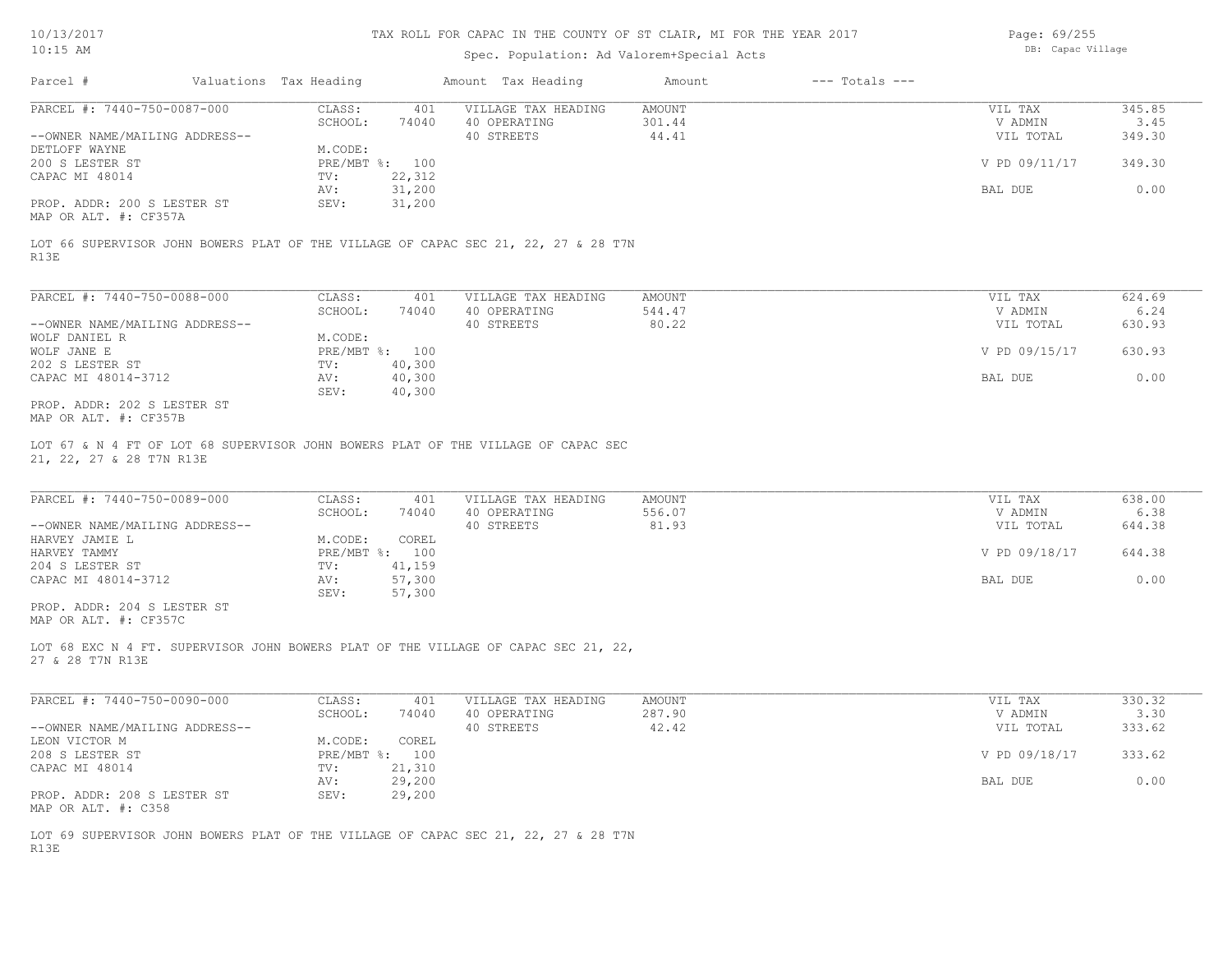### Spec. Population: Ad Valorem+Special Acts

Page: 70/255 DB: Capac Village

| Parcel #                       | Valuations Tax Heading |                | Amount Tax Heading  | Amount | $---$ Totals $---$ |               |        |
|--------------------------------|------------------------|----------------|---------------------|--------|--------------------|---------------|--------|
| PARCEL #: 7440-750-0091-000    | CLASS:                 | 401            | VILLAGE TAX HEADING | AMOUNT |                    | VIL TAX       | 393.48 |
|                                | SCHOOL:                | 74040          | 40 OPERATING        | 342.95 |                    | V ADMIN       | 3.93   |
| --OWNER NAME/MAILING ADDRESS-- |                        |                | 40 STREETS          | 50.53  |                    | VIL TOTAL     | 397.41 |
| MEYER CELESTE L                | M.CODE:                | COREL          |                     |        |                    |               |        |
| 210 S LESTER ST                |                        | PRE/MBT %: 100 |                     |        |                    | V PD 09/18/17 | 397.41 |
| CAPAC MI 48014-1904            | TV:                    | 25,384         |                     |        |                    |               |        |
|                                | AV:                    | 35,600         |                     |        |                    | BAL DUE       | 0.00   |
| PROP. ADDR: 210 S LESTER ST    | SEV:                   | 35,600         |                     |        |                    |               |        |
| MAP OR ALT. #: CF359           |                        |                |                     |        |                    |               |        |

R13E LOT 70 SUPERVISOR JOHN BOWERS PLAT OF THE VILLAGE OF CAPAC SEC 21, 22, 27 & 28 T7N

| PARCEL #: 7440-750-0092-000                                   | CLASS:     | 401    | VILLAGE TAX HEADING | AMOUNT | VIL TAX       | 406.42 |
|---------------------------------------------------------------|------------|--------|---------------------|--------|---------------|--------|
|                                                               | SCHOOL:    | 74040  | 40 OPERATING        | 354.23 | V ADMIN       | 4.06   |
| --OWNER NAME/MAILING ADDRESS--                                |            |        | 40 STREETS          | 52.19  | VIL TOTAL     | 410.48 |
| SMITH MARVIN/AMY SMITH                                        | M.CODE:    | COREL  |                     |        |               |        |
| 212 S LESTER ST                                               | PRE/MBT %: | 100    |                     |        | V PD 09/18/17 | 410.48 |
| CAPAC MI 48014                                                | TV:        | 26,219 |                     |        |               |        |
|                                                               | AV:        | 36,800 |                     |        | BAL DUE       | 0.00   |
| PROP. ADDR: 212 S LESTER ST<br>$MAD$ $CD$ $ATM$ $H$ , $CDQCD$ | SEV:       | 36,800 |                     |        |               |        |

MAP OR ALT. #: CF360

R13E LOT 71 SUPERVISOR JOHN BOWERS PLAT OF THE VILLAGE OF CAPAC SEC 21, 22, 27 & 28 T7N

| PARCEL #: 7440-750-0093-000    | CLASS:  | 401            | VILLAGE TAX HEADING | AMOUNT | VIL TAX       | 391.85 |
|--------------------------------|---------|----------------|---------------------|--------|---------------|--------|
|                                | SCHOOL: | 74040          | 40 OPERATING        | 341.53 | V ADMIN       | 3.91   |
| --OWNER NAME/MAILING ADDRESS-- |         |                | 40 STREETS          | 50.32  | VIL TOTAL     | 395.76 |
| RAY DANIEL S II                | M.CODE: | COREL          |                     |        |               |        |
| 214 S LESTER ST                |         | PRE/MBT %: 100 |                     |        | V PD 09/18/17 | 395.76 |
| CAPAC MI 48014                 | TV:     | 25,279         |                     |        |               |        |
|                                | AV:     | 35,400         |                     |        | BAL DUE       | 0.00   |
| PROP. ADDR: 214 S LESTER ST    | SEV:    | 35,400         |                     |        |               |        |

MAP OR ALT. #: CF361

LOT 72 SUPERVISOR JOHN BOWERS PLAT OF THE VILLAGE OF CAPAC

| PARCEL #: 7440-750-0094-000                                   | CLASS:       | 401    | VILLAGE TAX HEADING | AMOUNT | 670.37<br>VIL TAX   |
|---------------------------------------------------------------|--------------|--------|---------------------|--------|---------------------|
|                                                               | SCHOOL:      | 74040  | 40 OPERATING        | 584.28 | 6.70<br>V ADMIN     |
| --OWNER NAME/MAILING ADDRESS--                                |              |        | 40 STREETS          | 86.09  | 677.07<br>VIL TOTAL |
| RAY, DANIEL                                                   | M.CODE:      |        |                     |        |                     |
| 216 S LESTER ST                                               | $PRE/MBT$ %: | 100    |                     |        | 677.07<br>BAL DUE   |
| CAPAC MI 48014-3712                                           | TV:          | 43,247 |                     |        |                     |
|                                                               | AV:          | 62,000 |                     |        |                     |
| PROP. ADDR: 216 S LESTER ST<br>$MAD$ $CD$ $ATH$ $H$ , $CDQCD$ | SEV:         | 62,000 |                     |        |                     |

MAP OR ALT. #: CF362A

R13E LOT 73 SUPERVISOR JOHN BOWERS PLAT OF THE VILLAGE OF CAPAC SEC 21, 22, 27 & 28 T7N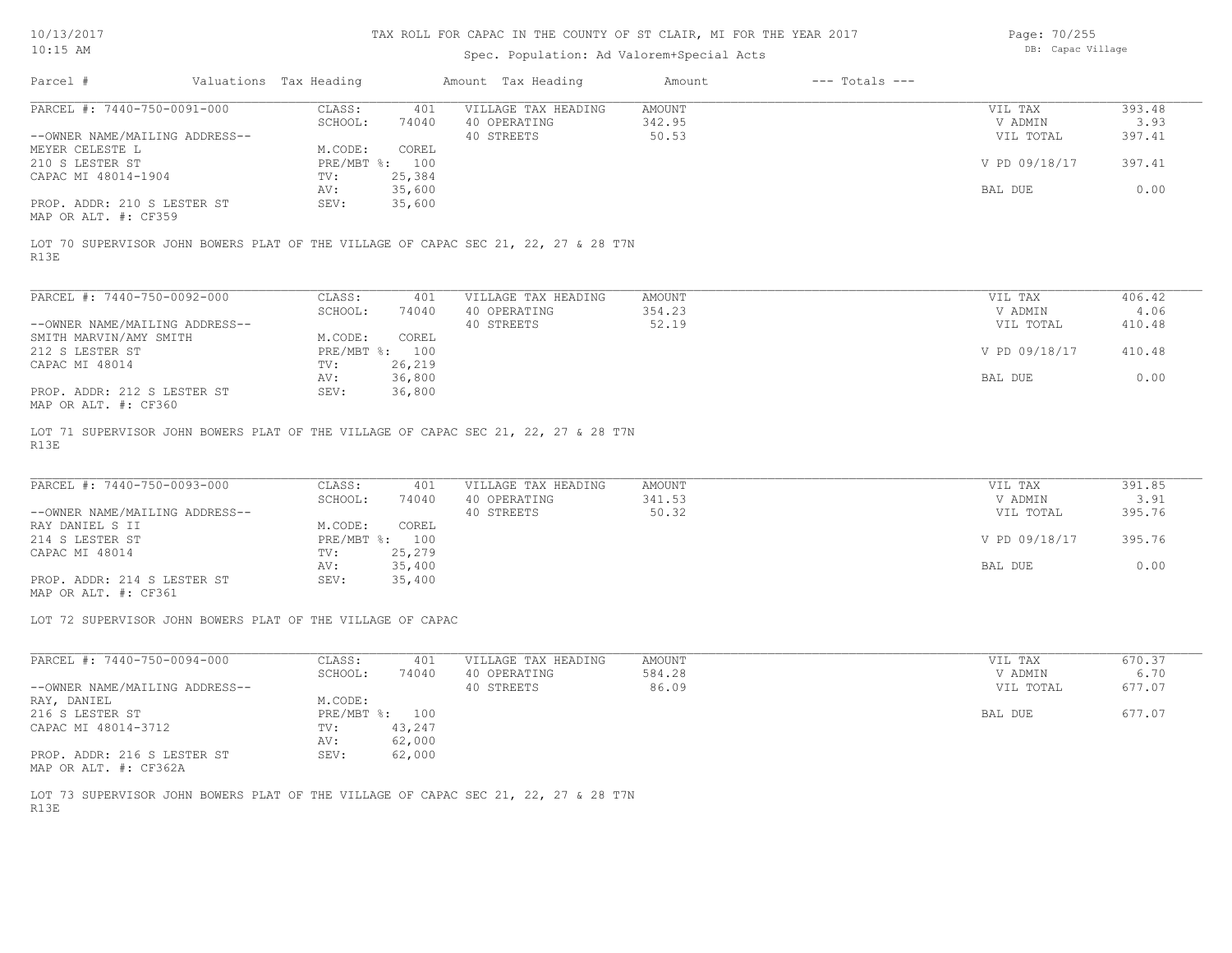## Spec. Population: Ad Valorem+Special Acts

Page: 71/255 DB: Capac Village

| Parcel #                                                                                                                   | Valuations Tax Heading |                                         |                                        | Amount Tax Heading                                                                                                                                                        | Amount                    | $---$ Totals $---$ |                                 |                          |
|----------------------------------------------------------------------------------------------------------------------------|------------------------|-----------------------------------------|----------------------------------------|---------------------------------------------------------------------------------------------------------------------------------------------------------------------------|---------------------------|--------------------|---------------------------------|--------------------------|
| PARCEL #: 7440-750-0095-000<br>--OWNER NAME/MAILING ADDRESS--<br>DOMBROWSKI RICKY/EMILY                                    |                        | CLASS:<br>SCHOOL:<br>M.CODE:            | 401<br>74040<br>COREL                  | VILLAGE TAX HEADING<br>40 OPERATING<br>40 STREETS                                                                                                                         | AMOUNT<br>404.22<br>59.56 |                    | VIL TAX<br>V ADMIN<br>VIL TOTAL | 463.78<br>4.63<br>468.41 |
| 1530 PINE GROVE AVE STE 1<br>PORT HURON MI 48060-3370                                                                      |                        | PRE/MBT %: 100<br>TV:                   | 29,919                                 |                                                                                                                                                                           |                           |                    | V PD 09/18/17                   | 468.41                   |
| PROP. ADDR: 218 S LESTER ST<br>MAP OR ALT. #: CF362B                                                                       |                        | AV:<br>SEV:                             | 40,900<br>40,900                       |                                                                                                                                                                           |                           |                    | BAL DUE                         | 0.00                     |
| R13E                                                                                                                       |                        |                                         |                                        | LOT 74 SUPERVISOR JOHN BOWERS PLAT OF THE VILLAGE OF CAPAC SEC 21, 22, 27 & 28 T7N                                                                                        |                           |                    |                                 |                          |
| PARCEL #: 7440-750-0096-000                                                                                                |                        | CLASS:                                  | 201                                    | VILLAGE TAX HEADING                                                                                                                                                       | <b>AMOUNT</b>             |                    | VIL TAX                         | 900.62                   |
| --OWNER NAME/MAILING ADDRESS--                                                                                             |                        | SCHOOL:                                 | 74040                                  | 40 OPERATING<br>40 STREETS                                                                                                                                                | 784.96<br>115.66          |                    | V ADMIN<br>VIL TOTAL            | 9.00<br>909.62           |
| ARMADA GRAIN COMPANY<br>P.O. BOX 918                                                                                       |                        | M.CODE:<br>$PRE/MBT$ $\div$ 0           |                                        |                                                                                                                                                                           |                           |                    | V PD 09/18/17                   | 909.62                   |
| ARMADA MI 48005                                                                                                            |                        | TV:<br>AV:                              | 58,100<br>58,100                       |                                                                                                                                                                           |                           |                    | BAL DUE                         | 0.00                     |
| PROP. ADDR: 220 S HUNTER STREET<br>MAP OR ALT. #: CF363A                                                                   |                        | SEV:                                    | 58,100                                 |                                                                                                                                                                           |                           |                    |                                 |                          |
| PLAT OF THE VILLAGE OF CAPAC SEC 21, 22, 27 & 28 T7N R13E<br>PARCEL #: 7440-750-0097-000<br>--OWNER NAME/MAILING ADDRESS-- |                        | CLASS:<br>SCHOOL:                       | 703<br>74040                           | VILLAGE TAX HEADING<br>40 OPERATING<br>40 STREETS                                                                                                                         | AMOUNT<br>0.00<br>0.00    |                    | VIL TAX<br>V ADMIN<br>VIL TOTAL | 0.00<br>0.00<br>0.00     |
| VILLAGE OF CAPAC                                                                                                           |                        | M.CODE:<br>PRE/MBT %:                   | $\circ$                                |                                                                                                                                                                           |                           |                    | BAL DUE                         | 0.00                     |
| PROP. ADDR: E HILL STREET<br>MAP OR ALT. #: CF363B                                                                         |                        | TV:<br>AV:<br>SEV:                      | $\mathbb O$<br>$\mathbb O$<br>$\Omega$ |                                                                                                                                                                           |                           |                    |                                 |                          |
| & 28 T7N R13E                                                                                                              |                        |                                         |                                        | S40 FT OF LOT 75 & E 40 FT OF S 113.5 FT OF SAID LOT 75 & N 100 FT OF THAT PART OF<br>LOT 76 ADJ GT RR. SUPERVISOR JOHN BOWERS PLAT OF THE VILLAGE OF CAPAC SEC 21 22, 27 |                           |                    |                                 |                          |
| PARCEL #: 7440-750-0098-000                                                                                                |                        | CLASS:                                  | 402                                    | VILLAGE TAX HEADING                                                                                                                                                       | <b>AMOUNT</b><br>181.29   |                    | VIL TAX<br>V ADMIN              | 208.00                   |
| --OWNER NAME/MAILING ADDRESS--                                                                                             |                        | SCHOOL:                                 | 74040                                  | 40 OPERATING<br>40 STREETS                                                                                                                                                | 26.71                     |                    | VIL TOTAL                       | 2.08<br>210.08           |
| MURPHY TERRANCE<br>MURPHY LAURI<br>204 FRANTZ ST<br>CAPAC MI 48014                                                         |                        | M.CODE:<br>PRE/MBT %: 100<br>TV:<br>AV: | 13,419<br>14,300                       |                                                                                                                                                                           |                           |                    | BAL DUE                         | 210.08                   |
| PROP. ADDR: FRANTZ STREET<br>MAP OR ALT. #: CF364                                                                          |                        | SEV:                                    | 14,300                                 |                                                                                                                                                                           |                           |                    |                                 |                          |

VILLAGE OF CAPAC SEC 21, 22, 27 & 28 T7N R13E W75 FT OF N 180.5 FT OF S 641 FT OF LOT 76 SUPERVISOR JOHN BOWERS PLAT OF THE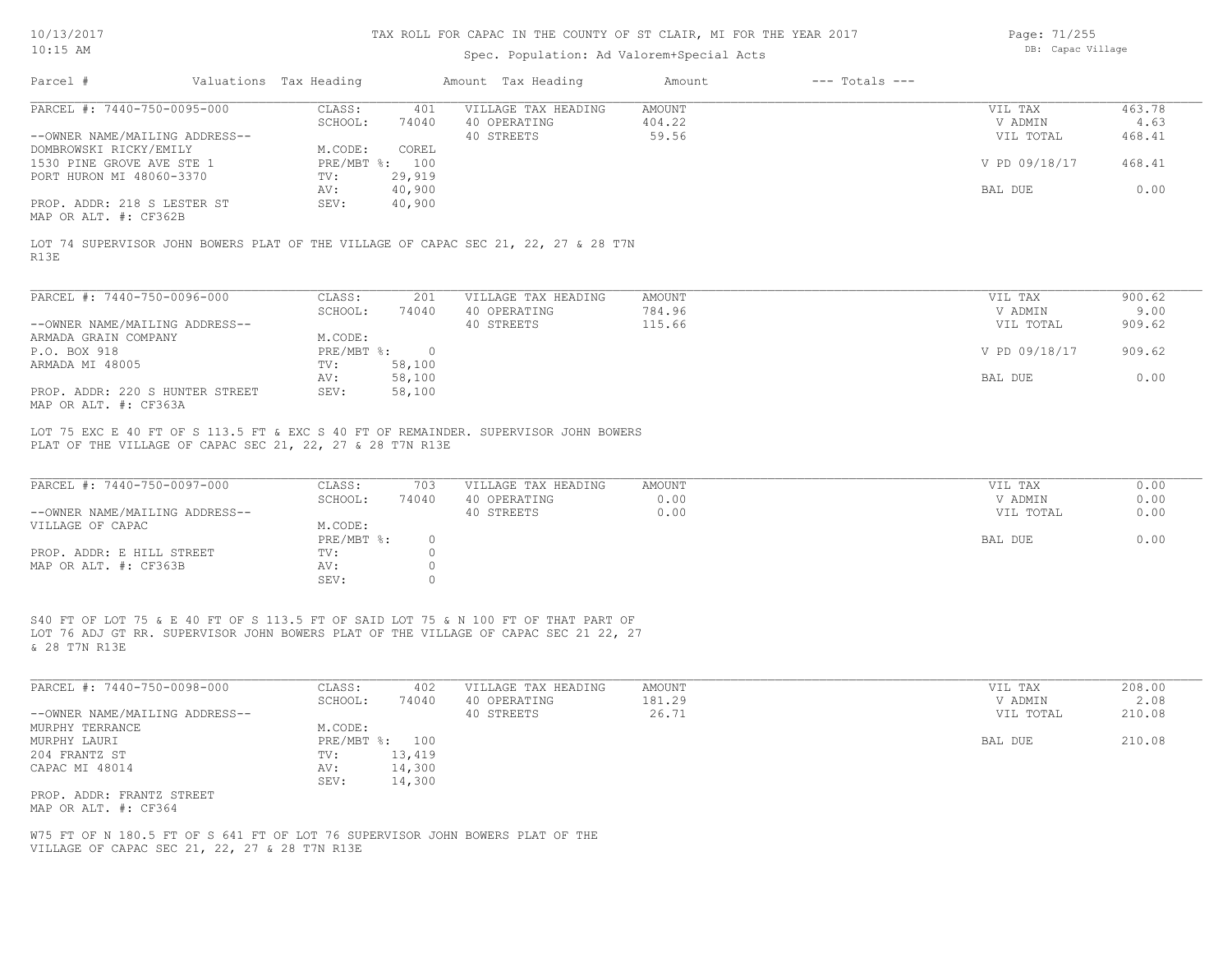## Spec. Population: Ad Valorem+Special Acts

| Page: 72/255      |
|-------------------|
| DB: Capac Village |

| Parcel #                       | Valuations Tax Heading |         | Amount Tax Heading                                                                  | Amount   | $---$ Totals $---$ |               |          |
|--------------------------------|------------------------|---------|-------------------------------------------------------------------------------------|----------|--------------------|---------------|----------|
| PARCEL #: 7440-750-0099-000    | CLASS:                 | 201     | VILLAGE TAX HEADING                                                                 | AMOUNT   |                    | VIL TAX       | 9,246.33 |
|                                | SCHOOL:                | 74040   | 40 OPERATING                                                                        | 8,058.85 |                    | V ADMIN       | 92.46    |
| --OWNER NAME/MAILING ADDRESS-- |                        |         | 40 STREETS                                                                          | 1,187.48 |                    | VIL TOTAL     | 9,338.79 |
| SR HUNTER'S CROSSING LLC       | M.CODE:                |         |                                                                                     |          |                    |               |          |
| 27777 FRANKLIN RD STE 200      | $PRE/MBT$ %:           |         |                                                                                     |          |                    | V PD 07/21/17 | 9,338.79 |
| SOUTHFIELD MI 48034            | TV:                    | 596,488 |                                                                                     |          |                    |               |          |
|                                | AV:                    | 618,100 |                                                                                     |          |                    | BAL DUE       | 0.00     |
| PROP. ADDR: 602 S MAIN         | SEV:                   | 618,100 |                                                                                     |          |                    |               |          |
| MAP OR ALT. #: CF365           |                        |         |                                                                                     |          |                    |               |          |
|                                |                        |         |                                                                                     |          |                    |               |          |
|                                |                        |         | LOT 76 EXC W 75 FT OF N 180.5 FT OF S 641 FT & EXC N 100 FT OF THAT PART ADJ GT RR. |          |                    |               |          |
|                                |                        |         | SUPERVISOR JOHN BOWERS PLAT OF THE VILLAGE OF CAPAC SEC 21, 22, 27 & 28 T7N R13E    |          |                    |               |          |

| PARCEL #: 7440-750-0100-000    | CLASS:  | 401            | VILLAGE TAX HEADING | AMOUNT | 361.11<br>VIL TAX       |
|--------------------------------|---------|----------------|---------------------|--------|-------------------------|
|                                | SCHOOL: | 74040          | 40 OPERATING        | 314.74 | 3.61<br>V ADMIN         |
| --OWNER NAME/MAILING ADDRESS-- |         |                | 40 STREETS          | 46.37  | 364.72<br>VIL TOTAL     |
| ROSSEAU LAWRENCE/SUSAN         | M.CODE: |                |                     |        |                         |
| 607 S MAIN ST                  |         | PRE/MBT %: 100 |                     |        | V PD 08/21/17<br>364.72 |
| CAPAC MI 48014-3724            | TV:     | 23,296         |                     |        |                         |
|                                | AV:     | 32,100         |                     |        | BAL DUE<br>0.00         |
| PROP. ADDR: 607 S MAIN         | SEV:    | 32,100         |                     |        |                         |
| MAP OR ALT. #: CF366           |         |                |                     |        |                         |

R13E LOT 77 SUPERVISOR JOHN BOWERS PLAT OF THE VILLAGE OF CAPAC SEC 21, 22, 27 & 28 T7N

| PARCEL #: 7440-750-0101-000    | CLASS:       | 401    | VILLAGE TAX HEADING | AMOUNT | VIL TAX       | 445.31 |
|--------------------------------|--------------|--------|---------------------|--------|---------------|--------|
|                                | SCHOOL:      | 74040  | 40 OPERATING        | 388.12 | V ADMIN       | 4.45   |
| --OWNER NAME/MAILING ADDRESS-- |              |        | 40 STREETS          | 57.19  | VIL TOTAL     | 449.76 |
| NANNI CHRIS                    | M.CODE:      |        |                     |        |               |        |
| 14417 HOUGH RD                 | $PRE/MBT$ %: |        |                     |        | V PD 09/18/17 | 449.76 |
| ALLENTON MI 48002              | TV:          | 28,728 |                     |        |               |        |
|                                | AV:          | 40,300 |                     |        | BAL DUE       | 0.00   |
| PROP. ADDR: 605 S MAIN         | SEV:         | 40,300 |                     |        |               |        |
|                                |              |        |                     |        |               |        |

MAP OR ALT. #: CF367

R13E LOT 78 SUPERVISOR JOHN BOWERS PLAT OF THE VILLAGE OF CAPAC SEC 21, 22, 27 & 28 T7N

| PARCEL #: 7440-750-0102-000    | CLASS:       | 401    | VILLAGE TAX HEADING | AMOUNT | VIL TAX       | 407.99 |
|--------------------------------|--------------|--------|---------------------|--------|---------------|--------|
|                                | SCHOOL:      | 74040  | 40 OPERATING        | 355.60 | V ADMIN       | 4.07   |
| --OWNER NAME/MAILING ADDRESS-- |              |        | 40 STREETS          | 52.39  | VIL TOTAL     | 412.06 |
| ELLIOTT ROBERT E JR TRUST      | M.CODE:      |        |                     |        |               |        |
| 603 S MAIN ST                  | $PRE/MBT$ %: | 100    |                     |        | V PD 08/04/17 | 412.06 |
| CAPAC MI 48014-3724            | TV:          | 26,321 |                     |        |               |        |
|                                | AV:          | 36,700 |                     |        | BAL DUE       | 0.00   |
| PROP. ADDR: 603 S MAIN         | SEV:         | 36,700 |                     |        |               |        |
| MAP OR ALT. #: CF368           |              |        |                     |        |               |        |

R13E LOT 79 SUPERVISOR JOHN BOWERS PLAT OF THE VILLAGE OF CAPAC SEC 21, 22, 27 & 28 T7N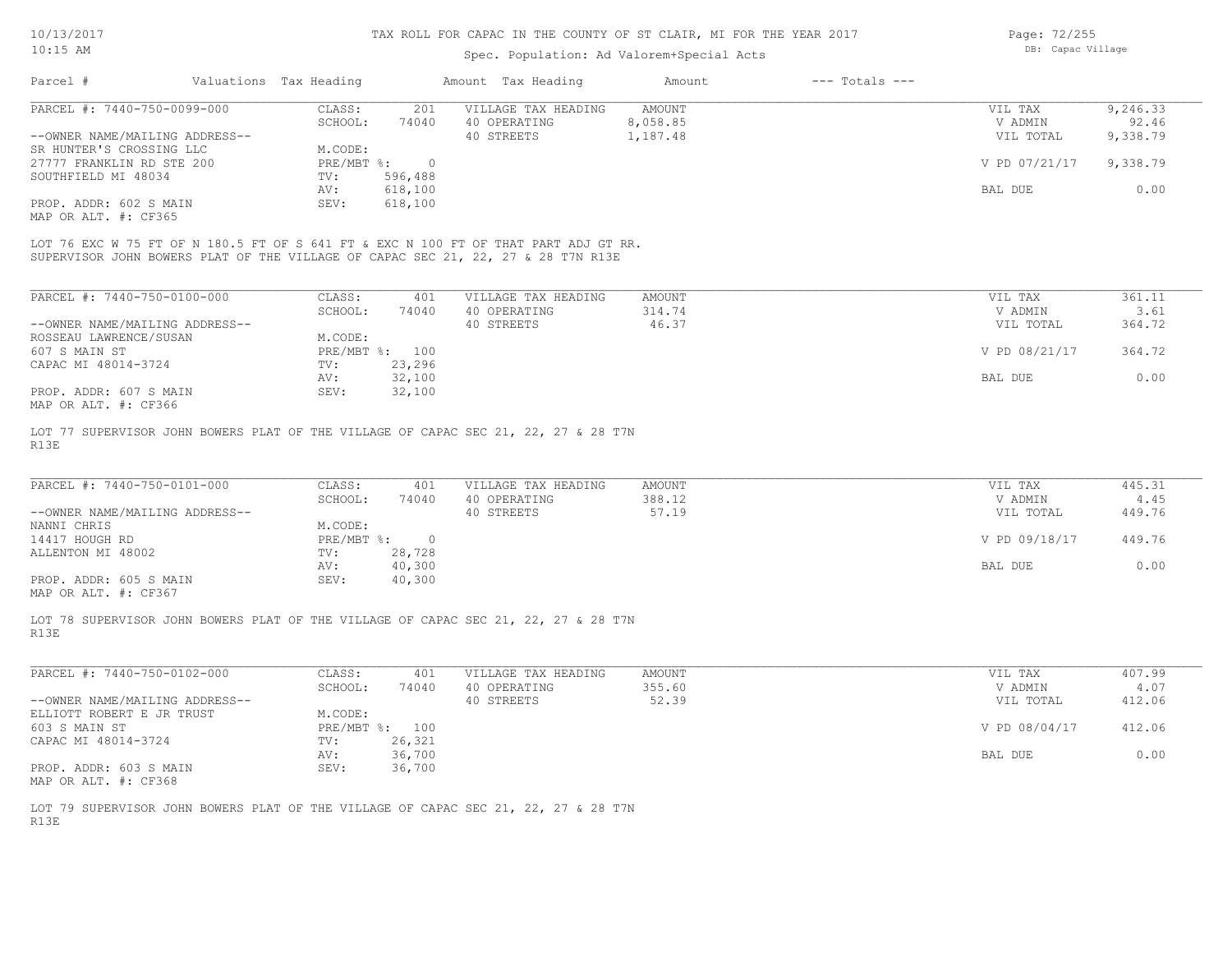Page: 73/255 DB: Capac Village

# Spec. Population: Ad Valorem+Special Acts

| Parcel #                                                                                                                                                                                                                                                                                                                 | Valuations Tax Heading            | Amount Tax Heading                  | $---$ Totals $---$<br>Amount |                    |                |
|--------------------------------------------------------------------------------------------------------------------------------------------------------------------------------------------------------------------------------------------------------------------------------------------------------------------------|-----------------------------------|-------------------------------------|------------------------------|--------------------|----------------|
| PARCEL #: 7440-750-0104-000                                                                                                                                                                                                                                                                                              | CLASS:<br>402                     | VILLAGE TAX HEADING                 | AMOUNT                       | VIL TAX            | 165.95         |
|                                                                                                                                                                                                                                                                                                                          | SCHOOL:<br>74040                  | 40 OPERATING                        | 144.64                       | V ADMIN            | 1.65           |
| --OWNER NAME/MAILING ADDRESS--                                                                                                                                                                                                                                                                                           |                                   | 40 STREETS                          | 21.31                        | VIL TOTAL          | 167.60         |
| CAPAC CONSTRUCTION CO                                                                                                                                                                                                                                                                                                    | M.CODE:                           |                                     |                              |                    |                |
| 216 HILL ST<br>CAPAC MI 48014                                                                                                                                                                                                                                                                                            | PRE/MBT %:<br>$\overline{0}$      |                                     |                              | BAL DUE            | 167.60         |
|                                                                                                                                                                                                                                                                                                                          | 10,706<br>TV:<br>22,800<br>AV:    |                                     |                              |                    |                |
| PROP. ADDR: ORCHARD ST                                                                                                                                                                                                                                                                                                   | 22,800<br>SEV:                    |                                     |                              |                    |                |
| MAP OR ALT. #: CF369B1                                                                                                                                                                                                                                                                                                   |                                   |                                     |                              |                    |                |
| BEG AT SW COR OF LOT 77, TH W ON S LINE OF LOT 80 A DIST OF 493 FT, TH N WITH E<br>LINE 660 FT, TH E WITH S LINE 643 FT TO E LINE, TH S ON E LINE 10 FT, TH W 133 FT,<br>TH S 431 FT, TH W 17 FT, TH S 219 FT TO BEG. PART OF LOT 80 SUPERVISOR JOHN BOWERS<br>PLAT OF THE VILLAGE OF CAPAC SEC 21, 22, 27 & 28 T7N R13E |                                   |                                     |                              |                    |                |
| PARCEL #: 7440-750-0105-000                                                                                                                                                                                                                                                                                              | CLASS:<br>401                     | VILLAGE TAX HEADING                 | AMOUNT                       | VIL TAX            | 786.71         |
|                                                                                                                                                                                                                                                                                                                          | SCHOOL:<br>74040                  | 40 OPERATING                        | 685.68                       | V ADMIN            | 7.86           |
| --OWNER NAME/MAILING ADDRESS--                                                                                                                                                                                                                                                                                           |                                   | 40 STREETS                          | 101.03                       | VIL TOTAL          | 794.57         |
| SCHULTZ HARVEY A                                                                                                                                                                                                                                                                                                         | M.CODE:<br>COREL                  |                                     |                              |                    |                |
| 507 S MAIN ST                                                                                                                                                                                                                                                                                                            | PRE/MBT %: 100                    |                                     |                              | V PD 09/18/17      | 794.57         |
| CAPAC MI 48014                                                                                                                                                                                                                                                                                                           | 50,752<br>TV:                     |                                     |                              |                    |                |
|                                                                                                                                                                                                                                                                                                                          | 55,900<br>AV:                     |                                     |                              | BAL DUE            | 0.00           |
| PROP. ADDR: 507 S MAIN<br>MAP OR ALT. #: CF369B2                                                                                                                                                                                                                                                                         | 55,900<br>SEV:                    |                                     |                              |                    |                |
| N75 FT OF S 362.5 FT MEAS FROM 1/4 LINE OF E 133 FT OF LOT 80 SUPERVISOR JOHN<br>BOWERS PLAT OF THE VILLAGE OF CAPAC<br>PARCEL #: 7440-750-0106-000                                                                                                                                                                      | CLASS:<br>401<br>SCHOOL:<br>74040 | VILLAGE TAX HEADING<br>40 OPERATING | <b>AMOUNT</b><br>847.10      | VIL TAX<br>V ADMIN | 971.92<br>9.71 |
| --OWNER NAME/MAILING ADDRESS--                                                                                                                                                                                                                                                                                           |                                   | 40 STREETS                          | 124.82                       | VIL TOTAL          | 981.63         |
| MAPLE DAVID                                                                                                                                                                                                                                                                                                              | M.CODE:<br>COREL                  |                                     |                              |                    |                |
| MAPLE GENA                                                                                                                                                                                                                                                                                                               | PRE/MBT %: 100                    |                                     |                              | V PD 09/18/17      | 981.63         |
| 505 S MAIN ST                                                                                                                                                                                                                                                                                                            | 62,700<br>TV:                     |                                     |                              |                    |                |
| CAPAC MI 48014                                                                                                                                                                                                                                                                                                           | AV:<br>62,700<br>62,700<br>SEV:   |                                     |                              | BAL DUE            | 0.00           |
| PROP. ADDR: 505 S MAIN<br>MAP OR ALT. #: CF369B3                                                                                                                                                                                                                                                                         |                                   |                                     |                              |                    |                |
| N75 FT OF S 437.5 FT MEAS FROM 1/4 LINE OF E 133 FT OF LOT 80 SUPERVISOR JOHN<br>BOWERS PLAT OF THE VILLAGE OF CAPAC                                                                                                                                                                                                     |                                   |                                     |                              |                    |                |
| PARCEL #: 7440-750-0107-000                                                                                                                                                                                                                                                                                              | CLASS:<br>401                     | VILLAGE TAX HEADING                 | AMOUNT                       | VIL TAX            | 472.95         |
|                                                                                                                                                                                                                                                                                                                          | SCHOOL:<br>74040                  | 40 OPERATING                        | 412.21                       | V ADMIN            | 4.72           |
| --OWNER NAME/MAILING ADDRESS--                                                                                                                                                                                                                                                                                           |                                   | 40 STREETS                          | 60.74                        | VIL TOTAL          | 477.67         |
| MCCANE MARCI L                                                                                                                                                                                                                                                                                                           | M.CODE:<br>COREL                  |                                     |                              |                    |                |
| 503 S MAIN ST<br>CAPAC MI 48014-3722                                                                                                                                                                                                                                                                                     | PRE/MBT %: 100<br>30,511<br>TV:   |                                     |                              | V PD 09/18/17      | 477.67         |
|                                                                                                                                                                                                                                                                                                                          | 40,100<br>AV:                     |                                     |                              | BAL DUE            | 0.00           |
| PROP. ADDR: 503 S MAIN<br>MAP OR ALT. #: CF369B4                                                                                                                                                                                                                                                                         | SEV:<br>40,100                    |                                     |                              |                    |                |
|                                                                                                                                                                                                                                                                                                                          |                                   |                                     |                              |                    |                |

PLAT OF THE VILLAGE OF CAPAC SEC 21, 22, 27 & 28 T7N R13E N100' OF S 537.5' MEAS FROM 1/4 LINE OF E 133' OF LOT 80 SUPERVISOR JOHN BOWERS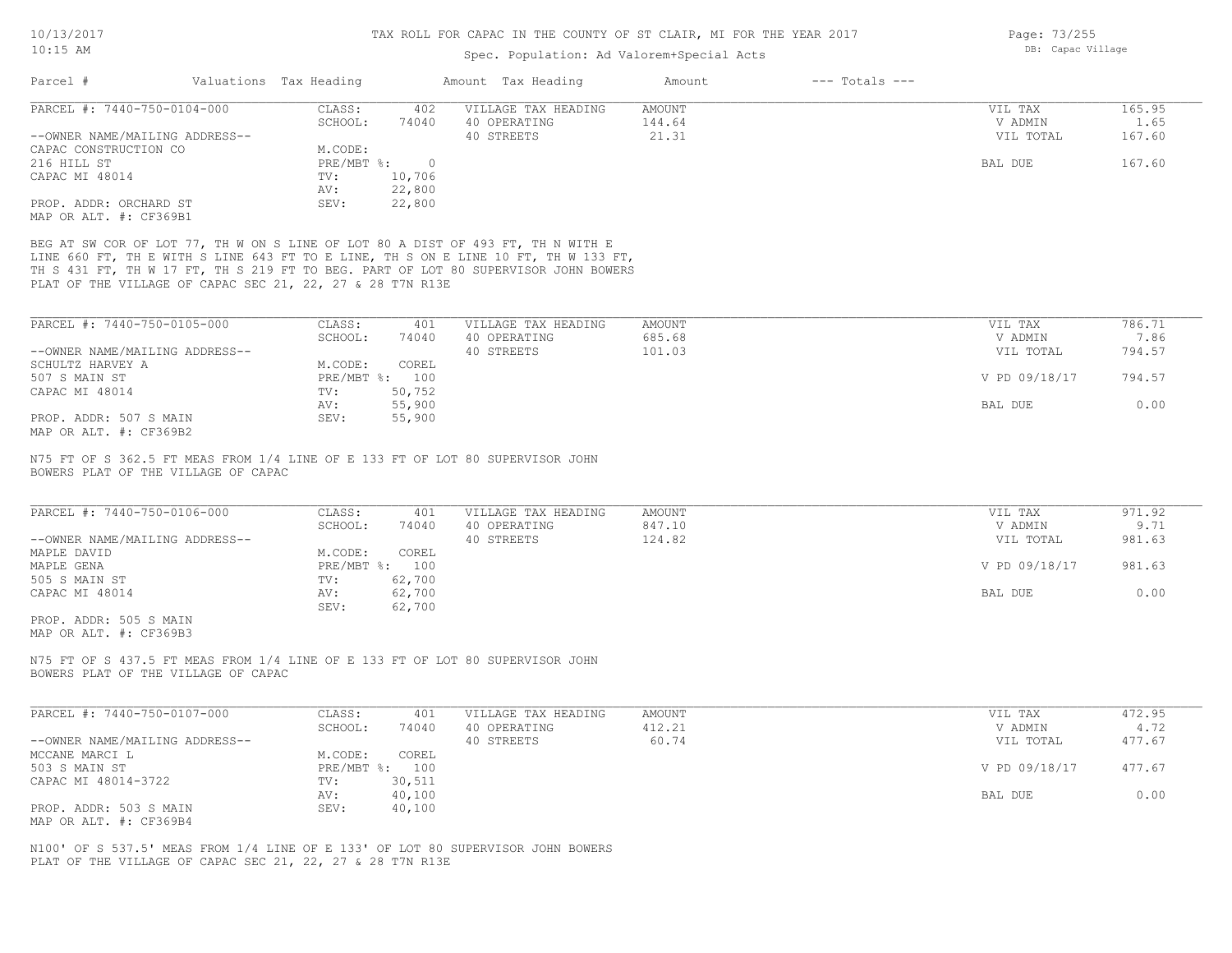## Spec. Population: Ad Valorem+Special Acts

| Parcel #                       | Valuations Tax Heading |        | Amount Tax Heading  | Amount | $---$ Totals $---$ |               |        |
|--------------------------------|------------------------|--------|---------------------|--------|--------------------|---------------|--------|
| PARCEL #: 7440-750-0108-000    | CLASS:                 | 401    | VILLAGE TAX HEADING | AMOUNT |                    | VIL TAX       | 641.22 |
|                                | SCHOOL:                | 74040  | 40 OPERATING        | 558.87 |                    | V ADMIN       | 6.41   |
| --OWNER NAME/MAILING ADDRESS-- |                        |        | 40 STREETS          | 82.35  |                    | VIL TOTAL     | 647.63 |
| TERZO SALVADOR/EMMA            | M.CODE:                |        |                     |        |                    |               |        |
| TONY TERZO                     | PRE/MBT %:             |        |                     |        |                    | V PD 08/21/17 | 647.63 |
| 619 BERVILLE RD                | TV:                    | 41,366 |                     |        |                    |               |        |
| ALLENTON MI 48002              | AV:                    | 53,300 |                     |        |                    | BAL DUE       | 0.00   |
|                                | SEV:                   | 53,300 |                     |        |                    |               |        |
| PROP. ADDR: 501 S MAIN         |                        |        |                     |        |                    |               |        |

MAP OR ALT. #: CF369B5

BOWERS PLAT OF THE VILLAGE OF CAPAC SEC 21, 22, 27 & 28 T7N R13E N112.5 FT OF S 650 FT, MEAS FROM 1/4 LINE OF E 133 FT OF LOT 80 SUPERVISOR JOHN

| PARCEL #: 7440-750-0110-000    | CLASS:       | 401    | VILLAGE TAX HEADING | AMOUNT | VIL TAX       | 435.09 |
|--------------------------------|--------------|--------|---------------------|--------|---------------|--------|
|                                | SCHOOL:      | 74040  | 40 OPERATING        | 379.22 | V ADMIN       | 4.35   |
| --OWNER NAME/MAILING ADDRESS-- |              |        | 40 STREETS          | 55.87  | VIL TOTAL     | 439.44 |
| WOOLMAN AARON G                | M.CODE:      | COREL  |                     |        |               |        |
| MELDRUM AMY L                  | $PRE/MBT$ %: | 100    |                     |        | V PD 09/18/17 | 439.44 |
| 509 S MAIN ST                  | TV:          | 28,069 |                     |        |               |        |
| CAPAC MI 48014                 | AV:          | 37,700 |                     |        | BAL DUE       | 0.00   |
|                                | SEV:         | 37,700 |                     |        |               |        |
| PROP. ADDR: 509 S MAIN         |              |        |                     |        |               |        |

MAP OR ALT. #: CF369C

BOWERS PLAT OF THE VILLAGE OF CAPAC N68.5 FT OF S 287.5 FT, MEAS FROM 1/4 LINE, OF E 133 FT OF LOT 80 SUPERVISOR JOHN

| PARCEL #: 7440-750-0111-000        | CLASS:         | 401    | VILLAGE TAX HEADING | AMOUNT | VIL TAX       | 377.73 |
|------------------------------------|----------------|--------|---------------------|--------|---------------|--------|
|                                    | SCHOOL:        | 74040  | 40 OPERATING        | 329.22 | V ADMIN       | 3.77   |
| --OWNER NAME/MAILING ADDRESS--     |                |        | 40 STREETS          | 48.51  | VIL TOTAL     | 381.50 |
| DUQUETTE FRANCIS                   | M.CODE:        |        |                     |        |               |        |
| DUQUETTE CAROL H&W & DUQUETTE ADAM | PRE/MBT %: 100 |        |                     |        | V PD 09/07/17 | 381.50 |
| 413 S MAIN ST                      | TV:            | 24,368 |                     |        |               |        |
| CAPAC MI 48014-3720                | AV:            | 32,900 |                     |        | BAL DUE       | 0.00   |
|                                    | SEV:           | 32,900 |                     |        |               |        |

MAP OR ALT. #: CF369D PROP. ADDR: 413 S MAIN

PLAT OF THE VILLAGE OF CAPAC SEC 21, 22, 27 & 28 T7N R13E N70 FT OF S 855 FT MEAS FROM 1/4 LINE, OF E 150 FT OF LOT 80 SUPERVISOR JOHN BOWERS

| PARCEL #: 7440-750-0112-000    | CLASS:  | 401            | VILLAGE TAX HEADING | AMOUNT | VIL TAX       | 440.44 |
|--------------------------------|---------|----------------|---------------------|--------|---------------|--------|
|                                | SCHOOL: | 74040          | 40 OPERATING        | 383.88 | V ADMIN       | 4.40   |
| --OWNER NAME/MAILING ADDRESS-- |         |                | 40 STREETS          | 56.56  | VIL TOTAL     | 444.84 |
| SUMRACK MARGARET               | M.CODE: |                |                     |        |               |        |
| 411 S MAIN ST                  |         | PRE/MBT %: 100 |                     |        | V PD 08/16/17 | 444.84 |
| CAPAC MI 48014-3720            | TV:     | 28,414         |                     |        |               |        |
|                                | AV:     | 38,300         |                     |        | BAL DUE       | 0.00   |
| PROP. ADDR: 411 S MAIN         | SEV:    | 38,300         |                     |        |               |        |
| MAP OR ALT. $\#$ : CF369E/H    |         |                |                     |        |               |        |

BOWERS PLAT OF THE VILLAGE OF CAPAC SEC 21, 22, 27 & 28 T7N R13E N70 FT OF S 925 FT, MEAS FROM 1/4 LINE, OF E 150 FT OF LOT 80 SUPERVISOR JOHN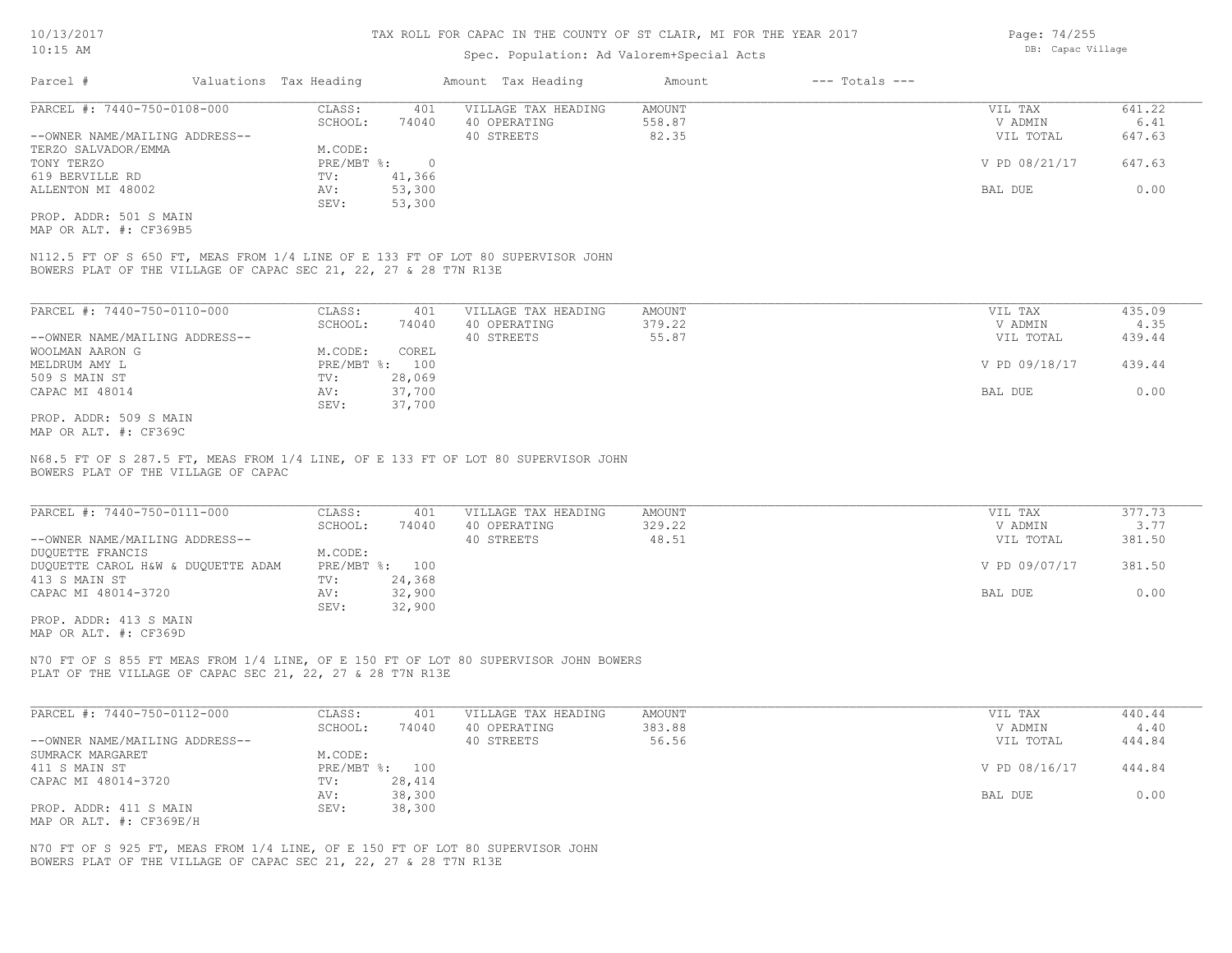## Spec. Population: Ad Valorem+Special Acts

| Page: 75/255 |                   |
|--------------|-------------------|
|              | DB: Capac Village |

| Parcel #                       | Valuations Tax Heading |        | Amount Tax Heading  | Amount | $---$ Totals $---$ |               |        |
|--------------------------------|------------------------|--------|---------------------|--------|--------------------|---------------|--------|
| PARCEL #: 7440-750-0113-000    | CLASS:                 | 401    | VILLAGE TAX HEADING | AMOUNT |                    | VIL TAX       | 533.93 |
|                                | SCHOOL:                | 74040  | 40 OPERATING        | 465.36 |                    | V ADMIN       | 5.33   |
| --OWNER NAME/MAILING ADDRESS-- |                        |        | 40 STREETS          | 68.57  |                    | VIL TOTAL     | 539.26 |
| MEDRANO JOSE                   | M.CODE:                |        |                     |        |                    |               |        |
| MEDRANO MARIA                  | $PRE/MBT$ %:           |        |                     |        |                    | V PD 07/18/17 | 539.26 |
| 405 S MAIN ST                  | TV:                    | 34,445 |                     |        |                    |               |        |
| CAPAC MI 48014-3720            | AV:                    | 45,600 |                     |        |                    | BAL DUE       | 0.00   |
|                                | SEV:                   | 45,600 |                     |        |                    |               |        |
| PROP. ADDR: 405 S MAIN         |                        |        |                     |        |                    |               |        |

MAP OR ALT. #: CF369I

BOWERS PLAT OF THE VILLAGE OF CAPAC E150 FT OF N 92.79 FT OF THAT PART OF LOT 80 LYING S OF LOT 81 SUPERVISOR JOHN

| PARCEL #: 7440-750-0114-000    | CLASS:  | 401            | VILLAGE TAX HEADING | AMOUNT | VIL TAX       | 495.71 |
|--------------------------------|---------|----------------|---------------------|--------|---------------|--------|
|                                | SCHOOL: | 74040          | 40 OPERATING        | 432.05 | V ADMIN       | 4.95   |
| --OWNER NAME/MAILING ADDRESS-- |         |                | 40 STREETS          | 63.66  | VIL TOTAL     | 500.66 |
| MARDLIN SHANNON M              | M.CODE: | OLALS          |                     |        |               |        |
| 407 S MAIN ST                  |         | PRE/MBT %: 100 |                     |        | V PD 09/01/17 | 500.66 |
| CAPAC MI 48014-3720            | TV:     | 31,979         |                     |        |               |        |
|                                | AV:     | 37,200         |                     |        | BAL DUE       | 0.00   |
| PROP. ADDR: 407 S MAIN         | SEV:    | 37,200         |                     |        |               |        |
| MAP OR ALT. #: CF369J          |         |                |                     |        |               |        |

THE VILLAGE OF CAPAC SEC 21, 22, 27 & 28 T7N R13E E150 FT OF LOT 80 EXC S 993.79 FT & EXC N 92.79 FT. SUPERVISOR JOHN BOWERS PLAT OF

| PARCEL #: 7440-750-0115-000    | CLASS:       | 401    | VILLAGE TAX HEADING | AMOUNT | VIL TAX       | 566.75 |
|--------------------------------|--------------|--------|---------------------|--------|---------------|--------|
|                                | SCHOOL:      | 74040  | 40 OPERATING        | 493.97 | V ADMIN       | 5.66   |
| --OWNER NAME/MAILING ADDRESS-- |              |        | 40 STREETS          | 72.78  | VIL TOTAL     | 572.41 |
| VONZELLEN JOHN E               | M.CODE:      | COREL  |                     |        |               |        |
| VONZELLEN DEANNA M             | $PRE/MBT$ %: | 100    |                     |        | V PD 09/18/17 | 572.41 |
| 409 S MAIN ST                  | TV:          | 36,562 |                     |        |               |        |
| CAPAC MI 48014-3720            | AV:          | 49,500 |                     |        | BAL DUE       | 0.00   |
|                                | SEV:         | 49,500 |                     |        |               |        |
| PROP. ADDR: 409 S MAIN         |              |        |                     |        |               |        |

 $\mathcal{L}_\mathcal{L} = \mathcal{L}_\mathcal{L} = \mathcal{L}_\mathcal{L} = \mathcal{L}_\mathcal{L} = \mathcal{L}_\mathcal{L} = \mathcal{L}_\mathcal{L} = \mathcal{L}_\mathcal{L} = \mathcal{L}_\mathcal{L} = \mathcal{L}_\mathcal{L} = \mathcal{L}_\mathcal{L} = \mathcal{L}_\mathcal{L} = \mathcal{L}_\mathcal{L} = \mathcal{L}_\mathcal{L} = \mathcal{L}_\mathcal{L} = \mathcal{L}_\mathcal{L} = \mathcal{L}_\mathcal{L} = \mathcal{L}_\mathcal{L}$ 

MAP OR ALT. #: CF369K

VILLAGE OF CAPAC SEC 21, 22, 27 & 28 T7N R13E N68.79 FT OF S 993.79 FT OF E 150 FT OF LOT 80 SUPERVISOR JOHN BOWERS PLAT OF THE

| PARCEL #: 7440-750-0116-000    | CLASS:  | 401            | VILLAGE TAX HEADING | AMOUNT | VIL TAX       | 446.91 |
|--------------------------------|---------|----------------|---------------------|--------|---------------|--------|
|                                | SCHOOL: | 74040          | 40 OPERATING        | 389.52 | V ADMIN       | 4.46   |
| --OWNER NAME/MAILING ADDRESS-- |         |                | 40 STREETS          | 57.39  | VIL TOTAL     | 451.37 |
| MILLER MAX/ILA                 | M.CODE: |                |                     |        |               |        |
| 415 S MAIN ST                  |         | PRE/MBT %: 100 |                     |        | V PD 08/16/17 | 451.37 |
| CAPAC MI 48014-3720            | TV:     | 28,831         |                     |        |               |        |
|                                | AV:     | 39,400         |                     |        | BAL DUE       | 0.00   |
| PROP. ADDR: 415 S MAIN         | SEV:    | 39,400         |                     |        |               |        |
| MAP OR ALT. #: CF369L-M        |         |                |                     |        |               |        |

22, 27 & 28 T7N R13E BOWERS PLAT OF THE VILLAGE OF CAPAC BEING LOT 6 BLOCK 1 UNREC SPARLING PT. SEC 21, N69 FT OF S 785 FT, MEAS FROM 1/4 LINE, OF E 150 FT OF LOT 80 SUPERVISOR JOHN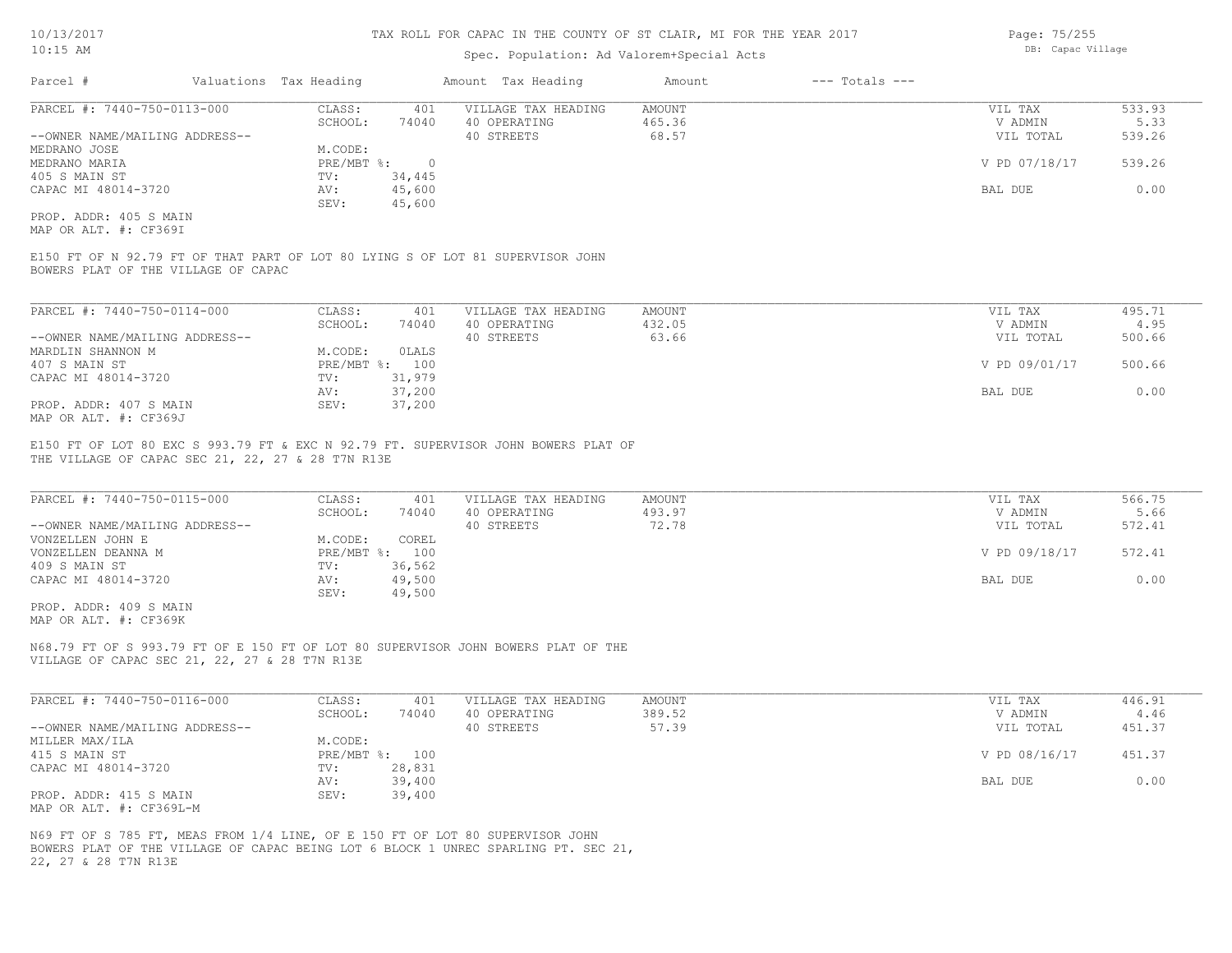## Spec. Population: Ad Valorem+Special Acts

Page: 76/255 DB: Capac Village

| Parcel #                       | Valuations Tax Heading |       | Amount Tax Heading  | Amount | $---$ Totals $---$ |           |      |
|--------------------------------|------------------------|-------|---------------------|--------|--------------------|-----------|------|
| PARCEL #: 7440-750-0118-000    | CLASS:                 | 703   | VILLAGE TAX HEADING | AMOUNT |                    | VIL TAX   | 0.00 |
|                                | SCHOOL:                | 74040 | 40 OPERATING        | 0.00   |                    | V ADMIN   | 0.00 |
| --OWNER NAME/MAILING ADDRESS-- |                        |       | 40 STREETS          | 0.00   |                    | VIL TOTAL | 0.00 |
| VILLAGE OF CAPAC               | M.CODE:                |       |                     |        |                    |           |      |
| ORCHARD ST                     | PRE/MBT %:             |       |                     |        |                    | BAL DUE   | 0.00 |
|                                | TV:                    |       |                     |        |                    |           |      |
| PROP. ADDR: ORCHARD ST         | AV:                    |       |                     |        |                    |           |      |
| MAP OR ALT. #: CF369N/P        | SEV:                   |       |                     |        |                    |           |      |

SUPERVISOR JOHN BOWERS PLAT OF THE VILLAGE OF CAPAC SEC 21, 22, 27 & 28 T7N R13E N56 FT OF S 716 FT OF E 772 FT OF LOT 80, MEAS FROM & WITH E & W 1/4 LINE.

| PARCEL #: 7440-750-0120-000    | CLASS:     | 301     | VILLAGE TAX HEADING | AMOUNT   | VIL TAX       | 2,762.33 |
|--------------------------------|------------|---------|---------------------|----------|---------------|----------|
|                                | SCHOOL:    | 74040   | 40 OPERATING        | 2,407.57 | V ADMIN       | 27.62    |
| --OWNER NAME/MAILING ADDRESS-- |            |         | 40 STREETS          | 354.76   | VIL TOTAL     | 2,789.95 |
| SUPERIOR MATERIALS, LLC        | M.CODE:    |         |                     |          |               |          |
| P.O.BOX 2900                   | PRE/MBT %: |         |                     |          | V PD 08/28/17 | 2,789.95 |
| FARMINGTON HILLS MI 48333      | TV:        | 178,200 |                     |          |               |          |
|                                | AV:        | 178,200 |                     |          | BAL DUE       | 0.00     |
| PROP. ADDR: 305 S MAIN         | SEV:       | 178,200 |                     |          |               |          |
| MAP OR ALT. #: CF370/371       |            |         |                     |          |               |          |

BOWERS PLAT OF THE VILLAGE OF CAPAC 40',TH NO^2'W 145.06',TH S82^2'E 414.02',TH SO^2'E 664.01' TO BEG SUPERVISOR JOHN E 1/4 COR OF SEC 28 T7N R13E,TH S89^33'W 450',TH NO^2'W 579.7',TH N89^45'58" E PART OF LOTS 80,81, & 82 DESC AS BEG NO^2'W 716',S89^ 33'W 372' & NO^2'W 150' FROM

| PARCEL #: 7440-750-0121-000    | CLASS:     | 202    | VILLAGE TAX HEADING | AMOUNT | VIL TAX       | 392.17 |
|--------------------------------|------------|--------|---------------------|--------|---------------|--------|
|                                | SCHOOL:    | 74040  | 40 OPERATING        | 341.81 | V ADMIN       | 3.92   |
| --OWNER NAME/MAILING ADDRESS-- |            |        | 40 STREETS          | 50.36  | VIL TOTAL     | 396.09 |
| CONLON LAND INVESTMENT LLC     | M.CODE:    |        |                     |        |               |        |
| PO BOX 147                     | PRE/MBT %: |        |                     |        | V PD 07/10/17 | 396.09 |
| NAPOLEON MI 49261              | TV:        | 25,300 |                     |        |               |        |
|                                | AV:        | 26,100 |                     |        | BAL DUE       | 0.00   |
| PROP. ADDR: CAPAC RD           | SEV:       | 26,100 |                     |        |               |        |
| MAP OR ALT. #: CF372A/D        |            |        |                     |        |               |        |

T7N R13E LOT LINE. SUPERVISOR JOHN BOWERS PLAT OF THE VILLAGE OF CAPAC SEC 21, 22, 27 & 28 COR WITH A PTE IN N LOT LINE 948.9 FT E OF NW COR. EXC E 732 FT THEREOF MEAS ALG S THAT PART OF LOT 83 LYING E OF A LINE JOINING A PTE IN S LOT LINE 918.8 FT E OF SW

| PARCEL #: 7440-750-0123-000    | CLASS:       | 703   | VILLAGE TAX HEADING | AMOUNT | VIL TAX   | 0.00 |
|--------------------------------|--------------|-------|---------------------|--------|-----------|------|
|                                | SCHOOL:      | 74040 | 40 OPERATING        | 0.00   | V ADMIN   | 0.00 |
| --OWNER NAME/MAILING ADDRESS-- |              |       | 40 STREETS          | 0.00   | VIL TOTAL | 0.00 |
| SCC ROAD COMMISSION            | M.CODE:      |       |                     |        |           |      |
| 21 AIRPORT DR                  | $PRE/MBT$ %: |       |                     |        | BAL DUE   | 0.00 |
| SMITHS CREEK MI 48074          | TV:          |       |                     |        |           |      |
|                                | AV:          |       |                     |        |           |      |
| PROP. ADDR: S MATTESON         | SEV:         |       |                     |        |           |      |
| MAP OR ALT. #: CF373           |              |       |                     |        |           |      |

R13E LOT 84 SUPERVISOR JOHN BOWERS PLAT OF THE VILLAGE OF CAPAC SEC 21, 22, 27 & 28 T7N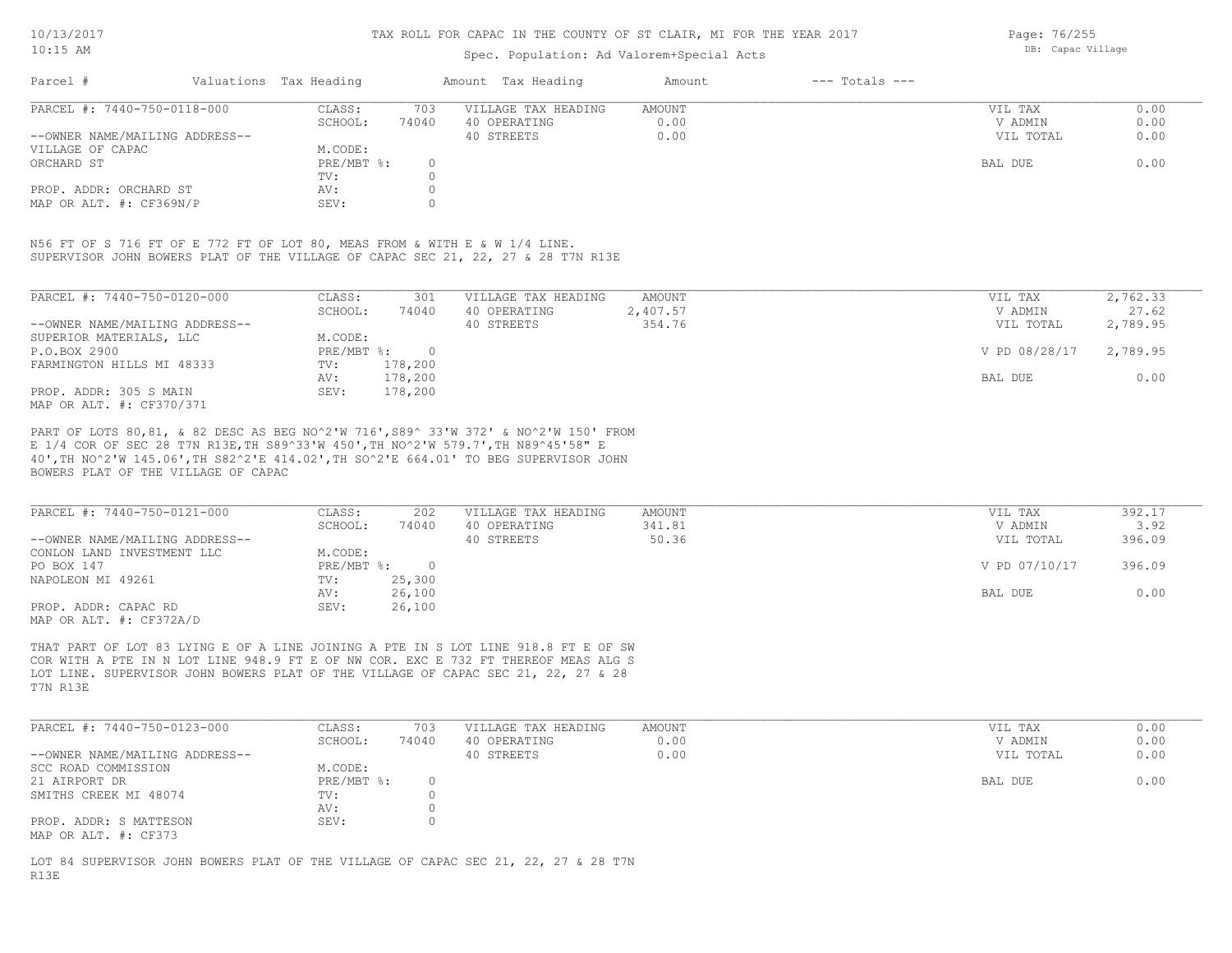## Spec. Population: Ad Valorem+Special Acts

Page: 77/255 DB: Capac Village

| Parcel #                       | Valuations Tax Heading |       | Amount Tax Heading  | Amount | $---$ Totals $---$ |           |      |
|--------------------------------|------------------------|-------|---------------------|--------|--------------------|-----------|------|
| PARCEL #: 7440-750-0124-000    | CLASS:                 | 703   | VILLAGE TAX HEADING | AMOUNT |                    | VIL TAX   | 0.00 |
|                                | SCHOOL:                | 74040 | 40 OPERATING        | 0.00   |                    | V ADMIN   | 0.00 |
| --OWNER NAME/MAILING ADDRESS-- |                        |       | 40 STREETS          | 0.00   |                    | VIL TOTAL | 0.00 |
| VILLAGE OF CAPAC               | M.CODE:                |       |                     |        |                    |           |      |
|                                | PRE/MBT %:             |       |                     |        |                    | BAL DUE   | 0.00 |
| PROP. ADDR: MATTESON ST        | TV:                    |       |                     |        |                    |           |      |
| MAP OR ALT. #: CF374/375       | AV:                    |       |                     |        |                    |           |      |
|                                | SEV:                   |       |                     |        |                    |           |      |

OF CAPAC SEC 21, 22, 27 & 28 T7N R13E LOTS 85 & 86, ALSO LOT 87 EXC N 412 FT. SUPERVISOR JOHN BOWERS PLAT OF THE VILLAGE

| PARCEL #: 7440-750-0125-000    | CLASS:     | 402      | VILLAGE TAX HEADING | AMOUNT | 179.51<br>VIL TAX       |
|--------------------------------|------------|----------|---------------------|--------|-------------------------|
|                                | SCHOOL:    | 74040    | 40 OPERATING        | 156.46 | 1.79<br>V ADMIN         |
| --OWNER NAME/MAILING ADDRESS-- |            |          | 40 STREETS          | 23.05  | 181.30<br>VIL TOTAL     |
| REITER CHARLES/GRACE ET-AL     | M.CODE:    |          |                     |        |                         |
| 55779 GRATIOT AVE              | PRE/MBT %: | $\Omega$ |                     |        | V PD 09/18/17<br>181.30 |
| CHESTERFIELD MI 48051          | TV:        | 11,581   |                     |        |                         |
|                                | AV:        | 16,700   |                     |        | 0.00<br>BAL DUE         |
| PROP. ADDR: BRYCE RD           | SEV:       | 16,700   |                     |        |                         |
| MAP OR ALT. #: CF376           |            |          |                     |        |                         |

27 & 28 T7N R13E N412 FT OF LOT 87 SUPERVISOR JOHN BOWERS PLAT OF THE VILLAGE OF CAPAC SEC 21, 22,

| PARCEL #: 7440-750-0126-000    | CLASS:       | 703   | VILLAGE TAX HEADING | AMOUNT | VIL TAX   | 0.00 |
|--------------------------------|--------------|-------|---------------------|--------|-----------|------|
|                                | SCHOOL:      | 74040 | 40 OPERATING        | 0.00   | V ADMIN   | 0.00 |
| --OWNER NAME/MAILING ADDRESS-- |              |       | 40 STREETS          | 0.00   | VIL TOTAL | 0.00 |
| TOWNSHIP OF MUSSEY             | M.CODE:      |       |                     |        |           |      |
|                                | $PRE/MBT$ %: |       |                     |        | BAL DUE   | 0.00 |
| CAPAC MI 48014                 | TV:          |       |                     |        |           |      |
|                                | AV:          |       |                     |        |           |      |
| PROP. ADDR: W MILL ST          | SEV:         |       |                     |        |           |      |
| MAP OR ALT. #: CF377A          |              |       |                     |        |           |      |

TO BEG. SUPERVISORSS JOHN BOWER'S PLAT OF THE VILLAGE OF CAPAC 135',TH N89ª38'E 238.41',TH S30ª1'9" W 292.83',TH N82ª2'W 199.70',TH N0ª2'W 358.67' PART OF LOT 88, BEG S0<sup>ª2'E</sup> 7' FROM NW COR LOT 88, TH N89<sup>ª</sup> 38'E 106', TH S0<sup>ª2'E</sup>

| PARCEL #: 7440-750-0126-100    | CLASS:  | 401            | VILLAGE TAX HEADING | AMOUNT | VIL TAX       | 518.19 |
|--------------------------------|---------|----------------|---------------------|--------|---------------|--------|
|                                | SCHOOL: | 74040          | 40 OPERATING        | 451.64 | V ADMIN       | 5.18   |
| --OWNER NAME/MAILING ADDRESS-- |         |                | 40 STREETS          | 66.55  | VIL TOTAL     | 523.37 |
| GRYZB JOHN C                   | M.CODE: | COREL          |                     |        |               |        |
| 526 W MILL ST                  |         | PRE/MBT %: 100 |                     |        | V PD 09/18/17 | 523.37 |
| CAPAC MI 48014                 | TV:     | 33,429         |                     |        |               |        |
|                                | AV:     | 45,400         |                     |        | BAL DUE       | 0.00   |
| PROP. ADDR: 526 W MILL STREET  | SEV:    | 45,400         |                     |        |               |        |
| MAP OR ALT. #: CF377B          |         |                |                     |        |               |        |

THE VILLAGE OF CAPAC S0ª2'E 135',TH S89ª38'W 85',TH N0ª2'W 135' TO BEG. SUPERVISOR JOHN BOWER'S PLAT OF PART OF LOT 88, BEG S0ª2'E 7' & N89ª38'E 106' FROM NW COR LOT 88,TH N89ª38'E 85',TH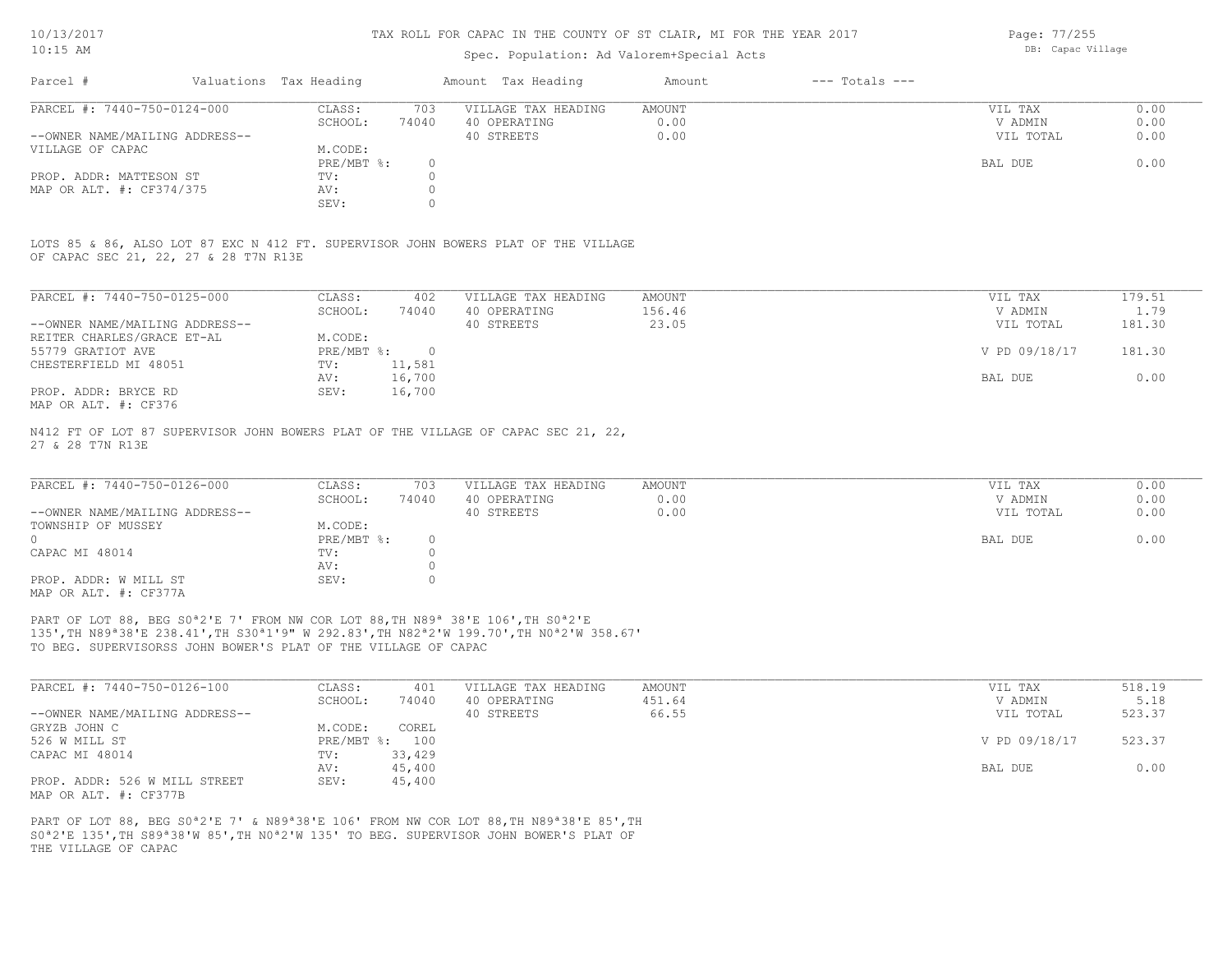# Spec. Population: Ad Valorem+Special Acts

Parcel # Valuations Tax Heading Amount Tax Heading Amount --- Totals ---

| Page: 78/255      |
|-------------------|
| DB: Capac Village |

| PARCEL #: 7440-750-0126-200                                                                                                                                                                                                                                                                                               | CLASS:<br>401<br>SCHOOL:<br>74040 | VILLAGE TAX HEADING<br>40 OPERATING               | <b>AMOUNT</b><br>917.36   | VIL TAX<br>V ADMIN              | 1,052.53<br>10.52        |
|---------------------------------------------------------------------------------------------------------------------------------------------------------------------------------------------------------------------------------------------------------------------------------------------------------------------------|-----------------------------------|---------------------------------------------------|---------------------------|---------------------------------|--------------------------|
| --OWNER NAME/MAILING ADDRESS--                                                                                                                                                                                                                                                                                            |                                   | 40 STREETS                                        | 135.17                    | VIL TOTAL                       | 1,063.05                 |
| BRAZIL JOHN D                                                                                                                                                                                                                                                                                                             | M.CODE:<br>COREL                  |                                                   |                           |                                 |                          |
| 520 W MILL ST                                                                                                                                                                                                                                                                                                             | PRE/MBT %: 100                    |                                                   |                           | V PD 09/18/17                   | 1,063.05                 |
| CAPAC MI 48014                                                                                                                                                                                                                                                                                                            | TV:<br>67,900                     |                                                   |                           |                                 |                          |
|                                                                                                                                                                                                                                                                                                                           | AV:<br>67,900                     |                                                   |                           | BAL DUE                         | 0.00                     |
| PROP. ADDR: 520 W MILL ST                                                                                                                                                                                                                                                                                                 | SEV:<br>67,900                    |                                                   |                           |                                 |                          |
| MAP OR ALT. #: CF377C                                                                                                                                                                                                                                                                                                     |                                   |                                                   |                           |                                 |                          |
| PART OF LOT 88, BEG S0 <sup>a</sup> 2'E 7' & N89 <sup>a</sup> 38'E 191' FROM NW COR LOT 88, TH N89 <sup>a</sup> 38'E 85', TH<br>S0 <sup>a</sup> 2'E 135', TH S89 <sup>a</sup> 38'W 85', TH N0 <sup>a</sup> 2'W 135' TO BEG. SUPERVISOR JOHN BOWER'S PLAT OF<br>THE VILLAGE OF CAPAC                                       |                                   |                                                   |                           |                                 |                          |
| PARCEL #: 7440-750-0126-300                                                                                                                                                                                                                                                                                               | CLASS:<br>401                     | VILLAGE TAX HEADING                               | <b>AMOUNT</b>             | VIL TAX                         | 485.77                   |
|                                                                                                                                                                                                                                                                                                                           | SCHOOL:<br>74040                  | 40 OPERATING                                      | 423.39                    | V ADMIN                         | 4.85                     |
| --OWNER NAME/MAILING ADDRESS--                                                                                                                                                                                                                                                                                            |                                   | 40 STREETS                                        | 62.38                     | VIL TOTAL                       | 490.62                   |
| KLEIN ROBERT J/BETH ANN                                                                                                                                                                                                                                                                                                   | M.CODE:                           |                                                   |                           |                                 |                          |
|                                                                                                                                                                                                                                                                                                                           |                                   |                                                   |                           |                                 |                          |
| 518 W MILL ST                                                                                                                                                                                                                                                                                                             | PRE/MBT %: 100                    |                                                   |                           | V PD 09/15/17                   | 490.62                   |
| CAPAC MI 48014-3030                                                                                                                                                                                                                                                                                                       | 31,338<br>TV:                     |                                                   |                           |                                 |                          |
|                                                                                                                                                                                                                                                                                                                           | 43,100<br>AV:                     |                                                   |                           | BAL DUE                         | 0.00                     |
| PROP. ADDR: 518 W MILL ST<br>MAP OR ALT. #: CF377D                                                                                                                                                                                                                                                                        | SEV:<br>43,100                    |                                                   |                           |                                 |                          |
| PART OF LOT 88, BEG S0 <sup>a</sup> 2'E 7' & N89 <sup>a</sup> 38'E 276' FROM NW COR LOT 88, TH N89 <sup>a</sup> 38'E<br>146.78', TH S30 <sup>a</sup> 1'9"W 156.49', TH S89 <sup>a</sup> 38'W 68.41', TH N0 <sup>a</sup> 2'W 135' TO BEG. SUPERVISOR<br>JOHN BOWER'S PLAT OF THE VILLAGE OF CAPAC                          |                                   |                                                   |                           |                                 |                          |
| PARCEL #: 7440-750-0127-000<br>--OWNER NAME/MAILING ADDRESS--                                                                                                                                                                                                                                                             | CLASS:<br>401<br>SCHOOL:<br>74040 | VILLAGE TAX HEADING<br>40 OPERATING<br>40 STREETS | AMOUNT<br>384.79<br>56.69 | VIL TAX<br>V ADMIN<br>VIL TOTAL | 441.48<br>4.41<br>445.89 |
| LEMIER LACEY<br>506 W MILL ST                                                                                                                                                                                                                                                                                             | M.CODE:<br>PRE/MBT %: 100         |                                                   |                           | BAL DUE                         | 445.89                   |
| CAPAC MI 48014-3031                                                                                                                                                                                                                                                                                                       | 28,481<br>TV:                     |                                                   |                           |                                 |                          |
|                                                                                                                                                                                                                                                                                                                           | AV:                               |                                                   |                           |                                 |                          |
| PROP. ADDR: 506 W MILL ST<br>MAP OR ALT. #: CF378A                                                                                                                                                                                                                                                                        | 36,100<br>SEV:<br>36,100          |                                                   |                           |                                 |                          |
| THAT PART OF LOT 89, BEG N89 <sup>a</sup> 38'E 214' FROM ITS NW COR, TH N89 <sup>a</sup> 38'E 82', TH S0 <sup>a</sup> 2'E<br>150', TH N89 <sup>a</sup> 38'E 100', TH S0 <sup>a</sup> 2'E 51', TH S89 <sup>a</sup> 38'W 182', TH N0 <sup>a</sup> 2'W 201' TO BEG<br>SUPERVISOR'S JOHN BOWERS' PLAT OF THE VILLAGE OF CAPAC |                                   |                                                   |                           |                                 |                          |
| PARCEL #: 7440-750-0128-000                                                                                                                                                                                                                                                                                               | CLASS:<br>401                     | VILLAGE TAX HEADING                               | AMOUNT                    | VIL TAX                         | 280.49                   |
|                                                                                                                                                                                                                                                                                                                           | SCHOOL:<br>74040                  | 40 OPERATING                                      | 244.47                    | V ADMIN                         | 2.80                     |
| --OWNER NAME/MAILING ADDRESS--                                                                                                                                                                                                                                                                                            |                                   | 40 STREETS                                        | 36.02                     | VIL TOTAL                       | 283.29                   |
| RHEAUME DAVID J.                                                                                                                                                                                                                                                                                                          | M.CODE:<br>COREL                  |                                                   |                           |                                 |                          |
| 507 W MEIER AVE                                                                                                                                                                                                                                                                                                           | PRE/MBT %: 100                    |                                                   |                           | V PD 09/18/17                   | 283.29                   |
| CAPAC MI 48014-3618                                                                                                                                                                                                                                                                                                       | TV:<br>18,095                     |                                                   |                           |                                 |                          |
|                                                                                                                                                                                                                                                                                                                           | 25,500<br>AV:                     |                                                   |                           | BAL DUE                         | 0.00                     |
| PROP. ADDR: 507 W MEIER ST                                                                                                                                                                                                                                                                                                | SEV:<br>25,500                    |                                                   |                           |                                 |                          |

E75 FT OF S 150 FT OF LOT 89 SUPERVISOR JOHN BOWERS PLAT OF THE VILLAGE OF CAPAC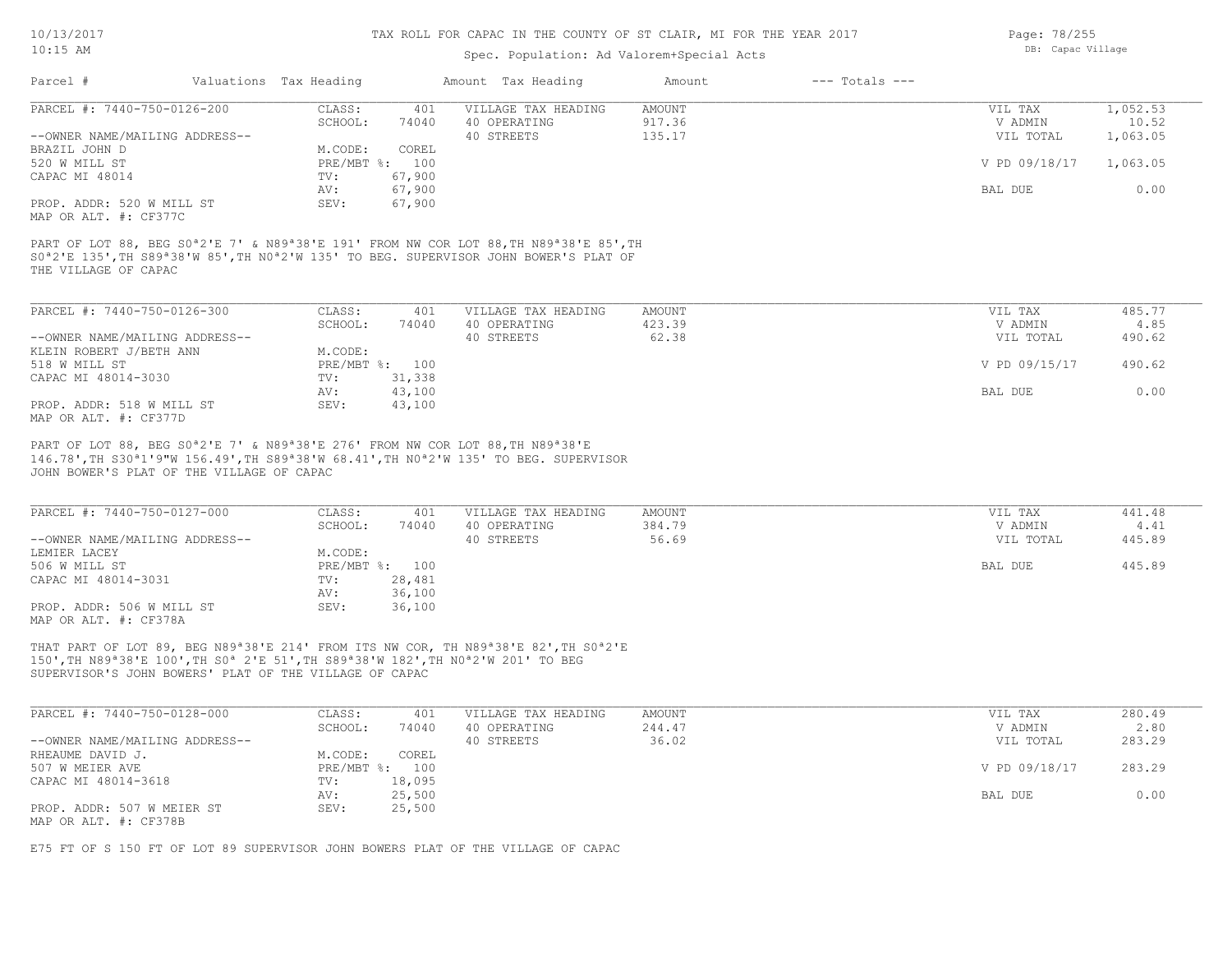## Spec. Population: Ad Valorem+Special Acts

| Page: 79/255      |
|-------------------|
| DB: Capac Village |

| Parcel #                       | Valuations Tax Heading |                | Amount Tax Heading                                                                                                                                                         | Amount | $---$ Totals $---$ |               |        |
|--------------------------------|------------------------|----------------|----------------------------------------------------------------------------------------------------------------------------------------------------------------------------|--------|--------------------|---------------|--------|
| PARCEL #: 7440-750-0129-000    | CLASS:                 | 401            | VILLAGE TAX HEADING                                                                                                                                                        | AMOUNT |                    | VIL TAX       | 563.84 |
|                                | SCHOOL:                | 74040          | 40 OPERATING                                                                                                                                                               | 491.43 |                    | V ADMIN       | 5.63   |
| --OWNER NAME/MAILING ADDRESS-- |                        |                | 40 STREETS                                                                                                                                                                 | 72.41  |                    | VIL TOTAL     | 569.47 |
| MANDEVILLE SR MARK E/LYNNE     | M.CODE:                |                |                                                                                                                                                                            |        |                    |               |        |
| 509 W MILL ST                  |                        | PRE/MBT %: 100 |                                                                                                                                                                            |        |                    | V PD 09/11/17 | 569.47 |
| CAPAC MI 48014-3031            | TV:                    | 36,374         |                                                                                                                                                                            |        |                    |               |        |
|                                | AV:                    | 49,200         |                                                                                                                                                                            |        |                    | BAL DUE       | 0.00   |
| PROP. ADDR: 509 W MILL ST      | SEV:                   | 49,200         |                                                                                                                                                                            |        |                    |               |        |
| MAP OR ALT. #: CF378C1         |                        |                |                                                                                                                                                                            |        |                    |               |        |
| CAPAC                          |                        |                | PART OF LOT 89, BEG AT NW COR OF LOT 89, TH N89^38"E 214' TH SO^2'E 201', TH S89^38'W<br>330.69', TH N30^19"E 233' TO BEG SUPERVISOR'S JOHN BOWER'S PLAT OF THE VILLAGE OF |        |                    |               |        |
| PARCEL #: 7440-750-0129-100    | CLASS:                 | 402            | VILLAGE TAX HEADING                                                                                                                                                        | AMOUNT |                    | VIL TAX       | 53.44  |

|                                | ------       | ---    |              | ------ |               | ----- |
|--------------------------------|--------------|--------|--------------|--------|---------------|-------|
|                                | SCHOOL:      | 74040  | 40 OPERATING | 46.58  | V ADMIN       | 0.53  |
| --OWNER NAME/MAILING ADDRESS-- |              |        | 40 STREETS   | 6.86   | VIL TOTAL     | 53.97 |
| MANDEVILLE MARK SR/LYNNE       | M.CODE:      |        |              |        |               |       |
| 509 W MILL ST                  | $PRE/MBT$ %: | 100    |              |        | V PD 09/11/17 | 53.97 |
| CAPAC MI 48014                 | TV:          | 3,448  |              |        |               |       |
|                                | AV:          | 14,300 |              |        | BAL DUE       | 0.00  |
| PROP. ADDR: W MEIER ST         | SEV:         | 14,300 |              |        |               |       |
| MAP OR ALT. #: 378C2           |              |        |              |        |               |       |

OF THE VILLAGE OF CAPAC 112.44",TH NO^2'W 249.71',TH N89^38'E 241.85' TO BEG SUPERVISOR'S JOHN BOWER'S PLAT 889,TH SO^2'E 116',TH S89^38'W 75', TH SO^2'E 150',TH S89^38'W 55.5',TH N82^2'W PART OF LOT 89, BEG N89^38'E 214',SO^2'E 201' & N89^38'E 182' FROM NW COR LOT

| PARCEL #: 7440-750-0129-200    | CLASS:  | 402            | VILLAGE TAX HEADING | AMOUNT | VIL TAX       | 53.44 |
|--------------------------------|---------|----------------|---------------------|--------|---------------|-------|
|                                | SCHOOL: | 74040          | 40 OPERATING        | 46.58  | V ADMIN       | 0.53  |
| --OWNER NAME/MAILING ADDRESS-- |         |                | 40 STREETS          | 6.86   | VIL TOTAL     | 53.97 |
| MANDEVILLE MARK SR/LYNNE       | M.CODE: |                |                     |        |               |       |
| 509 W MILL ST                  |         | PRE/MBT %: 100 |                     |        | V PD 09/11/17 | 53.97 |
| CAPAC MI 48014                 | TV:     | 3,448          |                     |        |               |       |
|                                | AV:     | 14,300         |                     |        | BAL DUE       | 0.00  |
| PROP. ADDR: W MEIER ST         | SEV:    | 14,300         |                     |        |               |       |
| MAP OR ALT. #: 378C3           |         |                |                     |        |               |       |

TO BEG SUPERVISOR'S JOHN BOWER'S PLAT OF THE VILLAGE OF CAPAC 89D 38M E 166.37', TH S OD 2M E 249.71', TH N 82D 2M W 168', TH N OD 2M W 225.37' PART OF LOT 89, BEG S 30D 1M 9S W 233' & 89D 38M E 104.47' FRO W COR LOT 89, TH N

| PARCEL #: 7440-750-0129-300    | CLASS:         | 402    | VILLAGE TAX HEADING | AMOUNT | VIL TAX       | 53.44 |
|--------------------------------|----------------|--------|---------------------|--------|---------------|-------|
|                                | SCHOOL:        | 74040  | 40 OPERATING        | 46.58  | V ADMIN       | 0.53  |
| --OWNER NAME/MAILING ADDRESS-- |                |        | 40 STREETS          | 6.86   | VIL TOTAL     | 53.97 |
| MANDEVILLE MARK SR/LYNNE       | M.CODE:        |        |                     |        |               |       |
| 509 W MILL ST                  | PRE/MBT %: 100 |        |                     |        | V PD 09/11/17 | 53.97 |
| CAPAC MI 48014                 | TV:            | 3,448  |                     |        |               |       |
|                                | AV:            | 14,300 |                     |        | BAL DUE       | 0.00  |
| PROP. ADDR: W MEIER ST         | SEV:           | 14,300 |                     |        |               |       |
| MAP OR ALT. #: 378C4           |                |        |                     |        |               |       |

SUPERVISOR'S JOHN BOWER'S PLAT OF THE VILLAGE OF CAPAC TG S OD 2M E 225.37', TH N 82D 2M W 219', TH N 30D 1M 9S E 224.45; TO BEG PART OF LOT 89, BEG S 30D 1M 9S W 233' FROM NW COR LOT 89,TH N 89D 38M E 104.47',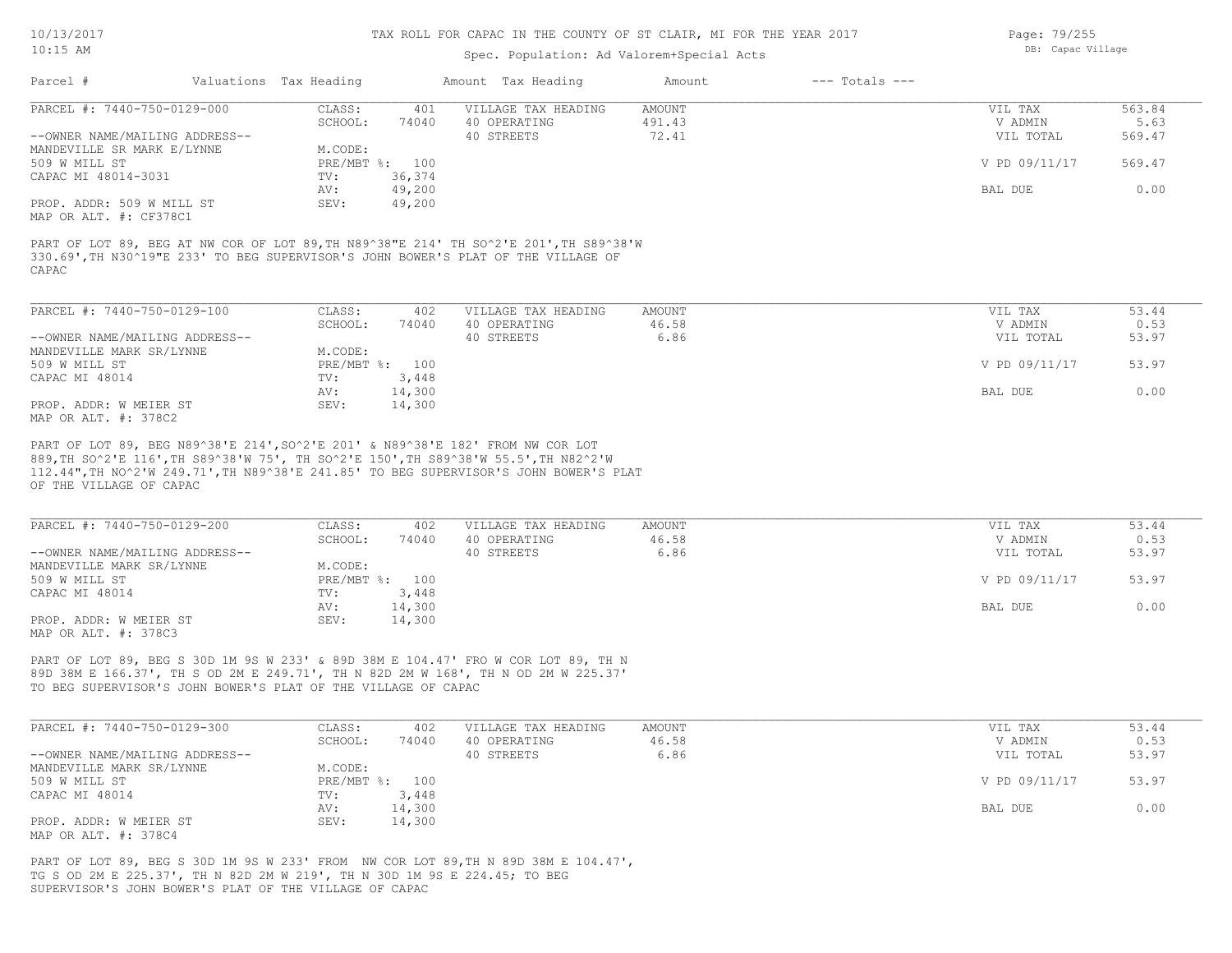## Spec. Population: Ad Valorem+Special Acts

Page: 80/255 DB: Capac Village

| Parcel #                       | Valuations Tax Heading |                | Amount Tax Heading  | Amount | $---$ Totals $---$ |               |        |
|--------------------------------|------------------------|----------------|---------------------|--------|--------------------|---------------|--------|
| PARCEL #: 7440-750-0130-000    | CLASS:                 | 401            | VILLAGE TAX HEADING | AMOUNT |                    | VIL TAX       | 453.38 |
|                                | SCHOOL:                | 74040          | 40 OPERATING        | 395.16 |                    | V ADMIN       | 4.53   |
| --OWNER NAME/MAILING ADDRESS-- |                        |                | 40 STREETS          | 58.22  |                    | VIL TOTAL     | 457.91 |
| SCHAEFER SUE/JOHN              | M.CODE:                | COREL          |                     |        |                    |               |        |
| 501 W MILL ST                  |                        | PRE/MBT %: 100 |                     |        |                    | V PD 09/18/17 | 457.91 |
| CAPAC MI 48014-3031            | TV:                    | 29,249         |                     |        |                    |               |        |
|                                | AV:                    | 40,800         |                     |        |                    | BAL DUE       | 0.00   |
| PROP. ADDR: 501 W MILL ST      | SEV:                   | 40,800         |                     |        |                    |               |        |
|                                |                        |                |                     |        |                    |               |        |

MAP OR ALT. #: CF378D

SEC 21, 22, 27 & 28 T7N R13E E100 FT OF N 150 FT OF LOT 89 SUPERVISOR JOHN BOWERS PLAT OF THE VILLAGE OF CAPAC

| PARCEL #: 7440-750-0131-000                              | CLASS:     | 401    | VILLAGE TAX HEADING | AMOUNT | VIL TAX       | 433.50 |
|----------------------------------------------------------|------------|--------|---------------------|--------|---------------|--------|
|                                                          | SCHOOL:    | 74040  | 40 OPERATING        | 377.83 | V ADMIN       | 4.33   |
| --OWNER NAME/MAILING ADDRESS--                           |            |        | 40 STREETS          | 55.67  | VIL TOTAL     | 437.83 |
| CHAVARRIA PETE G JR                                      | M.CODE:    | COREL  |                     |        |               |        |
| 111 S MATTESON ST                                        | PRE/MBT %: |        |                     |        | V PD 09/18/17 | 437.83 |
| CAPAC MI 48014                                           | TV:        | 27,966 |                     |        |               |        |
|                                                          | AV:        | 33,900 |                     |        | BAL DUE       | 0.00   |
| PROP. ADDR: 111 S MATTESON ST<br>מרכתים .4. חזו תם תומאו | SEV:       | 33,900 |                     |        |               |        |

MAP OR ALT. #: CF379

R13E LOT 90 SUPERVISOR JOHN BOWERS PLAT OF THE VILLAGE OF CAPAC SEC 21, 22, 27 & 28 T7N

| PARCEL #: 7440-750-0133-000    | CLASS:     | 704   | VILLAGE TAX HEADING | AMOUNT | VIL TAX   | 0.00 |
|--------------------------------|------------|-------|---------------------|--------|-----------|------|
|                                | SCHOOL:    | 74040 | 40 OPERATING        | 0.00   | V ADMIN   | 0.00 |
| --OWNER NAME/MAILING ADDRESS-- |            |       | 40 STREETS          | 0.00   | VIL TOTAL | 0.00 |
| CAPAC COMMUNITY SCHOOL DIST    | M.CODE:    |       |                     |        |           |      |
| 403 N GLASSFORD ST             | PRE/MBT %: |       |                     |        | BAL DUE   | 0.00 |
| CAPAC MI 48014                 | TV:        |       |                     |        |           |      |
|                                | AV:        |       |                     |        |           |      |
| PROP. ADDR: W MEIER ST         | SEV:       |       |                     |        |           |      |
| MAP OR ALT. #: CF380A          |            |       |                     |        |           |      |

OF POPPS SUBDIVSION SUPERVISOR JOHN BOWER'S PLAT OF THE VILLAGE OF CAPAC S89ª58'36"W 410',TH S60ªW 225',TH SE'LY ALG E LINE OF MILLER-WALKER DRAIN TO N LINE & EXC THAT PART S & E OF A LINE, BEG S0ª33'50"E 324.21' FROM NE COR LOT 91,TH LOT 91 EXC S 499.82' OF THAT PART LYING E OF WALKER DRAIN & EXC KENWOOD SUBDIVISION

| PARCEL #: 7440-750-0133-100    | CLASS:     | 201     | VILLAGE TAX HEADING | AMOUNT   | VIL TAX   | 3,307.27 |
|--------------------------------|------------|---------|---------------------|----------|-----------|----------|
|                                | SCHOOL:    | 74040   | 40 OPERATING        | 2,882.53 | V ADMIN   | 33.07    |
| --OWNER NAME/MAILING ADDRESS-- |            |         | 40 STREETS          | 424.74   | VIL TOTAL | 3,340.34 |
| MATTESON STREET APT'S CO       | M.CODE:    |         |                     |          |           |          |
| MTH MANAGEMENT COMPANY         | PRE/MBT %: |         |                     |          | BAL DUE   | 3,340.34 |
| 3100 WEST RD BLDG.2 STE 203    | TV:        | 213,355 |                     |          |           |          |
| EAST LANSING MI 48823          | AV:        | 355,500 |                     |          |           |          |
|                                | SEV:       | 355,500 |                     |          |           |          |
| PROP. ADDR: 130 N MATTESON ST  |            |         |                     |          |           |          |

MAP OR ALT. #: CF380B

OF THE VILLAGE OF CAPAC 33',TH N89ª39'14"E 229.66',TH N0ª33'50"E 287' TO BEG SUPERVISOR JOHN BOWER'S PLAT SUBDIVISION,TH S89ª36'41"E 310.23' TO NE COR LOT 2 POPPS SUBDIVISION,TH N0ª23'30"W S60ªW 225',TH SE'LY ALG E LINE OF MILLER-WALKER DRAIN TO N LINE OF POPPS THAT PART OF LOT 91, BEG S0ª33'50"E 324.21' FROM NE COR, TH S89ª58'36"W 410',TH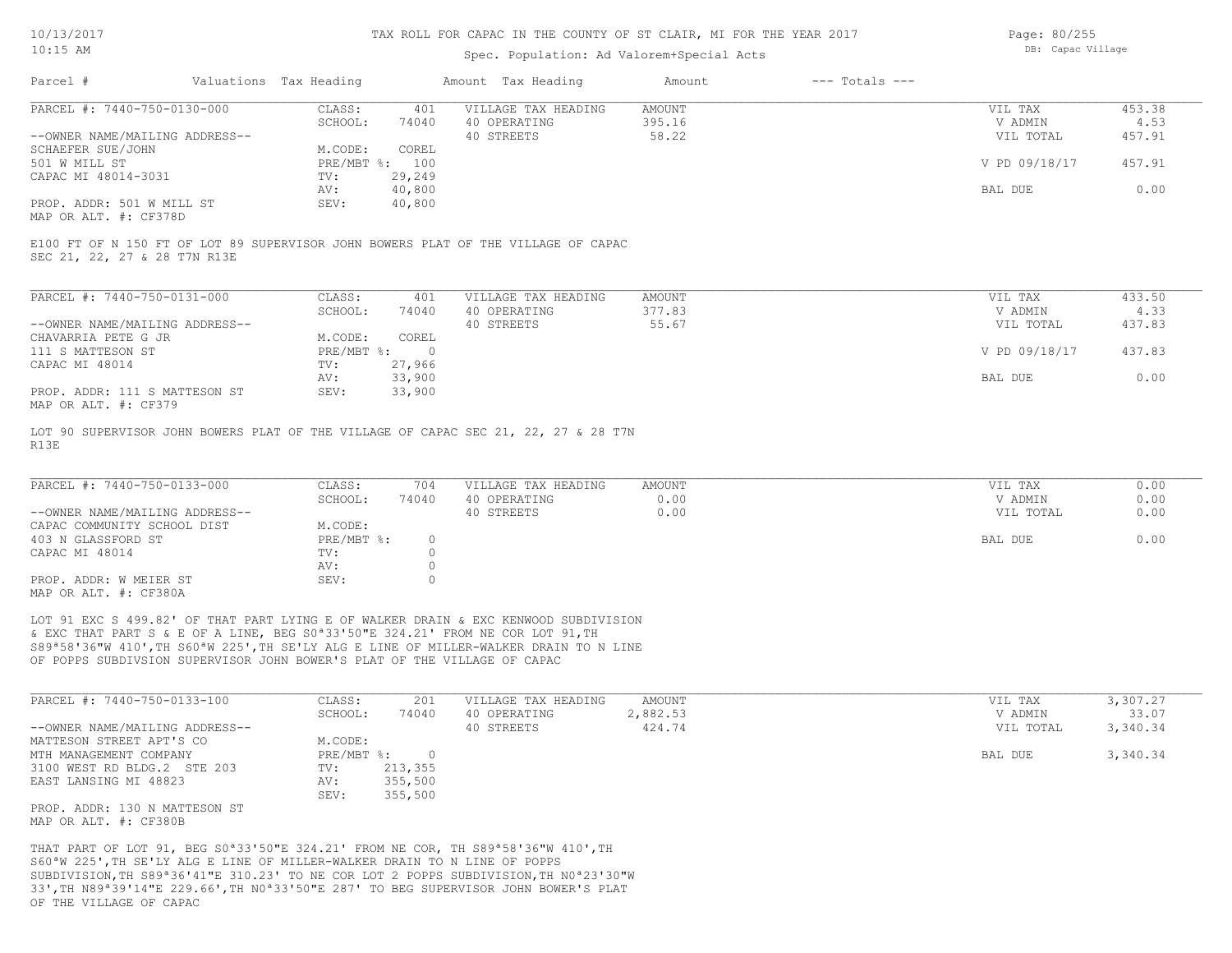## Spec. Population: Ad Valorem+Special Acts

| Parcel #                       | Valuations Tax Heading |       | Amount Tax Heading  | Amount | $---$ Totals $---$ |           |      |
|--------------------------------|------------------------|-------|---------------------|--------|--------------------|-----------|------|
| PARCEL #: 7440-750-0134-000    | CLASS:                 | 703   | VILLAGE TAX HEADING | AMOUNT |                    | VIL TAX   | 0.00 |
|                                | SCHOOL:                | 74040 | 40 OPERATING        | 0.00   |                    | V ADMIN   | 0.00 |
| --OWNER NAME/MAILING ADDRESS-- |                        |       | 40 STREETS          | 0.00   |                    | VIL TOTAL | 0.00 |
| VILLAGE OF CAPAC               | M.CODE:                |       |                     |        |                    |           |      |
|                                | PRE/MBT %:             |       |                     |        |                    | BAL DUE   | 0.00 |
| PROP. ADDR: W MEIER ST         | TV:                    |       |                     |        |                    |           |      |
| MAP OR ALT. #: CF380C          | AV:                    |       |                     |        |                    |           |      |
|                                | SEV:                   |       |                     |        |                    |           |      |

JOHN BOWERS PLAT OF THE VILLAGE OF CAPAC SEC 21, 22, 27 & 28 T7N R13E E60 FT OF THAT PART OF S 499.82 FT OF LOT 91 LYING E OF WALKER DRAIN. SUPERVISOR

| PARCEL #: 7440-750-0137-000                                   | CLASS:     | 704      | VILLAGE TAX HEADING | AMOUNT | VIL TAX   | 0.00 |
|---------------------------------------------------------------|------------|----------|---------------------|--------|-----------|------|
|                                                               | SCHOOL:    | 74040    | 40 OPERATING        | 0.00   | V ADMIN   | 0.00 |
| --OWNER NAME/MAILING ADDRESS--                                |            |          | 40 STREETS          | 0.00   | VIL TOTAL | 0.00 |
| CAPAC COMMUNITY SCHOOL                                        | M.CODE:    |          |                     |        |           |      |
| 403 N GLASSFORD ST                                            | PRE/MBT %: | $\Omega$ |                     |        | BAL DUE   | 0.00 |
| CAPAC MI 48014-3016                                           | TV:        |          |                     |        |           |      |
|                                                               | AV:        |          |                     |        |           |      |
| PROP. ADDR: 403 N GLASSFORD STREET<br>MAP OR ALT. #: CF381A/B | SEV:       |          |                     |        |           |      |

SUPERVISOR JOHN BOWERS PLAT OF THE VILLAGE OF CAPAC FT & EXC N 358.5 FT OF W 716.18' OF E 1472' & EXC S 135' OF N 670' OF E 150' LOT 92 EXC W 6 AC & EXC N 360 FT OF E 755.82 FT & EXC S 175 FT OF N 535 FT OF E 150

| PARCEL #: 7440-750-0137-100        | CLASS:  | 401            | VILLAGE TAX HEADING | AMOUNT | VIL TAX       | 564.19 |
|------------------------------------|---------|----------------|---------------------|--------|---------------|--------|
|                                    | SCHOOL: | 74040          | 40 OPERATING        | 491.74 | V ADMIN       | 5.64   |
| --OWNER NAME/MAILING ADDRESS--     |         |                | 40 STREETS          | 72.45  | VIL TOTAL     | 569.83 |
| HACKELBERG ROGER/LORI              | M.CODE: | COREL          |                     |        |               |        |
| 309 N GLASSFORD ST                 |         | PRE/MBT %: 100 |                     |        | V PD 09/18/17 | 569.83 |
| CAPAC MI 48014-3014                | TV:     | 36,397         |                     |        |               |        |
|                                    | AV:     | 49,500         |                     |        | BAL DUE       | 0.00   |
| PROP. ADDR: 309 N GLASSFORD STREET | SEV:    | 49,500         |                     |        |               |        |
|                                    |         |                |                     |        |               |        |

MAP OR ALT. #: CF381F

CAPAC S135' OF N 670' OF E 150' OF LOT 92 SUPERVISOR JOHN BOWERS PLAT OF THE VILLAGE OF

| PARCEL #: 7440-750-0138-000        | CLASS:     | 401    | VILLAGE TAX HEADING | AMOUNT | VIL TAX       | 396.72 |
|------------------------------------|------------|--------|---------------------|--------|---------------|--------|
|                                    | SCHOOL:    | 74040  | 40 OPERATING        | 345.77 | V ADMIN       | 3.96   |
| --OWNER NAME/MAILING ADDRESS--     |            |        | 40 STREETS          | 50.95  | VIL TOTAL     | 400.68 |
| OROSCO FRANCES/CHRISTINA           | M.CODE:    | 00LSB  |                     |        |               |        |
| 319 GLASSFORD ST                   | PRE/MBT %: | 100    |                     |        | V PD 08/10/17 | 400.68 |
| CAPAC MI 48014                     | TV:        | 25,593 |                     |        |               |        |
|                                    | AV:        | 35,700 |                     |        | BAL DUE       | 0.00   |
| PROP. ADDR: 319 N GLASSFORD STREET | SEV:       | 35,700 |                     |        |               |        |
| MAP OR ALT. #: CF381C              |            |        |                     |        |               |        |

OF CAPAC S75 FT OF N 435 FT OF E 150 FT OF LOT 92 SUPERVISOR JOHN BOWERS PLAT OF THE VILLAGE Page: 81/255 DB: Capac Village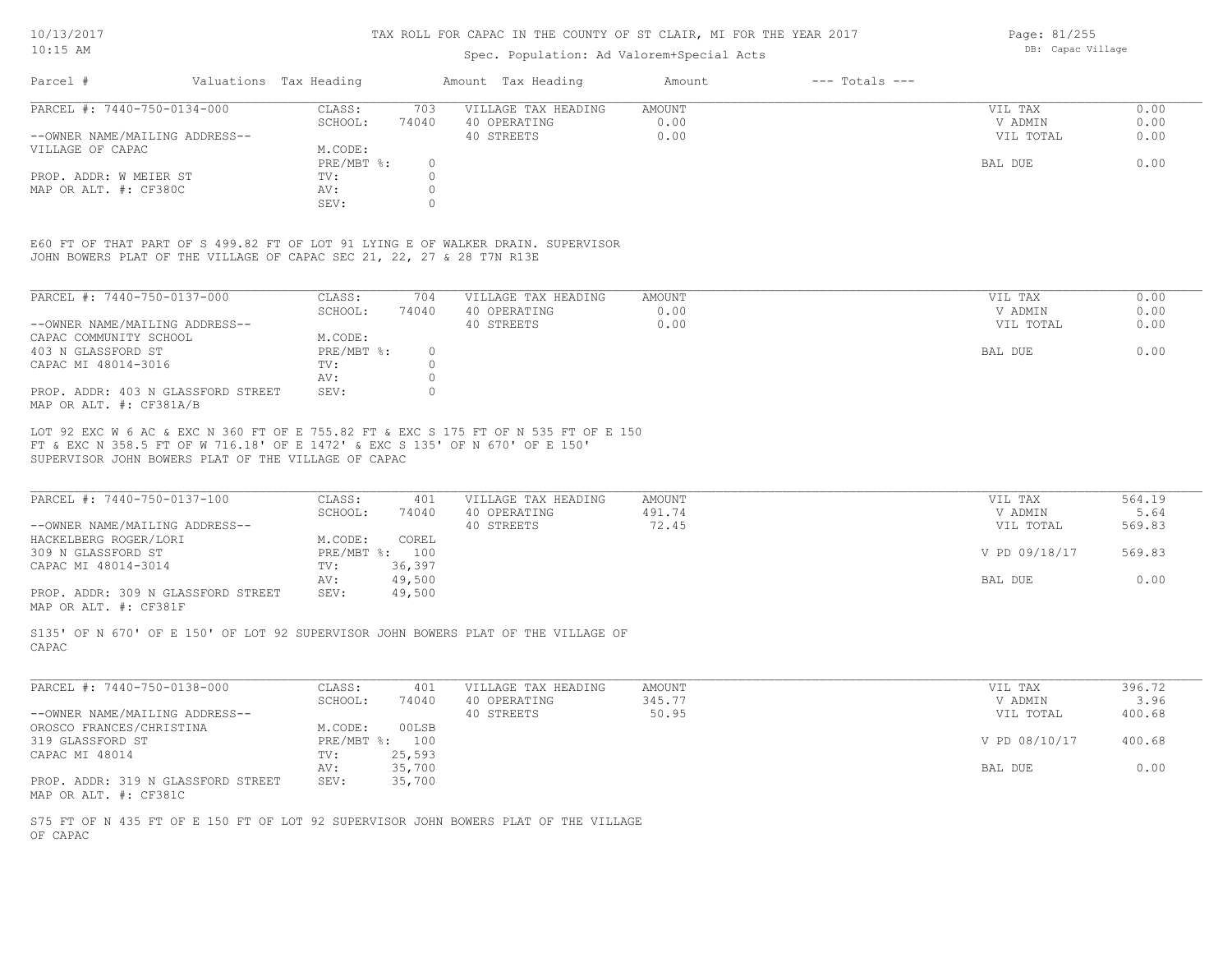## Spec. Population: Ad Valorem+Special Acts

| Page: 82/255      |
|-------------------|
| DB: Capac Village |

| PARCEL #: 7440-750-0139-000                                                                                                   | CLASS:<br>401                                                         | VILLAGE TAX HEADING                               | AMOUNT                 | VIL TAX                                    | 676.85                       |
|-------------------------------------------------------------------------------------------------------------------------------|-----------------------------------------------------------------------|---------------------------------------------------|------------------------|--------------------------------------------|------------------------------|
| --OWNER NAME/MAILING ADDRESS--                                                                                                | SCHOOL:<br>74040                                                      | 40 OPERATING<br>40 STREETS                        | 589.93<br>86.92        | V ADMIN<br>VIL TOTAL                       | 6.76<br>683.61               |
| TARZWELL TIMOTHY L.                                                                                                           | M.CODE:<br>COREL                                                      |                                                   |                        |                                            |                              |
| 317 N GLASSFORD ST                                                                                                            | PRE/MBT %: 100                                                        |                                                   |                        | V PD 09/18/17                              | 683.61                       |
| CAPAC MI 48014-3014                                                                                                           | 43,665<br>$\texttt{TV}$ :                                             |                                                   |                        |                                            |                              |
|                                                                                                                               | 55,100<br>AV:                                                         |                                                   |                        | BAL DUE                                    | 0.00                         |
| PROP. ADDR: 317 N GLASSFORD STREET                                                                                            | SEV:<br>55,100                                                        |                                                   |                        |                                            |                              |
| MAP OR ALT. #: CF381D                                                                                                         |                                                                       |                                                   |                        |                                            |                              |
| S100 FT OF N 535 FT OF E 150 FT OF LOT 92 SUPERVISOR JOHN BOWERS PLAT OF THE<br>VILLAGE OF CAPAC SEC 21, 22, 27 & 28 T7N R13E |                                                                       |                                                   |                        |                                            |                              |
|                                                                                                                               |                                                                       |                                                   |                        |                                            |                              |
| PARCEL #: 7440-750-0140-000                                                                                                   | CLASS:<br>704                                                         | VILLAGE TAX HEADING                               | AMOUNT                 | VIL TAX                                    | 0.00                         |
|                                                                                                                               | SCHOOL:<br>74040                                                      | 40 OPERATING                                      | 0.00                   | V ADMIN                                    | 0.00                         |
| --OWNER NAME/MAILING ADDRESS--                                                                                                |                                                                       | 40 STREETS                                        | 0.00                   | VIL TOTAL                                  | 0.00                         |
| CAPAC COMMUNITY SCHOOL                                                                                                        | M.CODE:                                                               |                                                   |                        |                                            |                              |
| 411 N GLASSFORD ST                                                                                                            | $PRE/MBT$ %:<br>$\Omega$                                              |                                                   |                        | BAL DUE                                    | 0.00                         |
| CAPAC MI 48014-3016                                                                                                           | $\Omega$<br>TV:                                                       |                                                   |                        |                                            |                              |
|                                                                                                                               | $\Omega$<br>AV:                                                       |                                                   |                        |                                            |                              |
| PROP. ADDR: 411 N GLASSFORD STREET<br>MAP OR ALT. #: CF381E                                                                   | $\Omega$<br>SEV:                                                      |                                                   |                        |                                            |                              |
|                                                                                                                               |                                                                       |                                                   |                        |                                            |                              |
| PARCEL #: 7440-750-0141-000<br>--OWNER NAME/MAILING ADDRESS--<br>VILLAGE OF CAPAC                                             | CLASS:<br>703<br>SCHOOL:<br>74040<br>M.CODE:<br>PRE/MBT %:<br>$\circ$ | VILLAGE TAX HEADING<br>40 OPERATING<br>40 STREETS | AMOUNT<br>0.00<br>0.00 | VIL TAX<br>V ADMIN<br>VIL TOTAL<br>BAL DUE | 0.00<br>0.00<br>0.00<br>0.00 |
| PROP. ADDR: N GLASSFORD S                                                                                                     | $\circ$<br>TV:<br>AV:<br>$\circ$                                      |                                                   |                        |                                            |                              |
| MAP OR ALT. #: CF382A                                                                                                         | $\Omega$<br>SEV:                                                      |                                                   |                        |                                            |                              |
| W360 FT OF LOT 93 EXC N 100 FT. SUPERVISOR JOHN BOWERS PLAT OF THE VILLAGE OF CAPAC<br>SEC 21, 22, 27 & 28 T7N R13E           |                                                                       |                                                   |                        |                                            |                              |
| PARCEL #: 7440-750-0142-000                                                                                                   | CLASS:<br>704                                                         | VILLAGE TAX HEADING                               | AMOUNT                 | VIL TAX                                    | 0.00                         |
|                                                                                                                               | SCHOOL:<br>74040                                                      | 40 OPERATING                                      | 0.00                   | V ADMIN                                    | 0.00                         |
| --OWNER NAME/MAILING ADDRESS--                                                                                                |                                                                       | 40 STREETS                                        | 0.00                   | VIL TOTAL                                  | 0.00                         |
| CAPAC COMM SCHOOL DIST                                                                                                        | M.CODE:                                                               |                                                   |                        |                                            |                              |
|                                                                                                                               | $PRE/MBT$ %:<br>$\circ$                                               |                                                   |                        | BAL DUE                                    | 0.00                         |
| PROP. ADDR: 523 N GLASSFORD STREET<br>MAP OR ALT. #: CF382B                                                                   | $\Omega$<br>TV:<br>$\circ$<br>AV:                                     |                                                   |                        |                                            |                              |

SEC 21, 22, 27 & 28 T7N R13E OF LOT 95 & W 6 AC OF LOT 92 SUPERVISOR JOHN BOWERS PLAT OF THE VILLAGE OF CAPAC 100 FT & EXC W 360 FT OF S 659 FT & W 499.04 FT OF LOT 94 EXC N 66 FT & W 499.04 FT N292.5 FT OF E 1472 FT OF LOT 92 EXC S 75 FT OF N 150 FT OF E 150 FT, LOT 93 EXC N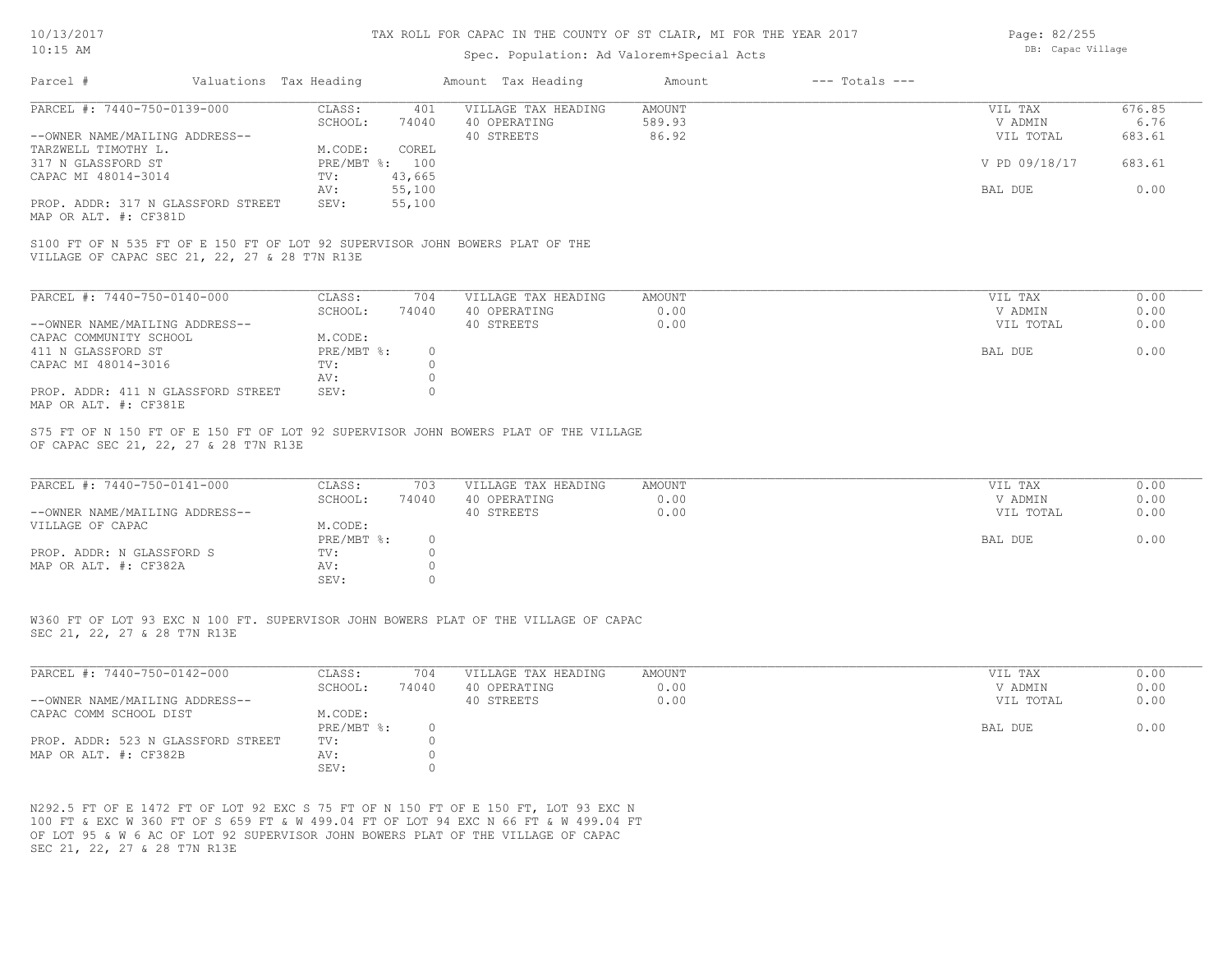## Spec. Population: Ad Valorem+Special Acts

Page: 83/255 DB: Capac Village

| Parcel #                       | Valuations Tax Heading |          | Amount Tax Heading  | Amount | $---$ Totals $---$ |           |      |
|--------------------------------|------------------------|----------|---------------------|--------|--------------------|-----------|------|
| PARCEL #: 7440-750-0143-000    | CLASS:                 | 705      | VILLAGE TAX HEADING | AMOUNT |                    | VIL TAX   | 0.00 |
|                                | SCHOOL:                | 74040    | 40 OPERATING        | 0.00   |                    | V ADMIN   | 0.00 |
| --OWNER NAME/MAILING ADDRESS-- |                        |          | 40 STREETS          | 0.00   |                    | VIL TOTAL | 0.00 |
| COUNSEL ON AGING INC.,         | M.CODE:                |          |                     |        |                    |           |      |
| 600 GRAND RIVER AVE            | PRE/MBT %:             | $^{(1)}$ |                     |        |                    | BAL DUE   | 0.00 |
| PORT HURON MI 48060            | TV:                    |          |                     |        |                    |           |      |
|                                | AV:                    |          |                     |        |                    |           |      |
| PROP. ADDR: 585 N MAIN ST      | SEV:                   |          |                     |        |                    |           |      |
|                                |                        |          |                     |        |                    |           |      |

MAP OR ALT. #: CF383A

PLAT OF THE VILLAGE OF CAPAC SEC 21, 22, 27 & 28 T7N R13E N246 FT OF LOT 94 LYING E OF BONER SUB, EXC N 46 FT THEREOF. SUPERVISOR JOHN BOWERS

| PARCEL #: 7440-750-0144-000    | CLASS:       | 401    | VILLAGE TAX HEADING | AMOUNT | VIL TAX       | 568.36 |
|--------------------------------|--------------|--------|---------------------|--------|---------------|--------|
|                                | SCHOOL:      | 74040  | 40 OPERATING        | 495.37 | V ADMIN       | 5.68   |
| --OWNER NAME/MAILING ADDRESS-- |              |        | 40 STREETS          | 72.99  | VIL TOTAL     | 574.04 |
| LYDICK ARTHUR M                | M.CODE:      |        |                     |        |               |        |
| LYDICK PEGGY A                 | $PRE/MBT$ %: | 100    |                     |        | V PD 08/23/17 | 574.04 |
| 509 N MAIN ST                  | TV:          | 36,666 |                     |        |               |        |
| CAPAC MI 48014-3151            | AV:          | 45,800 |                     |        | BAL DUE       | 0.00   |
|                                | SEV:         | 45,800 |                     |        |               |        |
| PROP. ADDR: 509 N MAIN ST      |              |        |                     |        |               |        |

MAP OR ALT. #: CF383B

OF THE VILLAGE OF CAPAC SEC 21, 22, 27 & 28 T7N R13E S113.50 FT OF THAT PART OF LOT 94 LYING E OF BONER SUB. SUPERVISOR JOHN BOWERS PLAT

| PARCEL #: 7440-750-0145-000    | CLASS:     | 401    | VILLAGE TAX HEADING | AMOUNT | VIL TAX       | 448.53 |
|--------------------------------|------------|--------|---------------------|--------|---------------|--------|
|                                | SCHOOL:    | 74040  | 40 OPERATING        | 390.93 | V ADMIN       | 4.48   |
| --OWNER NAME/MAILING ADDRESS-- |            |        | 40 STREETS          | 57.60  | VIL TOTAL     | 453.01 |
| WHEELIHAN CHARLES M.           | M.CODE:    |        |                     |        |               |        |
| 14266 IMLAY CITY RD            | PRE/MBT %: |        |                     |        | V PD 07/18/17 | 453.01 |
| CAPAC MI 48014                 | TV:        | 28,936 |                     |        |               |        |
|                                | AV:        | 39,300 |                     |        | BAL DUE       | 0.00   |
| PROP. ADDR: 507 N MAIN ST      | SEV:       | 39,300 |                     |        |               |        |
| MAP OR ALT. #: CF384A          |            |        |                     |        |               |        |

 $\mathcal{L}_\mathcal{L} = \mathcal{L}_\mathcal{L} = \mathcal{L}_\mathcal{L} = \mathcal{L}_\mathcal{L} = \mathcal{L}_\mathcal{L} = \mathcal{L}_\mathcal{L} = \mathcal{L}_\mathcal{L} = \mathcal{L}_\mathcal{L} = \mathcal{L}_\mathcal{L} = \mathcal{L}_\mathcal{L} = \mathcal{L}_\mathcal{L} = \mathcal{L}_\mathcal{L} = \mathcal{L}_\mathcal{L} = \mathcal{L}_\mathcal{L} = \mathcal{L}_\mathcal{L} = \mathcal{L}_\mathcal{L} = \mathcal{L}_\mathcal{L}$ 

SEC 21, 22, 27 & 28 T7N R13E E160 FT OF N 70 FT OF LOT 95 SUPERVISOR JOHN BOWERS PLAT OF THE VILLAGE OF CAPAC

| PARCEL #: 7440-750-0146-000    | CLASS:  | 401            | VILLAGE TAX HEADING | AMOUNT | VIL TAX       | 393.48 |
|--------------------------------|---------|----------------|---------------------|--------|---------------|--------|
|                                | SCHOOL: | 74040          | 40 OPERATING        | 342.95 | V ADMIN       | 3.93   |
| --OWNER NAME/MAILING ADDRESS-- |         |                | 40 STREETS          | 50.53  | VIL TOTAL     | 397.41 |
| LUMBARDO DOUGLAS W.            | M.CODE: | COREL          |                     |        |               |        |
| 538 N NEEPER ST                |         | PRE/MBT %: 100 |                     |        | V PD 09/18/17 | 397.41 |
| CAPAC MI 48014-3038            | TV:     | 25,384         |                     |        |               |        |
|                                | AV:     | 34,500         |                     |        | BAL DUE       | 0.00   |
| PROP. ADDR: 538 N NEEPER ST    | SEV:    | 34,500         |                     |        |               |        |
| MAP OR ALT. #: CF384B          |         |                |                     |        |               |        |

OF CAPAC SEC 21, 22, 27 & 28 T7N R13E W160 FT OF E 320 FT OF N 70 FT OF LOT 95 SUPERVISOR JOHN BOWERS PLAT OF THE VILLAGE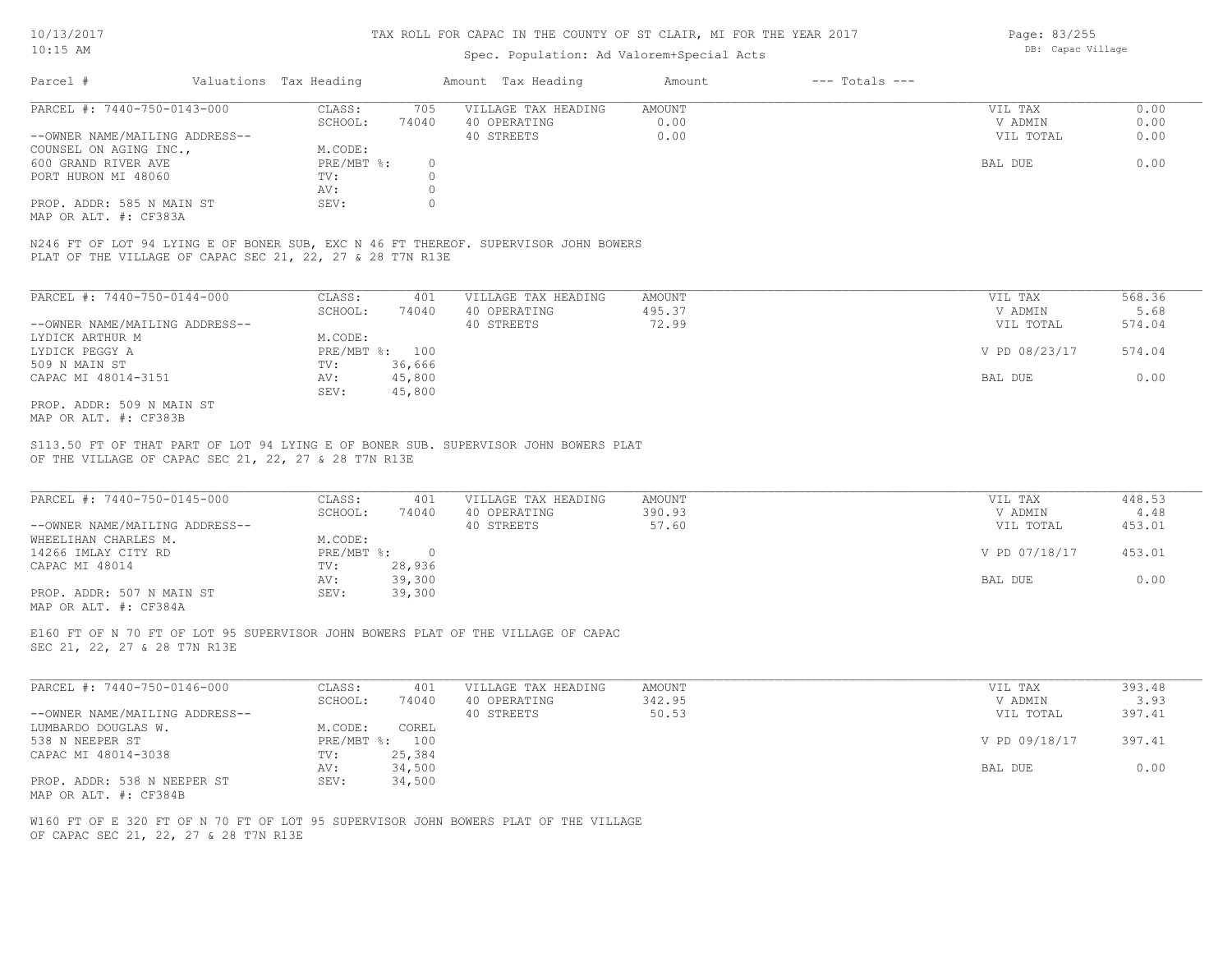## Spec. Population: Ad Valorem+Special Acts

| PARCEL #: 7440-750-0147-000    | CLASS:  | 703      |                     |        |           |      |
|--------------------------------|---------|----------|---------------------|--------|-----------|------|
|                                |         |          | VILLAGE TAX HEADING | AMOUNT | VIL TAX   | 0.00 |
|                                | SCHOOL: | 74040    | 40 OPERATING        | 0.00   | V ADMIN   | 0.00 |
| --OWNER NAME/MAILING ADDRESS-- |         |          | 40 STREETS          | 0.00   | VIL TOTAL | 0.00 |
| STREETS-VILLAGE OF CAPAC       | M.CODE: |          |                     |        |           |      |
|                                |         | $^{(1)}$ |                     |        | BAL DUE   | 0.00 |
|                                | TV:     |          |                     |        |           |      |
|                                | AV:     |          |                     |        |           |      |
|                                | SEV:    |          |                     |        |           |      |
|                                |         |          | PRE/MBT %:          |        |           |      |

SUPERVISOR JOHN BOWERS PLAT OF THE VILLAGE OF CAPAC SEC 21, 22, 27 & 28 T7N R13E LOTS 94 & 95 EXC N 46 FT THEREOF. ALSO N 46 FT OF LOT 94 & N 100 FT OF LOT 93 150 FT OF N 66 FT OF LOT 97, & W 66 FT OF LOTS 96 & 97, & E 66 FT OF W 565.04 FT OF LOT 97 & W 66 FT OF E 216 FT OF LOTS 96 & 97 & E 66 FT OF W 941.04 FT OF LOT 95 & E S66 FT OF N 358.5 FT OF E 1472 FT OF LOT 92 & N 50 FT OF E 320 FT OF W 386 FT OF

| PARCEL #: 7440-750-0148-000        | CLASS:     | 401    | VILLAGE TAX HEADING | AMOUNT | VIL TAX       | 829.09 |
|------------------------------------|------------|--------|---------------------|--------|---------------|--------|
|                                    | SCHOOL:    | 74040  | 40 OPERATING        | 722.62 | V ADMIN       | 8.29   |
| --OWNER NAME/MAILING ADDRESS--     |            |        | 40 STREETS          | 106.47 | VIL TOTAL     | 837.38 |
| FICK PAMELA FAYE                   | M.CODE:    | COREL  |                     |        |               |        |
| 530 N GLASSFORD ST                 | PRE/MBT %: | 100    |                     |        | V PD 09/18/17 | 837.38 |
| CAPAC MI 48014-3015                | TV:        | 53,486 |                     |        |               |        |
|                                    | AV:        | 68,500 |                     |        | BAL DUE       | 0.00   |
| PROP. ADDR: 530 N GLASSFORD STREET | SEV:       | 68,500 |                     |        |               |        |

MAP OR ALT. #: CF385C

VILLAGE OF CAPAC E160' OF W 725.04' OF N 146.64' OF LOT 95 SUPERVISOR JOHN BOWERS PLAT OF THE

| PARCEL #: 7440-750-0148-250        | CLASS:  | 401            | VILLAGE TAX HEADING | AMOUNT | VIL TAX       | 699.54 |
|------------------------------------|---------|----------------|---------------------|--------|---------------|--------|
|                                    | SCHOOL: | 74040          | 40 OPERATING        | 609.70 | V ADMIN       | 6.99   |
| --OWNER NAME/MAILING ADDRESS--     |         |                | 40 STREETS          | 89.84  | VIL TOTAL     | 706.53 |
| MORALES JUAN J                     | M.CODE: | TCBMT          |                     |        |               |        |
| 480 N GLASSFORD ST                 |         | PRE/MBT %: 100 |                     |        | V PD 08/02/17 | 706.53 |
| CAPAC MI 48014-3015                | TV:     | 45,128         |                     |        |               |        |
|                                    | AV:     | 59,600         |                     |        | BAL DUE       | 0.00   |
| PROP. ADDR: 480 N GLASSFORD STREET | SEV:    | 59,600         |                     |        |               |        |
| MAP OR ALT. #: CF385F              |         |                |                     |        |               |        |

THE VILLAGE OF CAPAC S82' OF N 228.64' OF E 160' OF W 725.04' OF LOT 95 SUPERVISOR JOHN BOWERS PLAT OF

| PARCEL #: 7440-750-0149-000        | CLASS:     | 401    | VILLAGE TAX HEADING | AMOUNT | VIL TAX       | 668.74 |
|------------------------------------|------------|--------|---------------------|--------|---------------|--------|
|                                    | SCHOOL:    | 74040  | 40 OPERATING        | 582.86 | V ADMIN       | 6.68   |
| --OWNER NAME/MAILING ADDRESS--     |            |        | 40 STREETS          | 85.88  | VIL TOTAL     | 675.42 |
| DAMS BRENT                         | M.CODE:    | COREL  |                     |        |               |        |
| DAMS MARIA                         | PRE/MBT %: | 100    |                     |        | V PD 09/18/17 | 675.42 |
| 420 N GLASSFORD ST                 | TV:        | 43,142 |                     |        |               |        |
| CAPAC MI 48014                     | AV:        | 54,500 |                     |        | BAL DUE       | 0.00   |
|                                    | SEV:       | 54,500 |                     |        |               |        |
| PROP. ADDR: 420 N GLASSFORD STREET |            |        |                     |        |               |        |

MAP OR ALT. #: CF385D

PLAT OF THE VILLAGE OF CAPAC SEC 21, 22, 27 & 28 T7N R13E E160 FT OF W 725.04 FT OF LOT 95 EXC N 228.64 FT THEREOF. SUPERVISOR JOHN BOWERS Page: 84/255 DB: Capac Village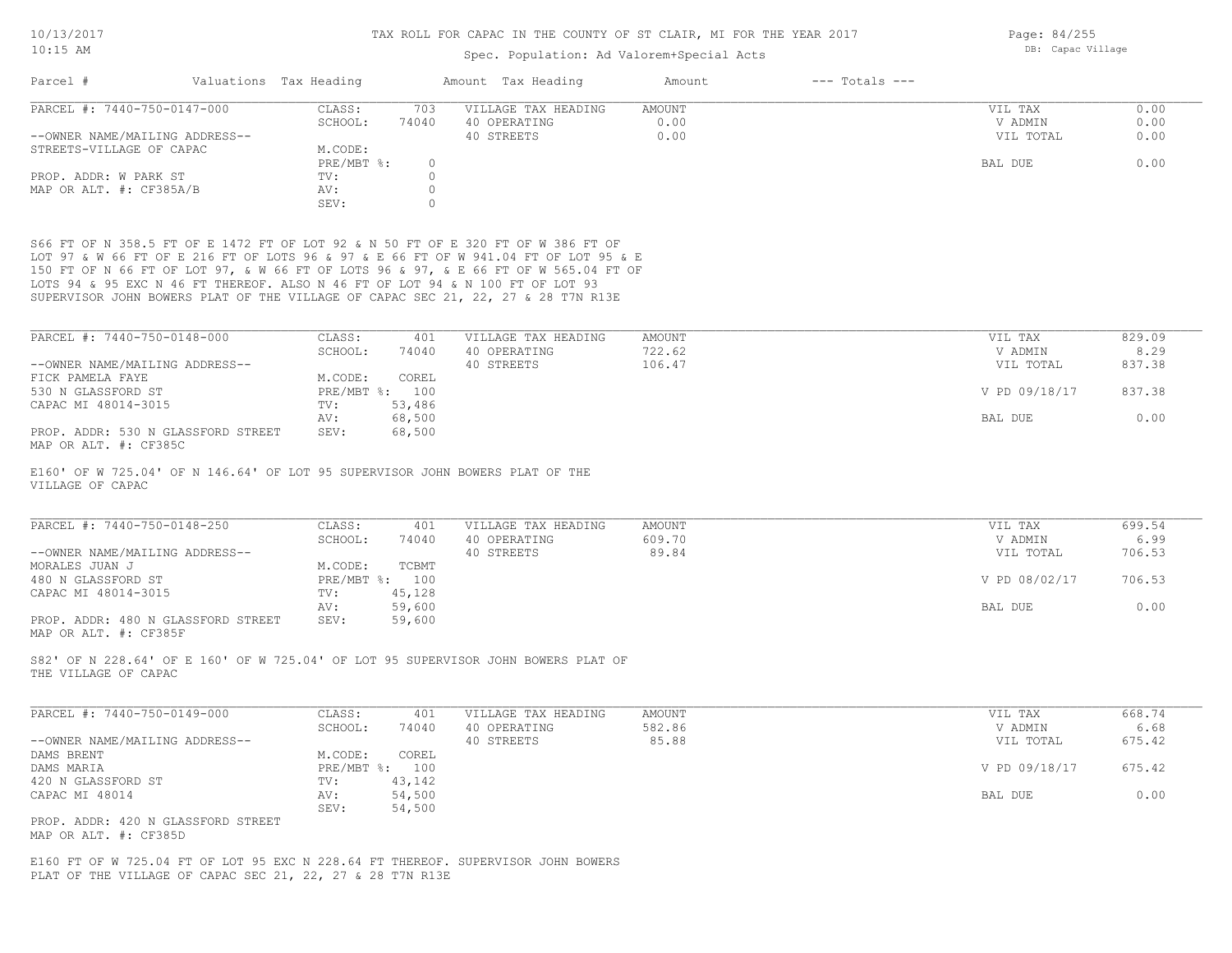# Spec. Population: Ad Valorem+Special Acts

Page: 85/255 DB: Capac Village

| Parcel #                                                      | Valuations Tax Heading |                            | Amount Tax Heading                                                                                                         | Amount                           | $---$ Totals $---$ |                                 |                          |
|---------------------------------------------------------------|------------------------|----------------------------|----------------------------------------------------------------------------------------------------------------------------|----------------------------------|--------------------|---------------------------------|--------------------------|
| PARCEL #: 7440-750-0150-000<br>--OWNER NAME/MAILING ADDRESS-- | CLASS:<br>SCHOOL:      | 401<br>74040               | VILLAGE TAX HEADING<br>40 OPERATING<br>40 STREETS                                                                          | <b>AMOUNT</b><br>661.14<br>97.42 |                    | VIL TAX<br>V ADMIN<br>VIL TOTAL | 758.56<br>7.58<br>766.14 |
| ARGYRIS COURTNEY<br>505 N MAIN ST                             | M.CODE:                | COREL<br>PRE/MBT %: 100    |                                                                                                                            |                                  |                    | V PD 09/18/17                   | 766.14                   |
| CAPAC MI 48014-3151                                           | TV:<br>AV:             | 48,936<br>54,900           |                                                                                                                            |                                  |                    | BAL DUE                         | 0.00                     |
| PROP. ADDR: 505 N MAIN ST<br>MAP OR ALT. #: CF385E            | SEV:                   | 54,900                     |                                                                                                                            |                                  |                    |                                 |                          |
| THE VILLAGE OF CAPAC                                          |                        |                            | E320' OF S 84.5' ADJ LOT 104 ON N OF LOT 95 EXC W 150' SUPV JOHN BOWER'S PLAT OF                                           |                                  |                    |                                 |                          |
| PARCEL #: 7440-750-0150-250                                   | CLASS:<br>SCHOOL:      | 401<br>74040               | VILLAGE TAX HEADING<br>40 OPERATING                                                                                        | AMOUNT<br>120.48                 |                    | VIL TAX<br>V ADMIN              | 138.23<br>1.38           |
| --OWNER NAME/MAILING ADDRESS--                                |                        |                            | 40 STREETS                                                                                                                 | 17.75                            |                    | VIL TOTAL                       | 139.61                   |
| ANDERSEN FAMILY TRUST<br>6150 ATTICA RD                       | M.CODE:                | $PRE/MBT$ $\div$ 0         |                                                                                                                            |                                  |                    | V PD 08/23/17                   | 139.61                   |
| IMLAY CITY MI 48444                                           | TV:<br>AV:             | 8,918<br>18,500            |                                                                                                                            |                                  |                    | BAL DUE                         | 0.00                     |
| PROP. ADDR: 424 N NEEPER ST<br>MAP OR ALT. #: CF385G          | SEV:                   | 18,500                     |                                                                                                                            |                                  |                    |                                 |                          |
| PARCEL #: 7440-750-0151-000                                   | CLASS:<br>SCHOOL:      | 401<br>74040               | W150' OF E 320' OF S 84.5' ADJ LOT 104 ON N OF LOT 95 SUPV JOHN BOWER'S PLAT OF THE<br>VILLAGE TAX HEADING<br>40 OPERATING | <b>AMOUNT</b><br>447.40          |                    | VIL TAX<br>V ADMIN              | 513.32<br>5.13           |
| --OWNER NAME/MAILING ADDRESS--<br>SEIDLER JO LOUISE           | M.CODE:                |                            | 40 STREETS                                                                                                                 | 65.92                            |                    | VIL TOTAL                       | 518.45                   |
| SEIDLER ELIZABETH L<br>400 N NEEPER ST P.O. BOX 40            | TV:                    | PRE/MBT %: 100<br>33,115   |                                                                                                                            |                                  |                    | V PD 08/16/17                   | 518.45                   |
| CAPAC MI 48014-3039                                           | AV:<br>SEV:            | 45,300<br>45,300           |                                                                                                                            |                                  |                    | BAL DUE                         | 0.00                     |
| PROP. ADDR: 400 N NEEPER ST<br>MAP OR ALT. #: CF386A1         |                        |                            |                                                                                                                            |                                  |                    |                                 |                          |
| THE VILLAGE OF CAPAC SEC 21, 22, 27 & 28 T7N R13E             |                        |                            | W75 FT OF E 150 FT OF LOT 96 EXC N 146.5 FT THEREOF SUPERVISOR JOHN BOWERS PLAT OF                                         |                                  |                    |                                 |                          |
| PARCEL #: 7440-750-0152-000                                   | CLASS:<br>SCHOOL:      | 401<br>74040               | VILLAGE TAX HEADING<br>40 OPERATING                                                                                        | <b>AMOUNT</b><br>417.01          |                    | VIL TAX<br>V ADMIN              | 478.45<br>4.78           |
| --OWNER NAME/MAILING ADDRESS--                                |                        |                            | 40 STREETS                                                                                                                 | 61.44                            |                    | VIL TOTAL                       | 483.23                   |
| KING JEREMY L<br>KING JENNIFER A                              | M.CODE:                | PRE/MBT %: 100             |                                                                                                                            |                                  |                    | BAL DUE                         | 483.23                   |
| 410 N NEEPER ST<br>CAPAC MI 48014                             | TV:<br>AV:<br>SEV:     | 30,866<br>37,700<br>37,700 |                                                                                                                            |                                  |                    |                                 |                          |
| PROP. ADDR: 410 N NEEPER ST<br>MAP OR ALT. #: CF386A2         |                        |                            |                                                                                                                            |                                  |                    |                                 |                          |
|                                                               |                        |                            | N146.50' OF E 150' OF LOT 96 SUPERVISOR JOHN BOWERS PLAT OF THE VILLAGE OF CAPAC                                           |                                  |                    |                                 |                          |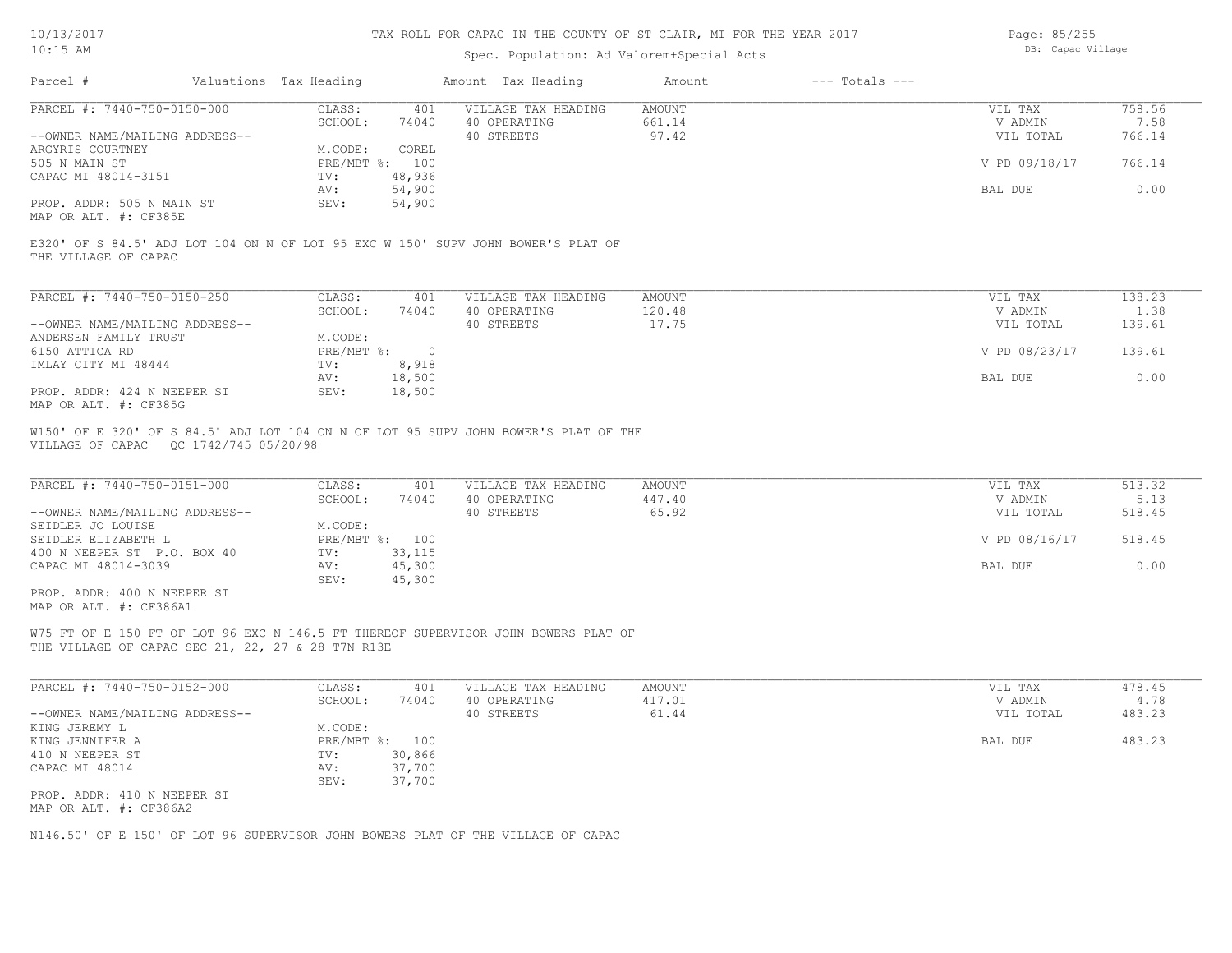## Spec. Population: Ad Valorem+Special Acts

Page: 86/255 DB: Capac Village

| Parcel #                       | Valuations Tax Heading |                | Amount Tax Heading  | Amount | $---$ Totals $---$ |               |        |
|--------------------------------|------------------------|----------------|---------------------|--------|--------------------|---------------|--------|
| PARCEL #: 7440-750-0153-000    | CLASS:                 | 401            | VILLAGE TAX HEADING | AMOUNT |                    | VIL TAX       | 595.87 |
|                                | SCHOOL:                | 74040          | 40 OPERATING        | 519.35 |                    | V ADMIN       | 5.95   |
| --OWNER NAME/MAILING ADDRESS-- |                        |                | 40 STREETS          | 76.52  |                    | VIL TOTAL     | 601.82 |
| AXT STEVEN W                   | M.CODE:                | COREL          |                     |        |                    |               |        |
| 115 KEMPF COURT                |                        | PRE/MBT %: 100 |                     |        |                    | V PD 09/18/17 | 601.82 |
| CAPAC MI 48014                 | TV:                    | 38,441         |                     |        |                    |               |        |
|                                | AV:                    | 53,000         |                     |        |                    | BAL DUE       | 0.00   |
| PROP. ADDR: 115 W KEMPF COURT  | SEV:                   | 53,000         |                     |        |                    |               |        |
| MAP OR ALT. #: CF86B           |                        |                |                     |        |                    |               |        |

SEC 21, 22, 27 & 28 T7N R13E S146 FT OF E 75 FT OF LOT 96 SUPERVISOR JOHN BOWERS PLAT OF THE VILLAGE OF CAPAC

 SEV: 41,800 CAPAC MI 48014-3041 AV: 41,800 401 N NEEPER ST TV: 35,218 SLAWINSKI AMANDA K SALAM PRE/MBT %: 100 SALAM PRE/MBT %: 100 BAL DUE 551.37 SLAWINSKI ERIC B M.CODE: 0LALS --OWNER NAME/MAILING ADDRESS-- 40 STREETS 70.11 VIL TOTAL 551.37 SCHOOL: 74040 40 OPERATING 475.81 V ADMIN 5.45 PARCEL #: 7440-750-0154-000 CLASS: 401 VILLAGE TAX HEADING AMOUNT NUMBER ON THE TAX 545.92<br>545.92 SCHOOL: 74040 40 OPERATING 475.81 VADMIN 5.45

MAP OR ALT. #: CF386C PROP. ADDR: 401 N NEEPER ST

OF CAPAC SEC 21, 22, 27 & 28 T7N R13E W170 FT OF E 386 FT OF S 60 FT OF LOT 96 SUPERVISOR JOHN BOWERS PLAT OF THE VILLAGE

| PARCEL #: 7440-750-0155-000    | CLASS:     | 401    | VILLAGE TAX HEADING | AMOUNT | VIL TAX   | 706.01 |
|--------------------------------|------------|--------|---------------------|--------|-----------|--------|
|                                | SCHOOL:    | 74040  | 40 OPERATING        | 615.34 | V ADMIN   | 7.06   |
| --OWNER NAME/MAILING ADDRESS-- |            |        | 40 STREETS          | 90.67  | VIL TOTAL | 713.07 |
| GWISDALLA ANNETTE M            | M.CODE:    |        |                     |        |           |        |
| 405 N NEEPER ST                | PRE/MBT %: | 100    |                     |        | BAL DUE   | 713.07 |
| CAPAC MI 48014                 | TV:        | 45,546 |                     |        |           |        |
|                                | AV:        | 57,400 |                     |        |           |        |
| PROP. ADDR: 405 N NEEPER ST    | SEV:       | 57,400 |                     |        |           |        |
| MAP OR ALT. #: CF386D/F        |            |        |                     |        |           |        |

 $\mathcal{L}_\mathcal{L} = \mathcal{L}_\mathcal{L} = \mathcal{L}_\mathcal{L} = \mathcal{L}_\mathcal{L} = \mathcal{L}_\mathcal{L} = \mathcal{L}_\mathcal{L} = \mathcal{L}_\mathcal{L} = \mathcal{L}_\mathcal{L} = \mathcal{L}_\mathcal{L} = \mathcal{L}_\mathcal{L} = \mathcal{L}_\mathcal{L} = \mathcal{L}_\mathcal{L} = \mathcal{L}_\mathcal{L} = \mathcal{L}_\mathcal{L} = \mathcal{L}_\mathcal{L} = \mathcal{L}_\mathcal{L} = \mathcal{L}_\mathcal{L}$ 

OF CAPAC SEC 21, 22, 27 & 28 T7N R13E 60 FT & EX N 110.5 FT OF SAID W 20 FT. SUPERVISOR JOHN BOWERS PLAT OF THE VILLAGE N122 FT OF S 182 FT OF W 150 FT OF E 366 FT & W 20 FT OF E 386 FT OF LOT 96 EXC S

| PARCEL #: 7440-750-0156-000    | CLASS:  | 401            | VILLAGE TAX HEADING | AMOUNT | VIL TAX       | 655.82 |
|--------------------------------|---------|----------------|---------------------|--------|---------------|--------|
|                                | SCHOOL: | 74040          | 40 OPERATING        | 571.60 | V ADMIN       | 6.55   |
| --OWNER NAME/MAILING ADDRESS-- |         |                | 40 STREETS          | 84.22  | VIL TOTAL     | 662.37 |
| OCONNOR BETTY J                | M.CODE: |                |                     |        |               |        |
| 411 N NEEPER ST                |         | PRE/MBT %: 100 |                     |        | V PD 08/04/17 | 662.37 |
| CAPAC MI 48014-3041            | TV:     | 42,308         |                     |        |               |        |
|                                | AV:     | 53,200         |                     |        | BAL DUE       | 0.00   |
| PROP. ADDR: 411 N NEEPER ST    | SEV:    | 53,200         |                     |        |               |        |
| MAP OR ALT. #: CF386G/H        |         |                |                     |        |               |        |

T7N R13E FT OF LOT 96 SUPERVISOR JOHN BOWERS PLAT OF THE VILLAGE OF CAPAC SEC 21, 22 27 & 28 W150 FT OF E 366 FT OF LOT 96 EXC S 182 FT THEREOF & N 110.5 FT OF W 20 FT OF E 386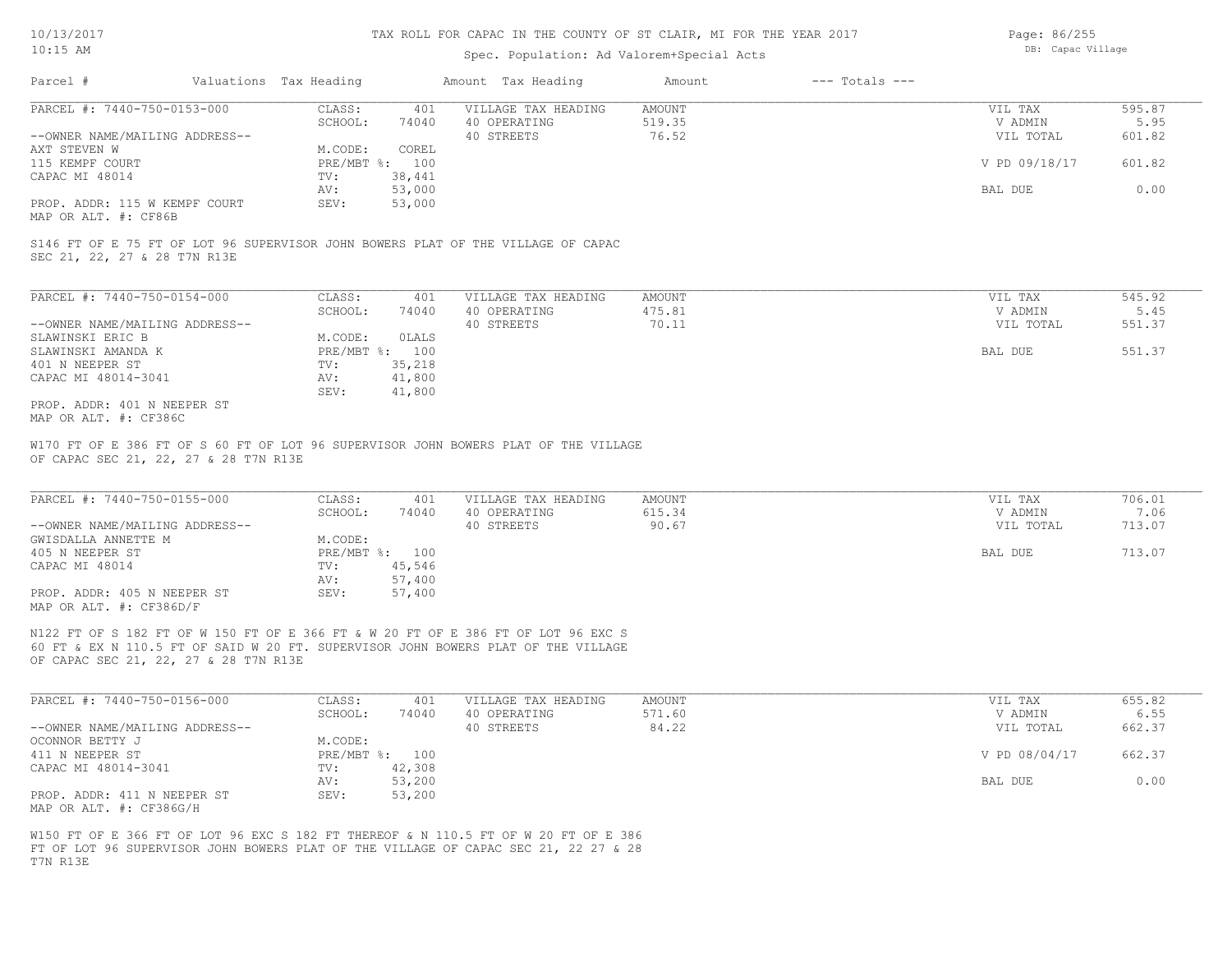## Spec. Population: Ad Valorem+Special Acts

| Parcel #                       | Valuations Tax Heading |        | Amount Tax Heading  | Amount | $---$ Totals $---$ |               |        |
|--------------------------------|------------------------|--------|---------------------|--------|--------------------|---------------|--------|
| PARCEL #: 7440-750-0157-000    | CLASS:                 | 401    | VILLAGE TAX HEADING | AMOUNT |                    | VIL TAX       | 553.04 |
|                                | SCHOOL:                | 74040  | 40 OPERATING        | 482.02 |                    | V ADMIN       | 5.53   |
| --OWNER NAME/MAILING ADDRESS-- |                        |        | 40 STREETS          | 71.02  |                    | VIL TOTAL     | 558.57 |
| MCDERMOTT LOGAN                | M.CODE:                |        |                     |        |                    |               |        |
| MCDERMOTT KATHERINE            | PRE/MBT %: 100         |        |                     |        |                    | V PD 09/15/17 | 558.57 |
| 408 N GLASSFORD STREET         | TV:                    | 35,678 |                     |        |                    |               |        |
| CAPAC MI 48014                 | AV:                    | 45,400 |                     |        |                    | BAL DUE       | 0.00   |
|                                | SEV:                   | 45,400 |                     |        |                    |               |        |
|                                |                        |        |                     |        |                    |               |        |

MAP OR ALT. #: CF386I PROP. ADDR: 408 N GLASSFORD STREET

OF THE VILLAGE OF CAPAC SEC 21, 22, 27 & 28 T7N R13E S100 FT OF N 200 FT OF E 150 FT OF W 216 FT OF LOT 96 SUPERVISOR JOHN BOWERS PLAT

| PARCEL #: 7440-750-0158-000        | CLASS:  | 401            | VILLAGE TAX HEADING | AMOUNT | VIL TAX       | 587.80 |
|------------------------------------|---------|----------------|---------------------|--------|---------------|--------|
|                                    | SCHOOL: | 74040          | 40 OPERATING        | 512.31 | V ADMIN       | 5.87   |
| --OWNER NAME/MAILING ADDRESS--     |         |                | 40 STREETS          | 75.49  | VIL TOTAL     | 593.67 |
| BAKER DEWAYNE                      | M.CODE: |                |                     |        |               |        |
| 402 N GLASSFORD ST                 |         | PRE/MBT %: 100 |                     |        | V PD 07/10/17 | 593.67 |
| CAPAC MI 48014-3015                | TV:     | 37,920         |                     |        |               |        |
|                                    | AV:     | 49,400         |                     |        | BAL DUE       | 0.00   |
| PROP. ADDR: 402 N GLASSFORD STREET | SEV:    | 49,400         |                     |        |               |        |
| MAP OR ALT. #: CF386J              |         |                |                     |        |               |        |

VILLAGE OF CAPAC SEC 21, 22, 27 & 28 T7N R13E E150 FT OF W 216 FT OF LOT 96 EXC N 200 FT. SUPERVISOR JOHN BOWERS PLAT OF THE

| PARCEL #: 7440-750-0159-000        | CLASS:       | 401    | VILLAGE TAX HEADING | AMOUNT | VIL TAX       | 535.51 |
|------------------------------------|--------------|--------|---------------------|--------|---------------|--------|
|                                    | SCHOOL:      | 74040  | 40 OPERATING        | 466.74 | V ADMIN       | 5.35   |
| --OWNER NAME/MAILING ADDRESS--     |              |        | 40 STREETS          | 68.77  | VIL TOTAL     | 540.86 |
| CROMAS MARK F/LUCY M               | M.CODE:      |        |                     |        |               |        |
| 2447 S SUMERS RD                   | $PRE/MBT$ %: | $\cap$ |                     |        | V PD 08/16/17 | 540.86 |
| IMLAY CITY MI 48444                | TV:          | 34,547 |                     |        |               |        |
|                                    | AV:          | 43,900 |                     |        | BAL DUE       | 0.00   |
| PROP. ADDR: 416 N GLASSFORD STREET | SEV:         | 43,900 |                     |        |               |        |
| MAP OR ALT. #: CF386K              |              |        |                     |        |               |        |

 $\mathcal{L}_\mathcal{L} = \mathcal{L}_\mathcal{L} = \mathcal{L}_\mathcal{L} = \mathcal{L}_\mathcal{L} = \mathcal{L}_\mathcal{L} = \mathcal{L}_\mathcal{L} = \mathcal{L}_\mathcal{L} = \mathcal{L}_\mathcal{L} = \mathcal{L}_\mathcal{L} = \mathcal{L}_\mathcal{L} = \mathcal{L}_\mathcal{L} = \mathcal{L}_\mathcal{L} = \mathcal{L}_\mathcal{L} = \mathcal{L}_\mathcal{L} = \mathcal{L}_\mathcal{L} = \mathcal{L}_\mathcal{L} = \mathcal{L}_\mathcal{L}$ 

VILLAGE OF CAPAC SEC 21, 22, 27 & 28 T7N R13E N100 FT OF E 150 FT OF W 216 FT OF LOT 96 SUPERVISOR JOHN BOWERS PLAT OF THE

| PARCEL #: 7440-750-0160-000     | CLASS:     | 401    | VILLAGE TAX HEADING | AMOUNT | VIL TAX       | 594.54 |
|---------------------------------|------------|--------|---------------------|--------|---------------|--------|
|                                 | SCHOOL:    | 74040  | 40 OPERATING        | 518.19 | V ADMIN       | 5.94   |
| --OWNER NAME/MAILING ADDRESS--  |            |        | 40 STREETS          | 76.35  | VIL TOTAL     | 600.48 |
| ROBINS MICHAEL                  | M.CODE:    | COREL  |                     |        |               |        |
| ROBINS BARBARA, ZARNA JESSICA L | PRE/MBT %: | 100    |                     |        | V PD 09/18/17 | 600.48 |
| 316 N NEEPER ST                 | TV:        | 38,355 |                     |        |               |        |
| CAPAC MI 48014-3036             | AV:        | 42,500 |                     |        | BAL DUE       | 0.00   |
|                                 | SEV:       | 42,500 |                     |        |               |        |
| PROP. ADDR: 316 N NEEPER ST     |            |        |                     |        |               |        |

MAP OR ALT. #: CF387A1

SEC 21, 22, 27 & 28 T7N R13E S65 FT OF E 150 FT OF LOT 97 SUPERVISOR JOHN BOWERS PLAT OF THE VILLAGE OF CAPAC Page: 87/255 DB: Capac Village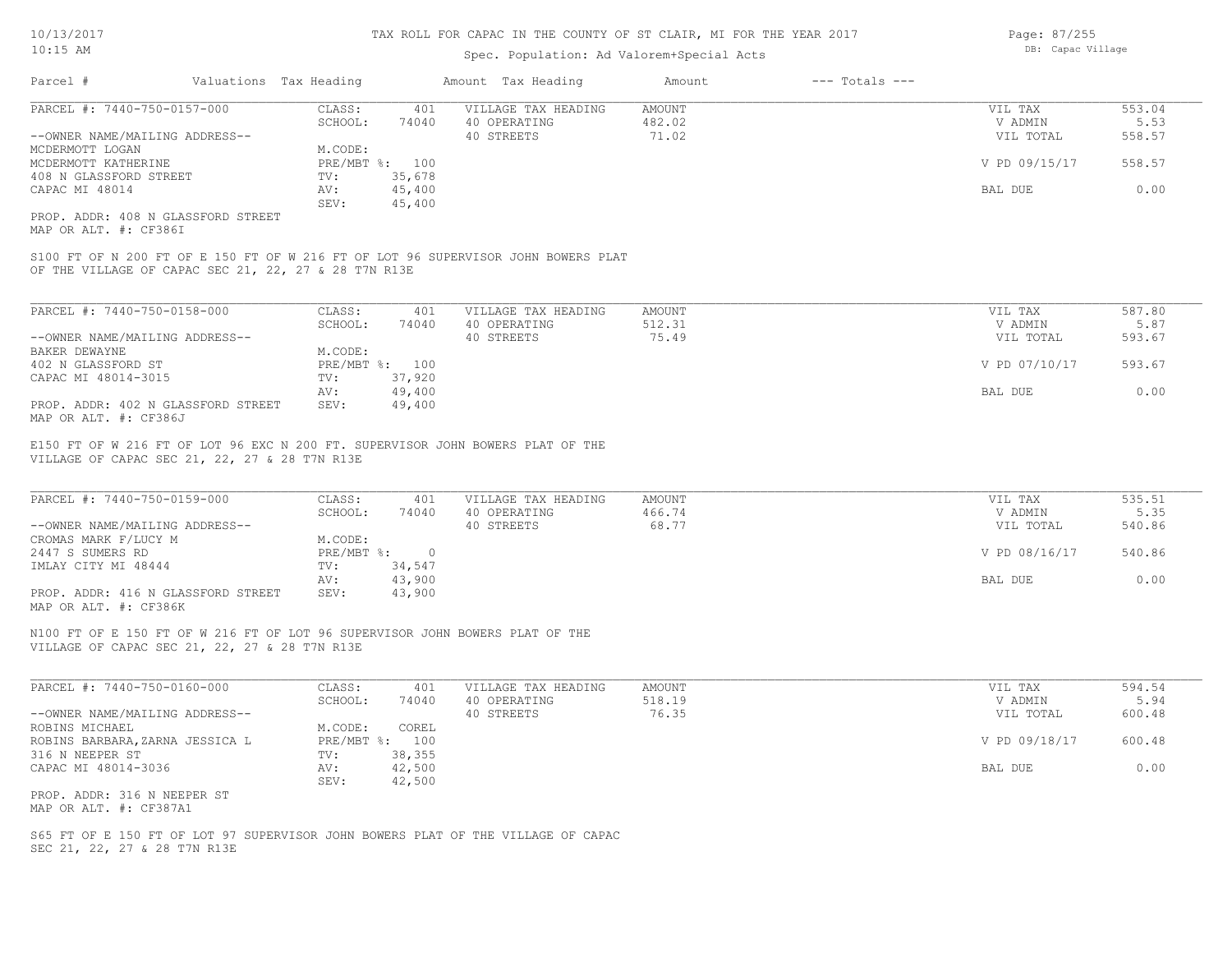## Spec. Population: Ad Valorem+Special Acts

Page: 88/255 DB: Capac Village

| Parcel #                       | Valuations Tax Heading |        | Amount Tax Heading  | Amount | $---$ Totals $---$ |               |        |
|--------------------------------|------------------------|--------|---------------------|--------|--------------------|---------------|--------|
| PARCEL #: 7440-750-0161-000    | CLASS:                 | 401    | VILLAGE TAX HEADING | AMOUNT |                    | VIL TAX       | 618.38 |
|                                | SCHOOL:                | 74040  | 40 OPERATING        | 538.97 |                    | V ADMIN       | 6.18   |
| --OWNER NAME/MAILING ADDRESS-- |                        |        | 40 STREETS          | 79.41  |                    | VIL TOTAL     | 624.56 |
| STERN/LEVERENZ SALLY ANN       | M.CODE:                | COREL  |                     |        |                    |               |        |
| P.O. BOX 539                   | PRE/MBT %: 100         |        |                     |        |                    | V PD 09/18/17 | 624.56 |
| CAPAC MI 48014-3036            | TV:                    | 39,893 |                     |        |                    |               |        |
|                                | AV:                    | 52,500 |                     |        |                    | BAL DUE       | 0.00   |
| PROP. ADDR: 320 N NEEPER ST    | SEV:                   | 52,500 |                     |        |                    |               |        |
|                                |                        |        |                     |        |                    |               |        |

MAP OR ALT. #: CF387A2

OF CAPAC SEC 21, 22, 27 & 28 T7N R13E N85 FT OF S 150 FT OF E 150 FT OF LOT 97 SUPERVISOR JOHN BOWERS PLAT OF THE VILLAGE

| PARCEL #: 7440-750-0162-000    | CLASS:     | 401    | VILLAGE TAX HEADING | AMOUNT | VIL TAX       | 523.02 |
|--------------------------------|------------|--------|---------------------|--------|---------------|--------|
|                                | SCHOOL:    | 74040  | 40 OPERATING        | 455.85 | V ADMIN       | 5.23   |
| --OWNER NAME/MAILING ADDRESS-- |            |        | 40 STREETS          | 67.17  | VIL TOTAL     | 528.25 |
| GRONE STEVEN                   | M.CODE:    | COREL  |                     |        |               |        |
| GRONE MICHELLE                 | PRE/MBT %: | 100    |                     |        | V PD 09/18/17 | 528.25 |
| 313 N NEEPER ST                | TV:        | 33,741 |                     |        |               |        |
| CAPAC MI 48014                 | AV:        | 46,300 |                     |        | BAL DUE       | 0.00   |
|                                | SEV:       | 46,300 |                     |        |               |        |
| PROP. ADDR: 313 N NEEPER ST    |            |        |                     |        |               |        |

MAP OR ALT. #: CF387B

OF CAPAC SEC 21, 22, 27 & 28 T7N R13E QC 1796/970 08/27/98 S75 FT OF W 150 FT OF E 366 FT OF LOT 97 SUPERVISOR JOHN BOWERS PLAT OF THE VILLAGE

| PARCEL #: 7440-750-0163-000        | CLASS:       | 401    | VILLAGE TAX HEADING | AMOUNT | VIL TAX       | 558.64 |
|------------------------------------|--------------|--------|---------------------|--------|---------------|--------|
|                                    | SCHOOL:      | 74040  | 40 OPERATING        | 486.90 | V ADMIN       | 5.58   |
| --OWNER NAME/MAILING ADDRESS--     |              |        | 40 STREETS          | 71.74  | VIL TOTAL     | 564.22 |
| WHEELER THOMAS A                   | M.CODE:      |        |                     |        |               |        |
| 320 N GLASSFORD STREET             | $PRE/MBT$ %: | 100    |                     |        | V PD 09/11/17 | 564.22 |
| CAPAC, MI 48014                    | TV:          | 36,039 |                     |        |               |        |
|                                    | AV:          | 45,800 |                     |        | BAL DUE       | 0.00   |
| PROP. ADDR: 320 N GLASSFORD STREET | SEV:         | 45,800 |                     |        |               |        |
| MAP OR ALT. #: CF387D/F            |              |        |                     |        |               |        |

 $\mathcal{L}_\mathcal{L} = \mathcal{L}_\mathcal{L} = \mathcal{L}_\mathcal{L} = \mathcal{L}_\mathcal{L} = \mathcal{L}_\mathcal{L} = \mathcal{L}_\mathcal{L} = \mathcal{L}_\mathcal{L} = \mathcal{L}_\mathcal{L} = \mathcal{L}_\mathcal{L} = \mathcal{L}_\mathcal{L} = \mathcal{L}_\mathcal{L} = \mathcal{L}_\mathcal{L} = \mathcal{L}_\mathcal{L} = \mathcal{L}_\mathcal{L} = \mathcal{L}_\mathcal{L} = \mathcal{L}_\mathcal{L} = \mathcal{L}_\mathcal{L}$ 

THE VILLAGE OF CAPAC SEC 21, 22, 27 & 28 T7N R13E S91 FT OF N 141 FT OF W 170 FT OF E 536 FT OF LOT 97 SUPERVISOR JOHN BOWERS PLAT OF

| PARCEL #: 7440-750-0164-000    | CLASS:  | 401            | VILLAGE TAX HEADING | AMOUNT | VIL TAX       | 654.19 |
|--------------------------------|---------|----------------|---------------------|--------|---------------|--------|
|                                | SCHOOL: | 74040          | 40 OPERATING        | 570.18 | V ADMIN       | 6.54   |
| --OWNER NAME/MAILING ADDRESS-- |         |                | 40 STREETS          | 84.01  | VIL TOTAL     | 660.73 |
| LOGAN MATTHEW/TRACY            | M.CODE: | COREL          |                     |        |               |        |
| 317 N NEEPER ST                |         | PRE/MBT %: 100 |                     |        | V PD 09/18/17 | 660.73 |
| CAPAC MI 48014-3037            | TV:     | 42,203         |                     |        |               |        |
|                                | AV:     | 57,000         |                     |        | BAL DUE       | 0.00   |
| PROP. ADDR: 317 N NEEPER ST    | SEV:    | 57,000         |                     |        |               |        |
| MAP OR ALT. #: CF387E          |         |                |                     |        |               |        |

OF THE VILLAGE OF CAPAC SEC 21, 22, 27 & 28 T7N R13E N 91 FT OF S 166 FT OF W 150 FT OF E 366 FT OF LOT 97 SUPERVISOR JOHN BOWERS PLAT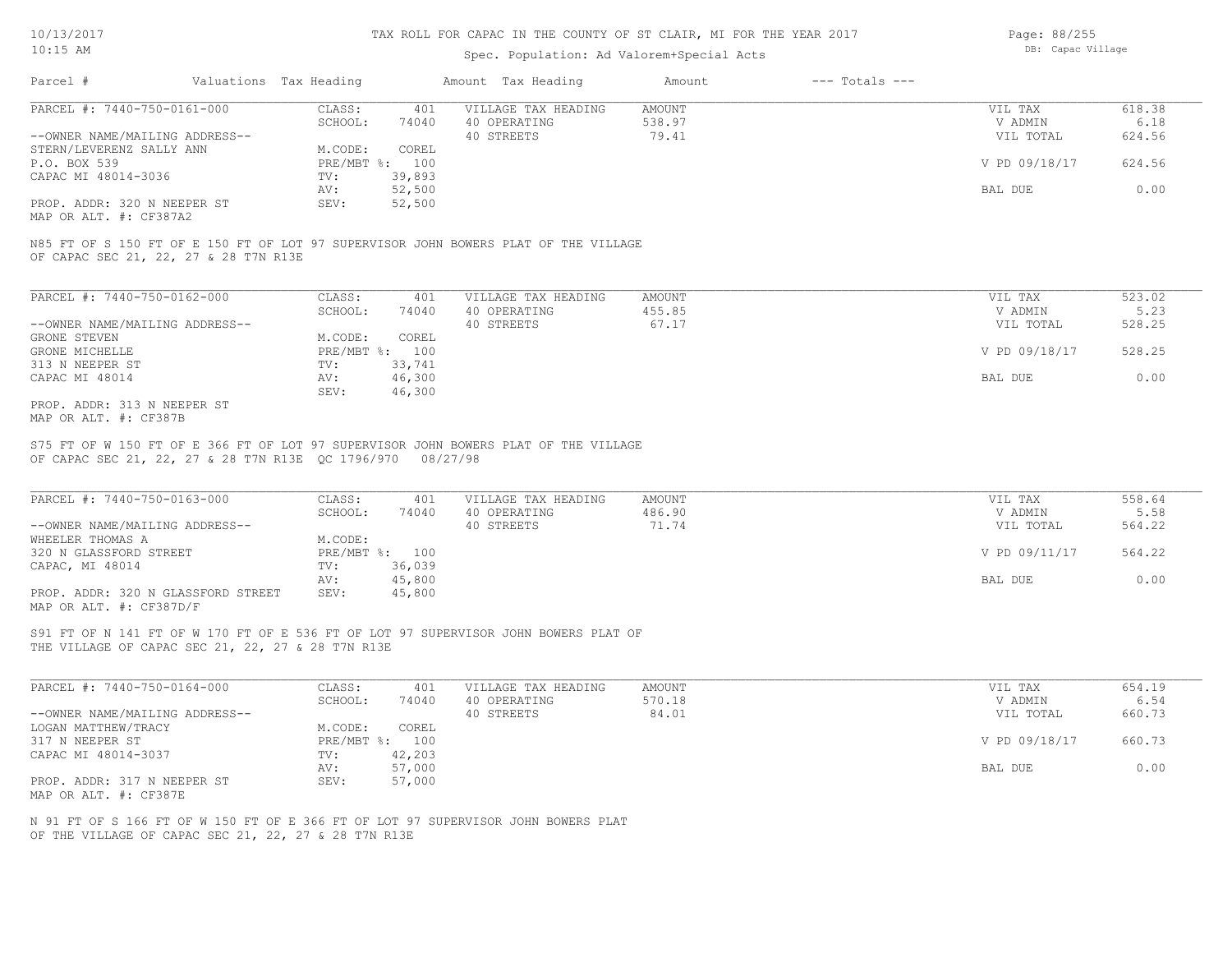| Page: 89/255     |
|------------------|
| DB: Capac Villag |

| $10:15$ AM                                                  |                        |                | Spec. Population: Ad Valorem+Special Acts                                           |        |                    | DB: Capac Village |        |
|-------------------------------------------------------------|------------------------|----------------|-------------------------------------------------------------------------------------|--------|--------------------|-------------------|--------|
| Parcel #                                                    | Valuations Tax Heading |                | Amount Tax Heading                                                                  | Amount | $---$ Totals $---$ |                   |        |
| PARCEL #: 7440-750-0165-000                                 | CLASS:                 | 401            | VILLAGE TAX HEADING                                                                 | AMOUNT |                    | VIL TAX           | 411.17 |
|                                                             | SCHOOL:                | 74040          | 40 OPERATING                                                                        | 358.37 |                    | V ADMIN           | 4.11   |
| --OWNER NAME/MAILING ADDRESS--                              |                        |                | 40 STREETS                                                                          | 52.80  |                    | VIL TOTAL         | 415.28 |
| ROBBERSTAD TIMOYHY                                          | M.CODE:                |                |                                                                                     |        |                    |                   |        |
| 1818 N VAN DYKE ROAD                                        | PRE/MBT %:             | $\overline{0}$ |                                                                                     |        |                    | V PD 09/15/17     | 415.28 |
| IMLAY CITY MI 48444                                         | TV:                    | 26,526         |                                                                                     |        |                    |                   |        |
|                                                             | AV:                    | 34,200         |                                                                                     |        |                    | BAL DUE           | 0.00   |
| PROP. ADDR: 316 N GLASSFORD STREET<br>MAP OR ALT. #: CF387F | SEV:                   | 34,200         |                                                                                     |        |                    |                   |        |
|                                                             |                        |                | S75 FT OF W 170 FT OF E 536 FT OF LOT 97 SUPERVISOR JOHN BOWERS PLAT OF THE VILLAGE |        |                    |                   |        |
| OF CAPAC SEC 21, 22, 27 & 28 T7N R13E                       |                        |                |                                                                                     |        |                    |                   |        |
|                                                             |                        |                |                                                                                     |        |                    |                   |        |
| PARCEL #: 7440-750-0166-000                                 | CLASS:                 | 401            | VILLAGE TAX HEADING                                                                 | AMOUNT |                    | VIL TAX           | 423.93 |
|                                                             | SCHOOL:                | 74040          | 40 OPERATING                                                                        | 369.49 |                    | V ADMIN           | 4.23   |
| --OWNER NAME/MAILING ADDRESS--                              |                        |                | 40 STREETS                                                                          | 54.44  |                    | VIL TOTAL         | 428.16 |
| SHULL BRAIN                                                 | M.CODE:                |                |                                                                                     |        |                    |                   |        |
| SHULL WILLIAM T/RANDY & GRIFFITH B                          | $PRE/MBT$ $\div$       | $\overline{0}$ |                                                                                     |        |                    | BAL DUE           | 428.16 |
| 3520 CAPAC RD                                               | TV:                    | 27,349         |                                                                                     |        |                    |                   |        |
| CAPAC MI 48014                                              | AV:                    | 37,300         |                                                                                     |        |                    |                   |        |
|                                                             | SEV:                   | 37,300         |                                                                                     |        |                    |                   |        |
| PROP. ADDR: 401 N MAIN ST                                   |                        |                |                                                                                     |        |                    |                   |        |
| MAP OR ALT. #: CF388                                        |                        |                |                                                                                     |        |                    |                   |        |
|                                                             |                        |                | LOT 98 SUPERVISOR JOHN BOWERS PLAT OF THE VILLAGE OF CAPAC SEC 21, 22, 27 & 28 T7N  |        |                    |                   |        |
| R13E                                                        |                        |                |                                                                                     |        |                    |                   |        |
|                                                             |                        |                |                                                                                     |        |                    |                   |        |
| PARCEL #: 7440-750-0167-000                                 | CLASS:                 | 401            | VILLAGE TAX HEADING                                                                 | AMOUNT |                    | VIL TAX           | 461.50 |
|                                                             | SCHOOL:                | 74040          | 40 OPERATING                                                                        | 402.23 |                    | V ADMIN           | 4.61   |
| --OWNER NAME/MAILING ADDRESS--                              |                        |                | 40 STREETS                                                                          | 59.27  |                    | VIL TOTAL         | 466.11 |
| ROBERTS CAROL                                               | M.CODE:                | COREL          |                                                                                     |        |                    |                   |        |
| 405 N MAIN ST                                               |                        | PRE/MBT %: 100 |                                                                                     |        |                    | V PD 09/18/17     | 466.11 |
| CAPAC MI 48014-3149                                         | TV:                    | 29,772         |                                                                                     |        |                    |                   |        |
|                                                             | AV:                    | 41,800         |                                                                                     |        |                    | BAL DUE           | 0.00   |
| PROP. ADDR: 405 N MAIN ST                                   | SEV:                   | 41,800         |                                                                                     |        |                    |                   |        |
| MAP OR ALT. #: CF389                                        |                        |                |                                                                                     |        |                    |                   |        |
|                                                             |                        |                |                                                                                     |        |                    |                   |        |
|                                                             |                        |                | LOT 99 SUPERVISOR JOHN BOWERS PLAT OF THE VILLAGE OF CAPAC SEC 21, 22, 27 & 28 T7N  |        |                    |                   |        |
| R13E                                                        |                        |                |                                                                                     |        |                    |                   |        |

| PARCEL #: 7440-750-0168-000    | CLASS:     | 401    | VILLAGE TAX HEADING | AMOUNT | VIL TAX       | 508.31 |
|--------------------------------|------------|--------|---------------------|--------|---------------|--------|
|                                | SCHOOL:    | 74040  | 40 OPERATING        | 443.03 | V ADMIN       | 5.08   |
| --OWNER NAME/MAILING ADDRESS-- |            |        | 40 STREETS          | 65.28  | VIL TOTAL     | 513.39 |
| DAVIS WILLIAM N JR             | M.CODE:    | 00LSB  |                     |        |               |        |
| 681 HOLMES RD                  | PRE/MBT %: |        |                     |        | V PD 08/10/17 | 513.39 |
| ALLENTON MI 48002              | TV:        | 32,792 |                     |        |               |        |
|                                | AV:        | 44,000 |                     |        | BAL DUE       | 0.00   |
| PROP. ADDR: 407 N MAIN ST      | SEV:       | 44,000 |                     |        |               |        |
| MAP OR ALT. #: CF390           |            |        |                     |        |               |        |

R13E LOT 100 SUPERVISOR JOHN BOWERS PLAT OF THE VILLAGE OF CAPAC SEC 21, 22, 27 & 28 T7N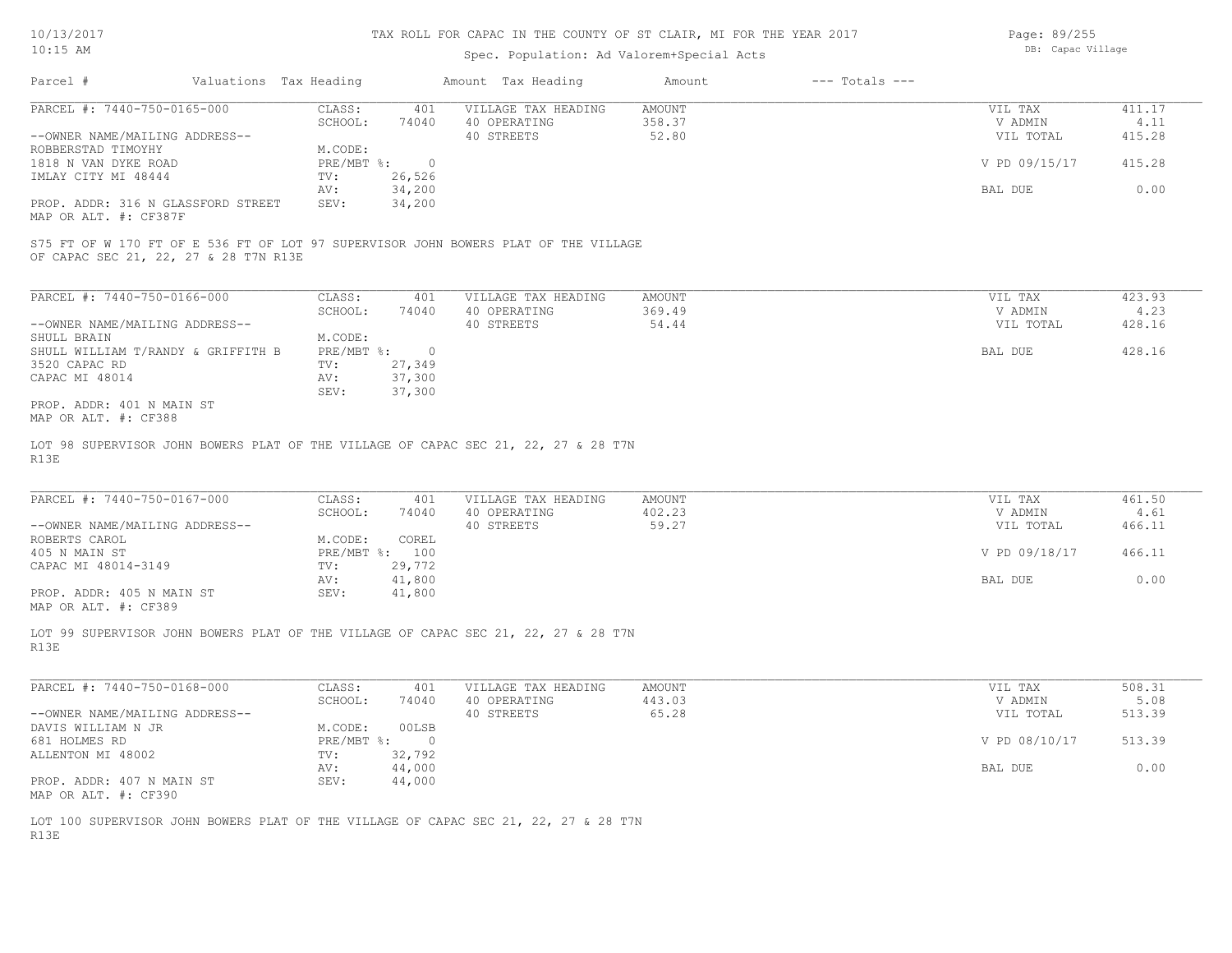## Spec. Population: Ad Valorem+Special Acts

| Parcel #                       | Valuations Tax Heading |        | Amount Tax Heading  | Amount | $---$ Totals $---$ |               |        |
|--------------------------------|------------------------|--------|---------------------|--------|--------------------|---------------|--------|
| PARCEL #: 7440-750-0169-000    | CLASS:                 | 401    | VILLAGE TAX HEADING | AMOUNT |                    | VIL TAX       | 603.95 |
|                                | SCHOOL:                | 74040  | 40 OPERATING        | 526.39 |                    | V ADMIN       | 6.03   |
| --OWNER NAME/MAILING ADDRESS-- |                        |        | 40 STREETS          | 77.56  |                    | VIL TOTAL     | 609.98 |
| FRANCKOWIAK GERARD L           | M.CODE:                |        |                     |        |                    |               |        |
| FRANCKOWIAK LINDA R            | PRE/MBT %:             |        |                     |        |                    | V PD 08/10/17 | 609.98 |
| 13881 BURT RD                  | TV:                    | 38,962 |                     |        |                    |               |        |
| ALLENTON MI 48002              | AV:                    | 68,500 |                     |        |                    | BAL DUE       | 0.00   |
|                                | SEV:                   | 68,500 |                     |        |                    |               |        |
| PROP. ADDR: 409 N MAIN ST      |                        |        |                     |        |                    |               |        |

MAP OR ALT. #:

LOT 101 SUPERVISOR JOHN BOWERS PLAT OF THE VILLAGE OF CAPAC

| PARCEL #: 7440-750-0170-000    | CLASS:       | 401    | VILLAGE TAX HEADING | AMOUNT | VIL TAX       | 613.71 |
|--------------------------------|--------------|--------|---------------------|--------|---------------|--------|
|                                | SCHOOL:      | 74040  | 40 OPERATING        | 534.90 | V ADMIN       | 6.13   |
| --OWNER NAME/MAILING ADDRESS-- |              |        | 40 STREETS          | 78.81  | VIL TOTAL     | 619.84 |
| GUNN RUSSELL                   | M.CODE:      |        |                     |        |               |        |
| GUNN CAROL                     | $PRE/MBT$ %: | 100    |                     |        | V PD 08/23/17 | 619.84 |
| 413 N MAIN                     | TV:          | 39,592 |                     |        |               |        |
| CAPAC MI 48014                 | AV:          | 52,900 |                     |        | BAL DUE       | 0.00   |
|                                | SEV:         | 52,900 |                     |        |               |        |
| PROP. ADDR: 413 N MAIN ST      |              |        |                     |        |               |        |

MAP OR ALT. #: CF392A

22, 27 & 28 T7N R13E LOT 102 EXC W 140 FT. SUPERVISOR JOHN BOWERS PLAT OF THE VILLAGE OF CAPAC SEC 21,

| PARCEL #: 7440-750-0171-000    | CLASS:  | 401            | VILLAGE TAX HEADING | AMOUNT | VIL TAX       | 751.35 |
|--------------------------------|---------|----------------|---------------------|--------|---------------|--------|
|                                | SCHOOL: | 74040          | 40 OPERATING        | 654.86 | V ADMIN       | 7.51   |
| --OWNER NAME/MAILING ADDRESS-- |         |                | 40 STREETS          | 96.49  | VIL TOTAL     | 758.86 |
| BUZZELL SCOTT E                | M.CODE: | 00WBF          |                     |        |               |        |
| BUZZELL JANET M                |         | PRE/MBT %: 100 |                     |        | V PD 09/01/17 | 758.86 |
| 420 N NEEPER ST                | TV:     | 48,471         |                     |        |               |        |
| CAPAC MI 48014-3039            | AV:     | 61,700         |                     |        | BAL DUE       | 0.00   |
|                                | SEV:    | 61,700         |                     |        |               |        |
| PROP. ADDR: 420 N NEEPER ST    |         |                |                     |        |               |        |

MAP OR ALT. #: CF392B

BOWERS PLAT OF THE VILLAGE OF CAPAC SEC 21, 22, 27 & 28 T7N R13E W140 FT OF LOTS 102 & 103 & E 20 FT OF S 150 FT OF LOT 95 ADJ. SUPERVISOR JOHN

| PARCEL #: 7440-750-0172-000    | CLASS:     | 401    | VILLAGE TAX HEADING | AMOUNT | VIL TAX       | 522.74 |
|--------------------------------|------------|--------|---------------------|--------|---------------|--------|
|                                | SCHOOL:    | 74040  | 40 OPERATING        | 455.61 | V ADMIN       | 5.22   |
| --OWNER NAME/MAILING ADDRESS-- |            |        | 40 STREETS          | 67.13  | VIL TOTAL     | 527.96 |
| LEMIER RODDY A<br>TRUST        | M.CODE:    | 00WBF  |                     |        |               |        |
| 415 N MAIN ST                  | PRE/MBT %: |        |                     |        | V PD 09/01/17 | 527.96 |
| CAPAC MI 48014                 | TV:        | 33,723 |                     |        |               |        |
|                                | AV:        | 44,800 |                     |        | BAL DUE       | 0.00   |
| PROP. ADDR: 415 N MAIN ST      | SEV:       | 44,800 |                     |        |               |        |
| MAP OR ALT. #: CF393           |            |        |                     |        |               |        |

LOT 103 EXC W 140 FT. SUPERVISOR JOHN BOWERS PLAT OF THE VILLAGE OF CAPAC

Page: 90/255 DB: Capac Village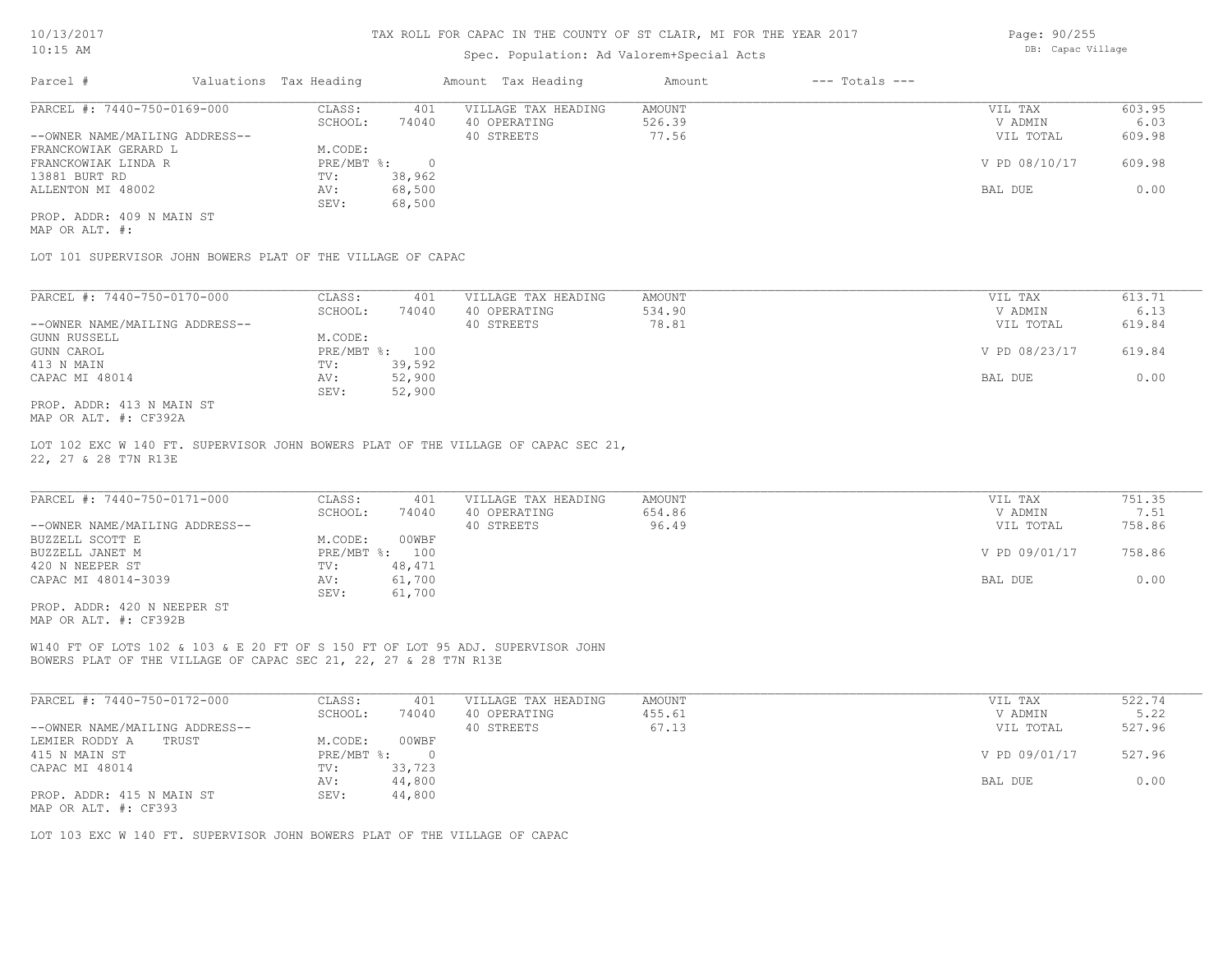## Spec. Population: Ad Valorem+Special Acts

Page: 91/255 DB: Capac Village

| Parcel #                       | Valuations Tax Heading |        | Amount Tax Heading  | Amount | $---$ Totals $---$ |           |        |
|--------------------------------|------------------------|--------|---------------------|--------|--------------------|-----------|--------|
| PARCEL #: 7440-750-0173-000    | CLASS:                 | 401    | VILLAGE TAX HEADING | AMOUNT |                    | VIL TAX   | 911.46 |
|                                | SCHOOL:                | 74040  | 40 OPERATING        | 794.41 |                    | V ADMIN   | 9.11   |
| --OWNER NAME/MAILING ADDRESS-- |                        |        | 40 STREETS          | 117.05 |                    | VIL TOTAL | 920.57 |
| GRIMM DAVID                    | M.CODE:                |        |                     |        |                    |           |        |
| 503 N MAIN ST                  | PRE/MBT %: 100         |        |                     |        |                    | BAL DUE   | 920.57 |
| CAPAC MI 48014                 | TV:                    | 58,800 |                     |        |                    |           |        |
|                                | AV:                    | 58,800 |                     |        |                    |           |        |
| PROP. ADDR: 503 N MAIN ST      | SEV:                   | 58,800 |                     |        |                    |           |        |
|                                |                        |        |                     |        |                    |           |        |

MAP OR ALT. #: CF394/400

THE VILLAGE OF CAPAC SEC 21, 22, 27 & 28 T7N R13E LOT 104 & N 75 FT OF S 225 FT OF E 20 FT OF LOT 95 SUPERVISOR JOHN BOWERS PLAT OF

| PARCEL #: 7440-750-0175-000    | CLASS:     | 705   | VILLAGE TAX HEADING | AMOUNT | VIL TAX   | 0.00 |
|--------------------------------|------------|-------|---------------------|--------|-----------|------|
|                                | SCHOOL:    | 74040 | 40 OPERATING        | 0.00   | V ADMIN   | 0.00 |
| --OWNER NAME/MAILING ADDRESS-- |            |       | 40 STREETS          | 0.00   | VIL TOTAL | 0.00 |
| GRAND TRUNK R.R. CO            | M.CODE:    |       |                     |        |           |      |
| 1333 BREWERY PARK BLVD         | PRE/MBT %: |       |                     |        | BAL DUE   | 0.00 |
| PROP MANAGEMENT DEPT           | TV:        |       |                     |        |           |      |
| DETROIT MI 48207               | AV:        |       |                     |        |           |      |
|                                | SEV:       |       |                     |        |           |      |
| PROP. ADDR: 108 RAILROAD ST    |            |       |                     |        |           |      |
| MAP OR ALT. #: CF500           |            |       |                     |        |           |      |

SEC 28 T7N R13E TH SELY ON SAID S LINE 340.5 FT TO WLY ST LINE, TH NLY 67.9 FT TO BEG. 12285 SQ FT. 16 FT, TH WLY 163 FT TO A PTE 140.9 FT SWLY OF SAID C.L., TH SLY 6.15 FT TO S LINE, BEG ON WLY LINE OF MAIN ST, 79.9 FT S OF C.L. OF MAIN TRACK, TH WLY 174 FT, TH SLY

| PARCEL #: 7440-750-0176-000    | CLASS:     | 705   | VILLAGE TAX HEADING | AMOUNT | VIL TAX   | 0.00 |
|--------------------------------|------------|-------|---------------------|--------|-----------|------|
|                                | SCHOOL:    | 74040 | 40 OPERATING        | 0.00   | V ADMIN   | 0.00 |
| --OWNER NAME/MAILING ADDRESS-- |            |       | 40 STREETS          | 0.00   | VIL TOTAL | 0.00 |
| G.T.W.R.R. CO                  | M.CODE:    |       |                     |        |           |      |
| 1333 BREWERY PARK BLVD         | PRE/MBT %: |       |                     |        | BAL DUE   | 0.00 |
| PROP MANAGMENT DEPT            | TV:        |       |                     |        |           |      |
| DETROIT MI 48207               | AV:        |       |                     |        |           |      |
|                                | SEV:       |       |                     |        |           |      |
| PROP. ADDR: CAPAC RD           |            |       |                     |        |           |      |

MAP OR ALT. #: CF501

SEC 28 T7N R13E DEG 24 1/2 MIN E 218.11 FT, TH S 5 DEG 35 1/2 MIN W 33.15 FT TO BEG. 3615.17 SQ FT. JOHN BOWERS PLAT OF THE VILLAGE OF CAPAC, TH N 82 DEG 1/2 MIN W 203.1 FT, TH S 84 BEG N 82 DEG 1/2 MIN W 340.5 FT FROM INT OF W LINE MAIN ST & N LINE OF LOT 83 SUP.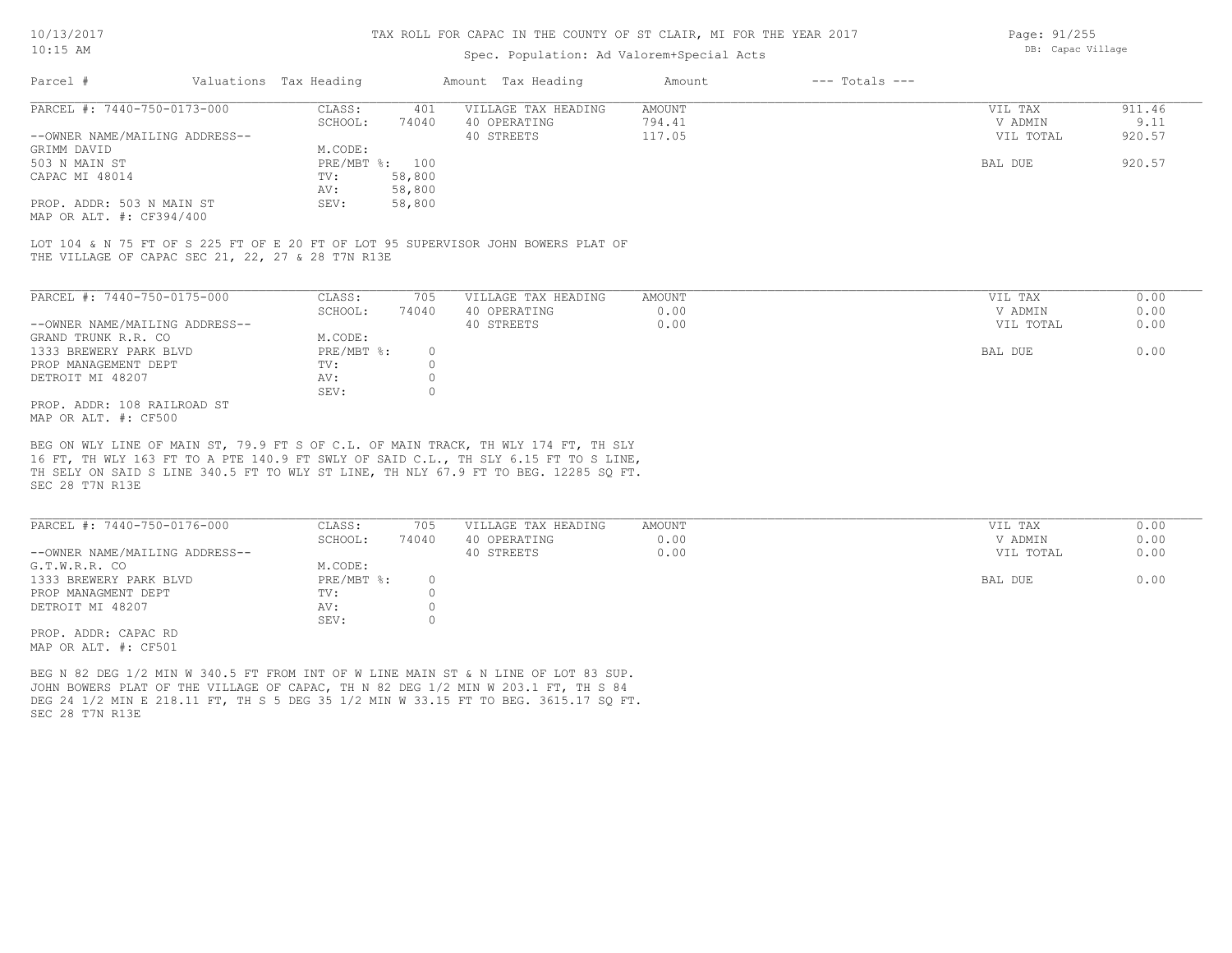## Spec. Population: Ad Valorem+Special Acts

| Parcel #                       | Valuations Tax Heading |       | Amount Tax Heading  | Amount | $---$ Totals $---$ |           |      |
|--------------------------------|------------------------|-------|---------------------|--------|--------------------|-----------|------|
| PARCEL #: 7440-750-0177-000    | CLASS:                 | 705   | VILLAGE TAX HEADING | AMOUNT |                    | VIL TAX   | 0.00 |
|                                | SCHOOL:                | 74040 | 40 OPERATING        | 0.00   |                    | V ADMIN   | 0.00 |
| --OWNER NAME/MAILING ADDRESS-- |                        |       | 40 STREETS          | 0.00   |                    | VIL TOTAL | 0.00 |
| G.T.W.R.R. CO                  | M.CODE:                |       |                     |        |                    |           |      |
| 1333 BREWERY PARK BLVD         | PRE/MBT %:             |       |                     |        |                    | BAL DUE   | 0.00 |
| PROP MANAGMENT DEPT            | TV:                    |       |                     |        |                    |           |      |
| DETROIT MI 48207               | AV:                    |       |                     |        |                    |           |      |
|                                | SEV:                   |       |                     |        |                    |           |      |
| PROP. ADDR: CAPAC RD           |                        |       |                     |        |                    |           |      |
| MAP OR ALT. #: CF502           |                        |       |                     |        |                    |           |      |

SEC 28 T7N R13E C.L. W BD TRACK, TH S 18 FT, TH W 36 FT, TH N 18 FT TH E 36 FT TO BEG. 11140 SQ FT. 95 FT, TH NLY 31 FT, TO BEG. ALSO SITE B BEG ON W MAIN ST 73.5 FT S OF ITS INT WITH 100 FT, TH SLY 10 FT TH ELY 10 FT, TH SLY 8 FT, TH ELY 62 FT, TH NLY 8 FT, TH ELY R.A. 35.8 FT TO BEG, TH WLY WITH TRACK 404, 271 FT, TH SLY AT R.A. 34 FT, TH ELY SITE A COM AT W LINE MAIN ST & C.L. W BD MAIN TRACK TH WLY 54 FT ON C.L. TH SLY AT

| PARCEL #: 7440-755-0002-000    | CLASS:       | 201     | VILLAGE TAX HEADING | AMOUNT   | VIL TAX       | 1,882.51 |
|--------------------------------|--------------|---------|---------------------|----------|---------------|----------|
|                                | SCHOOL:      | 74040   | 40 OPERATING        | 1,640.75 | V ADMIN       | 18.82    |
| --OWNER NAME/MAILING ADDRESS-- |              |         | 40 STREETS          | 241.76   | VIL TOTAL     | 1,901.33 |
| TWF, L.L.C.                    | M.CODE:      |         |                     |          |               |          |
| 69245 BURKE DR                 | $PRE/MBT$ %: |         |                     |          | V PD 09/07/17 | 1,901.33 |
| RICHMOND MI 48062              | TV:          | 121,443 |                     |          |               |          |
|                                | AV:          | 128,400 |                     |          | BAL DUE       | 0.00     |
| PROP. ADDR: 4334 N CAPAC RD    | SEV:         | 128,400 |                     |          |               |          |
| MAP OR ALT. #: 401/420         |              |         |                     |          |               |          |

R13E 99.50',TH W 150' TO BEG SUPERVISOR JOHN BOWERS PLAT OF W 1/2 OF NW 1/4 SEC 22 T7N BOWER'S PLAT OF W 1/2 OF NW 1/4 SEC 22, TH NO^27'W 99.50',TH E 150',TH SO^27'E PART OF LOTS 2,3 & 4 DESC AS BEG NO^27'W 395.50' FROM SW COR OF SUPERVISOR JOHN

| PARCEL #: 7440-755-0003-000                | CLASS:     | 202    | VILLAGE TAX HEADING | AMOUNT | VIL TAX       | 210.19 |
|--------------------------------------------|------------|--------|---------------------|--------|---------------|--------|
|                                            | SCHOOL:    | 74040  | 40 OPERATING        | 183.20 | V ADMIN       | 2.10   |
| --OWNER NAME/MAILING ADDRESS--             |            |        | 40 STREETS          | 26.99  | VIL TOTAL     | 212.29 |
| TWF, L.L.C.                                | M.CODE:    |        |                     |        |               |        |
| 69245 BURKE DR                             | PRE/MBT %: |        |                     |        | V PD 09/07/17 | 212.29 |
| RICHMOND MI 48062                          | TV:        | 13,560 |                     |        |               |        |
|                                            | AV:        | 15,000 |                     |        | BAL DUE       | 0.00   |
| PROP. ADDR: CAPAC RD.<br>MAD OD 3TH 4. 491 | SEV:       | 15,000 |                     |        |               |        |

MAP OR ALT. #: 421

1/2 OF NW 1/4 SEC 22 T7N R13E 100.11',TH S39^3'47"E 256.95',TH W 410.47' TO BEG SUPERVISOR JOHN BOWER'S PLAT OF W PLAT OF W 1/2 OF NW 1/4 SEC 22, TH NO^27'W 100',TH E 150',TH NO^27'W 99.50',TH E PART OF LOTS 2,3, & 4 DESC AS BEG NO^27'W 295.50' FROM SW COR OF SUP JOHN BOWERS

Page: 92/255 DB: Capac Village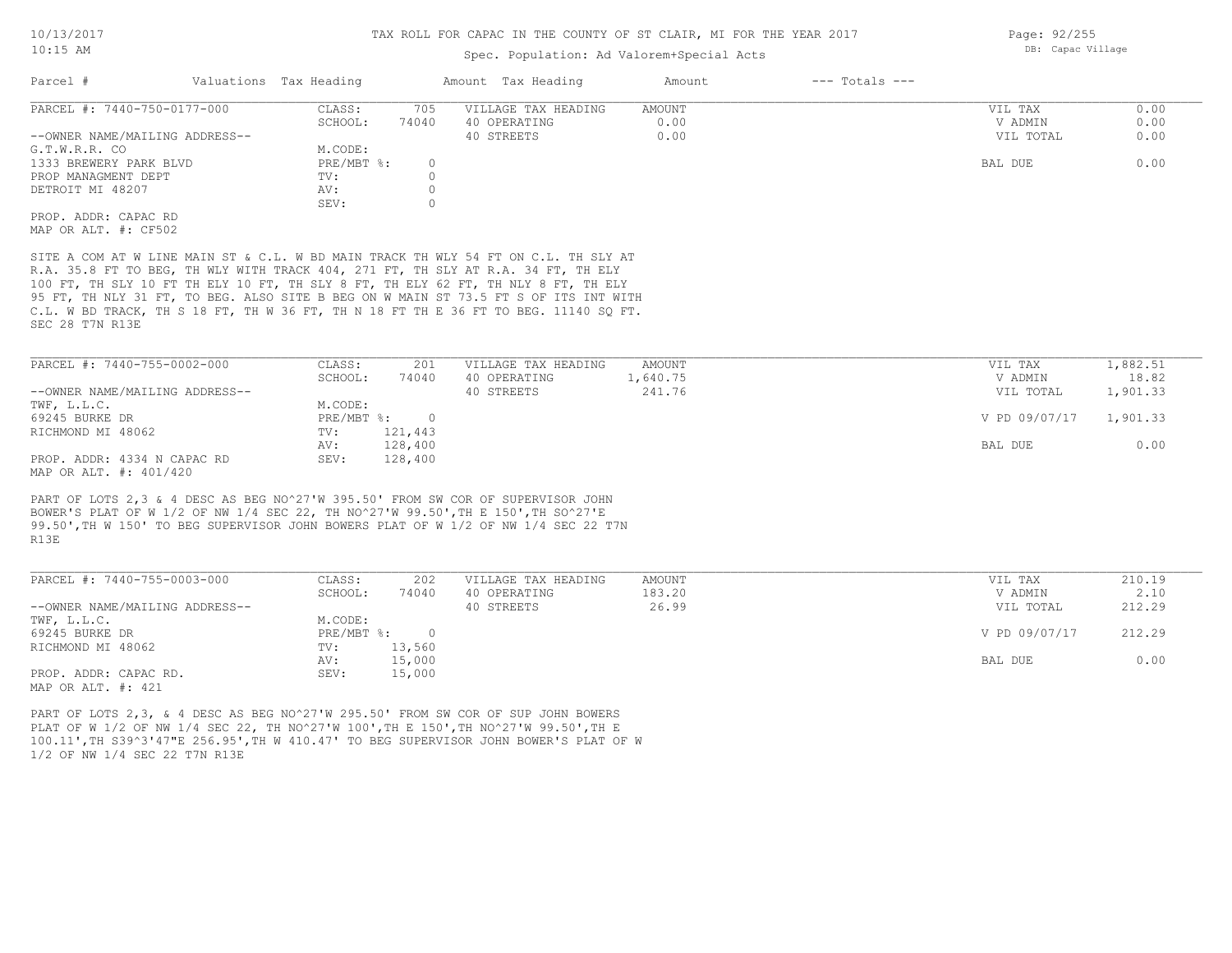# Spec. Population: Ad Valorem+Special Acts

Page: 93/255 DB: Capac Village

| Parcel #                                                                                                      | Valuations Tax Heading                                  | Amount Tax Heading                  | Amount                | $---$ Totals $---$ |                      |                     |
|---------------------------------------------------------------------------------------------------------------|---------------------------------------------------------|-------------------------------------|-----------------------|--------------------|----------------------|---------------------|
| PARCEL #: 7440-755-0004-000                                                                                   | CLASS:<br>401<br>SCHOOL:<br>74040                       | VILLAGE TAX HEADING<br>40 OPERATING | AMOUNT<br>694.57      |                    | VIL TAX<br>V ADMIN   | 796.91<br>7.96      |
| --OWNER NAME/MAILING ADDRESS--<br>TOSCH RAY LT,                                                               | M.CODE:                                                 | 40 STREETS                          | 102.34                |                    | VIL TOTAL            | 804.87              |
| TOSCH BARBARA LT,<br>15536 IMLAY CITY RD                                                                      | PRE/MBT %:<br>$\overline{\phantom{0}}$<br>TV:<br>51,410 |                                     |                       |                    | V PD 09/07/17        | 804.87              |
| CAPAC MI 48014-2502                                                                                           | 59,400<br>AV:<br>59,400<br>SEV:                         |                                     |                       |                    | BAL DUE              | 0.00                |
| PROP. ADDR: 4344 CAPAC RD<br>MAP OR ALT. #: 422/475                                                           |                                                         |                                     |                       |                    |                      |                     |
| THAT PART OF LOT 5 LYING SW'LY OF THE C/L OF M-21 SUPV JOHN BOWERS PLAT OF W 1/2<br>OF NW 1/4 SEC 22 T7N R13E |                                                         |                                     |                       |                    |                      |                     |
| PARCEL #: 7440-900-1001-002                                                                                   | CLASS:<br>305                                           | VILLAGE TAX HEADING                 | AMOUNT                |                    | VIL TAX              | 27,622.53           |
| --OWNER NAME/MAILING ADDRESS--                                                                                | SCHOOL:<br>74040                                        | 40 OPERATING<br>40 STREETS          | 24,075.03<br>3,547.50 |                    | V ADMIN<br>VIL TOTAL | 276.22<br>27,898.75 |
| KEIHIN MICHIGAN MANUFACTURING, LLC<br>14898 KOEHN RD.                                                         | M.CODE:<br>PRE/MBT %:<br>$\overline{\phantom{0}}$       |                                     |                       |                    | V PD 08/28/17        | 27,898.75           |
| CAPAC MI 48014<br>PROP. ADDR: 14898 KOEHN RD                                                                  | 3,563,900<br>TV:<br>3,563,900<br>AV:<br>SEV: 3,563,900  |                                     |                       |                    | BAL DUE              | 0.00                |
| MAP OR ALT. #:                                                                                                |                                                         |                                     |                       |                    |                      |                     |
| IFT #2007-247 EXPIRATION 12-30-2019 Split on 05/19/2008 from 41-034-1001-002;                                 |                                                         |                                     |                       |                    |                      |                     |
| PARCEL #: 7440-900-1001-003                                                                                   | CLASS:<br>305                                           | VILLAGE TAX HEADING                 | AMOUNT                |                    | VIL TAX              | 565.01              |
| --OWNER NAME/MAILING ADDRESS--                                                                                | SCHOOL:<br>74040                                        | 40 OPERATING<br>40 STREETS          | 492.45<br>72.56       |                    | V ADMIN<br>VIL TOTAL | 5.65<br>570.66      |
| KEIHIN MICHIGAN MANUFACTURING, LLC<br>14898 KOEHN RD.                                                         | M.CODE:<br>PRE/MBT %:<br>$\overline{0}$                 |                                     |                       |                    | V PD 08/28/17        | 570.66              |
| CAPAC MI 48014                                                                                                | 72,900<br>TV:<br>72,900<br>AV:<br>SEV:                  |                                     |                       |                    | BAL DUE              | 0.00                |
| PROP. ADDR: 14898 KOEHN RD<br>MAP OR ALT. #:                                                                  | 72,900                                                  |                                     |                       |                    |                      |                     |
| PARCEL #: 7440-901-1001-002                                                                                   | CLASS:<br>352                                           | VILLAGE TAX HEADING                 | AMOUNT                |                    | VIL TAX              | 5,588.21            |
| --OWNER NAME/MAILING ADDRESS--                                                                                | SCHOOL:<br>74040                                        | 40 OPERATING<br>40 STREETS          | 4,870.53<br>717.68    |                    | V ADMIN<br>VIL TOTAL | 55.88<br>5,644.09   |
| KEIHIN MICHIGAN MANUFACTURING, LLC<br>14898 KOEHN RD.                                                         | M.CODE:<br>PRE/MBT %: 100                               |                                     |                       |                    | V PD 08/28/17        | 5,644.09            |
| CAPAC MI 48014                                                                                                | 721,000<br>TV:<br>721,000<br>AV:                        |                                     |                       |                    | BAL DUE              | 0.00                |
| PROP. ADDR: 14898 KOEHN RD<br>MAP OR ALT. #:                                                                  | SEV:<br>721,000                                         |                                     |                       |                    |                      |                     |
| IFT PERSONAL #2007-247 EXPIRATION 12-30-2019                                                                  |                                                         | Split on 05/19/2008 from            |                       |                    |                      |                     |

42-034-1001-002;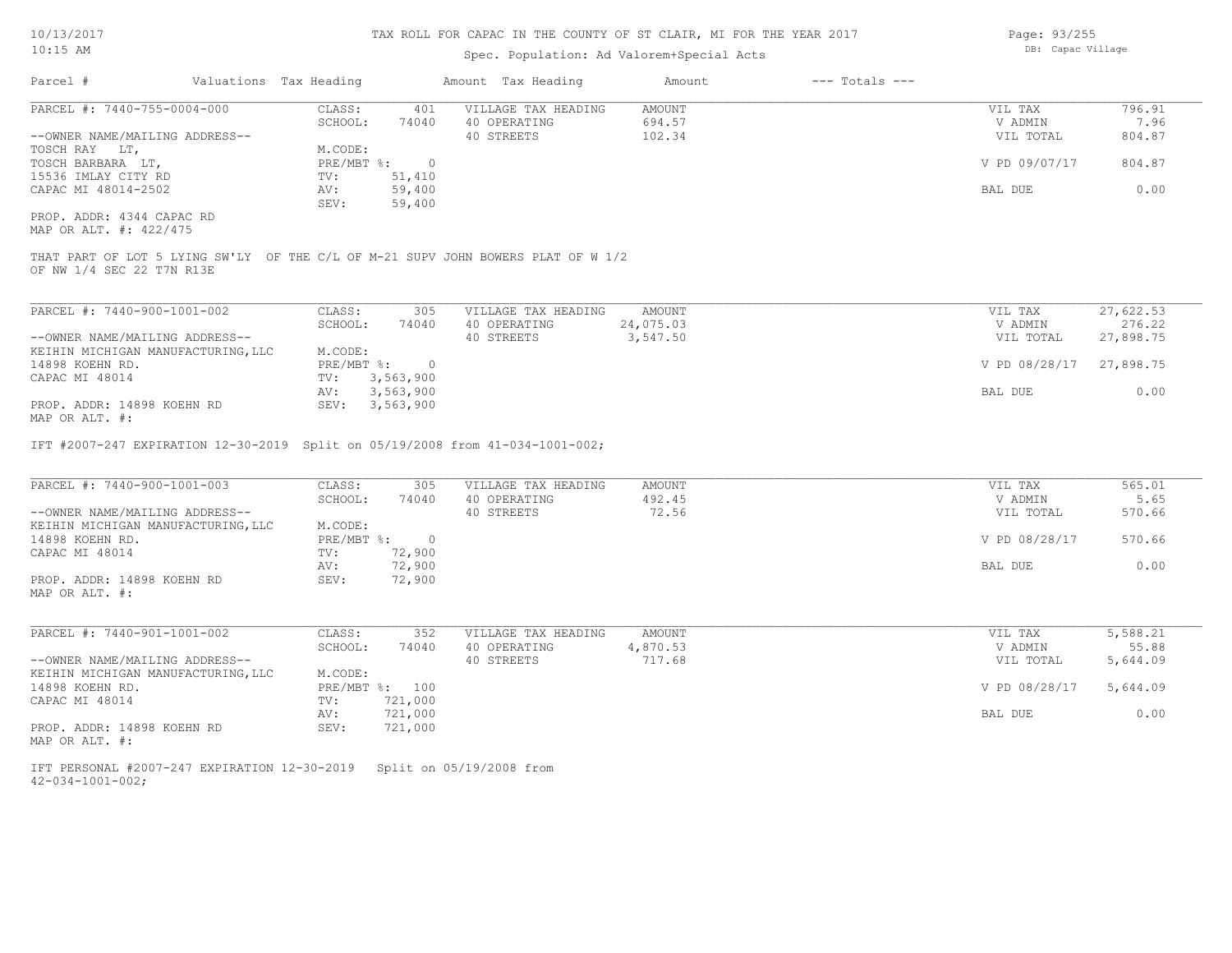## 10/13/2017 10:15 AM

## TAX ROLL FOR CAPAC IN THE COUNTY OF ST CLAIR, MI FOR THE YEAR 2017

# Spec. Population: Ad Valorem+Special Acts

Parcel # Valuations Tax Heading Amount Tax Heading Amount --- Totals ---

| Page: 94/255      |
|-------------------|
| DB: Capac Village |

| PARCEL #: 7440-901-1001-003                                                                                             | CLASS:<br>352<br>74040<br>SCHOOL: | VILLAGE TAX HEADING<br>40 OPERATING | <b>AMOUNT</b><br>1,650.98 | VIL TAX<br>V ADMIN | 1,894.25<br>18.94 |
|-------------------------------------------------------------------------------------------------------------------------|-----------------------------------|-------------------------------------|---------------------------|--------------------|-------------------|
| --OWNER NAME/MAILING ADDRESS--                                                                                          |                                   | 40 STREETS                          | 243.27                    | VIL TOTAL          | 1,913.19          |
| KEIHIN MICHIGAN MANUFACTURING LLC<br>14898 KOEHN RD.                                                                    | M.CODE:<br>PRE/MBT %: 100         |                                     |                           | V PD 08/28/17      | 1,913.19          |
| CAPAC MI 48014                                                                                                          | 244,400<br>TV:                    |                                     |                           |                    |                   |
|                                                                                                                         | 244,400<br>AV:                    |                                     |                           | BAL DUE            | 0.00              |
| PROP. ADDR: 14898 KOEHN RD<br>MAP OR ALT. #:                                                                            | 244,400<br>SEV:                   |                                     |                           |                    |                   |
| PERSONAL PROPERTY                                                                                                       |                                   |                                     |                           |                    |                   |
| PARCEL #: 7440-901-1001-004                                                                                             | CLASS:<br>352                     | VILLAGE TAX HEADING                 | AMOUNT                    | VIL TAX            | 0.00              |
|                                                                                                                         | SCHOOL:<br>74040                  | 40 OPERATING                        | 0.00                      | V ADMIN            | 0.00              |
| --OWNER NAME/MAILING ADDRESS--                                                                                          |                                   | 40 STREETS                          | 0.00                      | VIL TOTAL          | 0.00              |
| KEIHIN MICHIGAN MANUFACTURING LLC                                                                                       | M.CODE:                           |                                     |                           |                    |                   |
| 14898 KOEHN RD.                                                                                                         | PRE/MBT %:<br>100                 |                                     |                           | BAL DUE            | 0.00              |
| CAPAC MI 48014                                                                                                          | $\circ$<br>TV:<br>$\circ$         |                                     |                           |                    |                   |
| PROP. ADDR: 14898 KOEHN RD<br>MAP OR ALT. #:                                                                            | AV:<br>SEV:<br>$\circ$            |                                     |                           |                    |                   |
| PERSONAL PROPERTY                                                                                                       |                                   |                                     |                           |                    |                   |
| PARCEL #: 7440-920-0001-000                                                                                             | CLASS:<br>401                     | VILLAGE TAX HEADING                 | <b>AMOUNT</b>             | VIL TAX            | 801.56            |
|                                                                                                                         | SCHOOL:<br>74040                  | 40 OPERATING                        | 698.62                    | V ADMIN            | 8.01              |
| --OWNER NAME/MAILING ADDRESS--                                                                                          |                                   | 40 STREETS                          | 102.94                    | VIL TOTAL          | 809.57            |
| RODZOS KELLY A                                                                                                          | M.CODE:                           |                                     |                           |                    |                   |
| 151 DEER PARK EAST<br>CAPAC MI 48014                                                                                    | PRE/MBT %: 100                    |                                     |                           | V PD 08/28/17      | 809.57            |
|                                                                                                                         | 51,710<br>TV:<br>AV:<br>73,400    |                                     |                           | BAL DUE            | 0.00              |
| PROP. ADDR: 151 DEER PARK EAST<br>MAP OR ALT. #: CF651/750                                                              | 73,400<br>SEV:                    |                                     |                           |                    |                   |
| UNIT 1 DEER PARK ESTATES CONDOMINIUM ST CLAIR COUNTY CONDOMINUM PLAN NO. 146<br>RECORDED IN LIBER 1788 PAGES 433 TO 491 |                                   |                                     |                           |                    |                   |
|                                                                                                                         |                                   |                                     |                           |                    |                   |
| PARCEL #: 7440-920-0002-000                                                                                             | CLASS:<br>401<br>SCHOOL:<br>74040 | VILLAGE TAX HEADING<br>40 OPERATING | <b>AMOUNT</b><br>694.38   | VIL TAX<br>V ADMIN | 796.69<br>7.96    |
| --OWNER NAME/MAILING ADDRESS--                                                                                          |                                   | 40 STREETS                          | 102.31                    | VIL TOTAL          | 804.65            |
| ESKEW D & A/BERGHOLTZ M                                                                                                 | M.CODE:                           |                                     |                           |                    |                   |
| 4040 LUPINE DR                                                                                                          | PRE/MBT %:<br>$\circ$             |                                     |                           | V PD 08/21/17      | 804.65            |
| KENAI AK 99611                                                                                                          | TV:<br>51,396                     |                                     |                           |                    |                   |
|                                                                                                                         | 73,000<br>AV:                     |                                     |                           | BAL DUE            | 0.00              |
| PROP. ADDR: 163 DEER PARK EAST<br>MAP OR ALT. #: CF751                                                                  | SEV:<br>73,000                    |                                     |                           |                    |                   |

RECORDED IN LIBER 1788 PAGES 433 TO 491 UNIT 2 DEER PARK ESTATES CONDOMINIUM ST CLAIR COUNTY CONDOMINUM PLAN NO. 146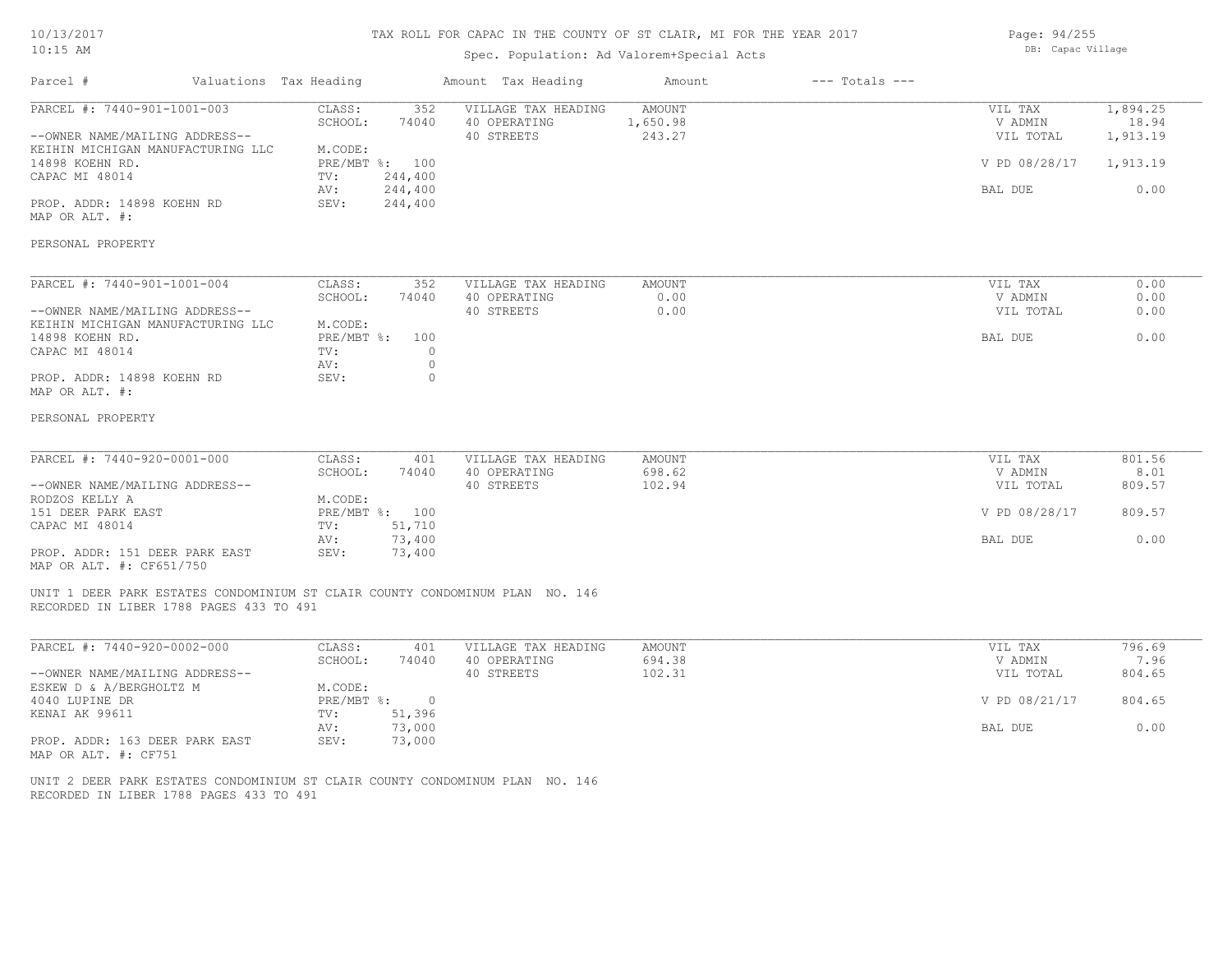# Spec. Population: Ad Valorem+Special Acts

| Page: 95/255      |
|-------------------|
| DB: Capac Village |

| Parcel #                                                                                                               | Valuations Tax Heading    |                         | Amount Tax Heading                                | Amount                            | $---$ Totals $---$ |                                 |                          |
|------------------------------------------------------------------------------------------------------------------------|---------------------------|-------------------------|---------------------------------------------------|-----------------------------------|--------------------|---------------------------------|--------------------------|
| PARCEL #: 7440-920-0003-000<br>--OWNER NAME/MAILING ADDRESS--                                                          | CLASS:<br>SCHOOL:         | 401<br>74040            | VILLAGE TAX HEADING<br>40 OPERATING<br>40 STREETS | <b>AMOUNT</b><br>690.14<br>101.69 |                    | VIL TAX<br>V ADMIN<br>VIL TOTAL | 791.83<br>7.91<br>799.74 |
| KLINK JASON C / AMY M<br>175 DEER PARK EAST                                                                            | M.CODE:                   | COREL<br>PRE/MBT %: 100 |                                                   |                                   |                    | V PD 09/18/17                   | 799.74                   |
| CAPAC MI 48014                                                                                                         | TV:<br>AV:                | 51,082<br>72,600        |                                                   |                                   |                    | BAL DUE                         | 0.00                     |
| PROP. ADDR: 175 DEER PARK EAST<br>MAP OR ALT. #: CF753                                                                 | SEV:                      | 72,600                  |                                                   |                                   |                    |                                 |                          |
| UNIT 3 DEERPARK ESTATES CONDOMINIUM ST CLAIR COUNTY CONDOMINUM PLAN NO. 146<br>RECORDED IN LIBER 1788 PAGES 433 TO 491 |                           |                         |                                                   |                                   |                    |                                 |                          |
| PARCEL #: 7440-920-0004-000                                                                                            | CLASS:<br>SCHOOL:         | 401<br>74040            | VILLAGE TAX HEADING<br>40 OPERATING               | AMOUNT<br>889.05                  |                    | VIL TAX<br>V ADMIN              | 1,020.05<br>10.20        |
| --OWNER NAME/MAILING ADDRESS--                                                                                         |                           |                         | 40 STREETS                                        | 131.00                            |                    | VIL TOTAL                       | 1,030.25                 |
| CHERRY SCOTT<br>187 DEER PARK E                                                                                        | M.CODE:<br>PRE/MBT %: 100 |                         |                                                   |                                   |                    | BAL DUE                         | 1,030.25                 |
| CAPAC MI 48014                                                                                                         | TV:<br>AV:                | 65,805<br>88,200        |                                                   |                                   |                    |                                 |                          |
| PROP. ADDR: 187 DEER PARK EAST<br>MAP OR ALT. #: CF754                                                                 | SEV:                      | 88,200                  |                                                   |                                   |                    |                                 |                          |
| UNIT 4 DEERPARK ESTATES CONDOMINIUM ST CLAIR COUNTY CONDOMINUM PLAN NO. 146<br>RECORDED IN LIBER 1788 PAGES 433 TO 491 |                           |                         |                                                   |                                   |                    |                                 |                          |
| PARCEL #: 7440-920-0005-000                                                                                            | CLASS:                    | 401                     | VILLAGE TAX HEADING                               | <b>AMOUNT</b>                     |                    | VIL TAX                         | 1,243.20                 |
|                                                                                                                        | SCHOOL:                   | 74040                   | 40 OPERATING<br>40 STREETS                        | 1,083.54<br>159.66                |                    | V ADMIN<br>VIL TOTAL            | 12.43<br>1,255.63        |
| --OWNER NAME/MAILING ADDRESS--<br>CLEARMAN DAVID                                                                       | M.CODE:                   | COREL                   |                                                   |                                   |                    |                                 |                          |
| CLEARMAN ROBIN                                                                                                         | PRE/MBT %: 100            |                         |                                                   |                                   |                    | V PD 09/18/17                   | 1,255.63                 |
| 195 DEER PARK SOUTH                                                                                                    | TV:                       | 80,200                  |                                                   |                                   |                    |                                 |                          |
| CAPAC MI 48014                                                                                                         | AV:<br>SEV:               | 80,200<br>80,200        |                                                   |                                   |                    | BAL DUE                         | 0.00                     |
| PROP. ADDR: 195 DEER PARK SOUTH<br>MAP OR ALT. #: CF755                                                                |                           |                         |                                                   |                                   |                    |                                 |                          |
| UNIT 5 DEERPARK ESTATES CONDOMINIUM ST CLAIR COUNTY CONDOMINUM PLAN NO. 146<br>RECORDED IN LIBER 1788 PAGES 433 TO 491 |                           |                         |                                                   |                                   |                    |                                 |                          |
| PARCEL #: 7440-920-0006-000                                                                                            | CLASS:                    | 401                     | VILLAGE TAX HEADING                               | AMOUNT                            |                    | VIL TAX                         | 1,008.82                 |
|                                                                                                                        | SCHOOL:                   | 74040                   | 40 OPERATING                                      | 879.26                            |                    | V ADMIN                         | 10.08                    |
| --OWNER NAME/MAILING ADDRESS--                                                                                         |                           |                         | 40 STREETS                                        | 129.56                            |                    | VIL TOTAL                       | 1,018.90                 |
| ANDERSON MICHAEL<br>205 DEER PARK SOUTH                                                                                | M.CODE:<br>PRE/MBT %: 100 | COREL                   |                                                   |                                   |                    | V PD 09/18/17                   | 1,018.90                 |
| CAPAC MI 48014                                                                                                         | TV:                       | 65,080                  |                                                   |                                   |                    |                                 |                          |
| PROP. ADDR: 205 DEER PARK SOUTH<br>MAP OR ALT. #: CF756                                                                | AV:<br>SEV:               | 87,400<br>87,400        |                                                   |                                   |                    | BAL DUE                         | 0.00                     |
| UNIT 6 DEERPARK ESTATES CONDOMINIUM ST CLAIR COUNTY CONDOMINUM PLAN NO. 146<br>RECORDED IN LIBER 1788 PAGES 433 TO 491 |                           |                         |                                                   |                                   |                    |                                 |                          |
|                                                                                                                        |                           |                         |                                                   |                                   |                    |                                 |                          |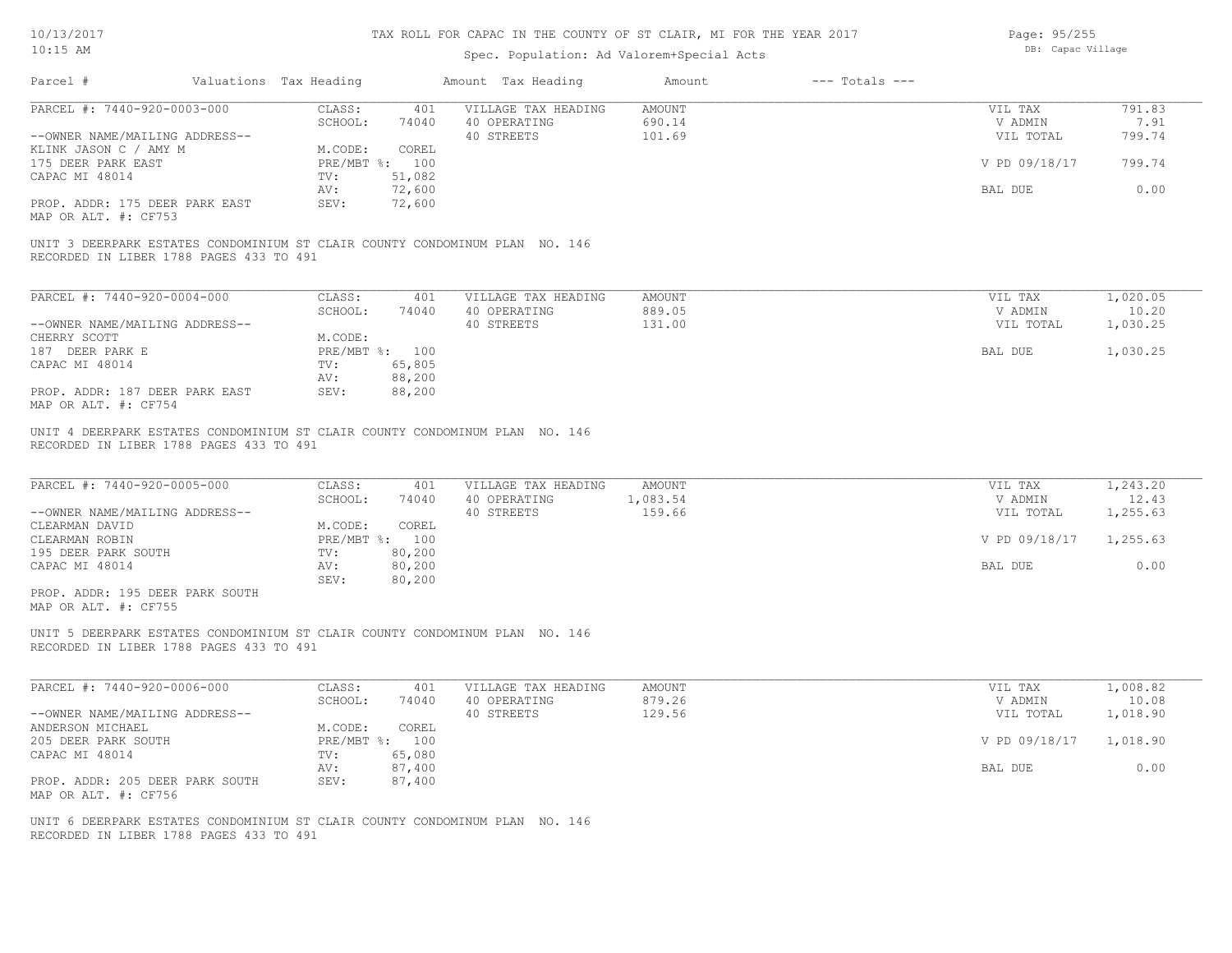# Spec. Population: Ad Valorem+Special Acts

| Page: 96/255      |
|-------------------|
| DB: Capac Village |

| Parcel #                                                                                                                | Valuations Tax Heading                   | Amount Tax Heading                  | Amount             | $---$ Totals $---$ |                      |                   |
|-------------------------------------------------------------------------------------------------------------------------|------------------------------------------|-------------------------------------|--------------------|--------------------|----------------------|-------------------|
| PARCEL #: 7440-920-0007-000                                                                                             | CLASS:<br>401                            | VILLAGE TAX HEADING                 | <b>AMOUNT</b>      |                    | VIL TAX              | 1,291.91          |
| --OWNER NAME/MAILING ADDRESS--                                                                                          | SCHOOL:<br>74040                         | 40 OPERATING<br>40 STREETS          | 1,126.00<br>165.91 |                    | V ADMIN<br>VIL TOTAL | 12.91<br>1,304.82 |
| MCCRACKEN JULIE                                                                                                         | M.CODE:<br>00WBF                         |                                     |                    |                    |                      |                   |
| 215 S DEER PARK SOUTH                                                                                                   | PRE/MBT %: 100                           |                                     |                    |                    | V PD 09/01/17        | 1,304.82          |
| CAPAC MI 48014                                                                                                          | 83,343<br>TV:                            |                                     |                    |                    |                      |                   |
|                                                                                                                         | 83,400<br>AV:                            |                                     |                    |                    | BAL DUE              | 0.00              |
| PROP. ADDR: 215 S DEER PARK SOUTH<br>MAP OR ALT. #: CF757                                                               | 83,400<br>SEV:                           |                                     |                    |                    |                      |                   |
| UNIT 7 DEERPARK ESTATES CONDOMINIUM ST CLAIR COUNTY CONDOMINUM PLAN NO. 146<br>RECORDED IN LIBER 1788 PAGES 433 TO 491  |                                          |                                     |                    |                    |                      |                   |
| PARCEL #: 7440-920-0008-000                                                                                             | CLASS:<br>401                            | VILLAGE TAX HEADING                 | AMOUNT             |                    | VIL TAX              | 804.78            |
|                                                                                                                         | SCHOOL:<br>74040                         | 40 OPERATING                        | 701.43             |                    | V ADMIN              | 8.04              |
| --OWNER NAME/MAILING ADDRESS--                                                                                          |                                          | 40 STREETS                          | 103.35             |                    | VIL TOTAL            | 812.82            |
| SHERMAN CAROL K                                                                                                         | M.CODE:                                  |                                     |                    |                    |                      |                   |
| P.O. BOX 806293                                                                                                         | PRE/MBT %: 0                             |                                     |                    |                    | V PD 07/21/17        | 812.82            |
| SAINT CLAIR SHORES MI 48080                                                                                             | 51,918<br>TV:                            |                                     |                    |                    |                      |                   |
|                                                                                                                         | 73,600<br>AV:                            |                                     |                    |                    | BAL DUE              | 0.00              |
| PROP. ADDR: 229 DEER PARK SOUTH<br>MAP OR ALT. #: CF758                                                                 | 73,600<br>SEV:                           |                                     |                    |                    |                      |                   |
| PARCEL #: 7440-920-0009-000                                                                                             | CLASS:<br>401<br>SCHOOL:<br>74040        | VILLAGE TAX HEADING<br>40 OPERATING | AMOUNT<br>736.25   |                    | VIL TAX<br>V ADMIN   | 844.73<br>8.44    |
| --OWNER NAME/MAILING ADDRESS--                                                                                          |                                          | 40 STREETS                          | 108.48             |                    | VIL TOTAL            | 853.17            |
| JOHNSON DENNIS & CARRIE                                                                                                 | M.CODE:                                  |                                     |                    |                    |                      |                   |
| 237 DEER PARK SOUTH                                                                                                     | PRE/MBT %: 100                           |                                     |                    |                    | V PD 09/07/17        | 853.17            |
| CAPAC MI 48014                                                                                                          | 54,495<br>$\text{TV}$ :<br>72,400<br>AV: |                                     |                    |                    | BAL DUE              | 0.00              |
| PROP. ADDR: 237 DEER PARK SOUTH                                                                                         | SEV:<br>72,400                           |                                     |                    |                    |                      |                   |
| MAP OR ALT. #: CF759                                                                                                    |                                          |                                     |                    |                    |                      |                   |
| UNIT 9 DEERPARK ESTATES CONDOMINIUM ST CLAIR COUNTY CONDOMINUM PLAN NO. 146<br>RECORDED IN LIBER 1788 PAGES 433 TO 491  |                                          |                                     |                    |                    |                      |                   |
| PARCEL #: 7440-920-0010-000                                                                                             | CLASS:<br>401                            | VILLAGE TAX HEADING                 | <b>AMOUNT</b>      |                    | VIL TAX              | 1,161.91          |
|                                                                                                                         | SCHOOL:<br>74040                         | 40 OPERATING                        | 1,012.69           |                    | V ADMIN              | 11.61             |
| --OWNER NAME/MAILING ADDRESS--                                                                                          |                                          | 40 STREETS                          | 149.22             |                    | VIL TOTAL            | 1,173.52          |
| TROTTO MICHAEL A                                                                                                        | M.CODE:<br>COREL                         |                                     |                    |                    |                      |                   |
| 245 DEER PARK SOUTH                                                                                                     | PRE/MBT %: 100                           |                                     |                    |                    | V PD 09/18/17        | 1,173.52          |
| CAPAC MI 48014                                                                                                          | TV:<br>74,956                            |                                     |                    |                    |                      |                   |
|                                                                                                                         | 98,900<br>AV:                            |                                     |                    |                    | BAL DUE              | 0.00              |
| PROP. ADDR: 245 DEER PARK SOUTH<br>MAP OR ALT. #: CF760                                                                 | SEV:<br>98,900                           |                                     |                    |                    |                      |                   |
| UNIT 10 DEERPARK ESTATES CONDOMINIUM ST CLAIR COUNTY CONDOMINUM PLAN NO. 146<br>RECORDED IN LIBER 1788 PAGES 433 TO 491 |                                          |                                     |                    |                    |                      |                   |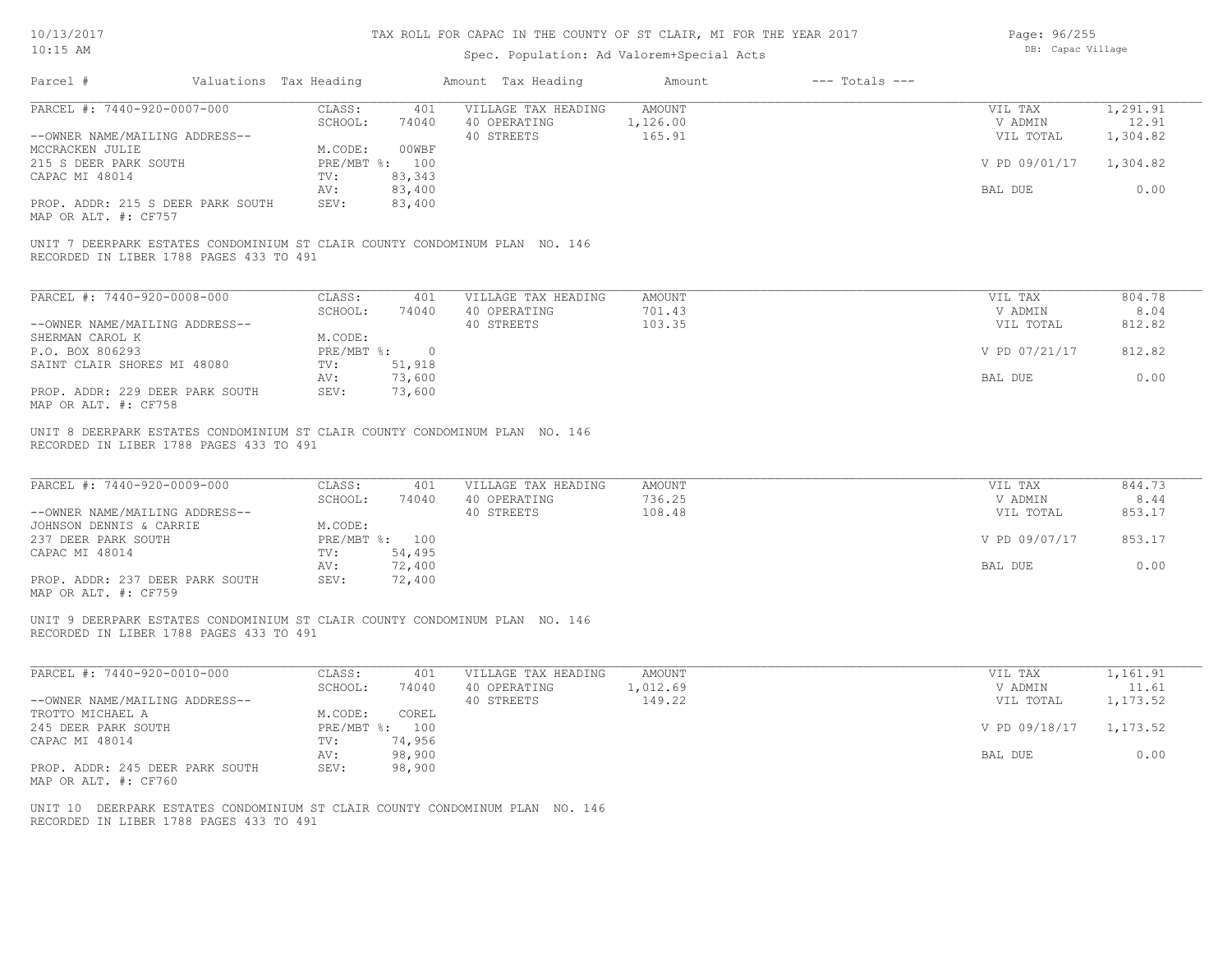## Spec. Population: Ad Valorem+Special Acts

| AR 2017 | Page: 97/255      |
|---------|-------------------|
|         | DB: Capac Village |
|         |                   |

| Parcel #                        | Valuations Tax Heading |                | Amount Tax Heading  | Amount | $---$ Totals $---$ |               |        |
|---------------------------------|------------------------|----------------|---------------------|--------|--------------------|---------------|--------|
| PARCEL #: 7440-920-0011-000     | CLASS:                 | 401            | VILLAGE TAX HEADING | AMOUNT |                    | VIL TAX       | 825.59 |
|                                 | SCHOOL:                | 74040          | 40 OPERATING        | 719.56 |                    | V ADMIN       | 8.25   |
| --OWNER NAME/MAILING ADDRESS--  |                        |                | 40 STREETS          | 106.03 |                    | VIL TOTAL     | 833.84 |
| RUEGSEGGER MICHELLE M           | M.CODE:                | COREL          |                     |        |                    |               |        |
| MORRIS NINA                     |                        | PRE/MBT %: 100 |                     |        |                    | V PD 09/18/17 | 833.84 |
| 253 S DEER PARK                 | TV:                    | 53,260         |                     |        |                    |               |        |
| CAPAC MI 48014                  | AV:                    | 73,300         |                     |        |                    | BAL DUE       | 0.00   |
|                                 | SEV:                   | 73,300         |                     |        |                    |               |        |
| PROP. ADDR: 253 DEER PARK SOUTH |                        |                |                     |        |                    |               |        |

MAP OR ALT. #: CF761

RECORDED IN LIBER 1788 PAGES 433 TO 491 UNIT 11 DEERPARK ESTATES CONDOMINIUM ST CLAIR COUNTY CONDOMINUM PLAN NO. 146

| PARCEL #: 7440-920-0012-000     | CLASS:  | 401            | VILLAGE TAX HEADING | AMOUNT | VIL TAX       | 849.49 |
|---------------------------------|---------|----------------|---------------------|--------|---------------|--------|
|                                 | SCHOOL: | 74040          | 40 OPERATING        | 740.40 | V ADMIN       | 8.49   |
| --OWNER NAME/MAILING ADDRESS--  |         |                | 40 STREETS          | 109.09 | VIL TOTAL     | 857.98 |
| FEE EMOGENE                     | M.CODE: |                |                     |        |               |        |
| 261 DEER PARK SOUTH             |         | PRE/MBT %: 100 |                     |        | V PD 07/18/17 | 857.98 |
| CAPAC MI 48014                  | TV:     | 54,802         |                     |        |               |        |
|                                 | AV:     | 75,100         |                     |        | BAL DUE       | 0.00   |
| PROP. ADDR: 261 DEER PARK SOUTH | SEV:    | 75,100         |                     |        |               |        |
| MAP OR ALT. #: CF762            |         |                |                     |        |               |        |

RECORDED IN LIBER 1788 PAGES 433 TO 491 UNIT 12 DEERPARK ESTATES CONDOMINIUM ST CLAIR COUNTY CONDOMINUM PLAN NO. 146

| PARCEL #: 7440-920-0013-000     | CLASS:       | 401    | VILLAGE TAX HEADING | AMOUNT | VIL TAX       | 892.23 |
|---------------------------------|--------------|--------|---------------------|--------|---------------|--------|
|                                 | SCHOOL:      | 74040  | 40 OPERATING        | 777.65 | V ADMIN       | 8.92   |
| --OWNER NAME/MAILING ADDRESS--  |              |        | 40 STREETS          | 114.58 | VIL TOTAL     | 901.15 |
| KRAMER BRUCE A/DOROTHY          | M.CODE:      | COREL  |                     |        |               |        |
| 279 DEER PARK SOUTH             | $PRE/MBT$ %: | 100    |                     |        | V PD 09/18/17 | 901.15 |
| CAPAC MI 48014                  | TV:          | 57,559 |                     |        |               |        |
|                                 | AV:          | 77,900 |                     |        | BAL DUE       | 0.00   |
| PROP. ADDR: 279 DEER PARK SOUTH | SEV:         | 77,900 |                     |        |               |        |
| MAP OR ALT. #: CF763            |              |        |                     |        |               |        |

 $\mathcal{L}_\mathcal{L} = \mathcal{L}_\mathcal{L} = \mathcal{L}_\mathcal{L} = \mathcal{L}_\mathcal{L} = \mathcal{L}_\mathcal{L} = \mathcal{L}_\mathcal{L} = \mathcal{L}_\mathcal{L} = \mathcal{L}_\mathcal{L} = \mathcal{L}_\mathcal{L} = \mathcal{L}_\mathcal{L} = \mathcal{L}_\mathcal{L} = \mathcal{L}_\mathcal{L} = \mathcal{L}_\mathcal{L} = \mathcal{L}_\mathcal{L} = \mathcal{L}_\mathcal{L} = \mathcal{L}_\mathcal{L} = \mathcal{L}_\mathcal{L}$ 

RECORDED IN LIBER 1788 PAGES 433 TO 491 UNIT 13 DEERPARK ESTATES CONDOMINIUM ST CLAIR COUNTY CONDOMINUM PLAN NO. 146

| PARCEL #: 7440-920-0014-000     | CLASS:  | 401            | VILLAGE TAX HEADING | AMOUNT   | VIL TAX       | 1,374.81 |
|---------------------------------|---------|----------------|---------------------|----------|---------------|----------|
|                                 | SCHOOL: | 74040          | 40 OPERATING        | 1,198.25 | V ADMIN       | 13.74    |
| --OWNER NAME/MAILING ADDRESS--  |         |                | 40 STREETS          | 176.56   | VIL TOTAL     | 1,388.55 |
| CHRISTIAN ALFRED III            | M.CODE: | COREL          |                     |          |               |          |
| 287 DEER PARK                   |         | PRE/MBT %: 100 |                     |          | V PD 09/18/17 | 1,388.55 |
| CAPAC MI 48014                  | TV:     | 88,691         |                     |          |               |          |
|                                 | AV:     | 88,900         |                     |          | BAL DUE       | 0.00     |
| PROP. ADDR: 287 DEER PARK SOUTH | SEV:    | 88,900         |                     |          |               |          |
| MAP OR ALT. #: CF764            |         |                |                     |          |               |          |

RECORDED IN LIBER 1788 PAGES 433 TO 491 UNIT 14 DEER PARK ESTATES CONDOMINIUM ST CLAIR COUNTY CONDOMINUM PLAN NO. 146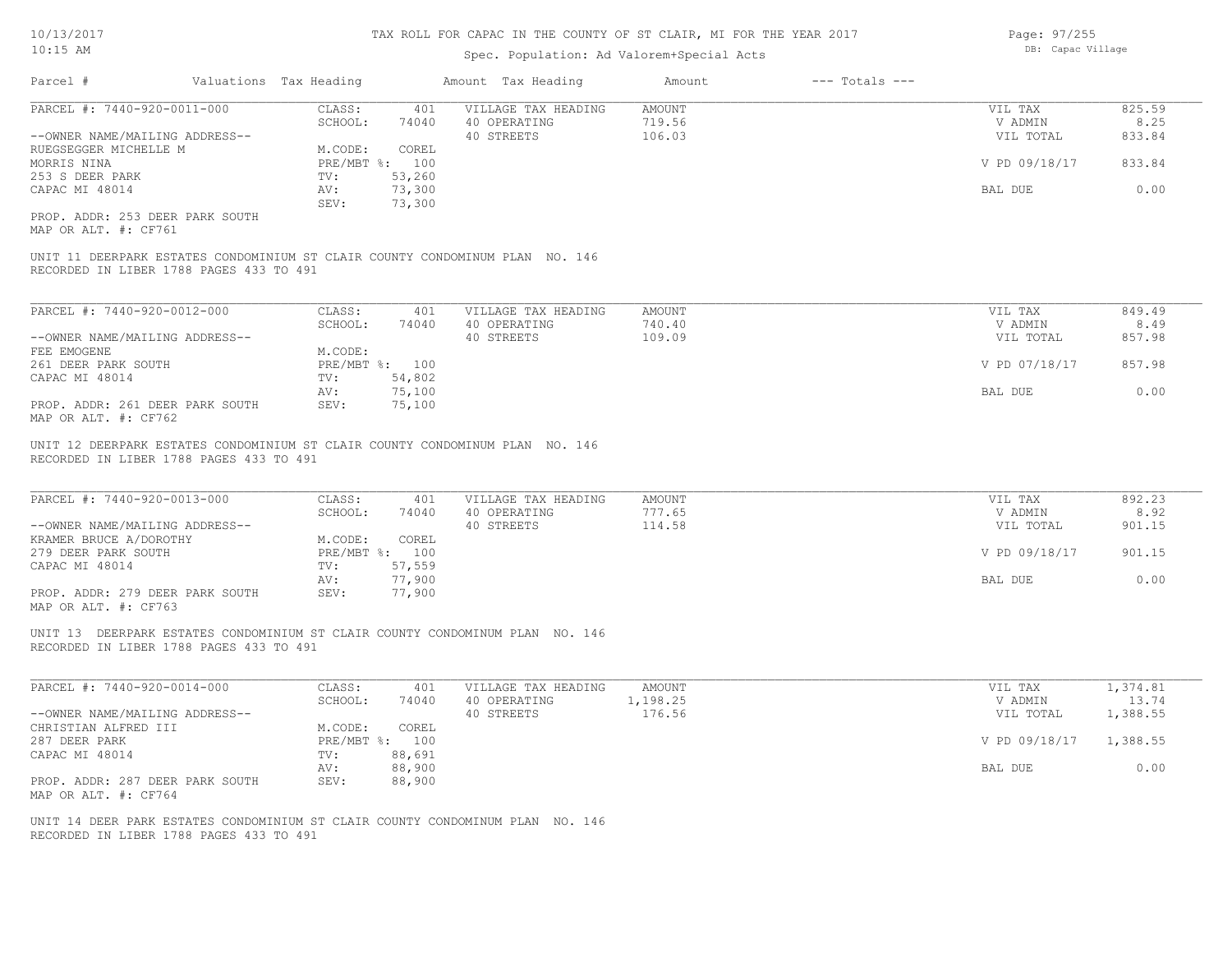# Spec. Population: Ad Valorem+Special Acts

Page: 98/255 DB: Capac Village

| PARCEL #: 7440-920-0015-000<br>CLASS:<br>401<br>SCHOOL:<br>74040<br>40 STREETS<br>--OWNER NAME/MAILING ADDRESS--<br>COREL<br>SAMS SCOTT T / SANDRA A<br>M.CODE:<br>295 DEER PARK SOUTH<br>PRE/MBT %: 100<br>59,841<br>CAPAC MI 48014<br>TV:<br>81,200<br>AV:<br>81,200<br>PROP. ADDR: 295 DEER PARK SOUTH<br>SEV:<br>MAP OR ALT. #: CF765<br>UNIT 15 DEERPARK ESTATES CONDOMINIUM ST CLAIR COUNTY CONDOMINUM PLAN NO. 146<br>RECORDED IN LIBER 1788 PAGES 433 TO 491<br>PARCEL #: 7440-920-0016-000<br>CLASS:<br>402<br>SCHOOL:<br>74040<br>40 STREETS<br>--OWNER NAME/MAILING ADDRESS--<br>M.CODE:<br>DEER PARK LAND DEVELOPMENT<br>PRE/MBT %: 0<br>8155 ANNSBURY STE 109 | <b>AMOUNT</b><br>VILLAGE TAX HEADING<br>808.48<br>40 OPERATING<br>119.13<br>VILLAGE TAX HEADING<br><b>AMOUNT</b><br>40 OPERATING<br>30.41 | 927.61<br>VIL TAX<br>9.27<br>V ADMIN<br>VIL TOTAL<br>936.88<br>V PD 09/18/17<br>936.88<br>0.00<br>BAL DUE<br>34.89<br>VIL TAX |
|----------------------------------------------------------------------------------------------------------------------------------------------------------------------------------------------------------------------------------------------------------------------------------------------------------------------------------------------------------------------------------------------------------------------------------------------------------------------------------------------------------------------------------------------------------------------------------------------------------------------------------------------------------------------------|-------------------------------------------------------------------------------------------------------------------------------------------|-------------------------------------------------------------------------------------------------------------------------------|
|                                                                                                                                                                                                                                                                                                                                                                                                                                                                                                                                                                                                                                                                            |                                                                                                                                           |                                                                                                                               |
|                                                                                                                                                                                                                                                                                                                                                                                                                                                                                                                                                                                                                                                                            |                                                                                                                                           |                                                                                                                               |
|                                                                                                                                                                                                                                                                                                                                                                                                                                                                                                                                                                                                                                                                            |                                                                                                                                           |                                                                                                                               |
|                                                                                                                                                                                                                                                                                                                                                                                                                                                                                                                                                                                                                                                                            |                                                                                                                                           |                                                                                                                               |
|                                                                                                                                                                                                                                                                                                                                                                                                                                                                                                                                                                                                                                                                            |                                                                                                                                           |                                                                                                                               |
|                                                                                                                                                                                                                                                                                                                                                                                                                                                                                                                                                                                                                                                                            |                                                                                                                                           |                                                                                                                               |
|                                                                                                                                                                                                                                                                                                                                                                                                                                                                                                                                                                                                                                                                            |                                                                                                                                           |                                                                                                                               |
|                                                                                                                                                                                                                                                                                                                                                                                                                                                                                                                                                                                                                                                                            |                                                                                                                                           |                                                                                                                               |
|                                                                                                                                                                                                                                                                                                                                                                                                                                                                                                                                                                                                                                                                            |                                                                                                                                           |                                                                                                                               |
|                                                                                                                                                                                                                                                                                                                                                                                                                                                                                                                                                                                                                                                                            |                                                                                                                                           |                                                                                                                               |
|                                                                                                                                                                                                                                                                                                                                                                                                                                                                                                                                                                                                                                                                            |                                                                                                                                           | V ADMIN<br>0.34<br>35.23<br>VIL TOTAL                                                                                         |
|                                                                                                                                                                                                                                                                                                                                                                                                                                                                                                                                                                                                                                                                            | 4.48                                                                                                                                      |                                                                                                                               |
|                                                                                                                                                                                                                                                                                                                                                                                                                                                                                                                                                                                                                                                                            |                                                                                                                                           | 35.23<br>V PD 09/11/17                                                                                                        |
| 2,251<br>UTICA MI 48316<br>TV:                                                                                                                                                                                                                                                                                                                                                                                                                                                                                                                                                                                                                                             |                                                                                                                                           |                                                                                                                               |
| AV:<br>19,200                                                                                                                                                                                                                                                                                                                                                                                                                                                                                                                                                                                                                                                              |                                                                                                                                           | 0.00<br>BAL DUE                                                                                                               |
| PROP. ADDR: DEER PARK SOUTH<br>19,200<br>SEV:<br>MAP OR ALT. #: CF766                                                                                                                                                                                                                                                                                                                                                                                                                                                                                                                                                                                                      |                                                                                                                                           |                                                                                                                               |
| RECORDED IN LIBER 1788 PAGES 433 TO 491<br>PARCEL #: 7440-920-0017-000<br>CLASS:<br>402<br>SCHOOL:<br>74040                                                                                                                                                                                                                                                                                                                                                                                                                                                                                                                                                                | VILLAGE TAX HEADING<br><b>AMOUNT</b><br>40 OPERATING<br>30.41                                                                             | VIL TAX<br>34.89<br>V ADMIN<br>0.34                                                                                           |
| --OWNER NAME/MAILING ADDRESS--<br>40 STREETS                                                                                                                                                                                                                                                                                                                                                                                                                                                                                                                                                                                                                               | 4.48                                                                                                                                      | 35.23<br>VIL TOTAL                                                                                                            |
| DEER PARK LAND DEVELOPMENT<br>M.CODE:                                                                                                                                                                                                                                                                                                                                                                                                                                                                                                                                                                                                                                      |                                                                                                                                           |                                                                                                                               |
| 8155 ANNSBURY STE 109<br>$PRE/MBT$ $\div$<br>$\overline{0}$                                                                                                                                                                                                                                                                                                                                                                                                                                                                                                                                                                                                                |                                                                                                                                           | V PD 09/11/17<br>35.23                                                                                                        |
| UTICA MI 48316<br>2,251<br>TV:<br>20,500<br>AV:                                                                                                                                                                                                                                                                                                                                                                                                                                                                                                                                                                                                                            |                                                                                                                                           | BAL DUE<br>0.00                                                                                                               |
| 20,500<br>PROP. ADDR: DEER PARK SOUTH<br>SEV:<br>MAP OR ALT. #: CF767                                                                                                                                                                                                                                                                                                                                                                                                                                                                                                                                                                                                      |                                                                                                                                           |                                                                                                                               |
| UNIT 17 DEERPARK ESTATES CONDOMINIUM ST CLAIR COUNTY CONDOMINUM PLAN NO. 146<br>RECORDED IN LIBER 1788 PAGES 433 TO 491                                                                                                                                                                                                                                                                                                                                                                                                                                                                                                                                                    |                                                                                                                                           |                                                                                                                               |
| PARCEL #: 7440-920-0018-000<br>CLASS:<br>402                                                                                                                                                                                                                                                                                                                                                                                                                                                                                                                                                                                                                               | VILLAGE TAX HEADING<br><b>AMOUNT</b>                                                                                                      | 34.89<br>VIL TAX                                                                                                              |
| SCHOOL:<br>74040                                                                                                                                                                                                                                                                                                                                                                                                                                                                                                                                                                                                                                                           | 40 OPERATING<br>30.41                                                                                                                     | V ADMIN<br>0.34                                                                                                               |
| --OWNER NAME/MAILING ADDRESS--<br>40 STREETS                                                                                                                                                                                                                                                                                                                                                                                                                                                                                                                                                                                                                               | 4.48                                                                                                                                      | 35.23<br>VIL TOTAL                                                                                                            |
| DEER PARK LAND DEVELOPMENT<br>M.CODE:                                                                                                                                                                                                                                                                                                                                                                                                                                                                                                                                                                                                                                      |                                                                                                                                           |                                                                                                                               |
| 8155 ANNSBURY STE 109<br>$PRE/MBT$ $\div$<br>$\overline{0}$                                                                                                                                                                                                                                                                                                                                                                                                                                                                                                                                                                                                                |                                                                                                                                           | V PD 09/11/17<br>35.23                                                                                                        |
| 2,251<br>UTICA MI 48316<br>TV:<br>20,900<br>AV:                                                                                                                                                                                                                                                                                                                                                                                                                                                                                                                                                                                                                            |                                                                                                                                           | 0.00<br>BAL DUE                                                                                                               |
| PROP. ADDR: DEER PARK SOUTH<br>SEV:<br>20,900<br>MAP OR ALT. #: CF768                                                                                                                                                                                                                                                                                                                                                                                                                                                                                                                                                                                                      |                                                                                                                                           |                                                                                                                               |
| UNIT 18 DEERPARK ESTATES CONDOMINIUM ST CLAIR COUNTY CONDOMINUM PLAN NO. 146<br>RECORDED IN LIBER 1788 PAGES 433 TO 491                                                                                                                                                                                                                                                                                                                                                                                                                                                                                                                                                    |                                                                                                                                           |                                                                                                                               |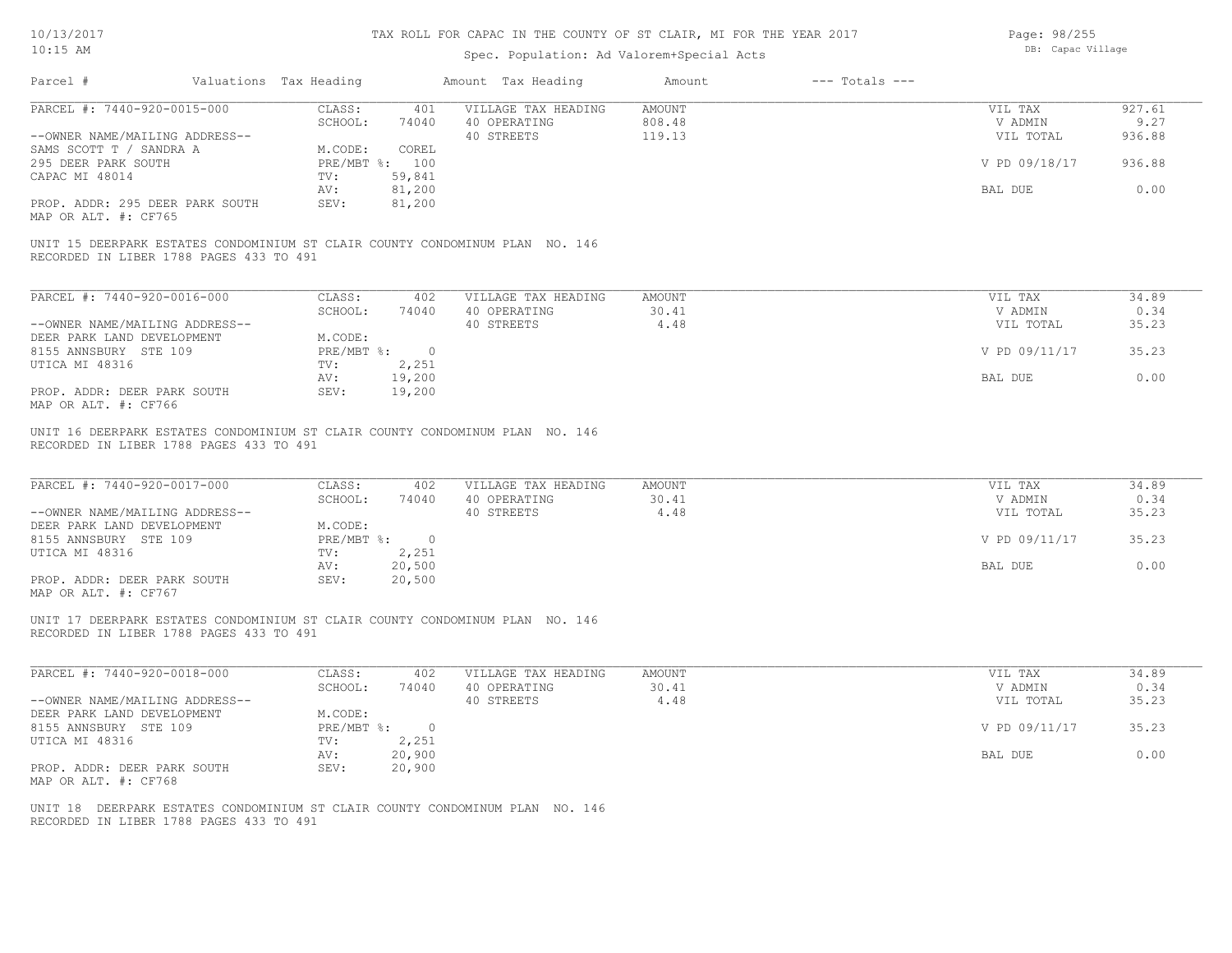# Spec. Population: Ad Valorem+Special Acts

Page: 99/255 DB: Capac Village

| Parcel #                                                                                                                               | Valuations Tax Heading                                               |                       | Amount Tax Heading                                                           | Amount                  | $---$ Totals $---$ |                                                             |                                         |
|----------------------------------------------------------------------------------------------------------------------------------------|----------------------------------------------------------------------|-----------------------|------------------------------------------------------------------------------|-------------------------|--------------------|-------------------------------------------------------------|-----------------------------------------|
| PARCEL #: 7440-920-0019-000<br>--OWNER NAME/MAILING ADDRESS--<br>DEER PARK LAND DEVELOPMENT<br>8155 ANNSBURY STE 109<br>UTICA MI 48316 | CLASS:<br>SCHOOL:<br>M.CODE:<br>PRE/MBT %: 0<br>TV:<br>22,000<br>AV: | 402<br>74040<br>2,251 | VILLAGE TAX HEADING<br>40 OPERATING<br>40 STREETS                            | AMOUNT<br>30.41<br>4.48 |                    | VIL TAX<br>V ADMIN<br>VIL TOTAL<br>V PD 09/11/17<br>BAL DUE | 34.89<br>0.34<br>35.23<br>35.23<br>0.00 |
| PROP. ADDR: DEER PARK SOUTH<br>MAP OR ALT. #: CF769<br>RECORDED IN LIBER 1788 PAGES 433 TO 491                                         | 22,000<br>SEV:                                                       |                       | UNIT 19 DEERPARK ESTATES CONDOMINIUM ST CLAIR COUNTY CONDOMINUM PLAN NO. 146 |                         |                    |                                                             |                                         |
| PARCEL #: 7440-920-0020-000                                                                                                            | CLASS:<br>SCHOOL:                                                    | 402<br>74040          | VILLAGE TAX HEADING<br>40 OPERATING                                          | <b>AMOUNT</b><br>30.41  |                    | VIL TAX<br>V ADMIN                                          | 34.89<br>0.34                           |
| --OWNER NAME/MAILING ADDRESS--                                                                                                         |                                                                      |                       | 40 STREETS                                                                   | 4.48                    |                    | VIL TOTAL                                                   | 35.23                                   |
| DEER PARK LAND DEVELOPMENT<br>8155 ANNSBURY STE 109                                                                                    | M.CODE:<br>$PRE/MBT$ $\frac{1}{6}$ : 0                               |                       |                                                                              |                         |                    | V PD 09/11/17                                               | 35.23                                   |
| UTICA MI 48316                                                                                                                         | 2,251<br>TV:<br>22,000<br>AV:                                        |                       |                                                                              |                         |                    | BAL DUE                                                     | 0.00                                    |
| PROP. ADDR: DEER PARK WEST<br>MAP OR ALT. #: CF770                                                                                     | 22,000<br>SEV:                                                       |                       |                                                                              |                         |                    |                                                             |                                         |
| UNIT 20 DEERPARK ESTATES CONDOMINIUM ST CLAIR COUNTY CONDOMINUM PLAN NO. 146<br>RECORDED IN LIBER 1788 PAGES 433 TO 491                |                                                                      |                       |                                                                              |                         |                    |                                                             |                                         |
| PARCEL #: 7440-920-0021-000                                                                                                            | CLASS:<br>SCHOOL:                                                    | 402<br>74040          | VILLAGE TAX HEADING<br>40 OPERATING                                          | <b>AMOUNT</b><br>6.57   |                    | VIL TAX<br>V ADMIN                                          | 7.53<br>0.07                            |
| --OWNER NAME/MAILING ADDRESS--<br>DEER PARK LAND DEVELOPMENT                                                                           | M.CODE:                                                              |                       | 40 STREETS                                                                   | 0.96                    |                    | VIL TOTAL                                                   | 7.60                                    |
| 8155 ANNSBURY STE 109<br>UTICA MI 48316                                                                                                | PRE/MBT %:<br>TV:                                                    | $\circ$<br>487        |                                                                              |                         |                    | V PD 09/11/17                                               | 7.60                                    |
| PROP. ADDR: DEER PARK WEST<br>MAP OR ALT. #: CF771                                                                                     | 22,000<br>AV:<br>SEV:<br>22,000                                      |                       |                                                                              |                         |                    | BAL DUE                                                     | 0.00                                    |
| UNIT 21 DEERPARK ESTATES CONDOMINIUM ST CLAIR COUNTY CONDOMINUM PLAN NO. 146<br>RECORDED IN LIBER 1788 PAGES 433 TO 491                |                                                                      |                       |                                                                              |                         |                    |                                                             |                                         |
| PARCEL #: 7440-920-0022-000                                                                                                            | CLASS:<br>SCHOOL:                                                    | 402<br>74040          | VILLAGE TAX HEADING<br>40 OPERATING                                          | <b>AMOUNT</b><br>6.57   |                    | VIL TAX<br>V ADMIN                                          | 7.53<br>0.07                            |
| --OWNER NAME/MAILING ADDRESS--<br>DEER PARK LAND DEVELOPMENT                                                                           | M.CODE:                                                              |                       | 40 STREETS                                                                   | 0.96                    |                    | VIL TOTAL                                                   | 7.60                                    |
| 8155 ANNSBURY STE 109                                                                                                                  | PRE/MBT %: 0<br>TV:                                                  | 487                   |                                                                              |                         |                    | V PD 09/11/17                                               | 7.60                                    |
| UTICA MI 48316<br>PROP. ADDR: DEER PARK WEST<br>MAP OR ALT. #: CF772                                                                   | 21,500<br>AV:<br>SEV:<br>21,500                                      |                       |                                                                              |                         |                    | BAL DUE                                                     | 0.00                                    |
| UNIT 22 DEERPARK ESTATES CONDOMINIUM ST CLAIR COUNTY CONDOMINUM PLAN NO. 146<br>RECORDED IN LIBER 1788 PAGES 433 TO 491                |                                                                      |                       |                                                                              |                         |                    |                                                             |                                         |
|                                                                                                                                        |                                                                      |                       |                                                                              |                         |                    |                                                             |                                         |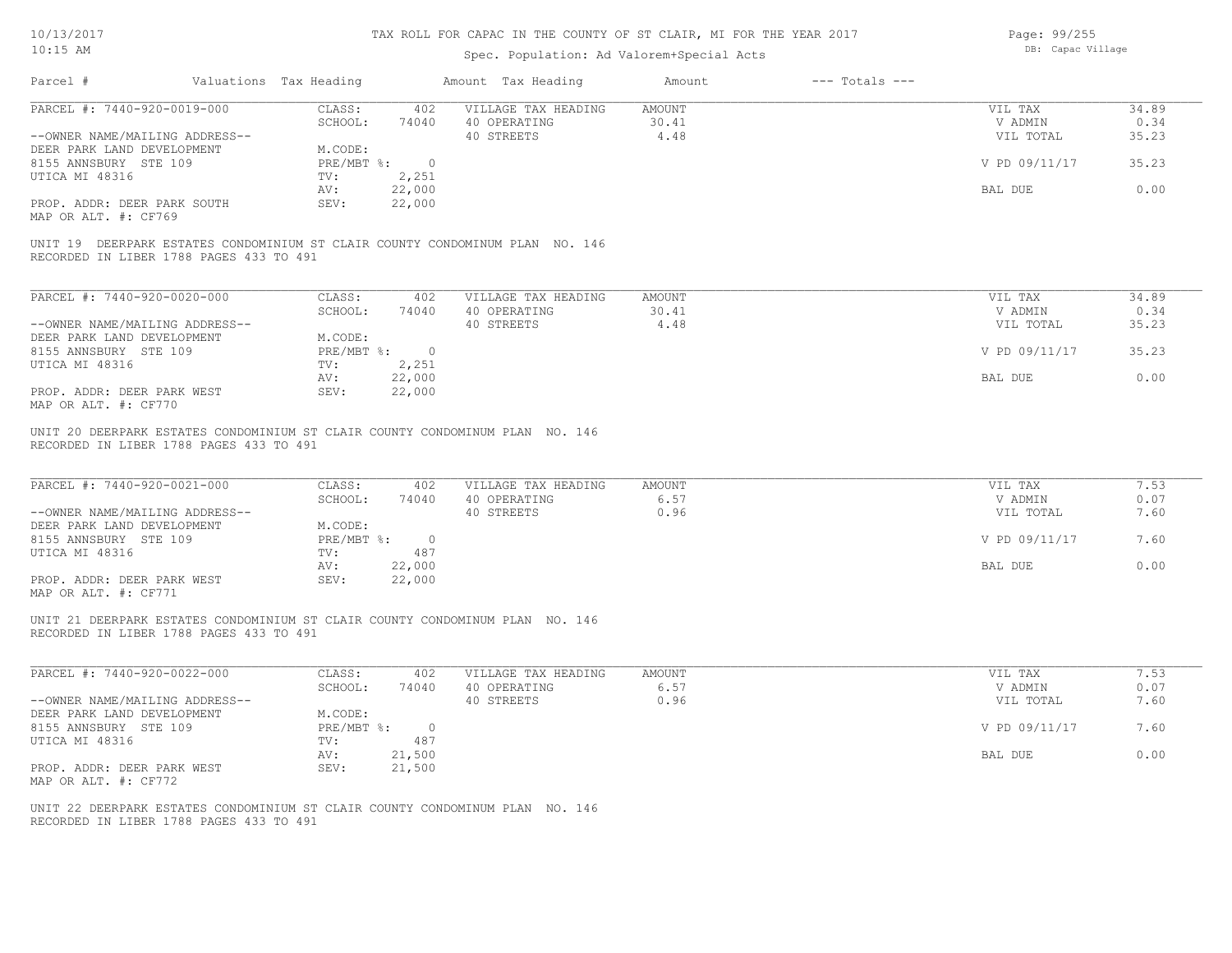# Spec. Population: Ad Valorem+Special Acts

Page: 100/255 DB: Capac Village

| Parcel #                                                                                                                | Valuations Tax Heading |                                    |                         | Amount Tax Heading                                | Amount                        | $---$ Totals $---$ |                                 |                      |
|-------------------------------------------------------------------------------------------------------------------------|------------------------|------------------------------------|-------------------------|---------------------------------------------------|-------------------------------|--------------------|---------------------------------|----------------------|
| PARCEL #: 7440-920-0023-000<br>--OWNER NAME/MAILING ADDRESS--                                                           |                        | CLASS:<br>SCHOOL:                  | 402<br>74040            | VILLAGE TAX HEADING<br>40 OPERATING<br>40 STREETS | <b>AMOUNT</b><br>6.57<br>0.96 |                    | VIL TAX<br>V ADMIN<br>VIL TOTAL | 7.53<br>0.07<br>7.60 |
| DEER PARK LAND DEVELOPMENT<br>8155 ANNSBURY STE 109<br>UTICA MI 48316                                                   |                        | M.CODE:<br>$PRE/MBT$ $\div$<br>TV: | $\overline{0}$<br>487   |                                                   |                               |                    | V PD 09/11/17                   | 7.60                 |
| PROP. ADDR: DEER PARK WEST                                                                                              |                        | AV:<br>SEV:                        | 20,200<br>20,200        |                                                   |                               |                    | BAL DUE                         | 0.00                 |
| MAP OR ALT. #: CF773                                                                                                    |                        |                                    |                         |                                                   |                               |                    |                                 |                      |
| UNIT 23 DEERPARK ESTATES CONDOMINIUM ST CLAIR COUNTY CONDOMINUM PLAN NO. 146<br>RECORDED IN LIBER 1788 PAGES 433 TO 491 |                        |                                    |                         |                                                   |                               |                    |                                 |                      |
| PARCEL #: 7440-920-0024-000                                                                                             |                        | CLASS:                             | 402                     | VILLAGE TAX HEADING                               | AMOUNT                        |                    | VIL TAX                         | 7.53                 |
| --OWNER NAME/MAILING ADDRESS--                                                                                          |                        | SCHOOL:                            | 74040                   | 40 OPERATING<br>40 STREETS                        | 6.57<br>0.96                  |                    | V ADMIN<br>VIL TOTAL            | 0.07<br>7.60         |
| DEER PARK LAND DEVELOPMENT<br>8155 ANNSBURY STE 109                                                                     |                        | M.CODE:                            | PRE/MBT %: 0            |                                                   |                               |                    | V PD 09/11/17                   | 7.60                 |
| UTICA MI 48316<br>PROP. ADDR: DEER PARK WEST                                                                            |                        | TV:<br>AV:<br>SEV:                 | 487<br>20,000<br>20,000 |                                                   |                               |                    | BAL DUE                         | 0.00                 |
| MAP OR ALT. #: CF774                                                                                                    |                        |                                    |                         |                                                   |                               |                    |                                 |                      |
| UNIT 24 DEERPARK ESTATES CONDOMINIUM ST CLAIR COUNTY CONDOMINUM PLAN NO. 146<br>RECORDED IN LIBER 1788 PAGES 433 TO 491 |                        |                                    |                         |                                                   |                               |                    |                                 |                      |
| PARCEL #: 7440-920-0025-000                                                                                             |                        | CLASS:<br>SCHOOL:                  | 402<br>74040            | VILLAGE TAX HEADING<br>40 OPERATING               | <b>AMOUNT</b><br>6.57         |                    | VIL TAX<br>V ADMIN              | 7.53<br>0.07         |
| --OWNER NAME/MAILING ADDRESS--<br>DEER PARK LAND DEVELOPMENT                                                            |                        | M.CODE:                            |                         | 40 STREETS                                        | 0.96                          |                    | VIL TOTAL                       | 7.60                 |
| 8155 ANNSBURY STE 109<br>UTICA MI 48316                                                                                 |                        | $PRE/MBT$ $\div$<br>TV:            | $\overline{0}$<br>487   |                                                   |                               |                    | V PD 09/11/17                   | 7.60                 |
| PROP. ADDR: DEER PARK WEST<br>MAP OR ALT. #: CF775                                                                      |                        | AV:<br>SEV:                        | 20,000<br>20,000        |                                                   |                               |                    | BAL DUE                         | 0.00                 |
| UNIT 25 DEERPARK ESTATES CONDOMINIUM ST CLAIR COUNTY CONDOMINUM PLAN NO. 146<br>RECORDED IN LIBER 1788 PAGES 433 TO 491 |                        |                                    |                         |                                                   |                               |                    |                                 |                      |
| PARCEL #: 7440-920-0026-000                                                                                             |                        | CLASS:<br>SCHOOL:                  | 402<br>74040            | VILLAGE TAX HEADING<br>40 OPERATING               | <b>AMOUNT</b><br>6.57         |                    | VIL TAX<br>V ADMIN              | 7.53<br>0.07         |
| --OWNER NAME/MAILING ADDRESS--<br>DEER PARK LAND DEVELOPMENT                                                            |                        | M.CODE:                            |                         | 40 STREETS                                        | 0.96                          |                    | VIL TOTAL                       | 7.60                 |
| 8155 ANNSBURY STE 109<br>UTICA MI 48316                                                                                 |                        | $PRE/MBT$ $\div$<br>TV:            | $\overline{0}$<br>487   |                                                   |                               |                    | V PD 09/11/17                   | 7.60                 |
| PROP. ADDR: DEER PARK WEST                                                                                              |                        | AV:<br>SEV:                        | 20,300<br>20,300        |                                                   |                               |                    | <b>BAL DUE</b>                  | 0.00                 |
| MAP OR ALT. #: CF776                                                                                                    |                        |                                    |                         |                                                   |                               |                    |                                 |                      |
| UNIT 26 DEERPARK ESTATES CONDOMINIUM ST CLAIR COUNTY CONDOMINUM PLAN NO. 146<br>RECORDED IN LIBER 1788 PAGES 433 TO 491 |                        |                                    |                         |                                                   |                               |                    |                                 |                      |
|                                                                                                                         |                        |                                    |                         |                                                   |                               |                    |                                 |                      |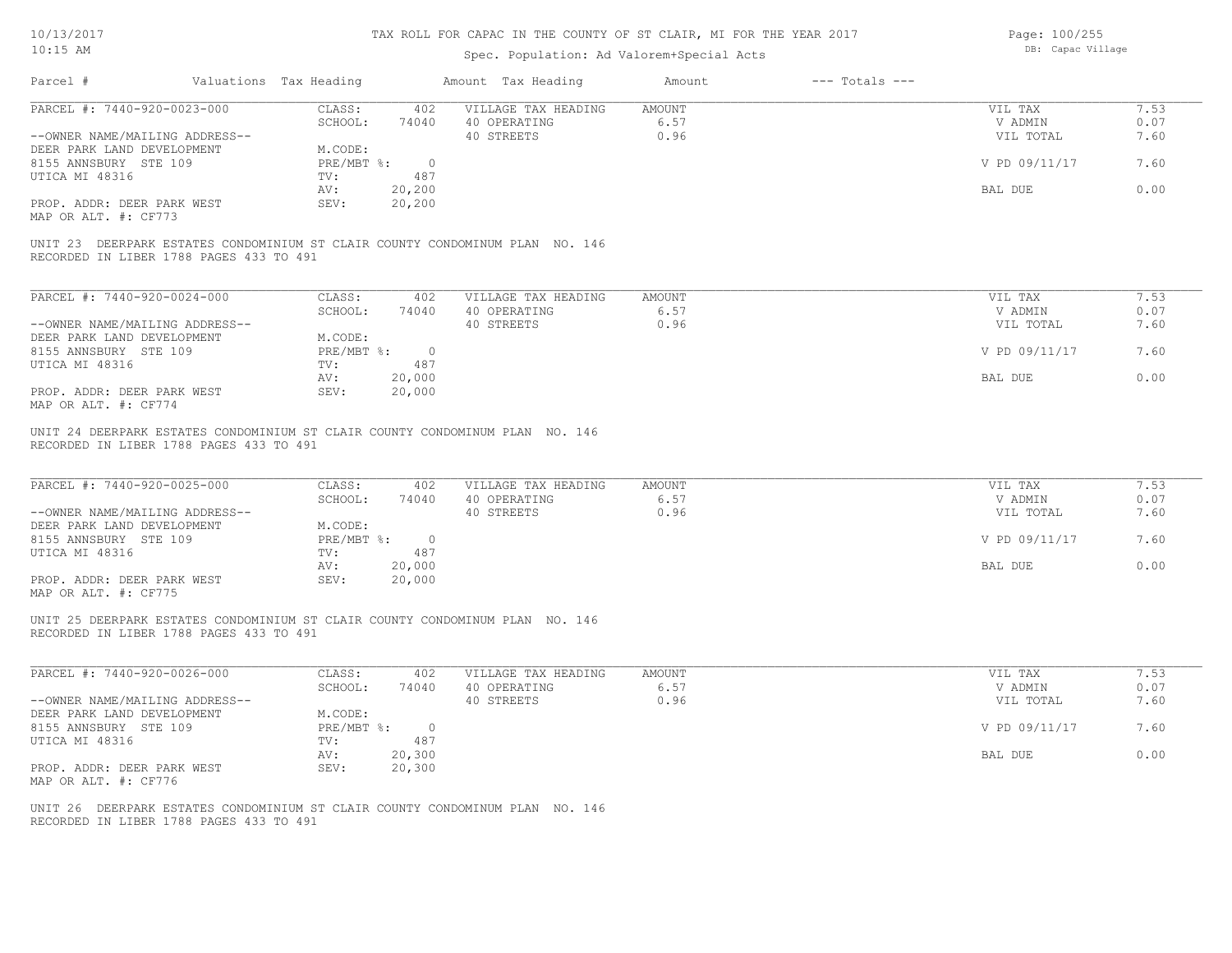# Spec. Population: Ad Valorem+Special Acts

Page: 101/255 DB: Capac Village

| PARCEL #: 7440-920-0027-000<br>CLASS:<br>VILLAGE TAX HEADING<br><b>AMOUNT</b><br>7.53<br>402<br>VIL TAX<br>SCHOOL:<br>74040<br>40 OPERATING<br>6.57<br>0.07<br>V ADMIN<br>0.96<br>7.60<br>--OWNER NAME/MAILING ADDRESS--<br>40 STREETS<br>VIL TOTAL<br>DEER PARK LAND DEVELOPMENT<br>M.CODE:<br>$PRE/MBT$ $\div$<br>V PD 09/11/17<br>7.60<br>8155 ANNSBURY STE 109<br>$\circ$<br>487<br>UTICA MI 48316<br>TV:<br>22,000<br>BAL DUE<br>0.00<br>AV:<br>PROP. ADDR: DEER PARK WEST<br>SEV:<br>22,000<br>MAP OR ALT. #: CF777<br>UNIT 27 DEERPARK ESTATES CONDOMINIUM ST CLAIR COUNTY CONDOMINUM PLAN NO. 146<br>RECORDED IN LIBER 1788 PAGES 433 TO 491<br>PARCEL #: 7440-920-0028-000<br>CLASS:<br>VILLAGE TAX HEADING<br><b>AMOUNT</b><br>VIL TAX<br>7.53<br>402<br>SCHOOL:<br>74040<br>40 OPERATING<br>6.57<br>V ADMIN<br>0.07<br>0.96<br>7.60<br>--OWNER NAME/MAILING ADDRESS--<br>40 STREETS<br>VIL TOTAL<br>DEER PARK LAND DEVELOPMENT<br>M.CODE:<br>$PRE/MBT$ $\div$<br>V PD 09/11/17<br>7.60<br>8155 ANNSBURY STE 109<br>$\circ$<br>UTICA MI 48316<br>TV:<br>487<br>22,000<br>0.00<br>BAL DUE<br>AV:<br>PROP. ADDR: DEER PARK WEST<br>SEV:<br>22,000<br>MAP OR ALT. #: CF778<br>UNIT 28 DEERPARK ESTATES CONDOMINIUM ST CLAIR COUNTY CONDOMINUM PLAN NO. 146<br>RECORDED IN LIBER 1788 PAGES 433 TO 491<br>PARCEL #: 7440-920-0029-000<br>7.53<br>CLASS:<br>402<br>VILLAGE TAX HEADING<br><b>AMOUNT</b><br>VIL TAX<br>SCHOOL:<br>6.57<br>0.07<br>74040<br>40 OPERATING<br>V ADMIN<br>7.60<br>--OWNER NAME/MAILING ADDRESS--<br>40 STREETS<br>0.96<br>VIL TOTAL<br>DEER PARK LAND DEVELOPMENT<br>M.CODE:<br>V PD 09/11/17<br>7.60<br>8155 ANSBURY STE 109<br>$PRE/MBT$ %:<br>$\circ$<br>487<br>UTICA MI 48316<br>TV:<br>22,000<br>0.00<br>AV:<br>BAL DUE<br>PROP. ADDR: DEER PARK NORTH<br>SEV:<br>22,000<br>MAP OR ALT. #: CF779<br>UNIT 29 DEERPARK ESTATES CONDOMINIUM ST CLAIR COUNTY CONDOMINUM PLAN NO. 146<br>RECORDED IN LIBER 1788 PAGES 433 TO 491<br>PARCEL #: 7440-920-0030-000<br>CLASS:<br>VILLAGE TAX HEADING<br><b>AMOUNT</b><br>7.53<br>402<br>VIL TAX<br>SCHOOL:<br>40 OPERATING<br>6.57<br>0.07<br>74040<br>V ADMIN<br>7.60<br>--OWNER NAME/MAILING ADDRESS--<br>40 STREETS<br>0.96<br>VIL TOTAL<br>DEER PARK LAND DEVELOPMENT<br>M.CODE:<br>8155 ANNSBURY STE 109<br>$PRE/MBT$ $\div$<br>$\overline{0}$<br>V PD 09/11/17<br>7.60<br>UTICA MI 48316<br>487<br>TV:<br>0.00<br>21,500<br>BAL DUE<br>AV:<br>PROP. ADDR: DEER PARK NORTH<br>SEV:<br>21,500<br>MAP OR ALT. #: CF780<br>UNIT 30 DEERPARK ESTATES CONDOMINIUM ST CLAIR COUNTY CONDOMINUM PLAN NO. 146<br>RECORDED IN LIBER 1788 PAGES 433 TO 491 | Parcel # | Valuations Tax Heading | Amount Tax Heading | Amount | $---$ Totals $---$ |  |
|----------------------------------------------------------------------------------------------------------------------------------------------------------------------------------------------------------------------------------------------------------------------------------------------------------------------------------------------------------------------------------------------------------------------------------------------------------------------------------------------------------------------------------------------------------------------------------------------------------------------------------------------------------------------------------------------------------------------------------------------------------------------------------------------------------------------------------------------------------------------------------------------------------------------------------------------------------------------------------------------------------------------------------------------------------------------------------------------------------------------------------------------------------------------------------------------------------------------------------------------------------------------------------------------------------------------------------------------------------------------------------------------------------------------------------------------------------------------------------------------------------------------------------------------------------------------------------------------------------------------------------------------------------------------------------------------------------------------------------------------------------------------------------------------------------------------------------------------------------------------------------------------------------------------------------------------------------------------------------------------------------------------------------------------------------------------------------------------------------------------------------------------------------------------------------------------------------------------------------------------------------------------------------------------------------------------------------------------------------------------------------------------------------------------------------------------------------------------------------------------------------------------------------------------------------------------------------------------------------------------------------|----------|------------------------|--------------------|--------|--------------------|--|
|                                                                                                                                                                                                                                                                                                                                                                                                                                                                                                                                                                                                                                                                                                                                                                                                                                                                                                                                                                                                                                                                                                                                                                                                                                                                                                                                                                                                                                                                                                                                                                                                                                                                                                                                                                                                                                                                                                                                                                                                                                                                                                                                                                                                                                                                                                                                                                                                                                                                                                                                                                                                                                  |          |                        |                    |        |                    |  |
|                                                                                                                                                                                                                                                                                                                                                                                                                                                                                                                                                                                                                                                                                                                                                                                                                                                                                                                                                                                                                                                                                                                                                                                                                                                                                                                                                                                                                                                                                                                                                                                                                                                                                                                                                                                                                                                                                                                                                                                                                                                                                                                                                                                                                                                                                                                                                                                                                                                                                                                                                                                                                                  |          |                        |                    |        |                    |  |
|                                                                                                                                                                                                                                                                                                                                                                                                                                                                                                                                                                                                                                                                                                                                                                                                                                                                                                                                                                                                                                                                                                                                                                                                                                                                                                                                                                                                                                                                                                                                                                                                                                                                                                                                                                                                                                                                                                                                                                                                                                                                                                                                                                                                                                                                                                                                                                                                                                                                                                                                                                                                                                  |          |                        |                    |        |                    |  |
|                                                                                                                                                                                                                                                                                                                                                                                                                                                                                                                                                                                                                                                                                                                                                                                                                                                                                                                                                                                                                                                                                                                                                                                                                                                                                                                                                                                                                                                                                                                                                                                                                                                                                                                                                                                                                                                                                                                                                                                                                                                                                                                                                                                                                                                                                                                                                                                                                                                                                                                                                                                                                                  |          |                        |                    |        |                    |  |
|                                                                                                                                                                                                                                                                                                                                                                                                                                                                                                                                                                                                                                                                                                                                                                                                                                                                                                                                                                                                                                                                                                                                                                                                                                                                                                                                                                                                                                                                                                                                                                                                                                                                                                                                                                                                                                                                                                                                                                                                                                                                                                                                                                                                                                                                                                                                                                                                                                                                                                                                                                                                                                  |          |                        |                    |        |                    |  |
|                                                                                                                                                                                                                                                                                                                                                                                                                                                                                                                                                                                                                                                                                                                                                                                                                                                                                                                                                                                                                                                                                                                                                                                                                                                                                                                                                                                                                                                                                                                                                                                                                                                                                                                                                                                                                                                                                                                                                                                                                                                                                                                                                                                                                                                                                                                                                                                                                                                                                                                                                                                                                                  |          |                        |                    |        |                    |  |
|                                                                                                                                                                                                                                                                                                                                                                                                                                                                                                                                                                                                                                                                                                                                                                                                                                                                                                                                                                                                                                                                                                                                                                                                                                                                                                                                                                                                                                                                                                                                                                                                                                                                                                                                                                                                                                                                                                                                                                                                                                                                                                                                                                                                                                                                                                                                                                                                                                                                                                                                                                                                                                  |          |                        |                    |        |                    |  |
|                                                                                                                                                                                                                                                                                                                                                                                                                                                                                                                                                                                                                                                                                                                                                                                                                                                                                                                                                                                                                                                                                                                                                                                                                                                                                                                                                                                                                                                                                                                                                                                                                                                                                                                                                                                                                                                                                                                                                                                                                                                                                                                                                                                                                                                                                                                                                                                                                                                                                                                                                                                                                                  |          |                        |                    |        |                    |  |
|                                                                                                                                                                                                                                                                                                                                                                                                                                                                                                                                                                                                                                                                                                                                                                                                                                                                                                                                                                                                                                                                                                                                                                                                                                                                                                                                                                                                                                                                                                                                                                                                                                                                                                                                                                                                                                                                                                                                                                                                                                                                                                                                                                                                                                                                                                                                                                                                                                                                                                                                                                                                                                  |          |                        |                    |        |                    |  |
|                                                                                                                                                                                                                                                                                                                                                                                                                                                                                                                                                                                                                                                                                                                                                                                                                                                                                                                                                                                                                                                                                                                                                                                                                                                                                                                                                                                                                                                                                                                                                                                                                                                                                                                                                                                                                                                                                                                                                                                                                                                                                                                                                                                                                                                                                                                                                                                                                                                                                                                                                                                                                                  |          |                        |                    |        |                    |  |
|                                                                                                                                                                                                                                                                                                                                                                                                                                                                                                                                                                                                                                                                                                                                                                                                                                                                                                                                                                                                                                                                                                                                                                                                                                                                                                                                                                                                                                                                                                                                                                                                                                                                                                                                                                                                                                                                                                                                                                                                                                                                                                                                                                                                                                                                                                                                                                                                                                                                                                                                                                                                                                  |          |                        |                    |        |                    |  |
|                                                                                                                                                                                                                                                                                                                                                                                                                                                                                                                                                                                                                                                                                                                                                                                                                                                                                                                                                                                                                                                                                                                                                                                                                                                                                                                                                                                                                                                                                                                                                                                                                                                                                                                                                                                                                                                                                                                                                                                                                                                                                                                                                                                                                                                                                                                                                                                                                                                                                                                                                                                                                                  |          |                        |                    |        |                    |  |
|                                                                                                                                                                                                                                                                                                                                                                                                                                                                                                                                                                                                                                                                                                                                                                                                                                                                                                                                                                                                                                                                                                                                                                                                                                                                                                                                                                                                                                                                                                                                                                                                                                                                                                                                                                                                                                                                                                                                                                                                                                                                                                                                                                                                                                                                                                                                                                                                                                                                                                                                                                                                                                  |          |                        |                    |        |                    |  |
|                                                                                                                                                                                                                                                                                                                                                                                                                                                                                                                                                                                                                                                                                                                                                                                                                                                                                                                                                                                                                                                                                                                                                                                                                                                                                                                                                                                                                                                                                                                                                                                                                                                                                                                                                                                                                                                                                                                                                                                                                                                                                                                                                                                                                                                                                                                                                                                                                                                                                                                                                                                                                                  |          |                        |                    |        |                    |  |
|                                                                                                                                                                                                                                                                                                                                                                                                                                                                                                                                                                                                                                                                                                                                                                                                                                                                                                                                                                                                                                                                                                                                                                                                                                                                                                                                                                                                                                                                                                                                                                                                                                                                                                                                                                                                                                                                                                                                                                                                                                                                                                                                                                                                                                                                                                                                                                                                                                                                                                                                                                                                                                  |          |                        |                    |        |                    |  |
|                                                                                                                                                                                                                                                                                                                                                                                                                                                                                                                                                                                                                                                                                                                                                                                                                                                                                                                                                                                                                                                                                                                                                                                                                                                                                                                                                                                                                                                                                                                                                                                                                                                                                                                                                                                                                                                                                                                                                                                                                                                                                                                                                                                                                                                                                                                                                                                                                                                                                                                                                                                                                                  |          |                        |                    |        |                    |  |
|                                                                                                                                                                                                                                                                                                                                                                                                                                                                                                                                                                                                                                                                                                                                                                                                                                                                                                                                                                                                                                                                                                                                                                                                                                                                                                                                                                                                                                                                                                                                                                                                                                                                                                                                                                                                                                                                                                                                                                                                                                                                                                                                                                                                                                                                                                                                                                                                                                                                                                                                                                                                                                  |          |                        |                    |        |                    |  |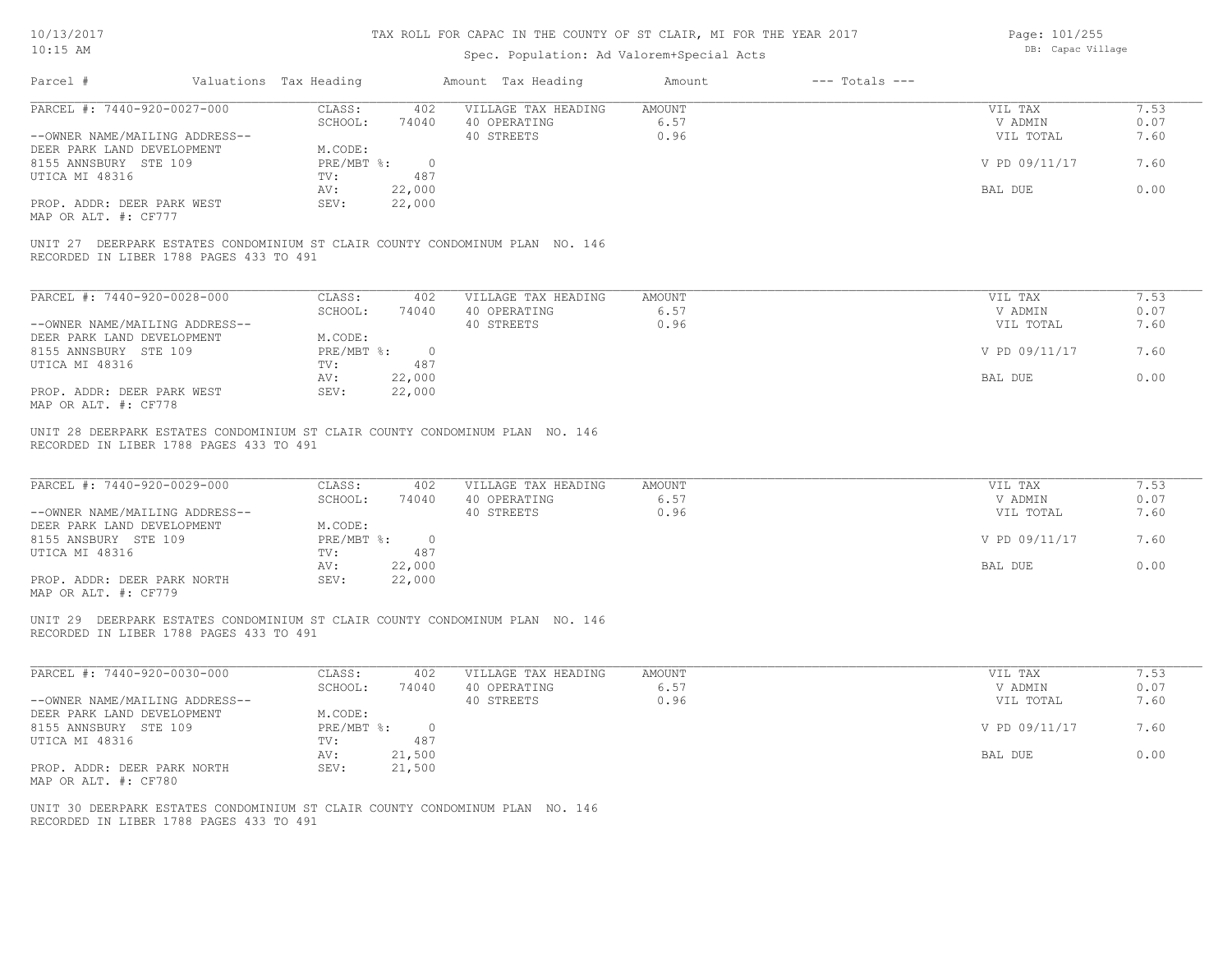# Spec. Population: Ad Valorem+Special Acts

| Page: 102/255     |
|-------------------|
| DB: Capac Village |

| Parcel #                                                                                                                                                            | Valuations Tax Heading |                                                                                                               | Amount Tax Heading                                                           | Amount                        | $---$ Totals $---$ |                                                             |                                      |
|---------------------------------------------------------------------------------------------------------------------------------------------------------------------|------------------------|---------------------------------------------------------------------------------------------------------------|------------------------------------------------------------------------------|-------------------------------|--------------------|-------------------------------------------------------------|--------------------------------------|
| PARCEL #: 7440-920-0031-000<br>--OWNER NAME/MAILING ADDRESS--                                                                                                       |                        | CLASS:<br>402<br>SCHOOL:<br>74040                                                                             | VILLAGE TAX HEADING<br>40 OPERATING<br>40 STREETS                            | <b>AMOUNT</b><br>6.57<br>0.96 |                    | VIL TAX<br>V ADMIN<br>VIL TOTAL                             | 7.53<br>0.07<br>7.60                 |
| DEER PARK LAND DEVELOPMENT<br>8155 ANNSBURY STE 109                                                                                                                 |                        | M.CODE:<br>$PRE/MBT$ $\div$<br>$\overline{0}$                                                                 |                                                                              |                               |                    | V PD 09/11/17                                               | 7.60                                 |
| UTICA MI 48316                                                                                                                                                      |                        | 487<br>TV:<br>AV:<br>19,700                                                                                   |                                                                              |                               |                    | BAL DUE                                                     | 0.00                                 |
| PROP. ADDR: DEER PARK NORTH<br>MAP OR ALT. #: CF781                                                                                                                 |                        | SEV:<br>19,700                                                                                                |                                                                              |                               |                    |                                                             |                                      |
| RECORDED IN LIBER 1788 PAGES 433 TO 491                                                                                                                             |                        |                                                                                                               | UNIT 31 DEERPARK ESTATES CONDOMINIUM ST CLAIR COUNTY CONDOMINUM PLAN NO. 146 |                               |                    |                                                             |                                      |
| PARCEL #: 7440-920-0032-000                                                                                                                                         |                        | CLASS:<br>402                                                                                                 | VILLAGE TAX HEADING                                                          | <b>AMOUNT</b>                 |                    | VIL TAX                                                     | 7.53                                 |
|                                                                                                                                                                     |                        | SCHOOL:<br>74040                                                                                              | 40 OPERATING                                                                 | 6.57                          |                    | V ADMIN                                                     | 0.07                                 |
| --OWNER NAME/MAILING ADDRESS--                                                                                                                                      |                        |                                                                                                               | 40 STREETS                                                                   | 0.96                          |                    | VIL TOTAL                                                   | 7.60                                 |
| JPS DEVELOPMENT, LLC                                                                                                                                                |                        | M.CODE:                                                                                                       |                                                                              |                               |                    |                                                             |                                      |
| 8155 ANSBURY STE 103                                                                                                                                                |                        | $PRE/MBT$ %:<br>$\overline{0}$                                                                                |                                                                              |                               |                    | V PD 09/11/17                                               | 7.60                                 |
| SHELBY TWP MI 48316                                                                                                                                                 |                        | 487<br>TV:                                                                                                    |                                                                              |                               |                    |                                                             |                                      |
| PROP. ADDR: DEER PARK NORTH                                                                                                                                         |                        | AV:<br>22,000<br>SEV:<br>22,000                                                                               |                                                                              |                               |                    | BAL DUE                                                     | 0.00                                 |
| MAP OR ALT. #: CF782                                                                                                                                                |                        |                                                                                                               |                                                                              |                               |                    |                                                             |                                      |
| PARCEL #: 7440-920-0033-000<br>--OWNER NAME/MAILING ADDRESS--<br>JPS DEVELOPMENT, LLC<br>8155 ANSBURY STE 103<br>SHELBY TWP MI 48316<br>PROP. ADDR: DEER PARK NORTH |                        | CLASS:<br>402<br>SCHOOL:<br>74040<br>M.CODE:<br>PRE/MBT %: 0<br>487<br>TV:<br>22,000<br>AV:<br>22,000<br>SEV: | VILLAGE TAX HEADING<br>40 OPERATING<br>40 STREETS                            | <b>AMOUNT</b><br>6.57<br>0.96 |                    | VIL TAX<br>V ADMIN<br>VIL TOTAL<br>V PD 09/11/17<br>BAL DUE | 7.53<br>0.07<br>7.60<br>7.60<br>0.00 |
| MAP OR ALT. #: CF783<br>RECORDED IN LIBER 1788 PAGES 433 TO 491                                                                                                     |                        |                                                                                                               | UNIT 33 DEERPARK ESTATES CONDOMINIUM ST CLAIR COUNTY CONDOMINUM PLAN NO. 146 |                               |                    |                                                             |                                      |
| PARCEL #: 7440-920-0034-000                                                                                                                                         |                        | CLASS:<br>402                                                                                                 | VILLAGE TAX HEADING                                                          | <b>AMOUNT</b>                 |                    | VIL TAX                                                     | 7.53                                 |
|                                                                                                                                                                     |                        | SCHOOL:<br>74040                                                                                              | 40 OPERATING                                                                 | 6.57                          |                    | V ADMIN                                                     | 0.07                                 |
| --OWNER NAME/MAILING ADDRESS--                                                                                                                                      |                        |                                                                                                               | 40 STREETS                                                                   | 0.96                          |                    | VIL TOTAL                                                   | 7.60                                 |
| JPS DEVELOPMENT LLC                                                                                                                                                 |                        | M.CODE:                                                                                                       |                                                                              |                               |                    |                                                             |                                      |
| 8155 ANSBURY STE 103                                                                                                                                                |                        | $PRE/MBT$ %:<br>$\overline{0}$                                                                                |                                                                              |                               |                    | V PD 09/11/17                                               | 7.60                                 |
| SHELBY TWP MI 48316                                                                                                                                                 |                        | 487<br>TV:<br>22,000<br>AV:                                                                                   |                                                                              |                               |                    | BAL DUE                                                     | 0.00                                 |
| PROP. ADDR: DEER PARK NORTH<br>MAP OR ALT. #: CF784                                                                                                                 |                        | 22,000<br>SEV:                                                                                                |                                                                              |                               |                    |                                                             |                                      |
| RECORDED IN LIBER 1788 PAGES 433 TO 491                                                                                                                             |                        |                                                                                                               | UNIT 34 DEERPARK ESTATES CONDOMINIUM ST CLAIR COUNTY CONDOMINUM PLAN NO. 146 |                               |                    |                                                             |                                      |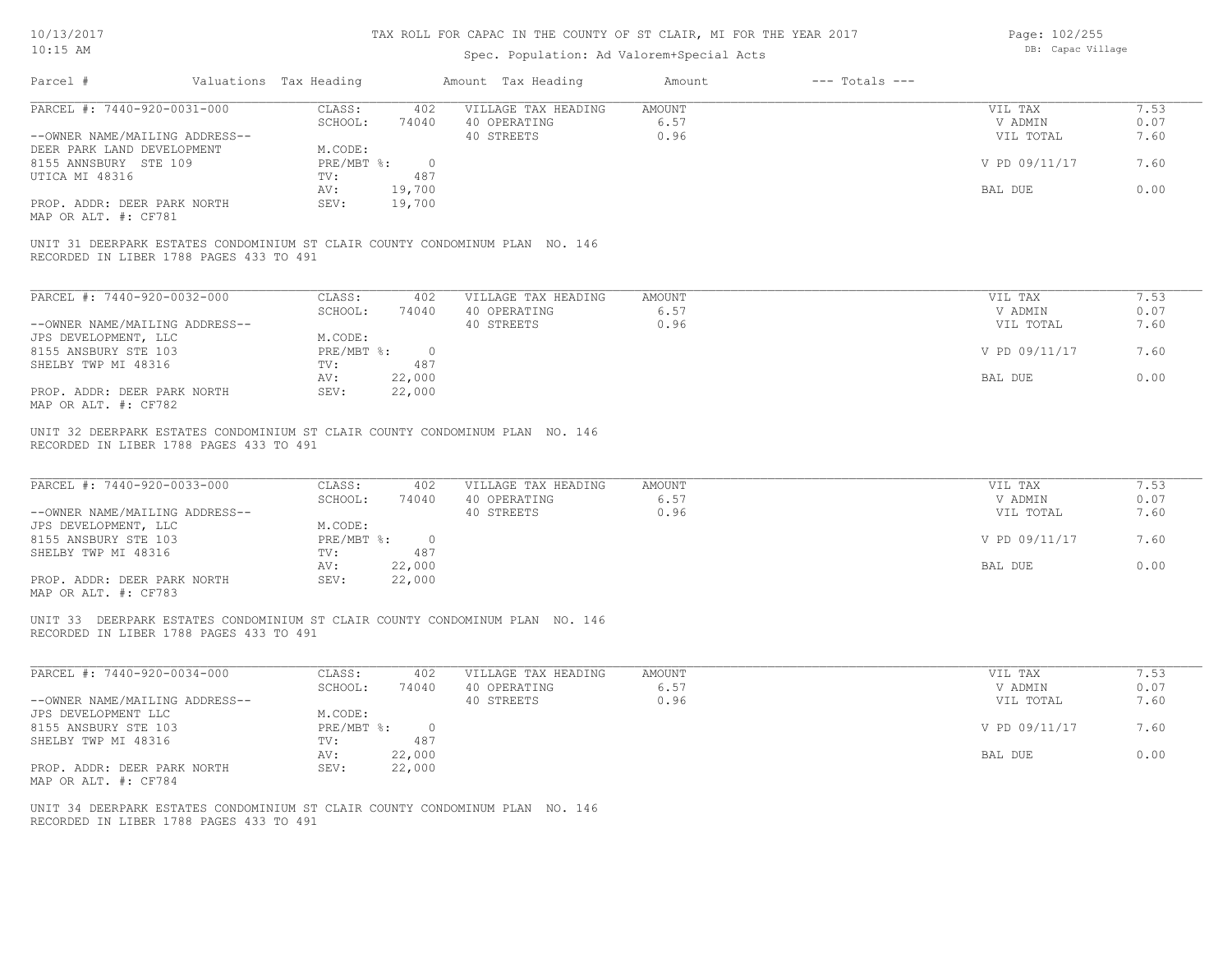# Spec. Population: Ad Valorem+Special Acts

Page: 103/255 DB: Capac Village

| PARCEL #: 7440-920-0035-000                                                                                             |                             |                            |               |               |              |
|-------------------------------------------------------------------------------------------------------------------------|-----------------------------|----------------------------|---------------|---------------|--------------|
|                                                                                                                         | CLASS:<br>402               | VILLAGE TAX HEADING        | <b>AMOUNT</b> | VIL TAX       | 7.53         |
| --OWNER NAME/MAILING ADDRESS--                                                                                          | SCHOOL:<br>74040            | 40 OPERATING<br>40 STREETS | 6.57<br>0.96  | V ADMIN       | 0.07<br>7.60 |
| JPS DEVELOPMENT LLC                                                                                                     | M.CODE:                     |                            |               | VIL TOTAL     |              |
| 8155 ANSBURY STE 103                                                                                                    | $PRE/MBT$ $\div$<br>$\circ$ |                            |               | V PD 09/11/17 | 7.60         |
| SHELBY TWP MI 48316                                                                                                     | 487<br>TV:                  |                            |               |               |              |
|                                                                                                                         | 22,000<br>AV:               |                            |               | BAL DUE       | 0.00         |
| PROP. ADDR: DEER PARK NORTH                                                                                             | SEV:<br>22,000              |                            |               |               |              |
| MAP OR ALT. #: CF785                                                                                                    |                             |                            |               |               |              |
| UNIT 35 DEERPARK ESTATES CONDOMINIUM ST CLAIR COUNTY CONDOMINUM PLAN NO. 146<br>RECORDED IN LIBER 1788 PAGES 433 TO 491 |                             |                            |               |               |              |
|                                                                                                                         |                             |                            |               |               |              |
| PARCEL #: 7440-920-0036-000                                                                                             | CLASS:<br>402               | VILLAGE TAX HEADING        | <b>AMOUNT</b> | VIL TAX       | 94.11        |
|                                                                                                                         | SCHOOL:<br>74040            | 40 OPERATING               | 82.03         | V ADMIN       | 0.94         |
| --OWNER NAME/MAILING ADDRESS--                                                                                          |                             | 40 STREETS                 | 12.08         | VIL TOTAL     | 95.05        |
| KONEFKE ROBERT                                                                                                          | M.CODE:                     |                            |               |               |              |
| 20461 PRATT RD.                                                                                                         | PRE/MBT %: 0                |                            |               | V PD 09/07/17 | 95.05        |
| ARMADA MI 48005                                                                                                         | 6,072<br>TV:                |                            |               |               |              |
|                                                                                                                         | 22,000<br>AV:               |                            |               | BAL DUE       | 0.00         |
| PROP. ADDR: DEER PARK EAST<br>MAP OR ALT. #: CF786                                                                      | 22,000<br>SEV:              |                            |               |               |              |
| PARCEL #: 7440-920-0037-000                                                                                             | CLASS:<br>401               | VILLAGE TAX HEADING        | <b>AMOUNT</b> | VIL TAX       | 963.51       |
|                                                                                                                         | SCHOOL:<br>74040            |                            | 839.77        | V ADMIN       | 9.63         |
| --OWNER NAME/MAILING ADDRESS--                                                                                          |                             | 40 OPERATING<br>40 STREETS | 123.74        | VIL TOTAL     | 973.14       |
| BEISCHER CHRISTOPHER/ROXANNE                                                                                            | M.CODE:<br>COREL            |                            |               |               |              |
| 212 DEER PARK SOUTH                                                                                                     | PRE/MBT %: 100              |                            |               | V PD 09/18/17 | 973.14       |
| CAPAC MI 48014                                                                                                          | 62,157<br>TV:               |                            |               |               |              |
|                                                                                                                         | 80,300<br>AV:               |                            |               | BAL DUE       | 0.00         |
| PROP. ADDR: 212 DEER PARK SOUTH<br>MAP OR ALT. #: CF787                                                                 | SEV:<br>80,300              |                            |               |               |              |
| UNIT 37 DEERPARK ESTATES CONDOMINIUM ST CLAIR COUNTY CONDOMINUM PLAN NO. 146<br>RECORDED IN LIBER 1788 PAGES 433 TO 491 |                             |                            |               |               |              |
|                                                                                                                         |                             |                            |               |               |              |
| PARCEL #: 7440-920-0038-000                                                                                             | CLASS:<br>401               | VILLAGE TAX HEADING        | <b>AMOUNT</b> | VIL TAX       | 839.94       |
|                                                                                                                         | SCHOOL:<br>74040            | 40 OPERATING               | 732.07        | V ADMIN       | 8.39         |
| --OWNER NAME/MAILING ADDRESS--                                                                                          |                             | 40 STREETS                 | 107.87        | VIL TOTAL     | 848.33       |
| LEWIS GREGORY A                                                                                                         | M.CODE:<br>COREL            |                            |               |               |              |
| DELCOURT KIMBERLY A.                                                                                                    | PRE/MBT %: 100              |                            |               | V PD 09/18/17 | 848.33       |
| 226 DEER PARK SOUTH                                                                                                     | 54,186<br>TV:               |                            |               |               |              |
| CAPAC MI 48014                                                                                                          | 72,200<br>AV:               |                            |               | BAL DUE       | 0.00         |
| PROP. ADDR: 226 DEER PARK SOUTH<br>MAP OR ALT. #: CF788                                                                 | 72,200<br>SEV:              |                            |               |               |              |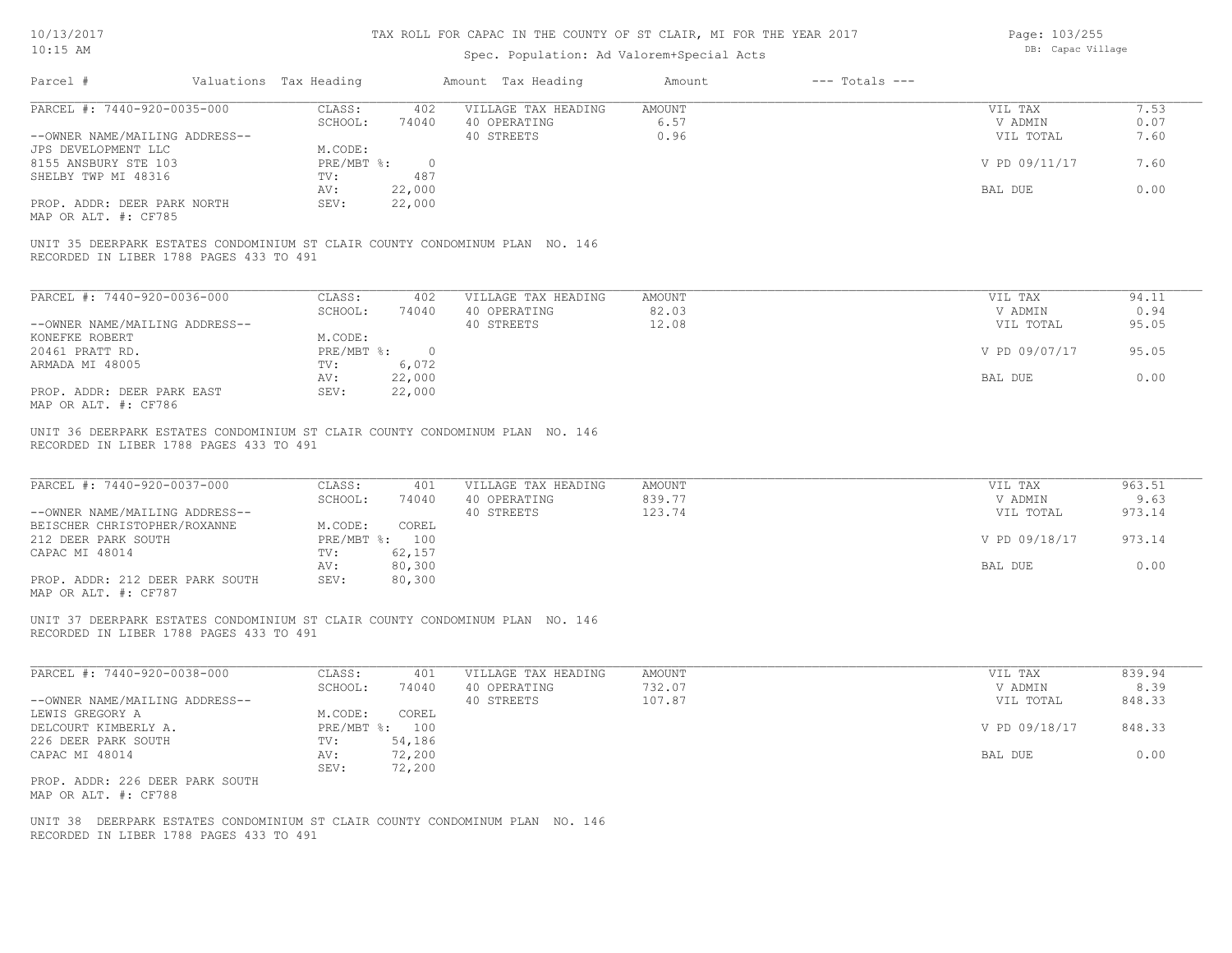10/13/2017 10:15 AM

# TAX ROLL FOR CAPAC IN THE COUNTY OF ST CLAIR, MI FOR THE YEAR 2017

# Spec. Population: Ad Valorem+Special Acts

Page: 104/255 DB: Capac Village

| Parcel #                                                                                                                | Valuations Tax Heading |                |        | Amount Tax Heading  | Amount        | $---$ Totals $---$ |               |        |
|-------------------------------------------------------------------------------------------------------------------------|------------------------|----------------|--------|---------------------|---------------|--------------------|---------------|--------|
| PARCEL #: 7440-920-0039-000                                                                                             |                        | CLASS:         | 402    | VILLAGE TAX HEADING | AMOUNT        |                    | VIL TAX       | 94.11  |
|                                                                                                                         |                        | SCHOOL:        | 74040  | 40 OPERATING        | 82.03         |                    | V ADMIN       | 0.94   |
| --OWNER NAME/MAILING ADDRESS--                                                                                          |                        |                |        | 40 STREETS          | 12.08         |                    | VIL TOTAL     | 95.05  |
| KONEFKE ROBERT                                                                                                          |                        | M.CODE:        |        |                     |               |                    |               |        |
| 20461 PRATT RD.                                                                                                         |                        | PRE/MBT %: 0   |        |                     |               |                    | V PD 09/07/17 | 95.05  |
| ARMADA MI 48005                                                                                                         |                        | TV:            | 6,072  |                     |               |                    |               |        |
|                                                                                                                         |                        | AV:            | 20,600 |                     |               |                    | BAL DUE       | 0.00   |
| PROP. ADDR: DEER PARK SOUTH                                                                                             |                        | SEV:           | 20,600 |                     |               |                    |               |        |
| MAP OR ALT. #: CF789                                                                                                    |                        |                |        |                     |               |                    |               |        |
|                                                                                                                         |                        |                |        |                     |               |                    |               |        |
| UNIT 39 DEERPARK ESTATES CONDOMINIUM ST CLAIR COUNTY CONDOMINUM PLAN NO. 146<br>RECORDED IN LIBER 1788 PAGES 433 TO 491 |                        |                |        |                     |               |                    |               |        |
|                                                                                                                         |                        |                |        |                     |               |                    |               |        |
| PARCEL #: 7440-920-0040-000                                                                                             |                        | CLASS:         | 401    | VILLAGE TAX HEADING | AMOUNT        |                    | VIL TAX       | 839.94 |
|                                                                                                                         |                        | SCHOOL:        | 74040  | 40 OPERATING        | 732.07        |                    | V ADMIN       | 8.39   |
| --OWNER NAME/MAILING ADDRESS--                                                                                          |                        |                |        | 40 STREETS          | 107.87        |                    | VIL TOTAL     | 848.33 |
| DOUTRY IRENE                                                                                                            |                        | M.CODE:        |        |                     |               |                    |               |        |
| 240 DEER PARK                                                                                                           |                        | PRE/MBT %: 100 |        |                     |               |                    | V PD 08/28/17 | 848.33 |
| CAPAC MI 48014                                                                                                          |                        | TV:            | 54,186 |                     |               |                    |               |        |
|                                                                                                                         |                        | AV:            | 74,200 |                     |               |                    | BAL DUE       | 0.00   |
|                                                                                                                         |                        | SEV:           |        |                     |               |                    |               |        |
| PROP. ADDR: 240 DEER PARK SOUTH<br>MAP OR ALT. #: CF790                                                                 |                        |                | 74,200 |                     |               |                    |               |        |
|                                                                                                                         |                        |                |        |                     |               |                    |               |        |
| RECORDED IN LIBER 1788 PAGES 433 TO 491                                                                                 |                        |                |        |                     |               |                    |               |        |
| PARCEL #: 7440-920-0041-000                                                                                             |                        | CLASS:         | 401    | VILLAGE TAX HEADING | <b>AMOUNT</b> |                    | VIL TAX       | 903.56 |
|                                                                                                                         |                        | SCHOOL:        | 74040  | 40 OPERATING        | 787.52        |                    | V ADMIN       | 9.03   |
| --OWNER NAME/MAILING ADDRESS--                                                                                          |                        |                |        | 40 STREETS          | 116.04        |                    | VIL TOTAL     | 912.59 |
| ROBERTS J SCOTT/CHRISTINA MAE                                                                                           |                        | M.CODE:        | COREL  |                     |               |                    |               |        |
| 250 DEER PARK SOUTH                                                                                                     |                        | PRE/MBT %: 100 |        |                     |               |                    | V PD 09/18/17 | 912.59 |
| CAPAC MI 48014                                                                                                          |                        | TV:            | 58,290 |                     |               |                    |               |        |
|                                                                                                                         |                        | AV:            | 78,800 |                     |               |                    | BAL DUE       | 0.00   |
| PROP. ADDR: 250 DEER PARK SOUTH                                                                                         |                        | SEV:           | 78,800 |                     |               |                    |               |        |
| MAP OR ALT. #: CF791                                                                                                    |                        |                |        |                     |               |                    |               |        |
|                                                                                                                         |                        |                |        |                     |               |                    |               |        |
| UNIT 41 DEERPARK ESTATES CONDOMINIUM ST CLAIR COUNTY CONDOMINUM PLAN NO. 146<br>RECORDED IN LIBER 1788 PAGES 433 TO 491 |                        |                |        |                     |               |                    |               |        |
| PARCEL #: 7440-920-0042-000                                                                                             |                        | CLASS:         | 401    | VILLAGE TAX HEADING | AMOUNT        |                    | VIL TAX       | 817.62 |
|                                                                                                                         |                        | SCHOOL:        | 74040  | 40 OPERATING        | 712.62        |                    | V ADMIN       | 8.17   |
| --OWNER NAME/MAILING ADDRESS--                                                                                          |                        |                |        | 40 STREETS          | 105.00        |                    | VIL TOTAL     | 825.79 |
| RUSIN BRIAN/CYNTHIA                                                                                                     |                        | M.CODE:        |        |                     |               |                    |               |        |
| 258 DEER PARK S                                                                                                         |                        | PRE/MBT %: 100 |        |                     |               |                    | V PD 08/10/17 | 825.79 |
| CAPAC MI 48014                                                                                                          |                        | TV:            | 52,746 |                     |               |                    |               |        |
|                                                                                                                         |                        |                |        |                     |               |                    |               | 0.00   |
|                                                                                                                         |                        | AV:            | 72,000 |                     |               |                    | BAL DUE       |        |
| PROP. ADDR: 258 DEER PARK SOUTH                                                                                         |                        | SEV:           | 72,000 |                     |               |                    |               |        |
| MAP OR ALT. #: CF792                                                                                                    |                        |                |        |                     |               |                    |               |        |
| UNIT 42 DEERPARK ESTATES CONDOMINIUM ST CLAIR COUNTY CONDOMINUM PLAN NO. 146<br>RECORDED IN LIBER 1788 PAGES 433 TO 491 |                        |                |        |                     |               |                    |               |        |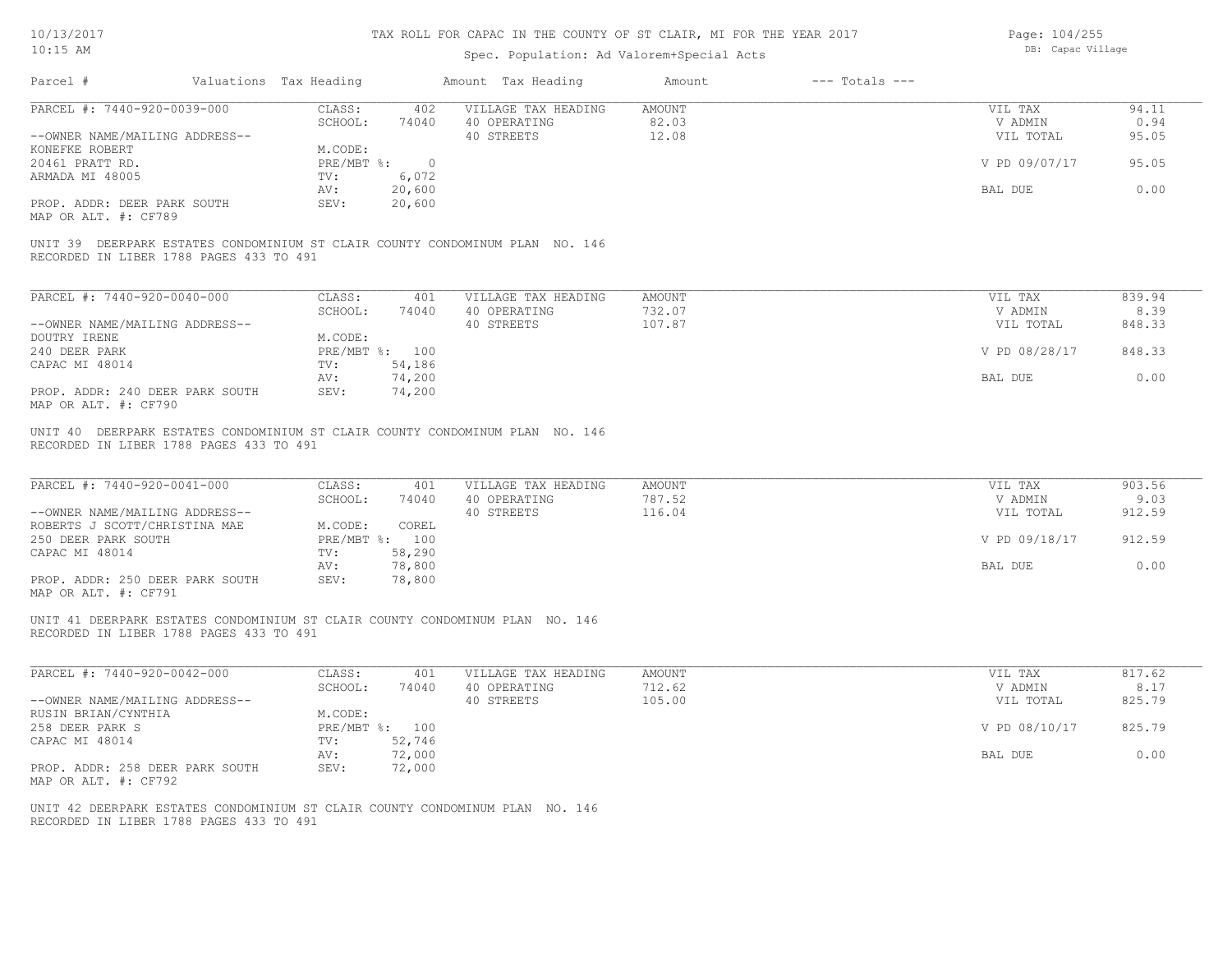# Spec. Population: Ad Valorem+Special Acts

Page: 105/255 DB: Capac Village

| PARCEL #: 7440-920-0043-000                                                          | Valuations Tax Heading      |                  | Amount Tax Heading                                                           | Amount                        | $---$ Totals $---$ |                    |                |
|--------------------------------------------------------------------------------------|-----------------------------|------------------|------------------------------------------------------------------------------|-------------------------------|--------------------|--------------------|----------------|
|                                                                                      | CLASS:<br>SCHOOL:           | 401<br>74040     | VILLAGE TAX HEADING<br>40 OPERATING                                          | <b>AMOUNT</b><br>777.65       |                    | VIL TAX<br>V ADMIN | 892.23<br>8.92 |
| --OWNER NAME/MAILING ADDRESS--                                                       |                             |                  | 40 STREETS                                                                   | 114.58                        |                    | VIL TOTAL          | 901.15         |
| SPENCER KELLY L                                                                      | M.CODE:                     | COREL            |                                                                              |                               |                    |                    |                |
| 354 PHEASANT DR                                                                      | PRE/MBT %: 100              |                  |                                                                              |                               |                    | V PD 09/18/17      | 901.15         |
| CAPAC MI 48014                                                                       | TV:                         | 57,559           |                                                                              |                               |                    |                    |                |
|                                                                                      | AV:                         | 78,900           |                                                                              |                               |                    | BAL DUE            | 0.00           |
| PROP. ADDR: 354 PHEASANT DR<br>MAP OR ALT. #: CF793                                  | SEV:                        | 78,900           |                                                                              |                               |                    |                    |                |
| RECORDED IN LIBER 1788 PAGES 433 TO 491                                              |                             |                  | UNIT 43 DEERPARK ESTATES CONDOMINIUM ST CLAIR COUNTY CONDOMINUM PLAN NO. 146 |                               |                    |                    |                |
|                                                                                      |                             |                  |                                                                              |                               |                    |                    |                |
| PARCEL #: 7440-920-0044-000                                                          | CLASS:<br>SCHOOL:           | 402<br>74040     | VILLAGE TAX HEADING<br>40 OPERATING                                          | <b>AMOUNT</b><br>6.57         |                    | VIL TAX<br>V ADMIN | 7.53<br>0.07   |
| --OWNER NAME/MAILING ADDRESS--                                                       |                             |                  | 40 STREETS                                                                   | 0.96                          |                    | VIL TOTAL          | 7.60           |
| JPS DEVELOPMENT LLC                                                                  | M.CODE:                     |                  |                                                                              |                               |                    |                    |                |
| 8155 ANSBURY<br>STE 103                                                              | PRE/MBT %:                  | $\overline{0}$   |                                                                              |                               |                    | V PD 09/11/17      | 7.60           |
| SHELBY TWP MI 48316                                                                  | TV:                         | 487              |                                                                              |                               |                    |                    |                |
|                                                                                      | AV:                         | 18,000           |                                                                              |                               |                    | BAL DUE            | 0.00           |
| PROP. ADDR: PHEASANT DR<br>MAP OR ALT. #: CF794                                      | SEV:                        | 18,000           |                                                                              |                               |                    |                    |                |
| PARCEL #: 7440-920-0045-000<br>--OWNER NAME/MAILING ADDRESS--<br>JPS DEVELOPMENT LLC | CLASS:<br>SCHOOL:           | 402<br>74040     | VILLAGE TAX HEADING<br>40 OPERATING<br>40 STREETS                            | <b>AMOUNT</b><br>6.57<br>0.96 |                    | VIL TAX<br>V ADMIN | 7.53<br>0.07   |
|                                                                                      |                             |                  |                                                                              |                               |                    | VIL TOTAL          | 7.60           |
| 8155 ANSBURY<br>STE 103                                                              | M.CODE:<br>$PRE/MBT$ $\div$ | $\overline{0}$   |                                                                              |                               |                    | V PD 09/11/17      | 7.60           |
| SHELBY TWP MI 48316                                                                  | TV:                         | 487              |                                                                              |                               |                    |                    |                |
| PROP. ADDR: PHEASANT DR<br>MAP OR ALT. #: CF795                                      | AV:<br>SEV:                 | 20,000<br>20,000 |                                                                              |                               |                    | BAL DUE            | 0.00           |
| RECORDED IN LIBER 1788 PAGES 433 TO 491                                              |                             |                  | UNIT 45 DEERPARK ESTATES CONDOMINIUM ST CLAIR COUNTY CONDOMINUM PLAN NO. 146 |                               |                    |                    |                |
| PARCEL #: 7440-920-0046-000                                                          | CLASS:                      | 402              | VILLAGE TAX HEADING                                                          | <b>AMOUNT</b>                 |                    | VIL TAX            | 7.53           |
|                                                                                      | SCHOOL:                     | 74040            | 40 OPERATING                                                                 | 6.57                          |                    | V ADMIN            | 0.07           |
| --OWNER NAME/MAILING ADDRESS--                                                       |                             |                  | 40 STREETS                                                                   | 0.96                          |                    | VIL TOTAL          | 7.60           |
| JPS DEVELOPMENT LLC                                                                  | M.CODE:                     |                  |                                                                              |                               |                    |                    |                |
| 8155 ANSBURY<br>STE 103                                                              | PRE/MBT %:                  | $\overline{0}$   |                                                                              |                               |                    | V PD 09/11/17      | 7.60           |
| SHELBY TWP MI 48316                                                                  | TV:                         | 487              |                                                                              |                               |                    |                    |                |
| PROP. ADDR: PHEASANT DR<br>MAP OR ALT. #: CF796                                      | AV:<br>SEV:                 | 18,000<br>18,000 |                                                                              |                               |                    | BAL DUE            | 0.00           |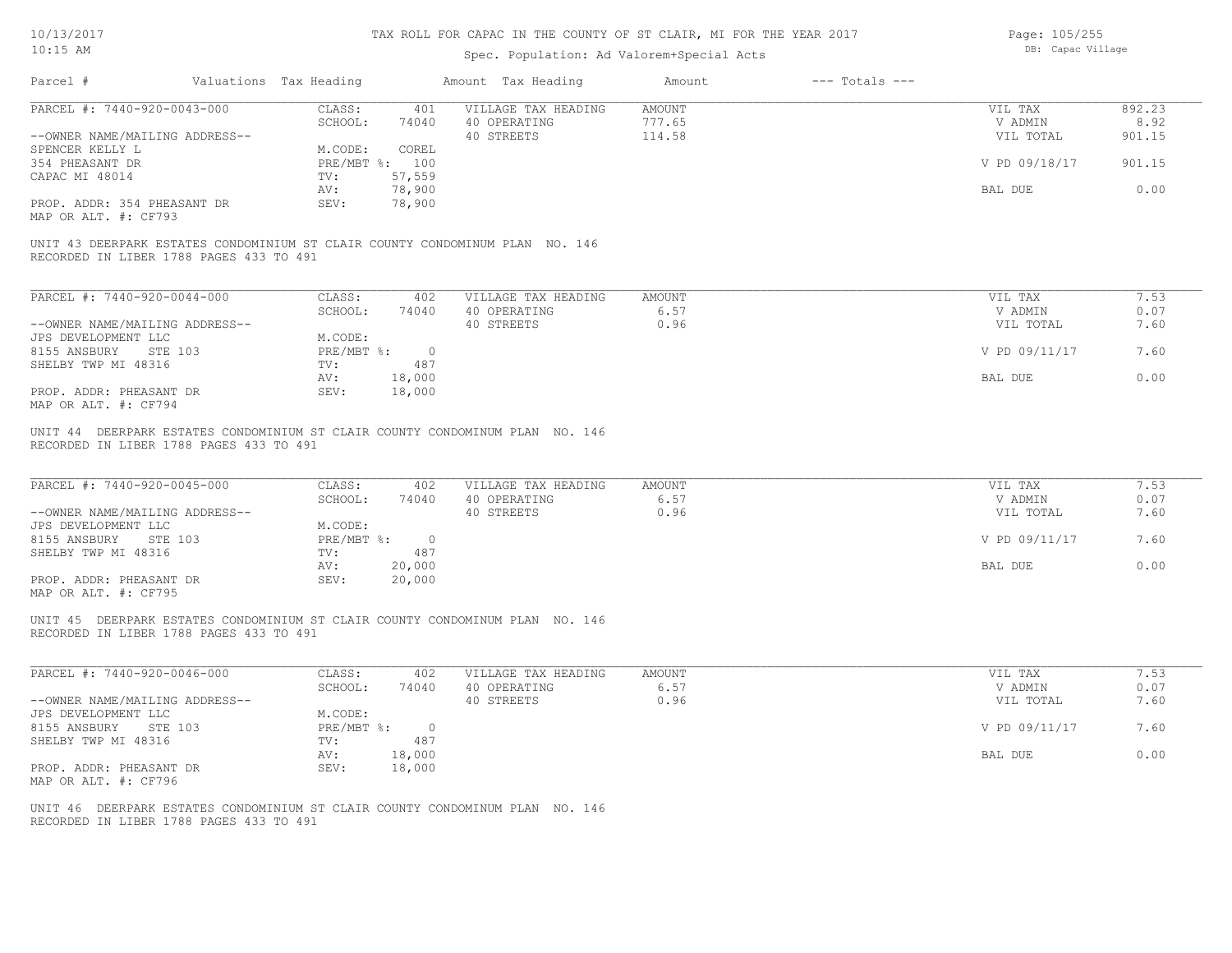# Spec. Population: Ad Valorem+Special Acts

Page: 106/255 DB: Capac Village

| Parcel #                                                              | Valuations Tax Heading             |                         | Amount Tax Heading                                                           | Amount                        | $---$ Totals $---$ |                                 |                      |
|-----------------------------------------------------------------------|------------------------------------|-------------------------|------------------------------------------------------------------------------|-------------------------------|--------------------|---------------------------------|----------------------|
| PARCEL #: 7440-920-0047-000<br>--OWNER NAME/MAILING ADDRESS--         | CLASS:<br>SCHOOL:                  | 402<br>74040            | VILLAGE TAX HEADING<br>40 OPERATING<br>40 STREETS                            | <b>AMOUNT</b><br>6.57<br>0.96 |                    | VIL TAX<br>V ADMIN<br>VIL TOTAL | 7.53<br>0.07<br>7.60 |
| JPS DEVELOPMENT LLC<br>8155 ANSBURY<br>STE 103<br>SHELBY TWP MI 48316 | M.CODE:<br>$PRE/MBT$ $\div$<br>TV: | $\overline{0}$<br>487   |                                                                              |                               |                    | V PD 09/11/17                   | 7.60                 |
| PROP. ADDR: DEER PARK NORTH                                           | AV:<br>SEV:                        | 22,000<br>22,000        |                                                                              |                               |                    | BAL DUE                         | 0.00                 |
| MAP OR ALT. #: CF797                                                  |                                    |                         | UNIT 47 DEERPARK ESTATES CONDOMINIUM ST CLAIR COUNTY CONDOMINUM PLAN NO. 146 |                               |                    |                                 |                      |
| RECORDED IN LIBER 1788 PAGES 433 TO 491                               |                                    |                         |                                                                              |                               |                    |                                 |                      |
| PARCEL #: 7440-920-0048-000                                           | CLASS:<br>SCHOOL:                  | 402<br>74040            | VILLAGE TAX HEADING<br>40 OPERATING                                          | AMOUNT<br>6.57                |                    | VIL TAX<br>V ADMIN              | 7.53<br>0.07         |
| --OWNER NAME/MAILING ADDRESS--<br>JPS DEVELOPMENT LLC                 | M.CODE:                            |                         | 40 STREETS                                                                   | 0.96                          |                    | VIL TOTAL                       | 7.60                 |
| STE 103<br>8155 ANSBURY<br>SHELBY TWP MI 48316                        | PRE/MBT %: 0<br>TV:                | 487                     |                                                                              |                               |                    | V PD 09/11/17                   | 7.60                 |
| PROP. ADDR: DEER PARK NORTH                                           | AV:<br>SEV:                        | 19,400<br>19,400        |                                                                              |                               |                    | BAL DUE                         | 0.00                 |
| MAP OR ALT. #: CF798                                                  |                                    |                         |                                                                              |                               |                    |                                 |                      |
| RECORDED IN LIBER 1788 PAGES 433 TO 491                               |                                    |                         | UNIT 48 DEERPARK ESTATES CONDOMINIUM ST CLAIR COUNTY CONDOMINUM PLAN NO. 146 |                               |                    |                                 |                      |
| PARCEL #: 7440-920-0049-000                                           | CLASS:<br>SCHOOL:                  | 402<br>74040            | VILLAGE TAX HEADING<br>40 OPERATING                                          | <b>AMOUNT</b><br>6.57         |                    | VIL TAX<br>V ADMIN              | 7.53<br>0.07         |
| --OWNER NAME/MAILING ADDRESS--<br>JPS DEVELOPMENT LLC                 | M.CODE:                            |                         | 40 STREETS                                                                   | 0.96                          |                    | VIL TOTAL                       | 7.60                 |
| 8155 ANSBURY<br>STE 103<br>SHELBY TWP MI 48316                        | PRE/MBT %: 0<br>TV:                | 487                     |                                                                              |                               |                    | V PD 09/11/17                   | 7.60                 |
| PROP. ADDR: DEER PARK NORTH<br>MAP OR ALT. #: CF799                   | AV:<br>SEV:                        | 19,600<br>19,600        |                                                                              |                               |                    | BAL DUE                         | 0.00                 |
| RECORDED IN LIBER 1788 PAGES 433 TO 491                               |                                    |                         | UNIT 49 DEERPARK ESTATES CONDOMINIUM ST CLAIR COUNTY CONDOMINUM PLAN NO. 146 |                               |                    |                                 |                      |
| PARCEL #: 7440-920-0050-000                                           | CLASS:<br>SCHOOL:                  | 402<br>74040            | VILLAGE TAX HEADING<br>40 OPERATING                                          | <b>AMOUNT</b><br>6.57         |                    | VIL TAX<br>V ADMIN              | 7.53<br>0.07         |
| --OWNER NAME/MAILING ADDRESS--                                        |                                    |                         | 40 STREETS                                                                   | 0.96                          |                    | VIL TOTAL                       | 7.60                 |
| JPS DEVELOPMENT LLC<br>8155 ANSBURY<br>STE 103                        | M.CODE:<br>$PRE/MBT$ %:            | $\overline{0}$          |                                                                              |                               |                    | V PD 09/11/17                   | 7.60                 |
| SHELBY TWP MI 48316<br>PROP. ADDR: DEER PARK NORTH                    | TV:<br>AV:<br>SEV:                 | 487<br>19,700<br>19,700 |                                                                              |                               |                    | BAL DUE                         | 0.00                 |
| MAP OR ALT. #: CF800                                                  |                                    |                         |                                                                              |                               |                    |                                 |                      |
| RECORDED IN LIBER 1788 PAGES 433 TO 491                               |                                    |                         | UNIT 50 DEERPARK ESTATES CONDOMINIUM ST CLAIR COUNTY CONDOMINUM PLAN NO. 146 |                               |                    |                                 |                      |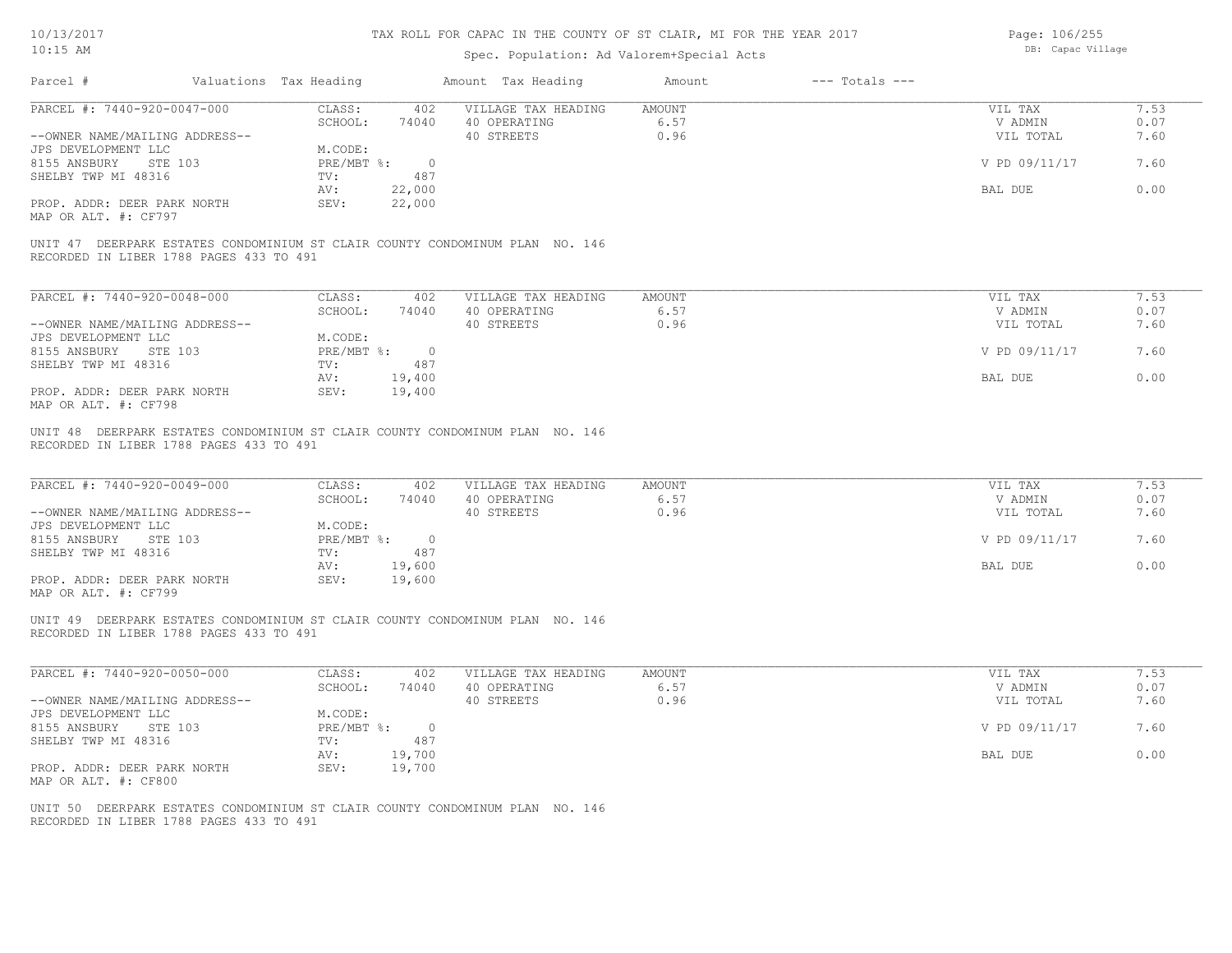# Spec. Population: Ad Valorem+Special Acts

Page: 107/255 DB: Capac Village

| Parcel #                                                           | Valuations Tax Heading |                                        |                       | Amount Tax Heading                                                           | Amount                        | $---$ Totals $---$ |                                 |                      |
|--------------------------------------------------------------------|------------------------|----------------------------------------|-----------------------|------------------------------------------------------------------------------|-------------------------------|--------------------|---------------------------------|----------------------|
| PARCEL #: 7440-920-0051-000<br>--OWNER NAME/MAILING ADDRESS--      |                        | CLASS:<br>SCHOOL:                      | 402<br>74040          | VILLAGE TAX HEADING<br>40 OPERATING<br>40 STREETS                            | <b>AMOUNT</b><br>6.57<br>0.96 |                    | VIL TAX<br>V ADMIN<br>VIL TOTAL | 7.53<br>0.07<br>7.60 |
| JPS DEVELOPMENT LLC<br>8155 ANSBURY STE 103<br>SHELBY TWP MI 48316 |                        | M.CODE:<br>$PRE/MBT$ %:<br>TV:         | $\overline{0}$<br>487 |                                                                              |                               |                    | V PD 09/11/17                   | 7.60                 |
| PROP. ADDR: DEER PARK NORTH                                        |                        | AV:<br>SEV:                            | 22,000<br>22,000      |                                                                              |                               |                    | BAL DUE                         | 0.00                 |
| MAP OR ALT. #: CF801                                               |                        |                                        |                       |                                                                              |                               |                    |                                 |                      |
| RECORDED IN LIBER 1788 PAGES 433 TO 491                            |                        |                                        |                       | UNIT 51 DEERPARK ESTATES CONDOMINIUM ST CLAIR COUNTY CONDOMINUM PLAN NO. 146 |                               |                    |                                 |                      |
| PARCEL #: 7440-920-0052-000                                        |                        | CLASS:                                 | 402                   | VILLAGE TAX HEADING                                                          | <b>AMOUNT</b>                 |                    | VIL TAX                         | 7.53                 |
| --OWNER NAME/MAILING ADDRESS--                                     |                        | SCHOOL:                                | 74040                 | 40 OPERATING<br>40 STREETS                                                   | 6.57<br>0.96                  |                    | V ADMIN<br>VIL TOTAL            | 0.07<br>7.60         |
| JPS DEVELOPMENT LLC<br>8155 ANSBURY<br>STE 103                     |                        | M.CODE:<br>$PRE/MBT$ $\div$ 0          |                       |                                                                              |                               |                    | V PD 09/11/17                   | 7.60                 |
| SHELBY TWP MI 48316<br>PROP. ADDR: DEER PARK NORTH                 |                        | TV:<br>AV:                             | 487<br>20,600         |                                                                              |                               |                    | BAL DUE                         | 0.00                 |
| MAP OR ALT. #: CF802                                               |                        | SEV:                                   | 20,600                |                                                                              |                               |                    |                                 |                      |
| RECORDED IN LIBER 1788 PAGES 433 TO 491                            |                        |                                        |                       | UNIT 52 DEERPARK ESTATES CONDOMINIUM ST CLAIR COUNTY CONDOMINUM PLAN NO. 146 |                               |                    |                                 |                      |
| PARCEL #: 7440-920-0053-000<br>--OWNER NAME/MAILING ADDRESS--      |                        | CLASS:<br>SCHOOL:                      | 402<br>74040          | VILLAGE TAX HEADING<br>40 OPERATING<br>40 STREETS                            | <b>AMOUNT</b><br>6.57<br>0.96 |                    | VIL TAX<br>V ADMIN<br>VIL TOTAL | 7.53<br>0.07<br>7.60 |
| JPS DEVELOPMENT LLC<br>8155 ANSBURY<br>STE 103                     |                        | M.CODE:<br>$PRE/MBT$ $\frac{1}{6}$ : 0 |                       |                                                                              |                               |                    | V PD 09/11/17                   | 7.60                 |
| SHELBY TWP MI 48316                                                |                        | TV:<br>AV:                             | 487<br>21,100         |                                                                              |                               |                    | BAL DUE                         | 0.00                 |
| PROP. ADDR: PHEASANT DR<br>MAP OR ALT. #: CF803                    |                        | SEV:                                   | 21,100                |                                                                              |                               |                    |                                 |                      |
| RECORDED IN LIBER 1788 PAGES 433 TO 491                            |                        |                                        |                       | UNIT 53 DEERPARK ESTATES CONDOMINIUM ST CLAIR COUNTY CONDOMINUM PLAN NO. 146 |                               |                    |                                 |                      |
| PARCEL #: 7440-920-0054-000                                        |                        | CLASS:<br>SCHOOL:                      | 402<br>74040          | VILLAGE TAX HEADING<br>40 OPERATING                                          | <b>AMOUNT</b><br>6.57         |                    | VIL TAX<br>V ADMIN              | 7.53<br>0.07         |
| --OWNER NAME/MAILING ADDRESS--                                     |                        |                                        |                       | 40 STREETS                                                                   | 0.96                          |                    | VIL TOTAL                       | 7.60                 |
| JPS DEVELOPMENT LLC<br>8155 ANSBURY                                | STE 103                | M.CODE:<br>$PRE/MBT$ $\div$ :          | $\circ$<br>487        |                                                                              |                               |                    | V PD 09/11/17                   | 7.60                 |
| SHELBY TWP MI 48316<br>PROP. ADDR: PHEASANT DR                     |                        | TV:<br>AV:<br>SEV:                     | 21,400<br>21,400      |                                                                              |                               |                    | BAL DUE                         | 0.00                 |
| MAP OR ALT. #: CF804                                               |                        |                                        |                       |                                                                              |                               |                    |                                 |                      |
| RECORDED IN LIBER 1788 PAGES 433 TO 491                            |                        |                                        |                       | UNIT 54 DEERPARK ESTATES CONDOMINIUM ST CLAIR COUNTY CONDOMINUM PLAN NO. 146 |                               |                    |                                 |                      |
|                                                                    |                        |                                        |                       |                                                                              |                               |                    |                                 |                      |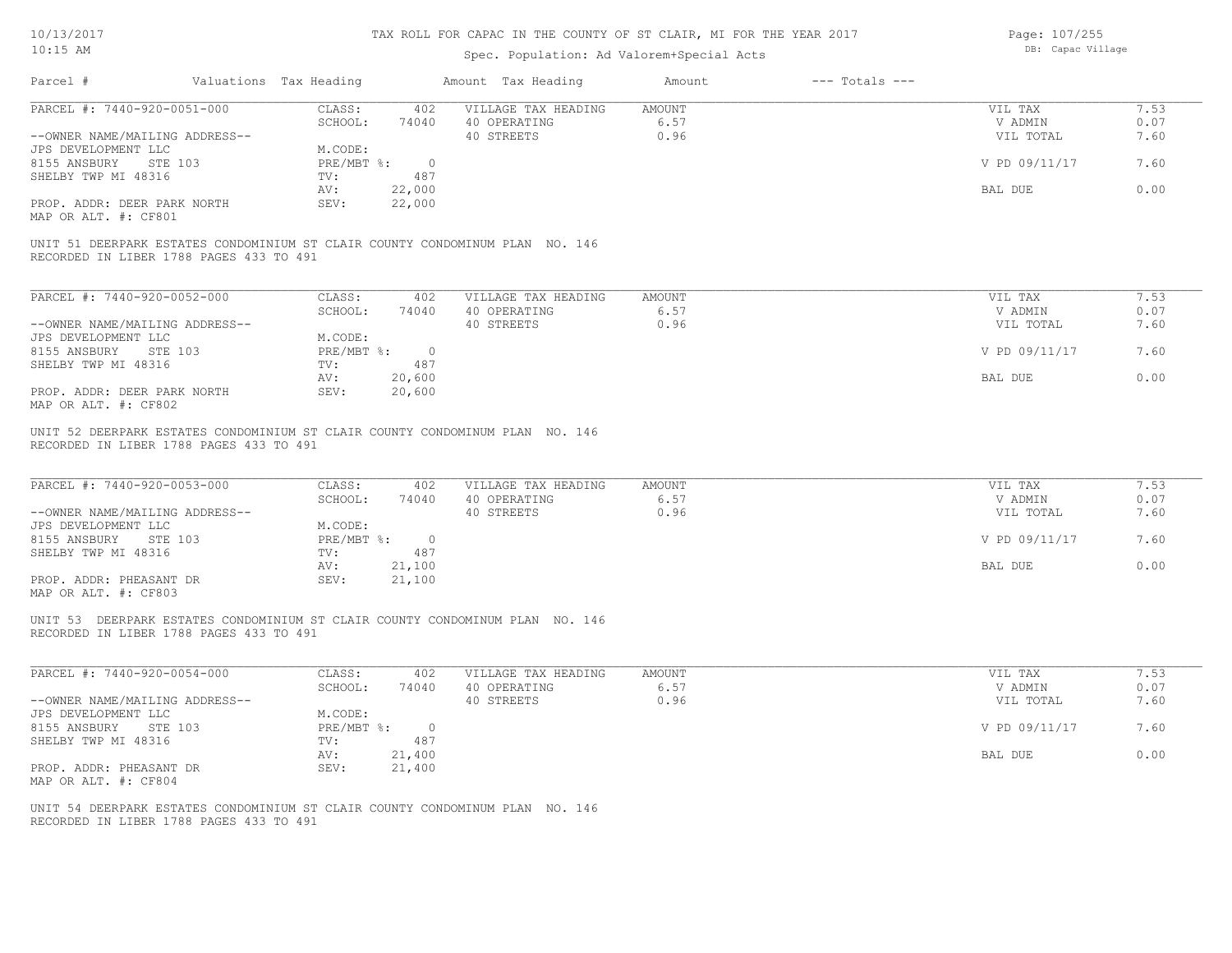# Spec. Population: Ad Valorem+Special Acts

| Page: 108/255     |
|-------------------|
| DB: Capac Village |

| Parcel #                                                      | Valuations Tax Heading |                   |                       | Amount Tax Heading                                                           | Amount                 | $---$ Totals $---$ |                                 |                      |
|---------------------------------------------------------------|------------------------|-------------------|-----------------------|------------------------------------------------------------------------------|------------------------|--------------------|---------------------------------|----------------------|
| PARCEL #: 7440-920-0055-000<br>--OWNER NAME/MAILING ADDRESS-- |                        | CLASS:<br>SCHOOL: | 402<br>74040          | VILLAGE TAX HEADING<br>40 OPERATING<br>40 STREETS                            | AMOUNT<br>6.57<br>0.96 |                    | VIL TAX<br>V ADMIN<br>VIL TOTAL | 7.53<br>0.07<br>7.60 |
| JPS DEVELOPMENT LLC<br>8155 ANSBURY STE 103                   |                        | M.CODE:           | PRE/MBT %: 0          |                                                                              |                        |                    | V PD 09/11/17                   | 7.60                 |
| SHELBY TWP MI 48316                                           |                        | TV:<br>AV:        | 487<br>20,000         |                                                                              |                        |                    | BAL DUE                         | 0.00                 |
| PROP. ADDR: PHEASANT DR<br>MAP OR ALT. #: CF805               |                        | SEV:              | 20,000                |                                                                              |                        |                    |                                 |                      |
| RECORDED IN LIBER 1788 PAGES 433 TO 491                       |                        |                   |                       | UNIT 55 DEERPARK ESTATES CONDOMINIUM ST CLAIR COUNTY CONDOMINUM PLAN NO. 146 |                        |                    |                                 |                      |
| PARCEL #: 7440-920-0056-000                                   |                        | CLASS:            | 402                   | VILLAGE TAX HEADING                                                          | <b>AMOUNT</b>          |                    | VIL TAX                         | 7.53                 |
| --OWNER NAME/MAILING ADDRESS--                                |                        | SCHOOL:           | 74040                 | 40 OPERATING<br>40 STREETS                                                   | 6.57<br>0.96           |                    | V ADMIN<br>VIL TOTAL            | 0.07<br>7.60         |
| JPS DEVELOPMENT LLC<br>8155 ANSBURY STE 103                   |                        | M.CODE:           | $PRE/MBT$ $\div$ 0    |                                                                              |                        |                    | V PD 09/11/17                   | 7.60                 |
| SHELBY TWP MI 48316                                           |                        | TV:<br>AV:        | 487<br>18,000         |                                                                              |                        |                    | BAL DUE                         | 0.00                 |
| PROP. ADDR: PHEASANT DR<br>MAP OR ALT. #: CF806               |                        | SEV:              | 18,000                |                                                                              |                        |                    |                                 |                      |
| RECORDED IN LIBER 1788 PAGES 433 TO 491                       |                        |                   |                       | UNIT 56 DEERPARK ESTATES CONDOMINIUM ST CLAIR COUNTY CONDOMINUM PLAN NO. 146 |                        |                    |                                 |                      |
| PARCEL #: 7440-920-0057-000                                   |                        | CLASS:<br>SCHOOL: | 402<br>74040          | VILLAGE TAX HEADING<br>40 OPERATING                                          | <b>AMOUNT</b><br>6.57  |                    | VIL TAX<br>V ADMIN              | 7.53<br>0.07         |
| --OWNER NAME/MAILING ADDRESS--<br>JPS DEVELOPMENT LLC         |                        | M.CODE:           |                       | 40 STREETS                                                                   | 0.96                   |                    | VIL TOTAL                       | 7.60                 |
| 8155 ANSBURY STE 103<br>SHELBY TWP MI 48316                   |                        | PRE/MBT %:<br>TV: | $\overline{0}$<br>487 |                                                                              |                        |                    | V PD 09/11/17                   | 7.60                 |
| PROP. ADDR: DEER PARK SOUTH<br>MAP OR ALT. #: CF807           |                        | AV:<br>SEV:       | 21,600<br>21,600      |                                                                              |                        |                    | BAL DUE                         | 0.00                 |
| RECORDED IN LIBER 1788 PAGES 433 TO 491                       |                        |                   |                       | UNIT 57 DEERPARK ESTATES CONDOMINIUM ST CLAIR COUNTY CONDOMINUM PLAN NO. 146 |                        |                    |                                 |                      |
| PARCEL #: 7440-920-0058-000                                   |                        | CLASS:<br>SCHOOL: | 402<br>74040          | VILLAGE TAX HEADING<br>40 OPERATING                                          | <b>AMOUNT</b><br>6.57  |                    | VIL TAX<br>V ADMIN              | 7.53<br>0.07         |
| --OWNER NAME/MAILING ADDRESS--<br>DEER PARK LAND DEVELOPMENT  |                        | M.CODE:           |                       | 40 STREETS                                                                   | 0.96                   |                    | VIL TOTAL                       | 7.60                 |
| 8155 ANNSBURY STE 109                                         |                        | PRE/MBT %:        | $\overline{0}$        |                                                                              |                        |                    | V PD 09/11/17                   | 7.60                 |
| UTICA MI 48316                                                |                        | TV:<br>AV:        | 487<br>22,000         |                                                                              |                        |                    | BAL DUE                         | 0.00                 |
| PROP. ADDR: DEER PARK SOUTH<br>MAP OR ALT. #: CF808           |                        | SEV:              | 22,000                |                                                                              |                        |                    |                                 |                      |
| RECORDED IN LIBER 1788 PAGES 433 TO 491                       |                        |                   |                       | UNIT 58 DEERPARK ESTATES CONDOMINIUM ST CLAIR COUNTY CONDOMINUM PLAN NO. 146 |                        |                    |                                 |                      |
|                                                               |                        |                   |                       |                                                                              |                        |                    |                                 |                      |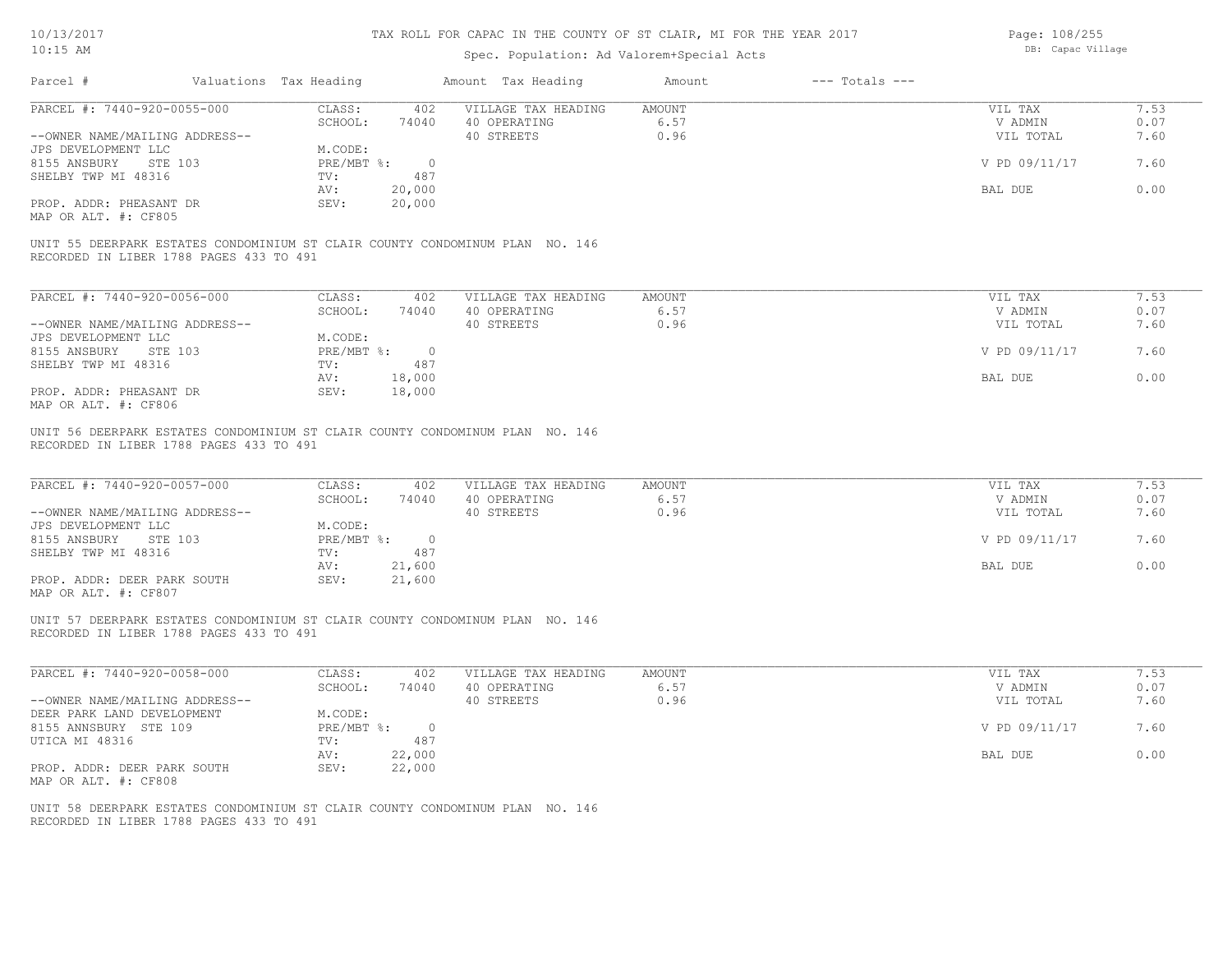### Spec. Population: Ad Valorem+Special Acts

| Page: 109/255     |
|-------------------|
| DB: Capac Village |

| Parcel #                                                                                                                | Valuations Tax Heading                        | Amount Tax Heading                                | Amount                 | $---$ Totals $---$ |                                 |                      |
|-------------------------------------------------------------------------------------------------------------------------|-----------------------------------------------|---------------------------------------------------|------------------------|--------------------|---------------------------------|----------------------|
| PARCEL #: 7440-920-0059-000<br>--OWNER NAME/MAILING ADDRESS--                                                           | CLASS:<br>402<br>SCHOOL:<br>74040             | VILLAGE TAX HEADING<br>40 OPERATING<br>40 STREETS | AMOUNT<br>6.57<br>0.96 |                    | VIL TAX<br>V ADMIN<br>VIL TOTAL | 7.53<br>0.07<br>7.60 |
| DEER PARK LAND DEVELOPMENT<br>8155 ANNSBURY STE 109                                                                     | M.CODE:<br>PRE/MBT %: 0                       |                                                   |                        |                    | V PD 09/11/17                   | 7.60                 |
| UTICA MI 48316<br>PROP. ADDR: DEER PARK WEST                                                                            | 487<br>TV:<br>20,100<br>AV:<br>SEV:<br>20,100 |                                                   |                        |                    | BAL DUE                         | 0.00                 |
| MAP OR ALT. #: CF809                                                                                                    |                                               |                                                   |                        |                    |                                 |                      |
| UNIT 59 DEERPARK ESTATES CONDOMINIUM ST CLAIR COUNTY CONDOMINUM PLAN NO. 146<br>RECORDED IN LIBER 1788 PAGES 433 TO 491 |                                               |                                                   |                        |                    |                                 |                      |
| PARCEL #: 7440-920-0060-000                                                                                             | CLASS:<br>402                                 | VILLAGE TAX HEADING                               | <b>AMOUNT</b>          |                    | VIL TAX                         | 7.53                 |
| --OWNER NAME/MAILING ADDRESS--                                                                                          | SCHOOL:<br>74040                              | 40 OPERATING<br>40 STREETS                        | 6.57<br>0.96           |                    | V ADMIN<br>VIL TOTAL            | 0.07<br>7.60         |
| DEER PARK LAND DEVELOPMENT<br>8155 ANNSBURY STE 109                                                                     | M.CODE:<br>$PRE/MBT$ %:<br>$\overline{0}$     |                                                   |                        |                    | V PD 09/11/17                   | 7.60                 |
| UTICA MI 48316                                                                                                          | 487<br>TV:<br>20,000<br>AV:                   |                                                   |                        |                    | BAL DUE                         | 0.00                 |
| PROP. ADDR: DEER PARK WEST<br>MAP OR ALT. #: CF810                                                                      | SEV:<br>20,000                                |                                                   |                        |                    |                                 |                      |
| RECORDED IN LIBER 1788 PAGES 433 TO 491<br>PARCEL #: 7440-920-0061-000                                                  | CLASS:<br>402                                 | VILLAGE TAX HEADING                               | AMOUNT                 |                    | VIL TAX                         | 7.53                 |
| --OWNER NAME/MAILING ADDRESS--                                                                                          | SCHOOL:<br>74040                              | 40 OPERATING<br>40 STREETS                        | 6.57<br>0.96           |                    | V ADMIN<br>VIL TOTAL            | 0.07<br>7.60         |
| DEER PARK LAND DEVELOPMENT<br>8155 ANNSBURY STE 109<br>UTICA MI 48316                                                   | M.CODE:<br>PRE/MBT %: 0<br>TV:<br>487         |                                                   |                        |                    | V PD 09/11/17                   | 7.60                 |
| PROP. ADDR: DEER PARK WEST                                                                                              | 20,100<br>AV:<br>SEV:<br>20,100               |                                                   |                        |                    | BAL DUE                         | 0.00                 |
| MAP OR ALT. #: CF811                                                                                                    |                                               |                                                   |                        |                    |                                 |                      |
| UNIT 61 DEERPARK ESTATES CONDOMINIUM ST CLAIR COUNTY CONDOMINUM PLAN NO. 146<br>RECORDED IN LIBER 1788 PAGES 433 TO 491 |                                               |                                                   |                        |                    |                                 |                      |
| PARCEL #: 7440-920-0062-000                                                                                             | CLASS:<br>402                                 | VILLAGE TAX HEADING                               | <b>AMOUNT</b>          |                    | VIL TAX                         | 7.53                 |
| --OWNER NAME/MAILING ADDRESS--                                                                                          | SCHOOL:<br>74040                              | 40 OPERATING<br>40 STREETS                        | 6.57<br>0.96           |                    | V ADMIN<br>VIL TOTAL            | 0.07<br>7.60         |
| DEER PARK LAND DEVELOPMENT<br>8155 ANNSBURY STE 109                                                                     | M.CODE:<br>PRE/MBT %: 0                       |                                                   |                        |                    | V PD 09/11/17                   | 7.60                 |
| UTICA MI 48316                                                                                                          | 487<br>TV:<br>AV:<br>21,000                   |                                                   |                        |                    | BAL DUE                         | 0.00                 |
| PROP. ADDR: DEER PARK WEST<br>MAP OR ALT. #: CF812                                                                      | SEV:<br>21,000                                |                                                   |                        |                    |                                 |                      |
| UNIT 62 DEERPARK ESTATES CONDOMINIUM ST CLAIR COUNTY CONDOMINUM PLAN NO. 146                                            |                                               |                                                   |                        |                    |                                 |                      |
| RECORDED IN LIBER 1788 PAGES 433 TO 491                                                                                 |                                               |                                                   |                        |                    |                                 |                      |
|                                                                                                                         |                                               |                                                   |                        |                    |                                 |                      |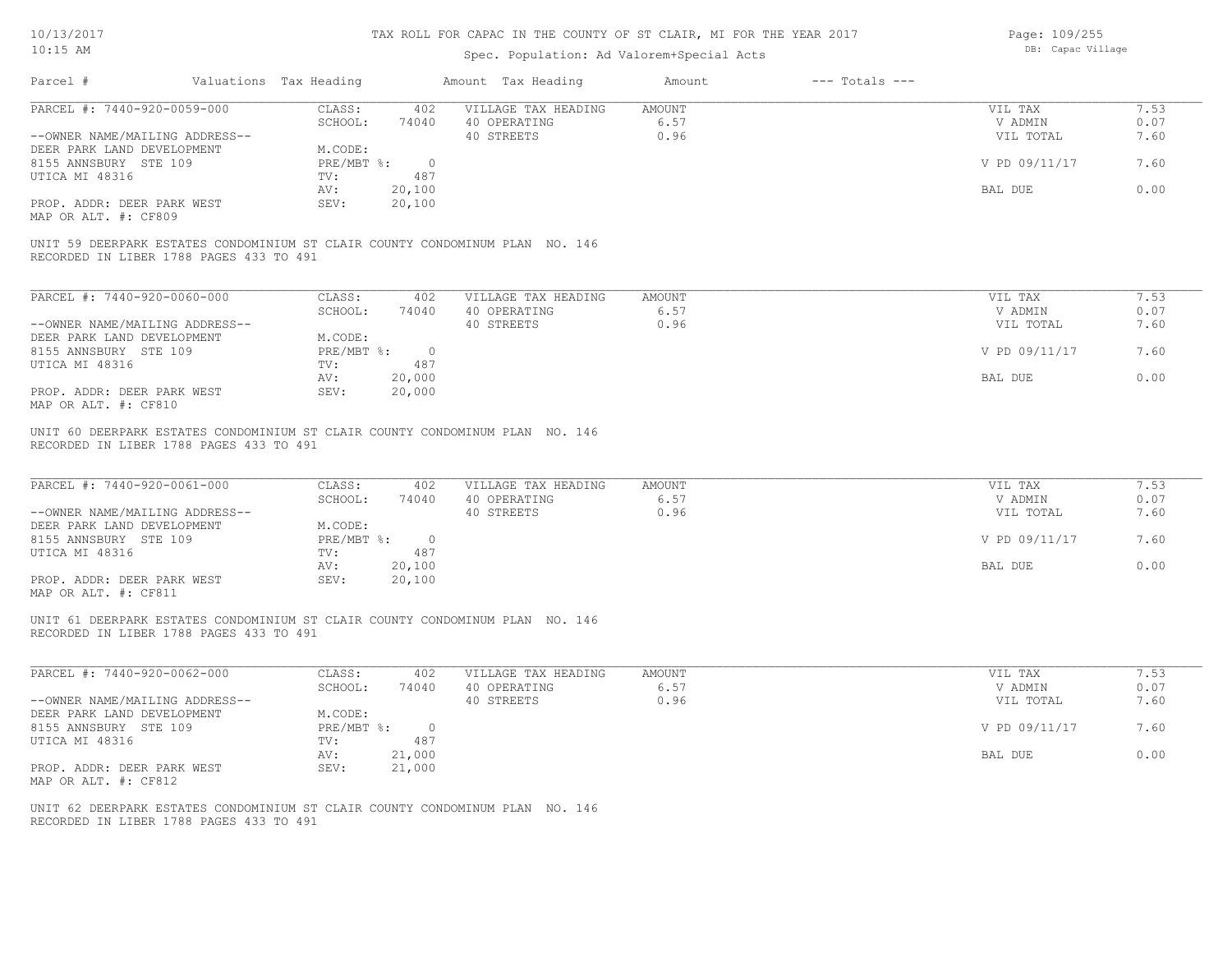### Spec. Population: Ad Valorem+Special Acts

Page: 110/255 DB: Capac Village

| Parcel #                                                                                                                | Valuations Tax Heading |                             |                          | Amount Tax Heading                                                               | Amount                           | $---$ Totals $---$ |                                 |                          |
|-------------------------------------------------------------------------------------------------------------------------|------------------------|-----------------------------|--------------------------|----------------------------------------------------------------------------------|----------------------------------|--------------------|---------------------------------|--------------------------|
| PARCEL #: 7440-920-0063-000                                                                                             |                        | CLASS:                      | 402                      | VILLAGE TAX HEADING                                                              | <b>AMOUNT</b>                    |                    | VIL TAX                         | 7.53                     |
|                                                                                                                         |                        | SCHOOL:                     | 74040                    | 40 OPERATING                                                                     | 6.57                             |                    | V ADMIN                         | 0.07                     |
| --OWNER NAME/MAILING ADDRESS--                                                                                          |                        |                             |                          | 40 STREETS                                                                       | 0.96                             |                    | VIL TOTAL                       | 7.60                     |
| DEER PARK LAND DEVELOPMENT<br>8155 ANNSBURY STE 109                                                                     |                        | M.CODE:<br>$PRE/MBT$ $\div$ | $\overline{\phantom{0}}$ |                                                                                  |                                  |                    | V PD 09/11/17                   | 7.60                     |
| UTICA MI 48316                                                                                                          |                        | TV:                         | 487                      |                                                                                  |                                  |                    |                                 |                          |
|                                                                                                                         |                        | AV:                         | 22,000                   |                                                                                  |                                  |                    | BAL DUE                         | 0.00                     |
| PROP. ADDR: DEER PARK WEST<br>MAP OR ALT. #: CF813                                                                      |                        | SEV:                        | 22,000                   |                                                                                  |                                  |                    |                                 |                          |
| UNIT 63 DEERPARK ESTATES CONDOMINIUM ST CLAIR COUNTY CONDOMINUM PLAN NO. 146<br>RECORDED IN LIBER 1788 PAGES 433 TO 491 |                        |                             |                          |                                                                                  |                                  |                    |                                 |                          |
| PARCEL #: 7440-920-0064-000                                                                                             |                        | CLASS:                      | 401                      | VILLAGE TAX HEADING                                                              | <b>AMOUNT</b>                    |                    | VIL TAX                         | 286.78                   |
|                                                                                                                         |                        | SCHOOL:                     | 74040                    | 40 OPERATING                                                                     | 249.95                           |                    | V ADMIN                         | 2.86                     |
| --OWNER NAME/MAILING ADDRESS--                                                                                          |                        |                             |                          | 40 STREETS                                                                       | 36.83                            |                    | VIL TOTAL                       | 289.64                   |
| O'BRIEN GERALD                                                                                                          |                        | M.CODE:                     |                          |                                                                                  |                                  |                    |                                 |                          |
| 202 QUAIL DR                                                                                                            |                        |                             | PRE/MBT %: 100           |                                                                                  |                                  |                    | V PD 09/15/17                   | 289.64                   |
| CAPAC MI 48014                                                                                                          |                        | TV:<br>AV:                  | 18,501<br>37,500         |                                                                                  |                                  |                    | BAL DUE                         | 0.00                     |
| PROP. ADDR: 202 QUAIL DR<br>MAP OR ALT. #: CF814A                                                                       |                        | SEV:                        | 37,500                   |                                                                                  |                                  |                    |                                 |                          |
| PARCEL #: 7440-920-0065-000<br>--OWNER NAME/MAILING ADDRESS--                                                           |                        | CLASS:<br>SCHOOL:           | 401<br>74040             | VILLAGE TAX HEADING<br>40 OPERATING<br>40 STREETS                                | <b>AMOUNT</b><br>441.72<br>65.08 |                    | VIL TAX<br>V ADMIN<br>VIL TOTAL | 506.80<br>5.06<br>511.86 |
| KWIATKOSKI, JAMES/JOAN<br>204 QUAIL DR                                                                                  |                        | M.CODE:                     | PRE/MBT %: 100           |                                                                                  |                                  |                    | V PD 08/30/17                   | 511.86                   |
| CAPAC MI 48014                                                                                                          |                        | TV:                         | 32,695                   |                                                                                  |                                  |                    |                                 |                          |
|                                                                                                                         |                        | AV:                         | 36,100                   |                                                                                  |                                  |                    | BAL DUE                         | 0.00                     |
| PROP. ADDR: 204 QUAIL DR<br>MAP OR ALT. #: CF814B                                                                       |                        | SEV:                        | 36,100                   |                                                                                  |                                  |                    |                                 |                          |
| NO. 146 RECORDED IN LIBER 1788 PAGES 433 TO 491                                                                         |                        |                             |                          | UNIT B BUIULDING 1 DEER PARK ESTATES CONDOMINIUM ST CLAIR COUNTY CONDOMINUM PLAN |                                  |                    |                                 |                          |
| PARCEL #: 7440-920-0066-000                                                                                             |                        | CLASS:                      | 401                      | VILLAGE TAX HEADING                                                              | <b>AMOUNT</b>                    |                    | VIL TAX                         | 529.14                   |
|                                                                                                                         |                        | SCHOOL:                     | 74040                    | 40 OPERATING                                                                     | 461.19                           |                    | V ADMIN                         | 5.29                     |
| --OWNER NAME/MAILING ADDRESS--<br>MAYER, DAVID S./HELENA                                                                |                        | M.CODE:                     |                          | 40 STREETS                                                                       | 67.95                            |                    | VIL TOTAL                       | 534.43                   |
| 206 QUAIL DR                                                                                                            |                        |                             | PRE/MBT %: 100           |                                                                                  |                                  |                    | V PD 08/02/17                   | 534.43                   |
| CAPAC, MI 48014                                                                                                         |                        | TV:                         | 34,136                   |                                                                                  |                                  |                    |                                 |                          |
|                                                                                                                         |                        | AV:                         | 37,500                   |                                                                                  |                                  |                    | BAL DUE                         | 0.00                     |
| PROP. ADDR: 206 QUAIL DR                                                                                                |                        | SEV:                        | 37,500                   |                                                                                  |                                  |                    |                                 |                          |
| MAP OR ALT. #: CF814C                                                                                                   |                        |                             |                          |                                                                                  |                                  |                    |                                 |                          |
| UNIT C BUIULDING 1<br>NO. 146 RECORDED IN LIBER 1788 PAGES 433 TO 491                                                   |                        |                             |                          | DEERPARK ESTATES CONDOMINIUM ST CLAIR COUNTY CONDOMINUM PLAN                     |                                  |                    |                                 |                          |
|                                                                                                                         |                        |                             |                          |                                                                                  |                                  |                    |                                 |                          |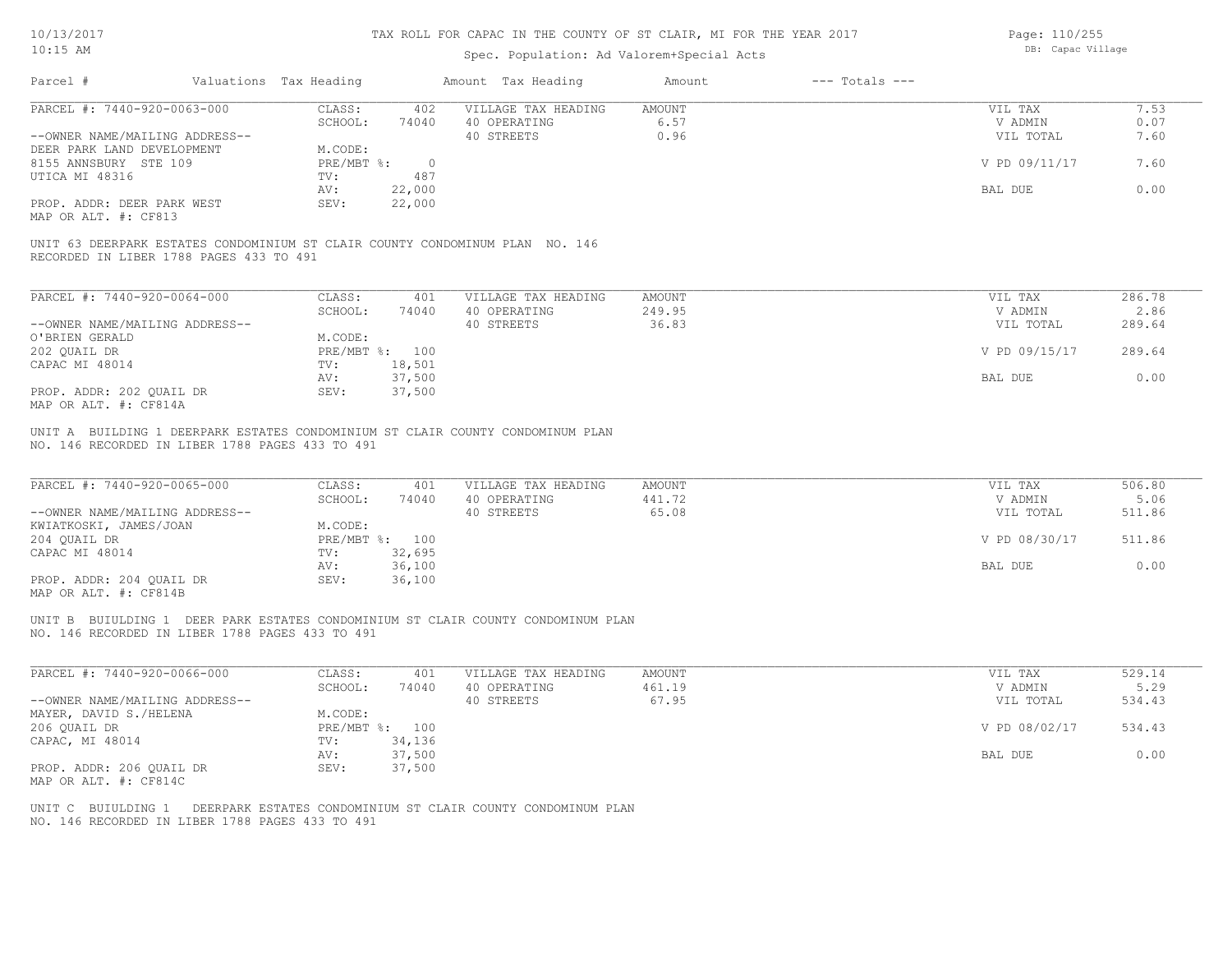Page: 111/255

| $10:15$ AM                                                                           |                        |                              |                       | Spec. Population: Ad Valorem+Special Acts                                       |                           |                    | DB: Capac Village               |                          |
|--------------------------------------------------------------------------------------|------------------------|------------------------------|-----------------------|---------------------------------------------------------------------------------|---------------------------|--------------------|---------------------------------|--------------------------|
| Parcel #                                                                             | Valuations Tax Heading |                              |                       | Amount Tax Heading                                                              | Amount                    | $---$ Totals $---$ |                                 |                          |
| PARCEL #: 7440-920-0067-000                                                          |                        | CLASS:                       | 401                   | VILLAGE TAX HEADING                                                             | AMOUNT                    |                    | VIL TAX                         | 529.14                   |
|                                                                                      |                        | SCHOOL:                      | 74040                 | 40 OPERATING                                                                    | 461.19                    |                    | V ADMIN                         | 5.29                     |
| --OWNER NAME/MAILING ADDRESS--                                                       |                        |                              |                       | 40 STREETS                                                                      | 67.95                     |                    | VIL TOTAL                       | 534.43                   |
| WHITE PAMELA                                                                         |                        | M.CODE:                      | COREL                 |                                                                                 |                           |                    |                                 |                          |
| 102 QUAIL CT                                                                         |                        | PRE/MBT %: 100               |                       |                                                                                 |                           |                    | V PD 09/18/17                   | 534.43                   |
| CAPAC MI 48014                                                                       |                        | TV:                          | 34,136                |                                                                                 |                           |                    |                                 |                          |
|                                                                                      |                        | AV:                          | 37,500                |                                                                                 |                           |                    | BAL DUE                         | 0.00                     |
| PROP. ADDR: 102 QUAIL CT<br>MAP OR ALT. #: CF815A                                    |                        | SEV:                         | 37,500                |                                                                                 |                           |                    |                                 |                          |
| NO. 146 RECORDED IN LIBER 1788 PAGES 433 TO 491                                      |                        |                              |                       | UNIT A BUILDING 2 DEER PARK ESTATES CONDOMINIUM ST CLAIR COUNTY CONDOMINUM PLAN |                           |                    |                                 |                          |
| PARCEL #: 7440-920-0068-000                                                          |                        | CLASS:                       | 401                   | VILLAGE TAX HEADING                                                             | AMOUNT                    |                    | VIL TAX                         | 559.58                   |
|                                                                                      |                        | SCHOOL:                      | 74040                 | 40 OPERATING                                                                    | 487.72                    |                    | V ADMIN                         | 5.59                     |
| --OWNER NAME/MAILING ADDRESS--                                                       |                        |                              |                       | 40 STREETS                                                                      | 71.86                     |                    | VIL TOTAL                       | 565.17                   |
| SANDERS JUDITH A                                                                     |                        | M.CODE:                      | OLALS                 |                                                                                 |                           |                    |                                 |                          |
| 104 QUAIL CT                                                                         |                        | PRE/MBT %: 100               |                       |                                                                                 |                           |                    | V PD 08/16/17                   | 565.17                   |
| CAPAC MI 48014--373                                                                  |                        | TV:                          | 36,100                |                                                                                 |                           |                    |                                 |                          |
|                                                                                      |                        | AV:                          | 36,100                |                                                                                 |                           |                    | BAL DUE                         | 0.00                     |
| PROP. ADDR: 104 QUAIL CT                                                             |                        | SEV:                         | 36,100                |                                                                                 |                           |                    |                                 |                          |
| MAP OR ALT. #: CF815B                                                                |                        |                              |                       |                                                                                 |                           |                    |                                 |                          |
| PARCEL #: 7440-920-0069-000<br>--OWNER NAME/MAILING ADDRESS--<br>EVON N PFEILSTUCKER |                        | CLASS:<br>SCHOOL:<br>M.CODE: | 401<br>74040<br>COREL | VILLAGE TAX HEADING<br>40 OPERATING<br>40 STREETS                               | AMOUNT<br>461.19<br>67.95 |                    | VIL TAX<br>V ADMIN<br>VIL TOTAL | 529.14<br>5.29<br>534.43 |
| 106 QUAIL CT<br>CAPAC, MI 48014                                                      |                        | PRE/MBT %: 100<br>TV:        | 34,136                |                                                                                 |                           |                    | V PD 09/18/17                   | 534.43                   |
|                                                                                      |                        | AV:                          | 37,500                |                                                                                 |                           |                    | BAL DUE                         | 0.00                     |
| PROP. ADDR: 106 QUAIL CT<br>MAP OR ALT. #: CF815C                                    |                        | SEV:                         | 37,500                |                                                                                 |                           |                    |                                 |                          |
| NO. 146 RECORDED IN LIBER 1788 PAGES 433 TO 491                                      |                        |                              |                       | UNIT C BUILDING 2 DEER PARK ESTATES CONDOMINIUM ST CLAIR COUNTY CONDOMINUM PLAN |                           |                    |                                 |                          |
| PARCEL #: 7440-920-0070-000                                                          |                        | CLASS:                       | 401                   | VILLAGE TAX HEADING                                                             | <b>AMOUNT</b>             |                    | VIL TAX                         | 529.14                   |
|                                                                                      |                        | SCHOOL:                      | 74040                 | 40 OPERATING                                                                    | 461.19                    |                    | V ADMIN                         | 5.29                     |
| --OWNER NAME/MAILING ADDRESS--                                                       |                        |                              |                       | 40 STREETS                                                                      | 67.95                     |                    | VIL TOTAL                       | 534.43                   |
| LEDBETTER RICK                                                                       |                        | M.CODE:                      |                       |                                                                                 |                           |                    |                                 |                          |
| LEDBETTER DEBRA                                                                      |                        | PRE/MBT %:                   | $\circ$               |                                                                                 |                           |                    | V PD 08/24/17                   | 534.43                   |
| P.O. BOX 7                                                                           |                        | TV: 34,136                   |                       |                                                                                 |                           |                    |                                 |                          |
| PORTALES NM 88130                                                                    |                        | AV:<br>SEV:                  | 37,500<br>37,500      |                                                                                 |                           |                    | BAL DUE                         | 0.00                     |
| PROP. ADDR: 108 QUAIL CT<br>MAP OR ALT. #: CF816A                                    |                        |                              |                       |                                                                                 |                           |                    |                                 |                          |
| 146 RECORDED IN LIBER 1788 PAGES 433 TO 491                                          |                        |                              |                       | UNIT A BLDG 3 DEER PARK ESTATES CONDOMINIUM ST CLAIR COUNTY CONDOMINUM PLAN NO. |                           |                    |                                 |                          |
|                                                                                      |                        |                              |                       |                                                                                 |                           |                    |                                 |                          |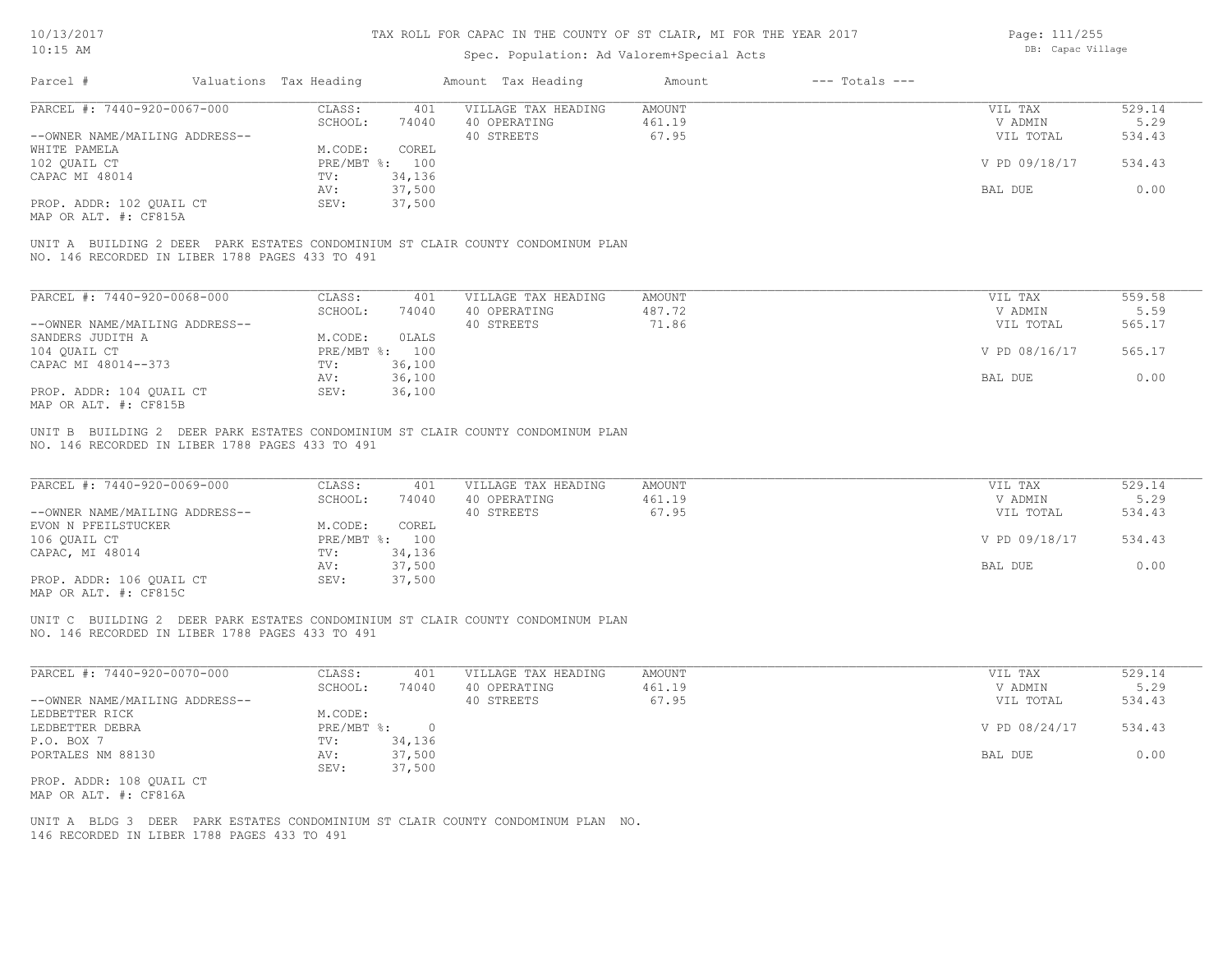Page: DB: Capac Village 112/255

| $10:15$ AM                                                                                                                                                |                        | Spec. Population: Ad Valorem+Special Acts |                              | DB: Capac village |        |
|-----------------------------------------------------------------------------------------------------------------------------------------------------------|------------------------|-------------------------------------------|------------------------------|-------------------|--------|
| Parcel #                                                                                                                                                  | Valuations Tax Heading | Amount Tax Heading                        | $---$ Totals $---$<br>Amount |                   |        |
| PARCEL #: 7440-920-0071-000                                                                                                                               | CLASS:<br>401          | VILLAGE TAX HEADING                       | AMOUNT                       | VIL TAX           | 506.80 |
|                                                                                                                                                           | SCHOOL:<br>74040       | 40 OPERATING                              | 441.72                       | V ADMIN           | 5.06   |
| --OWNER NAME/MAILING ADDRESS--                                                                                                                            |                        | 40 STREETS                                | 65.08                        | VIL TOTAL         | 511.86 |
| MEADOWS ANGELA R                                                                                                                                          | M.CODE:                |                                           |                              |                   |        |
| 110 QUAIL CT                                                                                                                                              | PRE/MBT %: 100         |                                           |                              | V PD 07/18/17     | 511.86 |
| CAPAC MI 48014                                                                                                                                            | 32,695<br>TV:          |                                           |                              |                   |        |
|                                                                                                                                                           | 36,100<br>AV:          |                                           |                              | BAL DUE           | 0.00   |
| PROP. ADDR: 110 QUAIL CT                                                                                                                                  | SEV:<br>36,100         |                                           |                              |                   |        |
| MAP OR ALT. #: CF816B                                                                                                                                     |                        |                                           |                              |                   |        |
| UNIT B BUILDING 3 DEER PARK ESTATES CONDOMINIUM ST CLAIR COUNTY CONDOMINUM PLAN<br>NO. 146 RECORDED IN LIBER 1788 PAGES 433 TO 491                        |                        |                                           |                              |                   |        |
|                                                                                                                                                           |                        |                                           |                              |                   |        |
| PARCEL #: 7440-920-0072-000                                                                                                                               | CLASS:<br>401          | VILLAGE TAX HEADING                       | AMOUNT                       | VIL TAX           | 529.14 |
|                                                                                                                                                           | SCHOOL:<br>74040       | 40 OPERATING                              | 461.19                       | V ADMIN           | 5.29   |
| --OWNER NAME/MAILING ADDRESS--                                                                                                                            |                        | 40 STREETS                                | 67.95                        | VIL TOTAL         | 534.43 |
| HUTTON ROBERT W                                                                                                                                           | M.CODE:<br>OLALS       |                                           |                              |                   |        |
| 112 QUAIL CT                                                                                                                                              | PRE/MBT %: 100         |                                           |                              | V PD 09/01/17     | 534.43 |
| CAPAC MI 48014                                                                                                                                            | 34,136<br>TV:          |                                           |                              |                   |        |
|                                                                                                                                                           | 37,500<br>AV:          |                                           |                              | BAL DUE           | 0.00   |
| PROP. ADDR: 112 QUAIL CT<br>MAP OR ALT. #: CF816C                                                                                                         | 37,500<br>SEV:         |                                           |                              |                   |        |
| NO. 146 RECORDED IN LIBER 1788 PAGES 433 TO 491<br>PARCEL #: 7440-920-0073-000                                                                            | CLASS:<br>401          | VILLAGE TAX HEADING                       | AMOUNT                       | VIL TAX           | 531.79 |
|                                                                                                                                                           | SCHOOL:<br>74040       | 40 OPERATING                              | 463.50                       | V ADMIN           | 5.31   |
| --OWNER NAME/MAILING ADDRESS--                                                                                                                            |                        | 40 STREETS                                | 68.29                        | VIL TOTAL         | 537.10 |
| LAWSON ARLA J                                                                                                                                             | M.CODE:                |                                           |                              |                   |        |
| FRANTZ CONNIE J                                                                                                                                           | PRE/MBT %: 100         |                                           |                              | V PD 08/04/17     | 537.10 |
| 111 QUAIL DR.                                                                                                                                             | 34,307<br>TV:          |                                           |                              |                   |        |
| CAPAC MI 48014                                                                                                                                            | 37,500<br>AV:          |                                           |                              | BAL DUE           | 0.00   |
|                                                                                                                                                           | 37,500<br>SEV:         |                                           |                              |                   |        |
| PROP. ADDR: 111 QUAIL CT<br>MAP OR ALT. #: CF817A                                                                                                         |                        |                                           |                              |                   |        |
| UNIT A BUIULDING 4 DEERPARK ESTATES CONDOMINIUM ST CLAIR COUNTY CONDOMINUM PLAN<br>NO. 146 RECORDED IN LIBER 1788 PAGES 433 TO 491                        |                        |                                           |                              |                   |        |
| PARCEL #: 7440-920-0074-000                                                                                                                               | CLASS:<br>401          | VILLAGE TAX HEADING                       | AMOUNT                       | VIL TAX           | 506.80 |
|                                                                                                                                                           | SCHOOL:<br>74040       | 40 OPERATING                              | 441.72                       | V ADMIN           | 5.06   |
| --OWNER NAME/MAILING ADDRESS--                                                                                                                            |                        | 40 STREETS                                | 65.08                        | VIL TOTAL         | 511.86 |
| RINGLE KELLY M                                                                                                                                            | M.CODE:<br>COREL       |                                           |                              |                   |        |
| 109 QUAIL CT                                                                                                                                              | PRE/MBT %: 100         |                                           |                              | V PD 09/18/17     | 511.86 |
| CAPAC MI 48014                                                                                                                                            | 32,695<br>TV:          |                                           |                              |                   |        |
|                                                                                                                                                           | AV:<br>36,100          |                                           |                              | BAL DUE           | 0.00   |
| PROP. ADDR: 109 QUAIL CT<br>MAP OR ALT. #: CF817B                                                                                                         | 36,100<br>SEV:         |                                           |                              |                   |        |
| UNIT B BLDG 4 DEER PARK ESTATES CONDOMINIUM ST CLAIR COUNT CONDOMINIUM ST CLAIR<br>COUNTY CONDOMINIUM PLAN NO 146 RECORDED IN LIBER 1788 PAGES 433 TO 491 |                        |                                           |                              |                   |        |
|                                                                                                                                                           |                        |                                           |                              |                   |        |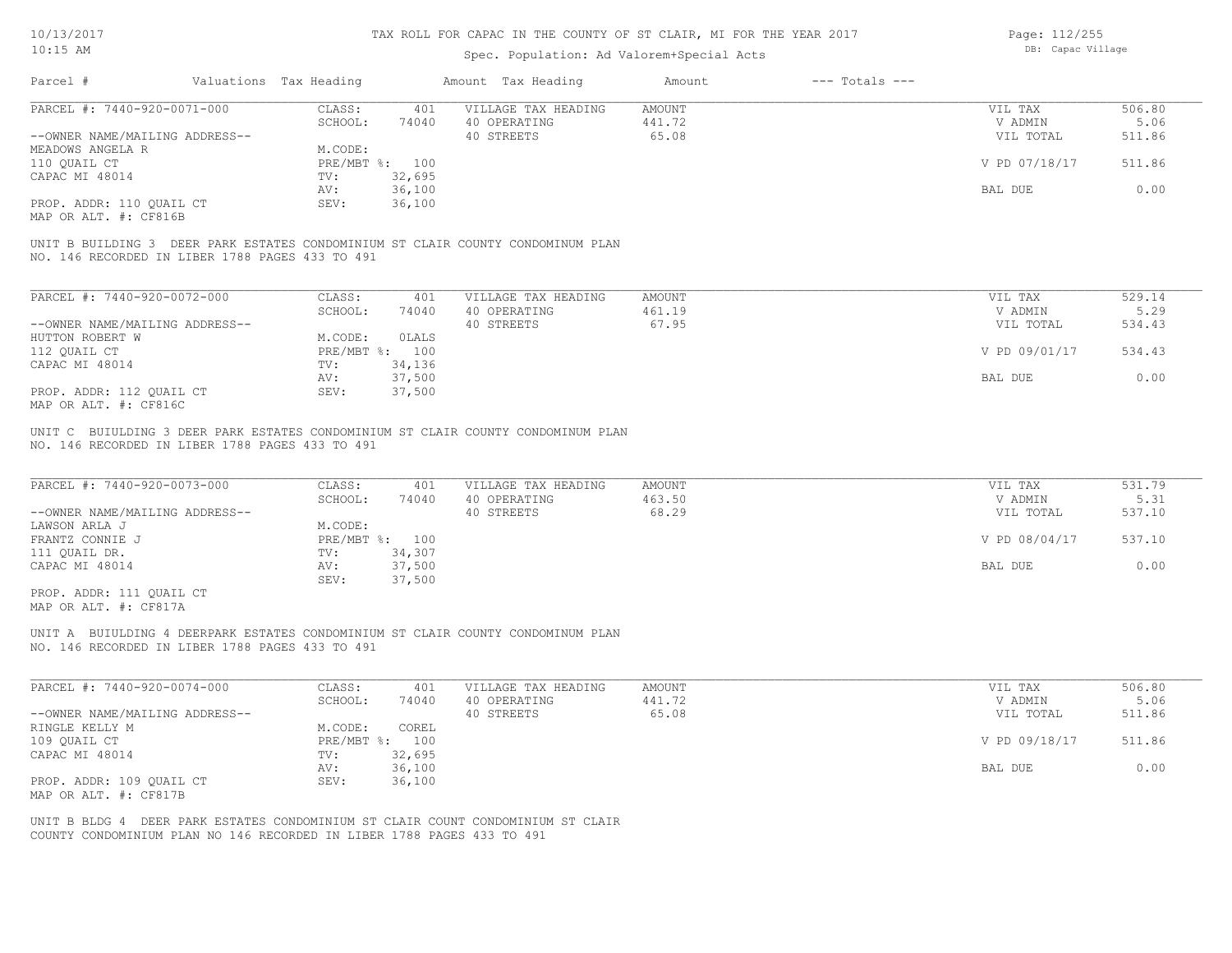# Spec. Population: Ad Valorem+Special Acts

Page: 113/255 DB: Capac Village

| Parcel #<br>Valuations Tax Heading<br>PARCEL #: 7440-920-0075-000<br>--OWNER NAME/MAILING ADDRESS--<br>ADAMS LARRY G/JUDITH A<br>107 QUAIL COURT<br>CAPAC MI 48014<br>PROP. ADDR: 107 QUAIL CT<br>MAP OR ALT. #: CF817C<br>UNIT C BUIULDING 4 DEERPARK ESTATES CONDOMINIUM ST CLAIR COUNTY CONDOMINUM PLAN<br>NO. 146 RECORDED IN LIBER 1788 PAGES 433 TO 491 | CLASS:<br>401<br>SCHOOL:<br>74040<br>M.CODE:<br>PRE/MBT %: 100<br>34,136<br>TV:<br>37,500<br>AV:<br>SEV:<br>37,500              | Amount Tax Heading<br>VILLAGE TAX HEADING<br>40 OPERATING<br>40 STREETS | $---$ Totals $---$<br>Amount<br>AMOUNT<br>461.19<br>67.95 | VIL TAX<br>V ADMIN<br>VIL TOTAL<br>V PD 09/11/17 | 529.14<br>5.29<br>534.43<br>534.43 |
|---------------------------------------------------------------------------------------------------------------------------------------------------------------------------------------------------------------------------------------------------------------------------------------------------------------------------------------------------------------|---------------------------------------------------------------------------------------------------------------------------------|-------------------------------------------------------------------------|-----------------------------------------------------------|--------------------------------------------------|------------------------------------|
|                                                                                                                                                                                                                                                                                                                                                               |                                                                                                                                 |                                                                         |                                                           |                                                  |                                    |
|                                                                                                                                                                                                                                                                                                                                                               |                                                                                                                                 |                                                                         |                                                           |                                                  |                                    |
|                                                                                                                                                                                                                                                                                                                                                               |                                                                                                                                 |                                                                         |                                                           |                                                  |                                    |
|                                                                                                                                                                                                                                                                                                                                                               |                                                                                                                                 |                                                                         |                                                           |                                                  |                                    |
|                                                                                                                                                                                                                                                                                                                                                               |                                                                                                                                 |                                                                         |                                                           |                                                  |                                    |
|                                                                                                                                                                                                                                                                                                                                                               |                                                                                                                                 |                                                                         |                                                           |                                                  |                                    |
|                                                                                                                                                                                                                                                                                                                                                               |                                                                                                                                 |                                                                         |                                                           |                                                  |                                    |
|                                                                                                                                                                                                                                                                                                                                                               |                                                                                                                                 |                                                                         |                                                           | BAL DUE                                          | 0.00                               |
|                                                                                                                                                                                                                                                                                                                                                               |                                                                                                                                 |                                                                         |                                                           |                                                  |                                    |
|                                                                                                                                                                                                                                                                                                                                                               |                                                                                                                                 |                                                                         |                                                           |                                                  |                                    |
| PARCEL #: 7440-920-0076-000                                                                                                                                                                                                                                                                                                                                   | CLASS:<br>401                                                                                                                   | VILLAGE TAX HEADING                                                     | AMOUNT                                                    | VIL TAX                                          | 581.29                             |
|                                                                                                                                                                                                                                                                                                                                                               | SCHOOL:<br>74040                                                                                                                | 40 OPERATING                                                            | 506.64                                                    | V ADMIN                                          | 5.81                               |
| --OWNER NAME/MAILING ADDRESS--                                                                                                                                                                                                                                                                                                                                |                                                                                                                                 | 40 STREETS                                                              | 74.65                                                     | VIL TOTAL                                        | 587.10                             |
| MILLER GERALD                                                                                                                                                                                                                                                                                                                                                 | M.CODE:<br>COREL                                                                                                                |                                                                         |                                                           |                                                  |                                    |
| 105 QUAIL CT                                                                                                                                                                                                                                                                                                                                                  | PRE/MBT %: 100                                                                                                                  |                                                                         |                                                           | V PD 09/18/17                                    | 587.10                             |
| CAPAC MI 48014                                                                                                                                                                                                                                                                                                                                                | 37,500<br>TV:                                                                                                                   |                                                                         |                                                           |                                                  |                                    |
|                                                                                                                                                                                                                                                                                                                                                               | 37,500<br>AV:                                                                                                                   |                                                                         |                                                           | BAL DUE                                          | 0.00                               |
| PROP. ADDR: 105 QUAIL CT<br>MAP OR ALT. #: CF818A                                                                                                                                                                                                                                                                                                             | SEV:<br>37,500                                                                                                                  |                                                                         |                                                           |                                                  |                                    |
| --OWNER NAME/MAILING ADDRESS--<br>LAGROW FRANCIS A<br>LAGROW SALLY A<br>206 CLARKSON CT<br>CAPAC MI 48014<br>PROP. ADDR: 103 QUAIL CT                                                                                                                                                                                                                         | SCHOOL:<br>74040<br>M.CODE:<br>$PRE/MBT$ $\div$<br>$\overline{\phantom{0}}$<br>32,797<br>TV:<br>AV:<br>36,200<br>SEV:<br>36,200 | 40 OPERATING<br>40 STREETS                                              | 443.10<br>65.29                                           | V ADMIN<br>VIL TOTAL<br>V PD 07/26/17<br>BAL DUE | 5.08<br>513.47<br>513.47<br>0.00   |
| MAP OR ALT. #: CF818B<br>UNIT B BUIULDING 5 DEERPARK ESTATES CONDOMINIUM ST CLAIR COUNTY CONDOMINUM PLAN<br>NO. 146 RECORDED IN LIBER 1788 PAGES 433 TO 491                                                                                                                                                                                                   |                                                                                                                                 |                                                                         |                                                           |                                                  |                                    |
| PARCEL #: 7440-920-0078-000                                                                                                                                                                                                                                                                                                                                   | CLASS:<br>401                                                                                                                   | VILLAGE TAX HEADING                                                     | AMOUNT                                                    | VIL TAX                                          | 529.14                             |
|                                                                                                                                                                                                                                                                                                                                                               | SCHOOL:<br>74040                                                                                                                | 40 OPERATING                                                            | 461.19                                                    | V ADMIN                                          | 5.29                               |
| --OWNER NAME/MAILING ADDRESS--                                                                                                                                                                                                                                                                                                                                |                                                                                                                                 | 40 STREETS                                                              | 67.95                                                     | VIL TOTAL                                        | 534.43                             |
| LANGLEY KEITH D                                                                                                                                                                                                                                                                                                                                               | M.CODE:                                                                                                                         |                                                                         |                                                           |                                                  |                                    |
| 101 QUAIL CT                                                                                                                                                                                                                                                                                                                                                  | PRE/MBT %: 100                                                                                                                  |                                                                         |                                                           | V PD 09/15/17                                    | 534.43                             |
| CAPAC MI 48014                                                                                                                                                                                                                                                                                                                                                | TV:<br>34,136                                                                                                                   |                                                                         |                                                           |                                                  |                                    |
|                                                                                                                                                                                                                                                                                                                                                               | 37,500<br>AV:                                                                                                                   |                                                                         |                                                           | BAL DUE                                          | 0.00                               |
| PROP. ADDR: 101 QUAIL CT<br>MAP OR ALT. #: CF818C                                                                                                                                                                                                                                                                                                             | SEV:<br>37,500                                                                                                                  |                                                                         |                                                           |                                                  |                                    |
| UNIT C BUIULDING 5 DEER PARK ESTATES CONDOMINIUM ST CLAIR COUNTY CONDOMINUM PLAN<br>NO. 146 RECORDED IN LIBER 1788 PAGES 433 TO 491                                                                                                                                                                                                                           |                                                                                                                                 |                                                                         |                                                           |                                                  |                                    |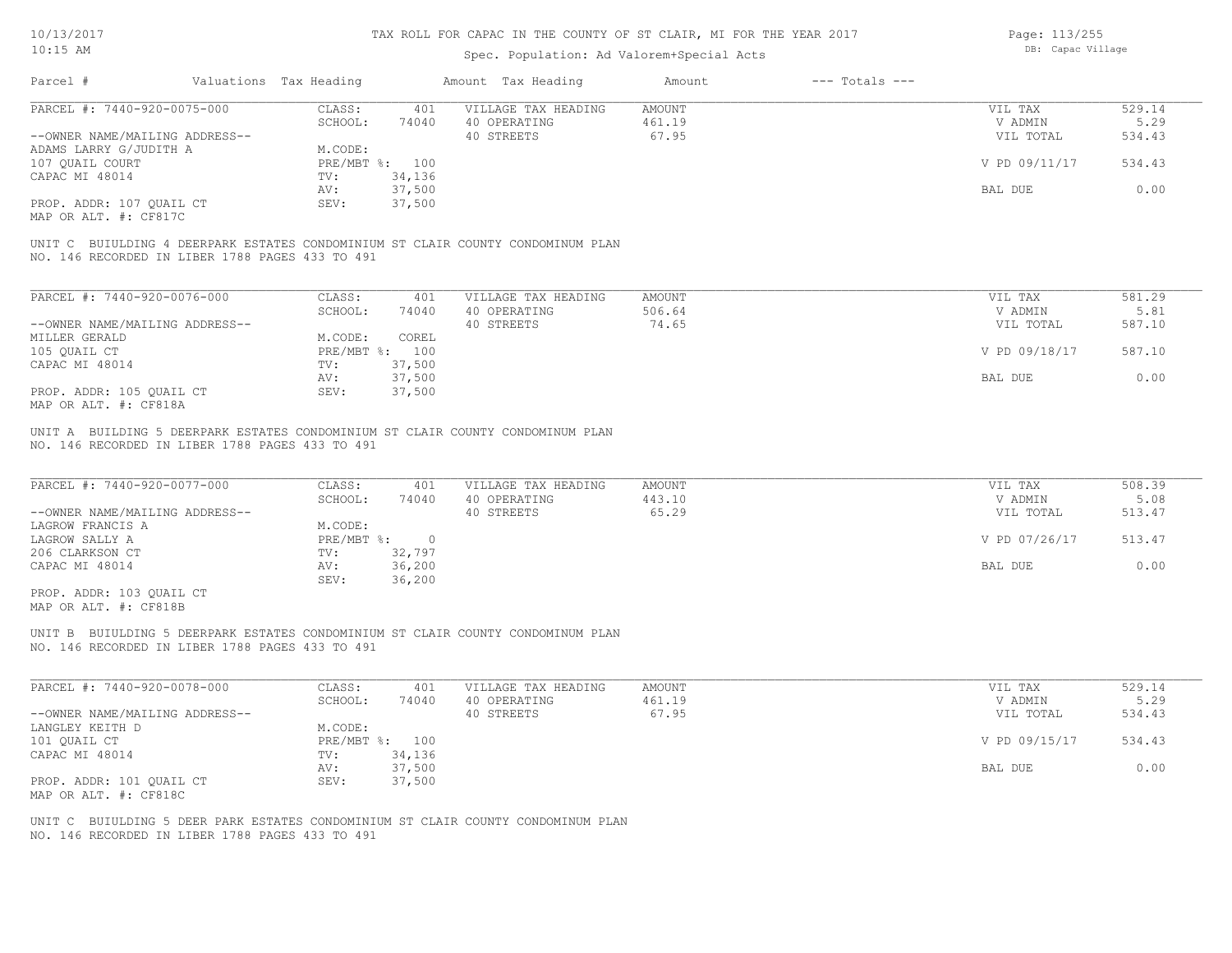### Spec. Population: Ad Valorem+Special Acts

| Parcel #                       | Valuations Tax Heading |        | Amount Tax Heading  | Amount | $---$ Totals $---$ |               |        |
|--------------------------------|------------------------|--------|---------------------|--------|--------------------|---------------|--------|
| PARCEL #: 7440-920-0079-000    | CLASS:                 | 401    | VILLAGE TAX HEADING | AMOUNT |                    | VIL TAX       | 529.14 |
|                                | SCHOOL:                | 74040  | 40 OPERATING        | 461.19 |                    | V ADMIN       | 5.29   |
| --OWNER NAME/MAILING ADDRESS-- |                        |        | 40 STREETS          | 67.95  |                    | VIL TOTAL     | 534.43 |
| HUGHSON JACK C.                | M.CODE:                |        |                     |        |                    |               |        |
| HUGHSON L. R.                  | PRE/MBT %: 100         |        |                     |        |                    | V PD 08/23/17 | 534.43 |
| 218 OUAIL DR                   | TV:                    | 34,136 |                     |        |                    |               |        |
| CAPAC MI 48014                 | AV:                    | 37,500 |                     |        |                    | BAL DUE       | 0.00   |
|                                | SEV:                   | 37,500 |                     |        |                    |               |        |
| PROP. ADDR: 218 OUAIL DR       |                        |        |                     |        |                    |               |        |

MAP OR ALT. #: CF819A

146 RECORDED IN LIBER 1788 PAGES 433 TO 491 UNIT A BLDG 6 DEERPARK ESTATES CONDOMINIUM ST CLAIR COUNTY CONDOMINUM PLAN NO.

| PARCEL #: 7440-920-0080-000    | CLASS:  | 401            | VILLAGE TAX HEADING | AMOUNT | VIL TAX       | 506.80 |
|--------------------------------|---------|----------------|---------------------|--------|---------------|--------|
|                                | SCHOOL: | 74040          | 40 OPERATING        | 441.72 | V ADMIN       | 5.06   |
| --OWNER NAME/MAILING ADDRESS-- |         |                | 40 STREETS          | 65.08  | VIL TOTAL     | 511.86 |
| WALSH DORTHY A                 | M.CODE: |                |                     |        |               |        |
| 220 OUAIL DR.                  |         | PRE/MBT %: 100 |                     |        | V PD 09/07/17 | 511.86 |
| CAPAC MI 48014                 | TV:     | 32,695         |                     |        |               |        |
|                                | AV:     | 36,100         |                     |        | BAL DUE       | 0.00   |
| PROP. ADDR: 220 OUAIL DR.      | SEV:    | 36,100         |                     |        |               |        |
| MAP OR ALT. #: CF819B          |         |                |                     |        |               |        |

146 RECORDED IN LIBER 1788 PAGES 433 TO 491 UNIT B BLDG 6 DEER PARK ESTATES CONDOMINIUM ST CLAIR COUNTY CONDOMINUM PLAN NO.

| PARCEL #: 7440-920-0081-000    | CLASS:       | 401    | VILLAGE TAX HEADING | AMOUNT | VIL TAX       | 529.14 |
|--------------------------------|--------------|--------|---------------------|--------|---------------|--------|
|                                | SCHOOL:      | 74040  | 40 OPERATING        | 461.19 | V ADMIN       | 5.29   |
| --OWNER NAME/MAILING ADDRESS-- |              |        | 40 STREETS          | 67.95  | VIL TOTAL     | 534.43 |
| MEYERS CHARLOTTE J             | M.CODE:      |        |                     |        |               |        |
| 222 OUAIL DR                   | $PRE/MBT$ %: | 100    |                     |        | V PD 08/28/17 | 534.43 |
| CAPAC MI 48014                 | TV:          | 34,136 |                     |        |               |        |
|                                | AV:          | 37,500 |                     |        | BAL DUE       | 0.00   |
| PROP. ADDR: 222 OUAIL DR.      | SEV:         | 37,500 |                     |        |               |        |
| $\frac{1}{2}$                  |              |        |                     |        |               |        |

 $\mathcal{L}_\mathcal{L} = \mathcal{L}_\mathcal{L} = \mathcal{L}_\mathcal{L} = \mathcal{L}_\mathcal{L} = \mathcal{L}_\mathcal{L} = \mathcal{L}_\mathcal{L} = \mathcal{L}_\mathcal{L} = \mathcal{L}_\mathcal{L} = \mathcal{L}_\mathcal{L} = \mathcal{L}_\mathcal{L} = \mathcal{L}_\mathcal{L} = \mathcal{L}_\mathcal{L} = \mathcal{L}_\mathcal{L} = \mathcal{L}_\mathcal{L} = \mathcal{L}_\mathcal{L} = \mathcal{L}_\mathcal{L} = \mathcal{L}_\mathcal{L}$ 

MAP OR ALT. #: CF819C

146 RECORDED IN LIBER 1788 PAGES 433 TO 491 UNIT C BLDG 6 DEER PARK ESTATES CONDOMINIUM ST CLAIR COUNTY CONDOMINUM PLAN NO.

| PARCEL #: 7440-920-0082-000    | CLASS:     | 401    | VILLAGE TAX HEADING | AMOUNT | VIL TAX       | 529.14 |
|--------------------------------|------------|--------|---------------------|--------|---------------|--------|
|                                | SCHOOL:    | 74040  | 40 OPERATING        | 461.19 | V ADMIN       | 5.29   |
| --OWNER NAME/MAILING ADDRESS-- |            |        | 40 STREETS          | 67.95  | VIL TOTAL     | 534.43 |
| CHRISTIAN DARLENE              | M.CODE:    |        |                     |        |               |        |
| 7270 MARTIN RD                 | PRE/MBT %: |        |                     |        | V PD 08/30/17 | 534.43 |
| IMLAY CITY MI 48444            | TV:        | 34,136 |                     |        |               |        |
|                                | AV:        | 37,500 |                     |        | BAL DUE       | 0.00   |
| PROP. ADDR: 236 OUAIL DR       | SEV:       | 37,500 |                     |        |               |        |
| MAP OR ALT. #: CF820A          |            |        |                     |        |               |        |

146 RECORDED IN LIBER 1788 PAGES 433 TO 491 UNIT A BLDG 7 DEERPARK ESTATES CONDOMINIUM ST CLAIR COUNTY CONDOMINUM PLAN NO. Page: 114/255 DB: Capac Village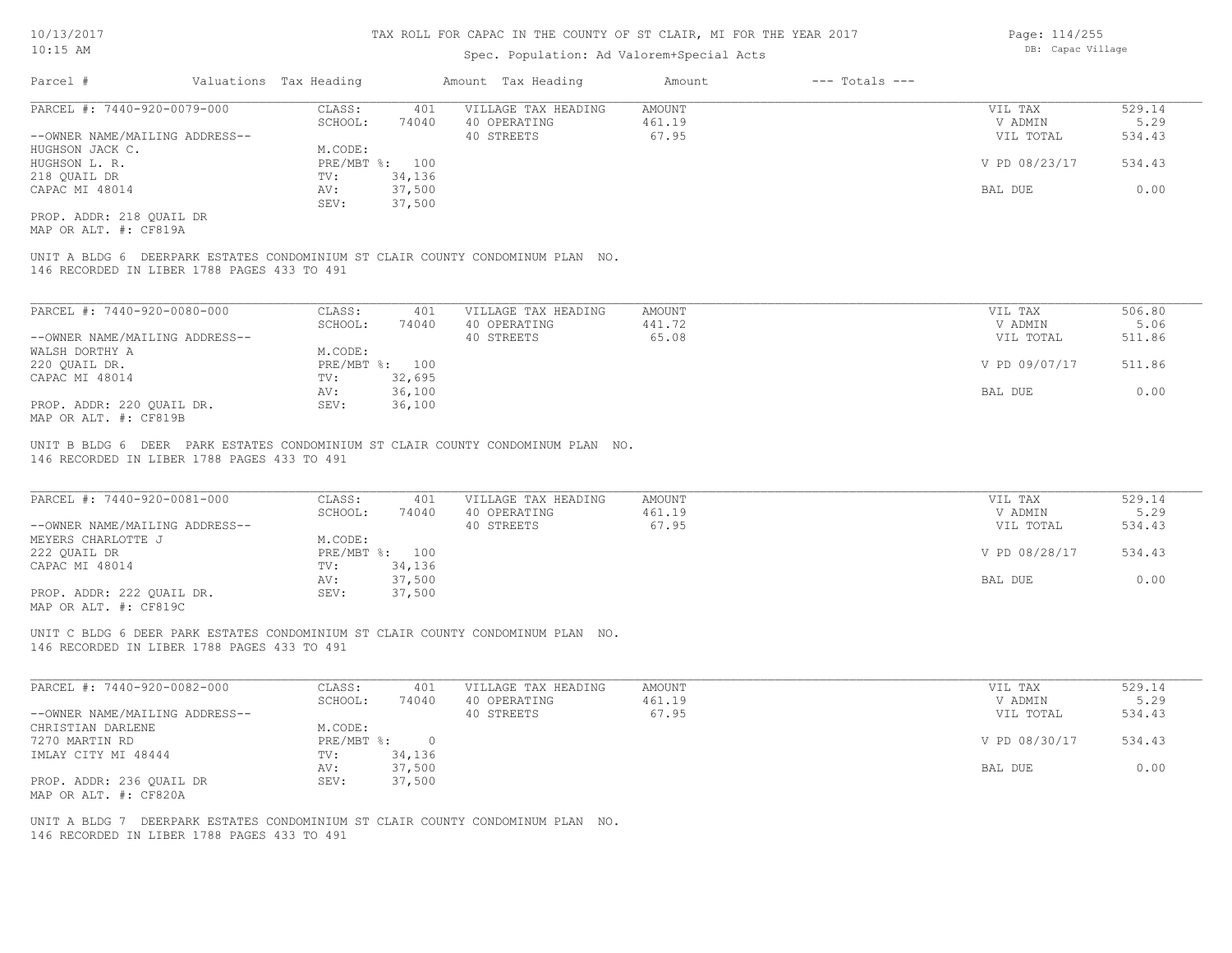### Spec. Population: Ad Valorem+Special Acts

|  | Page: 115/255<br>DB: Capac Village |
|--|------------------------------------|

| Parcel #                       | Valuations Tax Heading |        | Amount Tax Heading  | Amount | $---$ Totals $---$ |               |        |
|--------------------------------|------------------------|--------|---------------------|--------|--------------------|---------------|--------|
| PARCEL #: 7440-920-0083-000    | CLASS:                 | 401    | VILLAGE TAX HEADING | AMOUNT |                    | VIL TAX       | 550.53 |
|                                | SCHOOL:                | 74040  | 40 OPERATING        | 479.83 |                    | V ADMIN       | 5.50   |
| --OWNER NAME/MAILING ADDRESS-- |                        |        | 40 STREETS          | 70.70  |                    | VIL TOTAL     | 556.03 |
| CROWDER MICHAEL A              | M.CODE:                | COREL  |                     |        |                    |               |        |
| CROWDER NANCY                  | $PRE/MBT$ %:           | 100    |                     |        |                    | V PD 09/18/17 | 556.03 |
| 238 QUAIL DR                   | TV:                    | 35,516 |                     |        |                    |               |        |
| CAPAC MI 48014                 | AV:                    | 36,100 |                     |        |                    | BAL DUE       | 0.00   |
|                                | SEV:                   | 36,100 |                     |        |                    |               |        |
| PROP. ADDR: 238 QUAIL DR       |                        |        |                     |        |                    |               |        |
|                                |                        |        |                     |        |                    |               |        |

MAP OR ALT. #: CF820B

RECORDED IN LIBER 1788 PAGES 433 TO 491 UNIT B BLDG 7 DEERPARK ESTATES CONDOMINIUM ST CLAIR COUNTY CONDOMINUM PLAN NO. 146

| PARCEL #: 7440-920-0084-000    | CLASS:     | 401    | VILLAGE TAX HEADING | AMOUNT | VIL TAX       | 529.14 |
|--------------------------------|------------|--------|---------------------|--------|---------------|--------|
|                                | SCHOOL:    | 74040  | 40 OPERATING        | 461.19 | V ADMIN       | 5.29   |
| --OWNER NAME/MAILING ADDRESS-- |            |        | 40 STREETS          | 67.95  | VIL TOTAL     | 534.43 |
| MCTEVIA CAROLYN M              | M.CODE:    |        |                     |        |               |        |
| 240 QUAIL DR                   | PRE/MBT %: | 100    |                     |        | V PD 07/21/17 | 534.43 |
| CAPAC MI 48014                 | TV:        | 34,136 |                     |        |               |        |
|                                | AV:        | 37,500 |                     |        | BAL DUE       | 0.00   |
| PROP. ADDR: 240 QUAIL DR       | SEV:       | 37,500 |                     |        |               |        |
| MAP OR ALT. #: CF820C          |            |        |                     |        |               |        |

 $\mathcal{L}_\mathcal{L} = \mathcal{L}_\mathcal{L} = \mathcal{L}_\mathcal{L} = \mathcal{L}_\mathcal{L} = \mathcal{L}_\mathcal{L} = \mathcal{L}_\mathcal{L} = \mathcal{L}_\mathcal{L} = \mathcal{L}_\mathcal{L} = \mathcal{L}_\mathcal{L} = \mathcal{L}_\mathcal{L} = \mathcal{L}_\mathcal{L} = \mathcal{L}_\mathcal{L} = \mathcal{L}_\mathcal{L} = \mathcal{L}_\mathcal{L} = \mathcal{L}_\mathcal{L} = \mathcal{L}_\mathcal{L} = \mathcal{L}_\mathcal{L}$ 

 $\mathcal{L}_\mathcal{L} = \mathcal{L}_\mathcal{L} = \mathcal{L}_\mathcal{L} = \mathcal{L}_\mathcal{L} = \mathcal{L}_\mathcal{L} = \mathcal{L}_\mathcal{L} = \mathcal{L}_\mathcal{L} = \mathcal{L}_\mathcal{L} = \mathcal{L}_\mathcal{L} = \mathcal{L}_\mathcal{L} = \mathcal{L}_\mathcal{L} = \mathcal{L}_\mathcal{L} = \mathcal{L}_\mathcal{L} = \mathcal{L}_\mathcal{L} = \mathcal{L}_\mathcal{L} = \mathcal{L}_\mathcal{L} = \mathcal{L}_\mathcal{L}$ 

RECORDED IN LIBER 1788 PAGES 433 TO 491 UNIT C BLDG 7 DEERPARK ESTATES CONDOMINIUM ST CLAIR COUNTY CONDOMINUM PLAN NO. 146

| PARCEL #: 7440-920-0085-000    | CLASS:     | 401      | VILLAGE TAX HEADING | AMOUNT | VIL TAX       | 533.93 |  |
|--------------------------------|------------|----------|---------------------|--------|---------------|--------|--|
|                                | SCHOOL:    | 74040    | 40 OPERATING        | 465.36 | V ADMIN       | 5.33   |  |
| --OWNER NAME/MAILING ADDRESS-- |            |          | 40 STREETS          | 68.57  | VIL TOTAL     | 539.26 |  |
| STONE MICHAEL                  | M.CODE:    |          |                     |        |               |        |  |
| 1208 N MONROE ST               | PRE/MBT %: | $\Omega$ |                     |        | V PD 07/18/17 | 539.26 |  |
| LAPEER MI 48446-1448           | TV:        | 34,445   |                     |        |               |        |  |
|                                | AV:        | 37,900   |                     |        | BAL DUE       | 0.00   |  |
| PROP. ADDR: 242 OUAIL DR       | SEV:       | 37,900   |                     |        |               |        |  |
| $\frac{1}{2}$                  |            |          |                     |        |               |        |  |

MAP OR ALT. #: CF821A

RECORDED IN LIBER 1788 PAGES 433 TO 491 UNIT A BLDG 8 DEERPARK ESTATES CONDOMINIUM ST CLAIR COUNTY CONDOMINUM PLAN NO. 146

| PARCEL #: 7440-920-0086-000    | CLASS:     | 401    | VILLAGE TAX HEADING | AMOUNT | VIL TAX       | 511.60 |
|--------------------------------|------------|--------|---------------------|--------|---------------|--------|
|                                | SCHOOL:    | 74040  | 40 OPERATING        | 445.90 | V ADMIN       | 5.11   |
| --OWNER NAME/MAILING ADDRESS-- |            |        | 40 STREETS          | 65.70  | VIL TOTAL     | 516.71 |
| ROBERSON RUSSELL               | M.CODE:    |        |                     |        |               |        |
| ROBERSON MARY ANN              | PRE/MBT %: |        |                     |        | V PD 08/30/17 | 516.71 |
| 244 QUAIL DR                   | TV:        | 33,004 |                     |        |               |        |
| CAPAC MI 48014                 | AV:        | 36,400 |                     |        | BAL DUE       | 0.00   |
|                                | SEV:       | 36,400 |                     |        |               |        |
| PROP. ADDR: 244 OUAIL DR       |            |        |                     |        |               |        |

MAP OR ALT. #: CF821B

146 RECORDED IN LIBER 1788 PAGES 433 TO 491 UNIT B BLDG 8 DEERPARK ESTATES CONDOMINIUM ST CLAIR COUNTY CONDOMINUM PLAN NO.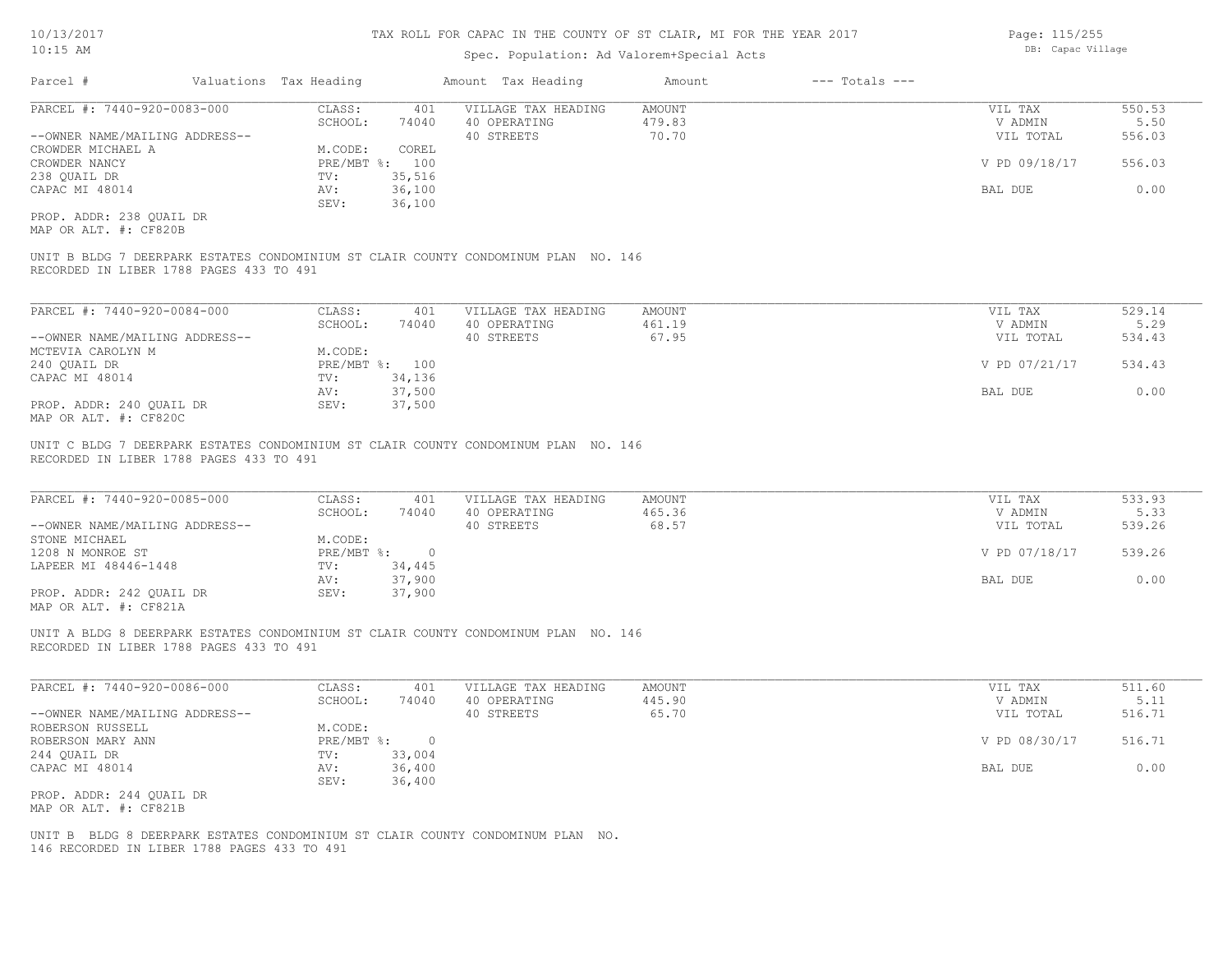### Spec. Population: Ad Valorem+Special Acts

| Parcel #                       | Valuations Tax Heading |        | Amount Tax Heading  | Amount | $---$ Totals $---$ |               |        |
|--------------------------------|------------------------|--------|---------------------|--------|--------------------|---------------|--------|
| PARCEL #: 7440-920-0087-000    | CLASS:                 | 401    | VILLAGE TAX HEADING | AMOUNT |                    | VIL TAX       | 533.93 |
|                                | SCHOOL:                | 74040  | 40 OPERATING        | 465.36 |                    | V ADMIN       | 5.33   |
| --OWNER NAME/MAILING ADDRESS-- |                        |        | 40 STREETS          | 68.57  |                    | VIL TOTAL     | 539.26 |
| BREWER YOUNG G.                | M.CODE:                |        |                     |        |                    |               |        |
| BREWER PATTI L.                | $PRE/MBT$ %:           | 100    |                     |        |                    | V PD 09/15/17 | 539.26 |
| 246 OUAIL DR                   | TV:                    | 34,445 |                     |        |                    |               |        |
| CAPAC MI 48014                 | AV:                    | 37,900 |                     |        |                    | BAL DUE       | 0.00   |
|                                | SEV:                   | 37,900 |                     |        |                    |               |        |
| PROP. ADDR: 246 QUAIL DR       |                        |        |                     |        |                    |               |        |
| MAP OR ALT. #: CF821C          |                        |        |                     |        |                    |               |        |

RECORDED IN LIBER 1788 PAGES 433 TO 491

| PARCEL #: 7440-920-0088-000    | CLASS:     | 401    | VILLAGE TAX HEADING | AMOUNT | VIL TAX       | 540.28 |
|--------------------------------|------------|--------|---------------------|--------|---------------|--------|
|                                | SCHOOL:    | 74040  | 40 OPERATING        | 470.90 | V ADMIN       | 5.40   |
| --OWNER NAME/MAILING ADDRESS-- |            |        | 40 STREETS          | 69.38  | VIL TOTAL     | 545.68 |
| HUGHES LAWRENCE M              | M.CODE:    |        |                     |        |               |        |
| HUGHES CHARLOTTE L             | PRE/MBT %: | 100    |                     |        | V PD 07/18/17 | 545.68 |
| 252 OUAIL DR                   | TV:        | 34,855 |                     |        |               |        |
| CAPAC MI 48014                 | AV:        | 38,200 |                     |        | BAL DUE       | 0.00   |
|                                | SEV:       | 38,200 |                     |        |               |        |
| PROP. ADDR: 252 OUAIL DR       |            |        |                     |        |               |        |

 $\mathcal{L}_\mathcal{L} = \mathcal{L}_\mathcal{L} = \mathcal{L}_\mathcal{L} = \mathcal{L}_\mathcal{L} = \mathcal{L}_\mathcal{L} = \mathcal{L}_\mathcal{L} = \mathcal{L}_\mathcal{L} = \mathcal{L}_\mathcal{L} = \mathcal{L}_\mathcal{L} = \mathcal{L}_\mathcal{L} = \mathcal{L}_\mathcal{L} = \mathcal{L}_\mathcal{L} = \mathcal{L}_\mathcal{L} = \mathcal{L}_\mathcal{L} = \mathcal{L}_\mathcal{L} = \mathcal{L}_\mathcal{L} = \mathcal{L}_\mathcal{L}$ 

MAP OR ALT. #: CF822A

RECORDED IN LIBER 1788 PAGES 433 TO 491 UNIT A BLDG 9 DEERPARK ESTATES CONDOMINIUM ST CLAIR COUNTY CONDOMINUM PLAN NO. 146

| PARCEL #: 7440-920-0089-000    | CLASS:  | 401            | VILLAGE TAX HEADING | AMOUNT | VIL TAX       | 520.80 |
|--------------------------------|---------|----------------|---------------------|--------|---------------|--------|
|                                | SCHOOL: | 74040          | 40 OPERATING        | 453.92 | V ADMIN       | 5.20   |
| --OWNER NAME/MAILING ADDRESS-- |         |                | 40 STREETS          | 66.88  | VIL TOTAL     | 526.00 |
| HADDON DAVE W                  | M.CODE: | COREL          |                     |        |               |        |
| 254 QUAIL DR                   |         | PRE/MBT %: 100 |                     |        | V PD 09/18/17 | 526.00 |
| CAPAC MI 48014                 | TV:     | 33,598         |                     |        |               |        |
|                                | AV:     | 36,800         |                     |        | BAL DUE       | 0.00   |
| PROP. ADDR: 254 QUAIL DR       | SEV:    | 36,800         |                     |        |               |        |
|                                |         |                |                     |        |               |        |

MAP OR ALT. #: CF822B

RECORDED IN LIBER 1788 PAGES 433 TO 491 UNIT B BLDG 9 DEERPARK ESTATES CONDOMINIUM ST CLAIR COUNTY CONDOMINUM PLAN NO. 146

| PARCEL #: 7440-920-0090-000    | CLASS:       | 401    | VILLAGE TAX HEADING | AMOUNT | VIL TAX       | 540.28 |
|--------------------------------|--------------|--------|---------------------|--------|---------------|--------|
|                                | SCHOOL:      | 74040  | 40 OPERATING        | 470.90 | V ADMIN       | 5.40   |
| --OWNER NAME/MAILING ADDRESS-- |              |        | 40 STREETS          | 69.38  | VIL TOTAL     | 545.68 |
| FOLLMER STEVEN J               | M.CODE:      | TCBMT  |                     |        |               |        |
| 256 OUAIL DR                   | $PRE/MBT$ %: | 100    |                     |        | V PD 08/02/17 | 545.68 |
| CAPAC MI 48014                 | TV:          | 34,855 |                     |        |               |        |
|                                | AV:          | 38,200 |                     |        | BAL DUE       | 0.00   |
| PROP. ADDR: 256 OUAIL DR       | SEV:         | 38,200 |                     |        |               |        |
| MAP OR ALT. #: CF822C          |              |        |                     |        |               |        |

146 RECORDED IN LIBER 1788 PAGES 433 TO 491 UNIT C BLDG 9 DEERPARK ESTATES CONDOMINIUM ST CLAIR COUNTY CONDOMINUM PLAN NO. Page: 116/255 DB: Capac Village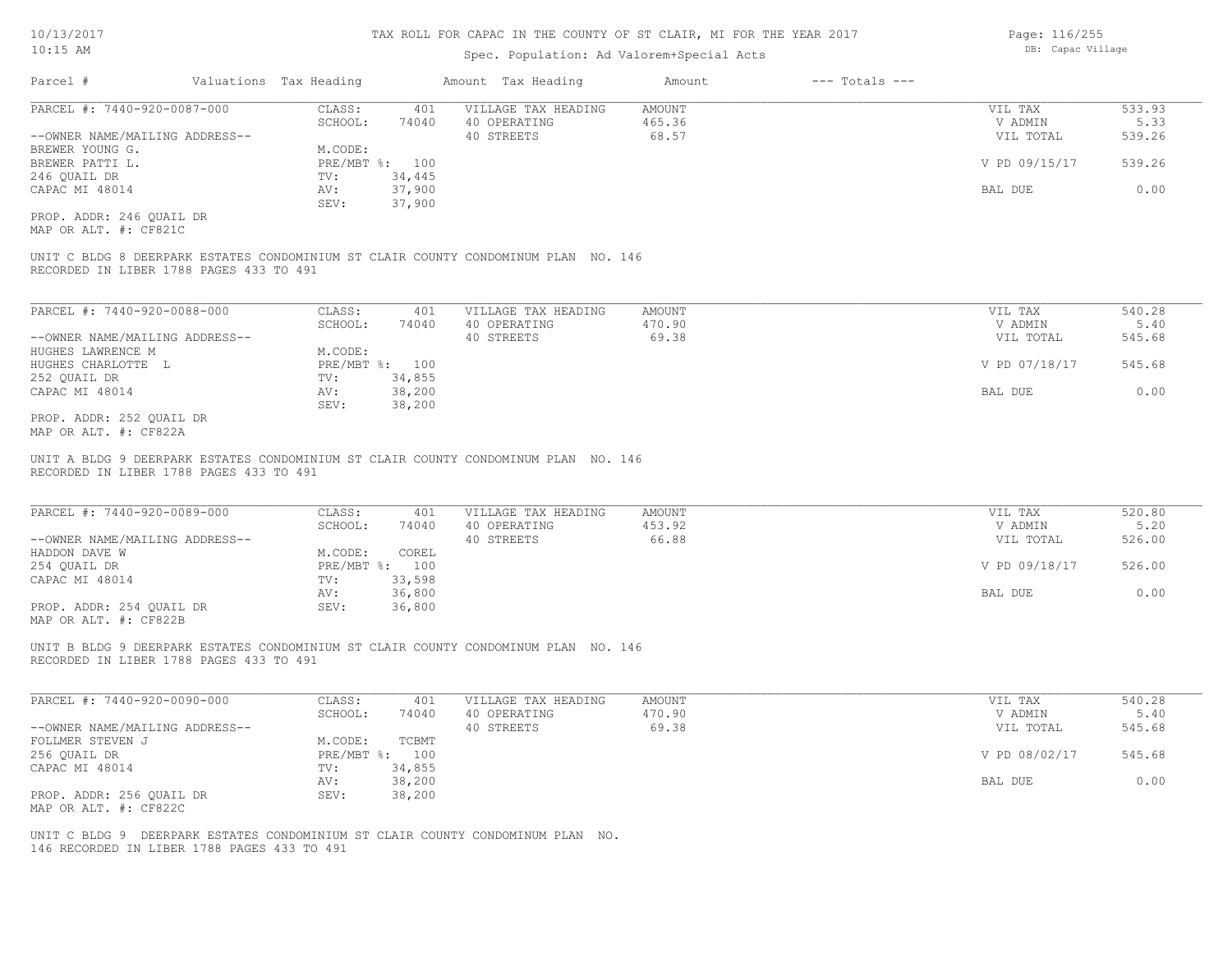Page: 117/255

| 1011012011                                     |                        |                                           | THIS INDIA FOR ANTISE IN THE COONIT OF OT ABRITING HIT FOR THE TENN CAT!        |               |                    | 1040.1111217220 |      |
|------------------------------------------------|------------------------|-------------------------------------------|---------------------------------------------------------------------------------|---------------|--------------------|-----------------|------|
| $10:15$ AM                                     |                        | Spec. Population: Ad Valorem+Special Acts | DB: Capac Village                                                               |               |                    |                 |      |
| Parcel #                                       | Valuations Tax Heading |                                           | Amount Tax Heading                                                              | Amount        | $---$ Totals $---$ |                 |      |
| PARCEL #: 7440-920-0091-000                    | CLASS:                 | 402                                       | VILLAGE TAX HEADING                                                             | AMOUNT        |                    | VIL TAX         | 7.53 |
|                                                | SCHOOL:                | 74040                                     | 40 OPERATING                                                                    | 6.57          |                    | V ADMIN         | 0.07 |
| --OWNER NAME/MAILING ADDRESS--                 |                        |                                           | 40 STREETS                                                                      | 0.96          |                    | VIL TOTAL       | 7.60 |
| DEER PARK LAND DEVELOPMENT                     | M.CODE:                |                                           |                                                                                 |               |                    |                 |      |
| 8155 ANNSBURY STE 109                          | PRE/MBT %:             | $\overline{0}$                            |                                                                                 |               |                    | V PD 09/11/17   | 7.60 |
| UTICA MI 48316                                 | TV:                    | 487                                       |                                                                                 |               |                    |                 |      |
|                                                | AV:                    | 5,900                                     |                                                                                 |               |                    | BAL DUE         | 0.00 |
| PROP. ADDR: DEER PARK<br>MAP OR ALT. #: CF823A | SEV:                   | 5,900                                     |                                                                                 |               |                    |                 |      |
|                                                |                        |                                           |                                                                                 |               |                    |                 |      |
| 146 RECORDED IN LIBER 1788 PAGES 433 TO 491    |                        |                                           | UNIT A BLDG 10 DEERPARK ESTATES CONDOMINIUM ST CLAIR COUNTY CONDOMINUM PLAN NO. |               |                    |                 |      |
|                                                |                        |                                           |                                                                                 |               |                    |                 |      |
| PARCEL #: 7440-920-0092-000                    | CLASS:                 | 402                                       | VILLAGE TAX HEADING                                                             | <b>AMOUNT</b> |                    | VIL TAX         | 7.53 |
|                                                | SCHOOL:                | 74040                                     | 40 OPERATING                                                                    | 6.57          |                    | V ADMIN         | 0.07 |
| --OWNER NAME/MAILING ADDRESS--                 |                        |                                           | 40 STREETS                                                                      | 0.96          |                    | VIL TOTAL       | 7.60 |
| DEER PARK LAND DEVELOPMENT                     | M.CODE:                |                                           |                                                                                 |               |                    |                 |      |
| 8155 ANNSBURY STE 109                          | PRE/MBT %:             | $\overline{0}$                            |                                                                                 |               |                    | V PD 09/11/17   | 7.60 |
| UTICA MI 48316                                 | TV:                    | 487                                       |                                                                                 |               |                    |                 |      |
|                                                | AV:                    | 5,900                                     |                                                                                 |               |                    | BAL DUE         | 0.00 |
| PROP. ADDR: DEER PARK<br>MAP OR ALT. #: CF823B | SEV:                   | 5,900                                     |                                                                                 |               |                    |                 |      |
|                                                |                        |                                           |                                                                                 |               |                    |                 |      |
| 146 RECORDED IN LIBER 1788 PAGES 433 TO 491    |                        |                                           | UNIT B BLDG 10 DEERPARK ESTATES CONDOMINIUM ST CLAIR COUNTY CONDOMINUM PLAN NO. |               |                    |                 |      |
|                                                |                        |                                           |                                                                                 |               |                    |                 |      |
| PARCEL #: 7440-920-0093-000                    | CLASS:                 | 402                                       | VILLAGE TAX HEADING                                                             | AMOUNT        |                    | VIL TAX         | 7.53 |
|                                                | SCHOOL:                | 74040                                     | 40 OPERATING                                                                    | 6.57          |                    | V ADMIN         | 0.07 |
| --OWNER NAME/MAILING ADDRESS--                 |                        |                                           | 40 STREETS                                                                      | 0.96          |                    | VIL TOTAL       | 7.60 |
| DEER PARK LAND DEVELOPMENT                     | M.CODE:                |                                           |                                                                                 |               |                    |                 |      |
| 8155 ANNSBURY STE 109                          | PRE/MBT %:             | $\overline{0}$                            |                                                                                 |               |                    | V PD 09/11/17   | 7.60 |
| UTICA MI 48316                                 | TV:                    | 487                                       |                                                                                 |               |                    |                 |      |
|                                                | AV:                    | 5,900                                     |                                                                                 |               |                    | BAL DUE         | 0.00 |
| PROP. ADDR: DEER PARK                          | SEV:                   | 5,900                                     |                                                                                 |               |                    |                 |      |
| MAP OR ALT. #: CF824A                          |                        |                                           |                                                                                 |               |                    |                 |      |

146 RECORDED IN LIBER 1788 PAGES 433 TO 491 UNIT A BLDG 11 DEERPARK ESTATES CONDOMINIUM ST CLAIR COUNTY CONDOMINUM PLAN NO.

| PARCEL #: 7440-920-0094-000    | CLASS:     | 402   | VILLAGE TAX HEADING | AMOUNT | VIL TAX       | 7.53 |
|--------------------------------|------------|-------|---------------------|--------|---------------|------|
|                                | SCHOOL:    | 74040 | 40 OPERATING        | 6.57   | V ADMIN       | 0.07 |
| --OWNER NAME/MAILING ADDRESS-- |            |       | 40 STREETS          | 0.96   | VIL TOTAL     | 7.60 |
| DEER PARK LAND DEVELOPMENT     | M.CODE:    |       |                     |        |               |      |
| 8155 ANNSBURY STE 109          | PRE/MBT %: |       |                     |        | V PD 09/11/17 | 7.60 |
| UTICA MI 48316                 | TV:        | 487   |                     |        |               |      |
|                                | AV:        | 5,900 |                     |        | BAL DUE       | 0.00 |
| PROP. ADDR: DEER PARK          | SEV:       | 5,900 |                     |        |               |      |
| MAP OR ALT. #: CF824B          |            |       |                     |        |               |      |

 $\mathcal{L}_\mathcal{L} = \mathcal{L}_\mathcal{L} = \mathcal{L}_\mathcal{L} = \mathcal{L}_\mathcal{L} = \mathcal{L}_\mathcal{L} = \mathcal{L}_\mathcal{L} = \mathcal{L}_\mathcal{L} = \mathcal{L}_\mathcal{L} = \mathcal{L}_\mathcal{L} = \mathcal{L}_\mathcal{L} = \mathcal{L}_\mathcal{L} = \mathcal{L}_\mathcal{L} = \mathcal{L}_\mathcal{L} = \mathcal{L}_\mathcal{L} = \mathcal{L}_\mathcal{L} = \mathcal{L}_\mathcal{L} = \mathcal{L}_\mathcal{L}$ 

146 RECORDED IN LIBER 1788 PAGES 433 TO 491 UNIT B UBLDG 11 DEERPARK ESTATES CONDOMINIUM ST CLAIR COUNTY CONDOMINUM PLAN NO.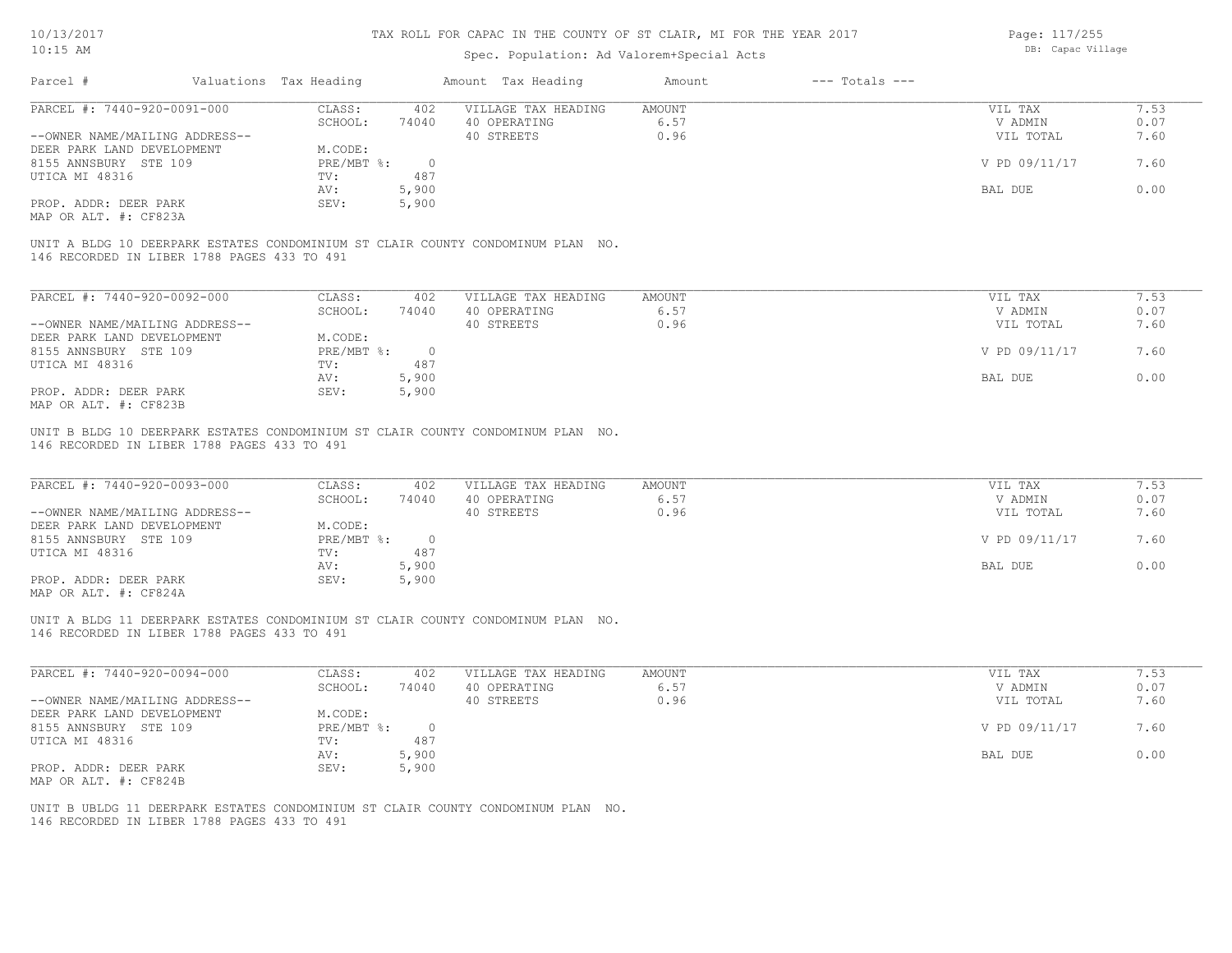Page: 118/255

| Parcel #<br>Valuations Tax Heading<br>Amount Tax Heading<br>$---$ Totals $---$<br>Amount<br>PARCEL #: 7440-920-0095-000<br>CLASS:<br>402<br>VILLAGE TAX HEADING<br>AMOUNT<br>VIL TAX<br>6.57<br>SCHOOL:<br>74040<br>40 OPERATING<br>V ADMIN<br>40 STREETS<br>0.96<br>--OWNER NAME/MAILING ADDRESS--<br>VIL TOTAL<br>DEER PARK LAND DEVELOPMENT<br>M.CODE:<br>8155 ANNSBURY STE 109<br>$PRE/MBT$ $\div$ :<br>V PD 09/11/17<br>$\overline{0}$<br>487<br>UTICA MI 48316<br>TV:<br>AV:<br>5,900<br>BAL DUE<br>5,900<br>PROP. ADDR: DEER PARK<br>SEV:<br>MAP OR ALT. #: CF824C<br>UNIT C BLDG 11 DEERPARK ESTATES CONDOMINIUM ST CLAIR COUNTY CONDOMINUM PLAN NO.<br>146 RECORDED IN LIBER 1788 PAGES 433 TO 491<br>PARCEL #: 7440-920-0096-000<br>CLASS:<br>402<br>VILLAGE TAX HEADING<br>AMOUNT<br>VIL TAX<br>6.57<br>SCHOOL:<br>74040<br>40 OPERATING<br>V ADMIN<br>0.96<br>--OWNER NAME/MAILING ADDRESS--<br>40 STREETS<br>VIL TOTAL<br>M.CODE:<br>DEER PARK LAND DEVELOPMENT<br>PRE/MBT %:<br>8155 ANNSBURY STE 109<br>$\overline{0}$<br>V PD 09/11/17<br>487<br>UTICA MI 48316<br>TV:<br>5,900<br>BAL DUE<br>AV:<br>5,900<br>PROP. ADDR: DEER PARK<br>SEV:<br>MAP OR ALT. #: CF825A<br>UNIT A BLDG 12 DEERPARK ESTATES CONDOMINIUM ST CLAIR COUNTY CONDOMINUM PLAN NO.<br>146 RECORDED IN LIBER 1788 PAGES 433 TO 491<br>PARCEL #: 7440-920-0097-000<br>CLASS:<br>402<br>VILLAGE TAX HEADING<br>AMOUNT<br>VIL TAX<br>6.57<br>SCHOOL:<br>40 OPERATING<br>V ADMIN<br>74040<br>40 STREETS<br>0.96<br>VIL TOTAL<br>--OWNER NAME/MAILING ADDRESS--<br>M.CODE:<br>DEER PARK LAND DEVELOPMENT<br>8155 ANSBURY STE 109<br>$PRE/MBT$ $\div$<br>$\overline{0}$<br>V PD 09/11/17<br>UTICA MI 48316<br>487<br>TV:<br>5,900<br>AV:<br>BAL DUE<br>PROP. ADDR: DEER PARK<br>SEV:<br>5,900<br>MAP OR ALT. #: CF825B<br>UNIT B BLDG 12 DEERPARK ESTATES CONDOMINIUM ST CLAIR COUNTY CONDOMINUM PLAN NO.<br>146 RECORDED IN LIBER 1788 PAGES 433 TO 491<br>PARCEL #: 7440-920-0098-000<br>CLASS:<br>402<br>VILLAGE TAX HEADING<br>AMOUNT<br>VIL TAX<br>6.57<br>V ADMIN<br>SCHOOL:<br>74040<br>40 OPERATING<br>--OWNER NAME/MAILING ADDRESS--<br>40 STREETS<br>0.96<br>VIL TOTAL<br>M.CODE:<br>DEER PARK LAND DEVELOPMENT<br>$PRE/MBT$ $\div$ :<br>V PD 09/11/17<br>8155 ANNSBURY STE 109<br>$\circ$<br>UTICA MI 48316<br>TV:<br>487<br>5,900<br>AV:<br>BAL DUE<br>5,900<br>PROP. ADDR: DEER PARK<br>SEV:<br>MAP OR ALT. #: CF925C<br>UNIT C BLDG 12 DEERPARK ESTATES CONDOMINIUM ST CLAIR COUNTY CONDOMINUM PLAN NO.<br>146 RECORDED IN LIBER 1788 PAGES 433 TO 491 | 7.60<br>7.60<br>0.00<br>7.60<br>0.00 | $10:15$ AM |  | Spec. Population: Ad Valorem+Special Acts |  | DB: Capac Village |      |
|----------------------------------------------------------------------------------------------------------------------------------------------------------------------------------------------------------------------------------------------------------------------------------------------------------------------------------------------------------------------------------------------------------------------------------------------------------------------------------------------------------------------------------------------------------------------------------------------------------------------------------------------------------------------------------------------------------------------------------------------------------------------------------------------------------------------------------------------------------------------------------------------------------------------------------------------------------------------------------------------------------------------------------------------------------------------------------------------------------------------------------------------------------------------------------------------------------------------------------------------------------------------------------------------------------------------------------------------------------------------------------------------------------------------------------------------------------------------------------------------------------------------------------------------------------------------------------------------------------------------------------------------------------------------------------------------------------------------------------------------------------------------------------------------------------------------------------------------------------------------------------------------------------------------------------------------------------------------------------------------------------------------------------------------------------------------------------------------------------------------------------------------------------------------------------------------------------------------------------------------------------------------------------------------------------------------------------------------------------------------------------------------------------------------------------------------------------------------------------------------------------------------------------------------------|--------------------------------------|------------|--|-------------------------------------------|--|-------------------|------|
|                                                                                                                                                                                                                                                                                                                                                                                                                                                                                                                                                                                                                                                                                                                                                                                                                                                                                                                                                                                                                                                                                                                                                                                                                                                                                                                                                                                                                                                                                                                                                                                                                                                                                                                                                                                                                                                                                                                                                                                                                                                                                                                                                                                                                                                                                                                                                                                                                                                                                                                                                    |                                      |            |  |                                           |  |                   |      |
|                                                                                                                                                                                                                                                                                                                                                                                                                                                                                                                                                                                                                                                                                                                                                                                                                                                                                                                                                                                                                                                                                                                                                                                                                                                                                                                                                                                                                                                                                                                                                                                                                                                                                                                                                                                                                                                                                                                                                                                                                                                                                                                                                                                                                                                                                                                                                                                                                                                                                                                                                    |                                      |            |  |                                           |  |                   | 7.53 |
|                                                                                                                                                                                                                                                                                                                                                                                                                                                                                                                                                                                                                                                                                                                                                                                                                                                                                                                                                                                                                                                                                                                                                                                                                                                                                                                                                                                                                                                                                                                                                                                                                                                                                                                                                                                                                                                                                                                                                                                                                                                                                                                                                                                                                                                                                                                                                                                                                                                                                                                                                    |                                      |            |  |                                           |  |                   | 0.07 |
|                                                                                                                                                                                                                                                                                                                                                                                                                                                                                                                                                                                                                                                                                                                                                                                                                                                                                                                                                                                                                                                                                                                                                                                                                                                                                                                                                                                                                                                                                                                                                                                                                                                                                                                                                                                                                                                                                                                                                                                                                                                                                                                                                                                                                                                                                                                                                                                                                                                                                                                                                    |                                      |            |  |                                           |  |                   | 7.60 |
|                                                                                                                                                                                                                                                                                                                                                                                                                                                                                                                                                                                                                                                                                                                                                                                                                                                                                                                                                                                                                                                                                                                                                                                                                                                                                                                                                                                                                                                                                                                                                                                                                                                                                                                                                                                                                                                                                                                                                                                                                                                                                                                                                                                                                                                                                                                                                                                                                                                                                                                                                    |                                      |            |  |                                           |  |                   |      |
|                                                                                                                                                                                                                                                                                                                                                                                                                                                                                                                                                                                                                                                                                                                                                                                                                                                                                                                                                                                                                                                                                                                                                                                                                                                                                                                                                                                                                                                                                                                                                                                                                                                                                                                                                                                                                                                                                                                                                                                                                                                                                                                                                                                                                                                                                                                                                                                                                                                                                                                                                    |                                      |            |  |                                           |  |                   | 7.60 |
|                                                                                                                                                                                                                                                                                                                                                                                                                                                                                                                                                                                                                                                                                                                                                                                                                                                                                                                                                                                                                                                                                                                                                                                                                                                                                                                                                                                                                                                                                                                                                                                                                                                                                                                                                                                                                                                                                                                                                                                                                                                                                                                                                                                                                                                                                                                                                                                                                                                                                                                                                    |                                      |            |  |                                           |  |                   |      |
|                                                                                                                                                                                                                                                                                                                                                                                                                                                                                                                                                                                                                                                                                                                                                                                                                                                                                                                                                                                                                                                                                                                                                                                                                                                                                                                                                                                                                                                                                                                                                                                                                                                                                                                                                                                                                                                                                                                                                                                                                                                                                                                                                                                                                                                                                                                                                                                                                                                                                                                                                    |                                      |            |  |                                           |  |                   | 0.00 |
|                                                                                                                                                                                                                                                                                                                                                                                                                                                                                                                                                                                                                                                                                                                                                                                                                                                                                                                                                                                                                                                                                                                                                                                                                                                                                                                                                                                                                                                                                                                                                                                                                                                                                                                                                                                                                                                                                                                                                                                                                                                                                                                                                                                                                                                                                                                                                                                                                                                                                                                                                    |                                      |            |  |                                           |  |                   |      |
|                                                                                                                                                                                                                                                                                                                                                                                                                                                                                                                                                                                                                                                                                                                                                                                                                                                                                                                                                                                                                                                                                                                                                                                                                                                                                                                                                                                                                                                                                                                                                                                                                                                                                                                                                                                                                                                                                                                                                                                                                                                                                                                                                                                                                                                                                                                                                                                                                                                                                                                                                    |                                      |            |  |                                           |  |                   |      |
|                                                                                                                                                                                                                                                                                                                                                                                                                                                                                                                                                                                                                                                                                                                                                                                                                                                                                                                                                                                                                                                                                                                                                                                                                                                                                                                                                                                                                                                                                                                                                                                                                                                                                                                                                                                                                                                                                                                                                                                                                                                                                                                                                                                                                                                                                                                                                                                                                                                                                                                                                    |                                      |            |  |                                           |  |                   |      |
|                                                                                                                                                                                                                                                                                                                                                                                                                                                                                                                                                                                                                                                                                                                                                                                                                                                                                                                                                                                                                                                                                                                                                                                                                                                                                                                                                                                                                                                                                                                                                                                                                                                                                                                                                                                                                                                                                                                                                                                                                                                                                                                                                                                                                                                                                                                                                                                                                                                                                                                                                    |                                      |            |  |                                           |  |                   | 7.53 |
|                                                                                                                                                                                                                                                                                                                                                                                                                                                                                                                                                                                                                                                                                                                                                                                                                                                                                                                                                                                                                                                                                                                                                                                                                                                                                                                                                                                                                                                                                                                                                                                                                                                                                                                                                                                                                                                                                                                                                                                                                                                                                                                                                                                                                                                                                                                                                                                                                                                                                                                                                    |                                      |            |  |                                           |  |                   | 0.07 |
|                                                                                                                                                                                                                                                                                                                                                                                                                                                                                                                                                                                                                                                                                                                                                                                                                                                                                                                                                                                                                                                                                                                                                                                                                                                                                                                                                                                                                                                                                                                                                                                                                                                                                                                                                                                                                                                                                                                                                                                                                                                                                                                                                                                                                                                                                                                                                                                                                                                                                                                                                    |                                      |            |  |                                           |  |                   |      |
|                                                                                                                                                                                                                                                                                                                                                                                                                                                                                                                                                                                                                                                                                                                                                                                                                                                                                                                                                                                                                                                                                                                                                                                                                                                                                                                                                                                                                                                                                                                                                                                                                                                                                                                                                                                                                                                                                                                                                                                                                                                                                                                                                                                                                                                                                                                                                                                                                                                                                                                                                    |                                      |            |  |                                           |  |                   |      |
|                                                                                                                                                                                                                                                                                                                                                                                                                                                                                                                                                                                                                                                                                                                                                                                                                                                                                                                                                                                                                                                                                                                                                                                                                                                                                                                                                                                                                                                                                                                                                                                                                                                                                                                                                                                                                                                                                                                                                                                                                                                                                                                                                                                                                                                                                                                                                                                                                                                                                                                                                    |                                      |            |  |                                           |  |                   |      |
|                                                                                                                                                                                                                                                                                                                                                                                                                                                                                                                                                                                                                                                                                                                                                                                                                                                                                                                                                                                                                                                                                                                                                                                                                                                                                                                                                                                                                                                                                                                                                                                                                                                                                                                                                                                                                                                                                                                                                                                                                                                                                                                                                                                                                                                                                                                                                                                                                                                                                                                                                    |                                      |            |  |                                           |  |                   |      |
|                                                                                                                                                                                                                                                                                                                                                                                                                                                                                                                                                                                                                                                                                                                                                                                                                                                                                                                                                                                                                                                                                                                                                                                                                                                                                                                                                                                                                                                                                                                                                                                                                                                                                                                                                                                                                                                                                                                                                                                                                                                                                                                                                                                                                                                                                                                                                                                                                                                                                                                                                    |                                      |            |  |                                           |  |                   |      |
|                                                                                                                                                                                                                                                                                                                                                                                                                                                                                                                                                                                                                                                                                                                                                                                                                                                                                                                                                                                                                                                                                                                                                                                                                                                                                                                                                                                                                                                                                                                                                                                                                                                                                                                                                                                                                                                                                                                                                                                                                                                                                                                                                                                                                                                                                                                                                                                                                                                                                                                                                    |                                      |            |  |                                           |  |                   |      |
|                                                                                                                                                                                                                                                                                                                                                                                                                                                                                                                                                                                                                                                                                                                                                                                                                                                                                                                                                                                                                                                                                                                                                                                                                                                                                                                                                                                                                                                                                                                                                                                                                                                                                                                                                                                                                                                                                                                                                                                                                                                                                                                                                                                                                                                                                                                                                                                                                                                                                                                                                    |                                      |            |  |                                           |  |                   |      |
|                                                                                                                                                                                                                                                                                                                                                                                                                                                                                                                                                                                                                                                                                                                                                                                                                                                                                                                                                                                                                                                                                                                                                                                                                                                                                                                                                                                                                                                                                                                                                                                                                                                                                                                                                                                                                                                                                                                                                                                                                                                                                                                                                                                                                                                                                                                                                                                                                                                                                                                                                    |                                      |            |  |                                           |  |                   | 7.53 |
|                                                                                                                                                                                                                                                                                                                                                                                                                                                                                                                                                                                                                                                                                                                                                                                                                                                                                                                                                                                                                                                                                                                                                                                                                                                                                                                                                                                                                                                                                                                                                                                                                                                                                                                                                                                                                                                                                                                                                                                                                                                                                                                                                                                                                                                                                                                                                                                                                                                                                                                                                    |                                      |            |  |                                           |  |                   | 0.07 |
|                                                                                                                                                                                                                                                                                                                                                                                                                                                                                                                                                                                                                                                                                                                                                                                                                                                                                                                                                                                                                                                                                                                                                                                                                                                                                                                                                                                                                                                                                                                                                                                                                                                                                                                                                                                                                                                                                                                                                                                                                                                                                                                                                                                                                                                                                                                                                                                                                                                                                                                                                    |                                      |            |  |                                           |  |                   | 7.60 |
|                                                                                                                                                                                                                                                                                                                                                                                                                                                                                                                                                                                                                                                                                                                                                                                                                                                                                                                                                                                                                                                                                                                                                                                                                                                                                                                                                                                                                                                                                                                                                                                                                                                                                                                                                                                                                                                                                                                                                                                                                                                                                                                                                                                                                                                                                                                                                                                                                                                                                                                                                    |                                      |            |  |                                           |  |                   |      |
|                                                                                                                                                                                                                                                                                                                                                                                                                                                                                                                                                                                                                                                                                                                                                                                                                                                                                                                                                                                                                                                                                                                                                                                                                                                                                                                                                                                                                                                                                                                                                                                                                                                                                                                                                                                                                                                                                                                                                                                                                                                                                                                                                                                                                                                                                                                                                                                                                                                                                                                                                    |                                      |            |  |                                           |  |                   |      |
|                                                                                                                                                                                                                                                                                                                                                                                                                                                                                                                                                                                                                                                                                                                                                                                                                                                                                                                                                                                                                                                                                                                                                                                                                                                                                                                                                                                                                                                                                                                                                                                                                                                                                                                                                                                                                                                                                                                                                                                                                                                                                                                                                                                                                                                                                                                                                                                                                                                                                                                                                    |                                      |            |  |                                           |  |                   |      |
|                                                                                                                                                                                                                                                                                                                                                                                                                                                                                                                                                                                                                                                                                                                                                                                                                                                                                                                                                                                                                                                                                                                                                                                                                                                                                                                                                                                                                                                                                                                                                                                                                                                                                                                                                                                                                                                                                                                                                                                                                                                                                                                                                                                                                                                                                                                                                                                                                                                                                                                                                    |                                      |            |  |                                           |  |                   |      |
|                                                                                                                                                                                                                                                                                                                                                                                                                                                                                                                                                                                                                                                                                                                                                                                                                                                                                                                                                                                                                                                                                                                                                                                                                                                                                                                                                                                                                                                                                                                                                                                                                                                                                                                                                                                                                                                                                                                                                                                                                                                                                                                                                                                                                                                                                                                                                                                                                                                                                                                                                    |                                      |            |  |                                           |  |                   |      |
|                                                                                                                                                                                                                                                                                                                                                                                                                                                                                                                                                                                                                                                                                                                                                                                                                                                                                                                                                                                                                                                                                                                                                                                                                                                                                                                                                                                                                                                                                                                                                                                                                                                                                                                                                                                                                                                                                                                                                                                                                                                                                                                                                                                                                                                                                                                                                                                                                                                                                                                                                    |                                      |            |  |                                           |  |                   |      |
|                                                                                                                                                                                                                                                                                                                                                                                                                                                                                                                                                                                                                                                                                                                                                                                                                                                                                                                                                                                                                                                                                                                                                                                                                                                                                                                                                                                                                                                                                                                                                                                                                                                                                                                                                                                                                                                                                                                                                                                                                                                                                                                                                                                                                                                                                                                                                                                                                                                                                                                                                    |                                      |            |  |                                           |  |                   |      |
|                                                                                                                                                                                                                                                                                                                                                                                                                                                                                                                                                                                                                                                                                                                                                                                                                                                                                                                                                                                                                                                                                                                                                                                                                                                                                                                                                                                                                                                                                                                                                                                                                                                                                                                                                                                                                                                                                                                                                                                                                                                                                                                                                                                                                                                                                                                                                                                                                                                                                                                                                    |                                      |            |  |                                           |  |                   |      |
|                                                                                                                                                                                                                                                                                                                                                                                                                                                                                                                                                                                                                                                                                                                                                                                                                                                                                                                                                                                                                                                                                                                                                                                                                                                                                                                                                                                                                                                                                                                                                                                                                                                                                                                                                                                                                                                                                                                                                                                                                                                                                                                                                                                                                                                                                                                                                                                                                                                                                                                                                    |                                      |            |  |                                           |  |                   | 7.53 |
|                                                                                                                                                                                                                                                                                                                                                                                                                                                                                                                                                                                                                                                                                                                                                                                                                                                                                                                                                                                                                                                                                                                                                                                                                                                                                                                                                                                                                                                                                                                                                                                                                                                                                                                                                                                                                                                                                                                                                                                                                                                                                                                                                                                                                                                                                                                                                                                                                                                                                                                                                    |                                      |            |  |                                           |  |                   | 0.07 |
|                                                                                                                                                                                                                                                                                                                                                                                                                                                                                                                                                                                                                                                                                                                                                                                                                                                                                                                                                                                                                                                                                                                                                                                                                                                                                                                                                                                                                                                                                                                                                                                                                                                                                                                                                                                                                                                                                                                                                                                                                                                                                                                                                                                                                                                                                                                                                                                                                                                                                                                                                    |                                      |            |  |                                           |  |                   | 7.60 |
|                                                                                                                                                                                                                                                                                                                                                                                                                                                                                                                                                                                                                                                                                                                                                                                                                                                                                                                                                                                                                                                                                                                                                                                                                                                                                                                                                                                                                                                                                                                                                                                                                                                                                                                                                                                                                                                                                                                                                                                                                                                                                                                                                                                                                                                                                                                                                                                                                                                                                                                                                    |                                      |            |  |                                           |  |                   |      |
|                                                                                                                                                                                                                                                                                                                                                                                                                                                                                                                                                                                                                                                                                                                                                                                                                                                                                                                                                                                                                                                                                                                                                                                                                                                                                                                                                                                                                                                                                                                                                                                                                                                                                                                                                                                                                                                                                                                                                                                                                                                                                                                                                                                                                                                                                                                                                                                                                                                                                                                                                    |                                      |            |  |                                           |  |                   | 7.60 |
|                                                                                                                                                                                                                                                                                                                                                                                                                                                                                                                                                                                                                                                                                                                                                                                                                                                                                                                                                                                                                                                                                                                                                                                                                                                                                                                                                                                                                                                                                                                                                                                                                                                                                                                                                                                                                                                                                                                                                                                                                                                                                                                                                                                                                                                                                                                                                                                                                                                                                                                                                    |                                      |            |  |                                           |  |                   |      |
|                                                                                                                                                                                                                                                                                                                                                                                                                                                                                                                                                                                                                                                                                                                                                                                                                                                                                                                                                                                                                                                                                                                                                                                                                                                                                                                                                                                                                                                                                                                                                                                                                                                                                                                                                                                                                                                                                                                                                                                                                                                                                                                                                                                                                                                                                                                                                                                                                                                                                                                                                    |                                      |            |  |                                           |  |                   | 0.00 |
|                                                                                                                                                                                                                                                                                                                                                                                                                                                                                                                                                                                                                                                                                                                                                                                                                                                                                                                                                                                                                                                                                                                                                                                                                                                                                                                                                                                                                                                                                                                                                                                                                                                                                                                                                                                                                                                                                                                                                                                                                                                                                                                                                                                                                                                                                                                                                                                                                                                                                                                                                    |                                      |            |  |                                           |  |                   |      |
|                                                                                                                                                                                                                                                                                                                                                                                                                                                                                                                                                                                                                                                                                                                                                                                                                                                                                                                                                                                                                                                                                                                                                                                                                                                                                                                                                                                                                                                                                                                                                                                                                                                                                                                                                                                                                                                                                                                                                                                                                                                                                                                                                                                                                                                                                                                                                                                                                                                                                                                                                    |                                      |            |  |                                           |  |                   |      |
|                                                                                                                                                                                                                                                                                                                                                                                                                                                                                                                                                                                                                                                                                                                                                                                                                                                                                                                                                                                                                                                                                                                                                                                                                                                                                                                                                                                                                                                                                                                                                                                                                                                                                                                                                                                                                                                                                                                                                                                                                                                                                                                                                                                                                                                                                                                                                                                                                                                                                                                                                    |                                      |            |  |                                           |  |                   |      |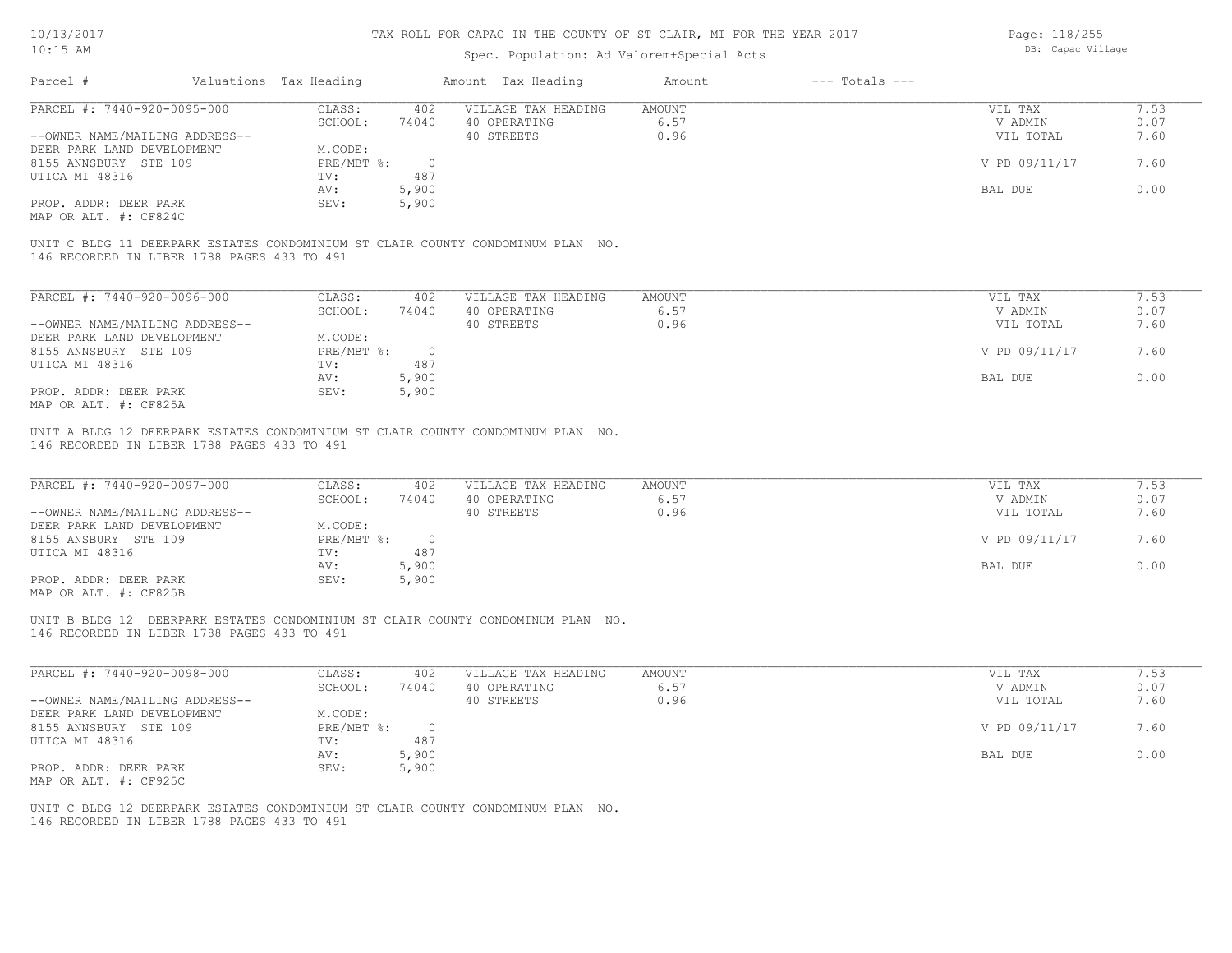MAP OR ALT. #: CF826C

#### TAX ROLL FOR CAPAC IN THE COUNTY OF ST CLAIR, MI FOR THE YEAR 2017

Page: 119/255

| $10:15$ AM                                     |                                             |                        |                | Spec. Population: Ad Valorem+Special Acts                                       | DB: Capac Village |                    |                |      |
|------------------------------------------------|---------------------------------------------|------------------------|----------------|---------------------------------------------------------------------------------|-------------------|--------------------|----------------|------|
| Parcel #                                       |                                             | Valuations Tax Heading |                | Amount Tax Heading                                                              | Amount            | $---$ Totals $---$ |                |      |
| PARCEL #: 7440-920-0099-000                    |                                             | CLASS:                 | 402            | VILLAGE TAX HEADING                                                             | AMOUNT            |                    | VIL TAX        | 7.53 |
|                                                |                                             | SCHOOL:                | 74040          | 40 OPERATING                                                                    | 6.57              |                    | V ADMIN        | 0.07 |
| --OWNER NAME/MAILING ADDRESS--                 |                                             |                        |                | 40 STREETS                                                                      | 0.96              |                    | VIL TOTAL      | 7.60 |
| DEER PARK LAND DEVELOPMENT                     |                                             | M.CODE:                |                |                                                                                 |                   |                    |                |      |
| 8155 ANNSBURY STE 109                          |                                             | PRE/MBT %:             | $\overline{0}$ |                                                                                 |                   |                    | V PD 09/11/17  | 7.60 |
| UTICA MI 48316                                 |                                             | TV:                    | 487            |                                                                                 |                   |                    |                |      |
|                                                |                                             | AV:                    | 5,900          |                                                                                 |                   |                    | BAL DUE        | 0.00 |
| PROP. ADDR: DEER PARK<br>MAP OR ALT. #: CF826A |                                             | SEV:                   | 5,900          |                                                                                 |                   |                    |                |      |
|                                                | 146 RECORDED IN LIBER 1788 PAGES 433 TO 491 |                        |                | UNIT A BLDG 13 DEERPARK ESTATES CONDOMINIUM ST CLAIR COUNTY CONDOMINUM PLAN NO. |                   |                    |                |      |
| PARCEL #: 7440-920-0100-000                    |                                             | CLASS:                 | 402            | VILLAGE TAX HEADING                                                             | <b>AMOUNT</b>     |                    | VIL TAX        | 7.53 |
|                                                |                                             | SCHOOL:                | 74040          | 40 OPERATING                                                                    | 6.57              |                    | V ADMIN        | 0.07 |
| --OWNER NAME/MAILING ADDRESS--                 |                                             |                        |                | 40 STREETS                                                                      | 0.96              |                    | VIL TOTAL      | 7.60 |
| DEER PARK LAND DEVELOPMENT                     |                                             | M.CODE:                |                |                                                                                 |                   |                    |                |      |
| 8155 ANNSBURY STE 109                          |                                             | PRE/MBT %:             | $\overline{0}$ |                                                                                 |                   |                    | V PD 09/11/17  | 7.60 |
| UTICA MI 48316                                 |                                             | TV:                    | 487            |                                                                                 |                   |                    |                |      |
|                                                |                                             | AV:                    | 5,900          |                                                                                 |                   |                    | <b>BAL DUE</b> | 0.00 |
| PROP. ADDR: DEER PARK                          |                                             | SEV:                   | 5,900          |                                                                                 |                   |                    |                |      |
| MAP OR ALT. #: CF826B                          |                                             |                        |                |                                                                                 |                   |                    |                |      |
|                                                | 146 RECORDED IN LIBER 1788 PAGES 433 TO 491 |                        |                | UNIT B BLDG 13 DEERPARK ESTATES CONDOMINIUM ST CLAIR COUNTY CONDOMINUM PLAN NO. |                   |                    |                |      |
|                                                |                                             |                        |                |                                                                                 |                   |                    |                |      |
| PARCEL #: 7440-920-0101-000                    |                                             | CLASS:                 | 402            | VILLAGE TAX HEADING                                                             | <b>AMOUNT</b>     |                    | VIL TAX        | 7.53 |
|                                                |                                             | SCHOOL:                | 74040          | 40 OPERATING                                                                    | 6.57              |                    | V ADMIN        | 0.07 |
| --OWNER NAME/MAILING ADDRESS--                 |                                             |                        |                | 40 STREETS                                                                      | 0.96              |                    | VIL TOTAL      | 7.60 |
| DEER PARK LAND DEVELOPMENT                     |                                             | M.CODE:                |                |                                                                                 |                   |                    |                |      |
| 8155 ANNSBURY STE 109                          |                                             | PRE/MBT %:             | $\overline{0}$ |                                                                                 |                   |                    | V PD 09/11/17  | 7.60 |
| UTICA MI 48316                                 |                                             | TV:                    | 487            |                                                                                 |                   |                    |                |      |
|                                                |                                             | AV:                    | 5,900          |                                                                                 |                   |                    | <b>BAL DUE</b> | 0.00 |

146 RECORDED IN LIBER 1788 PAGES 433 TO 491 UNIT C BLDG 13 DEERPARK ESTATES CONDOMINIUM ST CLAIR COUNTY CONDOMINUM PLAN NO.

PROP. ADDR: DEER PARK SEV: 5,900

| PARCEL #: 7440-920-0102-000    | CLASS:       | 402   | VILLAGE TAX HEADING | AMOUNT | VIL TAX       | 1.53 |
|--------------------------------|--------------|-------|---------------------|--------|---------------|------|
|                                | SCHOOL:      | 74040 | 40 OPERATING        | 6.57   | V ADMIN       | 0.07 |
| --OWNER NAME/MAILING ADDRESS-- |              |       | 40 STREETS          | 0.96   | VIL TOTAL     | 7.60 |
| DEER PARK LAND DEVELOPMENT     | M.CODE:      |       |                     |        |               |      |
| 8155 ANNSBURY STE 109          | $PRE/MBT$ %: |       |                     |        | V PD 09/11/17 | 7.60 |
| UTICA MI 48316                 | TV:          | 487   |                     |        |               |      |
|                                | AV:          | 5,900 |                     |        | BAL DUE       | 0.00 |
| PROP. ADDR: DEER PARK          | SEV:         | 5,900 |                     |        |               |      |
| MAP OR ALT. #: CF827A          |              |       |                     |        |               |      |

146 RECORDED IN LIBER 1788 PAGES 433 TO 491 UNIT A BLDG 14 DEERPARK ESTATES CONDOMINIUM ST CLAIR COUNTY CONDOMINUM PLAN NO.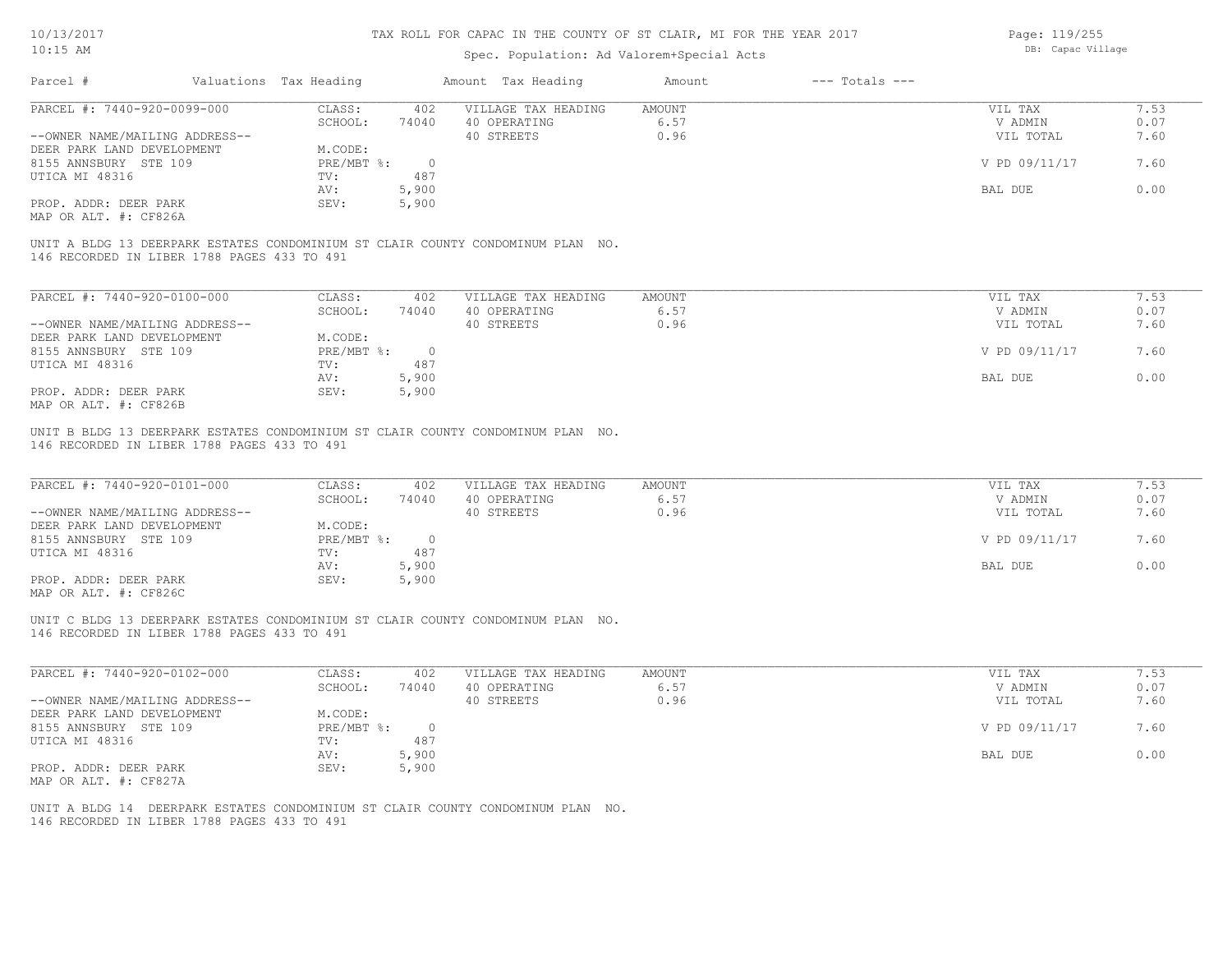## Spec. Population: Ad Valorem+Special Acts

Page: 120/255 DB: Capac Village

| Parcel #                                                                                                       | Valuations Tax Heading |                | Amount Tax Heading                  | Amount         | $---$ Totals $---$ |                    |              |
|----------------------------------------------------------------------------------------------------------------|------------------------|----------------|-------------------------------------|----------------|--------------------|--------------------|--------------|
| PARCEL #: 7440-920-0103-000                                                                                    | CLASS:                 | 402            | VILLAGE TAX HEADING                 | AMOUNT         |                    | VIL TAX            | 7.53         |
|                                                                                                                | SCHOOL:                | 74040          | 40 OPERATING                        | 6.57           |                    | V ADMIN            | 0.07         |
| --OWNER NAME/MAILING ADDRESS--                                                                                 |                        |                | 40 STREETS                          | 0.96           |                    | VIL TOTAL          | 7.60         |
| DEER PARK LAND DEVELOPMENT                                                                                     | M.CODE:                |                |                                     |                |                    |                    |              |
| 8155 ANNSBURY STE 109                                                                                          | PRE/MBT %:             | $\overline{0}$ |                                     |                |                    | V PD 09/11/17      | 7.60         |
| UTICA MI 48316                                                                                                 | TV:                    | 487            |                                     |                |                    |                    |              |
|                                                                                                                | AV:                    | 5,900          |                                     |                |                    | BAL DUE            | 0.00         |
| PROP. ADDR: DEER PARK                                                                                          | SEV:                   | 5,900          |                                     |                |                    |                    |              |
| MAP OR ALT. #: CF827B                                                                                          |                        |                |                                     |                |                    |                    |              |
| 146 RECORDED IN LIBER 1788 PAGES 433 TO 491                                                                    |                        |                |                                     |                |                    |                    |              |
| UNIT B BLDG 14 DEERPARK ESTATES CONDOMINIUM ST CLAIR COUNTY CONDOMINUM PLAN NO.<br>PARCEL #: 7440-920-0104-000 | CLASS:<br>SCHOOL:      | 402<br>74040   | VILLAGE TAX HEADING<br>40 OPERATING | AMOUNT<br>6.57 |                    | VIL TAX<br>V ADMIN | 7.53<br>0.07 |
| --OWNER NAME/MAILING ADDRESS--                                                                                 |                        |                | 40 STREETS                          | 0.96           |                    | VIL TOTAL          | 7.60         |
| DEER PARK LAND DEVELOPMENT<br>8155 ANNSBURY STE 109                                                            | M.CODE:<br>PRE/MBT %:  | $\overline{0}$ |                                     |                |                    | V PD 09/11/17      | 7.60         |
| UTICA MI 48316                                                                                                 | TV:                    | 487            |                                     |                |                    |                    |              |
| PROP. ADDR: DEER PARK                                                                                          | AV:<br>SEV:            | 5,900<br>5,900 |                                     |                |                    | BAL DUE            | 0.00         |

| PARCEL #: 7440-920-0105-000    | CLASS:       | 402    | VILLAGE TAX HEADING | AMOUNT | VIL TAX       | 7.53 |
|--------------------------------|--------------|--------|---------------------|--------|---------------|------|
|                                | SCHOOL:      | 74040  | 40 OPERATING        | 6.57   | V ADMIN       | 0.07 |
| --OWNER NAME/MAILING ADDRESS-- |              |        | 40 STREETS          | 0.96   | VIL TOTAL     | 7.60 |
| DEER PARK LAND DEVELOPMENT     | M.CODE:      |        |                     |        |               |      |
| 8155 ANNSBURY STE 109          | $PRE/MBT$ %: | $\cap$ |                     |        | V PD 09/11/17 | 7.60 |
| UTICA MI 48316                 | TV:          | 487    |                     |        |               |      |
|                                | AV:          | 5,900  |                     |        | BAL DUE       | 0.00 |
| PROP. ADDR: DEER PARK          | SEV:         | 5,900  |                     |        |               |      |
| MAP OR ALT. #: CF828A          |              |        |                     |        |               |      |

146 RECORDED IN LIBER 1788 PAGES 433 TO 491 UNIT A BLDG 15 DEERPARK ESTATES CONDOMINIUM ST CLAIR COUNTY CONDOMINUM PLAN NO.

| PARCEL #: 7440-920-0106-000    | CLASS:     | 402      | VILLAGE TAX HEADING | AMOUNT | VIL TAX       | 7.53 |
|--------------------------------|------------|----------|---------------------|--------|---------------|------|
|                                | SCHOOL:    | 74040    | 40 OPERATING        | 6.57   | V ADMIN       | 0.07 |
| --OWNER NAME/MAILING ADDRESS-- |            |          | 40 STREETS          | 0.96   | VIL TOTAL     | 7.60 |
| DEER PARK LAND DEVELOPMENT     | M.CODE:    |          |                     |        |               |      |
| 8155 ANNSBURY STE 109          | PRE/MBT %: | $\Omega$ |                     |        | V PD 09/11/17 | 7.60 |
| UTICA MI 48316                 | TV:        | 487      |                     |        |               |      |
|                                | AV:        | 5,900    |                     |        | BAL DUE       | 0.00 |
| PROP. ADDR: DEER PARK          | SEV:       | 5,900    |                     |        |               |      |
| MAP OR ALT. #: CF828B          |            |          |                     |        |               |      |

 $\mathcal{L}_\mathcal{L} = \mathcal{L}_\mathcal{L} = \mathcal{L}_\mathcal{L} = \mathcal{L}_\mathcal{L} = \mathcal{L}_\mathcal{L} = \mathcal{L}_\mathcal{L} = \mathcal{L}_\mathcal{L} = \mathcal{L}_\mathcal{L} = \mathcal{L}_\mathcal{L} = \mathcal{L}_\mathcal{L} = \mathcal{L}_\mathcal{L} = \mathcal{L}_\mathcal{L} = \mathcal{L}_\mathcal{L} = \mathcal{L}_\mathcal{L} = \mathcal{L}_\mathcal{L} = \mathcal{L}_\mathcal{L} = \mathcal{L}_\mathcal{L}$ 

146 RECORDED IN LIBER 1788 PAGES 433 TO 491 UNIT B BLDG 15 DEERPARK ESTATES CONDOMINIUM ST CLAIR COUNTY CONDOMINUM PLAN NO.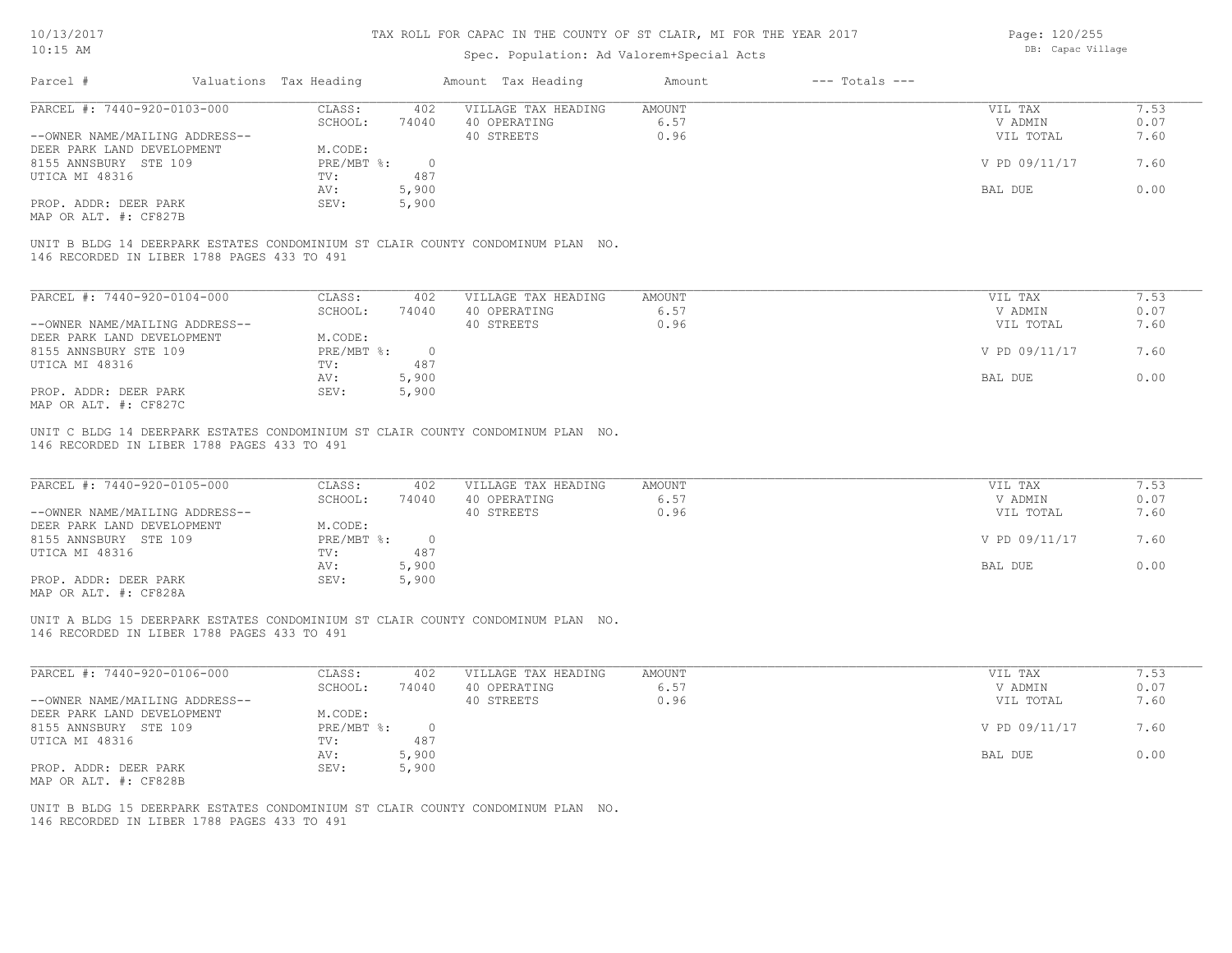# Spec. Population: Ad Valorem+Special Acts

Page: 121/255 DB: Capac Village

|                                                                            |                        |                   |              | Spec. Population: Ad Valorem+Special Acts                                       |                |                    |                    |              |
|----------------------------------------------------------------------------|------------------------|-------------------|--------------|---------------------------------------------------------------------------------|----------------|--------------------|--------------------|--------------|
| Parcel #                                                                   | Valuations Tax Heading |                   |              | Amount Tax Heading                                                              | Amount         | $---$ Totals $---$ |                    |              |
| PARCEL #: 7440-920-0107-000                                                |                        | CLASS:            | 402          | VILLAGE TAX HEADING                                                             | AMOUNT         |                    | VIL TAX            | 7.53         |
|                                                                            |                        | SCHOOL:           | 74040        | 40 OPERATING                                                                    | 6.57           |                    | V ADMIN            | 0.07         |
| --OWNER NAME/MAILING ADDRESS--                                             |                        |                   |              | 40 STREETS                                                                      | 0.96           |                    | VIL TOTAL          | 7.60         |
| DEER PARK LAND DEVELOPMENT                                                 |                        | M.CODE:           |              |                                                                                 |                |                    |                    |              |
| 8155 ANNSBURY STE 109                                                      |                        | PRE/MBT %:        | $\Omega$     |                                                                                 |                |                    | V PD 09/11/17      | 7.60         |
| UTICA MI 48316                                                             |                        | TV:               | 487          |                                                                                 |                |                    |                    |              |
|                                                                            |                        | AV:               | 5,900        |                                                                                 |                |                    | <b>BAL DUE</b>     | 0.00         |
| PROP. ADDR: DEER PARK                                                      |                        | SEV:              | 5,900        |                                                                                 |                |                    |                    |              |
| MAP OR ALT. #: CF828C                                                      |                        |                   |              |                                                                                 |                |                    |                    |              |
| 146 RECORDED IN LIBER 1788 PAGES 433 TO 491<br>PARCEL #: 7440-920-0108-000 |                        | CLASS:<br>SCHOOL: | 402<br>74040 | VILLAGE TAX HEADING<br>40 OPERATING                                             | AMOUNT<br>6.57 |                    | VIL TAX<br>V ADMIN | 7.53<br>0.07 |
| --OWNER NAME/MAILING ADDRESS--                                             |                        |                   |              | 40 STREETS                                                                      | 0.96           |                    | VIL TOTAL          | 7.60         |
| DEER PARK LAND DEVELOPMENT                                                 |                        | M.CODE:           |              |                                                                                 |                |                    |                    |              |
| 8155 ANNSBURY STE 109                                                      |                        | PRE/MBT %:        | $\circ$      |                                                                                 |                |                    | V PD 09/11/17      | 7.60         |
| UTICA MI 48316                                                             |                        | TV:               | 487          |                                                                                 |                |                    |                    |              |
|                                                                            |                        | AV:               | 5,900        |                                                                                 |                |                    | <b>BAL DUE</b>     | 0.00         |
| PROP. ADDR: DEER PARK                                                      |                        | SEV:              | 5,900        |                                                                                 |                |                    |                    |              |
| MAP OR ALT. #: CF829A                                                      |                        |                   |              |                                                                                 |                |                    |                    |              |
|                                                                            |                        |                   |              |                                                                                 |                |                    |                    |              |
| 146 RECORDED IN LIBER 1788 PAGES 433 TO 491                                |                        |                   |              | UNIT A BLDG 16 DEERPARK ESTATES CONDOMINIUM ST CLAIR COUNTY CONDOMINUM PLAN NO. |                |                    |                    |              |
| PARCEL #: 7440-920-0109-000                                                |                        | CLASS:            | 402          | VILLAGE TAX HEADING                                                             | <b>AMOUNT</b>  |                    | VIL TAX            | 7.53         |
|                                                                            |                        | SCHOOL:           | 74040        | 40 OPERATING                                                                    | 6.57           |                    | V ADMIN            | 0.07         |

|                                | SCHOOL:    | 74040 | 40 OPERATING | 0.57 | V ADMIN       | 0.07 |
|--------------------------------|------------|-------|--------------|------|---------------|------|
| --OWNER NAME/MAILING ADDRESS-- |            |       | 40 STREETS   | 0.96 | VIL TOTAL     | 7.60 |
| DEER PARK LAND DEVELOPMENT     | M.CODE:    |       |              |      |               |      |
| 8155 ANNSBURY STE 109          | PRE/MBT %: |       |              |      | V PD 09/11/17 | 7.60 |
| UTICA MI 48316                 | TV:        | 487   |              |      |               |      |
|                                | AV:        | 5,900 |              |      | BAL DUE       | 0.00 |
| PROP. ADDR: DEER PARK          | SEV:       | 5,900 |              |      |               |      |
|                                |            |       |              |      |               |      |

MAP OR ALT. #: CF829B

146 RECORDED IN LIBER 1788 PAGES 433 TO 491 UNIT B BLDG 16 DEERPARK ESTATES CONDOMINIUM ST CLAIR COUNTY CONDOMINUM PLAN NO.

| PARCEL #: 7440-920-0110-000    | CLASS:     | 402   | VILLAGE TAX HEADING | AMOUNT | VIL TAX       | 7.53 |
|--------------------------------|------------|-------|---------------------|--------|---------------|------|
|                                | SCHOOL:    | 74040 | 40 OPERATING        | 6.57   | V ADMIN       | 0.07 |
| --OWNER NAME/MAILING ADDRESS-- |            |       | 40 STREETS          | 0.96   | VIL TOTAL     | 7.60 |
| DEER PARK LAND DEVELOPMENT     | M.CODE:    |       |                     |        |               |      |
| 8155 ANNSBURY STE 109          | PRE/MBT %: |       |                     |        | V PD 09/11/17 | 7.60 |
| UTICA MI 48316                 | TV:        | 487   |                     |        |               |      |
|                                | AV:        | 5,900 |                     |        | BAL DUE       | 0.00 |
| PROP. ADDR: DEER PARK          | SEV:       | 5,900 |                     |        |               |      |
| MAP OR ALT. #: CF829C          |            |       |                     |        |               |      |

 $\mathcal{L}_\mathcal{L} = \mathcal{L}_\mathcal{L} = \mathcal{L}_\mathcal{L} = \mathcal{L}_\mathcal{L} = \mathcal{L}_\mathcal{L} = \mathcal{L}_\mathcal{L} = \mathcal{L}_\mathcal{L} = \mathcal{L}_\mathcal{L} = \mathcal{L}_\mathcal{L} = \mathcal{L}_\mathcal{L} = \mathcal{L}_\mathcal{L} = \mathcal{L}_\mathcal{L} = \mathcal{L}_\mathcal{L} = \mathcal{L}_\mathcal{L} = \mathcal{L}_\mathcal{L} = \mathcal{L}_\mathcal{L} = \mathcal{L}_\mathcal{L}$ 

146 RECORDED IN LIBER 1788 PAGES 433 TO 491 UNIT C BLDG 16 DEERPARK ESTATES CONDOMINIUM ST CLAIR COUNTY CONDOMINUM PLAN NO.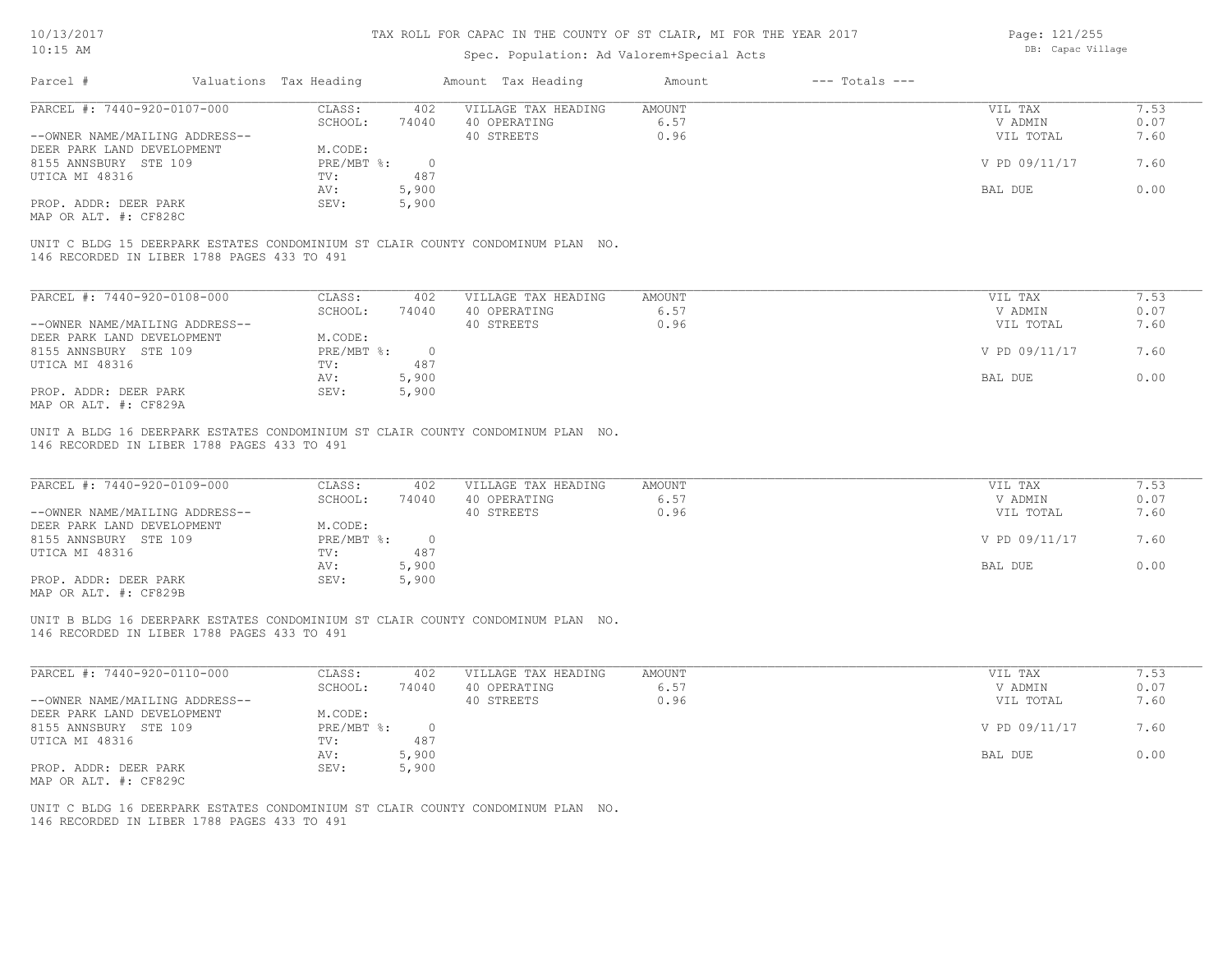| 10/13/2017                                          |                                             |                        |                | TAX ROLL FOR CAPAC IN THE COUNTY OF ST CLAIR, MI FOR THE YEAR 2017              |                |                    | Page: 122/255      |      |
|-----------------------------------------------------|---------------------------------------------|------------------------|----------------|---------------------------------------------------------------------------------|----------------|--------------------|--------------------|------|
| $10:15$ AM                                          |                                             |                        |                | Spec. Population: Ad Valorem+Special Acts                                       |                |                    | DB: Capac Village  |      |
| Parcel #                                            |                                             | Valuations Tax Heading |                | Amount Tax Heading                                                              | Amount         | $---$ Totals $---$ |                    |      |
| PARCEL #: 7440-920-0111-000                         |                                             | CLASS:                 | 402            | VILLAGE TAX HEADING                                                             | AMOUNT         |                    | VIL TAX            | 7.53 |
|                                                     |                                             | SCHOOL:                | 74040          | 40 OPERATING                                                                    | 6.57           |                    | V ADMIN            | 0.07 |
| --OWNER NAME/MAILING ADDRESS--                      |                                             |                        |                | 40 STREETS                                                                      | 0.96           |                    | VIL TOTAL          | 7.60 |
| DEER PARK LAND DEVELOPMENT<br>8155 ANNSBURY STE 109 |                                             | M.CODE:<br>PRE/MBT %:  | $\overline{0}$ |                                                                                 |                |                    | V PD 09/11/17      | 7.60 |
| UTICA MI 48316                                      |                                             | TV:                    | 487            |                                                                                 |                |                    |                    |      |
|                                                     |                                             | AV:                    | 5,900          |                                                                                 |                |                    | BAL DUE            | 0.00 |
| PROP. ADDR: DEER PARK                               |                                             | SEV:                   | 5,900          |                                                                                 |                |                    |                    |      |
| MAP OR ALT. #: CF830A                               |                                             |                        |                |                                                                                 |                |                    |                    |      |
|                                                     | 146 RECORDED IN LIBER 1788 PAGES 433 TO 491 |                        |                | UNIT A BLDG 17 DEERPARK ESTATES CONDOMINIUM ST CLAIR COUNTY CONDOMINUM PLAN NO. |                |                    |                    |      |
|                                                     |                                             |                        |                |                                                                                 |                |                    |                    | 7.53 |
| PARCEL #: 7440-920-0112-000                         |                                             | CLASS:<br>SCHOOL:      | 402<br>74040   | VILLAGE TAX HEADING<br>40 OPERATING                                             | AMOUNT<br>6.57 |                    | VIL TAX<br>V ADMIN | 0.07 |
| --OWNER NAME/MAILING ADDRESS--                      |                                             |                        |                | 40 STREETS                                                                      | 0.96           |                    | VIL TOTAL          | 7.60 |
| DEER PARK LAND DEVELOPMENT                          |                                             | M.CODE:                |                |                                                                                 |                |                    |                    |      |
| 8155 ANNSBURY STE 109                               |                                             | PRE/MBT %:             | $\overline{0}$ |                                                                                 |                |                    | V PD 09/11/17      | 7.60 |
| UTICA MI 48316                                      |                                             | TV:                    | 487            |                                                                                 |                |                    |                    |      |
|                                                     |                                             | AV:                    | 5,900          |                                                                                 |                |                    | BAL DUE            | 0.00 |
| PROP. ADDR: DEER PARK                               |                                             | SEV:                   | 5,900          |                                                                                 |                |                    |                    |      |
| MAP OR ALT. #: CF830B                               |                                             |                        |                |                                                                                 |                |                    |                    |      |
| PARCEL #: 7440-920-0113-000                         |                                             | CLASS:                 | 402            | VILLAGE TAX HEADING                                                             | AMOUNT         |                    | VIL TAX            | 7.53 |
|                                                     |                                             | SCHOOL:                | 74040          | 40 OPERATING                                                                    | 6.57           |                    | V ADMIN            | 0.07 |
| --OWNER NAME/MAILING ADDRESS--                      |                                             |                        |                | 40 STREETS                                                                      | 0.96           |                    | VIL TOTAL          | 7.60 |
| DEER PARK LAND DEVELOPMENT                          |                                             | M.CODE:                |                |                                                                                 |                |                    |                    |      |
| 8155 ANNSBURY STE 109                               |                                             | PRE/MBT %:             | $\overline{0}$ |                                                                                 |                |                    | V PD 09/11/17      | 7.60 |
| UTICA MI 48316                                      |                                             | TV:                    | 487            |                                                                                 |                |                    |                    |      |
|                                                     |                                             | AV:                    | 5,900          |                                                                                 |                |                    | BAL DUE            | 0.00 |
| PROP. ADDR: DEER PARK<br>MAP OR ALT. #: CF830C      |                                             | SEV:                   | 5,900          |                                                                                 |                |                    |                    |      |
|                                                     |                                             |                        |                | UNIT C BLDG 17 DEERPARK ESTATES CONDOMINIUM ST CLAIR COUNTY CONDOMINUM PLAN NO. |                |                    |                    |      |
|                                                     | 146 RECORDED IN LIBER 1788 PAGES 433 TO 491 |                        |                |                                                                                 |                |                    |                    |      |
|                                                     |                                             |                        |                |                                                                                 |                |                    |                    |      |
| PARCEL #: 7440-920-0114-000                         |                                             | CLASS:                 | 402            | VILLAGE TAX HEADING                                                             | <b>AMOUNT</b>  |                    | VIL TAX            | 7.53 |
|                                                     |                                             | SCHOOL:                | 74040          | 40 OPERATING                                                                    | 6.57<br>0.96   |                    | V ADMIN            | 0.07 |
|                                                     | --OWNER NAME/MAILING ADDRESS--              | M.CODE:                |                | 40 STREETS                                                                      |                |                    | VIL TOTAL          | 7.60 |
| DEER PARK LAND DEVELOPMENT<br>8155 ANNSBURY STE 109 |                                             | PRE/MBT %:             | $\overline{0}$ |                                                                                 |                |                    | V PD 09/11/17      | 7.60 |
| UTICA MI 48316                                      |                                             | TV:                    | 487            |                                                                                 |                |                    |                    |      |
|                                                     |                                             | AV:                    | 5,900          |                                                                                 |                |                    | BAL DUE            | 0.00 |
| PROP. ADDR: DEER PARK                               |                                             | SEV:                   | 5,900          |                                                                                 |                |                    |                    |      |
| MAP OR ALT. #: CF831A                               |                                             |                        |                |                                                                                 |                |                    |                    |      |
|                                                     |                                             |                        |                |                                                                                 |                |                    |                    |      |
|                                                     | 146 RECORDED IN LIBER 1788 PAGES 433 TO 491 |                        |                | UNIT A BLDG 18 DEERPARK ESTATES CONDOMINIUM ST CLAIR COUNTY CONDOMINUM PLAN NO. |                |                    |                    |      |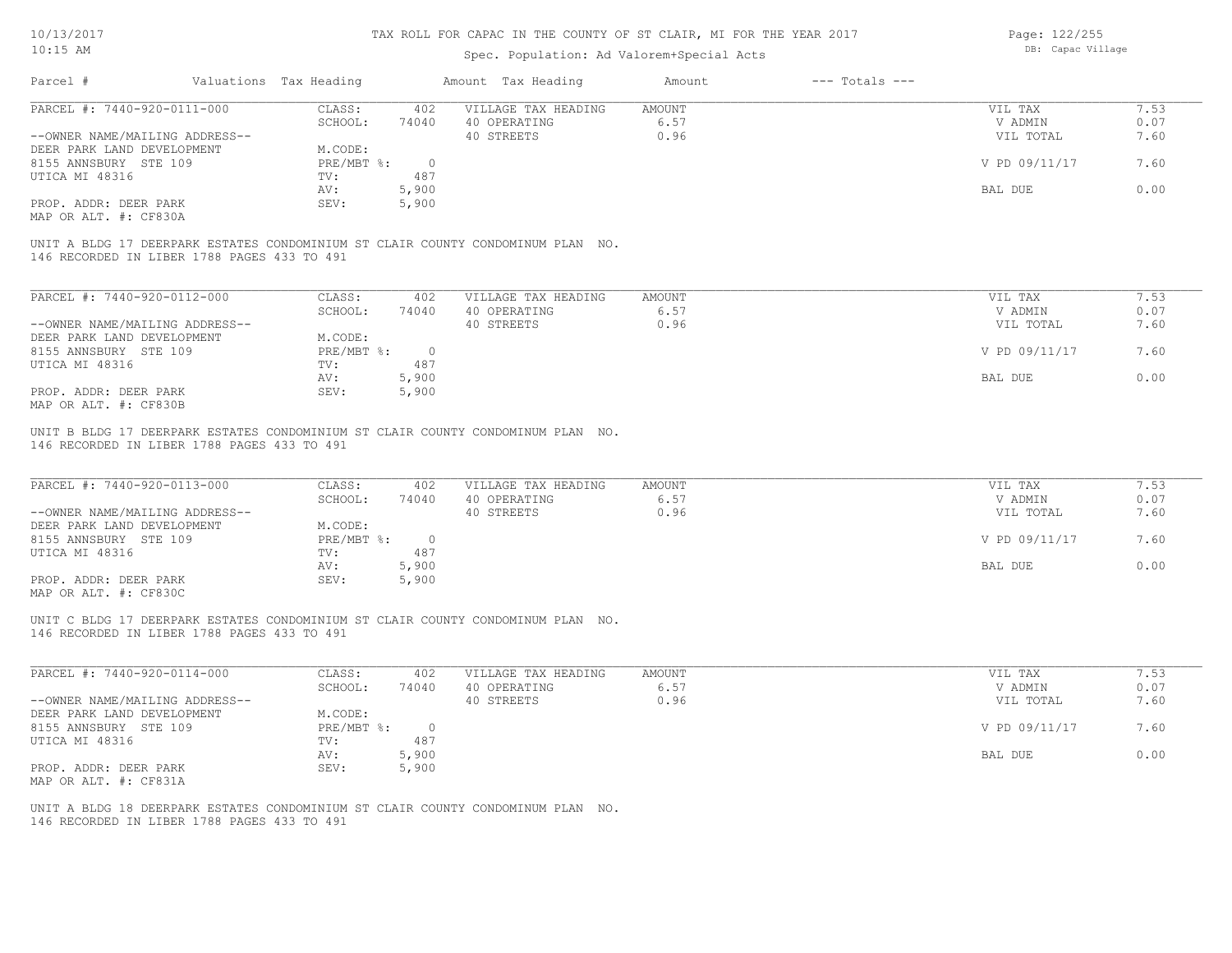Page: 123/255

| $10:15$ AM                                     |                        |                | Spec. Population: Ad Valorem+Special Acts                                       |        |                    | DB: Capac Village |      |
|------------------------------------------------|------------------------|----------------|---------------------------------------------------------------------------------|--------|--------------------|-------------------|------|
| Parcel #                                       | Valuations Tax Heading |                | Amount Tax Heading                                                              | Amount | $---$ Totals $---$ |                   |      |
| PARCEL #: 7440-920-0115-000                    | CLASS:                 | 402            | VILLAGE TAX HEADING                                                             | AMOUNT |                    | VIL TAX           | 7.53 |
|                                                | SCHOOL:                | 74040          | 40 OPERATING                                                                    | 6.57   |                    | V ADMIN           | 0.07 |
| --OWNER NAME/MAILING ADDRESS--                 |                        |                | 40 STREETS                                                                      | 0.96   |                    | VIL TOTAL         | 7.60 |
| DEER PARK LAND DEVELOPMENT                     | M.CODE:                |                |                                                                                 |        |                    |                   |      |
| 8155 ANNSBURY STE 109                          | PRE/MBT %:             | $\overline{0}$ |                                                                                 |        |                    | V PD 09/11/17     | 7.60 |
| UTICA MI 48316                                 | TV:                    | 487            |                                                                                 |        |                    |                   |      |
|                                                | AV:                    | 5,900          |                                                                                 |        |                    | BAL DUE           | 0.00 |
|                                                |                        |                |                                                                                 |        |                    |                   |      |
| PROP. ADDR: DEER PARK<br>MAP OR ALT. #: CF831B | SEV:                   | 5,900          |                                                                                 |        |                    |                   |      |
| 146 RECORDED IN LIBER 1788 PAGES 433 TO 491    |                        |                | UNIT B BLDG 18 DEERPARK ESTATES CONDOMINIUM ST CLAIR COUNTY CONDOMINUM PLAN NO. |        |                    |                   |      |
| PARCEL #: 7440-920-0116-000                    | CLASS:                 | 402            | VILLAGE TAX HEADING                                                             | AMOUNT |                    | VIL TAX           | 7.53 |
|                                                | SCHOOL:                | 74040          | 40 OPERATING                                                                    | 6.57   |                    | V ADMIN           | 0.07 |
| --OWNER NAME/MAILING ADDRESS--                 |                        |                | 40 STREETS                                                                      | 0.96   |                    | VIL TOTAL         | 7.60 |
|                                                |                        |                |                                                                                 |        |                    |                   |      |
| DEER PARK LAND DEVELOPMENT                     | M.CODE:                |                |                                                                                 |        |                    |                   |      |
| 8155 ANNSBURY STE 109                          | PRE/MBT %:             | $\overline{0}$ |                                                                                 |        |                    | V PD 09/11/17     | 7.60 |
| UTICA MI 48316                                 | TV:                    | 487            |                                                                                 |        |                    |                   |      |
|                                                | AV:                    | 5,900          |                                                                                 |        |                    | BAL DUE           | 0.00 |
| PROP. ADDR: DEER PARK                          | SEV:                   | 5,900          |                                                                                 |        |                    |                   |      |
| MAP OR ALT. #: CF831C                          |                        |                |                                                                                 |        |                    |                   |      |
| PARCEL #: 7440-920-0117-000                    | CLASS:                 | 402            | VILLAGE TAX HEADING                                                             | AMOUNT |                    | VIL TAX           | 7.53 |
|                                                | SCHOOL:                | 74040          | 40 OPERATING                                                                    | 6.57   |                    | V ADMIN           | 0.07 |
| --OWNER NAME/MAILING ADDRESS--                 |                        |                | 40 STREETS                                                                      | 0.96   |                    | VIL TOTAL         | 7.60 |
| DEER PARK LAND DEVELOPMENT                     | M.CODE:                |                |                                                                                 |        |                    |                   |      |
| 8155 ANNSBURY STE 109                          | $PRE/MBT$ $\div$ :     | $\overline{0}$ |                                                                                 |        |                    | V PD 09/11/17     | 7.60 |
| UTICA MI 48316                                 | TV:                    | 487            |                                                                                 |        |                    |                   |      |
|                                                | AV:                    | 5,900          |                                                                                 |        |                    | BAL DUE           | 0.00 |
| PROP. ADDR: DEER PARK                          | SEV:                   | 5,900          |                                                                                 |        |                    |                   |      |
| MAP OR ALT. #: CF832A                          |                        |                |                                                                                 |        |                    |                   |      |
|                                                |                        |                |                                                                                 |        |                    |                   |      |
| 146 RECORDED IN LIBER 1788 PAGES 433 TO 491    |                        |                | UNIT A BLDG 19 DEERPARK ESTATES CONDOMINIUM ST CLAIR COUNTY CONDOMINUM PLAN NO. |        |                    |                   |      |
| PARCEL #: 7440-920-0118-000                    | CLASS:                 | 402            | VILLAGE TAX HEADING                                                             | AMOUNT |                    | VIL TAX           | 7.53 |
|                                                | SCHOOL:                | 74040          | 40 OPERATING                                                                    | 6.57   |                    | V ADMIN           | 0.07 |
| --OWNER NAME/MAILING ADDRESS--                 |                        |                | 40 STREETS                                                                      | 0.96   |                    | VIL TOTAL         | 7.60 |
| DEER PARK LAND DEVELOPMENT                     | M.CODE:                |                |                                                                                 |        |                    |                   |      |
| 8155 ANNSBURY STE 109                          | $PRE/MBT$ $\div$ :     | $\circ$        |                                                                                 |        |                    | V PD 09/11/17     | 7.60 |
| UTICA MI 48316                                 | $\texttt{TV}$ :        | 487            |                                                                                 |        |                    |                   |      |
|                                                | AV:                    | 5,900          |                                                                                 |        |                    | BAL DUE           | 0.00 |
| PROP. ADDR: DEER PARK                          | SEV:                   | 5,900          |                                                                                 |        |                    |                   |      |
| MAP OR ALT. #: CF832B                          |                        |                |                                                                                 |        |                    |                   |      |
|                                                |                        |                |                                                                                 |        |                    |                   |      |
| 146 RECORDED IN LIBER 1788 PAGES 433 TO 491    |                        |                | UNIT B BLDG 19 DEERPARK ESTATES CONDOMINIUM ST CLAIR COUNTY CONDOMINUM PLAN NO. |        |                    |                   |      |
|                                                |                        |                |                                                                                 |        |                    |                   |      |
|                                                |                        |                |                                                                                 |        |                    |                   |      |
|                                                |                        |                |                                                                                 |        |                    |                   |      |
|                                                |                        |                |                                                                                 |        |                    |                   |      |
|                                                |                        |                |                                                                                 |        |                    |                   |      |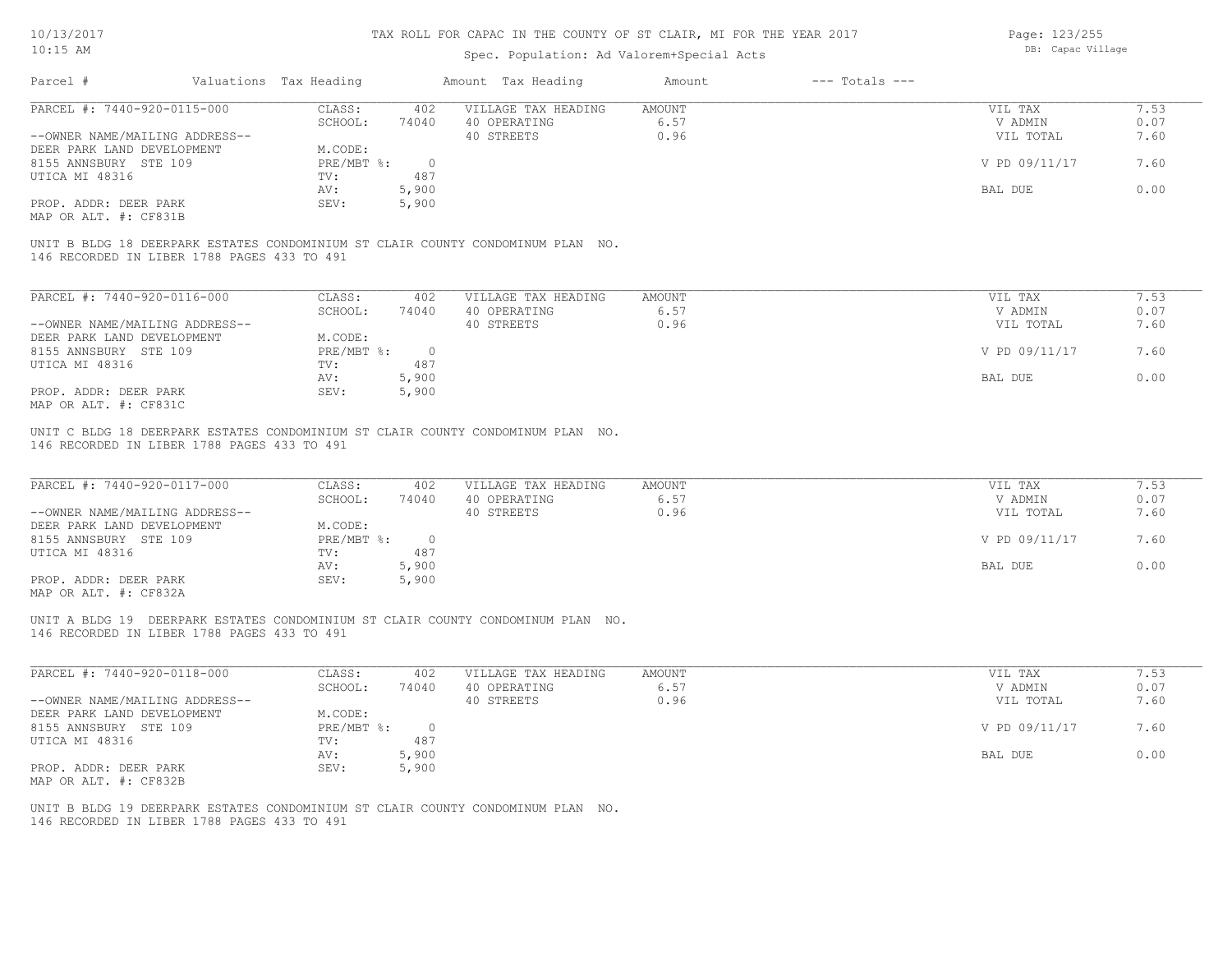| 10/13/2017                                     |                        |                | TAX ROLL FOR CAPAC IN THE COUNTY OF ST CLAIR, MI FOR THE YEAR 2017              |               |                    | Page: 124/255     |      |
|------------------------------------------------|------------------------|----------------|---------------------------------------------------------------------------------|---------------|--------------------|-------------------|------|
| $10:15$ AM                                     |                        |                | Spec. Population: Ad Valorem+Special Acts                                       |               |                    | DB: Capac Village |      |
| Parcel #                                       | Valuations Tax Heading |                | Amount Tax Heading                                                              | Amount        | $---$ Totals $---$ |                   |      |
| PARCEL #: 7440-920-0119-000                    | CLASS:                 | 402            | VILLAGE TAX HEADING                                                             | <b>AMOUNT</b> |                    | VIL TAX           | 7.53 |
|                                                | SCHOOL:                | 74040          | 40 OPERATING                                                                    | 6.57          |                    | V ADMIN           | 0.07 |
| --OWNER NAME/MAILING ADDRESS--                 |                        |                | 40 STREETS                                                                      | 0.96          |                    | VIL TOTAL         | 7.60 |
| DEER PARK LAND DEVELOPMENT                     | M.CODE:                |                |                                                                                 |               |                    |                   |      |
| 8155 ANNSBURY STE 109                          | PRE/MBT %:             | $\overline{0}$ |                                                                                 |               |                    | V PD 09/11/17     | 7.60 |
| UTICA MI 48316                                 | TV:                    | 487            |                                                                                 |               |                    |                   |      |
|                                                | AV:                    | 5,900          |                                                                                 |               |                    | BAL DUE           | 0.00 |
| PROP. ADDR: DEER PARK<br>MAP OR ALT. #: CF832C | SEV:                   | 5,900          |                                                                                 |               |                    |                   |      |
|                                                |                        |                |                                                                                 |               |                    |                   |      |
| 146 RECORDED IN LIBER 1788 PAGES 433 TO 491    |                        |                | UNIT C BLDG 19 DEERPARK ESTATES CONDOMINIUM ST CLAIR COUNTY CONDOMINUM PLAN NO. |               |                    |                   |      |
|                                                |                        |                |                                                                                 |               |                    |                   |      |
|                                                |                        |                |                                                                                 |               |                    |                   |      |
| PARCEL #: 7440-920-0120-000                    | CLASS:                 | 402            | VILLAGE TAX HEADING                                                             | <b>AMOUNT</b> |                    | VIL TAX           | 7.53 |
|                                                | SCHOOL:                | 74040          | 40 OPERATING                                                                    | 6.57          |                    | V ADMIN           | 0.07 |
| --OWNER NAME/MAILING ADDRESS--                 |                        |                | 40 STREETS                                                                      | 0.96          |                    | VIL TOTAL         | 7.60 |
| DEER PARK LAND DEVELOPMENT                     | M.CODE:                |                |                                                                                 |               |                    |                   |      |
| 8155 ANNSBURY STE 109                          | PRE/MBT %:             | $\overline{0}$ |                                                                                 |               |                    | V PD 09/11/17     | 7.60 |
| UTICA MI 48316                                 | TV:                    | 487            |                                                                                 |               |                    |                   |      |
|                                                | AV:                    | 5,900          |                                                                                 |               |                    | BAL DUE           | 0.00 |
| PROP. ADDR: DEER PARK                          | SEV:                   | 5,900          |                                                                                 |               |                    |                   |      |
| MAP OR ALT. #: CF833A                          |                        |                |                                                                                 |               |                    |                   |      |
|                                                |                        |                | UNIT A BLDG 20 DEERPARK ESTATES CONDOMINIUM ST CLAIR COUNTY CONDOMINUM PLAN NO. |               |                    |                   |      |
| 146 RECORDED IN LIBER 1788 PAGES 433 TO 491    |                        |                |                                                                                 |               |                    |                   |      |
|                                                |                        |                |                                                                                 |               |                    |                   |      |
| PARCEL #: 7440-920-0121-000                    | CLASS:                 | 402            | VILLAGE TAX HEADING                                                             | <b>AMOUNT</b> |                    | VIL TAX           | 7.53 |
|                                                | SCHOOL:                | 74040          | 40 OPERATING                                                                    | 6.57          |                    | V ADMIN           | 0.07 |
| --OWNER NAME/MAILING ADDRESS--                 |                        |                | 40 STREETS                                                                      | 0.96          |                    | VIL TOTAL         | 7.60 |
| DEER PARK LAND DEVELOPMENT                     | M.CODE:                |                |                                                                                 |               |                    |                   |      |
| 8155 ANNSBURY STE 109                          | PRE/MBT %:             | $\overline{0}$ |                                                                                 |               |                    | V PD 09/11/17     | 7.60 |
| UTICA MI 48316                                 | TV:                    | 487            |                                                                                 |               |                    |                   |      |
|                                                | AV:                    | 5,900          |                                                                                 |               |                    | BAL DUE           | 0.00 |
| PROP. ADDR: DEER PARK                          | SEV:                   | 5,900          |                                                                                 |               |                    |                   |      |
| MAP OR ALT. #: CF833B                          |                        |                |                                                                                 |               |                    |                   |      |
|                                                |                        |                |                                                                                 |               |                    |                   |      |
|                                                |                        |                | UNIT B BLDG 20 DEERPARK ESTATES CONDOMINIUM ST CLAIR COUNTY CONDOMINUM PLAN NO. |               |                    |                   |      |
| 146 RECORDED IN LIBER 1788 PAGES 433 TO 491    |                        |                |                                                                                 |               |                    |                   |      |
|                                                |                        |                |                                                                                 |               |                    |                   |      |
| PARCEL #: 7440-920-0122-000                    | CLASS:                 | 402            | VILLAGE TAX HEADING                                                             | <b>AMOUNT</b> |                    | VIL TAX           | 7.53 |
|                                                | SCHOOL:                | 74040          | 40 OPERATING                                                                    | 6.57          |                    | V ADMIN           | 0.07 |

| --OWNER NAME/MAILING ADDRESS--                 | -------           | .             | 40 STREETS | - - - -<br>0.96 | ---------<br>VIL TOTAL | .<br>7.60 |
|------------------------------------------------|-------------------|---------------|------------|-----------------|------------------------|-----------|
| DEER PARK LAND DEVELOPMENT                     | M.CODE:           |               |            |                 |                        |           |
| 8155 ANNSBURY STE 109<br>UTICA MI 48316        | PRE/MBT %:<br>TV: | $\cap$<br>487 |            |                 | V PD 09/11/17          | 7.60      |
|                                                | AV:               | 5,900         |            |                 | BAL DUE                | 0.00      |
| PROP. ADDR: DEER PARK<br>MAP OR ALT. #: CF833C | SEV:              | 5,900         |            |                 |                        |           |

146 RECORDED IN LIBER 1788 PAGES 433 TO 491 UNIT C BLDG 20 DEERPARK ESTATES CONDOMINIUM ST CLAIR COUNTY CONDOMINUM PLAN NO.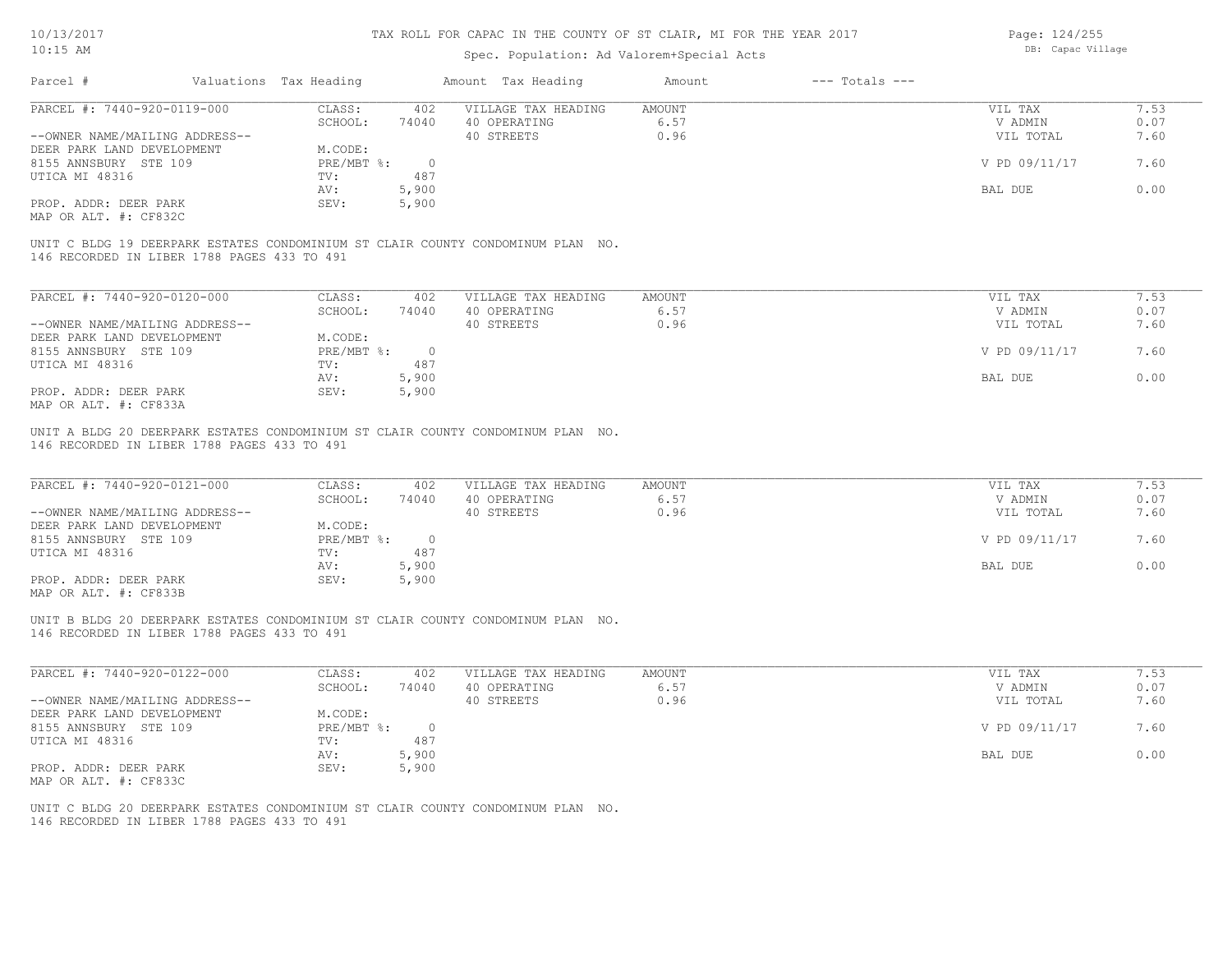### Spec. Population: Ad Valorem+Special Acts

Page: 125/255 DB: Capac Village

|                                                                                                                                                         | Valuations Tax Heading | Amount Tax Heading         | Amount | $---$ Totals $---$ |               |      |
|---------------------------------------------------------------------------------------------------------------------------------------------------------|------------------------|----------------------------|--------|--------------------|---------------|------|
| PARCEL #: 7440-920-0123-000                                                                                                                             | CLASS:                 | VILLAGE TAX HEADING<br>402 | AMOUNT |                    | VIL TAX       | 7.53 |
|                                                                                                                                                         | SCHOOL:                | 40 OPERATING<br>74040      | 6.57   |                    | V ADMIN       | 0.07 |
| --OWNER NAME/MAILING ADDRESS--                                                                                                                          |                        | 40 STREETS                 | 0.96   |                    | VIL TOTAL     | 7.60 |
| DEER PARK LAND DEVELOPMENT                                                                                                                              | M.CODE:                |                            |        |                    |               |      |
| 8155 ANNSBURY STE 109                                                                                                                                   | PRE/MBT %:             | $\overline{0}$             |        |                    | V PD 09/11/17 | 7.60 |
| UTICA MI 48316                                                                                                                                          | TV:                    | 487                        |        |                    |               |      |
|                                                                                                                                                         | AV:                    | 5,900                      |        |                    | BAL DUE       | 0.00 |
|                                                                                                                                                         |                        |                            |        |                    |               |      |
| PROP. ADDR: DEER PARK                                                                                                                                   | SEV:                   | 5,900                      |        |                    |               |      |
| MAP OR ALT. #: CF834A<br>UNIT A BLDG 21 DEERPARK ESTATES CONDOMINIUM ST CLAIR COUNTY CONDOMINUM PLAN NO.<br>146 RECORDED IN LIBER 1788 PAGES 433 TO 491 |                        |                            |        |                    |               |      |
| PARCEL #: 7440-920-0124-000                                                                                                                             | CLASS:                 | VILLAGE TAX HEADING<br>402 | AMOUNT |                    | VIL TAX       | 7.53 |
|                                                                                                                                                         | SCHOOL:                | 74040<br>40 OPERATING      | 6.57   |                    | V ADMIN       | 0.07 |
| --OWNER NAME/MAILING ADDRESS--                                                                                                                          |                        | 40 STREETS                 | 0.96   |                    | VIL TOTAL     | 7.60 |
| DEER PARK LAND DEVELOPMENT<br>8155 ANNSBURY STE 109                                                                                                     | M.CODE:<br>PRE/MBT %:  | $\overline{0}$             |        |                    | V PD 09/11/17 | 7.60 |
| UTICA MI 48316                                                                                                                                          | TV:                    | 487                        |        |                    |               |      |
|                                                                                                                                                         | AV:                    | 5,900                      |        |                    | BAL DUE       | 0.00 |
| PROP. ADDR: DEER PARK                                                                                                                                   | SEV:                   | 5,900                      |        |                    |               |      |

| PARCEL #: 7440-920-0125-000    | CLASS:     | 402    | VILLAGE TAX HEADING | AMOUNT | VIL TAX       | 7.53 |
|--------------------------------|------------|--------|---------------------|--------|---------------|------|
|                                | SCHOOL:    | 74040  | 40 OPERATING        | 6.57   | V ADMIN       | 0.07 |
| --OWNER NAME/MAILING ADDRESS-- |            |        | 40 STREETS          | 0.96   | VIL TOTAL     | 7.60 |
| DEER PARK LAND DEVELOPMENT     | M.CODE:    |        |                     |        |               |      |
| 8155 ANNSBURY STE 109          | PRE/MBT %: | $\cap$ |                     |        | V PD 09/11/17 | 7.60 |
| UTICA MI 48316                 | TV:        | 487    |                     |        |               |      |
|                                | AV:        | 5,900  |                     |        | BAL DUE       | 0.00 |
| PROP. ADDR: DEER PARK          | SEV:       | 5,900  |                     |        |               |      |
| MAP OR ALT. #: CF834C          |            |        |                     |        |               |      |

 $\mathcal{L}_\mathcal{L} = \mathcal{L}_\mathcal{L} = \mathcal{L}_\mathcal{L} = \mathcal{L}_\mathcal{L} = \mathcal{L}_\mathcal{L} = \mathcal{L}_\mathcal{L} = \mathcal{L}_\mathcal{L} = \mathcal{L}_\mathcal{L} = \mathcal{L}_\mathcal{L} = \mathcal{L}_\mathcal{L} = \mathcal{L}_\mathcal{L} = \mathcal{L}_\mathcal{L} = \mathcal{L}_\mathcal{L} = \mathcal{L}_\mathcal{L} = \mathcal{L}_\mathcal{L} = \mathcal{L}_\mathcal{L} = \mathcal{L}_\mathcal{L}$ 

 $\mathcal{L}_\mathcal{L} = \mathcal{L}_\mathcal{L} = \mathcal{L}_\mathcal{L} = \mathcal{L}_\mathcal{L} = \mathcal{L}_\mathcal{L} = \mathcal{L}_\mathcal{L} = \mathcal{L}_\mathcal{L} = \mathcal{L}_\mathcal{L} = \mathcal{L}_\mathcal{L} = \mathcal{L}_\mathcal{L} = \mathcal{L}_\mathcal{L} = \mathcal{L}_\mathcal{L} = \mathcal{L}_\mathcal{L} = \mathcal{L}_\mathcal{L} = \mathcal{L}_\mathcal{L} = \mathcal{L}_\mathcal{L} = \mathcal{L}_\mathcal{L}$ 

146 RECORDED IN LIBER 1788 PAGES 433 TO 491 UNIT C BLDG 21 DEERPARK ESTATES CONDOMINIUM ST CLAIR COUNTY CONDOMINUM PLAN NO.

| PARCEL #: 7440-920-0126-000    | CLASS:     | 402   | VILLAGE TAX HEADING | AMOUNT | 7.53<br>VIL TAX       |  |
|--------------------------------|------------|-------|---------------------|--------|-----------------------|--|
|                                | SCHOOL:    | 74040 | 40 OPERATING        | 6.57   | 0.07<br>V ADMIN       |  |
| --OWNER NAME/MAILING ADDRESS-- |            |       | 40 STREETS          | 0.96   | 7.60<br>VIL TOTAL     |  |
| DEER PARK LAND DEVELOPMENT     | M.CODE:    |       |                     |        |                       |  |
| 8155 ANNSBURY STE 109          | PRE/MBT %: |       |                     |        | V PD 09/11/17<br>7.60 |  |
| UTICA MI 48316                 | TV:        | 487   |                     |        |                       |  |
|                                | AV:        | 5,900 |                     |        | 0.00<br>BAL DUE       |  |
| PROP. ADDR: DEER PARK          | SEV:       | 5,900 |                     |        |                       |  |
| MAP OR ALT. #: CF835A          |            |       |                     |        |                       |  |

146 RECORDED IN LIBER 1788 PAGES 433 TO 491 UNIT A BLDG 22 DEERPARK ESTATES CONDOMINIUM ST CLAIR COUNTY CONDOMINUM PLAN NO.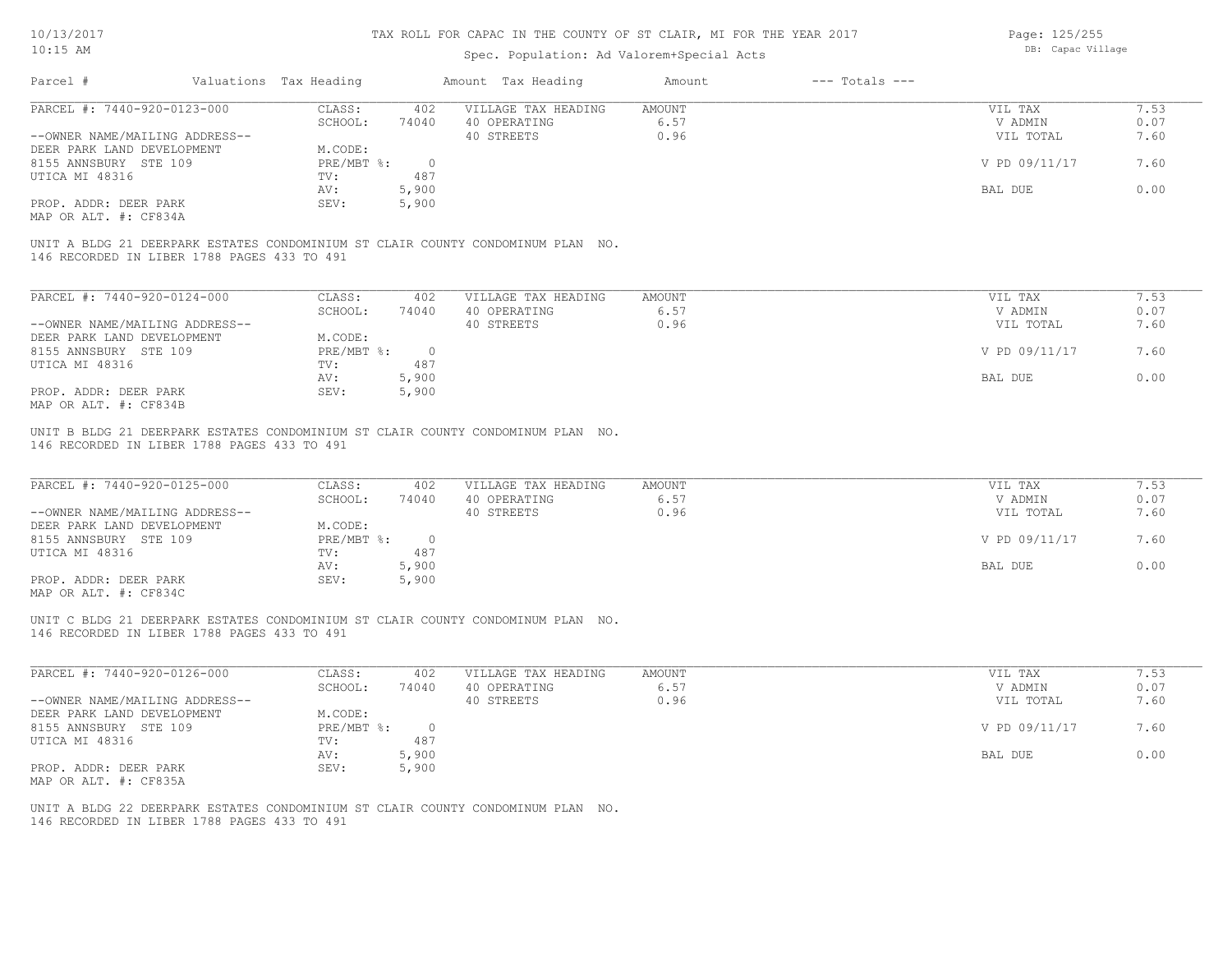### Spec. Population: Ad Valorem+Special Acts

Page: 126/255 DB: Capac Village

| Parcel #                                                                                                                       | Valuations Tax Heading |                | Amount Tax Heading  | Amount | $---$ Totals $---$ |               |      |
|--------------------------------------------------------------------------------------------------------------------------------|------------------------|----------------|---------------------|--------|--------------------|---------------|------|
| PARCEL #: 7440-920-0127-000                                                                                                    | CLASS:                 | 402            | VILLAGE TAX HEADING | AMOUNT |                    | VIL TAX       | 7.53 |
|                                                                                                                                | SCHOOL:                | 74040          | 40 OPERATING        | 6.57   |                    | V ADMIN       | 0.07 |
| --OWNER NAME/MAILING ADDRESS--                                                                                                 |                        |                | 40 STREETS          | 0.96   |                    | VIL TOTAL     | 7.60 |
| DEER PARK LAND DEVELOPMENT                                                                                                     | M.CODE:                |                |                     |        |                    |               |      |
| 8155 ANNSBURY STE 109                                                                                                          | PRE/MBT %:             | $\overline{0}$ |                     |        |                    | V PD 09/11/17 | 7.60 |
| UTICA MI 48316                                                                                                                 | TV:                    | 487            |                     |        |                    |               |      |
|                                                                                                                                | AV:                    | 5,900          |                     |        |                    | BAL DUE       | 0.00 |
| PROP. ADDR: DEER PARK                                                                                                          | SEV:                   | 5,900          |                     |        |                    |               |      |
| MAP OR ALT. #: CF835B                                                                                                          |                        |                |                     |        |                    |               |      |
| UNIT B BLDG 22 DEERPARK ESTATES CONDOMINIUM ST CLAIR COUNTY CONDOMINUM PLAN NO.<br>146 RECORDED IN LIBER 1788 PAGES 433 TO 491 |                        |                |                     |        |                    |               |      |
|                                                                                                                                |                        |                |                     |        |                    |               |      |
| PARCEL #: 7440-920-0128-000                                                                                                    | CLASS:                 | 402            | VILLAGE TAX HEADING | AMOUNT |                    | VIL TAX       | 7.53 |
|                                                                                                                                | SCHOOL:                | 74040          | 40 OPERATING        | 6.57   |                    | V ADMIN       | 0.07 |
| --OWNER NAME/MAILING ADDRESS--                                                                                                 |                        |                | 40 STREETS          | 0.96   |                    | VIL TOTAL     | 7.60 |
| DEER PARK LAND DEVELOPMENT                                                                                                     | M.CODE:                |                |                     |        |                    |               |      |
| 8155 ANNSBURY STE 109                                                                                                          | $PRE/MBT$ %:           | $\circ$        |                     |        |                    | V PD 09/11/17 | 7.60 |
| UTICA MI 48316                                                                                                                 | TV:                    | 487            |                     |        |                    |               |      |
|                                                                                                                                | AV:                    | 5,900          |                     |        |                    | BAL DUE       | 0.00 |

MAP OR ALT. #: CF835C

146 RECORDED IN LIBER 1788 PAGES 433 TO 491 UNIT C BLDG 22 DEERPARK ESTATES CONDOMINIUM ST CLAIR COUNTY CONDOMINUM PLAN NO.

| PARCEL #: 7440-920-0129-000                  | CLASS:     | 402   | VILLAGE TAX HEADING | AMOUNT | VIL TAX       | 7.53 |
|----------------------------------------------|------------|-------|---------------------|--------|---------------|------|
|                                              | SCHOOL:    | 74040 | 40 OPERATING        | 6.57   | V ADMIN       | 0.07 |
| --OWNER NAME/MAILING ADDRESS--               |            |       | 40 STREETS          | 0.96   | VIL TOTAL     | 7.60 |
| DEER PARK LAND DEVELOPMENT                   | M.CODE:    |       |                     |        |               |      |
| 8155 ANNSBURY STE 109                        | PRE/MBT %: |       |                     |        | V PD 09/11/17 | 7.60 |
| UTICA MI 48316                               | TV:        | 487   |                     |        |               |      |
|                                              | AV:        | 5,900 |                     |        | BAL DUE       | 0.00 |
| PROP. ADDR: DEER PARK                        | SEV:       | 5,900 |                     |        |               |      |
| $\cdots$ $\cdots$ $\cdots$ $\cdots$ $\cdots$ |            |       |                     |        |               |      |

MAP OR ALT. #: CF836A

146 RECORDED IN LIBER 1788 PAGES 433 TO 491 UNIT A BLDG 23 DEERPARK ESTATES CONDOMINIUM ST CLAIR COUNTY CONDOMINUM PLAN NO.

| PARCEL #: 7440-920-0130-000    | CLASS:     | 402    | VILLAGE TAX HEADING | AMOUNT | VIL TAX       | 7.53 |
|--------------------------------|------------|--------|---------------------|--------|---------------|------|
|                                | SCHOOL:    | 74040  | 40 OPERATING        | 6.57   | V ADMIN       | 0.07 |
| --OWNER NAME/MAILING ADDRESS-- |            |        | 40 STREETS          | 0.96   | VIL TOTAL     | 7.60 |
| DEER PARK LAND DEVELOPMENT     | M.CODE:    |        |                     |        |               |      |
| 8155 ANNSBURY STE 109          | PRE/MBT %: | $\cap$ |                     |        | V PD 09/11/17 | 7.60 |
| UTICA MI 48316                 | TV:        | 487    |                     |        |               |      |
|                                | AV:        | 5,900  |                     |        | BAL DUE       | 0.00 |
| PROP. ADDR: DEER PARK          | SEV:       | 5,900  |                     |        |               |      |
| MAP OR ALT. #: CF836B          |            |        |                     |        |               |      |

 $\mathcal{L}_\mathcal{L} = \mathcal{L}_\mathcal{L} = \mathcal{L}_\mathcal{L} = \mathcal{L}_\mathcal{L} = \mathcal{L}_\mathcal{L} = \mathcal{L}_\mathcal{L} = \mathcal{L}_\mathcal{L} = \mathcal{L}_\mathcal{L} = \mathcal{L}_\mathcal{L} = \mathcal{L}_\mathcal{L} = \mathcal{L}_\mathcal{L} = \mathcal{L}_\mathcal{L} = \mathcal{L}_\mathcal{L} = \mathcal{L}_\mathcal{L} = \mathcal{L}_\mathcal{L} = \mathcal{L}_\mathcal{L} = \mathcal{L}_\mathcal{L}$ 

146 RECORDED IN LIBER 1788 PAGES 433 TO 491 UNIT B BLDG 23 DEERPARK ESTATES CONDOMINIUM ST CLAIR COUNTY CONDOMINUM PLAN NO.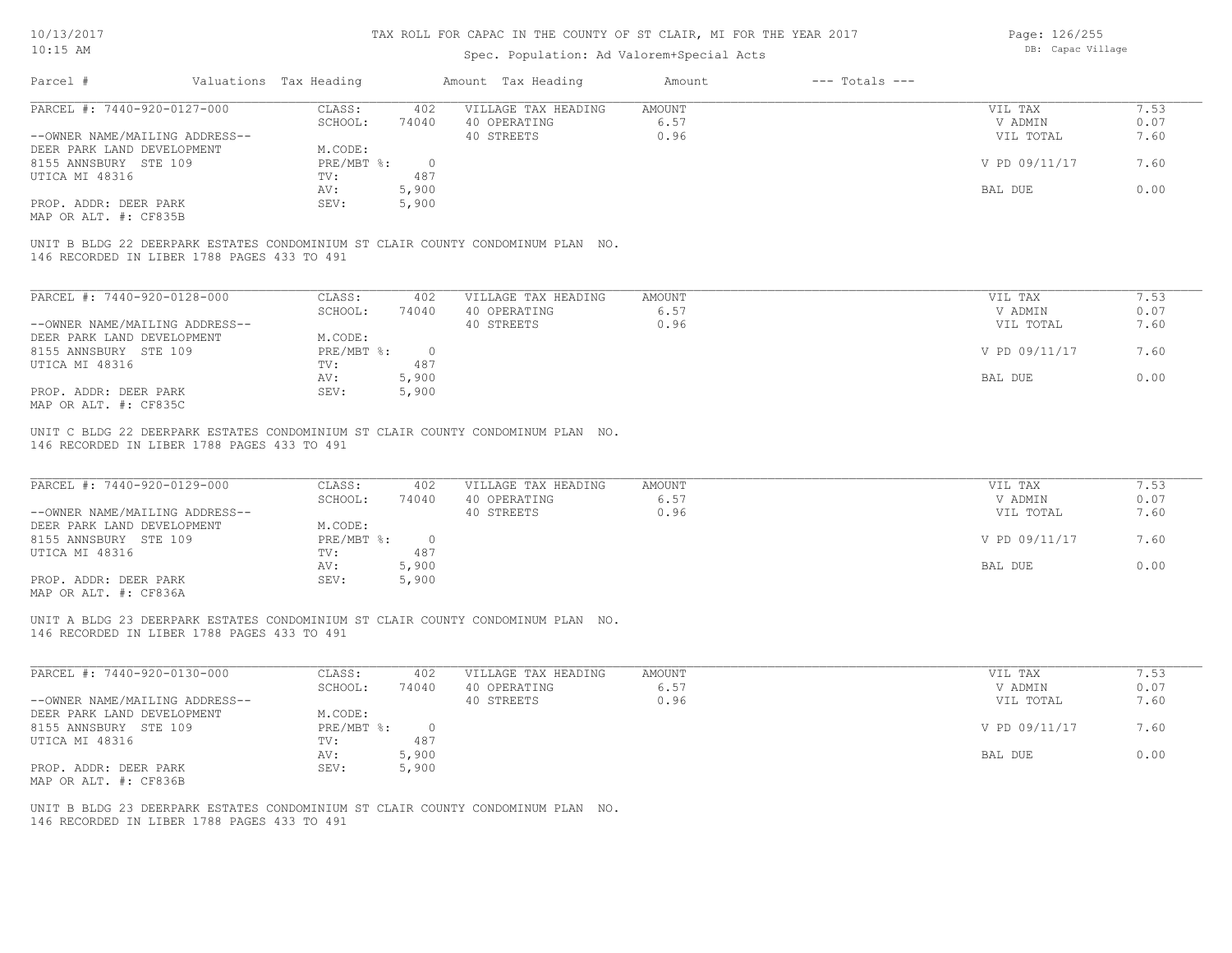| 10/13/2017<br>$10:15$ AM                          |                                             | TAX ROLL FOR CAPAC IN THE COUNTY OF ST CLAIR, MI FOR THE YEAR 2017 | Page: 127/255<br>DB: Capac Village |                                                                                 |                         |                    |                    |                |
|---------------------------------------------------|---------------------------------------------|--------------------------------------------------------------------|------------------------------------|---------------------------------------------------------------------------------|-------------------------|--------------------|--------------------|----------------|
|                                                   |                                             |                                                                    |                                    | Spec. Population: Ad Valorem+Special Acts                                       |                         |                    |                    |                |
| Parcel #                                          |                                             | Valuations Tax Heading                                             |                                    | Amount Tax Heading                                                              | Amount                  | $---$ Totals $---$ |                    |                |
| PARCEL #: 7440-920-0131-000                       |                                             | CLASS:                                                             | 402                                | VILLAGE TAX HEADING                                                             | <b>AMOUNT</b>           |                    | VIL TAX            | 7.53           |
|                                                   |                                             | SCHOOL:                                                            | 74040                              | 40 OPERATING                                                                    | 6.57                    |                    | V ADMIN            | 0.07           |
| --OWNER NAME/MAILING ADDRESS--                    |                                             |                                                                    |                                    | 40 STREETS                                                                      | 0.96                    |                    | VIL TOTAL          | 7.60           |
| DEER PARK LAND DEVELOPMENT                        |                                             | M.CODE:                                                            |                                    |                                                                                 |                         |                    |                    |                |
| 8155 ANNSBURY STE 109                             |                                             | PRE/MBT %:                                                         | $\overline{0}$<br>487              |                                                                                 |                         |                    | V PD 09/11/17      | 7.60           |
| UTICA MI 48316                                    |                                             | TV:<br>AV:                                                         | 5,900                              |                                                                                 |                         |                    | BAL DUE            | 0.00           |
| PROP. ADDR: DEER PARK                             |                                             | SEV:                                                               | 5,900                              |                                                                                 |                         |                    |                    |                |
| MAP OR ALT. #: CF836C                             |                                             |                                                                    |                                    |                                                                                 |                         |                    |                    |                |
|                                                   | 146 RECORDED IN LIBER 1788 PAGES 433 TO 491 |                                                                    |                                    | UNIT C BLDG 23 DEERPARK ESTATES CONDOMINIUM ST CLAIR COUNTY CONDOMINUM PLAN NO. |                         |                    |                    |                |
| PARCEL #: 7440-920-0132-000                       |                                             | CLASS:                                                             | 401                                | VILLAGE TAX HEADING                                                             | AMOUNT                  |                    | VIL TAX            | 583.38         |
|                                                   |                                             | SCHOOL:                                                            | 74040                              | 40 OPERATING                                                                    | 508.46                  |                    | V ADMIN            | 5.83           |
| --OWNER NAME/MAILING ADDRESS--                    |                                             |                                                                    |                                    | 40 STREETS                                                                      | 74.92                   |                    | VIL TOTAL          | 589.21         |
| ASHTON ERIC                                       |                                             | M.CODE:                                                            |                                    |                                                                                 |                         |                    |                    |                |
| 255 QUAIL DR                                      |                                             | PRE/MBT %: 100                                                     |                                    |                                                                                 |                         |                    | V PD 09/15/17      | 589.21         |
| CAPAC MI 48014                                    |                                             | TV:                                                                | 37,635                             |                                                                                 |                         |                    |                    |                |
|                                                   |                                             | AV:                                                                | 38,200                             |                                                                                 |                         |                    | BAL DUE            | 0.00           |
| PROP. ADDR: 255 QUAIL DR<br>MAP OR ALT. #: CF837A |                                             | SEV:                                                               | 38,200                             |                                                                                 |                         |                    |                    |                |
| PARCEL #: 7440-920-0133-000                       | RECORDED IN LIBER 1788 PAGES 433 TO 491     | CLASS:<br>SCHOOL:                                                  | 401<br>74040                       | VILLAGE TAX HEADING<br>40 OPERATING                                             | <b>AMOUNT</b><br>489.39 |                    | VIL TAX<br>V ADMIN | 561.50<br>5.61 |
| --OWNER NAME/MAILING ADDRESS--                    |                                             |                                                                    |                                    | 40 STREETS                                                                      | 72.11                   |                    | VIL TOTAL          | 567.11         |
| GLOMBOWSKI STEVEN J                               |                                             | M.CODE:                                                            | 00WBF                              |                                                                                 |                         |                    |                    |                |
| GLOMBOWSKI KAREN S                                |                                             | PRE/MBT %: 100                                                     |                                    |                                                                                 |                         |                    | V PD 09/01/17      | 567.11         |
| 253 QUAIL DR                                      |                                             | TV:                                                                | 36,223                             |                                                                                 |                         |                    |                    |                |
| CAPAC MI 48014                                    |                                             | AV:<br>SEV:                                                        | 36,800<br>36,800                   |                                                                                 |                         |                    | BAL DUE            | 0.00           |
| PROP. ADDR: 253 QUAIL DR<br>MAP OR ALT. #: CF837B |                                             |                                                                    |                                    |                                                                                 |                         |                    |                    |                |
|                                                   | 146 RECORDED IN LIBER 1788 PAGES 433 TO 491 |                                                                    |                                    | UNIT B BLDG 24 DEERPARK ESTATES CONDOMINIUM ST CLAIR COUNTY CONDOMINUM PLAN NO. |                         |                    |                    |                |
| PARCEL #: 7440-920-0134-000                       |                                             | CLASS:                                                             | 401                                | VILLAGE TAX HEADING                                                             | <b>AMOUNT</b>           |                    | VIL TAX            | 540.28         |
|                                                   |                                             | SCHOOL:                                                            | 74040                              | 40 OPERATING                                                                    | 470.90                  |                    | V ADMIN            | 5.40           |
| --OWNER NAME/MAILING ADDRESS--                    |                                             |                                                                    |                                    | 40 STREETS                                                                      | 69.38                   |                    | VIL TOTAL          | 545.68         |
| LEMKE ROGER C                                     |                                             | M.CODE:                                                            | COREL                              |                                                                                 |                         |                    |                    |                |
| 251 OUAIL DR                                      |                                             | PRE/MBT %: 100                                                     |                                    |                                                                                 |                         |                    | V PD 09/18/17      | 545.68         |
| CAPAC MI 48014                                    |                                             | TV:                                                                | 34,855                             |                                                                                 |                         |                    |                    |                |
|                                                   |                                             | AV:                                                                | 38,200                             |                                                                                 |                         |                    | BAL DUE            | 0.00           |
| PROP. ADDR: 251 QUAIL DR<br>MAP OR ALT. #: CF837C |                                             | SEV:                                                               | 38,200                             |                                                                                 |                         |                    |                    |                |

146 RECORDED IN LIBER 1788 PAGES 433 TO 491 UNIT C BLDG 24 DEER PARK ESTATES CONDOMINIUM ST CLAIR COUNTY CONDOMINUM PLAN NO.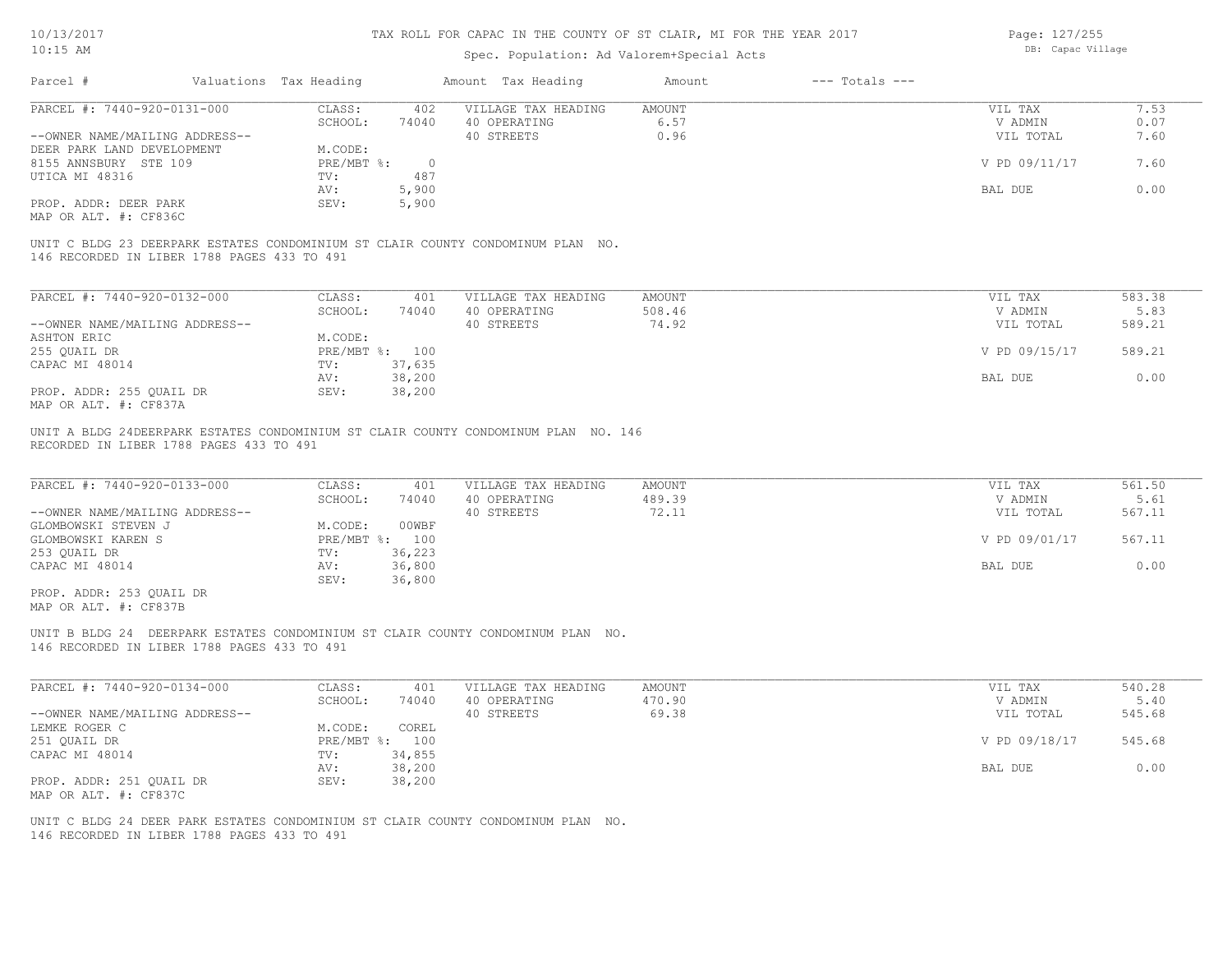### Spec. Population: Ad Valorem+Special Acts

| Parcel #                       | Valuations Tax Heading |        | Amount Tax Heading  | Amount | $---$ Totals $---$ |               |        |
|--------------------------------|------------------------|--------|---------------------|--------|--------------------|---------------|--------|
| PARCEL #: 7440-920-0136-000    | CLASS:                 | 401    | VILLAGE TAX HEADING | AMOUNT |                    | VIL TAX       | 540.28 |
|                                | SCHOOL:                | 74040  | 40 OPERATING        | 470.90 |                    | V ADMIN       | 5.40   |
| --OWNER NAME/MAILING ADDRESS-- |                        |        | 40 STREETS          | 69.38  |                    | VIL TOTAL     | 545.68 |
| KRUGER EUGENE H                | M.CODE:                | 00LSB  |                     |        |                    |               |        |
| KRUGER BRIDGET A               | PRE/MBT %: 100         |        |                     |        |                    | V PD 08/10/17 | 545.68 |
| 241 OUAIL DR                   | TV:                    | 34,855 |                     |        |                    |               |        |
| CAPAC MI 48014                 | AV:                    | 38,200 |                     |        |                    | BAL DUE       | 0.00   |
|                                | SEV:                   | 38,200 |                     |        |                    |               |        |
|                                |                        |        |                     |        |                    |               |        |

MAP OR ALT. #: CF838A PROP. ADDR: 241 QUAIL DR

146 RECORDED IN LIBER 1788 PAGES 433 TO 491 UNIT A BLDG 25 DEERPARK ESTATES CONDOMINIUM ST CLAIR COUNTY CONDOMINUM PLAN NO.

| PARCEL #: 7440-920-0137-000    | CLASS:       | 401    | VILLAGE TAX HEADING | AMOUNT | VIL TAX       | 570.44 |
|--------------------------------|--------------|--------|---------------------|--------|---------------|--------|
|                                | SCHOOL:      | 74040  | 40 OPERATING        | 497.18 | V ADMIN       | 5.70   |
| --OWNER NAME/MAILING ADDRESS-- |              |        | 40 STREETS          | 73.26  | VIL TOTAL     | 576.14 |
| KOWING DONALD                  | M.CODE:      |        |                     |        |               |        |
| KOWING DARLENE                 | $PRE/MBT$ %: |        |                     |        | V PD 09/11/17 | 576.14 |
| 7270 MARTIN RD                 | TV:          | 36,800 |                     |        |               |        |
| IMLAY CITY MI 48444            | AV:          | 36,800 |                     |        | BAL DUE       | 0.00   |
|                                | SEV:         | 36,800 |                     |        |               |        |
| PROP. ADDR: 239 OUAIL DR       |              |        |                     |        |               |        |

MAP OR ALT. #: CF838B

146 RECORDED IN LIBER 1788 PAGES 433 TO 491 UNIT B BLDG 25 DEERPARK ESTATES CONDOMINIUM ST CLAIR COUNTY CONDOMINUM PLAN NO.

| PARCEL #: 7440-920-0138-000    | CLASS:         | 401    | VILLAGE TAX HEADING | AMOUNT | VIL TAX       | 540.28 |
|--------------------------------|----------------|--------|---------------------|--------|---------------|--------|
|                                | SCHOOL:        | 74040  | 40 OPERATING        | 470.90 | V ADMIN       | 5.40   |
| --OWNER NAME/MAILING ADDRESS-- |                |        | 40 STREETS          | 69.38  | VIL TOTAL     | 545.68 |
| CUTCHER WILLIAM                | M.CODE:        | TCBMT  |                     |        |               |        |
| CUTCHER PATRICIA               | PRE/MBT %: 100 |        |                     |        | V PD 08/02/17 | 545.68 |
| 237 OUAIL DR.                  | TV:            | 34,855 |                     |        |               |        |
| CAPAC MI 48014                 | AV:            | 38,200 |                     |        | BAL DUE       | 0.00   |
|                                | SEV:           | 38,200 |                     |        |               |        |

MAP OR ALT. #: CF838C PROP. ADDR: 237 QUAIL DR.

146 RECORDED IN LIBER 1788 PAGES 433 TO 491 UNIT C BLDG 25 DEERPARK ESTATES CONDOMINIUM ST CLAIR COUNTY CONDOMINUM PLAN NO.

| PARCEL #: 7440-920-0139-000    | CLASS:  | 401            | VILLAGE TAX HEADING | AMOUNT | VIL TAX       | 533.93 |
|--------------------------------|---------|----------------|---------------------|--------|---------------|--------|
|                                | SCHOOL: | 74040          | 40 OPERATING        | 465.36 | V ADMIN       | 5.33   |
| --OWNER NAME/MAILING ADDRESS-- |         |                | 40 STREETS          | 68.57  | VIL TOTAL     | 539.26 |
| CRIMBOLI LUELLA                | M.CODE: |                |                     |        |               |        |
| 984 CAPAC RD                   |         | PRE/MBT %: 100 |                     |        | V PD 09/11/17 | 539.26 |
| ALLENTON MI 48002              | TV:     | 34,445         |                     |        |               |        |
|                                | AV:     | 37,900         |                     |        | BAL DUE       | 0.00   |
| PROP. ADDR: 235 OUAIL DR       | SEV:    | 37,900         |                     |        |               |        |
| MAP OR ALT. #: CF839A          |         |                |                     |        |               |        |

146 RECORDED IN LIBER 1788 PAGES 433 TO 491 UNIT A BLDG 26 DEERPARK ESTATES CONDOMINIUM ST CLAIR COUNTY CONDOMINUM PLAN NO. Page: 128/255 DB: Capac Village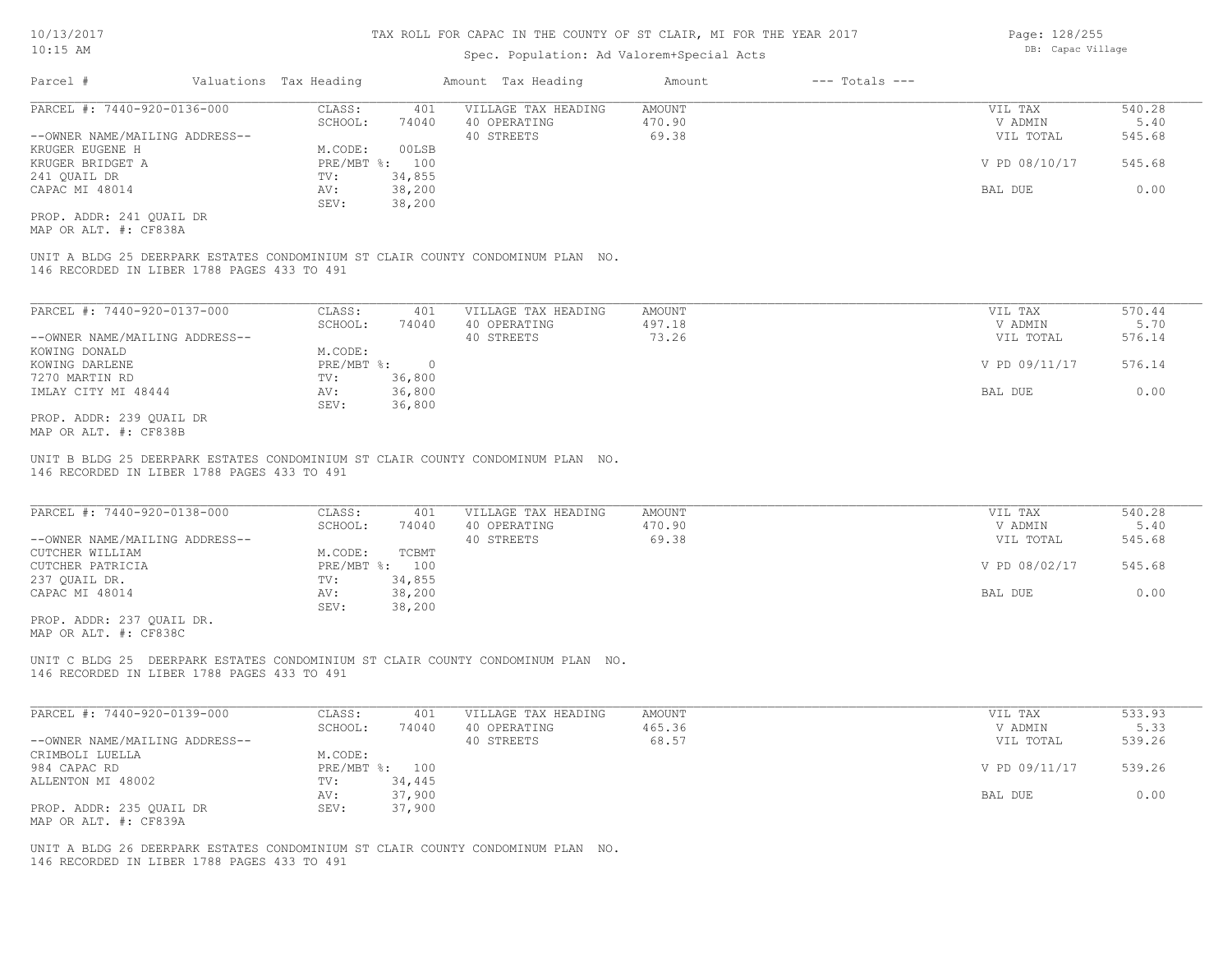### Spec. Population: Ad Valorem+Special Acts

Page: 129/255 DB: Capac Village

| Parcel #                       | Valuations Tax Heading |        | Amount Tax Heading  | Amount | $---$ Totals $---$ |               |        |
|--------------------------------|------------------------|--------|---------------------|--------|--------------------|---------------|--------|
| PARCEL #: 7440-920-0140-000    | CLASS:                 | 401    | VILLAGE TAX HEADING | AMOUNT |                    | VIL TAX       | 511.60 |
|                                | SCHOOL:                | 74040  | 40 OPERATING        | 445.90 |                    | V ADMIN       | 5.11   |
| --OWNER NAME/MAILING ADDRESS-- |                        |        | 40 STREETS          | 65.70  |                    | VIL TOTAL     | 516.71 |
| KASHOUTY TRUST                 | M.CODE:                | 00LSB  |                     |        |                    |               |        |
| 18000 PRATT RD                 | $PRE/MBT$ %:           |        |                     |        |                    | V PD 08/10/17 | 516.71 |
| ARMADA MI 48005-1138           | TV:                    | 33,004 |                     |        |                    |               |        |
|                                | AV:                    | 36,400 |                     |        |                    | BAL DUE       | 0.00   |
| PROP. ADDR: 233 QUAIL DR       | SEV:                   | 36,400 |                     |        |                    |               |        |
|                                |                        |        |                     |        |                    |               |        |

MAP OR ALT. #: CF839B

146 RECORDED IN LIBER 1788 PAGES 433 TO 491 UNIT B BLDG 26 DEERPARK ESTATES CONDOMINIUM ST CLAIR COUNTY CONDOMINUM PLAN NO.

| PARCEL #: 7440-920-0141-000    | CLASS:       | 401    | VILLAGE TAX HEADING | AMOUNT | VIL TAX       | 536.49 |
|--------------------------------|--------------|--------|---------------------|--------|---------------|--------|
|                                | SCHOOL:      | 74040  | 40 OPERATING        | 467.59 | V ADMIN       | 5.36   |
| --OWNER NAME/MAILING ADDRESS-- |              |        | 40 STREETS          | 68.90  | VIL TOTAL     | 541.85 |
| WAVREK DONALD A                | M.CODE:      | COREL  |                     |        |               |        |
| WAVREK MARGARET                | $PRE/MBT$ %: | 100    |                     |        | V PD 09/18/17 | 541.85 |
| 231 OUAIL DR                   | TV:          | 34,610 |                     |        |               |        |
| CAPAC MI 48014                 | AV:          | 37,900 |                     |        | BAL DUE       | 0.00   |
|                                | SEV:         | 37,900 |                     |        |               |        |
| PROP. ADDR: 231 QUAIL DR       |              |        |                     |        |               |        |

MAP OR ALT. #: CF839C

146 RECORDED IN LIBER 1788 PAGES 433 TO 491 UNIT C BLDG 26 DEERPARK ESTATES CONDOMINIUM ST CLAIR COUNTY CONDOMINUM PLAN NO.

| PARCEL #: 7440-920-0142-000    | CLASS:  | 401            | VILLAGE TAX HEADING | AMOUNT | VIL TAX       | 587.49 |
|--------------------------------|---------|----------------|---------------------|--------|---------------|--------|
|                                | SCHOOL: | 74040          | 40 OPERATING        | 512.04 | V ADMIN       | 5.87   |
| --OWNER NAME/MAILING ADDRESS-- |         |                | 40 STREETS          | 75.45  | VIL TOTAL     | 593.36 |
| GOOD ROY A                     | M.CODE: | RLMSL          |                     |        |               |        |
| GOOD LAURIE A                  |         | PRE/MBT %: 100 |                     |        | V PD 09/18/17 | 593.36 |
| 227 QUAIL DR                   | TV:     | 37,900         |                     |        |               |        |
| CAPAC MI 48014                 | AV:     | 37,900         |                     |        | BAL DUE       | 0.00   |
|                                | SEV:    | 37,900         |                     |        |               |        |
| PROP. ADDR: 227 QUAIL DR       |         |                |                     |        |               |        |

MAP OR ALT. #: CF840A

146 RECORDED IN LIBER 1788 PAGES 433 TO 491 UNIT A BLDG 27 DEERPARK ESTATES CONDOMINIUM ST CLAIR COUNTY CONDOMINUM PLAN NO.

| PARCEL #: 7440-920-0143-000    | CLASS:  | 401            | VILLAGE TAX HEADING | AMOUNT | VIL TAX       | 511.60 |
|--------------------------------|---------|----------------|---------------------|--------|---------------|--------|
|                                | SCHOOL: | 74040          | 40 OPERATING        | 445.90 | V ADMIN       | 5.11   |
| --OWNER NAME/MAILING ADDRESS-- |         |                | 40 STREETS          | 65.70  | VIL TOTAL     | 516.71 |
| URBAN BERNAD & LEOCADIA TRUST  | M.CODE: |                |                     |        |               |        |
| 16145 WHITE WATER              |         | PRE/MBT %: 100 |                     |        | V PD 07/18/17 | 516.71 |
| MACOMB MI 48042                | TV:     | 33,004         |                     |        |               |        |
|                                | AV:     | 36,400         |                     |        | BAL DUE       | 0.00   |
| PROP. ADDR: 225 QUAIL DR       | SEV:    | 36,400         |                     |        |               |        |
| MAP OR ALT. #: CF840B          |         |                |                     |        |               |        |

146 RECORDED IN LIBER 1788 PAGES 433 TO 491 UNIT B BLDG 27 DEERPARK ESTATES CONDOMINIUM ST CLAIR COUNTY CONDOMINUM PLAN NO.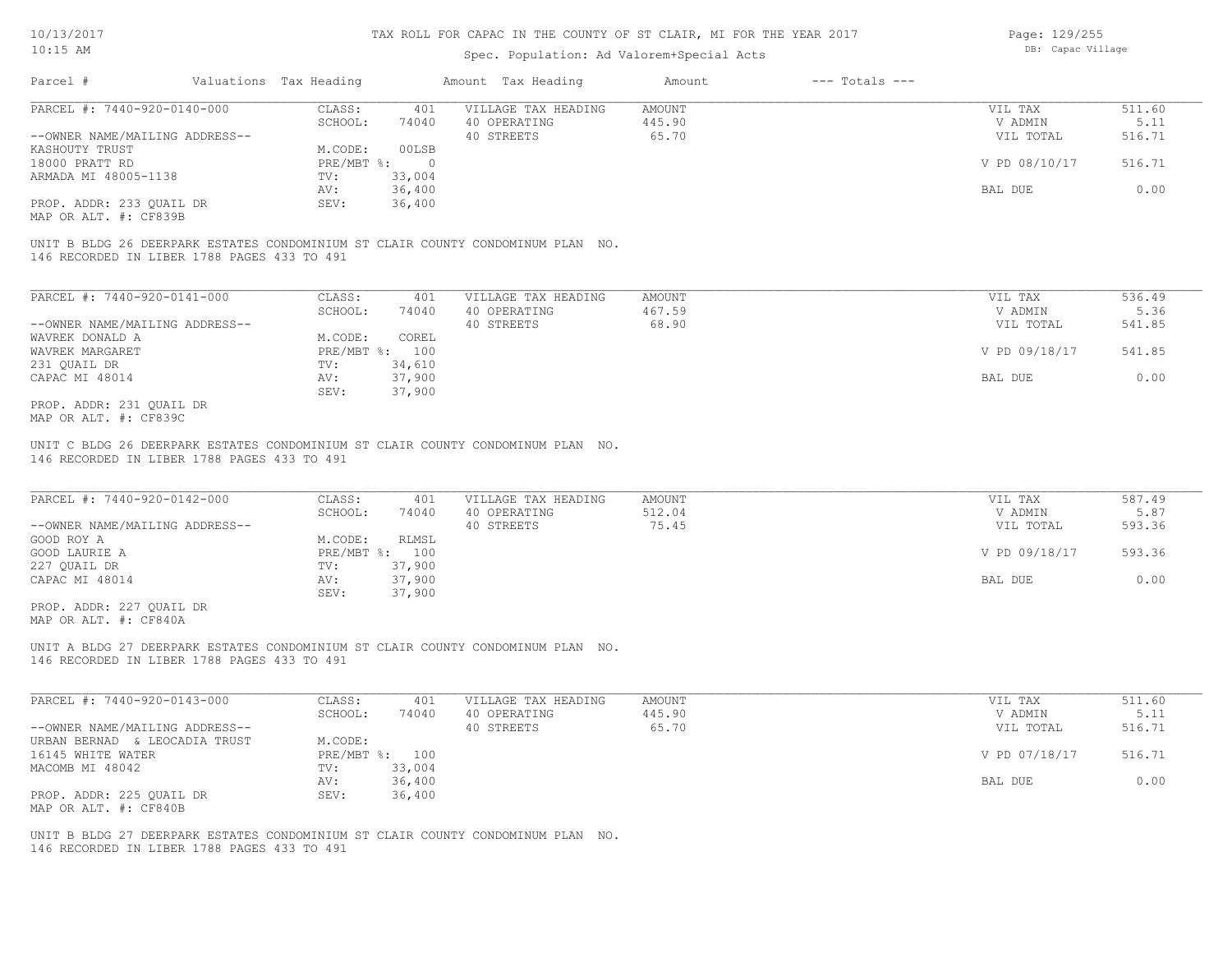### Spec. Population: Ad Valorem+Special Acts

| Parcel #                       | Valuations Tax Heading |                | Amount Tax Heading  | Amount | $---$ Totals $---$ |               |        |
|--------------------------------|------------------------|----------------|---------------------|--------|--------------------|---------------|--------|
| PARCEL #: 7440-920-0144-000    | CLASS:                 | 401            | VILLAGE TAX HEADING | AMOUNT |                    | VIL TAX       | 577.14 |
|                                | SCHOOL:                | 74040          | 40 OPERATING        | 503.02 |                    | V ADMIN       | 5.77   |
| --OWNER NAME/MAILING ADDRESS-- |                        |                | 40 STREETS          | 74.12  |                    | VIL TOTAL     | 582.91 |
| PAINTER ROY M                  | M.CODE:                |                |                     |        |                    |               |        |
| PAINTER DARLENE A              |                        | PRE/MBT %: 100 |                     |        |                    | V PD 09/07/17 | 582.91 |
| 223 QUAIL DR.                  | TV:                    | 37,232         |                     |        |                    |               |        |
| CAPAC MI 48014                 | AV:                    | 37,900         |                     |        |                    | BAL DUE       | 0.00   |
|                                | SEV:                   | 37,900         |                     |        |                    |               |        |
|                                |                        |                |                     |        |                    |               |        |

MAP OR ALT. #: CF840C PROP. ADDR: 223 QUAIL DR.

146 RECORDED IN LIBER 1788 PAGES 433 TO 491 UNIT C BLDG 27 DEERPARK ESTATES CONDOMINIUM ST CLAIR COUNTY CONDOMINUM PLAN NO.

| PARCEL #: 7440-920-0145-000    | CLASS:     | 401    | VILLAGE TAX HEADING | AMOUNT | VIL TAX       | 533.93 |
|--------------------------------|------------|--------|---------------------|--------|---------------|--------|
|                                | SCHOOL:    | 74040  | 40 OPERATING        | 465.36 | V ADMIN       | 5.33   |
| --OWNER NAME/MAILING ADDRESS-- |            |        | 40 STREETS          | 68.57  | VIL TOTAL     | 539.26 |
| CLOSURDO DAVID/NINA E          | M.CODE:    | 00WBF  |                     |        |               |        |
| 21050 33 MILE ROAD             | PRE/MBT %: |        |                     |        | V PD 09/01/17 | 539.26 |
| ARMADA MI 48005                | TV:        | 34,445 |                     |        |               |        |
|                                | AV:        | 37,900 |                     |        | BAL DUE       | 0.00   |
| PROP. ADDR: 221 OUAIL DR.      | SEV:       | 37,900 |                     |        |               |        |
| MAP OR ALT. #: CF841A          |            |        |                     |        |               |        |

146 RECORDED IN LIBER 1788 PAGES 433 TO 491 UNIT A BLDG 28 DEERPARK ESTATES CONDOMINIUM ST CLAIR COUNTY CONDOMINUM PLAN NO.

| PARCEL #: 7440-920-0146-000    | CLASS:     | 401    | VILLAGE TAX HEADING | AMOUNT | VIL TAX       | 555.23 |
|--------------------------------|------------|--------|---------------------|--------|---------------|--------|
|                                | SCHOOL:    | 74040  | 40 OPERATING        | 483.93 | V ADMIN       | 5.55   |
| --OWNER NAME/MAILING ADDRESS-- |            |        | 40 STREETS          | 71.30  | VIL TOTAL     | 560.78 |
| KLUG WYNN H                    | M.CODE:    | COREL  |                     |        |               |        |
| KLUG MARY L                    | PRE/MBT %: | 100    |                     |        | V PD 09/18/17 | 560.78 |
| 219 QUAIL DR                   | TV:        | 35,819 |                     |        |               |        |
| CAPAC MI 48014                 | AV:        | 36,400 |                     |        | BAL DUE       | 0.00   |
|                                | SEV:       | 36,400 |                     |        |               |        |
| PROP. ADDR: 219 OUAIL DR       |            |        |                     |        |               |        |

MAP OR ALT. #: CF841B

146 RECORDED IN LIBER 1788 PAGES 433 TO 491 UNIT B BLDG 28 DEERPARK ESTATES CONDOMINIUM ST CLAIR COUNTY CONDOMINUM PLAN NO.

| PARCEL #: 7440-920-0147-000    | CLASS:  | 401            | VILLAGE TAX HEADING | AMOUNT | VIL TAX       | 577.14 |
|--------------------------------|---------|----------------|---------------------|--------|---------------|--------|
|                                | SCHOOL: | 74040          | 40 OPERATING        | 503.02 | V ADMIN       | 5.77   |
| --OWNER NAME/MAILING ADDRESS-- |         |                | 40 STREETS          | 74.12  | VIL TOTAL     | 582.91 |
| GINN ALEXANDRIA                | M.CODE: |                |                     |        |               |        |
| 217 QUAIL DR                   |         | PRE/MBT %: 100 |                     |        | V PD 08/10/17 | 582.91 |
| CAPAC MI 48014                 | TV:     | 37,232         |                     |        |               |        |
|                                | AV:     | 37,900         |                     |        | BAL DUE       | 0.00   |
| PROP. ADDR: 217 OUAIL DR       | SEV:    | 37,900         |                     |        |               |        |
| MAP OR ALT. #: CF841C          |         |                |                     |        |               |        |

146 RECORDED IN LIBER 1788 PAGES 433 TO 491 UNIT C BLDG 28 DEERPARK ESTATES CONDOMINIUM ST CLAIR COUNTY CONDOMINUM PLAN NO. Page: 130/255 DB: Capac Village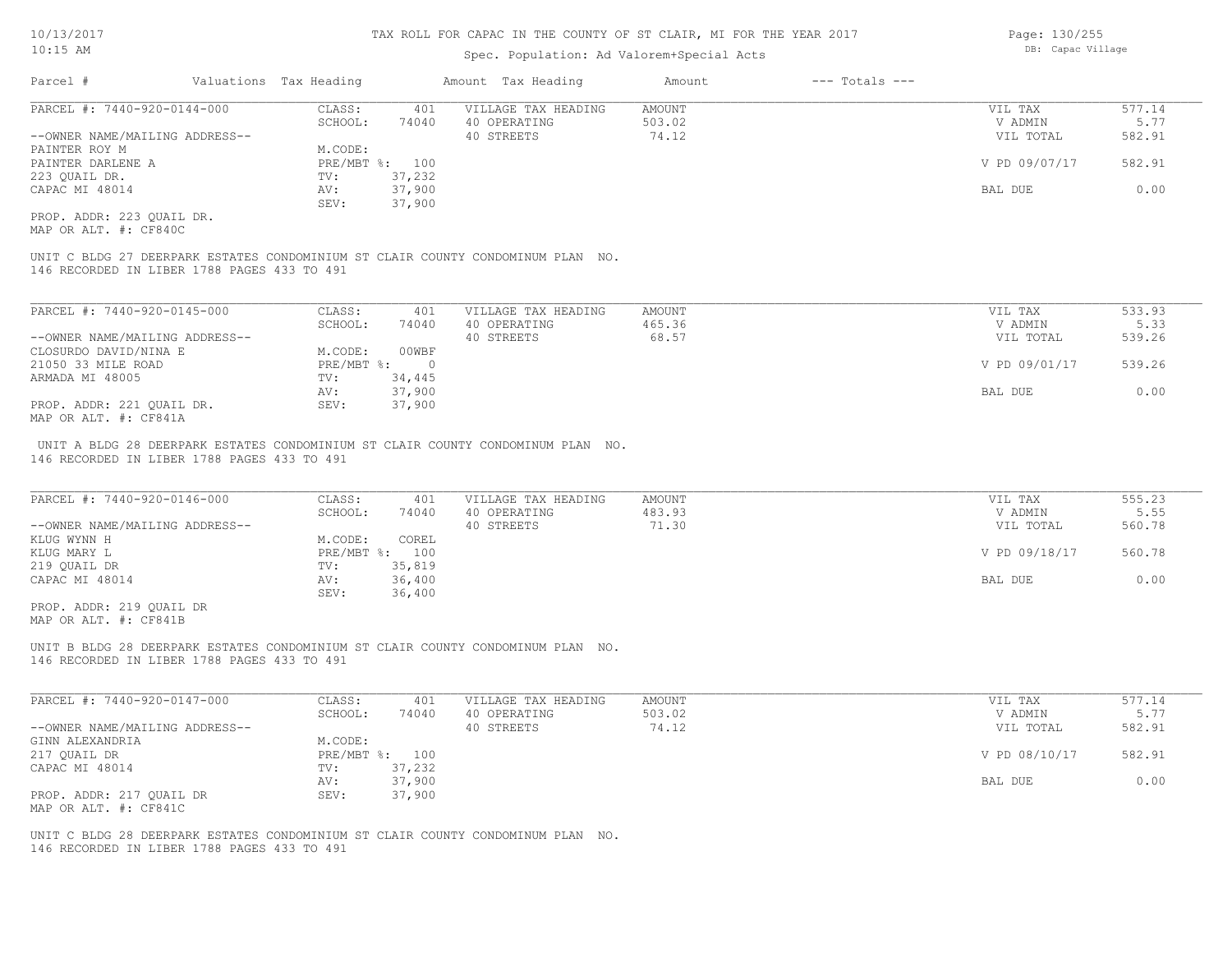### Spec. Population: Ad Valorem+Special Acts

| Parcel #                       | Valuations Tax Heading |        | Amount Tax Heading  | Amount | $---$ Totals $---$ |               |        |
|--------------------------------|------------------------|--------|---------------------|--------|--------------------|---------------|--------|
| PARCEL #: 7440-920-0148-000    | CLASS:                 | 401    | VILLAGE TAX HEADING | AMOUNT |                    | VIL TAX       | 577.14 |
|                                | SCHOOL:                | 74040  | 40 OPERATING        | 503.02 |                    | V ADMIN       | 5.77   |
| --OWNER NAME/MAILING ADDRESS-- |                        |        | 40 STREETS          | 74.12  |                    | VIL TOTAL     | 582.91 |
| COX RONALD L                   | M.CODE:                |        |                     |        |                    |               |        |
| COX KAY L                      | PRE/MBT %: 100         |        |                     |        |                    | V PD 09/06/17 | 582.91 |
| 213 QUAIL DR                   | TV:                    | 37,232 |                     |        |                    |               |        |
| CAPAC MI 48014                 | AV:                    | 37,900 |                     |        |                    | BAL DUE       | 0.00   |
|                                | SEV:                   | 37,900 |                     |        |                    |               |        |
| PROP. ADDR: 213 OUAIL DR       |                        |        |                     |        |                    |               |        |

MAP OR ALT. #: CF842A

146 RECORDED IN LIBER 1788 PAGES 433 TO 491 UNIT A BLDG 29 DEERPARK ESTATES CONDOMINIUM ST CLAIR COUNTY CONDOMINUM PLAN NO.

| PARCEL #: 7440-920-0149-000    | CLASS:  | 401            | VILLAGE TAX HEADING | AMOUNT | VIL TAX       | 511.60 |
|--------------------------------|---------|----------------|---------------------|--------|---------------|--------|
|                                | SCHOOL: | 74040          | 40 OPERATING        | 445.90 | V ADMIN       | 5.11   |
| --OWNER NAME/MAILING ADDRESS-- |         |                | 40 STREETS          | 65.70  | VIL TOTAL     | 516.71 |
| THURSTON ROSE MARIE            | M.CODE: | 00WBF          |                     |        |               |        |
| 211 OUAIL DR                   |         | PRE/MBT %: 100 |                     |        | V PD 09/01/17 | 516.71 |
| CAPAC MI 48014                 | TV:     | 33,004         |                     |        |               |        |
|                                | AV:     | 36,400         |                     |        | BAL DUE       | 0.00   |
| PROP. ADDR: 211 QUAIL DR       | SEV:    | 36,400         |                     |        |               |        |
| MAP OR ALT. #: CF842B          |         |                |                     |        |               |        |

UNIT B BLDG 29 DEERPARK ESTATES CONDOMINIUM ST CLAIR COUNTY CONDOMINUM PLAN NO.

146 RECORDED IN LIBER 1788 PAGES 433 TO 491

| PARCEL #: 7440-920-0150-000    | CLASS:  | 401            | VILLAGE TAX HEADING | AMOUNT | VIL TAX       | 533.93 |
|--------------------------------|---------|----------------|---------------------|--------|---------------|--------|
|                                | SCHOOL: | 74040          | 40 OPERATING        | 465.36 | V ADMIN       | 5.33   |
| --OWNER NAME/MAILING ADDRESS-- |         |                | 40 STREETS          | 68.57  | VIL TOTAL     | 539.26 |
| KMETZ STEPHEN W                | M.CODE: | COREL          |                     |        |               |        |
| 209 QUAIL DR.                  |         | PRE/MBT %: 100 |                     |        | V PD 09/18/17 | 539.26 |
| CAPAC MI 48014                 | TV:     | 34,445         |                     |        |               |        |
|                                | AV:     | 37,900         |                     |        | BAL DUE       | 0.00   |
| PROP. ADDR: 209 QUAIL DR.      | SEV:    | 37,900         |                     |        |               |        |
|                                |         |                |                     |        |               |        |

MAP OR ALT. #: CF842C

146 RECORDED IN LIBER 1788 PAGES 433 TO 491 UNIT C BLDG 29 DEER PARK ESTATES CONDOMINIUM ST CLAIR COUNTY CONDOMINUM PLAN NO.

| PARCEL #: 7440-920-0151-000    | CLASS:  | 401            | VILLAGE TAX HEADING | AMOUNT | VIL TAX       | 536.49 |
|--------------------------------|---------|----------------|---------------------|--------|---------------|--------|
|                                | SCHOOL: | 74040          | 40 OPERATING        | 467.59 | V ADMIN       | 5.36   |
| --OWNER NAME/MAILING ADDRESS-- |         |                | 40 STREETS          | 68.90  | VIL TOTAL     | 541.85 |
| WOOSTER DOROTHY M              | M.CODE: |                |                     |        |               |        |
| 203 QUAIL DR                   |         | PRE/MBT %: 100 |                     |        | V PD 08/16/17 | 541.85 |
| CAPAC MI 48014                 | TV:     | 34,610         |                     |        |               |        |
|                                | AV:     | 37,900         |                     |        | BAL DUE       | 0.00   |
| PROP. ADDR: 203 QUAIL DR       | SEV:    | 37,900         |                     |        |               |        |
| MAP OR ALT. #: CF843A          |         |                |                     |        |               |        |

146 RECORDED IN LIBER 1788 PAGES 433 TO 491 UNIT A BLDG 30 DEERPARK ESTATES CONDOMINIUM ST CLAIR COUNTY CONDOMINUM PLAN NO. Page: 131/255 DB: Capac Village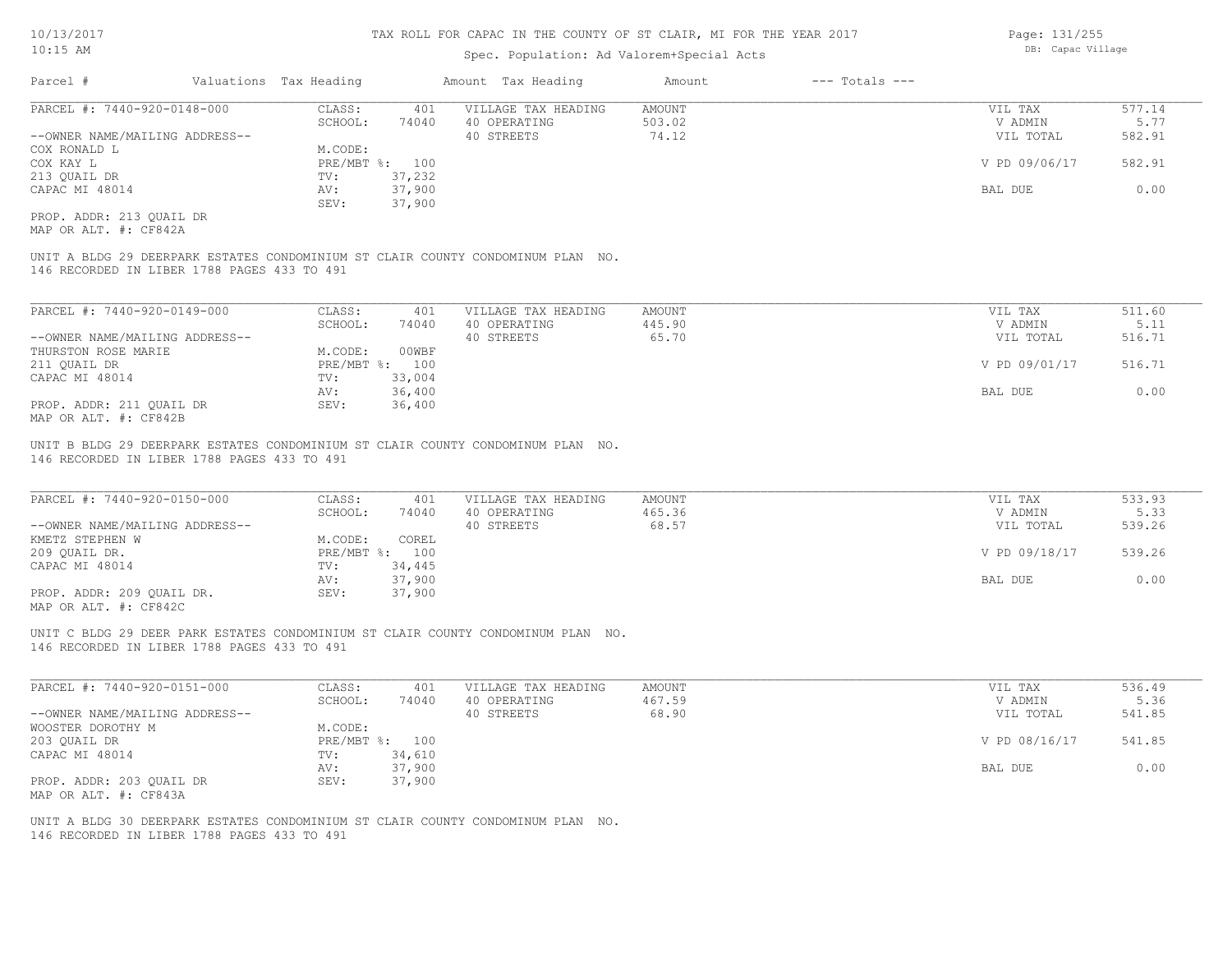### Spec. Population: Ad Valorem+Special Acts

Page: 132/255 DB: Capac Village

| Parcel #                       | Valuations Tax Heading |                | Amount Tax Heading  | Amount | $---$ Totals $---$ |               |        |
|--------------------------------|------------------------|----------------|---------------------|--------|--------------------|---------------|--------|
| PARCEL #: 7440-920-0152-000    | CLASS:                 | 401            | VILLAGE TAX HEADING | AMOUNT |                    | VIL TAX       | 511.60 |
|                                | SCHOOL:                | 74040          | 40 OPERATING        | 445.90 |                    | V ADMIN       | 5.11   |
| --OWNER NAME/MAILING ADDRESS-- |                        |                | 40 STREETS          | 65.70  |                    | VIL TOTAL     | 516.71 |
| MCKNIGHT DANIEL J              | M.CODE:                |                |                     |        |                    |               |        |
| 201 QUAIL DR                   |                        | PRE/MBT %: 100 |                     |        |                    | V PD 09/11/17 | 516.71 |
| CAPAC MI 48014                 | TV:                    | 33,004         |                     |        |                    |               |        |
|                                | AV:                    | 36,400         |                     |        |                    | BAL DUE       | 0.00   |
| PROP. ADDR: 201 QUAIL DR       | SEV:                   | 36,400         |                     |        |                    |               |        |
|                                |                        |                |                     |        |                    |               |        |

MAP OR ALT. #: CF843B

146 RECORDED IN LIBER 1788 PAGES 433 TO 491 UNIT B BLDG 30 DEERPARK ESTATES CONDOMINIUM ST CLAIR COUNTY CONDOMINUM PLAN NO.

| PARCEL #: 7440-920-0153-000    | CLASS:     | 401    | VILLAGE TAX HEADING | AMOUNT | VIL TAX       | 533.93 |
|--------------------------------|------------|--------|---------------------|--------|---------------|--------|
|                                | SCHOOL:    | 74040  | 40 OPERATING        | 465.36 | V ADMIN       | 5.33   |
| --OWNER NAME/MAILING ADDRESS-- |            |        | 40 STREETS          | 68.57  | VIL TOTAL     | 539.26 |
| SEIDEL BARBARA N TRUST         | M.CODE:    |        |                     |        |               |        |
| 137 TURNER ST                  | PRE/MBT %: |        |                     |        | V PD 07/18/17 | 539.26 |
| ROMEO MI 48065                 | TV:        | 34,445 |                     |        |               |        |
|                                | AV:        | 37,900 |                     |        | BAL DUE       | 0.00   |
| PROP. ADDR: 199 OUAIL DR       | SEV:       | 37,900 |                     |        |               |        |
| MAP OR ALT. #: CF843C          |            |        |                     |        |               |        |

146 RECORDED IN LIBER 1788 PAGES 433 TO 491 UNIT C BLDG 30 DEERPARK ESTATES CONDOMINIUM ST CLAIR COUNTY CONDOMINUM PLAN NO.

| PARCEL #: 7440-945-0001-000    | CLASS:     | 202    | VILLAGE TAX HEADING | AMOUNT | VIL TAX   | 69.61 |
|--------------------------------|------------|--------|---------------------|--------|-----------|-------|
|                                | SCHOOL:    | 74040  | 40 OPERATING        | 60.67  | V ADMIN   | 0.69  |
| --OWNER NAME/MAILING ADDRESS-- |            |        | 40 STREETS          | 8.94   | VIL TOTAL | 70.30 |
| HOMELAND DEVELOPMENT           | M.CODE:    |        |                     |        |           |       |
| 2153 BENEDICT LANE             | PRE/MBT %: |        |                     |        | BAL DUE   | 70.30 |
| UTICA MI 48316                 | TV:        | 4,491  |                     |        |           |       |
|                                | AV:        | 17,200 |                     |        |           |       |
| PROP. ADDR: S MAIN             | SEV:       | 17,200 |                     |        |           |       |
| MAP OR ALT. #: 844/950         |            |        |                     |        |           |       |

IN LIBER 1988 PAGES 841 TO 874 UNIT 1 HOMELAND PLAZA CONDOMINIUM ST CLAIR COUNTY CONDOMINIUM PLAN NO.156 RECORDED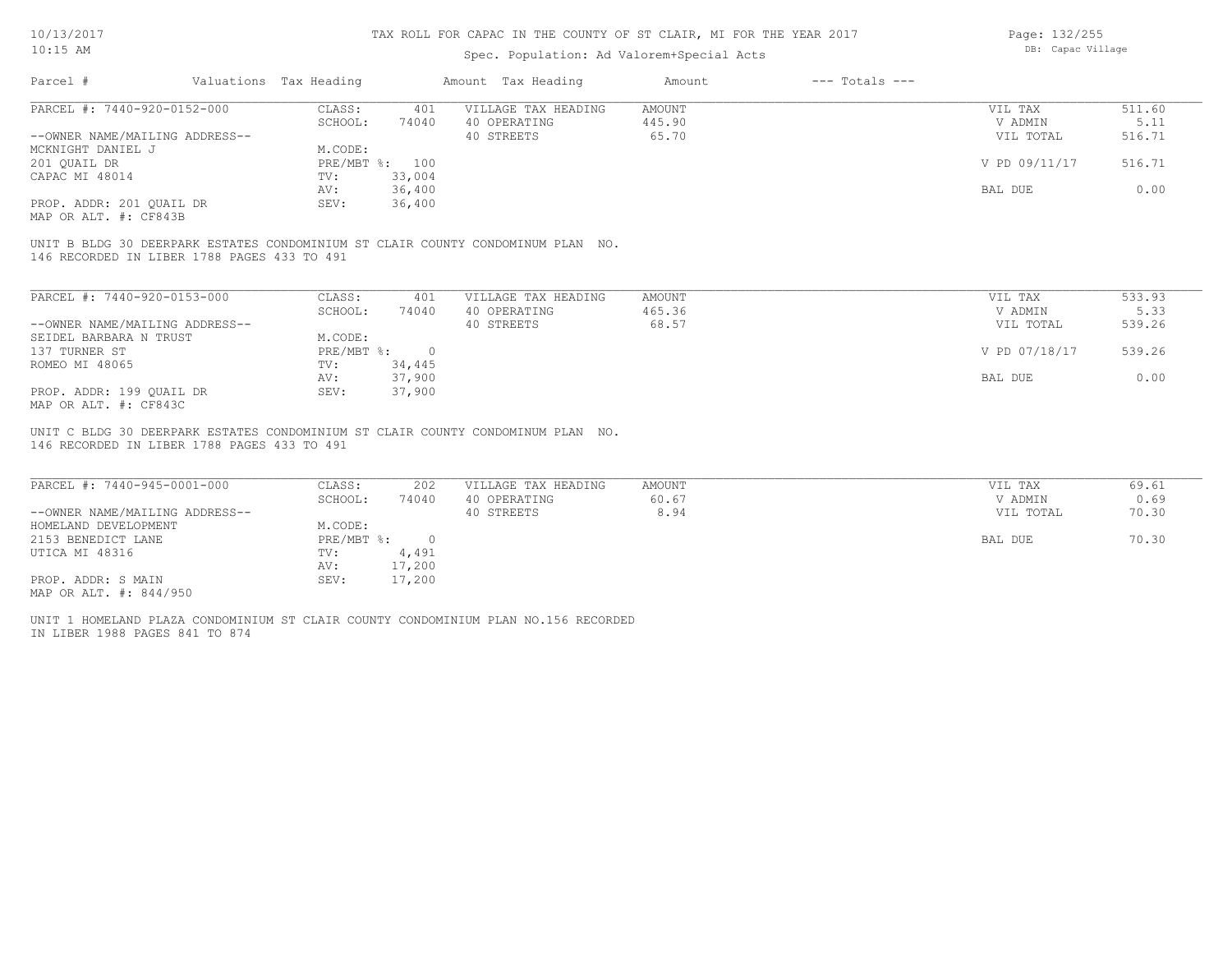### Spec. Population: Ad Valorem+Special Acts

| Page: 133/255     |
|-------------------|
| DB: Capac Village |

|                                                                                                                                                                                  | Valuations Tax Heading |        | Amount Tax Heading                                                                                                                                                            | Amount | $---$ Totals $---$ |               |        |
|----------------------------------------------------------------------------------------------------------------------------------------------------------------------------------|------------------------|--------|-------------------------------------------------------------------------------------------------------------------------------------------------------------------------------|--------|--------------------|---------------|--------|
| Parcel #<br>PARCEL #: 7440-950-0001-000<br>--OWNER NAME/MAILING ADDRESS--<br>FIREGIRL, INC<br>205 SOUTH MAIN ST<br>CAPAC MI 48014<br>PROP. ADDR: 100 N MAIN ST<br>MAP OR ALT. #: | CLASS:                 | 201    | VILLAGE TAX HEADING                                                                                                                                                           | AMOUNT |                    | VIL TAX       | 520.81 |
|                                                                                                                                                                                  | SCHOOL:                | 74040  | 40 OPERATING                                                                                                                                                                  | 453.93 |                    | V ADMIN       | 5.20   |
|                                                                                                                                                                                  |                        |        | 40 STREETS                                                                                                                                                                    | 66.88  |                    | VIL TOTAL     | 526.01 |
|                                                                                                                                                                                  | M.CODE:                |        |                                                                                                                                                                               |        |                    |               |        |
|                                                                                                                                                                                  | $PRE/MBT$ %:           | $\cap$ |                                                                                                                                                                               |        |                    | V PD 08/10/17 | 526.01 |
|                                                                                                                                                                                  | TV:                    | 33,599 |                                                                                                                                                                               |        |                    |               |        |
|                                                                                                                                                                                  | AV:                    | 33,800 |                                                                                                                                                                               |        |                    | BAL DUE       | 0.00   |
|                                                                                                                                                                                  | SEV:                   | 33,800 |                                                                                                                                                                               |        |                    |               |        |
|                                                                                                                                                                                  |                        |        |                                                                                                                                                                               |        |                    |               |        |
|                                                                                                                                                                                  |                        |        |                                                                                                                                                                               |        |                    |               |        |
|                                                                                                                                                                                  |                        |        | ALL THAT PART OF THE SOUTH 45 FEET OF THE WEST 80 FEET OF LOT 2, BLOCK 1, NORTH OF<br>$1/777$ amazon silian 1 miam an ultil amazon (1773-188 an ainia 'iaaabatila ma'mun bilm |        |                    |               |        |

OF LOT 2 30 00 FEET OF THE WEST 80 00 FEET OF THE NORTH 16 00 FEET OF THE SOUTH 45 00 FEET FEET OF THE NORTH 20 00 FEET OF THE SOUTH 45 00 FEET OF LOT 2, AND EXECPT THE EAST 37 75 FEET TO THE EAST LINE OF THE WEST 80 00 FEET OF LOT 2, EXCEPT THE WEST 50 00 EAST 42 25 FEET, THENCE NORTH 00D 10.5 WEST 5 95 FEET, THENCE NORTH 89D 49.5 EAST LOT 2,13 35 FEET NORTH OF THE SOUTHWEST CORNER OF SAID LOT 2, THENCE NORTH 89D 49.5 OFFICE, LYING NORTH OF THE FOLLOWING DESCRIBED LINE BEGINNING ON THE WEST LINE OF THEREOF AS RECORDED IN LIBER H OF PLATS, PAGE 72, ST CLAIR COUNTY REGISTER OF DEEDS MILL STREET, RANGE 1 EAST OF MAIN STREET, VILLAGE OF CAPAC, ACCORDING TO THE PLAT

| PARCEL #: 7440-950-0002-000         | CLASS:     | 202    | VILLAGE TAX HEADING | AMOUNT | VIL TAX       | 28.08 |
|-------------------------------------|------------|--------|---------------------|--------|---------------|-------|
|                                     | SCHOOL:    | 74040  | 40 OPERATING        | 24.48  | V ADMIN       | 0.28  |
| --OWNER NAME/MAILING ADDRESS--      |            |        | 40 STREETS          | 3.60   | VIL TOTAL     | 28.36 |
| GEORGE THOMAS J/MARY                | M.CODE:    |        |                     |        |               |       |
| 112 MAIN ST                         | PRE/MBT %: |        |                     |        | V PD 08/30/17 | 28.36 |
| CAPAC MI 48014                      | TV:        | 1,812  |                     |        |               |       |
|                                     | AV:        | 10,100 |                     |        | BAL DUE       | 0.00  |
| PROP. ADDR: E MILL ST               | SEV:       | 10,100 |                     |        |               |       |
| $\cdots$ $\cdots$ $\cdots$ $\cdots$ |            |        |                     |        |               |       |

MAP OR ALT. #:

T7N R13E E 50 FT OF LOT 1 & E 50 FT OF S 15 FT OF LOT 2 BIN R1E VILLAGE OF CAPAC SEC 21/22

| PARCEL #: 7440-950-0003-000    | CLASS:     | 202    | VILLAGE TAX HEADING | AMOUNT | VIL TAX       | 29.44 |
|--------------------------------|------------|--------|---------------------|--------|---------------|-------|
|                                | SCHOOL:    | 74040  | 40 OPERATING        | 25.66  | V ADMIN       | 0.29  |
| --OWNER NAME/MAILING ADDRESS-- |            |        | 40 STREETS          | 3.78   | VIL TOTAL     | 29.73 |
| FIREGIRL, INC                  | M.CODE:    |        |                     |        |               |       |
| 205 MAIN ST                    | PRE/MBT %: | $\cap$ |                     |        | V PD 08/10/17 | 29.73 |
| CAPAC MI 48014                 | TV:        | 1,900  |                     |        |               |       |
|                                | AV:        | 1,900  |                     |        | BAL DUE       | 0.00  |
| PROP. ADDR: N MAIN ST          | SEV:       | 1,900  |                     |        |               |       |
| MAP OR ALT. #:                 |            |        |                     |        |               |       |

 $\mathcal{L}_\mathcal{L} = \mathcal{L}_\mathcal{L} = \mathcal{L}_\mathcal{L} = \mathcal{L}_\mathcal{L} = \mathcal{L}_\mathcal{L} = \mathcal{L}_\mathcal{L} = \mathcal{L}_\mathcal{L} = \mathcal{L}_\mathcal{L} = \mathcal{L}_\mathcal{L} = \mathcal{L}_\mathcal{L} = \mathcal{L}_\mathcal{L} = \mathcal{L}_\mathcal{L} = \mathcal{L}_\mathcal{L} = \mathcal{L}_\mathcal{L} = \mathcal{L}_\mathcal{L} = \mathcal{L}_\mathcal{L} = \mathcal{L}_\mathcal{L}$ 

RECORDED PLAT THEREOF EAST 50 FEET THEREOF, BLOCK 1, RANGE 1 EAST, VILLAGE OF CAPAC, ACCORDING TO THE FEET, THENCE EAST 38 FEET, THENCE SOUTH 3 875 FEET, THENCE EAST 70 FEET, EXECPT THE 2, 13FEET NORTH OF ITS SOUTHWEST CORNER, THENCE EAST 42 FEET THENCE NORTH 5 875 THAT PART OF LOTS 1 AND 2,LYING SOUTH OF A LINE BEGINNING ON THE WESTLINE OF LOTS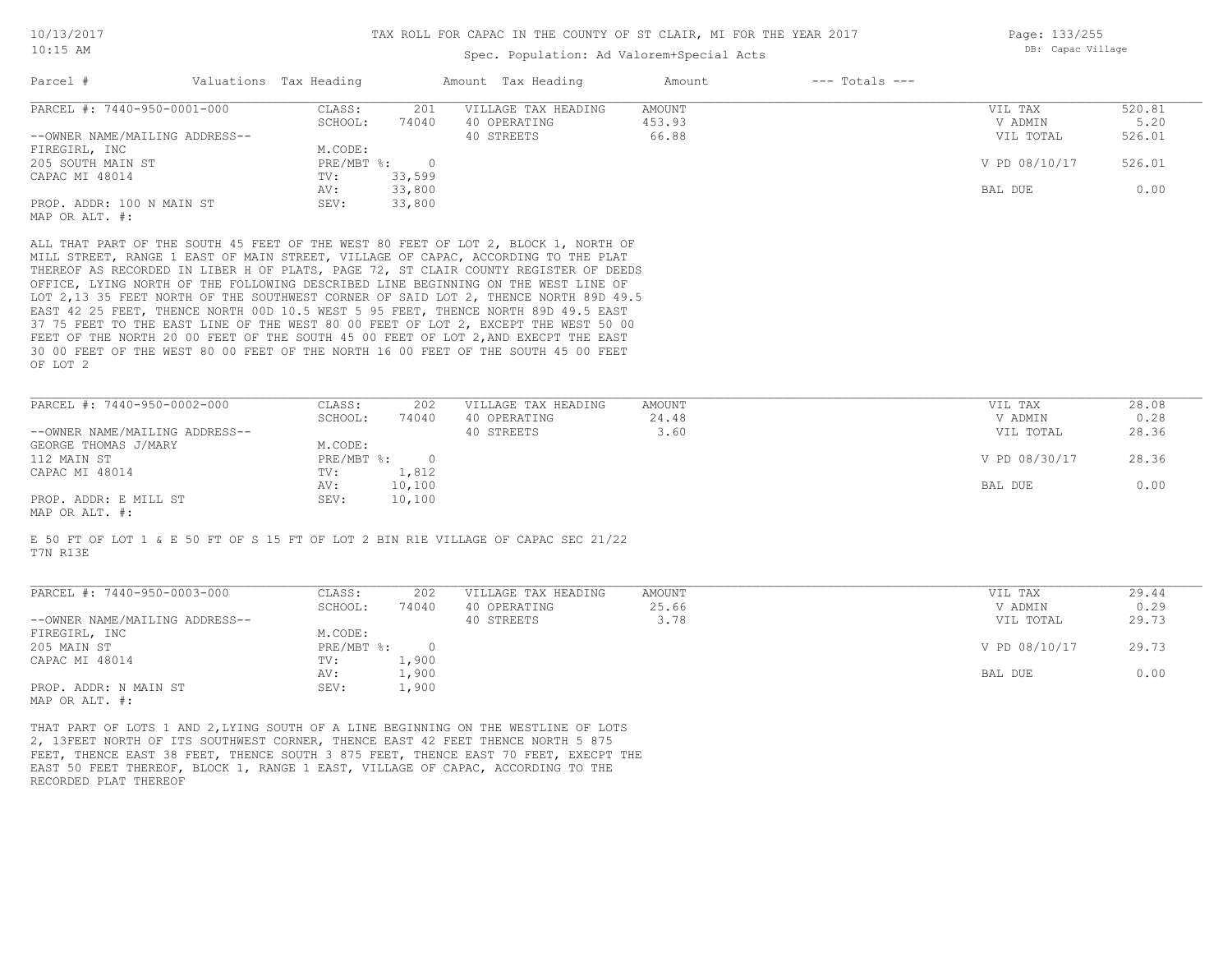### Spec. Population: Ad Valorem+Special Acts

| Page: 134/255     |
|-------------------|
| DB: Capac Village |

| Parcel #                    |                                                                                                                                                                                                                                                                                                                                                                                                                                                                                               |  |                                                                                | Amount | $---$ Totals $---$ |  |
|-----------------------------|-----------------------------------------------------------------------------------------------------------------------------------------------------------------------------------------------------------------------------------------------------------------------------------------------------------------------------------------------------------------------------------------------------------------------------------------------------------------------------------------------|--|--------------------------------------------------------------------------------|--------|--------------------|--|
| PARCEL #: 7440-950-0004-000 | Valuations Tax Heading<br>Amount Tax Heading<br>160.80<br>CLASS:<br>201<br>VILLAGE TAX HEADING<br>AMOUNT<br>VIL TAX<br>74040<br>140.15<br>40 OPERATING<br>1.60<br>SCHOOL:<br>V ADMIN<br>--OWNER NAME/MAILING ADDRESS--<br>162.40<br>20.65<br>VIL TOTAL<br>40 STREETS<br>M.CODE:<br>V PD 09/15/17<br>162.40<br>PRE/MBT %:<br>- 0<br>10,374<br>TV:<br>0.00<br>25,300<br>BAL DUE<br>AV:<br>25,300<br>SEV:<br>BEG AT A PTE 30 FT S OF THE NW COR OF LOT 2 TH E 80 FT TH S 16 FT TH W 30 FT TH S 4 |  |                                                                                |        |                    |  |
|                             |                                                                                                                                                                                                                                                                                                                                                                                                                                                                                               |  |                                                                                |        |                    |  |
|                             |                                                                                                                                                                                                                                                                                                                                                                                                                                                                                               |  |                                                                                |        |                    |  |
| KLUG KERRY/NANCY            |                                                                                                                                                                                                                                                                                                                                                                                                                                                                                               |  |                                                                                |        |                    |  |
| 4228 SHERIDAN RD            |                                                                                                                                                                                                                                                                                                                                                                                                                                                                                               |  |                                                                                |        |                    |  |
| EMMETT MI 48022             |                                                                                                                                                                                                                                                                                                                                                                                                                                                                                               |  |                                                                                |        |                    |  |
|                             |                                                                                                                                                                                                                                                                                                                                                                                                                                                                                               |  |                                                                                |        |                    |  |
| PROP. ADDR: 110 N MAIN ST   |                                                                                                                                                                                                                                                                                                                                                                                                                                                                                               |  |                                                                                |        |                    |  |
| MAP OR ALT. #:              |                                                                                                                                                                                                                                                                                                                                                                                                                                                                                               |  |                                                                                |        |                    |  |
| CAPAC SEC 21 & 22 T7N R13E  |                                                                                                                                                                                                                                                                                                                                                                                                                                                                                               |  | FT TH W 50 FT TO MAIN ST TH N ALG MAIN ST 20 FT TO THE BEG. B1N R1E VILLAGE OF |        |                    |  |

| PARCEL #: 7440-950-0005-000    | CLASS:       | 201    | VILLAGE TAX HEADING | AMOUNT | VIL TAX       | 740.44 |
|--------------------------------|--------------|--------|---------------------|--------|---------------|--------|
|                                | SCHOOL:      | 74040  | 40 OPERATING        | 645.35 | V ADMIN       | 7.40   |
| --OWNER NAME/MAILING ADDRESS-- |              |        | 40 STREETS          | 95.09  | VIL TOTAL     | 747.84 |
| GEORGE THOMAS J/MARY           | M.CODE:      |        |                     |        |               |        |
| 112 N MAIN ST                  | $PRE/MBT$ %: |        |                     |        | V PD 08/30/17 | 747.84 |
| CAPAC MI 48014                 | TV:          | 47.767 |                     |        |               |        |
|                                | AV:          | 52,600 |                     |        | BAL DUE       | 0.00   |
| PROP. ADDR: 112 N MAIN ST      | SEV:         | 52,600 |                     |        |               |        |
| MAP OR ALT. #: CF3             |              |        |                     |        |               |        |

VILLAGE OF CAPAC SEC 21 & 22 T7N R13E N30 FT OF S 45 FT OF E 70 FT OF LOT 2 & TH S 28 FT OF THE N 30 FT OF LOT 2 B1N R1E

| PARCEL #: 7440-950-0006-000    | CLASS:     | 708   | VILLAGE TAX HEADING | AMOUNT | VIL TAX   | 0.00 |
|--------------------------------|------------|-------|---------------------|--------|-----------|------|
|                                | SCHOOL:    | 74040 | 40 OPERATING        | 0.00   | V ADMIN   | 0.00 |
| --OWNER NAME/MAILING ADDRESS-- |            |       | 40 STREETS          | 0.00   | VIL TOTAL | 0.00 |
| C3 CONNECTION, INC. THE        | M.CODE:    |       |                     |        |           |      |
| P.O. BOX 116                   | PRE/MBT %: |       |                     |        | BAL DUE   | 0.00 |
| CAPAC MI 48014                 | TV:        |       |                     |        |           |      |
|                                | AV:        |       |                     |        |           |      |
| PROP. ADDR: 114 N MAIN ST      | SEV:       |       |                     |        |           |      |
|                                |            |       |                     |        |           |      |

 $\mathcal{L}_\mathcal{L} = \mathcal{L}_\mathcal{L} = \mathcal{L}_\mathcal{L} = \mathcal{L}_\mathcal{L} = \mathcal{L}_\mathcal{L} = \mathcal{L}_\mathcal{L} = \mathcal{L}_\mathcal{L} = \mathcal{L}_\mathcal{L} = \mathcal{L}_\mathcal{L} = \mathcal{L}_\mathcal{L} = \mathcal{L}_\mathcal{L} = \mathcal{L}_\mathcal{L} = \mathcal{L}_\mathcal{L} = \mathcal{L}_\mathcal{L} = \mathcal{L}_\mathcal{L} = \mathcal{L}_\mathcal{L} = \mathcal{L}_\mathcal{L}$ 

MAP OR ALT. #: CF4

22 T7N R13E THE N 2 FT OF LOT 2 & THE S 1/2 OF S 1/2 OF LOT 3 B1N R1E VILLAGE OF CAPAC SEC 21 &

| PARCEL #: 7440-950-0007-000    | CLASS:     | 201    | VILLAGE TAX HEADING | AMOUNT | VIL TAX   | 767.10 |
|--------------------------------|------------|--------|---------------------|--------|-----------|--------|
|                                | SCHOOL:    | 74040  | 40 OPERATING        | 668.59 | V ADMIN   | 7.67   |
| --OWNER NAME/MAILING ADDRESS-- |            |        | 40 STREETS          | 98.51  | VIL TOTAL | 774.77 |
| SCHIEWECK ANTHONY W            | M.CODE:    |        |                     |        |           |        |
| SCHIEWECK TINA M               | PRE/MBT %: |        |                     |        | BAL DUE   | 774.77 |
| 10069 O'CONNOR                 | TV:        | 49,487 |                     |        |           |        |
| AVOCA MI 48006                 | AV:        | 52,400 |                     |        |           |        |
|                                | SEV:       | 52,400 |                     |        |           |        |
| PROP. ADDR: 122 N MAIN ST      |            |        |                     |        |           |        |
| MAP OR ALT. #: CF5A            |            |        |                     |        |           |        |

OF CAPAC S22.7' OF N 32.7' OF LOT 3 & N 4.2' OF S 42.3' OF W 21.5' OF LOT 3 B1N R1E VILLAGE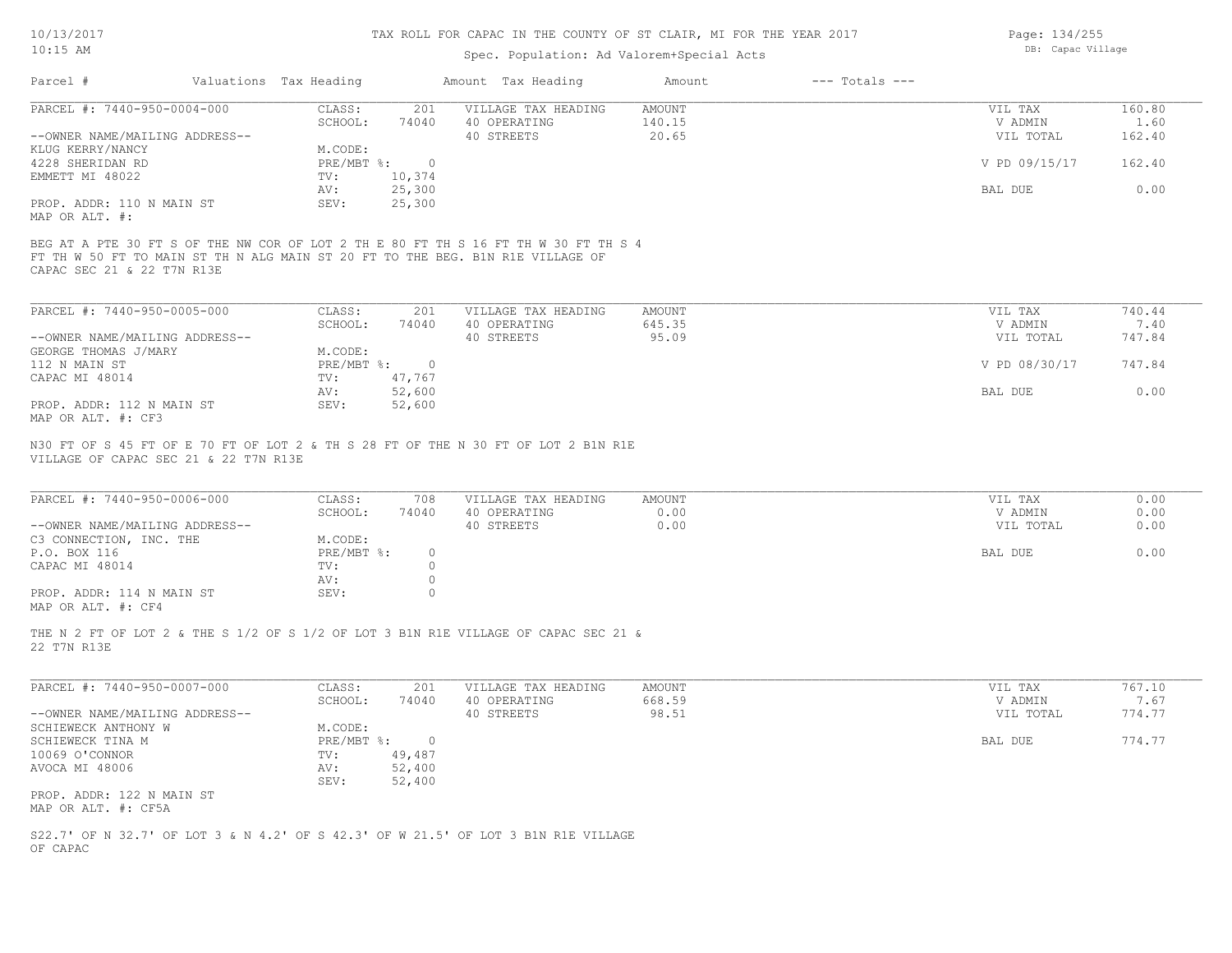### Spec. Population: Ad Valorem+Special Acts

Page: 135/255 DB: Capac Village

| Parcel #                       | Valuations Tax Heading |        | Amount Tax Heading  | Amount | $---$ Totals $---$ |               |        |
|--------------------------------|------------------------|--------|---------------------|--------|--------------------|---------------|--------|
| PARCEL #: 7440-950-0008-000    | CLASS:                 | 201    | VILLAGE TAX HEADING | AMOUNT |                    | VIL TAX       | 641.61 |
|                                | SCHOOL:                | 74040  | 40 OPERATING        | 559.21 |                    | V ADMIN       | 6.41   |
| --OWNER NAME/MAILING ADDRESS-- |                        |        | 40 STREETS          | 82.40  |                    | VIL TOTAL     | 648.02 |
| GRUBB TODD E                   | M.CODE:                |        |                     |        |                    |               |        |
| 116 N MAIN ST                  | $PRE/MBT$ %:           |        |                     |        |                    | V PD 09/15/17 | 648.02 |
| CAPAC MI 48014                 | TV:                    | 41,391 |                     |        |                    |               |        |
|                                | AV:                    | 45,600 |                     |        |                    | BAL DUE       | 0.00   |
| PROP. ADDR: 116 N MAIN ST      | SEV:                   | 45,600 |                     |        |                    |               |        |
|                                |                        |        |                     |        |                    |               |        |

MAP OR ALT. #: CF5B

S23.55' OF N 56.25' OF LOT 3 EXC N 4.2' OF W 21.5' THEREOF B1N R1E VILLAGE OF CAPAC

| PARCEL #: 7440-950-0009-000    | CLASS:     | 201    | VILLAGE TAX HEADING | AMOUNT | VIL TAX       | 487.67 |
|--------------------------------|------------|--------|---------------------|--------|---------------|--------|
|                                | SCHOOL:    | 74040  | 40 OPERATING        | 425.04 | V ADMIN       | 4.87   |
| --OWNER NAME/MAILING ADDRESS-- |            |        | 40 STREETS          | 62.63  | VIL TOTAL     | 492.54 |
| HULETT MARK/CYNTHIA            | M.CODE:    |        |                     |        |               |        |
| 738 HOWELL RD.                 | PRE/MBT %: |        |                     |        | V PD 08/02/17 | 492.54 |
| ALLENTON, MI 48002             | TV:        | 31,460 |                     |        |               |        |
|                                | AV:        | 61,500 |                     |        | BAL DUE       | 0.00   |
| PROP. ADDR: 124 N MAIN ST      | SEV:       | 61,500 |                     |        |               |        |
| MAP OR ALT. #: CF6             |            |        |                     |        |               |        |

R13E N 10 FT OF LOT 3 & THE S 14 FT OF LOT 4 B1N R1E VILLAGE OF CAPAC SEC 21 & 22 T7N

| PARCEL #: 7440-950-0010-000    | CLASS:       | 201    | VILLAGE TAX HEADING | AMOUNT | VIL TAX       | 543.51 |
|--------------------------------|--------------|--------|---------------------|--------|---------------|--------|
|                                | SCHOOL:      | 74040  | 40 OPERATING        | 473.71 | V ADMIN       | 5.43   |
| --OWNER NAME/MAILING ADDRESS-- |              |        | 40 STREETS          | 69.80  | VIL TOTAL     | 548.94 |
| CELANI DANIEL                  | M.CODE:      |        |                     |        |               |        |
| 1920 S ALLEN RD                | $PRE/MBT$ %: | $\cap$ |                     |        | V PD 09/18/17 | 548.94 |
| SAINT CLAIR MI 48079-3307      | TV:          | 35,063 |                     |        |               |        |
|                                | AV:          | 39,200 |                     |        | BAL DUE       | 0.00   |
| PROP. ADDR: 126 N MAIN ST      | SEV:         | 39,200 |                     |        |               |        |
| MAP OR ALT. #: CF7             |              |        |                     |        |               |        |

 $\mathcal{L}_\mathcal{L} = \mathcal{L}_\mathcal{L} = \mathcal{L}_\mathcal{L} = \mathcal{L}_\mathcal{L} = \mathcal{L}_\mathcal{L} = \mathcal{L}_\mathcal{L} = \mathcal{L}_\mathcal{L} = \mathcal{L}_\mathcal{L} = \mathcal{L}_\mathcal{L} = \mathcal{L}_\mathcal{L} = \mathcal{L}_\mathcal{L} = \mathcal{L}_\mathcal{L} = \mathcal{L}_\mathcal{L} = \mathcal{L}_\mathcal{L} = \mathcal{L}_\mathcal{L} = \mathcal{L}_\mathcal{L} = \mathcal{L}_\mathcal{L}$ 

N23 1/2 FT OF S 1/2 OF LOT 4 B1N R1E VILLAGE OF CAPAC SEC 21 & 22 T7N R13E

| PARCEL #: 7440-950-0011-000    | CLASS:       | 202    | VILLAGE TAX HEADING | AMOUNT | VIL TAX       | 165.86 |
|--------------------------------|--------------|--------|---------------------|--------|---------------|--------|
|                                | SCHOOL:      | 74040  | 40 OPERATING        | 144.56 | V ADMIN       | 1.65   |
| --OWNER NAME/MAILING ADDRESS-- |              |        | 40 STREETS          | 21.30  | VIL TOTAL     | 167.51 |
| SELECT LLC                     | M.CODE:      |        |                     |        |               |        |
| P.O. BOX 56                    | $PRE/MBT$ %: |        |                     |        | V PD 08/10/17 | 167.51 |
| CAPAC MI 48014                 | TV:          | 10,700 |                     |        |               |        |
|                                | AV:          | 10,700 |                     |        | BAL DUE       | 0.00   |
| PROP. ADDR: 128 N MAIN ST      | SEV:         | 10,700 |                     |        |               |        |
| MAP OR ALT. #: CF8             |              |        |                     |        |               |        |

N1/2 LOT 4 B1N R1E VILLAGE OF CAPAC SEC 21 & 22 T7N R13E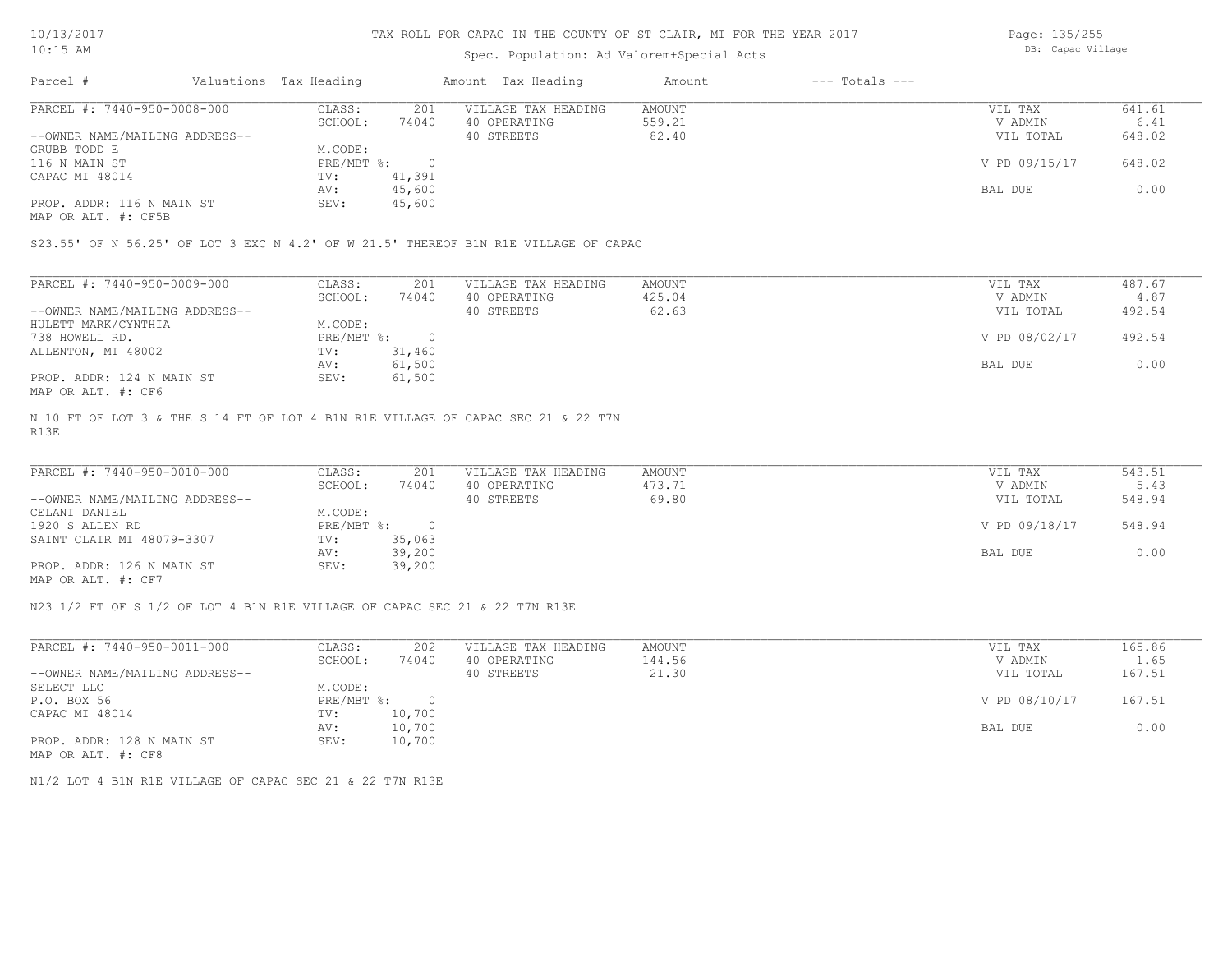### Spec. Population: Ad Valorem+Special Acts

Page: 136/255 DB: Capac Village

| Parcel #                       | Valuations Tax Heading |        | Amount Tax Heading  | Amount | $---$ Totals $---$ |               |        |
|--------------------------------|------------------------|--------|---------------------|--------|--------------------|---------------|--------|
| PARCEL #: 7440-950-0012-000    | CLASS:                 | 201    | VILLAGE TAX HEADING | AMOUNT |                    | VIL TAX       | 449.39 |
|                                | SCHOOL:                | 74040  | 40 OPERATING        | 391.68 |                    | V ADMIN       | 4.49   |
| --OWNER NAME/MAILING ADDRESS-- |                        |        | 40 STREETS          | 57.71  |                    | VIL TOTAL     | 453.88 |
| GASS-BECKER INS AGENCY INC     | M.CODE:                |        |                     |        |                    |               |        |
| 134 N MAIN ST                  | PRE/MBT %:             |        |                     |        |                    | V PD 07/21/17 | 453.88 |
| CAPAC MI 48014-3142            | TV:                    | 28,991 |                     |        |                    |               |        |
|                                | AV:                    | 42,500 |                     |        |                    | BAL DUE       | 0.00   |
| PROP. ADDR: 134 N MAIN ST      | SEV:                   | 42,500 |                     |        |                    |               |        |
| MAP OR ALT. #: CF9             |                        |        |                     |        |                    |               |        |

LOT 5 B1N R1E VILLAGE OF CAPAC SEC 21 & 22 T7N R13E

| PARCEL #: 7440-950-0013-000    | CLASS:     | 201    | VILLAGE TAX HEADING | AMOUNT | VIL TAX       | 412.06 |
|--------------------------------|------------|--------|---------------------|--------|---------------|--------|
|                                | SCHOOL:    | 74040  | 40 OPERATING        | 359.14 | V ADMIN       | 4.12   |
| --OWNER NAME/MAILING ADDRESS-- |            |        | 40 STREETS          | 52.92  | VIL TOTAL     | 416.18 |
| BECKER GERALD/SANDRA           | M.CODE:    |        |                     |        |               |        |
| PO BOX 158                     | PRE/MBT %: |        |                     |        | V PD 07/18/17 | 416.18 |
| 134 N MAIN ST                  | TV:        | 26,583 |                     |        |               |        |
| CAPAC MI 48014                 | AV:        | 46,000 |                     |        | BAL DUE       | 0.00   |
|                                | SEV:       | 46,000 |                     |        |               |        |
| PROP. ADDR: 136 N MAIN ST      |            |        |                     |        |               |        |

MAP OR ALT. #: CF10

B1N R1E VILLAGE OF CAPAC SEC 21 & 22 T7N R13E S21.5 FT OF LOT 6 & N 0.66 FT OF S 22.16 FT OF W 53.25 FT OF E 80.75 FT OF LOT 6

| PARCEL #: 7440-950-0014-000    | CLASS:       | 201    | VILLAGE TAX HEADING | AMOUNT | VIL TAX       | 404.80 |
|--------------------------------|--------------|--------|---------------------|--------|---------------|--------|
|                                | SCHOOL:      | 74040  | 40 OPERATING        | 352.82 | V ADMIN       | 4.04   |
| --OWNER NAME/MAILING ADDRESS-- |              |        | 40 STREETS          | 51.98  | VIL TOTAL     | 408.84 |
| KS PROPERTIES LLC              | M.CODE:      |        |                     |        |               |        |
| 25 S MAIN ST                   | $PRE/MBT$ %: |        |                     |        | V PD 09/11/17 | 408.84 |
| YALE MI 48097                  | TV:          | 26,115 |                     |        |               |        |
|                                | AV:          | 33,200 |                     |        | BAL DUE       | 0.00   |
| PROP. ADDR: 138 N MAIN ST      | SEV:         | 33,200 |                     |        |               |        |
|                                |              |        |                     |        |               |        |

MAP OR ALT. #: CF11A

W1/2 OF N 53.5 FT OF LOT 6 B1N R1E VILLAGE OF CAPAC SEC 21 & 22 T7N R13E

| PARCEL #: 7440-950-0015-000     | CLASS:     | 201    | VILLAGE TAX HEADING | AMOUNT | VIL TAX       | 655.73 |
|---------------------------------|------------|--------|---------------------|--------|---------------|--------|
|                                 | SCHOOL:    | 74040  | 40 OPERATING        | 571.52 | V ADMIN       | 6.55   |
| --OWNER NAME/MAILING ADDRESS--  |            |        | 40 STREETS          | 84.21  | VIL TOTAL     | 662.28 |
| KS PROPERTIES, L.L.C.           | M.CODE:    |        |                     |        |               |        |
| 25 S. MAIN ST.                  | PRE/MBT %: |        |                     |        | V PD 09/11/17 | 662.28 |
| YALE MI 48097                   | TV:        | 42,302 |                     |        |               |        |
|                                 | AV:        | 44,700 |                     |        | BAL DUE       | 0.00   |
| PROP. ADDR: 102 E CHURCH STREET | SEV:       | 44,700 |                     |        |               |        |

MAP OR ALT. #: CF11B

B1N R1E VILLAGE OF CAPAC SEC 21 & 22 T7N R13E E1/2 OF N 53.5 FT OF LOT 6 EXC N 0.66 FT OF S 22.16 FT OF W 53.25 FT OF E 80.75 FT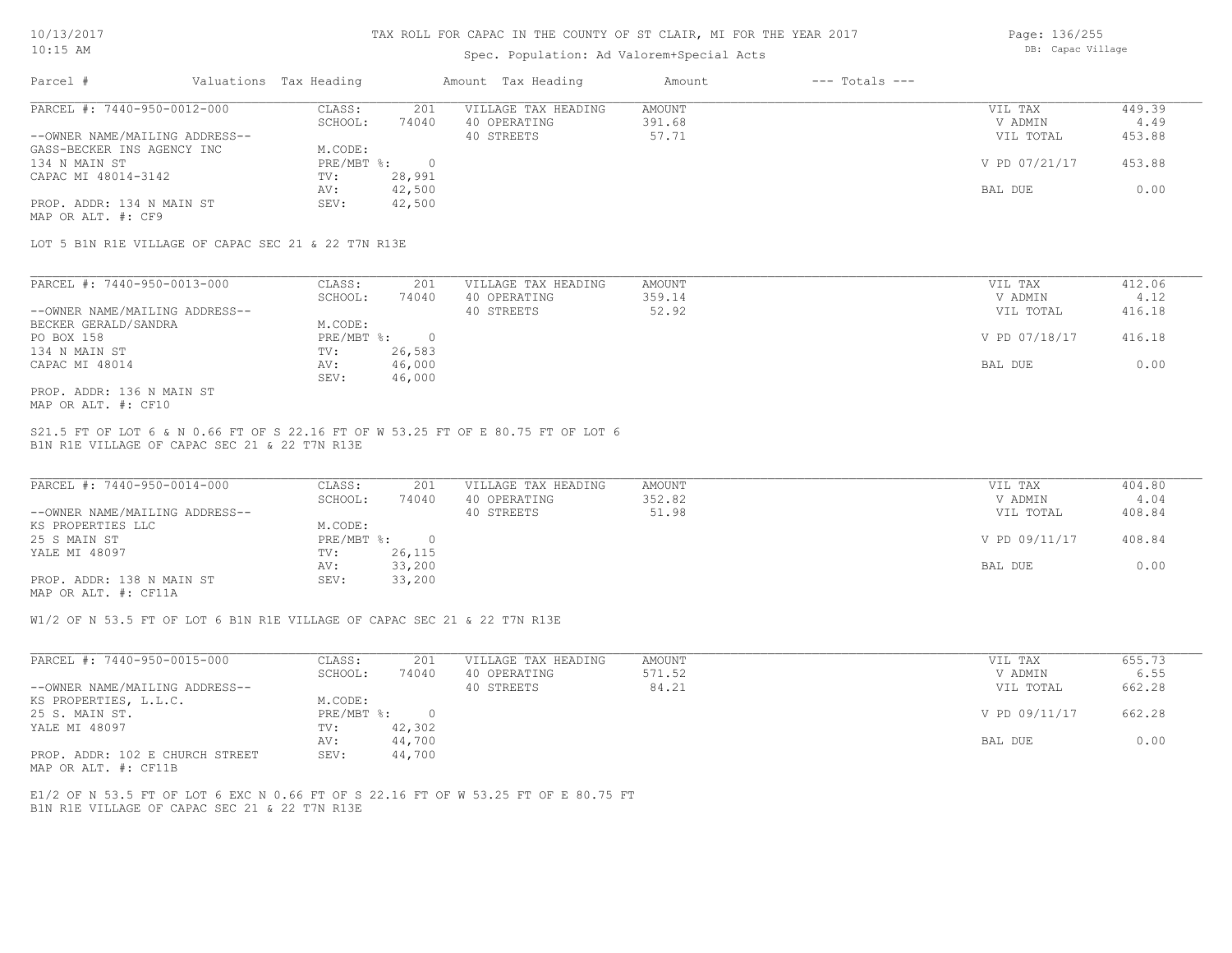### Spec. Population: Ad Valorem+Special Acts

Page: 137/255 DB: Capac Village

| Parcel #                        | Valuations Tax Heading |        | Amount Tax Heading  | Amount | $---$ Totals $---$ |               |        |
|---------------------------------|------------------------|--------|---------------------|--------|--------------------|---------------|--------|
| PARCEL #: 7440-950-0016-000     | CLASS:                 | 401    | VILLAGE TAX HEADING | AMOUNT |                    | VIL TAX       | 647.08 |
|                                 | SCHOOL:                | 74040  | 40 OPERATING        | 563.98 |                    | V ADMIN       | 6.47   |
| --OWNER NAME/MAILING ADDRESS--  |                        |        | 40 STREETS          | 83.10  |                    | VIL TOTAL     | 653.55 |
| CANCILLA FRANK JR               | M.CODE:                | COREL  |                     |        |                    |               |        |
| 106 E CHURCH STREET             | PRE/MBT %: 100         |        |                     |        |                    | V PD 09/18/17 | 653.55 |
| CAPAC MI 48014-3112             | TV:                    | 41,744 |                     |        |                    |               |        |
|                                 | AV:                    | 53,600 |                     |        |                    | BAL DUE       | 0.00   |
| PROP. ADDR: 106 E CHURCH STREET | SEV:                   | 53,600 |                     |        |                    |               |        |
|                                 |                        |        |                     |        |                    |               |        |

MAP OR ALT. #: CF12

W1/2 OF LOTS 7 & 8 EXC S 25' OF W 1/2 OF LOT 8 B1N R1E VILLAGE OF CAPAC

| PARCEL #: 7440-950-0017-000    | CLASS:         | 401    | VILLAGE TAX HEADING | AMOUNT | VIL TAX       | 1,206.52 |
|--------------------------------|----------------|--------|---------------------|--------|---------------|----------|
|                                | SCHOOL:        | 74040  | 40 OPERATING        | 237.09 | V ADMIN       | 2.72     |
| --OWNER NAME/MAILING ADDRESS-- |                |        | 40 STREETS          | 34.93  | VIL TOTAL     | 1,209.24 |
| MCCOY SANDRA A                 | M.CODE:        | COREL  | SWALK               | 934.50 |               |          |
| FLASHER JEFFREY P              | PRE/MBT %: 100 |        |                     |        | V PD 09/18/17 | 1,209.24 |
| 108 E CHURCH STREET            | TV:            | 17,549 |                     |        |               |          |
| CAPAC MI 48014-3112            | AV:            | 26,700 |                     |        | BAL DUE       | 0.00     |
|                                | SEV:           | 26,700 |                     |        |               |          |

MAP OR ALT. #: CF13 PROP. ADDR: 108 E CHURCH STREET

E1/2 OF LOTS 7 & 8 EXC S 25' B1N R1E VILLAGE OF CAPAC

| PARCEL #: 7440-950-0018-000    | CLASS:  | 401            | VILLAGE TAX HEADING | AMOUNT | VIL TAX       | 833.97 |
|--------------------------------|---------|----------------|---------------------|--------|---------------|--------|
|                                | SCHOOL: | 74040          | 40 OPERATING        | 726.87 | V ADMIN       | 8.33   |
| --OWNER NAME/MAILING ADDRESS-- |         |                | 40 STREETS          | 107.10 | VIL TOTAL     | 842.30 |
| NEMECEK CARMEN K               | M.CODE: |                |                     |        |               |        |
| STEWART WHITNEY H              |         | PRE/MBT %: 100 |                     |        | V PD 09/15/17 | 842.30 |
| PO BOX 397                     | TV:     | 53,801         |                     |        |               |        |
| CAPAC MI 48014                 | AV:     | 76,000         |                     |        | BAL DUE       | 0.00   |
|                                | SEV:    | 76,000         |                     |        |               |        |
| PROP. ADDR: 107 N WALKER ST    |         |                |                     |        |               |        |

MAP OR ALT. #: CF14

N56' OF LOT 9 & S 25' OF LOT 8 B1N R1E VILLAGE OF CAPAC

| PARCEL #: 7440-950-0019-000    | CLASS:       | 401    | VILLAGE TAX HEADING | AMOUNT | VIL TAX       | 422.36 |
|--------------------------------|--------------|--------|---------------------|--------|---------------|--------|
|                                | SCHOOL:      | 74040  | 40 OPERATING        | 368.12 | V ADMIN       | 4.22   |
| --OWNER NAME/MAILING ADDRESS-- |              |        | 40 STREETS          | 54.24  | VIL TOTAL     | 426.58 |
| SPILLER GEO/THELMA             | M.CODE:      |        |                     |        |               |        |
| 105 N WALKER ST                | $PRE/MBT$ %: | 100    |                     |        | V PD 07/21/17 | 426.58 |
| CAPAC MI 48014-3168            | TV:          | 27,247 |                     |        |               |        |
|                                | AV:          | 37,500 |                     |        | BAL DUE       | 0.00   |
| PROP. ADDR: 105 N WALKER ST    | SEV:         | 37,500 |                     |        |               |        |
|                                |              |        |                     |        |               |        |

MAP OR ALT. #: CF15

S19 FT OF LOT 9 & N 1/2 OF LOT 10 B1N R1E VILLAGE OF CAPAC SEC 21 & 22 T7N R13E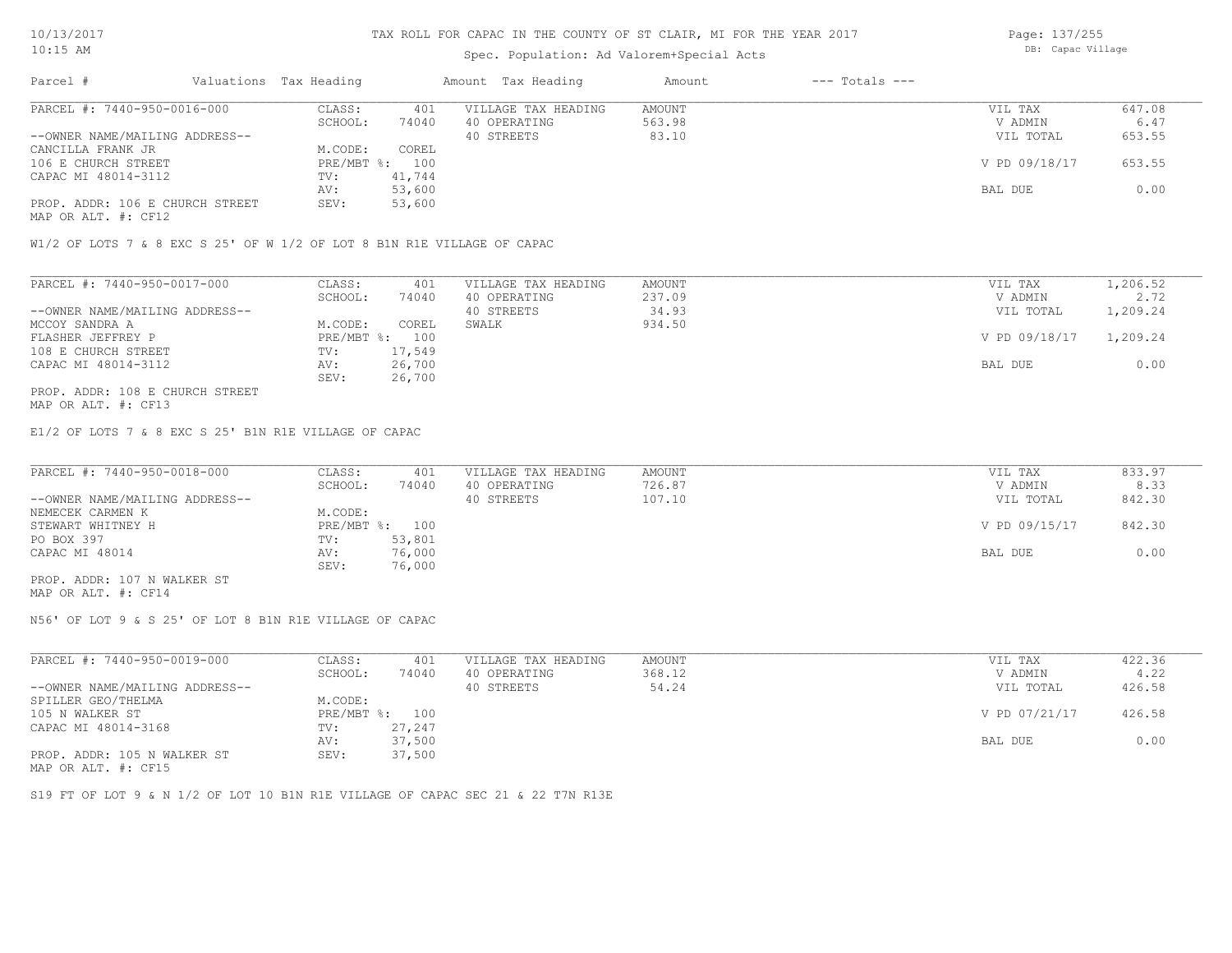Page: 138/255 DB: Capac Village

| TA: TO HM                                                                               |                        |                | Spec. Population: Ad Valorem+Special Acts |               |                    | pp. capac village |          |
|-----------------------------------------------------------------------------------------|------------------------|----------------|-------------------------------------------|---------------|--------------------|-------------------|----------|
| Parcel #                                                                                | Valuations Tax Heading |                | Amount Tax Heading                        | Amount        | $---$ Totals $---$ |                   |          |
| PARCEL #: 7440-950-0020-000                                                             | CLASS:                 | 401            | VILLAGE TAX HEADING                       | <b>AMOUNT</b> |                    | VIL TAX           | 367.57   |
|                                                                                         | SCHOOL:                | 74040          | 40 OPERATING                              | 320.37        |                    | V ADMIN           | 3.67     |
| --OWNER NAME/MAILING ADDRESS--                                                          |                        |                | 40 STREETS                                | 47.20         |                    | VIL TOTAL         | 371.24   |
| GROENEWOUD PAUL B II                                                                    | M.CODE:                |                |                                           |               |                    |                   |          |
| 7589 25 MILE RD                                                                         | $PRE/MBT$ %:           | $\overline{0}$ |                                           |               |                    | V PD 09/15/17     | 371.24   |
| UTICA MI 48316-1809                                                                     | TV:                    | 23,713         |                                           |               |                    |                   |          |
|                                                                                         | AV:                    | 33,100         |                                           |               |                    | BAL DUE           | 0.00     |
| PROP. ADDR: 103 N WALKER ST                                                             | SEV:                   | 33,100         |                                           |               |                    |                   |          |
| MAP OR ALT. #: CF16                                                                     |                        |                |                                           |               |                    |                   |          |
| S37.5 FT OF LOT 10 & N 10 FT OF LOT 12 B1N R1E VILLAGE OF CAPAC SEC 21 & 22 T7N<br>R13E |                        |                |                                           |               |                    |                   |          |
| PARCEL #: 7440-950-0021-000                                                             | CLASS:                 | 201            | VILLAGE TAX HEADING                       | AMOUNT        |                    | VIL TAX           | 796.91   |
|                                                                                         | SCHOOL:                | 74040          | 40 OPERATING                              | 694.57        |                    | V ADMIN           | 7.96     |
| --OWNER NAME/MAILING ADDRESS--                                                          |                        |                | 40 STREETS                                | 102.34        |                    | VIL TOTAL         | 804.87   |
| CAPAC CAR WASH, LLC                                                                     | M.CODE:                |                |                                           |               |                    |                   |          |
| 1915 N VAN DYKE RD                                                                      | $PRE/MBT$ %:           | $\overline{0}$ |                                           |               |                    | BAL DUE           | 804.87   |
| IMLAY CITY MI 48444-9522                                                                | TV:                    | 51,410         |                                           |               |                    |                   |          |
|                                                                                         | AV:                    | 55,700         |                                           |               |                    |                   |          |
| PROP. ADDR: 105 E MILL STREET                                                           | SEV:                   | 55,700         |                                           |               |                    |                   |          |
| MAP OR ALT. #: CF17                                                                     |                        |                |                                           |               |                    |                   |          |
| LOT 11 B1N R1E VILLAGE OF CAPAC                                                         |                        |                |                                           |               |                    |                   |          |
| PARCEL #: 7440-950-0022-000                                                             | CLASS:                 | 201            | VILLAGE TAX HEADING                       | <b>AMOUNT</b> |                    | VIL TAX           | 1,298.36 |
|                                                                                         | SCHOOL:                | 74040          | 40 OPERATING                              | 1,131.62      |                    | V ADMIN           | 12.98    |
| --OWNER NAME/MAILING ADDRESS--                                                          |                        |                | 40 STREETS                                | 166.74        |                    | VIL TOTAL         | 1,311.34 |
| SHULL WILLIAM T                                                                         | M.CODE:                |                |                                           |               |                    |                   |          |
| 306 N MAIN ST                                                                           | PRE/MBT %:             | $\overline{0}$ |                                           |               |                    | BAL DUE           | 1,311.34 |
| CAPAC MI 48014-3700                                                                     | TV:                    | 83,759         |                                           |               |                    |                   |          |
|                                                                                         | AV:                    | 95,100         |                                           |               |                    |                   |          |
| PROP. ADDR: 101 N WALKER ST<br>MAP OR ALT. #: CF18                                      | SEV:                   | 95,100         |                                           |               |                    |                   |          |
|                                                                                         |                        |                |                                           |               |                    |                   |          |
| LOT 12 EXC N 10 FT THEREOF B1N R1E VILLAGE OF CAPAC SEC 21 & 22 T7N R13E                |                        |                |                                           |               |                    |                   |          |
| PARCEL #: 7440-950-0023-000                                                             | CLASS:                 | 401            | VILLAGE TAX HEADING                       | <b>AMOUNT</b> |                    | VIL TAX           | 458.24   |
|                                                                                         | SCHOOL:                | 74040          | 40 OPERATING                              | 399.39        |                    | V ADMIN           | 4.58     |
| --OWNER NAME/MAILING ADDRESS--                                                          |                        |                | 40 STREETS                                | 58.85         |                    | VIL TOTAL         | 462.82   |
| SCHRADER C M / BALDWIN M                                                                | M.CODE:                | 00LSB          |                                           |               |                    |                   |          |
| 201 E MILL ST                                                                           |                        | PRE/MBT %: 100 |                                           |               |                    | V PD 08/10/17     | 462.82   |
| CAPAC MI 48014-3155                                                                     | TV:                    | 29,562         |                                           |               |                    |                   |          |
|                                                                                         | AV:                    | 39,400         |                                           |               |                    | BAL DUE           | 0.00     |
| PROP. ADDR: 201 E MILL STREET                                                           | SEV:                   | 39,400         |                                           |               |                    |                   |          |
| MAP OR ALT. #: CF19                                                                     |                        |                |                                           |               |                    |                   |          |
| S96 FT OF LOT 1 B1N R2E VILLAGE OF CAPAC SEC 21 & 22 T7N R13E                           |                        |                |                                           |               |                    |                   |          |
|                                                                                         |                        |                |                                           |               |                    |                   |          |
|                                                                                         |                        |                |                                           |               |                    |                   |          |
|                                                                                         |                        |                |                                           |               |                    |                   |          |
|                                                                                         |                        |                |                                           |               |                    |                   |          |
|                                                                                         |                        |                |                                           |               |                    |                   |          |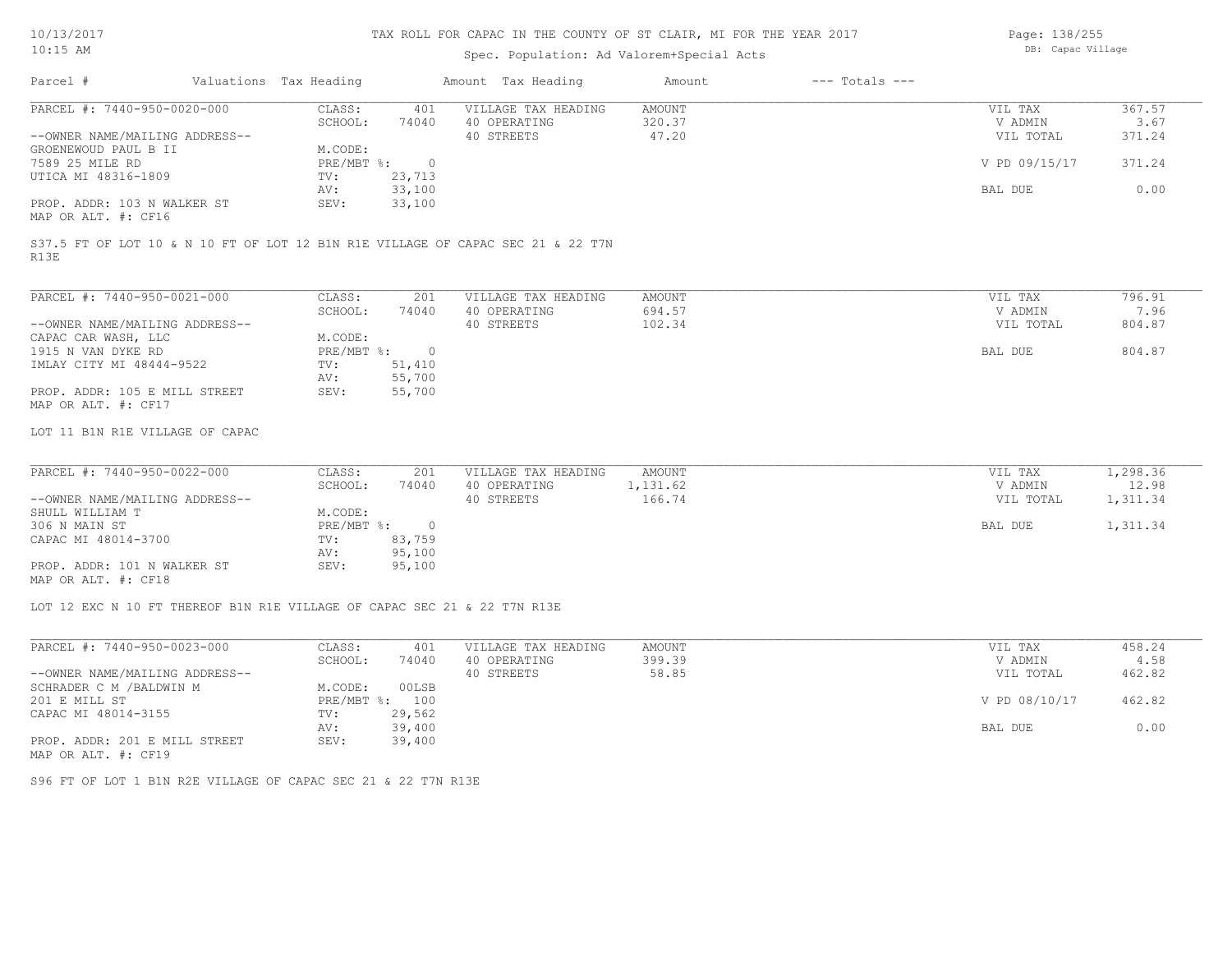### Spec. Population: Ad Valorem+Special Acts

Page: 139/255 DB: Capac Village

| Parcel #                       | Valuations Tax Heading |        | Amount Tax Heading  | Amount | $---$ Totals $---$ |               |        |
|--------------------------------|------------------------|--------|---------------------|--------|--------------------|---------------|--------|
| PARCEL #: 7440-950-0024-000    | CLASS:                 | 401    | VILLAGE TAX HEADING | AMOUNT |                    | VIL TAX       | 592.65 |
|                                | SCHOOL:                | 74040  | 40 OPERATING        | 516.54 |                    | V ADMIN       | 5.92   |
| --OWNER NAME/MAILING ADDRESS-- |                        |        | 40 STREETS          | 76.11  |                    | VIL TOTAL     | 598.57 |
| HAZEL ROBERT/MARY              | M.CODE:                |        |                     |        |                    |               |        |
| 104 N WALKER ST                | PRE/MBT %: 100         |        |                     |        |                    | V PD 09/06/17 | 598.57 |
| CAPAC MI 48014-3167            | TV:                    | 38,233 |                     |        |                    |               |        |
|                                | AV:                    | 53,800 |                     |        |                    | BAL DUE       | 0.00   |
| PROP. ADDR: 104 N WALKER ST    | SEV:                   | 53,800 |                     |        |                    |               |        |
|                                |                        |        |                     |        |                    |               |        |

MAP OR ALT. #: CF20

N54' OF LOT 1, LOT 2 EXC S 96' & S 19' OF LOT 3 B1N R2E VILLAGE OF CAPAC

| PARCEL #: 7440-950-0025-000    | CLASS:     | 401    | VILLAGE TAX HEADING | AMOUNT | VIL TAX       | 376.11 |
|--------------------------------|------------|--------|---------------------|--------|---------------|--------|
|                                | SCHOOL:    | 74040  | 40 OPERATING        | 327.81 | V ADMIN       | 3.76   |
| --OWNER NAME/MAILING ADDRESS-- |            |        | 40 STREETS          | 48.30  | VIL TOTAL     | 379.87 |
| MORAN ROBERT                   | M.CODE:    |        |                     |        |               |        |
| MORAN PATRICIA                 | PRE/MBT %: |        |                     |        | V PD 09/11/17 | 379.87 |
| 3188 MAIN ST                   | TV:        | 24,264 |                     |        |               |        |
| EMMETT MI 48022                | AV:        | 32,500 |                     |        | BAL DUE       | 0.00   |
|                                | SEV:       | 32,500 |                     |        |               |        |
| PROP. ADDR: 203 E MILL STREET  |            |        |                     |        |               |        |

MAP OR ALT. #: CF21A

S96 FT OF LOT 2 B1N R2E VILLAGE OF CAPAC SEC 21 & 22 T7N R13E

| PARCEL #: 7440-950-0026-000    | CLASS:  | 401            | VILLAGE TAX HEADING | AMOUNT | VIL TAX       | 639.11 |
|--------------------------------|---------|----------------|---------------------|--------|---------------|--------|
|                                | SCHOOL: | 74040          | 40 OPERATING        | 557.03 | V ADMIN       | 6.39   |
| --OWNER NAME/MAILING ADDRESS-- |         |                | 40 STREETS          | 82.08  | VIL TOTAL     | 645.50 |
| NEMECEK JOSEPH/ CAROL          | M.CODE: |                |                     |        |               |        |
| 106 N WALKER ST                |         | PRE/MBT %: 100 |                     |        | V PD 09/15/17 | 645.50 |
| CAPAC MI 48014-3167            | TV:     | 41,230         |                     |        |               |        |
|                                | AV:     | 51,400         |                     |        | BAL DUE       | 0.00   |
| PROP. ADDR: 106 N WALKER ST    | SEV:    | 51,400         |                     |        |               |        |
| MAP OR ALT. #: CF21B           |         |                |                     |        |               |        |

LOT 3 EXC S 19' LOT 4 B1N R2E VILLAGE OF CAPAC

| PARCEL #: 7440-950-0027-000    | CLASS:     | 401    | VILLAGE TAX HEADING | AMOUNT | VIL TAX       | 259.71 |
|--------------------------------|------------|--------|---------------------|--------|---------------|--------|
|                                | SCHOOL:    | 74040  | 40 OPERATING        | 226.36 | V ADMIN       | 2.59   |
| --OWNER NAME/MAILING ADDRESS-- |            |        | 40 STREETS          | 33.35  | VIL TOTAL     | 262.30 |
| NEMECEK JOSEPH J               | M.CODE:    |        |                     |        |               |        |
| NEMECEK C A                    | PRE/MBT %: |        |                     |        | V PD 09/15/17 | 262.30 |
| 106 N WALKER ST                | TV:        | 16,755 |                     |        |               |        |
| CAPAC MI 48014                 | AV:        | 35,700 |                     |        | BAL DUE       | 0.00   |
|                                | SEV:       | 35,700 |                     |        |               |        |
| PROP. ADDR: 108 N WALKER ST    |            |        |                     |        |               |        |

MAP OR ALT. #: CF22

LOT 5 B1N R2E VILLAGE OF CAPAC SEC 21 & 22 T7N R13E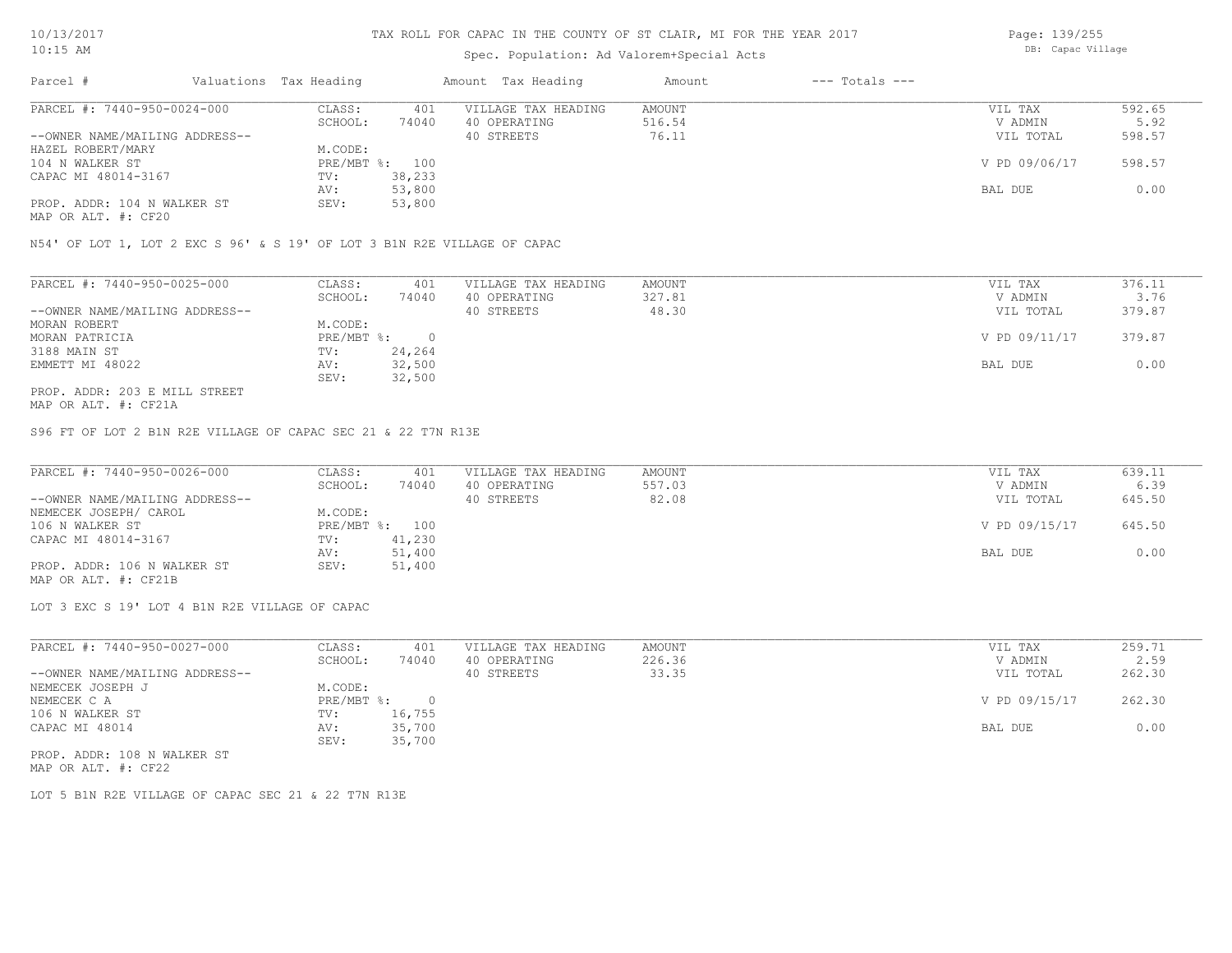### Spec. Population: Ad Valorem+Special Acts

Page: 140/255 DB: Capac Village

| Parcel #                        | Valuations Tax Heading |        | Amount Tax Heading  | Amount | $---$ Totals $---$ |               |        |
|---------------------------------|------------------------|--------|---------------------|--------|--------------------|---------------|--------|
| PARCEL #: 7440-950-0028-000     | CLASS:                 | 401    | VILLAGE TAX HEADING | AMOUNT |                    | VIL TAX       | 335.17 |
|                                 | SCHOOL:                | 74040  | 40 OPERATING        | 292.13 |                    | V ADMIN       | 3.35   |
| --OWNER NAME/MAILING ADDRESS--  |                        |        | 40 STREETS          | 43.04  |                    | VIL TOTAL     | 338.52 |
| PROPERTY MANAGEMENT TEAM INC    | M.CODE:                |        |                     |        |                    |               |        |
| 14366 FISHER                    | PRE/MBT %:             |        |                     |        |                    | V PD 09/15/17 | 338.52 |
| BROWN CITY MI 48416             | TV:                    | 21,623 |                     |        |                    |               |        |
|                                 | AV:                    | 29,500 |                     |        |                    | BAL DUE       | 0.00   |
| PROP. ADDR: 202 E CHURCH STREET | SEV:                   | 29,500 |                     |        |                    |               |        |
| MAP OR ALT. #: CF23             |                        |        |                     |        |                    |               |        |

W1/2 OF LOT 6 B1N R2E VILLAGE OF CAPAC SEC 21 & 22 T7N R13E

| PARCEL #: 7440-950-0029-000     | CLASS:     | 401    | VILLAGE TAX HEADING | AMOUNT | VIL TAX       | 301.16 |
|---------------------------------|------------|--------|---------------------|--------|---------------|--------|
|                                 | SCHOOL:    | 74040  | 40 OPERATING        | 262.49 | V ADMIN       | 3.01   |
| --OWNER NAME/MAILING ADDRESS--  |            |        | 40 STREETS          | 38.67  | VIL TOTAL     | 304.17 |
| HOOVER JAMES/JANE               | M.CODE:    |        |                     |        |               |        |
| 5997 STERLING RD                | PRE/MBT %: |        |                     |        | V PD 09/18/17 | 304.17 |
| CAPAC MI 48014                  | TV:        | 19,429 |                     |        |               |        |
|                                 | AV:        | 26,500 |                     |        | BAL DUE       | 0.00   |
| PROP. ADDR: 204 E CHURCH STREET | SEV:       | 26,500 |                     |        |               |        |
| MAP OR ALT. #: CF24             |            |        |                     |        |               |        |

E1/2 OF LOT 6 B1N R2E VILLAGE OF CAPAC SEC 21 & 22 T7N R13E

| PARCEL #: 7440-950-0030-000     | CLASS:  | 401            | VILLAGE TAX HEADING | AMOUNT | VIL TAX       | 788.27 |
|---------------------------------|---------|----------------|---------------------|--------|---------------|--------|
|                                 | SCHOOL: | 74040          | 40 OPERATING        | 687.04 | V ADMIN       | 7.88   |
| --OWNER NAME/MAILING ADDRESS--  |         |                | 40 STREETS          | 101.23 | VIL TOTAL     | 796.15 |
| NEMECEK JOSHUA J                | M.CODE: | 00LSB          |                     |        |               |        |
| 208 E CHURCH STREET             |         | PRE/MBT %: 100 |                     |        | V PD 08/10/17 | 796.15 |
| CAPAC MI 48014-3114             | TV:     | 50,853         |                     |        |               |        |
|                                 | AV:     | 57,000         |                     |        | BAL DUE       | 0.00   |
| PROP. ADDR: 208 E CHURCH STREET | SEV:    | 57,000         |                     |        |               |        |
| MAP OR ALT. #: CF25             |         |                |                     |        |               |        |

LOT 7 B1N R2E VILLAGE OF CAPAC SEC 21 & 22 T7N R13E

| PARCEL #: 7440-950-0031-000     | CLASS:     | 401      | VILLAGE TAX HEADING | AMOUNT | VIL TAX       | 409.60 |
|---------------------------------|------------|----------|---------------------|--------|---------------|--------|
|                                 | SCHOOL:    | 74040    | 40 OPERATING        | 357.00 | V ADMIN       | 4.09   |
| --OWNER NAME/MAILING ADDRESS--  |            |          | 40 STREETS          | 52.60  | VIL TOTAL     | 413.69 |
| ANDERSEN FAMILY TRUST           | M.CODE:    |          |                     |        |               |        |
| 6150 ATTICA RD                  | PRE/MBT %: | $\Omega$ |                     |        | V PD 08/28/17 | 413.69 |
| IMLAY CITY MI 48444             | TV:        | 26,424   |                     |        |               |        |
|                                 | AV:        | 37,000   |                     |        | BAL DUE       | 0.00   |
| PROP. ADDR: 107 N HUNTER STREET | SEV:       | 37,000   |                     |        |               |        |
| MAP OR ALT. #: CF26             |            |          |                     |        |               |        |

LOT 8 B1N R2E VILLAGE OF CAPAC SEC 21 & 22 T7N R13E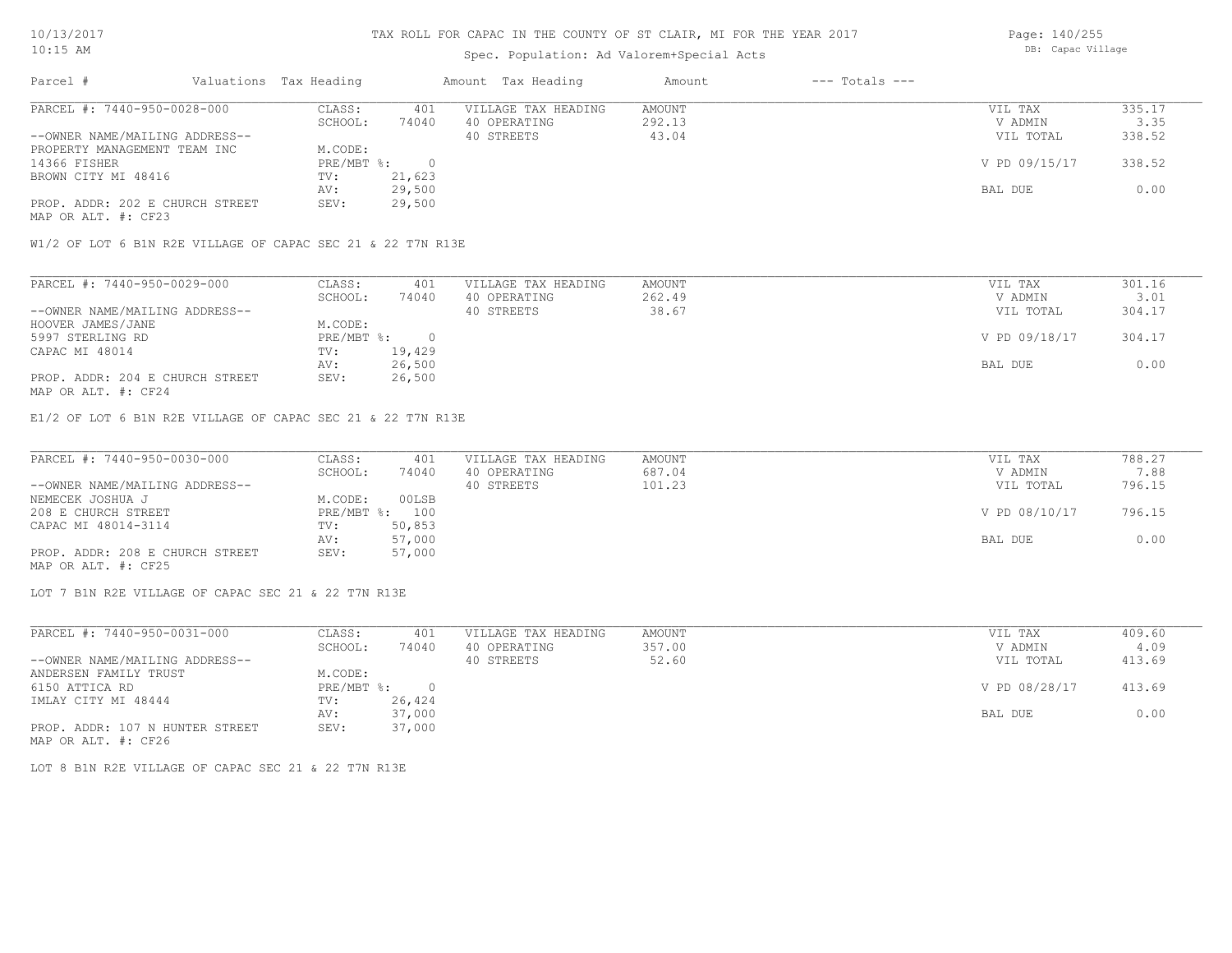Page: 141/255 DB: Capac Village

| Amount Tax Heading<br>401<br>VILLAGE TAX HEADING<br>74040<br>40 OPERATING<br>40 STREETS<br>PRE/MBT %: 100<br>25,697<br>36,100<br>36,100<br>LOT 9 B1N R2E VILLAGE OF CAPAC SEC 21 & 22 T7N R13E<br>401<br>VILLAGE TAX HEADING<br>40 OPERATING<br>74040<br>40 STREETS<br>PRE/MBT %: 100<br>31,072<br>42,300<br>42,300<br>LOT 10 B1N R2E VILLAGE OF CAPAC SEC 21 & 22 T7N R13E<br>VILLAGE TAX HEADING<br>401<br>40 OPERATING<br>74040<br>40 STREETS | $---$ Totals $---$<br>Amount<br>AMOUNT<br>347.17<br>51.15<br>AMOUNT<br>419.79<br>61.85<br>AMOUNT<br>486.90<br>71.74 | VIL TAX<br>V ADMIN<br>VIL TOTAL<br>V PD 07/21/17<br>BAL DUE<br>VIL TAX<br>V ADMIN<br>VIL TOTAL<br>V PD 08/04/17<br>BAL DUE<br>VIL TAX<br>V ADMIN | 398.32<br>3.98<br>402.30<br>402.30<br>0.00<br>481.64<br>4.81<br>486.45<br>486.45<br>0.00<br>558.64<br>5.58 |
|--------------------------------------------------------------------------------------------------------------------------------------------------------------------------------------------------------------------------------------------------------------------------------------------------------------------------------------------------------------------------------------------------------------------------------------------------|---------------------------------------------------------------------------------------------------------------------|--------------------------------------------------------------------------------------------------------------------------------------------------|------------------------------------------------------------------------------------------------------------|
|                                                                                                                                                                                                                                                                                                                                                                                                                                                  |                                                                                                                     |                                                                                                                                                  |                                                                                                            |
|                                                                                                                                                                                                                                                                                                                                                                                                                                                  |                                                                                                                     |                                                                                                                                                  |                                                                                                            |
|                                                                                                                                                                                                                                                                                                                                                                                                                                                  |                                                                                                                     |                                                                                                                                                  |                                                                                                            |
|                                                                                                                                                                                                                                                                                                                                                                                                                                                  |                                                                                                                     |                                                                                                                                                  |                                                                                                            |
|                                                                                                                                                                                                                                                                                                                                                                                                                                                  |                                                                                                                     |                                                                                                                                                  |                                                                                                            |
|                                                                                                                                                                                                                                                                                                                                                                                                                                                  |                                                                                                                     |                                                                                                                                                  |                                                                                                            |
|                                                                                                                                                                                                                                                                                                                                                                                                                                                  |                                                                                                                     |                                                                                                                                                  |                                                                                                            |
|                                                                                                                                                                                                                                                                                                                                                                                                                                                  |                                                                                                                     |                                                                                                                                                  |                                                                                                            |
|                                                                                                                                                                                                                                                                                                                                                                                                                                                  |                                                                                                                     |                                                                                                                                                  |                                                                                                            |
|                                                                                                                                                                                                                                                                                                                                                                                                                                                  |                                                                                                                     |                                                                                                                                                  |                                                                                                            |
|                                                                                                                                                                                                                                                                                                                                                                                                                                                  |                                                                                                                     |                                                                                                                                                  |                                                                                                            |
|                                                                                                                                                                                                                                                                                                                                                                                                                                                  |                                                                                                                     |                                                                                                                                                  |                                                                                                            |
|                                                                                                                                                                                                                                                                                                                                                                                                                                                  |                                                                                                                     |                                                                                                                                                  |                                                                                                            |
|                                                                                                                                                                                                                                                                                                                                                                                                                                                  |                                                                                                                     |                                                                                                                                                  |                                                                                                            |
|                                                                                                                                                                                                                                                                                                                                                                                                                                                  |                                                                                                                     |                                                                                                                                                  |                                                                                                            |
|                                                                                                                                                                                                                                                                                                                                                                                                                                                  |                                                                                                                     |                                                                                                                                                  |                                                                                                            |
|                                                                                                                                                                                                                                                                                                                                                                                                                                                  |                                                                                                                     |                                                                                                                                                  |                                                                                                            |
|                                                                                                                                                                                                                                                                                                                                                                                                                                                  |                                                                                                                     |                                                                                                                                                  |                                                                                                            |
|                                                                                                                                                                                                                                                                                                                                                                                                                                                  |                                                                                                                     |                                                                                                                                                  |                                                                                                            |
|                                                                                                                                                                                                                                                                                                                                                                                                                                                  |                                                                                                                     |                                                                                                                                                  |                                                                                                            |
|                                                                                                                                                                                                                                                                                                                                                                                                                                                  |                                                                                                                     |                                                                                                                                                  |                                                                                                            |
|                                                                                                                                                                                                                                                                                                                                                                                                                                                  |                                                                                                                     |                                                                                                                                                  |                                                                                                            |
|                                                                                                                                                                                                                                                                                                                                                                                                                                                  |                                                                                                                     |                                                                                                                                                  |                                                                                                            |
|                                                                                                                                                                                                                                                                                                                                                                                                                                                  |                                                                                                                     |                                                                                                                                                  |                                                                                                            |
|                                                                                                                                                                                                                                                                                                                                                                                                                                                  |                                                                                                                     | VIL TOTAL                                                                                                                                        | 564.22                                                                                                     |
|                                                                                                                                                                                                                                                                                                                                                                                                                                                  |                                                                                                                     |                                                                                                                                                  |                                                                                                            |
| PRE/MBT %: 100                                                                                                                                                                                                                                                                                                                                                                                                                                   |                                                                                                                     | V PD 09/15/17                                                                                                                                    | 564.22                                                                                                     |
| 36,039                                                                                                                                                                                                                                                                                                                                                                                                                                           |                                                                                                                     |                                                                                                                                                  |                                                                                                            |
| 49,300                                                                                                                                                                                                                                                                                                                                                                                                                                           |                                                                                                                     | BAL DUE                                                                                                                                          | 0.00                                                                                                       |
| 49,300                                                                                                                                                                                                                                                                                                                                                                                                                                           |                                                                                                                     |                                                                                                                                                  |                                                                                                            |
|                                                                                                                                                                                                                                                                                                                                                                                                                                                  |                                                                                                                     |                                                                                                                                                  |                                                                                                            |
|                                                                                                                                                                                                                                                                                                                                                                                                                                                  |                                                                                                                     |                                                                                                                                                  |                                                                                                            |
| 401<br>VILLAGE TAX HEADING                                                                                                                                                                                                                                                                                                                                                                                                                       | AMOUNT                                                                                                              | VIL TAX                                                                                                                                          | 506.80                                                                                                     |
| 40 OPERATING<br>74040                                                                                                                                                                                                                                                                                                                                                                                                                            | 441.72                                                                                                              | V ADMIN                                                                                                                                          | 5.06                                                                                                       |
| 40 STREETS                                                                                                                                                                                                                                                                                                                                                                                                                                       | 65.08                                                                                                               | VIL TOTAL                                                                                                                                        | 511.86                                                                                                     |
|                                                                                                                                                                                                                                                                                                                                                                                                                                                  |                                                                                                                     |                                                                                                                                                  |                                                                                                            |
| PRE/MBT %: 100                                                                                                                                                                                                                                                                                                                                                                                                                                   |                                                                                                                     |                                                                                                                                                  | 511.86                                                                                                     |
|                                                                                                                                                                                                                                                                                                                                                                                                                                                  |                                                                                                                     |                                                                                                                                                  |                                                                                                            |
|                                                                                                                                                                                                                                                                                                                                                                                                                                                  |                                                                                                                     |                                                                                                                                                  | 0.00                                                                                                       |
|                                                                                                                                                                                                                                                                                                                                                                                                                                                  |                                                                                                                     |                                                                                                                                                  |                                                                                                            |
|                                                                                                                                                                                                                                                                                                                                                                                                                                                  |                                                                                                                     |                                                                                                                                                  |                                                                                                            |
|                                                                                                                                                                                                                                                                                                                                                                                                                                                  |                                                                                                                     |                                                                                                                                                  |                                                                                                            |
|                                                                                                                                                                                                                                                                                                                                                                                                                                                  | 32,695<br>45,700<br>45,700                                                                                          |                                                                                                                                                  | V PD 09/29/17<br>BAL DUE                                                                                   |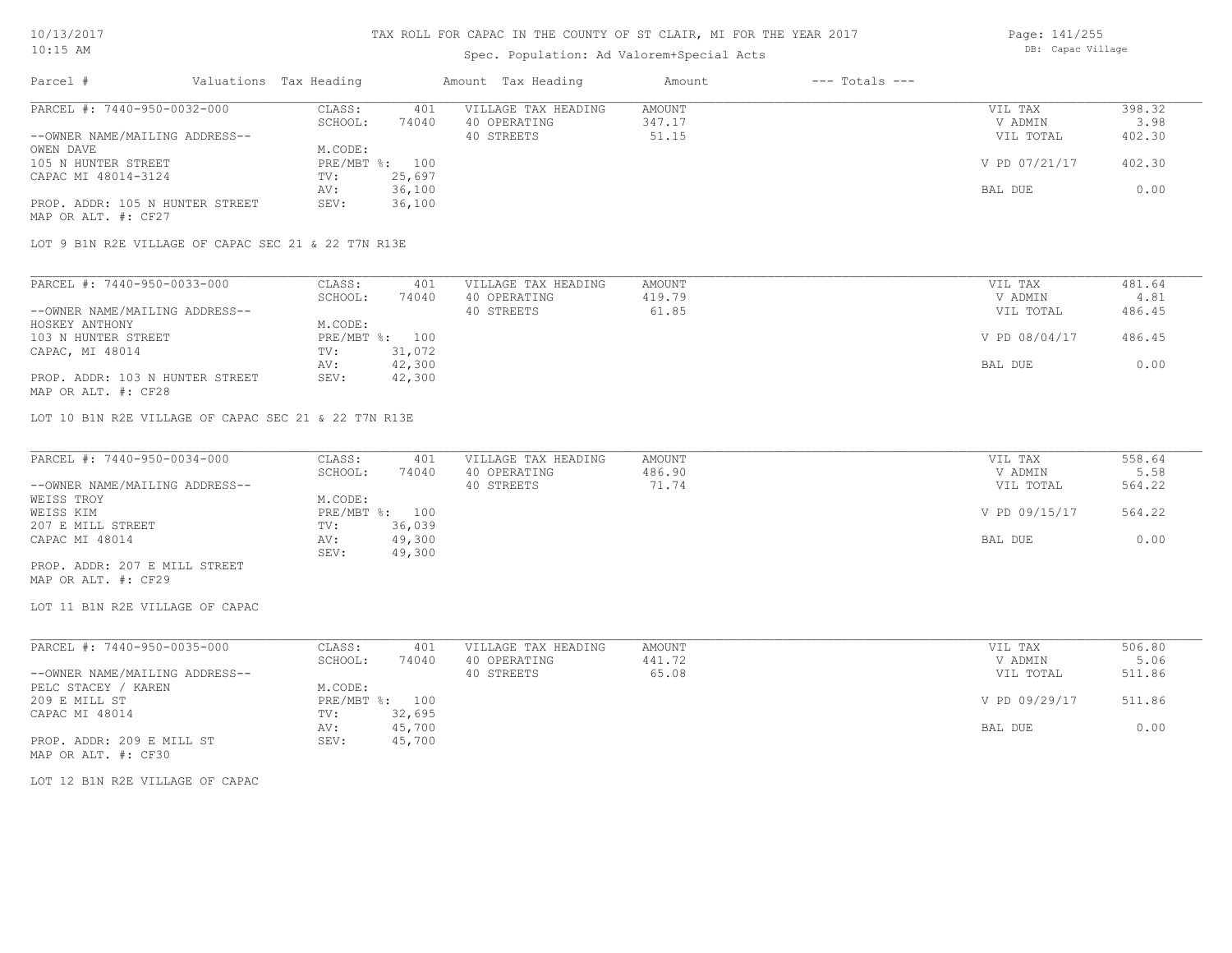### Spec. Population: Ad Valorem+Special Acts

Page: 142/255 DB: Capac Village

| Parcel #                       | Valuations Tax Heading |        | Amount Tax Heading  | Amount | $---$ Totals $---$ |               |        |
|--------------------------------|------------------------|--------|---------------------|--------|--------------------|---------------|--------|
| PARCEL #: 7440-950-0036-000    | CLASS:                 | 401    | VILLAGE TAX HEADING | AMOUNT |                    | VIL TAX       | 500.18 |
|                                | SCHOOL:                | 74040  | 40 OPERATING        | 435.95 |                    | V ADMIN       | 5.00   |
| --OWNER NAME/MAILING ADDRESS-- |                        |        | 40 STREETS          | 64.23  |                    | VIL TOTAL     | 505.18 |
| OWEN DAVID F.                  | M.CODE:                |        |                     |        |                    |               |        |
| 3513 HOWLAND RD                | PRE/MBT %:             |        |                     |        |                    | V PD 08/21/17 | 505.18 |
| ALMONT MI 48003                | TV:                    | 32,268 |                     |        |                    |               |        |
|                                | AV:                    | 36,700 |                     |        |                    | BAL DUE       | 0.00   |
| PROP. ADDR: 301 E MILL ST      | SEV:                   | 36,700 |                     |        |                    |               |        |
| MAP OR ALT. #: CF31A           |                        |        |                     |        |                    |               |        |

LOT 1 EXC E 19.5 FT B1N R3E VILLAGE OF CAPAC SEC 21 & 22 T7N R13E

| PARCEL #: 7440-950-0037-000    | CLASS:  | 401            | VILLAGE TAX HEADING | AMOUNT | VIL TAX       | 446.91 |
|--------------------------------|---------|----------------|---------------------|--------|---------------|--------|
|                                | SCHOOL: | 74040          | 40 OPERATING        | 389.52 | V ADMIN       | 4.46   |
| --OWNER NAME/MAILING ADDRESS-- |         |                | 40 STREETS          | 57.39  | VIL TOTAL     | 451.37 |
| FREZZA JOHN                    | M.CODE: |                |                     |        |               |        |
| 303 E MILL                     |         | PRE/MBT %: 100 |                     |        | V PD 08/16/17 | 451.37 |
| CAPAC MI 48014                 | TV:     | 28,831         |                     |        |               |        |
|                                | AV:     | 40,000         |                     |        | BAL DUE       | 0.00   |
| PROP. ADDR: 303 E MILL ST      | SEV:    | 40,000         |                     |        |               |        |
| MAP OR ALT. #: CF31B           |         |                |                     |        |               |        |

R13E E19 1/2 FT OF LOT 1 & THE W 1/2 OF LOT 2 B1N R3E VILLAGE OF CAPAC SEC 21 & 22 T7N

| PARCEL #: 7440-950-0038-000    | CLASS:  | 401            | VILLAGE TAX HEADING | AMOUNT | VIL TAX       | 411.27 |
|--------------------------------|---------|----------------|---------------------|--------|---------------|--------|
|                                | SCHOOL: | 74040          | 40 OPERATING        | 358.46 | V ADMIN       | 4.11   |
| --OWNER NAME/MAILING ADDRESS-- |         |                | 40 STREETS          | 52.81  | VIL TOTAL     | 415.38 |
| DEBOUVRE BRUCE                 | M.CODE: |                |                     |        |               |        |
| DEBOUVRE KIMBERLY              |         | PRE/MBT %: 100 |                     |        | V PD 07/21/17 | 415.38 |
| P.O. BOX 597                   | TV:     | 26,532         |                     |        |               |        |
| CAPAC MI 48014                 | AV:     | 35,500         |                     |        | BAL DUE       | 0.00   |
|                                | SEV:    | 35,500         |                     |        |               |        |
| PROP. ADDR: 305 E MILL ST      |         |                |                     |        |               |        |

MAP OR ALT. #: 32

E1/2 OF LOT 2 B1N R3E VILLAGE OF CAPAC SEC 21 & 22 T7N R13E

| PARCEL #: 7440-950-0039-000         | CLASS:     | 401    | VILLAGE TAX HEADING | AMOUNT | 404.80<br>VIL TAX       |  |
|-------------------------------------|------------|--------|---------------------|--------|-------------------------|--|
|                                     | SCHOOL:    | 74040  | 40 OPERATING        | 352.82 | 4.04<br>V ADMIN         |  |
| --OWNER NAME/MAILING ADDRESS--      |            |        | 40 STREETS          | 51.98  | 408.84<br>VIL TOTAL     |  |
| VAN NESTE JEROME P & CAROL TRUSTEES | M.CODE:    |        |                     |        |                         |  |
| PO BOX 494                          | PRE/MBT %: |        |                     |        | V PD 08/02/17<br>408.84 |  |
| CAPAC MI 48014                      | TV:        | 26,115 |                     |        |                         |  |
|                                     | AV:        | 36,600 |                     |        | 0.00<br>BAL DUE         |  |
| PROP. ADDR: 102 N HUNTER STREET     | SEV:       | 36,600 |                     |        |                         |  |
| MAP OR ALT. #: CF33                 |            |        |                     |        |                         |  |

LOT 3 B1N R3E VILLAGE OF CAPAC SEC 21 & 22 T7N R13E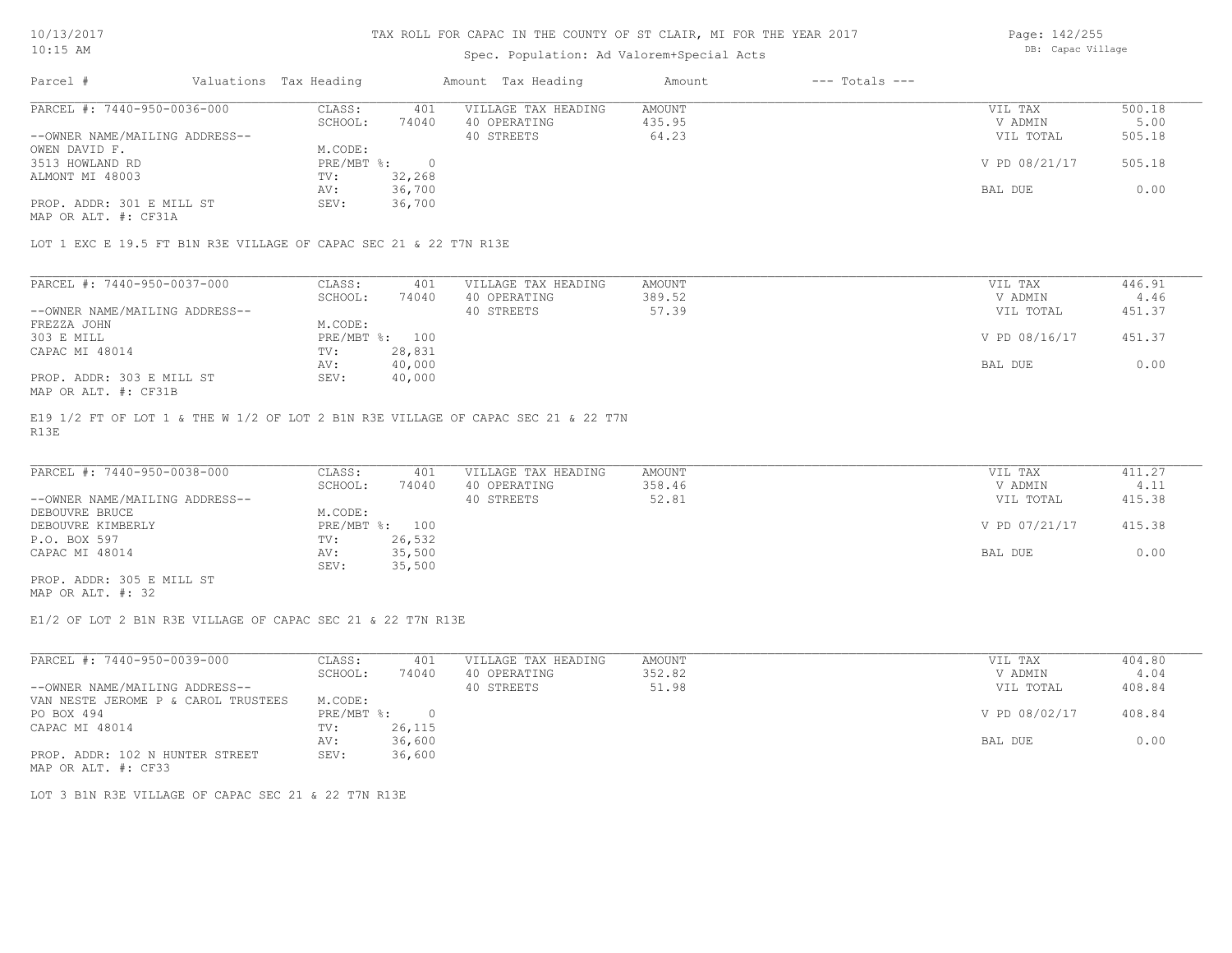### Spec. Population: Ad Valorem+Special Acts

Page: 143/255 DB: Capac Village

| Parcel #                        |         | Valuations Tax Heading |              | Amount Tax Heading  | Amount | $---$ Totals $---$ |               |        |
|---------------------------------|---------|------------------------|--------------|---------------------|--------|--------------------|---------------|--------|
| PARCEL #: 7440-950-0040-000     |         | CLASS:                 | 401          | VILLAGE TAX HEADING | AMOUNT |                    | VIL TAX       | 487.40 |
|                                 | SCHOOL: | 74040                  | 40 OPERATING | 424.81              |        | V ADMIN            | 4.87          |        |
| --OWNER NAME/MAILING ADDRESS--  |         |                        |              | 40 STREETS          | 62.59  |                    | VIL TOTAL     | 492.27 |
| YODER RONALD/BETTY              |         | M.CODE:                |              |                     |        |                    |               |        |
| 5694 VAN DYKE                   |         | PRE/MBT %:             |              |                     |        |                    | V PD 07/26/17 | 492.27 |
| ALMONT MI 48003                 | TV:     | 31,443                 |              |                     |        |                    |               |        |
|                                 |         | AV:                    | 43,300       |                     |        |                    | BAL DUE       | 0.00   |
| PROP. ADDR: 104 N HUNTER STREET |         | SEV:                   | 43,300       |                     |        |                    |               |        |
| MAP OR ALT. #: CF34             |         |                        |              |                     |        |                    |               |        |

LOT 4 B1N R3E VILLAGE OF CAPAC SEC 21 & 22 T7N R13E

| PARCEL #: 7440-950-0041-000     | CLASS:  | 401            | VILLAGE TAX HEADING | AMOUNT | VIL TAX       | 480.90 |
|---------------------------------|---------|----------------|---------------------|--------|---------------|--------|
|                                 | SCHOOL: | 74040          | 40 OPERATING        | 419.14 | V ADMIN       | 4.80   |
| --OWNER NAME/MAILING ADDRESS--  |         |                | 40 STREETS          | 61.76  | VIL TOTAL     | 485.70 |
| DOTSON DAVID ET-AL              | M.CODE: |                |                     |        |               |        |
| 108 N HUNTER ST                 |         | PRE/MBT %: 100 |                     |        | V PD 07/18/17 | 485.70 |
| CAPAC MI 48014-3123             | TV:     | 31,024         |                     |        |               |        |
|                                 | AV:     | 43,100         |                     |        | BAL DUE       | 0.00   |
| PROP. ADDR: 108 N HUNTER STREET | SEV:    | 43,100         |                     |        |               |        |
| MAP OR ALT. #: CF35             |         |                |                     |        |               |        |

LOT 5 B1N R3E VILLAGE OF CAPAC SEC 21 & 22 T7N R13E

| PARCEL #: 7440-950-0042-000     | CLASS:  | 401            | VILLAGE TAX HEADING | AMOUNT | VIL TAX       | 663.56 |
|---------------------------------|---------|----------------|---------------------|--------|---------------|--------|
|                                 | SCHOOL: | 74040          | 40 OPERATING        | 578.34 | V ADMIN       | 6.63   |
| --OWNER NAME/MAILING ADDRESS--  |         |                | 40 STREETS          | 85.22  | VIL TOTAL     | 670.19 |
| MADAY MICHAEL G                 | M.CODE: | COREL          |                     |        |               |        |
| 302 E CHURCH ST                 |         | PRE/MBT %: 100 |                     |        | V PD 09/18/17 | 670.19 |
| CAPAC MI 48014-3116             | TV:     | 42,807         |                     |        |               |        |
|                                 | AV:     | 53,800         |                     |        | BAL DUE       | 0.00   |
| PROP. ADDR: 302 E CHURCH STREET | SEV:    | 53,800         |                     |        |               |        |
| MAP OR ALT. #: CF36             |         |                |                     |        |               |        |

LOT 6 B1N R3E VILLAGE OF CAPAC SEC 21 & 22 T7N R13E

| PARCEL #: 7440-950-0043-000    | CLASS:     | 401    | VILLAGE TAX HEADING | AMOUNT | VIL TAX   | 238.12 |
|--------------------------------|------------|--------|---------------------|--------|-----------|--------|
|                                | SCHOOL:    | 74040  | 40 OPERATING        | 207.54 | V ADMIN   | 2.38   |
| --OWNER NAME/MAILING ADDRESS-- |            |        | 40 STREETS          | 30.58  | VIL TOTAL | 240.50 |
| CUMMINGS HAROLD L/JANET S      | M.CODE:    |        |                     |        |           |        |
| 29665 PRATT RD.                | PRE/MBT %: | 0      |                     |        | BAL DUE   | 240.50 |
| RICHMOND MI 48062              | TV:        | 15,362 |                     |        |           |        |
|                                | AV:        | 23,000 |                     |        |           |        |
| PROP. ADDR: 107 N LESTER ST    | SEV:       | 23,000 |                     |        |           |        |
| MAP OR ALT. #: CF37A           |            |        |                     |        |           |        |

LOT 7 B1N R3E VILLAGE OF CAPAC SEC 21 & 22 T7N R13E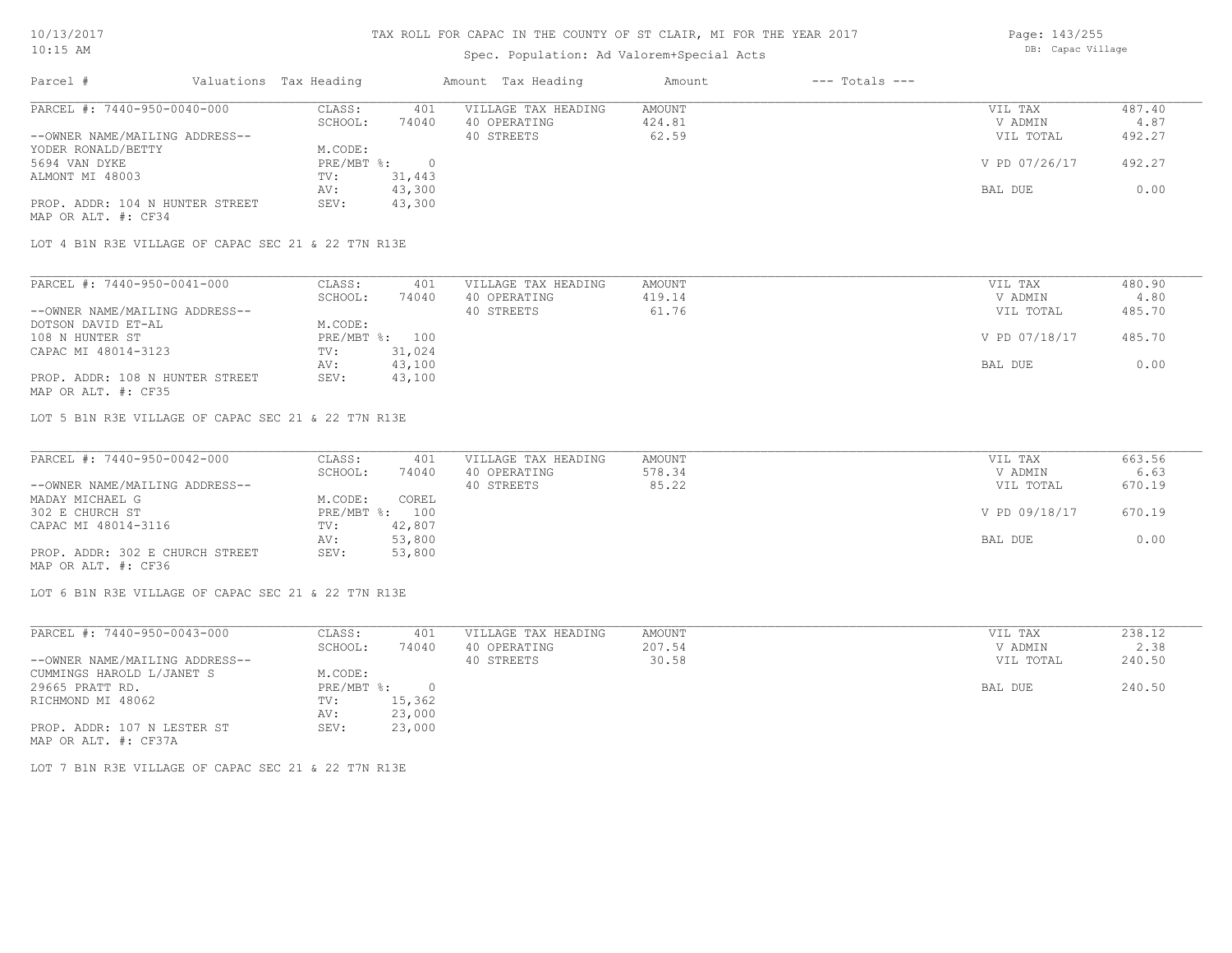### Spec. Population: Ad Valorem+Special Acts

Page: 144/255 DB: Capac Village

| Parcel #                       | Valuations Tax Heading |        | Amount Tax Heading  | Amount | $---$ Totals $---$ |           |        |
|--------------------------------|------------------------|--------|---------------------|--------|--------------------|-----------|--------|
| PARCEL #: 7440-950-0044-000    | CLASS:                 | 401    | VILLAGE TAX HEADING | AMOUNT |                    | VIL TAX   | 629.34 |
|                                | SCHOOL:                | 74040  | 40 OPERATING        | 548.52 |                    | V ADMIN   | 6.29   |
| --OWNER NAME/MAILING ADDRESS-- |                        |        | 40 STREETS          | 80.82  |                    | VIL TOTAL | 635.63 |
| AMADOR MARY ANGELITA           | M.CODE:                |        |                     |        |                    |           |        |
| 105 N LESTER ST                | $PRE/MBT$ %:           | 100    |                     |        |                    | BAL DUE   | 635.63 |
| CAPAC MI 48014-3135            | TV:                    | 40,600 |                     |        |                    |           |        |
|                                | AV:                    | 40,600 |                     |        |                    |           |        |
| PROP. ADDR: 105 N LESTER ST    | SEV:                   | 40,600 |                     |        |                    |           |        |
| MAP OR ALT. #: CF37B           |                        |        |                     |        |                    |           |        |

LOT 8 B1N R3E VILLAGE OF CAPAC SEC 21 & 22 T7N R13E

| PARCEL #: 7440-950-0045-000    | CLASS:     | 401    | VILLAGE TAX HEADING | AMOUNT | VIL TAX       | 463.09 |
|--------------------------------|------------|--------|---------------------|--------|---------------|--------|
|                                | SCHOOL:    | 74040  | 40 OPERATING        | 403.62 | V ADMIN       | 4.63   |
| --OWNER NAME/MAILING ADDRESS-- |            |        | 40 STREETS          | 59.47  | VIL TOTAL     | 467.72 |
| TAYLOR EUGENE                  | M.CODE:    |        |                     |        |               |        |
| TAYLOR SHERRIE                 | PRE/MBT %: |        |                     |        | V PD 09/15/17 | 467.72 |
| 15819 ALMONT RD                | TV:        | 29,875 |                     |        |               |        |
| ALLENTON MI 48002              | AV:        | 41,900 |                     |        | BAL DUE       | 0.00   |
|                                | SEV:       | 41,900 |                     |        |               |        |
| PROP. ADDR: 103 N LESTER ST    |            |        |                     |        |               |        |

MAP OR ALT. #: CF37C

LOT 9 B1N R3E VILLAGE OF CAPAC

| PARCEL #: 7440-950-0046-000    | CLASS:  | 401            | VILLAGE TAX HEADING | AMOUNT | VIL TAX       | 391.85 |
|--------------------------------|---------|----------------|---------------------|--------|---------------|--------|
|                                | SCHOOL: | 74040          | 40 OPERATING        | 341.53 | V ADMIN       | 3.91   |
| --OWNER NAME/MAILING ADDRESS-- |         |                | 40 STREETS          | 50.32  | VIL TOTAL     | 395.76 |
| PRINTZ JOSEPH                  | M.CODE: |                |                     |        |               |        |
| PRATT LAURA                    |         | PRE/MBT %: 100 |                     |        | V PD 09/11/17 | 395.76 |
| 101 N LESTER ST                | TV:     | 25,279         |                     |        |               |        |
| CAPAC MI 48014                 | AV:     | 35,500         |                     |        | BAL DUE       | 0.00   |
|                                | SEV:    | 35,500         |                     |        |               |        |
| PROP. ADDR: 101 N LESTER ST    |         |                |                     |        |               |        |

MAP OR ALT. #: CF37D

LOT 10 B1N R3E VILLAGE OF CAPAC SEC 21 & 22 T7N R13E

| PARCEL #: 7440-950-0047-000    | CLASS:     | 401    | VILLAGE TAX HEADING | AMOUNT | VIL TAX       | 568.36 |
|--------------------------------|------------|--------|---------------------|--------|---------------|--------|
|                                | SCHOOL:    | 74040  | 40 OPERATING        | 495.37 | V ADMIN       | 5.68   |
| --OWNER NAME/MAILING ADDRESS-- |            |        | 40 STREETS          | 72.99  | VIL TOTAL     | 574.04 |
| HILL MARCELLA H                | M.CODE:    |        |                     |        |               |        |
| 14660 KOEHN RD                 | PRE/MBT %: |        |                     |        | V PD 09/11/17 | 574.04 |
| CAPAC MI 48014                 | TV:        | 36,666 |                     |        |               |        |
|                                | AV:        | 50,000 |                     |        | BAL DUE       | 0.00   |
| PROP. ADDR: 307 E MILL ST      | SEV:       | 50,000 |                     |        |               |        |
|                                |            |        |                     |        |               |        |

MAP OR ALT. #: CF38

LOT 11 B1N R3E VILLAGE OF CAPAC SEC 21 & 22 T7N R13E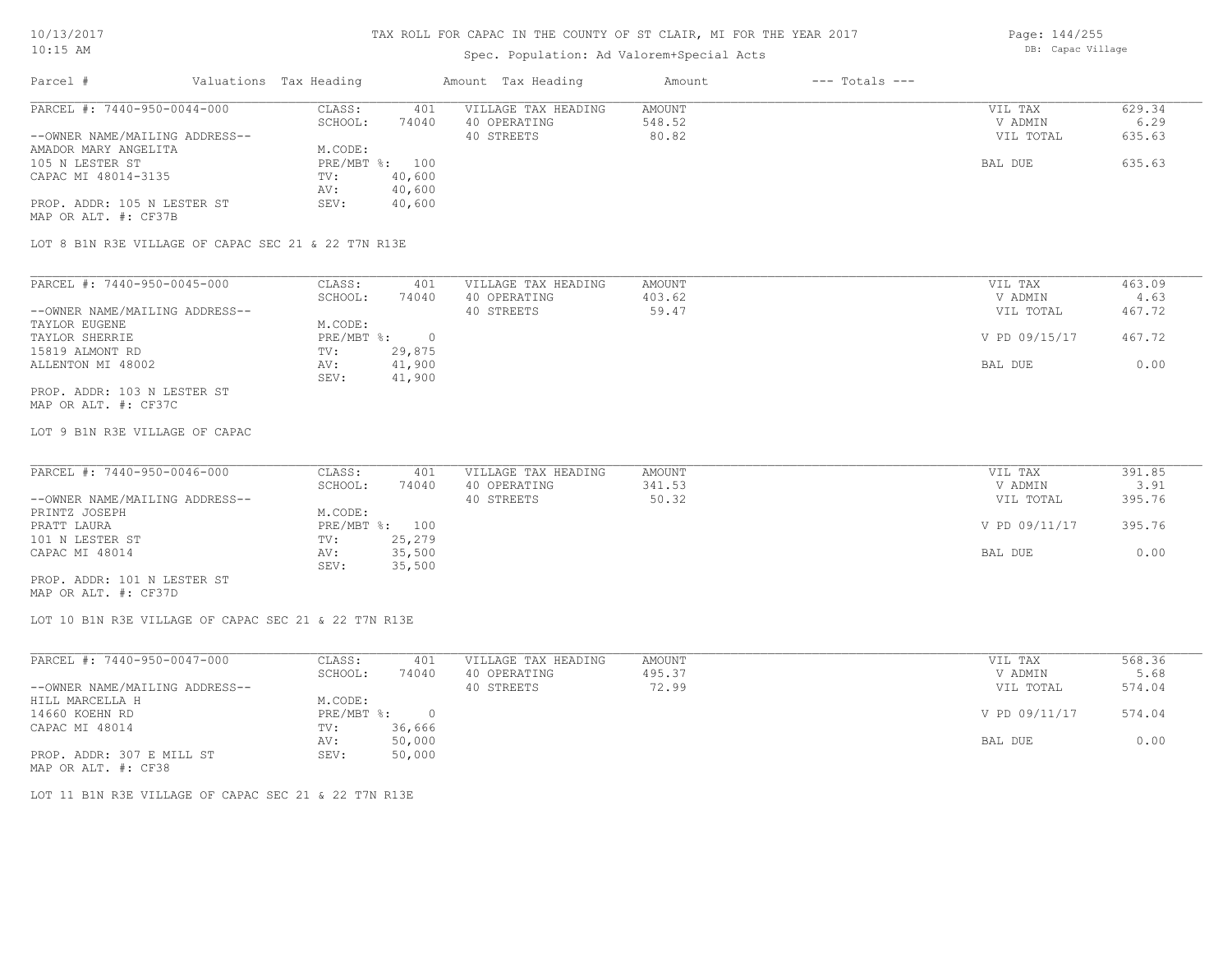### Spec. Population: Ad Valorem+Special Acts

| Page: 145/255     |
|-------------------|
| DB: Capac Village |

| Parcel #                       | Valuations Tax Heading |                | Amount Tax Heading  | Amount | $---$ Totals $---$ |               |        |
|--------------------------------|------------------------|----------------|---------------------|--------|--------------------|---------------|--------|
| PARCEL #: 7440-950-0048-000    | CLASS:                 | 401            | VILLAGE TAX HEADING | AMOUNT |                    | VIL TAX       | 527.53 |
|                                | SCHOOL:                | 74040          | 40 OPERATING        | 459.78 |                    | V ADMIN       | 5.27   |
| --OWNER NAME/MAILING ADDRESS-- |                        |                | 40 STREETS          | 67.75  |                    | VIL TOTAL     | 532.80 |
| RICHEY THERESA                 | M.CODE:                | COREL          |                     |        |                    |               |        |
| 309 E MILL ST                  |                        | PRE/MBT %: 100 |                     |        |                    | V PD 09/18/17 | 532.80 |
| CAPAC MI 48014                 | TV:                    | 34,032         |                     |        |                    |               |        |
|                                | AV:                    | 46,500         |                     |        |                    | BAL DUE       | 0.00   |
| PROP. ADDR: 309 E MILL ST      | SEV:                   | 46,500         |                     |        |                    |               |        |
| MAP OR ALT. #: CF39            |                        |                |                     |        |                    |               |        |

LOT 12 B1N R3E VILLAGE OF CAPAC

| PARCEL #: 7440-950-0049-000    | CLASS:     | 201     | VILLAGE TAX HEADING | AMOUNT   | VIL TAX       | 1,873.54 |
|--------------------------------|------------|---------|---------------------|----------|---------------|----------|
|                                | SCHOOL:    | 74040   | 40 OPERATING        | 1,632.93 | V ADMIN       | 18.73    |
| --OWNER NAME/MAILING ADDRESS-- |            |         | 40 STREETS          | 240.61   | VIL TOTAL     | 1,892.27 |
| SDJT, LLC                      | M.CODE:    |         |                     |          |               |          |
| 10 S MAIN ST                   | PRE/MBT %: |         |                     |          | V PD 09/18/17 | 1,892.27 |
| YALE MI 48097-3316             | TV:        | 120,864 |                     |          |               |          |
|                                | AV:        | 128,100 |                     |          | BAL DUE       | 0.00     |
| PROP. ADDR: 202 N MAIN ST      | SEV:       | 128,100 |                     |          |               |          |
|                                |            |         |                     |          |               |          |

MAP OR ALT. #: CF40

LOT 1 & S 7 FT OF LOT 2 B2N R1E VILLAGE OF CAPAC SEC 21 & 22 T7N R13E

| PARCEL #: 7440-950-0050-000    | CLASS:       | 201     | VILLAGE TAX HEADING | AMOUNT   | VIL TAX       | 7,258.69 |
|--------------------------------|--------------|---------|---------------------|----------|---------------|----------|
|                                | SCHOOL:      | 74040   | 40 OPERATING        | 6,326.48 | V ADMIN       | 72.58    |
| --OWNER NAME/MAILING ADDRESS-- |              |         | 40 STREETS          | 932.21   | VIL TOTAL     | 7,331.27 |
| LAKESTONE BANK & TRUST         | M.CODE:      |         |                     |          |               |          |
| FKA: CAPAC STATE SAVINGS BANK  | $PRE/MBT$ %: |         |                     |          | V PD 08/04/17 | 7,331.27 |
| 83 W NEPESSING ST P.O BOX 250  | TV:          | 468,264 |                     |          |               |          |
| LAPEER MI 48446                | AV:          | 494,500 |                     |          | BAL DUE       | 0.00     |
|                                | SEV:         | 494,500 |                     |          |               |          |
| PROP. ADDR: 206 N MAIN ST      |              |         |                     |          |               |          |

MAP OR ALT. #: CF41/43

LOT 2 EXC S 7', LOTS 3,4,5 & E 50' OF LOT 6B2N R1E VILLAGE OF CAPAC

| PARCEL #: 7440-950-0052-000    | CLASS:  | 401            | VILLAGE TAX HEADING | AMOUNT | VIL TAX       | 453.38 |
|--------------------------------|---------|----------------|---------------------|--------|---------------|--------|
|                                | SCHOOL: | 74040          | 40 OPERATING        | 395.16 | V ADMIN       | 4.53   |
| --OWNER NAME/MAILING ADDRESS-- |         |                | 40 STREETS          | 58.22  | VIL TOTAL     | 457.91 |
| VOELKER RITA                   | M.CODE: |                |                     |        |               |        |
| 214 N MAIN ST                  |         | PRE/MBT %: 100 |                     |        | V PD 08/30/17 | 457.91 |
| CAPAC MI 48014                 | TV:     | 29,249         |                     |        |               |        |
|                                | AV:     | 39,800         |                     |        | BAL DUE       | 0.00   |
| PROP. ADDR: 214 N MAIN ST      | SEV:    | 39,800         |                     |        |               |        |
| MAP OR ALT. $\#$ : CF44/45     |         |                |                     |        |               |        |

LOT 6 EXC THE E 50 FT THEREOF B2N R1E VILLAGE OF CAPAC SEC 21 & 22 T7N R13E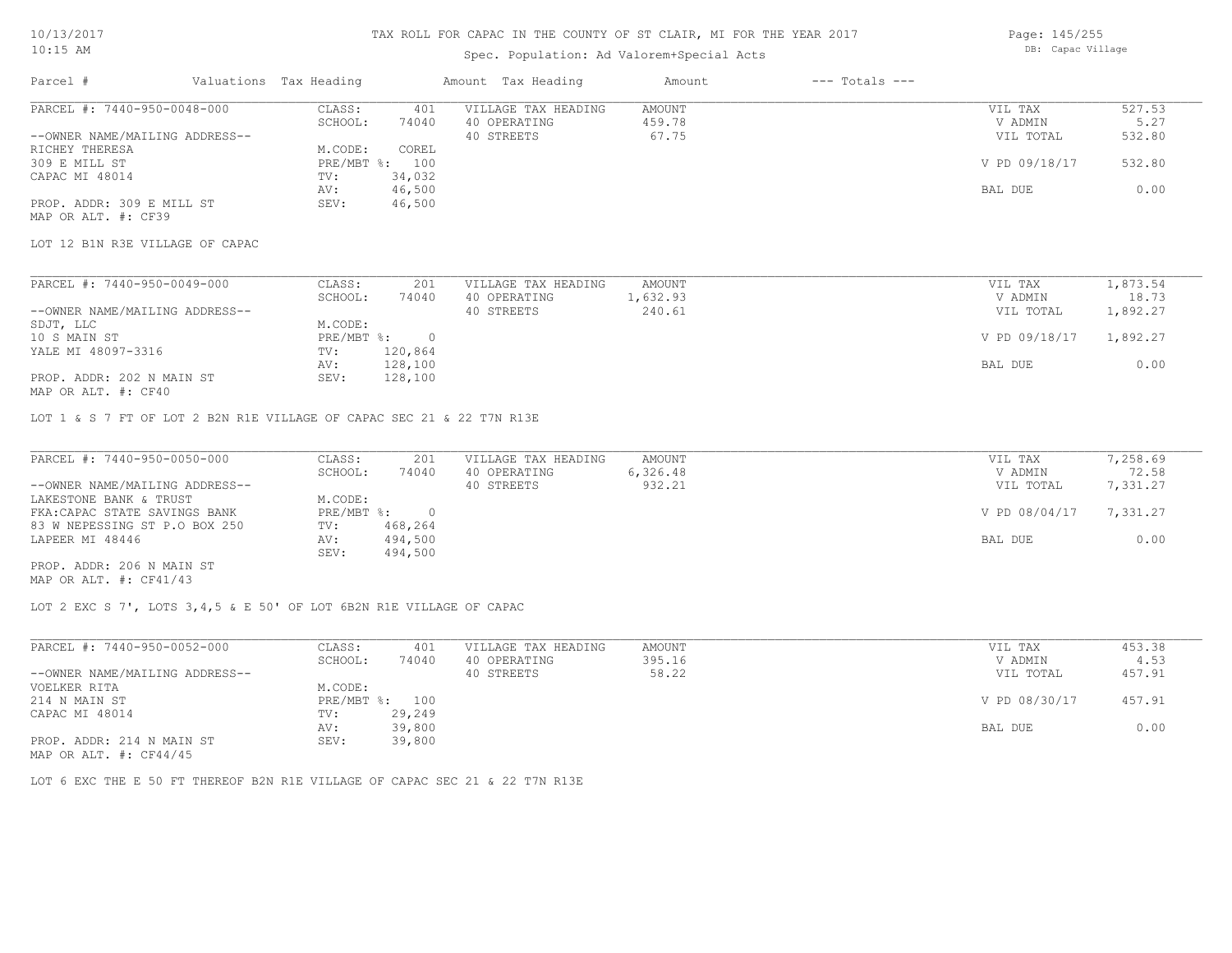| 0/13/2017 |  |
|-----------|--|
|           |  |

### Spec. Population: Ad Valorem+Special Acts

Parcel # Valuations Tax Heading Amount Tax Heading Amount --- Totals ---R13E W1/2 OF LOT 7 & W 1/2 OF LOT 8 EXC S 35 FT B2N R1E VILLAGE OF CAPAC SEC 21 & 22 T7N MAP OR ALT. #: CF46 PROP. ADDR: 106 E ALDRICH STREET DALLAS TX 75261-9015 SEV: 0 P.O.BOX 619015 AV: 0 FTD01B21 TV: 0 FKA:GERERAL TELE CO OF MICH PRE/MBT %: 0 BAL DUE 0.00 VERIZON COMMUNICATIONS INC M.CODE: --OWNER NAME/MAILING ADDRESS-- 40 STREETS 0.00 VIL TOTAL 0.00 SCHOOL: 74040 40 OPERATING 0.00 V ADMIN 0.00 PARCEL #: 7440-950-0054-000 CLASS: 705 VILLAGE TAX HEADING AMOUNT WIL TAX VIL TAX 0.00<br>CCHOOL: 74040 40 OPERATING 0.00 0.00 VADMIN 0.00  $\mathcal{L}_\mathcal{L} = \mathcal{L}_\mathcal{L} = \mathcal{L}_\mathcal{L} = \mathcal{L}_\mathcal{L} = \mathcal{L}_\mathcal{L} = \mathcal{L}_\mathcal{L} = \mathcal{L}_\mathcal{L} = \mathcal{L}_\mathcal{L} = \mathcal{L}_\mathcal{L} = \mathcal{L}_\mathcal{L} = \mathcal{L}_\mathcal{L} = \mathcal{L}_\mathcal{L} = \mathcal{L}_\mathcal{L} = \mathcal{L}_\mathcal{L} = \mathcal{L}_\mathcal{L} = \mathcal{L}_\mathcal{L} = \mathcal{L}_\mathcal{L}$ OF CAPAC SEC 21 & 22 T7N R13E W50 FT OF N 15 FT OF LOT 9 & W 50 FT OF S 35 FT OF W 1/2 OF LOT 8 B2N R1E VILLAGE MAP OR ALT. #: CF47 PROP. ADDR: 106 E ALDRICH STREET DALLAS TX 75261-9015 SEV: 0 P.O. BOX 619015 AV: 0 FTD01B21 TV: 0 FKA:GENERAL TELE CO OF MICH PRE/MBT %: 0<br>FTD01B21 BAL DUE 0.00 PRE/MBT %: 0 BAL DUE 0.00 VERIZON COMMUNICATIONS INC M.CODE: --OWNER NAME/MAILING ADDRESS-- 40 STREETS 0.00 VIL TOTAL 0.00 SCHOOL: 74040 40 OPERATING 0.00 V ADMIN 0.00 PARCEL #: 7440-950-0055-000 CLASS: 705 VILLAGE TAX HEADING AMOUNT AUGUST 20.00 VIL TAX 0.00<br>SCHOOL: 74040 40 OPERATING 0.00 000 VADMIN 0.00 OF LOT 9 B2N R1E VILLAGE OF CAPAC SEC 21 & 22 T7N R13E E1/2 OF LOTS 7 & 8 & E 25 FT OF W 75 FT OF S 35 FT OF LOT 8 & N 15 FT OF E 100 FT MAP OR ALT. #: CF48 PROP. ADDR: 108 E ALDRICH STREET SEV: 40,700 AV: 40,700 AV: 40,700 AV: 40,700 AV: 40,700 BAL DUE D.00 CAPAC MI 48014-1700 TV: 26,396 108 E ALDRICH ST PRE/MBT %: 100 V PD 09/18/17 413.25 SCHOCKE GRACE C<br>
M.CODE: COREL --OWNER NAME/MAILING ADDRESS-- 40 STREETS 52.54 VIL TOTAL 413.25 SCHOOL: 74040 40 OPERATING 356.62 V ADMIN 4.09 PARCEL #: 7440-950-0056-000 CLASS: 401 VILLAGE TAX HEADING AMOUNT VIL TAX VIL TAX 409.16<br>SCHOOL: 74040 40 OPERATING 356.62 VADMIN 4.09  $\mathcal{L}_\mathcal{L} = \mathcal{L}_\mathcal{L} = \mathcal{L}_\mathcal{L} = \mathcal{L}_\mathcal{L} = \mathcal{L}_\mathcal{L} = \mathcal{L}_\mathcal{L} = \mathcal{L}_\mathcal{L} = \mathcal{L}_\mathcal{L} = \mathcal{L}_\mathcal{L} = \mathcal{L}_\mathcal{L} = \mathcal{L}_\mathcal{L} = \mathcal{L}_\mathcal{L} = \mathcal{L}_\mathcal{L} = \mathcal{L}_\mathcal{L} = \mathcal{L}_\mathcal{L} = \mathcal{L}_\mathcal{L} = \mathcal{L}_\mathcal{L}$ MAP OR ALT. #: CF49 PROP. ADDR: 205 N WALKER ST SEV: 52,100 AV: 52,100 BAL DUE 0.00 CAPAC MI 48014-3170 TV: 36,771<br>
AV: 52,100 205 N WALKER ST PRE/MBT %: 100 V PD 09/18/17 575.68 WILLIAMS RANDY **M.CODE:** COREL 205 N WALKER ST --OWNER NAME/MAILING ADDRESS-- 40 STREETS 73.20 VIL TOTAL 575.68 SCHOOL: 74040 40 OPERATING 496.79 V ADMIN 5.69 PARCEL #: 7440-950-0057-000 CLASS: 401 VILLAGE TAX HEADING AMOUNT AMOUNT VIL TAX 569.99<br>5.69 SCHOOL: 74040 40 OPERATING 496.79 9 VADMIN 5.69  $\mathcal{L}_\mathcal{L} = \mathcal{L}_\mathcal{L} = \mathcal{L}_\mathcal{L} = \mathcal{L}_\mathcal{L} = \mathcal{L}_\mathcal{L} = \mathcal{L}_\mathcal{L} = \mathcal{L}_\mathcal{L} = \mathcal{L}_\mathcal{L} = \mathcal{L}_\mathcal{L} = \mathcal{L}_\mathcal{L} = \mathcal{L}_\mathcal{L} = \mathcal{L}_\mathcal{L} = \mathcal{L}_\mathcal{L} = \mathcal{L}_\mathcal{L} = \mathcal{L}_\mathcal{L} = \mathcal{L}_\mathcal{L} = \mathcal{L}_\mathcal{L}$ 

LOT 9 EXC THE N 15 FT THEREOF B2N R1E VILLAGE OF CAPAC SEC 21 & 22 T7N R13E

Page: 146/255 DB: Capac Village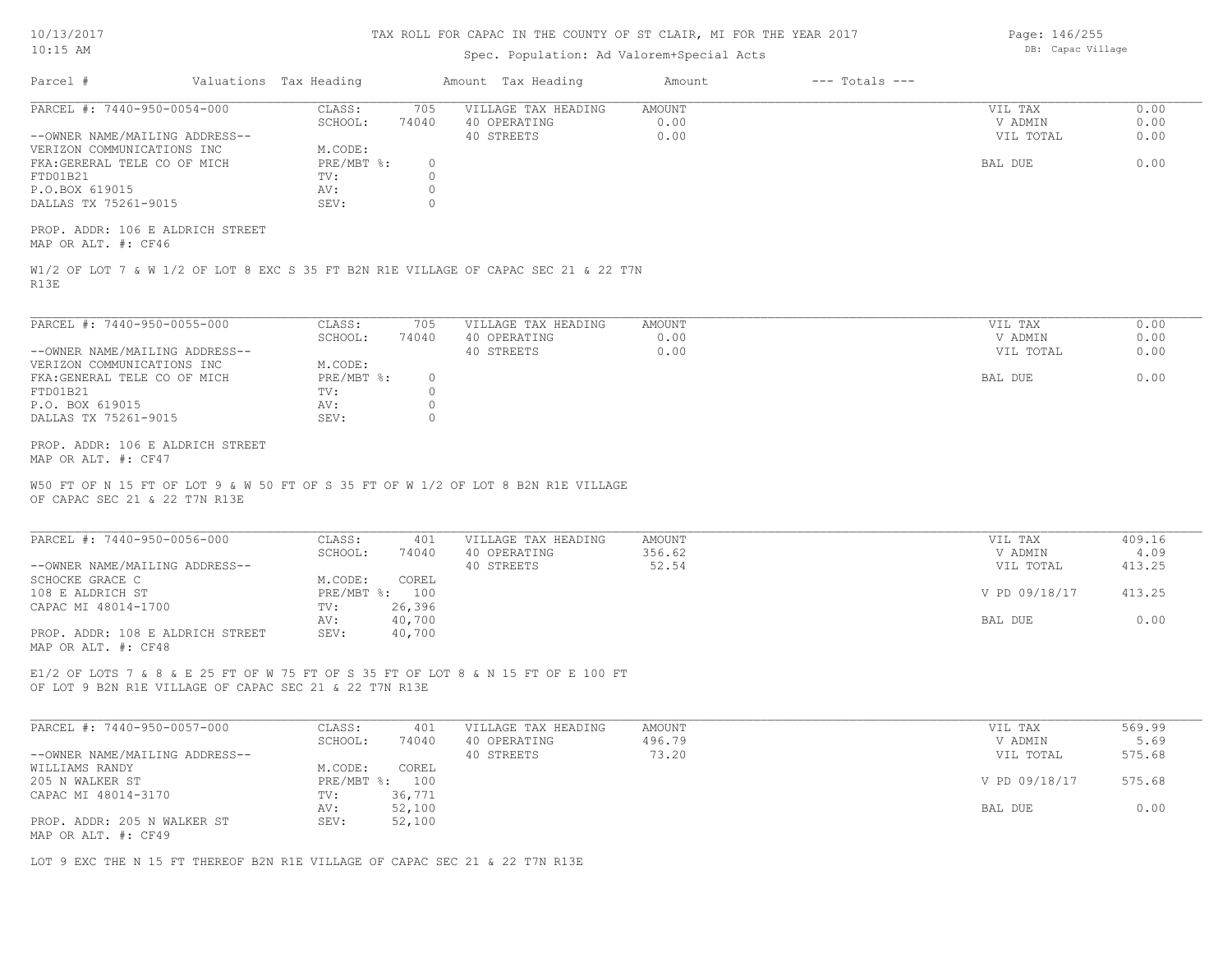### 10/13/2017 10:15 AM

#### TAX ROLL FOR CAPAC IN THE COUNTY OF ST CLAIR, MI FOR THE YEAR 2017

# Spec. Population: Ad Valorem+Special Acts

| Parcel #                       | Valuations Tax Heading |        | Amount Tax Heading  | Amount | $---$ Totals $---$ |               |        |
|--------------------------------|------------------------|--------|---------------------|--------|--------------------|---------------|--------|
| PARCEL #: 7440-950-0058-000    | CLASS:                 | 401    | VILLAGE TAX HEADING | AMOUNT |                    | VIL TAX       | 445.31 |
|                                | SCHOOL:                | 74040  | 40 OPERATING        | 388.12 |                    | V ADMIN       | 4.45   |
| --OWNER NAME/MAILING ADDRESS-- |                        |        | 40 STREETS          | 57.19  |                    | VIL TOTAL     | 449.76 |
| SMITH JANICE                   | M.CODE:                |        |                     |        |                    |               |        |
| 203 N WALKER ST                | PRE/MBT %: 100         |        |                     |        |                    | V PD 09/15/17 | 449.76 |
| CAPAC MI 48014-3170            | TV:                    | 28,728 |                     |        |                    |               |        |
|                                | AV:                    | 39,900 |                     |        |                    | BAL DUE       | 0.00   |
|                                |                        |        |                     |        |                    |               |        |

MAP OR ALT. #: CF50 PROP. ADDR: 203 N WALKER ST SEV: 39,900

LOT 10 B2N R1E VILLAGE OF CAPAC

| PARCEL #: 7440-950-0059-000     | CLASS:     | 703   | VILLAGE TAX HEADING | AMOUNT | VIL TAX   | 0.00 |
|---------------------------------|------------|-------|---------------------|--------|-----------|------|
|                                 | SCHOOL:    | 74040 | 40 OPERATING        | 0.00   | V ADMIN   | 0.00 |
| --OWNER NAME/MAILING ADDRESS--  |            |       | 40 STREETS          | 0.00   | VIL TOTAL | 0.00 |
| VILLAGE OF CAPAC                | M.CODE:    |       |                     |        |           |      |
| 131 N MAIN                      | PRE/MBT %: |       |                     |        | BAL DUE   | 0.00 |
| CAPAC MI 48014                  | TV:        |       |                     |        |           |      |
|                                 | AV:        |       |                     |        |           |      |
| PROP. ADDR: 103 E CHURCH STREET | SEV:       |       |                     |        |           |      |
|                                 |            |       |                     |        |           |      |

MAP OR ALT. #: CF51A

LOT 11 EXC S 8' OF W 100' B2N R1E VILLAGE OF CAPAC

| PARCEL #: 7440-950-0060-000     | CLASS:     | 402    | VILLAGE TAX HEADING | AMOUNT | VIL TAX       | 86.46 |
|---------------------------------|------------|--------|---------------------|--------|---------------|-------|
|                                 | SCHOOL:    | 74040  | 40 OPERATING        | 75.36  | V ADMIN       | 0.86  |
| --OWNER NAME/MAILING ADDRESS--  |            |        | 40 STREETS          | 11.10  | VIL TOTAL     | 87.32 |
| SDJT, LLC                       | M.CODE:    |        |                     |        |               |       |
| 10 S MAIN ST                    | PRE/MBT %: |        |                     |        | V PD 09/18/17 | 87.32 |
| YALE MI 48097                   | TV:        | 5,578  |                     |        |               |       |
|                                 | AV:        | 17,000 |                     |        | BAL DUE       | 0.00  |
| PROP. ADDR: 103 E CHURCH STREET | SEV:       | 17,000 |                     |        |               |       |
| MAP OR ALT. #: CF51B            |            |        |                     |        |               |       |

S8' OF W 100' OF LOT 11 & W 100' OF LOT 12 B2N R1E VILLAGE OF CAPAC

| PARCEL #: 7440-950-0061-000                                                 | CLASS:     | 401      | VILLAGE TAX HEADING | AMOUNT | VIL TAX       | 364.97 |
|-----------------------------------------------------------------------------|------------|----------|---------------------|--------|---------------|--------|
|                                                                             | SCHOOL:    | 74040    | 40 OPERATING        | 318.10 | V ADMIN       | 3.64   |
| --OWNER NAME/MAILING ADDRESS--                                              |            |          | 40 STREETS          | 46.87  | VIL TOTAL     | 368.61 |
| HOMETOWN RENTALS, LLC                                                       | M.CODE:    | 00LSB    |                     |        |               |        |
| P.O. BOX 614                                                                | PRE/MBT %: | $\Omega$ |                     |        | V PD 08/10/17 | 368.61 |
| CAPAC MI 48014                                                              | TV:        | 23,545   |                     |        |               |        |
|                                                                             | AV:        | 32,300   |                     |        | BAL DUE       | 0.00   |
| PROP. ADDR: 201 N WALKER ST<br>$\cdots$ $\cdots$ $\cdots$ $\cdots$ $\cdots$ | SEV:       | 32,300   |                     |        |               |        |

MAP OR ALT. #: CF51C

THE E 50 FT OF LOT 12 B2N R1E VILLAGE OF CAPAC

Page: 147/255 DB: Capac Village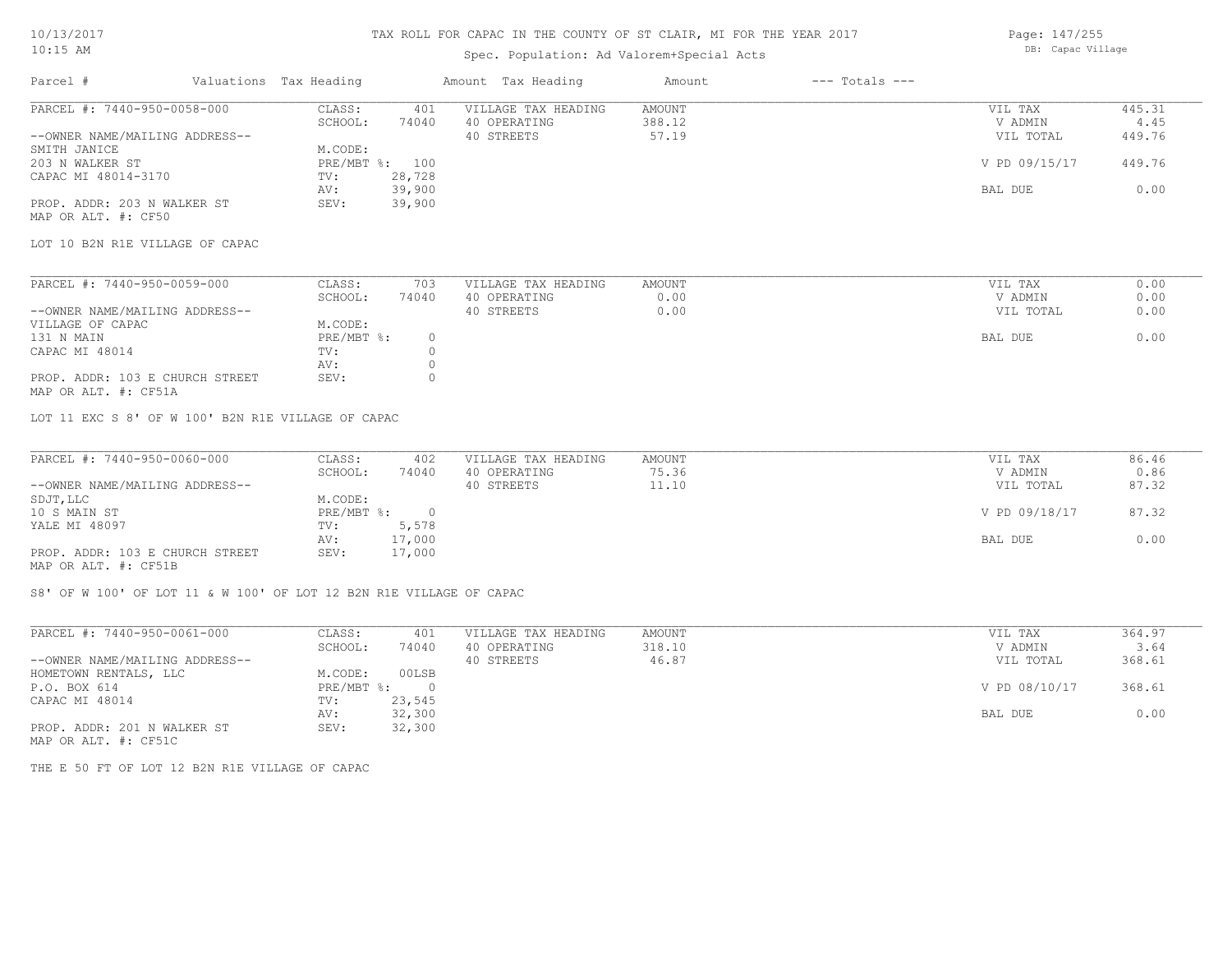### Spec. Population: Ad Valorem+Special Acts

| Page: 148/255     |
|-------------------|
| DB: Capac Village |

| Parcel #                        | Valuations Tax Heading |        | Amount Tax Heading  | Amount | $---$ Totals $---$ |               |        |
|---------------------------------|------------------------|--------|---------------------|--------|--------------------|---------------|--------|
| PARCEL #: 7440-950-0062-000     | CLASS:                 | 401    | VILLAGE TAX HEADING | AMOUNT |                    | VIL TAX       | 723.83 |
|                                 | SCHOOL:                | 74040  | 40 OPERATING        | 630.87 |                    | V ADMIN       | 7.23   |
| --OWNER NAME/MAILING ADDRESS--  |                        |        | 40 STREETS          | 92.96  |                    | VIL TOTAL     | 731.06 |
| MURPHY MICHAEL / REWALT JOHN    | M.CODE:                |        |                     |        |                    |               |        |
| 58243 KIMBER                    | $PRE/MBT$ %:           |        |                     |        |                    | V PD 07/10/17 | 731.06 |
| WASHINGTON MI 48094             | TV:                    | 46,695 |                     |        |                    |               |        |
|                                 | AV:                    | 64,300 |                     |        |                    | BAL DUE       | 0.00   |
| PROP. ADDR: 203 E CHURCH STREET | SEV:                   | 64,300 |                     |        |                    |               |        |
| MAP OR ALT. #: CF52             |                        |        |                     |        |                    |               |        |

LOT 1 B2N R2E VILLAGE OF CAPAC SEC 21 & 22 T7N R13E

| PARCEL #: 7440-950-0063-000    | CLASS:  | 401            | VILLAGE TAX HEADING | AMOUNT | VIL TAX       | 717.34 |
|--------------------------------|---------|----------------|---------------------|--------|---------------|--------|
|                                | SCHOOL: | 74040          | 40 OPERATING        | 625.22 | V ADMIN       |        |
| --OWNER NAME/MAILING ADDRESS-- |         |                | 40 STREETS          | 92.12  | VIL TOTAL     | 724.51 |
| IRONSIDE JASON                 | M.CODE: | MISCG          |                     |        |               |        |
| 204 N WALKER ST                |         | PRE/MBT %: 100 |                     |        | V PD 07/18/17 | 724.51 |
| CAPAC MI 48014-3169            | TV:     | 46,277         |                     |        |               |        |
|                                | AV:     | 62,600         |                     |        | BAL DUE       | 0.00   |
| PROP. ADDR: 204 N WALKER ST    | SEV:    | 62,600         |                     |        |               |        |
| MAP OR ALT. #: CF53            |         |                |                     |        |               |        |

LOT 2 B2N R2E VILLAGE OF CAPAC SEC 21 & 22 T7N R13E

| PARCEL #: 7440-950-0064-000    | CLASS:  | 401            | VILLAGE TAX HEADING | AMOUNT | VIL TAX       | 637.10 |
|--------------------------------|---------|----------------|---------------------|--------|---------------|--------|
|                                | SCHOOL: | 74040          | 40 OPERATING        | 555.28 | V ADMIN       | 6.37   |
| --OWNER NAME/MAILING ADDRESS-- |         |                | 40 STREETS          | 81.82  | VIL TOTAL     | 643.47 |
| LOPEZ ALEXANDER                | M.CODE: | COREL          |                     |        |               |        |
| 206 N WALKER ST                |         | PRE/MBT %: 100 |                     |        | V PD 09/18/17 | 643.47 |
| CAPAC MI 48014                 | TV:     | 41,100         |                     |        |               |        |
|                                | AV:     | 41,100         |                     |        | BAL DUE       | 0.00   |
| PROP. ADDR: 206 N WALKER ST    | SEV:    | 41,100         |                     |        |               |        |
|                                |         |                |                     |        |               |        |

MAP OR ALT. #: CF54

LOT 3 & THE S 8 FT OF LOT 4 B2N R2E VILLAGE OF CAPAC SEC 21 & 22 T7N R13E

| PARCEL #: 7440-950-0065-000    | CLASS:       | 401    | VILLAGE TAX HEADING | AMOUNT | VIL TAX       | 431.90 |
|--------------------------------|--------------|--------|---------------------|--------|---------------|--------|
|                                | SCHOOL:      | 74040  | 40 OPERATING        | 376.44 | V ADMIN       | 4.31   |
| --OWNER NAME/MAILING ADDRESS-- |              |        | 40 STREETS          | 55.46  | VIL TOTAL     | 436.21 |
| GUERRERO SANTOS                | M.CODE:      |        |                     |        |               |        |
| 208 N WALKER ST                | $PRE/MBT$ %: | 100    |                     |        | V PD 08/16/17 | 436.21 |
| CAPAC MI 48014                 | TV:          | 27,863 |                     |        |               |        |
|                                | AV:          | 38,400 |                     |        | BAL DUE       | 0.00   |
| PROP. ADDR: 208 N WALKER ST    | SEV:         | 38,400 |                     |        |               |        |
| $\frac{1}{2}$                  |              |        |                     |        |               |        |

MAP OR ALT. #: CF55

N50 FT OF THE S 58 FT OF LOT 4 B2N R2E VILLAGE OF CAPAC SEC 21 & 22 T7N R13E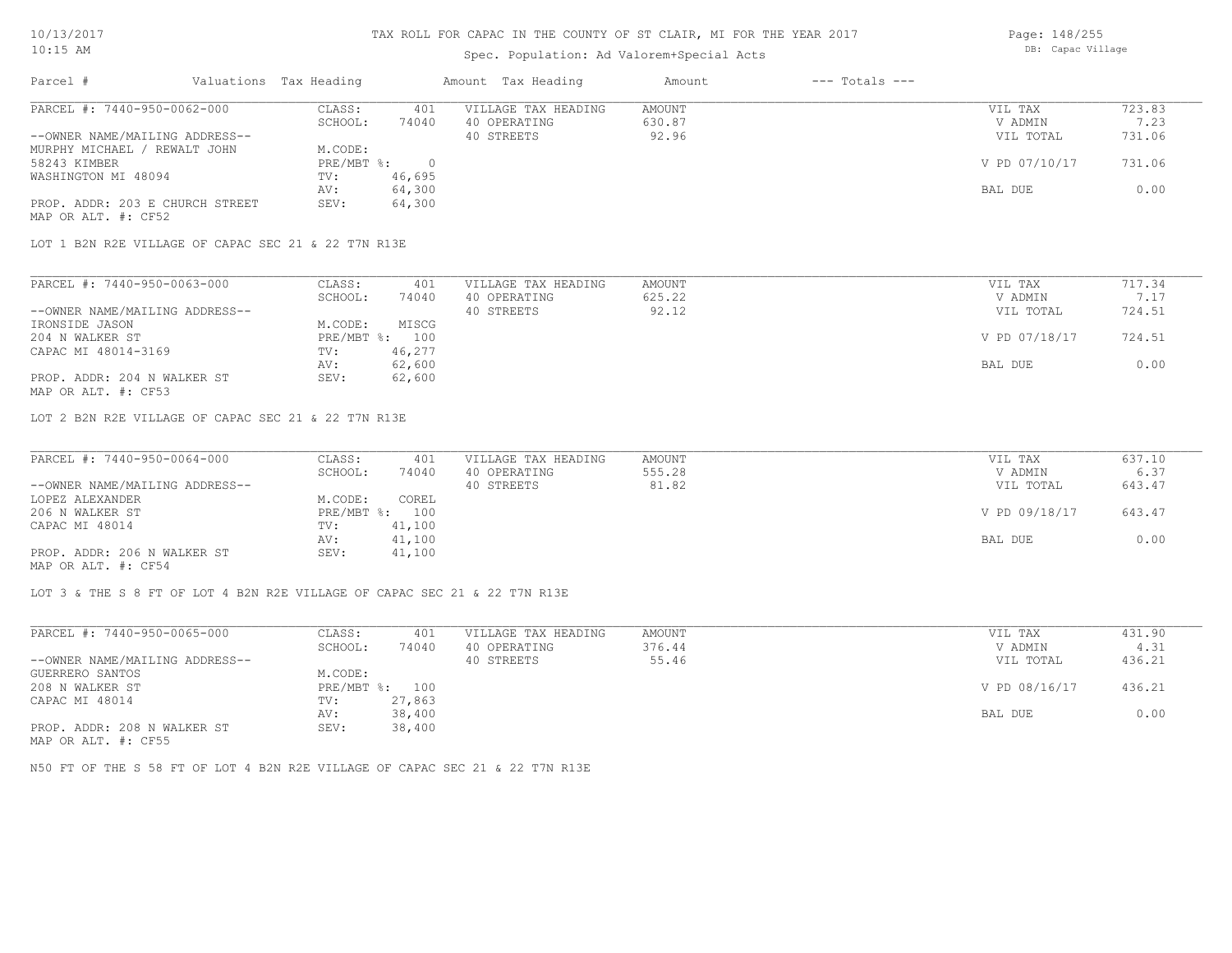## Spec. Population: Ad Valorem+Special Acts

Page: 149/255 DB: Capac Village

| Parcel #                       | Valuations Tax Heading |        | Amount Tax Heading  | Amount | $---$ Totals $---$ |           |        |
|--------------------------------|------------------------|--------|---------------------|--------|--------------------|-----------|--------|
| PARCEL #: 7440-950-0066-000    | CLASS:                 | 401    | VILLAGE TAX HEADING | AMOUNT |                    | VIL TAX   | 362.71 |
|                                | SCHOOL:                | 74040  | 40 OPERATING        | 316.13 |                    | V ADMIN   | 3.62   |
| --OWNER NAME/MAILING ADDRESS-- |                        |        | 40 STREETS          | 46.58  |                    | VIL TOTAL | 366.33 |
| EDIE TIMOTHY II                | M.CODE:                |        |                     |        |                    |           |        |
| 210 N WALKER ST                | PRE/MBT %: 100         |        |                     |        |                    | BAL DUE   | 366.33 |
| CAPAC MI 48014-3169            | TV:                    | 23,399 |                     |        |                    |           |        |
|                                | AV:                    | 31,700 |                     |        |                    |           |        |
| PROP. ADDR: 210 N WALKER ST    | SEV:                   | 31,700 |                     |        |                    |           |        |
|                                |                        |        |                     |        |                    |           |        |

MAP OR ALT. #: CF56

N17 FT OF LOT 4 & THE S 1/2 OF LOT 5 B2N R2E VILLAGE OF CAPAC SEC 21 & 22 T7N R13E

| PARCEL #: 7440-950-0067-000    | CLASS:     | 401    | VILLAGE TAX HEADING | AMOUNT | VIL TAX       | 610.41 |
|--------------------------------|------------|--------|---------------------|--------|---------------|--------|
|                                | SCHOOL:    | 74040  | 40 OPERATING        | 532.02 | V ADMIN       | 6.10   |
| --OWNER NAME/MAILING ADDRESS-- |            |        | 40 STREETS          | 78.39  | VIL TOTAL     | 616.51 |
| MURPHY MICHAEL J/ROSE E        | M.CODE:    |        |                     |        |               |        |
| 625 SUNSET DRIVE               | PRE/MBT %: |        |                     |        | V PD 08/30/17 | 616.51 |
| IMLAY CITY MI 48444            | TV:        | 39,379 |                     |        |               |        |
|                                | AV:        | 49,300 |                     |        | BAL DUE       | 0.00   |
| PROP. ADDR: 212 N WALKER ST    | SEV:       | 49,300 |                     |        |               |        |
| MAP OR ALT. #: CF57            |            |        |                     |        |               |        |

N1/2 OF LOT 5 & ALL OF LOT 6 B2N R2E VILLAGE OF CAPAC SEC 21 & 22 T7N R13E

| PARCEL #: 7440-950-0068-000      | CLASS:     | 401    | VILLAGE TAX HEADING | AMOUNT | VIL TAX       | 548.92 |
|----------------------------------|------------|--------|---------------------|--------|---------------|--------|
|                                  | SCHOOL:    | 74040  | 40 OPERATING        | 478.43 | V ADMIN       | 5.48   |
| --OWNER NAME/MAILING ADDRESS--   |            |        | 40 STREETS          | 70.49  | VIL TOTAL     | 554.40 |
| HOOVER JAMES A                   | M.CODE:    |        |                     |        |               |        |
| HOOVER JANE L                    | PRE/MBT %: |        |                     |        | V PD 09/18/17 | 554.40 |
| 5997 STERLING RD                 | TV:        | 35,412 |                     |        |               |        |
| CAPAC MI 48014-3102              | AV:        | 50,000 |                     |        | BAL DUE       | 0.00   |
|                                  | SEV:       | 50,000 |                     |        |               |        |
| PROP. ADDR: 208 E ALDRICH STREET |            |        |                     |        |               |        |

MAP OR ALT. #: CF58

LOT 7 & THE N 15 FT OF LOT 8 B2N R2E VILLAGE OF CAPAC

| PARCEL #: 7440-950-0069-000     | CLASS:     | 401    | VILLAGE TAX HEADING | AMOUNT | VIL TAX       | 477.67 |
|---------------------------------|------------|--------|---------------------|--------|---------------|--------|
|                                 | SCHOOL:    | 74040  | 40 OPERATING        | 416.33 | V ADMIN       | 4.77   |
| --OWNER NAME/MAILING ADDRESS--  |            |        | 40 STREETS          | 61.34  | VIL TOTAL     | 482.44 |
| HOOVER JAMES A.                 | M.CODE:    |        |                     |        |               |        |
| HOOVER JANE L                   | PRE/MBT %: |        |                     |        | V PD 09/18/17 | 482.44 |
| 5997 STERLING RD                | TV:        | 30,816 |                     |        |               |        |
| CAPAC MI 48014                  | AV:        | 41,000 |                     |        | BAL DUE       | 0.00   |
|                                 | SEV:       | 41,000 |                     |        |               |        |
| PROP. ADDR: 207 N HUNTER STREET |            |        |                     |        |               |        |

MAP OR ALT. #: CF59

LOT 8 EXC THE N 15 FT THEREOF B2N R2E VILLAGE OF CAPAC SEC 21 & 22 T7N R13E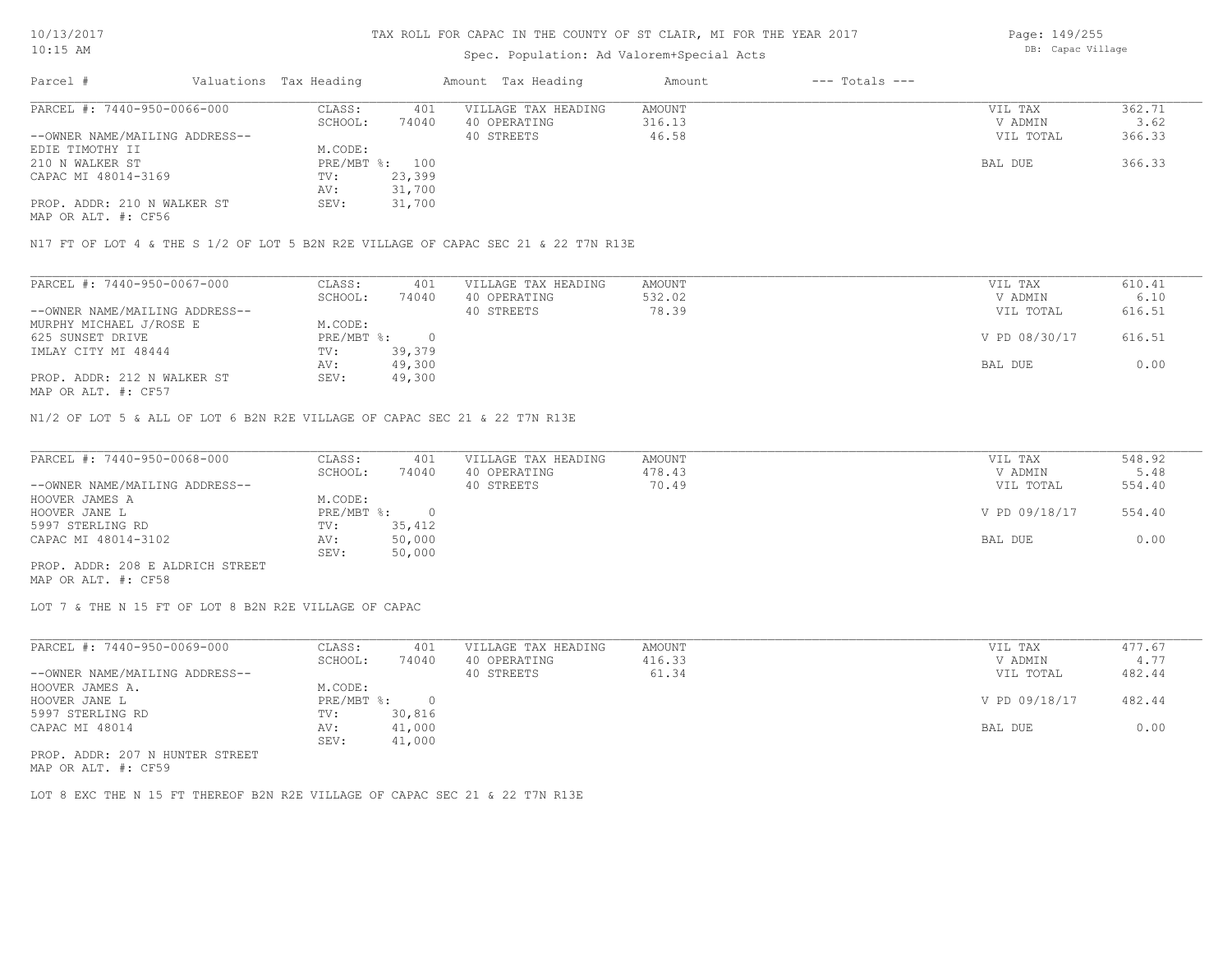## Spec. Population: Ad Valorem+Special Acts

Page: 150/255 DB: Capac Village

| Parcel #                        | Valuations Tax Heading |        | Amount Tax Heading  | Amount | $---$ Totals $---$ |           |        |
|---------------------------------|------------------------|--------|---------------------|--------|--------------------|-----------|--------|
| PARCEL #: 7440-950-0070-000     | CLASS:                 | 401    | VILLAGE TAX HEADING | AMOUNT |                    | VIL TAX   | 479.73 |
|                                 | SCHOOL:                | 74040  | 40 OPERATING        | 418.12 |                    | V ADMIN   | 4.79   |
| --OWNER NAME/MAILING ADDRESS--  |                        |        | 40 STREETS          | 61.61  |                    | VIL TOTAL | 484.52 |
| BAIBAK RICHARD S LIVING TRUST   | M.CODE:                |        |                     |        |                    |           |        |
| 5620 HALLENDALE RD              | $PRE/MBT$ %:           |        |                     |        |                    | BAL DUE   | 484.52 |
| HASLETT MI 48840                | TV:                    | 30,948 |                     |        |                    |           |        |
|                                 | AV:                    | 42,600 |                     |        |                    |           |        |
| PROP. ADDR: 205 N HUNTER STREET | SEV:                   | 42,600 |                     |        |                    |           |        |
| MAP OR ALT. #: CF60             |                        |        |                     |        |                    |           |        |

LOT 9 B2N R2E VILLAGE OF CAPAC SEC 21 & 22 T7N R13E

| PARCEL #: 7440-950-0071-000     | CLASS:  | 401            | VILLAGE TAX HEADING | AMOUNT | VIL TAX       | 497.67 |
|---------------------------------|---------|----------------|---------------------|--------|---------------|--------|
|                                 | SCHOOL: | 74040          | 40 OPERATING        | 433.76 | V ADMIN       | 4.97   |
| --OWNER NAME/MAILING ADDRESS--  |         |                | 40 STREETS          | 63.91  | VIL TOTAL     | 502.64 |
| KOWALEWSKI PAUL/ANGELA          | M.CODE: |                |                     |        |               |        |
| 203 N HUNTER STREET             |         | PRE/MBT %: 100 |                     |        | V PD 09/11/17 | 502.64 |
| CAPAC MI 48014                  | TV:     | 32,106         |                     |        |               |        |
|                                 | AV:     | 54,200         |                     |        | BAL DUE       | 0.00   |
| PROP. ADDR: 203 N HUNTER STREET | SEV:    | 54,200         |                     |        |               |        |
| MAP OR ALT. #: CF61             |         |                |                     |        |               |        |

LOT 10 B2N R2E VILLAGE OF CAPAC SEC 21 & 22 T7N R13E

| PARCEL #: 7440-950-0072-000     | CLASS:  | 401            | VILLAGE TAX HEADING | AMOUNT | VIL TAX       | 587.80 |
|---------------------------------|---------|----------------|---------------------|--------|---------------|--------|
|                                 | SCHOOL: | 74040          | 40 OPERATING        | 512.31 | V ADMIN       | 5.87   |
| --OWNER NAME/MAILING ADDRESS--  |         |                | 40 STREETS          | 75.49  | VIL TOTAL     | 593.67 |
| ANDRUS STEVEN/CAROL             | M.CODE: | COREL          |                     |        |               |        |
| 209 E CHURCH ST                 |         | PRE/MBT %: 100 |                     |        | V PD 09/18/17 | 593.67 |
| CAPAC MI 48014-3115             | TV:     | 37,920         |                     |        |               |        |
|                                 | AV:     | 52,300         |                     |        | BAL DUE       | 0.00   |
| PROP. ADDR: 209 E CHURCH STREET | SEV:    | 52,300         |                     |        |               |        |
| MAP OR ALT. #: CF62             |         |                |                     |        |               |        |

E1/2 OF LOTS 11 & 12 B2N R2E VILLAGE OF CAPAC SEC 21 & 22 T7N R13E

| PARCEL #: 7440-950-0073-000     | CLASS:     | 401    | VILLAGE TAX HEADING | AMOUNT | VIL TAX       | 492.27 |
|---------------------------------|------------|--------|---------------------|--------|---------------|--------|
|                                 | SCHOOL:    | 74040  | 40 OPERATING        | 429.05 | V ADMIN       | 4.92   |
| --OWNER NAME/MAILING ADDRESS--  |            |        | 40 STREETS          | 63.22  | VIL TOTAL     | 497.19 |
| LIBKIE PAUL/MARSHA LIVING TRUST | M.CODE:    | 00LSB  |                     |        |               |        |
| 207 E CHURCH ST                 | PRE/MBT %: | 100    |                     |        | V PD 08/10/17 | 497.19 |
| CAPAC MI 48014-3115             | TV:        | 31,757 |                     |        |               |        |
|                                 | AV:        | 44,600 |                     |        | BAL DUE       | 0.00   |
| PROP. ADDR: 207 E CHURCH STREET | SEV:       | 44,600 |                     |        |               |        |
| MAP OR ALT. #: CF63             |            |        |                     |        |               |        |

W1/2 OF LOTS 11 & 12 B2N R2E VILLAGE OF CAPAC SEC 21 & 22 T7N R13E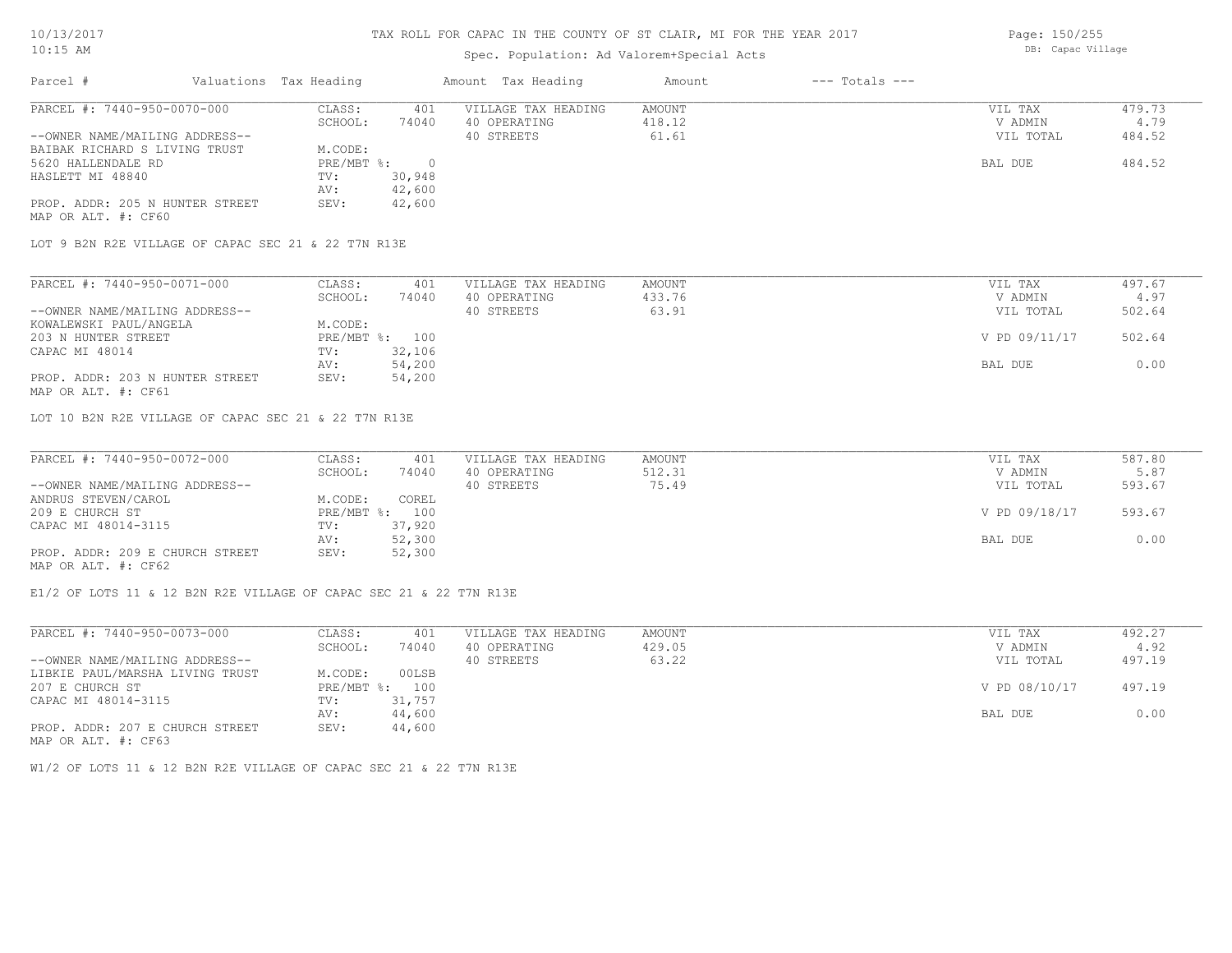## Spec. Population: Ad Valorem+Special Acts

Page: 151/255 DB: Capac Village

| Parcel #                        | Valuations Tax Heading |        | Amount Tax Heading  | Amount | $---$ Totals $---$ |               |        |
|---------------------------------|------------------------|--------|---------------------|--------|--------------------|---------------|--------|
| PARCEL #: 7440-950-0074-000     | CLASS:                 | 401    | VILLAGE TAX HEADING | AMOUNT |                    | VIL TAX       | 382.51 |
|                                 | SCHOOL:                | 74040  | 40 OPERATING        | 333.39 |                    | V ADMIN       | 3.82   |
| --OWNER NAME/MAILING ADDRESS--  |                        |        | 40 STREETS          | 49.12  |                    | VIL TOTAL     | 386.33 |
| STANLEY JAMES/VERONICA          | M.CODE:                |        |                     |        |                    |               |        |
| 305 E CHURCH ST                 | $PRE/MBT$ %:           | 100    |                     |        |                    | V PD 07/18/17 | 386.33 |
| CAPAC MI 48014-3117             | TV:                    | 24,677 |                     |        |                    |               |        |
|                                 | AV:                    | 34,500 |                     |        |                    | BAL DUE       | 0.00   |
| PROP. ADDR: 305 E CHURCH STREET | SEV:                   | 34,500 |                     |        |                    |               |        |
| MAP OR ALT. #: CF64             |                        |        |                     |        |                    |               |        |

E1/2 OF LOTS 1 & 2 B2N R3E VILLAGE OF CAPAC SEC 21 & 22 T7N R13E

| PARCEL #: 7440-950-0075-000     | CLASS:  | 401            | VILLAGE TAX HEADING | AMOUNT | VIL TAX       | 511.67 |
|---------------------------------|---------|----------------|---------------------|--------|---------------|--------|
|                                 | SCHOOL: | 74040          | 40 OPERATING        | 445.96 | V ADMIN       | 5.11   |
| --OWNER NAME/MAILING ADDRESS--  |         |                | 40 STREETS          | 65.71  | VIL TOTAL     | 516.78 |
| DAWE MARION JEAN                | M.CODE: |                |                     |        |               |        |
| P.O. BOX 366                    |         | PRE/MBT %: 100 |                     |        | V PD 09/06/17 | 516.78 |
| CAPAC MI 48014-0366             | TV:     | 33,009         |                     |        |               |        |
|                                 | AV:     | 46,100         |                     |        | BAL DUE       | 0.00   |
| PROP. ADDR: 303 E CHURCH STREET | SEV:    | 46,100         |                     |        |               |        |
| MAP OR ALT. #: CF65             |         |                |                     |        |               |        |

W1/2 OF LOTS 1 & 2 B2N R3E VILLAGE OF CAPAC SEC 21 & 22 T7N R13E

| PARCEL #: 7440-950-0076-000     | CLASS:  | 401            | VILLAGE TAX HEADING | AMOUNT | VIL TAX       | 747.15 |
|---------------------------------|---------|----------------|---------------------|--------|---------------|--------|
|                                 | SCHOOL: | 74040          | 40 OPERATING        | 651.20 | V ADMIN       | 7.47   |
| --OWNER NAME/MAILING ADDRESS--  |         |                | 40 STREETS          | 95.95  | VIL TOTAL     | 754.62 |
| BOUSSON ANDY                    | M.CODE: | COREL          |                     |        |               |        |
| 204 N HUNTER ST                 |         | PRE/MBT %: 100 |                     |        | V PD 09/18/17 | 754.62 |
| CAPAC MI 48014-3125             | TV:     | 48,200         |                     |        |               |        |
|                                 | AV:     | 48,200         |                     |        | BAL DUE       | 0.00   |
| PROP. ADDR: 204 N HUNTER STREET | SEV:    | 48,200         |                     |        |               |        |
| MAP OR ALT. #: CF66A            |         |                |                     |        |               |        |

LOT 3 B2N R3E VILLAGE OF CAPAC SEC 21 & 22 T7N R13E

| PARCEL #: 7440-950-0077-000    | CLASS:     | 401      | VILLAGE TAX HEADING | AMOUNT | VIL TAX       | 450.15 |
|--------------------------------|------------|----------|---------------------|--------|---------------|--------|
|                                | SCHOOL:    | 74040    | 40 OPERATING        | 392.34 | V ADMIN       | 4.50   |
| --OWNER NAME/MAILING ADDRESS-- |            |          | 40 STREETS          | 57.81  | VIL TOTAL     | 454.65 |
| STOWERS MARY/BOB               | M.CODE:    |          |                     |        |               |        |
| 1470 ORA RD                    | PRE/MBT %: | $\Omega$ |                     |        | V PD 08/30/17 | 454.65 |
| OXFORD MI 48371-3238           | TV:        | 29,040   |                     |        |               |        |
|                                | AV:        | 40,600   |                     |        | BAL DUE       | 0.00   |
| PROP. ADDR: 235 N LESTER ST    | SEV:       | 40,600   |                     |        |               |        |
| MAP OR ALT. #: CF66B           |            |          |                     |        |               |        |

LOT 7 B2N R3E VILLAGE OF CAPAC SEC 21 & 22 T7N R13E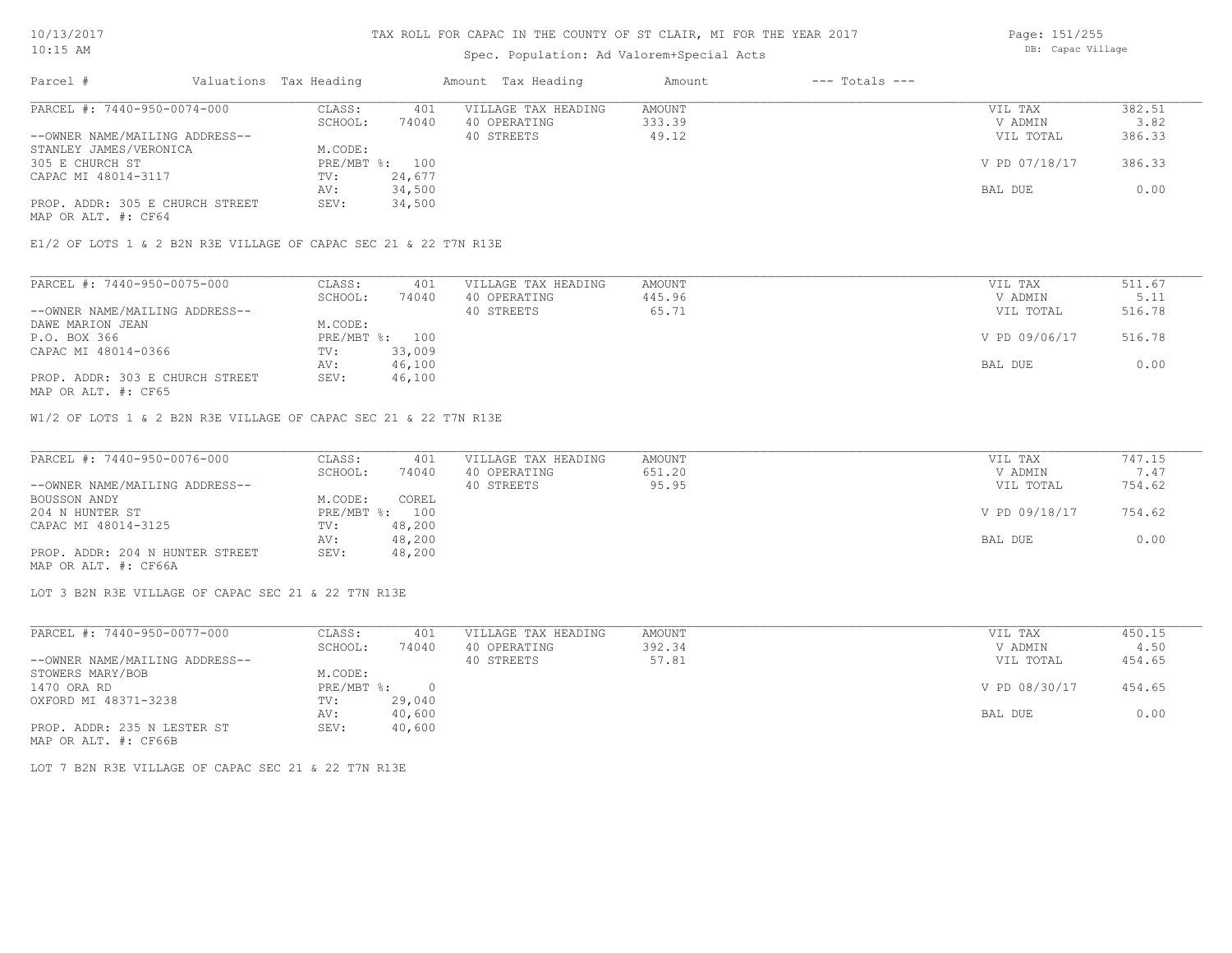## Spec. Population: Ad Valorem+Special Acts

| Parcel #                       | Valuations Tax Heading |        | Amount Tax Heading  | Amount | $---$ Totals $---$ |           |        |
|--------------------------------|------------------------|--------|---------------------|--------|--------------------|-----------|--------|
| PARCEL #: 7440-950-0078-000    | CLASS:                 | 401    | VILLAGE TAX HEADING | AMOUNT |                    | VIL TAX   | 524.09 |
|                                | SCHOOL:                | 74040  | 40 OPERATING        | 456.79 |                    | V ADMIN   | 5.24   |
| --OWNER NAME/MAILING ADDRESS-- |                        |        | 40 STREETS          | 67.30  |                    | VIL TOTAL | 529.33 |
| JAGODA EUGENE                  | M.CODE:                |        |                     |        |                    |           |        |
| JAGODA REBECCA                 | PRE/MBT %: 100         |        |                     |        |                    | BAL DUE   | 529.33 |
| 229 N LESTER ST                | TV:                    | 33,810 |                     |        |                    |           |        |
| CAPAC MI 48014                 | AV:                    | 45,100 |                     |        |                    |           |        |
|                                | SEV:                   | 45,100 |                     |        |                    |           |        |
| PROP. ADDR: 229 N LESTER ST    |                        |        |                     |        |                    |           |        |

MAP OR ALT. #: CF66C

LOT 8 B2N R3E VILLAGE OF CAPAC SEC 21 & 22 T7N R13E

| PARCEL #: 7440-950-0079-000    | CLASS:         | 401    | VILLAGE TAX HEADING | AMOUNT | VIL TAX       | 510.54 |
|--------------------------------|----------------|--------|---------------------|--------|---------------|--------|
|                                | SCHOOL:        | 74040  | 40 OPERATING        | 444.98 | V ADMIN       | 5.10   |
| --OWNER NAME/MAILING ADDRESS-- |                |        | 40 STREETS          | 65.56  | VIL TOTAL     | 515.64 |
| BERGEN PATRICIA A              | M.CODE:        | COREL  |                     |        |               |        |
| 223 N LESTER ST                | PRE/MBT %: 100 |        |                     |        | V PD 09/18/17 | 515.64 |
| CAPAC MI 48014                 | TV:            | 32,936 |                     |        |               |        |
|                                | AV:            | 47,800 |                     |        | BAL DUE       | 0.00   |
| PROP. ADDR: 223 N LESTER ST    | SEV:           | 47,800 |                     |        |               |        |

MAP OR ALT. #: CF66D

LOT 9 B2N R3E VILLAGE OF CAPAC SEC 21 & 22 T7N R13E

| PARCEL #: 7440-950-0080-000    | CLASS:  | 401            | VILLAGE TAX HEADING | AMOUNT | VIL TAX       | 516.54 |
|--------------------------------|---------|----------------|---------------------|--------|---------------|--------|
|                                | SCHOOL: | 74040          | 40 OPERATING        | 450.21 | V ADMIN       | 5.16   |
| --OWNER NAME/MAILING ADDRESS-- |         |                | 40 STREETS          | 66.33  | VIL TOTAL     | 521.70 |
| SOCIA LAURA LYNN               | M.CODE: |                |                     |        |               |        |
| 217 N LESTER ST                |         | PRE/MBT %: 100 |                     |        | V PD 09/11/17 | 521.70 |
| CAPAC MI 48014                 | TV:     | 33,323         |                     |        |               |        |
|                                | AV:     | 45,800         |                     |        | BAL DUE       | 0.00   |
| PROP. ADDR: 217 N LESTER ST    | SEV:    | 45,800         |                     |        |               |        |
|                                |         |                |                     |        |               |        |

MAP OR ALT. #: CF66E

LOT 10 B2N R3E VILLAGE OF CAPAC SEC 21 & 22 T7N R13E

| PARCEL #: 7440-950-0081-000     | CLASS:  | 401            | VILLAGE TAX HEADING | AMOUNT | VIL TAX       | 369.74 |
|---------------------------------|---------|----------------|---------------------|--------|---------------|--------|
|                                 | SCHOOL: | 74040          | 40 OPERATING        | 322.26 | V ADMIN       | 3.69   |
| --OWNER NAME/MAILING ADDRESS--  |         |                | 40 STREETS          | 47.48  | VIL TOTAL     | 373.43 |
| HARMS SHERRY                    | M.CODE: |                |                     |        |               |        |
| 206 N HUNTER STREET             |         | PRE/MBT %: 100 |                     |        | V PD 09/15/17 | 373.43 |
| CAPAC MI 48014-3125             | TV:     | 23,853         |                     |        |               |        |
|                                 | AV:     | 32,800         |                     |        | BAL DUE       | 0.00   |
| PROP. ADDR: 206 N HUNTER STREET | SEV:    | 32,800         |                     |        |               |        |
| MAP OR ALT. #: CF67             |         |                |                     |        |               |        |

LOT 4 B2N R3E VILLAGE OF CAPAC SEC 21 & 22 T7N R13E

Page: 152/255 DB: Capac Village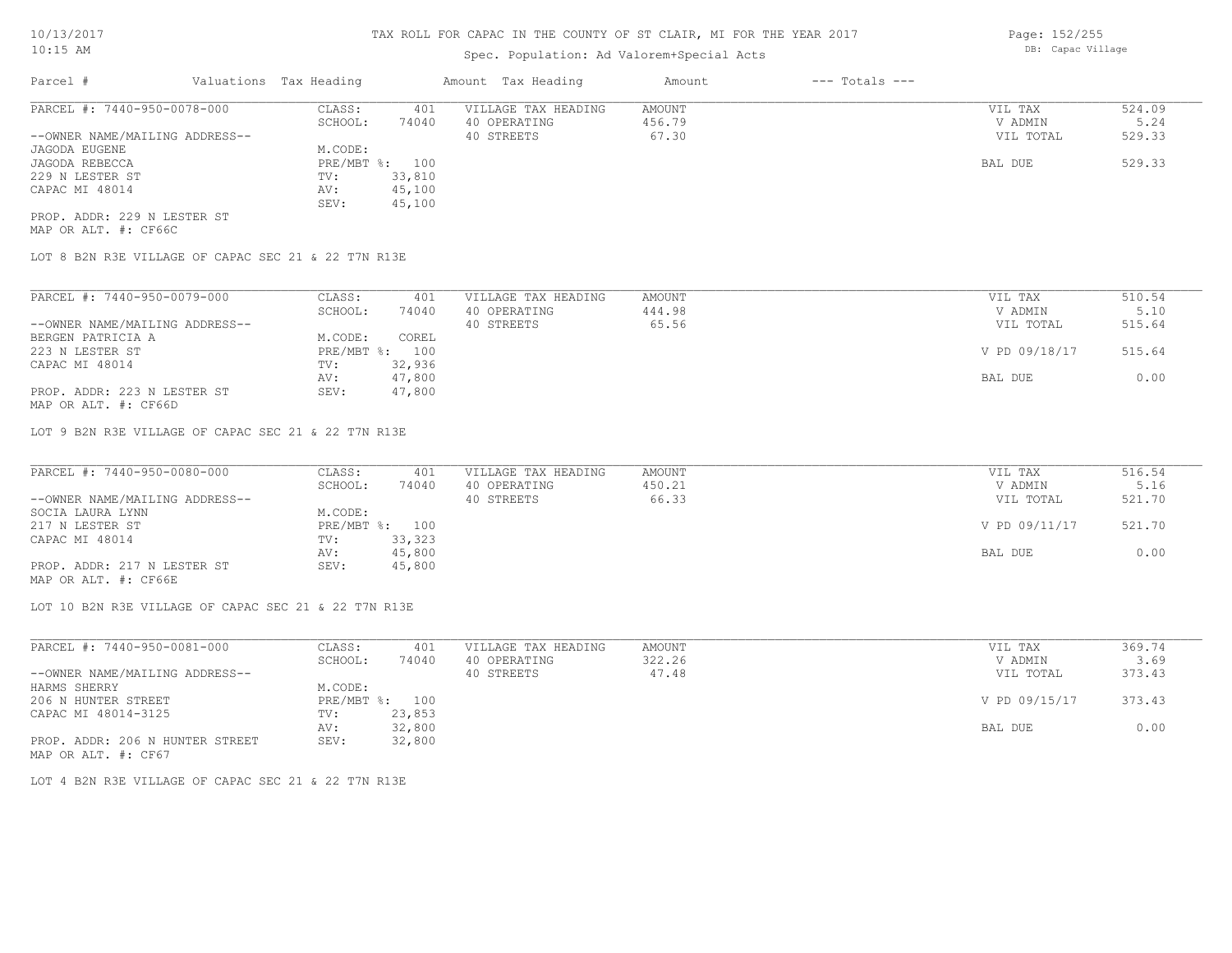# Spec. Population: Ad Valorem+Special Acts

Page: 153/255 DB: Capac Village

| Parcel #                                                           | Valuations Tax Heading | Amount Tax Heading         | Amount        | $---$ Totals $---$ |                |        |
|--------------------------------------------------------------------|------------------------|----------------------------|---------------|--------------------|----------------|--------|
| PARCEL #: 7440-950-0082-000                                        | CLASS:                 | VILLAGE TAX HEADING<br>401 | AMOUNT        |                    | VIL TAX        | 523.95 |
|                                                                    | SCHOOL:                | 40 OPERATING<br>74040      | 456.66        |                    | V ADMIN        | 5.23   |
| --OWNER NAME/MAILING ADDRESS--                                     |                        | 40 STREETS                 | 67.29         |                    | VIL TOTAL      | 529.18 |
| SCHOCKE JUSTIN                                                     | M.CODE:                | OLALS                      |               |                    |                |        |
| 208 N HUNTER ST                                                    | PRE/MBT %: 100         |                            |               |                    | V PD 09/01/17  | 529.18 |
| CAPAC MI 48014-3125                                                | TV:                    | 33,801                     |               |                    |                |        |
|                                                                    | AV:                    | 37,400                     |               |                    | BAL DUE        | 0.00   |
| PROP. ADDR: 208 N HUNTER STREET                                    | SEV:                   | 37,400                     |               |                    |                |        |
| MAP OR ALT. #: CF68                                                |                        |                            |               |                    |                |        |
| LOT 5 B2N R3E VILLAGE OF CAPAC                                     |                        |                            |               |                    |                |        |
|                                                                    |                        |                            |               |                    |                |        |
| PARCEL #: 7440-950-0083-000                                        | CLASS:                 | 401<br>VILLAGE TAX HEADING | AMOUNT        |                    | VIL TAX        | 411.17 |
|                                                                    | SCHOOL:                | 74040<br>40 OPERATING      | 358.37        |                    | V ADMIN        | 4.11   |
| --OWNER NAME/MAILING ADDRESS--                                     |                        | 40 STREETS                 | 52.80         |                    | VIL TOTAL      | 415.28 |
| HOOVER JAMES/JANE                                                  | M.CODE:                |                            |               |                    |                |        |
| 5997 STERLING RD                                                   | PRE/MBT %: 0           |                            |               |                    | V PD 09/18/17  | 415.28 |
| CAPAC MI 48014                                                     | TV:                    | 26,526                     |               |                    |                |        |
|                                                                    | AV:                    | 36,300                     |               |                    | BAL DUE        | 0.00   |
| PROP. ADDR: 210 N HUNTER STREET                                    | SEV:                   | 36,300                     |               |                    |                |        |
| MAP OR ALT. #: CF69                                                |                        |                            |               |                    |                |        |
| LOT 6 B2N R3E VILLAGE OF CAPAC SEC 21 & 22 T7N R13E                |                        |                            |               |                    |                |        |
|                                                                    |                        |                            |               |                    |                |        |
| PARCEL #: 7440-950-0084-000                                        | CLASS:                 | VILLAGE TAX HEADING<br>401 | <b>AMOUNT</b> |                    | VIL TAX        | 480.90 |
|                                                                    | SCHOOL:                | 74040<br>40 OPERATING      | 419.14        |                    | V ADMIN        | 4.80   |
| --OWNER NAME/MAILING ADDRESS--                                     |                        | 40 STREETS                 | 61.76         |                    | VIL TOTAL      | 485.70 |
| MOORE PAULIE K                                                     | M.CODE:                |                            |               |                    |                |        |
| 311 E CHURCH ST                                                    | PRE/MBT %: 0           |                            |               |                    | V PD 09/11/17  | 485.70 |
| CAPAC MI 48014-3117                                                | TV:                    | 31,024                     |               |                    |                |        |
|                                                                    | AV:                    | 42,500                     |               |                    | BAL DUE        | 0.00   |
| PROP. ADDR: 311 E CHURCH STREET                                    | SEV:                   | 42,500                     |               |                    |                |        |
| MAP OR ALT. #: CF70                                                |                        |                            |               |                    |                |        |
| E1/2 OF LOTS 11 & 12 B2N R3E VILLAGE OF CAPAC SEC 21 & 22 T7N R13E |                        |                            |               |                    |                |        |
| PARCEL #: 7440-950-0085-000                                        | CLASS:                 | VILLAGE TAX HEADING<br>401 | AMOUNT        |                    | VIL TAX        | 350.63 |
|                                                                    | $CCHOOT$ .             | 74040 40 OPPRTTNC          | 30560         |                    | <b>V ADMIN</b> | 350    |

|                                 | SCHOOL:                   | 74040  | 40 OPERATING | 305.60 | V ADMIN       | 3.50   |
|---------------------------------|---------------------------|--------|--------------|--------|---------------|--------|
| --OWNER NAME/MAILING ADDRESS--  |                           |        | 40 STREETS   | 45.03  | VIL TOTAL     | 354.13 |
| ROSILLO GUILLERMINA ROJAS       | M.CODE:                   | 00LSB  |              |        |               |        |
| 307 E CHURCH STREET             | $PRE/MBT$ $\frac{1}{6}$ : | 100    |              |        | V PD 08/10/17 | 354.13 |
| CAPAC MI 48014                  | TV:                       | 22,620 |              |        |               |        |
|                                 | AV:                       | 31,200 |              |        | BAL DUE       | 0.00   |
| PROP. ADDR: 307 E CHURCH STREET | SEV:                      | 31,200 |              |        |               |        |

MAP OR ALT. #: CF71

W1/2 OF LOTS 11 & 12 B2N R3E VILLAGE OF CAPAC SEC 21 & 22 T7N R13E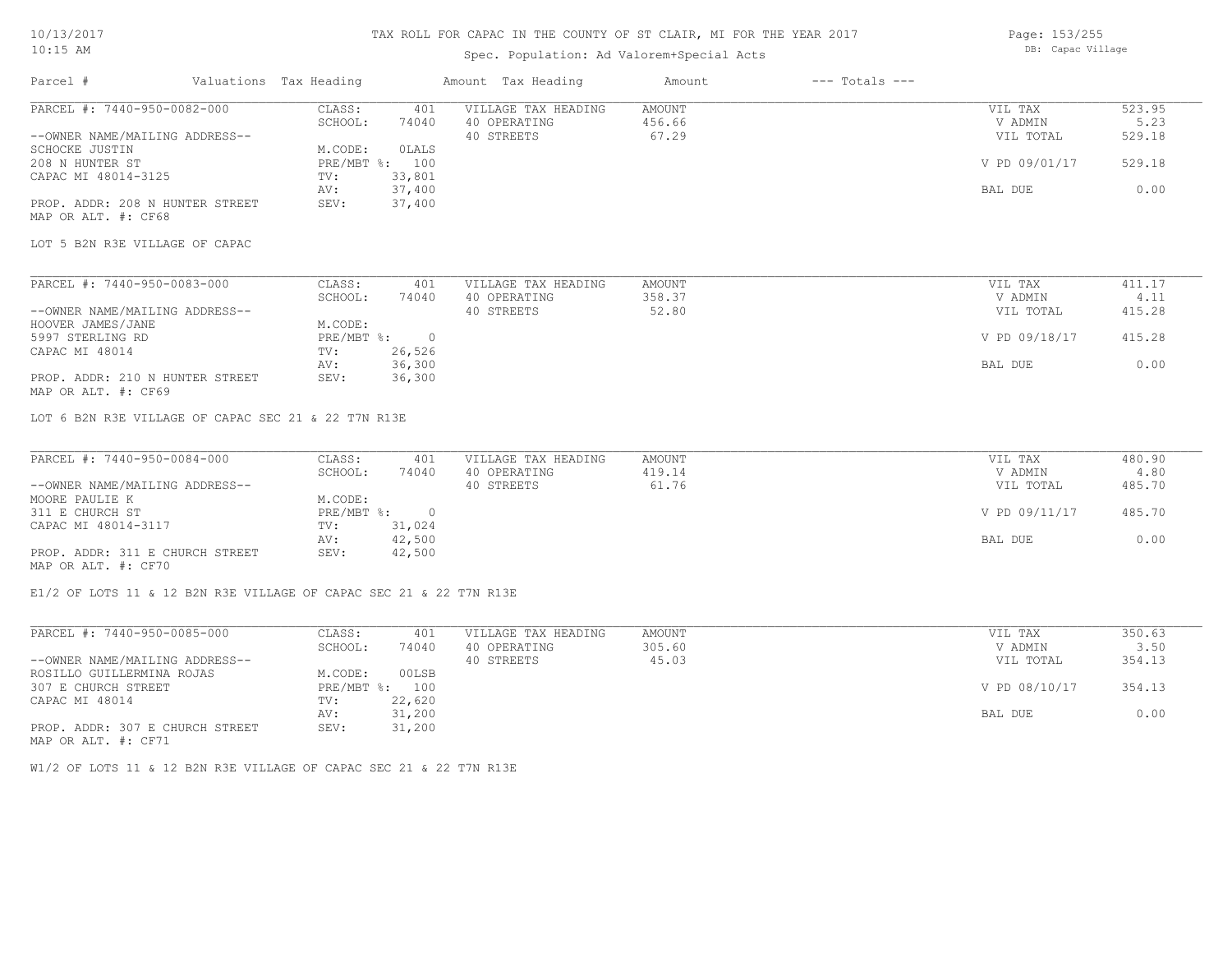# Spec. Population: Ad Valorem+Special Acts

Page: 154/255 DB: Capac Village

| Parcel #                                                     | Valuations Tax Heading |                         | Amount Tax Heading                                                                                                                                                         | Amount           | $---$ Totals $---$ |                    |                |
|--------------------------------------------------------------|------------------------|-------------------------|----------------------------------------------------------------------------------------------------------------------------------------------------------------------------|------------------|--------------------|--------------------|----------------|
| PARCEL #: 7440-950-0086-000                                  | CLASS:<br>SCHOOL:      | 401<br>74040            | VILLAGE TAX HEADING<br>40 OPERATING                                                                                                                                        | AMOUNT<br>423.39 |                    | VIL TAX<br>V ADMIN | 485.77<br>4.85 |
| --OWNER NAME/MAILING ADDRESS--<br>HARGRAVE EUEGENE H II      | M.CODE:                |                         | 40 STREETS                                                                                                                                                                 | 62.38            |                    | VIL TOTAL          | 490.62         |
| 302 N MAIN ST                                                |                        | PRE/MBT %: 0            |                                                                                                                                                                            |                  |                    | V PD 08/04/17      | 490.62         |
| CAPAC MI 48014                                               | TV:<br>AV:             | 31,338<br>45,000        |                                                                                                                                                                            |                  |                    | BAL DUE            | 0.00           |
| PROP. ADDR: 103 E ALDRICH STREET<br>MAP OR ALT. #: CF72      | SEV:                   | 45,000                  |                                                                                                                                                                            |                  |                    |                    |                |
| & 22 T7N R13E                                                |                        |                         | E60 FT OF LOT 1 & E 60 FT OF THAT PART OF LOT 2 LYING S OF A LINE BEG 4 FT N OF ITS<br>SW COR, TH TO A PTE ON E LINE 12 FT N OF ITS SE COR B3N R1E VILLAGE OF CAPAC SEC 21 |                  |                    |                    |                |
| PARCEL #: 7440-950-0087-000                                  | CLASS:                 | 401                     | VILLAGE TAX HEADING                                                                                                                                                        | AMOUNT           |                    | VIL TAX            | 459.85         |
|                                                              | SCHOOL:                | 74040                   | 40 OPERATING                                                                                                                                                               | 400.80           |                    | V ADMIN            | 4.59           |
| --OWNER NAME/MAILING ADDRESS--<br>HARGRAVE EUGENE/E          | M.CODE:                | COREL                   | 40 STREETS                                                                                                                                                                 | 59.05            |                    | VIL TOTAL          | 464.44         |
| 302 N MAIN ST                                                |                        | PRE/MBT %: 100          |                                                                                                                                                                            |                  |                    | V PD 09/18/17      | 464.44         |
| CAPAC MI 48014-3146                                          | TV:                    | 29,666                  |                                                                                                                                                                            |                  |                    |                    |                |
|                                                              | AV:                    | 40,700                  |                                                                                                                                                                            |                  |                    | BAL DUE            | 0.00           |
| PROP. ADDR: 302 N MAIN ST<br>MAP OR ALT. #: CF7              | SEV:                   | 40,700                  |                                                                                                                                                                            |                  |                    |                    |                |
| PARCEL #: 7440-950-0088-000                                  | CLASS:                 | 401                     | VILLAGE TAX HEADING                                                                                                                                                        | AMOUNT           |                    | VIL TAX            | 524.63         |
|                                                              | SCHOOL:                | 74040                   | 40 OPERATING                                                                                                                                                               | 457.26           |                    | V ADMIN            | 5.24           |
| --OWNER NAME/MAILING ADDRESS--                               |                        |                         | 40 STREETS                                                                                                                                                                 | 67.37            |                    | VIL TOTAL          | 529.87         |
| SHULL ROSEMARY                                               | M.CODE:                |                         |                                                                                                                                                                            |                  |                    |                    |                |
| 306 N MAIN ST                                                |                        | PRE/MBT %: 0            |                                                                                                                                                                            |                  |                    | V PD 09/18/17      | 529.87         |
| CAPAC MI 48014                                               | TV:<br>AV:             | 33,845<br>46,300        |                                                                                                                                                                            |                  |                    | BAL DUE            | 0.00           |
| PROP. ADDR: 306 N MAIN ST                                    | SEV:                   | 46,300                  |                                                                                                                                                                            |                  |                    |                    |                |
| MAP OR ALT. #: CF74                                          |                        |                         |                                                                                                                                                                            |                  |                    |                    |                |
| FT N OF SE COR B3N R1E VILLAGE OF CAPAC SEC 21 & 22 T7N R13E |                        |                         | LOT 2 EXC PART LYING S OF A LINE, BEG 4 FT N OF SW COR, TH TO PTE ON E LOT LINE 12                                                                                         |                  |                    |                    |                |
|                                                              |                        |                         |                                                                                                                                                                            |                  |                    |                    |                |
| PARCEL #: 7440-950-0089-000                                  | CLASS:                 | 401                     | VILLAGE TAX HEADING<br>40 OPERATING                                                                                                                                        | AMOUNT           |                    | VIL TAX            | 618.56<br>6.18 |
| --OWNER NAME/MAILING ADDRESS--                               |                        |                         |                                                                                                                                                                            | 539.12           |                    | V ADMIN            |                |
| LEWTHWAITE NAOMI & SARAH                                     | SCHOOL:                | 74040                   |                                                                                                                                                                            |                  |                    |                    |                |
| 308 N MAIN ST                                                |                        |                         | 40 STREETS                                                                                                                                                                 | 79.44            |                    | VIL TOTAL          | 624.74         |
|                                                              | M.CODE:                | 00WBF<br>PRE/MBT %: 100 |                                                                                                                                                                            |                  |                    | V PD 09/01/17      | 624.74         |
| CAPAC MI 48014-3146                                          | TV:                    | 39,904                  |                                                                                                                                                                            |                  |                    |                    |                |
|                                                              | AV:                    | 54,500                  |                                                                                                                                                                            |                  |                    | BAL DUE            | 0.00           |
| PROP. ADDR: 308 N MAIN ST                                    | SEV:                   | 54,500                  |                                                                                                                                                                            |                  |                    |                    |                |
| MAP OR ALT. #: CF75                                          |                        |                         |                                                                                                                                                                            |                  |                    |                    |                |

LOT 3 B3N R1E VILLAGE OF CAPAC SEC 21 & 22 T7N R13E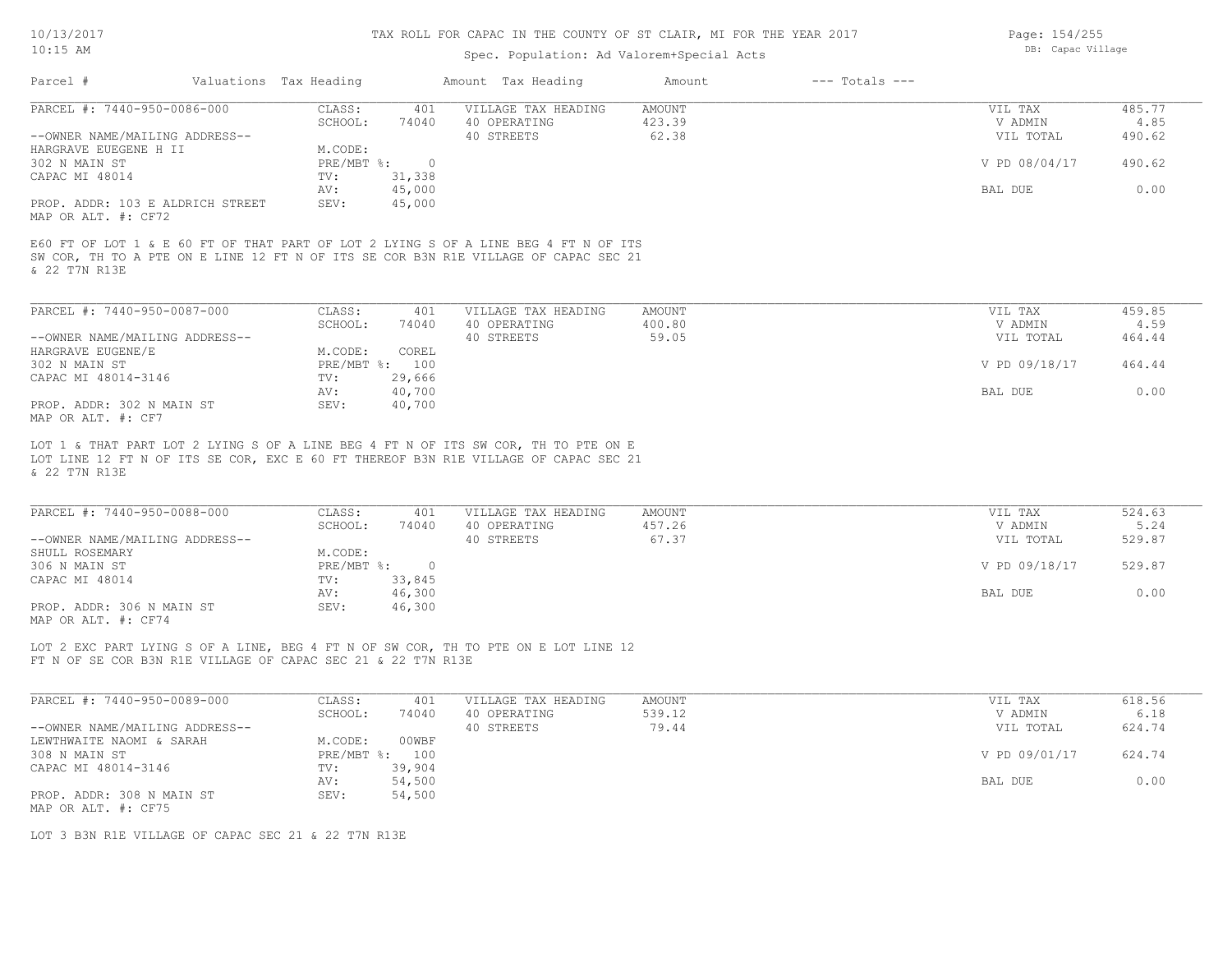# Spec. Population: Ad Valorem+Special Acts

| Parcel #                       | Valuations Tax Heading |        | Amount Tax Heading  | Amount | $---$ Totals $---$ |               |        |
|--------------------------------|------------------------|--------|---------------------|--------|--------------------|---------------|--------|
| PARCEL #: 7440-950-0090-000    | CLASS:                 | 401    | VILLAGE TAX HEADING | AMOUNT |                    | VIL TAX       | 566.75 |
|                                | SCHOOL:                | 74040  | 40 OPERATING        | 493.97 |                    | V ADMIN       | 5.66   |
| --OWNER NAME/MAILING ADDRESS-- |                        |        | 40 STREETS          | 72.78  |                    | VIL TOTAL     | 572.41 |
| PAYNE NEIL C.                  | M.CODE:                | COREL  |                     |        |                    |               |        |
| PAYNE NICOLE H.                | $PRE/MBT$ %:           | 100    |                     |        |                    | V PD 09/18/17 | 572.41 |
| 312 N MAIN ST                  | TV:                    | 36,562 |                     |        |                    |               |        |
| CAPAC MI 48014-3146            | AV:                    | 47,300 |                     |        |                    | BAL DUE       | 0.00   |
|                                | SEV:                   | 47,300 |                     |        |                    |               |        |
| PROP. ADDR: 312 N MAIN ST      |                        |        |                     |        |                    |               |        |

MAP OR ALT. #: CF76

LOT 4 & S 16' OF LOT 5 B3N R1E VILLAGE OF CAPAC

| PARCEL #: 7440-950-0092-001                               | CLASS:     | 401     | VILLAGE TAX HEADING | AMOUNT | VIL TAX       | 586.51 |
|-----------------------------------------------------------|------------|---------|---------------------|--------|---------------|--------|
|                                                           | SCHOOL:    | 74040   | 40 OPERATING        | 511.19 | V ADMIN       | 5.86   |
| --OWNER NAME/MAILING ADDRESS--                            |            |         | 40 STREETS          | 75.32  | VIL TOTAL     | 592.37 |
| DENSMORE NICHOLAS G                                       | M.CODE:    | COREL   |                     |        |               |        |
| 316 N MAIN ST                                             | PRE/MBT %: | $100 -$ |                     |        | V PD 09/18/17 | 592.37 |
| CAPAC MI 48014-3146                                       | TV:        | 37,837  |                     |        |               |        |
|                                                           | AV:        | 51,300  |                     |        | BAL DUE       | 0.00   |
| PROP. ADDR: 316 N MAIN ST<br>$MAD$ $CD$ $ATH$ $L$ $CDT72$ | SEV:       | 51,300  |                     |        |               |        |

MAP OR ALT. #: CF77A

N 2' OF LOT 5 AND ALL OF LOT 6 B3N R1E VILLAGE OF CAPAC SEC 21 & 22 T7N R13E

| PARCEL #: 7440-950-0093-001                           | CLASS:  | 401            | VILLAGE TAX HEADING | AMOUNT | VIL TAX       | 506.80 |
|-------------------------------------------------------|---------|----------------|---------------------|--------|---------------|--------|
|                                                       | SCHOOL: | 74040          | 40 OPERATING        | 441.72 | V ADMIN       | 5.06   |
| --OWNER NAME/MAILING ADDRESS--                        |         |                | 40 STREETS          | 65.08  | VIL TOTAL     | 511.86 |
| LANGEVIN RICHARD                                      | M.CODE: | COREL          |                     |        |               |        |
| 314 N MAIN ST                                         |         | PRE/MBT %: 100 |                     |        | V PD 09/18/17 | 511.86 |
| CAPAC MI 48014-3146                                   | TV:     | 32,695         |                     |        |               |        |
|                                                       | AV:     | 44,600         |                     |        | BAL DUE       | 0.00   |
| PROP. ADDR: 314 N MAIN ST                             | SEV:    | 44,600         |                     |        |               |        |
| $\cdots$ $\cdots$ $\cdots$ $\cdots$ $\cdots$ $\cdots$ |         |                |                     |        |               |        |

MAP OR ALT. #: CF77B

S57 FT OF N 59 FT OF LOT 5 B3N R1E VILLAGE OF CAPAC SEC 21 & 22 T7N R13E

| PARCEL #: 7440-950-0094-000                         | CLASS:       | 401   | VILLAGE TAX HEADING | AMOUNT | VIL TAX   | 0.00 |
|-----------------------------------------------------|--------------|-------|---------------------|--------|-----------|------|
|                                                     | SCHOOL:      | 74040 | 40 OPERATING        | 0.00   | V ADMIN   | 0.00 |
| --OWNER NAME/MAILING ADDRESS--                      |              |       | 40 STREETS          | 0.00   | VIL TOTAL | 0.00 |
| POTTER DENNIS/LORI                                  | M.CODE:      |       |                     |        |           |      |
| 323 N WALKER ST                                     | $PRE/MBT$ %: | 60    |                     |        | BAL DUE   | 0.00 |
| CAPAC MI 48014-3172                                 | TV:          |       |                     |        |           |      |
|                                                     | AV:          |       |                     |        |           |      |
| PROP. ADDR: 323 N WALKER ST<br>MAP OR ALT. #: CF78A | SEV:         |       |                     |        |           |      |

LOT 7 B3N R1E VILLAGE OF CAPAC SEC 21 & 22 T7N R13E

Page: 155/255 DB: Capac Village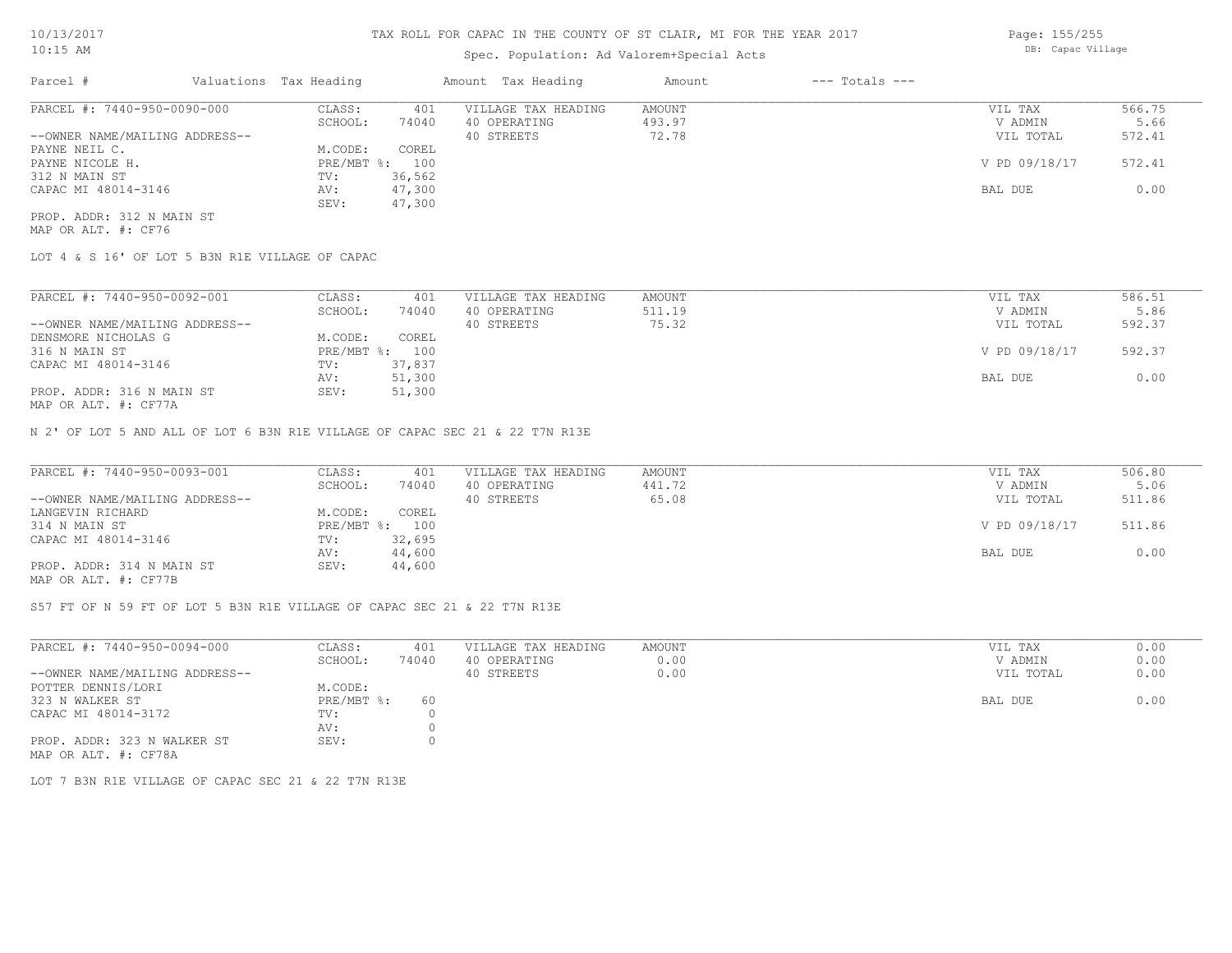### Spec. Population: Ad Valorem+Special Acts

| Page: 156/255     |
|-------------------|
| DB: Capac Village |

| Parcel #                       | Valuations Tax Heading |        | Amount Tax Heading  | Amount | $---$ Totals $---$ |               |        |
|--------------------------------|------------------------|--------|---------------------|--------|--------------------|---------------|--------|
| PARCEL #: 7440-950-0095-000    | CLASS:                 | 401    | VILLAGE TAX HEADING | AMOUNT |                    | VIL TAX       | 672.55 |
|                                | SCHOOL:                | 74040  | 40 OPERATING        | 586.18 |                    | V ADMIN       | 6.72   |
| --OWNER NAME/MAILING ADDRESS-- |                        |        | 40 STREETS          | 86.37  |                    | VIL TOTAL     | 679.27 |
| SCOTT MISTY L                  | M.CODE:                | COREL  |                     |        |                    |               |        |
| 317 N WALKER ST                | $PRE/MBT$ %:           | 100    |                     |        |                    | V PD 09/18/17 | 679.27 |
| CAPAC MI 48014-3172            | TV:                    | 43,387 |                     |        |                    |               |        |
|                                | AV:                    | 48,400 |                     |        |                    | BAL DUE       | 0.00   |
| PROP. ADDR: 317 N WALKER ST    | SEV:                   | 48,400 |                     |        |                    |               |        |
| MAP OR ALT. #: CF78B           |                        |        |                     |        |                    |               |        |

LOT 8 B3N R1E VILLAGE OF CAPAC SEC 21 & 22 T7N R13E

| PARCEL #: 7440-950-0096-000    | CLASS:  | 401            | VILLAGE TAX HEADING | AMOUNT | VIL TAX       | 633.14 |
|--------------------------------|---------|----------------|---------------------|--------|---------------|--------|
|                                | SCHOOL: | 74040          | 40 OPERATING        | 551.83 | V ADMIN       | 6.33   |
| --OWNER NAME/MAILING ADDRESS-- |         |                | 40 STREETS          | 81.31  | VIL TOTAL     | 639.47 |
| PATTON KEVIN E                 | M.CODE: | 00LSB          |                     |        |               |        |
| PATTON DONNA G                 |         | PRE/MBT %: 100 |                     |        | V PD 08/10/17 | 639.47 |
| 309 N WALKER ST                | TV:     | 40,845         |                     |        |               |        |
| CAPAC MI 48014-3172            | AV:     | 55,800         |                     |        | BAL DUE       | 0.00   |
|                                | SEV:    | 55,800         |                     |        |               |        |
| PROP. ADDR: 309 N WALKER ST    |         |                |                     |        |               |        |

MAP OR ALT. #: CF79

LOT 9 B3N R1E VILLAGE OF CAPAC SEC 21 & 22 T7N R13E

| PARCEL #: 7440-950-0097-000    | CLASS:  | 401            | VILLAGE TAX HEADING | AMOUNT | VIL TAX       | 591.21 |
|--------------------------------|---------|----------------|---------------------|--------|---------------|--------|
|                                | SCHOOL: | 74040          | 40 OPERATING        | 515.29 | V ADMIN       | 5.91   |
| --OWNER NAME/MAILING ADDRESS-- |         |                | 40 STREETS          | 75.92  | VIL TOTAL     | 597.12 |
| VANDENBOSSCHE SHAWN            | M.CODE: |                |                     |        |               |        |
| VANDENBOSSCHE MARCELA          |         | PRE/MBT %: 100 |                     |        | V PD 07/10/17 | 597.12 |
| 303 N WALKER ST                | TV:     | 38,140         |                     |        |               |        |
| CAPAC MI 48014                 | AV:     | 42,300         |                     |        | BAL DUE       | 0.00   |
|                                | SEV:    | 42,300         |                     |        |               |        |
| PROP. ADDR: 303 N WALKER ST    |         |                |                     |        |               |        |

MAP OR ALT. #: CF80

LOT 10 B3N R1E VILLAGE OF CAPAC SEC 21 & 22 T7N R13E

| PARCEL #: 7440-950-0098-000    | CLASS:       | 401    | VILLAGE TAX HEADING | AMOUNT | VIL TAX       | 309.25 |
|--------------------------------|--------------|--------|---------------------|--------|---------------|--------|
|                                | SCHOOL:      | 74040  | 40 OPERATING        | 269.54 | V ADMIN       | 3.09   |
| --OWNER NAME/MAILING ADDRESS-- |              |        | 40 STREETS          | 39.71  | VIL TOTAL     | 312.34 |
| GLOMBOWSKI. SCOTT & CHRISTINE  | M.CODE:      | COREL  |                     |        |               |        |
| 301 N WALKER ST                | $PRE/MBT$ %: | 100    |                     |        | V PD 09/18/17 | 312.34 |
| CAPAC MI 48014-3172            | TV:          | 19,951 |                     |        |               |        |
|                                | AV:          | 26,400 |                     |        | BAL DUE       | 0.00   |
| PROP. ADDR: 301 N WALKER ST    | SEV:         | 26,400 |                     |        |               |        |

MAP OR ALT. #: CF81A

N50 FT OF E 1/2 OF LOT 11 B3N R1E VILLAGE OF CAPAC SEC 21 & 22 T7N R13E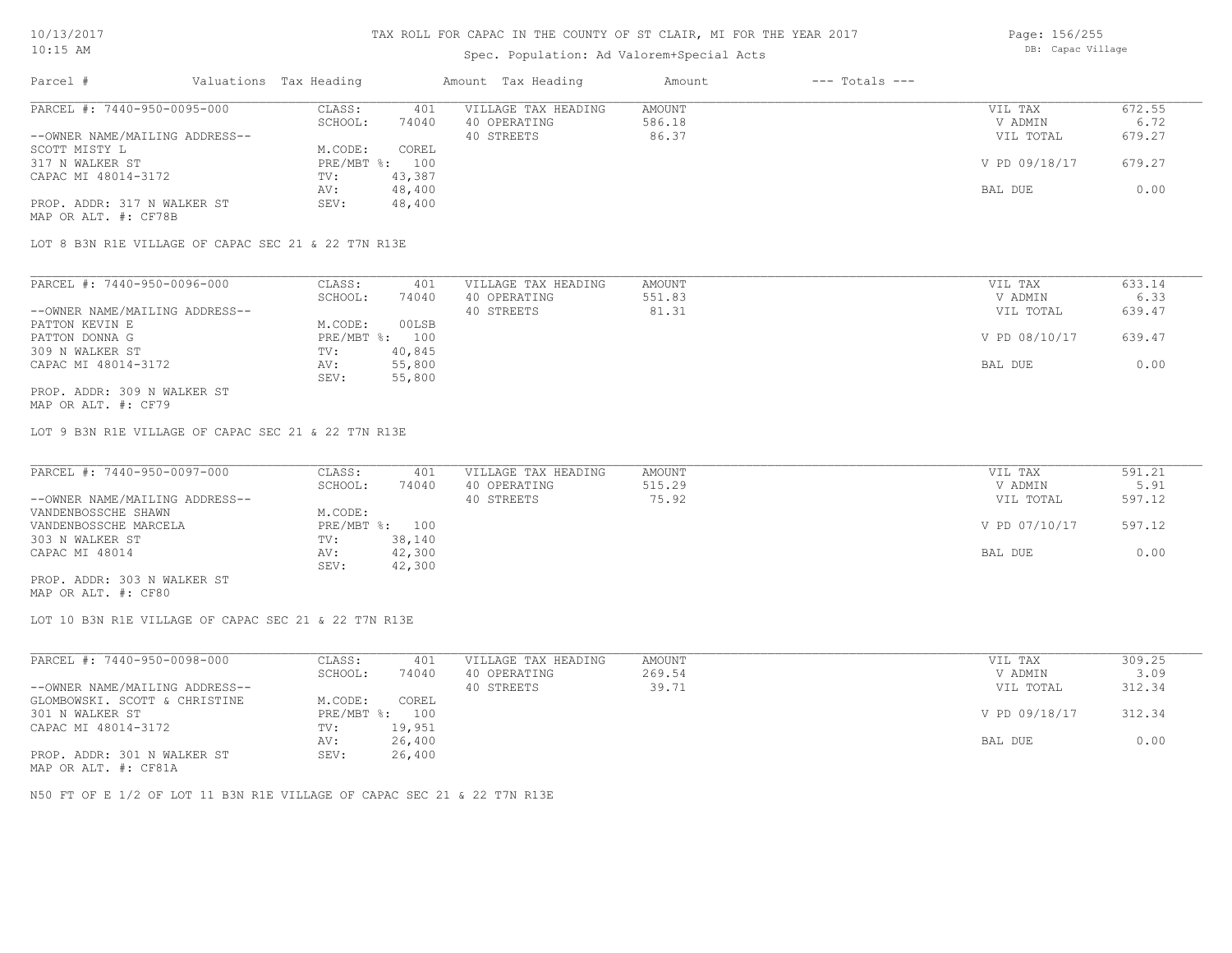## Spec. Population: Ad Valorem+Special Acts

Page: 157/255 DB: Capac Village

| Parcel #                         | Valuations Tax Heading |        | Amount Tax Heading  | Amount | $---$ Totals $---$ |           |        |
|----------------------------------|------------------------|--------|---------------------|--------|--------------------|-----------|--------|
| PARCEL #: 7440-950-0099-000      | CLASS:                 | 401    | VILLAGE TAX HEADING | AMOUNT |                    | VIL TAX   | 339.45 |
|                                  | SCHOOL:                | 74040  | 40 OPERATING        | 295.86 |                    | V ADMIN   | 3.39   |
| --OWNER NAME/MAILING ADDRESS--   |                        |        | 40 STREETS          | 43.59  |                    | VIL TOTAL | 342.84 |
| HAMADA NORMAN/MARJORIE TRUST     | M.CODE:                |        |                     |        |                    |           |        |
| 8218 RAVINE DR                   | $PRE/MBT$ %:           |        |                     |        |                    | BAL DUE   | 342.84 |
| WESTLAND MI 48185-1108           | TV:                    | 21,899 |                     |        |                    |           |        |
|                                  | AV:                    | 28,700 |                     |        |                    |           |        |
| PROP. ADDR: 107 E ALDRICH STREET | SEV:                   | 28,700 |                     |        |                    |           |        |
| MAP OR ALT. #: CF81B             |                        |        |                     |        |                    |           |        |

& 22 T7N R13E E1/2 OF LOTS 11 & 12 EXC N 50 FT OF E 1/2 OF LOT 11 B3N R1E VILLAGE OF CAPAC SEC 21

| PARCEL #: 7440-950-0100-000      | CLASS:     | 401    | VILLAGE TAX HEADING | AMOUNT | VIL TAX       | 498.72 |
|----------------------------------|------------|--------|---------------------|--------|---------------|--------|
|                                  | SCHOOL:    | 74040  | 40 OPERATING        | 434.67 | V ADMIN       | 4.98   |
| --OWNER NAME/MAILING ADDRESS--   |            |        | 40 STREETS          | 64.05  | VIL TOTAL     | 503.70 |
| GOTTSCHALK EDWARD                | M.CODE:    |        |                     |        |               |        |
| GOTTSCHALK LESLIE                | PRE/MBT %: |        |                     |        | V PD 09/11/17 | 503.70 |
| 4384 BROWN CITY RD               | TV:        | 32,173 |                     |        |               |        |
| BROWN CITY MI 48416              | AV:        | 43,700 |                     |        | BAL DUE       | 0.00   |
|                                  | SEV:       | 43,700 |                     |        |               |        |
| PROP. ADDR: 105 E ALDRICH STREET |            |        |                     |        |               |        |

MAP OR ALT. #: CF82

W1/2 OF LOTS 11 & 12 B3N R1E VILLAGE OF CAPAC SEC 21 & 22 T7N R13E

| PARCEL #: 7440-950-0101-000      | CLASS:  | 401            | VILLAGE TAX HEADING | AMOUNT | VIL TAX       | 659.06 |
|----------------------------------|---------|----------------|---------------------|--------|---------------|--------|
|                                  | SCHOOL: | 74040          | 40 OPERATING        | 574.42 | V ADMIN       | 6.59   |
| --OWNER NAME/MAILING ADDRESS--   |         |                | 40 STREETS          | 84.64  | VIL TOTAL     | 665.65 |
| RODRIGUEZ JR JOHN                | M.CODE: | COREL          |                     |        |               |        |
| 205 E ALDRICH ST                 |         | PRE/MBT %: 100 |                     |        | V PD 09/18/17 | 665.65 |
| CAPAC MI 48014-3103              | TV:     | 42,517         |                     |        |               |        |
|                                  | AV:     | 54,000         |                     |        | BAL DUE       | 0.00   |
| PROP. ADDR: 205 E ALDRICH STREET | SEV:    | 54,000         |                     |        |               |        |
| MAP OR ALT. #: CF83              |         |                |                     |        |               |        |

55' OF LOTS 1 & 2 & ALLEY ADJ TO E VILLAGE OF CAPAC BEG AT SW COR LOT 12 B3N R2E,TH N 150',TH W 75',TH S 150',TH E 75' TO BEG. BEING E

| PARCEL #: 7440-950-0102-000      | CLASS:       | 401    | VILLAGE TAX HEADING | AMOUNT | VIL TAX   | 222.70 |
|----------------------------------|--------------|--------|---------------------|--------|-----------|--------|
|                                  | SCHOOL:      | 74040  | 40 OPERATING        | 194.10 | V ADMIN   | 2.22   |
| --OWNER NAME/MAILING ADDRESS--   |              |        | 40 STREETS          | 28.60  | VIL TOTAL | 224.92 |
| NINO RUBEN & DEANNA              | M.CODE:      |        |                     |        |           |        |
| 203 E ALDRICH ST                 | $PRE/MBT$ %: |        |                     |        | BAL DUE   | 224.92 |
| CAPAC MI 48014-3103              | TV:          | 14,367 |                     |        |           |        |
|                                  | AV:          | 29,100 |                     |        |           |        |
| PROP. ADDR: 203 E ALDRICH STREET | SEV:         | 29,100 |                     |        |           |        |
| MAP OR ALT. #: CF84              |              |        |                     |        |           |        |

W95' OF LOT 1 ALSO THE S 10' OF W 95' OF LOT 2 B3N R2E VILLAGE OF CAPAC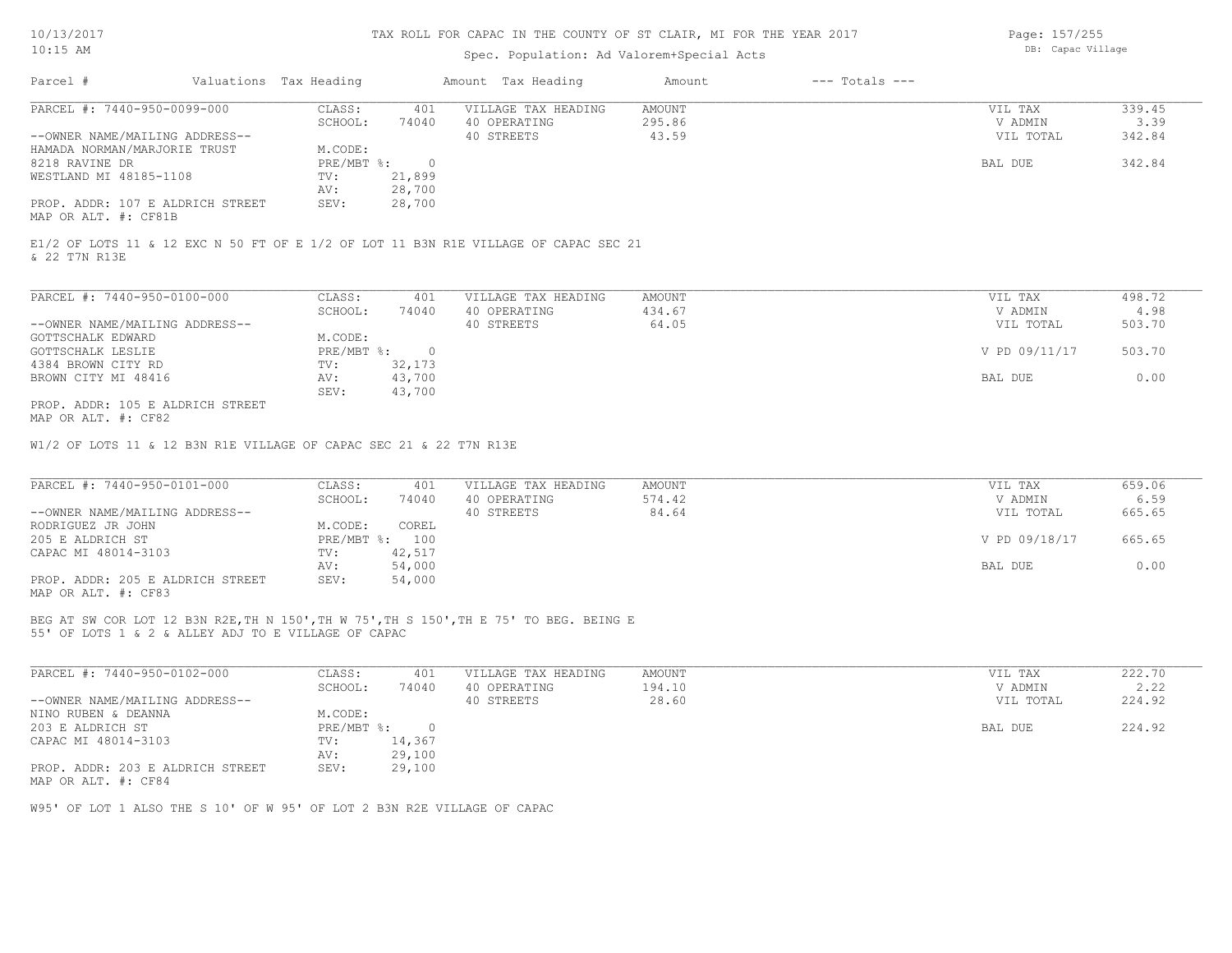### Spec. Population: Ad Valorem+Special Acts

Page: 158/255 DB: Capac Village

| Parcel #                                                                                                             | Valuations Tax Heading |        | Amount Tax Heading  | Amount | $---$ Totals $---$ |               |        |
|----------------------------------------------------------------------------------------------------------------------|------------------------|--------|---------------------|--------|--------------------|---------------|--------|
| PARCEL #: 7440-950-0103-000                                                                                          | CLASS:                 | 401    | VILLAGE TAX HEADING | AMOUNT |                    | VIL TAX       | 362.71 |
|                                                                                                                      | SCHOOL:                | 74040  | 40 OPERATING        | 316.13 |                    | V ADMIN       | 3.62   |
| --OWNER NAME/MAILING ADDRESS--                                                                                       |                        |        | 40 STREETS          | 46.58  |                    | VIL TOTAL     | 366.33 |
| BETZ AMANDA                                                                                                          | M.CODE:                |        |                     |        |                    |               |        |
| 302 N WALKER ST                                                                                                      | PRE/MBT %: 100         |        |                     |        |                    | V PD 09/21/17 | 366.33 |
| CAPAC MI 48014                                                                                                       | TV:                    | 23,399 |                     |        |                    |               |        |
|                                                                                                                      | AV:                    | 32,500 |                     |        |                    | BAL DUE       | 0.00   |
| PROP. ADDR: 302 N WALKER ST                                                                                          | SEV:                   | 32,500 |                     |        |                    |               |        |
| MAP OR ALT. #: CF85                                                                                                  |                        |        |                     |        |                    |               |        |
| N65 FT OF THE W 95 FT OF LOT 2 & THE S 5 FT OF THE W 95 FT OF LOT 3 B3N R2E VILLAGE<br>OF CAPAC SEC 21 & 22 T7N R13E |                        |        |                     |        |                    |               |        |
| PARCEL #: 7440-950-0104-000                                                                                          | CLASS:                 | 401    | VILLAGE TAX HEADING | AMOUNT |                    | VIL TAX       | 458.24 |
|                                                                                                                      | SCHOOL:                | 74040  | 40 OPERATING        | 399.39 |                    | V ADMIN       | 4.58   |
| --OWNER NAME/MAILING ADDRESS--                                                                                       |                        |        | 40 STREETS          | 58.85  |                    | VIL TOTAL     | 462.82 |
| GUTIERREZ BENITA                                                                                                     | M.CODE:                | COREL. |                     |        |                    |               |        |

| GUTIERREZ BENITA            | M.CODE: | COREL          |               |        |
|-----------------------------|---------|----------------|---------------|--------|
| 304 N WALKER ST             |         | PRE/MBT %: 100 | V PD 09/21/17 | 462.82 |
| CAPAC MI 48014-3171         | TV:     | 29,562         |               |        |
|                             | AV:     | 42,100         | BAL DUE       | 0.00   |
| PROP. ADDR: 304 N WALKER ST | SEV:    | 42,100         |               |        |
|                             |         |                |               |        |

MAP OR ALT. #: CF86

VILLAGE OF CAPAC W95' OF THE N 70' OF LOT 3 & E 55' OF LOT 3 & ALL THAT PART OF ALLEY ADJ B3N R2E

| PARCEL #: 7440-950-0105-000    | CLASS:     | 401    | VILLAGE TAX HEADING | AMOUNT | VIL TAX   | 581.32 |
|--------------------------------|------------|--------|---------------------|--------|-----------|--------|
|                                | SCHOOL:    | 74040  | 40 OPERATING        | 506.67 | V ADMIN   | 5.81   |
| --OWNER NAME/MAILING ADDRESS-- |            |        | 40 STREETS          | 74.65  | VIL TOTAL | 587.13 |
| FRANKOWIAK MEGAN               | M.CODE:    |        |                     |        |           |        |
| 308 N WALKER ST                | PRE/MBT %: |        |                     |        | BAL DUE   | 587.13 |
| CAPAC, MI 48014                | TV:        | 37,502 |                     |        |           |        |
|                                | AV:        | 53,200 |                     |        |           |        |
| PROP. ADDR: 308 N WALKER ST    | SEV:       | 53,200 |                     |        |           |        |
|                                |            |        |                     |        |           |        |

MAP OR ALT. #: CF87

LOT 4 B3N R2E VILLAGE OF CAPAC SEC 21 & 22 T7N R13E

| PARCEL #: 7440-950-0106-000    | CLASS:     | 401    | VILLAGE TAX HEADING | AMOUNT | VIL TAX       | 612.03 |
|--------------------------------|------------|--------|---------------------|--------|---------------|--------|
|                                | SCHOOL:    | 74040  | 40 OPERATING        | 533.43 | V ADMIN       | 6.12   |
| --OWNER NAME/MAILING ADDRESS-- |            |        | 40 STREETS          | 78.60  | VIL TOTAL     | 618.15 |
| DAOUST ROBERT W                | M.CODE:    |        |                     |        |               |        |
| BARBIER REBECCA K              | PRE/MBT %: | 100    |                     |        | V PD 09/15/17 | 618.15 |
| 316 N WALKER ST                | TV:        | 39,483 |                     |        |               |        |
| CAPAC MI 48014-3171            | AV:        | 54,000 |                     |        | BAL DUE       | 0.00   |
|                                | SEV:       | 54,000 |                     |        |               |        |
| PROP. ADDR: 316 N WALKER ST    |            |        |                     |        |               |        |

MAP OR ALT. #: CF88

LOT 5 B3N R2E VILLAGE OF CAPAC SEC 21 & 22 T7N R13E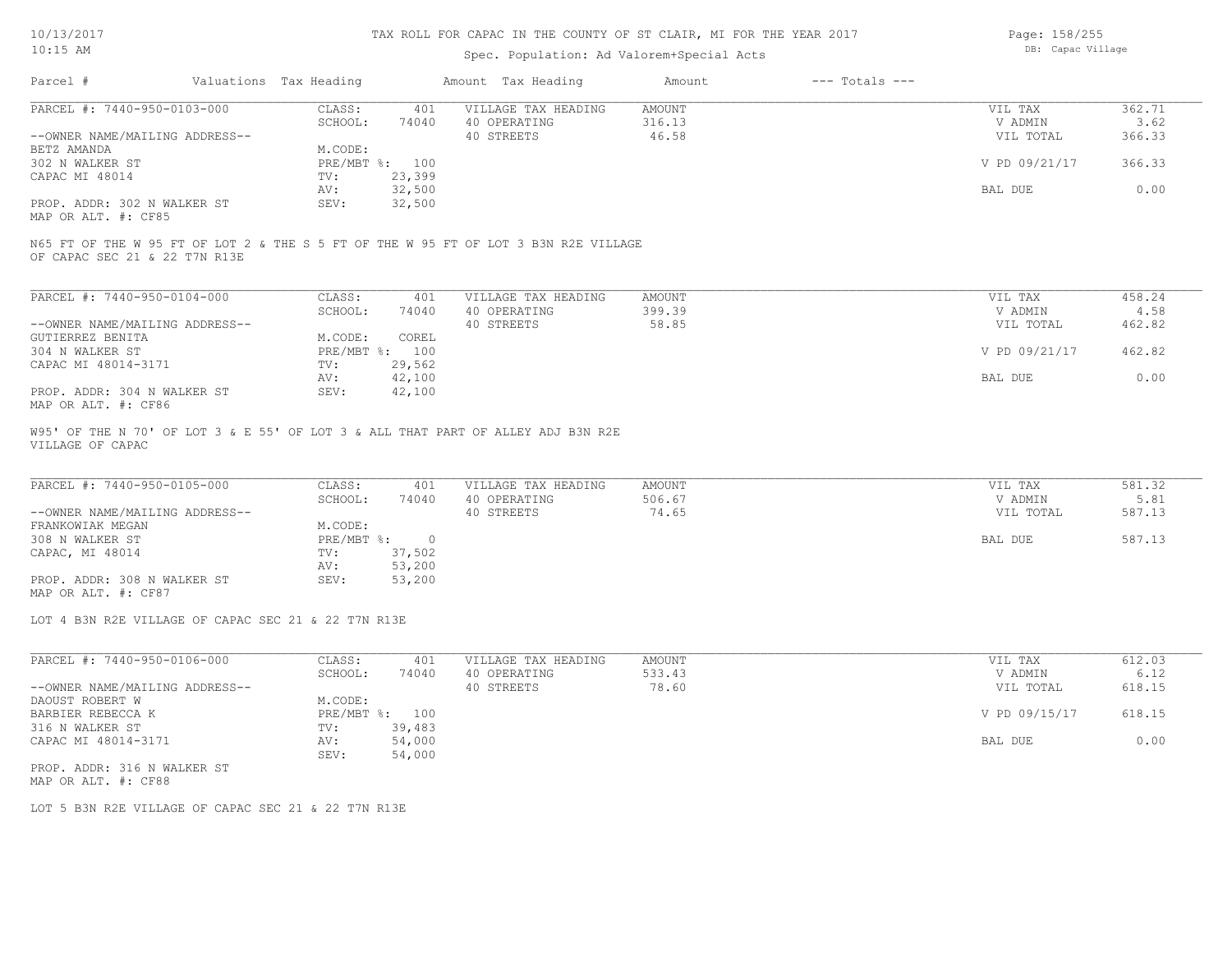## Spec. Population: Ad Valorem+Special Acts

| Page: 159/255     |
|-------------------|
| DB: Capac Village |

| Parcel #                       | Valuations Tax Heading |        | Amount Tax Heading  | Amount | $---$ Totals $---$ |               |        |
|--------------------------------|------------------------|--------|---------------------|--------|--------------------|---------------|--------|
| PARCEL #: 7440-950-0107-000    | CLASS:                 | 401    | VILLAGE TAX HEADING | AMOUNT |                    | VIL TAX       | 770.25 |
|                                | SCHOOL:                | 74040  | 40 OPERATING        | 671.33 |                    | V ADMIN       | 7.70   |
| --OWNER NAME/MAILING ADDRESS-- |                        |        | 40 STREETS          | 98.92  |                    | VIL TOTAL     | 777.95 |
| ROWLEY RENE D                  | M.CODE:                | COREL  |                     |        |                    |               |        |
| 320 N WALKER ST                | $PRE/MBT$ %:           | 100    |                     |        |                    | V PD 09/18/17 | 777.95 |
| CAPAC MI 48014-3171            | TV:                    | 49,690 |                     |        |                    |               |        |
|                                | AV:                    | 61,300 |                     |        |                    | BAL DUE       | 0.00   |
| PROP. ADDR: 320 N WALKER ST    | SEV:                   | 61,300 |                     |        |                    |               |        |
| MAP OR ALT. #: CF89A           |                        |        |                     |        |                    |               |        |

LOT 6 B3N R2E VILLAGE OF CAPAC SEC 21 & 22 T7N R13E

| PARCEL #: 7440-950-0108-000    | CLASS:     | 401    | VILLAGE TAX HEADING | AMOUNT | VIL TAX   | 618.56 |
|--------------------------------|------------|--------|---------------------|--------|-----------|--------|
|                                | SCHOOL:    | 74040  | 40 OPERATING        | 539.12 | V ADMIN   | 6.18   |
| --OWNER NAME/MAILING ADDRESS-- |            |        | 40 STREETS          | 79.44  | VIL TOTAL | 624.74 |
| JENNEX GERALD A/DEBORAH L      | M.CODE:    |        |                     |        |           |        |
| 8118 E WINCHESTER DR           | PRE/MBT %: |        |                     |        | BAL DUE   | 624.74 |
| GLOBE AZ 85501-4015            | TV:        | 39,904 |                     |        |           |        |
|                                | AV:        | 54,900 |                     |        |           |        |
| PROP. ADDR: 250 E KEMPF COURT  | SEV:       | 54,900 |                     |        |           |        |
| MAP OR ALT. #: CF89B           |            |        |                     |        |           |        |

LOT 7 B3N R2E VILLAGE OF CAPAC SEC 21 & 22 T7N R13E

| PARCEL #: 7440-950-0109-000     | CLASS:  | 401            | VILLAGE TAX HEADING | AMOUNT | VIL TAX       | 541.89 |
|---------------------------------|---------|----------------|---------------------|--------|---------------|--------|
|                                 | SCHOOL: | 74040          | 40 OPERATING        | 472.30 | V ADMIN       | 5.41   |
| --OWNER NAME/MAILING ADDRESS--  |         |                | 40 STREETS          | 69.59  | VIL TOTAL     | 547.30 |
| WAGNER CHRISTOPHER / PAUL       | M.CODE: | COREL          |                     |        |               |        |
| 315 N HUNTER ST                 |         | PRE/MBT %: 100 |                     |        | V PD 09/18/17 | 547.30 |
| CAPAC MI 48014-3128             | TV:     | 34,958         |                     |        |               |        |
|                                 | AV:     | 44,500         |                     |        | BAL DUE       | 0.00   |
| PROP. ADDR: 315 N HUNTER STREET | SEV:    | 44,500         |                     |        |               |        |
| MAP OR ALT. #: CF89C1           |         |                |                     |        |               |        |

LOT 8 B3N R2E VILLAGE OF CAPAC SEC 21 & 22 T7N R13E

| PARCEL #: 7440-950-0109-100     | CLASS:     | 401    | VILLAGE TAX HEADING | AMOUNT | VIL TAX       | 232.15 |
|---------------------------------|------------|--------|---------------------|--------|---------------|--------|
|                                 | SCHOOL:    | 74040  | 40 OPERATING        | 202.34 | V ADMIN       | 2.32   |
| --OWNER NAME/MAILING ADDRESS--  |            |        | 40 STREETS          | 29.81  | VIL TOTAL     | 234.47 |
| CAMPBELL KENNETH                | M.CODE:    |        |                     |        |               |        |
| 307 N HUNTER ST                 | PRE/MBT %: |        |                     |        | V PD 09/07/17 | 234.47 |
| CAPAC MI 48014                  | TV:        | 14,977 |                     |        |               |        |
|                                 | AV:        | 16,700 |                     |        | BAL DUE       | 0.00   |
| PROP. ADDR: 311 N HUNTER STREET | SEV:       | 16,700 |                     |        |               |        |
| MAP OR ALT. #: 089C2            |            |        |                     |        |               |        |

LOT 9 EXC W 35 FT B3N R2E VILLAGE OF CAPAC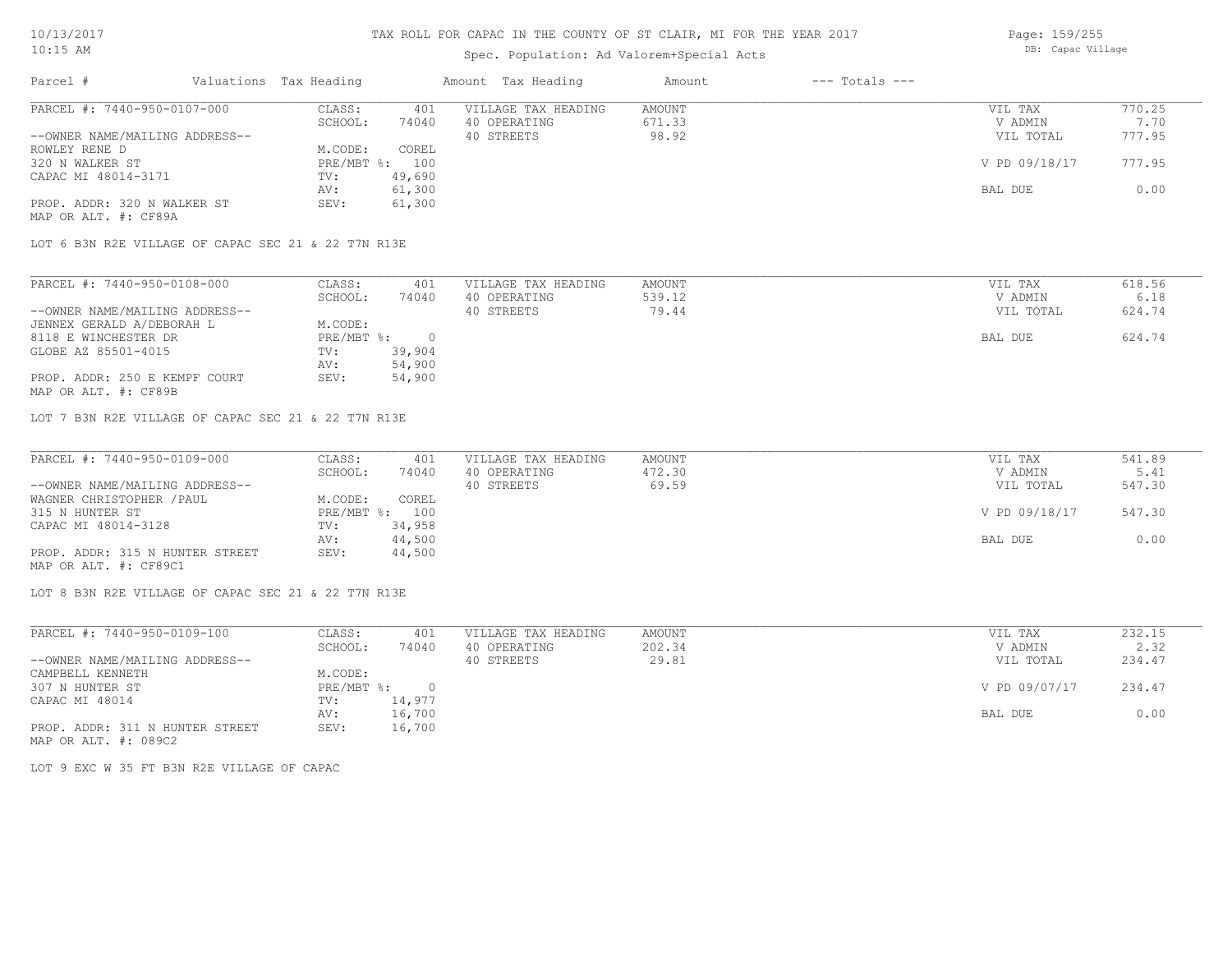### Spec. Population: Ad Valorem+Special Acts

Page: 160/255 DB: Capac Village

| Parcel #                                                      | Valuations Tax Heading |          | Amount Tax Heading  | Amount | $---$ Totals $---$ |           |       |
|---------------------------------------------------------------|------------------------|----------|---------------------|--------|--------------------|-----------|-------|
| PARCEL #: 7440-950-0110-000                                   | CLASS:                 | 402      | VILLAGE TAX HEADING | AMOUNT |                    | VIL TAX   | 78.20 |
|                                                               | SCHOOL:                | 74040    | 40 OPERATING        | 68.16  |                    | V ADMIN   | 0.78  |
| --OWNER NAME/MAILING ADDRESS--                                |                        |          | 40 STREETS          | 10.04  |                    | VIL TOTAL | 78.98 |
| FRANKOWIAK MEGAN                                              | M.CODE:                |          |                     |        |                    |           |       |
| 306 N WALKER ST                                               | $PRE/MBT$ %:           | $\Omega$ |                     |        |                    | BAL DUE   | 78.98 |
| CAPAC MI 48014                                                | TV:                    | 5,045    |                     |        |                    |           |       |
|                                                               | AV:                    | 7,100    |                     |        |                    |           |       |
| PROP. ADDR: 306 N WALKER ST                                   | SEV:                   | 7,100    |                     |        |                    |           |       |
| MAP OR ALT. #: CF89D                                          |                        |          |                     |        |                    |           |       |
|                                                               |                        |          |                     |        |                    |           |       |
| W35 FT OF LOT 9 B3N R2E VILLAGE OF CAPAC SEC 21 & 22 T7N R13E |                        |          |                     |        |                    |           |       |
|                                                               |                        |          |                     |        |                    |           |       |

| PARCEL #: 7440-950-0111-000      | CLASS:  | 401            | VILLAGE TAX HEADING | AMOUNT | VIL TAX       | 490.63 |
|----------------------------------|---------|----------------|---------------------|--------|---------------|--------|
|                                  | SCHOOL: | 74040          | 40 OPERATING        | 427.62 | V ADMIN       | 4.90   |
| --OWNER NAME/MAILING ADDRESS--   |         |                | 40 STREETS          | 63.01  | VIL TOTAL     | 495.53 |
| HEIDMOUS JAMES                   | M.CODE: | COREL          |                     |        |               |        |
| 209 E ALDRICH STREET             |         | PRE/MBT %: 100 |                     |        | V PD 09/18/17 | 495.53 |
| CAPAC MI 48014-3103              | TV:     | 31,651         |                     |        |               |        |
|                                  | AV:     | 43,300         |                     |        | BAL DUE       | 0.00   |
| PROP. ADDR: 209 E ALDRICH STREET | SEV:    | 43,300         |                     |        |               |        |
| MAP OR ALT. #: CF90              |         |                |                     |        |               |        |

T7N R13E E1/2 OF S 50 FT OF LOT 11 & E 1/2 OF LOT 12 B3N R2E VILLAGE OF CAPAC SEC 21 & 22

| PARCEL #: 7440-950-0112-000      | CLASS:     | 401    | VILLAGE TAX HEADING | AMOUNT | VIL TAX       | 430.71 |
|----------------------------------|------------|--------|---------------------|--------|---------------|--------|
|                                  | SCHOOL:    | 74040  | 40 OPERATING        | 375.40 | V ADMIN       | 4.30   |
| --OWNER NAME/MAILING ADDRESS--   |            |        | 40 STREETS          | 55.31  | VIL TOTAL     | 435.01 |
| SCHMIDT ROGER                    | M.CODE:    | COREL  |                     |        |               |        |
| 207 E ALDRICH ST                 | PRE/MBT %: | 100    |                     |        | V PD 09/18/17 | 435.01 |
| CAPAC MI 48014                   | TV:        | 27,786 |                     |        |               |        |
|                                  | AV:        | 37,700 |                     |        | BAL DUE       | 0.00   |
| PROP. ADDR: 207 E ALDRICH STREET | SEV:       | 37,700 |                     |        |               |        |
|                                  |            |        |                     |        |               |        |

 $\mathcal{L}_\mathcal{L} = \mathcal{L}_\mathcal{L} = \mathcal{L}_\mathcal{L} = \mathcal{L}_\mathcal{L} = \mathcal{L}_\mathcal{L} = \mathcal{L}_\mathcal{L} = \mathcal{L}_\mathcal{L} = \mathcal{L}_\mathcal{L} = \mathcal{L}_\mathcal{L} = \mathcal{L}_\mathcal{L} = \mathcal{L}_\mathcal{L} = \mathcal{L}_\mathcal{L} = \mathcal{L}_\mathcal{L} = \mathcal{L}_\mathcal{L} = \mathcal{L}_\mathcal{L} = \mathcal{L}_\mathcal{L} = \mathcal{L}_\mathcal{L}$ 

MAP OR ALT. #: CF91A

R13E W1/2 OF LOTS 11 & 12 EXC N 25 FT OF LOT 11 B3N R2E VILLAGE OF CAPAC SEC 21 & 22 T7N

| PARCEL #: 7440-950-0113-000                           | CLASS:       | 401    | VILLAGE TAX HEADING | AMOUNT | VIL TAX       | 631.51 |
|-------------------------------------------------------|--------------|--------|---------------------|--------|---------------|--------|
|                                                       | SCHOOL:      | 74040  | 40 OPERATING        | 550.41 | V ADMIN       | 6.31   |
| --OWNER NAME/MAILING ADDRESS--                        |              |        | 40 STREETS          | 81.10  | VIL TOTAL     | 637.82 |
| CAMPBELL KENNETH                                      | M.CODE:      |        |                     |        |               |        |
| 307 N HUNTER ST                                       | $PRE/MBT$ %: | 100    |                     |        | V PD 09/07/17 | 637.82 |
| CAPAC MI 48014-3128                                   | TV:          | 40,740 |                     |        |               |        |
|                                                       | AV:          | 51,700 |                     |        | BAL DUE       | 0.00   |
| PROP. ADDR: 307 N HUNTER STREET                       | SEV:         | 51,700 |                     |        |               |        |
| $\cdots$ $\cdots$ $\cdots$ $\cdots$ $\cdots$ $\cdots$ |              |        |                     |        |               |        |

MAP OR ALT. #: CF91B

LOT 10 & N 25 FT OF LOT 11 B3N R2E VILLAGE OF CAPAC SEC 21 & 22 T7N R13E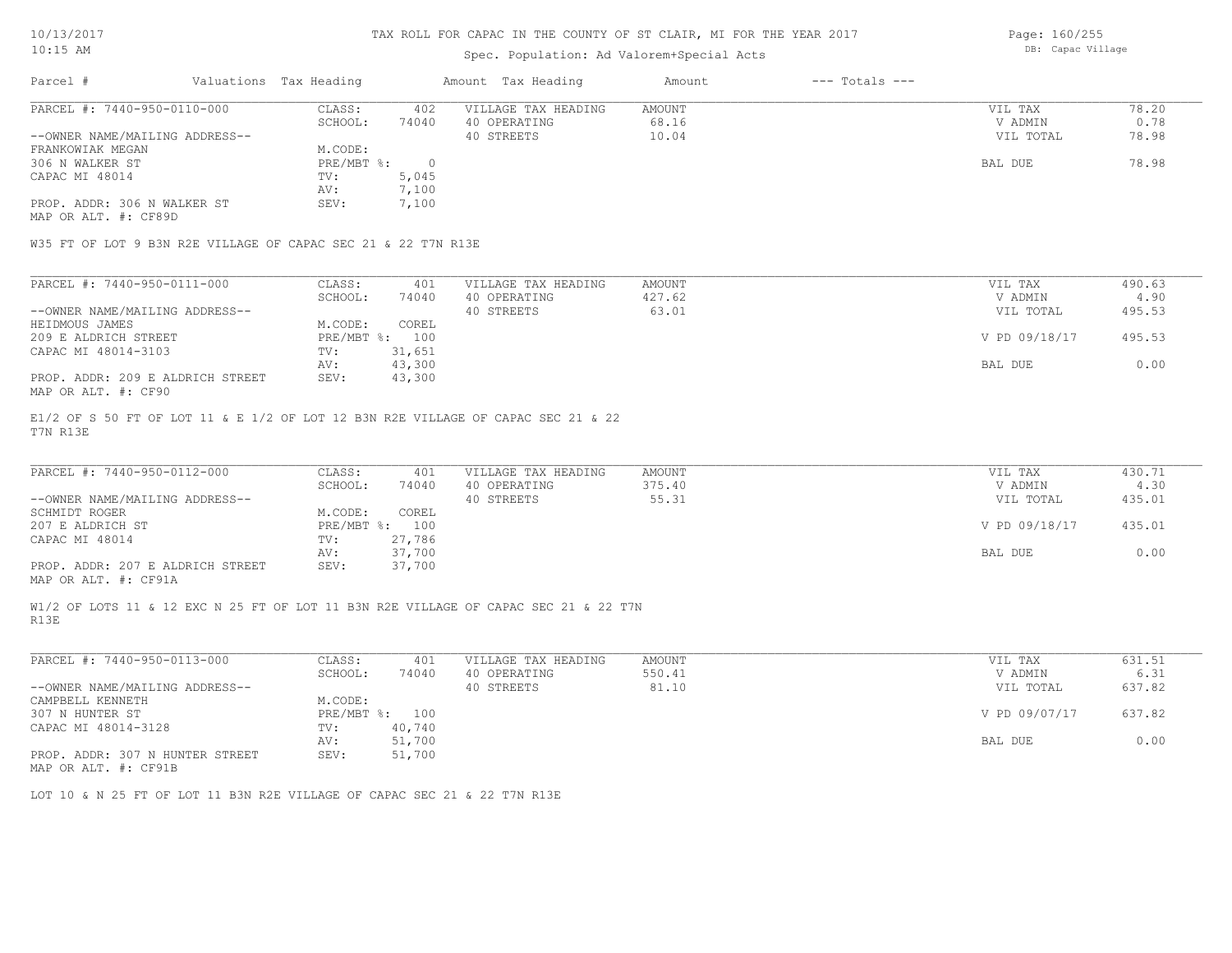### Spec. Population: Ad Valorem+Special Acts

Page: 161/255 DB: Capac Village

| Parcel #                        | Valuations Tax Heading |        | Amount Tax Heading  | Amount | $---$ Totals $---$ |               |        |
|---------------------------------|------------------------|--------|---------------------|--------|--------------------|---------------|--------|
| PARCEL #: 7440-950-0114-000     | CLASS:                 | 401    | VILLAGE TAX HEADING | AMOUNT |                    | VIL TAX       | 471.21 |
|                                 | SCHOOL:                | 74040  | 40 OPERATING        | 410.70 |                    | V ADMIN       | 4.71   |
| --OWNER NAME/MAILING ADDRESS--  |                        |        | 40 STREETS          | 60.51  |                    | VIL TOTAL     | 475.92 |
| TYSON JASON/ERIN                | M.CODE:                | COREL  |                     |        |                    |               |        |
| 302 N HUNTER                    | $PRE/MBT$ %:           | 100    |                     |        |                    | V PD 09/18/17 | 475.92 |
| CAPAC MI 48014                  | TV:                    | 30,399 |                     |        |                    |               |        |
|                                 | AV:                    | 41,400 |                     |        |                    | BAL DUE       | 0.00   |
| PROP. ADDR: 302 N HUNTER STREET | SEV:                   | 41,400 |                     |        |                    |               |        |
| MAP OR ALT. #: CF92             |                        |        |                     |        |                    |               |        |

S60 FT LOT 1 B3N R3E VILLAGE OF CAPAC

| PARCEL #: 7440-950-0115-000     | CLASS:  | 401            | VILLAGE TAX HEADING | AMOUNT | VIL TAX       | 686.45 |
|---------------------------------|---------|----------------|---------------------|--------|---------------|--------|
|                                 | SCHOOL: | 74040          | 40 OPERATING        | 598.29 | V ADMIN       | 6.86   |
| --OWNER NAME/MAILING ADDRESS--  |         |                | 40 STREETS          | 88.16  | VIL TOTAL     | 693.31 |
| MOORE PAULIE KIM                | M.CODE: |                |                     |        |               |        |
| 304 N HUNTER ST                 |         | PRE/MBT %: 100 |                     |        | V PD 09/11/17 | 693.31 |
| CAPAC MI 48014-3127             | TV:     | 44,284         |                     |        |               |        |
|                                 | AV:     | 57,300         |                     |        | BAL DUE       | 0.00   |
| PROP. ADDR: 304 N HUNTER STREET | SEV:    | 57,300         |                     |        |               |        |
| MAP OR ALT. #: CF93             |         |                |                     |        |               |        |

N15 FT LOT 1 ALSO LOT 2 B3N R3E VILLAGE OF CAPAC

| PARCEL #: 7440-950-0116-000     | CLASS:     | 401    | VILLAGE TAX HEADING | AMOUNT | VIL TAX       | 328.29 |
|---------------------------------|------------|--------|---------------------|--------|---------------|--------|
|                                 | SCHOOL:    | 74040  | 40 OPERATING        | 286.13 | V ADMIN       | 3.28   |
| --OWNER NAME/MAILING ADDRESS--  |            |        | 40 STREETS          | 42.16  | VIL TOTAL     | 331.57 |
| STINSON KAREN                   | M.CODE:    |        |                     |        |               |        |
| BLOCK PAUL JR                   | PRE/MBT %: |        |                     |        | V PD 07/10/17 | 331.57 |
| 14691 KOEHN RD                  | TV:        | 21,179 |                     |        |               |        |
| CAPAC MI 48014                  | AV:        | 29,200 |                     |        | BAL DUE       | 0.00   |
|                                 | SEV:       | 29,200 |                     |        |               |        |
| PROP. ADDR: 306 N HUNTER STREET |            |        |                     |        |               |        |

MAP OR ALT. #: CF94

LOT 3 B3N R3E VILLAGE OF CAPAC SEC 21 & 22 T7N R13E

| PARCEL #: 7440-950-0117-000     | CLASS:       | 401    | VILLAGE TAX HEADING | AMOUNT | VIL TAX   | 312.36 |
|---------------------------------|--------------|--------|---------------------|--------|-----------|--------|
|                                 | SCHOOL:      | 74040  | 40 OPERATING        | 272.25 | V ADMIN   | 3.12   |
| --OWNER NAME/MAILING ADDRESS--  |              |        | 40 STREETS          | 40.11  | VIL TOTAL | 315.48 |
| LACEY STEVEN                    | M.CODE:      |        | LAWN                | 0.00   |           |        |
| 29299 32 MILE RD                | $PRE/MBT$ %: |        | UTIL                | 0.00   | BAL DUE   | 315.48 |
| RICHMOND MI 48062               | TV:          | 20,151 |                     |        |           |        |
|                                 | AV:          | 28,300 |                     |        |           |        |
| PROP. ADDR: 308 N HUNTER STREET | SEV:         | 28,300 |                     |        |           |        |
| MAP OR ALT. #: CF95             |              |        |                     |        |           |        |

LOT 4 B3N R3E VILLAGE OF CAPAC SEC 21 & 22 T7N R13E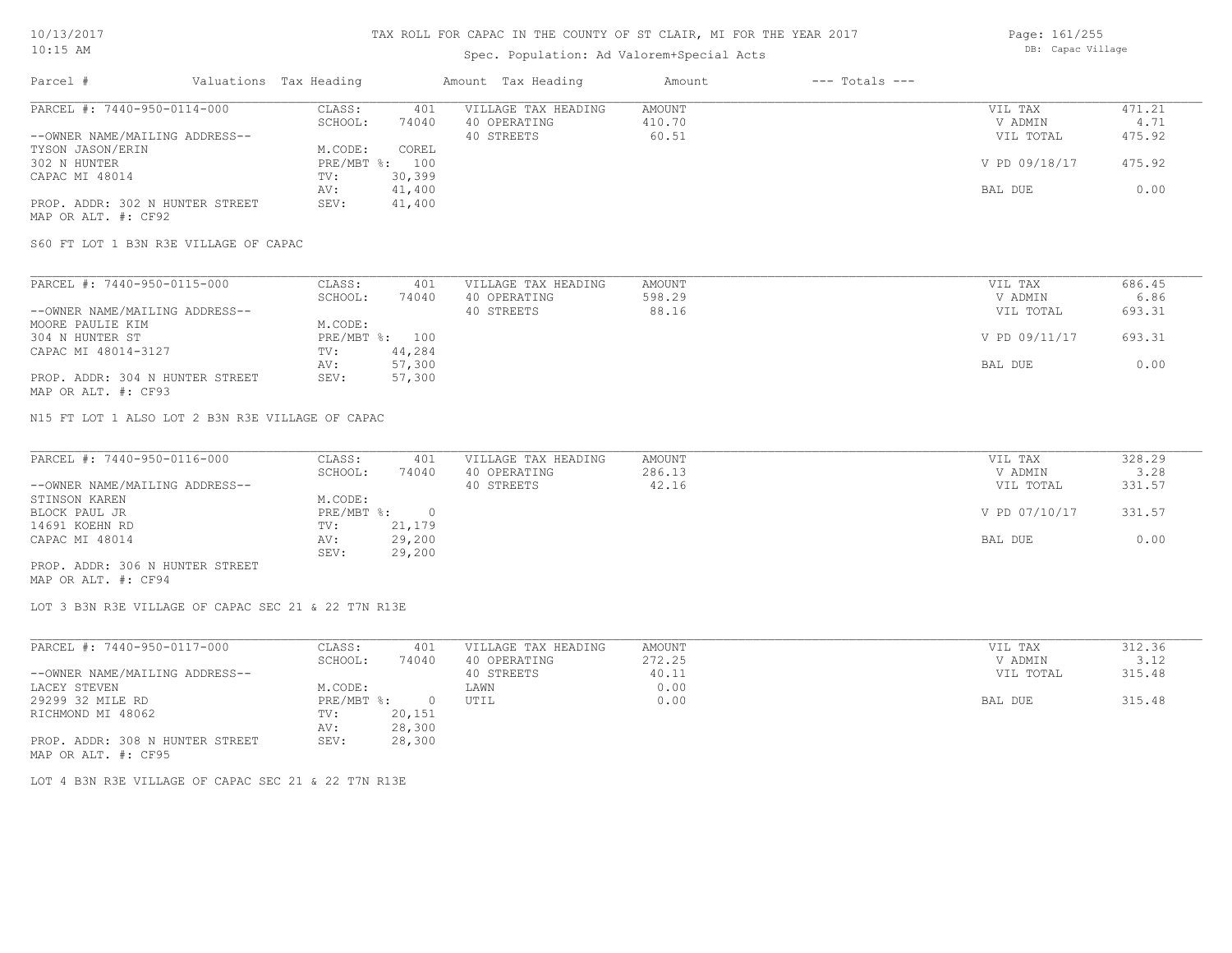### Spec.

| $10:15$ AM |                        | Spec. Population: Ad Valorem+Special Acts |        |                | DB: Capac Village |
|------------|------------------------|-------------------------------------------|--------|----------------|-------------------|
| Parcel #   | Valuations Tax Heading | Amount Tax Heading                        | Amount | --- Totals --- |                   |

Page: 162/255

| PARCEL #: 7440-950-0118-000     | CLASS:  | 401            | VILLAGE TAX HEADING | AMOUNT | VIL TAX       | 535.98 |
|---------------------------------|---------|----------------|---------------------|--------|---------------|--------|
|                                 | SCHOOL: | 74040          | 40 OPERATING        | 467.15 | V ADMIN       | 5.35   |
| --OWNER NAME/MAILING ADDRESS--  |         |                | 40 STREETS          | 68.83  | VIL TOTAL     | 541.33 |
| COOK JOSEPH                     | M.CODE: | COREL          |                     |        |               |        |
| TRUST                           |         | PRE/MBT %: 100 |                     |        | V PD 09/18/17 | 541.33 |
| 316 N HUNTER ST                 | TV:     | 34,577         |                     |        |               |        |
| CAPAC MI 48014-3127             | AV:     | 47,500         |                     |        | BAL DUE       | 0.00   |
|                                 | SEV:    | 47,500         |                     |        |               |        |
| PROP. ADDR: 316 N HUNTER STREET |         |                |                     |        |               |        |

MAP OR ALT. #: CF96A

LOT 5 B3N R3E VILLAGE OF CAPAC

| PARCEL #: 7440-950-0119-000     | CLASS:         | 401    | VILLAGE TAX HEADING | AMOUNT | VIL TAX       | 487.67 |
|---------------------------------|----------------|--------|---------------------|--------|---------------|--------|
|                                 | SCHOOL:        | 74040  | 40 OPERATING        | 425.04 | V ADMIN       | 4.87   |
| --OWNER NAME/MAILING ADDRESS--  |                |        | 40 STREETS          | 62.63  | VIL TOTAL     | 492.54 |
| SAELENS MARY                    | M.CODE:        | COREL  |                     |        |               |        |
| 324 N HUNTER STREET             | PRE/MBT %: 100 |        |                     |        | V PD 09/18/17 | 492.54 |
| CAPAC MI 48014-3127             | TV:            | 31,460 |                     |        |               |        |
|                                 | AV:            | 38,400 |                     |        | BAL DUE       | 0.00   |
| PROP. ADDR: 324 N HUNTER STREET | SEV:           | 38,400 |                     |        |               |        |

MAP OR ALT. #: CF96B

LOT 6 B3N R3E VILLAGE OF CAPAC SEC 21 & 22 T7N R13E

| PARCEL #: 7440-950-0120-000    | CLASS:  | 401            | VILLAGE TAX HEADING | AMOUNT | VIL TAX       | 485.77 |
|--------------------------------|---------|----------------|---------------------|--------|---------------|--------|
|                                | SCHOOL: | 74040          | 40 OPERATING        | 423.39 | V ADMIN       | 4.85   |
| --OWNER NAME/MAILING ADDRESS-- |         |                | 40 STREETS          | 62.38  | VIL TOTAL     | 490.62 |
| KRIESCH RONALD/SHARON          | M.CODE: |                |                     |        |               |        |
| 325 N LESTER ST                |         | PRE/MBT %: 100 |                     |        | V PD 09/11/17 | 490.62 |
| CAPAC MI 48014-3139            | TV:     | 31,338         |                     |        |               |        |
|                                | AV:     | 43,300         |                     |        | BAL DUE       | 0.00   |
| PROP. ADDR: 325 N LESTER ST    | SEV:    | 43,300         |                     |        |               |        |
| MAP OR ALT. #: CF96C           |         |                |                     |        |               |        |

LOT 7 B3N R3E VILLAGE OF CAPAC SEC 21 & 22 T7N R13E

| PARCEL #: 7440-950-0121-000    | CLASS:  | 401            | VILLAGE TAX HEADING | AMOUNT | VIL TAX       | 425.86 |
|--------------------------------|---------|----------------|---------------------|--------|---------------|--------|
|                                | SCHOOL: | 74040          | 40 OPERATING        | 371.17 | V ADMIN       | 4.25   |
| --OWNER NAME/MAILING ADDRESS-- |         |                | 40 STREETS          | 54.69  | VIL TOTAL     | 430.11 |
| GUERRERO VANESSA               | M.CODE: |                |                     |        |               |        |
| GUERRERO VIOLETA               |         | PRE/MBT %: 100 |                     |        | V PD 09/15/17 | 430.11 |
| 321 N LESTER ST                | TV:     | 27,473         |                     |        |               |        |
| CAPAC MI 48014-3139            | AV:     | 37,700         |                     |        | BAL DUE       | 0.00   |
|                                | SEV:    | 37,700         |                     |        |               |        |
| PROP. ADDR: 321 N LESTER ST    |         |                |                     |        |               |        |

MAP OR ALT. #: CF96D

LOT 8 B3N R3E VILLAGE OF CAPAC SEC 21 & 22 T7N R13E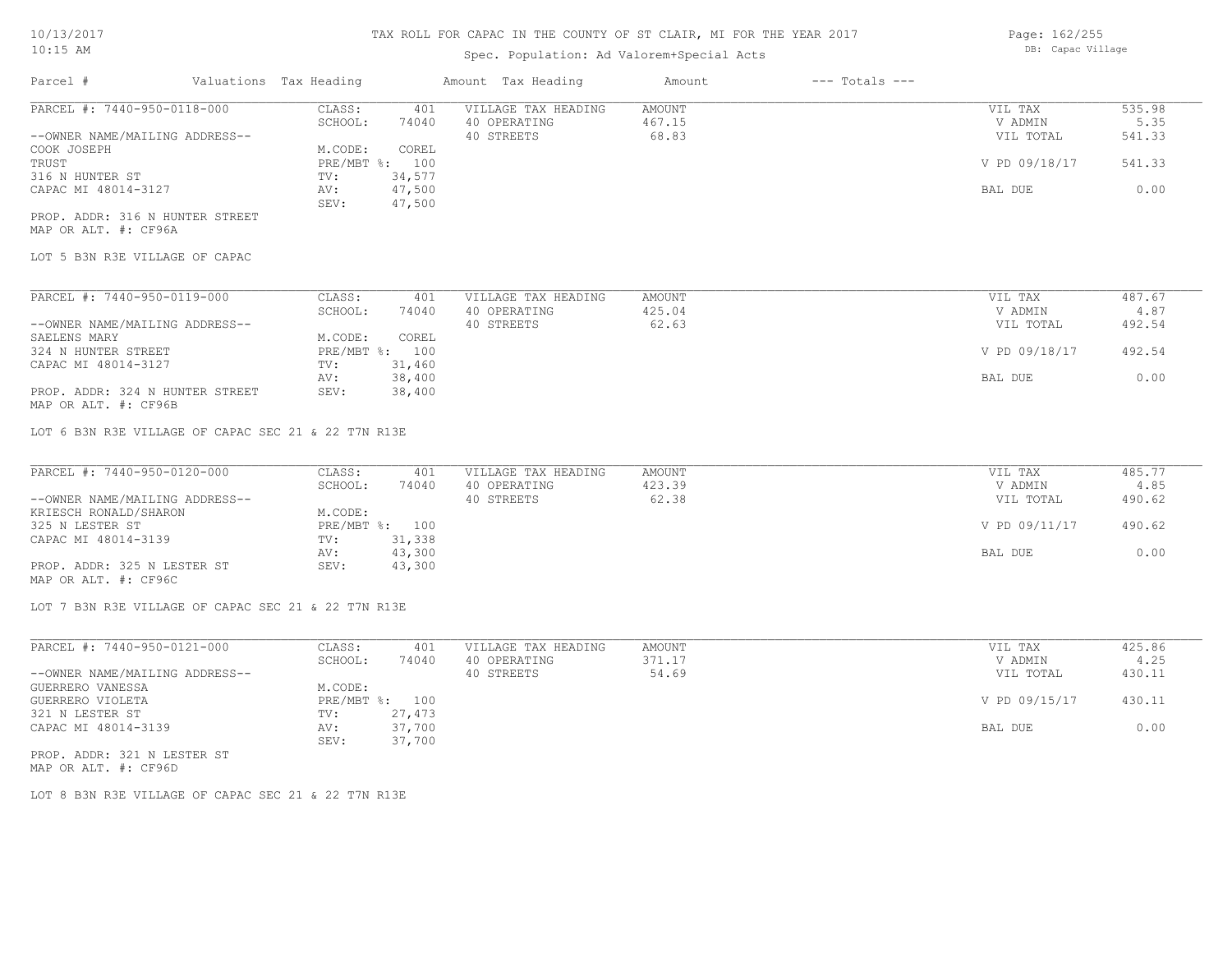## Spec. Population: Ad Valorem+Special Acts

| Parcel #                           | Valuations Tax Heading |                | Amount Tax Heading  | Amount | $---$ Totals $---$ |           |        |
|------------------------------------|------------------------|----------------|---------------------|--------|--------------------|-----------|--------|
| PARCEL #: 7440-950-0122-000        | CLASS:                 | 401            | VILLAGE TAX HEADING | AMOUNT |                    | VIL TAX   | 461.50 |
|                                    | SCHOOL:                | 74040          | 40 OPERATING        | 402.23 |                    | V ADMIN   | 4.61   |
| --OWNER NAME/MAILING ADDRESS--     |                        |                | 40 STREETS          | 59.27  |                    | VIL TOTAL | 466.11 |
| ADAMS DENNIS A/DIANE L ADAMS TRUST | M.CODE:                |                |                     |        |                    |           |        |
| 317 N LESTER ST                    |                        | PRE/MBT %: 100 |                     |        |                    | BAL DUE   | 466.11 |
| CAPAC MI 48014-3139                | TV:                    | 29,772         |                     |        |                    |           |        |
|                                    | AV:                    | 40,700         |                     |        |                    |           |        |
| PROP. ADDR: 317 N LESTER ST        | SEV:                   | 40,700         |                     |        |                    |           |        |
| MAP OR ALT. #: CF96E               |                        |                |                     |        |                    |           |        |

LOT 9 B3N R3E VILLAGE OF CAPAC SEC 21 & 22 T7N R13E

| PARCEL #: 7440-950-0123-000      | CLASS:  | 401            | VILLAGE TAX HEADING | AMOUNT | VIL TAX       | 526.26 |
|----------------------------------|---------|----------------|---------------------|--------|---------------|--------|
|                                  | SCHOOL: | 74040          | 40 OPERATING        | 458.68 | V ADMIN       | 5.26   |
| --OWNER NAME/MAILING ADDRESS--   |         |                | 40 STREETS          | 67.58  | VIL TOTAL     | 531.52 |
| DRAKE EVELYN L.                  | M.CODE: |                |                     |        |               |        |
| P.O.BOX 402                      |         | PRE/MBT %: 100 |                     |        | V PD 08/30/17 | 531.52 |
| CAPAC MI 48014-3104              | TV:     | 33,950         |                     |        |               |        |
|                                  | AV:     | 46,600         |                     |        | BAL DUE       | 0.00   |
| PROP. ADDR: 315 E ALDRICH STREET | SEV:    | 46,600         |                     |        |               |        |
| MAP OR ALT. #: CF97A             |         |                |                     |        |               |        |

E73' OF LOTS 11 & 12 BLK 3N R3E VILLAGE OF CAPAC

| PARCEL #: 7440-950-0123-250    | CLASS:  | 402            | VILLAGE TAX HEADING | AMOUNT | VIL TAX   | 123.42 |
|--------------------------------|---------|----------------|---------------------|--------|-----------|--------|
|                                | SCHOOL: | 74040          | 40 OPERATING        | 107.57 | V ADMIN   | 1.23   |
| --OWNER NAME/MAILING ADDRESS-- |         |                | 40 STREETS          | 15.85  | VIL TOTAL | 124.65 |
| ADAMS DENNIS/DIANE REV. TRUST  | M.CODE: |                |                     |        |           |        |
| 317 N LESTER ST P.O.BOX 507    |         | PRE/MBT %: 100 |                     |        | BAL DUE   | 124.65 |
| CAPAC MI 48014-3138            | TV:     | 7,962          |                     |        |           |        |
|                                | AV:     | 14,300         |                     |        |           |        |
| PROP. ADDR: N LESTER ST.       | SEV:    | 14,300         |                     |        |           |        |
| MAP OR ALT. #: CF97B           |         |                |                     |        |           |        |

LOT 10 B3N R3E VILLAGE OF CAPAC

| PARCEL #: 7440-950-0124-000      | CLASS:     | 401    | VILLAGE TAX HEADING | AMOUNT | VIL TAX       | 464.72 |
|----------------------------------|------------|--------|---------------------|--------|---------------|--------|
|                                  | SCHOOL:    | 74040  | 40 OPERATING        | 405.04 | V ADMIN       | 4.64   |
| --OWNER NAME/MAILING ADDRESS--   |            |        | 40 STREETS          | 59.68  | VIL TOTAL     | 469.36 |
| WITHUN GERALD/DIANA              | M.CODE:    |        |                     |        |               |        |
| 305 E ALDRICH ST                 | PRE/MBT %: | 100    |                     |        | V PD 09/15/17 | 469.36 |
| CAPAC MI 48014-3104              | TV:        | 29,980 |                     |        |               |        |
|                                  | AV:        | 41,100 |                     |        | BAL DUE       | 0.00   |
| PROP. ADDR: 305 E ALDRICH STREET | SEV:       | 41,100 |                     |        |               |        |
| MAP OR ALT. #: CF98              |            |        |                     |        |               |        |

E75' OF W 77' OF LOTS 11 & 12 B3N R3E VILLAGE OF CAPAC

Page: 163/255 DB: Capac Village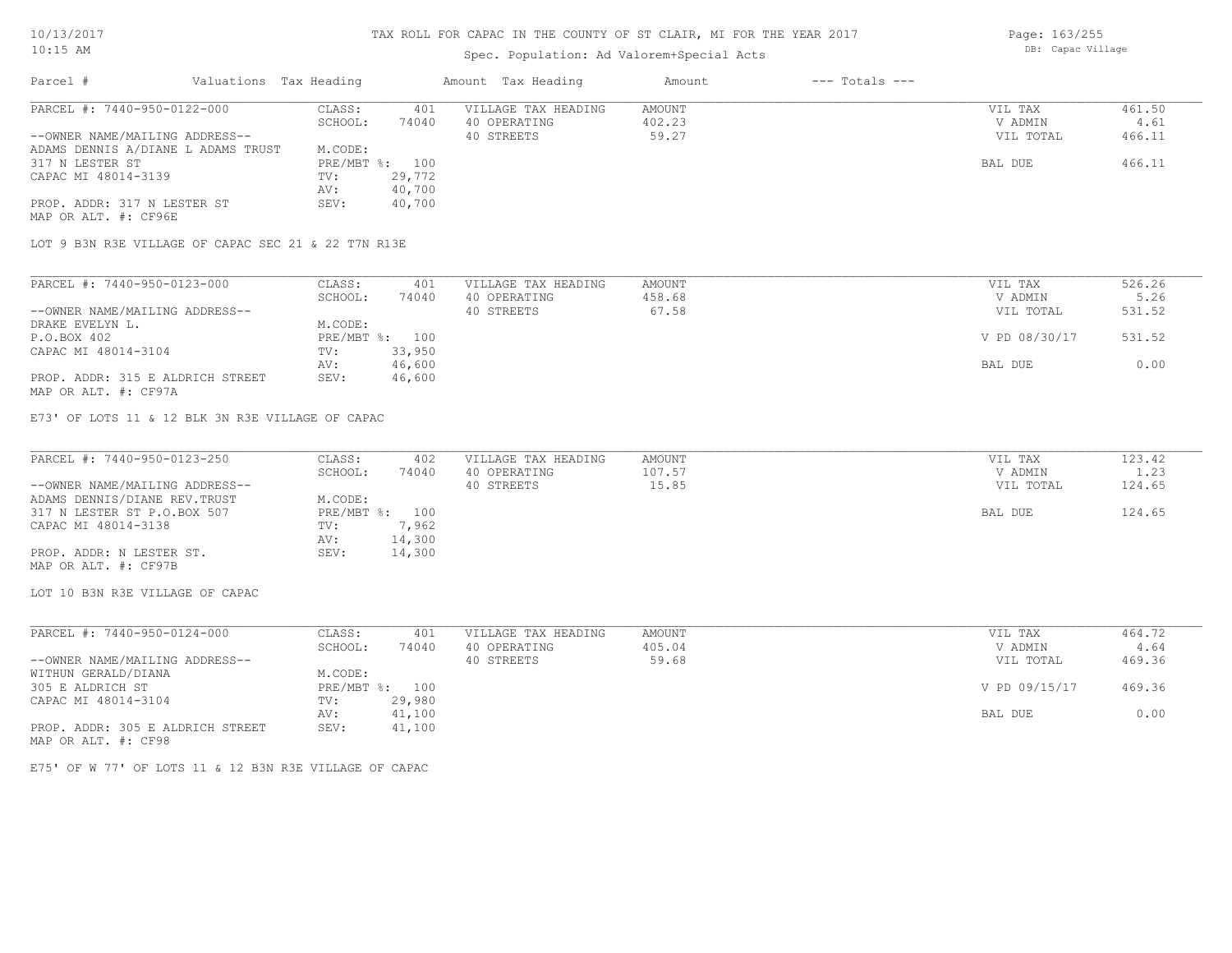### Spec. Population: Ad Valorem+Special Acts

Page: 164/255 DB: Capac Village

| Parcel #                       | Valuations Tax Heading |        | Amount Tax Heading  | Amount | $---$ Totals $---$ |               |        |
|--------------------------------|------------------------|--------|---------------------|--------|--------------------|---------------|--------|
| PARCEL #: 7440-950-0125-000    | CLASS:                 | 201    | VILLAGE TAX HEADING | AMOUNT |                    | VIL TAX       | 876.92 |
|                                | SCHOOL:                | 74040  | 40 OPERATING        | 764.30 |                    | V ADMIN       | 8.76   |
| --OWNER NAME/MAILING ADDRESS-- |                        |        | 40 STREETS          | 112.62 |                    | VIL TOTAL     | 885.68 |
| DIMOSKI JASON                  | M.CODE:                |        |                     |        |                    |               |        |
| 8288 TAMARACK LN               | $PRE/MBT$ %:           |        |                     |        |                    | V PD 08/04/17 | 885.68 |
| ROMEO MI 48065                 | TV:                    | 56,571 |                     |        |                    |               |        |
|                                | AV:                    | 62,400 |                     |        |                    | BAL DUE       | 0.00   |
| PROP. ADDR: 101 N MAIN ST      | SEV:                   | 62,400 |                     |        |                    |               |        |
|                                |                        |        |                     |        |                    |               |        |

MAP OR ALT. #: CF99

THE S 37 FT OF THE E 92 FT OF LOT 1 B1N R1W VILLAGE OF CAPAC SEC 21 & 22 T7N R13E

| PARCEL #: 7440-950-0126-000    | CLASS:     | 201    | VILLAGE TAX HEADING | AMOUNT | VIL TAX       | 603.95 |
|--------------------------------|------------|--------|---------------------|--------|---------------|--------|
|                                | SCHOOL:    | 74040  | 40 OPERATING        | 526.39 | V ADMIN       | 6.03   |
| --OWNER NAME/MAILING ADDRESS-- |            |        | 40 STREETS          | 77.56  | VIL TOTAL     | 609.98 |
| DEMIL, ROBERT/SUSAN            | M.CODE:    |        |                     |        |               |        |
| P.O. BOX 911                   | PRE/MBT %: |        |                     |        | V PD 09/15/17 | 609.98 |
| ARMADA MI 48005                | TV:        | 38,962 |                     |        |               |        |
|                                | AV:        | 42,900 |                     |        | BAL DUE       | 0.00   |
| PROP. ADDR: 103 N MAIN ST      | SEV:       | 42,900 |                     |        |               |        |
| MAP OR ALT. #: CF100           |            |        |                     |        |               |        |

THEREOF ALSO EXC THE N 16 FT THEREOF B1N R1W VILLAGE OF CAPAC SEC 21 & 22 T7N R13E LOT 1 EXC THE S 37 FT OF THE E 92 FT THEREOF ALSO EXC THE W 51 FT OF THE S 56.5 FT

| PARCEL #: 7440-950-0127-000    | CLASS:     | 201    | VILLAGE TAX HEADING | AMOUNT | VIL TAX       | 472.18 |
|--------------------------------|------------|--------|---------------------|--------|---------------|--------|
|                                | SCHOOL:    | 74040  | 40 OPERATING        | 411.54 | V ADMIN       | 4.72   |
| --OWNER NAME/MAILING ADDRESS-- |            |        | 40 STREETS          | 60.64  | VIL TOTAL     | 476.90 |
| ROBERTSON LEWIS                | M.CODE:    |        |                     |        |               |        |
| 3131 N SUMMERS RD              | PRE/MBT %: |        |                     |        | V PD 09/11/17 | 476.90 |
| IMLAY CITY MI 48444            | TV:        | 30,461 |                     |        |               |        |
|                                | AV:        | 32,100 |                     |        | BAL DUE       | 0.00   |
| PROP. ADDR: 103 W MILL ST      | SEV:       | 32,100 |                     |        |               |        |
| $\frac{1}{2}$                  |            |        |                     |        |               |        |

MAP OR ALT. #: CF101

THE W 51 FT OF THE S 56.5 FT OF LOT 1 B1N R1W VILLAGE OF CAPAC SEC 21 & 22 T7N R13E

| PARCEL #: 7440-950-0128-000    | CLASS:       | 201    | VILLAGE TAX HEADING | AMOUNT | VIL TAX   | 809.45 |
|--------------------------------|--------------|--------|---------------------|--------|-----------|--------|
|                                | SCHOOL:      | 74040  | 40 OPERATING        | 705.50 | V ADMIN   | 8.09   |
| --OWNER NAME/MAILING ADDRESS-- |              |        | 40 STREETS          | 103.95 | VIL TOTAL | 817.54 |
| KHAN MAOBULUR R.               | M.CODE:      |        |                     |        |           |        |
| HAQ IHSAN                      | $PRE/MBT$ %: |        |                     |        | BAL DUE   | 817.54 |
| P.O.BOX 479                    | TV:          | 52,219 |                     |        |           |        |
| ARMADA MI 48005                | AV:          | 57,500 |                     |        |           |        |
|                                | SEV:         | 57,500 |                     |        |           |        |
| PROP. ADDR: 107 N MAIN ST      |              |        |                     |        |           |        |

MAP OR ALT. #: CF102

T7N R13E THE N 16 FT OF LOT 1 & THE S 22 FT OF LOT 2 B1N R1W VILLAGE OF CAPAC SEC 21 & 22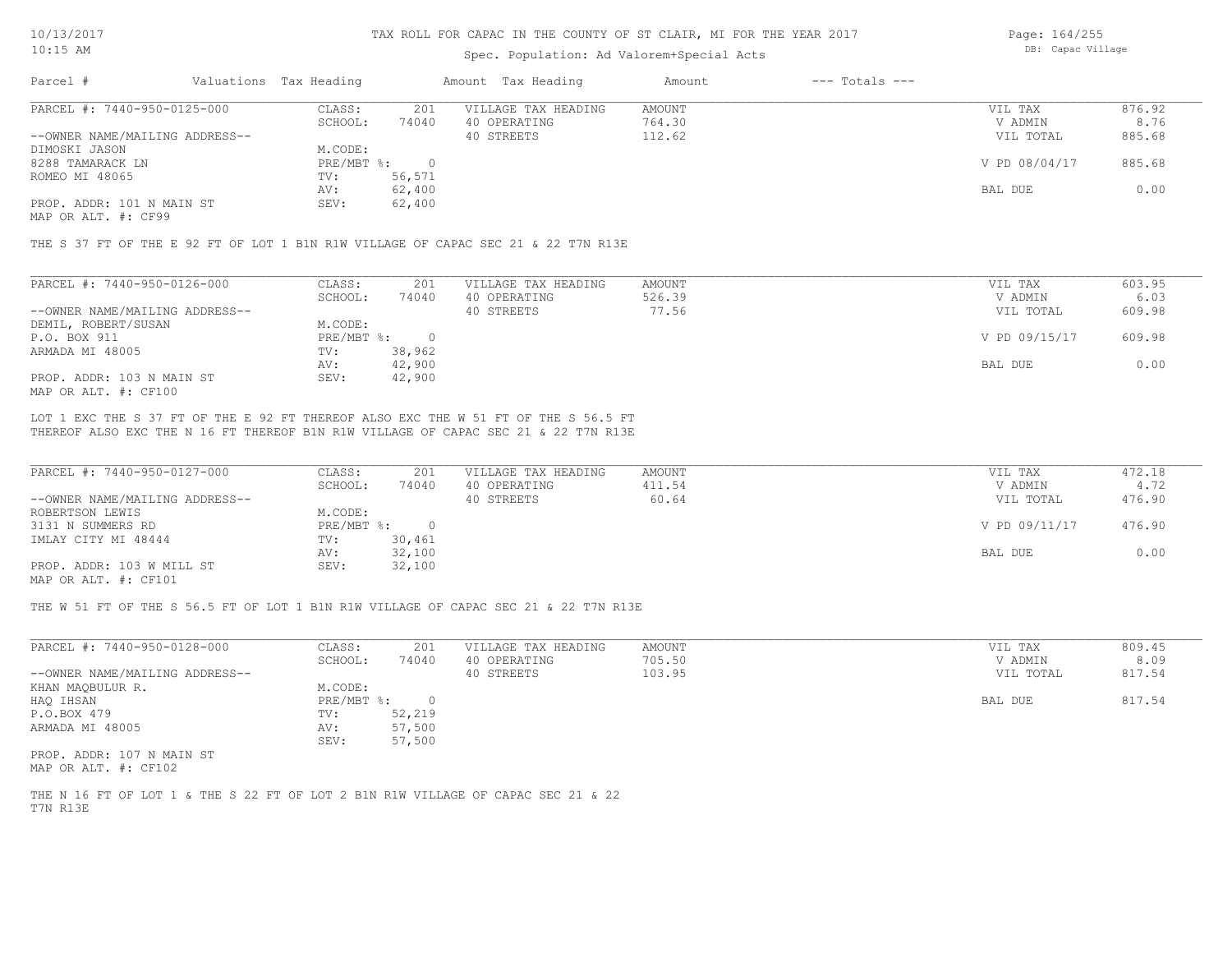## Spec. Population: Ad Valorem+Special Acts

Page: 165/255 DB: Capac Village

| Parcel #                       | Valuations Tax Heading |        | Amount Tax Heading  | Amount | $---$ Totals $---$ |               |        |
|--------------------------------|------------------------|--------|---------------------|--------|--------------------|---------------|--------|
| PARCEL #: 7440-950-0129-000    | CLASS:                 | 201    | VILLAGE TAX HEADING | AMOUNT |                    | VIL TAX       | 443.93 |
|                                | SCHOOL:                | 74040  | 40 OPERATING        | 386.92 |                    | V ADMIN       | 4.43   |
| --OWNER NAME/MAILING ADDRESS-- |                        |        | 40 STREETS          | 57.01  |                    | VIL TOTAL     | 448.36 |
| 109 N MAIN, LLC                | M.CODE:                |        |                     |        |                    |               |        |
| 6419 STERLING ROAD             | PRE/MBT %:             |        |                     |        |                    | V PD 08/16/17 | 448.36 |
| YALE MI 48097                  | TV:                    | 28,639 |                     |        |                    |               |        |
|                                | AV:                    | 31,500 |                     |        |                    | BAL DUE       | 0.00   |
| PROP. ADDR: 109 N MAIN ST      | SEV:                   | 31,500 |                     |        |                    |               |        |
| MAP OR ALT. #: CF103           |                        |        |                     |        |                    |               |        |

THE N 25 FT OF THE S 47 FT OF LOT 2 B1N R1W VILLAGE OF CAPAC

| PARCEL #: 7440-950-0130-000    | CLASS:     | 703   | VILLAGE TAX HEADING | AMOUNT | VIL TAX   | 0.00 |
|--------------------------------|------------|-------|---------------------|--------|-----------|------|
|                                | SCHOOL:    | 74040 | 40 OPERATING        | 0.00   | V ADMIN   | 0.00 |
| --OWNER NAME/MAILING ADDRESS-- |            |       | 40 STREETS          | 0.00   | VIL TOTAL | 0.00 |
| VILLAGE OF CAPAC               | M.CODE:    |       |                     |        |           |      |
| 131 N MAIN ST                  | PRE/MBT %: |       |                     |        | BAL DUE   | 0.00 |
| CAPAC MI 48014                 | TV:        |       |                     |        |           |      |
|                                | AV:        |       |                     |        |           |      |
| PROP. ADDR: 111 N MAIN ST      | SEV:       |       |                     |        |           |      |
|                                |            |       |                     |        |           |      |

MAP OR ALT. #: C104

THE S 27.5 FT OF THE N 28 FT OF LOT 2 B1N R1W VILLAGE OF CAPAC SEC 21 & 22 T7N R13E

| PARCEL #: 7440-950-0131-000    | CLASS:       | 703   | VILLAGE TAX HEADING | AMOUNT | VIL TAX   | 0.00 |
|--------------------------------|--------------|-------|---------------------|--------|-----------|------|
|                                | SCHOOL:      | 74040 | 40 OPERATING        | 0.00   | V ADMIN   | 0.00 |
| --OWNER NAME/MAILING ADDRESS-- |              |       | 40 STREETS          | 0.00   | VIL TOTAL | 0.00 |
| VILLAGE OF CAPAC               | M.CODE:      |       |                     |        |           |      |
| P.O. BOX 218                   | $PRE/MBT$ %: |       |                     |        | BAL DUE   | 0.00 |
| CAPAC MI 48014                 | TV:          |       |                     |        |           |      |
|                                | AV:          |       |                     |        |           |      |
| PROP. ADDR: 113 N MAIN ST      | SEV:         |       |                     |        |           |      |
| MAP OR ALT. #: CF105           |              |       |                     |        |           |      |

T7N R13E THE S 25 FT OF LOT 3 & THE N 0.5 FT OF LOT 2 B1N R1W VILLAGE OF CAPAC SEC 21 & 22

| PARCEL #: 7440-950-0132-000    | CLASS:     | 705   | VILLAGE TAX HEADING | AMOUNT | VIL TAX   | 0.00 |
|--------------------------------|------------|-------|---------------------|--------|-----------|------|
|                                | SCHOOL:    | 74040 | 40 OPERATING        | 0.00   | V ADMIN   | 0.00 |
| --OWNER NAME/MAILING ADDRESS-- |            |       | 40 STREETS          | 0.00   | VIL TOTAL | 0.00 |
| AMERICAN LEGION INC #142       | M.CODE:    |       |                     |        |           |      |
| P.O. BOX 301                   | PRE/MBT %: |       |                     |        | BAL DUE   | 0.00 |
| CAPAC MI 48014                 | TV:        |       |                     |        |           |      |
|                                | AV:        |       |                     |        |           |      |
| PROP. ADDR: 115 N MAIN ST      | SEV:       |       |                     |        |           |      |
| MAP OR ALT. #: CF106           |            |       |                     |        |           |      |

R13E LOT 3 EXC N 26.5 FT & EXC S 25 FT THEREOF B1N R1W VILLAGE OF CAPAC SEC 21 & 22 T7N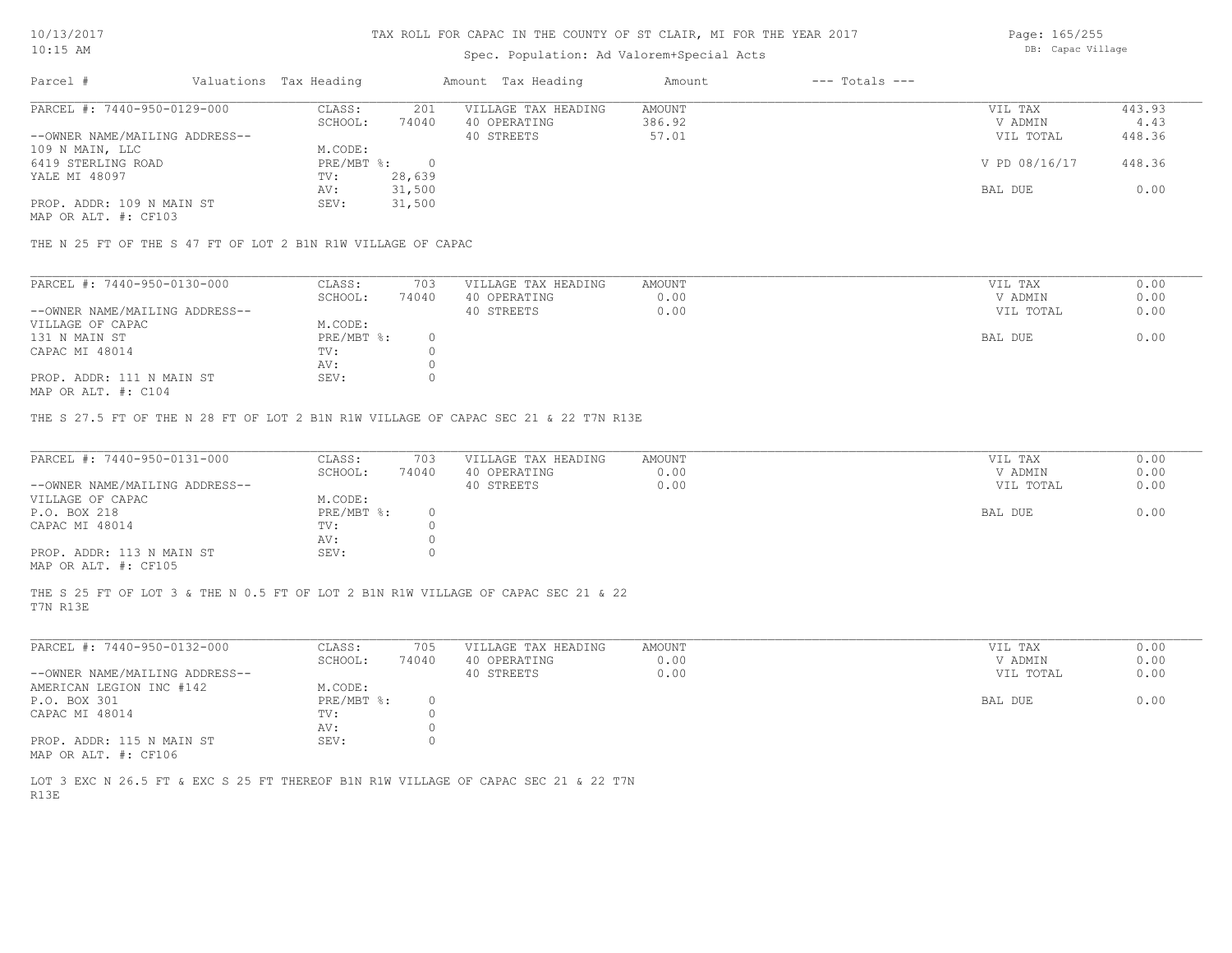# Spec. Population: Ad Valorem+Special Acts

Page: 166/255 DB: Capac Village

| Parcel #                                                                                      | Valuations Tax Heading |                | Amount Tax Heading         | Amount          | $---$ Totals $---$ |                      |                |
|-----------------------------------------------------------------------------------------------|------------------------|----------------|----------------------------|-----------------|--------------------|----------------------|----------------|
| PARCEL #: 7440-950-0133-000                                                                   | CLASS:                 | 201            | VILLAGE TAX HEADING        | <b>AMOUNT</b>   |                    | VIL TAX              | 412.56         |
| --OWNER NAME/MAILING ADDRESS--                                                                | SCHOOL:                | 74040          | 40 OPERATING<br>40 STREETS | 359.58<br>52.98 |                    | V ADMIN<br>VIL TOTAL | 4.12<br>416.68 |
| CAPAC HARDWARE STORE, LLC                                                                     | M.CODE:                |                |                            |                 |                    |                      |                |
| 119 N MAIN ST                                                                                 | PRE/MBT %:             | $\overline{0}$ |                            |                 |                    | V PD 09/11/17        | 416.68         |
| CAPAC MI 48014                                                                                | TV:                    | 26,615         |                            |                 |                    |                      |                |
|                                                                                               | AV:                    | 29,100         |                            |                 |                    | BAL DUE              | 0.00           |
| PROP. ADDR: 117 N MAIN ST                                                                     | SEV:                   | 29,100         |                            |                 |                    |                      |                |
| MAP OR ALT. #: CF107                                                                          |                        |                |                            |                 |                    |                      |                |
| N26.5 FT OF LOT 3 & S 1.83 FT OF LOT 4 B1N R1W VILLAGE OF CAPAC SEC 21 & 22 T7N<br>R13E       |                        |                |                            |                 |                    |                      |                |
| PARCEL #: 7440-950-0134-000                                                                   | CLASS:                 | 201            | VILLAGE TAX HEADING        | AMOUNT          |                    | VIL TAX              | 1,261.27       |
|                                                                                               | SCHOOL:                | 74040          | 40 OPERATING               | 1,099.29        |                    | V ADMIN              | 12.61          |
| --OWNER NAME/MAILING ADDRESS--                                                                |                        |                | 40 STREETS                 | 161.98          |                    | VIL TOTAL            | 1,273.88       |
| CAPAC HARDWARE STORE, LLC                                                                     | M.CODE:                |                |                            |                 |                    |                      |                |
| 119 N MAIN ST                                                                                 |                        | PRE/MBT %: 0   |                            |                 |                    | V PD 09/11/17        | 1,273.88       |
| CAPAC MI 48014                                                                                | TV:                    | 81,366         |                            |                 |                    |                      |                |
|                                                                                               | AV:                    | 89,800         |                            |                 |                    | BAL DUE              | 0.00           |
| PROP. ADDR: 119 N MAIN ST                                                                     | SEV:                   | 89,800         |                            |                 |                    |                      |                |
| MAP OR ALT. #: CF108                                                                          |                        |                |                            |                 |                    |                      |                |
| LOT 4 EXC S 1.83 FT & EXC N 6.50 FT THEREOF B1N R1W VILLAGE OF CAPAC SEC 21 & 22<br>T7N R13E  |                        |                |                            |                 |                    |                      |                |
| PARCEL #: 7440-950-0135-000                                                                   | CLASS:                 | 201            | VILLAGE TAX HEADING        | AMOUNT          |                    | VIL TAX              | 1,349.13       |
|                                                                                               | SCHOOL:                | 74040          | 40 OPERATING               | 1,175.87        |                    | V ADMIN              | 13.49          |
| --OWNER NAME/MAILING ADDRESS--                                                                |                        |                | 40 STREETS                 | 173.26          |                    | VIL TOTAL            | 1,362.62       |
| AGF PROPERTIES, INC                                                                           | M.CODE:                |                |                            |                 |                    |                      |                |
| 4353 32 MILE RD                                                                               | $PRE/MBT$ $\div$       | $\overline{0}$ |                            |                 |                    | V PD 08/23/17        | 1,362.62       |
| ROMEO MI 48065                                                                                | TV:                    | 87,034         |                            |                 |                    |                      |                |
|                                                                                               | AV:                    | 96,100         |                            |                 |                    | BAL DUE              | 0.00           |
| PROP. ADDR: 127 N MAIN ST<br>MAP OR ALT. #: CF109                                             | SEV:                   | 96,100         |                            |                 |                    |                      |                |
| THE N 6.5 FT OF LOT 4 & THE S 70 FT OF LOT 5 B1N R1W VILLAGE OF CAPAC SEC 21 & 22<br>T7N R13E |                        |                |                            |                 |                    |                      |                |
| PARCEL #: 7440-950-0136-000                                                                   | CLASS:                 | 703            | VILLAGE TAX HEADING        | AMOUNT          |                    | VIL TAX              | 0.00           |
|                                                                                               | SCHOOL:                | 74040          | 40 OPERATING               | 0.00            |                    | V ADMIN              | 0.00           |
| --OWNER NAME/MAILING ADDRESS--                                                                |                        |                | 40 STREETS                 | 0.00            |                    | VIL TOTAL            | 0.00           |
| TOWNSHIP OF MUSSEY HALL                                                                       | M.CODE:                |                |                            |                 |                    |                      |                |
|                                                                                               | PRE/MBT %:             | $\circ$        |                            |                 |                    | BAL DUE              | 0.00           |
| PROP. ADDR: 135 N MAIN ST                                                                     | TV:                    | $\circ$        |                            |                 |                    |                      |                |
| MAP OR ALT. #: CF110/111                                                                      | AV:                    | 0<br>$\circ$   |                            |                 |                    |                      |                |
|                                                                                               | SEV:                   |                |                            |                 |                    |                      |                |

E58' OF N 30' & S 3' OF N 33' OF E 60' OF LOT 6 BIN R/W VILLAGE OF CAPAC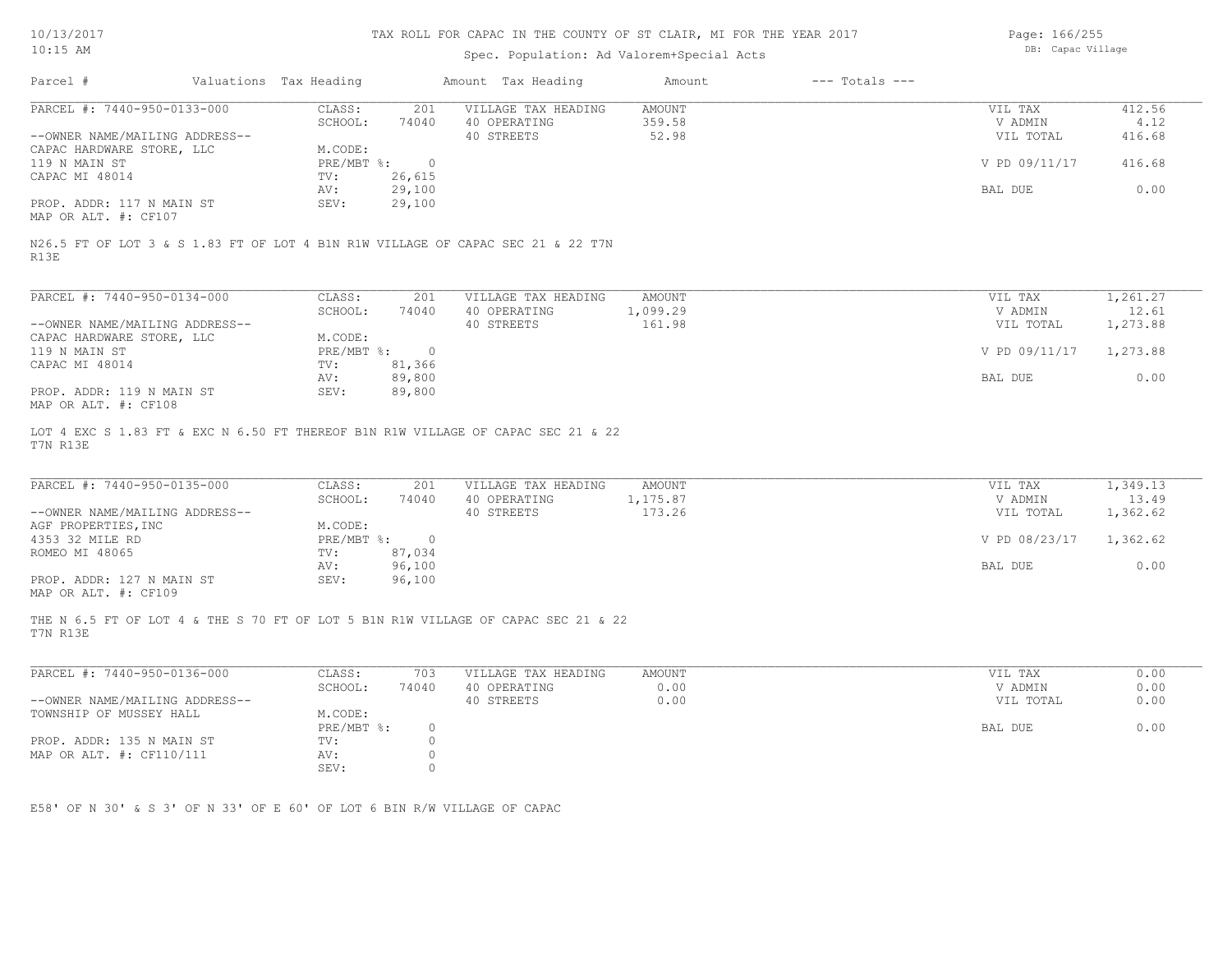## Spec. Population: Ad Valorem+Special Acts

| Parcel #                       | Valuations Tax Heading |       | Amount Tax Heading  | Amount | $---$ Totals $---$ |           |      |
|--------------------------------|------------------------|-------|---------------------|--------|--------------------|-----------|------|
| PARCEL #: 7440-950-0137-000    | CLASS:                 | 703   | VILLAGE TAX HEADING | AMOUNT |                    | VIL TAX   | 0.00 |
|                                | SCHOOL:                | 74040 | 40 OPERATING        | 0.00   |                    | V ADMIN   | 0.00 |
| --OWNER NAME/MAILING ADDRESS-- |                        |       | 40 STREETS          | 0.00   |                    | VIL TOTAL | 0.00 |
| VILLAGE OF CAPAC               | M.CODE:                |       |                     |        |                    |           |      |
| 131 N MAIN ST                  | PRE/MBT %:             |       |                     |        |                    | BAL DUE   | 0.00 |
| CAPAC MI 48014                 | TV:                    |       |                     |        |                    |           |      |
|                                | AV:                    |       |                     |        |                    |           |      |
| PROP. ADDR: 131 N MAIN ST      | SEV:                   |       |                     |        |                    |           |      |
|                                |                        |       |                     |        |                    |           |      |

MAP OR ALT. #: CF112

R/W VILLAGE OF CAPAC LOT 6 & N 5' OF LOT 5 EXC E 58' OF N 30' & EXC S 3' OF N 33' OF E 60' OF LOT 6 BIN

| PARCEL #: 7440-950-0139-000     | CLASS:     | 708   | VILLAGE TAX HEADING | AMOUNT | VIL TAX   | 0.00 |
|---------------------------------|------------|-------|---------------------|--------|-----------|------|
|                                 | SCHOOL:    | 74040 | 40 OPERATING        | 0.00   | V ADMIN   | 0.00 |
| --OWNER NAME/MAILING ADDRESS--  |            |       | 40 STREETS          | 0.00   | VIL TOTAL | 0.00 |
| FIRST BAPTIST CHURCH            | M.CODE:    |       |                     |        |           |      |
| 108 W CHURCH ST                 | PRE/MBT %: |       |                     |        | BAL DUE   | 0.00 |
| CAPAC MI 48014-3005             | TV:        |       |                     |        |           |      |
|                                 | AV:        |       |                     |        |           |      |
| PROP. ADDR: 108 W CHURCH STRRET | SEV:       |       |                     |        |           |      |
| MAP OR ALT. #: CF113/114        |            |       |                     |        |           |      |

LOTS 7,8 & 9 BIN R/W VILLAGE OF CAPAC

| PARCEL #: 7440-950-0140-000    | CLASS:       | 401    | VILLAGE TAX HEADING | AMOUNT | VIL TAX       | 385.36 |
|--------------------------------|--------------|--------|---------------------|--------|---------------|--------|
|                                | SCHOOL:      | 74040  | 40 OPERATING        | 335.87 | V ADMIN       | 3.85   |
| --OWNER NAME/MAILING ADDRESS-- |              |        | 40 STREETS          | 49.49  | VIL TOTAL     | 389.21 |
| LOPER DWAYNE A/MELANIE         | M.CODE:      | OLALS  |                     |        |               |        |
| 106 N NEEPER                   | $PRE/MBT$ %: | 100    |                     |        | V PD 09/01/17 | 389.21 |
| CAPAC MI 48014                 | TV:          | 24,860 |                     |        |               |        |
|                                | AV:          | 34,100 |                     |        | BAL DUE       | 0.00   |
| PROP. ADDR: 106 N NEEPER ST    | SEV:         | 34,100 |                     |        |               |        |
|                                |              |        |                     |        |               |        |

MAP OR ALT. #: CF115

N50 FT OF LOT 10 B1N R1W VILLAGE OF CAPAC

| PARCEL #: 7440-950-0141-000    | CLASS:     | 401    | VILLAGE TAX HEADING | AMOUNT | VIL TAX   | 374.03 |
|--------------------------------|------------|--------|---------------------|--------|-----------|--------|
|                                | SCHOOL:    | 74040  | 40 OPERATING        | 326.00 | V ADMIN   | 3.74   |
| --OWNER NAME/MAILING ADDRESS-- |            |        | 40 STREETS          | 48.03  | VIL TOTAL | 377.77 |
| SCHONEMAN HAROLD/ROGER         | M.CODE:    |        |                     |        |           |        |
| 7608 LANSING AVE               | PRE/MBT %: |        |                     |        | BAL DUE   | 377.77 |
| JACKSON MI 49201               | TV:        | 24,130 |                     |        |           |        |
|                                | AV:        | 31,900 |                     |        |           |        |
| PROP. ADDR: 104 N NEEPER ST    | SEV:       | 31,900 |                     |        |           |        |
| MAP OR ALT. #: CF116           |            |        |                     |        |           |        |

& 22 T7N R13E THE S 25 FT OF LOT 10 & THE N 25 FT OF LOTS 11 & 12 B1N R1W VILLAGE OF CAPAC SEC 21 Page: 167/255 DB: Capac Village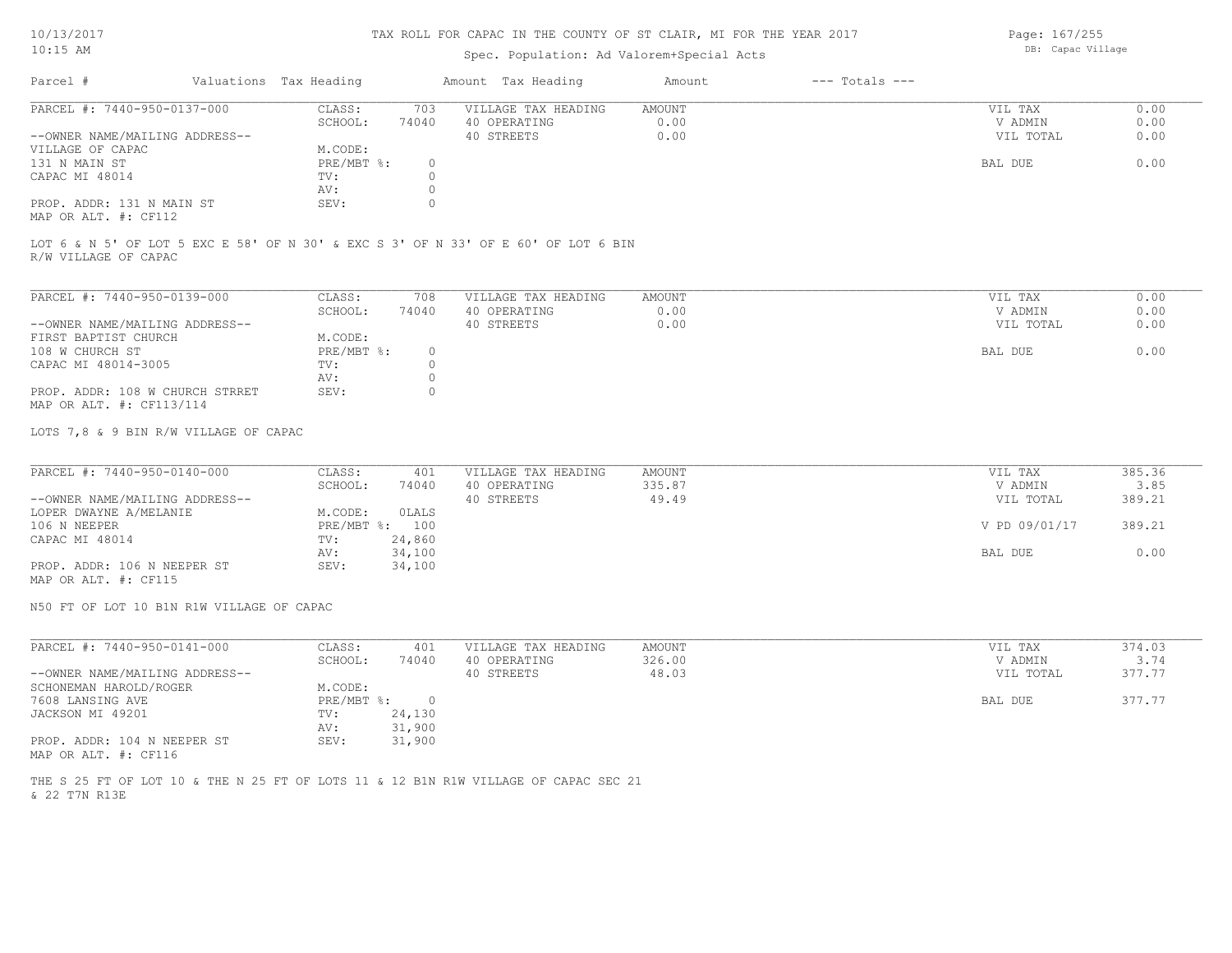### Spec. Population: Ad Valorem+Special Acts

Page: 168/255 DB: Capac Village

| Parcel #                       | Valuations Tax Heading |        | Amount Tax Heading  | Amount | $---$ Totals $---$ |               |        |
|--------------------------------|------------------------|--------|---------------------|--------|--------------------|---------------|--------|
| PARCEL #: 7440-950-0142-000    | CLASS:                 | 401    | VILLAGE TAX HEADING | AMOUNT |                    | VIL TAX       | 532.32 |
|                                | SCHOOL:                | 74040  | 40 OPERATING        | 463.96 |                    | V ADMIN       | 5.32   |
| --OWNER NAME/MAILING ADDRESS-- |                        |        | 40 STREETS          | 68.36  |                    | VIL TOTAL     | 537.64 |
| BECKER GERALD/SANDRA           | M.CODE:                |        |                     |        |                    |               |        |
| P O BOX 158                    | $PRE/MBT$ %:           |        |                     |        |                    | V PD 07/18/17 | 537.64 |
| CAPAC MI 48014                 | TV:                    | 34,341 |                     |        |                    |               |        |
|                                | AV:                    | 45,000 |                     |        |                    | BAL DUE       | 0.00   |
| PROP. ADDR: 107 W MILL ST      | SEV:                   | 45,000 |                     |        |                    |               |        |
| MAP OR ALT. #: CF117           |                        |        |                     |        |                    |               |        |

LOTS 11 & 12 EXC THE N 25 FT THEREOF B1N R1W VILLAGE OF CAPAC SEC 21 & 22 T7N R13E

| PARCEL #: 7440-950-0143-000    | CLASS:     | 401    | VILLAGE TAX HEADING | AMOUNT | VIL TAX       | 472.83 |
|--------------------------------|------------|--------|---------------------|--------|---------------|--------|
|                                | SCHOOL:    | 74040  | 40 OPERATING        | 412.11 | V ADMIN       | 4.72   |
| --OWNER NAME/MAILING ADDRESS-- |            |        | 40 STREETS          | 60.72  | VIL TOTAL     | 477.55 |
| ROSILLO ROGELIO/MARIA          | M.CODE:    |        |                     |        |               |        |
| 201 W MILL ST                  | PRE/MBT %: | 100    |                     |        | V PD 08/16/17 | 477.55 |
| CAPAC MI 48014-3025            | TV:        | 30,503 |                     |        |               |        |
|                                | AV:        | 40,900 |                     |        | BAL DUE       | 0.00   |
| PROP. ADDR: 201 W MILL ST      | SEV:       | 40,900 |                     |        |               |        |
| MAP OR ALT. #: CF118           |            |        |                     |        |               |        |

S90 FT OF LOT 1 B1N R2W VILLAGE OF CAPAC

| PARCEL #: 7440-950-0144-000    | CLASS:       | 401    | VILLAGE TAX HEADING | AMOUNT | VIL TAX       | 465.38 |
|--------------------------------|--------------|--------|---------------------|--------|---------------|--------|
|                                | SCHOOL:      | 74040  | 40 OPERATING        | 405.62 | V ADMIN       | 4.65   |
| --OWNER NAME/MAILING ADDRESS-- |              |        | 40 STREETS          | 59.76  | VIL TOTAL     | 470.03 |
| JJ EDWARD INVESTMENT GROUP LLC | M.CODE:      |        |                     |        |               |        |
| 29635 33 MILE RD               | $PRE/MBT$ %: |        |                     |        | V PD 09/11/17 | 470.03 |
| RICHMOND MI 48062              | TV:          | 30,023 |                     |        |               |        |
|                                | AV:          | 36,500 |                     |        | BAL DUE       | 0.00   |
| PROP. ADDR: 103 N NEEPER ST    | SEV:         | 36,500 |                     |        |               |        |
| $\frac{1}{2}$                  |              |        |                     |        |               |        |

MAP OR ALT. #: CF119

N60 FT OF LOT 1 & N 25 FT OF LOT 2 B1N R2W VILLAGE OF CAPAC SEC 21 & 22 T7N R13E

| PARCEL #: 7440-950-0145-000    | CLASS:  | 401            | VILLAGE TAX HEADING | AMOUNT | VIL TAX       | 712.19 |
|--------------------------------|---------|----------------|---------------------|--------|---------------|--------|
|                                | SCHOOL: | 74040          | 40 OPERATING        | 620.73 | V ADMIN       | 7.12   |
| --OWNER NAME/MAILING ADDRESS-- |         |                | 40 STREETS          | 91.46  | VIL TOTAL     | 719.31 |
| WARNEZ GREGORY                 | M.CODE: |                |                     |        |               |        |
| 203 W MILL ST                  |         | PRE/MBT %: 100 |                     |        | V PD 09/15/17 | 719.31 |
| CAPAC MI 48014-3025            | TV:     | 45,945         |                     |        |               |        |
|                                | AV:     | 55,200         |                     |        | BAL DUE       | 0.00   |
| PROP. ADDR: 203 W MILL ST      | SEV:    | 55,200         |                     |        |               |        |
| MAP OR ALT. #: CF120           |         |                |                     |        |               |        |

LOT 2 EXC N 25 FT B1N R2W VILLAGE OF CAPAC SEC 21 & 22 T7N R13E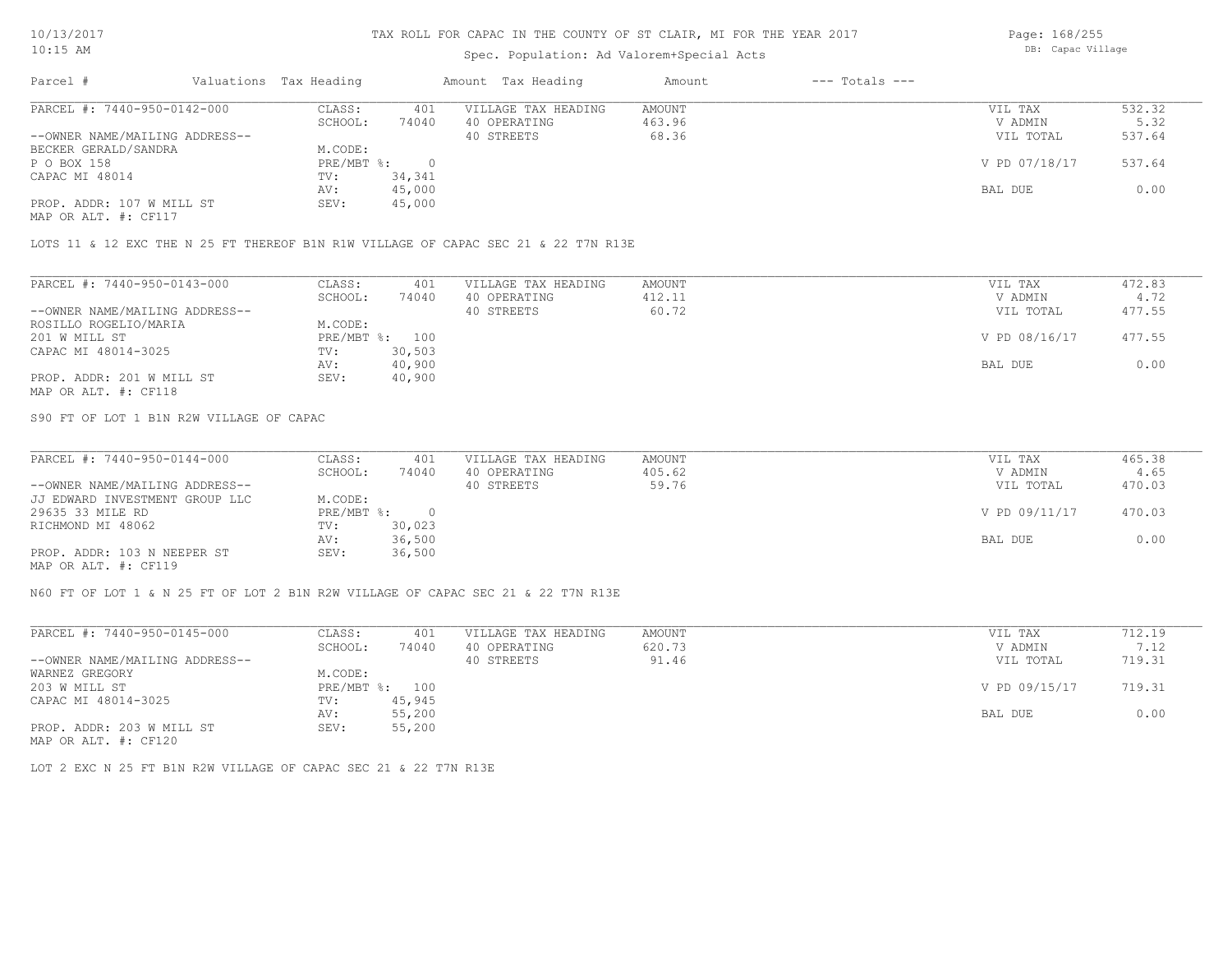# Spec. Population: Ad Valorem+Special Acts

Page: 169/255 DB: Capac Village

| Parcel #                                                      | Valuations Tax Heading |                          | Amount Tax Heading                                | Amount                    | $---$ Totals $---$ |                                 |                          |
|---------------------------------------------------------------|------------------------|--------------------------|---------------------------------------------------|---------------------------|--------------------|---------------------------------|--------------------------|
| PARCEL #: 7440-950-0146-000<br>--OWNER NAME/MAILING ADDRESS-- | CLASS:<br>SCHOOL:      | 401<br>74040             | VILLAGE TAX HEADING<br>40 OPERATING<br>40 STREETS | AMOUNT<br>526.39<br>77.56 |                    | VIL TAX<br>V ADMIN<br>VIL TOTAL | 603.95<br>6.03<br>609.98 |
| BYERS KEVIN F                                                 | M.CODE:                |                          |                                                   |                           |                    |                                 |                          |
| BYERS SANDRA L                                                | PRE/MBT %:             | $\overline{0}$           |                                                   |                           |                    | V PD 09/06/17                   | 609.98                   |
| P.O. BOX 357                                                  | TV:                    | 38,962                   |                                                   |                           |                    |                                 |                          |
| CAPAC MI 48014-0357                                           | AV:<br>SEV:            | 51,900                   |                                                   |                           |                    | BAL DUE                         | 0.00                     |
| PROP. ADDR: 105 N NEEPER ST                                   |                        | 51,900                   |                                                   |                           |                    |                                 |                          |
| MAP OR ALT. #: CF121                                          |                        |                          |                                                   |                           |                    |                                 |                          |
| PARCEL #: 7440-950-0147-000                                   | CLASS:                 | 401                      | VILLAGE TAX HEADING                               | <b>AMOUNT</b>             |                    | VIL TAX                         | 569.99                   |
|                                                               | SCHOOL:                | 74040                    | 40 OPERATING                                      | 496.79                    |                    | V ADMIN                         | 5.69                     |
| --OWNER NAME/MAILING ADDRESS--                                |                        |                          | 40 STREETS                                        | 73.20                     |                    | VIL TOTAL                       | 575.68                   |
| SONNER JANET                                                  | M.CODE:                |                          |                                                   |                           |                    |                                 |                          |
| 107 N NEEPER ST                                               |                        | PRE/MBT %: 100           |                                                   |                           |                    | V PD 07/18/17                   | 575.68                   |
| CAPAC MI 48014                                                | TV:                    | 36,771                   |                                                   |                           |                    |                                 |                          |
|                                                               | AV:                    | 49,700                   |                                                   |                           |                    | BAL DUE                         | 0.00                     |
| PROP. ADDR: 107 N NEEPER ST<br>MAP OR ALT. #: CF122           | SEV:                   | 49,700                   |                                                   |                           |                    |                                 |                          |
|                                                               |                        |                          |                                                   |                           |                    |                                 |                          |
| LOT 4 B1N R2W VILLAGE OF CAPAC SEC 21 & 22 T7N R13E           |                        |                          |                                                   |                           |                    |                                 |                          |
| PARCEL #: 7440-950-0148-000                                   | CLASS:                 | 401                      | VILLAGE TAX HEADING                               | AMOUNT                    |                    | VIL TAX                         | 506.80                   |
|                                                               | SCHOOL:                | 74040                    | 40 OPERATING                                      | 441.72                    |                    | V ADMIN                         | 5.06                     |
| --OWNER NAME/MAILING ADDRESS--                                |                        |                          | 40 STREETS                                        | 65.08                     |                    | VIL TOTAL                       | 511.86                   |
| RODRIGUEZ MIGUEL                                              | M.CODE:                |                          |                                                   |                           |                    |                                 |                          |
| 109 N NEEPER ST<br>CAPAC MI 48014                             | TV:                    | PRE/MBT %: 100<br>32,695 |                                                   |                           |                    | V PD 09/18/17                   | 511.86                   |
|                                                               | AV:                    | 44,700                   |                                                   |                           |                    | BAL DUE                         | 0.00                     |
| PROP. ADDR: 109 N NEEPER ST                                   | SEV:                   | 44,700                   |                                                   |                           |                    |                                 |                          |
| MAP OR ALT. #: CB123                                          |                        |                          |                                                   |                           |                    |                                 |                          |
| LOT 5 B1N R2W VILLAGE OF CAPAC SEC 21 & 22 T7N R13E           |                        |                          |                                                   |                           |                    |                                 |                          |
|                                                               |                        |                          |                                                   |                           |                    |                                 |                          |
| PARCEL #: 7440-950-0149-000                                   | CLASS:                 | 401                      | VILLAGE TAX HEADING                               | AMOUNT                    |                    | VIL TAX                         | 492.27                   |
|                                                               | SCHOOL:                | 74040                    | 40 OPERATING                                      | 429.05                    |                    | V ADMIN                         | 4.92                     |
| --OWNER NAME/MAILING ADDRESS--                                |                        |                          | 40 STREETS                                        | 63.22                     |                    | VIL TOTAL                       | 497.19                   |
| LEIGH CAROLYN                                                 | M.CODE:                |                          |                                                   |                           |                    |                                 |                          |
| 113 N NEEPER ST                                               |                        | PRE/MBT %: 100           |                                                   |                           |                    | V PD 09/15/17                   | 497.19                   |
| CAPAC MI 48014-3033                                           | TV:                    | 31,757                   |                                                   |                           |                    |                                 |                          |
|                                                               | AV:                    | 43,000                   |                                                   |                           |                    | BAL DUE                         | 0.00                     |
| PROP. ADDR: 113 N NEEPER ST<br>MAP OR ALT. #: CF124           | SEV:                   | 43,000                   |                                                   |                           |                    |                                 |                          |
|                                                               |                        |                          |                                                   |                           |                    |                                 |                          |

LOT 6 B1N R2W VILLAGE OF CAPAC SEC 21 & 22 T7N R13E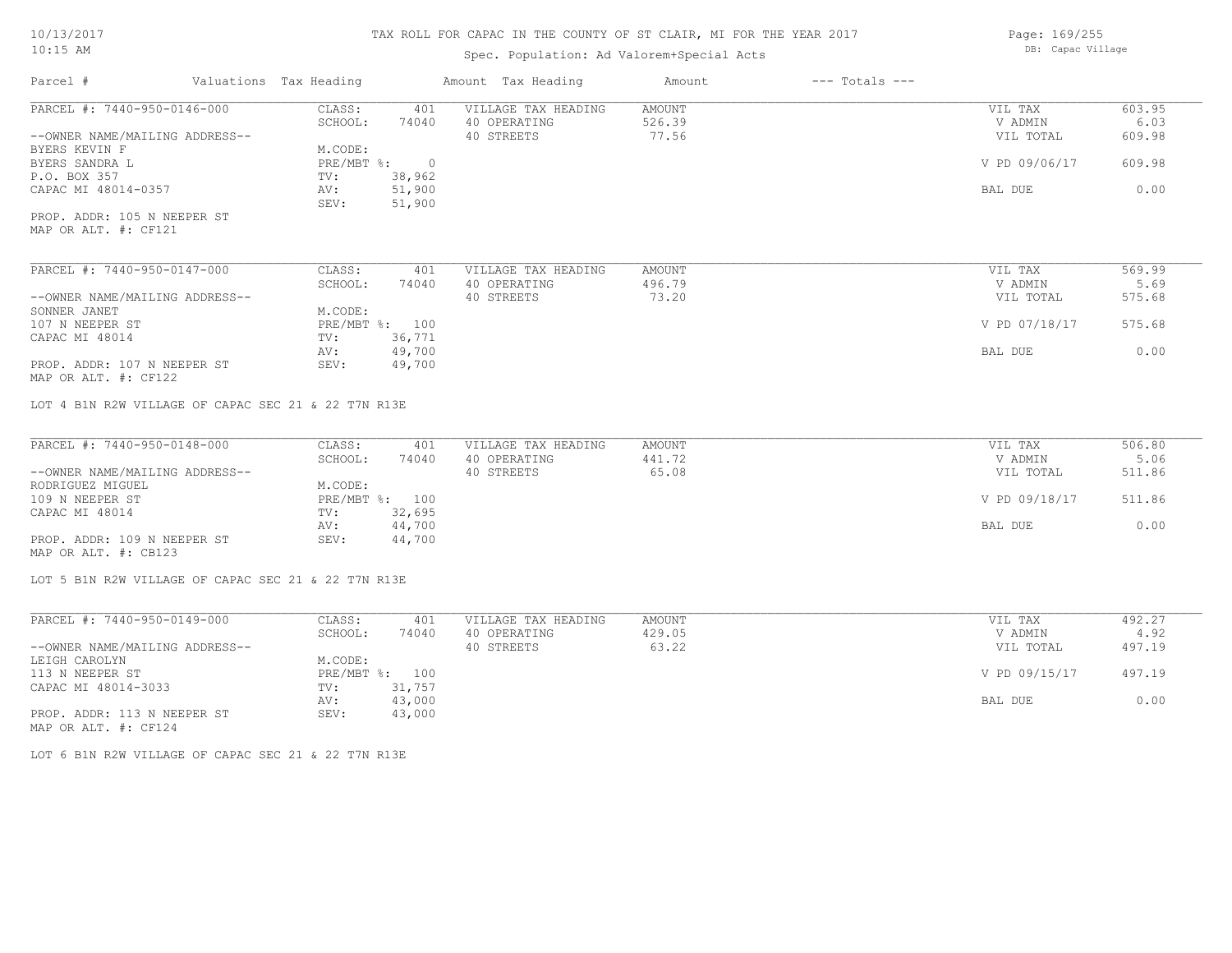## Spec. Population: Ad Valorem+Special Acts

| Parcel #                           | Valuations Tax Heading |                | Amount Tax Heading  | Amount | $---$ Totals $---$ |               |        |
|------------------------------------|------------------------|----------------|---------------------|--------|--------------------|---------------|--------|
| PARCEL #: 7440-950-0150-000        | CLASS:                 | 401            | VILLAGE TAX HEADING | AMOUNT |                    | VIL TAX       | 601.44 |
|                                    | SCHOOL:                | 74040          | 40 OPERATING        | 524.20 |                    | V ADMIN       | 6.01   |
| --OWNER NAME/MAILING ADDRESS--     |                        |                | 40 STREETS          | 77.24  |                    | VIL TOTAL     | 607.45 |
| ALDRICH CHARLES                    | M.CODE:                | COREL          |                     |        |                    |               |        |
| 108 N GLASSFORD STREET             |                        | PRE/MBT %: 100 |                     |        |                    | V PD 09/18/17 | 607.45 |
| CAPAC MI 48014                     | TV:                    | 38,800         |                     |        |                    |               |        |
|                                    | AV:                    | 38,800         |                     |        |                    | BAL DUE       | 0.00   |
| PROP. ADDR: 108 N GLASSFORD STREET | SEV:                   | 38,800         |                     |        |                    |               |        |
| MAP OR ALT. #: CF125               |                        |                |                     |        |                    |               |        |

LOT 7 B1N R2W VILLAGE OF CAPAC SEC 21 & 22 T7N R13E

| PARCEL #: 7440-950-0151-000        | CLASS:       | 401    | VILLAGE TAX HEADING | AMOUNT | VIL TAX       | 704.40 |
|------------------------------------|--------------|--------|---------------------|--------|---------------|--------|
|                                    | SCHOOL:      | 74040  | 40 OPERATING        | 613.94 | V ADMIN       | 7.04   |
| --OWNER NAME/MAILING ADDRESS--     |              |        | 40 STREETS          | 90.46  | VIL TOTAL     | 711.44 |
| BROWN JUDY L.                      | M.CODE:      |        |                     |        |               |        |
| MURRAY JOSEPH W.                   | $PRE/MBT$ %: | 67     |                     |        | V PD 07/10/17 | 711.44 |
| 106 N GLASSFORD ST                 | TV:          | 45,442 |                     |        |               |        |
| CAPAC MI 48014-3009                | AV:          | 61,600 |                     |        | BAL DUE       | 0.00   |
|                                    | SEV:         | 61,600 |                     |        |               |        |
| PROP. ADDR: 106 N GLASSFORD STREET |              |        |                     |        |               |        |

MAP OR ALT. #: CF126

LOT 8 B1N R2W VILLAGE OF CAPAC SEC 21 & 22 T7N R13E

| PARCEL #: 7440-950-0152-000        | CLASS:  | 401            | VILLAGE TAX HEADING | AMOUNT | VIL TAX       | 561.90 |
|------------------------------------|---------|----------------|---------------------|--------|---------------|--------|
|                                    | SCHOOL: | 74040          | 40 OPERATING        | 489.74 | V ADMIN       | 5.61   |
| --OWNER NAME/MAILING ADDRESS--     |         |                | 40 STREETS          | 72.16  | VIL TOTAL     | 567.51 |
| SMITH ROBERT/DOROTHY               | M.CODE: |                |                     |        |               |        |
| 104 N GLASSFORD ST                 |         | PRE/MBT %: 100 |                     |        | V PD 08/23/17 | 567.51 |
| CAPAC MI 48014-3009                | TV:     | 36,249         |                     |        |               |        |
|                                    | AV:     | 51,000         |                     |        | BAL DUE       | 0.00   |
| PROP. ADDR: 104 N GLASSFORD STREET | SEV:    | 51,000         |                     |        |               |        |
| MAP OR ALT. #: CF127A              |         |                |                     |        |               |        |

LOT 9 B1N R2W VILLAGE OF CAPAC SEC 21 & 22 T7N R13E

| PARCEL #: 7440-950-0153-000    | CLASS:     | 401    | VILLAGE TAX HEADING | AMOUNT | VIL TAX       | 116.36 |
|--------------------------------|------------|--------|---------------------|--------|---------------|--------|
|                                | SCHOOL:    | 74040  | 40 OPERATING        | 101.42 | V ADMIN       | 1.16   |
| --OWNER NAME/MAILING ADDRESS-- |            |        | 40 STREETS          | 14.94  | VIL TOTAL     | 117.52 |
| SMITH ROBERT/DOROTHY           | M.CODE:    |        |                     |        |               |        |
| 104 N GLASSFORD STREET         | PRE/MBT %: | 100    |                     |        | V PD 08/23/17 | 117.52 |
| CAPAC MI 48014                 | TV:        | 7,507  |                     |        |               |        |
|                                | AV:        | 19,300 |                     |        | BAL DUE       | 0.00   |
| PROP. ADDR: N GLASSFORD STREET | SEV:       | 19,300 |                     |        |               |        |
| MAP OR ALT. #: CF127B          |            |        |                     |        |               |        |

LOT 10 B1N R2W VILLAGE OF CAPAC SEC 21 & 22 T7N R13E

Page: 170/255 DB: Capac Village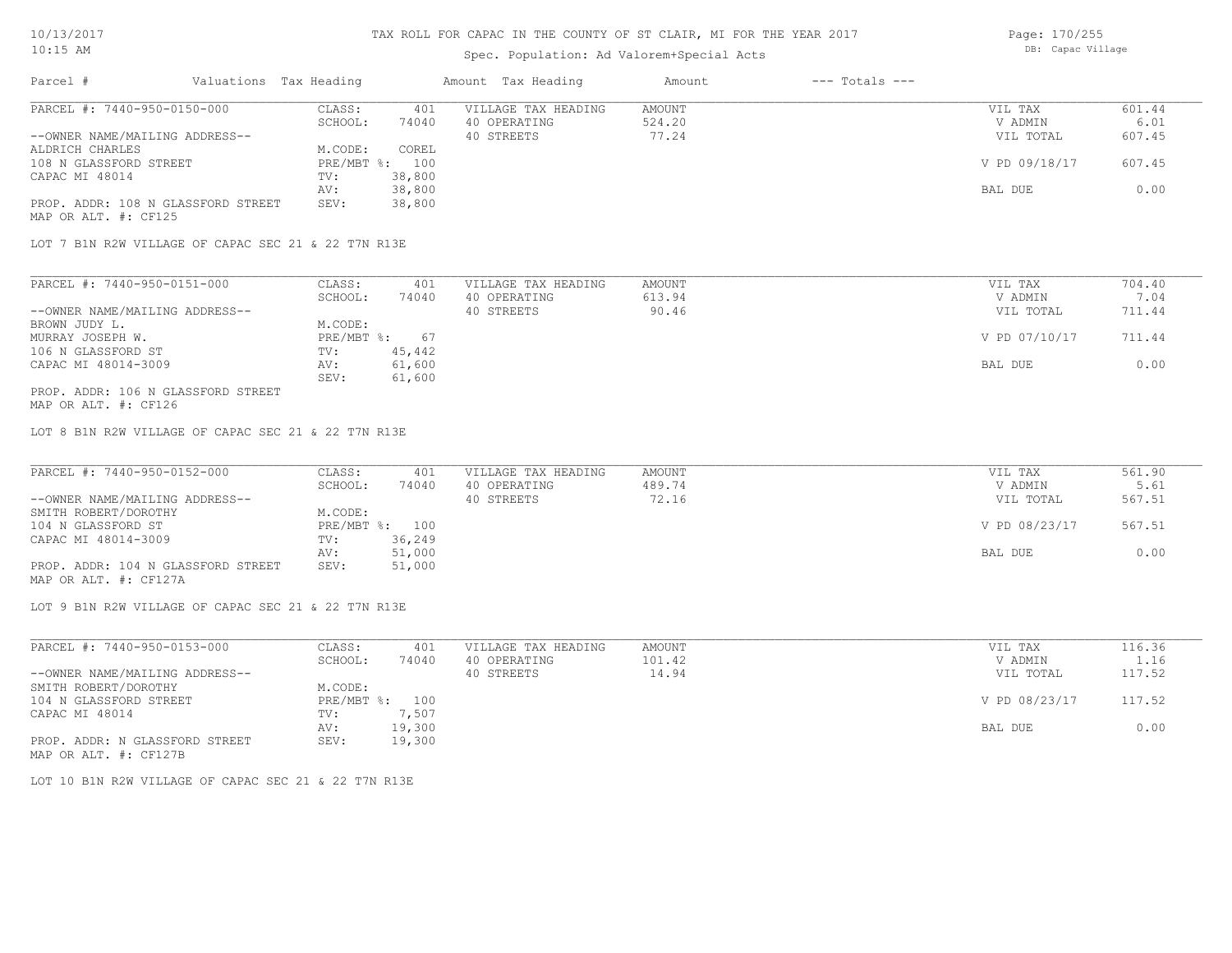## Spec. Population: Ad Valorem+Special Acts

Page: 171/255 DB: Capac Village

| Parcel #                                           | Valuations Tax Heading    |        | Amount Tax Heading  | Amount | $---$ Totals $---$ |               |        |
|----------------------------------------------------|---------------------------|--------|---------------------|--------|--------------------|---------------|--------|
| PARCEL #: 7440-950-0154-000                        | CLASS:                    | 401    | VILLAGE TAX HEADING | AMOUNT |                    | VIL TAX       | 615.33 |
|                                                    | SCHOOL:                   | 74040  | 40 OPERATING        | 536.31 |                    | V ADMIN       | 6.15   |
| --OWNER NAME/MAILING ADDRESS--                     |                           |        | 40 STREETS          | 79.02  |                    | VIL TOTAL     | 621.48 |
| STANTON DALLAS I                                   | M.CODE:                   | COREL  |                     |        |                    |               |        |
| 207 W MILL ST                                      | $PRE/MBT$ $\frac{1}{6}$ : |        |                     |        |                    | V PD 07/18/17 | 621.48 |
| CAPAC MI 48014-3025                                | TV:                       | 39,696 |                     |        |                    |               |        |
|                                                    | AV:                       | 56,200 |                     |        |                    | BAL DUE       | 0.00   |
| PROP. ADDR: 207 W MILL ST<br>MAP OR ALT. #: CF128A | SEV:                      | 56,200 |                     |        |                    |               |        |

LOT 11 B1N R2W VILLAGE OF CAPAC SEC 21 & 22 T7N R13E

| PARCEL #: 7440-950-0154-500           | CLASS:     | 708   | VILLAGE TAX HEADING | AMOUNT | VIL TAX   | 0.00 |
|---------------------------------------|------------|-------|---------------------|--------|-----------|------|
|                                       | SCHOOL:    | 74040 | 40 OPERATING        | 0.00   | V ADMIN   | 0.00 |
| --OWNER NAME/MAILING ADDRESS--        |            |       | 40 STREETS          | 0.00   | VIL TOTAL | 0.00 |
| CAPAC UNITED METHODIST CHURCH, ET, AL | M.CODE:    |       |                     |        |           |      |
| 14952 IMLAY CITY RD                   | PRE/MBT %: |       |                     |        | BAL DUE   | 0.00 |
| CAPAC MI 48014                        | TV:        |       |                     |        |           |      |
|                                       | AV:        |       |                     |        |           |      |
| PROP. ADDR: 211 W MILL ST             | SEV:       |       |                     |        |           |      |

MAP OR ALT. #: CF128B

LOT 12 B1N R2W VILLAGE OF CAPAC SEC 21 & 22 T7N R13E

| PARCEL #: 7440-950-0155-000    | CLASS:     | 401    | VILLAGE TAX HEADING | AMOUNT | VIL TAX   | 357.01 |
|--------------------------------|------------|--------|---------------------|--------|-----------|--------|
|                                | SCHOOL:    | 74040  | 40 OPERATING        | 311.16 | V ADMIN   | 3.57   |
| --OWNER NAME/MAILING ADDRESS-- |            |        | 40 STREETS          | 45.85  | VIL TOTAL | 360.58 |
| MCNUTT MEL ALGER               | M.CODE:    |        |                     |        |           |        |
| P.O. BOX 541                   | PRE/MBT %: |        |                     |        | BAL DUE   | 360.58 |
| MEMPHIS MI 48041               | TV:        | 23,031 |                     |        |           |        |
|                                | AV:        | 31,700 |                     |        |           |        |
| PROP. ADDR: 303 W MILL ST      | SEV:       | 31,700 |                     |        |           |        |
| MAP OR ALT. #: CF129A          |            |        |                     |        |           |        |

 $\mathcal{L}_\mathcal{L} = \mathcal{L}_\mathcal{L} = \mathcal{L}_\mathcal{L} = \mathcal{L}_\mathcal{L} = \mathcal{L}_\mathcal{L} = \mathcal{L}_\mathcal{L} = \mathcal{L}_\mathcal{L} = \mathcal{L}_\mathcal{L} = \mathcal{L}_\mathcal{L} = \mathcal{L}_\mathcal{L} = \mathcal{L}_\mathcal{L} = \mathcal{L}_\mathcal{L} = \mathcal{L}_\mathcal{L} = \mathcal{L}_\mathcal{L} = \mathcal{L}_\mathcal{L} = \mathcal{L}_\mathcal{L} = \mathcal{L}_\mathcal{L}$ 

LOT 1 EXC N 50 FT THEREOF B1N R3W VILLAGE OF CAPAC SEC 21 & 22 T7N R13E

| PARCEL #: 7440-950-0156-000        | CLASS:       | 401    | VILLAGE TAX HEADING | AMOUNT | VIL TAX       | 272.02 |
|------------------------------------|--------------|--------|---------------------|--------|---------------|--------|
|                                    | SCHOOL:      | 74040  | 40 OPERATING        | 237.09 | V ADMIN       | 2.72   |
| --OWNER NAME/MAILING ADDRESS--     |              |        | 40 STREETS          | 34.93  | VIL TOTAL     | 274.74 |
| HARVEY JAMIE                       | M.CODE:      | COREL  |                     |        |               |        |
| 101 N GLASSFORD ST                 | $PRE/MBT$ %: | 100    |                     |        | V PD 09/18/17 | 274.74 |
| CAPAC MI 48014                     | TV:          | 17,549 |                     |        |               |        |
|                                    | AV:          | 22,900 |                     |        | BAL DUE       | 0.00   |
| PROP. ADDR: 101 N GLASSFORD STREET | SEV:         | 22,900 |                     |        |               |        |
|                                    |              |        |                     |        |               |        |

MAP OR ALT. #: CF129B

N50 FT OF LOT 1 B1N R3W VILLAGE OF CAPAC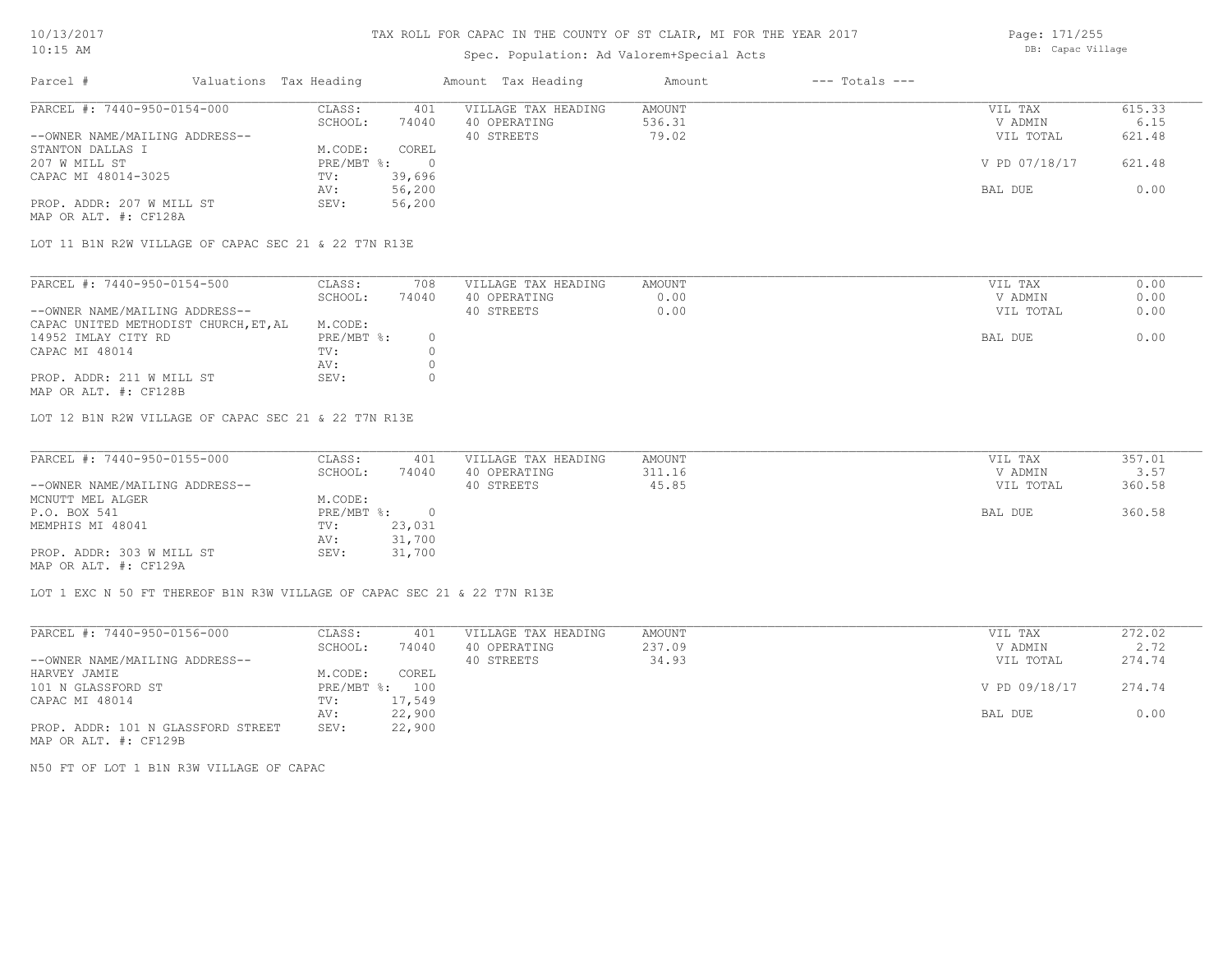N3/4 OF LOT 5 B1N R3W VILLAGE OF CAPAC

PROP. ADDR: 107 N GLASSFORD STREET SEV: 32,700

CAPAC MI 48014 TV: 23,853<br>
AV: 32,700

CORONADO JOSE/SUSAN M.CODE: COREL

MAP OR ALT. #: CF132

### TAX ROLL FOR CAPAC IN THE COUNTY OF ST CLAIR, MI FOR THE YEAR 2017

### Spec. Population: Ad Valorem+Special Acts

Page: 172/255 DB: Capac Village

| Parcel #                                            | Valuations Tax Heading       | Amount Tax Heading  | Amount<br>$---$ Totals $---$ |                |          |
|-----------------------------------------------------|------------------------------|---------------------|------------------------------|----------------|----------|
| PARCEL #: 7440-950-0157-000                         | CLASS:<br>401                | VILLAGE TAX HEADING | <b>AMOUNT</b>                | VIL TAX        | 523.02   |
|                                                     | SCHOOL:<br>74040             | 40 OPERATING        | 455.85                       | V ADMIN        | 5.23     |
| --OWNER NAME/MAILING ADDRESS--                      |                              | 40 STREETS          | 67.17                        | VIL TOTAL      | 528.25   |
| KURTZHALS KYLE                                      | M.CODE:<br>0LALS             |                     |                              |                |          |
| 305 W MILL ST                                       | PRE/MBT %:<br>100            |                     |                              | V PD 09/01/17  | 528.25   |
| CAPAC MI 48014-3027                                 | 33,741<br>TV:                |                     |                              |                |          |
|                                                     | 46,800<br>AV:                |                     |                              | BAL DUE        | 0.00     |
| PROP. ADDR: 305 W MILL ST                           | 46,800<br>SEV:               |                     |                              |                |          |
| MAP OR ALT. #: CF130A                               |                              |                     |                              |                |          |
|                                                     |                              |                     |                              |                |          |
| LOT 2 B1N R3W VILLAGE OF CAPAC                      |                              |                     |                              |                |          |
|                                                     |                              |                     |                              |                |          |
| PARCEL #: 7440-950-0158-000                         | CLASS:<br>401                | VILLAGE TAX HEADING | AMOUNT                       | VIL TAX        | 663.15   |
|                                                     | SCHOOL:<br>74040             | 40 OPERATING        | 577.99                       | V ADMIN        | 6.63     |
| --OWNER NAME/MAILING ADDRESS--                      |                              | 40 STREETS          | 85.16                        | VIL TOTAL      | 669.78   |
| MILLER PETER S                                      | 00LSB<br>M.CODE:             |                     |                              |                |          |
| 103 N GLASSFORD STREET                              | PRE/MBT %: 100               |                     |                              | V PD 08/10/17  | 669.78   |
| CAPAC MI 48014                                      | 42,781<br>TV:                |                     |                              |                |          |
|                                                     | 47,700<br>AV:                |                     |                              | <b>BAL DUE</b> | 0.00     |
| PROP. ADDR: 103 N GLASSFORD STREET                  | 47,700<br>SEV:               |                     |                              |                |          |
| MAP OR ALT. #: CF130B                               |                              |                     |                              |                |          |
| LOT 3 B1N R3W VILLAGE OF CAPAC SEC 21 & 22 T7N R13E |                              |                     |                              |                |          |
|                                                     |                              |                     |                              |                |          |
| PARCEL #: 7440-950-0159-000                         | CLASS:<br>401                | VILLAGE TAX HEADING | <b>AMOUNT</b>                | VIL TAX        | 1,036.01 |
|                                                     | SCHOOL:<br>74040             | 40 OPERATING        | 902.96                       | V ADMIN        | 10.36    |
| --OWNER NAME/MAILING ADDRESS--                      |                              | 40 STREETS          | 133.05                       | VIL TOTAL      | 1,046.37 |
| MULTI CORP INC                                      | M.CODE:                      |                     |                              |                |          |
| 14835 LOIS LN                                       | $\overline{0}$<br>PRE/MBT %: |                     |                              | V PD 08/21/17  | 1,046.37 |
| CAPAC MI 48014                                      | 66,834<br>TV:                |                     |                              |                |          |
|                                                     | 75,800<br>AV:                |                     |                              | BAL DUE        | 0.00     |
| PROP. ADDR: 105 N GLASSFORD STREET                  | SEV:<br>75,800               |                     |                              |                |          |
| MAP OR ALT. #: CF131                                |                              |                     |                              |                |          |
| LOT 4 & S 1/4 OF LOT 5 B1N R3W VILLAGE OF CAPAC     |                              |                     |                              |                |          |
| PARCEL #: 7440-950-0160-000                         | CLASS:<br>401                | VILLAGE TAX HEADING | <b>AMOUNT</b>                | VIL TAX        | 369.74   |
|                                                     | SCHOOL:<br>74040             | 40 OPERATING        | 322.26                       | V ADMIN        | 3.69     |
| --OWNER NAME/MAILING ADDRESS--                      |                              | 40 STREETS          | 47.48                        | VIL TOTAL      | 373.43   |
|                                                     |                              |                     |                              |                |          |

AV: 32,700 BAL DUE 0.00

107 N GLASSFORD PRE/MBT %: 100 V PD 09/18/17 373.43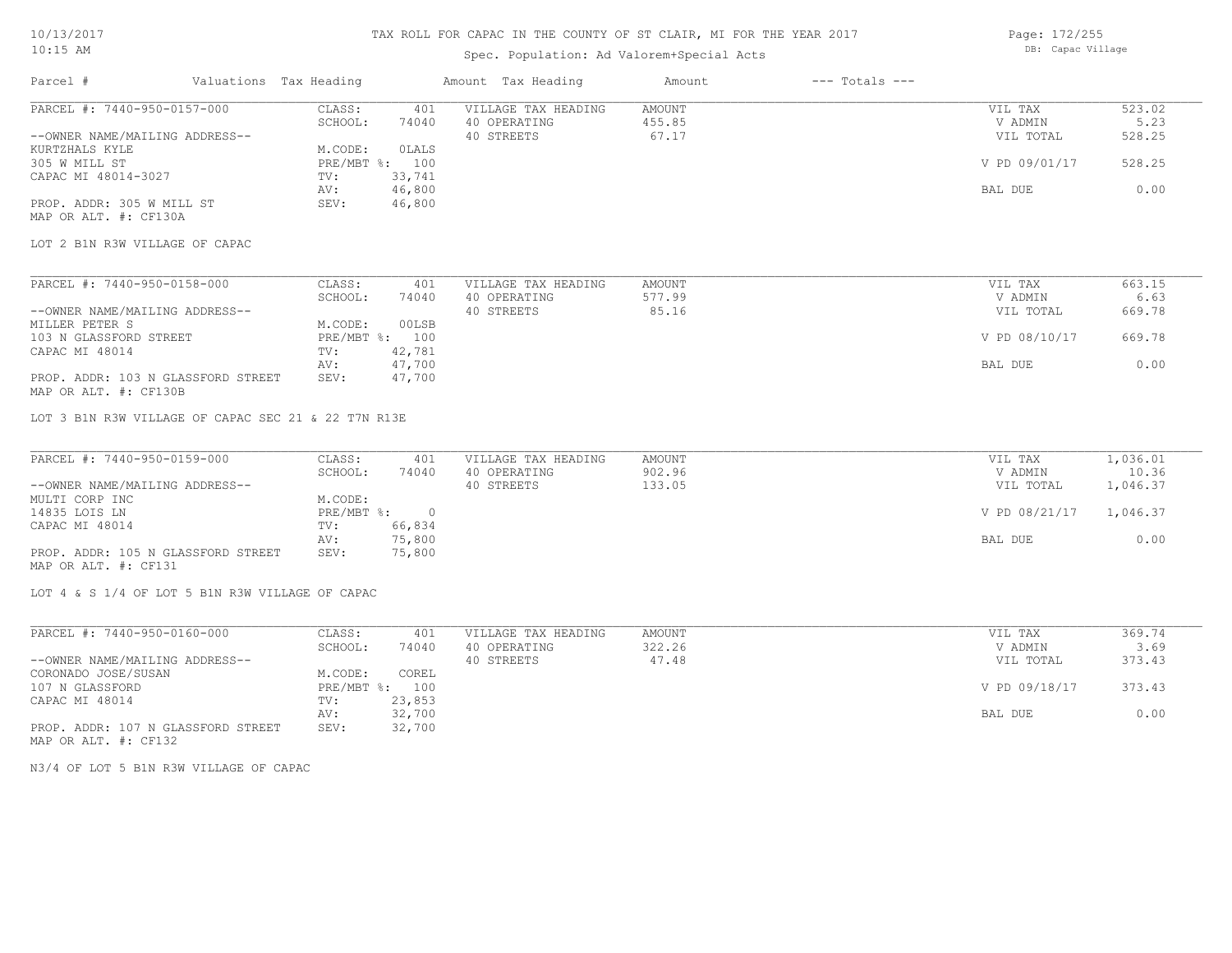### Spec. Population: Ad Valorem+Special Acts

| Page: 173/255     |
|-------------------|
| DB: Capac Village |

| Parcel #                           | Valuations Tax Heading |        | Amount Tax Heading  | Amount | $---$ Totals $---$ |               |        |
|------------------------------------|------------------------|--------|---------------------|--------|--------------------|---------------|--------|
| PARCEL #: 7440-950-0161-000        | CLASS:                 | 401    | VILLAGE TAX HEADING | AMOUNT |                    | VIL TAX       | 641.48 |
|                                    | SCHOOL:                | 74040  | 40 OPERATING        | 384.79 |                    | V ADMIN       | 4.41   |
| --OWNER NAME/MAILING ADDRESS--     |                        |        | 40 STREETS          | 56.69  |                    | VIL TOTAL     | 645.89 |
| PASELK, SR.DAVID/DONNA             | M.CODE:                | COREL  | SWALK               | 200.00 |                    |               |        |
| 109 N GLASSFORD ST                 | $PRE/MBT$ %:           | 100    |                     |        |                    | V PD 09/18/17 | 645.89 |
| CAPAC MI 48014                     | TV:                    | 28,481 |                     |        |                    |               |        |
|                                    | AV:                    | 39,000 |                     |        |                    | BAL DUE       | 0.00   |
| PROP. ADDR: 109 N GLASSFORD STREET | SEV:                   | 39,000 |                     |        |                    |               |        |
| MAP OR ALT. #: CF133               |                        |        |                     |        |                    |               |        |

LOT 6 B1N R3W VILLAGE OF CAPAC SEC 21 & 22 T7N R13E

| PARCEL #: 7440-950-0162-000    | CLASS:  | 401            | VILLAGE TAX HEADING | AMOUNT | VIL TAX       | 639.63 |
|--------------------------------|---------|----------------|---------------------|--------|---------------|--------|
|                                | SCHOOL: | 74040          | 40 OPERATING        | 557.49 | V ADMIN       | 6.39   |
| --OWNER NAME/MAILING ADDRESS-- |         |                | 40 STREETS          | 82.14  | VIL TOTAL     | 646.02 |
| RUDDOCK DONALD/LINDA           | M.CODE: |                |                     |        |               |        |
| 104 N MATTESON ST              |         | PRE/MBT %: 100 |                     |        | V PD 09/15/17 | 646.02 |
| CAPAC MI 48014                 | TV:     | 41,264         |                     |        |               |        |
|                                | AV:     | 52,600         |                     |        | BAL DUE       | 0.00   |
| PROP. ADDR: 104 N MATTESON ST  | SEV:    | 52,600         |                     |        |               |        |
| MAP OR ALT. #: CF134A          |         |                |                     |        |               |        |

S25 FT OF LOT 9 & LOT 10 B1N R3W VILLAGE OF CAPAC

| PARCEL #: 7440-950-0162-250    | CLASS:  | 401            | VILLAGE TAX HEADING | AMOUNT | VIL TAX       | 689.80 |
|--------------------------------|---------|----------------|---------------------|--------|---------------|--------|
|                                | SCHOOL: | 74040          | 40 OPERATING        | 601.21 | V ADMIN       | 6.89   |
| --OWNER NAME/MAILING ADDRESS-- |         |                | 40 STREETS          | 88.59  | VIL TOTAL     | 696.69 |
| LEON MARTIN/MARGARITA          | M.CODE: | COREL          |                     |        |               |        |
| 108 N MATTESON ST              |         | PRE/MBT %: 100 |                     |        | V PD 09/18/17 | 696.69 |
| CAPAC MI 48014-3019            | TV:     | 44,500         |                     |        |               |        |
|                                | AV:     | 57,000         |                     |        | BAL DUE       | 0.00   |
| PROP. ADDR: 108 N MATTESON ST  | SEV:    | 57,000         |                     |        |               |        |
| MAP OR ALT. #: CF134C          |         |                |                     |        |               |        |

S50 FT OF LOT 8 & N 50 FT OF LOT 9 B1N R3W VILLAGE OF CAPAC

| PARCEL #: 7440-950-0162-500    | CLASS:             | 401    | VILLAGE TAX HEADING | AMOUNT | VIL TAX       | 1,095.06 |
|--------------------------------|--------------------|--------|---------------------|--------|---------------|----------|
|                                | SCHOOL:            | 74040  | 40 OPERATING        | 954.43 | V ADMIN       | 10.95    |
| --OWNER NAME/MAILING ADDRESS-- |                    |        | 40 STREETS          | 140.63 | VIL TOTAL     | 1,106.01 |
| SCHROEDER MICHELLE L           | M.CODE:            | COREL  |                     |        |               |          |
| SCHROEDER MATTHEW B            | $PRE/MBT$ $\div$ : | 100    |                     |        | V PD 09/18/17 | 1,106.01 |
| 110 N MATTESON ST              | TV:                | 70,644 |                     |        |               |          |
| CAPAC MI 48014-3019            | AV:                | 88,400 |                     |        | BAL DUE       | 0.00     |
|                                | SEV:               | 88,400 |                     |        |               |          |
| PROP. ADDR: 110 N MATTESON ST  |                    |        |                     |        |               |          |

MAP OR ALT. #: 134B

LOT 7 & N 25 FT OF LOT 8 B1N R3W VILLAGE OF CAPAC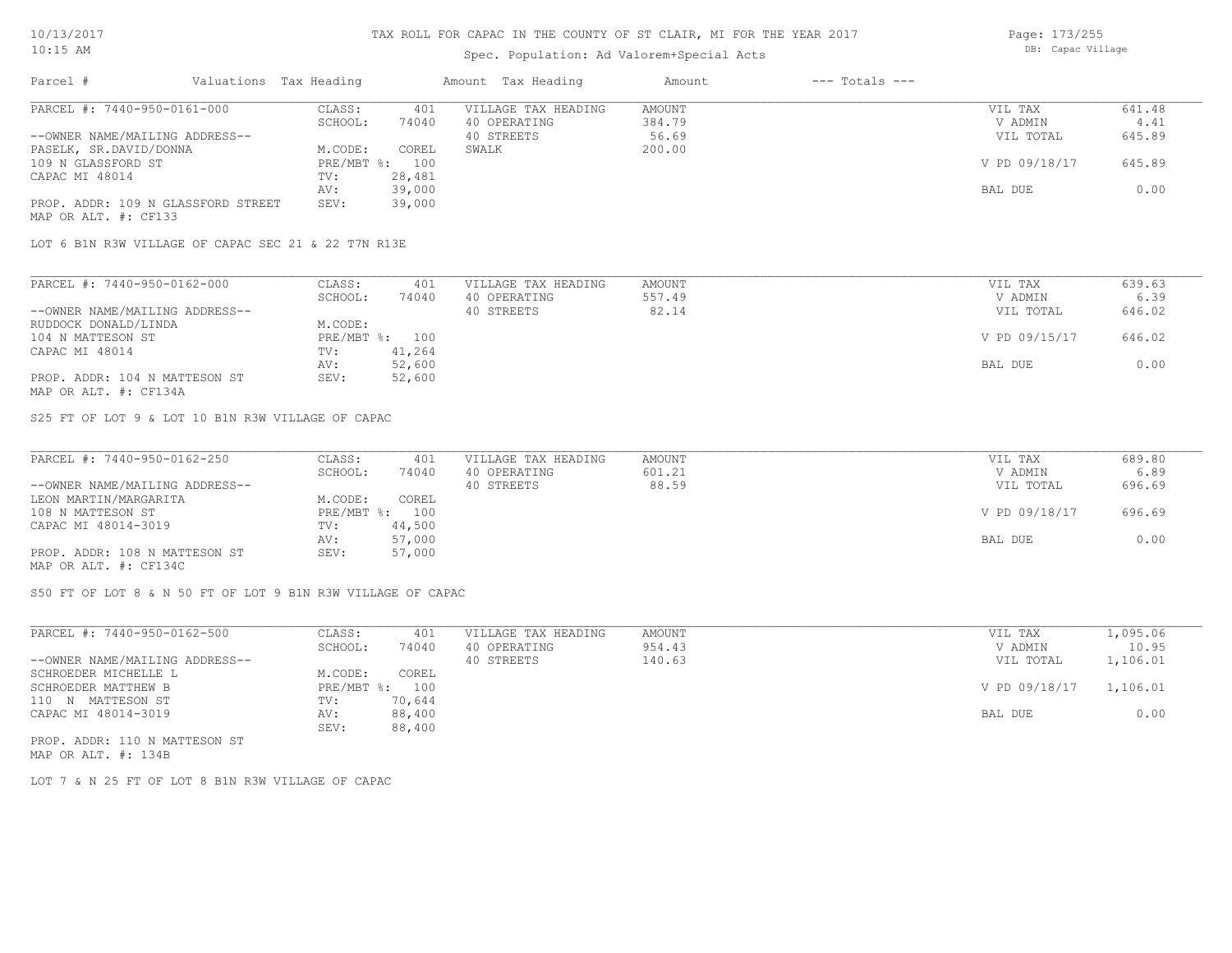# Spec. Population: Ad Valorem+Special Acts

Page: 174/255 DB: Capac Village

| PARCEL #: 7440-950-0163-000<br>CLASS:<br>401<br>VILLAGE TAX HEADING<br><b>AMOUNT</b><br>VIL TAX<br>SCHOOL:<br>74040<br>40 OPERATING<br>402.23<br>V ADMIN<br>40 STREETS<br>59.27<br>VIL TOTAL<br>--OWNER NAME/MAILING ADDRESS--<br>GRZYB JOHN JR/SANDRA<br>M.CODE:<br>307 W MILL ST<br>V PD 09/11/17<br>PRE/MBT %: 100<br>CAPAC MI 48014-3027<br>TV:<br>29,772<br>AV:<br>40,700<br>BAL DUE<br>40,700<br>PROP. ADDR: 307 W MILL ST<br>SEV:<br>MAP OR ALT. #: CF135A<br>LOT 11 B1N R3W VILLAGE OF CAPAC SEC 21 & 22 T7N R13E<br>PARCEL #: 7440-950-0164-000<br>CLASS:<br>AMOUNT<br>401<br>VILLAGE TAX HEADING<br>VIL TAX<br>348.59<br>SCHOOL:<br>74040<br>40 OPERATING<br>V ADMIN<br>40 STREETS<br>51.36<br>--OWNER NAME/MAILING ADDRESS--<br>VIL TOTAL<br>BEDNARSKI DENNIS/RENEE<br>M.CODE:<br>COREL<br>V PD 09/18/17<br>311 W MILL ST<br>PRE/MBT %: 100<br>CAPAC MI 48014-3027<br>25,802<br>TV:<br>35,800<br>AV:<br>BAL DUE<br>SEV:<br>PROP. ADDR: 311 W MILL ST<br>35,800<br>MAP OR ALT. #: CF135B<br>LOT 12 B1N R3W VILLAGE OF CAPAC<br>PARCEL #: 7440-950-0165-000<br>CLASS:<br>VILLAGE TAX HEADING<br>201<br>AMOUNT<br>VIL TAX<br>SCHOOL:<br>40 OPERATING<br>363.68<br>V ADMIN<br>74040<br>40 STREETS<br>53.59<br>--OWNER NAME/MAILING ADDRESS--<br>VIL TOTAL<br>M.CODE:<br>CHIND TIMOTHY<br>263 QUAIL RD<br>PRE/MBT %: 0<br>V PD 09/15/17<br>26,919<br>CAPAC MI 48014<br>TV:<br>AV:<br>29,000<br>BAL DUE<br>PROP. ADDR: 103 W CHURCH STREET<br>SEV:<br>29,000<br>MAP OR ALT. #: CF136A<br>THE S 75 FT OF THE E 160 FT OF PARK BLOCK, NOW KNOWN AS LOT 1 B2N R1W, EXC E 75 FT.<br>VILLAGE OF CAPAC SEC 21 & 22 T7N R13E<br>PARCEL #: 7440-950-0166-000<br>CLASS:<br>703<br><b>AMOUNT</b><br>VILLAGE TAX HEADING<br>VIL TAX<br>0.00<br>SCHOOL:<br>74040<br>40 OPERATING<br>V ADMIN<br>--OWNER NAME/MAILING ADDRESS--<br>40 STREETS<br>0.00<br>VIL TOTAL<br>M.CODE:<br>VILLAGE OF CAPAC<br>131 N MAIN ST<br><b>BAL DUE</b><br>$PRE/MBT$ $\div$<br>$\circ$<br>$\circ$<br>CAPAC MI 48014<br>TV:<br>$\circ$<br>AV:<br>SEV:<br>$\circ$<br>PROP. ADDR: 201 N MAIN ST | Amount Tax Heading<br>Amount<br>$---$ Totals $---$ |  | Valuations Tax Heading | Parcel # |
|------------------------------------------------------------------------------------------------------------------------------------------------------------------------------------------------------------------------------------------------------------------------------------------------------------------------------------------------------------------------------------------------------------------------------------------------------------------------------------------------------------------------------------------------------------------------------------------------------------------------------------------------------------------------------------------------------------------------------------------------------------------------------------------------------------------------------------------------------------------------------------------------------------------------------------------------------------------------------------------------------------------------------------------------------------------------------------------------------------------------------------------------------------------------------------------------------------------------------------------------------------------------------------------------------------------------------------------------------------------------------------------------------------------------------------------------------------------------------------------------------------------------------------------------------------------------------------------------------------------------------------------------------------------------------------------------------------------------------------------------------------------------------------------------------------------------------------------------------------------------------------------------------------------------------------------------------------------------------------------------------------------------------------------------------------------|----------------------------------------------------|--|------------------------|----------|
|                                                                                                                                                                                                                                                                                                                                                                                                                                                                                                                                                                                                                                                                                                                                                                                                                                                                                                                                                                                                                                                                                                                                                                                                                                                                                                                                                                                                                                                                                                                                                                                                                                                                                                                                                                                                                                                                                                                                                                                                                                                                  | 461.50                                             |  |                        |          |
|                                                                                                                                                                                                                                                                                                                                                                                                                                                                                                                                                                                                                                                                                                                                                                                                                                                                                                                                                                                                                                                                                                                                                                                                                                                                                                                                                                                                                                                                                                                                                                                                                                                                                                                                                                                                                                                                                                                                                                                                                                                                  | 4.61                                               |  |                        |          |
|                                                                                                                                                                                                                                                                                                                                                                                                                                                                                                                                                                                                                                                                                                                                                                                                                                                                                                                                                                                                                                                                                                                                                                                                                                                                                                                                                                                                                                                                                                                                                                                                                                                                                                                                                                                                                                                                                                                                                                                                                                                                  | 466.11                                             |  |                        |          |
|                                                                                                                                                                                                                                                                                                                                                                                                                                                                                                                                                                                                                                                                                                                                                                                                                                                                                                                                                                                                                                                                                                                                                                                                                                                                                                                                                                                                                                                                                                                                                                                                                                                                                                                                                                                                                                                                                                                                                                                                                                                                  |                                                    |  |                        |          |
|                                                                                                                                                                                                                                                                                                                                                                                                                                                                                                                                                                                                                                                                                                                                                                                                                                                                                                                                                                                                                                                                                                                                                                                                                                                                                                                                                                                                                                                                                                                                                                                                                                                                                                                                                                                                                                                                                                                                                                                                                                                                  | 466.11                                             |  |                        |          |
|                                                                                                                                                                                                                                                                                                                                                                                                                                                                                                                                                                                                                                                                                                                                                                                                                                                                                                                                                                                                                                                                                                                                                                                                                                                                                                                                                                                                                                                                                                                                                                                                                                                                                                                                                                                                                                                                                                                                                                                                                                                                  |                                                    |  |                        |          |
|                                                                                                                                                                                                                                                                                                                                                                                                                                                                                                                                                                                                                                                                                                                                                                                                                                                                                                                                                                                                                                                                                                                                                                                                                                                                                                                                                                                                                                                                                                                                                                                                                                                                                                                                                                                                                                                                                                                                                                                                                                                                  | 0.00                                               |  |                        |          |
|                                                                                                                                                                                                                                                                                                                                                                                                                                                                                                                                                                                                                                                                                                                                                                                                                                                                                                                                                                                                                                                                                                                                                                                                                                                                                                                                                                                                                                                                                                                                                                                                                                                                                                                                                                                                                                                                                                                                                                                                                                                                  |                                                    |  |                        |          |
|                                                                                                                                                                                                                                                                                                                                                                                                                                                                                                                                                                                                                                                                                                                                                                                                                                                                                                                                                                                                                                                                                                                                                                                                                                                                                                                                                                                                                                                                                                                                                                                                                                                                                                                                                                                                                                                                                                                                                                                                                                                                  |                                                    |  |                        |          |
|                                                                                                                                                                                                                                                                                                                                                                                                                                                                                                                                                                                                                                                                                                                                                                                                                                                                                                                                                                                                                                                                                                                                                                                                                                                                                                                                                                                                                                                                                                                                                                                                                                                                                                                                                                                                                                                                                                                                                                                                                                                                  | 399.95                                             |  |                        |          |
|                                                                                                                                                                                                                                                                                                                                                                                                                                                                                                                                                                                                                                                                                                                                                                                                                                                                                                                                                                                                                                                                                                                                                                                                                                                                                                                                                                                                                                                                                                                                                                                                                                                                                                                                                                                                                                                                                                                                                                                                                                                                  | 3.99                                               |  |                        |          |
|                                                                                                                                                                                                                                                                                                                                                                                                                                                                                                                                                                                                                                                                                                                                                                                                                                                                                                                                                                                                                                                                                                                                                                                                                                                                                                                                                                                                                                                                                                                                                                                                                                                                                                                                                                                                                                                                                                                                                                                                                                                                  | 403.94                                             |  |                        |          |
|                                                                                                                                                                                                                                                                                                                                                                                                                                                                                                                                                                                                                                                                                                                                                                                                                                                                                                                                                                                                                                                                                                                                                                                                                                                                                                                                                                                                                                                                                                                                                                                                                                                                                                                                                                                                                                                                                                                                                                                                                                                                  |                                                    |  |                        |          |
|                                                                                                                                                                                                                                                                                                                                                                                                                                                                                                                                                                                                                                                                                                                                                                                                                                                                                                                                                                                                                                                                                                                                                                                                                                                                                                                                                                                                                                                                                                                                                                                                                                                                                                                                                                                                                                                                                                                                                                                                                                                                  | 403.94                                             |  |                        |          |
|                                                                                                                                                                                                                                                                                                                                                                                                                                                                                                                                                                                                                                                                                                                                                                                                                                                                                                                                                                                                                                                                                                                                                                                                                                                                                                                                                                                                                                                                                                                                                                                                                                                                                                                                                                                                                                                                                                                                                                                                                                                                  |                                                    |  |                        |          |
|                                                                                                                                                                                                                                                                                                                                                                                                                                                                                                                                                                                                                                                                                                                                                                                                                                                                                                                                                                                                                                                                                                                                                                                                                                                                                                                                                                                                                                                                                                                                                                                                                                                                                                                                                                                                                                                                                                                                                                                                                                                                  | 0.00                                               |  |                        |          |
|                                                                                                                                                                                                                                                                                                                                                                                                                                                                                                                                                                                                                                                                                                                                                                                                                                                                                                                                                                                                                                                                                                                                                                                                                                                                                                                                                                                                                                                                                                                                                                                                                                                                                                                                                                                                                                                                                                                                                                                                                                                                  |                                                    |  |                        |          |
|                                                                                                                                                                                                                                                                                                                                                                                                                                                                                                                                                                                                                                                                                                                                                                                                                                                                                                                                                                                                                                                                                                                                                                                                                                                                                                                                                                                                                                                                                                                                                                                                                                                                                                                                                                                                                                                                                                                                                                                                                                                                  |                                                    |  |                        |          |
|                                                                                                                                                                                                                                                                                                                                                                                                                                                                                                                                                                                                                                                                                                                                                                                                                                                                                                                                                                                                                                                                                                                                                                                                                                                                                                                                                                                                                                                                                                                                                                                                                                                                                                                                                                                                                                                                                                                                                                                                                                                                  |                                                    |  |                        |          |
|                                                                                                                                                                                                                                                                                                                                                                                                                                                                                                                                                                                                                                                                                                                                                                                                                                                                                                                                                                                                                                                                                                                                                                                                                                                                                                                                                                                                                                                                                                                                                                                                                                                                                                                                                                                                                                                                                                                                                                                                                                                                  | 417.27                                             |  |                        |          |
|                                                                                                                                                                                                                                                                                                                                                                                                                                                                                                                                                                                                                                                                                                                                                                                                                                                                                                                                                                                                                                                                                                                                                                                                                                                                                                                                                                                                                                                                                                                                                                                                                                                                                                                                                                                                                                                                                                                                                                                                                                                                  | 4.17                                               |  |                        |          |
|                                                                                                                                                                                                                                                                                                                                                                                                                                                                                                                                                                                                                                                                                                                                                                                                                                                                                                                                                                                                                                                                                                                                                                                                                                                                                                                                                                                                                                                                                                                                                                                                                                                                                                                                                                                                                                                                                                                                                                                                                                                                  | 421.44                                             |  |                        |          |
|                                                                                                                                                                                                                                                                                                                                                                                                                                                                                                                                                                                                                                                                                                                                                                                                                                                                                                                                                                                                                                                                                                                                                                                                                                                                                                                                                                                                                                                                                                                                                                                                                                                                                                                                                                                                                                                                                                                                                                                                                                                                  |                                                    |  |                        |          |
|                                                                                                                                                                                                                                                                                                                                                                                                                                                                                                                                                                                                                                                                                                                                                                                                                                                                                                                                                                                                                                                                                                                                                                                                                                                                                                                                                                                                                                                                                                                                                                                                                                                                                                                                                                                                                                                                                                                                                                                                                                                                  | 421.44                                             |  |                        |          |
|                                                                                                                                                                                                                                                                                                                                                                                                                                                                                                                                                                                                                                                                                                                                                                                                                                                                                                                                                                                                                                                                                                                                                                                                                                                                                                                                                                                                                                                                                                                                                                                                                                                                                                                                                                                                                                                                                                                                                                                                                                                                  |                                                    |  |                        |          |
|                                                                                                                                                                                                                                                                                                                                                                                                                                                                                                                                                                                                                                                                                                                                                                                                                                                                                                                                                                                                                                                                                                                                                                                                                                                                                                                                                                                                                                                                                                                                                                                                                                                                                                                                                                                                                                                                                                                                                                                                                                                                  | 0.00                                               |  |                        |          |
|                                                                                                                                                                                                                                                                                                                                                                                                                                                                                                                                                                                                                                                                                                                                                                                                                                                                                                                                                                                                                                                                                                                                                                                                                                                                                                                                                                                                                                                                                                                                                                                                                                                                                                                                                                                                                                                                                                                                                                                                                                                                  |                                                    |  |                        |          |
|                                                                                                                                                                                                                                                                                                                                                                                                                                                                                                                                                                                                                                                                                                                                                                                                                                                                                                                                                                                                                                                                                                                                                                                                                                                                                                                                                                                                                                                                                                                                                                                                                                                                                                                                                                                                                                                                                                                                                                                                                                                                  |                                                    |  |                        |          |
|                                                                                                                                                                                                                                                                                                                                                                                                                                                                                                                                                                                                                                                                                                                                                                                                                                                                                                                                                                                                                                                                                                                                                                                                                                                                                                                                                                                                                                                                                                                                                                                                                                                                                                                                                                                                                                                                                                                                                                                                                                                                  |                                                    |  |                        |          |
|                                                                                                                                                                                                                                                                                                                                                                                                                                                                                                                                                                                                                                                                                                                                                                                                                                                                                                                                                                                                                                                                                                                                                                                                                                                                                                                                                                                                                                                                                                                                                                                                                                                                                                                                                                                                                                                                                                                                                                                                                                                                  | 0.00                                               |  |                        |          |
|                                                                                                                                                                                                                                                                                                                                                                                                                                                                                                                                                                                                                                                                                                                                                                                                                                                                                                                                                                                                                                                                                                                                                                                                                                                                                                                                                                                                                                                                                                                                                                                                                                                                                                                                                                                                                                                                                                                                                                                                                                                                  | 0.00                                               |  |                        |          |
|                                                                                                                                                                                                                                                                                                                                                                                                                                                                                                                                                                                                                                                                                                                                                                                                                                                                                                                                                                                                                                                                                                                                                                                                                                                                                                                                                                                                                                                                                                                                                                                                                                                                                                                                                                                                                                                                                                                                                                                                                                                                  | 0.00                                               |  |                        |          |
|                                                                                                                                                                                                                                                                                                                                                                                                                                                                                                                                                                                                                                                                                                                                                                                                                                                                                                                                                                                                                                                                                                                                                                                                                                                                                                                                                                                                                                                                                                                                                                                                                                                                                                                                                                                                                                                                                                                                                                                                                                                                  |                                                    |  |                        |          |
|                                                                                                                                                                                                                                                                                                                                                                                                                                                                                                                                                                                                                                                                                                                                                                                                                                                                                                                                                                                                                                                                                                                                                                                                                                                                                                                                                                                                                                                                                                                                                                                                                                                                                                                                                                                                                                                                                                                                                                                                                                                                  | 0.00                                               |  |                        |          |
|                                                                                                                                                                                                                                                                                                                                                                                                                                                                                                                                                                                                                                                                                                                                                                                                                                                                                                                                                                                                                                                                                                                                                                                                                                                                                                                                                                                                                                                                                                                                                                                                                                                                                                                                                                                                                                                                                                                                                                                                                                                                  |                                                    |  |                        |          |
|                                                                                                                                                                                                                                                                                                                                                                                                                                                                                                                                                                                                                                                                                                                                                                                                                                                                                                                                                                                                                                                                                                                                                                                                                                                                                                                                                                                                                                                                                                                                                                                                                                                                                                                                                                                                                                                                                                                                                                                                                                                                  |                                                    |  |                        |          |
| MAP OR ALT. #: CF136B                                                                                                                                                                                                                                                                                                                                                                                                                                                                                                                                                                                                                                                                                                                                                                                                                                                                                                                                                                                                                                                                                                                                                                                                                                                                                                                                                                                                                                                                                                                                                                                                                                                                                                                                                                                                                                                                                                                                                                                                                                            |                                                    |  |                        |          |
| S75 FT OF E 75 FT OF PARK BLK, KNOWN AS E 75 FT OF LOT 1 B2N R1W VILLAGE OF CAPAC<br>SEC 21 & 22 T7N R13E                                                                                                                                                                                                                                                                                                                                                                                                                                                                                                                                                                                                                                                                                                                                                                                                                                                                                                                                                                                                                                                                                                                                                                                                                                                                                                                                                                                                                                                                                                                                                                                                                                                                                                                                                                                                                                                                                                                                                        |                                                    |  |                        |          |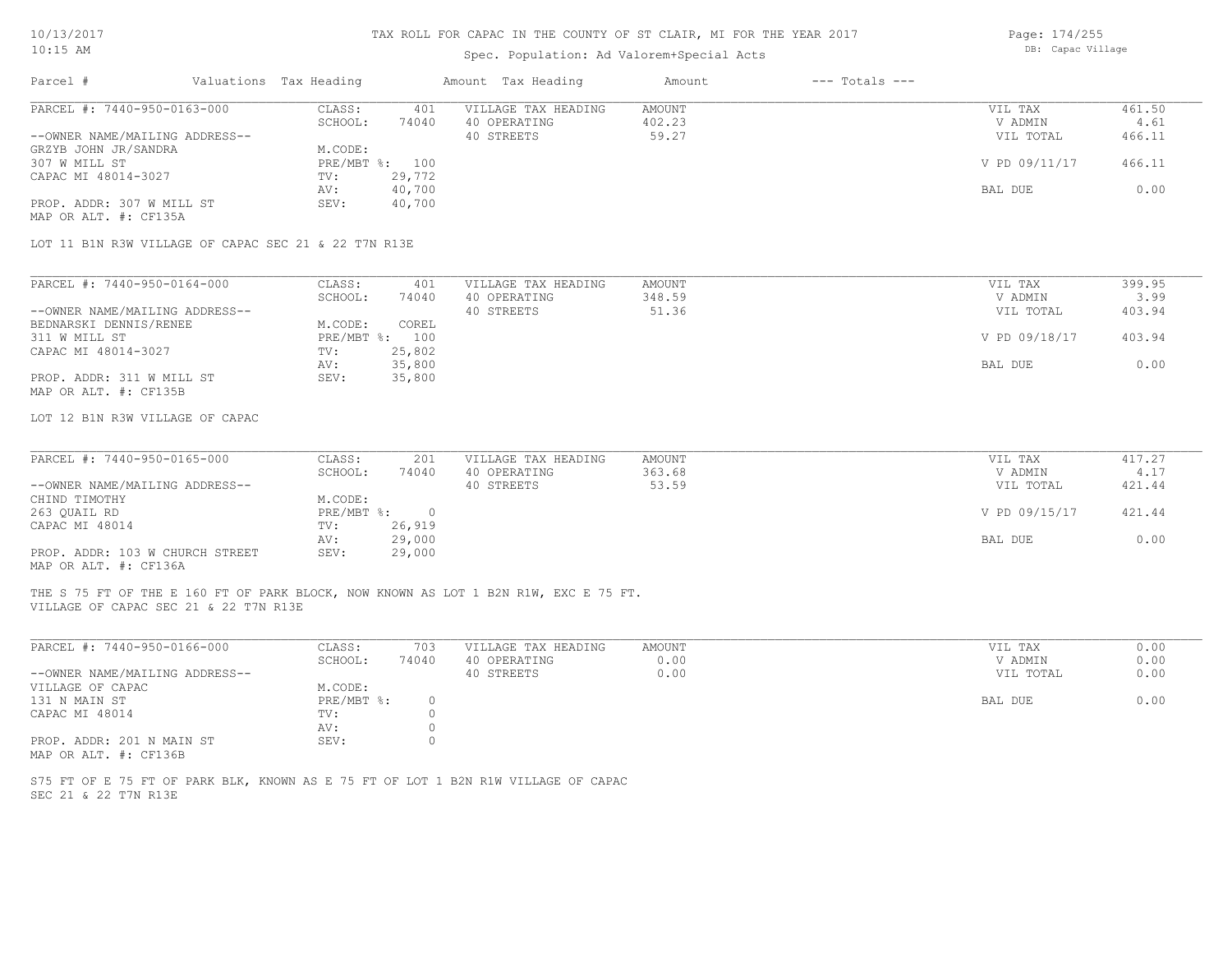Page: 175/255

| $10:15$ AM                                               |                        |                | Spec. Population: Ad Valorem+Special Acts                                           |               |                    | DB: Capac Village |        |
|----------------------------------------------------------|------------------------|----------------|-------------------------------------------------------------------------------------|---------------|--------------------|-------------------|--------|
| Parcel #                                                 | Valuations Tax Heading |                | Amount Tax Heading                                                                  | Amount        | $---$ Totals $---$ |                   |        |
| PARCEL #: 7440-950-0167-000                              | CLASS:                 | 401            | VILLAGE TAX HEADING                                                                 | <b>AMOUNT</b> |                    | VIL TAX           | 207.24 |
|                                                          | SCHOOL:                | 74040          | 40 OPERATING                                                                        | 180.63        |                    | V ADMIN           | 2.07   |
| --OWNER NAME/MAILING ADDRESS--                           |                        |                | 40 STREETS                                                                          | 26.61         |                    | VIL TOTAL         | 209.31 |
| NINO DEANNA                                              | M.CODE:                |                |                                                                                     |               |                    |                   |        |
| 203 N MAIN ST                                            |                        | PRE/MBT %: 100 |                                                                                     |               |                    | BAL DUE           | 209.31 |
| CAPAC MI 48014-3145                                      | TV:                    | 13,370         |                                                                                     |               |                    |                   |        |
|                                                          | AV:                    | 55,200         |                                                                                     |               |                    |                   |        |
| PROP. ADDR: 203 N MAIN ST                                | SEV:                   | 55,200         |                                                                                     |               |                    |                   |        |
| MAP OR ALT. #: CF137                                     |                        |                |                                                                                     |               |                    |                   |        |
|                                                          |                        |                | THE N 75 FT OF S 150 FT OF E 160 FT OF PARK BLK, NOW KNOWN AS LOT 2 B2N R1W VILLAGE |               |                    |                   |        |
| OF CAPAC SEC 21 & 22 T7N R13E                            |                        |                |                                                                                     |               |                    |                   |        |
|                                                          |                        |                |                                                                                     |               |                    |                   |        |
| PARCEL #: 7440-950-0168-000                              | CLASS:                 | 402            | VILLAGE TAX HEADING                                                                 | AMOUNT        |                    | VIL TAX           | 196.07 |
|                                                          | SCHOOL:                | 74040          | 40 OPERATING                                                                        | 170.89        |                    | V ADMIN           | 1.96   |
| --OWNER NAME/MAILING ADDRESS--                           |                        |                | 40 STREETS                                                                          | 25.18         |                    | VIL TOTAL         | 198.03 |
| CSB BANK                                                 | M.CODE:                |                |                                                                                     |               |                    |                   |        |
| 206 N MAIN ST                                            | PRE/MBT %:             | $\overline{0}$ |                                                                                     |               |                    | V PD 08/04/17     | 198.03 |
| CAPAC MI 48014                                           | TV:                    | 12,649         |                                                                                     |               |                    |                   |        |
|                                                          | AV:                    | 14,300         |                                                                                     |               |                    | BAL DUE           | 0.00   |
| PROP. ADDR: 205 N MAIN ST                                | SEV:                   | 14,300         |                                                                                     |               |                    |                   |        |
| MAP OR ALT. #: CF138                                     |                        |                |                                                                                     |               |                    |                   |        |
| OF CAPAC SEC 21 & 22 T7N R13E                            |                        |                | THE N 75 FT OF S 225 FT OF E 160 FT OF PARK BLK, NOW KNOWN AS LOT 3 B2N R1W VILLAGE |               |                    |                   |        |
|                                                          |                        |                |                                                                                     |               |                    |                   |        |
| PARCEL #: 7440-950-0169-000                              | CLASS:                 | 401            | VILLAGE TAX HEADING                                                                 | <b>AMOUNT</b> |                    | VIL TAX           | 770.78 |
|                                                          | SCHOOL:                | 74040          | 40 OPERATING                                                                        | 671.79        |                    | V ADMIN           | 7.70   |
| --OWNER NAME/MAILING ADDRESS--                           |                        |                | 40 STREETS                                                                          | 98.99         |                    | VIL TOTAL         | 778.48 |
| FRANGEDAKIS PETER/MICHELE                                | M.CODE:                | COREL          |                                                                                     |               |                    |                   |        |
| 209 N MAIN ST                                            |                        | PRE/MBT %: 100 |                                                                                     |               |                    | V PD 09/18/17     | 778.48 |
| CAPAC MI 48014-3034                                      | TV:                    | 49,724         |                                                                                     |               |                    |                   |        |
|                                                          | AV:                    | 63,200         |                                                                                     |               |                    | BAL DUE           | 0.00   |
| PROP. ADDR: 209 N MAIN ST                                | SEV:                   | 63,200         |                                                                                     |               |                    |                   |        |
| MAP OR ALT. #: CF139A                                    |                        |                |                                                                                     |               |                    |                   |        |
| LOTS 4, 5, B2N R1W VILLAGE OF CAPAC SEC 21 & 22 T7N R13E |                        |                |                                                                                     |               |                    |                   |        |
|                                                          |                        |                |                                                                                     |               |                    |                   |        |
| PARCEL #: 7440-950-0169-400                              | CLASS:                 | 402            | VILLAGE TAX HEADING                                                                 | <b>AMOUNT</b> |                    | VIL TAX           | 101.65 |
|                                                          | SCHOOL:                | 74040          | 40 OPERATING                                                                        | 88.60         |                    | V ADMIN           | 1.01   |
| --OWNER NAME/MAILING ADDRESS--                           |                        |                | 40 STREETS                                                                          | 13.05         |                    | VIL TOTAL         | 102.66 |
| MCCONNELL GREGORY                                        | M.CODE:                |                |                                                                                     |               |                    |                   |        |

PROP. ADDR: N NEEPER ST SEV: 14,300 CAPAC MI 48014 AV: 14,300 BAL DUE 0.00 P.O.BOX 160 TV: 6,558<br>CAPAC MI 48014 AV: 14,300 MCCONNELL SUE, NANNI C, NANNI K PRE/MBT %: 0 V PD 09/18/17 102.66

MAP OR ALT. #: CF139A3

LOT 8 B2N R1W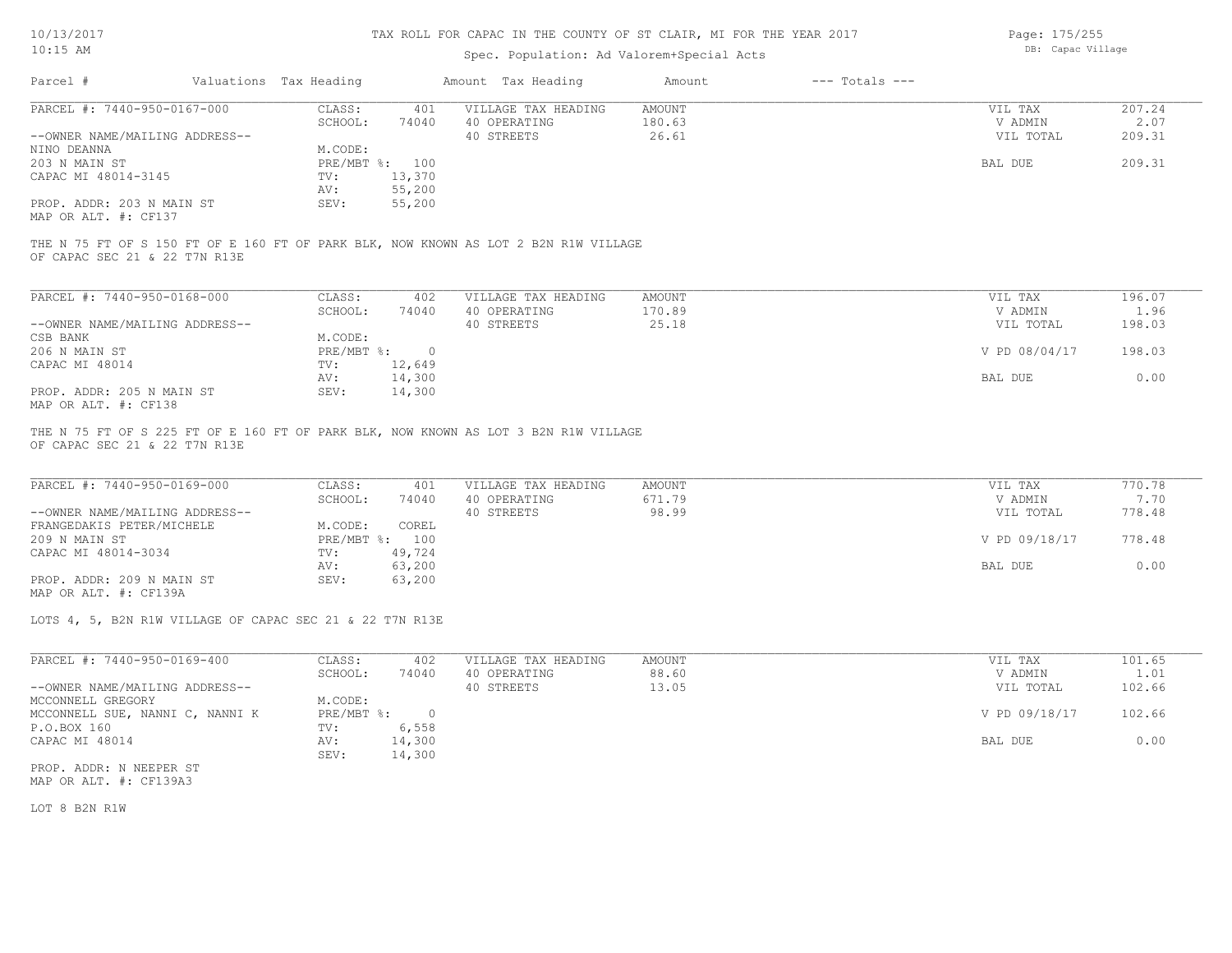## Spec. Population: Ad Valorem+Special Acts

| Parcel #                        | Valuations Tax Heading |        | Amount Tax Heading  | Amount | $---$ Totals $---$ |               |        |
|---------------------------------|------------------------|--------|---------------------|--------|--------------------|---------------|--------|
| PARCEL #: 7440-950-0169-600     | CLASS:                 | 402    | VILLAGE TAX HEADING | AMOUNT |                    | VIL TAX       | 101.65 |
|                                 | SCHOOL:                | 74040  | 40 OPERATING        | 88.60  |                    | V ADMIN       | 1.01   |
| --OWNER NAME/MAILING ADDRESS--  |                        |        | 40 STREETS          | 13.05  |                    | VIL TOTAL     | 102.66 |
| MCCONNELL GREGORY               | M.CODE:                |        |                     |        |                    |               |        |
| MCCONNELL SUE, NANNI C, NANNI K | $PRE/MBT$ %:           |        |                     |        |                    | V PD 09/18/17 | 102.66 |
| P.O.BOX 160                     | TV:                    | 6,558  |                     |        |                    |               |        |
| CAPAC MI 48014                  | AV:                    | 14,300 |                     |        |                    | BAL DUE       | 0.00   |
|                                 | SEV:                   | 14,300 |                     |        |                    |               |        |
| PROP. ADDR: N NEEPER ST         |                        |        |                     |        |                    |               |        |

MAP OR ALT. #: CF139A4

LOT 9 B2N R1W

| PARCEL #: 7440-950-0170-000    | CLASS:     | 704   | VILLAGE TAX HEADING | AMOUNT | VIL TAX   | 0.00 |
|--------------------------------|------------|-------|---------------------|--------|-----------|------|
|                                | SCHOOL:    | 74040 | 40 OPERATING        | 0.00   | V ADMIN   | 0.00 |
| --OWNER NAME/MAILING ADDRESS-- |            |       | 40 STREETS          | 0.00   | VIL TOTAL | 0.00 |
| CAPAC COMM SCHOOL DIST         | M.CODE:    |       |                     |        |           |      |
|                                | PRE/MBT %: |       |                     |        | BAL DUE   | 0.00 |
| PROP. ADDR: 201 N NEEPER ST    | TV:        |       |                     |        |           |      |
| MAP OR ALT. #: CF139B          | AV:        |       |                     |        |           |      |
|                                | SEV:       |       |                     |        |           |      |

LOT 10 & N 50' OF LOT 11 B2N R1W VILLAGE OF CAPAC

| PARCEL #: 7440-950-0171-000    | CLASS:  | 401            | VILLAGE TAX HEADING | AMOUNT | VIL TAX       | 680.61 |
|--------------------------------|---------|----------------|---------------------|--------|---------------|--------|
|                                | SCHOOL: | 74040          | 40 OPERATING        | 593.20 | V ADMIN       | 6.80   |
| --OWNER NAME/MAILING ADDRESS-- |         |                | 40 STREETS          | 87.41  | VIL TOTAL     | 687.41 |
| GUERRERO DOMINGO               | M.CODE: | COREL          |                     |        |               |        |
| 215 N MAIN ST                  |         | PRE/MBT %: 100 |                     |        | V PD 09/18/17 | 687.41 |
| CAPAC MI 48014                 | TV:     | 43,907         |                     |        |               |        |
|                                | AV:     | 66,900         |                     |        | BAL DUE       | 0.00   |
| PROP. ADDR: 215 N MAIN ST      | SEV:    | 66,900         |                     |        |               |        |
|                                |         |                |                     |        |               |        |

MAP OR ALT. #: CF140A

CAPAC SEC 21 & 22 T7N R13E THE N 75 FT OF THE E 160 FT OF PARK BLK, NOW KNOWN AS LOT 6 B2N R1W VILLAGE OF

| PARCEL #: 7440-950-0172-000                                                                                                                    | CLASS:     | 401    | VILLAGE TAX HEADING | AMOUNT | VIL TAX       | 851.76 |
|------------------------------------------------------------------------------------------------------------------------------------------------|------------|--------|---------------------|--------|---------------|--------|
|                                                                                                                                                | SCHOOL:    | 74040  | 40 OPERATING        | 742.37 | V ADMIN       | 8.51   |
| --OWNER NAME/MAILING ADDRESS--                                                                                                                 |            |        | 40 STREETS          | 109.39 | VIL TOTAL     | 860.27 |
| RODRIGUEZ RALPH                                                                                                                                | M.CODE:    |        |                     |        |               |        |
| 7080 STERLING RD                                                                                                                               | PRE/MBT %: |        |                     |        | V PD 09/11/17 | 860.27 |
| YALE MI 48097                                                                                                                                  | TV:        | 54,948 |                     |        |               |        |
|                                                                                                                                                | AV:        | 75,000 |                     |        | BAL DUE       | 0.00   |
| PROP. ADDR: 240 N NEEPER ST<br>the contract of the contract of the contract of the contract of the contract of the contract of the contract of | SEV:       | 75,000 |                     |        |               |        |

MAP OR ALT. #: CF140B

CAPAC SEC 21 & 22 T7N R13E THE N 75 FT OF THE W 160 FT OF PARK BLK, NOW KNOWN AS LOT 7 B2N R1W VILLAGE OF Page: 176/255

DB: Capac Village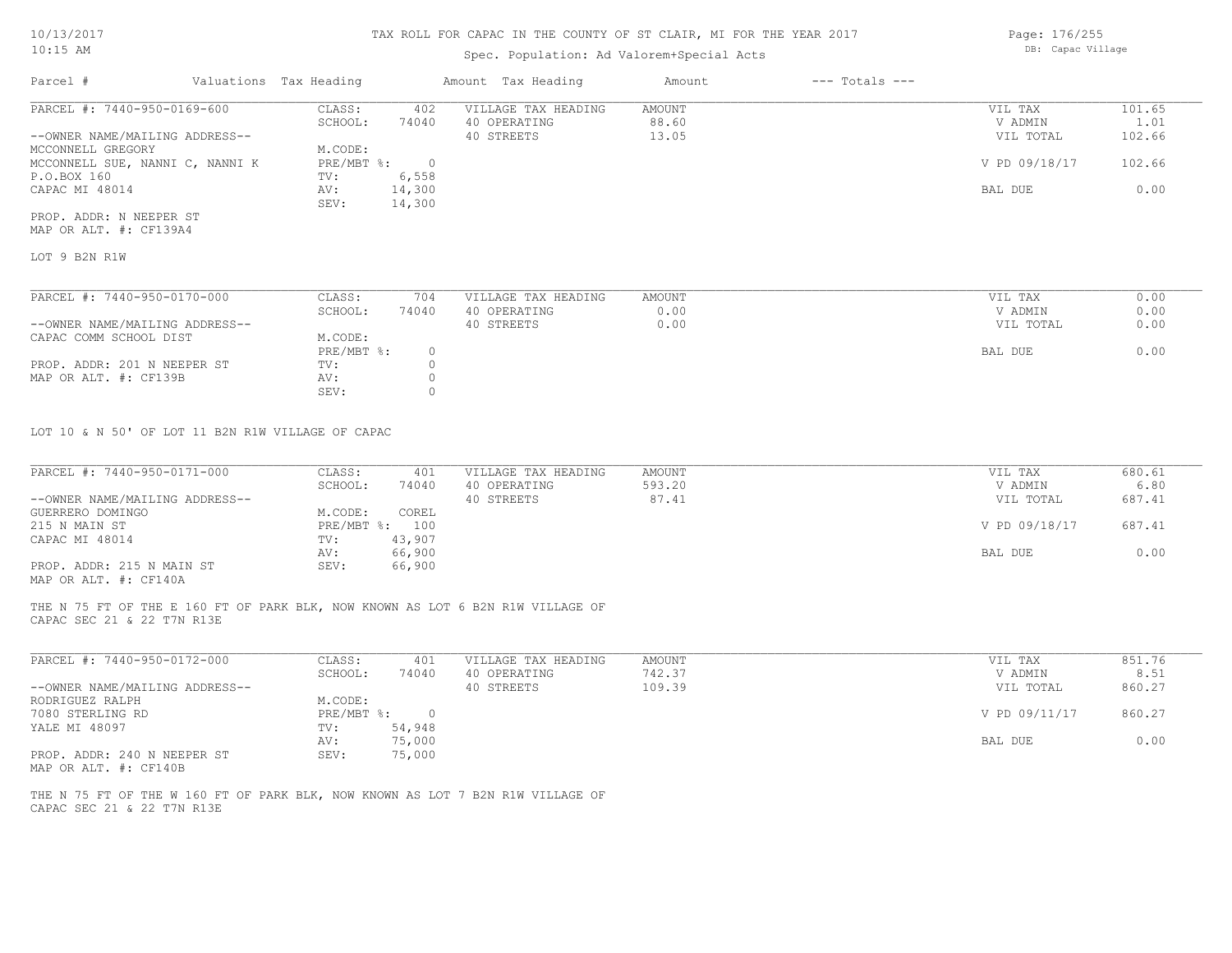## Spec. Population: Ad Valorem+Special Acts

| Parcel #                       | Valuations Tax Heading |       | Amount Tax Heading  | Amount | $---$ Totals $---$ |           |      |
|--------------------------------|------------------------|-------|---------------------|--------|--------------------|-----------|------|
| PARCEL #: 7440-950-0173-000    | CLASS:                 | 401   | VILLAGE TAX HEADING | AMOUNT |                    | VIL TAX   | 0.00 |
|                                | SCHOOL:                | 74040 | 40 OPERATING        | 0.00   |                    | V ADMIN   | 0.00 |
| --OWNER NAME/MAILING ADDRESS-- |                        |       | 40 STREETS          | 0.00   |                    | VIL TOTAL | 0.00 |
| GRIBOWSKAS THOMAS              | M.CODE:                |       |                     |        |                    |           |      |
| DODD TERRY                     | $PRE/MBT$ %:           | 100   |                     |        |                    | BAL DUE   | 0.00 |
| PO BOX 399                     | TV:                    |       |                     |        |                    |           |      |
| 107 CHURCH ST                  | AV:                    |       |                     |        |                    |           |      |
| CAPAC MI 48014                 | SEV:                   |       |                     |        |                    |           |      |
|                                |                        |       |                     |        |                    |           |      |

MAP OR ALT. #: CF141 PROP. ADDR: 107 W CHURCH STREET

E 70' OF LOT 12 & E 70' OF S 25' OF LOT 11 B2N R1W VILLAGE OF CAPAC

| PARCEL #: 7440-950-0174-000    | CLASS:       | 401    | VILLAGE TAX HEADING | AMOUNT | VIL TAX       | 571.01 |
|--------------------------------|--------------|--------|---------------------|--------|---------------|--------|
|                                | SCHOOL:      | 74040  | 40 OPERATING        | 497.68 | V ADMIN       | 5.71   |
| --OWNER NAME/MAILING ADDRESS-- |              |        | 40 STREETS          | 73.33  | VIL TOTAL     | 576.72 |
| NEALY REBEKAH LYNNE            | M.CODE:      |        |                     |        |               |        |
| P.O. BOX 74                    | $PRE/MBT$ %: |        |                     |        | V PD 08/21/17 | 576.72 |
| CAPAC, MI 48014                | TV:          | 36,837 |                     |        |               |        |
|                                | AV:          | 44,600 |                     |        | BAL DUE       | 0.00   |
| PROP. ADDR: 202 N NEEPER ST    | SEV:         | 44,600 |                     |        |               |        |
| MAP OR ALT. #: CF142           |              |        |                     |        |               |        |

W 80' OF LOT 12 & W 80' OF S 25' OF LOT 11 B2N R1W VILLAGE OF CAPAC

| PARCEL #: 7440-950-0175-000    | CLASS:       | 704   | VILLAGE TAX HEADING | AMOUNT | VIL TAX   | 0.00 |
|--------------------------------|--------------|-------|---------------------|--------|-----------|------|
|                                | SCHOOL:      | 74040 | 40 OPERATING        | 0.00   | V ADMIN   | 0.00 |
| --OWNER NAME/MAILING ADDRESS-- |              |       | 40 STREETS          | 0.00   | VIL TOTAL | 0.00 |
| SCHOOL SITE                    | M.CODE:      |       |                     |        |           |      |
|                                | $PRE/MBT$ %: |       |                     |        | BAL DUE   | 0.00 |
| PROP. ADDR: N NEEPER ST        | TV:          |       |                     |        |           |      |
| MAP OR ALT. #: CF143           | AV:          |       |                     |        |           |      |
|                                | SEV:         |       |                     |        |           |      |

LOTS 1 TO 12 INCL. B2N R2W VILLAGE OF CAPAC SEC 21 & 22 T7N R13E

| PARCEL #: 7440-950-0176-000        | CLASS:       | 401    | VILLAGE TAX HEADING | AMOUNT | VIL TAX       | 550.55 |
|------------------------------------|--------------|--------|---------------------|--------|---------------|--------|
|                                    | SCHOOL:      | 74040  | 40 OPERATING        | 479.85 | V ADMIN       | 5.50   |
| --OWNER NAME/MAILING ADDRESS--     |              |        | 40 STREETS          | 70.70  | VIL TOTAL     | 556.05 |
| CORBEIL PAUL R                     | M.CODE:      | COREL  |                     |        |               |        |
| 201 N GLASSFORD STREET             | $PRE/MBT$ %: | 100    |                     |        | V PD 09/18/17 | 556.05 |
| CAPAC MI 48014                     | TV:          | 35,517 |                     |        |               |        |
|                                    | AV:          | 50,200 |                     |        | BAL DUE       | 0.00   |
| PROP. ADDR: 201 N GLASSFORD STREET | SEV:         | 50,200 |                     |        |               |        |
| MAP OR ALT. #: CF144               |              |        |                     |        |               |        |

LOT 1 B2N R3W VILLAGE OF CAPAC SEC 21 & 22 T7N R13E

Page: 177/255 DB: Capac Village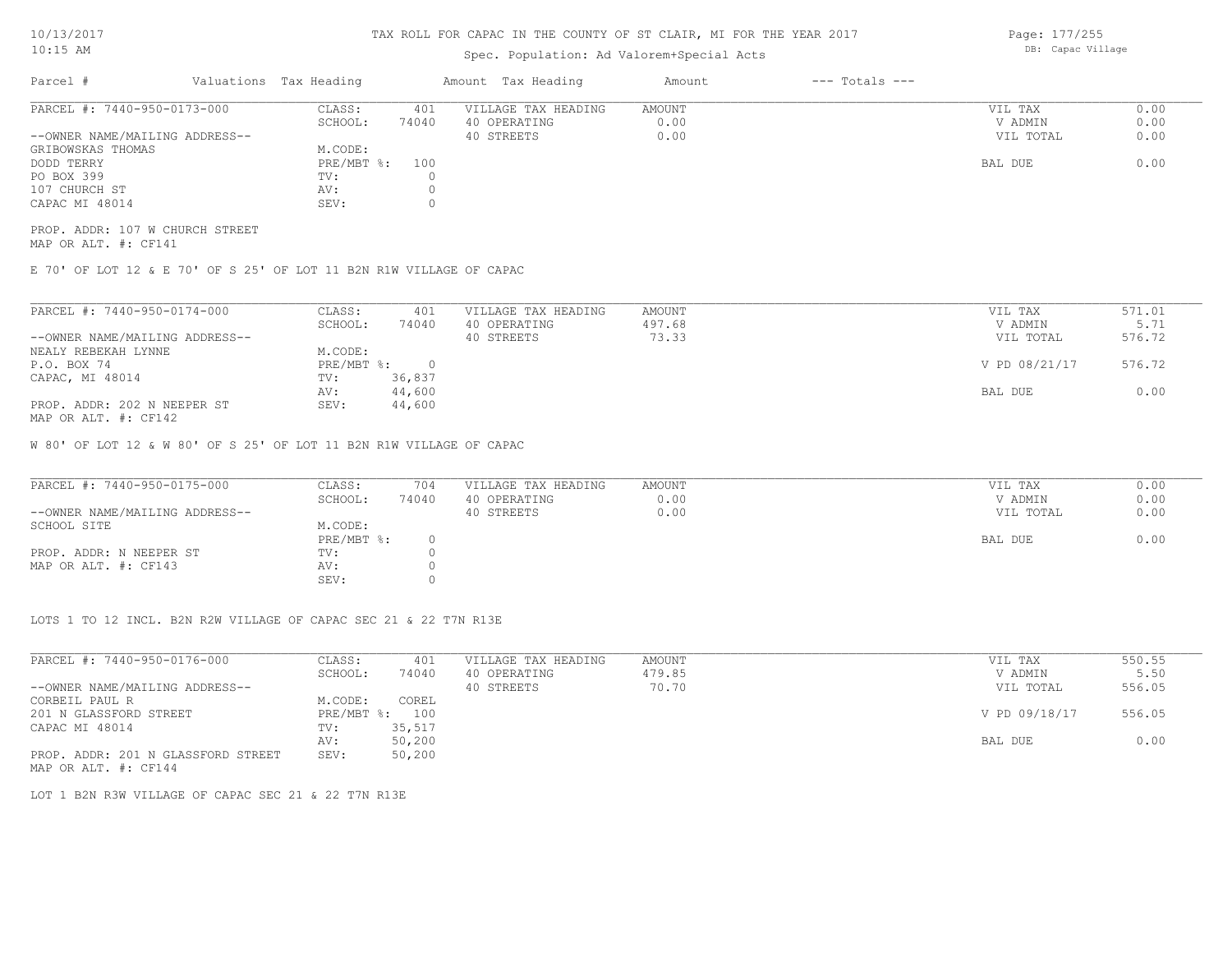# Spec. Population: Ad Valorem+Special Acts

Page: 178/255 DB: Capac Village

| Parcel #<br>Valuations Tax Heading                         |                              | Amount Tax Heading         | Amount<br>$---$ Totals $---$ |                      |                |
|------------------------------------------------------------|------------------------------|----------------------------|------------------------------|----------------------|----------------|
| PARCEL #: 7440-950-0177-000                                | CLASS:<br>401                | VILLAGE TAX HEADING        | <b>AMOUNT</b>                | VIL TAX              | 303.02         |
| --OWNER NAME/MAILING ADDRESS--                             | SCHOOL:<br>74040             | 40 OPERATING<br>40 STREETS | 264.11<br>38.91              | V ADMIN<br>VIL TOTAL | 3.03<br>306.05 |
| MCNUTT MEL ALGER                                           | M.CODE:                      |                            |                              |                      |                |
| P.O. BOX 541                                               | PRE/MBT %:<br>$\overline{0}$ |                            |                              | BAL DUE              | 306.05         |
| MEMPHIS MI 48041                                           | 19,549<br>TV:                |                            |                              |                      |                |
|                                                            | 27,700<br>AV:                |                            |                              |                      |                |
| PROP. ADDR: 203 N GLASSFORD STREET                         | SEV:<br>27,700               |                            |                              |                      |                |
| MAP OR ALT. #: CF145                                       |                              |                            |                              |                      |                |
| LOT 2 B2N R3W VILLAGE OF CAPAC SEC 21 & 22 T7N R13E        |                              |                            |                              |                      |                |
| PARCEL #: 7440-950-0178-000                                | CLASS:<br>401                | VILLAGE TAX HEADING        | AMOUNT                       | VIL TAX              | 822.69         |
|                                                            | SCHOOL:<br>74040             | 40 OPERATING               | 717.04                       | V ADMIN              | 8.22           |
| --OWNER NAME/MAILING ADDRESS--                             |                              | 40 STREETS                 | 105.65                       | VIL TOTAL            | 830.91         |
| TARZWELL SUSAN M                                           | M.CODE:                      |                            |                              |                      |                |
| 205 N GLASSFORD STREET                                     | PRE/MBT %: 100               |                            |                              | BAL DUE              | 830.91         |
| CAPAC, MI 48014                                            | 53,073<br>TV:                |                            |                              |                      |                |
|                                                            | 59,900<br>AV:                |                            |                              |                      |                |
| PROP. ADDR: 205 N GLASSFORD STREET                         | SEV:<br>59,900               |                            |                              |                      |                |
| MAP OR ALT. #: CF146                                       |                              |                            |                              |                      |                |
| LOT 3 B2N R3W VILLAGE OF CAPAC                             |                              |                            |                              |                      |                |
| PARCEL #: 7440-950-0179-000                                | CLASS:<br>401                | VILLAGE TAX HEADING        | <b>AMOUNT</b>                | VIL TAX              | 360.17         |
|                                                            | SCHOOL:<br>74040             | 40 OPERATING               | 313.92                       | V ADMIN              | 3.60           |
| --OWNER NAME/MAILING ADDRESS--                             |                              | 40 STREETS                 | 46.25                        | VIL TOTAL            | 363.77         |
| GUERRERO ORLANDO                                           | M.CODE:                      |                            |                              |                      |                |
| 207 N GLASSFORD STREET                                     | PRE/MBT %:<br>$\overline{0}$ |                            |                              | BAL DUE              | 363.77         |
| CAPAC MI 48014-3012                                        | 23,236<br>TV:                |                            |                              |                      |                |
|                                                            | 32,000<br>AV:                |                            |                              |                      |                |
| PROP. ADDR: 207 N GLASSFORD STREET<br>MAP OR ALT. #: CF147 | SEV:<br>32,000               |                            |                              |                      |                |
| LOT 4 B2N R3W VILLAGE OF CAPAC SEC 21 & 22 T7N R13E        |                              |                            |                              |                      |                |
| PARCEL #: 7440-950-0180-000                                | CLASS:<br>401                | VILLAGE TAX HEADING        | <b>AMOUNT</b>                | VIL TAX              | 820.04         |
|                                                            | SCHOOL:<br>74040             | 40 OPERATING               | 714.73                       | V ADMIN              | 8.20           |
| --OWNER NAME/MAILING ADDRESS--                             |                              | 40 STREETS                 | 105.31                       | VIL TOTAL            | 828.24         |
| KALBFLEISCH NATHAN                                         | M.CODE:                      |                            |                              |                      |                |
| 209 N GLASSFORD STREET                                     | PRE/MBT %: 100               |                            |                              | V PD 08/23/17        | 828.24         |
| CAPAC MI 48014                                             | 52,902<br>TV:                |                            |                              |                      |                |
|                                                            | 74,600<br>AV:                |                            |                              | BAL DUE              | 0.00           |
| PROP. ADDR: 209 N GLASSFORD STREET<br>MAP OR ALT. #: CF148 | SEV:<br>74,600               |                            |                              |                      |                |
| LOT 5 B2N R3W VILLAGE OF CAPAC SEC 21 & 22 T7N R13E        |                              |                            |                              |                      |                |
|                                                            |                              |                            |                              |                      |                |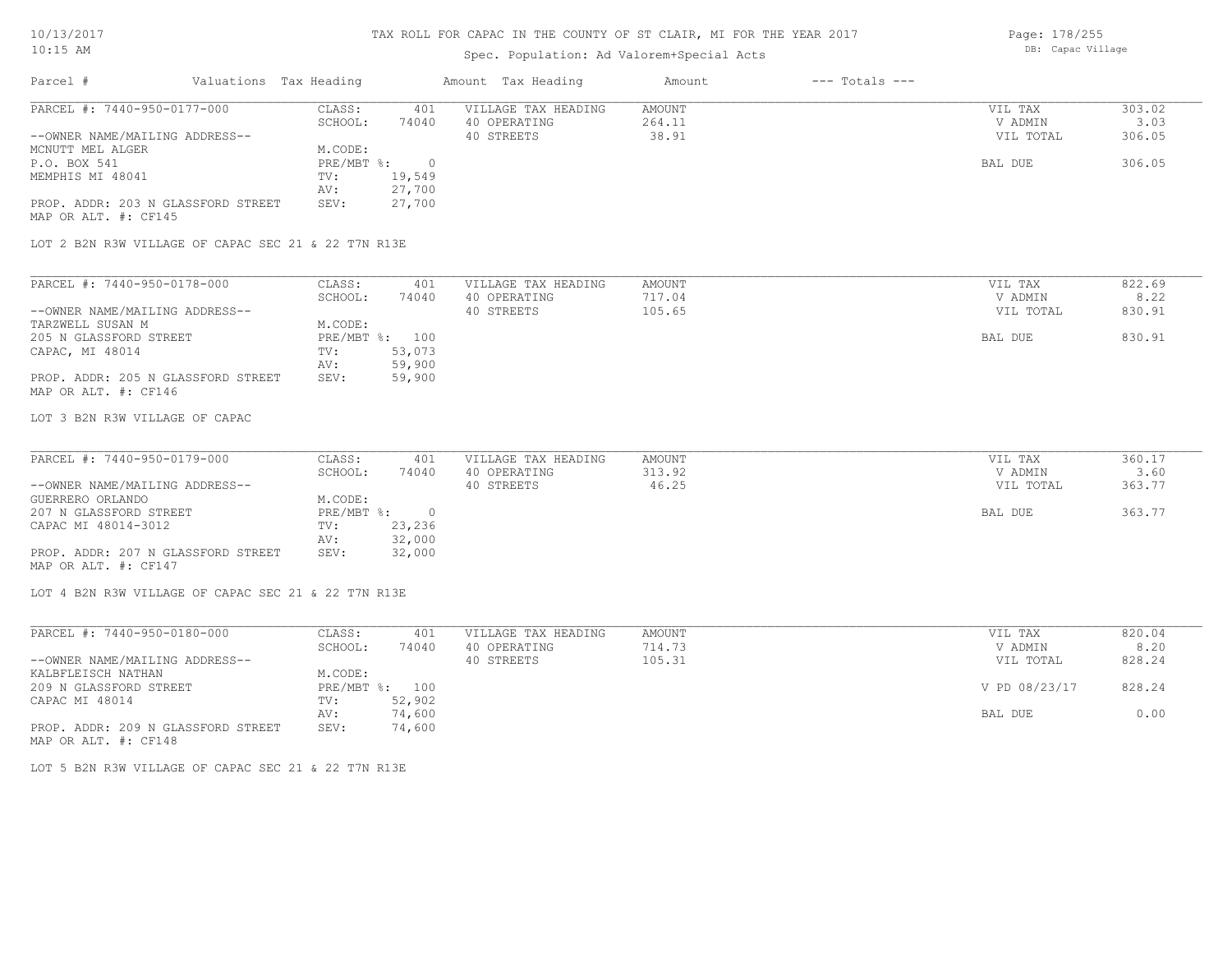### Spec. Population: Ad Valorem+Special Acts

Page: 179/255 DB: Capac Village

| Parcel #                           | Valuations Tax Heading |        | Amount Tax Heading  | Amount | $---$ Totals $---$ |               |        |
|------------------------------------|------------------------|--------|---------------------|--------|--------------------|---------------|--------|
| PARCEL #: 7440-950-0181-000        | CLASS:                 | 401    | VILLAGE TAX HEADING | AMOUNT |                    | VIL TAX       | 433.94 |
|                                    | SCHOOL:                | 74040  | 40 OPERATING        | 378.21 |                    | V ADMIN       | 4.33   |
| --OWNER NAME/MAILING ADDRESS--     |                        |        | 40 STREETS          | 55.73  |                    | VIL TOTAL     | 438.27 |
| SHARPE CLARE                       | M.CODE:                |        |                     |        |                    |               |        |
| 215 N GLASSFORD ST                 | PRE/MBT %:             | 100    |                     |        |                    | V PD 07/10/17 | 438.27 |
| CAPAC MI 48014-3012                | TV:                    | 27,994 |                     |        |                    |               |        |
|                                    | AV:                    | 39,000 |                     |        |                    | BAL DUE       | 0.00   |
| PROP. ADDR: 215 N GLASSFORD STREET | SEV:                   | 39,000 |                     |        |                    |               |        |
| MAP OR ALT. #: CF149A              |                        |        |                     |        |                    |               |        |
|                                    |                        |        |                     |        |                    |               |        |

LOT 6 B2N R3W VILLAGE OF CAPAC SEC 21 & 22 T7N R13E

| PARCEL #: 7440-950-0182-000        | CLASS:  | 401            | VILLAGE TAX HEADING | AMOUNT | VIL TAX       | 435.09 |
|------------------------------------|---------|----------------|---------------------|--------|---------------|--------|
|                                    | SCHOOL: | 74040          | 40 OPERATING        | 379.22 | V ADMIN       | 4.35   |
| --OWNER NAME/MAILING ADDRESS--     |         |                | 40 STREETS          | 55.87  | VIL TOTAL     | 439.44 |
| ATKESON CLIFFORD/DONNA             | M.CODE: |                |                     |        |               |        |
| P.O. BOX 457                       |         | PRE/MBT %: 100 |                     |        | V PD 08/04/17 | 439.44 |
| CAPAC MI 48014-3014                | TV:     | 28,069         |                     |        |               |        |
|                                    | AV:     | 34,700         |                     |        | BAL DUE       | 0.00   |
| PROP. ADDR: 303 N GLASSFORD STREET | SEV:    | 34,700         |                     |        |               |        |
| MAP OR ALT. #: CF149B              |         |                |                     |        |               |        |

W 2ND ST B3N R3W VILLAGE OF CAPAC SEC 21 & 22 T7N R13E LOT 1 & S 22 FT OF LOT 2 & THAT PART OF E 150 FT OF ALDRICH ST LYING W OF W LINE OF

| PARCEL #: 7440-950-0183-000    | CLASS:  | 401            | VILLAGE TAX HEADING | AMOUNT | VIL TAX       | 484.16 |
|--------------------------------|---------|----------------|---------------------|--------|---------------|--------|
|                                | SCHOOL: | 74040          | 40 OPERATING        | 421.98 | V ADMIN       | 4.84   |
| --OWNER NAME/MAILING ADDRESS-- |         |                | 40 STREETS          | 62.18  | VIL TOTAL     | 489.00 |
| OSMULSKI JOSEPH/PATRICIA       | M.CODE: | TCBMT          |                     |        |               |        |
| 301 N MAIN ST                  |         | PRE/MBT %: 100 |                     |        | V PD 08/02/17 | 489.00 |
| CAPAC MI 48014-3147            | TV:     | 31,234         |                     |        |               |        |
|                                | AV:     | 41,600         |                     |        | BAL DUE       | 0.00   |
| PROP. ADDR: 301 N MAIN ST      | SEV:    | 41,600         |                     |        |               |        |
| MAP OR ALT. #: CF150           |         |                |                     |        |               |        |

THE E 90 FT OF LOT 1 B3N R1W VILLAGE OF CAPAC SEC 21 & 22 T7N R13E

| SCHOOL:                        |        |              | AMOUNT | VIL TAX       | 482.53 |
|--------------------------------|--------|--------------|--------|---------------|--------|
|                                | 74040  | 40 OPERATING | 420.56 | V ADMIN       | 4.82   |
| --OWNER NAME/MAILING ADDRESS-- |        | 40 STREETS   | 61.97  | VIL TOTAL     | 487.35 |
| M.CODE:<br>ZENTGREBE AARON     | OLALS  |              |        |               |        |
| $PRE/MBT$ %:<br>ZENTGREBE LACY | 100    |              |        | V PD 09/18/17 | 487.35 |
| 103 W ALDRICH ST<br>TV:        | 31,129 |              |        |               |        |
| CAPAC MI 48014-3000<br>AV:     | 41,600 |              |        | BAL DUE       | 0.00   |
| SEV:                           | 41,600 |              |        |               |        |

MAP OR ALT. #: CF151 PROP. ADDR: 103 W ALDRICH STREET

THE W 60 FT OF LOT 1 B3N R1W VILLAGE OF CAPAC SEC 21 & 22 T7N R13E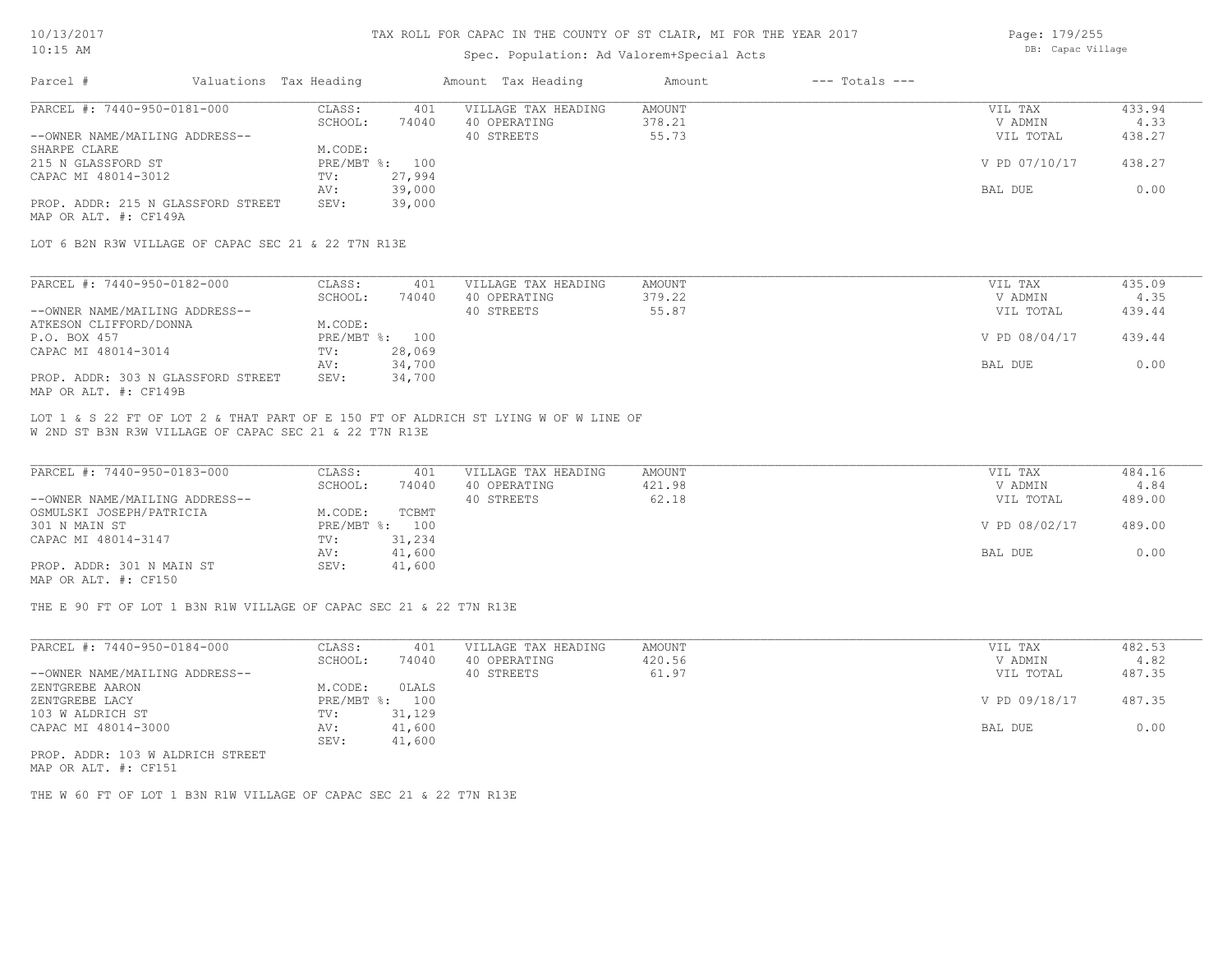### 10/13/2017 10:15 AM

# TAX ROLL FOR CAPAC IN THE COUNTY OF ST CLAIR, MI FOR THE YEAR 2017

# Spec. Population: Ad Valorem+Special Acts

Page: 180/255 DB: Capac Village

| Parcel #                                                                                                                                                                                      | Valuations Tax Heading |                                                    |                                                              | Amount Tax Heading                                | Amount                           | $---$ Totals $---$ |                                                             |                                            |
|-----------------------------------------------------------------------------------------------------------------------------------------------------------------------------------------------|------------------------|----------------------------------------------------|--------------------------------------------------------------|---------------------------------------------------|----------------------------------|--------------------|-------------------------------------------------------------|--------------------------------------------|
| PARCEL #: 7440-950-0185-000<br>--OWNER NAME/MAILING ADDRESS--<br>TRAUB LAWRENCE/ROSAMOND<br>303 N MAIN ST<br>CAPAC MI 48014-3147<br>PROP. ADDR: 303 N MAIN ST<br>MAP OR ALT. #: CF152         |                        | CLASS:<br>SCHOOL:<br>M.CODE:<br>TV:<br>AV:<br>SEV: | 401<br>74040<br>PRE/MBT %: 100<br>35,680<br>60,000<br>60,000 | VILLAGE TAX HEADING<br>40 OPERATING<br>40 STREETS | <b>AMOUNT</b><br>482.05<br>71.03 |                    | VIL TAX<br>V ADMIN<br>VIL TOTAL<br>V PD 08/02/17<br>BAL DUE | 553.08<br>5.53<br>558.61<br>558.61<br>0.00 |
| LOT 2 B3N R1W VILLAGE OF CAPAC                                                                                                                                                                |                        |                                                    |                                                              |                                                   |                                  |                    |                                                             |                                            |
| PARCEL #: 7440-950-0186-000<br>--OWNER NAME/MAILING ADDRESS--<br>BEISCHER DAVID/SHARI<br>307 N MAIN ST PO BOX 360<br>CAPAC MI 48014-3147<br>PROP. ADDR: 307 N MAIN ST<br>MAP OR ALT. #: CF153 |                        | CLASS:<br>SCHOOL:<br>M.CODE:<br>TV:<br>AV:<br>SEV: | 401<br>74040<br>PRE/MBT %: 100<br>35,935<br>50,400<br>50,400 | VILLAGE TAX HEADING<br>40 OPERATING<br>40 STREETS | <b>AMOUNT</b><br>485.49<br>71.53 |                    | VIL TAX<br>V ADMIN<br>VIL TOTAL<br>V PD 09/06/17<br>BAL DUE | 557.02<br>5.57<br>562.59<br>562.59<br>0.00 |
| LOT 3 B3N R1W VILLAGE OF CAPAC                                                                                                                                                                |                        |                                                    |                                                              |                                                   |                                  |                    |                                                             |                                            |
| PARCEL #: 7440-950-0187-000<br>--OWNER NAME/MAILING ADDRESS--<br>IHRKE DONALD                                                                                                                 |                        | CLASS:<br>SCHOOL:<br>M.CODE:                       | 401<br>74040<br>COREL                                        | VILLAGE TAX HEADING<br>40 OPERATING<br>40 STREETS | <b>AMOUNT</b><br>616.07<br>90.78 |                    | VIL TAX<br>V ADMIN<br>VIL TOTAL                             | 706.85<br>7.06<br>713.91                   |
| THOMAS ASHLEY<br>309 N MAIN ST<br>CAPAC MI 48014-3147                                                                                                                                         |                        | TV:<br>AV:                                         | PRE/MBT %: 100<br>45,600<br>45,600                           |                                                   |                                  |                    | V PD 09/18/17<br>BAL DUE                                    | 713.91<br>0.00                             |
| PROP. ADDR: 309 N MAIN ST<br>MAP OR ALT. #: CF154                                                                                                                                             |                        | SEV:                                               | 45,600                                                       |                                                   |                                  |                    |                                                             |                                            |
| LOT 4 B3N R1W VILLAGE OF CAPAC SEC 21 & 22 T7N R13E                                                                                                                                           |                        |                                                    |                                                              |                                                   |                                  |                    |                                                             |                                            |
| PARCEL #: 7440-950-0188-000<br>--OWNER NAME/MAILING ADDRESS--<br>REVITZER CLARENCE/SARAH                                                                                                      |                        | CLASS:<br>SCHOOL:<br>M.CODE:                       | 401<br>74040                                                 | VILLAGE TAX HEADING<br>40 OPERATING<br>40 STREETS | AMOUNT<br>415.35<br>61.20        |                    | VIL TAX<br>V ADMIN<br>VIL TOTAL                             | 476.55<br>4.76<br>481.31                   |
| 313 N MAIN ST<br>CAPAC MI 48014-3147                                                                                                                                                          |                        | TV:                                                | PRE/MBT %: 100<br>30,743                                     |                                                   |                                  |                    | V PD 09/06/17                                               | 481.31                                     |
| PROP. ADDR: 313 N MAIN ST                                                                                                                                                                     |                        | AV:<br>SEV:                                        | 44,100<br>44,100                                             |                                                   |                                  |                    | BAL DUE                                                     | 0.00                                       |

LOT 5 B3N R1W VILLAGE OF CAPAC SEC 21 & 22 T7N R13E

MAP OR ALT. #: CF155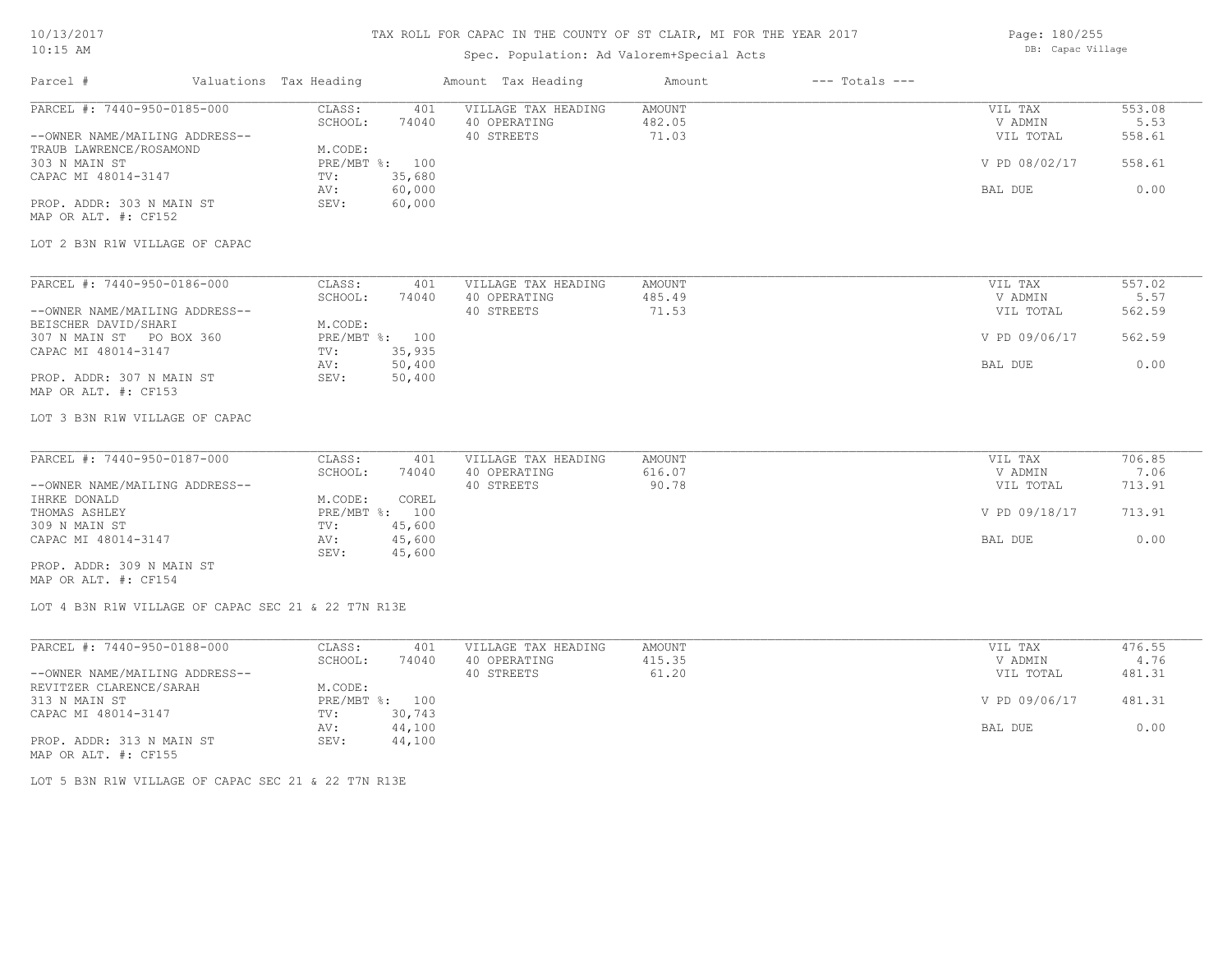# Spec. Population: Ad Valorem+Special Acts

| Parcel #                       | Valuations Tax Heading |        | Amount Tax Heading  | Amount     | $---$ Totals $---$ |           |                    |
|--------------------------------|------------------------|--------|---------------------|------------|--------------------|-----------|--------------------|
| PARCEL #: 7440-950-0189-000    | CLASS:                 | 401    | VILLAGE TAX HEADING | AMOUNT     |                    | VIL TAX   | 461.50             |
|                                | SCHOOL:                | 74040  | 40 OPERATING        | 402.23     |                    | V ADMIN   | 4.61               |
| --OWNER NAME/MAILING ADDRESS-- |                        |        | 40 STREETS          | 59.27      |                    | VIL TOTAL | 466.11             |
| ABRAHAM MICHAEL J.             | M.CODE:                |        |                     |            |                    |           |                    |
| ABRAHAM LYNN D.                | PRE/MBT %:             |        |                     |            |                    | BAL DUE   | 466.11             |
| 12800 MASTERS RD               | TV:                    | 29,772 |                     |            |                    |           |                    |
| MEMPHIS MI 48041               | AV:                    | 40,800 |                     |            |                    |           |                    |
|                                | SEV:                   | 40,800 |                     |            |                    |           |                    |
| PROP. ADDR: 315 N MAIN ST      |                        |        |                     |            |                    |           |                    |
| MAP OR ALT. #: CF156           |                        |        |                     |            |                    |           |                    |
| LOT 6 B3N R1W VILLAGE OF CAPAC |                        |        |                     |            |                    |           |                    |
|                                |                        |        |                     |            |                    |           |                    |
| PARCEL #: 7440-950-0190-000    | CLASS:                 | 401    | VILLAGE TAX HEADING | AMOUNT     |                    | VIL TAX   | 317.15             |
|                                | SCHOOL.                | 74040  | 40 OPERATING        | $276$ $42$ |                    | V ADMIN   | $\mathbf{P}$<br>17 |

|                                | SCHOOL:    | 74040  | 40 OPERATING | 276.42 | V ADMIN       | 3.17   |
|--------------------------------|------------|--------|--------------|--------|---------------|--------|
| --OWNER NAME/MAILING ADDRESS-- |            |        | 40 STREETS   | 40.73  | VIL TOTAL     | 320.32 |
| BLOCK PAUL JR                  | M.CODE:    |        |              |        |               |        |
| 14691 KOEHN RD                 | PRE/MBT %: | $\Box$ |              |        | V PD 07/10/17 | 320.32 |
| CAPAC MI 48014                 | TV:        | 20,460 |              |        |               |        |
|                                | AV:        | 28,200 |              |        | BAL DUE       | 0.00   |
| PROP. ADDR: 312 N NEEPER ST    | SEV:       | 28,200 |              |        |               |        |
| MAP OR ALT. #: CF157A          |            |        |              |        |               |        |

### LOT 9 B3N R1W VILLAGE OF CAPAC

| PARCEL #: 7440-950-0191-000    | CLASS:  | 401            | VILLAGE TAX HEADING | AMOUNT | VIL TAX       | 768.86 |
|--------------------------------|---------|----------------|---------------------|--------|---------------|--------|
|                                | SCHOOL: | 74040          | 40 OPERATING        | 670.12 | V ADMIN       | 7.68   |
| --OWNER NAME/MAILING ADDRESS-- |         |                | 40 STREETS          | 98.74  | VIL TOTAL     | 776.54 |
| MASON DEREK                    | M.CODE: | COREL          |                     |        |               |        |
| 308 N NEEPER ST                |         | PRE/MBT %: 100 |                     |        | V PD 09/18/17 | 776.54 |
| CAPAC MI 48014-3036            | TV:     | 49,600         |                     |        |               |        |
|                                | AV:     | 49,600         |                     |        | BAL DUE       | 0.00   |
| PROP. ADDR: 308 N NEEPER ST    | SEV:    | 49,600         |                     |        |               |        |
| MAP OR ALT. #: CF157B          |         |                |                     |        |               |        |

LOT 10 B3N R1W VILLAGE OF CAPAC

| PARCEL #: 7440-950-0192-000      | CLASS:     | 401    | VILLAGE TAX HEADING | AMOUNT | VIL TAX       | 579.67 |  |
|----------------------------------|------------|--------|---------------------|--------|---------------|--------|--|
|                                  | SCHOOL:    | 74040  | 40 OPERATING        | 505.23 | V ADMIN       | 5.79   |  |
| --OWNER NAME/MAILING ADDRESS--   |            |        | 40 STREETS          | 74.44  | VIL TOTAL     | 585.46 |  |
| MILLS LARRY/CAROLYN              | M.CODE:    |        |                     |        |               |        |  |
| 105 W ALDRICH ST                 | PRE/MBT %: | 100    |                     |        | V PD 08/16/17 | 585.46 |  |
| CAPAC MI 48014-3000              | TV:        | 37,396 |                     |        |               |        |  |
|                                  | AV:        | 49,500 |                     |        | BAL DUE       | 0.00   |  |
| PROP. ADDR: 105 W ALDRICH STREET | SEV:       | 49,500 |                     |        |               |        |  |
| MAP OR ALT. #: CF158B            |            |        |                     |        |               |        |  |

 $\_$  , and the state of the state of the state of the state of the state of the state of the state of the state of the state of the state of the state of the state of the state of the state of the state of the state of the

E1/2 OF LOTS 11 & 12 B3N R1W VILLAGE OF CAPAC SEC 21 & 22 T7N R13E

Page: 181/255 DB: Capac Village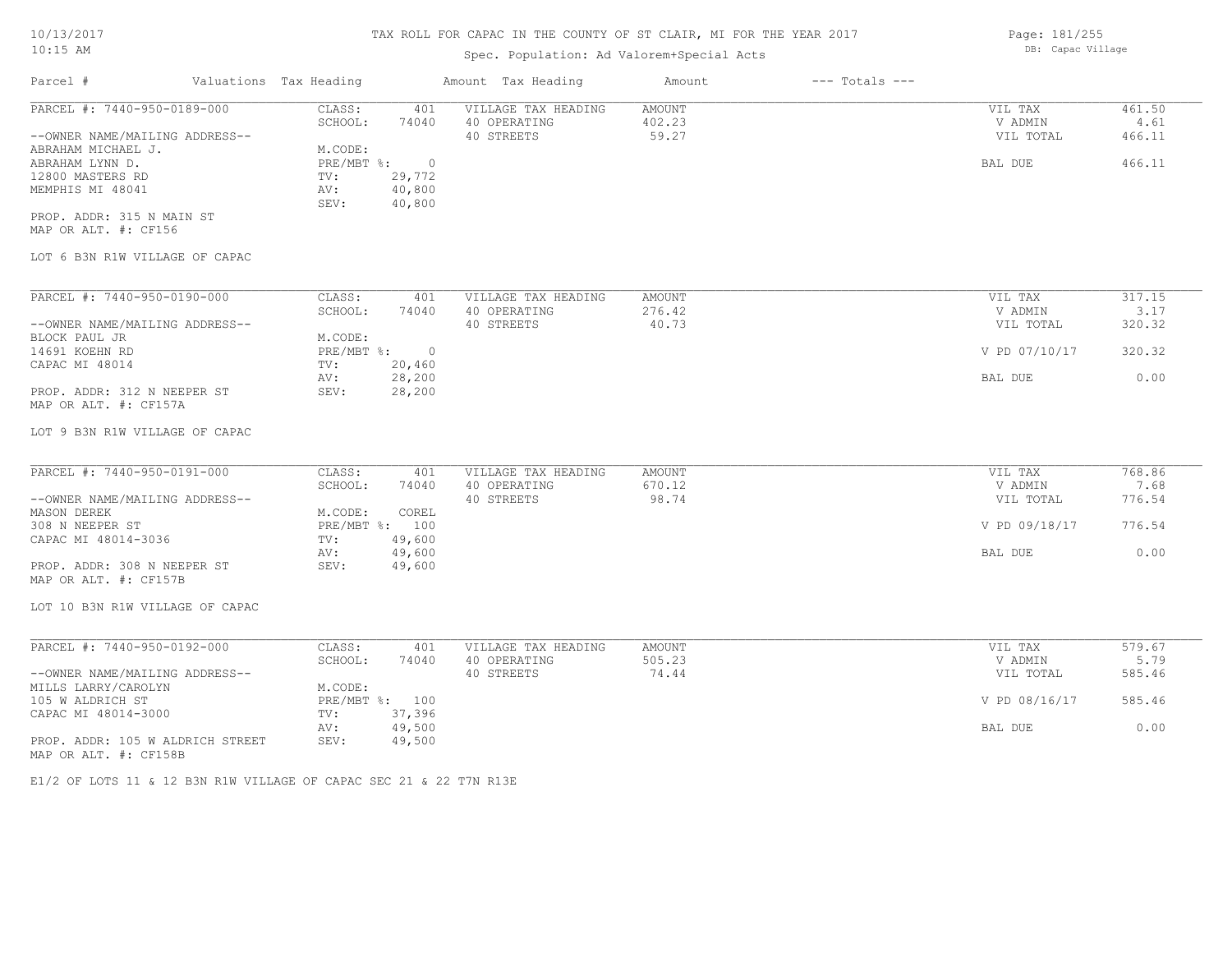### Spec. Population: Ad Valorem+Special Acts

| Page: 182/255     |
|-------------------|
| DB: Capac Village |

| Parcel #                       |                                  | Valuations Tax Heading |        | Amount Tax Heading  | Amount | $---$ Totals $---$ |               |        |
|--------------------------------|----------------------------------|------------------------|--------|---------------------|--------|--------------------|---------------|--------|
| PARCEL #: 7440-950-0193-000    |                                  | CLASS:                 | 401    | VILLAGE TAX HEADING | AMOUNT |                    | VIL TAX       | 608.85 |
|                                |                                  | SCHOOL:                | 74040  | 40 OPERATING        | 530.66 |                    | V ADMIN       | 6.08   |
| --OWNER NAME/MAILING ADDRESS-- |                                  |                        |        | 40 STREETS          | 78.19  |                    | VIL TOTAL     | 614.93 |
| SHARPE JOSEPH                  |                                  | M.CODE:                | COREL  |                     |        |                    |               |        |
| 107 W ALDRICH ST               |                                  | PRE/MBT %:             | 100    |                     |        |                    | V PD 09/18/17 | 614.93 |
| CAPAC MI 48014-3000            |                                  | TV:                    | 39,278 |                     |        |                    |               |        |
|                                |                                  | AV:                    | 53,900 |                     |        |                    | BAL DUE       | 0.00   |
|                                | PROP. ADDR: 107 W ALDRICH STREET | SEV:                   | 53,900 |                     |        |                    |               |        |

MAP OR ALT. #: CF159

W1/2 OF LOTS 11 & 12 B3N R1W VILLAGE OF CAPAC SEC 21 & 22 T7N R13E

| PARCEL #: 7440-950-0194-000    | CLASS:     | 401    | VILLAGE TAX HEADING | AMOUNT | VIL TAX       | 149.79 |
|--------------------------------|------------|--------|---------------------|--------|---------------|--------|
|                                | SCHOOL:    | 74040  | 40 OPERATING        | 130.56 | V ADMIN       | 1.49   |
| --OWNER NAME/MAILING ADDRESS-- |            |        | 40 STREETS          | 19.23  | VIL TOTAL     | 151.28 |
| MONTPETIT WILLIAM              | M.CODE:    |        |                     |        |               |        |
| MONTPETIT SHARON               | PRE/MBT %: |        |                     |        | V PD 08/24/17 | 151.28 |
| 27400 BERTRAND                 | TV:        | 9,664  |                     |        |               |        |
| NEW BALTIMORE MI 48051         | AV:        | 14,100 |                     |        | BAL DUE       | 0.00   |
|                                | SEV:       | 14,100 |                     |        |               |        |
| PROP. ADDR: 301 N NEEPER ST    |            |        |                     |        |               |        |

MAP OR ALT. #: CF160

21 & 22 T7N R13E E90 FT OF LOTS 1 & 2 EXC N 30' FT OF E 90 FT OF LOT 2 B3N R2W VILLAGE OF CAPAC SEC

| PARCEL #: 7440-950-0195-000    | CLASS:  | 401            | VILLAGE TAX HEADING | AMOUNT | VIL TAX       | 639.11 |
|--------------------------------|---------|----------------|---------------------|--------|---------------|--------|
|                                | SCHOOL: | 74040          | 40 OPERATING        | 557.03 | V ADMIN       | 6.39   |
| --OWNER NAME/MAILING ADDRESS-- |         |                | 40 STREETS          | 82.08  | VIL TOTAL     | 645.50 |
| SCHWARTZKOPF GERALDINE M.      | M.CODE: |                |                     |        |               |        |
| 307 N NEEPER ST                |         | PRE/MBT %: 100 |                     |        | V PD 07/18/17 | 645.50 |
| CAPAC MI 48014-3037            | TV:     | 41,230         |                     |        |               |        |
|                                | AV:     | 51,500         |                     |        | BAL DUE       | 0.00   |
| PROP. ADDR: 307 N NEEPER ST    | SEV:    | 51,500         |                     |        |               |        |
|                                |         |                |                     |        |               |        |

MAP OR ALT. #: CF161A

LOT 3 & N 30' OF E 90' OF LOT 2 & LOT 4 EXC N 65' B2N R2W VILLAGE OF CAPAC

| PARCEL #: 7440-950-0196-000                               | CLASS:     | 401    | VILLAGE TAX HEADING | AMOUNT | 852.56<br>VIL TAX   |
|-----------------------------------------------------------|------------|--------|---------------------|--------|---------------------|
|                                                           | SCHOOL:    | 74040  | 40 OPERATING        | 743.07 | 8.52<br>V ADMIN     |
| --OWNER NAME/MAILING ADDRESS--                            |            |        | 40 STREETS          | 109.49 | 861.08<br>VIL TOTAL |
| SAGE ROLAND                                               | M.CODE:    |        |                     |        |                     |
| MUSU KATHLEEN M                                           | PRE/MBT %: | 100    |                     |        | 861.08<br>BAL DUE   |
| 203 W ALDRICH STREET                                      | TV:        | 55,000 |                     |        |                     |
| CAPAC MI 48014                                            | AV:        | 55,000 |                     |        |                     |
|                                                           | SEV:       | 55,000 |                     |        |                     |
| PROP. ADDR: 203 W ALDRICH STREET<br>MAP OR ALT. #: CF161B |            |        |                     |        |                     |

VILLAGE OF CAPAC W60' OF LOTS 1 & 2 & INCL E 1/2 OF VAC ALLEY & S 100' OF W 1/2 OF VAC ALLEY B3N R2W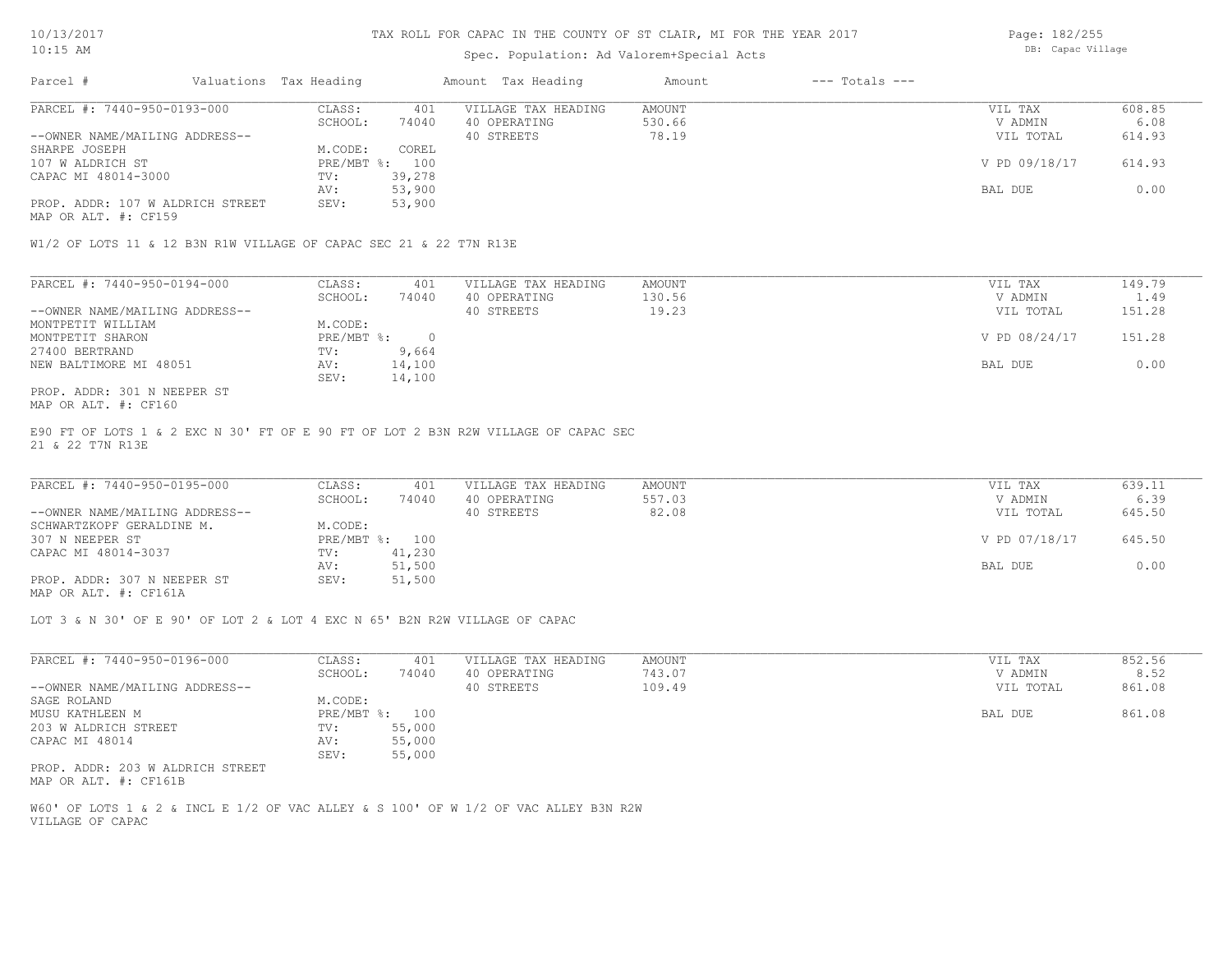# Spec. Population: Ad Valorem+Special Acts

Page: 183/255 DB: Capac Village

| Parcel #                       | Valuations Tax Heading |        | Amount Tax Heading  | Amount | $---$ Totals $---$ |               |        |
|--------------------------------|------------------------|--------|---------------------|--------|--------------------|---------------|--------|
| PARCEL #: 7440-950-0197-000    | CLASS:                 | 401    | VILLAGE TAX HEADING | AMOUNT |                    | VIL TAX       | 450.23 |
|                                | SCHOOL:                | 74040  | 40 OPERATING        | 392.41 |                    | V ADMIN       | 4.50   |
| --OWNER NAME/MAILING ADDRESS-- |                        |        | 40 STREETS          | 57.82  |                    | VIL TOTAL     | 454.73 |
| BENNETT NOAH                   | M.CODE:                | 00LSB  |                     |        |                    |               |        |
| 311 N NEEPER ST                | PRE/MBT %:             | 100    |                     |        |                    | V PD 08/10/17 | 454.73 |
| CAPAC MI 48014-3037            | TV:                    | 29,045 |                     |        |                    |               |        |
|                                | AV:                    | 34,800 |                     |        |                    | BAL DUE       | 0.00   |
| PROP. ADDR: 311 N NEEPER ST    | SEV:                   | 34,800 |                     |        |                    |               |        |
| MAP OR ALT. #: CF162           |                        |        |                     |        |                    |               |        |

N65 FT LOT 4 INCL 1/2 OF VAC ALLEY B3N R2W VILLAGE OF CAPAC SEC 21 & 22 T7N R13E

| PARCEL #: 7440-950-0198-000        | CLASS:     | 401    | VILLAGE TAX HEADING | AMOUNT | VIL TAX       | 427.95 |
|------------------------------------|------------|--------|---------------------|--------|---------------|--------|
|                                    | SCHOOL:    | 74040  | 40 OPERATING        | 254.02 | V ADMIN       | 2.91   |
| --OWNER NAME/MAILING ADDRESS--     |            |        | 40 STREETS          | 37.43  | VIL TOTAL     | 430.86 |
| ROBBERSTAD TIMOTHY                 | M.CODE:    |        | SWALK               | 136.50 |               |        |
| ROBBERSTAD NICOLE                  | PRE/MBT %: |        |                     |        | V PD 09/15/17 | 430.86 |
| 1818 N VAN DYKE                    | TV:        | 18,802 |                     |        |               |        |
| IMLAY CITY MI 48444                | AV:        | 25,400 |                     |        | BAL DUE       | 0.00   |
|                                    | SEV:       | 25,400 |                     |        |               |        |
| PROP. ADDR: 312 N GLASSFORD STREET |            |        |                     |        |               |        |

MAP OR ALT. #: CF163A

LOT 9 E 1/2 INCL 1/2 OF VAC ALLEY B3N R2W VILLAGE OF CAPAC SEC 21 & 22 T7N R13E

| PARCEL #: 7440-950-0199-000        | CLASS:       | 401    | VILLAGE TAX HEADING | AMOUNT | VIL TAX       | 275.69 |
|------------------------------------|--------------|--------|---------------------|--------|---------------|--------|
|                                    | SCHOOL:      | 74040  | 40 OPERATING        | 240.29 | V ADMIN       | 2.75   |
| --OWNER NAME/MAILING ADDRESS--     |              |        | 40 STREETS          | 35.40  | VIL TOTAL     | 278.44 |
| ELLIOTT ROBERT TRUSTEE             | M.CODE:      |        |                     |        |               |        |
| 603 S MAIN ST                      | $PRE/MBT$ %: |        |                     |        | V PD 08/04/17 | 278.44 |
| CAPAC MI 48014-3724                | TV:          | 17,786 |                     |        |               |        |
|                                    | AV:          | 24,700 |                     |        | BAL DUE       | 0.00   |
| PROP. ADDR: 308 N GLASSFORD STREET | SEV:         | 24,700 |                     |        |               |        |
| MAP OR ALT. #: CF163B              |              |        |                     |        |               |        |

LOT 10 INCL 1/2 OF VAC ALLEY B3N R2W VILLAGE OF CAPAC SEC 21 & 22 T7N R13E

| PARCEL #: 7440-950-0200-000      | CLASS:       | 401    | VILLAGE TAX HEADING | AMOUNT | VIL TAX       | 532.47 |
|----------------------------------|--------------|--------|---------------------|--------|---------------|--------|
|                                  | SCHOOL:      | 74040  | 40 OPERATING        | 464.09 | V ADMIN       | 5.32   |
| --OWNER NAME/MAILING ADDRESS--   |              |        | 40 STREETS          | 68.38  | VIL TOTAL     | 537.79 |
| SHULL BRAIN L                    | M.CODE:      |        |                     |        |               |        |
| SHULL W/R & GRIFFITH B           | $PRE/MBT$ %: |        |                     |        | V PD 09/29/17 | 537.79 |
| 3520 CAPAC RD                    | TV:          | 34,351 |                     |        |               |        |
| CAPAC MI 48014-3700              | AV:          | 49,800 |                     |        | BAL DUE       | 0.00   |
|                                  | SEV:         | 49,800 |                     |        |               |        |
| PROP. ADDR: 209 W ALDRICH STREET |              |        |                     |        |               |        |

MAP OR ALT. #: 164A/B

W1/2 OF LOTS 11 & 12 B3N R2W VILLAGE OF CAPAC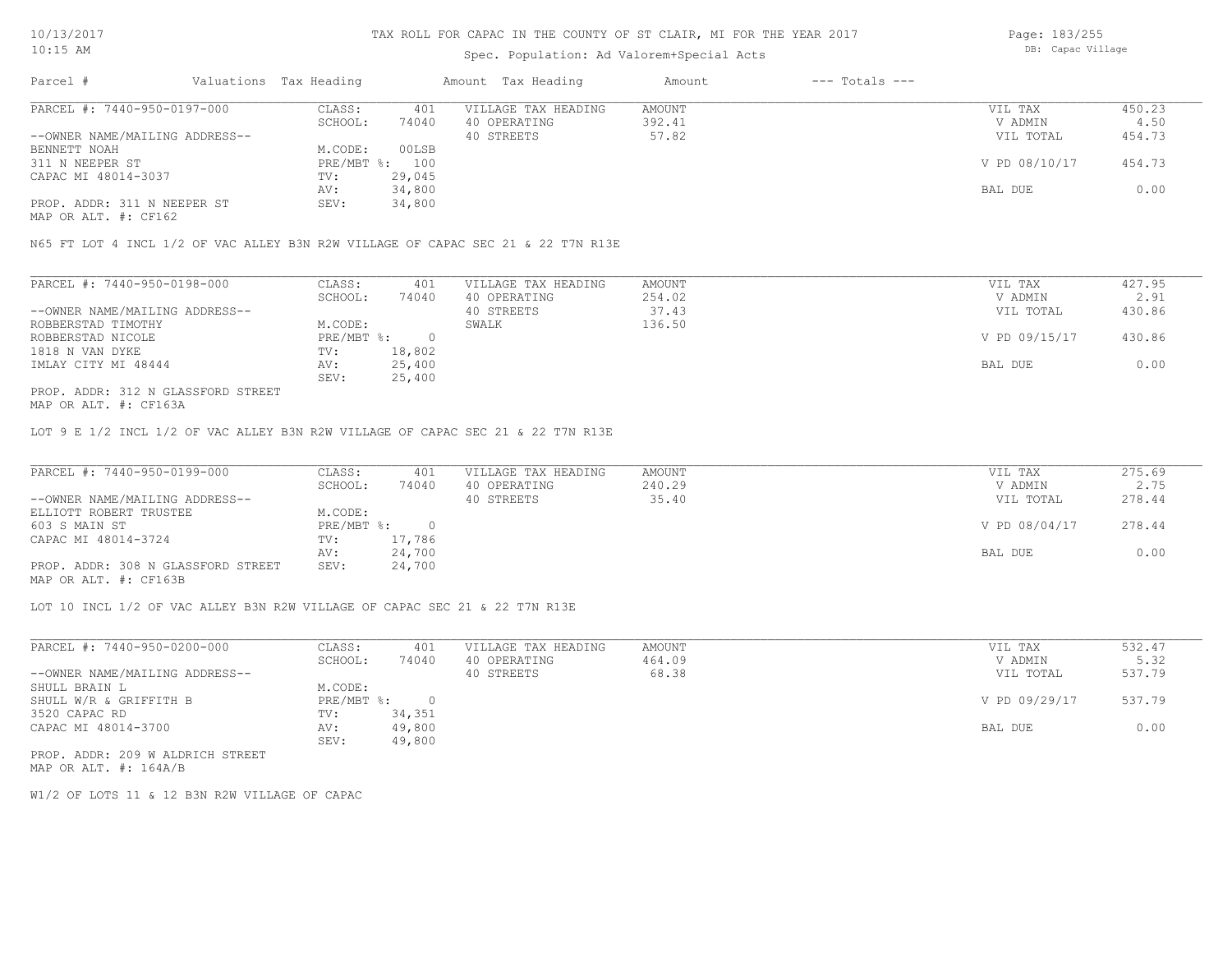### Spec. Population: Ad Valorem+Special Acts

| Page: 184/255     |
|-------------------|
| DB: Capac Village |

| Parcel #                         | Valuations Tax Heading |        | Amount Tax Heading  | Amount | $---$ Totals $---$ |               |        |
|----------------------------------|------------------------|--------|---------------------|--------|--------------------|---------------|--------|
| PARCEL #: 7440-950-0201-000      | CLASS:                 | 401    | VILLAGE TAX HEADING | AMOUNT |                    | VIL TAX       | 406.28 |
|                                  | SCHOOL:                | 74040  | 40 OPERATING        | 354.11 |                    | V ADMIN       | 4.06   |
| --OWNER NAME/MAILING ADDRESS--   |                        |        | 40 STREETS          | 52.17  |                    | VIL TOTAL     | 410.34 |
| GLEFKE RACHEL M                  | M.CODE:                |        |                     |        |                    |               |        |
| 207 W ALDRICH STREET             | PRE/MBT %: 100         |        |                     |        |                    | V PD 09/15/17 | 410.34 |
| CAPAC MI 48014                   | TV:                    | 26,210 |                     |        |                    |               |        |
|                                  | AV:                    | 30,200 |                     |        |                    | BAL DUE       | 0.00   |
| PROP. ADDR: 207 W ALDRICH STREET | SEV:                   | 30,200 |                     |        |                    |               |        |
| MAP OR ALT. #: CF164C            |                        |        |                     |        |                    |               |        |

E1/2 OF LOTS 11 & 12 B3N R2W VILLAGE OF CAPAC

| PARCEL #: 7440-950-0202-000    | CLASS:       | 201     | VILLAGE TAX HEADING | AMOUNT   | VIL TAX       | 2,110.26 |
|--------------------------------|--------------|---------|---------------------|----------|---------------|----------|
|                                | SCHOOL:      | 74040   | 40 OPERATING        | 1,839.25 | V ADMIN       | 21.10    |
| --OWNER NAME/MAILING ADDRESS-- |              |         | 40 STREETS          | 271.01   | VIL TOTAL     | 2,131.36 |
| FULTHEIM GARY                  | M.CODE:      |         |                     |          |               |          |
| FAMILY DOLLAR                  | $PRE/MBT$ %: |         |                     |          | V PD 08/04/17 | 2,131.36 |
| P.O. BOX 1017                  | TV:          | 136,135 |                     |          |               |          |
| CHARLOTTE NC 28201-1017        | AV:          | 140,600 |                     |          | BAL DUE       | 0.00     |
|                                | SEV:         | 140,600 |                     |          |               |          |
| PROP. ADDR: 101 S MAIN         |              |         |                     |          |               |          |

MAP OR ALT. #: CF165

PART OF THE VILLAGE OF CAPAC SEC 28 T7N R13E LOT 1 EXC THE W 36 FT THEREOF ALSO THE N 10 FT OF THE E 114 FT OF LOT 2 B1S R1W

| PARCEL #: 7440-950-0203-000    | CLASS:     | 201    | VILLAGE TAX HEADING | AMOUNT | VIL TAX       | 530.23 |
|--------------------------------|------------|--------|---------------------|--------|---------------|--------|
|                                | SCHOOL:    | 74040  | 40 OPERATING        | 462.14 | V ADMIN       | 5.30   |
| --OWNER NAME/MAILING ADDRESS-- |            |        | 40 STREETS          | 68.09  | VIL TOTAL     | 535.53 |
| LEVIN GROUP, L.L.C. THE        | M.CODE:    |        |                     |        |               |        |
| 970 TILLSON DR                 | PRE/MBT %: |        |                     |        | V PD 08/02/17 | 535.53 |
| ZIONSVILLE IN 46077-9330       | TV:        | 34,206 |                     |        |               |        |
|                                | AV:        | 37,400 |                     |        | BAL DUE       | 0.00   |
| PROP. ADDR: 102 W MILL ST      | SEV:       | 37,400 |                     |        |               |        |
|                                |            |        |                     |        |               |        |

MAP OR ALT. #: CF166

SEC 28 T7N R13E W36 FT OF LOT 1 & N 10 FT OF W 36 FT OF LOT 2 B1S R1W PART OF THE VILLAGE OF CAPAC

| PARCEL #: 7440-950-0204-000    | CLASS:       | 201    | VILLAGE TAX HEADING | AMOUNT | VIL TAX       | 211.75 |
|--------------------------------|--------------|--------|---------------------|--------|---------------|--------|
|                                | SCHOOL:      | 74040  | 40 OPERATING        | 184.56 | V ADMIN       | 2.11   |
| --OWNER NAME/MAILING ADDRESS-- |              |        | 40 STREETS          | 27.19  | VIL TOTAL     | 213.86 |
| FULTHEIM GARY                  | M.CODE:      |        |                     |        |               |        |
| FAMILY DOLLAR                  | $PRE/MBT$ %: |        |                     |        | V PD 08/04/17 | 213.86 |
| P.O. BOX 1017                  | TV:          | 13,661 |                     |        |               |        |
| CHARLOTTE NC 28201-1017        | AV:          | 14,900 |                     |        | BAL DUE       | 0.00   |
|                                | SEV:         | 14,900 |                     |        |               |        |
| PROP. ADDR: 107 S MAIN         |              |        |                     |        |               |        |

MAP OR ALT. #: CF167

N2/3 OF LOT 2 EXC THE N 10 FT B1S R1W PART OF THE VILLAGE OF CAPAC SEC 28 T7N R13E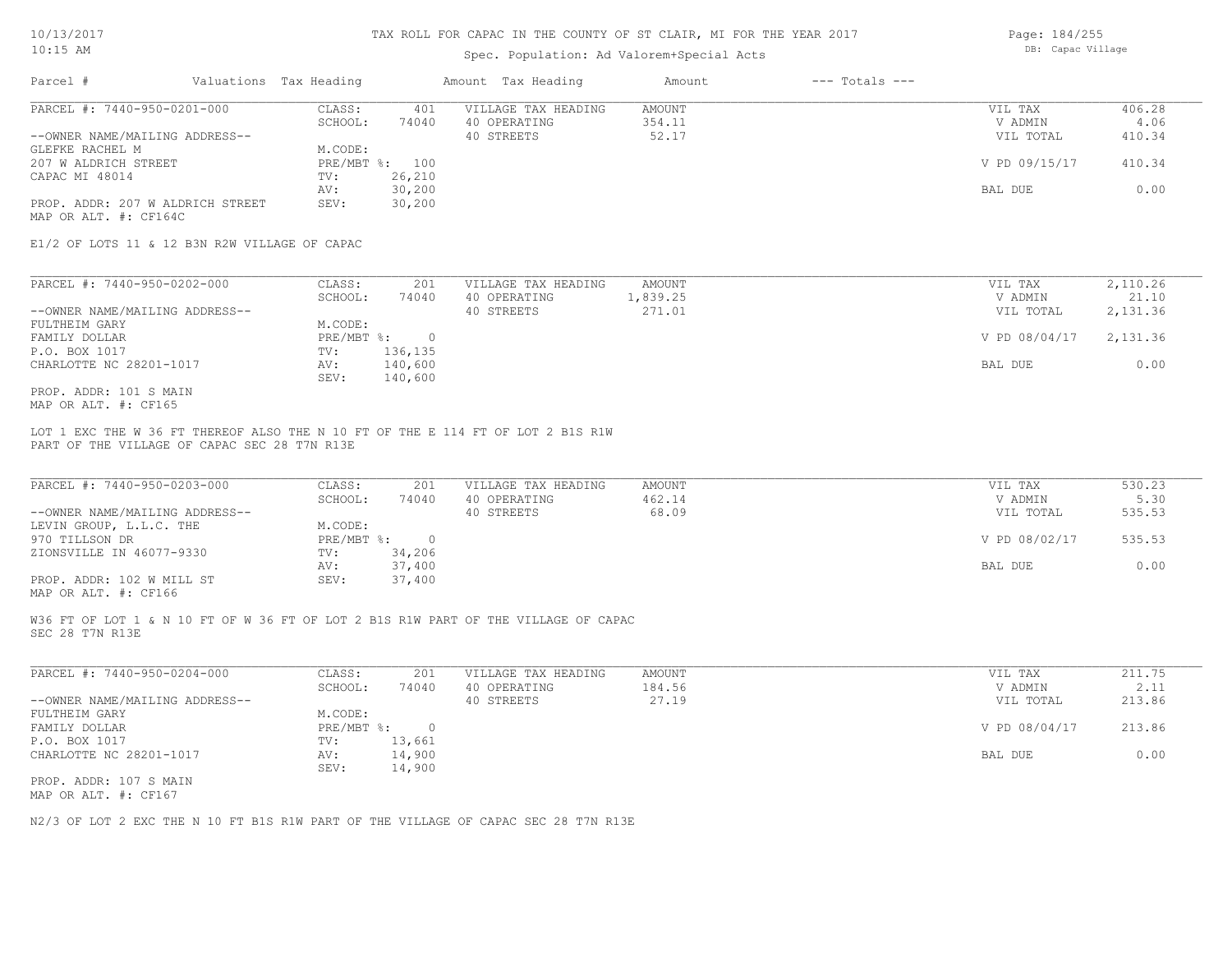## Spec. Population: Ad Valorem+Special Acts

Page: 185/255 DB: Capac Village

| Parcel #                              | Valuations Tax Heading |            |        | Amount Tax Heading  | Amount | $---$ Totals $---$ |           |        |
|---------------------------------------|------------------------|------------|--------|---------------------|--------|--------------------|-----------|--------|
| PARCEL #: 7440-950-0205-000           |                        | CLASS:     | 201    | VILLAGE TAX HEADING | AMOUNT |                    | VIL TAX   | 571.01 |
|                                       |                        | SCHOOL:    | 74040  | 40 OPERATING        | 497.68 |                    | V ADMIN   | 5.71   |
| --OWNER NAME/MAILING ADDRESS--        |                        |            |        | 40 STREETS          | 73.33  |                    | VIL TOTAL | 576.72 |
| OUAIN BARBARA L                       |                        | M.CODE:    |        |                     |        |                    |           |        |
| NABORS JANE M, QUAIN TIMOTHY M, JAMES |                        | PRE/MBT %: |        |                     |        |                    | BAL DUE   | 576.72 |
| 503 N WALKER ST                       |                        | TV:        | 36,837 |                     |        |                    |           |        |
| CAPAC MI 48014                        |                        | AV:        | 39,000 |                     |        |                    |           |        |
|                                       |                        | SEV:       | 39,000 |                     |        |                    |           |        |
| PROP. ADDR: 109 S MAIN                |                        |            |        |                     |        |                    |           |        |

MAP OR ALT. #: CF168A

S1/3 OF LOT 2 & N 2.03 FT OF LOT 3 B1S R1W VILLAGE OF CAPAC SEC 28 T7N R13E

| PARCEL #: 7440-950-0206-000    | CLASS:     | 703   | VILLAGE TAX HEADING | AMOUNT | VIL TAX<br>0.00   |
|--------------------------------|------------|-------|---------------------|--------|-------------------|
|                                | SCHOOL:    | 74040 | 40 OPERATING        | 0.00   | 0.00<br>V ADMIN   |
| --OWNER NAME/MAILING ADDRESS-- |            |       | 40 STREETS          | 0.00   | 0.00<br>VIL TOTAL |
| VILLAGE/CAPAC DOWNTOWN DEV     | M.CODE:    |       |                     |        |                   |
| 131 N MAIN ST                  | PRE/MBT %: |       |                     |        | 0.00<br>BAL DUE   |
| CAPAC MI 48014                 | TV:        |       |                     |        |                   |
|                                | AV:        |       |                     |        |                   |
| PROP. ADDR: 111 S MAIN         | SEV:       |       |                     |        |                   |
| MAP OR ALT. #: CF168B          |            |       |                     |        |                   |

R1W VILLAGE OF CAPAC SEC 28 T7N R13E LOT 3 EXC N 2.03 FT & EXC S 30 FT & EXC N 14 FT OF S 44 FT OF E 82 FT OF LOT 3 B1S

| PARCEL #: 7440-950-0207-000    | CLASS:       | 201    | VILLAGE TAX HEADING | AMOUNT   | VIL TAX       | 1,389.90 |
|--------------------------------|--------------|--------|---------------------|----------|---------------|----------|
|                                | SCHOOL:      | 74040  | 40 OPERATING        | 1,211.40 | V ADMIN       | 13.89    |
| --OWNER NAME/MAILING ADDRESS-- |              |        | 40 STREETS          | 178.50   | VIL TOTAL     | 1,403.79 |
| MALBURG MARY ELLEN TRUST       | M.CODE:      |        |                     |          |               |          |
| 15300 ALMONT RD                | $PRE/MBT$ %: |        |                     |          | V PD 09/07/17 | 1,403.79 |
| ALLENTON MI 48002              | TV:          | 89,664 |                     |          |               |          |
|                                | AV:          | 95,400 |                     |          | BAL DUE       | 0.00     |
| PROP. ADDR: 113 S MAIN         | SEV:         | 95,400 |                     |          |               |          |
|                                |              |        |                     |          |               |          |

MAP OR ALT. #: CF168C

SEC 28 T7N R13E S30 FT OF LOT 3 & N 14 FT OF S 44 FT OF E 82 FT OF LOT 3 B1S R1W VILLAG E OF CAPAC

| PARCEL #: 7440-950-0210-000    | CLASS:     | 201     | VILLAGE TAX HEADING | AMOUNT   | VIL TAX       | 2,963.39 |
|--------------------------------|------------|---------|---------------------|----------|---------------|----------|
|                                | SCHOOL:    | 74040   | 40 OPERATING        | 2,582.81 | V ADMIN       | 29.63    |
| --OWNER NAME/MAILING ADDRESS-- |            |         | 40 STREETS          | 380.58   | VIL TOTAL     | 2,993.02 |
| PARKVIEW PROP. MANGT. CORP.    | M.CODE:    |         |                     |          |               |          |
| 1225 RICHARDSON ST.            | PRE/MBT %: | $\Box$  |                     |          | V PD 08/02/17 | 2,993.02 |
| PORT HURON, MI 48060           | TV:        | 191,171 |                     |          |               |          |
|                                | AV:        | 201,000 |                     |          | BAL DUE       | 0.00     |
| PROP. ADDR: 119 S MAIN         | SEV:       | 201,000 |                     |          |               |          |
| MAP OR ALT. #: CF169/172       |            |         |                     |          |               |          |

 $\_$  , and the state of the state of the state of the state of the state of the state of the state of the state of the state of the state of the state of the state of the state of the state of the state of the state of the

LOTS 4, 5, 6 B1S R1W PART OF THE VILLAGE OF CAPAC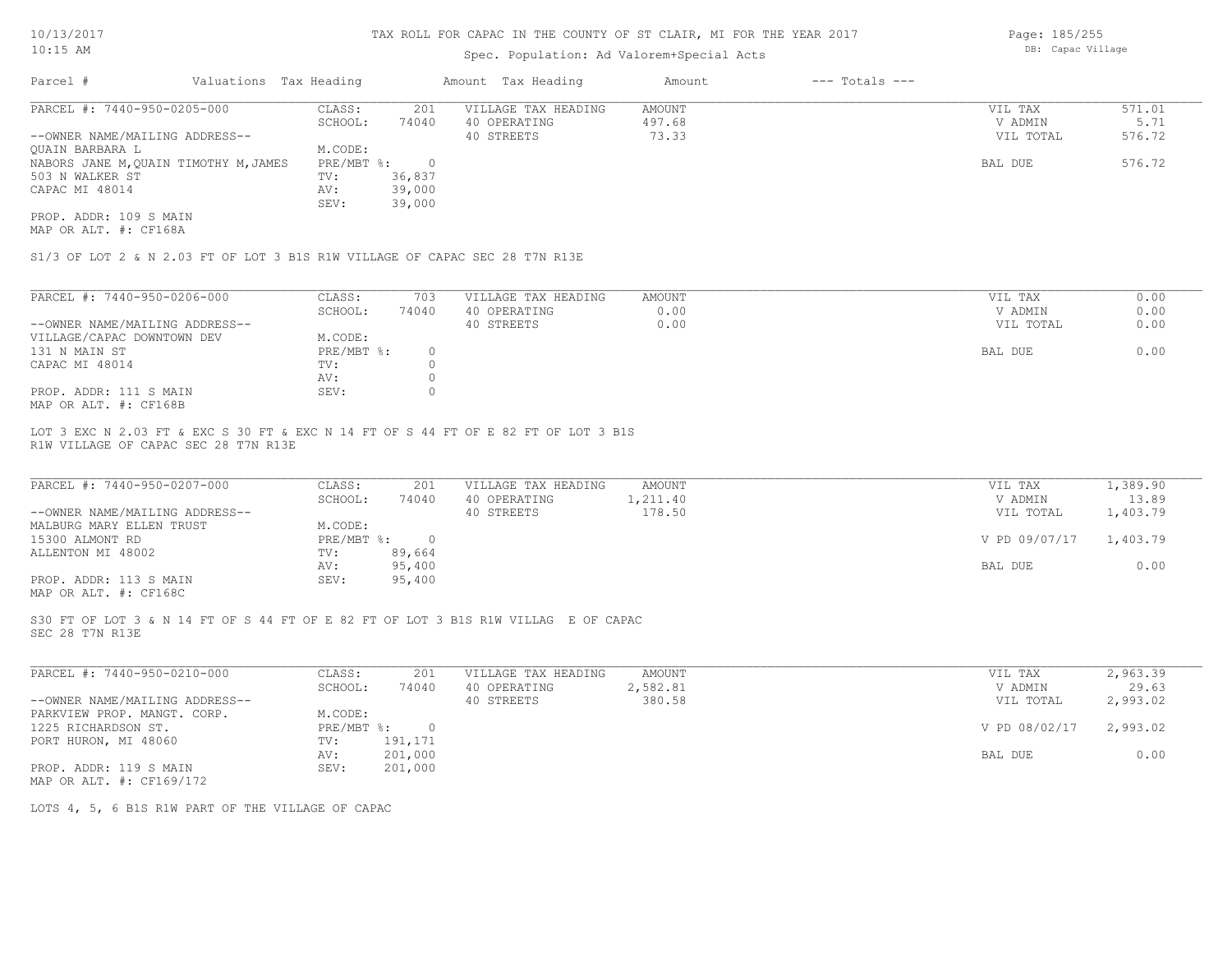# Spec. Population: Ad Valorem+Special Acts

Page: 186/255 DB: Capac Village

| Parcel #                       | Valuations Tax Heading |        | Amount Tax Heading  | Amount | $---$ Totals $---$ |               |        |
|--------------------------------|------------------------|--------|---------------------|--------|--------------------|---------------|--------|
| PARCEL #: 7440-950-0212-000    | CLASS:                 | 401    | VILLAGE TAX HEADING | AMOUNT |                    | VIL TAX       | 498.85 |
|                                | SCHOOL:                | 74040  | 40 OPERATING        | 434.79 |                    | V ADMIN       | 4.98   |
| --OWNER NAME/MAILING ADDRESS-- |                        |        | 40 STREETS          | 64.06  |                    | VIL TOTAL     | 503.83 |
| TAMM ANDREW                    | M.CODE:                |        |                     |        |                    |               |        |
| 105 W MEIER ST                 | PRE/MBT %: 100         |        |                     |        |                    | V PD 07/18/17 | 503.83 |
| CAPAC MI 48014                 | TV:                    | 32,182 |                     |        |                    |               |        |
|                                | AV:                    | 37,800 |                     |        |                    | BAL DUE       | 0.00   |
| PROP. ADDR: 105 W MEIER ST     | SEV:                   | 37,800 |                     |        |                    |               |        |
| MAP OR ALT. #: CF173           |                        |        |                     |        |                    |               |        |

E1/2 OF LOT 7 & S 1/2 OF E 1/2 OF LOT 8 B1S R1W VILLAGE OF CAPAC

| PARCEL #: 7440-950-0213-000    | CLASS:     | 401    | VILLAGE TAX HEADING | AMOUNT | VIL TAX   | 350.63 |
|--------------------------------|------------|--------|---------------------|--------|-----------|--------|
|                                | SCHOOL:    | 74040  | 40 OPERATING        | 305.60 | V ADMIN   | 3.50   |
| --OWNER NAME/MAILING ADDRESS-- |            |        | 40 STREETS          | 45.03  | VIL TOTAL | 354.13 |
| SMITH STACEY LEE               | M.CODE:    |        |                     |        |           |        |
| PEAK RALPH                     | PRE/MBT %: | 100    |                     |        | BAL DUE   | 354.13 |
| 107 W MEIER ST                 | TV:        | 22,620 |                     |        |           |        |
| CAPAC MI 48014                 | AV:        | 31,200 |                     |        |           |        |
|                                | SEV:       | 31,200 |                     |        |           |        |
| PROP. ADDR: 107 W MEIER ST     |            |        |                     |        |           |        |

MAP OR ALT. #: CF174

T7N R13E W1/2 OF LOT 7 & S 1/2 OF W 1/2 OF LOT 8 B1S R1W PART OF THE VILLAGE OF CAPAC SEC 28

| PARCEL #: 7440-950-0214-000    | CLASS:  | 401            | VILLAGE TAX HEADING | AMOUNT | VIL TAX   | 465.38 |
|--------------------------------|---------|----------------|---------------------|--------|-----------|--------|
|                                | SCHOOL: | 74040          | 40 OPERATING        | 405.62 | V ADMIN   | 4.65   |
| --OWNER NAME/MAILING ADDRESS-- |         |                | 40 STREETS          | 59.76  | VIL TOTAL | 470.03 |
| FRAZER NORMAN                  | M.CODE: |                |                     |        |           |        |
| 108 S NEEPER ST                |         | PRE/MBT %: 100 |                     |        | BAL DUE   | 470.03 |
| CAPAC MI 48014                 | TV:     | 30,023         |                     |        |           |        |
|                                | AV:     | 40,500         |                     |        |           |        |
| PROP. ADDR: 108 S NEEPER ST    | SEV:    | 40,500         |                     |        |           |        |
|                                |         |                |                     |        |           |        |

MAP OR ALT. #: CF175

N1/2 OF LOT 8 & S 18.75 FT OF LOT 9 B1S R1W VILLAGE OF CAPAC SEC 28 T7N R13E

| PARCEL #: 7440-950-0215-000    | CLASS:     | 401    | VILLAGE TAX HEADING | AMOUNT | 487.40<br>VIL TAX   |
|--------------------------------|------------|--------|---------------------|--------|---------------------|
|                                | SCHOOL:    | 74040  | 40 OPERATING        | 424.81 | 4.87<br>V ADMIN     |
| --OWNER NAME/MAILING ADDRESS-- |            |        | 40 STREETS          | 62.59  | 492.27<br>VIL TOTAL |
| VIGILETTI CANDY LEA            | M.CODE:    |        |                     |        |                     |
| 106 S NEEPER ST                | PRE/MBT %: | 100    |                     |        | 492.27<br>BAL DUE   |
| CAPAC MI 48014                 | TV:        | 31,443 |                     |        |                     |
|                                | AV:        | 43,800 |                     |        |                     |
| PROP. ADDR: 106 S NEEPER ST    | SEV:       | 43,800 |                     |        |                     |
| MAP OR ALT. #: CF176           |            |        |                     |        |                     |

N56.25 FT OF LOT 9 B1S R1W VILLAGE OF CAPAC SEC 28 T7N R13E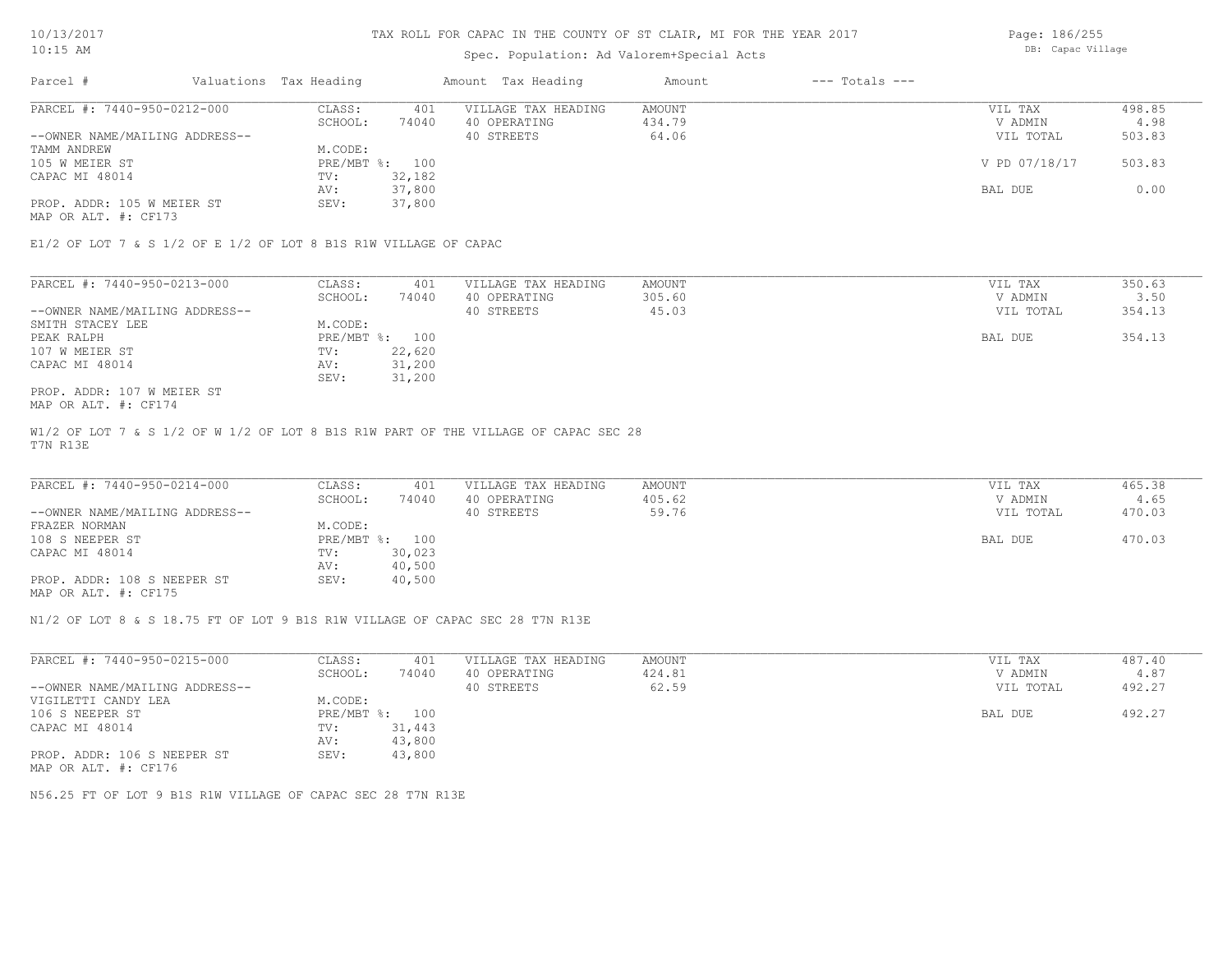### Spec. Population: Ad Valorem+Special Acts

Page: 187/255 DB: Capac Village

| Parcel #                       | Valuations Tax Heading |        | Amount Tax Heading  | Amount | $---$ Totals $---$ |               |        |
|--------------------------------|------------------------|--------|---------------------|--------|--------------------|---------------|--------|
| PARCEL #: 7440-950-0216-000    | CLASS:                 | 401    | VILLAGE TAX HEADING | AMOUNT |                    | VIL TAX       | 427.11 |
|                                | SCHOOL:                | 74040  | 40 OPERATING        | 372.26 |                    | V ADMIN       | 4.27   |
| --OWNER NAME/MAILING ADDRESS-- |                        |        | 40 STREETS          | 54.85  |                    | VIL TOTAL     | 431.38 |
| SOLLMAN PATRICIA               | M.CODE:                |        |                     |        |                    |               |        |
| P.O. BOX 487                   | PRE/MBT %: 100         |        |                     |        |                    | V PD 09/07/17 | 431.38 |
| CAPAC MI 48014                 | TV:                    | 27,554 |                     |        |                    |               |        |
|                                | AV:                    | 36,200 |                     |        |                    | BAL DUE       | 0.00   |
| PROP. ADDR: 104 S NEEPER ST    | SEV:                   | 36,200 |                     |        |                    |               |        |
|                                |                        |        |                     |        |                    |               |        |

MAP OR ALT. #: CF177

LOT 10 B1S R1W PART OF THE VILLAGE OF CAPAC SEC 28 T7N R13E

| PARCEL #: 7440-950-0217-000    | CLASS:     | 703   | VILLAGE TAX HEADING | AMOUNT | VIL TAX   | 0.00 |
|--------------------------------|------------|-------|---------------------|--------|-----------|------|
|                                | SCHOOL:    | 74040 | 40 OPERATING        | 0.00   | V ADMIN   | 0.00 |
| --OWNER NAME/MAILING ADDRESS-- |            |       | 40 STREETS          | 0.00   | VIL TOTAL | 0.00 |
| VILLAGE OF CAPAC               | M.CODE:    |       |                     |        |           |      |
| 131 N MAIN ST                  | PRE/MBT %: |       |                     |        | BAL DUE   | 0.00 |
| CAPAC MI 48014                 | TV:        |       |                     |        |           |      |
|                                | AV:        |       |                     |        |           |      |
| PROP. ADDR: W MILL ST          | SEV:       |       |                     |        |           |      |
| MAP OR ALT. #: CF178           |            |       |                     |        |           |      |

93 FT TO BEG PART OF THE VILLAGE OF CAPAC SEC 28 T7N R13E FT THEREOF & beg 48FT FROM NW COR LOT 12 TH E 5.29 TH S 93.02 FT TH W 3.74 FT TH N LOT 11 ALSO LOT 12 EXC THE W 48 FT OF THE N 93 FT ALSO EXC THE S 57 FT OF THE W 71

| PARCEL #: 7440-950-0218-000    | CLASS:       | 401    | VILLAGE TAX HEADING | AMOUNT | VIL TAX   | 372.43 |
|--------------------------------|--------------|--------|---------------------|--------|-----------|--------|
|                                | SCHOOL:      | 74040  | 40 OPERATING        | 324.60 | V ADMIN   | 3.72   |
| --OWNER NAME/MAILING ADDRESS-- |              |        | 40 STREETS          | 47.83  | VIL TOTAL | 376.15 |
| CHOATE JACQUELINE              | M.CODE:      |        |                     |        |           |        |
| JACOBS CAROL                   | $PRE/MBT$ %: | 100    |                     |        | BAL DUE   | 376.15 |
| 108 W MILL ST                  | TV:          | 24,026 |                     |        |           |        |
| CAPAC MI 48014-3021            | AV:          | 32,800 |                     |        |           |        |
|                                | SEV:         | 32,800 |                     |        |           |        |
| PROP. ADDR: 108 W MILL ST      |              |        |                     |        |           |        |

MAP OR ALT. #: CF179

B1S R1W PART OF THE VILLAGE OF CAPAC SEC 28 TYN R13E 12,TH N89^42'40"E 5.29',TH SO^57' 21"W 93.02',TH S89^42'40"W 3.74',TH N93" TO BEG THE W 48 FT OF THE N 93 FT OF LOT 12 & BEG E N89^42'40"E 48' FROM NW COR OF LOT

| PARCEL #: 7440-950-0219-000                         | CLASS:  | 401            | VILLAGE TAX HEADING | AMOUNT | VIL TAX   | 307.57 |
|-----------------------------------------------------|---------|----------------|---------------------|--------|-----------|--------|
|                                                     | SCHOOL: | 74040          | 40 OPERATING        | 268.07 | V ADMIN   | 3.07   |
| --OWNER NAME/MAILING ADDRESS--                      |         |                | 40 STREETS          | 39.50  | VIL TOTAL | 310.64 |
| PELTON-BAIRD SHERRY                                 | M.CODE: |                |                     |        |           |        |
| P.O. BOX 142                                        |         | PRE/MBT %: 100 |                     |        | BAL DUE   | 310.64 |
| CAPAC MI 48014                                      | TV:     | 19,842         |                     |        |           |        |
|                                                     | AV:     | 26,300         |                     |        |           |        |
| PROP. ADDR: 102 S NEEPER ST<br>MAP OR ALT. #: CF180 | SEV:    | 26,300         |                     |        |           |        |

T7N R13E THE W 71 FT OF THE S 57 FT OF LOT 12 B1S R1W PART OF THE VILLAGE OF CAPAC SEC 28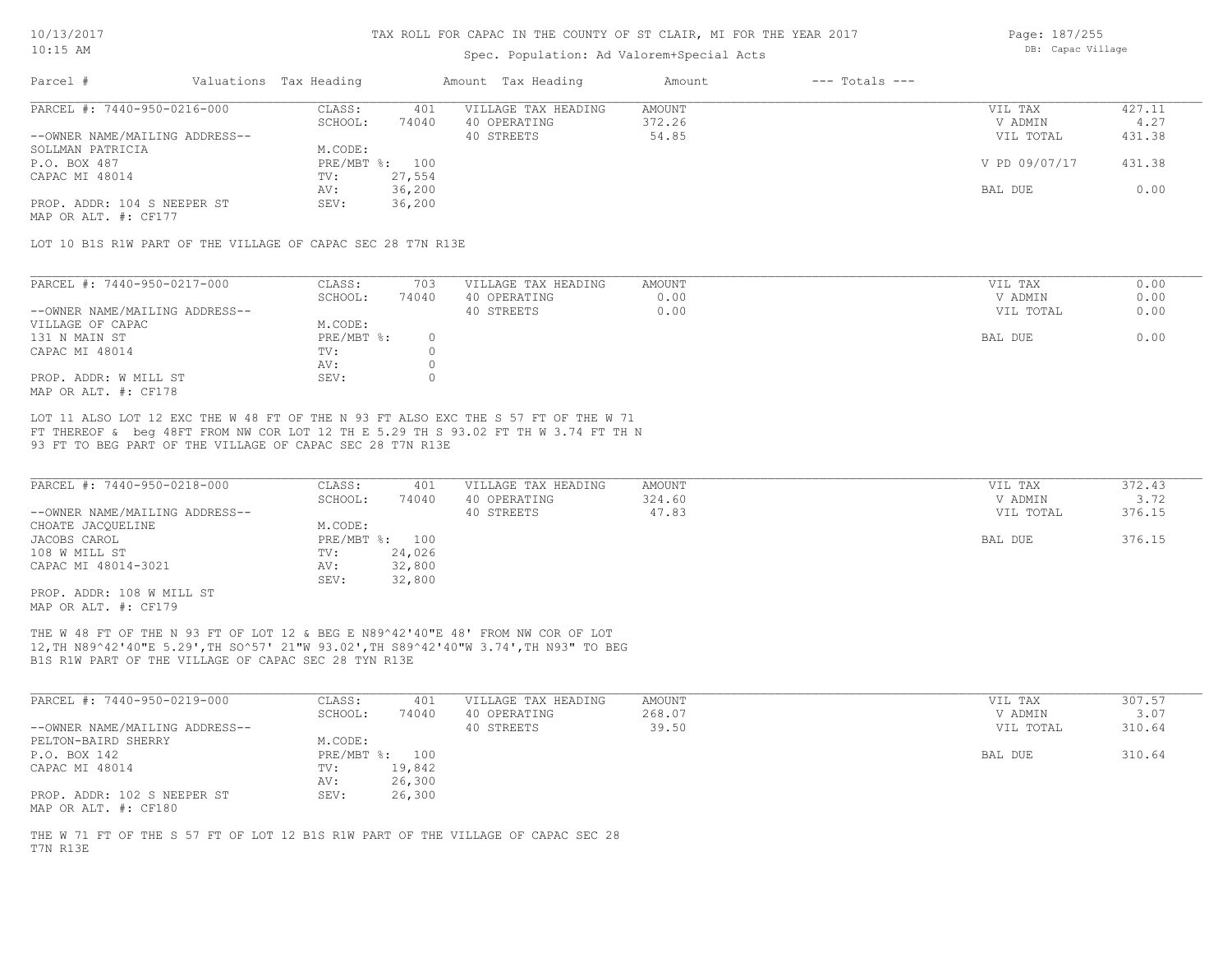## Spec. Population: Ad Valorem+Special Acts

Page: 188/255 DB: Capac Village

| Parcel #                       | Valuations Tax Heading |                | Amount Tax Heading  | Amount | $---$ Totals $---$ |           |        |
|--------------------------------|------------------------|----------------|---------------------|--------|--------------------|-----------|--------|
| PARCEL #: 7440-950-0220-000    | CLASS:                 | 401            | VILLAGE TAX HEADING | AMOUNT |                    | VIL TAX   | 458.99 |
|                                | SCHOOL:                | 74040          | 40 OPERATING        | 400.05 |                    | V ADMIN   | 4.58   |
| --OWNER NAME/MAILING ADDRESS-- |                        |                | 40 STREETS          | 58.94  |                    | VIL TOTAL | 463.57 |
| ATWOOD RICHARD G               | M.CODE:                |                |                     |        |                    |           |        |
| 202 W MILL ST                  |                        | PRE/MBT %: 100 |                     |        |                    | BAL DUE   | 463.57 |
| CAPAC MI 48014-3024            | TV:                    | 29,611         |                     |        |                    |           |        |
|                                | AV:                    | 40,600         |                     |        |                    |           |        |
| PROP. ADDR: 202 W MILL ST      | SEV:                   | 40,600         |                     |        |                    |           |        |
| MAP OR ALT. #: CF181           |                        |                |                     |        |                    |           |        |

| PARCEL #: 7440-950-0221-000    | CLASS:  | 401            | VILLAGE TAX HEADING | AMOUNT | VIL TAX       | 558.64 |
|--------------------------------|---------|----------------|---------------------|--------|---------------|--------|
|                                | SCHOOL: | 74040          | 40 OPERATING        | 486.90 | V ADMIN       | 5.58   |
| --OWNER NAME/MAILING ADDRESS-- |         |                | 40 STREETS          | 71.74  | VIL TOTAL     | 564.22 |
| RICHARDS KENNETH/P             | M.CODE: |                |                     |        |               |        |
| 204 W MILL ST                  |         | PRE/MBT %: 100 |                     |        | V PD 08/23/17 | 564.22 |
| CAPAC MI 48014                 | TV:     | 36,039         |                     |        |               |        |
|                                | AV:     | 49,300         |                     |        | BAL DUE       | 0.00   |
| PROP. ADDR: 204 W MILL ST      | SEV:    | 49,300         |                     |        |               |        |
| MAP OR ALT. #: CF182/183       |         |                |                     |        |               |        |

R13E W75' OF E 150' OF N 150' OF LOT 1 BIS R2W PLAT OF THE VILLAGE OF CAPAC SEC 28 T7N

| PARCEL #: 7440-950-0223-000        | CLASS:     | 401    | VILLAGE TAX HEADING | AMOUNT | VIL TAX       | 492.48 |
|------------------------------------|------------|--------|---------------------|--------|---------------|--------|
|                                    | SCHOOL:    | 74040  | 40 OPERATING        | 429.24 | V ADMIN       | 4.92   |
| --OWNER NAME/MAILING ADDRESS--     |            |        | 40 STREETS          | 63.24  | VIL TOTAL     | 497.40 |
| LIBKIE PAUL & MARSHA REV LIV TRUST | M.CODE:    |        |                     |        |               |        |
| 207 E CHURCH ST                    | PRE/MBT %: |        |                     |        | V PD 08/16/17 | 497.40 |
| CAPAC MI 48014                     | TV:        | 31,771 |                     |        |               |        |
|                                    | AV:        | 43,600 |                     |        | BAL DUE       | 0.00   |
| PROP. ADDR: 103 S NEEPER ST        | SEV:       | 43,600 |                     |        |               |        |
|                                    |            |        |                     |        |               |        |

MAP OR ALT. #: CF184

R13E E150 FT OF LOT 1 EXC N 150 FT THEREOF B1S R2W PLAT OF VILLAGE OF CAPAC SEC 28 T7N

| PARCEL #: 7440-950-0224-000         | CLASS:     | 705   | VILLAGE TAX HEADING | AMOUNT | 0.00<br>VIL TAX   |
|-------------------------------------|------------|-------|---------------------|--------|-------------------|
|                                     | SCHOOL:    | 74040 | 40 OPERATING        | 0.00   | 0.00<br>V ADMIN   |
| --OWNER NAME/MAILING ADDRESS--      |            |       | 40 STREETS          | 0.00   | 0.00<br>VIL TOTAL |
| CAPAC UNITED METHODIST CHURCH, ET.A | M.CODE:    |       |                     |        |                   |
| 14952 IMLAY CITY RD                 | PRE/MBT %: |       |                     |        | 0.00<br>BAL DUE   |
| CAPAC MI 48014                      | TV:        |       |                     |        |                   |
|                                     | AV:        |       |                     |        |                   |
| PROP. ADDR: 206 W MILL ST           | SEV:       |       |                     |        |                   |
| MAP OR ALT. #: CF185                |            |       |                     |        |                   |

W 150' OF LOT 1 EXC S 1/3 OF W 1/2 OF LOT 1 B1S R2W PLAT OF VILLAGE OF CAPAC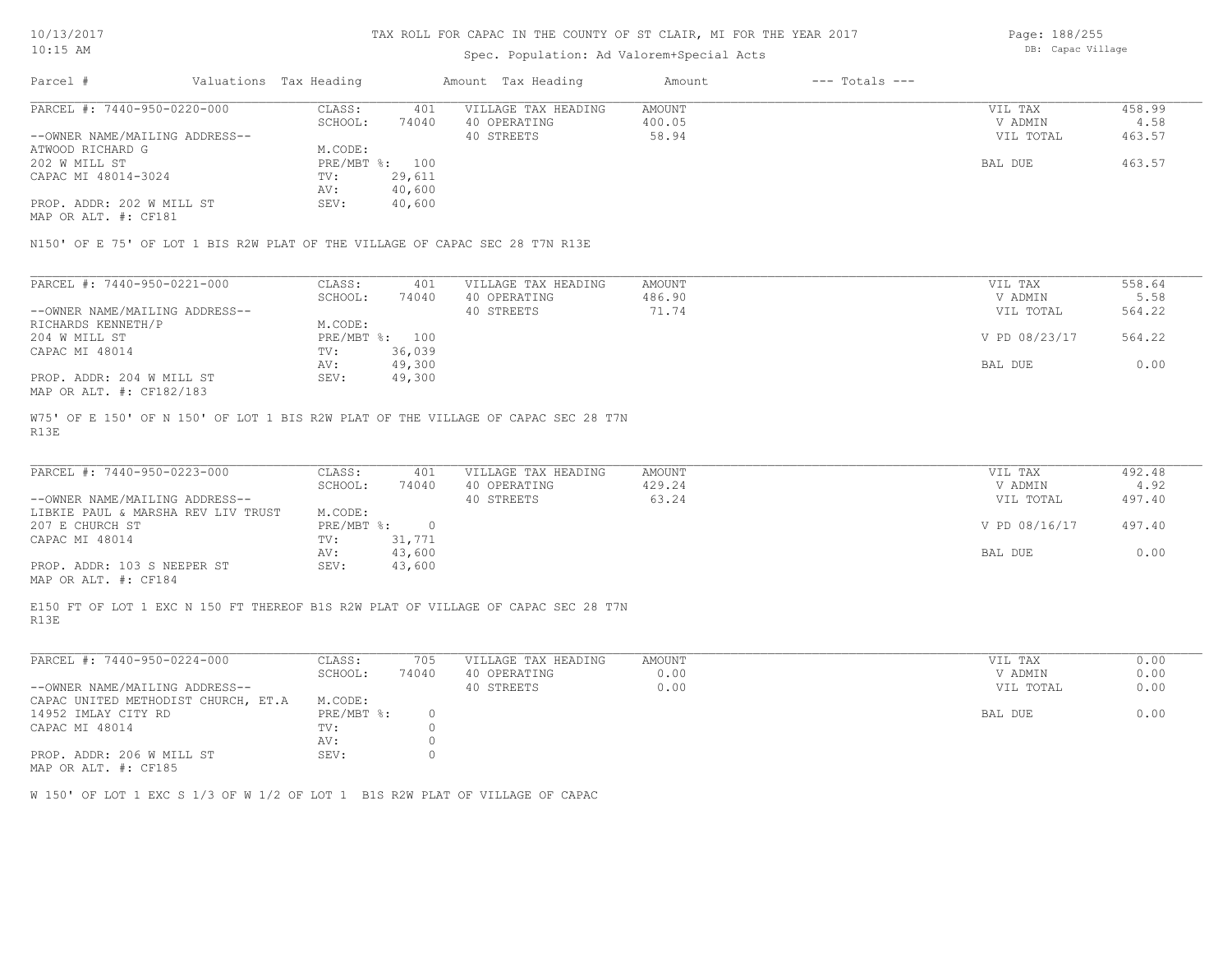# Spec. Population: Ad Valorem+Special Acts

Page: 189/255 DB: Capac Village

| Parcel #                           | Valuations Tax Heading |        | Amount Tax Heading  | Amount | $---$ Totals $---$ |               |        |
|------------------------------------|------------------------|--------|---------------------|--------|--------------------|---------------|--------|
| PARCEL #: 7440-950-0224-100        | CLASS:                 | 401    | VILLAGE TAX HEADING | AMOUNT |                    | VIL TAX       | 610.41 |
|                                    | SCHOOL:                | 74040  | 40 OPERATING        | 532.02 |                    | V ADMIN       | 6.10   |
| --OWNER NAME/MAILING ADDRESS--     |                        |        | 40 STREETS          | 78.39  |                    | VIL TOTAL     | 616.51 |
| NAUTS GARY                         | M.CODE:                |        |                     |        |                    |               |        |
| NAUTS DEBRA                        | PRE/MBT %:             |        |                     |        |                    | V PD 08/30/17 | 616.51 |
| 3909 WEST BRANCH DR                | TV:                    | 39,379 |                     |        |                    |               |        |
| GLADWIN MI 48624                   | AV:                    | 54,600 |                     |        |                    | BAL DUE       | 0.00   |
|                                    | SEV:                   | 54,600 |                     |        |                    |               |        |
| PROP. ADDR: 104 S GLASSFORD STREET |                        |        |                     |        |                    |               |        |

MAP OR ALT. #: 185B

S 1/3 OF W 1/2 OF LOT 1 EXC E 10' THEREOF B1S R2W PLAT OF VILLAGE OF CAPAC

| PARCEL #: 7440-950-0225-000    | CLASS:     | 703   | VILLAGE TAX HEADING | AMOUNT | 0.00<br>VIL TAX   |
|--------------------------------|------------|-------|---------------------|--------|-------------------|
|                                | SCHOOL:    | 74040 | 40 OPERATING        | 0.00   | 0.00<br>V ADMIN   |
| --OWNER NAME/MAILING ADDRESS-- |            |       | 40 STREETS          | 0.00   | 0.00<br>VIL TOTAL |
| VILLAGE ALLEY                  | M.CODE:    |       |                     |        |                   |
| 131 N MAIN ST                  | PRE/MBT %: |       |                     |        | 0.00<br>BAL DUE   |
| CAPAC MI 48014                 | TV:        |       |                     |        |                   |
|                                | AV:        |       |                     |        |                   |
| PROP. ADDR: ALLEY              | SEV:       |       |                     |        |                   |
| $MAD$ $CD$ $ATH$ $L$ $CD10C$   |            |       |                     |        |                   |

MAP OR ALT. #: CF186

28 T7N R13E LOT 1 EXC E 150 FT & EXC W 150 FT THEREOF B1S R2W PLAT OF THE VILLAGE OF CAPAC SEC

| PARCEL #: 7440-950-0226-000         | CLASS:         | 401    | VILLAGE TAX HEADING | AMOUNT | VIL TAX       | 446.26 |
|-------------------------------------|----------------|--------|---------------------|--------|---------------|--------|
|                                     | SCHOOL:        | 74040  | 40 OPERATING        | 388.95 | V ADMIN       | 4.46   |
| --OWNER NAME/MAILING ADDRESS--      |                |        | 40 STREETS          | 57.31  | VIL TOTAL     | 450.72 |
| WELCH MELISSA A/MORNINGSTAR MICHAEL | M.CODE:        | OLALS  |                     |        |               |        |
| 105 S NEEPER ST                     | PRE/MBT %: 100 |        |                     |        | V PD 09/01/17 | 450.72 |
| CAPAC MI 48014-3620                 | TV:            | 28,789 |                     |        |               |        |
|                                     | AV:            | 39,900 |                     |        | BAL DUE       | 0.00   |
| PROP. ADDR: 105 S NEEPER ST         | SEV:           | 39,900 |                     |        |               |        |

MAP OR ALT. #: CF187

LOT 2 B1S R2W PART OF THE VILLAGE OF CAPAC SEC 28 T7N R13E

| PARCEL #: 7440-950-0227-000                           | CLASS:       | 401    | VILLAGE TAX HEADING | AMOUNT | VIL TAX       | 404.80 |
|-------------------------------------------------------|--------------|--------|---------------------|--------|---------------|--------|
|                                                       | SCHOOL:      | 74040  | 40 OPERATING        | 352.82 | V ADMIN       | 4.04   |
| --OWNER NAME/MAILING ADDRESS--                        |              |        | 40 STREETS          | 51.98  | VIL TOTAL     | 408.84 |
| MILLER ROBERT/LINDA                                   | M.CODE:      |        |                     |        |               |        |
| 107 S NEEPER ST                                       | $PRE/MBT$ %: | 100    |                     |        | V PD 09/15/17 | 408.84 |
| CAPAC MI 48014-3620                                   | TV:          | 26,115 |                     |        |               |        |
|                                                       | AV:          | 36,700 |                     |        | BAL DUE       | 0.00   |
| PROP. ADDR: 107 S NEEPER ST                           | SEV:         | 36,700 |                     |        |               |        |
| $\cdots$ $\cdots$ $\cdots$ $\cdots$ $\cdots$ $\cdots$ |              |        |                     |        |               |        |

MAP OR ALT. #: CF188

LOT 3 B1S R2W PART OF THE VILLAGE OF CAPAC SEC 28 T7N R13E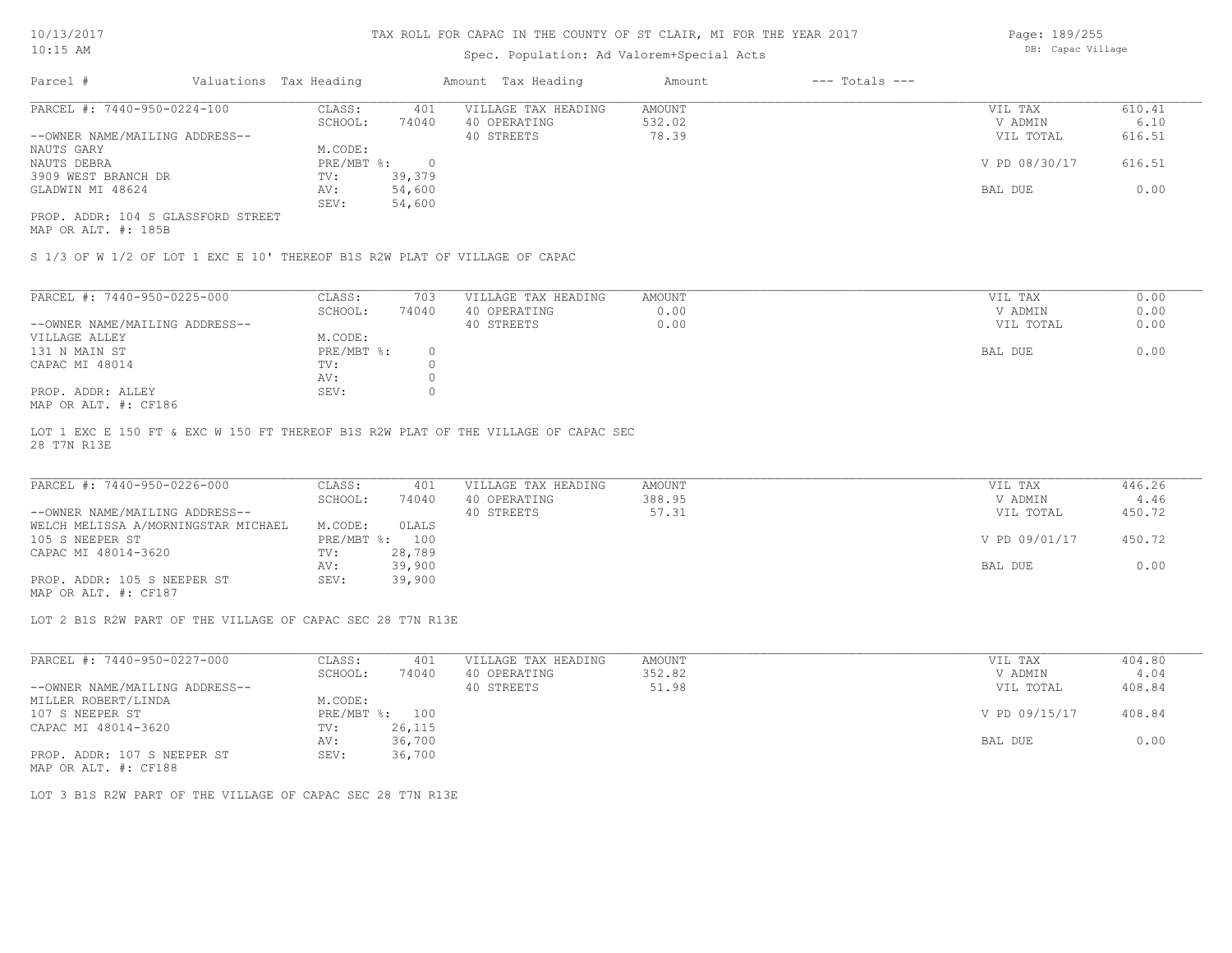# Spec. Population: Ad Valorem+Special Acts

| Parcel #                       | Valuations Tax Heading |                | Amount Tax Heading  | Amount | $---$ Totals $---$ |           |        |
|--------------------------------|------------------------|----------------|---------------------|--------|--------------------|-----------|--------|
| PARCEL #: 7440-950-0228-000    | CLASS:                 | 401            | VILLAGE TAX HEADING | AMOUNT |                    | VIL TAX   | 484.16 |
|                                | SCHOOL:                | 74040          | 40 OPERATING        | 421.98 |                    | V ADMIN   | 4.84   |
| --OWNER NAME/MAILING ADDRESS-- |                        |                | 40 STREETS          | 62.18  |                    | VIL TOTAL | 489.00 |
| KANDLER GARCIA TRUST           | M.CODE:                |                |                     |        |                    |           |        |
| 109 S NEEPER ST                |                        | PRE/MBT %: 100 |                     |        |                    | BAL DUE   | 489.00 |
| CAPAC MI 48014                 | TV:                    | 31,234         |                     |        |                    |           |        |
|                                | AV:                    | 45,500         |                     |        |                    |           |        |
| PROP. ADDR: 109 S NEEPER ST    | SEV:                   | 45,500         |                     |        |                    |           |        |
|                                |                        |                |                     |        |                    |           |        |

MAP OR ALT. #: CF189

LOT 4 B1S R2W PART OF THE VILLAGE OF CAPAC SEC 28 T7N R13E

| PARCEL #: 7440-950-0229-000    | CLASS:  | 401            | VILLAGE TAX HEADING | AMOUNT | VIL TAX       | 524.63 |
|--------------------------------|---------|----------------|---------------------|--------|---------------|--------|
|                                | SCHOOL: | 74040          | 40 OPERATING        | 457.26 | V ADMIN       | 5.24   |
| --OWNER NAME/MAILING ADDRESS-- |         |                | 40 STREETS          | 67.37  | VIL TOTAL     | 529.87 |
| WATTS THOMAS                   | M.CODE: | OLALS          |                     |        |               |        |
| 207 W MEIER AVE                |         | PRE/MBT %: 100 |                     |        | V PD 09/01/17 | 529.87 |
| CAPAC MI 48014-3615            | TV:     | 33,845         |                     |        |               |        |
|                                | AV:     | 47,700         |                     |        | BAL DUE       | 0.00   |
| PROP. ADDR: 207 W MEIER ST     | SEV:    | 47,700         |                     |        |               |        |
|                                |         |                |                     |        |               |        |

MAP OR ALT. #: CF190

LOT 5 B1S R2W PART OF THE VILLAGE OF CAPAC SEC 28 T7N R13E

| PARCEL #: 7440-950-0230-000        | CLASS:       | 401    | VILLAGE TAX HEADING | AMOUNT | VIL TAX       | 584.55 |
|------------------------------------|--------------|--------|---------------------|--------|---------------|--------|
|                                    | SCHOOL:      | 74040  | 40 OPERATING        | 509.48 | V ADMIN       | 5.84   |
| --OWNER NAME/MAILING ADDRESS--     |              |        | 40 STREETS          | 75.07  | VIL TOTAL     | 590.39 |
| ALPHA TO OMEGA PROPERTIES LLC      | M.CODE:      |        |                     |        |               |        |
| P.O. BOX 343                       | $PRE/MBT$ %: |        |                     |        | V PD 09/11/17 | 590.39 |
| LAKE ORION MI 48361                | TV:          | 37,710 |                     |        |               |        |
|                                    | AV:          | 54,400 |                     |        | BAL DUE       | 0.00   |
| PROP. ADDR: 108 S GLASSFORD STREET | SEV:         | 54,400 |                     |        |               |        |
| MAP OR ALT. #: CF191               |              |        |                     |        |               |        |

LOT 6 B1S R2W PART OF THE VILLAGE OF CAPAC SEC 28 T7N R13E

| PARCEL #: 7440-950-0231-000        | CLASS:     | 401    | VILLAGE TAX HEADING | AMOUNT | VIL TAX       | 372.93 |
|------------------------------------|------------|--------|---------------------|--------|---------------|--------|
|                                    | SCHOOL:    | 74040  | 40 OPERATING        | 325.04 | V ADMIN       | 3.72   |
| --OWNER NAME/MAILING ADDRESS--     |            |        | 40 STREETS          | 47.89  | VIL TOTAL     | 376.65 |
| HULL JAMES                         | M.CODE:    |        |                     |        |               |        |
| 11933 BRYCE RD                     | PRE/MBT %: | $\cap$ |                     |        | V PD 09/11/17 | 376.65 |
| EMMETT MI 48022                    | TV:        | 24,059 |                     |        |               |        |
|                                    | AV:        | 33,000 |                     |        | BAL DUE       | 0.00   |
| PROP. ADDR: 106 S GLASSFORD STREET | SEV:       | 33,000 |                     |        |               |        |
| MAP OR ALT. #: CF192               |            |        |                     |        |               |        |

LOT 7 B1S R2W PART OF THE VILLAGE OF CAPAC SEC 28 T7N R13E

Page: 190/255 DB: Capac Village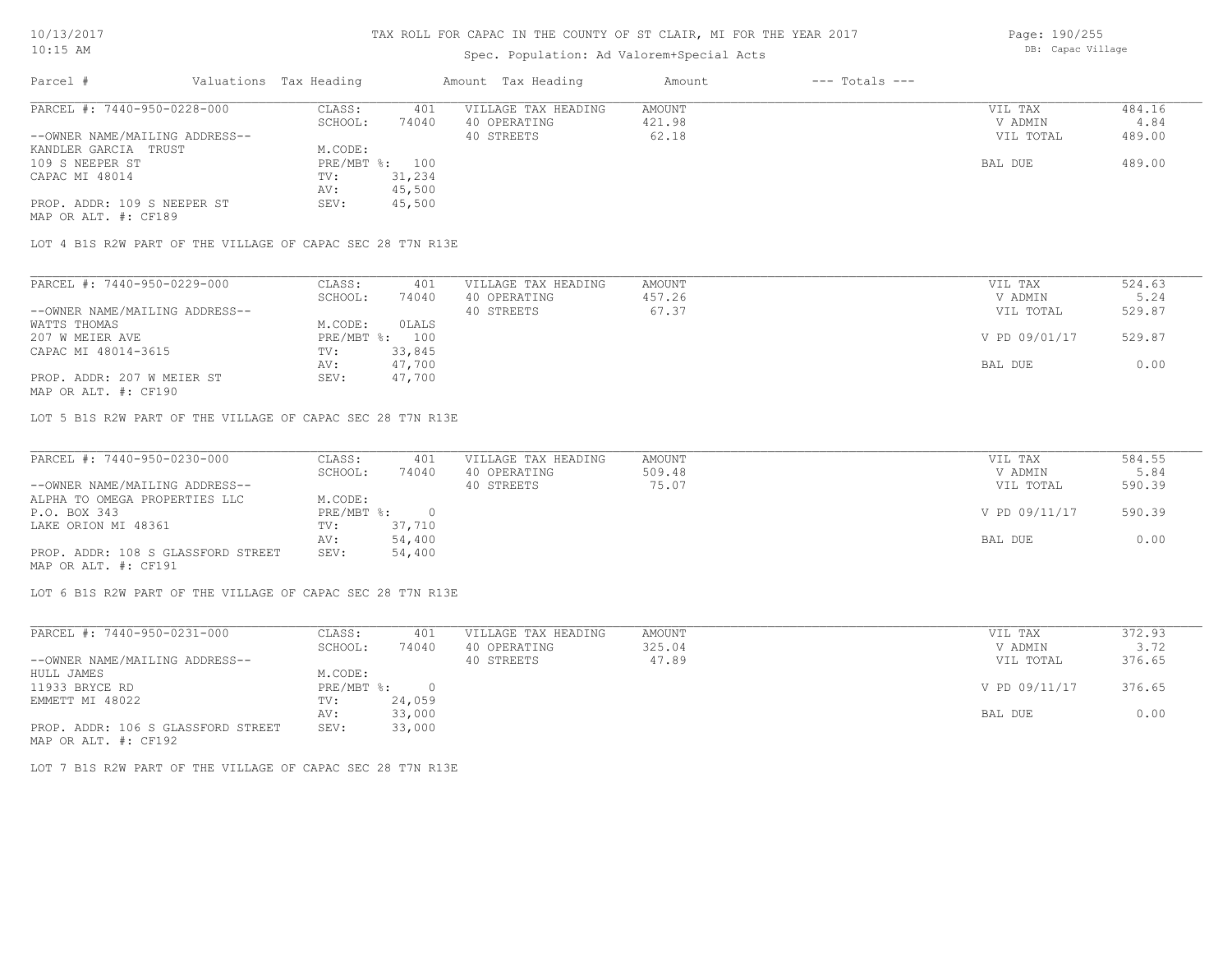## Spec. Population: Ad Valorem+Special Acts

Page: 191/255 DB: Capac Village

| Parcel #                           | Valuations Tax Heading |                | Amount Tax Heading  | Amount | $---$ Totals $---$ |               |        |
|------------------------------------|------------------------|----------------|---------------------|--------|--------------------|---------------|--------|
| PARCEL #: 7440-950-0232-000        | CLASS:                 | 401            | VILLAGE TAX HEADING | AMOUNT |                    | VIL TAX       | 524.63 |
|                                    | SCHOOL:                | 74040          | 40 OPERATING        | 457.26 |                    | V ADMIN       | 5.24   |
| --OWNER NAME/MAILING ADDRESS--     |                        |                | 40 STREETS          | 67.37  |                    | VIL TOTAL     | 529.87 |
| SMITH GREGORY                      | M.CODE:                | 00LSB          |                     |        |                    |               |        |
| 101 S GLASSFORD ST                 |                        | PRE/MBT %: 100 |                     |        |                    | V PD 08/10/17 | 529.87 |
| CAPAC MI 48014                     | TV:                    | 33,845         |                     |        |                    |               |        |
|                                    | AV:                    | 46,400         |                     |        |                    | BAL DUE       | 0.00   |
| PROP. ADDR: 101 S GLASSFORD STREET | SEV:                   | 46,400         |                     |        |                    |               |        |
| MAP OR ALT. #: CF193               |                        |                |                     |        |                    |               |        |

N1/2 OF LOTS 1 & 2 B1S R3W PART OF THE VILLAGE OF CAPAC SEC 28 T7N R13E

| PARCEL #: 7440-950-0233-000        | CLASS:     | 401    | VILLAGE TAX HEADING | AMOUNT | VIL TAX       | 341.07 |
|------------------------------------|------------|--------|---------------------|--------|---------------|--------|
|                                    | SCHOOL:    | 74040  | 40 OPERATING        | 297.27 | V ADMIN       | 3.41   |
| --OWNER NAME/MAILING ADDRESS--     |            |        | 40 STREETS          | 43.80  | VIL TOTAL     | 344.48 |
| LOPEZ JORGE L / NORA               | M.CODE:    | COREL  |                     |        |               |        |
| 103 S GLASSFORD                    | PRE/MBT %: | 100    |                     |        | V PD 09/18/17 | 344.48 |
| CAPAC MI 48014                     | TV:        | 22,003 |                     |        |               |        |
|                                    | AV:        | 31,500 |                     |        | BAL DUE       | 0.00   |
| PROP. ADDR: 103 S GLASSFORD STREET | SEV:       | 31,500 |                     |        |               |        |
| MAP OR ALT. #: CF194               |            |        |                     |        |               |        |

S1/2 OF LOTS 1 & 2 B1S R3W PART OF THE VILLAGE OF CAPAC SEC 28 T7N R13E

| PARCEL #: 7440-950-0234-000        | CLASS:     | 401    | VILLAGE TAX HEADING | AMOUNT | VIL TAX       | 552.49 |
|------------------------------------|------------|--------|---------------------|--------|---------------|--------|
|                                    | SCHOOL:    | 74040  | 40 OPERATING        | 481.54 | V ADMIN       | 5.52   |
| --OWNER NAME/MAILING ADDRESS--     |            |        | 40 STREETS          | 70.95  | VIL TOTAL     | 558.01 |
| TICE HARRY C. SR. & DIANE M.       | M.CODE:    | COREL  |                     |        |               |        |
| 14546 YALE RD                      | PRE/MBT %: |        |                     |        | V PD 09/18/17 | 558.01 |
| YALE MI 48097                      | TV:        | 35,642 |                     |        |               |        |
|                                    | AV:        | 61,700 |                     |        | BAL DUE       | 0.00   |
| PROP. ADDR: 105 S GLASSFORD STREET | SEV:       | 61,700 |                     |        |               |        |
| MAP OR ALT. #: CF195               |            |        |                     |        |               |        |

LOT 3 B1S R3W PART OF THE VILLAGE OF CAPAC SEC 28 T7N R13E

| PARCEL #: 7440-950-0235-000        | CLASS:         | 401    | VILLAGE TAX HEADING | AMOUNT | VIL TAX       | 452.63 |
|------------------------------------|----------------|--------|---------------------|--------|---------------|--------|
|                                    | SCHOOL:        | 74040  | 40 OPERATING        | 394.50 | V ADMIN       | 4.52   |
| --OWNER NAME/MAILING ADDRESS--     |                |        | 40 STREETS          | 58.13  | VIL TOTAL     | 457.15 |
| DAVILA DANIEL                      | M.CODE:        |        |                     |        |               |        |
| 107 S GLASSFORD ST                 | PRE/MBT %: 100 |        |                     |        | V PD 09/11/17 | 457.15 |
| CAPAC MI 48014-3607                | TV:            | 29,200 |                     |        |               |        |
|                                    | AV:            | 40,000 |                     |        | BAL DUE       | 0.00   |
| PROP. ADDR: 107 S GLASSFORD STREET | SEV:           | 40,000 |                     |        |               |        |

MAP OR ALT. #: CF196

LOT 4 B1S R3W VILLAGE OF CAPAC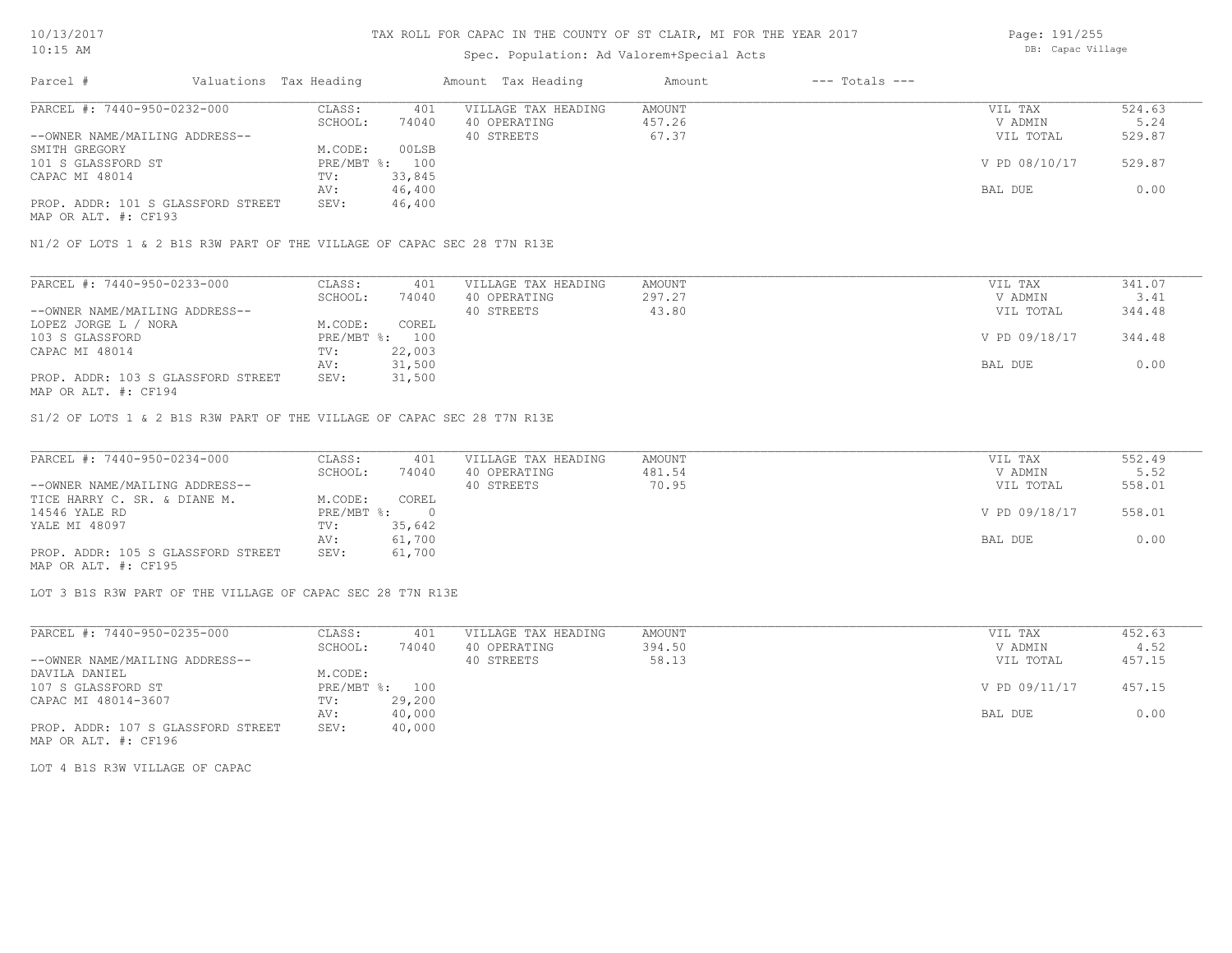# Spec. Population: Ad Valorem+Special Acts

Page: 192/255 DB: Capac Village

| Parcel #                           | Valuations Tax Heading |        | Amount Tax Heading  | Amount | $---$ Totals $---$ |               |        |
|------------------------------------|------------------------|--------|---------------------|--------|--------------------|---------------|--------|
| PARCEL #: 7440-950-0236-000        | CLASS:                 | 401    | VILLAGE TAX HEADING | AMOUNT |                    | VIL TAX       | 866.33 |
|                                    | SCHOOL:                | 74040  | 40 OPERATING        | 755.07 |                    | V ADMIN       | 8.66   |
| --OWNER NAME/MAILING ADDRESS--     |                        |        | 40 STREETS          | 111.26 |                    | VIL TOTAL     | 874.99 |
| CINDRIC IVAN JOHN                  | M.CODE:                |        |                     |        |                    |               |        |
| CINDRIC BARBARA                    | PRE/MBT %: 100         |        |                     |        |                    | V PD 09/06/17 | 874.99 |
| 111 S GLASSFORD ST                 | TV:                    | 55,888 |                     |        |                    |               |        |
| CAPAC MI 48014-3607                | AV:                    | 78,300 |                     |        |                    | BAL DUE       | 0.00   |
|                                    | SEV:                   | 78,300 |                     |        |                    |               |        |
| PROP. ADDR: 111 S GLASSFORD STREET |                        |        |                     |        |                    |               |        |

MAP OR ALT. #: CF197A

LOT 5 B1S R3W PART OF THE VILLAGE OF CAPAC SEC 28 T7N R13E

| PARCEL #: 7440-950-0237-000                           | CLASS:       | 401    | VILLAGE TAX HEADING | AMOUNT | VIL TAX       | 613.62 |
|-------------------------------------------------------|--------------|--------|---------------------|--------|---------------|--------|
|                                                       | SCHOOL:      | 74040  | 40 OPERATING        | 534.82 | V ADMIN       | 6.13   |
| --OWNER NAME/MAILING ADDRESS--                        |              |        | 40 STREETS          | 78.80  | VIL TOTAL     | 619.75 |
| SCHWARTZKOPF MARY C                                   | M.CODE:      |        |                     |        |               |        |
| 113 GLASSFORD                                         | $PRE/MBT$ %: | 100    |                     |        | V PD 09/06/17 | 619.75 |
| CAPAC MI 48014                                        | TV:          | 39,586 |                     |        |               |        |
|                                                       | AV:          | 51,300 |                     |        | BAL DUE       | 0.00   |
| PROP. ADDR: 113 S GLASSFORD STREET                    | SEV:         | 51,300 |                     |        |               |        |
| $\cdots$ $\cdots$ $\cdots$ $\cdots$ $\cdots$ $\cdots$ |              |        |                     |        |               |        |

MAP OR ALT. #: CF197B

LOT 6 B1S R3W PART OF THE VILLAGE OF CAPAC SEC 28 T7N R13E

| PARCEL #: 7440-950-0238-000                           | CLASS:     | 201   | VILLAGE TAX HEADING | AMOUNT | VIL TAX   | 0.00 |
|-------------------------------------------------------|------------|-------|---------------------|--------|-----------|------|
|                                                       | SCHOOL:    | 74040 | 40 OPERATING        | 0.00   | V ADMIN   | 0.00 |
| --OWNER NAME/MAILING ADDRESS--                        |            |       | 40 STREETS          | 0.00   | VIL TOTAL | 0.00 |
| CAPAC LIONS CLUB                                      | M.CODE:    |       |                     |        |           |      |
| 315 W MEIER ST                                        | PRE/MBT %: |       |                     |        | BAL DUE   | 0.00 |
| CAPAC MI 48014                                        | TV:        |       |                     |        |           |      |
|                                                       | AV:        |       |                     |        |           |      |
| PROP. ADDR: 315 W MEIER ST                            | SEV:       |       |                     |        |           |      |
| $\cdots$ $\cdots$ $\cdots$ $\cdots$ $\cdots$ $\cdots$ |            |       |                     |        |           |      |

MAP OR ALT. #: CF198

28 T7N R13E LOT 7 & S 25 FT OF LOT 8 INCL ALLEY TO E B1S R3W PART OF THE VILLAGE OF CAPAC SEC

| PARCEL #: 7440-950-0239-000    | CLASS:       | 401    | VILLAGE TAX HEADING | AMOUNT | VIL TAX       | 678.79 |
|--------------------------------|--------------|--------|---------------------|--------|---------------|--------|
|                                | SCHOOL:      | 74040  | 40 OPERATING        | 591.62 | V ADMIN       | 6.78   |
| --OWNER NAME/MAILING ADDRESS-- |              |        | 40 STREETS          | 87.17  | VIL TOTAL     | 685.57 |
| VIELHABER RICHARD A            | M.CODE:      |        |                     |        |               |        |
| 108 S MATTESON ST              | $PRE/MBT$ %: | 100    |                     |        | V PD 09/15/17 | 685.57 |
| CAPAC MI 48014                 | TV:          | 43,790 |                     |        |               |        |
|                                | AV:          | 48,600 |                     |        | BAL DUE       | 0.00   |
| PROP. ADDR: 108 S MATTESON ST  | SEV:         | 48,600 |                     |        |               |        |
| MAP OR ALT. #: CF199           |              |        |                     |        |               |        |

N50 FT OF LOT 8 B1S R3W VILLAGE OF CAPAC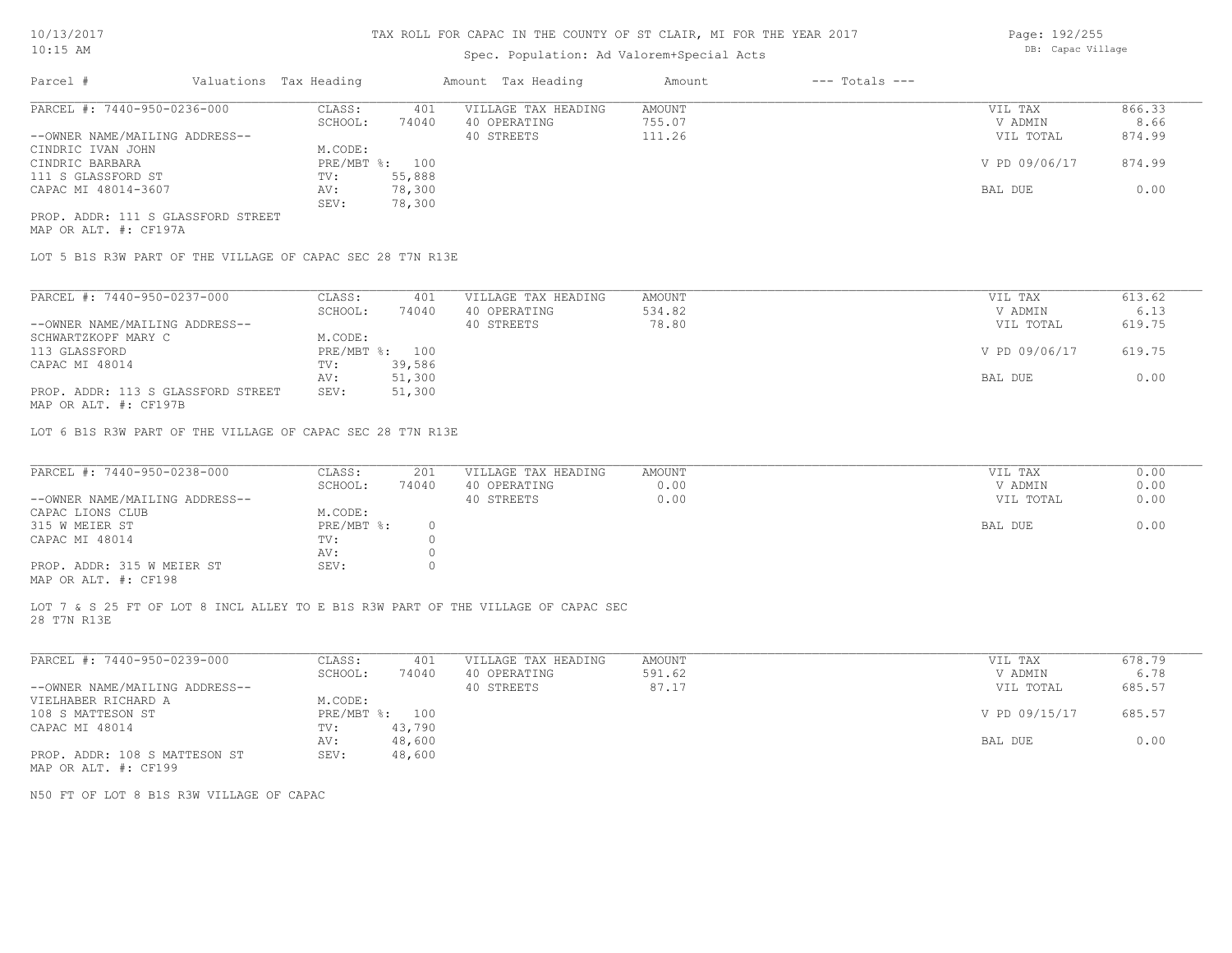### Spec. Population: Ad Valorem+Special Acts

Page: 193/255 DB: Capac Village

| Parcel #                       | Valuations Tax Heading |        | Amount Tax Heading  | Amount | $---$ Totals $---$ |               |        |
|--------------------------------|------------------------|--------|---------------------|--------|--------------------|---------------|--------|
| PARCEL #: 7440-950-0240-000    | CLASS:                 | 401    | VILLAGE TAX HEADING | AMOUNT |                    | VIL TAX       | 393.66 |
|                                | SCHOOL:                | 74040  | 40 OPERATING        | 343.11 |                    | V ADMIN       | 3.93   |
| --OWNER NAME/MAILING ADDRESS-- |                        |        | 40 STREETS          | 50.55  |                    | VIL TOTAL     | 397.59 |
| DOMINGUEZ MANUEL               | M.CODE:                | OLALS  |                     |        |                    |               |        |
| 106 S MATTESON ST              | $PRE/MBT$ %:           | 100    |                     |        |                    | V PD 09/01/17 | 397.59 |
| CAPAC MI 48014                 | TV:                    | 25,396 |                     |        |                    |               |        |
|                                | AV:                    | 32,400 |                     |        |                    | BAL DUE       | 0.00   |
| PROP. ADDR: 106 S MATTESON ST  | SEV:                   | 32,400 |                     |        |                    |               |        |
| MAP OR ALT. #: CF200           |                        |        |                     |        |                    |               |        |

S50 FT OF LOT 9 B1S R3W VILLAGE OF CAPAC

| PARCEL #: 7440-950-0241-000    | CLASS:     | 401    | VILLAGE TAX HEADING | AMOUNT | VIL TAX       | 280.49 |
|--------------------------------|------------|--------|---------------------|--------|---------------|--------|
|                                | SCHOOL:    | 74040  | 40 OPERATING        | 244.47 | V ADMIN       | 2.80   |
| --OWNER NAME/MAILING ADDRESS-- |            |        | 40 STREETS          | 36.02  | VIL TOTAL     | 283.29 |
| KEGLER JEFFREY J               | M.CODE:    | 00LSB  |                     |        |               |        |
| 15665 IMLAY CITY RD            | PRE/MBT %: |        |                     |        | V PD 08/10/17 | 283.29 |
| CAPAC MI 48014-3700            | TV:        | 18,095 |                     |        |               |        |
|                                | AV:        | 25,200 |                     |        | BAL DUE       | 0.00   |
| PROP. ADDR: 104 S MATTESON ST  | SEV:       | 25,200 |                     |        |               |        |
| MAP OR ALT. #: CF201           |            |        |                     |        |               |        |

R13E N1/3 OF LOT 9 & S 1/3 OF LOT 10 B1S R3W PART OF THE VILLAGE OF CAPAC SEC 28 T7N

| PARCEL #: 7440-950-0242-000    | CLASS:       | 401    | VILLAGE TAX HEADING | AMOUNT | VIL TAX       | 307.65 |
|--------------------------------|--------------|--------|---------------------|--------|---------------|--------|
|                                | SCHOOL:      | 74040  | 40 OPERATING        | 268.14 | V ADMIN       | 3.07   |
| --OWNER NAME/MAILING ADDRESS-- |              |        | 40 STREETS          | 39.51  | VIL TOTAL     | 310.72 |
| SELECT LLC                     | M.CODE:      |        |                     |        |               |        |
| KEGLER JEFF                    | $PRE/MBT$ %: |        |                     |        | V PD 09/11/17 | 310.72 |
| 15665 IMLAY CITY RD            | TV:          | 19,847 |                     |        |               |        |
| CAPAC MI 48014                 | AV:          | 33,000 |                     |        | BAL DUE       | 0.00   |
|                                | SEV:         | 33,000 |                     |        |               |        |
| PROP. ADDR: 102 S MATTESON ST  |              |        |                     |        |               |        |

MAP OR ALT. #: CF202

N50 FT OF LOT 10 B1S R3W PART OF THE VILLAGE OF CAPAC

| PARCEL #: 7440-950-0243-000                  | CLASS:     | 401    | VILLAGE TAX HEADING | AMOUNT | VIL TAX       | 408.05 |
|----------------------------------------------|------------|--------|---------------------|--------|---------------|--------|
|                                              | SCHOOL:    | 74040  | 40 OPERATING        | 355.65 | V ADMIN       | 4.08   |
| --OWNER NAME/MAILING ADDRESS--               |            |        | 40 STREETS          | 52.40  | VIL TOTAL     | 412.13 |
| VAN NESTE CAROL A                            | M.CODE:    |        |                     |        |               |        |
| P.O.BOX 494                                  | PRE/MBT %: |        |                     |        | V PD 08/02/17 | 412.13 |
| CAPAC MI 48014                               | TV:        | 26,324 |                     |        |               |        |
|                                              | AV:        | 35,600 |                     |        | BAL DUE       | 0.00   |
| PROP. ADDR: 304 W MILL ST                    | SEV:       | 35,600 |                     |        |               |        |
| $\cdots$ $\cdots$ $\cdots$ $\cdots$ $\cdots$ |            |        |                     |        |               |        |

MAP OR ALT. #: CF203

E50 FT LOT 11 B1S R3W PART OF THE VILLAGE OF CAPAC SEC 28 T7N R13E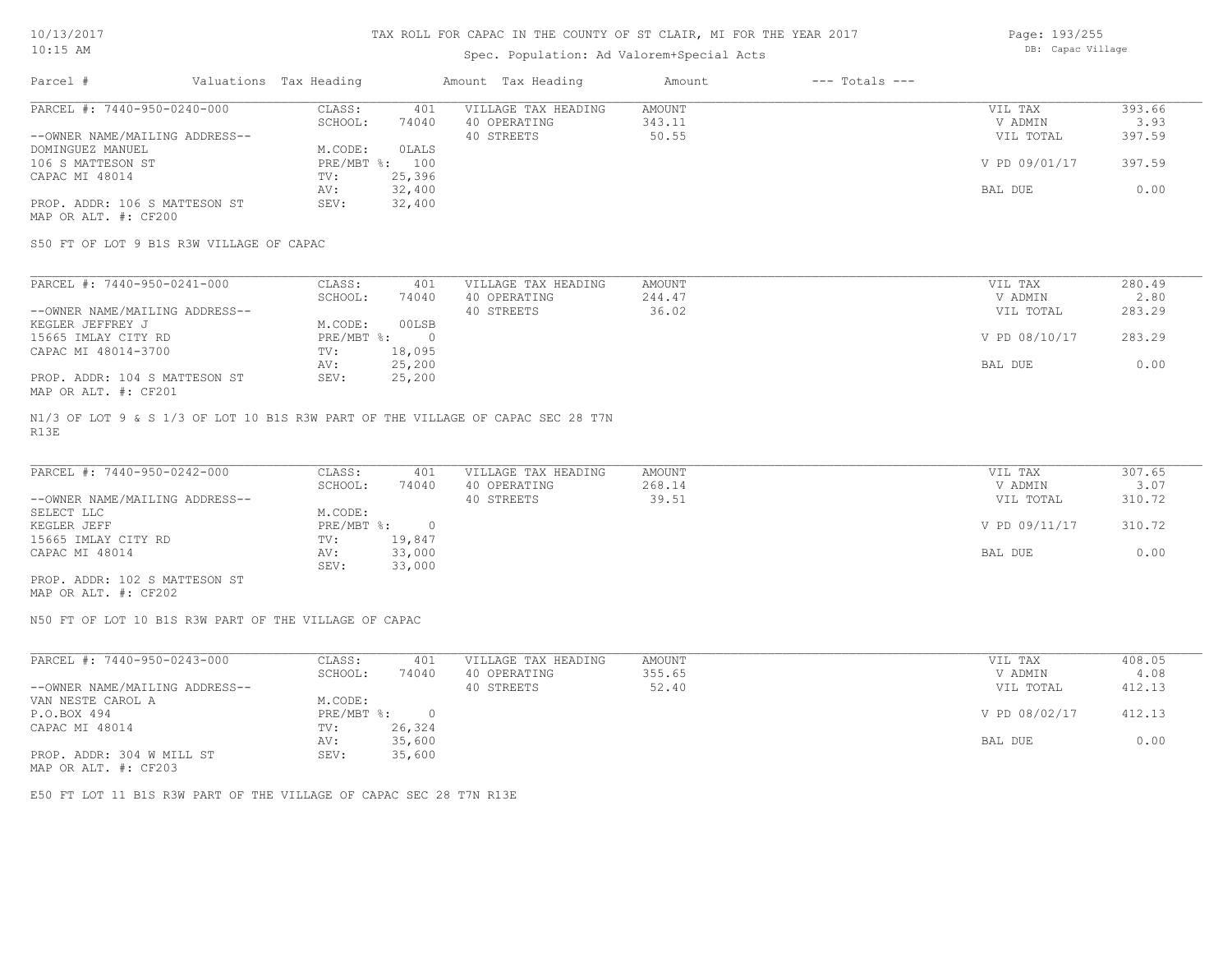| Page: 194/255    |
|------------------|
| DB: Capac Villag |

| $10:15$ AM                                                                                   |                        |                   |                | Spec. Population: Ad Valorem+Special Acts         |                           |                    |                                 | DB: Capac Village        |  |  |  |
|----------------------------------------------------------------------------------------------|------------------------|-------------------|----------------|---------------------------------------------------|---------------------------|--------------------|---------------------------------|--------------------------|--|--|--|
| Parcel #                                                                                     | Valuations Tax Heading |                   |                | Amount Tax Heading                                | Amount                    | $---$ Totals $---$ |                                 |                          |  |  |  |
| PARCEL #: 7440-950-0244-000                                                                  |                        | CLASS:            | 401            | VILLAGE TAX HEADING                               | <b>AMOUNT</b>             |                    | VIL TAX                         | 422.36                   |  |  |  |
|                                                                                              |                        | SCHOOL:           | 74040          | 40 OPERATING                                      | 368.12                    |                    | V ADMIN                         | 4.22                     |  |  |  |
| --OWNER NAME/MAILING ADDRESS--                                                               |                        |                   |                | 40 STREETS                                        | 54.24                     |                    | VIL TOTAL                       | 426.58                   |  |  |  |
| HEDLUND JAMES/RACHEL                                                                         |                        | M.CODE:           |                |                                                   |                           |                    |                                 |                          |  |  |  |
| 306 W MILL ST                                                                                |                        |                   | PRE/MBT %: 100 |                                                   |                           |                    | V PD 07/18/17                   | 426.58                   |  |  |  |
| CAPAC MI 48014-3026                                                                          |                        | TV:               | 27,247         |                                                   |                           |                    |                                 |                          |  |  |  |
|                                                                                              |                        | AV:               | 36,900         |                                                   |                           |                    | BAL DUE                         | 0.00                     |  |  |  |
| PROP. ADDR: 306 W MILL ST<br>MAP OR ALT. #: CF204                                            |                        | SEV:              | 36,900         |                                                   |                           |                    |                                 |                          |  |  |  |
| W25 FT OF LOT 11 & E 25 FT OF LOT 12 B1S R3W PART OF THE VILLAGE OF CAPAC SEC 28<br>T7N R13E |                        |                   |                |                                                   |                           |                    |                                 |                          |  |  |  |
| PARCEL #: 7440-950-0245-000                                                                  |                        | CLASS:            | 401            | VILLAGE TAX HEADING                               | AMOUNT                    |                    | VIL TAX                         | 419.16                   |  |  |  |
|                                                                                              |                        | SCHOOL:           | 74040          | 40 OPERATING                                      | 365.33                    |                    | V ADMIN                         | 4.19                     |  |  |  |
| --OWNER NAME/MAILING ADDRESS--                                                               |                        |                   |                | 40 STREETS                                        | 53.83                     |                    | VIL TOTAL                       | 423.35                   |  |  |  |
| CARRENO JOSE                                                                                 |                        | M.CODE:           | COREL          |                                                   |                           |                    |                                 |                          |  |  |  |
| 308 W MILL ST                                                                                |                        |                   | PRE/MBT %: 100 |                                                   |                           |                    | V PD 09/18/17                   | 423.35                   |  |  |  |
| CAPAC MI 48014-3026                                                                          |                        | TV:               | 27,041         |                                                   |                           |                    |                                 |                          |  |  |  |
|                                                                                              |                        | AV:               | 36,600         |                                                   |                           |                    | BAL DUE                         | 0.00                     |  |  |  |
| PROP. ADDR: 308 W MILL ST                                                                    |                        | SEV:              | 36,600         |                                                   |                           |                    |                                 |                          |  |  |  |
| MAP OR ALT. #: CF205                                                                         |                        |                   |                |                                                   |                           |                    |                                 |                          |  |  |  |
| PARCEL #: 7440-950-0246-000<br>--OWNER NAME/MAILING ADDRESS--                                |                        | CLASS:<br>SCHOOL: | 401<br>74040   | VILLAGE TAX HEADING<br>40 OPERATING<br>40 STREETS | AMOUNT<br>492.56<br>72.58 |                    | VIL TAX<br>V ADMIN<br>VIL TOTAL | 712.14<br>5.65<br>717.79 |  |  |  |
| BERGEN DORTHY                                                                                |                        | M.CODE:           | COREL          | SWALK                                             | 147.00                    |                    |                                 |                          |  |  |  |
| 203 S MAIN ST                                                                                |                        |                   | PRE/MBT %: 100 |                                                   |                           |                    | V PD 09/21/17                   | 717.79                   |  |  |  |
| CAPAC MI 48014-3717                                                                          |                        | TV:               | 36,458         |                                                   |                           |                    |                                 |                          |  |  |  |
|                                                                                              |                        | AV:               | 50,400         |                                                   |                           |                    | BAL DUE                         | 0.00                     |  |  |  |
| PROP. ADDR: 203 S MAIN                                                                       |                        | SEV:              | 50,400         |                                                   |                           |                    |                                 |                          |  |  |  |
| MAP OR ALT. #: CF206                                                                         |                        |                   |                |                                                   |                           |                    |                                 |                          |  |  |  |
| LOT 1 B2S R1W PART OF THE VILLAGE OF CAPAC SEC 28 T7N R13E                                   |                        |                   |                |                                                   |                           |                    |                                 |                          |  |  |  |
| PARCEL #: 7440-950-0247-000                                                                  |                        | CLASS:            | 401            | VILLAGE TAX HEADING                               | AMOUNT                    |                    | VIL TAX                         | 531.79                   |  |  |  |
|                                                                                              |                        | SCHOOL:           | 74040          | 40 OPERATING                                      | 463.50                    |                    | V ADMIN                         | 5.31                     |  |  |  |
| --OWNER NAME/MAILING ADDRESS--                                                               |                        |                   |                | 40 STREETS                                        | 68.29                     |                    | VIL TOTAL                       | 537.10                   |  |  |  |
| REMENAP JODI ELIZABETH                                                                       |                        | M.CODE:           | 00LSB          |                                                   |                           |                    |                                 |                          |  |  |  |
| 205 S MAIN ST                                                                                |                        |                   | PRE/MBT %: 100 |                                                   |                           |                    | V PD 08/10/17                   | 537.10                   |  |  |  |
| CAPAC MI 48014-3717                                                                          |                        | TV:               | 34,307         |                                                   |                           |                    |                                 |                          |  |  |  |
|                                                                                              |                        | AV:               | 41,400         |                                                   |                           |                    | BAL DUE                         | 0.00                     |  |  |  |
| PROP. ADDR: 205 S MAIN<br>MAP OR ALT. #: CF207A                                              |                        | SEV:              | 41,400         |                                                   |                           |                    |                                 |                          |  |  |  |
| LOT 2 B2S R1W PART OF THE VILLAGE OF CAPAC SEC 28 T7N R13E                                   |                        |                   |                |                                                   |                           |                    |                                 |                          |  |  |  |
|                                                                                              |                        |                   |                |                                                   |                           |                    |                                 |                          |  |  |  |
|                                                                                              |                        |                   |                |                                                   |                           |                    |                                 |                          |  |  |  |
|                                                                                              |                        |                   |                |                                                   |                           |                    |                                 |                          |  |  |  |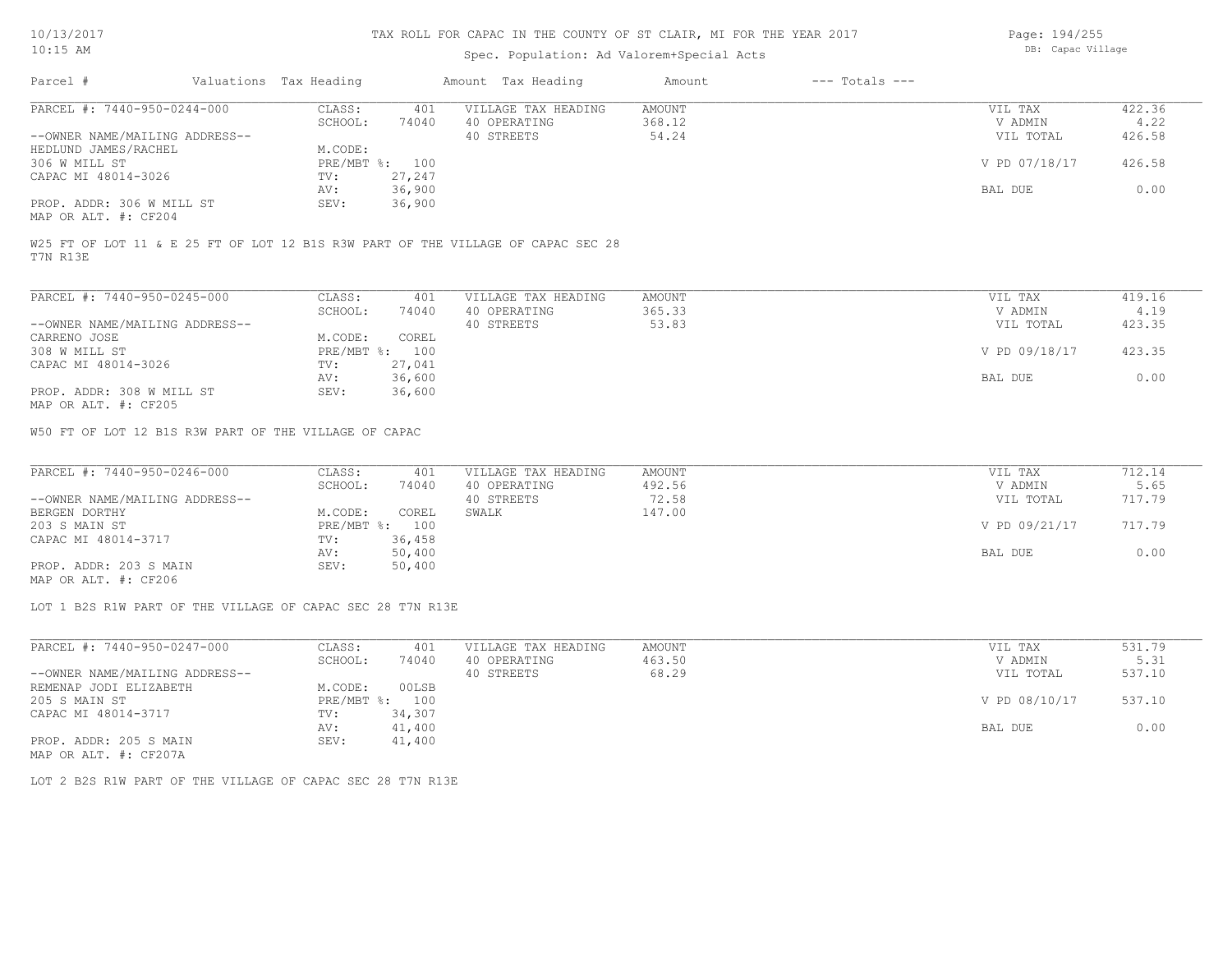### Spec. Population: Ad Valorem+Special Acts

| Page: 195/255     |
|-------------------|
| DB: Capac Village |

| Parcel #                       | Valuations Tax Heading |        | Amount Tax Heading  | Amount | $---$ Totals $---$ |               |        |
|--------------------------------|------------------------|--------|---------------------|--------|--------------------|---------------|--------|
| PARCEL #: 7440-950-0248-000    | CLASS:                 | 401    | VILLAGE TAX HEADING | AMOUNT |                    | VIL TAX       | 616.94 |
|                                | SCHOOL:                | 74040  | 40 OPERATING        | 537.71 |                    | V ADMIN       | 6.16   |
| --OWNER NAME/MAILING ADDRESS-- |                        |        | 40 STREETS          | 79.23  |                    | VIL TOTAL     | 623.10 |
| VAN SICE DOUGLAS/WENDY         | M.CODE:                |        |                     |        |                    |               |        |
| 207 S MAIN ST                  | PRE/MBT %: 100         |        |                     |        |                    | V PD 09/20/17 | 623.10 |
| CAPAC MI 48014-3717            | TV:                    | 39,800 |                     |        |                    |               |        |
|                                | AV:                    | 54,300 |                     |        |                    | BAL DUE       | 0.00   |
| PROP. ADDR: 207 S MAIN         | SEV:                   | 54,300 |                     |        |                    |               |        |
| MAP OR ALT. #: CF207B          |                        |        |                     |        |                    |               |        |

LOT 3 B2S R1W PART OF THE VILLAGE OF CAPAC SEC 28 T7N R13E

| PARCEL #: 7440-950-0249-000    | CLASS:     | 401    | VILLAGE TAX HEADING | AMOUNT | VIL TAX       | 337.87 |
|--------------------------------|------------|--------|---------------------|--------|---------------|--------|
|                                | SCHOOL:    | 74040  | 40 OPERATING        | 294.48 | V ADMIN       | 3.37   |
| --OWNER NAME/MAILING ADDRESS-- |            |        | 40 STREETS          | 43.39  | VIL TOTAL     | 341.24 |
| MIKE PIRRONE PRODUCE, INC.     | M.CODE:    |        |                     |        |               |        |
| P.O. BOX 100                   | PRE/MBT %: |        |                     |        | V PD 09/18/17 | 341.24 |
| CAPAC MI 48014                 | TV:        | 21,797 |                     |        |               |        |
|                                | AV:        | 30,600 |                     |        | BAL DUE       | 0.00   |
| PROP. ADDR: 209 S MAIN         | SEV:       | 30,600 |                     |        |               |        |
|                                |            |        |                     |        |               |        |

MAP OR ALT. #: CF208

LOT 4 B2S R1W PART OF THE VILLAGE OF CAPAC SEC 28 T7N R13E

| PARCEL #: 7440-950-0250-000    | CLASS:  | 401            | VILLAGE TAX HEADING | AMOUNT | VIL TAX       | 476.05 |
|--------------------------------|---------|----------------|---------------------|--------|---------------|--------|
|                                | SCHOOL: | 74040          | 40 OPERATING        | 414.92 | V ADMIN       | 4.76   |
| --OWNER NAME/MAILING ADDRESS-- |         |                | 40 STREETS          | 61.13  | VIL TOTAL     | 480.81 |
| ELLIOTT RAYMOND/PHYLLIS        | M.CODE: |                |                     |        |               |        |
| 107 RAILROAD ST                |         | PRE/MBT %: 100 |                     |        | V PD 09/06/17 | 480.81 |
| CAPAC MI 48014-3622            | TV:     | 30,711         |                     |        |               |        |
|                                | AV:     | 42,600         |                     |        | BAL DUE       | 0.00   |
| PROP. ADDR: 107 RAILROAD ST    | SEV:    | 42,600         |                     |        |               |        |
| MAP OR ALT. #: CF209           |         |                |                     |        |               |        |

CAPAC SEC 28 T7N R13E E1/2 OF LOTS 5 & 6 ALSO S 1/3 OF E 1/2 OF LOT 7 B2S R1W PART OF THE VILLAGE OF

| PARCEL #: 7440-950-0251-000    | CLASS:  | 401            | VILLAGE TAX HEADING | AMOUNT | VIL TAX       | 519.60 |
|--------------------------------|---------|----------------|---------------------|--------|---------------|--------|
|                                | SCHOOL: | 74040          | 40 OPERATING        | 452.87 | V ADMIN       | 5.19   |
| --OWNER NAME/MAILING ADDRESS-- |         |                | 40 STREETS          | 66.73  | VIL TOTAL     | 524.79 |
| KUENZEL WANDA J                | M.CODE: |                |                     |        |               |        |
| 109 RAILROAD STEEET            |         | PRE/MBT %: 100 |                     |        | V PD 09/18/17 | 524.79 |
| CAPAC MI 48014                 | TV:     | 33,520         |                     |        |               |        |
|                                | AV:     | 44,600         |                     |        | BAL DUE       | 0.00   |
| PROP. ADDR: 109 RAILROAD ST    | SEV:    | 44,600         |                     |        |               |        |
| MAP OR ALT. #: CF210           |         |                |                     |        |               |        |

CAPAC SEC 28 T7N R13E W1/2 OF LOTS 5 & 6, ALSO W 1/2 OF S 1/3 OF LOT 7 B2S R1W PART OF THE VILLAGE OF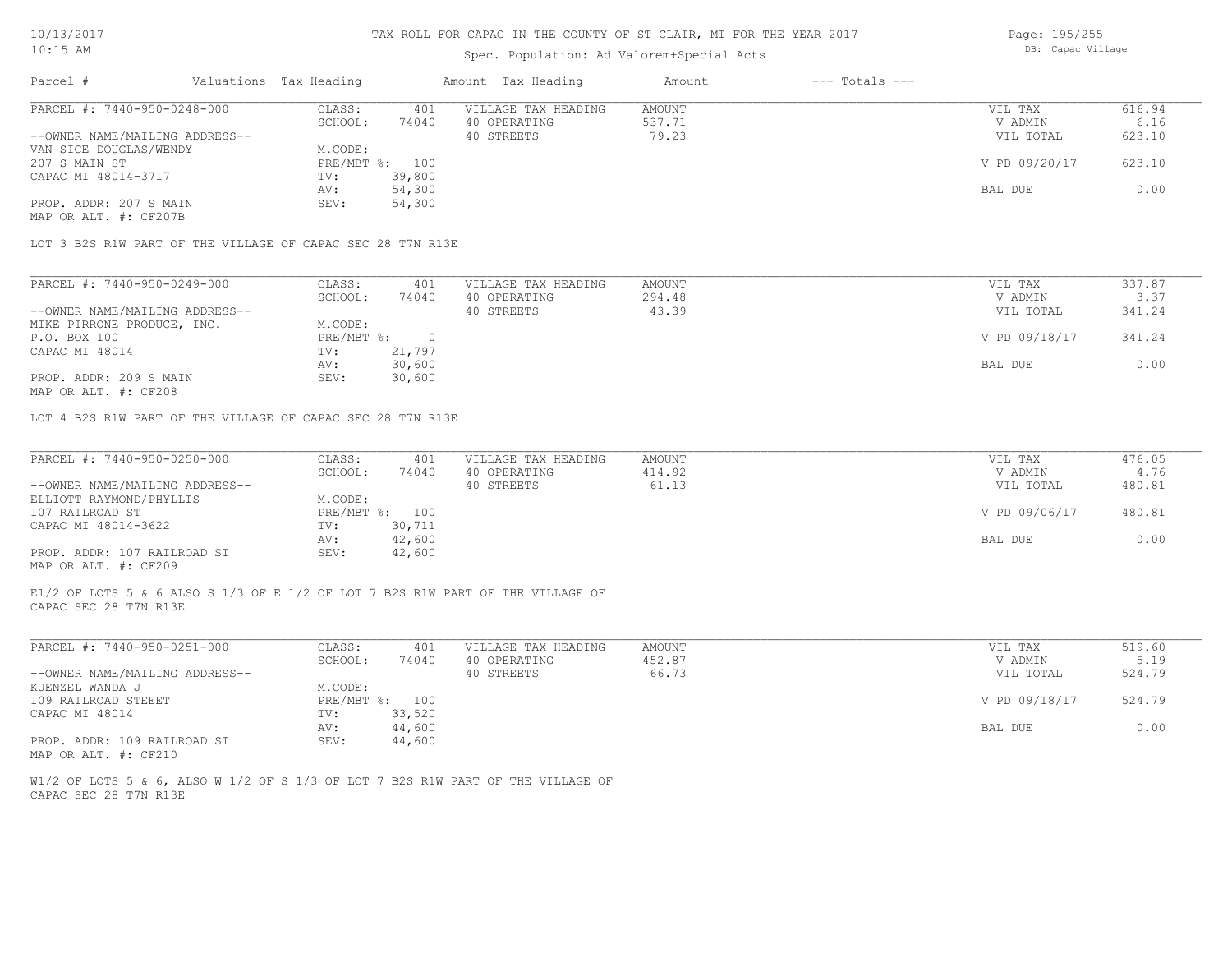### Spec. Population: Ad Valorem+Special Acts

| Page: 196/255     |
|-------------------|
| DB: Capac Village |

| Parcel #                       |  | Valuations Tax Heading | Amount Tax Heading |                     | Amount | $---$ Totals $---$ |               |        |  |
|--------------------------------|--|------------------------|--------------------|---------------------|--------|--------------------|---------------|--------|--|
| PARCEL #: 7440-950-0252-000    |  | CLASS:                 | 401                | VILLAGE TAX HEADING | AMOUNT |                    | VIL TAX       | 647.51 |  |
|                                |  | SCHOOL:                | 74040              | 40 OPERATING        | 564.36 |                    | V ADMIN       | 6.47   |  |
| --OWNER NAME/MAILING ADDRESS-- |  |                        |                    | 40 STREETS          | 83.15  |                    | VIL TOTAL     | 653.98 |  |
| MORSE CHRISTOPHER              |  | M.CODE:                | COREL              |                     |        |                    |               |        |  |
| MORSE THERESE                  |  | $PRE/MBT$ %:           | 100                |                     |        |                    | V PD 09/18/17 | 653.98 |  |
| 106 W MEIER AVE                |  | TV:                    | 41,772             |                     |        |                    |               |        |  |
| CAPAC MI 48014-3612            |  | AV:                    | 46,000             |                     |        |                    | BAL DUE       | 0.00   |  |
|                                |  | SEV:                   | 46,000             |                     |        |                    |               |        |  |
| PROP. ADDR: 106 W MEIER ST     |  |                        |                    |                     |        |                    |               |        |  |

MAP OR ALT. #: CF211

SEC 28 T7N R13E E1/2 OF LOT 8, ALSO E 1/2 OF N 2/3 OF LOT 7 B2S R1W PART OF THE VILLAGE OF CAPAC

| PARCEL #: 7440-950-0253-000    | CLASS:       | 401    | VILLAGE TAX HEADING | AMOUNT | VIL TAX       | 407.99 |
|--------------------------------|--------------|--------|---------------------|--------|---------------|--------|
|                                | SCHOOL:      | 74040  | 40 OPERATING        | 355.60 | V ADMIN       | 4.07   |
| --OWNER NAME/MAILING ADDRESS-- |              |        | 40 STREETS          | 52.39  | VIL TOTAL     | 412.06 |
| HOFERT WARREN                  | M.CODE:      |        |                     |        |               |        |
| HOFERT PATRICIA                | $PRE/MBT$ %: |        |                     |        | V PD 09/06/17 | 412.06 |
| 4025 MARTIN RD                 | TV:          | 26,321 |                     |        |               |        |
| CAPAC, MI 48014                | AV:          | 35,700 |                     |        | BAL DUE       | 0.00   |
|                                | SEV:         | 35,700 |                     |        |               |        |
| PROP. ADDR: 108 W MEIER ST     |              |        |                     |        |               |        |

MAP OR ALT. #: CF212

SEC 28 T7N R13E W1/2 OF LOT 8, ALSO W 1/2 OF N 2/3 OF LOT 7 B2S R1W PART OF THE VILLAGE OF CAPAC

| PARCEL #: 7440-950-0254-000    | CLASS:       | 401    | VILLAGE TAX HEADING | AMOUNT | VIL TAX       | 283.37 |
|--------------------------------|--------------|--------|---------------------|--------|---------------|--------|
|                                | SCHOOL:      | 74040  | 40 OPERATING        | 246.98 | V ADMIN       | 2.83   |
| --OWNER NAME/MAILING ADDRESS-- |              |        | 40 STREETS          | 36.39  | VIL TOTAL     | 286.20 |
| HOOVER JAMES A / JANE L        | M.CODE:      |        |                     |        |               |        |
| 5997 STERLING RD               | $PRE/MBT$ %: |        |                     |        | V PD 09/18/17 | 286.20 |
| CAPAC MI 48014                 | TV:          | 18,281 |                     |        |               |        |
|                                | AV:          | 25,300 |                     |        | BAL DUE       | 0.00   |
| PROP. ADDR: 202 W MEIER ST     | SEV:         | 25,300 |                     |        |               |        |
| MAP OR ALT. #: CF213A          |              |        |                     |        |               |        |

LOT 1 EXC E 85 FT B2S R2W PART OF THE VILLAGE OF CAPAC SEC 28 T7N R13E

| PARCEL #: 7440-950-0255-000    | CLASS:       | 401    | VILLAGE TAX HEADING | AMOUNT | VIL TAX       | 401.57 |
|--------------------------------|--------------|--------|---------------------|--------|---------------|--------|
|                                | SCHOOL:      | 74040  | 40 OPERATING        | 350.00 | V ADMIN       | 4.01   |
| --OWNER NAME/MAILING ADDRESS-- |              |        | 40 STREETS          | 51.57  | VIL TOTAL     | 405.58 |
| CUTINO JOSEPH R TRUST          | M.CODE:      |        |                     |        |               |        |
| CUTINO MARLENE A TRUST         | $PRE/MBT$ %: |        |                     |        | V PD 09/15/17 | 405.58 |
| 5346 BURTON RD.                | TV:          | 25,906 |                     |        |               |        |
| CAPAC MI 48014                 | AV:          | 34,500 |                     |        | BAL DUE       | 0.00   |
|                                | SEV:         | 34,500 |                     |        |               |        |
| PROP. ADDR: 203 S NEEPER ST    |              |        |                     |        |               |        |
|                                |              |        |                     |        |               |        |

MAP OR ALT. #: CF213B

E85 FT OF LOT 1 B2S R2W PART OF THE VILLAGE OF CAPAC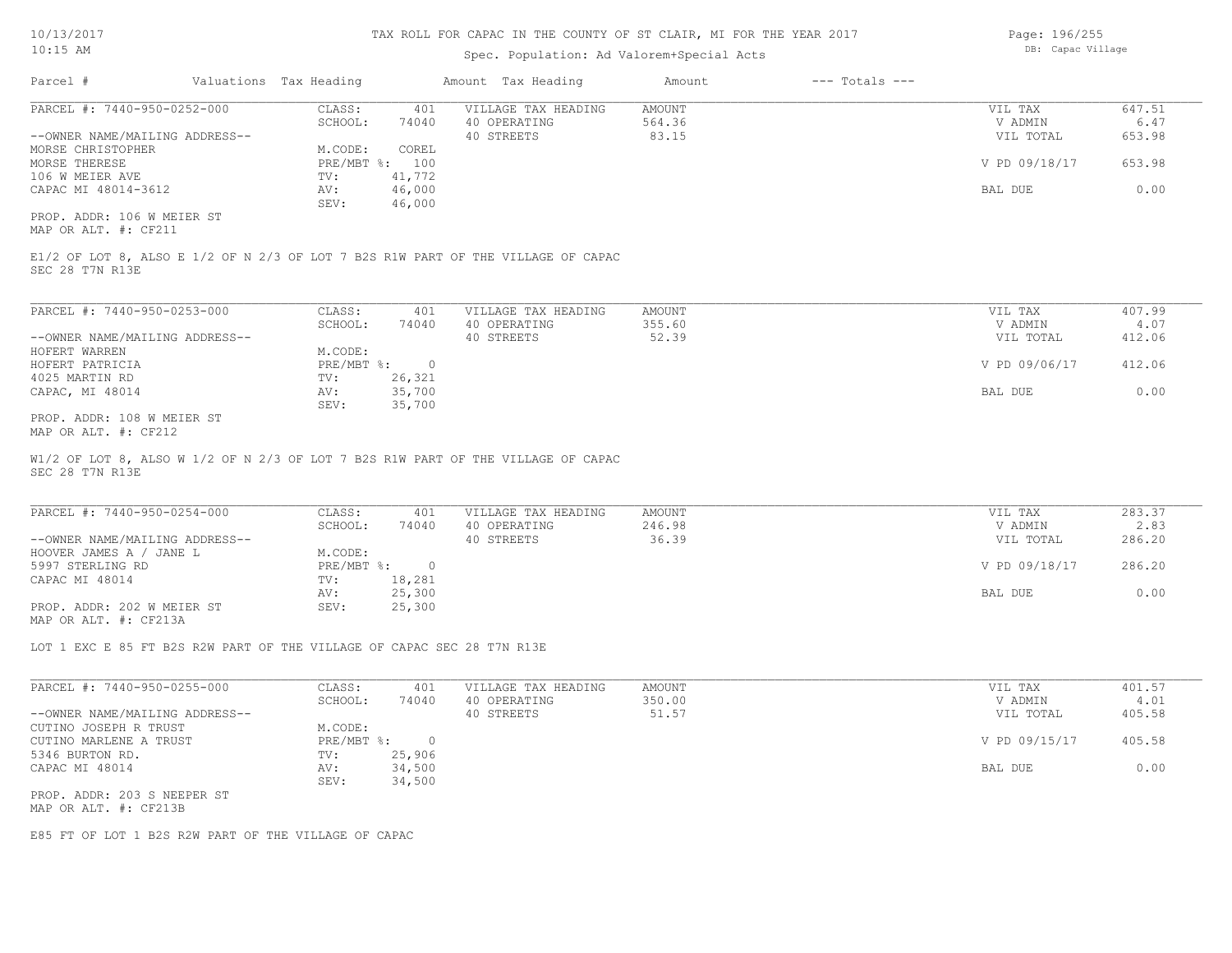# Spec. Population: Ad Valorem+Special Acts

Page: 197/255 DB: Capac Village

| Parcel #                       |  | Valuations Tax Heading |        | Amount Tax Heading  | Amount | $---$ Totals $---$ |               |        |  |
|--------------------------------|--|------------------------|--------|---------------------|--------|--------------------|---------------|--------|--|
| PARCEL #: 7440-950-0256-000    |  | CLASS:                 | 401    | VILLAGE TAX HEADING | AMOUNT |                    | VIL TAX       | 650.92 |  |
|                                |  | SCHOOL:                | 74040  | 40 OPERATING        | 567.33 |                    | V ADMIN       | 6.50   |  |
| --OWNER NAME/MAILING ADDRESS-- |  |                        |        | 40 STREETS          | 83.59  |                    | VIL TOTAL     | 657.42 |  |
| MC NUTT MATTHEW                |  | M.CODE:                | 00LSB  |                     |        |                    |               |        |  |
| 205 S NEEPER ST                |  | $PRE/MBT$ %:           | 100    |                     |        |                    | V PD 08/10/17 | 657.42 |  |
| CAPAC MI 48014                 |  | TV:                    | 41,992 |                     |        |                    |               |        |  |
|                                |  | AV:                    | 70,300 |                     |        |                    | BAL DUE       | 0.00   |  |
| PROP. ADDR: 205 S NEEPER ST    |  | SEV:                   | 70,300 |                     |        |                    |               |        |  |
| MAP OR ALT. #: CF214/215       |  |                        |        |                     |        |                    |               |        |  |

FRL. LOT 2 B2S R2W PART OF THE VILLAGE OF CAPAC SEC 28 T7N R13E

| PARCEL #: 7440-950-0257-000    | CLASS:     | 401    | VILLAGE TAX HEADING | AMOUNT | VIL TAX   | 414.39 |
|--------------------------------|------------|--------|---------------------|--------|-----------|--------|
|                                | SCHOOL:    | 74040  | 40 OPERATING        | 361.17 | V ADMIN   | 4.14   |
| --OWNER NAME/MAILING ADDRESS-- |            |        | 40 STREETS          | 53.22  | VIL TOTAL | 418.53 |
| TRUDO RICHARD & ANGELA         | M.CODE:    |        |                     |        |           |        |
| 12636 DUNN                     | PRE/MBT %: |        |                     |        | BAL DUE   | 418.53 |
| MEMPHIS MI 48041               | TV:        | 26,733 |                     |        |           |        |
|                                | AV:        | 31,800 |                     |        |           |        |
| PROP. ADDR: 209 S NEEPER ST    | SEV:       | 31,800 |                     |        |           |        |
|                                |            |        |                     |        |           |        |

MAP OR ALT. #: CF216

FRL LOT 3 B2S R2W PART OF THE VILLAGE OF CAPAC SEC 28 T7N R13E QC 10/17/98

| PARCEL #: 7440-950-0258-000        | CLASS:       | 401    | VILLAGE TAX HEADING | AMOUNT | VIL TAX       | 353.81 |
|------------------------------------|--------------|--------|---------------------|--------|---------------|--------|
|                                    | SCHOOL:      | 74040  | 40 OPERATING        | 308.37 | V ADMIN       | 3.53   |
| --OWNER NAME/MAILING ADDRESS--     |              |        | 40 STREETS          | 45.44  | VIL TOTAL     | 357.34 |
| DEBLOUW HENRY/DEANNA               | M.CODE:      |        |                     |        |               |        |
| 26350 24 MILE RD                   | $PRE/MBT$ %: |        |                     |        | V PD 07/21/17 | 357.34 |
| CHESTERFIELD MI 48051              | TV:          | 22,825 |                     |        |               |        |
|                                    | AV:          | 29,900 |                     |        | BAL DUE       | 0.00   |
| PROP. ADDR: 212 S GLASSFORD STREET | SEV:         | 29,900 |                     |        |               |        |
| MAP OR ALT. #: CF217A1             |              |        |                     |        |               |        |

W85 FT OF FRL. LOT 4 B2S R2W PART OF THE VILLAGE OF CAPAC SEC 28 T7N R13E

| PARCEL #: 7440-950-0259-000                  | CLASS:       | 401    | VILLAGE TAX HEADING | AMOUNT | VIL TAX       | 457.27 |
|----------------------------------------------|--------------|--------|---------------------|--------|---------------|--------|
|                                              | SCHOOL:      | 74040  | 40 OPERATING        | 398.55 | V ADMIN       | 4.57   |
| --OWNER NAME/MAILING ADDRESS--               |              |        | 40 STREETS          | 58.72  | VIL TOTAL     | 461.84 |
| BELVEDERE ZACHARY                            | M.CODE:      | COREL  |                     |        |               |        |
| 207 RAILROAD ST                              | $PRE/MBT$ %: | 100    |                     |        | V PD 09/18/17 | 461.84 |
| CAPAC MI 48014-3623                          | TV:          | 29,500 |                     |        |               |        |
|                                              | AV:          | 29,500 |                     |        | BAL DUE       | 0.00   |
| PROP. ADDR: 207 RAILROAD ST<br>$\frac{1}{2}$ | SEV:         | 29,500 |                     |        |               |        |

MAP OR ALT. #: CF217A2

FRL LOT 4 EXC W 85 FT B2S R2W PART OF THE VILLAGE OF CAPAC SEC 28 T7N R13E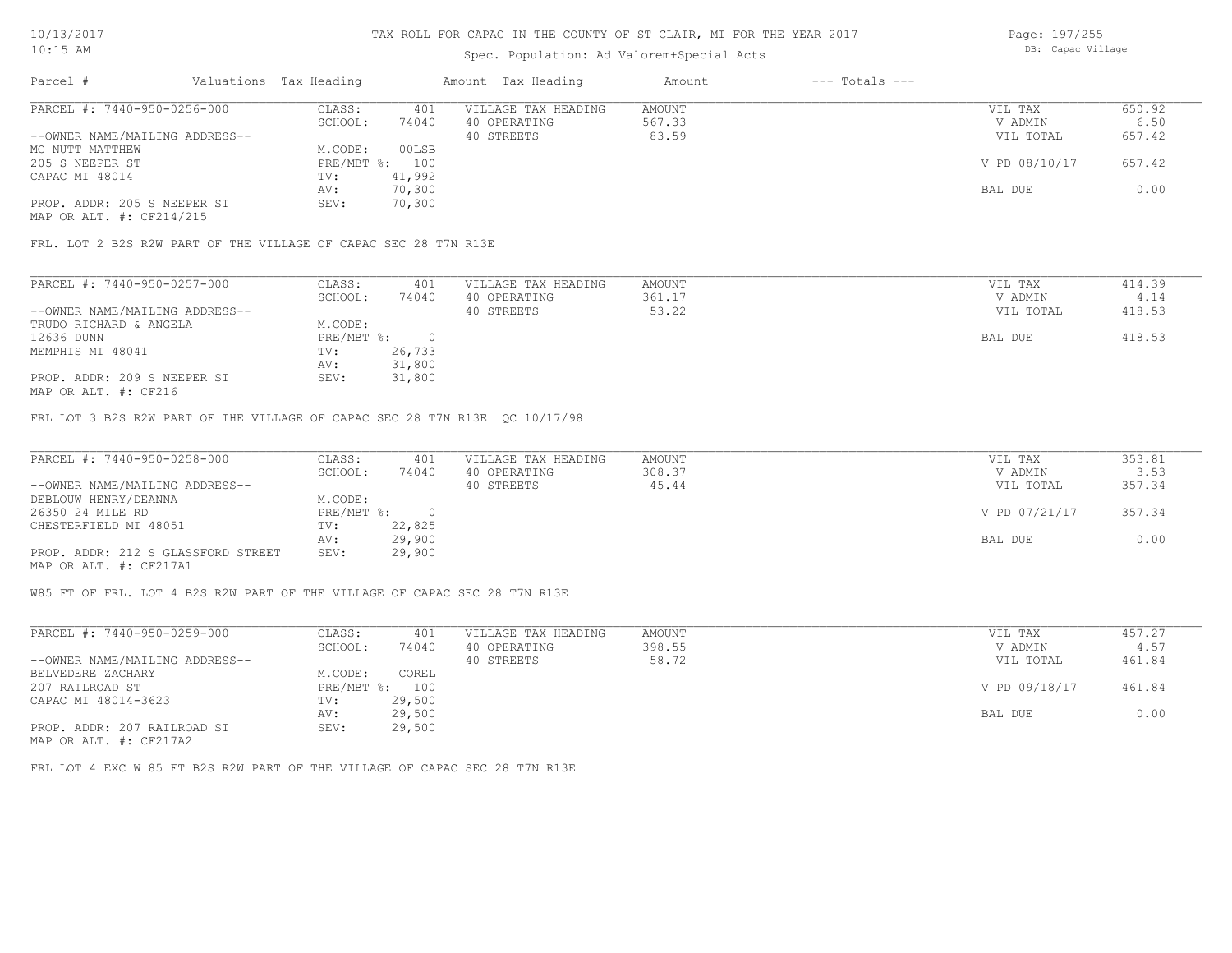# Spec. Population: Ad Valorem+Special Acts

Page: 198/255 DB: Capac Village

| Parcel #                                |  | Valuations Tax Heading |                | Amount Tax Heading  | Amount | $---$ Totals $---$ |               |        |  |
|-----------------------------------------|--|------------------------|----------------|---------------------|--------|--------------------|---------------|--------|--|
| PARCEL #: 7440-950-0260-000             |  | CLASS:                 | 401            | VILLAGE TAX HEADING | AMOUNT |                    | VIL TAX       | 350.17 |  |
|                                         |  | SCHOOL:                | 74040          | 40 OPERATING        | 305.20 |                    | V ADMIN       | 3.50   |  |
| --OWNER NAME/MAILING ADDRESS--          |  |                        |                | 40 STREETS          | 44.97  |                    | VIL TOTAL     | 353.67 |  |
| ROSAS MARGARITO JR/ET-AL                |  | M.CODE:                |                |                     |        |                    |               |        |  |
| OROSCO.ROSAS, CADINA, A, Y, R, R ROSAS, |  |                        | PRE/MBT %: 100 |                     |        |                    | V PD 07/18/17 | 353.67 |  |
| 202 S GLASSFORD ST                      |  | TV:                    | 22,590         |                     |        |                    |               |        |  |
| CAPAC MI 48014-3608                     |  | AV:                    | 33,900         |                     |        |                    | BAL DUE       | 0.00   |  |
|                                         |  | SEV:                   | 33,900         |                     |        |                    |               |        |  |
| PROP. ADDR: 202 S GLASSFORD STREET      |  |                        |                |                     |        |                    |               |        |  |

MAP OR ALT. #: CF217B

W1/2 OF LOTS 5 & 6 B2S R2W PART OF THE VILLAGE OF CAPAC SEC 28 T7N R13E

| PARCEL #: 7440-950-0261-000    | CLASS:     | 401    | VILLAGE TAX HEADING | AMOUNT | VIL TAX       | 377.73 |  |
|--------------------------------|------------|--------|---------------------|--------|---------------|--------|--|
|                                | SCHOOL:    | 74040  | 40 OPERATING        | 329.22 | V ADMIN       | 3.77   |  |
| --OWNER NAME/MAILING ADDRESS-- |            |        | 40 STREETS          | 48.51  | VIL TOTAL     | 381.50 |  |
| FRANTZ MICHAEL J               | M.CODE:    |        |                     |        |               |        |  |
| 16134 PETZ RD                  | PRE/MBT %: |        |                     |        | V PD 09/18/17 | 381.50 |  |
| CAPAC MI 48014                 | TV:        | 24,368 |                     |        |               |        |  |
|                                | AV:        | 33,400 |                     |        | BAL DUE       | 0.00   |  |
| PROP. ADDR: 206 W MEIER ST     | SEV:       | 33,400 |                     |        |               |        |  |
| $MAD$ $CD$ $ATH$ $L$ $CDO10$   |            |        |                     |        |               |        |  |

MAP OR ALT. #: CF218

E1/2 OF LOTS 5 & 6 B2S R2W PART OF THE VILLAGE OF CAPAC SEC 28 T7N R13E

| PARCEL #: 7440-950-0262-000        | CLASS:     | 401    | VILLAGE TAX HEADING | AMOUNT | VIL TAX       | 347.42 |
|------------------------------------|------------|--------|---------------------|--------|---------------|--------|
|                                    | SCHOOL:    | 74040  | 40 OPERATING        | 302.81 | V ADMIN       | 3.47   |
| --OWNER NAME/MAILING ADDRESS--     |            |        | 40 STREETS          | 44.61  | VIL TOTAL     | 350.89 |
| HOPKINS SHANE R                    | M.CODE:    | 00LSB  |                     |        |               |        |
| HOPKINS MELISSA R                  | PRE/MBT %: |        |                     |        | V PD 08/10/17 | 350.89 |
| 3305 KNOLL RD                      | TV:        | 22,413 |                     |        |               |        |
| CAPAC MI 48014                     | AV:        | 27,300 |                     |        | BAL DUE       | 0.00   |
|                                    | SEV:       | 27,300 |                     |        |               |        |
| PROP. ADDR: 203 S GLASSFORD STREET |            |        |                     |        |               |        |

MAP OR ALT. #: CF219A

S1/2 OF LOT 1 B2S R3W VILLAGE OF CAPAC

| PARCEL #: 7440-950-0263-000                                        | CLASS:     | 401    | VILLAGE TAX HEADING | AMOUNT | VIL TAX   | 242.25 |
|--------------------------------------------------------------------|------------|--------|---------------------|--------|-----------|--------|
|                                                                    | SCHOOL:    | 74040  | 40 OPERATING        | 211.14 | V ADMIN   | 2.42   |
| --OWNER NAME/MAILING ADDRESS--                                     |            |        | 40 STREETS          | 31.11  | VIL TOTAL | 244.67 |
| CASCADDAN TARA                                                     | M.CODE:    |        |                     |        |           |        |
| 5985 CAPAC RD                                                      | PRE/MBT %: |        |                     |        | BAL DUE   | 244.67 |
| CAPAC MI 48014-1303                                                | TV:        | 15,628 |                     |        |           |        |
|                                                                    | AV:        | 20,600 |                     |        |           |        |
| PROP. ADDR: 302 W MEIER ST<br>$MAD$ $CD$ $ATM$ $\pm$ , $CDQ1$ $OD$ | SEV:       | 20,600 |                     |        |           |        |

MAP OR ALT. #: CF219B

N1/2 OF LOT 1 EXC W 60 FT THEREOF B2S R3W VILLAGE OF CAPAC SEC 28 T7N R13E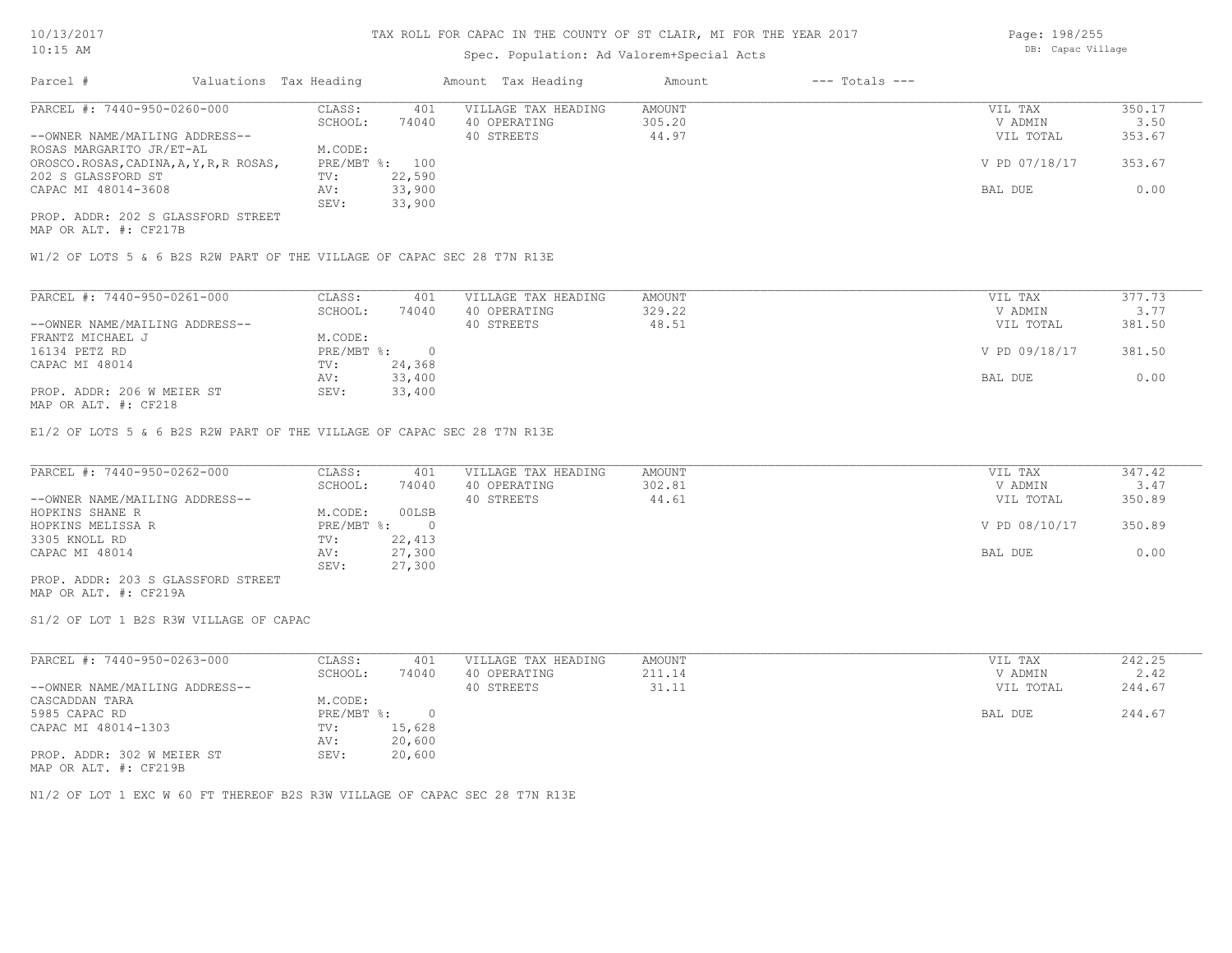# Spec. Population: Ad Valorem+Special Acts

Page: 199/255 DB: Capac Village

| Parcel #                       | Valuations Tax Heading |        | Amount Tax Heading  | Amount | $---$ Totals $---$ |               |        |
|--------------------------------|------------------------|--------|---------------------|--------|--------------------|---------------|--------|
| PARCEL #: 7440-950-0264-000    | CLASS:                 | 401    | VILLAGE TAX HEADING | AMOUNT |                    | VIL TAX       | 527.07 |
|                                | SCHOOL:                | 74040  | 40 OPERATING        | 285.07 |                    | V ADMIN       | 3.27   |
| --OWNER NAME/MAILING ADDRESS-- |                        |        | 40 STREETS          | 42.00  |                    | VIL TOTAL     | 530.34 |
| AGUILAR MIGUEL A               | M.CODE:                |        | LAWN                | 200.00 |                    |               |        |
| 5911 N CAPAC RD                | $PRE/MBT$ %:           |        |                     |        |                    | V PD 09/13/17 | 530.34 |
| CAPAC MI 48014                 | TV:                    | 21,100 |                     |        |                    |               |        |
|                                | AV:                    | 21,100 |                     |        |                    | BAL DUE       | 0.00   |
| PROP. ADDR: 310 W MEIER ST     | SEV:                   | 21,100 |                     |        |                    |               |        |
| MAP OR ALT. #: CF219C/D        |                        |        |                     |        |                    |               |        |

W60 FT OF N 1/2 OF LOT 1 B2S R3W VILLAGE OF CAPAC

| PARCEL #: 7440-950-0265-000        | CLASS:  | 401            | VILLAGE TAX HEADING | AMOUNT | VIL TAX       | 340.46 |
|------------------------------------|---------|----------------|---------------------|--------|---------------|--------|
|                                    | SCHOOL: | 74040          | 40 OPERATING        | 296.74 | V ADMIN       | 3.40   |
| --OWNER NAME/MAILING ADDRESS--     |         |                | 40 STREETS          | 43.72  | VIL TOTAL     | 343.86 |
| ROSAS MICHAEL/MARGIE               | M.CODE: |                |                     |        |               |        |
| 205 S GLASSFORD ST                 |         | PRE/MBT %: 100 |                     |        | V PD 08/21/17 | 343.86 |
| CAPAC MI 48014-3609                | TV:     | 21,964         |                     |        |               |        |
|                                    | AV:     | 42,600         |                     |        | BAL DUE       | 0.00   |
| PROP. ADDR: 205 S GLASSFORD STREET | SEV:    | 42,600         |                     |        |               |        |
| MAP OR ALT. #: CF220A              |         |                |                     |        |               |        |

LOT 2 B2S R3W VILLAGE OF CAPAC SEC 28 T7N R13E

| PARCEL #: 7440-950-0266-000        | CLASS:  | 401            | VILLAGE TAX HEADING | AMOUNT | VIL TAX       | 328.29 |
|------------------------------------|---------|----------------|---------------------|--------|---------------|--------|
|                                    | SCHOOL: | 74040          | 40 OPERATING        | 286.13 | V ADMIN       | 3.28   |
| --OWNER NAME/MAILING ADDRESS--     |         |                | 40 STREETS          | 42.16  | VIL TOTAL     | 331.57 |
| MAILLOUX MARYANN                   | M.CODE: |                |                     |        |               |        |
| 207 S GLASSFORD                    |         | PRE/MBT %: 100 |                     |        | V PD 09/15/17 | 331.57 |
| CAPAC MI 48014-4305                | TV:     | 21,179         |                     |        |               |        |
|                                    | AV:     | 29,700         |                     |        | BAL DUE       | 0.00   |
| PROP. ADDR: 207 S GLASSFORD STREET | SEV:    | 29,700         |                     |        |               |        |
| MAP OR ALT. #: CF220B              |         |                |                     |        |               |        |

LOT 3 B2S R3W VILLAGE OF CAPAC SEC 28 T7N R13E

| PARCEL #: 7440-950-0267-000    | CLASS:     | 302      | VILLAGE TAX HEADING | AMOUNT | VIL TAX       | 258.82 |
|--------------------------------|------------|----------|---------------------|--------|---------------|--------|
|                                | SCHOOL:    | 74040    | 40 OPERATING        | 225.58 | V ADMIN       | 2.58   |
| --OWNER NAME/MAILING ADDRESS-- |            |          | 40 STREETS          | 33.24  | VIL TOTAL     | 261.40 |
| DTE ELECTRIC COMPANY           | M.CODE:    |          |                     |        |               |        |
| PROPERTY TAX DEPARTMENT        | PRE/MBT %: | $\Omega$ |                     |        | V PD 09/11/17 | 261.40 |
| P.O.BOX 33017                  | TV:        | 16,697   |                     |        |               |        |
| DETROIT MI 48232               | AV:        | 31,700   |                     |        | BAL DUE       | 0.00   |
|                                | SEV:       | 31,700   |                     |        |               |        |
| PROP. ADDR: 351 W MEIER ST     |            |          |                     |        |               |        |

MAP OR ALT. #: CF221

LOTS 4 & 5 B2S R3W PART OF THE VILLAGE OF CAPAC SEC 28 T7N R13E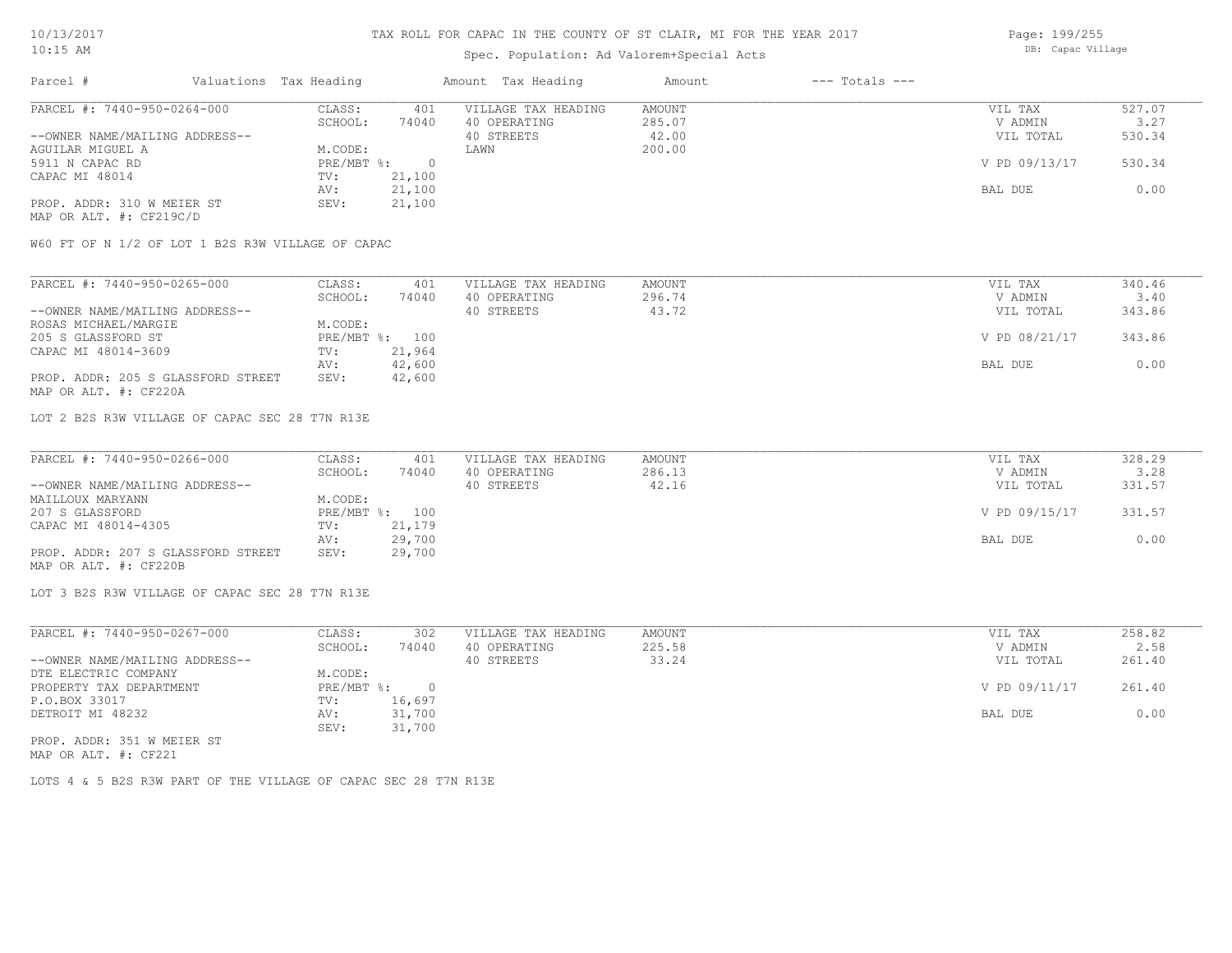# Spec. Population: Ad Valorem+Special Acts

| PARCEL #: 7440-950-0268-000<br>CLASS:<br>202<br>VILLAGE TAX HEADING<br><b>AMOUNT</b><br>VIL TAX<br>16.03<br>SCHOOL:<br>74040<br>40 OPERATING<br>V ADMIN<br>2.36<br>--OWNER NAME/MAILING ADDRESS--<br>40 STREETS<br>VIL TOTAL<br>M.CODE:<br>HADER DAVID SR<br>12878 RYNN RD<br>$\circ$<br>$PRE/MBT$ $\div$<br>BAL DUE<br>1,187<br>EMMETT MI 48022-3514<br>TV:<br>2,700<br>AV:<br>2,700<br>PROP. ADDR: RAILROAD ST<br>SEV:<br>MAP OR ALT. #: CF222<br>COMM AT A PTE 32 FT S OF THE SW COR OF LOT 4 BLK 2 S OF MILL ST R3W OF MAIN ST TH S<br>TO N LINE OF GT RR TH E ALG THE N LINE OF GT RR 75 FT. TH N TO A PTE 32 FT S OF<br>SAID LINE OF LOT 4 TH W FOLLOWING WITH THE SAID LINE OF SAID LOT 4 TO PLACE OF BEG.<br>B2S R3W PART OF THE VILLAGE OF CAPAC SEC 28 T7N R13E<br>PARCEL #: 7440-950-0270-000<br>CLASS:<br><b>AMOUNT</b><br>201<br>VILLAGE TAX HEADING<br>VIL TAX<br>SCHOOL:<br>74040<br>40 OPERATING<br>287.12<br>V ADMIN<br>42.30<br>40 STREETS<br>--OWNER NAME/MAILING ADDRESS--<br>VIL TOTAL<br>CHIND TIMOTHY B SR<br>M.CODE: | 18.39<br>0.18<br>18.57<br>18.57<br>329.42 |
|----------------------------------------------------------------------------------------------------------------------------------------------------------------------------------------------------------------------------------------------------------------------------------------------------------------------------------------------------------------------------------------------------------------------------------------------------------------------------------------------------------------------------------------------------------------------------------------------------------------------------------------------------------------------------------------------------------------------------------------------------------------------------------------------------------------------------------------------------------------------------------------------------------------------------------------------------------------------------------------------------------------------------------------------|-------------------------------------------|
|                                                                                                                                                                                                                                                                                                                                                                                                                                                                                                                                                                                                                                                                                                                                                                                                                                                                                                                                                                                                                                              |                                           |
|                                                                                                                                                                                                                                                                                                                                                                                                                                                                                                                                                                                                                                                                                                                                                                                                                                                                                                                                                                                                                                              |                                           |
|                                                                                                                                                                                                                                                                                                                                                                                                                                                                                                                                                                                                                                                                                                                                                                                                                                                                                                                                                                                                                                              |                                           |
|                                                                                                                                                                                                                                                                                                                                                                                                                                                                                                                                                                                                                                                                                                                                                                                                                                                                                                                                                                                                                                              |                                           |
|                                                                                                                                                                                                                                                                                                                                                                                                                                                                                                                                                                                                                                                                                                                                                                                                                                                                                                                                                                                                                                              |                                           |
|                                                                                                                                                                                                                                                                                                                                                                                                                                                                                                                                                                                                                                                                                                                                                                                                                                                                                                                                                                                                                                              |                                           |
|                                                                                                                                                                                                                                                                                                                                                                                                                                                                                                                                                                                                                                                                                                                                                                                                                                                                                                                                                                                                                                              |                                           |
|                                                                                                                                                                                                                                                                                                                                                                                                                                                                                                                                                                                                                                                                                                                                                                                                                                                                                                                                                                                                                                              |                                           |
|                                                                                                                                                                                                                                                                                                                                                                                                                                                                                                                                                                                                                                                                                                                                                                                                                                                                                                                                                                                                                                              |                                           |
|                                                                                                                                                                                                                                                                                                                                                                                                                                                                                                                                                                                                                                                                                                                                                                                                                                                                                                                                                                                                                                              |                                           |
|                                                                                                                                                                                                                                                                                                                                                                                                                                                                                                                                                                                                                                                                                                                                                                                                                                                                                                                                                                                                                                              |                                           |
|                                                                                                                                                                                                                                                                                                                                                                                                                                                                                                                                                                                                                                                                                                                                                                                                                                                                                                                                                                                                                                              |                                           |
|                                                                                                                                                                                                                                                                                                                                                                                                                                                                                                                                                                                                                                                                                                                                                                                                                                                                                                                                                                                                                                              | 3.29                                      |
|                                                                                                                                                                                                                                                                                                                                                                                                                                                                                                                                                                                                                                                                                                                                                                                                                                                                                                                                                                                                                                              | 332.71                                    |
|                                                                                                                                                                                                                                                                                                                                                                                                                                                                                                                                                                                                                                                                                                                                                                                                                                                                                                                                                                                                                                              |                                           |
| $\overline{0}$<br>104 E MILL STREET<br>$PRE/MBT$ %:<br>V PD 09/15/17                                                                                                                                                                                                                                                                                                                                                                                                                                                                                                                                                                                                                                                                                                                                                                                                                                                                                                                                                                         | 332.71                                    |
| 21,252<br>CAPAC MI 48014-3152<br>TV:                                                                                                                                                                                                                                                                                                                                                                                                                                                                                                                                                                                                                                                                                                                                                                                                                                                                                                                                                                                                         |                                           |
| 22,600<br>AV:<br>BAL DUE                                                                                                                                                                                                                                                                                                                                                                                                                                                                                                                                                                                                                                                                                                                                                                                                                                                                                                                                                                                                                     | 0.00                                      |
| SEV:<br>22,600<br>PROP. ADDR: 104 E MILL STREET<br>MAP OR ALT. #: CF223                                                                                                                                                                                                                                                                                                                                                                                                                                                                                                                                                                                                                                                                                                                                                                                                                                                                                                                                                                      |                                           |
| B1S R1E VILLAGE OF CAPAC SEC 27 T7N R13E                                                                                                                                                                                                                                                                                                                                                                                                                                                                                                                                                                                                                                                                                                                                                                                                                                                                                                                                                                                                     |                                           |
| PARCEL #: 7440-950-0271-000<br>CLASS:<br>VILLAGE TAX HEADING<br>201<br><b>AMOUNT</b><br>VIL TAX<br>SCHOOL:<br>74040<br>40 OPERATING<br>341.09<br>V ADMIN                                                                                                                                                                                                                                                                                                                                                                                                                                                                                                                                                                                                                                                                                                                                                                                                                                                                                     | 391.35<br>3.91                            |
| --OWNER NAME/MAILING ADDRESS--<br>40 STREETS<br>50.26<br>VIL TOTAL                                                                                                                                                                                                                                                                                                                                                                                                                                                                                                                                                                                                                                                                                                                                                                                                                                                                                                                                                                           | 395.26                                    |
| M.CODE:<br>MARQUARDT DANIEL/DELLA                                                                                                                                                                                                                                                                                                                                                                                                                                                                                                                                                                                                                                                                                                                                                                                                                                                                                                                                                                                                            |                                           |
| 461 ELK LAKE RD<br>PRE/MBT %:<br>$\circ$<br>V PD 08/24/17                                                                                                                                                                                                                                                                                                                                                                                                                                                                                                                                                                                                                                                                                                                                                                                                                                                                                                                                                                                    | 395.26                                    |
| ATTICA MI 48412-9807<br>25,247<br>TV:                                                                                                                                                                                                                                                                                                                                                                                                                                                                                                                                                                                                                                                                                                                                                                                                                                                                                                                                                                                                        |                                           |
| 57,800<br>BAL DUE<br>AV:                                                                                                                                                                                                                                                                                                                                                                                                                                                                                                                                                                                                                                                                                                                                                                                                                                                                                                                                                                                                                     | 0.00                                      |
| PROP. ADDR: 100 S MAIN<br>SEV:<br>57,800<br>MAP OR ALT. #: CF224                                                                                                                                                                                                                                                                                                                                                                                                                                                                                                                                                                                                                                                                                                                                                                                                                                                                                                                                                                             |                                           |
| LOT 1 EXC S 38 FT & EXC E 56 FT OF THE REMAINDER THEREOF B1S R1E VILLAGE OF CAPAC                                                                                                                                                                                                                                                                                                                                                                                                                                                                                                                                                                                                                                                                                                                                                                                                                                                                                                                                                            |                                           |
| SEC 27 T7N R13E                                                                                                                                                                                                                                                                                                                                                                                                                                                                                                                                                                                                                                                                                                                                                                                                                                                                                                                                                                                                                              |                                           |
|                                                                                                                                                                                                                                                                                                                                                                                                                                                                                                                                                                                                                                                                                                                                                                                                                                                                                                                                                                                                                                              |                                           |
|                                                                                                                                                                                                                                                                                                                                                                                                                                                                                                                                                                                                                                                                                                                                                                                                                                                                                                                                                                                                                                              | 301.83<br>3.01                            |
| PARCEL #: 7440-950-0272-000<br>CLASS:<br>201<br>VILLAGE TAX HEADING<br><b>AMOUNT</b><br>VIL TAX                                                                                                                                                                                                                                                                                                                                                                                                                                                                                                                                                                                                                                                                                                                                                                                                                                                                                                                                              |                                           |
| SCHOOL:<br>74040<br>40 OPERATING<br>263.07<br>V ADMIN                                                                                                                                                                                                                                                                                                                                                                                                                                                                                                                                                                                                                                                                                                                                                                                                                                                                                                                                                                                        |                                           |
| 38.76<br>--OWNER NAME/MAILING ADDRESS--<br>40 STREETS<br>VIL TOTAL<br>MAROUARDT DANIEL/DELLA<br>M.CODE:                                                                                                                                                                                                                                                                                                                                                                                                                                                                                                                                                                                                                                                                                                                                                                                                                                                                                                                                      | 304.84                                    |
| PRE/MBT %:<br>461 ELK LAKE RD<br>$\circ$<br>V PD 08/24/17                                                                                                                                                                                                                                                                                                                                                                                                                                                                                                                                                                                                                                                                                                                                                                                                                                                                                                                                                                                    | 304.84                                    |
| ATTICA MI 48412-9807<br>19,472<br>TV:                                                                                                                                                                                                                                                                                                                                                                                                                                                                                                                                                                                                                                                                                                                                                                                                                                                                                                                                                                                                        |                                           |
| 69,600<br>BAL DUE<br>AV:                                                                                                                                                                                                                                                                                                                                                                                                                                                                                                                                                                                                                                                                                                                                                                                                                                                                                                                                                                                                                     | 0.00                                      |
| PROP. ADDR: 102 S MAIN<br>SEV:<br>69,600                                                                                                                                                                                                                                                                                                                                                                                                                                                                                                                                                                                                                                                                                                                                                                                                                                                                                                                                                                                                     |                                           |
| MAP OR ALT. #: CF225                                                                                                                                                                                                                                                                                                                                                                                                                                                                                                                                                                                                                                                                                                                                                                                                                                                                                                                                                                                                                         |                                           |
| S38 FT OF LOT 1 EXC N 4.58 FT OF E 56 FT THEREOF & EXC N 22.5 FT OF S 33.42 FT OF E                                                                                                                                                                                                                                                                                                                                                                                                                                                                                                                                                                                                                                                                                                                                                                                                                                                                                                                                                          |                                           |

Page: 200/255 DB: Capac Village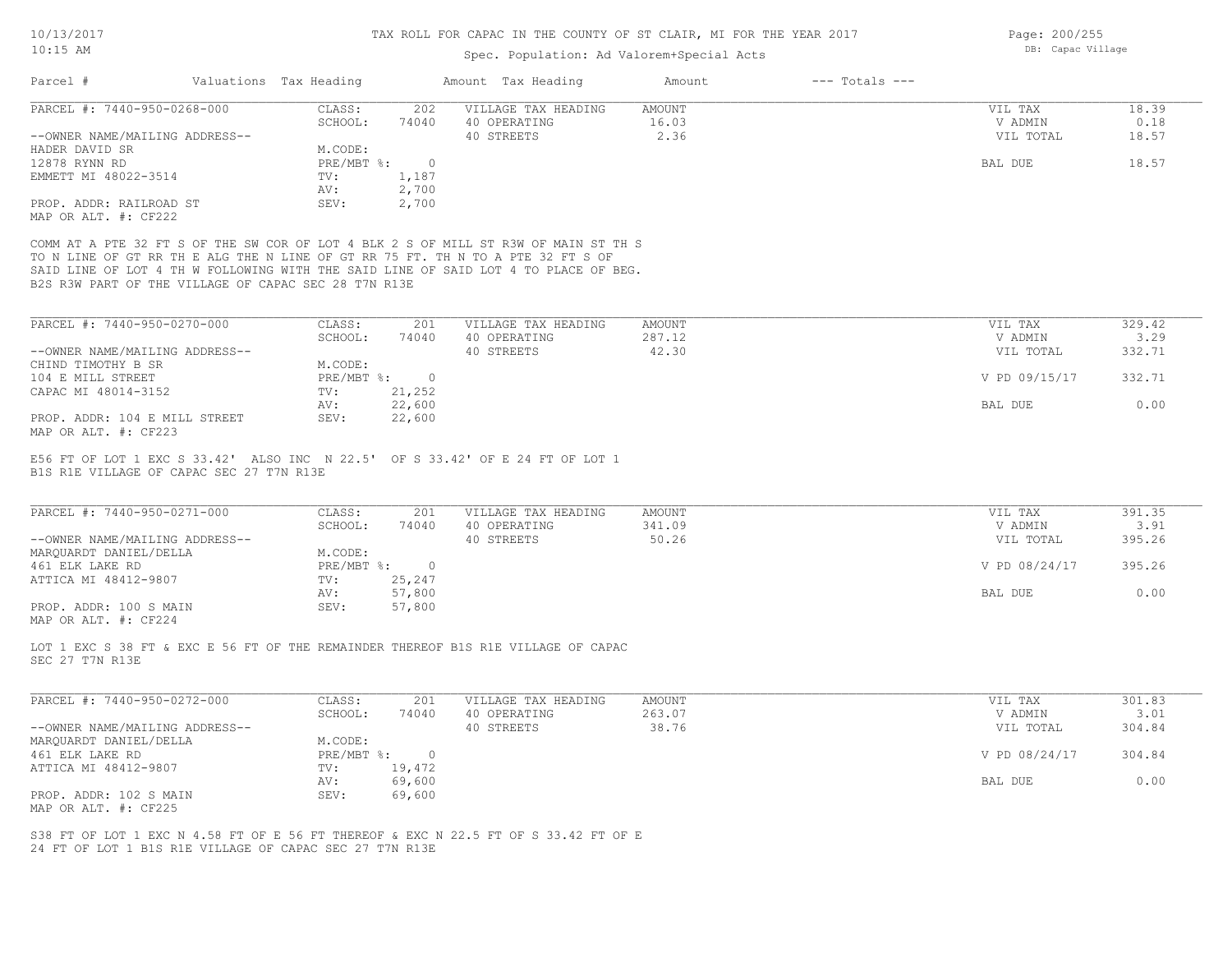# Spec. Population: Ad Valorem+Special Acts

Page: 201/255 DB: Capac Village

| Parcel #                       | Valuations Tax Heading |        | Amount Tax Heading  | Amount | $---$ Totals $---$ |           |        |
|--------------------------------|------------------------|--------|---------------------|--------|--------------------|-----------|--------|
| PARCEL #: 7440-950-0273-000    | CLASS:                 | 201    | VILLAGE TAX HEADING | AMOUNT |                    | VIL TAX   | 977.53 |
|                                | SCHOOL:                | 74040  | 40 OPERATING        | 851.99 |                    | V ADMIN   | 9.77   |
| --OWNER NAME/MAILING ADDRESS-- |                        |        | 40 STREETS          | 125.54 |                    | VIL TOTAL | 987.30 |
| CAPAC RESALE, LLC              | M.CODE:                |        |                     |        |                    |           |        |
| 33002 WHISPERING LANE          | PRE/MBT %:             |        |                     |        |                    | BAL DUE   | 987.30 |
| NEW BALTIMORE MI 48047         | TV:                    | 63,062 |                     |        |                    |           |        |
|                                | AV:                    | 69,500 |                     |        |                    |           |        |
| PROP. ADDR: 108 S MAIN         | SEV:                   | 69,500 |                     |        |                    |           |        |
| MAP OR ALT. #: CF226/227       |                        |        |                     |        |                    |           |        |

N45' OF LOT 2 B1S R1E VILLAGE OF CAPAC

| PARCEL #: 7440-950-0275-000    | CLASS:     | 201    | VILLAGE TAX HEADING | AMOUNT | VIL TAX       | 600.81 |
|--------------------------------|------------|--------|---------------------|--------|---------------|--------|
|                                | SCHOOL:    | 74040  | 40 OPERATING        | 523.65 | V ADMIN       | 6.00   |
| --OWNER NAME/MAILING ADDRESS-- |            |        | 40 STREETS          | 77.16  | VIL TOTAL     | 606.81 |
| SCHOFIELD KIMBERLY             | M.CODE:    |        |                     |        |               |        |
| 7075 WINN RD                   | PRE/MBT %: |        |                     |        | V PD 09/15/17 | 606.81 |
| YALE MI 48097                  | TV:        | 38,759 |                     |        |               |        |
|                                | AV:        | 42,600 |                     |        | BAL DUE       | 0.00   |
| PROP. ADDR: 112 S MAIN         | SEV:       | 42,600 |                     |        |               |        |
|                                |            |        |                     |        |               |        |

MAP OR ALT. #: CF228

S30 FT OF LOT 2 B1S R1E VILLAGE OF CAPAC SEC 27 T7N R13E

| PARCEL #: 7440-950-0276-000    | CLASS:       | 201    | VILLAGE TAX HEADING | AMOUNT | VIL TAX   | 669.83 |
|--------------------------------|--------------|--------|---------------------|--------|-----------|--------|
|                                | SCHOOL:      | 74040  | 40 OPERATING        | 583.81 | V ADMIN   | 6.69   |
| --OWNER NAME/MAILING ADDRESS-- |              |        | 40 STREETS          | 86.02  | VIL TOTAL | 676.52 |
| PD LAND DEVELOPMENT            | M.CODE:      |        |                     |        |           |        |
| 116 S MAIN ST                  | $PRE/MBT$ %: |        |                     |        | BAL DUE   | 676.52 |
| CAPAC MI 48014                 | TV:          | 43,212 |                     |        |           |        |
|                                | AV:          | 48,600 |                     |        |           |        |
| PROP. ADDR: 116 S MAIN         | SEV:         | 48,600 |                     |        |           |        |
| MAP OR ALT. #: CF229           |              |        |                     |        |           |        |

LOT 3 EXC S 32 FT B1S R1E VILLAGE OF CAPAC SEC 27 T7N R13E

| PARCEL #: 7440-950-0277-000    | CLASS:     | 201     | VILLAGE TAX HEADING | AMOUNT   | VIL TAX                | 1,458.13 |
|--------------------------------|------------|---------|---------------------|----------|------------------------|----------|
|                                | SCHOOL:    | 74040   | 40 OPERATING        | 1,270.87 | V ADMIN                | 14.58    |
| --OWNER NAME/MAILING ADDRESS-- |            |         | 40 STREETS          | 187.26   | VIL TOTAL              | 1,472.71 |
| SSCHWEIHOFER SP LLC            | M.CODE:    |         |                     |          |                        |          |
| 69245 BURKE DR                 | PRE/MBT %: |         |                     |          | V PD 09/07/17 1,472.71 |          |
| RICHMOND MI 48062              | TV:        | 94,066  |                     |          |                        |          |
|                                | AV:        | 177,600 |                     |          | BAL DUE                | 0.00     |
| PROP. ADDR: 120 S MAIN         | SEV:       | 177,600 |                     |          |                        |          |
|                                |            |         |                     |          |                        |          |

MAP OR ALT. #: CF230/231

98' OF THE S 1/2 OF LOT 4 B15 R1E VILLAGE OF CAPAC S32' OF LOT 3 & N 37.5' OF LOT 4 & N 26' OF W 52' OF S 1/2 OF LOT 4 & N 27' OF E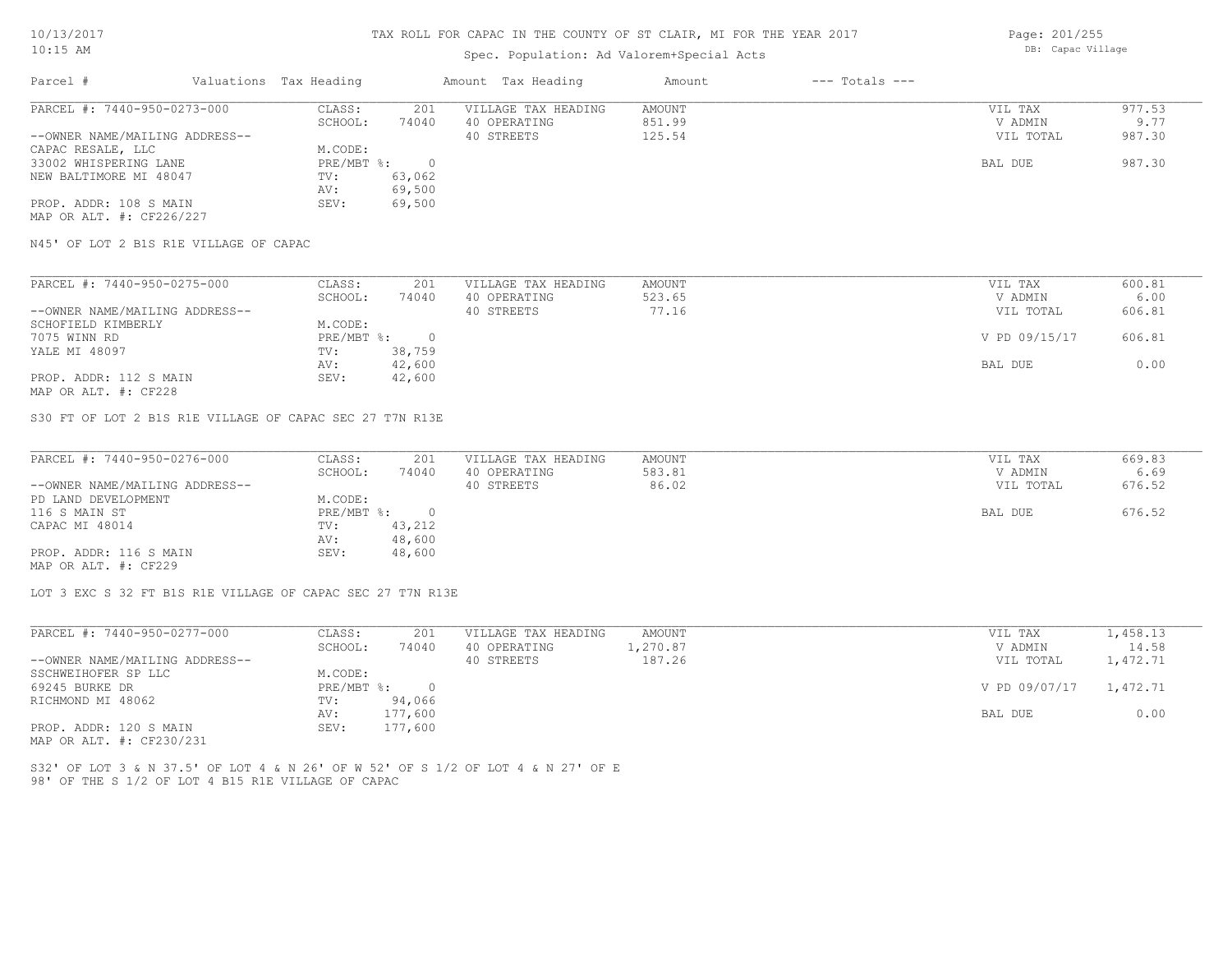## Spec. Population: Ad Valorem+Special Acts

| Page: 202/255     |
|-------------------|
| DB: Capac Village |

| Parcel #                       |  | Valuations Tax Heading |        | Amount Tax Heading  | Amount | $---$ Totals $---$ |               |        |
|--------------------------------|--|------------------------|--------|---------------------|--------|--------------------|---------------|--------|
| PARCEL #: 7440-950-0279-000    |  | CLASS:                 | 202    | VILLAGE TAX HEADING | AMOUNT |                    | VIL TAX       | 138.58 |
|                                |  | SCHOOL:                | 74040  | 40 OPERATING        | 120.79 |                    | V ADMIN       | 1.38   |
| --OWNER NAME/MAILING ADDRESS-- |  |                        |        | 40 STREETS          | 17.79  |                    | VIL TOTAL     | 139.96 |
| SCHWEIHOFER SP LLC             |  | M.CODE:                |        |                     |        |                    |               |        |
| 69245 BURKE DR                 |  | PRE/MBT %:             |        |                     |        |                    | V PD 09/07/17 | 139.96 |
| RICHMOND MI 48062              |  | TV:                    | 8,941  |                     |        |                    |               |        |
|                                |  | AV:                    | 18,600 |                     |        |                    | BAL DUE       | 0.00   |
| PROP. ADDR: 120 S MAIN         |  | SEV:                   | 18,600 |                     |        |                    |               |        |
|                                |  |                        |        |                     |        |                    |               |        |

MAP OR ALT. #: CF232

N 25 FT OF LOT 5 B1S R1E VILLAGE OF CAPAC SEC 27 T7N R13E THE S 11.5 FT OF THE W 52 FT OF LOT 4 & S 10.5 FT OF THE E 98 FT OF LOT 4 ALSO THE

| PARCEL #: 7440-950-0280-000    | CLASS:     | 202    | VILLAGE TAX HEADING | AMOUNT | VIL TAX       | 362.36 |
|--------------------------------|------------|--------|---------------------|--------|---------------|--------|
|                                | SCHOOL:    | 74040  | 40 OPERATING        | 315.83 | V ADMIN       | 3.62   |
| --OWNER NAME/MAILING ADDRESS-- |            |        | 40 STREETS          | 46.53  | VIL TOTAL     | 365.98 |
| SCHWEIHOFER SP LLC             | M.CODE:    |        |                     |        |               |        |
| 69245 BURKE DR                 | PRE/MBT %: | $\Box$ |                     |        | V PD 09/07/17 | 365.98 |
| RICHMOND MI 48062              | TV:        | 23,377 |                     |        |               |        |
|                                | AV:        | 24,800 |                     |        | BAL DUE       | 0.00   |
| PROP. ADDR: 132 S MAIN         | SEV:       | 24,800 |                     |        |               |        |
| MAP OR ALT. #: CF233           |            |        |                     |        |               |        |

S2/3 OF LOT 5 B1S R1E VILLAGE OF CAPAC

| PARCEL #: 7440-950-0281-000    | CLASS:     | 201    | VILLAGE TAX HEADING | AMOUNT | VIL TAX       | 908.47 |
|--------------------------------|------------|--------|---------------------|--------|---------------|--------|
|                                | SCHOOL:    | 74040  | 40 OPERATING        | 791.80 | V ADMIN       | 9.08   |
| --OWNER NAME/MAILING ADDRESS-- |            |        | 40 STREETS          | 116.67 | VIL TOTAL     | 917.55 |
| REMCO PROPERTIES, LLC          | M.CODE:    |        |                     |        |               |        |
| 8882 HOUGH RD                  | PRE/MBT %: |        |                     |        | V PD 07/18/17 | 917.55 |
| ALMONT MI 48003                | TV:        | 58,607 |                     |        |               |        |
|                                | AV:        | 64,900 |                     |        | BAL DUE       | 0.00   |
| PROP. ADDR: 136 S MAIN         | SEV:       | 64,900 |                     |        |               |        |
|                                |            |        |                     |        |               |        |

MAP OR ALT. #: CF234

LOT 6 B1S R1E VILLAGE OF CAPAC SEC 27 T7N R13E

| PARCEL #: 7440-950-0282-000    | CLASS:  | 401            | VILLAGE TAX HEADING | AMOUNT | VIL TAX       | 459.85 |
|--------------------------------|---------|----------------|---------------------|--------|---------------|--------|
|                                | SCHOOL: | 74040          | 40 OPERATING        | 400.80 | V ADMIN       | 4.59   |
| --OWNER NAME/MAILING ADDRESS-- |         |                | 40 STREETS          | 59.05  | VIL TOTAL     | 464.44 |
| LINDSAY MARK                   | M.CODE: |                |                     |        |               |        |
| P.O.BOX 567                    |         | PRE/MBT %: 100 |                     |        | V PD 07/10/17 | 464.44 |
| CAPAC MI 48014                 | TV:     | 29,666         |                     |        |               |        |
|                                | AV:     | 39,600         |                     |        | BAL DUE       | 0.00   |
| PROP. ADDR: 109 S WALKER ST    | SEV:    | 39,600         |                     |        |               |        |
| MAP OR ALT. #: CF235           |         |                |                     |        |               |        |

E1/2 OF LOTS 7 & 8 B1S R1E VILLAGE OF CAPAC SEC 27 T7N R13E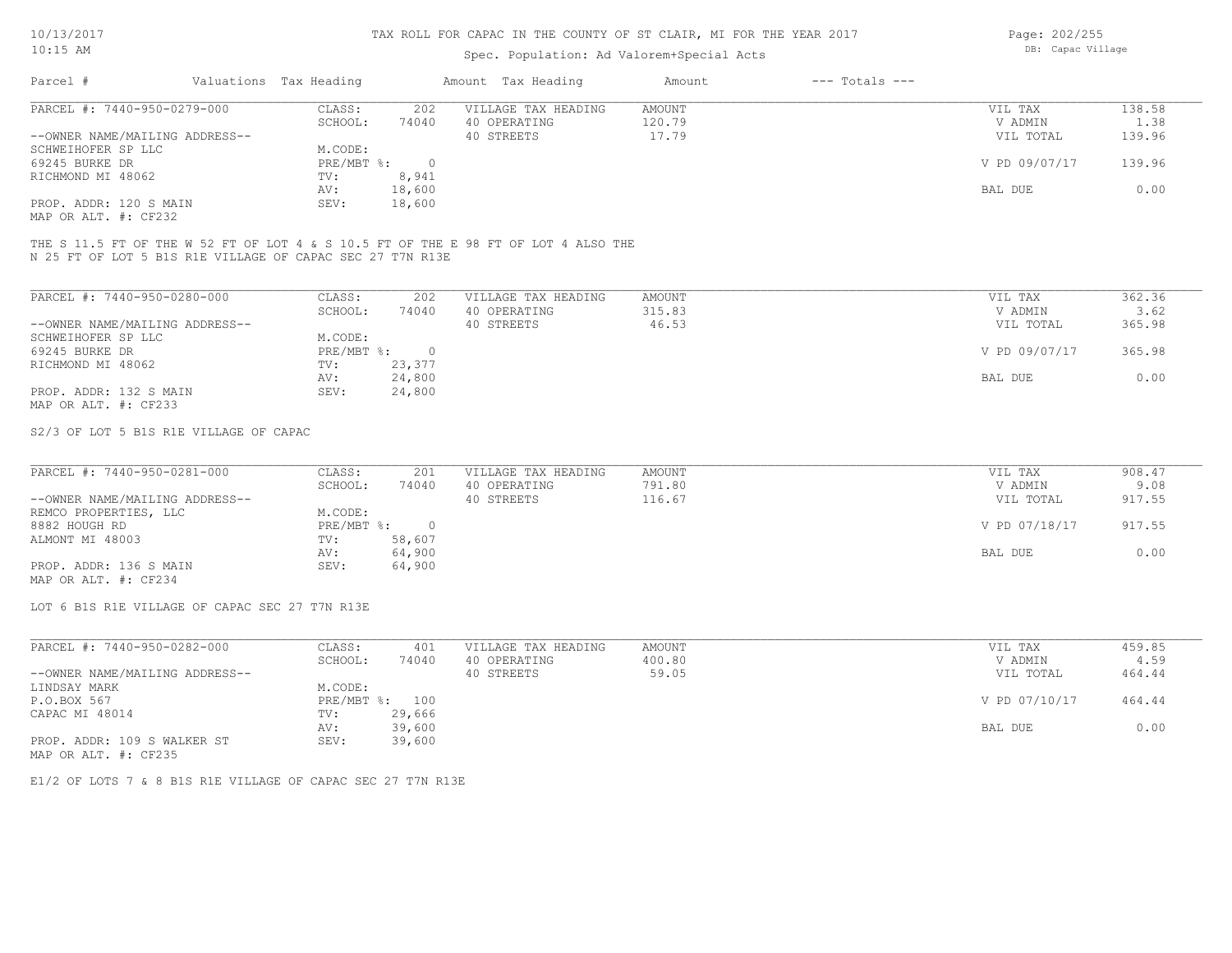# Spec. Population: Ad Valorem+Special Acts

| Page: 203/255     |
|-------------------|
| DB: Capac Village |

| Parcel #                       | Valuations Tax Heading |        | Amount Tax Heading  | Amount | $---$ Totals $---$ |               |        |
|--------------------------------|------------------------|--------|---------------------|--------|--------------------|---------------|--------|
| PARCEL #: 7440-950-0283-000    | CLASS:                 | 401    | VILLAGE TAX HEADING | AMOUNT |                    | VIL TAX       | 605.59 |
|                                | SCHOOL:                | 74040  | 40 OPERATING        | 527.82 |                    | V ADMIN       | 6.05   |
| --OWNER NAME/MAILING ADDRESS-- |                        |        | 40 STREETS          | 77.77  |                    | VIL TOTAL     | 611.64 |
| BOGGESS STEVEN C               | M.CODE:                | OLALS  |                     |        |                    |               |        |
| 105 E MEIER ST                 | $PRE/MBT$ %:           | 100    |                     |        |                    | V PD 09/01/17 | 611.64 |
| CAPAC MI 48014-3726            | TV:                    | 39,068 |                     |        |                    |               |        |
|                                | AV:                    | 53,700 |                     |        |                    | BAL DUE       | 0.00   |
| PROP. ADDR: 105 E MEIER ST     | SEV:                   | 53,700 |                     |        |                    |               |        |
| MAP OR ALT. #: CF236           |                        |        |                     |        |                    |               |        |

W1/2 OF LOTS 7 & 8 B1S R1E VILLAGE OF CAPAC

| PARCEL #: 7440-950-0284-000    | CLASS:  | 401            | VILLAGE TAX HEADING | AMOUNT | VIL TAX       | 688.20 |
|--------------------------------|---------|----------------|---------------------|--------|---------------|--------|
|                                | SCHOOL: | 74040          | 40 OPERATING        | 599.82 | V ADMIN       | 6.88   |
| --OWNER NAME/MAILING ADDRESS-- |         |                | 40 STREETS          | 88.38  | VIL TOTAL     | 695.08 |
| AKERS JOSEPH R / MARIE A       | M.CODE: |                |                     |        |               |        |
| 105 S WALKER ST                |         | PRE/MBT %: 100 |                     |        | V PD 09/07/17 | 695.08 |
| CAPAC MI 48014-3730            | TV:     | 44,397         |                     |        |               |        |
|                                | AV:     | 61,500         |                     |        | BAL DUE       | 0.00   |
| PROP. ADDR: 105 S WALKER ST    | SEV:    | 61,500         |                     |        |               |        |
| MAP OR ALT. #: CF237           |         |                |                     |        |               |        |

LOT 9 B1S R1E VILLAGE OF CAPAC SEC 27 T7N R13E

| PARCEL #: 7440-950-0285-000    | CLASS:  | 401            | VILLAGE TAX HEADING | AMOUNT | VIL TAX       | 404.72 |
|--------------------------------|---------|----------------|---------------------|--------|---------------|--------|
|                                | SCHOOL: | 74040          | 40 OPERATING        | 352.75 | V ADMIN       | 4.04   |
| --OWNER NAME/MAILING ADDRESS-- |         |                | 40 STREETS          | 51.97  | VIL TOTAL     | 408.76 |
| RICH DAVID                     | M.CODE: |                |                     |        |               |        |
| RICH TERESA L.                 |         | PRE/MBT %: 100 |                     |        | V PD 09/07/17 | 408.76 |
| 103 S WALKER ST                | TV:     | 26,110         |                     |        |               |        |
| CAPAC MI 48014                 | AV:     | 37,600         |                     |        | BAL DUE       | 0.00   |
|                                | SEV:    | 37,600         |                     |        |               |        |
| PROP. ADDR: 103 S WALKER ST    |         |                |                     |        |               |        |

MAP OR ALT. #: CF238

LOT 10 B1S R1E VILLAGE OF CAPAC SEC 27 T7N R13E

| PARCEL #: 7440-950-0286-000    | CLASS:       | 401    | VILLAGE TAX HEADING | AMOUNT | VIL TAX       | 606.52 |
|--------------------------------|--------------|--------|---------------------|--------|---------------|--------|
|                                | SCHOOL:      | 74040  | 40 OPERATING        | 528.63 | V ADMIN       | 6.06   |
| --OWNER NAME/MAILING ADDRESS-- |              |        | 40 STREETS          | 77.89  | VIL TOTAL     | 612.58 |
| LAWRENCE BRUCE/SUSAN           | M.CODE:      | COREL  |                     |        |               |        |
| 106 E MILL ST                  | $PRE/MBT$ %: | 100    |                     |        | V PD 09/18/17 | 612.58 |
| CAPAC MI 48014-3152            | TV:          | 39,128 |                     |        |               |        |
|                                | AV:          | 62,100 |                     |        | BAL DUE       | 0.00   |
| PROP. ADDR: 106 E MILL STREET  | SEV:         | 62,100 |                     |        |               |        |
| MAP OR ALT. #: CF239           |              |        |                     |        |               |        |

LOT 11 B1S R1E VILLAGE OF CAPAC SEC 27 T7N R13E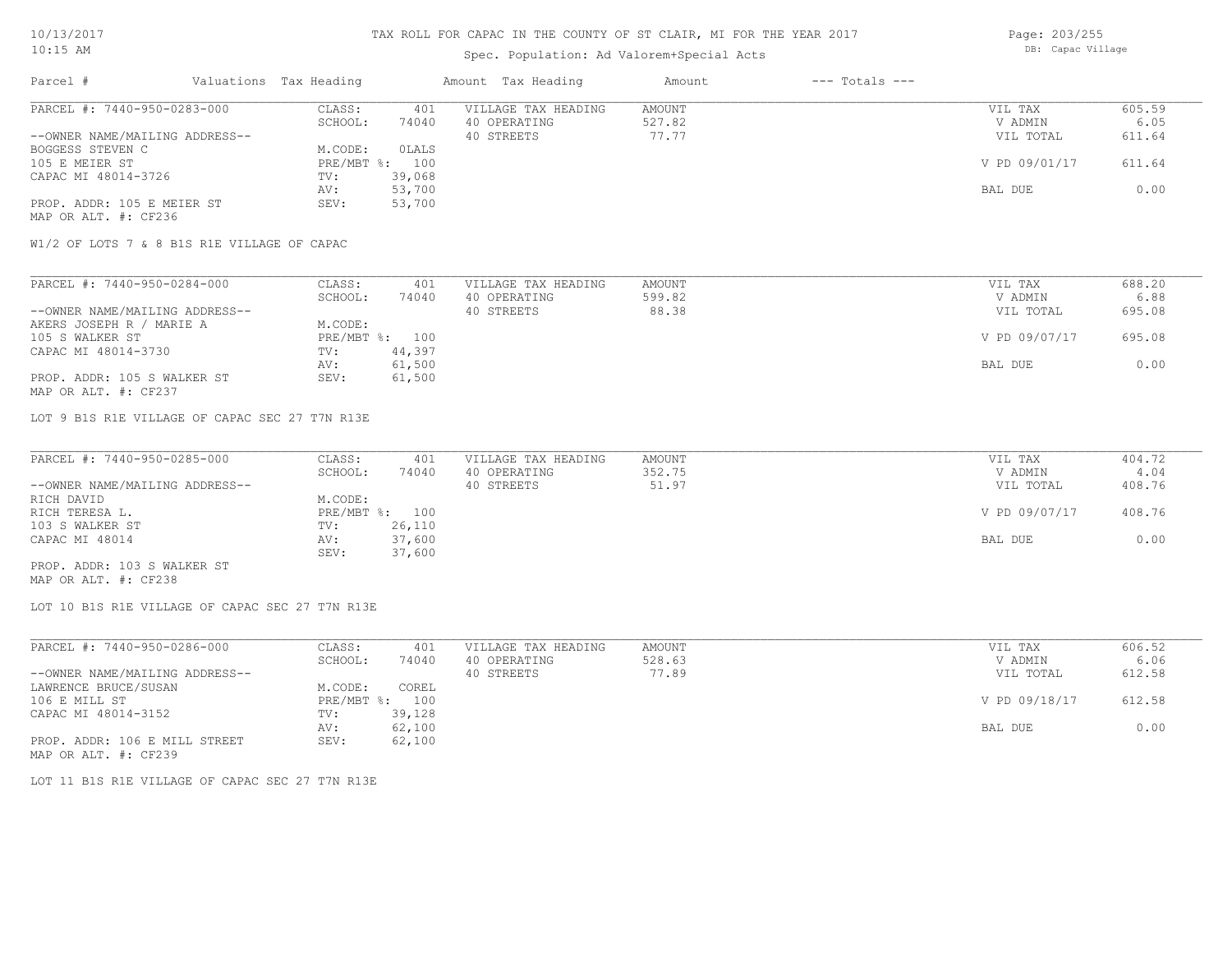# Spec. Population: Ad Valorem+Special Acts

| Parcel #                       | Valuations Tax Heading |        | Amount Tax Heading  | Amount | $---$ Totals $---$ |               |        |
|--------------------------------|------------------------|--------|---------------------|--------|--------------------|---------------|--------|
| PARCEL #: 7440-950-0287-000    | CLASS:                 | 401    | VILLAGE TAX HEADING | AMOUNT |                    | VIL TAX       | 714.02 |
|                                | SCHOOL:                | 74040  | 40 OPERATING        | 622.32 |                    | V ADMIN       | 7.14   |
| --OWNER NAME/MAILING ADDRESS-- |                        |        | 40 STREETS          | 91.70  |                    | VIL TOTAL     | 721.16 |
| GAUTHIER DON                   | M.CODE:                | COREL  |                     |        |                    |               |        |
| GAUTHIER LEIGH K               | PRE/MBT %: 100         |        |                     |        |                    | V PD 09/18/17 | 721.16 |
| 108 E MILL STREET              | TV:                    | 46,062 |                     |        |                    |               |        |
| CAPAC MI 48014                 | AV:                    | 68,400 |                     |        |                    | BAL DUE       | 0.00   |
|                                | SEV:                   | 68,400 |                     |        |                    |               |        |
|                                |                        |        |                     |        |                    |               |        |

MAP OR ALT. #: CF240 PROP. ADDR: 108 E MILL STREET

LOT 12 B1S R1E VILLAGE OF CAPAC SEC 27 T7N R13E

| PARCEL #: 7440-950-0288-000                  | CLASS:       | 401    | VILLAGE TAX HEADING | AMOUNT | VIL TAX       | 542.45 |
|----------------------------------------------|--------------|--------|---------------------|--------|---------------|--------|
|                                              | SCHOOL:      | 74040  | 40 OPERATING        | 472.79 | V ADMIN       | 5.42   |
| --OWNER NAME/MAILING ADDRESS--               |              |        | 40 STREETS          | 69.66  | VIL TOTAL     | 547.87 |
| BLACK BRYAN/SUZANNE                          | M.CODE:      | 00LSB  |                     |        |               |        |
| 202 E MILL ST                                | $PRE/MBT$ %: | 100    |                     |        | V PD 08/10/17 | 547.87 |
| CAPAC MI 48014-3154                          | TV:          | 34,995 |                     |        |               |        |
|                                              | AV:          | 48,000 |                     |        | BAL DUE       | 0.00   |
| PROP. ADDR: 202 E MILL STREET                | SEV:         | 48,000 |                     |        |               |        |
| $\cdots$ $\cdots$ $\cdots$ $\cdots$ $\cdots$ |              |        |                     |        |               |        |

MAP OR ALT. #: CF241

LOT 1 EXC THE S 35 FT THEREOF B1S R2E VILLAGE OF CAPAC SEC 27 T7N R13E

| PARCEL #: 7440-950-0289-000    | CLASS:  | 401            | VILLAGE TAX HEADING | AMOUNT | VIL TAX       | 591.05 |
|--------------------------------|---------|----------------|---------------------|--------|---------------|--------|
|                                | SCHOOL: | 74040          | 40 OPERATING        | 515.15 | V ADMIN       | 5.91   |
| --OWNER NAME/MAILING ADDRESS-- |         |                | 40 STREETS          | 75.90  | VIL TOTAL     | 596.96 |
| PFEIFAUF GEORGE/MARY           | M.CODE: |                |                     |        |               |        |
| 204 E MILL ST                  |         | PRE/MBT %: 100 |                     |        | V PD 09/01/17 | 596.96 |
| CAPAC MI 48014-3154            | TV:     | 38,130         |                     |        |               |        |
|                                | AV:     | 51,800         |                     |        | BAL DUE       | 0.00   |
| PROP. ADDR: 204 E MILL STREET  | SEV:    | 51,800         |                     |        |               |        |
|                                |         |                |                     |        |               |        |

MAP OR ALT. #: CF242

LOT 2 EXC THE S 31.5 FT THEREOF B1S R2E VILLAGE OF CAPAC SEC 27 T7N R13E

| PARCEL #: 7440-950-0290-000    | CLASS:  | 401            | VILLAGE TAX HEADING | AMOUNT | VIL TAX       | 417.56 |
|--------------------------------|---------|----------------|---------------------|--------|---------------|--------|
|                                | SCHOOL: | 74040          | 40 OPERATING        | 363.94 | V ADMIN       | 4.17   |
| --OWNER NAME/MAILING ADDRESS-- |         |                | 40 STREETS          | 53.62  | VIL TOTAL     | 421.73 |
| CLINE HOWARD/LAURINA           | M.CODE: |                |                     |        |               |        |
| 102 S WALKER ST                |         | PRE/MBT %: 100 |                     |        | V PD 09/06/17 | 421.73 |
| CAPAC MI 48014-3730            | TV:     | 26,938         |                     |        |               |        |
|                                | AV:     | 36,700         |                     |        | BAL DUE       | 0.00   |
| PROP. ADDR: 102 S WALKER ST    | SEV:    | 36,700         |                     |        |               |        |
| MAP OR ALT. #: CF243           |         |                |                     |        |               |        |

SEC 27 T7N R13E S35 FT OF LOT 1, S 31.5 FT OF LOT 2 & N 23.75 FT OF LOT 3 B1S R2E VILLAGE OF CAPAC Page: 204/255 DB: Capac Village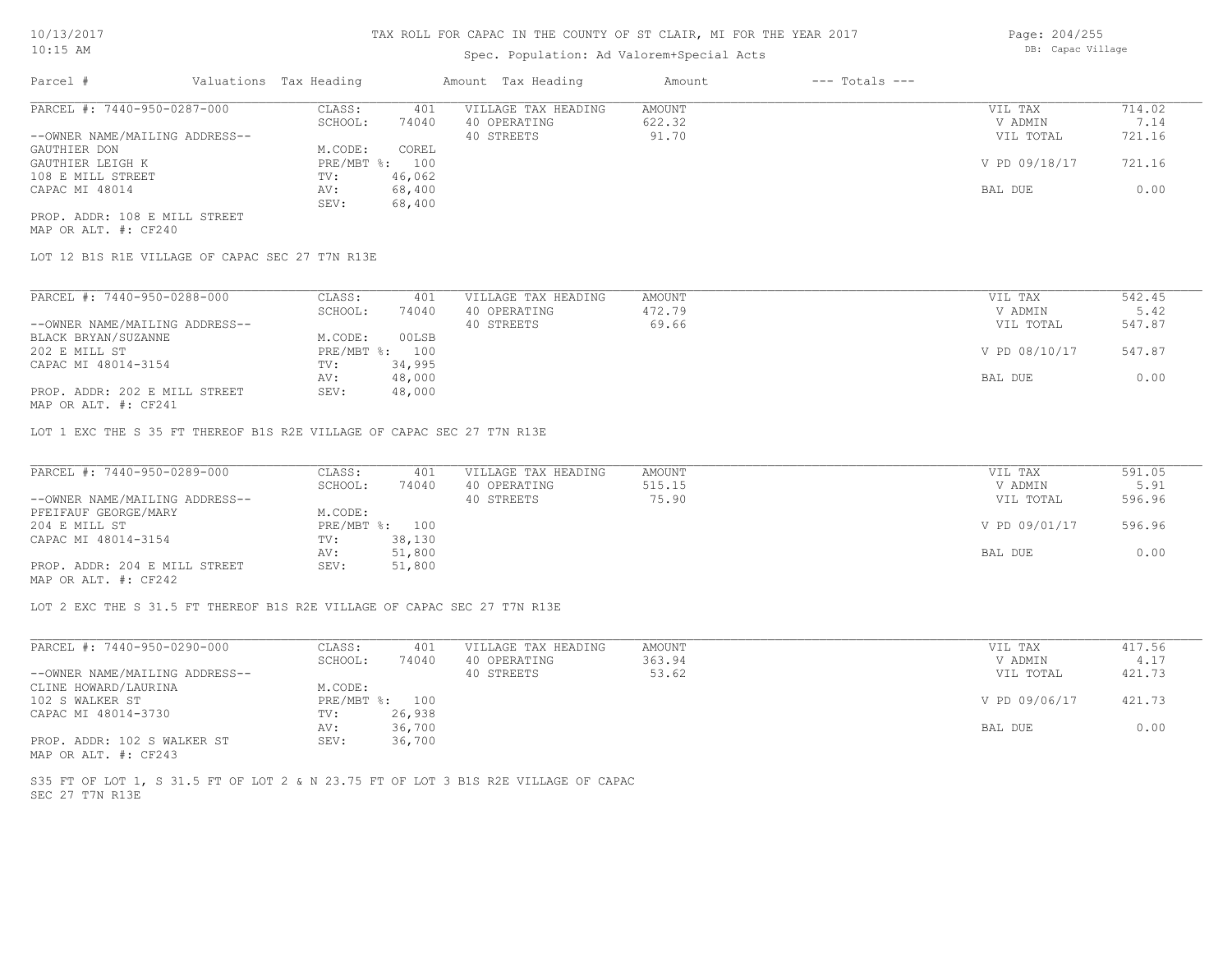# Spec. Population: Ad Valorem+Special Acts

| Parcel #                       | Valuations Tax Heading |        | Amount Tax Heading  | Amount | $---$ Totals $---$ |           |        |
|--------------------------------|------------------------|--------|---------------------|--------|--------------------|-----------|--------|
| PARCEL #: 7440-950-0291-000    | CLASS:                 | 401    | VILLAGE TAX HEADING | AMOUNT |                    | VIL TAX   | 542.45 |
|                                | SCHOOL:                | 74040  | 40 OPERATING        | 472.79 |                    | V ADMIN   | 5.42   |
| --OWNER NAME/MAILING ADDRESS-- |                        |        | 40 STREETS          | 69.66  |                    | VIL TOTAL | 547.87 |
| KENNEY PATRICK T               | M.CODE:                |        |                     |        |                    |           |        |
| KENNEY JEAN                    | PRE/MBT %: 100         |        |                     |        |                    | BAL DUE   | 547.87 |
| 104 S WALKER ST                | TV:                    | 34,995 |                     |        |                    |           |        |
| CAPAC MI 48014-3729            | AV:                    | 47,800 |                     |        |                    |           |        |
|                                | SEV:                   | 47,800 |                     |        |                    |           |        |
| PROP. ADDR: 104 S WALKER ST    |                        |        |                     |        |                    |           |        |

MAP OR ALT. #: CF244

LOT 3 EXC THE N 23.75 FT THEREOF B1S R2E VILLAGE OF CAPAC SEC 27 T7N R13E

| PARCEL #: 7440-950-0292-000    | CLASS:     | 401    | VILLAGE TAX HEADING | AMOUNT | 388.87<br>VIL TAX       |
|--------------------------------|------------|--------|---------------------|--------|-------------------------|
|                                | SCHOOL:    | 74040  | 40 OPERATING        | 338.93 | 3.88<br>V ADMIN         |
| --OWNER NAME/MAILING ADDRESS-- |            |        | 40 STREETS          | 49.94  | 392.75<br>VIL TOTAL     |
| BENASKE LAWRENCE D             | M.CODE:    |        |                     |        |                         |
| 409 CHARBRIDGE ARBOR           | PRE/MBT %: | $\cap$ |                     |        | V PD 09/18/17<br>392.75 |
| LAPEER MI 48446-1735           | TV:        | 25,087 |                     |        |                         |
|                                | AV:        | 35,100 |                     |        | 0.00<br>BAL DUE         |
| PROP. ADDR: 106 S WALKER ST    | SEV:       | 35,100 |                     |        |                         |
| MAP OR ALT. #: C245            |            |        |                     |        |                         |

LOT 4 B1S R2E VILLAGE OF CAPAC SEC 27 T7N R13E

| PARCEL #: 7440-950-0293-000    | CLASS:     | 401    | VILLAGE TAX HEADING | AMOUNT | VIL TAX       | 388.87 |
|--------------------------------|------------|--------|---------------------|--------|---------------|--------|
|                                | SCHOOL:    | 74040  | 40 OPERATING        | 338.93 | V ADMIN       | 3.88   |
| --OWNER NAME/MAILING ADDRESS-- |            |        | 40 STREETS          | 49.94  | VIL TOTAL     | 392.75 |
| HILL MARCELLA                  | M.CODE:    |        |                     |        |               |        |
| 14660 KOEHN RD                 | PRE/MBT %: |        |                     |        | V PD 09/01/17 | 392.75 |
| CAPAC MI 48014                 | TV:        | 25,087 |                     |        |               |        |
|                                | AV:        | 34,100 |                     |        | BAL DUE       | 0.00   |
| PROP. ADDR: 108 S WALKER ST    | SEV:       | 34,100 |                     |        |               |        |
| MAP OR ALT. #: CF246           |            |        |                     |        |               |        |

LOT 5 B1S R2E VILLAGE OF CAPAC

| PARCEL #: 7440-950-0294-000    | CLASS:     | 401    | VILLAGE TAX HEADING | AMOUNT | VIL TAX       | 473.36 |
|--------------------------------|------------|--------|---------------------|--------|---------------|--------|
|                                | SCHOOL:    | 74040  | 40 OPERATING        | 412.57 | V ADMIN       | 4.73   |
| --OWNER NAME/MAILING ADDRESS-- |            |        | 40 STREETS          | 60.79  | VIL TOTAL     | 478.09 |
| GUNDERSON CHARLES/ANNETTE      | M.CODE:    | 00LSB  |                     |        |               |        |
| 110 S WALKER ST                | PRE/MBT %: | 100    |                     |        | V PD 08/10/17 | 478.09 |
| CAPAC MI 48014-3729            | TV:        | 30,537 |                     |        |               |        |
|                                | AV:        | 41,500 |                     |        | BAL DUE       | 0.00   |
| PROP. ADDR: 110 S WALKER ST    | SEV:       | 41,500 |                     |        |               |        |
| MAP OR ALT. #: CF247           |            |        |                     |        |               |        |

LOT 6 B1S R2E VILLAGE OF CAPAC SEC 27 T7N R13E

Page: 205/255 DB: Capac Village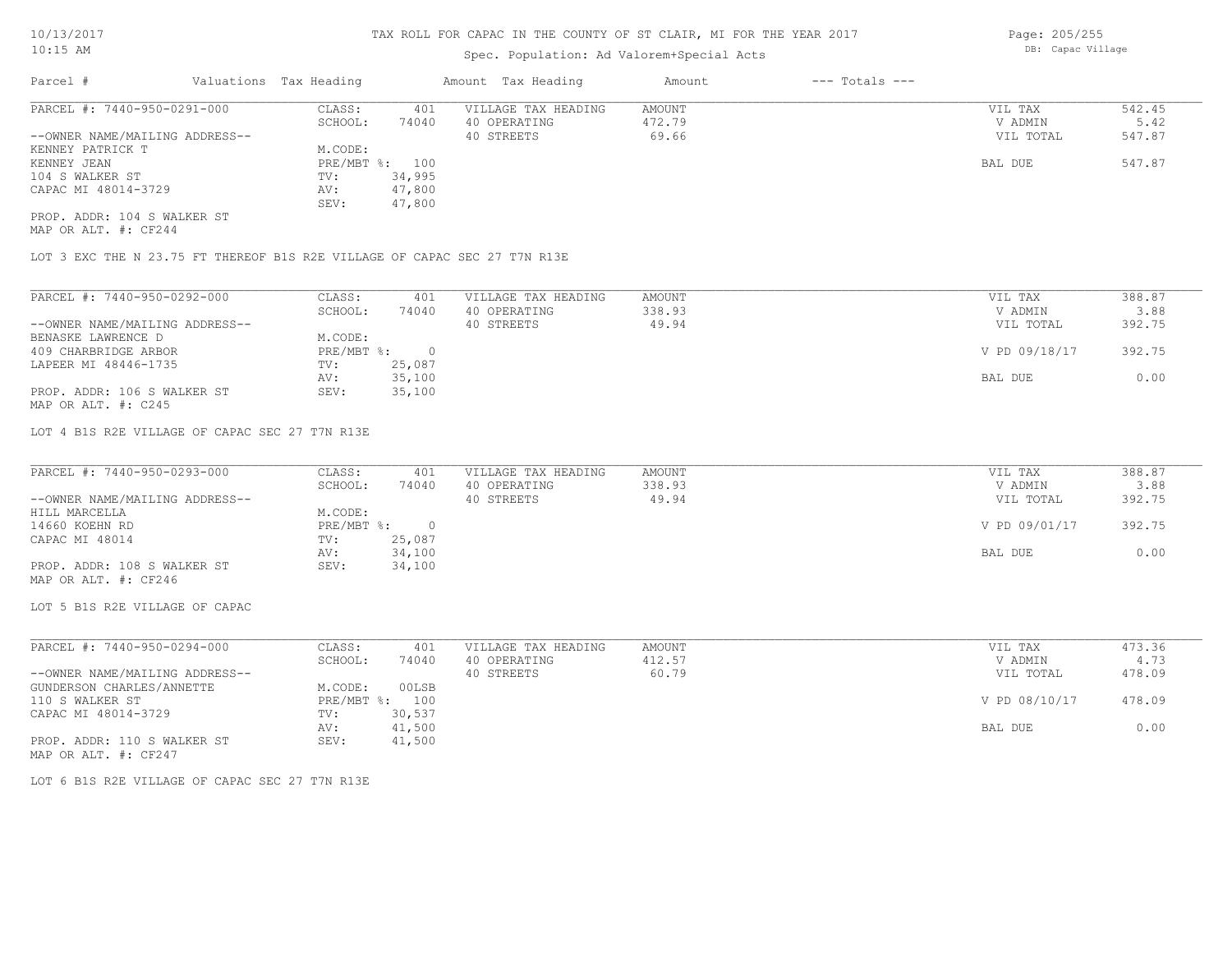## Spec. Population: Ad Valorem+Special Acts

| Page: 206/255     |
|-------------------|
| DB: Capac Village |

| Parcel #                        | Valuations Tax Heading |        | Amount Tax Heading  | Amount | $---$ Totals $---$ |               |        |
|---------------------------------|------------------------|--------|---------------------|--------|--------------------|---------------|--------|
| PARCEL #: 7440-950-0295-000     | CLASS:                 | 401    | VILLAGE TAX HEADING | AMOUNT |                    | VIL TAX       | 458.24 |
|                                 | SCHOOL:                | 74040  | 40 OPERATING        | 399.39 |                    | V ADMIN       | 4.58   |
| --OWNER NAME/MAILING ADDRESS--  |                        |        | 40 STREETS          | 58.85  |                    | VIL TOTAL     | 462.82 |
| BLOCK PAUL JR                   | M.CODE:                |        |                     |        |                    |               |        |
| 14691 KOEHN RD                  | $PRE/MBT$ %:           |        |                     |        |                    | V PD 07/10/17 | 462.82 |
| CAPAC MI 48014                  | TV:                    | 29,562 |                     |        |                    |               |        |
|                                 | AV:                    | 41,000 |                     |        |                    | BAL DUE       | 0.00   |
| PROP. ADDR: 109 S HUNTER STREET | SEV:                   | 41,000 |                     |        |                    |               |        |
| MAP OR ALT. #: CF248            |                        |        |                     |        |                    |               |        |

LOT 7 B1S R2E VILLAGE OF CAPAC SEC 27 T7N R13E

| PARCEL #: 7440-950-0296-000     | CLASS:  | 401            | VILLAGE TAX HEADING | AMOUNT | VIL TAX       | 505.21 |
|---------------------------------|---------|----------------|---------------------|--------|---------------|--------|
|                                 | SCHOOL: | 74040          | 40 OPERATING        | 440.33 | V ADMIN       | 5.05   |
| --OWNER NAME/MAILING ADDRESS--  |         |                | 40 STREETS          | 64.88  | VIL TOTAL     | 510.26 |
| VIGIL RALPH                     | M.CODE: |                |                     |        |               |        |
| BOX 181                         |         | PRE/MBT %: 100 |                     |        | V PD 09/15/17 | 510.26 |
| 107 HUNTER                      | TV:     | 32,592         |                     |        |               |        |
| CAPAC MI 48014                  | AV:     | 44,300         |                     |        | BAL DUE       | 0.00   |
|                                 | SEV:    | 44,300         |                     |        |               |        |
| PROP. ADDR: 107 S HUNTER STREET |         |                |                     |        |               |        |

MAP OR ALT. #: CF249A

LOT 8 B1S R2E VILLAGE OF CAPAC SEC 27 T7N R13E

| PARCEL #: 7440-950-0297-000     | CLASS:  | 401            | VILLAGE TAX HEADING | AMOUNT | VIL TAX       | 798.31 |
|---------------------------------|---------|----------------|---------------------|--------|---------------|--------|
|                                 | SCHOOL: | 74040          | 40 OPERATING        | 695.79 | V ADMIN       | 7.98   |
| --OWNER NAME/MAILING ADDRESS--  |         |                | 40 STREETS          | 102.52 | VIL TOTAL     | 806.29 |
| KATKIC DAVID A                  | M.CODE: |                |                     |        |               |        |
| KATKIC DAWN M                   |         | PRE/MBT %: 100 |                     |        | V PD 09/15/17 | 806.29 |
| P.O.BOX 87                      | TV:     | 51,500         |                     |        |               |        |
| CAPAC MI 48014-3706             | AV:     | 70,300         |                     |        | BAL DUE       | 0.00   |
|                                 | SEV:    | 70,300         |                     |        |               |        |
| PROP. ADDR: 105 S HUNTER STREET |         |                |                     |        |               |        |

MAP OR ALT. #: CF249B

LOT 9 B1S R2E VILLAGE OF CAPAC SEC 27 T7N R13E

| PARCEL #: 7440-950-0298-000     | CLASS:       | 401    | VILLAGE TAX HEADING | AMOUNT | VIL TAX       | 477.67 |
|---------------------------------|--------------|--------|---------------------|--------|---------------|--------|
|                                 | SCHOOL:      | 74040  | 40 OPERATING        | 416.33 | V ADMIN       | 4.77   |
| --OWNER NAME/MAILING ADDRESS--  |              |        | 40 STREETS          | 61.34  | VIL TOTAL     | 482.44 |
| SMITH CALVIN                    | M.CODE:      | 00WBF  |                     |        |               |        |
| 103 S HUNTER STREET             | $PRE/MBT$ %: | 100    |                     |        | V PD 09/01/17 | 482.44 |
| CAPAC MI 48014                  | TV:          | 30,816 |                     |        |               |        |
|                                 | AV:          | 42,100 |                     |        | BAL DUE       | 0.00   |
| PROP. ADDR: 103 S HUNTER STREET | SEV:         | 42,100 |                     |        |               |        |
| MAP OR ALT. #: CF250            |              |        |                     |        |               |        |

LOT 10 B1S R2E VILLAGE OF CAPAC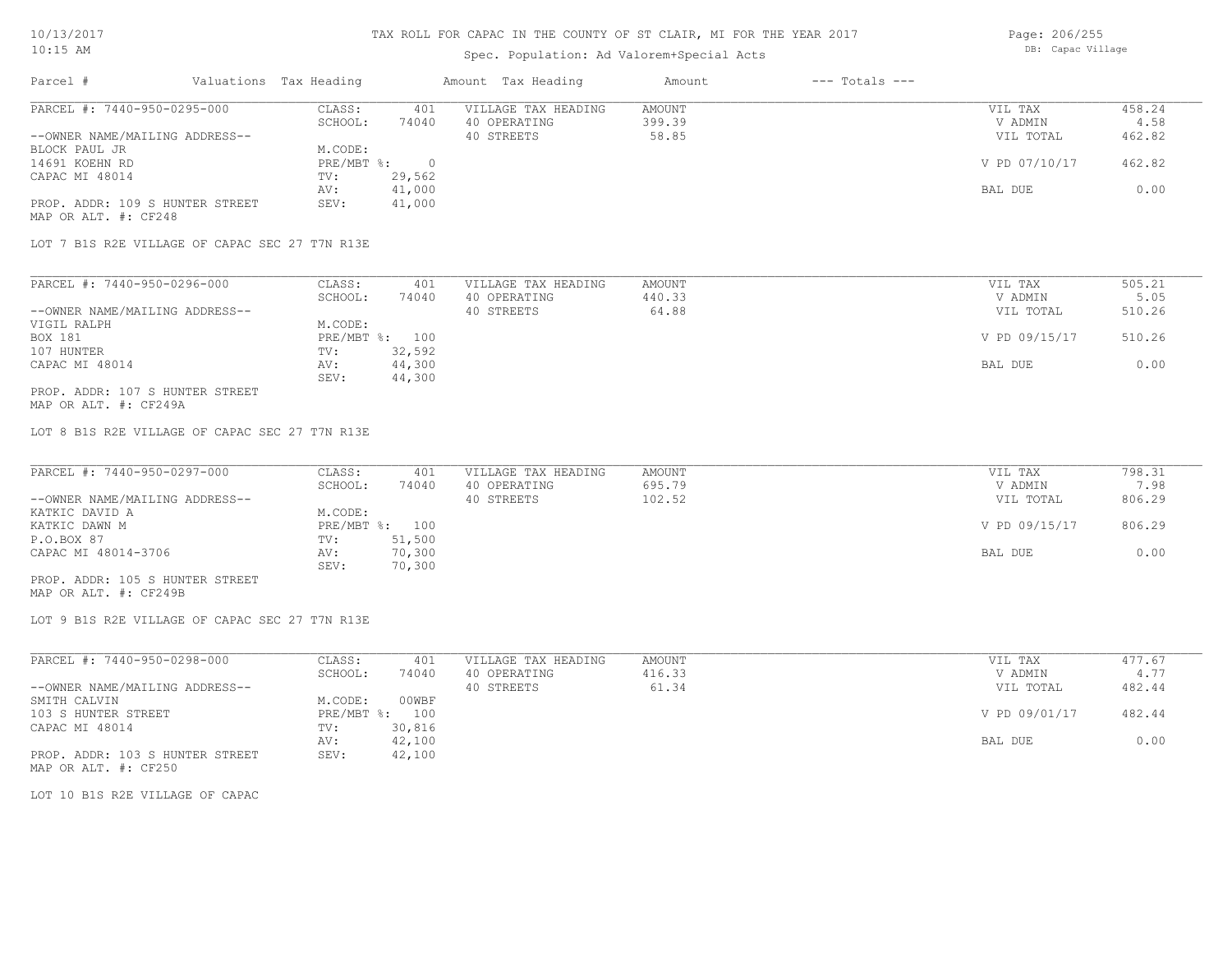# Spec. Population: Ad Valorem+Special Acts

Page: 207/255 DB: Capac Village

| Parcel #                       | Valuations Tax Heading |        | Amount Tax Heading  | Amount | $---$ Totals $---$ |               |        |
|--------------------------------|------------------------|--------|---------------------|--------|--------------------|---------------|--------|
| PARCEL #: 7440-950-0299-000    | CLASS:                 | 401    | VILLAGE TAX HEADING | AMOUNT |                    | VIL TAX       | 485.77 |
|                                | SCHOOL:                | 74040  | 40 OPERATING        | 423.39 |                    | V ADMIN       | 4.85   |
| --OWNER NAME/MAILING ADDRESS-- |                        |        | 40 STREETS          | 62.38  |                    | VIL TOTAL     | 490.62 |
| MAILLOUX SCOTT / AILOR MELANIE | M.CODE:                | 00WBF  |                     |        |                    |               |        |
| 206 E MILL ST                  | PRE/MBT %: 100         |        |                     |        |                    | V PD 09/01/17 | 490.62 |
| CAPAC MI 48014-3154            | TV:                    | 31,338 |                     |        |                    |               |        |
|                                | AV:                    | 43,800 |                     |        |                    | BAL DUE       | 0.00   |
| PROP. ADDR: 206 E MILL STREET  | SEV:                   | 43,800 |                     |        |                    |               |        |
| MAP OR ALT. #: CF251           |                        |        |                     |        |                    |               |        |

LOT 11 B1S R2E VILLAGE OF CAPAC SEC 27 T7N R13E

| PARCEL #: 7440-950-0300-000    | CLASS:     | 401    | VILLAGE TAX HEADING | AMOUNT | VIL TAX       | 367.61 |
|--------------------------------|------------|--------|---------------------|--------|---------------|--------|
|                                | SCHOOL:    | 74040  | 40 OPERATING        | 320.40 | V ADMIN       | 3.67   |
| --OWNER NAME/MAILING ADDRESS-- |            |        | 40 STREETS          | 47.21  | VIL TOTAL     | 371.28 |
| ZABIK MARGARET                 | M.CODE:    |        |                     |        |               |        |
| 74079 COON CREEK RD            | PRE/MBT %: |        |                     |        | V PD 09/11/17 | 371.28 |
| ARMADA MI 48005-3007           | TV:        | 23,715 |                     |        |               |        |
|                                | AV:        | 44,400 |                     |        | BAL DUE       | 0.00   |
| PROP. ADDR: 208 E MILL ST      | SEV:       | 44,400 |                     |        |               |        |
| MAP OR ALT. #: CF252           |            |        |                     |        |               |        |

LOT 12 B1S R2E VILLAGE OF CAPAC SEC 27 T7N R13E

| PARCEL #: 7440-950-0301-000    | CLASS:  | 401            | VILLAGE TAX HEADING | AMOUNT | VIL TAX       | 595.87 |
|--------------------------------|---------|----------------|---------------------|--------|---------------|--------|
|                                | SCHOOL: | 74040          | 40 OPERATING        | 519.35 | V ADMIN       | 5.95   |
| --OWNER NAME/MAILING ADDRESS-- |         |                | 40 STREETS          | 76.52  | VIL TOTAL     | 601.82 |
| PFEILSTUCKER HENRY             | M.CODE: | COREL          |                     |        |               |        |
| 302 E MILL ST                  |         | PRE/MBT %: 100 |                     |        | V PD 09/18/17 | 601.82 |
| CAPAC MI 48014-3156            | TV:     | 38,441         |                     |        |               |        |
|                                | AV:     | 51,100         |                     |        | BAL DUE       | 0.00   |
| PROP. ADDR: 302 E MILL ST      | SEV:    | 51,100         |                     |        |               |        |
| MAP OR ALT. #: CF253A          |         |                |                     |        |               |        |

LOT 1 & W 7.5 FT OF LOT 2 B1S R3E VILLAGE OF CAPAC SEC 27 T7N R13E

| PARCEL #: 7440-950-0302-000                           | CLASS:  | 401            | VILLAGE TAX HEADING | AMOUNT | VIL TAX       | 516.54 |
|-------------------------------------------------------|---------|----------------|---------------------|--------|---------------|--------|
|                                                       | SCHOOL: | 74040          | 40 OPERATING        | 450.21 | V ADMIN       | 5.16   |
| --OWNER NAME/MAILING ADDRESS--                        |         |                | 40 STREETS          | 66.33  | VIL TOTAL     | 521.70 |
| GAUTHIER TERILYN L.                                   | M.CODE: | COREL          |                     |        |               |        |
| 304 E MILL ST                                         |         | PRE/MBT %: 100 |                     |        | V PD 09/18/17 | 521.70 |
| CAPAC MI 48014                                        | TV:     | 33,323         |                     |        |               |        |
|                                                       | AV:     | 45,700         |                     |        | BAL DUE       | 0.00   |
| PROP. ADDR: 304 E MILL ST                             | SEV:    | 45,700         |                     |        |               |        |
| $\cdots$ $\cdots$ $\cdots$ $\cdots$ $\cdots$ $\cdots$ |         |                |                     |        |               |        |

MAP OR ALT. #: CF253B

LOT 2 EXC W 7.5 FT THEREOF B1S R3E VILLAGE OF CAPAC SEC 27 T7N R13E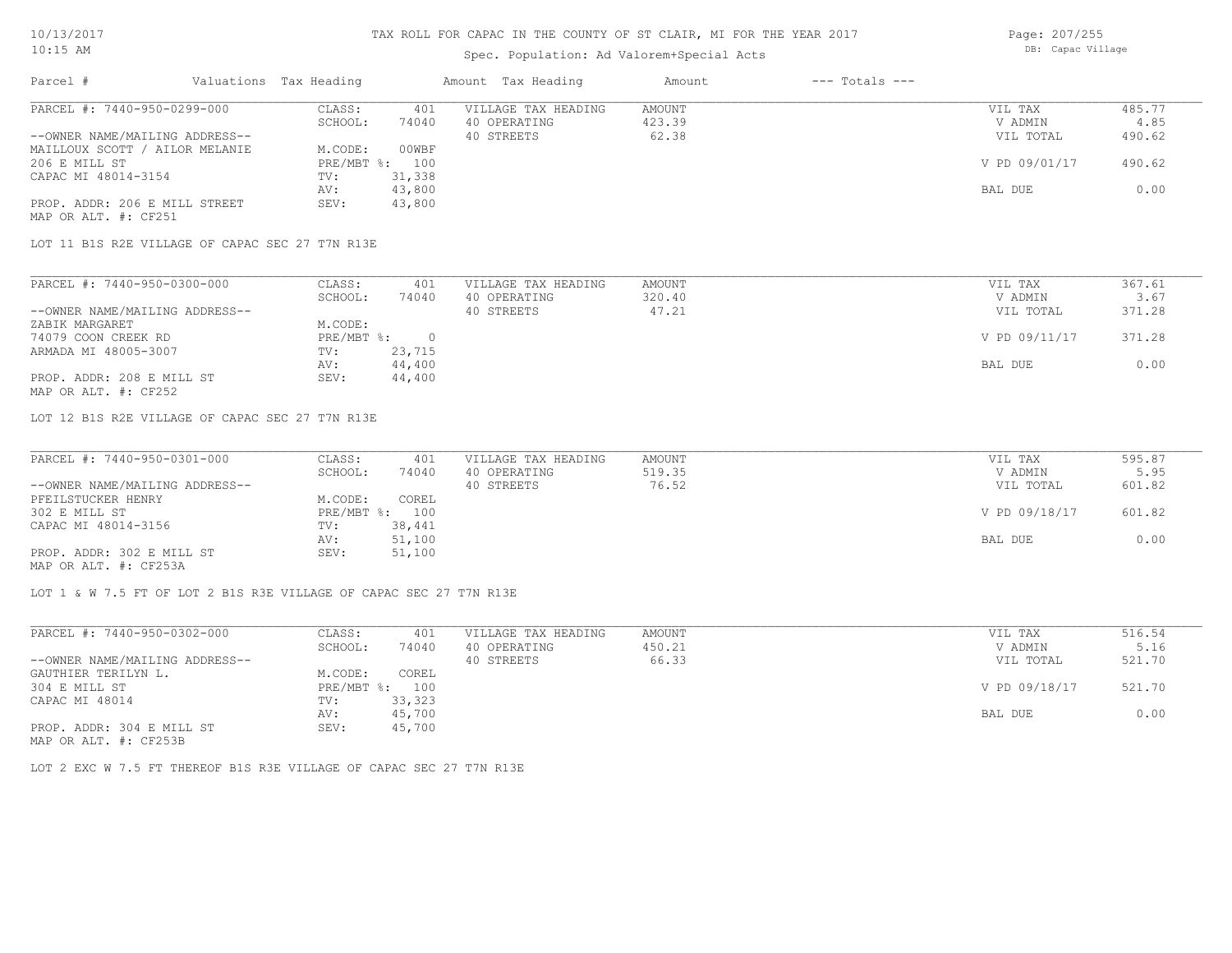# Spec. Population: Ad Valorem+Special Acts

Page: 208/255 DB: Capac Village

| Parcel #                                       | Valuations Tax Heading      |                | Amount Tax Heading                  | Amount                  | $---$ Totals $---$ |                    |                |
|------------------------------------------------|-----------------------------|----------------|-------------------------------------|-------------------------|--------------------|--------------------|----------------|
| PARCEL #: 7440-950-0303-000                    | CLASS:<br>SCHOOL:           | 401<br>74040   | VILLAGE TAX HEADING<br>40 OPERATING | <b>AMOUNT</b><br>363.94 |                    | VIL TAX<br>V ADMIN | 417.56<br>4.17 |
| --OWNER NAME/MAILING ADDRESS--                 |                             |                | 40 STREETS                          | 53.62                   |                    | VIL TOTAL          | 421.73         |
| WIXON WILLIAM C JR                             | M.CODE:                     | <b>OLALS</b>   |                                     |                         |                    |                    |                |
| 102 S HUNTER ST                                | PRE/MBT %:                  | $\overline{0}$ |                                     |                         |                    | V PD 08/30/17      | 421.73         |
| CAPAC MI 48014                                 | TV:                         | 26,938         |                                     |                         |                    |                    |                |
|                                                | AV:                         | 37,700         |                                     |                         |                    | BAL DUE            | 0.00           |
| PROP. ADDR: 102 S HUNTER STREET                | SEV:                        | 37,700         |                                     |                         |                    |                    |                |
| MAP OR ALT. #: CF254                           |                             |                |                                     |                         |                    |                    |                |
| LOT 3 B1S R3E VILLAGE OF CAPAC                 |                             |                |                                     |                         |                    |                    |                |
|                                                |                             |                |                                     |                         |                    |                    |                |
| PARCEL #: 7440-950-0304-000                    | CLASS:                      | 401            | VILLAGE TAX HEADING                 | AMOUNT                  |                    | VIL TAX            | 470.16         |
|                                                | SCHOOL:                     | 74040          | 40 OPERATING                        | 409.78<br>60.38         |                    | V ADMIN            | 4.70           |
| --OWNER NAME/MAILING ADDRESS--                 | M.CODE:                     | COREL          | 40 STREETS                          |                         |                    | VIL TOTAL          | 474.86         |
| CASTLE CHRISTOPHER W.                          |                             | PRE/MBT %: 100 |                                     |                         |                    | V PD 09/18/17      | 474.86         |
| 104 S HUNTER ST                                |                             | 30,331         |                                     |                         |                    |                    |                |
| CAPAC MI 48014                                 | TV:                         | 41,600         |                                     |                         |                    |                    | 0.00           |
| PROP. ADDR: 104 S HUNTER ST                    | AV:<br>SEV:                 | 41,600         |                                     |                         |                    | BAL DUE            |                |
| MAP OR ALT. #: CF255                           |                             |                |                                     |                         |                    |                    |                |
| PARCEL #: 7440-950-0305-000                    |                             |                |                                     |                         |                    |                    |                |
|                                                | CLASS:<br>SCHOOL:           | 401<br>74040   | VILLAGE TAX HEADING                 | AMOUNT<br>306.98        |                    | VIL TAX<br>V ADMIN | 352.21<br>3.52 |
| --OWNER NAME/MAILING ADDRESS--                 |                             |                | 40 OPERATING<br>40 STREETS          | 45.23                   |                    | VIL TOTAL          | 355.73         |
| KEGLER JEFFREY                                 | M.CODE:                     | 00LSB          |                                     |                         |                    |                    |                |
| 15665 IMLAY CITY RD.                           | $PRE/MBT$ $\div$            | $\sim$ 0       |                                     |                         |                    | V PD 08/10/17      | 355.73         |
| CAPAC MI 48014                                 | TV:                         | 22,722         |                                     |                         |                    |                    |                |
|                                                | AV:                         | 31,200         |                                     |                         |                    | BAL DUE            | 0.00           |
| PROP. ADDR: 106 S HUNTER STREET                | SEV:                        | 31,200         |                                     |                         |                    |                    |                |
| MAP OR ALT. #: CF256                           |                             |                |                                     |                         |                    |                    |                |
| LOT 5 B1S R3E VILLAGE OF CAPAC SEC 27 T7N R13E |                             |                |                                     |                         |                    |                    |                |
|                                                |                             |                |                                     |                         |                    |                    |                |
| PARCEL #: 7440-950-0306-000                    | CLASS:                      | 401            | VILLAGE TAX HEADING                 | AMOUNT                  |                    | VIL TAX            | 247.72         |
|                                                | SCHOOL:                     | 74040          | 40 OPERATING                        | 215.91                  |                    | V ADMIN            | 2.47           |
| --OWNER NAME/MAILING ADDRESS--                 |                             |                | 40 STREETS                          | 31.81                   |                    | VIL TOTAL          | 250.19         |
| MCCONNELL GREGORY<br>P.O.BOX 160               | M.CODE:<br>$PRE/MBT$ $\div$ | $\overline{0}$ |                                     |                         |                    | V PD 07/18/17      | 250.19         |
| CAPAC MI 48014                                 | TV:                         | 15,981         |                                     |                         |                    |                    |                |
|                                                | AV:                         | 21,000         |                                     |                         |                    | BAL DUE            | 0.00           |
| PROP. ADDR: 108 S HUNTER STREET                | SEV:                        | 21,000         |                                     |                         |                    |                    |                |
|                                                |                             |                |                                     |                         |                    |                    |                |

MAP OR ALT. #: 257A

LOT 6 EXC E 60 FT B1S R3E VILLAGE OF CAPAC SEC 27 T7N R13E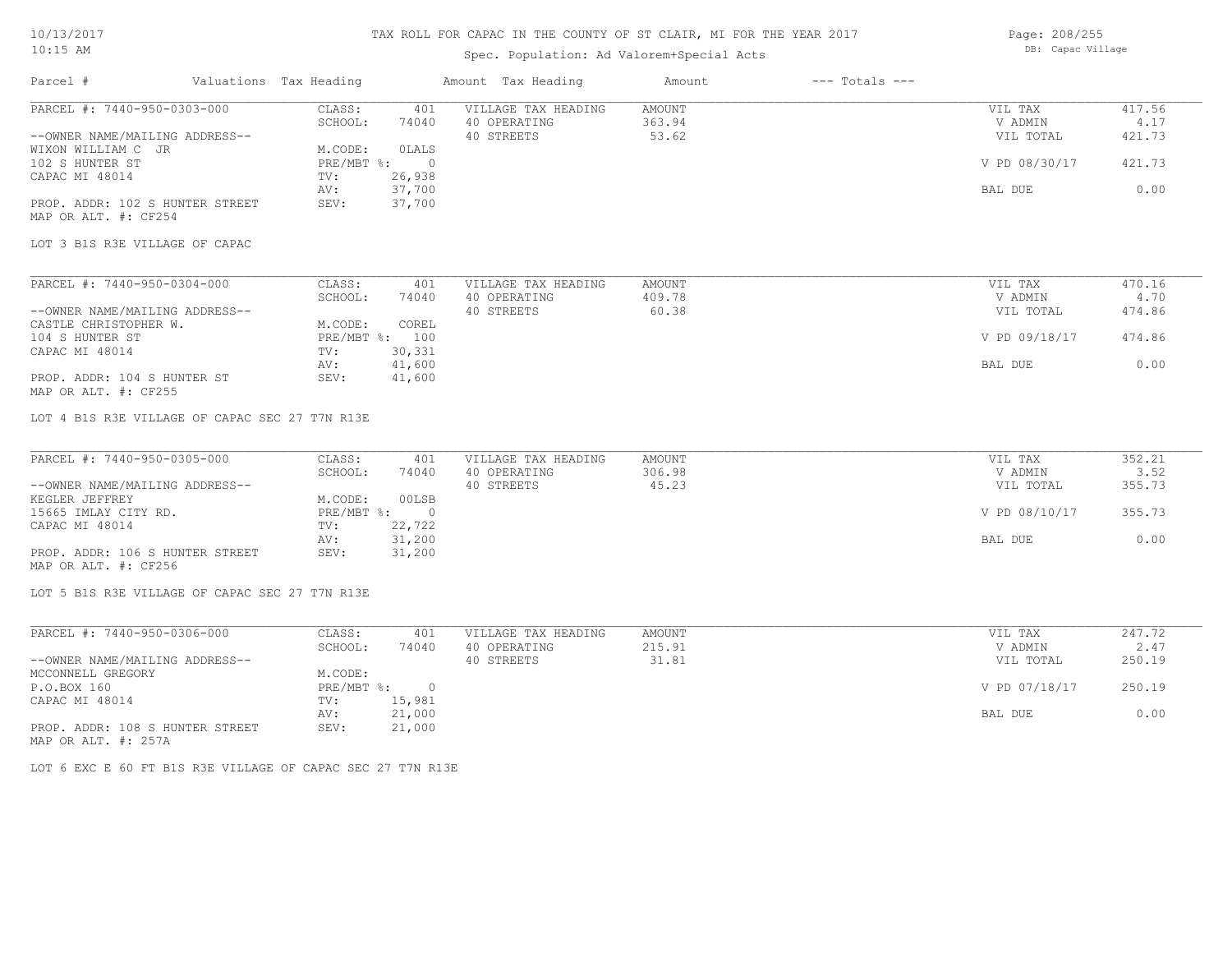## Spec. Population: Ad Valorem+Special Acts

Page: 209/255 DB: Capac Village

| Parcel #                       | Valuations Tax Heading |        | Amount Tax Heading  | Amount | $---$ Totals $---$ |               |        |
|--------------------------------|------------------------|--------|---------------------|--------|--------------------|---------------|--------|
| PARCEL #: 7440-950-0307-000    | CLASS:                 | 401    | VILLAGE TAX HEADING | AMOUNT |                    | VIL TAX       | 587.49 |
|                                | SCHOOL:                | 74040  | 40 OPERATING        | 512.04 |                    | V ADMIN       | 5.87   |
| --OWNER NAME/MAILING ADDRESS-- |                        |        | 40 STREETS          | 75.45  |                    | VIL TOTAL     | 593.36 |
| ESTATES VENTURES LLC THE       | M.CODE:                |        |                     |        |                    |               |        |
| 73650 GOULD                    | PRE/MBT %:             |        |                     |        |                    | V PD 09/06/17 | 593.36 |
| ROMEO MI 48065                 | TV:                    | 37,900 |                     |        |                    |               |        |
|                                | AV:                    | 37,900 |                     |        |                    | BAL DUE       | 0.00   |
| PROP. ADDR: 305 E MEIER ST     | SEV:                   | 37,900 |                     |        |                    |               |        |
| MAP OR ALT. #: CF257B          |                        |        |                     |        |                    |               |        |

E60 FT OF LOT 6 B1S R3E VILLAGE OF CAPAC SEC 27 T7N R13E

| PARCEL #: 7440-950-0308-000    | CLASS:         | 401    | VILLAGE TAX HEADING | AMOUNT | VIL TAX       | 425.54 |
|--------------------------------|----------------|--------|---------------------|--------|---------------|--------|
|                                | SCHOOL:        | 74040  | 40 OPERATING        | 370.89 | V ADMIN       | 4.25   |
| --OWNER NAME/MAILING ADDRESS-- |                |        | 40 STREETS          | 54.65  | VIL TOTAL     | 429.79 |
| WAGNER TIMOTHY                 | M.CODE:        | COREL  |                     |        |               |        |
| 309 E MEIER AVE                | PRE/MBT %: 100 |        |                     |        | V PD 09/18/17 | 429.79 |
| CAPAC MI 48014-3728            | TV:            | 27,452 |                     |        |               |        |
|                                | AV:            | 37,600 |                     |        | BAL DUE       | 0.00   |
| PROP. ADDR: 309 E MEIER ST     | SEV:           | 37,600 |                     |        |               |        |

MAP OR ALT. #: 258A

W1/2 OF LOTS 7 & 8 B1S R3E VILLAGE OF CAPAC SEC 27 T7N R13E

| PARCEL #: 7440-950-0309-000    | CLASS:  | 401            | VILLAGE TAX HEADING | AMOUNT | VIL TAX       | 395.25 |
|--------------------------------|---------|----------------|---------------------|--------|---------------|--------|
|                                | SCHOOL: | 74040          | 40 OPERATING        | 344.49 | V ADMIN       | 3.95   |
| --OWNER NAME/MAILING ADDRESS-- |         |                | 40 STREETS          | 50.76  | VIL TOTAL     | 399.20 |
| FINAZZO ANTHONY C              | M.CODE: |                |                     |        |               |        |
| 315 E MEIER ST                 |         | PRE/MBT %: 100 |                     |        | V PD 07/26/17 | 399.20 |
| CAPAC MI 48014                 | TV:     | 25,498         |                     |        |               |        |
|                                | AV:     | 35,100         |                     |        | BAL DUE       | 0.00   |
| PROP. ADDR: 315 E MEIER ST     | SEV:    | 35,100         |                     |        |               |        |
| MAP OR ALT. #: CF00258B        |         |                |                     |        |               |        |

E1/2 OF LOTS 7 & 8 B1S R3E VILLAGE OF CAPAC SEC 27 T7N R13E

| PARCEL #: 7440-950-0310-000    | CLASS:     | 401    | VILLAGE TAX HEADING | AMOUNT | VIL TAX       | 290.05 |
|--------------------------------|------------|--------|---------------------|--------|---------------|--------|
|                                | SCHOOL:    | 74040  | 40 OPERATING        | 252.80 | V ADMIN       | 2.90   |
| --OWNER NAME/MAILING ADDRESS-- |            |        | 40 STREETS          | 37.25  | VIL TOTAL     | 292.95 |
| ALCALA ULA/WEST CHARLES        | M.CODE:    | COREL  |                     |        |               |        |
| P.O.BOX 442                    | PRE/MBT %: | 100    |                     |        | V PD 09/18/17 | 292.95 |
| CAPAC MI 48014-0442            | TV:        | 18,712 |                     |        |               |        |
|                                | AV:        | 26,100 |                     |        | BAL DUE       | 0.00   |
| PROP. ADDR: 107 S LESTER ST    | SEV:       | 26,100 |                     |        |               |        |
| MAP OR ALT. #: CF259A          |            |        |                     |        |               |        |

LOT 9 B1S R3E VILLAGE OF CAPAC SEC 27 T7N R13E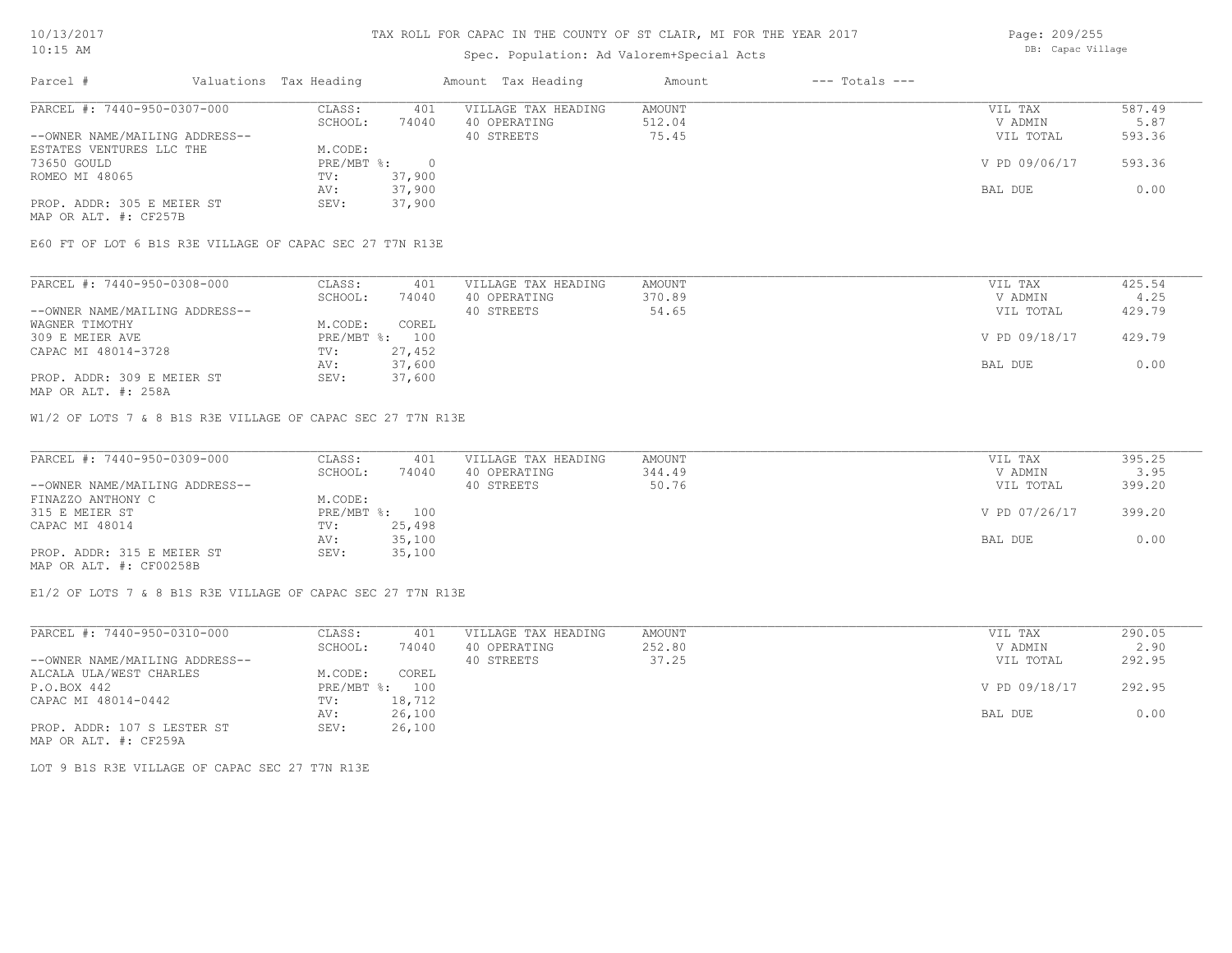# Spec. Population: Ad Valorem+Special Acts

| Parcel #                       | Valuations Tax Heading |        | Amount Tax Heading  | Amount | $---$ Totals $---$ |               |        |
|--------------------------------|------------------------|--------|---------------------|--------|--------------------|---------------|--------|
| PARCEL #: 7440-950-0311-000    | CLASS:                 | 401    | VILLAGE TAX HEADING | AMOUNT |                    | VIL TAX       | 290.05 |
|                                | SCHOOL:                | 74040  | 40 OPERATING        | 252.80 |                    | V ADMIN       | 2.90   |
| --OWNER NAME/MAILING ADDRESS-- |                        |        | 40 STREETS          | 37.25  |                    | VIL TOTAL     | 292.95 |
| BLOCK PAUL JR                  | M.CODE:                |        |                     |        |                    |               |        |
| STINSON KAREN M                | $PRE/MBT$ %:           |        |                     |        |                    | V PD 07/10/17 | 292.95 |
| 14691 KOEHN RD                 | TV:                    | 18,712 |                     |        |                    |               |        |
| CAPAC MI 48014                 | AV:                    | 26,300 |                     |        |                    | BAL DUE       | 0.00   |
|                                | SEV:                   | 26,300 |                     |        |                    |               |        |
| PROP. ADDR: 105 S LESTER ST    |                        |        |                     |        |                    |               |        |

MAP OR ALT. #: CF259B

### LOT 10 B1S R3E VILLAGE OF CAPAC

| PARCEL #: 7440-950-0312-000    | CLASS:       | 401    | VILLAGE TAX HEADING | AMOUNT | VIL TAX       | 493.87 |
|--------------------------------|--------------|--------|---------------------|--------|---------------|--------|
|                                | SCHOOL:      | 74040  | 40 OPERATING        | 430.45 | V ADMIN       | 4.93   |
| --OWNER NAME/MAILING ADDRESS-- |              |        | 40 STREETS          | 63.42  | VIL TOTAL     | 498.80 |
| MILLER BRYAN/MICHELLE          | M.CODE:      |        |                     |        |               |        |
| 306 E MILL ST                  | $PRE/MBT$ %: | 100    |                     |        | V PD 09/15/17 | 498.80 |
| CAPAC MI 48014-3156            | TV:          | 31,861 |                     |        |               |        |
|                                | AV:          | 45,900 |                     |        | BAL DUE       | 0.00   |
| PROP. ADDR: 306 E MILL ST      | SEV:         | 45,900 |                     |        |               |        |
| MAP OR ALT. #: CF260           |              |        |                     |        |               |        |

LOT 11 B1S R3E VILLAGE OF CAPAC

| PARCEL #: 7440-950-0313-000    | CLASS:  | 401            | VILLAGE TAX HEADING | AMOUNT | VIL TAX       | 1,103.18 |
|--------------------------------|---------|----------------|---------------------|--------|---------------|----------|
|                                | SCHOOL: | 74040          | 40 OPERATING        | 438.91 | V ADMIN       | 8.28     |
| --OWNER NAME/MAILING ADDRESS-- |         |                | 40 STREETS          | 64.67  | VIL TOTAL     | 1,111.46 |
| KLOBNOCK WILLIAM               | M.CODE: |                | UTIL                | 274.32 |               |          |
| 308 E MILL ST                  |         | PRE/MBT %: 100 |                     | 118.86 | V PD 09/18/17 | 1,111.46 |
| CAPAC MI 48014-3156            | TV:     | 32,487         |                     | 206.42 |               |          |
|                                | AV:     | 44,500         |                     |        | BAL DUE       | 0.00     |
| PROP. ADDR: 308 E MILL ST      | SEV:    | 44,500         |                     |        |               |          |

MAP OR ALT. #: CF261

LOT 12 B1S R3E VILLAGE OF CAPAC SEC 27 T7N R13E

| PARCEL #: 7440-950-0314-000    | CLASS:  | 401            | VILLAGE TAX HEADING | AMOUNT | VIL TAX       | 586.19 |
|--------------------------------|---------|----------------|---------------------|--------|---------------|--------|
|                                | SCHOOL: | 74040          | 40 OPERATING        | 510.91 | V ADMIN       | 5.86   |
| --OWNER NAME/MAILING ADDRESS-- |         |                | 40 STREETS          | 75.28  | VIL TOTAL     | 592.05 |
| CZAP ROGER/ELIZABETH           | M.CODE: |                |                     |        |               |        |
| PO BOX 176                     |         | PRE/MBT %: 100 |                     |        | V PD 09/15/17 | 592.05 |
| 200 S MAIN ST                  | TV:     | 37,816         |                     |        |               |        |
| CAPAC MI 48014-0176            | AV:     | 53,000         |                     |        | BAL DUE       | 0.00   |
|                                | SEV:    | 53,000         |                     |        |               |        |
| PROP. ADDR: 200 S MAIN         |         |                |                     |        |               |        |

MAP OR ALT. #: CF262

LOT 1 EXC S 5 FT B2S R1E VILLAGE OF CAPAC SEC 27 T7N R13E

Page: 210/255 DB: Capac Village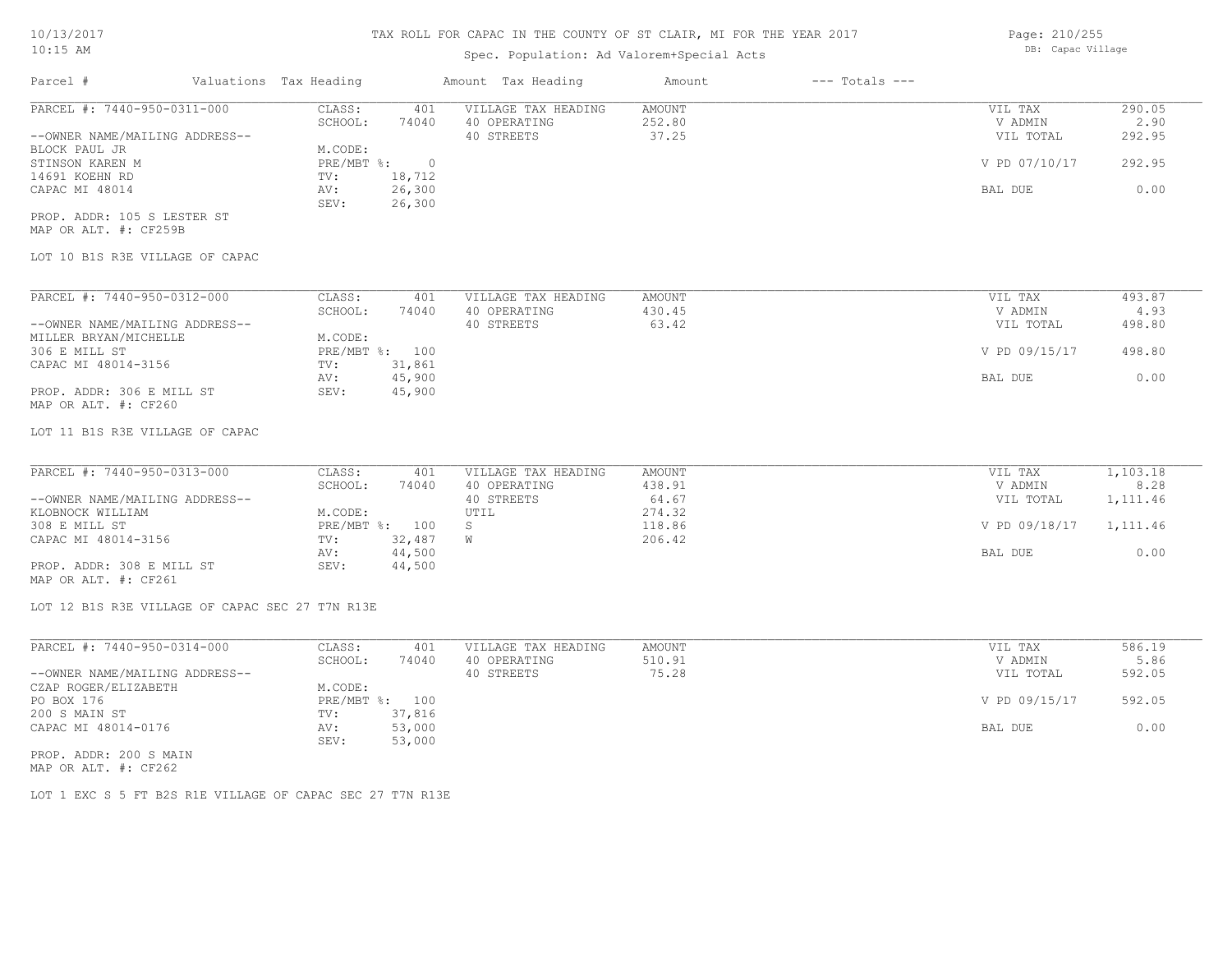### Spec. Population: Ad Valorem+Special Acts

Page: 211/255 DB: Capac Village

| Parcel #                       | Valuations Tax Heading |                | Amount Tax Heading  | Amount | $---$ Totals $---$ |               |        |
|--------------------------------|------------------------|----------------|---------------------|--------|--------------------|---------------|--------|
| PARCEL #: 7440-950-0315-000    | CLASS:                 | 401            | VILLAGE TAX HEADING | AMOUNT |                    | VIL TAX       | 777.27 |
|                                | SCHOOL:                | 74040          | 40 OPERATING        | 677.45 |                    | V ADMIN       | 7.77   |
| --OWNER NAME/MAILING ADDRESS-- |                        |                | 40 STREETS          | 99.82  |                    | VIL TOTAL     | 785.04 |
| LANG CARL                      | M.CODE:                |                |                     |        |                    |               |        |
| 202 S MAIN ST                  |                        | PRE/MBT %: 100 |                     |        |                    | V PD 09/06/17 | 785.04 |
| CAPAC MI 48014-3716            | TV:                    | 50,143         |                     |        |                    |               |        |
|                                | AV:                    | 69,100         |                     |        |                    | BAL DUE       | 0.00   |
| PROP. ADDR: 202 S MAIN         | SEV:                   | 69,100         |                     |        |                    |               |        |
|                                |                        |                |                     |        |                    |               |        |

MAP OR ALT. #: CF263

LOT 2 & S 5 FT OF LOT 1 B2S R1E VILLAGE OF CAPAC SEC 27 T7N R13E

| PARCEL #: 7440-950-0316-000    | CLASS:     | 401    | VILLAGE TAX HEADING | AMOUNT | VIL TAX       | 688.20 |
|--------------------------------|------------|--------|---------------------|--------|---------------|--------|
|                                | SCHOOL:    | 74040  | 40 OPERATING        | 599.82 | V ADMIN       | 6.88   |
| --OWNER NAME/MAILING ADDRESS-- |            |        | 40 STREETS          | 88.38  | VIL TOTAL     | 695.08 |
| CLOR CHARLES/ DEANNA           | M.CODE:    | 00LSB  |                     |        |               |        |
| 204 S MAIN ST                  | PRE/MBT %: | 100    |                     |        | V PD 08/10/17 | 695.08 |
| CAPAC MI 48014-3716            | TV:        | 44,397 |                     |        |               |        |
|                                | AV:        | 59,300 |                     |        | BAL DUE       | 0.00   |
| PROP. ADDR: 204 S MAIN         | SEV:       | 59,300 |                     |        |               |        |
| MAP OR ALT. #: CF264           |            |        |                     |        |               |        |

R13E N 82.42 FT, TH W TO ST TH S 84.16 FT TO BEG. B2S R1E VILLAGE OF CAPAC SEC 27 T7N PART OF LOTS 3 & 4 BEG 177.44 FT N OF SW COR LOT 5, TH N 89 DEG 4 MIN E 150 FT, TH

| PARCEL #: 7440-950-0317-000    | CLASS:     | 401    | VILLAGE TAX HEADING | AMOUNT | VIL TAX       | 506.80 |
|--------------------------------|------------|--------|---------------------|--------|---------------|--------|
|                                | SCHOOL:    | 74040  | 40 OPERATING        | 441.72 | V ADMIN       | 5.06   |
| --OWNER NAME/MAILING ADDRESS-- |            |        | 40 STREETS          | 65.08  | VIL TOTAL     | 511.86 |
| CLOR CHARLES D                 | M.CODE:    |        |                     |        |               |        |
| CLOR DEANNA M                  | PRE/MBT %: |        |                     |        | V PD 09/15/17 | 511.86 |
| 204 S MAIN ST                  | TV:        | 32,695 |                     |        |               |        |
| CAPAC MI 48014                 | AV:        | 43,800 |                     |        | BAL DUE       | 0.00   |
|                                | SEV:       | 43,800 |                     |        |               |        |

MAP OR ALT. #: CF265 PROP. ADDR: 206 S MAIN

R13E TH S 89 DEG 4 MIN W 150 FT, TH S 55 FT TO BEG. B2S R1E VILLAGE OF CAPAC SEC 27 T7N PART LOT 4 BEG 122.44 FT N OF SW COR LOT 5, TH N 89 DEG 4 MIN E 150 FT, TH N 55 FT,

| PARCEL #: 7440-950-0318-000    | CLASS:       | 401    | VILLAGE TAX HEADING | AMOUNT | VIL TAX       | 428.70 |
|--------------------------------|--------------|--------|---------------------|--------|---------------|--------|
|                                | SCHOOL:      | 74040  | 40 OPERATING        | 373.65 | V ADMIN       | 4.28   |
| --OWNER NAME/MAILING ADDRESS-- |              |        | 40 STREETS          | 55.05  | VIL TOTAL     | 432.98 |
| GEBBIE EDWARD M                | M.CODE:      |        |                     |        |               |        |
| WILLIAM GEBBIE JR              | $PRE/MBT$ %: | 100    |                     |        | V PD 07/18/17 | 432.98 |
| 59675 KITTLE RD                | TV:          | 27,657 |                     |        |               |        |
| WASHINGTON MI 48094            | AV:          | 37,700 |                     |        | BAL DUE       | 0.00   |
|                                | SEV:         | 37,700 |                     |        |               |        |
| PROP. ADDR: 208 S MAIN         |              |        |                     |        |               |        |

MAP OR ALT. #: CF266

VILLAGE OF CAPAC 150' EXC S 65.2' OF W 113' OF LOT 5 MEAS ALG & AT RT/ANG TO W LOT LINE B2S R1E THAT PART OF LOTS 4 & 5 LYING S OF A LINE, BEG 122.44' N OF SW COR LOT 5,TH N89ª4'E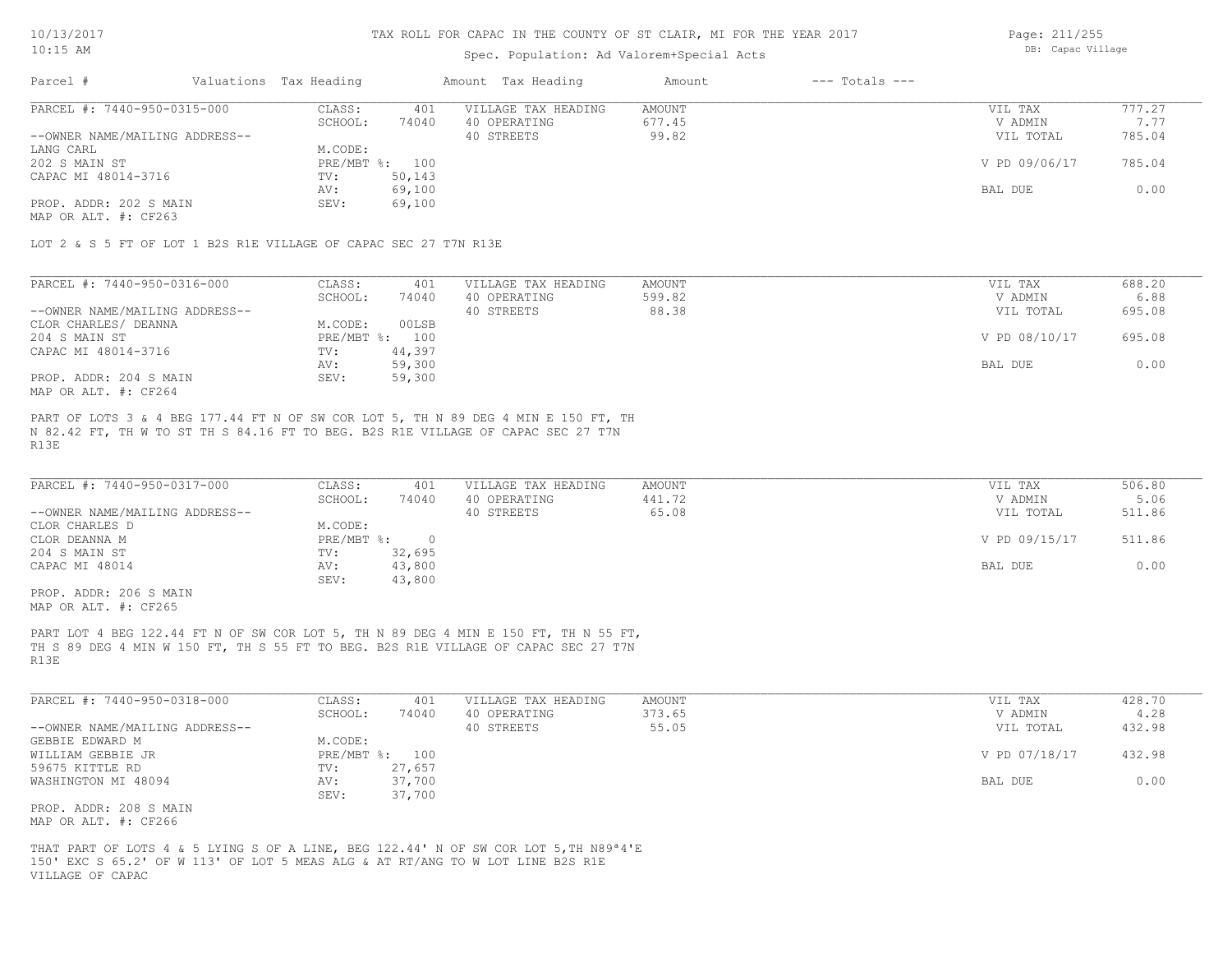### Spec. Population: Ad Valorem+Special Acts

| Page: 212/255     |
|-------------------|
| DB: Capac Village |

| Parcel #                       | Valuations Tax Heading |        | Amount Tax Heading  | Amount | $---$ Totals $---$ |               |        |
|--------------------------------|------------------------|--------|---------------------|--------|--------------------|---------------|--------|
| PARCEL #: 7440-950-0319-000    | CLASS:                 | 401    | VILLAGE TAX HEADING | AMOUNT |                    | VIL TAX       | 340.04 |
|                                | SCHOOL:                | 74040  | 40 OPERATING        | 296.37 |                    | V ADMIN       | 3.40   |
| --OWNER NAME/MAILING ADDRESS-- |                        |        | 40 STREETS          | 43.67  |                    | VIL TOTAL     | 343.44 |
| CLAY JANINE                    | M.CODE:                |        |                     |        |                    |               |        |
| 210 S MAIN ST                  | PRE/MBT %: 100         |        |                     |        |                    | V PD 08/21/17 | 343.44 |
| CAPAC MI 48014-3716            | TV:                    | 21,937 |                     |        |                    |               |        |
|                                | AV:                    | 30,000 |                     |        |                    | BAL DUE       | 0.00   |
| PROP. ADDR: 210 S MAIN         | SEV:                   | 30,000 |                     |        |                    |               |        |
| MAP OR ALT. #: CF267           |                        |        |                     |        |                    |               |        |

FT B2S R1E VILLAGE OF CAPAC SEC 27 T7N R13E FR LOT 5 EXC E 37 FT & EXC PART N OF A LINE BEG 65.2 FT N OF SW COR LOT 5, TH E 113

| PARCEL #: 7440-950-0320-000    | CLASS:     | 402    | VILLAGE TAX HEADING | AMOUNT | 148.20<br>VIL TAX       |  |
|--------------------------------|------------|--------|---------------------|--------|-------------------------|--|
|                                | SCHOOL:    | 74040  | 40 OPERATING        | 129.17 | V ADMIN<br>1.48         |  |
| --OWNER NAME/MAILING ADDRESS-- |            |        | 40 STREETS          | 19.03  | 149.68<br>VIL TOTAL     |  |
| RODRIGUEZ JOSE                 | M.CODE:    |        |                     |        |                         |  |
| P.O. BOX 292                   | PRE/MBT %: | $\cap$ |                     |        | V PD 08/02/17<br>149.68 |  |
| CAPAC MI 48014                 | TV:        | 9,561  |                     |        |                         |  |
|                                | AV:        | 14,300 |                     |        | 0.00<br>BAL DUE         |  |
| PROP. ADDR: S WALKER ST        | SEV:       | 14,300 |                     |        |                         |  |
| MAP OR ALT. #: CF268           |            |        |                     |        |                         |  |

ROW TO BEG 159.14' TH W 150', TH S ALONG W LINE OF LOT TO N LINE OF R.R. ROW, TH E'LY ALONG CAPAC BEING DESCRIBE PER QUITE TITLE JUDGEMENT AS: BEG AT SE COR OF LOT 6, TH N LOT 6 B2S R1E VILLAGE OF CAPAC SEC 27 T7N R13E PART OF LOT 6 B2S R1E VILLAGE OF

| PARCEL #: 7440-950-0321-000    | CLASS:  | 401            | VILLAGE TAX HEADING | AMOUNT | VIL TAX       | 634.77 |
|--------------------------------|---------|----------------|---------------------|--------|---------------|--------|
|                                | SCHOOL: | 74040          | 40 OPERATING        | 553.25 | V ADMIN       | 6.34   |
| --OWNER NAME/MAILING ADDRESS-- |         |                | 40 STREETS          | 81.52  | VIL TOTAL     | 641.11 |
| RODRIGUEZ JOSE A.              | M.CODE: | 00WBF          |                     |        |               |        |
| 209 S WALKER ST                |         | PRE/MBT %: 100 |                     |        | V PD 09/01/17 | 641.11 |
| CAPAC MI 48014-3732            | TV:     | 40,950         |                     |        |               |        |
|                                | AV:     | 55,300         |                     |        | BAL DUE       | 0.00   |
| PROP. ADDR: 209 S WALKER ST    | SEV:    | 55,300         |                     |        |               |        |
| MAP OR ALT. #: CF269           |         |                |                     |        |               |        |

LOT 7 & S 13' OF LOT 8 B2S R1E VILLAGE OF CAPAC

| PARCEL #: 7440-950-0322-000    | CLASS:         | 401    | VILLAGE TAX HEADING | AMOUNT | VIL TAX       | 702.20 |
|--------------------------------|----------------|--------|---------------------|--------|---------------|--------|
|                                | SCHOOL:        | 74040  | 40 OPERATING        | 612.02 | V ADMIN       | 7.02   |
| --OWNER NAME/MAILING ADDRESS-- |                |        | 40 STREETS          | 90.18  | VIL TOTAL     | 709.22 |
| PRINTZ FRANK J JR              | M.CODE:        | COREL  |                     |        |               |        |
| 207 S WALKER ST                | PRE/MBT %: 100 |        |                     |        | V PD 09/18/17 | 709.22 |
| CAPAC MI 48014-3732            | TV:            | 45,300 |                     |        |               |        |
|                                | AV:            | 45,300 |                     |        | BAL DUE       | 0.00   |
| PROP. ADDR: 207 S WALKER ST    | SEV:           | 45,300 |                     |        |               |        |
| MAP OR ALT. #: CF270           |                |        |                     |        |               |        |

N62' OF LOT 8 B2S R1E VILLAGE OF CAPAC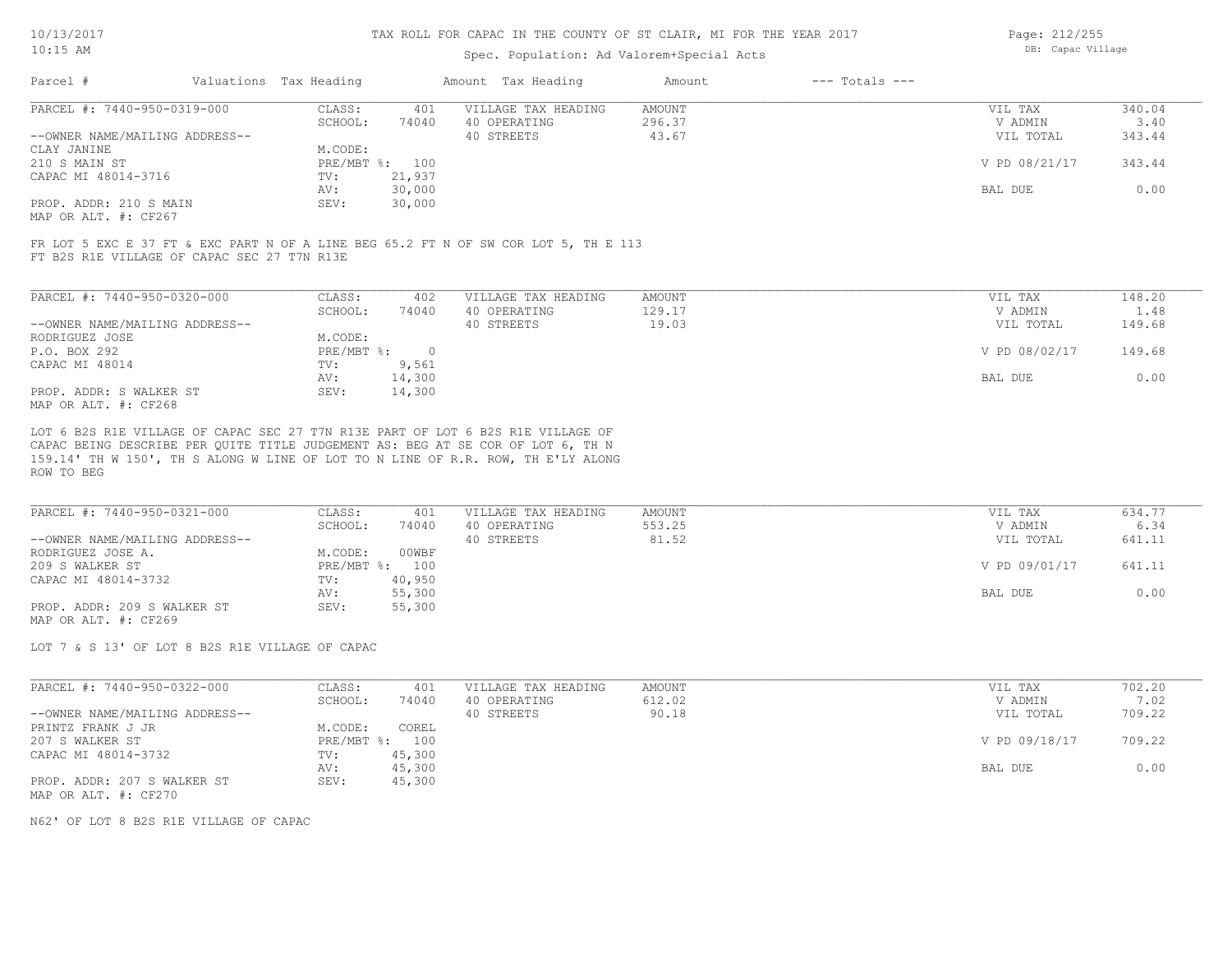# Spec. Population: Ad Valorem+Special Acts

Page: 213/255 DB: Capac Village

| Parcel #                       | Valuations Tax Heading |        | Amount Tax Heading  | Amount | $---$ Totals $---$ |               |        |
|--------------------------------|------------------------|--------|---------------------|--------|--------------------|---------------|--------|
| PARCEL #: 7440-950-0323-000    | CLASS:                 | 401    | VILLAGE TAX HEADING | AMOUNT |                    | VIL TAX       | 492.27 |
|                                | SCHOOL:                | 74040  | 40 OPERATING        | 429.05 |                    | V ADMIN       | 4.92   |
| --OWNER NAME/MAILING ADDRESS-- |                        |        | 40 STREETS          | 63.22  |                    | VIL TOTAL     | 497.19 |
| ASSELEN WOODROW ET-AL          | M.CODE:                |        |                     |        |                    |               |        |
| 205 S WALKER ST                | PRE/MBT %:             | 100    |                     |        |                    | V PD 08/04/17 | 497.19 |
| CAPAC MI 48014-3732            | TV:                    | 31,757 |                     |        |                    |               |        |
|                                | AV:                    | 44,400 |                     |        |                    | BAL DUE       | 0.00   |
| PROP. ADDR: 205 S WALKER ST    | SEV:                   | 44,400 |                     |        |                    |               |        |
| MAP OR ALT. #: CF271           |                        |        |                     |        |                    |               |        |

LOT 9 B2S R1E VILLAGE OF CAPAC SEC 27 T7N R13E

| PARCEL #: 7440-950-0324-000    | CLASS:     | 401    | VILLAGE TAX HEADING | AMOUNT | VIL TAX       | 480.53 |
|--------------------------------|------------|--------|---------------------|--------|---------------|--------|
|                                | SCHOOL:    | 74040  | 40 OPERATING        | 418.82 | V ADMIN       | 4.80   |
| --OWNER NAME/MAILING ADDRESS-- |            |        | 40 STREETS          | 61.71  | VIL TOTAL     | 485.33 |
| KONING DONALD J                | M.CODE:    |        |                     |        |               |        |
| KONING DARLENE J               | PRE/MBT %: |        |                     |        | V PD 08/30/17 | 485.33 |
| 7270 MARTIN RD                 | TV:        | 31,000 |                     |        |               |        |
| IMLAY CITY MI 48444            | AV:        | 31,000 |                     |        | BAL DUE       | 0.00   |
|                                | SEV:       | 31,000 |                     |        |               |        |
| PROP. ADDR: 203 S WALKER ST    |            |        |                     |        |               |        |

MAP OR ALT. #: CF272

E88 FT OF LOT 10 B2S R1E VILLAGE OF CAPAC SEC 27 T7N R13E

| PARCEL #: 7440-950-0325-000    | CLASS:     | 401    | VILLAGE TAX HEADING | AMOUNT | VIL TAX       | 278.91 |
|--------------------------------|------------|--------|---------------------|--------|---------------|--------|
|                                | SCHOOL:    | 74040  | 40 OPERATING        | 243.09 | V ADMIN       | 2.78   |
| --OWNER NAME/MAILING ADDRESS-- |            |        | 40 STREETS          | 35.82  | VIL TOTAL     | 281.69 |
| GROENEWOUD PAUL                | M.CODE:    |        |                     |        |               |        |
| 73299 MCFADDEN                 | PRE/MBT %: |        |                     |        | V PD 08/21/17 | 281.69 |
| ARMADA MI 48005                | TV:        | 17,993 |                     |        |               |        |
|                                | AV:        | 23,700 |                     |        | BAL DUE       | 0.00   |
| PROP. ADDR: 106 E MEIER ST     | SEV:       | 23,700 |                     |        |               |        |
| MAP OR ALT. #: CF273           |            |        |                     |        |               |        |

LOT 10 EXC THE E 88 FT B2S R1E VILLAGE OF CAPAC SEC 27 T7N R13E

| PARCEL #: 7440-950-0326-000    | CLASS:  | 401            | VILLAGE TAX HEADING | AMOUNT | VIL TAX       | 689.16 |
|--------------------------------|---------|----------------|---------------------|--------|---------------|--------|
|                                | SCHOOL: | 74040          | 40 OPERATING        | 600.66 | V ADMIN       | 6.89   |
| --OWNER NAME/MAILING ADDRESS-- |         |                | 40 STREETS          | 88.50  | VIL TOTAL     | 696.05 |
| KEGLER NICHOLE                 | M.CODE: |                |                     |        |               |        |
| KEGLER JOHNATHON               |         | PRE/MBT %: 100 |                     |        | V PD 09/06/17 | 696.05 |
| P.O.BOX 625                    | TV:     | 44,459         |                     |        |               |        |
| CAPAC MI 48014                 | AV:     | 60,900         |                     |        | BAL DUE       | 0.00   |
|                                | SEV:    | 60,900         |                     |        |               |        |
| PROP. ADDR: 202 S WALKER ST    |         |                |                     |        |               |        |

MAP OR ALT. #: CF274A

LOT 1 B2S R2E VILLAGE OF CAPAC SEC 27 T7N R13E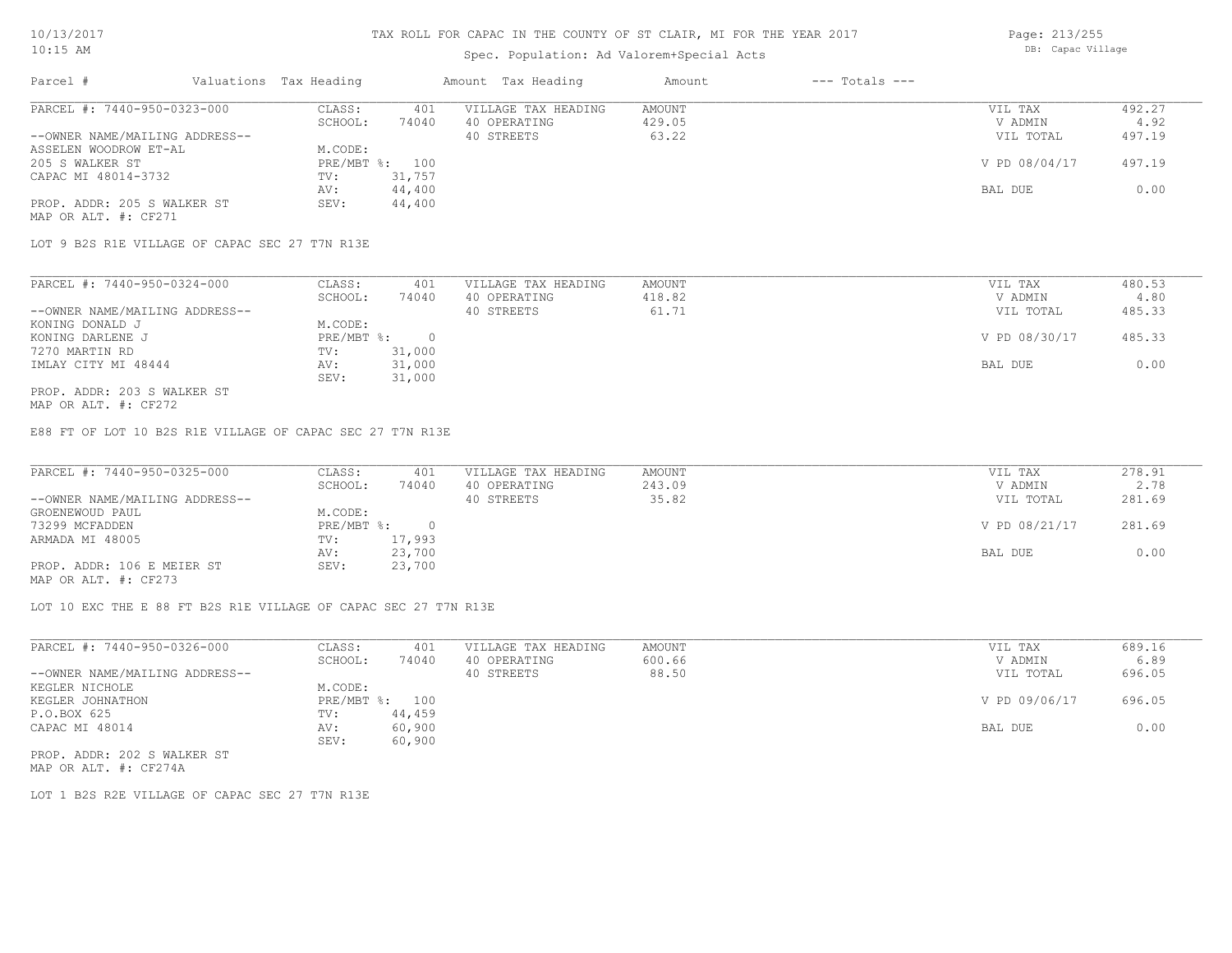# Spec. Population: Ad Valorem+Special Acts

| Parcel #                       | Valuations Tax Heading |        | Amount Tax Heading  | Amount | $---$ Totals $---$ |               |        |
|--------------------------------|------------------------|--------|---------------------|--------|--------------------|---------------|--------|
| PARCEL #: 7440-950-0327-000    | CLASS:                 | 401    | VILLAGE TAX HEADING | AMOUNT |                    | VIL TAX       | 514.79 |
|                                | SCHOOL:                | 74040  | 40 OPERATING        | 448.68 |                    | V ADMIN       | 5.14   |
| --OWNER NAME/MAILING ADDRESS-- |                        |        | 40 STREETS          | 66.11  |                    | VIL TOTAL     | 519.93 |
| HAYDEN ALAN D                  | M.CODE:                |        |                     |        |                    |               |        |
| HAYDEN AMANDA L                | $PRE/MBT$ %:           |        |                     |        |                    | V PD 09/15/17 | 519.93 |
| 2252 CAPAC RD                  | TV:                    | 33,210 |                     |        |                    |               |        |
| ALLENTON MI 48002-1810         | AV:                    | 45,400 |                     |        |                    | BAL DUE       | 0.00   |
|                                | SEV:                   | 45,400 |                     |        |                    |               |        |
| PROP. ADDR: 204 S WALKER ST    |                        |        |                     |        |                    |               |        |

MAP OR ALT. #: CF274B

LOT 2 B2S R2E VILLAGE OF CAPAC SEC 27 T7N R13E

| PARCEL #: 7440-950-0328-000    | CLASS:  | 401            | VILLAGE TAX HEADING | AMOUNT | VIL TAX       | 533.87 |
|--------------------------------|---------|----------------|---------------------|--------|---------------|--------|
|                                | SCHOOL: | 74040          | 40 OPERATING        | 465.31 | V ADMIN       | 5.33   |
| --OWNER NAME/MAILING ADDRESS-- |         |                | 40 STREETS          | 68.56  | VIL TOTAL     | 539.20 |
| ROJAS SATIAGO / MARIA          | M.CODE: |                |                     |        |               |        |
| 206 S WALKER ST                |         | PRE/MBT %: 100 |                     |        | V PD 09/15/17 | 539.20 |
| CAPAC MI 48014-3731            | TV:     | 34,441         |                     |        |               |        |
|                                | AV:     | 48,000         |                     |        | BAL DUE       | 0.00   |
| PROP. ADDR: 206 S WALKER ST    | SEV:    | 48,000         |                     |        |               |        |
| MAP OR ALT. #: CF275           |         |                |                     |        |               |        |

LOT 3 B2S R2E VILLAGE OF CAPAC SEC 27 T7N R13E

| PARCEL #: 7440-950-0329-000    | CLASS:     | 401    | VILLAGE TAX HEADING | AMOUNT | VIL TAX       | 429.91 |
|--------------------------------|------------|--------|---------------------|--------|---------------|--------|
|                                | SCHOOL:    | 74040  | 40 OPERATING        | 374.70 | V ADMIN       | 4.29   |
| --OWNER NAME/MAILING ADDRESS-- |            |        | 40 STREETS          | 55.21  | VIL TOTAL     | 434.20 |
| BIEGANOWSKI DAVID              | M.CODE:    |        |                     |        |               |        |
| 16093 IMLAY CITY RD            | PRE/MBT %: |        |                     |        | V PD 07/26/17 | 434.20 |
| CAPAC MI 48014                 | TV:        | 27,734 |                     |        |               |        |
|                                | AV:        | 39,100 |                     |        | BAL DUE       | 0.00   |
| PROP. ADDR: 210 S WALKER ST    | SEV:       | 39,100 |                     |        |               |        |
| MAP OR ALT. #: CF276A1         |            |        |                     |        |               |        |

LOT 4 BLK 2 S R2E VILLAGE OF CAPAC

| PARCEL #: 7440-950-0329-250    | CLASS:     | 401    | VILLAGE TAX HEADING | AMOUNT | VIL TAX       | 406.23 |
|--------------------------------|------------|--------|---------------------|--------|---------------|--------|
|                                | SCHOOL:    | 74040  | 40 OPERATING        | 354.06 | V ADMIN       | 4.06   |
| --OWNER NAME/MAILING ADDRESS-- |            |        | 40 STREETS          | 52.17  | VIL TOTAL     | 410.29 |
| KONING DONALD J (TRUST)        | M.CODE:    |        |                     |        |               |        |
| 7270 MARTIN RD.                | PRE/MBT %: |        |                     |        | V PD 09/11/17 | 410.29 |
| IMLAY CITY MI 48444            | TV:        | 26,207 |                     |        |               |        |
|                                | AV:        | 36,400 |                     |        | BAL DUE       | 0.00   |
| PROP. ADDR: 208 S WALKER ST    | SEV:       | 36,400 |                     |        |               |        |
| MAP OR ALT. #: CF276A2         |            |        |                     |        |               |        |

LOTS 5 & 6 BLK B2 S R2E VILLAGE OF CAPAC

Page: 214/255 DB: Capac Village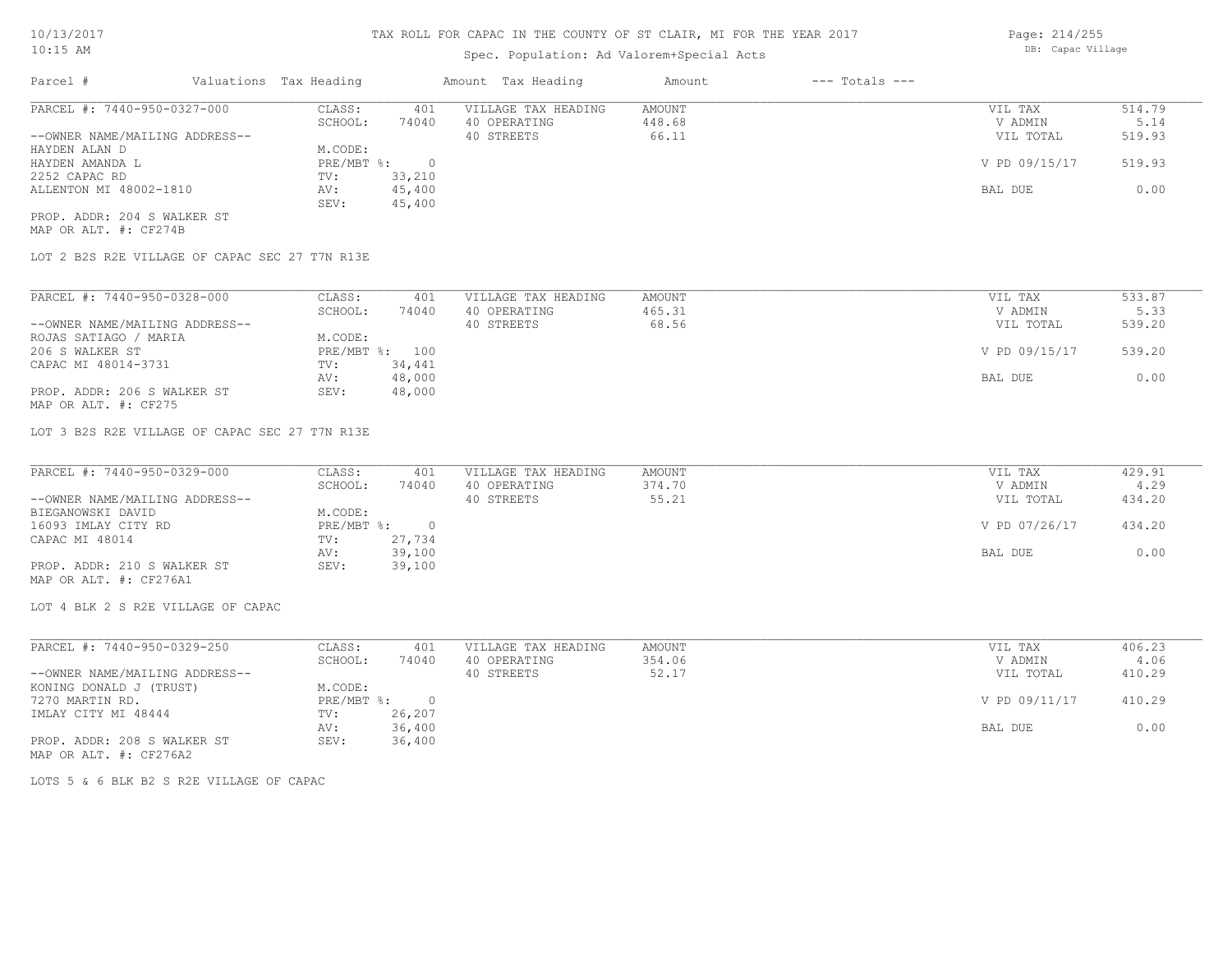# Spec. Population: Ad Valorem+Special Acts

Page: 215/255 DB: Capac Village

| Parcel #                                                       |         | Valuations Tax Heading | Amount Tax Heading |                     | Amount | $---$ Totals $---$ |               |        |  |
|----------------------------------------------------------------|---------|------------------------|--------------------|---------------------|--------|--------------------|---------------|--------|--|
| PARCEL #: 7440-950-0330-000                                    |         | CLASS:                 | 401                | VILLAGE TAX HEADING | AMOUNT |                    | VIL TAX       | 176.03 |  |
|                                                                | SCHOOL: | 74040                  | 40 OPERATING       | 153.43              |        | V ADMIN            | 1.76          |        |  |
| --OWNER NAME/MAILING ADDRESS--                                 |         |                        |                    | 40 STREETS          | 22.60  |                    | VIL TOTAL     | 177.79 |  |
| GREEN HORIZON LAWN SPRAY CO                                    |         | M.CODE:                |                    |                     |        |                    |               |        |  |
| PO BOX 303                                                     |         | $PRE/MBT$ %:           |                    |                     |        |                    | V PD 07/18/17 | 177.79 |  |
| WASHINGTON MI 48094                                            |         | TV:                    | 11,357             |                     |        |                    |               |        |  |
|                                                                |         | AV:                    | 26,500             |                     |        |                    | BAL DUE       | 0.00   |  |
| PROP. ADDR: S HUNTER STREET                                    |         | SEV:                   | 26,500             |                     |        |                    |               |        |  |
| $\cdots$ $\cdots$ $\cdots$ $\cdots$ $\cdots$ $\cdots$ $\cdots$ |         |                        |                    |                     |        |                    |               |        |  |

MAP OR ALT. #: CF276B

S50 FT OF LOT 8 & ALL OF FRAC LOT 7 B2S R2E VILLAGE OF CAPAC SEC 27 T7N R13E

| PARCEL #: 7440-950-0331-000     | CLASS:     | 402    | VILLAGE TAX HEADING | AMOUNT | VIL TAX       | 116.15 |
|---------------------------------|------------|--------|---------------------|--------|---------------|--------|
|                                 | SCHOOL:    | 74040  | 40 OPERATING        | 101.24 | V ADMIN       | 1.16   |
| --OWNER NAME/MAILING ADDRESS--  |            |        | 40 STREETS          | 14.91  | VIL TOTAL     | 117.31 |
| GREEN HORIZON LAWN SPRAY CO     | M.CODE:    |        |                     |        |               |        |
| PO BOX 303                      | PRE/MBT %: |        |                     |        | V PD 07/18/17 | 117.31 |
| WASHINGTON MI 48094             | TV:        | 7,494  |                     |        |               |        |
|                                 | AV:        | 15,700 |                     |        | BAL DUE       | 0.00   |
| PROP. ADDR: 215 S HUNTER STREET | SEV:       | 15,700 |                     |        |               |        |
| MAP OR ALT. #: CF276C           |            |        |                     |        |               |        |

LOTS 8 & 9 EXC S 50 FT OF LOT 8 B2S R2E VILLAGE OF CAPAC SEC 27 T7N R13E

| PARCEL #: 7440-950-0332-000     | CLASS:  | 401            | VILLAGE TAX HEADING | AMOUNT | VIL TAX       | 455.00 |
|---------------------------------|---------|----------------|---------------------|--------|---------------|--------|
|                                 | SCHOOL: | 74040          | 40 OPERATING        | 396.57 | V ADMIN       | 4.55   |
| --OWNER NAME/MAILING ADDRESS--  |         |                | 40 STREETS          | 58.43  | VIL TOTAL     | 459.55 |
| ROJAS LUIS D/JULIE              | M.CODE: | 00WBF          |                     |        |               |        |
| 205 S HUNTER ST                 |         | PRE/MBT %: 100 |                     |        | V PD 09/01/17 | 459.55 |
| CAPAC MI 48014-3709             | TV:     | 29,353         |                     |        |               |        |
|                                 | AV:     | 39,900         |                     |        | BAL DUE       | 0.00   |
| PROP. ADDR: 205 S HUNTER STREET | SEV:    | 39,900         |                     |        |               |        |
| MAP OR ALT. #: CF276D           |         |                |                     |        |               |        |

LOT 10 B2S R2E VILLAGE OF CAPAC SEC 27 T7N R13E

| PARCEL #: 7440-950-0333-000      | CLASS:     | 401    | VILLAGE TAX HEADING | AMOUNT | VIL TAX   | 463.09 |
|----------------------------------|------------|--------|---------------------|--------|-----------|--------|
|                                  | SCHOOL:    | 74040  | 40 OPERATING        | 403.62 | V ADMIN   | 4.63   |
| --OWNER NAME/MAILING ADDRESS--   |            |        | 40 STREETS          | 59.47  | VIL TOTAL | 467.72 |
| RAHM ANNETTE/KEVIN E. STRICKLAND | M.CODE:    |        |                     |        |           |        |
| 203 S HUNTER ST                  | PRE/MBT %: | 100    |                     |        | BAL DUE   | 467.72 |
| CAPAC MI 48014                   | TV:        | 29,875 |                     |        |           |        |
|                                  | AV:        | 41,500 |                     |        |           |        |
| PROP. ADDR: 203 S HUNTER STREET  | SEV:       | 41,500 |                     |        |           |        |
| MAP OR ALT. #: CF277             |            |        |                     |        |           |        |

LOT 11 B2S R2E VILLAGE OF CAPAC SEC 27 T7N R13E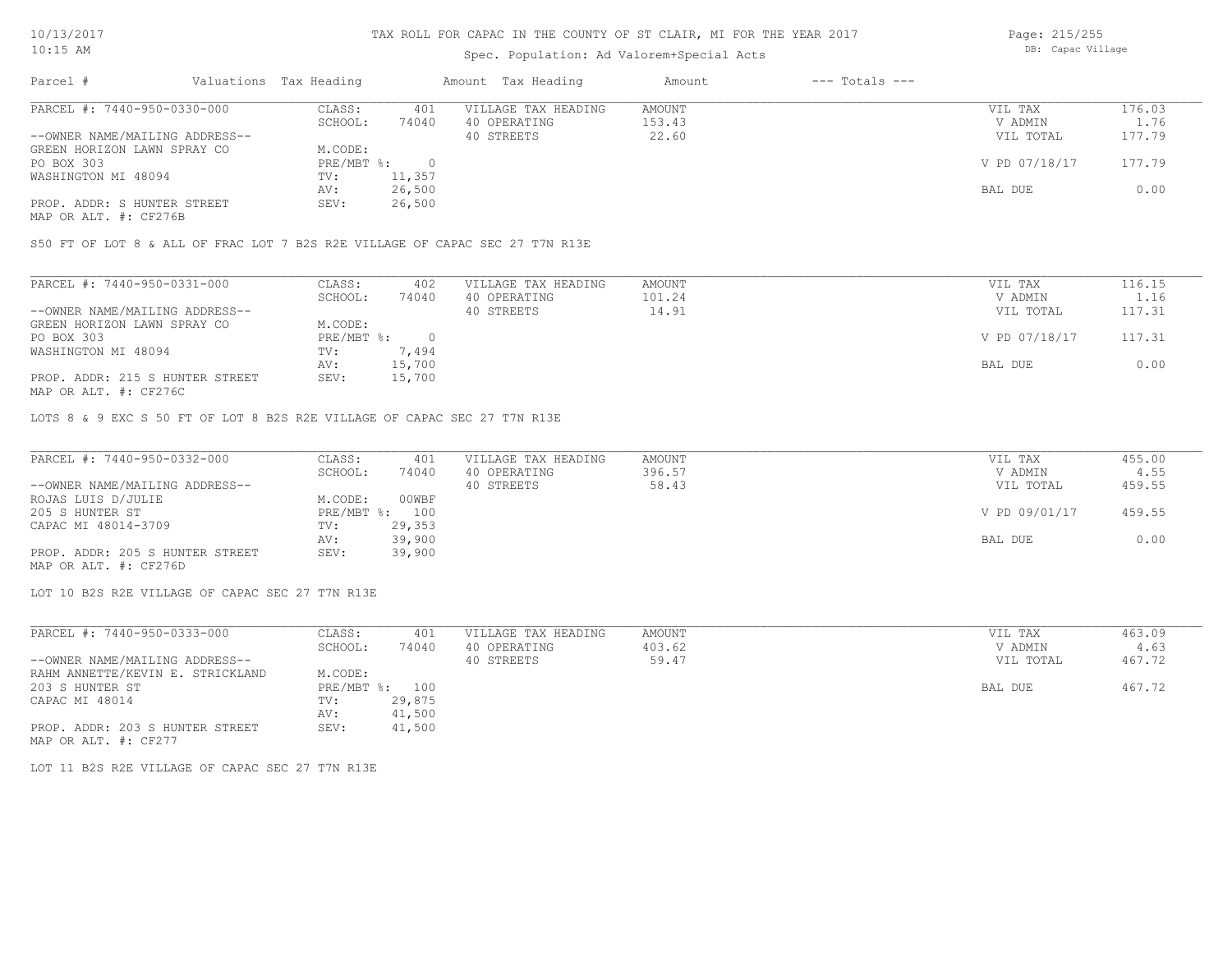# Spec. Population: Ad Valorem+Special Acts

Page: 216/255 DB: Capac Village

| Parcel #                                                      | Valuations Tax Heading |                           |                  | Amount Tax Heading                                                                  | Amount                           | $---$ Totals $---$ |                                 |                          |
|---------------------------------------------------------------|------------------------|---------------------------|------------------|-------------------------------------------------------------------------------------|----------------------------------|--------------------|---------------------------------|--------------------------|
| PARCEL #: 7440-950-0334-000<br>--OWNER NAME/MAILING ADDRESS-- |                        | CLASS:<br>SCHOOL:         | 401<br>74040     | VILLAGE TAX HEADING<br>40 OPERATING<br>40 STREETS                                   | <b>AMOUNT</b><br>414.90<br>61.13 |                    | VIL TAX<br>V ADMIN<br>VIL TOTAL | 476.03<br>4.76<br>480.79 |
| AGUILAR MIGUEL                                                |                        | M.CODE:<br>PRE/MBT %: 0   |                  |                                                                                     |                                  |                    |                                 | 480.79                   |
| 5911 N CAPAC ROAD<br>CAPAC MI 48014                           |                        | TV:                       | 30,710           |                                                                                     |                                  |                    | V PD 09/13/17                   |                          |
| PROP. ADDR: 201 S HUNTER STREET                               |                        | AV:<br>SEV:               | 48,100<br>48,100 |                                                                                     |                                  |                    | BAL DUE                         | 0.00                     |
| MAP OR ALT. #: CF278                                          |                        |                           |                  |                                                                                     |                                  |                    |                                 |                          |
| LOT 12 B2S R2E VILLAGE OF CAPAC SEC 27 T7N R13E               |                        |                           |                  |                                                                                     |                                  |                    |                                 |                          |
| PARCEL #: 7440-950-0335-000                                   |                        | CLASS:                    | 401              | VILLAGE TAX HEADING                                                                 | AMOUNT                           |                    | VIL TAX                         | 521.94                   |
|                                                               |                        | SCHOOL:                   | 74040            | 40 OPERATING                                                                        | 454.91                           |                    | V ADMIN                         | 5.21                     |
| --OWNER NAME/MAILING ADDRESS--                                |                        |                           |                  | 40 STREETS                                                                          | 67.03                            |                    | VIL TOTAL                       | 527.15                   |
| MURPHY ELIZABETH                                              |                        | M.CODE:                   |                  |                                                                                     |                                  |                    |                                 |                          |
| P.O. BOX 537<br>CAPAC MI 48014                                |                        | PRE/MBT %: 100<br>TV:     | 33,671           |                                                                                     |                                  |                    | BAL DUE                         | 527.15                   |
|                                                               |                        | AV:                       | 44,800           |                                                                                     |                                  |                    |                                 |                          |
| PROP. ADDR: 202 S HUNTER STREET                               |                        | SEV:                      | 44,800           |                                                                                     |                                  |                    |                                 |                          |
| MAP OR ALT. #: CF279                                          |                        |                           |                  |                                                                                     |                                  |                    |                                 |                          |
| PARCEL #: 7440-950-0336-000<br>--OWNER NAME/MAILING ADDRESS-- |                        | CLASS:<br>SCHOOL:         | 401<br>74040     | VILLAGE TAX HEADING<br>40 OPERATING<br>40 STREETS                                   | <b>AMOUNT</b><br>445.72<br>65.67 |                    | VIL TAX<br>V ADMIN<br>VIL TOTAL | 511.39<br>5.11<br>516.50 |
| QUINN JENNA M                                                 |                        | M.CODE:                   | OLALS            |                                                                                     |                                  |                    |                                 |                          |
| 204 S HUNTER ST                                               |                        | PRE/MBT %: 100            |                  |                                                                                     |                                  |                    | V PD 09/01/17                   | 516.50                   |
| CAPAC MI 48014                                                |                        | TV:<br>AV:                | 32,991<br>39,600 |                                                                                     |                                  |                    | BAL DUE                         | 0.00                     |
| PROP. ADDR: 204 S HUNTER STREET                               |                        | SEV:                      | 39,600           |                                                                                     |                                  |                    |                                 |                          |
| MAP OR ALT. #: CF280                                          |                        |                           |                  |                                                                                     |                                  |                    |                                 |                          |
| B2S R3E VILLAGE OF CAPAC SEC 27 T7N R13E                      |                        |                           |                  | THE S 75 FT OF THE N 150 FT OF THE W 160 FT OF PLATTED CEMETERY BLK, KNOWN AS LOT 2 |                                  |                    |                                 |                          |
| PARCEL #: 7440-950-0337-000                                   |                        | CLASS:                    | 401              | VILLAGE TAX HEADING                                                                 | <b>AMOUNT</b>                    |                    | VIL TAX                         | 423.93                   |
|                                                               |                        | SCHOOL:                   | 74040            | 40 OPERATING                                                                        | 369.49                           |                    | V ADMIN                         | 4.23                     |
| --OWNER NAME/MAILING ADDRESS--                                |                        |                           |                  | 40 STREETS                                                                          | 54.44                            |                    | VIL TOTAL                       | 428.16                   |
| SOWDEN JOSEPH<br>206 S HUNTER ST                              |                        | M.CODE:<br>PRE/MBT %: 100 | 00LSB            |                                                                                     |                                  |                    | V PD 08/10/17                   | 428.16                   |
| CAPAC MI 48014-3708                                           |                        | TV:                       | 27,349           |                                                                                     |                                  |                    |                                 |                          |
|                                                               |                        | AV:                       | 38,300           |                                                                                     |                                  |                    | BAL DUE                         | 0.00                     |
| PROP. ADDR: 206 S HUNTER STREET<br>MAP OR ALT. #: CF281       |                        | SEV:                      | 38,300           |                                                                                     |                                  |                    |                                 |                          |
| OF LOT 3 B2S R3E VILLAGE OF CAPAC                             |                        |                           |                  | THE S 75 FT OF THE N 225 FT OF THE W 160 FT OF PLATTED CEMETERY BLK, KNOWN AS PART  |                                  |                    |                                 |                          |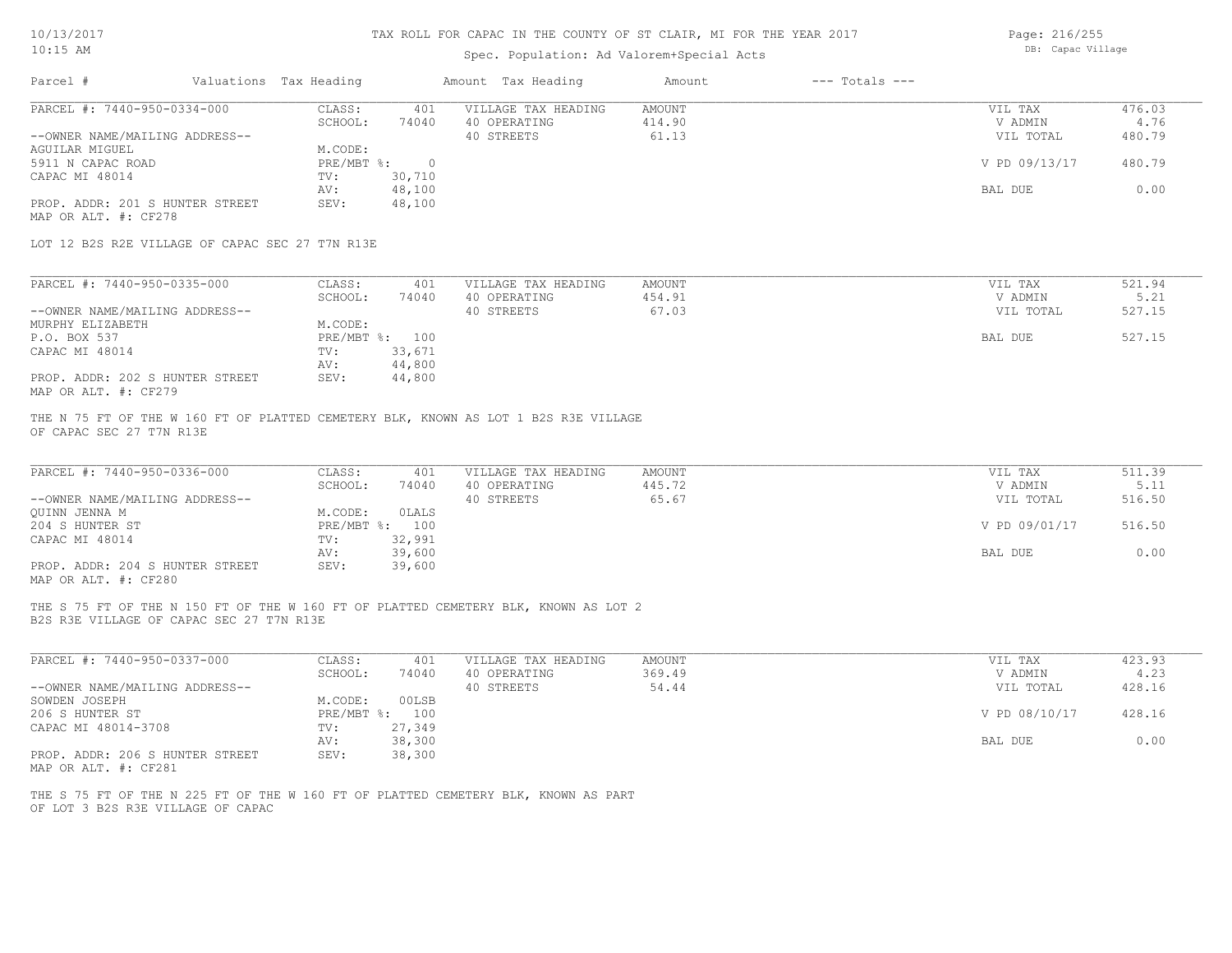# Spec. Population: Ad Valorem+Special Acts

Page: 217/255 DB: Capac Village

| Parcel #                                                      | Valuations Tax Heading |                        | Amount Tax Heading                                                                  | Amount                    | $---$ Totals $---$ |                                 |                          |
|---------------------------------------------------------------|------------------------|------------------------|-------------------------------------------------------------------------------------|---------------------------|--------------------|---------------------------------|--------------------------|
| PARCEL #: 7440-965-0001-000<br>--OWNER NAME/MAILING ADDRESS-- | CLASS:<br>SCHOOL:      | 402<br>74040           | VILLAGE TAX HEADING<br>40 OPERATING<br>40 STREETS                                   | AMOUNT<br>170.89<br>25.18 |                    | VIL TAX<br>V ADMIN<br>VIL TOTAL | 196.07<br>1.96<br>198.03 |
| HOMELAND DEVELOPMENT LLC                                      | M.CODE:                |                        |                                                                                     |                           |                    |                                 |                          |
| 2153 BENEDICT LANE<br>UTICA MI 48316                          |                        | PRE/MBT %: 0<br>12,649 |                                                                                     |                           |                    | BAL DUE                         | 198.03                   |
|                                                               | TV:<br>AV:             | 14,300                 |                                                                                     |                           |                    |                                 |                          |
| PROP. ADDR: ORCHARD STREET<br>MAP OR ALT. #: 951/1150         | SEV:                   | 14,300                 |                                                                                     |                           |                    |                                 |                          |
| LIBER 1988 PAGES 815 TO 840                                   |                        |                        | UNIT 1 ORCHARD CREST CONDOMINIUM ST CLAIR CONDOMINIUM PLAN NO. 155 RECORDED IN      |                           |                    |                                 |                          |
| PARCEL #: 7440-965-0002-000                                   | CLASS:                 | 402                    | VILLAGE TAX HEADING                                                                 | AMOUNT                    |                    | VIL TAX                         | 86.15                    |
|                                                               | SCHOOL:                | 74040                  | 40 OPERATING                                                                        | 75.09                     |                    | V ADMIN                         | 0.86                     |
| --OWNER NAME/MAILING ADDRESS--                                |                        |                        | 40 STREETS                                                                          | 11.06                     |                    | VIL TOTAL                       | 87.01                    |
| HOMELAND DEVELOPMENT LLC                                      | M.CODE:                |                        |                                                                                     |                           |                    |                                 |                          |
| 2153 BENEDICT LANE                                            | $PRE/MBT$ %:           | $\overline{0}$         |                                                                                     |                           |                    | BAL DUE                         | 87.01                    |
| UTICA MI 48316                                                | TV:                    | 5,558                  |                                                                                     |                           |                    |                                 |                          |
|                                                               | AV:                    | 14,300                 |                                                                                     |                           |                    |                                 |                          |
| PROP. ADDR: ORCHARD STREET<br>MAP OR ALT. #: 1151             | SEV:                   | 14,300                 |                                                                                     |                           |                    |                                 |                          |
| 1988 PAGES 815 TO 840<br>PARCEL #: 7440-965-0003-000          | CLASS:                 | 402                    | VILLAGE TAX HEADING                                                                 | AMOUNT                    |                    | VIL TAX                         | 86.15                    |
|                                                               | SCHOOL:                | 74040                  | 40 OPERATING                                                                        | 75.09                     |                    | V ADMIN                         | 0.86                     |
| --OWNER NAME/MAILING ADDRESS--<br>HOMELAND DEVELOPMENT LLC    | M.CODE:                |                        | 40 STREETS                                                                          | 11.06                     |                    | VIL TOTAL                       | 87.01                    |
| 5153 BENEDICT LANE                                            | $PRE/MBT$ %:           | $\overline{0}$         |                                                                                     |                           |                    | BAL DUE                         | 87.01                    |
| UTICA MI 48316                                                | TV:                    | 5,558                  |                                                                                     |                           |                    |                                 |                          |
|                                                               | AV:                    | 14,300                 |                                                                                     |                           |                    |                                 |                          |
| PROP. ADDR: ORCHARD STREET<br>MAP OR ALT. #: 1152             | SEV:                   | 14,300                 |                                                                                     |                           |                    |                                 |                          |
| 1988 PAGES 815 TO 840                                         |                        |                        | UNIT 3 ORCHARD CREST CONDOMINIUM ST CLAIR CONDOMINIUM PLAN NO.155 RECORDED IN LIBER |                           |                    |                                 |                          |
| PARCEL #: 7440-965-0004-000                                   | CLASS:<br>SCHOOL:      | 402<br>74040           | VILLAGE TAX HEADING<br>40 OPERATING                                                 | AMOUNT<br>75.09           |                    | VIL TAX<br>V ADMIN              | 86.15<br>0.86            |
| --OWNER NAME/MAILING ADDRESS--                                |                        |                        | 40 STREETS                                                                          | 11.06                     |                    | VIL TOTAL                       | 87.01                    |
| HOMELAND DEVELOPMENT LLC                                      | M.CODE:                |                        |                                                                                     |                           |                    |                                 |                          |
| 2153 BENEDICT LANE                                            |                        | PRE/MBT %: 0           |                                                                                     |                           |                    | BAL DUE                         | 87.01                    |
| UTICA MI 48316                                                | TV:                    | 5,558                  |                                                                                     |                           |                    |                                 |                          |
|                                                               | AV:                    | 14,300                 |                                                                                     |                           |                    |                                 |                          |
| PROP. ADDR: ORCHARD STREET<br>MAP OR ALT. #: CF1153           | SEV:                   | 14,300                 |                                                                                     |                           |                    |                                 |                          |
| LIBER 1988 PAGES 815 TO 840                                   |                        |                        | UNIT 4 ORCHARD CREST CONDOMINIUM ST CLAIR CONDOMINIUM PLAN NO. 155 RECORDED IN      |                           |                    |                                 |                          |
|                                                               |                        |                        |                                                                                     |                           |                    |                                 |                          |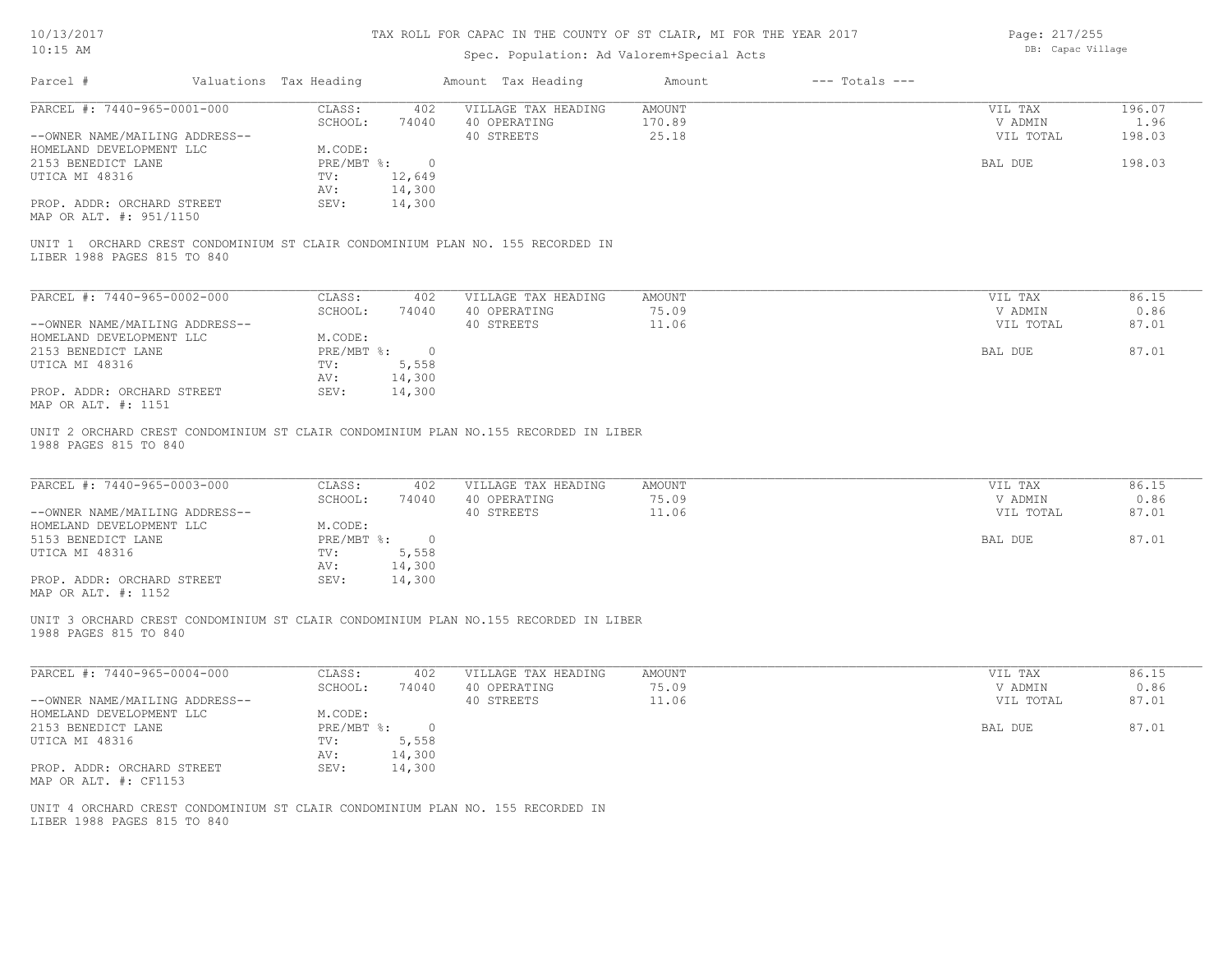### Spec. Population: Ad Valorem+Special Acts

| Page: 218/255     |
|-------------------|
| DB: Capac Village |

| Parcel #                       | Valuations Tax Heading |        | Amount Tax Heading  | Amount | $---$ Totals $---$ |           |       |
|--------------------------------|------------------------|--------|---------------------|--------|--------------------|-----------|-------|
| PARCEL #: 7440-965-0005-000    | CLASS:                 | 402    | VILLAGE TAX HEADING | AMOUNT |                    | VIL TAX   | 86.25 |
|                                | SCHOOL:                | 74040  | 40 OPERATING        | 75.18  |                    | V ADMIN   | 0.86  |
| --OWNER NAME/MAILING ADDRESS-- |                        |        | 40 STREETS          | 11.07  |                    | VIL TOTAL | 87.11 |
| HOMELAND DEVELOPMENT LLC       | M.CODE:                |        |                     |        |                    |           |       |
| 2153 BENEDICT LANE             | PRE/MBT %:             |        |                     |        |                    | BAL DUE   | 87.11 |
| UTICA MI 48316                 | TV:                    | 5,565  |                     |        |                    |           |       |
|                                | AV:                    | 14,300 |                     |        |                    |           |       |
| PROP. ADDR: ORCHARD STREET     | SEV:                   | 14,300 |                     |        |                    |           |       |
| MAP OR ALT. #: CF1154/1200     |                        |        |                     |        |                    |           |       |

1988 PAGES 815 TO 840 UNIT 5 ORCHARD CREST CONDOMINIUM ST CLAIR CONDOMINIUM PLAN NO.155 RECORDED IN LIBER

| PARCEL #: 7440-998-5000-000    | CLASS:     | 210    | VILLAGE TAX HEADING | AMOUNT | VIL TAX       | 689.80 |
|--------------------------------|------------|--------|---------------------|--------|---------------|--------|
|                                | SCHOOL:    | 74040  | 40 OPERATING        | 601.21 | V ADMIN       | 6.89   |
| --OWNER NAME/MAILING ADDRESS-- |            |        | 40 STREETS          | 88.59  | VIL TOTAL     | 696.69 |
| CROWN CASTLE TOWERS 05 LLC     | M.CODE:    |        |                     |        |               |        |
| FKA: TRINITY WIRELESS TOWERS   | PRE/MBT %: |        |                     |        | V PD 08/28/17 | 696.69 |
| PMB 353                        | TV:        | 44,500 |                     |        |               |        |
| 4017 WASHINGTON ROAD           | AV:        | 44,500 |                     |        | BAL DUE       | 0.00   |
| MCMURRAY PA 15317              | SEV:       | 44,500 |                     |        |               |        |
|                                |            |        |                     |        |               |        |

MAP OR ALT. #: 74-27-750-0097-000 PROP. ADDR: 750 E HILL STREET

#### BLDGS.ON LEASED LAND

| PARCEL #: 7440-998-5000-200    | CLASS:     | 210    | VILLAGE TAX HEADING | AMOUNT | VIL TAX       | 491.38 |
|--------------------------------|------------|--------|---------------------|--------|---------------|--------|
|                                | SCHOOL:    | 74040  | 40 OPERATING        | 428.28 | V ADMIN       | 4.91   |
| --OWNER NAME/MAILING ADDRESS-- |            |        | 40 STREETS          | 63.10  | VIL TOTAL     | 496.29 |
| OMNIPOINT HOLDINGS             | M.CODE:    |        |                     |        |               |        |
| DBA T-MOBILE                   | PRE/MBT %: |        |                     |        | V PD 09/18/17 | 496.29 |
| 12920 SE 38TH ST               | TV:        | 31,700 |                     |        |               |        |
| BELLEVUE WA 98006              | AV:        | 31,700 |                     |        | BAL DUE       | 0.00   |
|                                | SEV:       | 31,700 |                     |        |               |        |
| PROP. ADDR:                    |            |        |                     |        |               |        |

 $\mathcal{L}_\mathcal{L} = \mathcal{L}_\mathcal{L} = \mathcal{L}_\mathcal{L} = \mathcal{L}_\mathcal{L} = \mathcal{L}_\mathcal{L} = \mathcal{L}_\mathcal{L} = \mathcal{L}_\mathcal{L} = \mathcal{L}_\mathcal{L} = \mathcal{L}_\mathcal{L} = \mathcal{L}_\mathcal{L} = \mathcal{L}_\mathcal{L} = \mathcal{L}_\mathcal{L} = \mathcal{L}_\mathcal{L} = \mathcal{L}_\mathcal{L} = \mathcal{L}_\mathcal{L} = \mathcal{L}_\mathcal{L} = \mathcal{L}_\mathcal{L}$ 

MAP OR ALT. #: 74-27-750-0097-000

BLL CELLTOWER

| PARCEL #: 7440-998-5002-004    | CLASS:     | 210   | VILLAGE TAX HEADING | AMOUNT | VIL TAX       | 79.99 |
|--------------------------------|------------|-------|---------------------|--------|---------------|-------|
|                                | SCHOOL:    | 74040 | 40 OPERATING        | 69.72  | V ADMIN       | 0.79  |
| --OWNER NAME/MAILING ADDRESS-- |            |       | 40 STREETS          | 10.27  | VIL TOTAL     | 80.78 |
| CROWN CASTLE TOWERS 05 LLC     | M.CODE:    |       |                     |        |               |       |
| PMB353                         | PRE/MBT %: |       |                     |        | V PD 08/28/17 | 80.78 |
| 4017 WASHINGTON ROAD           | TV:        | 5,161 |                     |        |               |       |
| MCMURRAY PA 15317              | AV:        | 5,400 |                     |        | BAL DUE       | 0.00  |
|                                | SEV:       | 5,400 |                     |        |               |       |
| PROP. ADDR: 750 E HILL STREET  |            |       |                     |        |               |       |

MAP OR ALT. #:

25.22 A OF NW 1/4 OF SE 1/4 SECTION 27 T7N R13E 57.26 A BUILDINGS ON LEASED LAND THAT PART OF SW 1/4 OF NE 1/4 LYING S OF GTRR R/W & N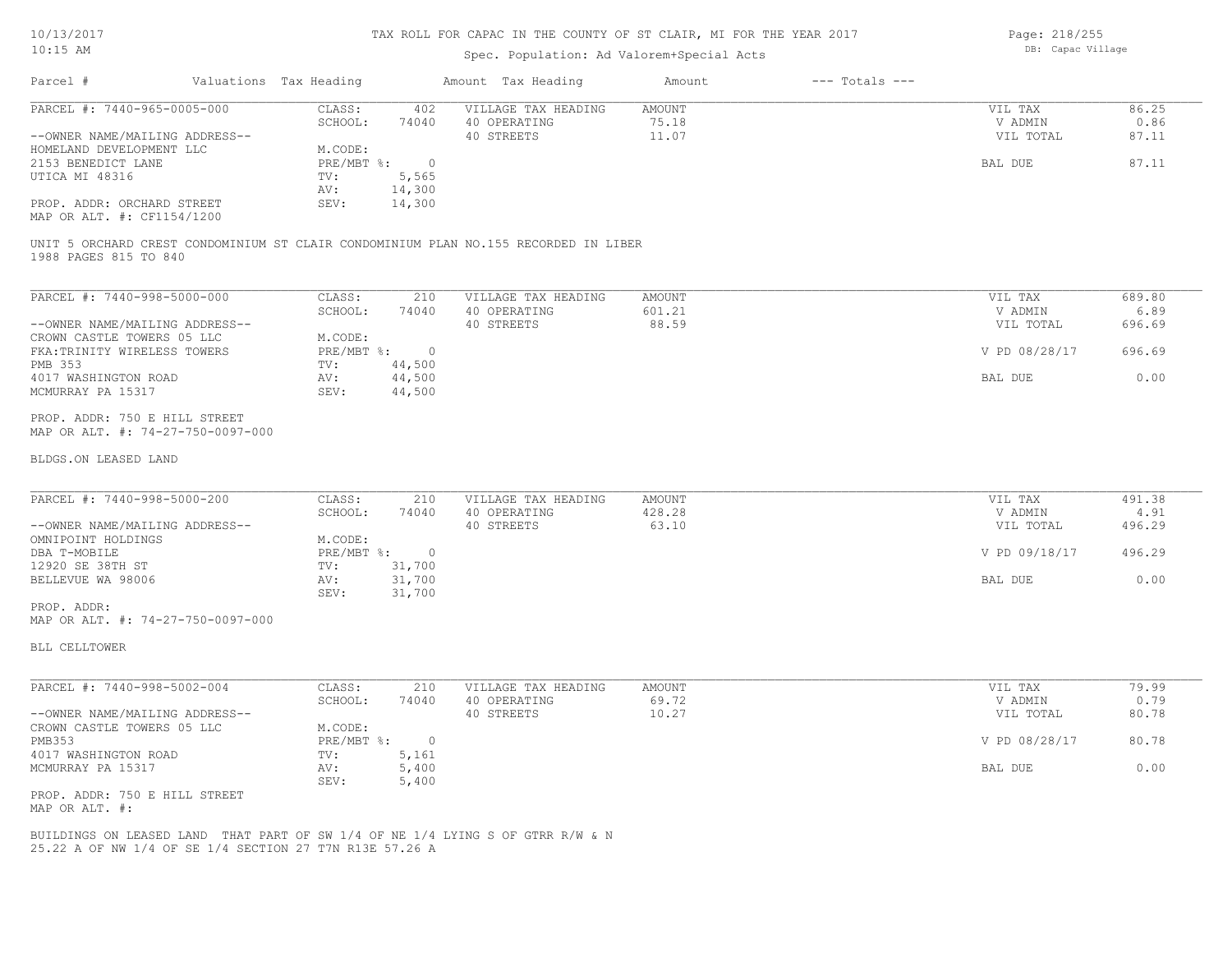### Spec. Population: Ad Valorem+Special Acts

| Parcel #                       | Valuations Tax Heading                                    |                |       | Amount Tax Heading                                                                 | Amount | $---$ Totals $---$ |               |       |
|--------------------------------|-----------------------------------------------------------|----------------|-------|------------------------------------------------------------------------------------|--------|--------------------|---------------|-------|
| PARCEL #: 7440-998-9000-001    |                                                           | CLASS:         | 410   | VILLAGE TAX HEADING                                                                | AMOUNT |                    | VIL TAX       | 47.79 |
|                                |                                                           | SCHOOL:        | 74040 | 40 OPERATING                                                                       | 41.66  |                    | V ADMIN       | 0.47  |
| --OWNER NAME/MAILING ADDRESS-- |                                                           |                |       | 40 STREETS                                                                         | 6.13   |                    | VIL TOTAL     | 48.26 |
| CRAMTON DONALD/SHERRIE         |                                                           | M.CODE:        |       |                                                                                    |        |                    |               |       |
| 186 HUNTERS CROSSING BLVD      |                                                           | PRE/MBT %: 100 |       |                                                                                    |        |                    | V PD 07/10/17 | 48.26 |
| CAPAC MI 48014                 |                                                           | TV:            | 3,084 |                                                                                    |        |                    |               |       |
|                                |                                                           | AV:            | 4,400 |                                                                                    |        |                    | BAL DUE       | 0.00  |
| MAP OR ALT. #:                 | PROP. ADDR: 186 HUNTERS CROSSING BLVD                     | SEV:           | 4,400 |                                                                                    |        |                    |               |       |
|                                | BUILDINGS ON LEASED LAND LOT 166 OF HUNTER'S CROSSING     |                |       | LOT 76 EXC W 75 FT OF N                                                            |        |                    |               |       |
|                                |                                                           |                |       | 180.5 FT OF S 641 FT & EXC N 100 FT OF THAT PART ADJ GT RR. SUPERVISOR JOHN BOWERS |        |                    |               |       |
|                                | PLAT OF THE VILLAGE OF CAPAC SEC 21, 22, 27 & 28 T7N R13E |                |       |                                                                                    |        |                    |               |       |

| PARCEL #: 7440-998-9000-002                | CLASS:       | 410   | VILLAGE TAX HEADING | AMOUNT | VIL TAX       | 53.88 |
|--------------------------------------------|--------------|-------|---------------------|--------|---------------|-------|
|                                            | SCHOOL:      | 74040 | 40 OPERATING        | 46.96  | V ADMIN       | 0.53  |
| --OWNER NAME/MAILING ADDRESS--             |              |       | 40 STREETS          | 6.92   | VIL TOTAL     | 54.41 |
| OTTINGER RICHARD/DENISE                    | M.CODE:      |       |                     |        |               |       |
| 177 HUNTERS CROSSING                       | $PRE/MBT$ %: | 100   |                     |        | V PD 09/06/17 | 54.41 |
| CAPAC MI 48014                             | TV:          | 3,476 |                     |        |               |       |
|                                            | AV:          | 5,100 |                     |        | BAL DUE       | 0.00  |
| PROP. ADDR: 177 HUNTERS CROSSING BLVD SEV: |              | 5,100 |                     |        |               |       |
| MAP OR ALT. #:                             |              |       |                     |        |               |       |

PLAT OF THE VILLAGE OF CAPAC SEC 21, 22, 27 & 28 T7N R13E 180.5 FT OF S 641 FT & EXC N 100 FT OF THAT PART ADJ GT RR. SUPERVISOR JOHN BOWERS BUILDING'S ON LEASED LAND LOT 4 OF HUNTER'S CROSSING LOT 76 EXC W 75 FT OF N

| PARCEL #: 7440-998-9000-003    | CLASS:       | 410   | VILLAGE TAX HEADING | AMOUNT | VIL TAX       | 47.79 |
|--------------------------------|--------------|-------|---------------------|--------|---------------|-------|
|                                | SCHOOL:      | 74040 | 40 OPERATING        | 41.66  | V ADMIN       | 0.47  |
| --OWNER NAME/MAILING ADDRESS-- |              |       | 40 STREETS          | 6.13   | VIL TOTAL     | 48.26 |
| DROWN BRIAN JR                 | M.CODE:      |       |                     |        |               |       |
| BARBIER JACOUELYN M            | $PRE/MBT$ %: |       |                     |        | V PD 09/01/17 | 48.26 |
| 197 HUNTERS CROSSING BLVD      | TV:          | 3,084 |                     |        |               |       |
| CAPAC MI 48014                 | AV:          | 4,500 |                     |        | BAL DUE       | 0.00  |
|                                | SEV:         | 4,500 |                     |        |               |       |
| ODOR 107 UHWTTP COOCCING THIN  |              |       |                     |        |               |       |

MAP OR ALT. #: PROP. ADDR: 197 HUNTERS CROSSING BLVD

OF THE VILLAGE OF CAPAC SEC 21, 22, 27 & 28 T7N R13E FT OF S 641 FT & EXC N 100 FT OF THAT PART ADJ GT RR. SUPERVISOR JOHN BOWERS PLAT BUILDINGS ON LEASED LAND LOT 6 OF HUNTER'S CROSSING LOT 76 EXC W 75 FT OF N 180.5

| PARCEL #: 7440-998-9000-004    | CLASS:         | 410   | VILLAGE TAX HEADING | AMOUNT | VIL TAX   | 52.57 |
|--------------------------------|----------------|-------|---------------------|--------|-----------|-------|
|                                | SCHOOL:        | 74040 | 40 OPERATING        | 45.82  | V ADMIN   | 0.52  |
| --OWNER NAME/MAILING ADDRESS-- |                |       | 40 STREETS          | 6.75   | VIL TOTAL | 53.09 |
| ROZNOWSKI BRUNO                | M.CODE:        |       |                     |        |           |       |
| 284 QUAIL RIDGE                | PRE/MBT %: 100 |       |                     |        | BAL DUE   | 53.09 |
| CAPAC MI 48014                 | TV:            | 3,392 |                     |        |           |       |
|                                | AV:            | 5,000 |                     |        |           |       |
| PROP. ADDR: 284 QUAIL RIDGE    | SEV:           | 5,000 |                     |        |           |       |
| MAP OR ALT. #:                 |                |       |                     |        |           |       |

PLAT OF THE VILLAGE OF CAPAC SEC 21, 22, 27 & 28 T7N R13E 180.5 FT OF S 641 FT & EXC N 100 FT OF THAT PART ADJ GT RR. SUPERVISOR JOHN BOWERS BUILDINGS ON LEASED LAND LOT 102 OF HUNTER'S CROSSING LOT 76 EXC W 75 FT OF N

Page: 219/255 DB: Capac Village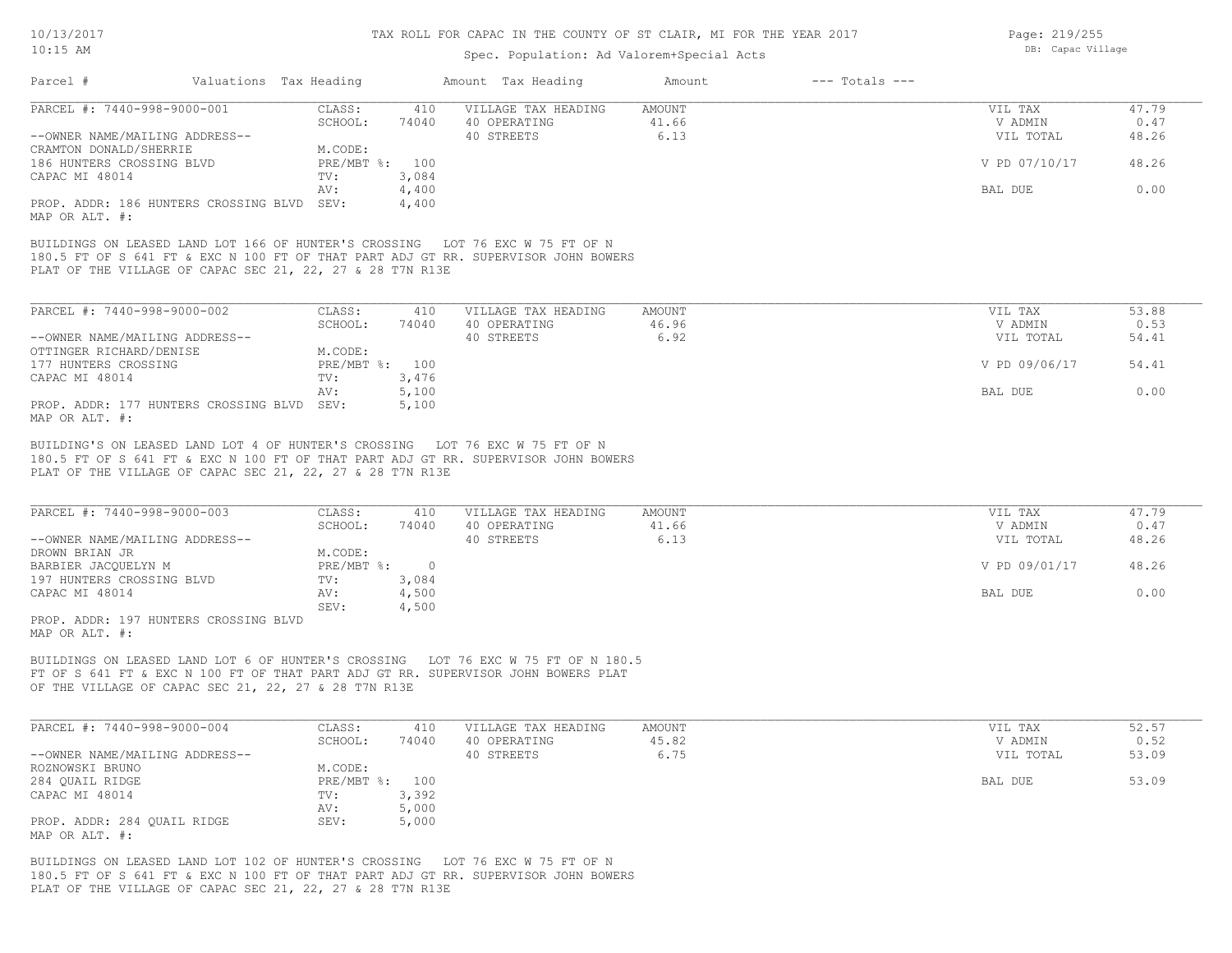### Spec. Population: Ad Valorem+Special Acts

| Parcel #                                                                                                                                                                                                                                                                                                                                                | Valuations Tax Heading | Amount Tax Heading    |                     | Amount        | $---$ Totals $---$ |               |               |
|---------------------------------------------------------------------------------------------------------------------------------------------------------------------------------------------------------------------------------------------------------------------------------------------------------------------------------------------------------|------------------------|-----------------------|---------------------|---------------|--------------------|---------------|---------------|
| PARCEL #: 7440-998-9000-005                                                                                                                                                                                                                                                                                                                             | CLASS:                 | 410                   | VILLAGE TAX HEADING | <b>AMOUNT</b> |                    | VIL TAX       | 43.01         |
|                                                                                                                                                                                                                                                                                                                                                         | SCHOOL:                | 74040<br>40 OPERATING |                     | 37.49         |                    | V ADMIN       | 0.43          |
| --OWNER NAME/MAILING ADDRESS--                                                                                                                                                                                                                                                                                                                          |                        | 40 STREETS            |                     | 5.52          |                    | VIL TOTAL     | 43.44         |
| CHIND TIMOTHY                                                                                                                                                                                                                                                                                                                                           | M.CODE:                |                       |                     |               |                    |               |               |
| 263 QUAIL RIDGE                                                                                                                                                                                                                                                                                                                                         | PRE/MBT %:             | 100                   |                     |               |                    | V PD 09/15/17 | 43.44         |
| CAPAC MI 48014                                                                                                                                                                                                                                                                                                                                          | TV:                    | 2,775                 |                     |               |                    |               |               |
|                                                                                                                                                                                                                                                                                                                                                         | AV:                    | 4,000                 |                     |               |                    | BAL DUE       | 0.00          |
| PROP. ADDR: 263 QUAIL RIDGE                                                                                                                                                                                                                                                                                                                             | SEV:                   | 4,000                 |                     |               |                    |               |               |
|                                                                                                                                                                                                                                                                                                                                                         |                        |                       |                     |               |                    |               |               |
|                                                                                                                                                                                                                                                                                                                                                         |                        |                       |                     |               |                    |               |               |
|                                                                                                                                                                                                                                                                                                                                                         | CLASS:                 | 410                   | VILLAGE TAX HEADING | AMOUNT        |                    | VIL TAX       |               |
|                                                                                                                                                                                                                                                                                                                                                         | SCHOOL:                | 74040<br>40 OPERATING |                     | 37.49         |                    | V ADMIN       | 43.01<br>0.43 |
|                                                                                                                                                                                                                                                                                                                                                         |                        | 40 STREETS            |                     | 5.52          |                    | VIL TOTAL     | 43.44         |
|                                                                                                                                                                                                                                                                                                                                                         | M.CODE:                |                       |                     |               |                    |               |               |
| MAP OR ALT. #:<br>BUILDINGS ON LEASED LAND LOT 128 OF HUNTER'S CROSSING LOT 76 EXC W 75 FT OF N<br>180.5 FT OF S 641 FT & EXC N 100 FT OF THAT PART ADJ GT RR. SUPERVISOR JOHN BOWERS<br>PLAT OF THE VILLAGE OF CAPAC SEC 21, 22, 27 & 28 T7N R13E<br>PARCEL #: 7440-998-9000-006<br>--OWNER NAME/MAILING ADDRESS--<br>BRIEGER DAVID<br>251 OUAIL RIDGE | PRE/MBT %: 100         |                       |                     |               |                    | V PD 09/13/17 | 43.44         |
| CAPAC MI 48014                                                                                                                                                                                                                                                                                                                                          | TV:                    | 2,775                 |                     |               |                    |               |               |
|                                                                                                                                                                                                                                                                                                                                                         | AV:                    | 4,100                 |                     |               |                    | BAL DUE       | 0.00          |

PLAT OF THE VILLAGE OF CAPAC SEC 21, 22, 27 & 28 T7N R13E 180.5 FT OF S 641 FT & EXC N 100 FT OF THAT PART ADJ GT RR. SUPERVISOR JOHN BOWERS

| PARCEL #: 7440-998-9000-007           | CLASS:         | 410   | VILLAGE TAX HEADING | AMOUNT | VIL TAX       | 46.19 |
|---------------------------------------|----------------|-------|---------------------|--------|---------------|-------|
|                                       | SCHOOL:        | 74040 | 40 OPERATING        | 40.26  | V ADMIN       | 0.46  |
| --OWNER NAME/MAILING ADDRESS--        |                |       | 40 STREETS          | 5.93   | VIL TOTAL     | 46.65 |
| HOLLENBECK SHERRY                     | M.CODE:        |       |                     |        |               |       |
| 198 HUNTERS CROSSING                  | PRE/MBT %: 100 |       |                     |        | V PD 09/15/17 | 46.65 |
| CAPAC MI 48014                        | TV:            | 2,980 |                     |        |               |       |
|                                       | AV:            | 4,400 |                     |        | BAL DUE       | 0.00  |
| PROP. ADDR: 198 HUNTERS CROSSING BLVD | SEV:           | 4,400 |                     |        |               |       |
| MAP OR ALT. #:                        |                |       |                     |        |               |       |

PLAT OF THE VILLAGE OF CAPAC SEC 21, 22, 27 & 28 T7N R13E 180.5 FT OF S 641 FT & EXC N 100 FT OF THAT PART ADJ GT RR. SUPERVISOR JOHN BOWERS BUILDINGS ON LEASED LAND LOT 135 OF HUNTER'S CROSSING LOT 76 EXC W 75 FT OF N

| PARCEL #: 7440-998-9000-008    | CLASS:     | 410   | VILLAGE TAX HEADING | AMOUNT | VIL TAX       | 11.14 |
|--------------------------------|------------|-------|---------------------|--------|---------------|-------|
|                                | SCHOOL:    | 74040 | 40 OPERATING        | 9.71   | V ADMIN       | 0.11  |
| --OWNER NAME/MAILING ADDRESS-- |            |       | 40 STREETS          | 1.43   | VIL TOTAL     | 11.25 |
| GLOMBOWSKI SUSAN               | M.CODE:    |       |                     |        |               |       |
| 246 MALLARD DR                 | PRE/MBT %: | 100   |                     |        | V PD 09/15/17 | 11.25 |
| CAPAC MI 48014                 | TV:        | 719   |                     |        |               |       |
|                                | AV:        | 1,100 |                     |        | BAL DUE       | 0.00  |
| PROP. ADDR: 246 MALLARD DR     | SEV:       | 1,100 |                     |        |               |       |
| MAP OR ALT. #:                 |            |       |                     |        |               |       |

PLAT OF THE VILLAGE OF CAPAC SEC 21, 22, 27 & 28 T7N R13E 180.5 FT OF S 641 FT & EXC N 100 FT OF THAT PART ADJ GT RR. SUPERVISOR JOHN BOWERS BUILDINGS ON LEASED LAND LOT 138 OF HUNTER'S CROSSING LOT 76 EXC W 75 FT OF N

Page: 220/255 DB: Capac Village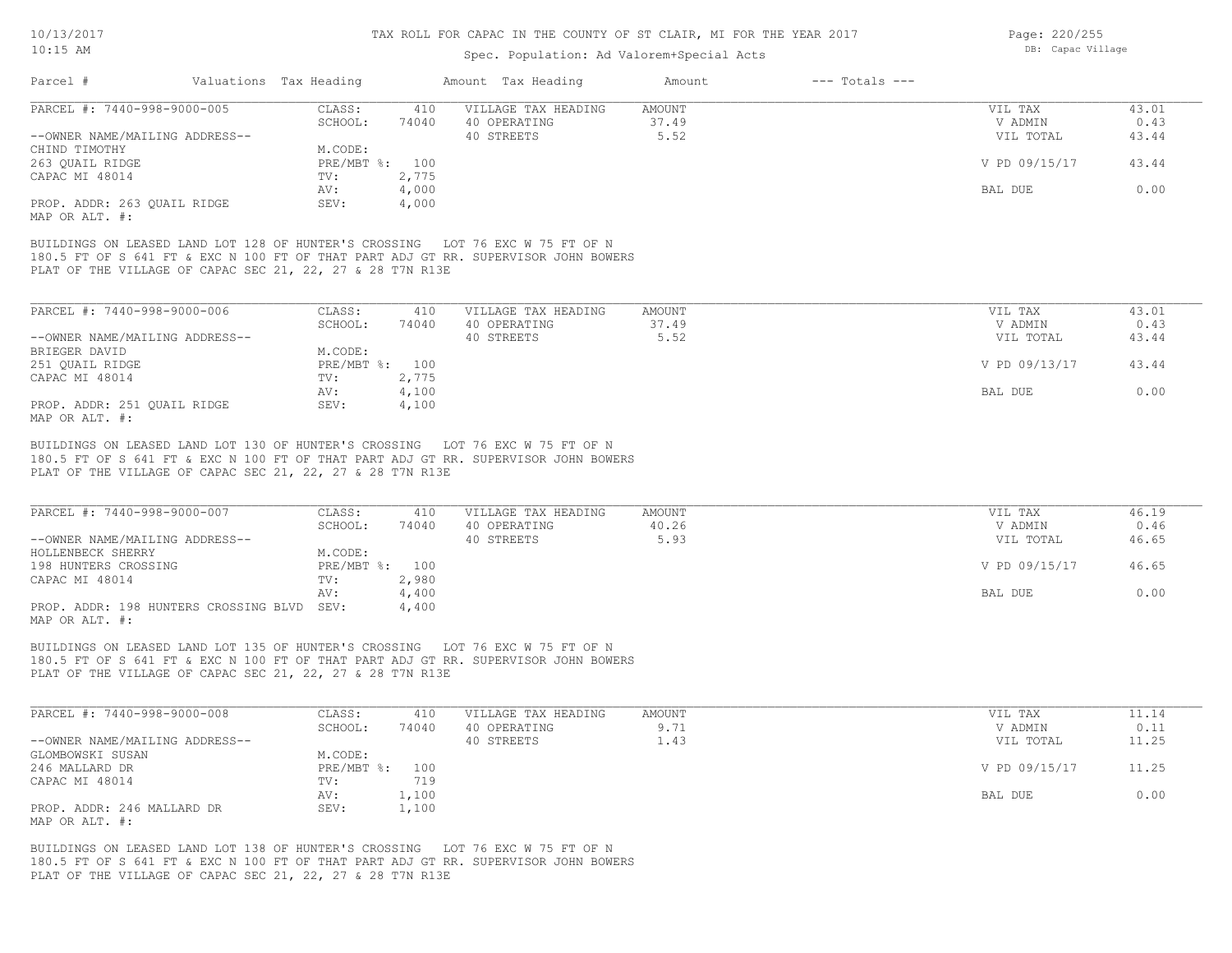### Spec. Population: Ad Valorem+Special Acts

| Page: 221/255     |
|-------------------|
| DB: Capac Village |

| Parcel #                       | Valuations Tax Heading |       | Amount Tax Heading  | Amount | $---$ Totals $---$ |           |      |
|--------------------------------|------------------------|-------|---------------------|--------|--------------------|-----------|------|
| PARCEL #: 7440-998-9000-009    | CLASS:                 | 410   | VILLAGE TAX HEADING | AMOUNT |                    | VIL TAX   | 0.00 |
|                                | SCHOOL:                | 74040 | 40 OPERATING        | 0.00   |                    | V ADMIN   | 0.00 |
| --OWNER NAME/MAILING ADDRESS-- |                        |       | 40 STREETS          | 0.00   |                    | VIL TOTAL | 0.00 |
| RESIDENT                       | M.CODE:                |       |                     |        |                    |           |      |
| 262 MALLARD DR                 | $PRE/MBT$ %:           | 100   |                     |        |                    | BAL DUE   | 0.00 |
| CAPAC MI 48014                 | TV:                    |       |                     |        |                    |           |      |
|                                | AV:                    |       |                     |        |                    |           |      |
| PROP. ADDR: 262 MALLARD DR     | SEV:                   |       |                     |        |                    |           |      |
| MAP OR ALT. #:                 |                        |       |                     |        |                    |           |      |

PLAT OF THE VILLAGE OF CAPAC SEC 21, 22, 27 & 28 T7N R13E 180.5 FT OF S 641 FT & EXC N 100 FT OF THAT PART ADJ GT RR. SUPERVISOR JOHN BOWERS BUILDINGS ON LEASED LAND LOT 141 OF HUNTER'S CROSSING LOT 76 EXC W 75 FT OF N

| PARCEL #: 7440-998-9000-010    | CLASS:         | 410   | VILLAGE TAX HEADING | AMOUNT | VIL TAX       | 43.01 |
|--------------------------------|----------------|-------|---------------------|--------|---------------|-------|
|                                | SCHOOL:        | 74040 | 40 OPERATING        | 37.49  | V ADMIN       | 0.43  |
| --OWNER NAME/MAILING ADDRESS-- |                |       | 40 STREETS          | 5.52   | VIL TOTAL     | 43.44 |
| ROEGNER JOHN                   | M.CODE:        |       |                     |        |               |       |
| ROEGNER ROSE MARIE             | PRE/MBT %: 100 |       |                     |        | V PD 08/21/17 | 43.44 |
| 273 MALLARD DR                 | TV:            | 2,775 |                     |        |               |       |
| CAPAC MI 48014                 | AV:            | 4,100 |                     |        | BAL DUE       | 0.00  |
|                                | SEV:           | 4,100 |                     |        |               |       |
| PROP. ADDR: 273 MALLARD DR     |                |       |                     |        |               |       |

MAP OR ALT. #:

PLAT OF THE VILLAGE OF CAPAC SEC 21, 22, 27 & 28 T7N R13E 180.5 FT OF S 641 FT & EXC N 100 FT OF THAT PART ADJ GT RR. SUPERVISOR JOHN BOWERS BUILDINGS ON LEASED LAND LOT 155 OF HUNTER'S CROSSING LOT 76 EXC W 75 FT OF N

| PARCEL #: 7440-998-9000-012                 | CLASS:         | 410   | VILLAGE TAX HEADING | AMOUNT | VIL TAX |               | 44.89 |
|---------------------------------------------|----------------|-------|---------------------|--------|---------|---------------|-------|
|                                             | SCHOOL:        | 74040 | 40 OPERATING        | 39.13  | V ADMIN |               | 0.44  |
| --OWNER NAME/MAILING ADDRESS--              |                |       | 40 STREETS          | 5.76   |         | VIL TOTAL     | 45.33 |
| SPOONER SCOTT P                             | M.CODE:        |       |                     |        |         |               |       |
| 221 CHRISTOPHER STONE DRIVE                 | PRE/MBT %: 100 |       |                     |        |         | V PD 07/18/17 | 45.33 |
| CAPAC MI 48014                              | TV:            | 2,897 |                     |        |         |               |       |
|                                             | AV:            | 4,300 |                     |        | BAL DUE |               | 0.00  |
| PROP. ADDR: 221 CHRISTOPHER STONE DRIV SEV: |                | 4,300 |                     |        |         |               |       |
| MAP OR ALT. #:                              |                |       |                     |        |         |               |       |

PLAT OF THE VILLAGE OF CAPAC SEC 21, 22, 27 & 28 T7N R13E 180.5 FT OF S 641 FT & EXC N 100 FT OF THAT PART ADJ GT RR. SUPERVISOR JOHN BOWERS BUILDINGS ON LEASED LAND LOT 168 OF HUNTER'S CROSSING LOT 76 EXC W 75 FT OF N

| PARCEL #: 7440-998-9000-013                 | CLASS:         | 410   | VILLAGE TAX HEADING | AMOUNT | VIL TAX   | 39.81 |
|---------------------------------------------|----------------|-------|---------------------|--------|-----------|-------|
|                                             | SCHOOL:        | 74040 | 40 OPERATING        | 34.70  | V ADMIN   | 0.39  |
| --OWNER NAME/MAILING ADDRESS--              |                |       | 40 STREETS          | 5.11   | VIL TOTAL | 40.20 |
| SANTANA RANFERI                             | M.CODE:        |       |                     |        |           |       |
| 184 CHRISTOPHER STONE DR                    | PRE/MBT %: 100 |       |                     |        | BAL DUE   | 40.20 |
| CAPAC MI 48014                              | TV:            | 2,569 |                     |        |           |       |
|                                             | AV:            | 3,700 |                     |        |           |       |
| PROP. ADDR: 184 CHRISTOPHER STONE DRIV SEV: |                | 3,700 |                     |        |           |       |
| MAP OR ALT. #:                              |                |       |                     |        |           |       |

PLAT OF THE VILLAGE OF CAPAC SEC 21, 22, 27 & 28 T7N R13E 180.5 FT OF S 641 FT & EXC N 100 FT OF THAT PART ADJ GT RR. SUPERVISOR JOHN BOWERS BUILDINGS ON LEASED LAND LOT 167 OF HUNTER'S CROSSING LOT 76 EXC W 75 FT OF N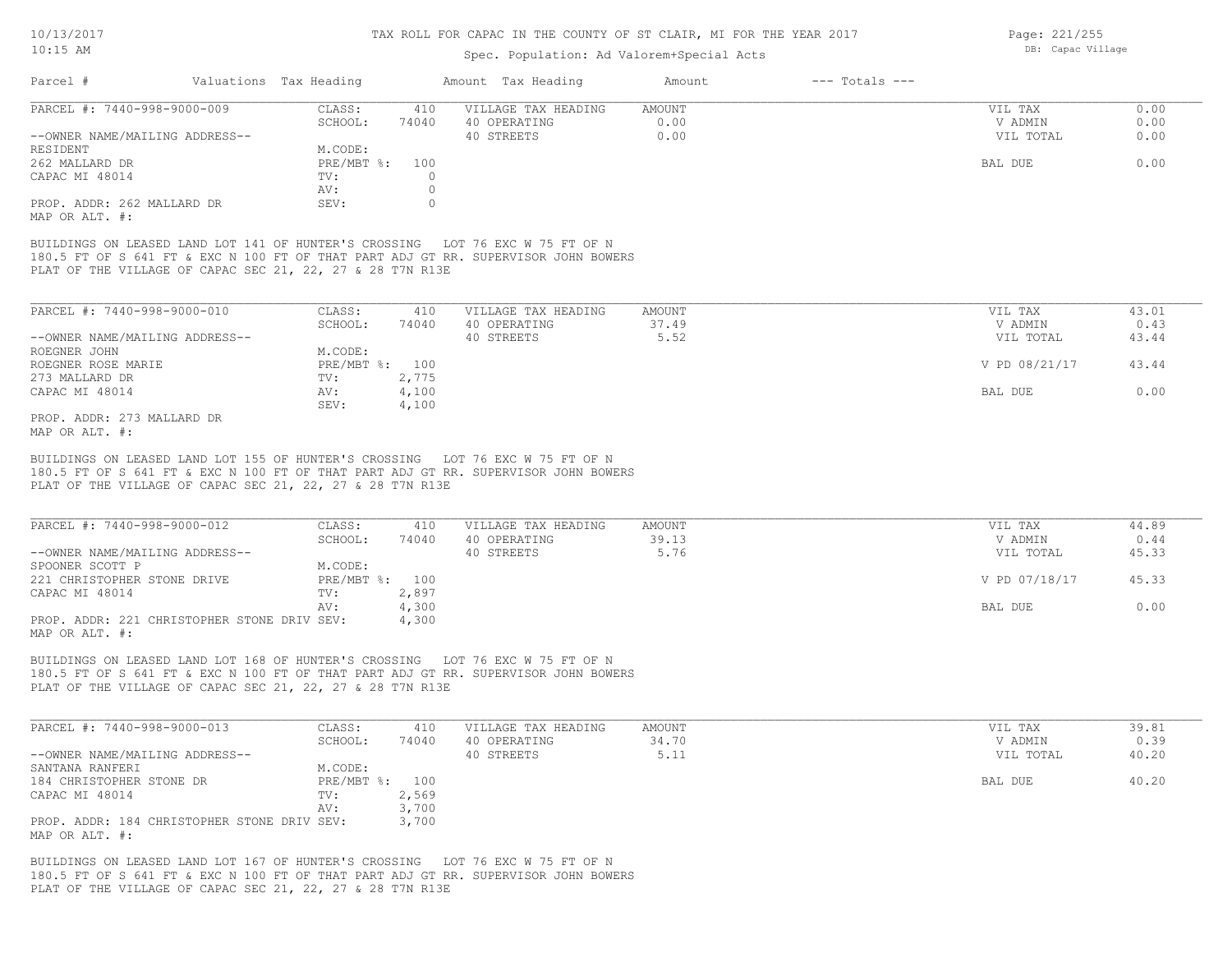# Spec. Population: Ad Valorem+Special Acts

| Valuations Tax Heading<br>Amount Tax Heading<br>Amount<br>$---$ Totals $---$<br>CLASS:<br>410<br>VILLAGE TAX HEADING<br>AMOUNT<br>VIL TAX<br>74040<br>37.49<br>SCHOOL:<br>40 OPERATING<br>V ADMIN<br>5.52<br>40 STREETS<br>VIL TOTAL<br>43.44<br>M.CODE:<br>PRE/MBT %: 100<br>V PD 09/20/17<br>43.44<br>171 CHRISTOPHER STONE DRIVE<br>2,775<br>TV:<br>4,000<br>0.00<br>AV:<br>BAL DUE<br>SEV:<br>4,000<br>PROP. ADDR: 171 CHRISTOPHER STONE DRIV<br>BUILDINGS ON LEASED LAND LOT 161 OF HUNTER'S CROSSING LOT 76 EXC W 75 FT OF N<br>180.5 FT OF S 641 FT & EXC N 100 FT OF THAT PART ADJ GT RR. SUPERVISOR JOHN BOWERS<br>PLAT OF THE VILLAGE OF CAPAC SEC 21, 22, 27 & 28 T7N R13E<br>PARCEL #: 7440-998-9000-015<br>52.57<br>CLASS:<br>410<br>VILLAGE TAX HEADING<br>AMOUNT<br>VIL TAX<br>SCHOOL:<br>45.82<br>74040<br>40 OPERATING<br>V ADMIN<br>0.52<br>40 STREETS<br>6.75<br>--OWNER NAME/MAILING ADDRESS--<br>VIL TOTAL<br>53.09<br>M.CODE:<br>LANE OVAL LEE<br>53.09<br>PRE/MBT %: 100<br>BAL DUE<br>3,392<br>226 CHRISTOPHER STONE DRIVE<br>TV:<br>5,000<br>CAPAC MI 48014<br>AV:<br>5,000<br>SEV:<br>PROP. ADDR: 226 CHRISTOPHER STONE DRIV<br>MAP OR ALT. #:<br>BUILDING ON LEASED LAND HUNTERS CROSSING LOT 175<br>CLASS:<br><b>AMOUNT</b><br>410<br>VILLAGE TAX HEADING<br>VIL TAX<br>43.04<br>SCHOOL:<br>74040<br>40 OPERATING<br>V ADMIN<br>6.34<br>40 STREETS<br>VIL TOTAL<br>M.CODE:<br>PRE/MBT %: 100<br>V PD 07/10/17<br>3,186<br>TV:<br>4,700<br>BAL DUE<br>AV:<br>SEV:<br>4,700<br>BUILDING ON LEASED LAND HUNTERS CROSSING LOT 161<br>CLASS:<br>410<br>VILLAGE TAX HEADING<br><b>AMOUNT</b><br>VIL TAX<br>74040<br>43.04<br>SCHOOL:<br>40 OPERATING<br>V ADMIN<br>40 STREETS<br>6.34<br>VIL TOTAL<br>M.CODE:<br>PRE/MBT %: 100<br>V PD 07/10/17<br>TV:<br>3,186<br>4,700<br>0.00<br>AV:<br>BAL DUE<br>SEV:<br>PROP. ADDR: 268 MALLARD LN<br>4,700<br>BUILDING ON LEASED LAND HUNTERS CROSSING LOT 142 |                                              | spec. Population: Ad valorem+special Acts |  |       |
|------------------------------------------------------------------------------------------------------------------------------------------------------------------------------------------------------------------------------------------------------------------------------------------------------------------------------------------------------------------------------------------------------------------------------------------------------------------------------------------------------------------------------------------------------------------------------------------------------------------------------------------------------------------------------------------------------------------------------------------------------------------------------------------------------------------------------------------------------------------------------------------------------------------------------------------------------------------------------------------------------------------------------------------------------------------------------------------------------------------------------------------------------------------------------------------------------------------------------------------------------------------------------------------------------------------------------------------------------------------------------------------------------------------------------------------------------------------------------------------------------------------------------------------------------------------------------------------------------------------------------------------------------------------------------------------------------------------------------------------------------------------------------------------------------------------------------------------------------------------------------------------------------------------------------|----------------------------------------------|-------------------------------------------|--|-------|
|                                                                                                                                                                                                                                                                                                                                                                                                                                                                                                                                                                                                                                                                                                                                                                                                                                                                                                                                                                                                                                                                                                                                                                                                                                                                                                                                                                                                                                                                                                                                                                                                                                                                                                                                                                                                                                                                                                                              | Parcel #                                     |                                           |  |       |
|                                                                                                                                                                                                                                                                                                                                                                                                                                                                                                                                                                                                                                                                                                                                                                                                                                                                                                                                                                                                                                                                                                                                                                                                                                                                                                                                                                                                                                                                                                                                                                                                                                                                                                                                                                                                                                                                                                                              | PARCEL #: 7440-998-9000-014                  |                                           |  | 43.01 |
|                                                                                                                                                                                                                                                                                                                                                                                                                                                                                                                                                                                                                                                                                                                                                                                                                                                                                                                                                                                                                                                                                                                                                                                                                                                                                                                                                                                                                                                                                                                                                                                                                                                                                                                                                                                                                                                                                                                              |                                              |                                           |  | 0.43  |
|                                                                                                                                                                                                                                                                                                                                                                                                                                                                                                                                                                                                                                                                                                                                                                                                                                                                                                                                                                                                                                                                                                                                                                                                                                                                                                                                                                                                                                                                                                                                                                                                                                                                                                                                                                                                                                                                                                                              | --OWNER NAME/MAILING ADDRESS--               |                                           |  |       |
|                                                                                                                                                                                                                                                                                                                                                                                                                                                                                                                                                                                                                                                                                                                                                                                                                                                                                                                                                                                                                                                                                                                                                                                                                                                                                                                                                                                                                                                                                                                                                                                                                                                                                                                                                                                                                                                                                                                              | SCHOENROCK THOMAS                            |                                           |  |       |
|                                                                                                                                                                                                                                                                                                                                                                                                                                                                                                                                                                                                                                                                                                                                                                                                                                                                                                                                                                                                                                                                                                                                                                                                                                                                                                                                                                                                                                                                                                                                                                                                                                                                                                                                                                                                                                                                                                                              | SCHOENROCK DOLORES                           |                                           |  |       |
|                                                                                                                                                                                                                                                                                                                                                                                                                                                                                                                                                                                                                                                                                                                                                                                                                                                                                                                                                                                                                                                                                                                                                                                                                                                                                                                                                                                                                                                                                                                                                                                                                                                                                                                                                                                                                                                                                                                              |                                              |                                           |  |       |
|                                                                                                                                                                                                                                                                                                                                                                                                                                                                                                                                                                                                                                                                                                                                                                                                                                                                                                                                                                                                                                                                                                                                                                                                                                                                                                                                                                                                                                                                                                                                                                                                                                                                                                                                                                                                                                                                                                                              | CAPAC MI 48014                               |                                           |  |       |
|                                                                                                                                                                                                                                                                                                                                                                                                                                                                                                                                                                                                                                                                                                                                                                                                                                                                                                                                                                                                                                                                                                                                                                                                                                                                                                                                                                                                                                                                                                                                                                                                                                                                                                                                                                                                                                                                                                                              |                                              |                                           |  |       |
|                                                                                                                                                                                                                                                                                                                                                                                                                                                                                                                                                                                                                                                                                                                                                                                                                                                                                                                                                                                                                                                                                                                                                                                                                                                                                                                                                                                                                                                                                                                                                                                                                                                                                                                                                                                                                                                                                                                              | MAP OR ALT. #:                               |                                           |  |       |
|                                                                                                                                                                                                                                                                                                                                                                                                                                                                                                                                                                                                                                                                                                                                                                                                                                                                                                                                                                                                                                                                                                                                                                                                                                                                                                                                                                                                                                                                                                                                                                                                                                                                                                                                                                                                                                                                                                                              |                                              |                                           |  |       |
|                                                                                                                                                                                                                                                                                                                                                                                                                                                                                                                                                                                                                                                                                                                                                                                                                                                                                                                                                                                                                                                                                                                                                                                                                                                                                                                                                                                                                                                                                                                                                                                                                                                                                                                                                                                                                                                                                                                              |                                              |                                           |  |       |
|                                                                                                                                                                                                                                                                                                                                                                                                                                                                                                                                                                                                                                                                                                                                                                                                                                                                                                                                                                                                                                                                                                                                                                                                                                                                                                                                                                                                                                                                                                                                                                                                                                                                                                                                                                                                                                                                                                                              |                                              |                                           |  |       |
|                                                                                                                                                                                                                                                                                                                                                                                                                                                                                                                                                                                                                                                                                                                                                                                                                                                                                                                                                                                                                                                                                                                                                                                                                                                                                                                                                                                                                                                                                                                                                                                                                                                                                                                                                                                                                                                                                                                              |                                              |                                           |  |       |
|                                                                                                                                                                                                                                                                                                                                                                                                                                                                                                                                                                                                                                                                                                                                                                                                                                                                                                                                                                                                                                                                                                                                                                                                                                                                                                                                                                                                                                                                                                                                                                                                                                                                                                                                                                                                                                                                                                                              |                                              |                                           |  |       |
|                                                                                                                                                                                                                                                                                                                                                                                                                                                                                                                                                                                                                                                                                                                                                                                                                                                                                                                                                                                                                                                                                                                                                                                                                                                                                                                                                                                                                                                                                                                                                                                                                                                                                                                                                                                                                                                                                                                              | LANE MARY                                    |                                           |  |       |
|                                                                                                                                                                                                                                                                                                                                                                                                                                                                                                                                                                                                                                                                                                                                                                                                                                                                                                                                                                                                                                                                                                                                                                                                                                                                                                                                                                                                                                                                                                                                                                                                                                                                                                                                                                                                                                                                                                                              |                                              |                                           |  |       |
|                                                                                                                                                                                                                                                                                                                                                                                                                                                                                                                                                                                                                                                                                                                                                                                                                                                                                                                                                                                                                                                                                                                                                                                                                                                                                                                                                                                                                                                                                                                                                                                                                                                                                                                                                                                                                                                                                                                              |                                              |                                           |  |       |
|                                                                                                                                                                                                                                                                                                                                                                                                                                                                                                                                                                                                                                                                                                                                                                                                                                                                                                                                                                                                                                                                                                                                                                                                                                                                                                                                                                                                                                                                                                                                                                                                                                                                                                                                                                                                                                                                                                                              |                                              |                                           |  |       |
|                                                                                                                                                                                                                                                                                                                                                                                                                                                                                                                                                                                                                                                                                                                                                                                                                                                                                                                                                                                                                                                                                                                                                                                                                                                                                                                                                                                                                                                                                                                                                                                                                                                                                                                                                                                                                                                                                                                              |                                              |                                           |  |       |
|                                                                                                                                                                                                                                                                                                                                                                                                                                                                                                                                                                                                                                                                                                                                                                                                                                                                                                                                                                                                                                                                                                                                                                                                                                                                                                                                                                                                                                                                                                                                                                                                                                                                                                                                                                                                                                                                                                                              |                                              |                                           |  |       |
|                                                                                                                                                                                                                                                                                                                                                                                                                                                                                                                                                                                                                                                                                                                                                                                                                                                                                                                                                                                                                                                                                                                                                                                                                                                                                                                                                                                                                                                                                                                                                                                                                                                                                                                                                                                                                                                                                                                              | PARCEL #: 7440-998-9000-017                  |                                           |  | 49.38 |
|                                                                                                                                                                                                                                                                                                                                                                                                                                                                                                                                                                                                                                                                                                                                                                                                                                                                                                                                                                                                                                                                                                                                                                                                                                                                                                                                                                                                                                                                                                                                                                                                                                                                                                                                                                                                                                                                                                                              |                                              |                                           |  | 0.49  |
|                                                                                                                                                                                                                                                                                                                                                                                                                                                                                                                                                                                                                                                                                                                                                                                                                                                                                                                                                                                                                                                                                                                                                                                                                                                                                                                                                                                                                                                                                                                                                                                                                                                                                                                                                                                                                                                                                                                              | --OWNER NAME/MAILING ADDRESS--               |                                           |  | 49.87 |
|                                                                                                                                                                                                                                                                                                                                                                                                                                                                                                                                                                                                                                                                                                                                                                                                                                                                                                                                                                                                                                                                                                                                                                                                                                                                                                                                                                                                                                                                                                                                                                                                                                                                                                                                                                                                                                                                                                                              | ZWACK HARRIET                                |                                           |  |       |
|                                                                                                                                                                                                                                                                                                                                                                                                                                                                                                                                                                                                                                                                                                                                                                                                                                                                                                                                                                                                                                                                                                                                                                                                                                                                                                                                                                                                                                                                                                                                                                                                                                                                                                                                                                                                                                                                                                                              | 237 MALLARD LN                               |                                           |  | 49.87 |
|                                                                                                                                                                                                                                                                                                                                                                                                                                                                                                                                                                                                                                                                                                                                                                                                                                                                                                                                                                                                                                                                                                                                                                                                                                                                                                                                                                                                                                                                                                                                                                                                                                                                                                                                                                                                                                                                                                                              | CAPAC MI 48014                               |                                           |  |       |
|                                                                                                                                                                                                                                                                                                                                                                                                                                                                                                                                                                                                                                                                                                                                                                                                                                                                                                                                                                                                                                                                                                                                                                                                                                                                                                                                                                                                                                                                                                                                                                                                                                                                                                                                                                                                                                                                                                                              |                                              |                                           |  | 0.00  |
|                                                                                                                                                                                                                                                                                                                                                                                                                                                                                                                                                                                                                                                                                                                                                                                                                                                                                                                                                                                                                                                                                                                                                                                                                                                                                                                                                                                                                                                                                                                                                                                                                                                                                                                                                                                                                                                                                                                              | PROP. ADDR: 237 MALLARD LN<br>MAP OR ALT. #: |                                           |  |       |
|                                                                                                                                                                                                                                                                                                                                                                                                                                                                                                                                                                                                                                                                                                                                                                                                                                                                                                                                                                                                                                                                                                                                                                                                                                                                                                                                                                                                                                                                                                                                                                                                                                                                                                                                                                                                                                                                                                                              |                                              |                                           |  |       |
|                                                                                                                                                                                                                                                                                                                                                                                                                                                                                                                                                                                                                                                                                                                                                                                                                                                                                                                                                                                                                                                                                                                                                                                                                                                                                                                                                                                                                                                                                                                                                                                                                                                                                                                                                                                                                                                                                                                              | PARCEL #: 7440-998-9000-018                  |                                           |  | 49.38 |
|                                                                                                                                                                                                                                                                                                                                                                                                                                                                                                                                                                                                                                                                                                                                                                                                                                                                                                                                                                                                                                                                                                                                                                                                                                                                                                                                                                                                                                                                                                                                                                                                                                                                                                                                                                                                                                                                                                                              |                                              |                                           |  | 0.49  |
|                                                                                                                                                                                                                                                                                                                                                                                                                                                                                                                                                                                                                                                                                                                                                                                                                                                                                                                                                                                                                                                                                                                                                                                                                                                                                                                                                                                                                                                                                                                                                                                                                                                                                                                                                                                                                                                                                                                              | --OWNER NAME/MAILING ADDRESS--               |                                           |  | 49.87 |
|                                                                                                                                                                                                                                                                                                                                                                                                                                                                                                                                                                                                                                                                                                                                                                                                                                                                                                                                                                                                                                                                                                                                                                                                                                                                                                                                                                                                                                                                                                                                                                                                                                                                                                                                                                                                                                                                                                                              | BURASINSKI MICHAEL                           |                                           |  |       |
|                                                                                                                                                                                                                                                                                                                                                                                                                                                                                                                                                                                                                                                                                                                                                                                                                                                                                                                                                                                                                                                                                                                                                                                                                                                                                                                                                                                                                                                                                                                                                                                                                                                                                                                                                                                                                                                                                                                              | 268 MALLARD LN                               |                                           |  | 49.87 |
|                                                                                                                                                                                                                                                                                                                                                                                                                                                                                                                                                                                                                                                                                                                                                                                                                                                                                                                                                                                                                                                                                                                                                                                                                                                                                                                                                                                                                                                                                                                                                                                                                                                                                                                                                                                                                                                                                                                              | CAPAC MI 48014                               |                                           |  |       |
|                                                                                                                                                                                                                                                                                                                                                                                                                                                                                                                                                                                                                                                                                                                                                                                                                                                                                                                                                                                                                                                                                                                                                                                                                                                                                                                                                                                                                                                                                                                                                                                                                                                                                                                                                                                                                                                                                                                              |                                              |                                           |  |       |
|                                                                                                                                                                                                                                                                                                                                                                                                                                                                                                                                                                                                                                                                                                                                                                                                                                                                                                                                                                                                                                                                                                                                                                                                                                                                                                                                                                                                                                                                                                                                                                                                                                                                                                                                                                                                                                                                                                                              |                                              |                                           |  |       |
|                                                                                                                                                                                                                                                                                                                                                                                                                                                                                                                                                                                                                                                                                                                                                                                                                                                                                                                                                                                                                                                                                                                                                                                                                                                                                                                                                                                                                                                                                                                                                                                                                                                                                                                                                                                                                                                                                                                              | MAP OR ALT. #:                               |                                           |  |       |
|                                                                                                                                                                                                                                                                                                                                                                                                                                                                                                                                                                                                                                                                                                                                                                                                                                                                                                                                                                                                                                                                                                                                                                                                                                                                                                                                                                                                                                                                                                                                                                                                                                                                                                                                                                                                                                                                                                                              |                                              |                                           |  |       |

Page: 222/255 DB: Capac Village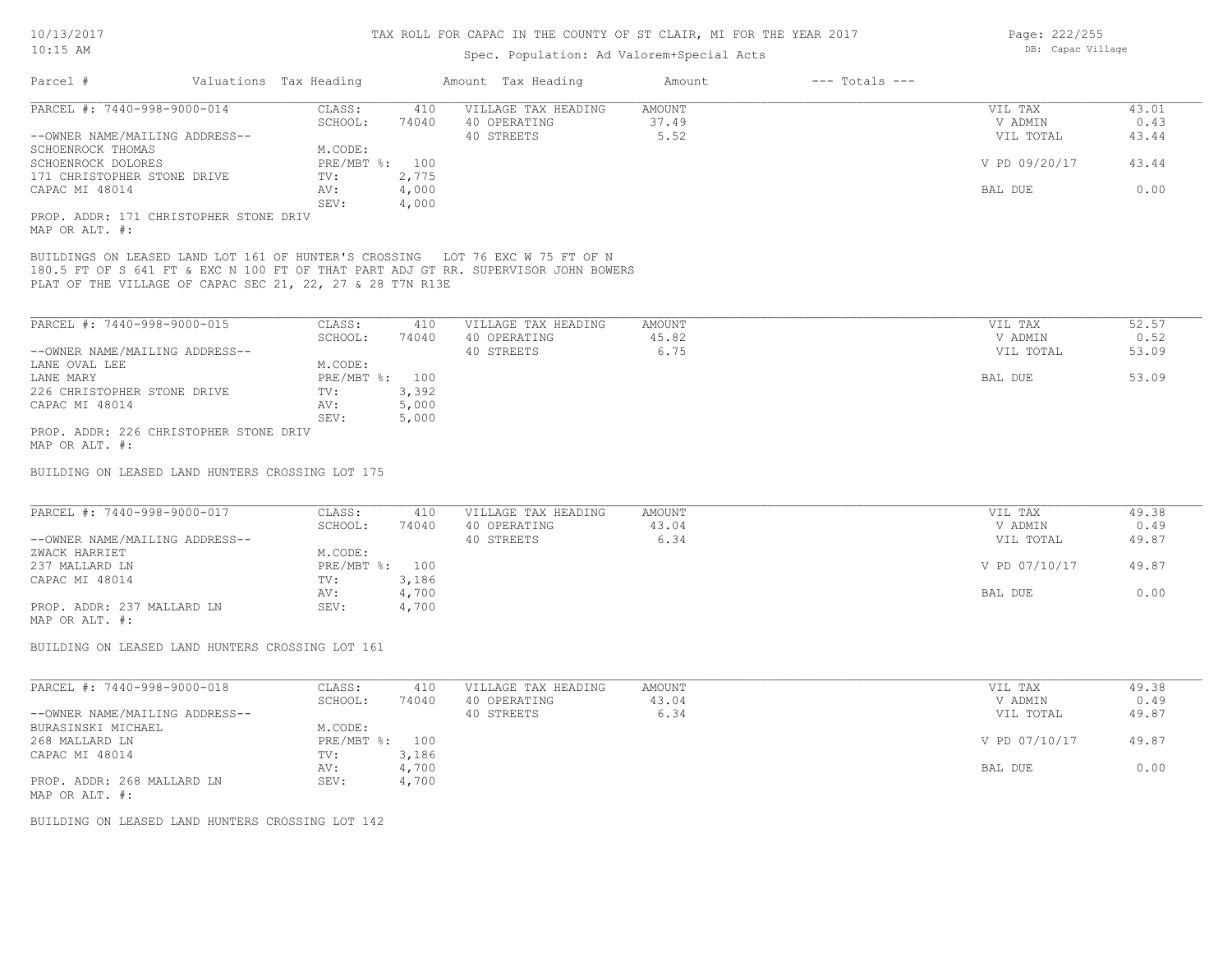### Spec. Population: Ad Valorem+Special Acts

| Page: 223/255     |
|-------------------|
| DB: Capac Village |

| Parcel #                       | Valuations Tax Heading |       | Amount Tax Heading  | Amount | $---$ Totals $---$ |               |       |
|--------------------------------|------------------------|-------|---------------------|--------|--------------------|---------------|-------|
| PARCEL #: 7440-998-9000-019    | CLASS:                 | 410   | VILLAGE TAX HEADING | AMOUNT |                    | VIL TAX       | 49.38 |
|                                | SCHOOL:                | 74040 | 40 OPERATING        | 43.04  |                    | V ADMIN       | 0.49  |
| --OWNER NAME/MAILING ADDRESS-- |                        |       | 40 STREETS          | 6.34   |                    | VIL TOTAL     | 49.87 |
| ZOCHOWSKI MARY                 | M.CODE:                |       |                     |        |                    |               |       |
| 139 SQUAB DR.                  | PRE/MBT %: 100         |       |                     |        |                    | V PD 08/23/17 | 49.87 |
| CAPAC MI 48014                 | TV:                    | 3,186 |                     |        |                    |               |       |
|                                | AV:                    | 4,700 |                     |        |                    | BAL DUE       | 0.00  |
| PROP. ADDR: 139 SQUAB DR       | SEV:                   | 4,700 |                     |        |                    |               |       |
|                                |                        |       |                     |        |                    |               |       |

MAP OR ALT. #:

BUILDING ON LEASED LAND HUNTERS CROSSING LOT 193

| PARCEL #: 7440-998-9000-020            | CLASS:         | 410   | VILLAGE TAX HEADING | AMOUNT | VIL TAX       | 54.16 |
|----------------------------------------|----------------|-------|---------------------|--------|---------------|-------|
|                                        | SCHOOL:        | 74040 | 40 OPERATING        | 47.21  | V ADMIN       | 0.54  |
| --OWNER NAME/MAILING ADDRESS--         |                |       | 40 STREETS          | 6.95   | VIL TOTAL     | 54.70 |
| FISH JOHN W                            | M.CODE:        |       |                     |        |               |       |
| FISH VALERIE                           | PRE/MBT %: 100 |       |                     |        | V PD 09/18/17 | 54.70 |
| 291 CHRISTOPHER STONE DR.              | TV:            | 3,495 |                     |        |               |       |
| CAPAC MI 48014                         | AV:            | 5,100 |                     |        | BAL DUE       | 0.00  |
|                                        | SEV:           | 5,100 |                     |        |               |       |
| PROP. ADDR: 291 CHRISTOPHER STONE DRIV |                |       |                     |        |               |       |

MAP OR ALT. #:

BUILDINGS ON LEASED LAND HUNTERS CROSSING LOT#118

| PARCEL #: 7440-998-9000-091    | CLASS:       | 410   | VILLAGE TAX HEADING | AMOUNT | VIL TAX       | 97.65 |
|--------------------------------|--------------|-------|---------------------|--------|---------------|-------|
|                                | SCHOOL:      | 74040 | 40 OPERATING        | 85.11  | V ADMIN       | 0.97  |
| --OWNER NAME/MAILING ADDRESS-- |              |       | 40 STREETS          | 12.54  | VIL TOTAL     | 98.62 |
| BARNARD BRIAN                  | M.CODE:      |       |                     |        |               |       |
| 230 OUAIL RIDGE                | $PRE/MBT$ %: |       |                     |        | V PD 08/24/17 | 98.62 |
| CAPAC MI 48014                 | TV:          | 6,300 |                     |        |               |       |
|                                | AV:          | 6,300 |                     |        | BAL DUE       | 0.00  |
| PROP. ADDR: 230 OUAIL RIDGE    | SEV:         | 6,300 |                     |        |               |       |
| MAP OR ALT. #:                 |              |       |                     |        |               |       |

PLAT OF THE VILLAGE OF CAPAC SEC 21, 22, 27 & 28 T7N R13E 180.5 FT OF S 641 FT & EXC N 100 FT OF THAT PART ADJ GT RR. SUPERVISOR JOHN BOWERS BUILDINGS ON LEASED LAND LOT 91 OF HUNTER'S CROSSING LOT 76 EXC W 75 FT OF N

| PARCEL #: 7440-998-9000-101    | CLASS:       | 410   | VILLAGE TAX HEADING | AMOUNT | VIL TAX       | 39.81 |
|--------------------------------|--------------|-------|---------------------|--------|---------------|-------|
|                                | SCHOOL:      | 74040 | 40 OPERATING        | 34.70  | V ADMIN       | 0.39  |
| --OWNER NAME/MAILING ADDRESS-- |              |       | 40 STREETS          | 5.11   | VIL TOTAL     | 40.20 |
| LIPSKY PATRICIA                | M.CODE:      |       |                     |        |               |       |
| 280 QUAIL RIDGE                | $PRE/MBT$ %: | 100   |                     |        | V PD 07/10/17 | 40.20 |
| CAPAC MI 48014                 | TV:          | 2,569 |                     |        |               |       |
|                                | AV:          | 3,800 |                     |        | BAL DUE       | 0.00  |
| PROP. ADDR: 280 QUAIL RIDGE    | SEV:         | 3,800 |                     |        |               |       |
| MAP OR ALT. #:                 |              |       |                     |        |               |       |

BUILDINGS ON LEASED LAND HUNTERS CROSSING LOT 101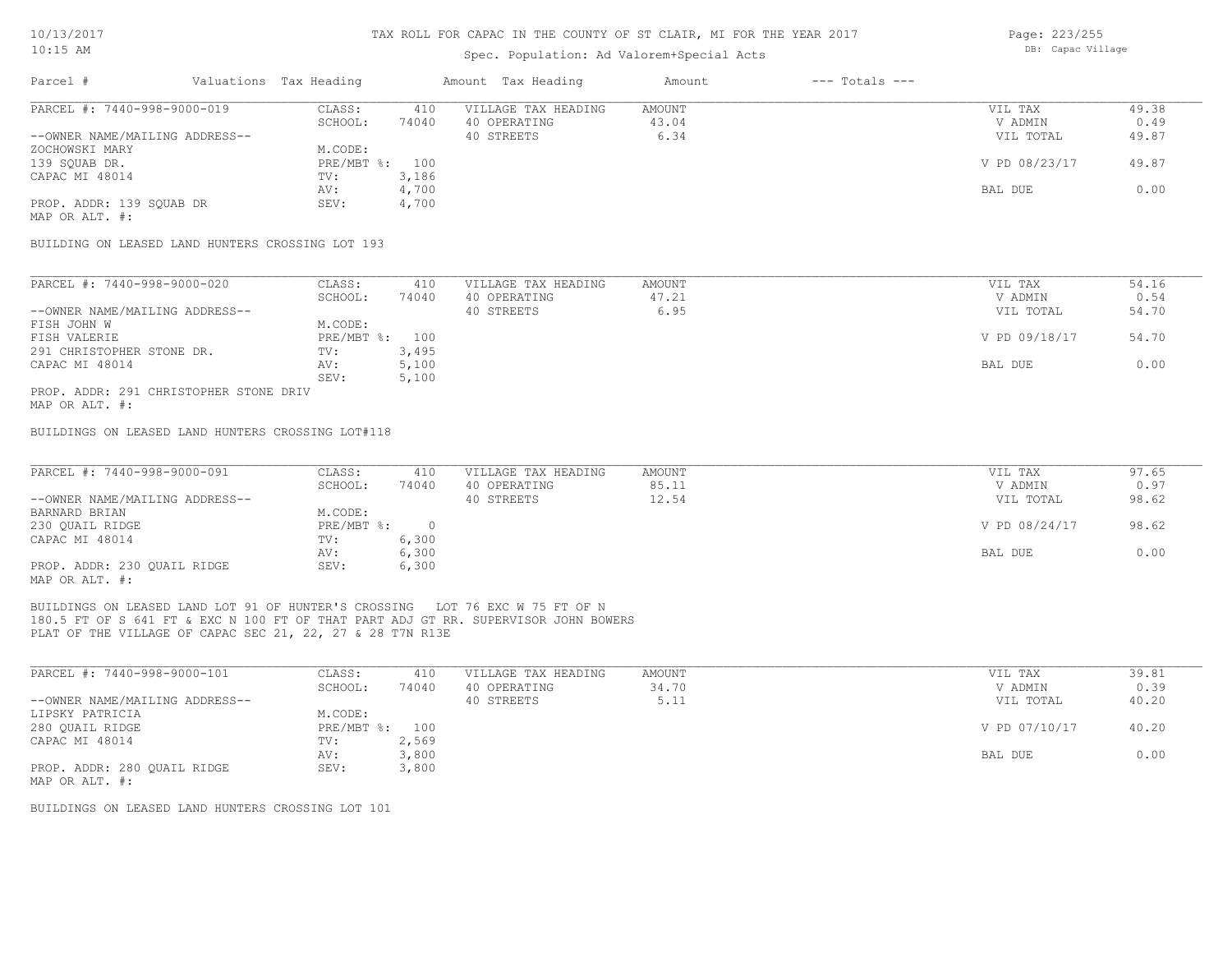# Spec. Population: Ad Valorem+Special Acts

| Parcel #                       | Valuations Tax Heading |       | Amount Tax Heading  | Amount | $---$ Totals $---$ |           |       |
|--------------------------------|------------------------|-------|---------------------|--------|--------------------|-----------|-------|
| PARCEL #: 7440-998-9000-190    | CLASS:                 | 410   | VILLAGE TAX HEADING | AMOUNT |                    | VIL TAX   | 54.16 |
|                                | SCHOOL:                | 74040 | 40 OPERATING        | 47.21  |                    | V ADMIN   | 0.54  |
| --OWNER NAME/MAILING ADDRESS-- |                        |       | 40 STREETS          | 6.95   |                    | VIL TOTAL | 54.70 |
| LAAKSO DARREN                  | M.CODE:                |       |                     |        |                    |           |       |
| LAAKSO SHARON                  | $PRE/MBT$ %:           |       |                     |        |                    | BAL DUE   | 54.70 |
| 108 WHITETAIL DR.              | TV:                    | 3,495 |                     |        |                    |           |       |
| CAPAC MI 48014                 | AV:                    | 5,000 |                     |        |                    |           |       |
|                                | SEV:                   | 5,000 |                     |        |                    |           |       |
| PROP. ADDR: 108 WHITETAIL DR.  |                        |       |                     |        |                    |           |       |

MAP OR ALT. #:

BUILDIND'S ON LEASED LAND HUNTERS CROSSING LOT 190

| PARCEL #: 7440-999-0002-001    | CLASS:       | 251    | VILLAGE TAX HEADING | AMOUNT | VIL TAX       | 423.17 |
|--------------------------------|--------------|--------|---------------------|--------|---------------|--------|
|                                | SCHOOL:      | 74040  | 40 OPERATING        | 368.83 | V ADMIN       | 4.23   |
| --OWNER NAME/MAILING ADDRESS-- |              |        | 40 STREETS          | 54.34  | VIL TOTAL     | 427.40 |
| T-MOBILE CENTRAL LLC           | M.CODE:      |        |                     |        |               |        |
| T-MOBILE                       | $PRE/MBT$ %: | 100    |                     |        | V PD 09/18/17 | 427.40 |
| PROPERTY TAX DEPARTMENT        | TV:          | 27,300 |                     |        |               |        |
| 12920 SE 38TH ST.              | AV:          | 27,300 |                     |        | BAL DUE       | 0.00   |
| BELLEVUE WA 98006              | SEV:         | 27,300 |                     |        |               |        |

#### MAP OR ALT. #: PROP. ADDR:

#### PERSONALPROPERTY

| PARCEL #: 7440-999-0002-100    | CLASS:         | 251   | VILLAGE TAX HEADING | AMOUNT | VIL TAX   | 0.00 |
|--------------------------------|----------------|-------|---------------------|--------|-----------|------|
|                                | SCHOOL:        | 74040 | 40 OPERATING        | 0.00   | V ADMIN   | 0.00 |
| --OWNER NAME/MAILING ADDRESS-- |                |       | 40 STREETS          | 0.00   | VIL TOTAL | 0.00 |
| UNIFI EQUIPMENT FINANCE INC.   | M.CODE:        |       |                     |        |           |      |
| 3893 RESEARCH PARK DR          | PRE/MBT %: 100 |       |                     |        | BAL DUE   | 0.00 |
| ANN ARBOR MI 48108             | TV:            |       |                     |        |           |      |
|                                | AV:            |       |                     |        |           |      |
| PROP. ADDR:                    | SEV:           |       |                     |        |           |      |
| MAP OR ALT. #:                 |                |       |                     |        |           |      |

# PERSONAL PROPERTY

| PARCEL #: 7440-999-0003-010         | CLASS:       | 251   | VILLAGE TAX HEADING | AMOUNT | VIL TAX   | 0.00 |
|-------------------------------------|--------------|-------|---------------------|--------|-----------|------|
|                                     | SCHOOL:      | 74040 | 40 OPERATING        | 0.00   | V ADMIN   | 0.00 |
| --OWNER NAME/MAILING ADDRESS--      |              |       | 40 STREETS          | 0.00   | VIL TOTAL | 0.00 |
| LEONARDS FOUNTAIN SPECIALTIES, INC. | M.CODE:      |       |                     |        |           |      |
| 4601 NANCY SY                       | $PRE/MBT$ %: | 100   |                     |        | BAL DUE   | 0.00 |
| HAMTRAMCK MI 48212-1250             | TV:          |       |                     |        |           |      |
|                                     | AV:          |       |                     |        |           |      |
| PROP. ADDR:                         | SEV:         |       |                     |        |           |      |
| MAP OR ALT. #:                      |              |       |                     |        |           |      |

### PERSONAL PROPERTY

Page: 224/255 DB: Capac Village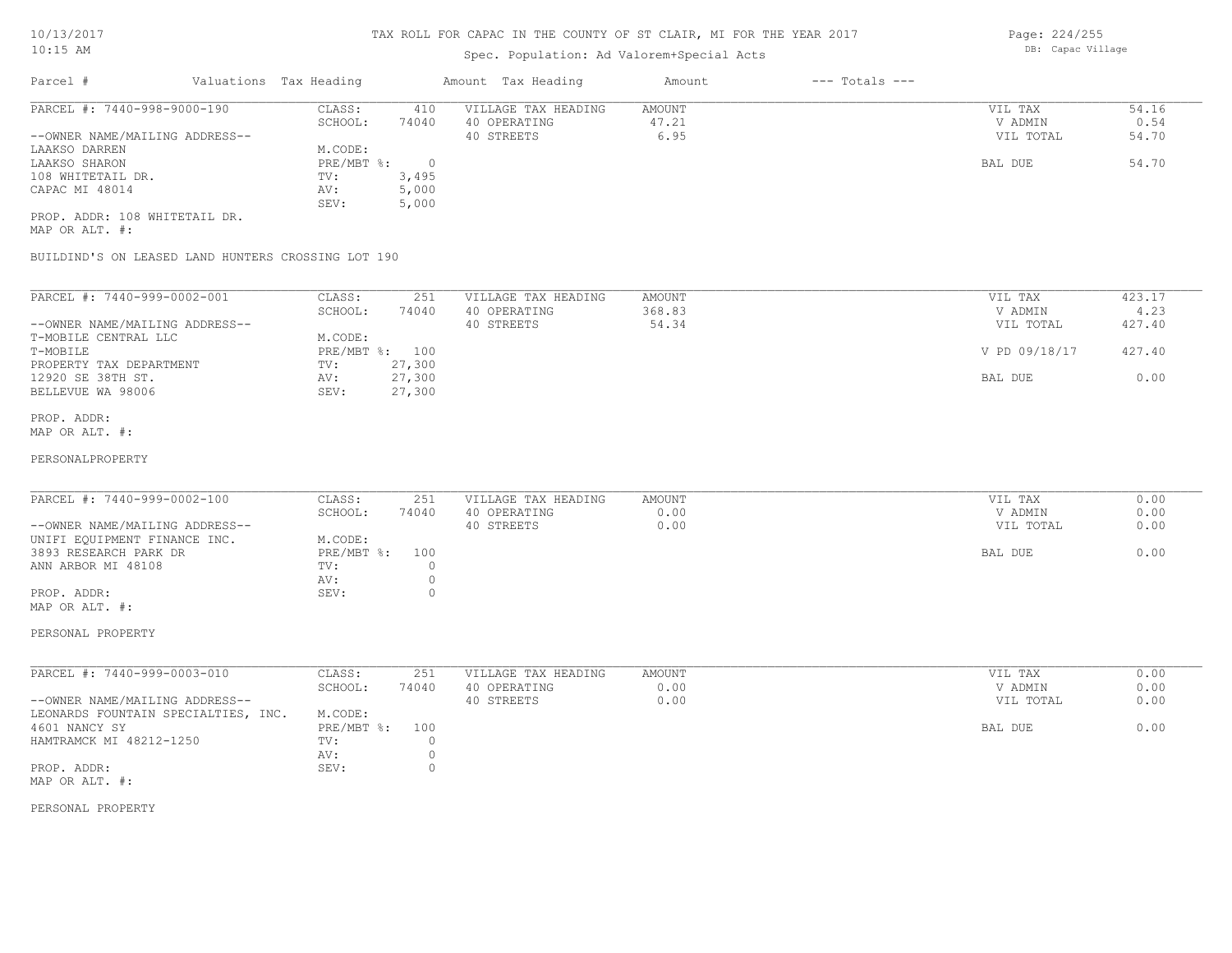# TAX ROLL FOR CAPAC IN THE COUNTY OF ST CLAIR, MI FOR THE YEAR 2017

# Spec. Population: Ad Valorem+Special Acts

Page: 225/255 DB: Capac Village

| Parcel #                                                                                                                                                                                               | Valuations Tax Heading |                                                                                                                                | Amount Tax Heading                                | Amount                  | $---$ Totals $---$ |                                                             |                                         |
|--------------------------------------------------------------------------------------------------------------------------------------------------------------------------------------------------------|------------------------|--------------------------------------------------------------------------------------------------------------------------------|---------------------------------------------------|-------------------------|--------------------|-------------------------------------------------------------|-----------------------------------------|
| PARCEL #: 7440-999-0004-000<br>--OWNER NAME/MAILING ADDRESS--<br>CAPAC CHIROPRACTIC CLINIC<br>116 N MAIN ST<br>CAPAC MI 48014<br>PROP. ADDR: 116 N MAIN ST<br>MAP OR ALT. #:<br>PERSONAL PROPERTY      |                        | CLASS:<br>251<br>SCHOOL:<br>74040<br>M.CODE:<br>PRE/MBT %:<br>100<br>$\circ$<br>TV:<br>$\circ$<br>AV:<br>SEV:<br>$\circ$       | VILLAGE TAX HEADING<br>40 OPERATING<br>40 STREETS | AMOUNT<br>0.00<br>0.00  |                    | VIL TAX<br>V ADMIN<br>VIL TOTAL<br>BAL DUE                  | 0.00<br>0.00<br>0.00<br>0.00            |
| PARCEL #: 7440-999-0004-100<br>--OWNER NAME/MAILING ADDRESS--<br>SUPERIOR AUTO REPAIR<br>104 E MILL ST<br>CAPAC MI 48014<br>PROP. ADDR: 104 E MILL STREET<br>MAP OR ALT. #:<br>PERSONAL PROPERTY       |                        | CLASS:<br>251<br>SCHOOL:<br>74040<br>M.CODE:<br>PRE/MBT %: 100<br>3,500<br>TV:<br>AV:<br>3,500<br>SEV:<br>3,500                | VILLAGE TAX HEADING<br>40 OPERATING<br>40 STREETS | AMOUNT<br>47.28<br>6.96 |                    | VIL TAX<br>V ADMIN<br>VIL TOTAL<br>V PD 09/15/17<br>BAL DUE | 54.24<br>0.54<br>54.78<br>54.78<br>0.00 |
| PARCEL #: 7440-999-0005-000<br>--OWNER NAME/MAILING ADDRESS--<br>LOUIE'S FAMILY RESTAURANT<br>560 N MAIN ST<br>CAPAC MI 48014-3150<br>PROP. ADDR: 560 N MAIN ST<br>MAP OR ALT. #:<br>PERSONAL PROPERTY |                        | CLASS:<br>251<br>SCHOOL:<br>74040<br>M.CODE:<br>$PRE/MBT$ $\div$<br>100<br>TV:<br>$\circ$<br>$\circ$<br>AV:<br>$\circ$<br>SEV: | VILLAGE TAX HEADING<br>40 OPERATING<br>40 STREETS | AMOUNT<br>0.00<br>0.00  |                    | VIL TAX<br>V ADMIN<br>VIL TOTAL<br>BAL DUE                  | 0.00<br>0.00<br>0.00<br>0.00            |
| PARCEL #: 7440-999-0006-000<br>--OWNER NAME/MAILING ADDRESS--<br>SDS PHAMACY<br>CAPAC PHARMACY<br>25 S MAIN ST<br>YALE MI 48097<br>PROP. ADDR: 136 N MAIN ST<br>MAP OR ALT. #:                         |                        | 251<br>CLASS:<br>SCHOOL:<br>74040<br>M.CODE:<br>PRE/MBT %:<br>100<br>TV:<br>$\circ$<br>$\circ$<br>AV:<br>$\circ$<br>SEV:       | VILLAGE TAX HEADING<br>40 OPERATING<br>40 STREETS | AMOUNT<br>0.00<br>0.00  |                    | VIL TAX<br>V ADMIN<br>VIL TOTAL<br>BAL DUE                  | 0.00<br>0.00<br>0.00<br>0.00            |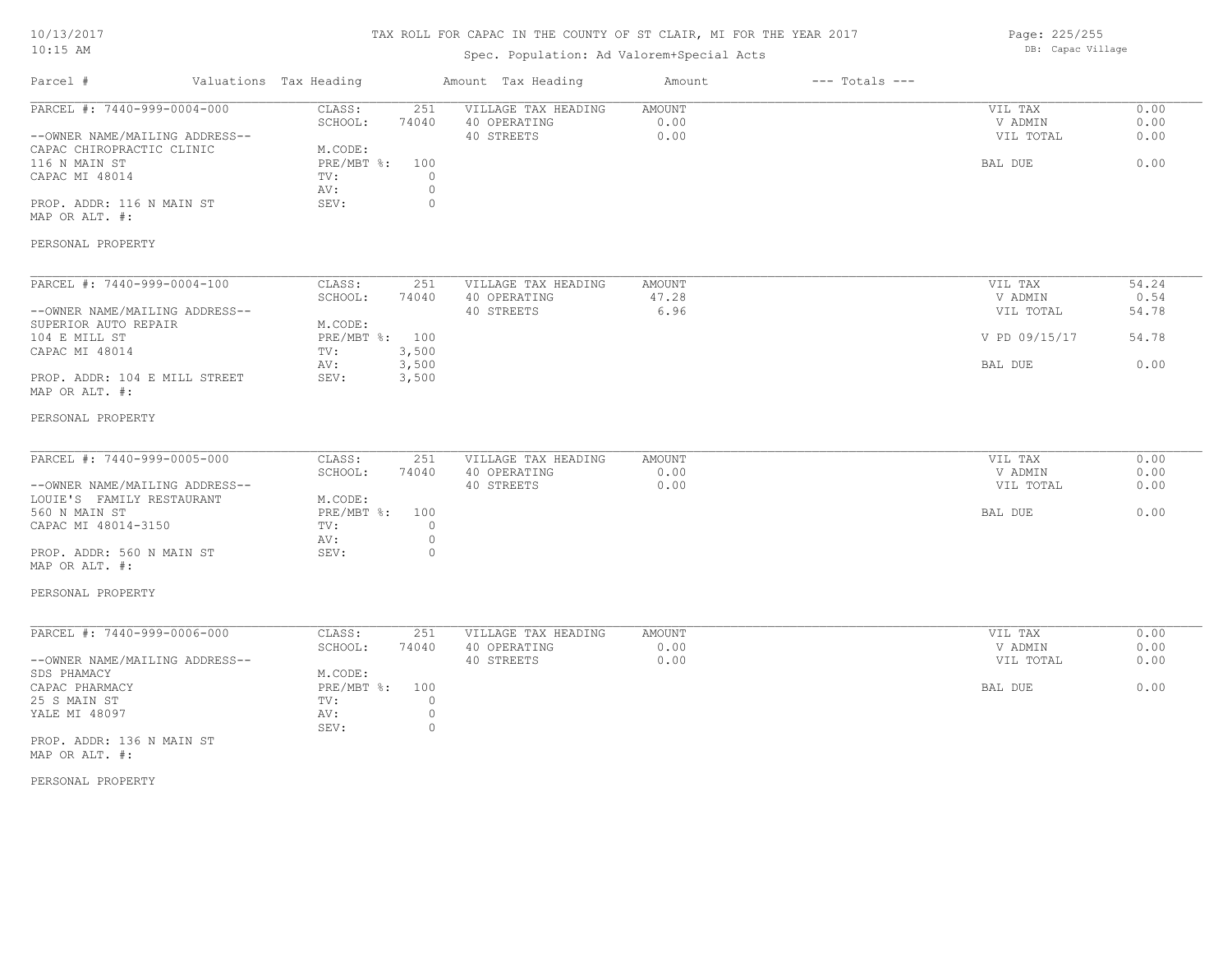### Spec. Population: Ad Valorem+Special Acts

Parcel # Valuations Tax Heading Amount Tax Heading Amount --- Totals ---PROP. ADDR: 201 N MAIN SEV: 0 CAPAC MI 48014  $\qquad \qquad \text{AV:} \qquad \qquad 0$ <br>SEV: 0 201 N MAIN TV: 0 MARATHON GAS STATION **EXAMPLE SECURE A PRE/MBT %:** 100 BAL DUE 6.00 M G FOOD & GAS INC. M.CODE: --OWNER NAME/MAILING ADDRESS-- 40 STREETS 0.00 VIL TOTAL 0.00 SCHOOL: 74040 40 OPERATING 0.00 V ADMIN 0.00 PARCEL #: 7440-999-0010-001 CLASS: 002 VILLAGE TAX HEADING AMOUNT AMOUNT VIL TAX 0.00<br>SCHOOL: 74040 40 OPERATING 0.00 000 VADMIN 0.00  $\mathcal{L}_\mathcal{L} = \mathcal{L}_\mathcal{L} = \mathcal{L}_\mathcal{L} = \mathcal{L}_\mathcal{L} = \mathcal{L}_\mathcal{L} = \mathcal{L}_\mathcal{L} = \mathcal{L}_\mathcal{L} = \mathcal{L}_\mathcal{L} = \mathcal{L}_\mathcal{L} = \mathcal{L}_\mathcal{L} = \mathcal{L}_\mathcal{L} = \mathcal{L}_\mathcal{L} = \mathcal{L}_\mathcal{L} = \mathcal{L}_\mathcal{L} = \mathcal{L}_\mathcal{L} = \mathcal{L}_\mathcal{L} = \mathcal{L}_\mathcal{L}$ 

MAP OR ALT. #:

#### PERSONAL PROPERTY

| PARCEL #: 7440-999-0017-100    | CLASS:       | 251      | VILLAGE TAX HEADING | AMOUNT | VIL TAX   | 0.00 |
|--------------------------------|--------------|----------|---------------------|--------|-----------|------|
|                                | SCHOOL:      | 74040    | 40 OPERATING        | 0.00   | V ADMIN   | 0.00 |
| --OWNER NAME/MAILING ADDRESS-- |              |          | 40 STREETS          | 0.00   | VIL TOTAL | 0.00 |
| COCA-COLA COMPANY              | M.CODE:      |          |                     |        |           |      |
| PROPERTY TAX DEPT              | $PRE/MBT$ %: | 100      |                     |        | BAL DUE   | 0.00 |
| PO BOX 4440                    | TV:          |          |                     |        |           |      |
| BRANDON FL 33509-4440          | AV:          |          |                     |        |           |      |
|                                | SEV:         | $^{(1)}$ |                     |        |           |      |
| PROP. ADDR:                    |              |          |                     |        |           |      |

MAP OR ALT. #:

#### PERSONAL PROPERTY

| PARCEL #: 7440-999-0018-000    | CLASS:       | 002   | VILLAGE TAX HEADING | AMOUNT | VIL TAX   | 0.00 |
|--------------------------------|--------------|-------|---------------------|--------|-----------|------|
|                                | SCHOOL:      | 74040 | 40 OPERATING        | 0.00   | V ADMIN   | 0.00 |
| --OWNER NAME/MAILING ADDRESS-- |              |       | 40 STREETS          | 0.00   | VIL TOTAL | 0.00 |
| BARB'S BOOKKEEPING & TAX       | M.CODE:      |       |                     |        |           |      |
| 109 S MAIN ST                  | $PRE/MBT$ %: | 100   |                     |        | BAL DUE   | 0.00 |
| CAPAC MI 48014                 | TV:          |       |                     |        |           |      |
|                                | AV:          |       |                     |        |           |      |
| PROP. ADDR: 109 S MAIN         | SEV:         |       |                     |        |           |      |

#### PERSONAL PROPERTY

MAP OR ALT. #:

| PARCEL #: 7440-999-0021-050    | CLASS:       | 002   | VILLAGE TAX HEADING | AMOUNT | 0.00<br>VIL TAX   |
|--------------------------------|--------------|-------|---------------------|--------|-------------------|
|                                | SCHOOL:      | 74040 | 40 OPERATING        | 0.00   | 0.00<br>V ADMIN   |
| --OWNER NAME/MAILING ADDRESS-- |              |       | 40 STREETS          | 0.00   | 0.00<br>VIL TOTAL |
| SPIFFY KLEAN                   | M.CODE:      |       |                     |        |                   |
| 138 N MAIN ST                  | $PRE/MBT$ %: | 100   |                     |        | 0.00<br>BAL DUE   |
| CAPAC MI 48014                 | TV:          |       |                     |        |                   |
|                                | AV:          |       |                     |        |                   |
| PROP. ADDR: 138 N MAIN ST      | SEV:         |       |                     |        |                   |
| MAP OR ALT. #:                 |              |       |                     |        |                   |

PERSONAL PROPERTY

Page: 226/255 DB: Capac Village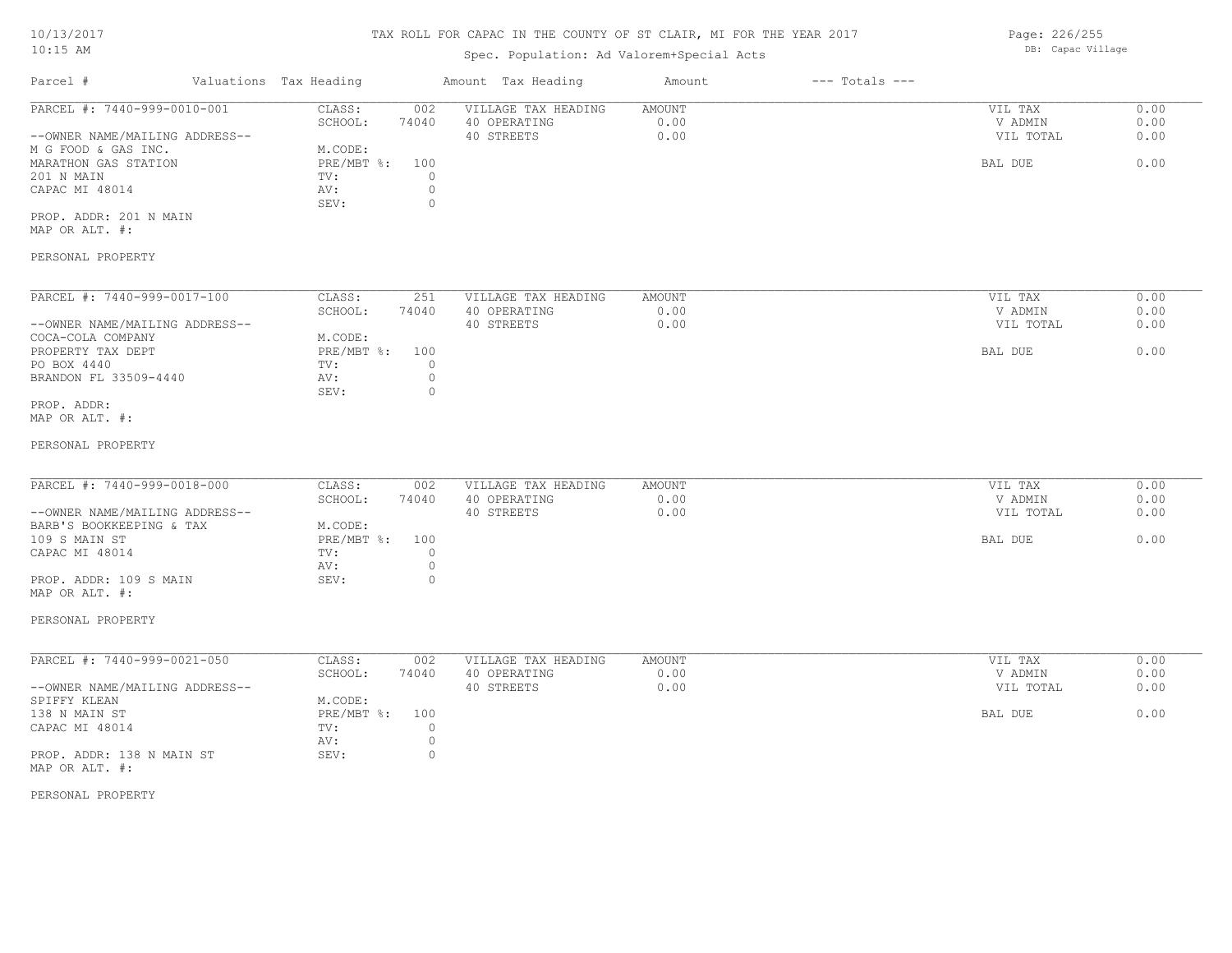# Spec. Population: Ad Valorem+Special Acts

Page: 227/255 DB: Capac Village

| Parcel #                                                                                                                                                                                                                   | Valuations Tax Heading                                                                                                                    | Amount Tax Heading                                                                 | Amount                                 | $---$ Totals $---$ |                                                             |                                                       |
|----------------------------------------------------------------------------------------------------------------------------------------------------------------------------------------------------------------------------|-------------------------------------------------------------------------------------------------------------------------------------------|------------------------------------------------------------------------------------|----------------------------------------|--------------------|-------------------------------------------------------------|-------------------------------------------------------|
| PARCEL #: 7440-999-0022-000<br>--OWNER NAME/MAILING ADDRESS--<br>CONSUMERS POWER<br>EP-10 PROPERTY TAX<br>ONE ENERGY PLAZA<br>JACKSON MI 49201-9938<br>PROP. ADDR: 3201 E COURT STREET<br>MAP OR ALT. #:                   | CLASS:<br>551<br>SCHOOL:<br>74040<br>M.CODE:<br>PRE/MBT %:<br>$\overline{0}$<br>326,000<br>TV:<br>326,000<br>AV:<br>326,000<br>SEV:       | VILLAGE TAX HEADING<br>40 OPERATING<br>40 STREETS                                  | <b>AMOUNT</b><br>4,404.42<br>649.00    |                    | VIL TAX<br>V ADMIN<br>VIL TOTAL<br>V PD 09/06/17<br>BAL DUE | 5,053.42<br>50.53<br>5,103.95<br>5,103.95<br>0.00     |
| PERSONAL PROPERTY                                                                                                                                                                                                          |                                                                                                                                           |                                                                                    |                                        |                    |                                                             |                                                       |
| PARCEL #: 7440-999-0023-002<br>--OWNER NAME/MAILING ADDRESS--<br>MAIN STREET VILLA<br>512 N MAIN<br>CAPAC MI 48014<br>PROP. ADDR: 512 N MAIN<br>MAP OR ALT. #:                                                             | CLASS:<br>251<br>SCHOOL:<br>74040<br>M.CODE:<br>PRE/MBT %:<br>100<br>TV:<br>AV:<br>SEV:                                                   | VILLAGE TAX HEADING<br>40 OPERATING<br>40 STREETS<br>$\circ$<br>$\circ$<br>$\circ$ | <b>AMOUNT</b><br>0.00<br>0.00          |                    | VIL TAX<br>V ADMIN<br>VIL TOTAL<br>BAL DUE                  | 0.00<br>0.00<br>0.00<br>0.00                          |
| PERSONAL PROPERTY                                                                                                                                                                                                          |                                                                                                                                           |                                                                                    |                                        |                    |                                                             |                                                       |
| PARCEL #: 7440-999-0024-010<br>--OWNER NAME/MAILING ADDRESS--<br>HONDA OF AMERICA MFG.,<br>24000 HONDA PARKWAY<br>MARYSVILLE OH 43040<br>PROP. ADDR:<br>MAP OR ALT. #:                                                     | CLASS:<br>351<br>SCHOOL:<br>74040<br>M.CODE:<br>PRE/MBT %: 100<br>5,000<br>TV:<br>AV:<br>5,000<br>SEV:<br>5,000                           | VILLAGE TAX HEADING<br>40 OPERATING<br>40 STREETS                                  | <b>AMOUNT</b><br>67.55<br>9.95         |                    | VIL TAX<br>V ADMIN<br>VIL TOTAL<br>V PD 09/01/17<br>BAL DUE | 77.50<br>0.77<br>78.27<br>78.27<br>0.00               |
| PERSONAL PROPERTY                                                                                                                                                                                                          |                                                                                                                                           |                                                                                    |                                        |                    |                                                             |                                                       |
| PARCEL #: 7440-999-0025-000<br>--OWNER NAME/MAILING ADDRESS--<br>DTE ELECTRIC COMPANY<br>PROPERTY TAX DEPARTMENT<br>P.O.BOX 33017<br>DETROIT MI 48232<br>PROP. ADDR: 351 W MEIER ST<br>MAP OR ALT. #:<br>PERSONAL PROPERTY | CLASS:<br>551<br>SCHOOL:<br>74040<br>M.CODE:<br>$PRE/MBT$ $\div$<br>$\overline{0}$<br>962,400<br>TV:<br>962,400<br>AV:<br>962,400<br>SEV: | VILLAGE TAX HEADING<br>40 OPERATING<br>40 STREETS                                  | <b>AMOUNT</b><br>13,002.50<br>1,915.94 |                    | VIL TAX<br>V ADMIN<br>VIL TOTAL<br>V PD 09/11/17<br>BAL DUE | 14,918.44<br>149.18<br>15,067.62<br>15,067.62<br>0.00 |
|                                                                                                                                                                                                                            |                                                                                                                                           |                                                                                    |                                        |                    |                                                             |                                                       |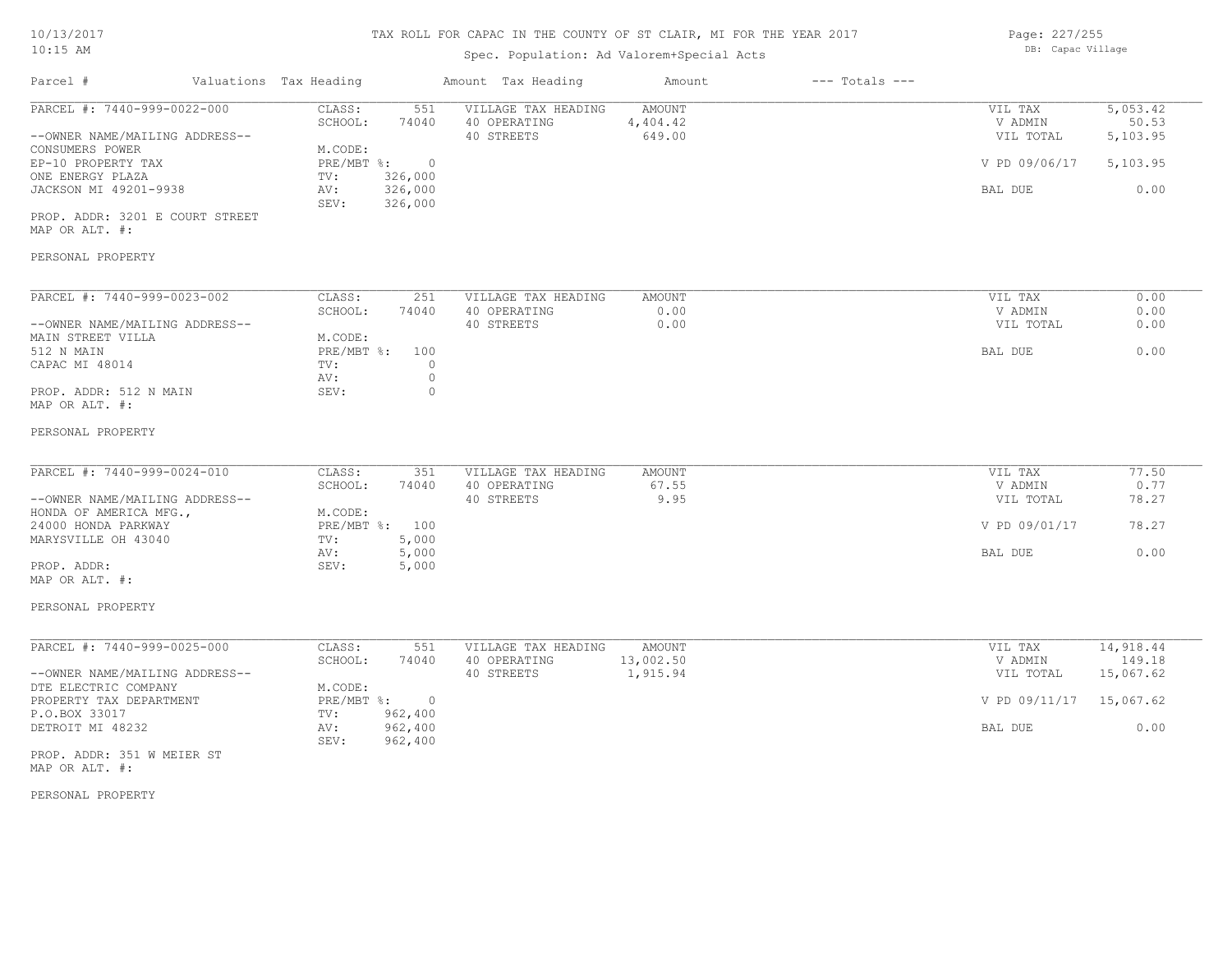# TAX ROLL FOR CAPAC IN THE COUNTY OF ST CLAIR, MI FOR THE YEAR 2017

# Spec. Population: Ad Valorem+Special Acts

Page: 228/255 DB: Capac Village

| PARCEL #: 7440-999-0027-001<br>CLASS:<br>251<br>VILLAGE TAX HEADING<br><b>AMOUNT</b><br>VIL TAX<br>0.00<br>SCHOOL:<br>74040<br>40 OPERATING<br>V ADMIN<br>0.00<br>--OWNER NAME/MAILING ADDRESS--<br>40 STREETS<br>VIL TOTAL<br>CAPAC AUTO REPAIR INC<br>M.CODE:<br>103 W MILL ST<br>$PRE/MBT$ $\div$<br>100<br>BAL DUE<br>CAPAC MI 48014-3022<br>$\circ$<br>TV:<br>$\circ$<br>AV:<br>$\circ$<br>PROP. ADDR: 103 W MILL ST<br>SEV:<br>MAP OR ALT. #:<br>PERSONAL PROPERTY<br>PARCEL #: 7440-999-0032-001<br>CLASS:<br>251<br>VILLAGE TAX HEADING<br>AMOUNT<br>VIL TAX<br>0.00<br>SCHOOL:<br>40 OPERATING<br>74040<br>V ADMIN<br>40 STREETS<br>0.00<br>VIL TOTAL<br>--OWNER NAME/MAILING ADDRESS--<br>M.CODE:<br>COMPASS TWO, LLC<br>PRE/MBT %:<br>CTMI, LLC<br>100<br>BAL DUE<br>P.O. BOX 743068<br>TV:<br>0<br>$\circ$<br>DALLAS TX 75374<br>AV:<br>SEV:<br>0<br>PROP. ADDR:<br>MAP OR ALT. #:<br>PERSONAL PROPERTY<br>PARCEL #: 7440-999-0033-000<br>CLASS:<br>VILLAGE TAX HEADING<br>AMOUNT<br>VIL TAX<br>251<br>SCHOOL:<br>0.00<br>74040<br>40 OPERATING<br>V ADMIN<br>40 STREETS<br>0.00<br>VIL TOTAL<br>--OWNER NAME/MAILING ADDRESS--<br>CAPAC CONSTRUCTION CO INC<br>M.CODE:<br>P.O.BOX 388<br>$PRE/MBT$ $\div$<br>100<br>BAL DUE<br>$\circ$<br>CAPAC MI 48014<br>TV:<br>$\circ$<br>AV:<br>$\circ$<br>PROP. ADDR: 216 E HILL STREET<br>SEV:<br>MAP OR ALT. #:<br>PERSONAL PROPERTY<br>PARCEL #: 7440-999-0044-000<br>CLASS:<br>VIL TAX<br>251<br>VILLAGE TAX HEADING<br>AMOUNT<br>SCHOOL:<br>74040<br>40 OPERATING<br>0.00<br>V ADMIN<br>40 STREETS<br>0.00<br>--OWNER NAME/MAILING ADDRESS--<br>VIL TOTAL<br>CAPAC FAMILY LAUNDRY<br>M.CODE:<br>PRE/MBT %:<br>100<br>BAL DUE<br>MR.DANIEL L. MARQUARDT<br>$\Omega$<br>461 ELK LAKE DR<br>TV:<br>$\circ$<br>ATTICA MI 48412-9807<br>AV: | Parcel # | Valuations Tax Heading | Amount Tax Heading | Amount | $---$ Totals $---$ |                              |
|------------------------------------------------------------------------------------------------------------------------------------------------------------------------------------------------------------------------------------------------------------------------------------------------------------------------------------------------------------------------------------------------------------------------------------------------------------------------------------------------------------------------------------------------------------------------------------------------------------------------------------------------------------------------------------------------------------------------------------------------------------------------------------------------------------------------------------------------------------------------------------------------------------------------------------------------------------------------------------------------------------------------------------------------------------------------------------------------------------------------------------------------------------------------------------------------------------------------------------------------------------------------------------------------------------------------------------------------------------------------------------------------------------------------------------------------------------------------------------------------------------------------------------------------------------------------------------------------------------------------------------------------------------------------------------------------------------------------------------------------------------------------------------------------|----------|------------------------|--------------------|--------|--------------------|------------------------------|
|                                                                                                                                                                                                                                                                                                                                                                                                                                                                                                                                                                                                                                                                                                                                                                                                                                                                                                                                                                                                                                                                                                                                                                                                                                                                                                                                                                                                                                                                                                                                                                                                                                                                                                                                                                                                |          |                        |                    |        |                    | 0.00<br>0.00<br>0.00<br>0.00 |
|                                                                                                                                                                                                                                                                                                                                                                                                                                                                                                                                                                                                                                                                                                                                                                                                                                                                                                                                                                                                                                                                                                                                                                                                                                                                                                                                                                                                                                                                                                                                                                                                                                                                                                                                                                                                |          |                        |                    |        |                    |                              |
|                                                                                                                                                                                                                                                                                                                                                                                                                                                                                                                                                                                                                                                                                                                                                                                                                                                                                                                                                                                                                                                                                                                                                                                                                                                                                                                                                                                                                                                                                                                                                                                                                                                                                                                                                                                                |          |                        |                    |        |                    | 0.00<br>0.00<br>0.00<br>0.00 |
|                                                                                                                                                                                                                                                                                                                                                                                                                                                                                                                                                                                                                                                                                                                                                                                                                                                                                                                                                                                                                                                                                                                                                                                                                                                                                                                                                                                                                                                                                                                                                                                                                                                                                                                                                                                                |          |                        |                    |        |                    |                              |
|                                                                                                                                                                                                                                                                                                                                                                                                                                                                                                                                                                                                                                                                                                                                                                                                                                                                                                                                                                                                                                                                                                                                                                                                                                                                                                                                                                                                                                                                                                                                                                                                                                                                                                                                                                                                |          |                        |                    |        |                    | 0.00<br>0.00<br>0.00<br>0.00 |
| $\circ$<br>SEV:<br>PROP. ADDR: 100 S MAIN<br>MAP OR ALT. #:<br>Default Legal Description                                                                                                                                                                                                                                                                                                                                                                                                                                                                                                                                                                                                                                                                                                                                                                                                                                                                                                                                                                                                                                                                                                                                                                                                                                                                                                                                                                                                                                                                                                                                                                                                                                                                                                       |          |                        |                    |        |                    | 0.00<br>0.00<br>0.00<br>0.00 |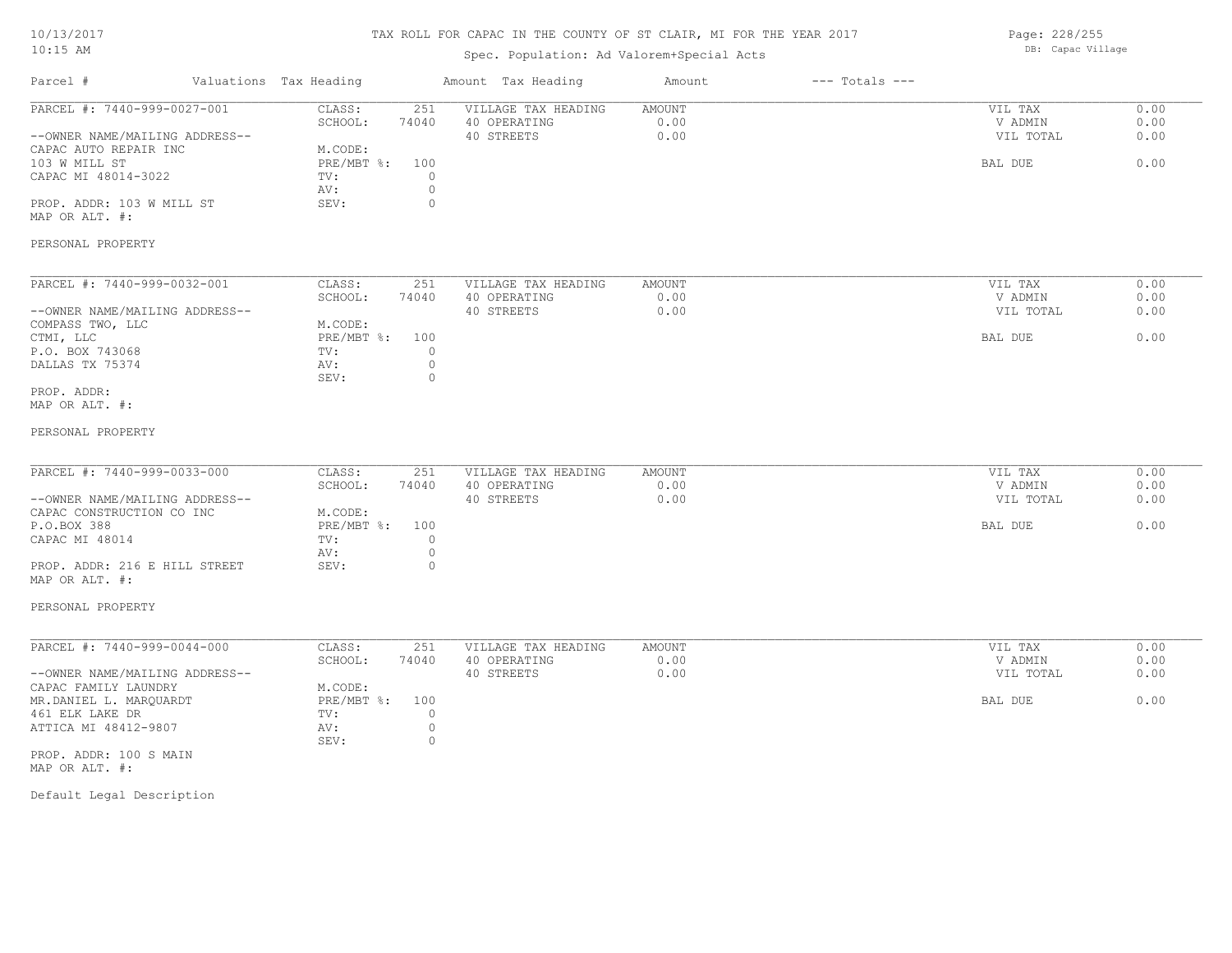# TAX ROLL FOR CAPAC IN THE COUNTY OF ST CLAIR, MI FOR THE YEAR 2017

# Spec. Population: Ad Valorem+Special Acts

Page: 229/255 DB: Capac Village

| Parcel #                                                                                                                                                                                       | Valuations Tax Heading |                                                                      |                                               | Amount Tax Heading                                | Amount                              | $---$ Totals $---$ |                                                             |                                                     |
|------------------------------------------------------------------------------------------------------------------------------------------------------------------------------------------------|------------------------|----------------------------------------------------------------------|-----------------------------------------------|---------------------------------------------------|-------------------------------------|--------------------|-------------------------------------------------------------|-----------------------------------------------------|
| PARCEL #: 7440-999-0045-000<br>--OWNER NAME/MAILING ADDRESS--<br>SUNRISE STORES #52<br>69245 BURKE DRIVE<br>RICHMOND MI 48062<br>PROP. ADDR: 120 S MAIN<br>MAP OR ALT. #:<br>PERSONAL PROPERTY |                        | CLASS:<br>SCHOOL:<br>M.CODE:<br>PRE/MBT %: 100<br>TV:<br>AV:<br>SEV: | 251<br>74040<br>204,900<br>204,900<br>204,900 | VILLAGE TAX HEADING<br>40 OPERATING<br>40 STREETS | <b>AMOUNT</b><br>2,768.30<br>407.91 |                    | VIL TAX<br>V ADMIN<br>VIL TOTAL<br>V PD 09/07/17<br>BAL DUE | 3, 176. 21<br>31.76<br>3,207.97<br>3,207.97<br>0.00 |
|                                                                                                                                                                                                |                        |                                                                      |                                               |                                                   |                                     |                    |                                                             |                                                     |
| PARCEL #: 7440-999-0045-001<br>--OWNER NAME/MAILING ADDRESS--<br>SUNRISE CAR WASH<br>69245 BURKE DR<br>RICHMOND MI 48062                                                                       |                        | CLASS:<br>SCHOOL:<br>M.CODE:<br>PRE/MBT %: 100<br>TV:                | 251<br>74040<br>112,600                       | VILLAGE TAX HEADING<br>40 OPERATING<br>40 STREETS | <b>AMOUNT</b><br>1,521.28<br>224.16 |                    | VIL TAX<br>V ADMIN<br>VIL TOTAL<br>V PD 09/07/17            | 1,745.44<br>17.45<br>1,762.89<br>1,762.89           |
| PROP. ADDR: 4334 N CAPAC RD<br>MAP OR ALT. #:                                                                                                                                                  |                        | AV:<br>SEV:                                                          | 112,600<br>112,600                            |                                                   |                                     |                    | BAL DUE                                                     | 0.00                                                |
| PERSONAL PROPERTY                                                                                                                                                                              |                        |                                                                      |                                               |                                                   |                                     |                    |                                                             |                                                     |
| PARCEL #: 7440-999-0050-002                                                                                                                                                                    |                        | CLASS:                                                               | 251                                           | VILLAGE TAX HEADING                               | <b>AMOUNT</b>                       |                    | VIL TAX                                                     | 965.72                                              |
| --OWNER NAME/MAILING ADDRESS--<br>ELIZABETH VINCKIER KERSTEN, DDS, PLC                                                                                                                         |                        | SCHOOL:<br>M.CODE:                                                   | 74040                                         | 40 OPERATING<br>40 STREETS                        | 841.70<br>124.02                    |                    | V ADMIN<br>VIL TOTAL                                        | 9.65<br>975.37                                      |
| 4309 N CAPAC<br>CAPAC MI 48014                                                                                                                                                                 |                        | PRE/MBT %: 100<br>TV:                                                | 62,300                                        |                                                   |                                     |                    | V PD 08/24/17                                               | 975.37                                              |
| PROP. ADDR: 4309 CAPAC RD<br>MAP OR ALT. #:                                                                                                                                                    |                        | AV:<br>SEV:                                                          | 62,300<br>62,300                              |                                                   |                                     |                    | BAL DUE                                                     | 0.00                                                |
| PERSONAL PROPERTY                                                                                                                                                                              |                        |                                                                      |                                               |                                                   |                                     |                    |                                                             |                                                     |
| PARCEL #: 7440-999-0051-000                                                                                                                                                                    |                        | CLASS:                                                               | 251                                           | VILLAGE TAX HEADING                               | <b>AMOUNT</b>                       |                    | VIL TAX                                                     | 0.00                                                |
| --OWNER NAME/MAILING ADDRESS--<br>PITNEY BOWES INC                                                                                                                                             |                        | SCHOOL:<br>M.CODE:                                                   | 74040                                         | 40 OPERATING<br>40 STREETS                        | 0.00<br>0.00                        |                    | V ADMIN<br>VIL TOTAL                                        | 0.00<br>0.00                                        |
| MSC-TAX01<br>5310 CYPRESS CENTER DR. STE 110<br>TAMPA FL 33609                                                                                                                                 |                        | $PRE/MBT$ $\div$<br>TV:<br>AV:<br>SEV:                               | 100<br>$\circ$<br>$\circ$<br>$\circ$          |                                                   |                                     |                    | BAL DUE                                                     | 0.00                                                |
| PROP. ADDR:<br>MAP OR ALT. #:                                                                                                                                                                  |                        |                                                                      |                                               |                                                   |                                     |                    |                                                             |                                                     |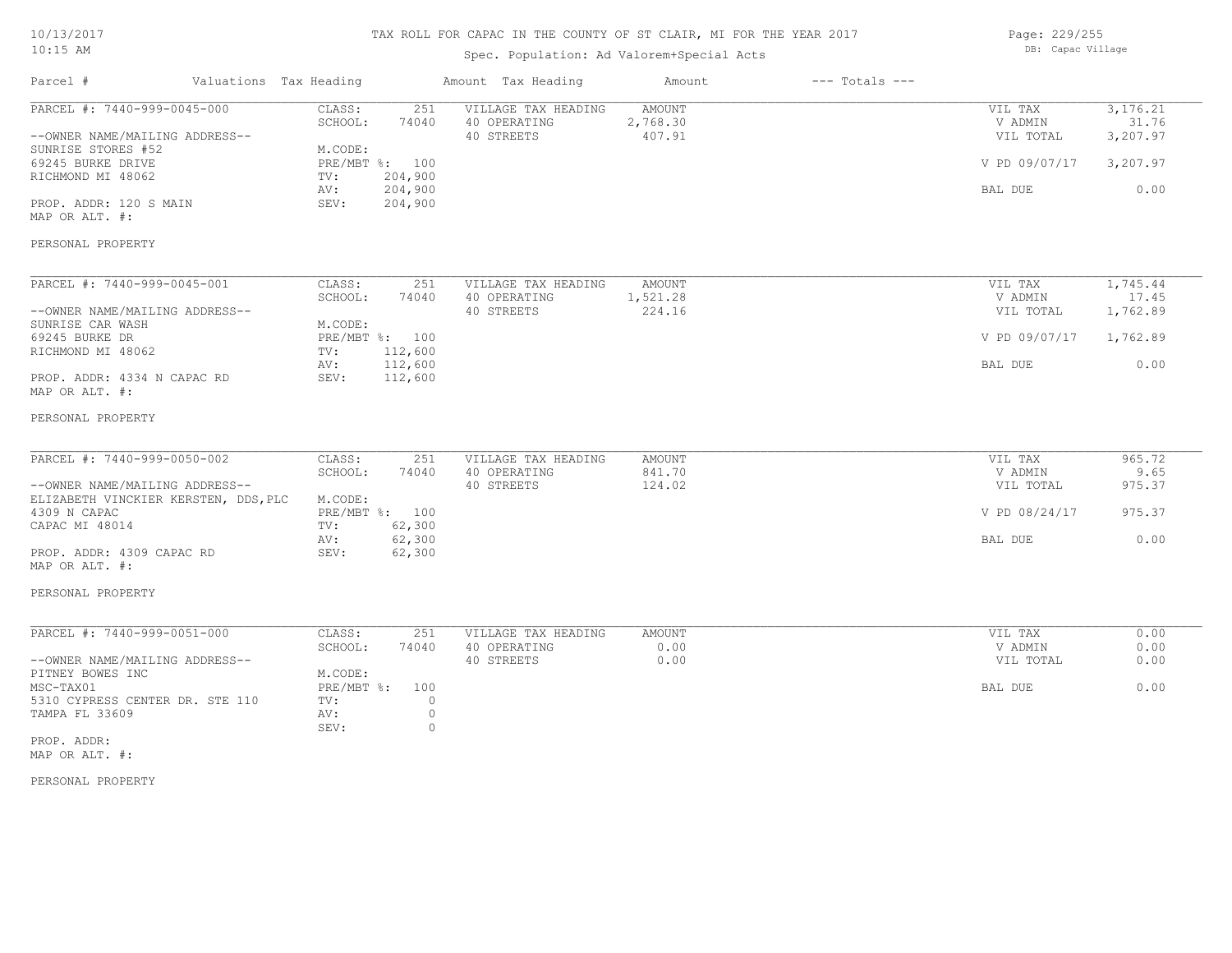# Spec. Population: Ad Valorem+Special Acts

| Parcel #                       | Valuations Tax Heading |       | Amount Tax Heading  | Amount | $---$ Totals $---$ |           |        |
|--------------------------------|------------------------|-------|---------------------|--------|--------------------|-----------|--------|
| PARCEL #: 7440-999-0052-050    | CLASS:                 | 251   | VILLAGE TAX HEADING | AMOUNT |                    | VIL TAX   | 100.75 |
|                                | SCHOOL:                | 74040 | 40 OPERATING        | 87.81  |                    | V ADMIN   | 1.00   |
| --OWNER NAME/MAILING ADDRESS-- |                        |       | 40 STREETS          | 12.94  |                    | VIL TOTAL | 101.75 |
| D & B CEMENT INC               | M.CODE:                |       |                     |        |                    |           |        |
| LUMBARDO                       | PRE/MBT %: 100         |       |                     |        |                    | BAL DUE   | 101.75 |
| 4313 STEVENS DR                | TV:                    | 6,500 |                     |        |                    |           |        |
| CAPAC MI 48014                 | AV:                    | 6,500 |                     |        |                    |           |        |
|                                | SEV:                   | 6,500 |                     |        |                    |           |        |
| PROP. ADDR: 4313 STEVENS DR    |                        |       |                     |        |                    |           |        |
|                                |                        |       |                     |        |                    |           |        |

MAP OR ALT. #:

### PERSONAL PROPERTY

| PARCEL #: 7440-999-0052-051       | CLASS:     | 251   | VILLAGE TAX HEADING | AMOUNT | 0.00<br>VIL TAX   |
|-----------------------------------|------------|-------|---------------------|--------|-------------------|
|                                   | SCHOOL:    | 74040 | 40 OPERATING        | 0.00   | 0.00<br>V ADMIN   |
| --OWNER NAME/MAILING ADDRESS--    |            |       | 40 STREETS          | 0.00   | 0.00<br>VIL TOTAL |
| PITNEY BOWES GLOBAL FINANCIAL     | M.CODE:    |       |                     |        |                   |
| 5310 CYPRESS CENTER DRIVE STE 110 | PRE/MBT %: | 100   |                     |        | 0.00<br>BAL DUE   |
| TAMPA FL 33609                    | TV:        |       |                     |        |                   |
|                                   | AV:        |       |                     |        |                   |
| PROP. ADDR:                       | SEV:       |       |                     |        |                   |
| MAP OR ALT. #:                    |            |       |                     |        |                   |

#### PERSONAL PROPERTY

| 74040<br>0.00<br>40 OPERATING<br>SCHOOL:             | V ADMIN   |      |
|------------------------------------------------------|-----------|------|
|                                                      |           | 0.00 |
| --OWNER NAME/MAILING ADDRESS--<br>0.00<br>40 STREETS | VIL TOTAL | 0.00 |
| SUPERIOR MATERIALS LLC<br>M.CODE:                    |           |      |
| PRE/MBT %:<br>P.O. BOX 2900<br>100                   | BAL DUE   | 0.00 |
| FARMINGTON MI 48333<br>TV:                           |           |      |
| AV:                                                  |           |      |
| PROP. ADDR: 305 S MAIN<br>SEV:                       |           |      |

# MAP OR ALT. #:

#### PERSONAL PROPERTY

| PARCEL #: 7440-999-0054-050    | CLASS:         | 002   | VILLAGE TAX HEADING | AMOUNT | VIL TAX   | 0.00 |
|--------------------------------|----------------|-------|---------------------|--------|-----------|------|
|                                | SCHOOL:        | 74040 | 40 OPERATING        | 0.00   | V ADMIN   | 0.00 |
| --OWNER NAME/MAILING ADDRESS-- |                |       | 40 STREETS          | 0.00   | VIL TOTAL | 0.00 |
| LEONARD CHARLES/PATRICIA       | M.CODE:        |       |                     |        |           |      |
| 15183 DOWNEY RD                | PRE/MBT %: 100 |       |                     |        | BAL DUE   | 0.00 |
| CAPAC MI 48014                 | TV:            |       |                     |        |           |      |
|                                | AV:            |       |                     |        |           |      |
| PROP. ADDR: 105 E MILL STREET  | SEV:           |       |                     |        |           |      |
| MAP OR ALT. #:                 |                |       |                     |        |           |      |

#### PERSONAL PROPERTY

Page: 230/255 DB: Capac Village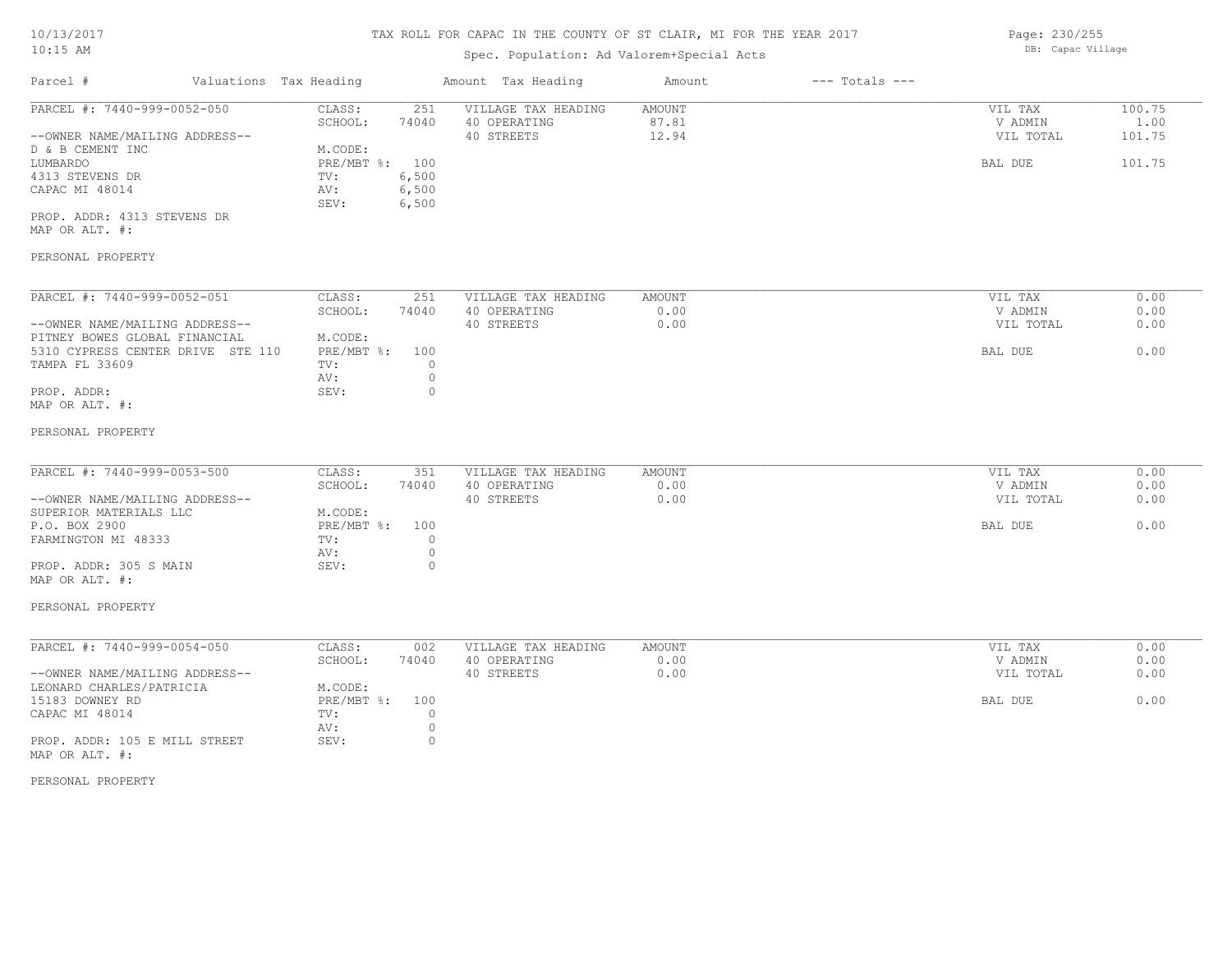#### TAX ROLL FOR CAPAC IN THE COUNTY OF ST CLAIR, MI FOR THE YEAR 2017

### Spec. Population: Ad Valorem+Special Acts

| Parcel #                       | Valuations Tax Heading |       | Amount Tax Heading  | Amount | $---$ Totals $---$ |               |       |
|--------------------------------|------------------------|-------|---------------------|--------|--------------------|---------------|-------|
| PARCEL #: 7440-999-0055-000    | CLASS:                 | 251   | VILLAGE TAX HEADING | AMOUNT |                    | VIL TAX       | 0.00  |
|                                | SCHOOL:                | 74040 | 40 OPERATING        | 0.00   |                    | V ADMIN       | 0.00  |
| --OWNER NAME/MAILING ADDRESS-- |                        |       | 40 STREETS          | 0.00   |                    | VIL TOTAL     | 0.00  |
| STATE FARM MUTUAL AUTO INS     | M.CODE:                |       |                     |        |                    |               |       |
| CORP TAX                       | $PRE/MBT$ %:           | 100   |                     |        |                    | BAL DUE       | 0.00  |
| ONE STATE FARM PLAZA           | TV:                    |       |                     |        |                    |               |       |
| BLOOMINGTON IL 61701-0001      | AV:                    |       |                     |        |                    |               |       |
|                                | SEV:                   |       |                     |        |                    |               |       |
| PROP. ADDR:                    |                        |       |                     |        |                    |               |       |
| MAP OR ALT. #:                 |                        |       |                     |        |                    |               |       |
| PERSONAL PROPERTY              |                        |       |                     |        |                    |               |       |
| PARCEL #: 7440-999-0058-000    | CLASS:                 | 251   | VILLAGE TAX HEADING | AMOUNT |                    | VIL TAX       | 27.89 |
|                                | SCHOOL:                | 74040 | 40 OPERATING        | 24.31  |                    | V ADMIN       | 0.27  |
| --OWNER NAME/MAILING ADDRESS-- |                        |       | 40 STREETS          | 3.58   |                    | VIL TOTAL     | 28.16 |
| GEORGE, T J/SPERRYS WELDING    | M.CODE:                |       |                     |        |                    |               |       |
| 112 N MAIN ST                  | PRE/MBT %: 100         |       |                     |        |                    | V PD 08/30/17 | 28.16 |
| $\cdots$                       |                        | .     |                     |        |                    |               |       |

| --OWNER NAME/MAILING ADDRESS-- |         |                | 40 STREETS | ು. ೨୪ | VIL TOTAL     | 48.IG |
|--------------------------------|---------|----------------|------------|-------|---------------|-------|
| GEORGE, T J/SPERRYS WELDING    | M.CODE: |                |            |       |               |       |
| 112 N MAIN ST                  |         | PRE/MBT %: 100 |            |       | V PD 08/30/17 | 28.16 |
| CAPAC MI 48014                 | TV:     | .800           |            |       |               |       |
|                                | AV:     | .800           |            |       | BAL DUE       | 0.00  |
| PROP. ADDR: 112 N MAIN ST      | SEV:    | .800           |            |       |               |       |
| MAP OR ALT. #:                 |         |                |            |       |               |       |

#### PERSONAL PROPERTY

| PARCEL #: 7440-999-0072-000    | CLASS:         | 251    | VILLAGE TAX HEADING | AMOUNT | VIL TAX       | 496.03 |
|--------------------------------|----------------|--------|---------------------|--------|---------------|--------|
|                                | SCHOOL:        | 74040  | 40 OPERATING        | 432.33 | V ADMIN       | 4.96   |
| --OWNER NAME/MAILING ADDRESS-- |                |        | 40 STREETS          | 63.70  | VIL TOTAL     | 500.99 |
| COMCAST OF MICHIGAN IV, LLC    | M.CODE:        |        |                     |        |               |        |
| TAX DEPT                       | PRE/MBT %: 100 |        |                     |        | V PD 08/21/17 | 500.99 |
| ONE COMCAST CENTER             | TV:            | 32,000 |                     |        |               |        |
| PHILADELPHIA PA 19103-2838     | AV:            | 32,000 |                     |        | BAL DUE       | 0.00   |
|                                | SEV:           | 32,000 |                     |        |               |        |

MAP OR ALT. #: PROP. ADDR:

PERSONAL PROPERTY

#### MAP OR ALT. #: PROP. ADDR: 121 N MAIN ST SEV: 0 AV: 0 CAPAC MI 48014  $TV:$  0  $AV:$  0 P.O. BOX 609 PRE/MBT %: 100 BAL DUE 0.00 CAPAC HARDWARE INC<br>
P.O. BOX 609<br>
PRE/MBT %: 100 --OWNER NAME/MAILING ADDRESS-- 40 STREETS 0.00 VIL TOTAL 0.00 SCHOOL: 74040 40 OPERATING 0.00 V ADMIN 0.00 PARCEL #: 7440-999-0074-000 CLASS: 002 VILLAGE TAX HEADING AMOUNT VIL TAX VIL TAX 0.00<br>SCHOOL: 74040 40 OPERATING 0.00 000 VADMIN 0.00

PERSONAL PROPERTY

Page: 231/255 DB: Capac Village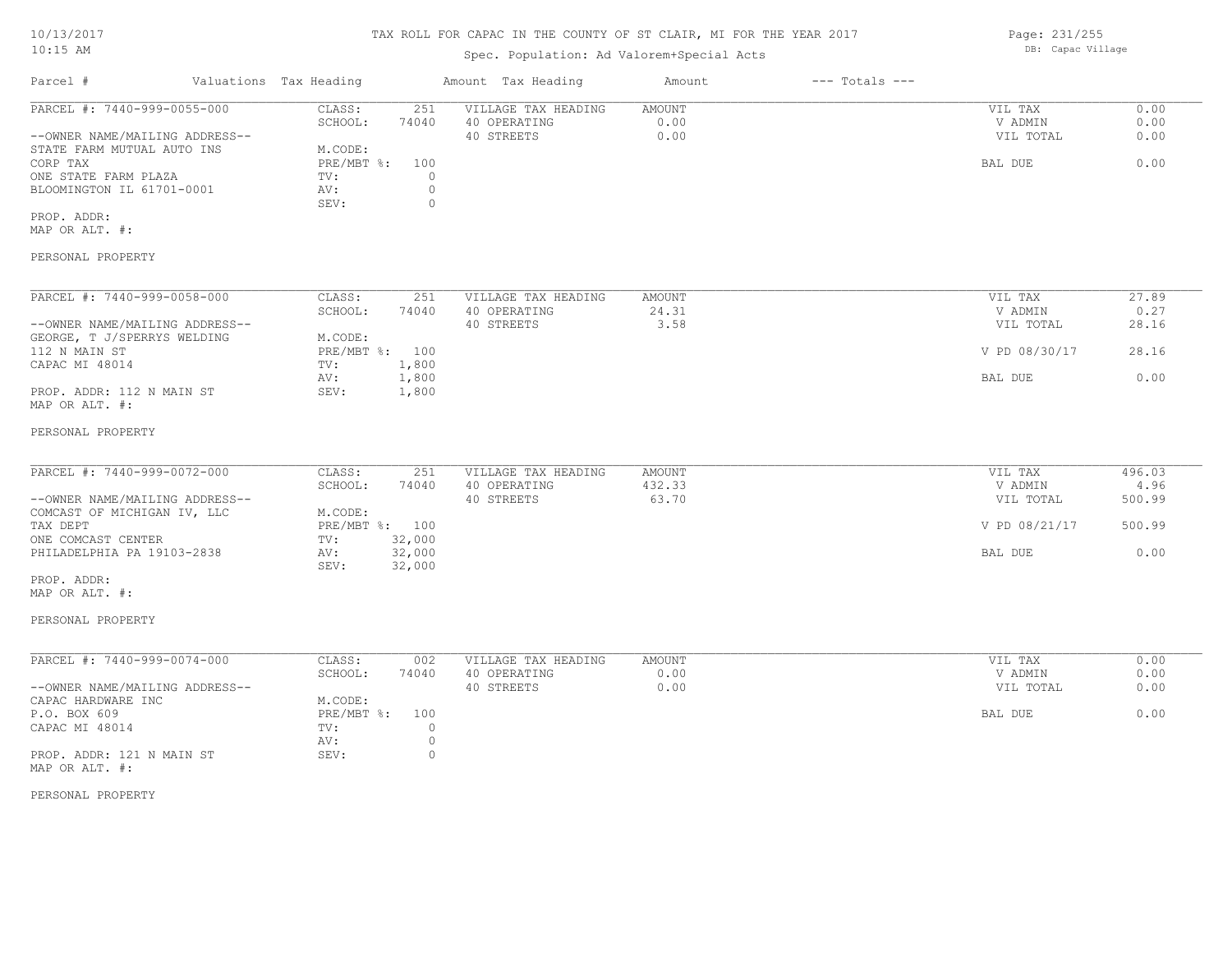### Spec. Population: Ad Valorem+Special Acts

Parcel # Valuations Tax Heading Amount Tax Heading Amount --- Totals ---PERSONAL PROPERTY MAP OR ALT. #: PROP. ADDR: 121 N MAIN SEV: 0 CAPAC MI 48014  $\qquad \qquad \text{AV:} \qquad \qquad 0$ <br>SEV: 0 121 N MAIN  $TV:$  0 JEFF KEGLER PRE/MBT %: 100 BAL DUE 0.00 CAPAC HARDWARE STORE, LLC M.CODE:<br>
JEFF KEGLER
BLER
BLER
BLER
MET 8: 100 --OWNER NAME/MAILING ADDRESS-- 40 STREETS 0.00 VIL TOTAL 0.00 SCHOOL: 74040 40 OPERATING 0.00 V ADMIN 0.00 PARCEL #: 7440-999-0074-001 CLASS: 251 VILLAGE TAX HEADING AMOUNT AUGUST 20.00 VIL TAX 0.00<br>SCHOOL: 74040 40 OPERATING 0.00 000 VADMIN 0.00  $\mathcal{L}_\mathcal{L} = \mathcal{L}_\mathcal{L} = \mathcal{L}_\mathcal{L} = \mathcal{L}_\mathcal{L} = \mathcal{L}_\mathcal{L} = \mathcal{L}_\mathcal{L} = \mathcal{L}_\mathcal{L} = \mathcal{L}_\mathcal{L} = \mathcal{L}_\mathcal{L} = \mathcal{L}_\mathcal{L} = \mathcal{L}_\mathcal{L} = \mathcal{L}_\mathcal{L} = \mathcal{L}_\mathcal{L} = \mathcal{L}_\mathcal{L} = \mathcal{L}_\mathcal{L} = \mathcal{L}_\mathcal{L} = \mathcal{L}_\mathcal{L}$ 

| PARCEL #: 7440-999-0079-100    | CLASS:     | 251   | VILLAGE TAX HEADING | AMOUNT | VIL TAX   | 0.00 |
|--------------------------------|------------|-------|---------------------|--------|-----------|------|
|                                | SCHOOL:    | 74040 | 40 OPERATING        | 0.00   | V ADMIN   | 0.00 |
| --OWNER NAME/MAILING ADDRESS-- |            |       | 40 STREETS          | 0.00   | VIL TOTAL | 0.00 |
| COMFORT TAN                    | M.CODE:    |       |                     |        |           |      |
| 124 N MAIN ST                  | PRE/MBT %: | 100   |                     |        | BAL DUE   | 0.00 |
| CAPAC MI 48014                 | TV:        |       |                     |        |           |      |
|                                | AV:        |       |                     |        |           |      |
| PROP. ADDR: 124 N MAIN ST      | SEV:       |       |                     |        |           |      |
| MAP OR ALT. #:                 |            |       |                     |        |           |      |

#### PERSONAL PROPERTY

| PARCEL #: 7440-999-0080-000    | CLASS:     | 251   | VILLAGE TAX HEADING | AMOUNT | VIL TAX   | 0.00 |
|--------------------------------|------------|-------|---------------------|--------|-----------|------|
|                                | SCHOOL:    | 74040 | 40 OPERATING        | 0.00   | V ADMIN   | 0.00 |
| --OWNER NAME/MAILING ADDRESS-- |            |       | 40 STREETS          | 0.00   | VIL TOTAL | 0.00 |
| GASS-BECKER INSURANCE AGENCY   | M.CODE:    |       |                     |        |           |      |
| 134 N MAIN ST                  | PRE/MBT %: | 100   |                     |        | BAL DUE   | 0.00 |
| CAPAC MI 48014-3142            | TV:        |       |                     |        |           |      |
|                                | AV:        |       |                     |        |           |      |
| PROP. ADDR: 134 N MAIN ST      | SEV:       |       |                     |        |           |      |
|                                |            |       |                     |        |           |      |

# MAP OR ALT. #:

#### PERSONAL PROPERTY

| PARCEL #: 7440-999-0080-010    | CLASS:     | 251   | VILLAGE TAX HEADING | AMOUNT | VIL TAX   | 0.00 |
|--------------------------------|------------|-------|---------------------|--------|-----------|------|
|                                | SCHOOL:    | 74040 | 40 OPERATING        | 0.00   | V ADMIN   | 0.00 |
| --OWNER NAME/MAILING ADDRESS-- |            |       | 40 STREETS          | 0.00   | VIL TOTAL | 0.00 |
| PRIMO WATER CORPORATION        | M.CODE:    |       |                     |        |           |      |
| MARVIN F POER AND COMPANY      | PRE/MBT %: | 100   |                     |        | BAL DUE   | 0.00 |
| P.O. BOX 802206                | TV:        |       |                     |        |           |      |
| DALLAS TX 75380-2206           | AV:        |       |                     |        |           |      |
|                                | SEV:       |       |                     |        |           |      |
| PROP. ADDR:                    |            |       |                     |        |           |      |

MAP OR ALT. #:

PERSONAL PROPERTY

Page: 232/255 DB: Capac Village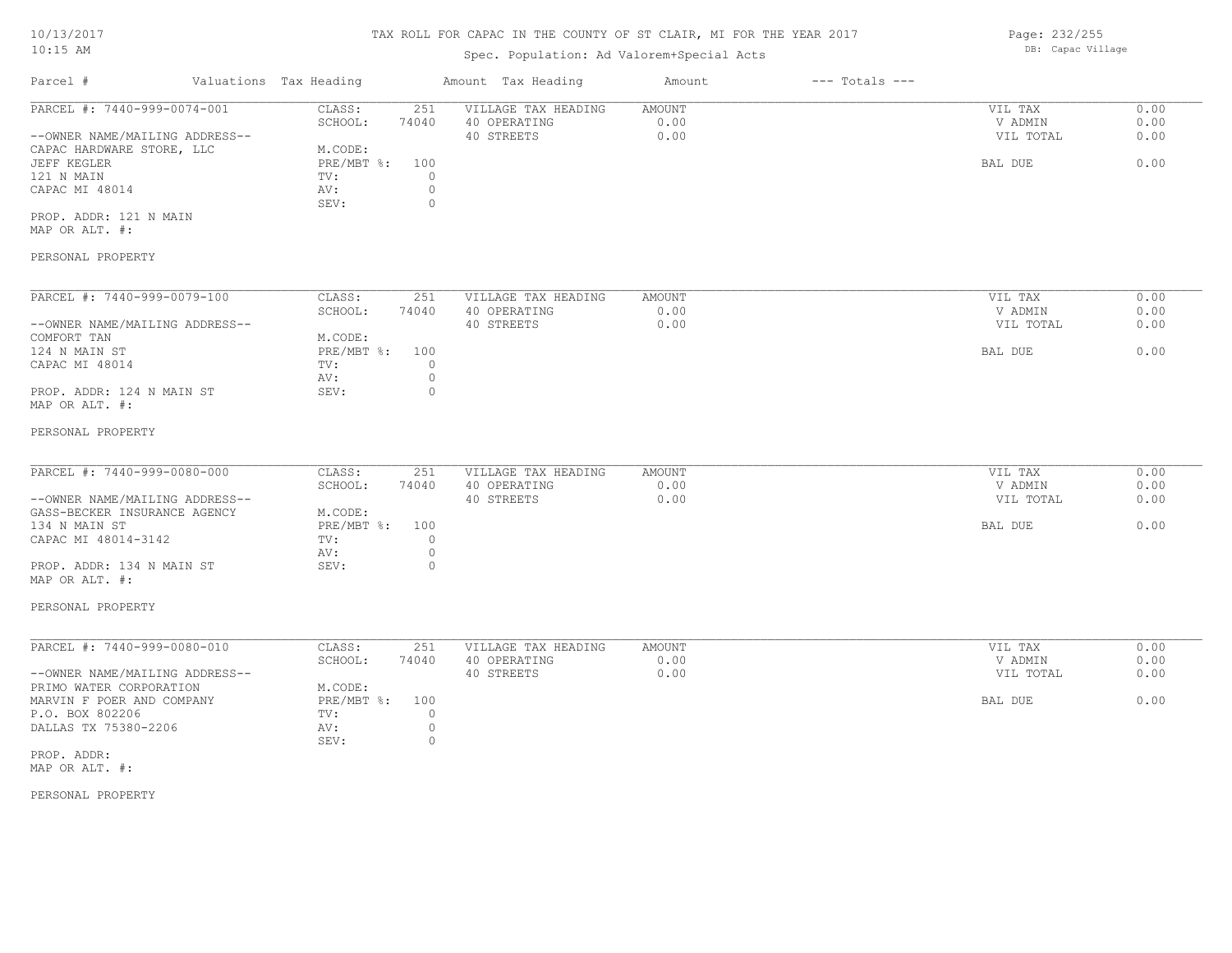# TAX ROLL FOR CAPAC IN THE COUNTY OF ST CLAIR, MI FOR THE YEAR 2017

# Spec. Population: Ad Valorem+Special Acts

Page: 233/255 DB: Capac Village

| Parcel #                                                                                                                                              | Valuations Tax Heading                                                                                   | Amount Tax Heading                                                      | Amount                 | $---$ Totals $---$ |                                            |                              |
|-------------------------------------------------------------------------------------------------------------------------------------------------------|----------------------------------------------------------------------------------------------------------|-------------------------------------------------------------------------|------------------------|--------------------|--------------------------------------------|------------------------------|
| PARCEL #: 7440-999-0081-000<br>--OWNER NAME/MAILING ADDRESS--<br>IBM CREDIT LLC<br>PO BOX 1159<br>SOUTHBURY CT 06488<br>PROP. ADDR:<br>MAP OR ALT. #: | CLASS:<br>251<br>SCHOOL:<br>74040<br>M.CODE:<br>$PRE/MBT$ $\div$<br>100<br>TV:<br>AV:<br>$\circ$<br>SEV: | VILLAGE TAX HEADING<br>40 OPERATING<br>40 STREETS<br>$\circ$<br>$\circ$ | AMOUNT<br>0.00<br>0.00 |                    | VIL TAX<br>V ADMIN<br>VIL TOTAL<br>BAL DUE | 0.00<br>0.00<br>0.00<br>0.00 |
| PERSONAL PROPERTY                                                                                                                                     |                                                                                                          |                                                                         |                        |                    |                                            |                              |
| PARCEL #: 7440-999-0082-001<br>--OWNER NAME/MAILING ADDRESS--<br>GREAT LAKES RURAL DEVELOPMENT<br>PRIME PROPERTIES                                    | CLASS:<br>251<br>SCHOOL:<br>74040<br>M.CODE:<br>$PRE/MBT$ $\div$<br>100                                  | VILLAGE TAX HEADING<br>40 OPERATING<br>40 STREETS                       | AMOUNT<br>0.00<br>0.00 |                    | VIL TAX<br>V ADMIN<br>VIL TOTAL<br>BAL DUE | 0.00<br>0.00<br>0.00<br>0.00 |
| 13862 SIMONE DR<br>SHELBY MI 48315<br>PROP. ADDR: 15122 W PARK ST                                                                                     | TV:<br>AV:<br>SEV:                                                                                       | $\circ$<br>$\circ$<br>$\circ$                                           |                        |                    |                                            |                              |
| MAP OR ALT. #:<br>PERSONAL PROPERTY                                                                                                                   |                                                                                                          |                                                                         |                        |                    |                                            |                              |
|                                                                                                                                                       |                                                                                                          |                                                                         |                        |                    |                                            |                              |
| PARCEL #: 7440-999-0083-000<br>--OWNER NAME/MAILING ADDRESS--                                                                                         | CLASS:<br>002<br>SCHOOL:<br>74040                                                                        | VILLAGE TAX HEADING<br>40 OPERATING<br>40 STREETS                       | AMOUNT<br>0.00<br>0.00 |                    | VIL TAX<br>V ADMIN<br>VIL TOTAL            | 0.00<br>0.00<br>0.00         |
| SELECT ACCOUNTING<br>124 N MAIN ST<br>CAPAC MI 48014                                                                                                  | M.CODE:<br>PRE/MBT %:<br>100<br>TV:<br>AV:                                                               | $\circ$<br>$\circ$                                                      |                        |                    | BAL DUE                                    | 0.00                         |
| PROP. ADDR: 124 N MAIN ST<br>MAP OR ALT. #:                                                                                                           | SEV:<br>$\circ$                                                                                          |                                                                         |                        |                    |                                            |                              |
| PERSONAL PROPERTY                                                                                                                                     |                                                                                                          |                                                                         |                        |                    |                                            |                              |
| PARCEL #: 7440-999-0084-000<br>--OWNER NAME/MAILING ADDRESS--                                                                                         | 251<br>CLASS:<br>SCHOOL:<br>74040                                                                        | VILLAGE TAX HEADING<br>40 OPERATING<br>40 STREETS                       | AMOUNT<br>0.00<br>0.00 |                    | VIL TAX<br>V ADMIN<br>VIL TOTAL            | 0.00<br>0.00<br>0.00         |
| AMERIGAS PROPANE LP<br>P.O.BOX 798<br>VALLEY FORGE PA 19482                                                                                           | M.CODE:<br>PRE/MBT %:<br>100<br>$\circ$<br>TV:<br>AV:                                                    | $\circ$                                                                 |                        |                    | BAL DUE                                    | 0.00                         |
| PROP. ADDR: 14900 DOWNEY RD<br>MAP OR ALT. #:                                                                                                         | SEV:                                                                                                     | $\circ$                                                                 |                        |                    |                                            |                              |
| PERSONAL PROPERTY                                                                                                                                     |                                                                                                          |                                                                         |                        |                    |                                            |                              |
|                                                                                                                                                       |                                                                                                          |                                                                         |                        |                    |                                            |                              |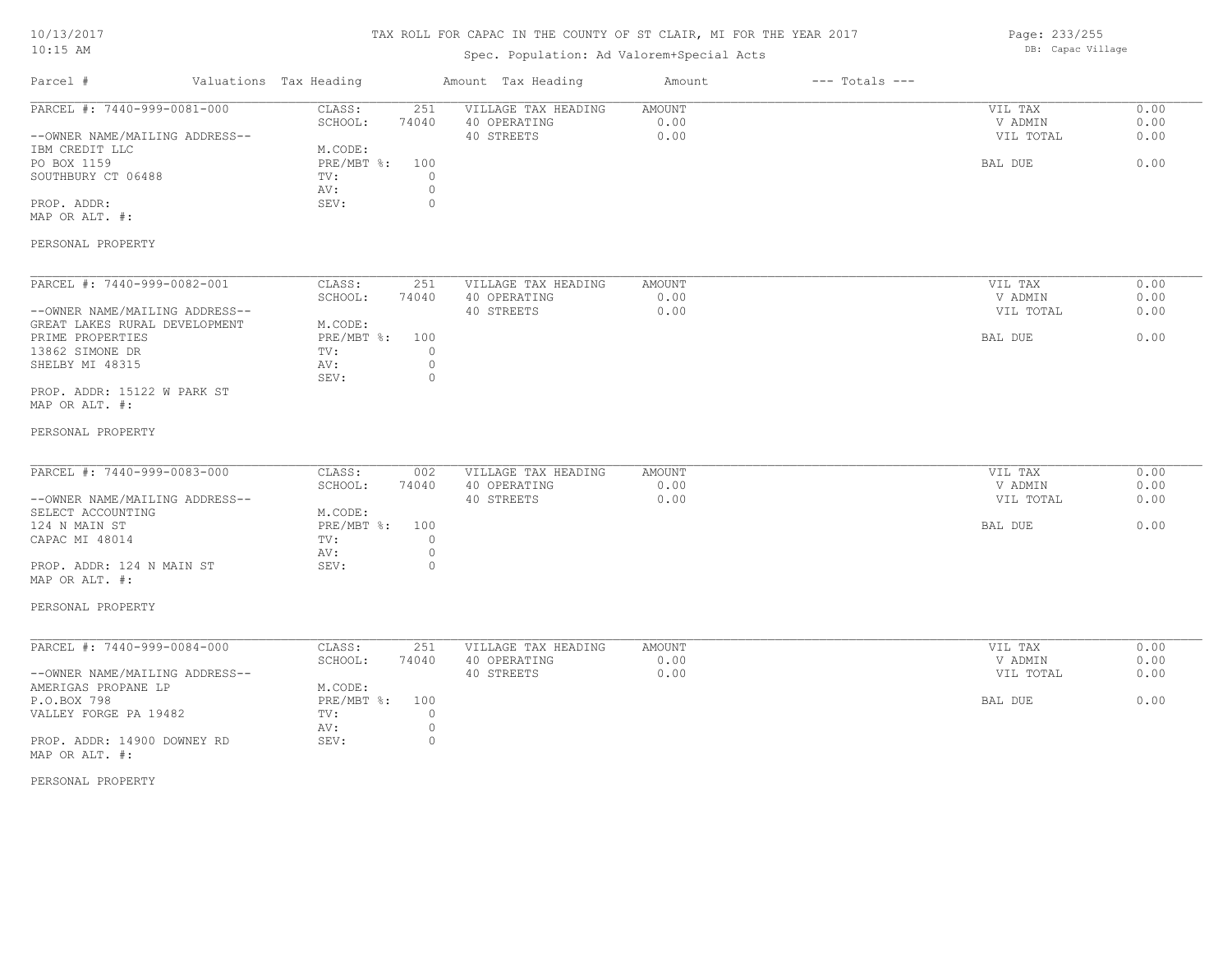# 10/13/2017

#### TAX ROLL FOR CAPAC IN THE COUNTY OF ST CLAIR, MI FOR THE YEAR 2017

# Spec. Population: Ad Valorem+Special Acts

Parcel # Valuations Tax Heading Amount Tax Heading Amount --- Totals ---MAP OR ALT. #: PROP. ADDR: SEV: 0 SCOTTSDALE AZ 85261-4900 AV: 0 PO BOX 4900 TV: 0 RYAN LLC PRE/MBT %: 100 BAL DUE 0.00 FIRST DATA MERCHANTS MODE: MACODE: RYAN LLC PRE/MBT %: --OWNER NAME/MAILING ADDRESS-- 40 STREETS 0.00 VIL TOTAL 0.00 SCHOOL: 74040 40 OPERATING 0.00 V ADMIN 0.00 PARCEL #: 7440-999-0085-000 CLASS: 251 VILLAGE TAX HEADING AMOUNT AMOUNT VIL TAX 0.00<br>SCHOOL: 74040 40 OPERATING 0.00 0.00 VADMIN 0.00  $\mathcal{L}_\mathcal{L} = \mathcal{L}_\mathcal{L} = \mathcal{L}_\mathcal{L} = \mathcal{L}_\mathcal{L} = \mathcal{L}_\mathcal{L} = \mathcal{L}_\mathcal{L} = \mathcal{L}_\mathcal{L} = \mathcal{L}_\mathcal{L} = \mathcal{L}_\mathcal{L} = \mathcal{L}_\mathcal{L} = \mathcal{L}_\mathcal{L} = \mathcal{L}_\mathcal{L} = \mathcal{L}_\mathcal{L} = \mathcal{L}_\mathcal{L} = \mathcal{L}_\mathcal{L} = \mathcal{L}_\mathcal{L} = \mathcal{L}_\mathcal{L}$ PERSONAL PROPERTY MAP OR ALT. #: PROP. ADDR: 101 N MAIN ST SEV: 0 AV: 0 CAPAC MI 48014  $TV:$  0<br>av: 0 PO BOX 633 PRE/MBT %: 100 BAL DUE 0.00 PERFECTION HAIR & SURE TAN M.CODE:<br>PO BOX 633 PRE/MBT %: --OWNER NAME/MAILING ADDRESS-- 40 STREETS 0.00 VIL TOTAL 0.00 SCHOOL: 74040 40 OPERATING 0.00 V ADMIN 0.00 PARCEL #: 7440-999-0087-000 CLASS: 002 VILLAGE TAX HEADING AMOUNT 0.00 VIL TAX 0.00 00 PERSONAL PROPERTY MAP OR ALT. #: PROP. ADDR: 110 N MAIN ST SEV: 0 AV: 0 CAPAC MI 48014-3142 TV: 0<br>AV: 0 110 N MAIN ST PRE/MBT %: 100 BAL DUE 0.00 KLUG'S BARBER SHOP M.CODE:<br>110 N MAIN ST RE/MBT %: --OWNER NAME/MAILING ADDRESS-- 40 STREETS 0.00 VIL TOTAL 0.00 SCHOOL: 74040 40 OPERATING 0.00 V ADMIN 0.00 PARCEL #: 7440-999-0089-000 CLASS: 251 VILLAGE TAX HEADING AMOUNT AMOUNT VIL TAX 0.00<br>SCHOOL: 74040 40 OPERATING 0.00 0.00 VADMIN 0.00  $\mathcal{L}_\mathcal{L} = \mathcal{L}_\mathcal{L} = \mathcal{L}_\mathcal{L} = \mathcal{L}_\mathcal{L} = \mathcal{L}_\mathcal{L} = \mathcal{L}_\mathcal{L} = \mathcal{L}_\mathcal{L} = \mathcal{L}_\mathcal{L} = \mathcal{L}_\mathcal{L} = \mathcal{L}_\mathcal{L} = \mathcal{L}_\mathcal{L} = \mathcal{L}_\mathcal{L} = \mathcal{L}_\mathcal{L} = \mathcal{L}_\mathcal{L} = \mathcal{L}_\mathcal{L} = \mathcal{L}_\mathcal{L} = \mathcal{L}_\mathcal{L}$ PERSONAL PROPERTY MAP OR ALT. #: PROP. ADDR: SEV: 0 SAINT LOUIS MO 63101 AV: 0<br>
SEV: 0 1010 PINE ST 9E-L-01 TV: 0 PROPERTY TAX DEPT. PRESMBT %: 100 BAL DUE 0.00 DIRECT TV M.CODE: --OWNER NAME/MAILING ADDRESS-- 40 STREETS 0.00 VIL TOTAL 0.00 SCHOOL: 74040 40 OPERATING 0.00 V ADMIN 0.00 PARCEL #: 7440-999-0094-001 CLASS: 251 VILLAGE TAX HEADING AMOUNT (2008) PARCEL #: 7440-999-0094-001 CLASS: 251 VILLAGE TAX HEADING AMOUNT (2008) PARTING (2009) PADMIN  $\mathcal{L}_\mathcal{L} = \mathcal{L}_\mathcal{L} = \mathcal{L}_\mathcal{L} = \mathcal{L}_\mathcal{L} = \mathcal{L}_\mathcal{L} = \mathcal{L}_\mathcal{L} = \mathcal{L}_\mathcal{L} = \mathcal{L}_\mathcal{L} = \mathcal{L}_\mathcal{L} = \mathcal{L}_\mathcal{L} = \mathcal{L}_\mathcal{L} = \mathcal{L}_\mathcal{L} = \mathcal{L}_\mathcal{L} = \mathcal{L}_\mathcal{L} = \mathcal{L}_\mathcal{L} = \mathcal{L}_\mathcal{L} = \mathcal{L}_\mathcal{L}$ 

10:15 AM

Page: 234/255 DB: Capac Village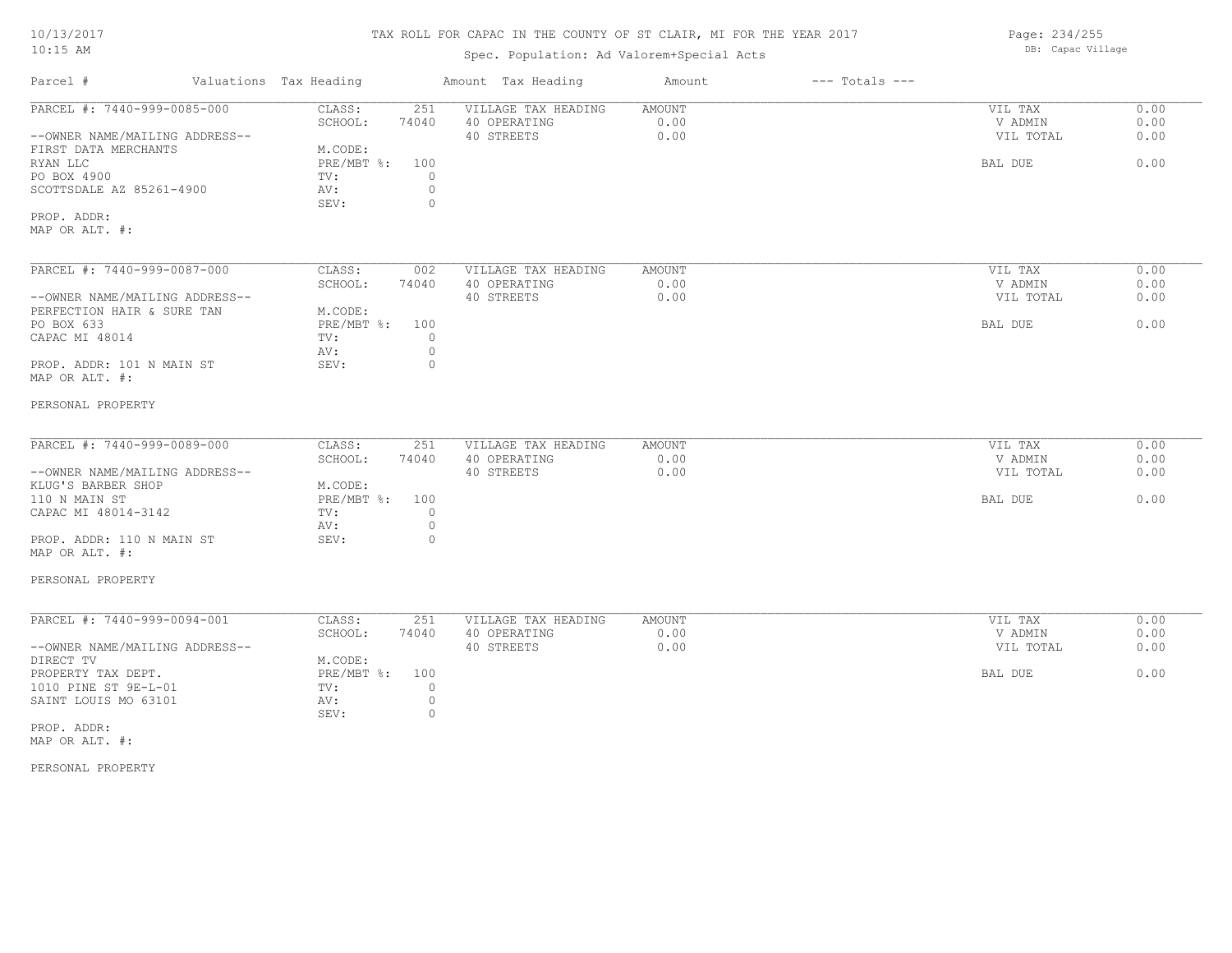# TAX ROLL FOR CAPAC IN THE COUNTY OF ST CLAIR, MI FOR THE YEAR 2017

# Spec. Population: Ad Valorem+Special Acts

Page: 235/255 DB: Capac Village

| Parcel #<br>Valuations Tax Heading                                 |                                     | Amount Tax Heading                  | Amount         | $---$ Totals $---$ |                    |              |
|--------------------------------------------------------------------|-------------------------------------|-------------------------------------|----------------|--------------------|--------------------|--------------|
| PARCEL #: 7440-999-0095-000                                        | 251<br>CLASS:<br>SCHOOL:<br>74040   | VILLAGE TAX HEADING<br>40 OPERATING | AMOUNT<br>0.00 |                    | VIL TAX<br>V ADMIN | 0.00<br>0.00 |
| --OWNER NAME/MAILING ADDRESS--<br>RON'S AUTO PARTS WAREHOUSE, INC  | M.CODE:                             | 40 STREETS                          | 0.00           |                    | VIL TOTAL          | 0.00         |
| P.O. BOX 523                                                       | PRE/MBT %:<br>100                   |                                     |                |                    | BAL DUE            | 0.00         |
| CAPAC MI 48014-3714                                                | $\circ$<br>TV:                      |                                     |                |                    |                    |              |
|                                                                    | $\circ$<br>AV:                      |                                     |                |                    |                    |              |
| PROP. ADDR: 136 S MAIN                                             | SEV:<br>$\circ$                     |                                     |                |                    |                    |              |
| MAP OR ALT. #:                                                     |                                     |                                     |                |                    |                    |              |
| PERSONAL PROPERTY                                                  |                                     |                                     |                |                    |                    |              |
| PARCEL #: 7440-999-0095-001                                        | CLASS:<br>251                       | VILLAGE TAX HEADING                 | AMOUNT         |                    | VIL TAX            | 0.00         |
|                                                                    | SCHOOL:<br>74040                    | 40 OPERATING<br>40 STREETS          | 0.00<br>0.00   |                    | V ADMIN            | 0.00<br>0.00 |
| --OWNER NAME/MAILING ADDRESS--<br>CHEIF FINANCIAL & ACCOUNTING LLC | M.CODE:                             |                                     |                |                    | VIL TOTAL          |              |
| SHEILA MCDONALD                                                    | $PRE/MBT$ %:<br>100                 |                                     |                |                    | BAL DUE            | 0.00         |
| 109 S MAIN                                                         | TV:<br>$\circ$                      |                                     |                |                    |                    |              |
| CAPAC MI 48014                                                     | $\circ$<br>AV:                      |                                     |                |                    |                    |              |
|                                                                    | SEV:<br>$\circ$                     |                                     |                |                    |                    |              |
| PROP. ADDR: 109 S MAIN<br>MAP OR ALT. #:                           |                                     |                                     |                |                    |                    |              |
|                                                                    |                                     |                                     |                |                    |                    |              |
| PERSONAL PROPERTY                                                  |                                     |                                     |                |                    |                    |              |
| PARCEL #: 7440-999-0097-100                                        | CLASS:<br>002                       | VILLAGE TAX HEADING                 | <b>AMOUNT</b>  |                    | VIL TAX            | 0.00         |
|                                                                    | SCHOOL:<br>74040                    | 40 OPERATING                        | 0.00           |                    | V ADMIN            | 0.00         |
| --OWNER NAME/MAILING ADDRESS--                                     |                                     | 40 STREETS                          | 0.00           |                    | VIL TOTAL          | 0.00         |
| OMTR                                                               | M.CODE:                             |                                     |                |                    |                    |              |
| 103 W CHURCH ST<br>CAPAC MI 48014                                  | PRE/MBT %:<br>100<br>$\circ$<br>TV: |                                     |                |                    | BAL DUE            | 0.00         |
|                                                                    | AV:<br>$\circ$                      |                                     |                |                    |                    |              |
| PROP. ADDR: 103 W CHURCH STREET                                    | $\circ$<br>SEV:                     |                                     |                |                    |                    |              |
| MAP OR ALT. #:                                                     |                                     |                                     |                |                    |                    |              |
| PERSONAL PROPERTY                                                  |                                     |                                     |                |                    |                    |              |
| PARCEL #: 7440-999-0103-000                                        | CLASS:<br>251                       | VILLAGE TAX HEADING                 | AMOUNT         |                    | VIL TAX            | 951.77       |
|                                                                    | SCHOOL:<br>74040                    | 40 OPERATING                        | 829.54         |                    | V ADMIN            | 9.51         |
| --OWNER NAME/MAILING ADDRESS--                                     |                                     | 40 STREETS                          | 122.23         |                    | VIL TOTAL          | 961.28       |
| MC DONALD'S CORPORATION (021-1487)                                 | M.CODE:                             |                                     |                |                    |                    |              |
| SERENA OF CAPAC                                                    | PRE/MBT %: 100                      |                                     |                |                    | V PD 09/11/17      | 961.28       |
| 3300 LONE PINE RD                                                  | 61,400<br>TV:                       |                                     |                |                    |                    |              |
| WEST BLOOMFIELD MI 48323                                           | 61,400<br>AV:<br>SEV:<br>61,400     |                                     |                |                    | BAL DUE            | 0.00         |
| PROP. ADDR: 3200 S CAPAC RD<br>MAP OR ALT. #:                      |                                     |                                     |                |                    |                    |              |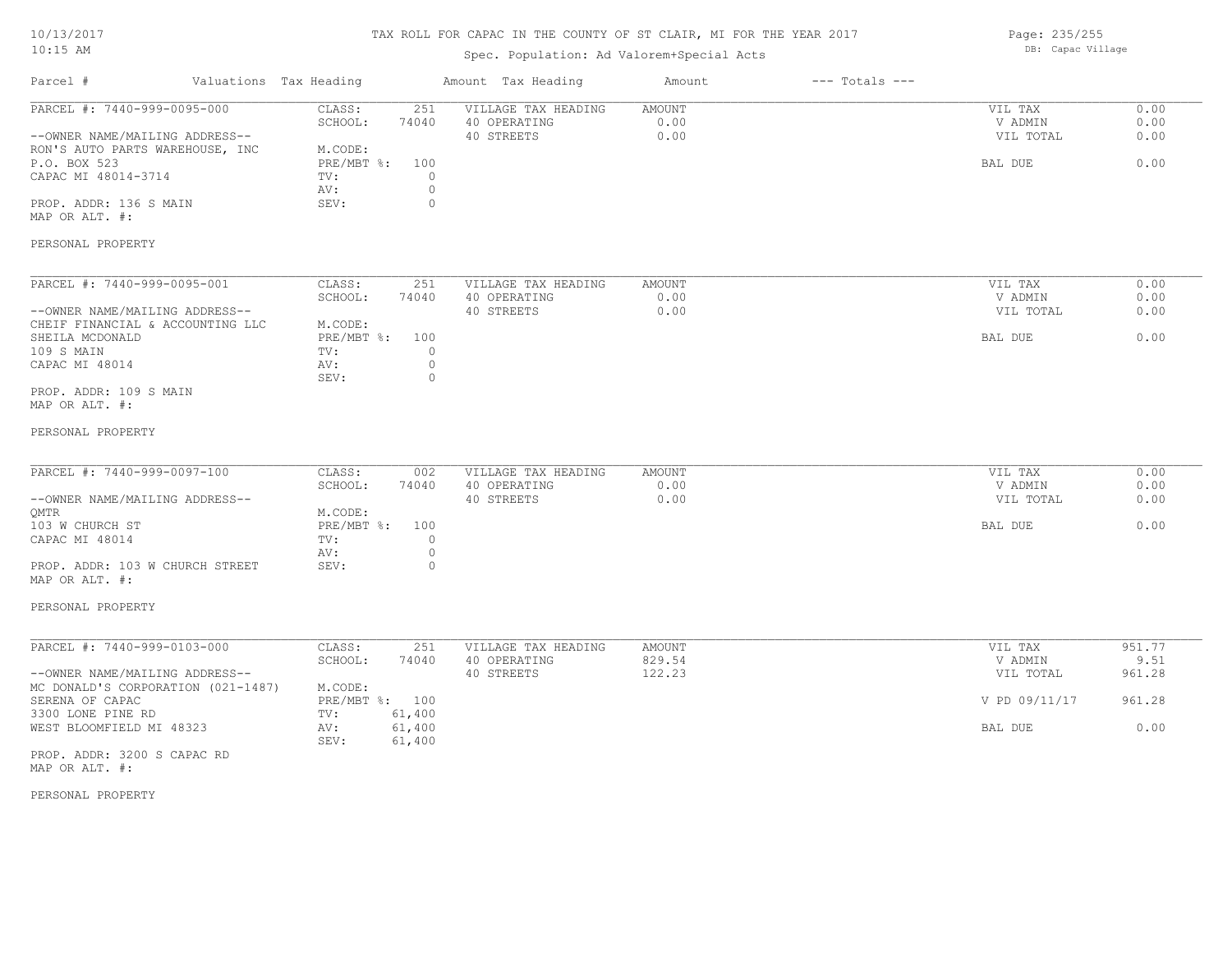#### TAX ROLL FOR CAPAC IN THE COUNTY OF ST CLAIR, MI FOR THE YEAR 2017

### Spec. Population: Ad Valorem+Special Acts

Parcel # Valuations Tax Heading Amount Tax Heading Amount --- Totals ---MAP OR ALT. #: PROP. ADDR: SEV: 0 FINDLAY OH 45840  $\qquad \qquad \text{AV:} \qquad \qquad 0$ <br>SEV: 0 539 S MAIN ST TV: 0 PROPERTY TAX DEPT. ROOM #4113 PRE/MBT %: 100 BAL DUE 6.00 MARATHON PETROLEUM MODE: --OWNER NAME/MAILING ADDRESS-- 40 STREETS 0.00 VIL TOTAL 0.00 SCHOOL: 74040 40 OPERATING 0.00 V ADMIN 0.00 PARCEL #: 7440-999-0103-100 CLASS: 251 VILLAGE TAX HEADING AMOUNT AUGUST 20.00 VIL TAX 0.00<br>SCHOOL: 74040 40 OPERATING 0.00 0.00 VADMIN 0.00  $\mathcal{L}_\mathcal{L} = \mathcal{L}_\mathcal{L} = \mathcal{L}_\mathcal{L} = \mathcal{L}_\mathcal{L} = \mathcal{L}_\mathcal{L} = \mathcal{L}_\mathcal{L} = \mathcal{L}_\mathcal{L} = \mathcal{L}_\mathcal{L} = \mathcal{L}_\mathcal{L} = \mathcal{L}_\mathcal{L} = \mathcal{L}_\mathcal{L} = \mathcal{L}_\mathcal{L} = \mathcal{L}_\mathcal{L} = \mathcal{L}_\mathcal{L} = \mathcal{L}_\mathcal{L} = \mathcal{L}_\mathcal{L} = \mathcal{L}_\mathcal{L}$ 

#### PERSONAL PROPERTY

| PARCEL #: 7440-999-0107-010          | CLASS:     | 251   | VILLAGE TAX HEADING | AMOUNT | 0.00<br>VIL TAX   |
|--------------------------------------|------------|-------|---------------------|--------|-------------------|
|                                      | SCHOOL:    | 74040 | 40 OPERATING        | 0.00   | 0.00<br>V ADMIN   |
| --OWNER NAME/MAILING ADDRESS--       |            |       | 40 STREETS          | 0.00   | 0.00<br>VIL TOTAL |
| WESTERN UNION FINANCIAL SERVICES, IN | M.CODE:    |       |                     |        |                   |
| 12500 E BELFORD AVE M23B7            | PRE/MBT %: | 100   |                     |        | 0.00<br>BAL DUE   |
| ENGLEWOOD CO 80112                   | TV:        |       |                     |        |                   |
|                                      | AV:        |       |                     |        |                   |
| PROP. ADDR:                          | SEV:       |       |                     |        |                   |
| MAP OR ALT. #:                       |            |       |                     |        |                   |

#### PERSONAL PROPERTY

| PARCEL #: 7440-999-0112-301                                                                     | CLASS:         | 251   | VILLAGE TAX HEADING | AMOUNT | VIL TAX   | 0.00 |
|-------------------------------------------------------------------------------------------------|----------------|-------|---------------------|--------|-----------|------|
|                                                                                                 | SCHOOL:        | 74040 | 40 OPERATING        | 0.00   | V ADMIN   | 0.00 |
| --OWNER NAME/MAILING ADDRESS--                                                                  |                |       | 40 STREETS          | 0.00   | VIL TOTAL | 0.00 |
| NUCO2 SUPPLY LLC                                                                                | M.CODE:        |       |                     |        |           |      |
| TAX DEPT.                                                                                       | PRE/MBT %: 100 |       |                     |        | BAL DUE   | 0.00 |
| 10 RIVERVIEW DRIVE                                                                              | TV:            |       |                     |        |           |      |
| DANBURY CT 06810                                                                                | AV:            |       |                     |        |           |      |
|                                                                                                 | SEV:           |       |                     |        |           |      |
| the contract of the contract of the contract of the contract of the contract of the contract of |                |       |                     |        |           |      |

#### MAP OR ALT. #: PROP. ADDR:

# PERSONAL PROPERTY

| PARCEL #: 7440-999-0113-001                | CLASS:     | 251   | VILLAGE TAX HEADING | AMOUNT | VIL TAX   | 0.00 |
|--------------------------------------------|------------|-------|---------------------|--------|-----------|------|
|                                            | SCHOOL:    | 74040 | 40 OPERATING        | 0.00   | V ADMIN   | 0.00 |
| --OWNER NAME/MAILING ADDRESS--             |            |       | 40 STREETS          | 0.00   | VIL TOTAL | 0.00 |
| SR HUNTERS CROSSING LLC                    | M.CODE:    |       |                     |        |           |      |
| 27777 FRANKLIN RD STE 200                  | PRE/MBT %: | 100   |                     |        | BAL DUE   | 0.00 |
| SOUTHFIELD MI 48034                        | TV:        |       |                     |        |           |      |
|                                            | AV:        |       |                     |        |           |      |
| PROP. ADDR: 150 HUNTERS CROSSING BLVD SEV: |            |       |                     |        |           |      |
| MAP OR ALT. #:                             |            |       |                     |        |           |      |

PERSONAL PROPERTY

Page: 236/255 DB: Capac Village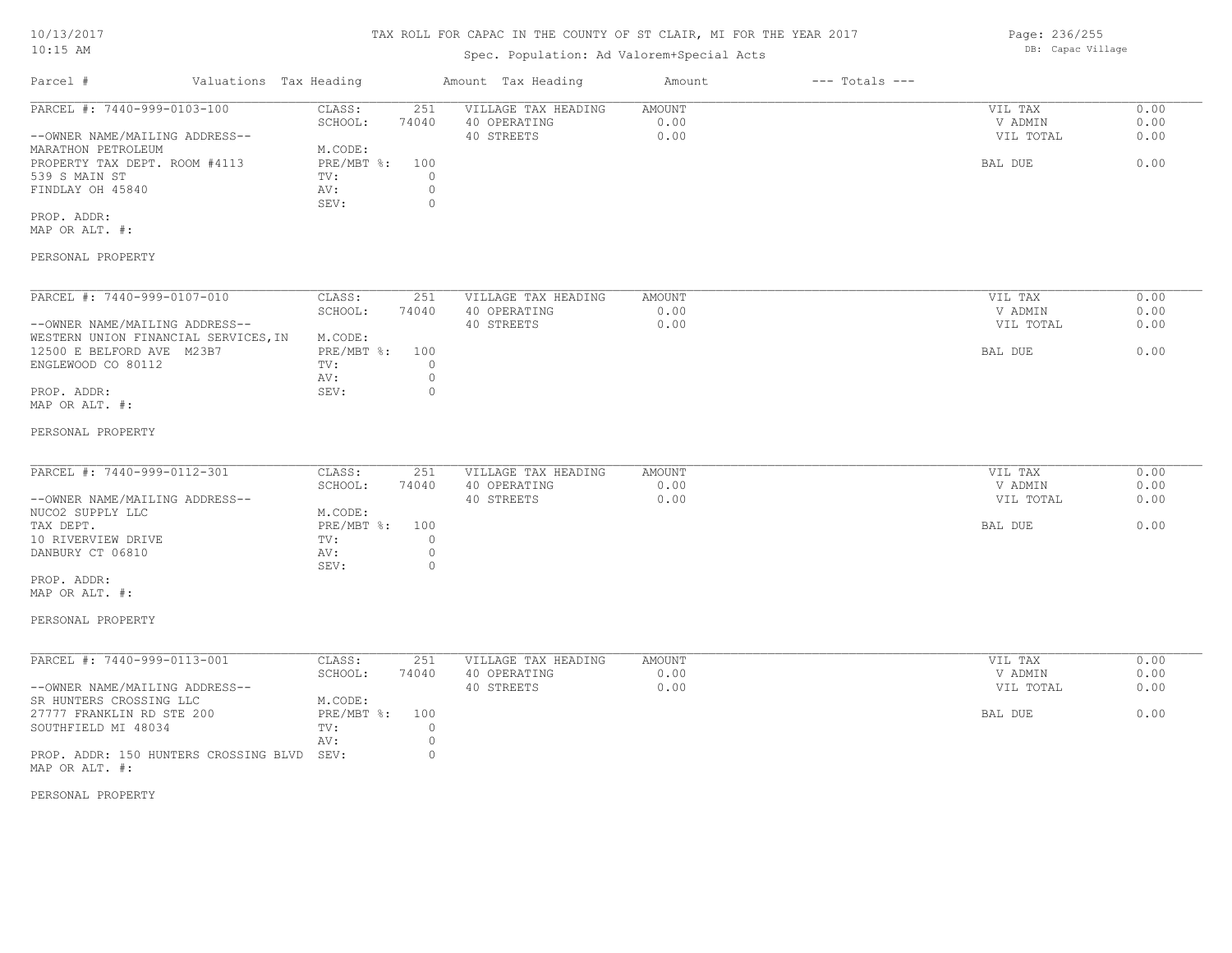| 10/13/2017<br>$10:15$ AM                                       | TAX ROLL FOR CAPAC IN THE COUNTY OF ST CLAIR, MI FOR THE YEAR 2017<br>Spec. Population: Ad Valorem+Special Acts |                           |                          |                                     |                  |                    | Page: 237/255<br>DB: Capac Village |                |
|----------------------------------------------------------------|-----------------------------------------------------------------------------------------------------------------|---------------------------|--------------------------|-------------------------------------|------------------|--------------------|------------------------------------|----------------|
| Parcel #                                                       |                                                                                                                 | Valuations Tax Heading    |                          | Amount Tax Heading                  | Amount           | $---$ Totals $---$ |                                    |                |
| PARCEL #: 7440-999-0114-000                                    |                                                                                                                 | CLASS:<br>SCHOOL:         | 251<br>74040             | VILLAGE TAX HEADING<br>40 OPERATING | AMOUNT<br>189.14 |                    | VIL TAX<br>V ADMIN                 | 217.01<br>2.17 |
| --OWNER NAME/MAILING ADDRESS--                                 |                                                                                                                 |                           |                          | 40 STREETS                          | 27.87            |                    | VIL TOTAL                          | 219.18         |
| KAATZ FUNERAL HOME INC<br>202 N MAIN ST<br>CAPAC MI 48014-3144 |                                                                                                                 | M.CODE:<br>TV:            | PRE/MBT %: 100<br>14,000 |                                     |                  |                    | V PD 09/18/17                      | 219.18         |
| PROP. ADDR: 202 N MAIN ST                                      |                                                                                                                 | AV:<br>SEV:               | 14,000<br>14,000         |                                     |                  |                    | BAL DUE                            | 0.00           |
| MAP OR ALT. #:                                                 |                                                                                                                 |                           |                          |                                     |                  |                    |                                    |                |
| PERSONAL PROPERTY                                              |                                                                                                                 |                           |                          |                                     |                  |                    |                                    |                |
| PARCEL #: 7440-999-0116-000                                    |                                                                                                                 | CLASS:                    | 251                      | VILLAGE TAX HEADING                 | AMOUNT           |                    | VIL TAX                            | 0.00           |
|                                                                |                                                                                                                 | SCHOOL:                   | 74040                    | 40 OPERATING                        | 0.00             |                    | V ADMIN                            | 0.00           |
| --OWNER NAME/MAILING ADDRESS--<br>IGT GLOBAL SOLUTIONS CORP    |                                                                                                                 | M.CODE:                   |                          | 40 STREETS                          | 0.00             |                    | VIL TOTAL                          | 0.00           |
| TAX DEPARTMENT                                                 |                                                                                                                 | $PRE/MBT$ $\div$          | 100                      |                                     |                  |                    | BAL DUE                            | 0.00           |
| 10 MEMORIAL BLVD                                               |                                                                                                                 | TV:                       | $\circ$                  |                                     |                  |                    |                                    |                |
| PROVIDENCE RI 02903                                            |                                                                                                                 | AV:<br>SEV:               | $\circ$<br>$\circ$       |                                     |                  |                    |                                    |                |
| PROP. ADDR:                                                    |                                                                                                                 |                           |                          |                                     |                  |                    |                                    |                |
| MAP OR ALT. #:                                                 |                                                                                                                 |                           |                          |                                     |                  |                    |                                    |                |
| PERSONAL PROPERTY                                              |                                                                                                                 |                           |                          |                                     |                  |                    |                                    |                |
| PARCEL #: 7440-999-0123-150                                    |                                                                                                                 | CLASS:                    | 251                      | VILLAGE TAX HEADING                 | <b>AMOUNT</b>    |                    | VIL TAX                            | 0.00           |
|                                                                |                                                                                                                 | SCHOOL:                   | 74040                    | 40 OPERATING                        | 0.00             |                    | V ADMIN                            | 0.00           |
| --OWNER NAME/MAILING ADDRESS--                                 |                                                                                                                 |                           |                          | 40 STREETS                          | 0.00             |                    | VIL TOTAL                          | 0.00           |
| FAMILY FIRST HEALTH CARE CAPAC PLLC                            |                                                                                                                 | M.CODE:                   |                          |                                     |                  |                    |                                    |                |
| 117 S MAIN                                                     |                                                                                                                 | $PRE/MBT$ $\frac{1}{6}$ : | 100                      |                                     |                  |                    | BAL DUE                            | 0.00           |
| CAPAC MI 48014                                                 |                                                                                                                 | TV:<br>AV:                | $\circ$<br>$\circ$       |                                     |                  |                    |                                    |                |
| PROP. ADDR: 117 S MAIN                                         |                                                                                                                 | SEV:                      | $\circ$                  |                                     |                  |                    |                                    |                |
| MAP OR ALT. #:                                                 |                                                                                                                 |                           |                          |                                     |                  |                    |                                    |                |
| PERSONAL PROPERTY                                              |                                                                                                                 |                           |                          |                                     |                  |                    |                                    |                |
| PARCEL #: 7440-999-0124-000                                    |                                                                                                                 | CLASS:                    | 251                      | VILLAGE TAX HEADING                 | <b>AMOUNT</b>    |                    | VIL TAX                            | 7.74           |
|                                                                |                                                                                                                 | SCHOOL:                   | 74040                    | 40 OPERATING                        | 6.75             |                    | V ADMIN                            | 0.07           |
| --OWNER NAME/MAILING ADDRESS--<br>MATTESON STREET APTS         |                                                                                                                 | M.CODE:                   |                          | 40 STREETS                          | 0.99             |                    | VIL TOTAL                          | 7.81           |
| MTH MANAGEMENT COMPANY                                         |                                                                                                                 | PRE/MBT %:                | 100                      |                                     |                  |                    | BAL DUE                            | 7.81           |
| 3100 WEST RD BLDG.#2 STE 203                                   |                                                                                                                 | TV:                       | 500                      |                                     |                  |                    |                                    |                |
| EAST LANSING MI 48823                                          |                                                                                                                 | AV:<br>SEV:               | 500<br>500               |                                     |                  |                    |                                    |                |
| PROP. ADDR: 130 N MATTESON ST<br>MAP OR ALT. #:                |                                                                                                                 |                           |                          |                                     |                  |                    |                                    |                |

PERSONAL PROPERTY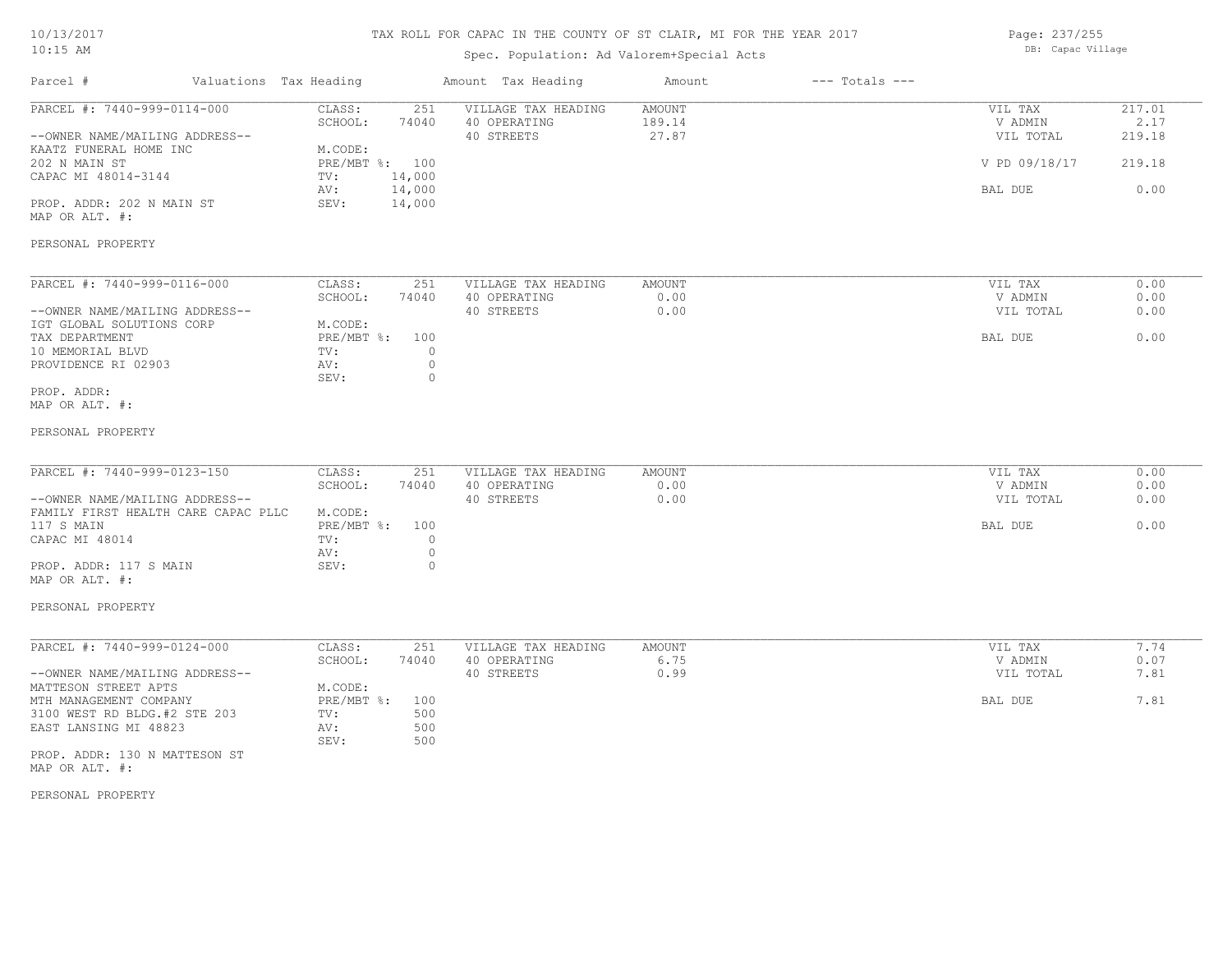# TAX ROLL FOR CAPAC IN THE COUNTY OF ST CLAIR, MI FOR THE YEAR 2017

# Spec. Population: Ad Valorem+Special Acts

Page: 238/255 DB: Capac Village

| Parcel #                                                                                                                                                                                                          | Valuations Tax Heading                                                                                                         | Amount Tax Heading                                | Amount                        | $---$ Totals $---$ |                                            |                              |
|-------------------------------------------------------------------------------------------------------------------------------------------------------------------------------------------------------------------|--------------------------------------------------------------------------------------------------------------------------------|---------------------------------------------------|-------------------------------|--------------------|--------------------------------------------|------------------------------|
| PARCEL #: 7440-999-0125-001<br>--OWNER NAME/MAILING ADDRESS--<br>DISH NETWORK LLC<br>P.O. BOX 6623<br>ENGLEWOOD CO 80155<br>PROP. ADDR:<br>MAP OR ALT. #:                                                         | CLASS:<br>251<br>SCHOOL:<br>74040<br>M.CODE:<br>PRE/MBT %:<br>100<br>$\circ$<br>TV:<br>$\circ$<br>AV:<br>$\circ$<br>SEV:       | VILLAGE TAX HEADING<br>40 OPERATING<br>40 STREETS | AMOUNT<br>0.00<br>0.00        |                    | VIL TAX<br>V ADMIN<br>VIL TOTAL<br>BAL DUE | 0.00<br>0.00<br>0.00<br>0.00 |
| PERSONAL PROPERTY                                                                                                                                                                                                 |                                                                                                                                |                                                   |                               |                    |                                            |                              |
| PARCEL #: 7440-999-0126-000<br>--OWNER NAME/MAILING ADDRESS--<br>GORDON FOOD SERVICE INC<br>ADVANCE PROPERTY TAX COMPLIANCE<br>1611 N.I-35E STE. 428<br>CARROLLTON TX 75006-8616<br>PROP. ADDR:<br>MAP OR ALT. #: | CLASS:<br>251<br>SCHOOL:<br>74040<br>M.CODE:<br>$PRE/MBT$ $\div$<br>100<br>$\circ$<br>TV:<br>$\circ$<br>AV:<br>SEV:<br>$\circ$ | VILLAGE TAX HEADING<br>40 OPERATING<br>40 STREETS | AMOUNT<br>0.00<br>0.00        |                    | VIL TAX<br>V ADMIN<br>VIL TOTAL<br>BAL DUE | 0.00<br>0.00<br>0.00<br>0.00 |
| PERSONAL PROPERTY                                                                                                                                                                                                 |                                                                                                                                |                                                   |                               |                    |                                            |                              |
| PARCEL #: 7440-999-0128-000<br>--OWNER NAME/MAILING ADDRESS--<br>MR R'S<br>P.O. BOX 459<br>CAPAC MI 48014<br>PROP. ADDR: 100 N MAIN ST<br>MAP OR ALT. #:<br>PERSONAL PROPERTY                                     | CLASS:<br>002<br>SCHOOL:<br>74040<br>M.CODE:<br>PRE/MBT %:<br>100<br>$\circ$<br>TV:<br>$\circ$<br>AV:<br>$\circ$<br>SEV:       | VILLAGE TAX HEADING<br>40 OPERATING<br>40 STREETS | <b>AMOUNT</b><br>0.00<br>0.00 |                    | VIL TAX<br>V ADMIN<br>VIL TOTAL<br>BAL DUE | 0.00<br>0.00<br>0.00<br>0.00 |
| PARCEL #: 7440-999-0128-001<br>--OWNER NAME/MAILING ADDRESS--<br>MR R'S<br>P.O. BOX 654<br>CAPAC MI 48014<br>PROP. ADDR: 100 N MAIN<br>MAP OR ALT. #:                                                             | CLASS:<br>251<br>SCHOOL:<br>74040<br>M.CODE:<br>PRE/MBT %:<br>100<br>$\circ$<br>TV:<br>$\circ$<br>AV:<br>SEV:<br>$\circ$       | VILLAGE TAX HEADING<br>40 OPERATING<br>40 STREETS | AMOUNT<br>0.00<br>0.00        |                    | VIL TAX<br>V ADMIN<br>VIL TOTAL<br>BAL DUE | 0.00<br>0.00<br>0.00<br>0.00 |
| PERSONAL PROPERTY                                                                                                                                                                                                 |                                                                                                                                |                                                   |                               |                    |                                            |                              |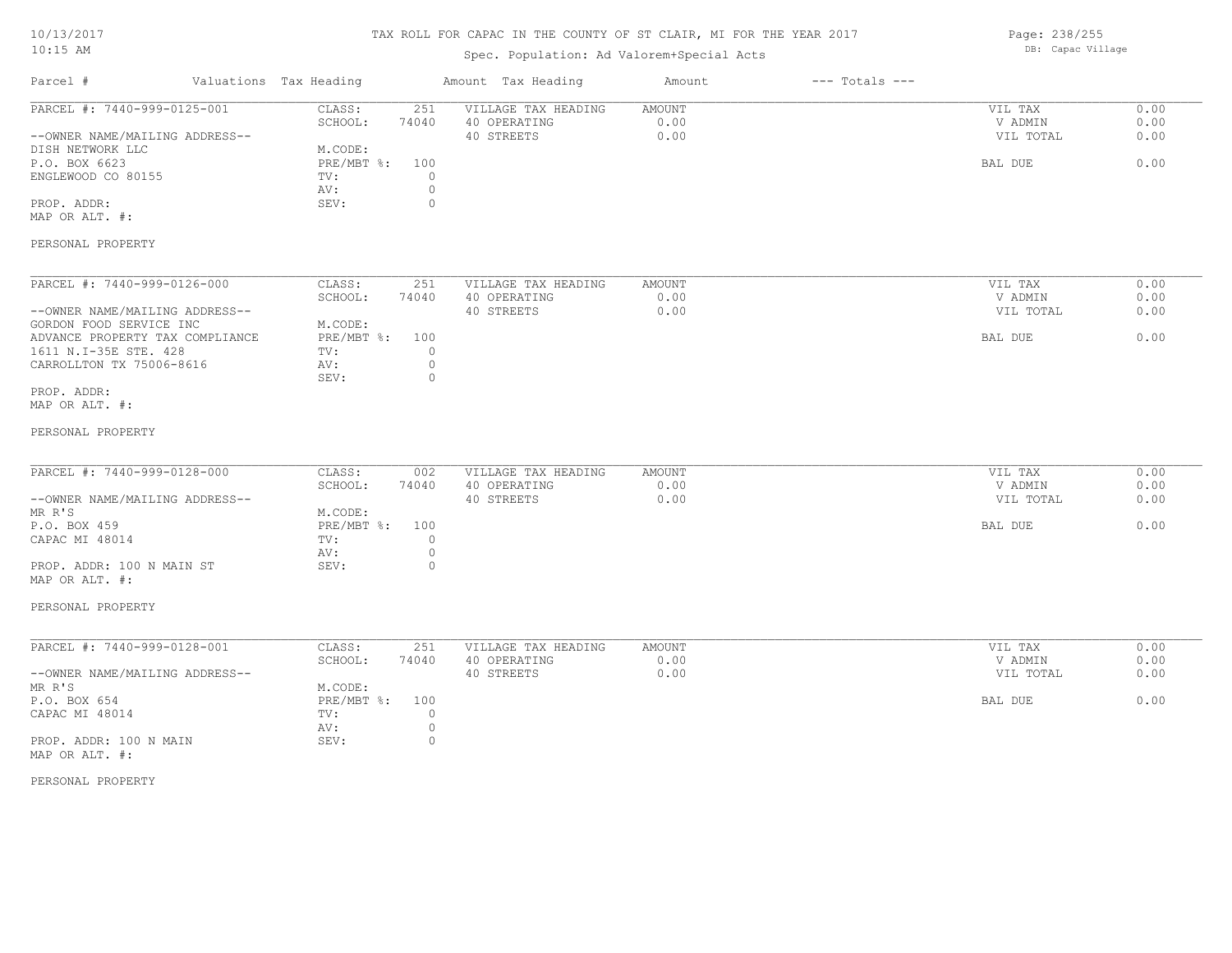# TAX ROLL FOR CAPAC IN THE COUNTY OF ST CLAIR, MI FOR THE YEAR 2017

# Spec. Population: Ad Valorem+Special Acts

Page: 239/255 DB: Capac Village

| Parcel #                                                                                                                                                                                                | Valuations Tax Heading                                                                                                       | Amount Tax Heading                                | Amount                           | $---$ Totals $---$ |                                                             |                                                   |
|---------------------------------------------------------------------------------------------------------------------------------------------------------------------------------------------------------|------------------------------------------------------------------------------------------------------------------------------|---------------------------------------------------|----------------------------------|--------------------|-------------------------------------------------------------|---------------------------------------------------|
| PARCEL #: 7440-999-0133-000<br>--OWNER NAME/MAILING ADDRESS--<br>THUMB RIGGING & ERECTORS<br>PO BOX 189<br>CAPAC MI 48014<br>PROP. ADDR: 14850 DOWNEY RD<br>MAP OR ALT. #:                              | CLASS:<br>251<br>SCHOOL:<br>74040<br>M.CODE:<br>PRE/MBT %: 100<br>43,500<br>TV:<br>43,500<br>AV:<br>43,500<br>SEV:           | VILLAGE TAX HEADING<br>40 OPERATING<br>40 STREETS | <b>AMOUNT</b><br>587.70<br>86.59 |                    | VIL TAX<br>V ADMIN<br>VIL TOTAL<br>BAL DUE                  | 674.29<br>6.74<br>681.03<br>681.03                |
| PERSONAL PROPERTY                                                                                                                                                                                       |                                                                                                                              |                                                   |                                  |                    |                                                             |                                                   |
| PARCEL #: 7440-999-0135-010<br>--OWNER NAME/MAILING ADDRESS--<br>WELLS FARGO FINANCIAL LEASING INC.<br>N0005-050<br>800 WALNUT ST<br>DES MOINES IA 50309-3636<br>PROP. ADDR:<br>MAP OR ALT. #:          | CLASS:<br>251<br>SCHOOL:<br>74040<br>M.CODE:<br>PRE/MBT %:<br>100<br>$\circ$<br>TV:<br>$\mathbb O$<br>AV:<br>SEV:<br>$\circ$ | VILLAGE TAX HEADING<br>40 OPERATING<br>40 STREETS | <b>AMOUNT</b><br>0.00<br>0.00    |                    | VIL TAX<br>V ADMIN<br>VIL TOTAL<br>BAL DUE                  | 0.00<br>0.00<br>0.00<br>0.00                      |
| PERSONAL PROPERTY                                                                                                                                                                                       |                                                                                                                              |                                                   |                                  |                    |                                                             |                                                   |
| PARCEL #: 7440-999-0136-100<br>--OWNER NAME/MAILING ADDRESS--<br>SPRINT SPECTRUM, LP<br>PO BOX 8430<br>KANAS CITY MO 64114-8430<br>PROP. ADDR: 750 E HILL STREET<br>MAP OR ALT. #:<br>PERSONAL PROPERTY | CLASS:<br>251<br>SCHOOL:<br>74040<br>M.CODE:<br>PRE/MBT %: 100<br>124,700<br>TV:<br>124,700<br>AV:<br>124,700<br>SEV:        | VILLAGE TAX HEADING<br>40 OPERATING<br>40 STREETS | AMOUNT<br>1,684.75<br>248.25     |                    | VIL TAX<br>V ADMIN<br>VIL TOTAL<br>V PD 09/06/17<br>BAL DUE | 1,933.00<br>19.33<br>1,952.33<br>1,952.33<br>0.00 |
|                                                                                                                                                                                                         |                                                                                                                              |                                                   |                                  |                    |                                                             |                                                   |
| PARCEL #: 7440-999-0137-010<br>--OWNER NAME/MAILING ADDRESS--<br>CROWN EQUIPMENT CORPORATION<br>CROWN LIFT TRUCKS<br>44 SOUTH WASHINGTON STREET                                                         | CLASS:<br>251<br>SCHOOL:<br>74040<br>M.CODE:<br>PRE/MBT %:<br>100<br>TV:<br>$\circ$                                          | VILLAGE TAX HEADING<br>40 OPERATING<br>40 STREETS | <b>AMOUNT</b><br>0.00<br>0.00    |                    | VIL TAX<br>V ADMIN<br>VIL TOTAL<br>BAL DUE                  | 0.00<br>0.00<br>0.00<br>0.00                      |
| NEW BREMEN OH 45869<br>PROP. ADDR:<br>MAP OR ALT. #:                                                                                                                                                    | $\circ$<br>AV:<br>$\circ$<br>SEV:                                                                                            |                                                   |                                  |                    |                                                             |                                                   |
|                                                                                                                                                                                                         |                                                                                                                              |                                                   |                                  |                    |                                                             |                                                   |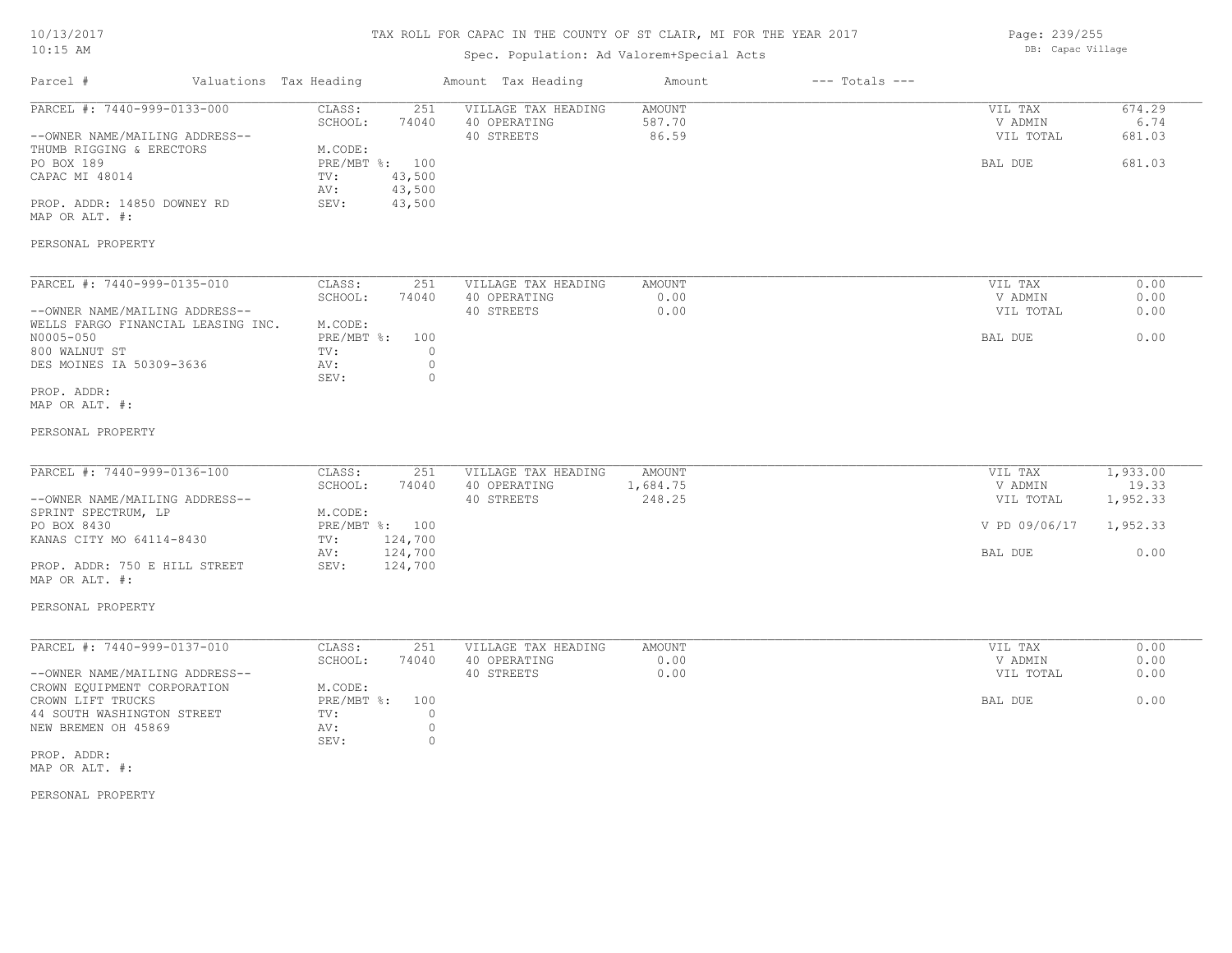#### TAX ROLL FOR CAPAC IN THE COUNTY OF ST CLAIR, MI FOR THE YEAR 2017

### Spec. Population: Ad Valorem+Special Acts

Parcel # Valuations Tax Heading Amount Tax Heading Amount --- Totals ---PROP. ADDR: SEV: 0  $\begin{array}{ccccccccc} \text{AU} : & & & & \text{A} \text{V} : & & & \text{O} \text{U} \text{V} & & & \text{A} \text{V} : & & \text{A} \text{V} : & & \text{A} \text{V} : & & \text{A} \text{V} : & & \text{A} \text{V} : & & \text{A} \text{V} : & & \text{A} \text{V} : & & \text{A} \text{V} : & & \text{A} \text{V} : & & \text{A} \text{V} : & & \text{A} \text{V} : & & \text{A} \text{V} : & & \text{A} \text{V} : & &$ P.O. BOX 460049 TV: 0 RYAN TAX COMPLIANCE, LLC BRE/MBT %: 100 BAL DUE 6.00 CSC SERVICEWORKS, INC M.CODE: --OWNER NAME/MAILING ADDRESS-- 40 STREETS 0.00 VIL TOTAL 0.00 SCHOOL: 74040 40 OPERATING 0.00 V ADMIN 0.00 PARCEL #: 7440-999-0146-000 CLASS: 251 VILLAGE TAX HEADING AMOUNT AUGUST 20.00 VIL TAX 0.00<br>SCHOOL: 74040 40 OPERATING 0.00 0.00 VADMIN 0.00  $\mathcal{L}_\mathcal{L} = \mathcal{L}_\mathcal{L} = \mathcal{L}_\mathcal{L} = \mathcal{L}_\mathcal{L} = \mathcal{L}_\mathcal{L} = \mathcal{L}_\mathcal{L} = \mathcal{L}_\mathcal{L} = \mathcal{L}_\mathcal{L} = \mathcal{L}_\mathcal{L} = \mathcal{L}_\mathcal{L} = \mathcal{L}_\mathcal{L} = \mathcal{L}_\mathcal{L} = \mathcal{L}_\mathcal{L} = \mathcal{L}_\mathcal{L} = \mathcal{L}_\mathcal{L} = \mathcal{L}_\mathcal{L} = \mathcal{L}_\mathcal{L}$ 

MAP OR ALT. #:

#### PERSONAL PROPERTY

| PARCEL #: 7440-999-0148-001    | CLASS:     | 002   | VILLAGE TAX HEADING | AMOUNT | 0.00<br>VIL TAX   |
|--------------------------------|------------|-------|---------------------|--------|-------------------|
|                                | SCHOOL:    | 74040 | 40 OPERATING        | 0.00   | 0.00<br>V ADMIN   |
| --OWNER NAME/MAILING ADDRESS-- |            |       | 40 STREETS          | 0.00   | 0.00<br>VIL TOTAL |
| AMERICAN BOTTLING COMPANY THE  | M.CODE:    |       |                     |        |                   |
| PROPERTY TAX DEPARTMENT        | PRE/MBT %: | 100   |                     |        | 0.00<br>BAL DUE   |
| 5301 LEGACY DR                 | TV:        |       |                     |        |                   |
| PLANO TX 75024                 | AV:        |       |                     |        |                   |
|                                | SEV:       |       |                     |        |                   |
| PROP. ADDR:                    |            |       |                     |        |                   |

MAP OR ALT. #:

#### PERSONAL PROPERTY

| PARCEL #: 7440-999-0149-001    | CLASS:         | 251   | VILLAGE TAX HEADING | AMOUNT | VIL TAX       | 51.14 |
|--------------------------------|----------------|-------|---------------------|--------|---------------|-------|
|                                | SCHOOL:        | 74040 | 40 OPERATING        | 44.58  | V ADMIN       | 0.51  |
| --OWNER NAME/MAILING ADDRESS-- |                |       | 40 STREETS          | 6.56   | VIL TOTAL     | 51.65 |
| CAT SCALE COMPANY-763          | M.CODE:        |       |                     |        |               |       |
| P.O.BOX 630                    | PRE/MBT %: 100 |       |                     |        | V PD 08/10/17 | 51.65 |
| WALCOTT IA 52773               | TV:            | 3,300 |                     |        |               |       |
|                                | AV:            | 3,300 |                     |        | BAL DUE       | 0.00  |
| PROP. ADDR: 3200 CAPAC RD      | SEV:           | 3,300 |                     |        |               |       |

PERSONAL PROPERTY

MAP OR ALT. #:

| PARCEL #: 7440-999-0150-011    | CLASS:     | 251   | VILLAGE TAX HEADING | AMOUNT | 0.00<br>VIL TAX   |
|--------------------------------|------------|-------|---------------------|--------|-------------------|
|                                | SCHOOL:    | 74040 | 40 OPERATING        | 0.00   | 0.00<br>V ADMIN   |
| --OWNER NAME/MAILING ADDRESS-- |            |       | 40 STREETS          | 0.00   | 0.00<br>VIL TOTAL |
| HUGHES NETWORK SYSTEMS, LLC    | M.CODE:    |       |                     |        |                   |
| RYAN TAX COMPLIANCE SERV.LLC   | PRE/MBT %: | 100   |                     |        | 0.00<br>BAL DUE   |
| P.O.BOX 460049                 | TV:        |       |                     |        |                   |
| HOUSTON TX 77056               | AV:        |       |                     |        |                   |
|                                | SEV:       |       |                     |        |                   |
| PROP. ADDR:                    |            |       |                     |        |                   |

MAP OR ALT. #:

PERSONAL PROPERTY

Page: 240/255 DB: Capac Village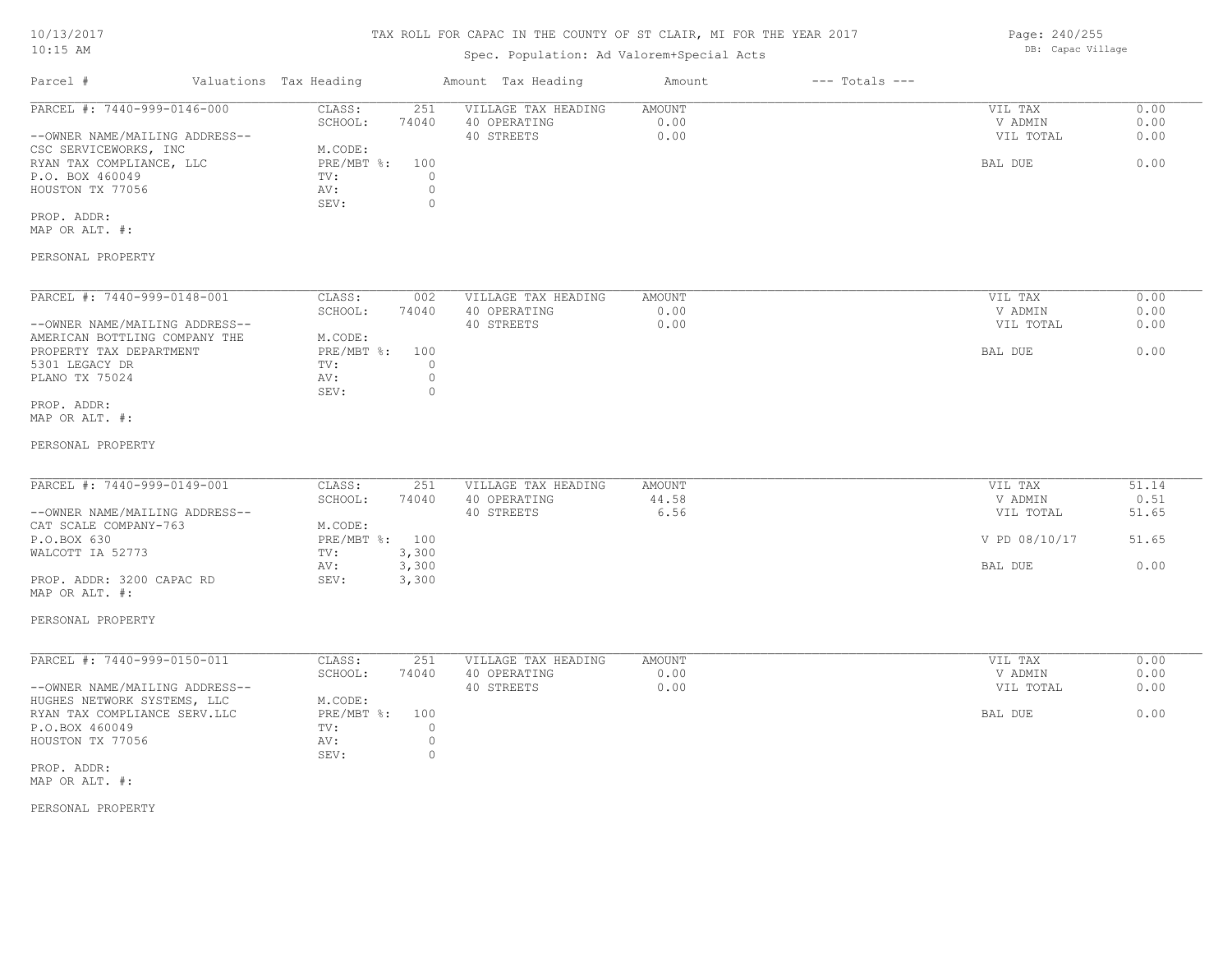### Spec. Population: Ad Valorem+Special Acts

Parcel # Valuations Tax Heading Amount Tax Heading Amount --- Totals ---PERSONAL PROPERTY MAP OR ALT. #: PROP. ADDR: SEV: 0 SAINT LOUIS MO 63141 AV: 0 6 CITYPLACE DR. STE 800 TV: 0 BROWN SMITH WALLACE PRE/MBT %: 100 BAL DUE 0.00 INTERFACE SECURITY SYSTEMS M.CODE:<br>BROWN SMITH WALLACE FRE/MBT %: --OWNER NAME/MAILING ADDRESS-- 40 STREETS 0.00 VIL TOTAL 0.00 SCHOOL: 74040 40 OPERATING 0.00 V ADMIN 0.00 PARCEL #: 7440-999-0152-000 CLASS: 251 VILLAGE TAX HEADING AMOUNT AMOUNT VIL TAX 0.00<br>SCHOOL: 74040 40 OPERATING 0.00 0.00 VADMIN 0.00  $\mathcal{L}_\mathcal{L} = \mathcal{L}_\mathcal{L} = \mathcal{L}_\mathcal{L} = \mathcal{L}_\mathcal{L} = \mathcal{L}_\mathcal{L} = \mathcal{L}_\mathcal{L} = \mathcal{L}_\mathcal{L} = \mathcal{L}_\mathcal{L} = \mathcal{L}_\mathcal{L} = \mathcal{L}_\mathcal{L} = \mathcal{L}_\mathcal{L} = \mathcal{L}_\mathcal{L} = \mathcal{L}_\mathcal{L} = \mathcal{L}_\mathcal{L} = \mathcal{L}_\mathcal{L} = \mathcal{L}_\mathcal{L} = \mathcal{L}_\mathcal{L}$ PERSONAL PROPERTY MAP OR ALT. #: PROP. ADDR: 0 AV: 0 FORT WORTH TX 76177 TV: 0<br>
AV: 0 P.O. BOX 77057 PREMBT %: 100 PRE/MBT %: 100 PRE/MBT %: 100 BAL DUE 6.00 FARMER BROTHERS COMPANY M.CODE:<br>P.O. BOX 77057 PRE/MBT %: --OWNER NAME/MAILING ADDRESS-- 40 STREETS 0.00 VIL TOTAL 0.00 SCHOOL: 74040 40 OPERATING 0.00 V ADMIN 0.00 PARCEL #: 7440-999-0153-002 CLASS: 251 VILLAGE TAX HEADING AMOUNT AUGUST 2010 VIL TAX 0.00 PERSONAL PROPERTY MAP OR ALT. #: PROP. ADDR: SEV: 0 CARROLLTON TX 75006-8616 AV: 0<br>SEV: 0 1611 N. INTERSTATE 35E STE.428 TV: 0 ADVANCE PROPERTY TAX COMPLIANCE PRE/MBT %: 100 BAL DUE 6.00 RESTAURANT TECHNOLOGIES, INC. M.CODE: --OWNER NAME/MAILING ADDRESS-- 40 STREETS 0.00 VIL TOTAL 0.00 SCHOOL: 74040 40 OPERATING 0.00 V ADMIN 0.00 PARCEL #: 7440-999-0155-100 CLASS: 251 VILLAGE TAX HEADING AMOUNT VIL TAX 0.00  $\mathcal{L}_\mathcal{L} = \mathcal{L}_\mathcal{L} = \mathcal{L}_\mathcal{L} = \mathcal{L}_\mathcal{L} = \mathcal{L}_\mathcal{L} = \mathcal{L}_\mathcal{L} = \mathcal{L}_\mathcal{L} = \mathcal{L}_\mathcal{L} = \mathcal{L}_\mathcal{L} = \mathcal{L}_\mathcal{L} = \mathcal{L}_\mathcal{L} = \mathcal{L}_\mathcal{L} = \mathcal{L}_\mathcal{L} = \mathcal{L}_\mathcal{L} = \mathcal{L}_\mathcal{L} = \mathcal{L}_\mathcal{L} = \mathcal{L}_\mathcal{L}$ PERSONAL PROPERTY MAP OR ALT. #: PROP. ADDR: SEV: 0 PORTLAND OR 97267 AV: 0 and 0 and 0 and 0 and 0 and 0 and 0 and 0 and 0 and 0 and 0 and 0 and 0 and 0 and 0 and 0 and 0 and 0 and 0 and 0 and 0 and 0 and 0 and 0 and 0 and 0 and 0 and 0 and 0 and 0 and 0 and 0 and 0 and 0 7303 SE LAKE RD TV: 0 TAX DEPARTMENT TAX PRE/MBT %: 100 BAL DUE 0.00 NORTHERN LEASING SYSTEMS, INC. M.CODE:<br>TAX DEPARTMENT FRE/MBT \$: --OWNER NAME/MAILING ADDRESS-- 40 STREETS 0.00 VIL TOTAL 0.00 SCHOOL: 74040 40 OPERATING 0.00 V ADMIN 0.00 PARCEL #: 7440-999-0156-050 CLASS: 251 VILLAGE TAX HEADING AMOUNT VIL TAX 0.00

Page: 241/255 DB: Capac Village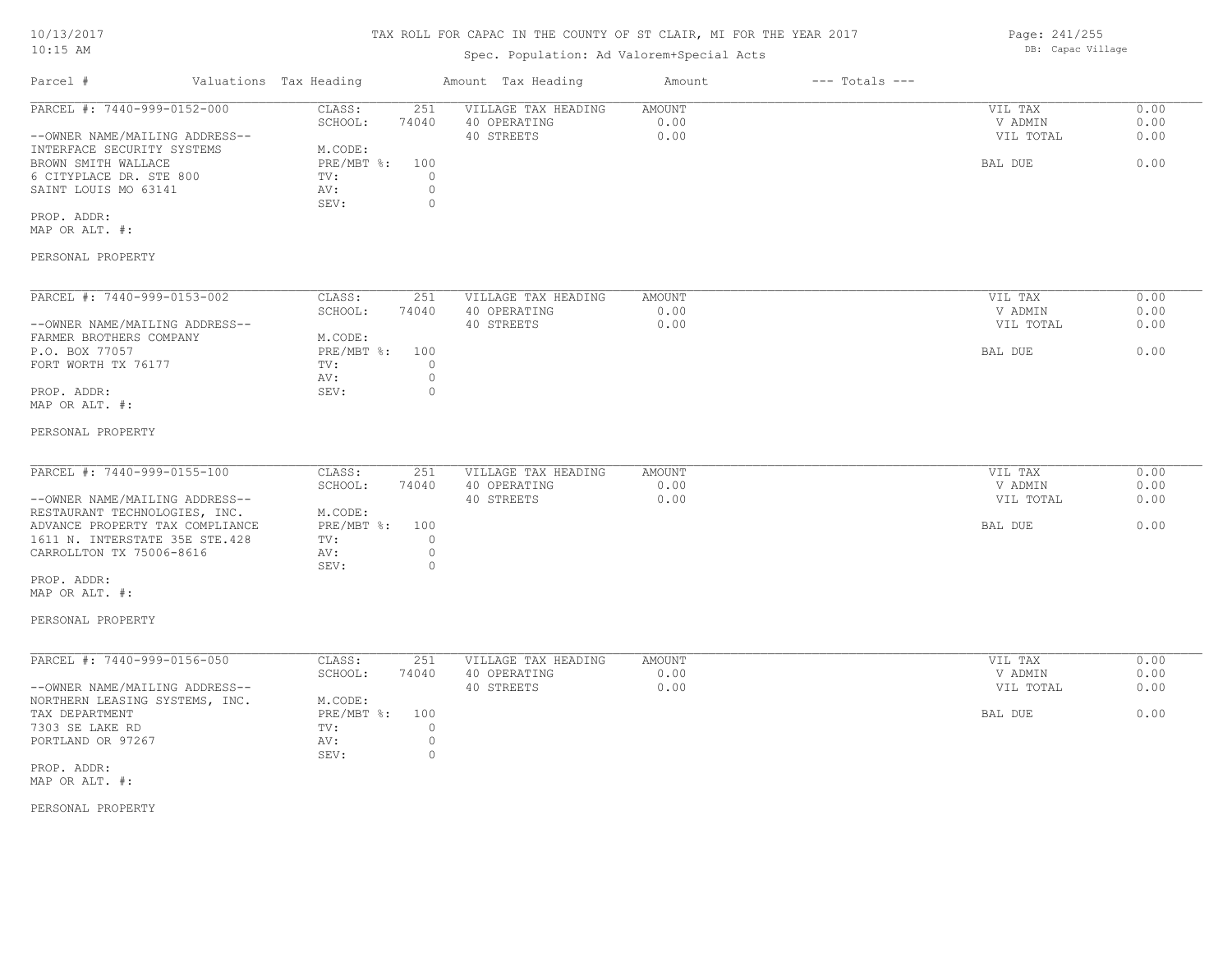# TAX ROLL FOR CAPAC IN THE COUNTY OF ST CLAIR, MI FOR THE YEAR 2017

# Spec. Population: Ad Valorem+Special Acts

| Parcel #                       | Valuations Tax Heading |       | Amount Tax Heading  | Amount | $---$ Totals $---$ |           |      |
|--------------------------------|------------------------|-------|---------------------|--------|--------------------|-----------|------|
| PARCEL #: 7440-999-0157-001    | CLASS:                 | 251   | VILLAGE TAX HEADING | AMOUNT |                    | VIL TAX   | 0.00 |
|                                | SCHOOL:                | 74040 | 40 OPERATING        | 0.00   |                    | V ADMIN   | 0.00 |
| --OWNER NAME/MAILING ADDRESS-- |                        |       | 40 STREETS          | 0.00   |                    | VIL TOTAL | 0.00 |
| MAILFINANCE INC.               | M.CODE:                |       |                     |        |                    |           |      |
| TAX DEPARTMENT                 | PRE/MBT %:             | 100   |                     |        |                    | BAL DUE   | 0.00 |
| 478 WHEELERS FARMS ROAD        | TV:                    |       |                     |        |                    |           |      |
| MILFORD CT 06461               | AV:                    |       |                     |        |                    |           |      |
|                                | SEV:                   |       |                     |        |                    |           |      |
| PROP. ADDR:                    |                        |       |                     |        |                    |           |      |

MAP OR ALT. #:

### PERSONAL PROPERTY

| PARCEL #: 7440-999-0157-010    | CLASS:       | 251   | VILLAGE TAX HEADING | AMOUNT | VIL TAX   | 0.00 |
|--------------------------------|--------------|-------|---------------------|--------|-----------|------|
|                                | SCHOOL:      | 74040 | 40 OPERATING        | 0.00   | V ADMIN   | 0.00 |
| --OWNER NAME/MAILING ADDRESS-- |              |       | 40 STREETS          | 0.00   | VIL TOTAL | 0.00 |
| NEOPOST USA INC                | M.CODE:      |       |                     |        |           |      |
| TAX DEPT.                      | $PRE/MBT$ %: | 100   |                     |        | BAL DUE   | 0.00 |
| 478 WHEELERS FARMS ROAD        | TV:          |       |                     |        |           |      |
| MILFORD CT 06461               | AV:          |       |                     |        |           |      |
|                                | SEV:         | (     |                     |        |           |      |
| PROP. ADDR:                    |              |       |                     |        |           |      |

MAP OR ALT. #:

#### PERSONAL PROPERTY

| PARCEL #: 7440-999-0158-001    | CLASS:         | 251   | VILLAGE TAX HEADING | AMOUNT | VIL TAX       | 26.34 |
|--------------------------------|----------------|-------|---------------------|--------|---------------|-------|
|                                |                |       |                     |        |               |       |
|                                | SCHOOL:        | 74040 | 40 OPERATING        | 22.96  | V ADMIN       | 0.26  |
| --OWNER NAME/MAILING ADDRESS-- |                |       | 40 STREETS          | 3.38   | VIL TOTAL     | 26.60 |
| ARMADA GRAIN CO                | M.CODE:        |       |                     |        |               |       |
| P.O. BOX 918                   | PRE/MBT %: 100 |       |                     |        | V PD 09/18/17 | 26.60 |
| ARMADA MI 48005                | TV:            | 1,700 |                     |        |               |       |
|                                | AV:            | 1,700 |                     |        | BAL DUE       | 0.00  |
| PROP. ADDR: 220 S HUNTER       | SEV:           | 1,700 |                     |        |               |       |

PERSONAL PROPERTY

MAP OR ALT. #:

| PARCEL #: 7440-999-0159-000    | CLASS:       | 002   | VILLAGE TAX HEADING | AMOUNT | VIL TAX   | 0.00 |
|--------------------------------|--------------|-------|---------------------|--------|-----------|------|
|                                | SCHOOL:      | 74040 | 40 OPERATING        | 0.00   | V ADMIN   | 0.00 |
| --OWNER NAME/MAILING ADDRESS-- |              |       | 40 STREETS          | 0.00   | VIL TOTAL | 0.00 |
| GATHERING THE                  | M.CODE:      |       |                     |        |           |      |
| 113 N MAIN ST                  | $PRE/MBT$ %: | 100   |                     |        | BAL DUE   | 0.00 |
| CAPAC MI 48014                 | TV:          |       |                     |        |           |      |
|                                | AV:          |       |                     |        |           |      |
| PROP. ADDR: 113 N MAIN ST      | SEV:         |       |                     |        |           |      |
| MAP OR ALT. #:                 |              |       |                     |        |           |      |

PERSONAL PROPERTY

Page: 242/255 DB: Capac Village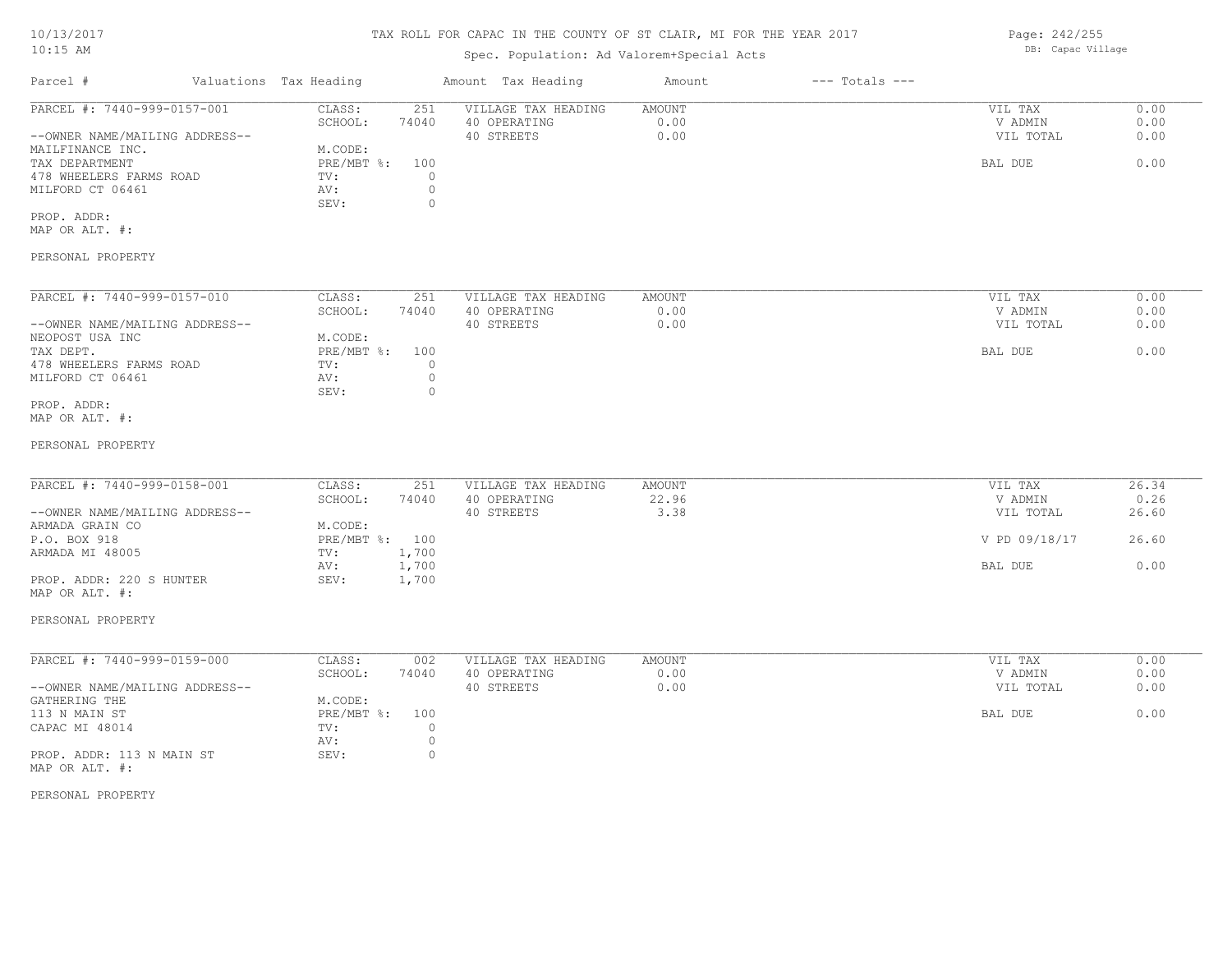# TAX ROLL FOR CAPAC IN THE COUNTY OF ST CLAIR, MI FOR THE YEAR 2017

# Spec. Population: Ad Valorem+Special Acts

Page: 243/255 DB: Capac Village

| Parcel #                                                      | Valuations Tax Heading |                   |                    | Amount Tax Heading                                | Amount                 | $---$ Totals $---$ |                                 |                      |
|---------------------------------------------------------------|------------------------|-------------------|--------------------|---------------------------------------------------|------------------------|--------------------|---------------------------------|----------------------|
| PARCEL #: 7440-999-0159-015<br>--OWNER NAME/MAILING ADDRESS-- |                        | CLASS:<br>SCHOOL: | 251<br>74040       | VILLAGE TAX HEADING<br>40 OPERATING<br>40 STREETS | AMOUNT<br>0.00<br>0.00 |                    | VIL TAX<br>V ADMIN<br>VIL TOTAL | 0.00<br>0.00<br>0.00 |
| K12 MANAGEMENT INC                                            |                        | M.CODE:           |                    |                                                   |                        |                    |                                 |                      |
| 2300 CORPORATE PARK DR STE#200                                |                        | $PRE/MBT$ $\div$  | 100                |                                                   |                        |                    | BAL DUE                         | 0.00                 |
| HERNDON VA 20171                                              |                        | TV:<br>AV:        | $\circ$<br>$\circ$ |                                                   |                        |                    |                                 |                      |
| PROP. ADDR:                                                   |                        | SEV:              | $\circ$            |                                                   |                        |                    |                                 |                      |
| MAP OR ALT. #:                                                |                        |                   |                    |                                                   |                        |                    |                                 |                      |
| PERSONAL PROPERTY                                             |                        |                   |                    |                                                   |                        |                    |                                 |                      |
| PARCEL #: 7440-999-0159-025                                   |                        | CLASS:            | 002                | VILLAGE TAX HEADING                               | AMOUNT                 |                    | VIL TAX                         | 0.00                 |
|                                                               |                        | SCHOOL:           | 74040              | 40 OPERATING                                      | 0.00                   |                    | V ADMIN                         | 0.00                 |
| --OWNER NAME/MAILING ADDRESS--<br>LA MAXICANA MARKET DBA      |                        | M.CODE:           |                    | 40 STREETS                                        | 0.00                   |                    | VIL TOTAL                       | 0.00                 |
| AGF ENTERPRISES, INC                                          |                        | PRE/MBT %:        | 100                |                                                   |                        |                    | BAL DUE                         | 0.00                 |
| 129 N MAIN ST                                                 |                        | TV:               | $\circ$            |                                                   |                        |                    |                                 |                      |
| CAPAC MI 48014                                                |                        | AV:               | $\circ$            |                                                   |                        |                    |                                 |                      |
| PROP. ADDR: 129 N MAIN ST                                     |                        | SEV:              | $\circ$            |                                                   |                        |                    |                                 |                      |
| MAP OR ALT. #:                                                |                        |                   |                    |                                                   |                        |                    |                                 |                      |
| PERSONAL PROPERTY                                             |                        |                   |                    |                                                   |                        |                    |                                 |                      |
|                                                               |                        |                   |                    |                                                   |                        |                    |                                 |                      |
| PARCEL #: 7440-999-0159-026                                   |                        | CLASS:<br>SCHOOL: | 251<br>74040       | VILLAGE TAX HEADING<br>40 OPERATING               | AMOUNT<br>0.00         |                    | VIL TAX<br>V ADMIN              | 0.00<br>0.00         |
| --OWNER NAME/MAILING ADDRESS--                                |                        |                   |                    | 40 STREETS                                        | 0.00                   |                    | VIL TOTAL                       | 0.00                 |
| MI TIERRA MEXICAN STORE INC                                   |                        | M.CODE:           |                    |                                                   |                        |                    |                                 |                      |
| 129 W MILL ST                                                 |                        | PRE/MBT %:        | 100                |                                                   |                        |                    | BAL DUE                         | 0.00                 |
| CAPAC MI 48014                                                |                        | TV:               | $\circ$            |                                                   |                        |                    |                                 |                      |
|                                                               |                        | AV:               | $\circ$            |                                                   |                        |                    |                                 |                      |
| PROP. ADDR: 129 W MILL ST<br>MAP OR ALT. #:                   |                        | SEV:              | $\circ$            |                                                   |                        |                    |                                 |                      |
| PERSONAL PROPERTY                                             |                        |                   |                    |                                                   |                        |                    |                                 |                      |
| PARCEL #: 7440-999-0159-040                                   |                        | CLASS:            | 002                | VILLAGE TAX HEADING                               | AMOUNT                 |                    | VIL TAX                         | 0.00                 |
|                                                               |                        | SCHOOL:           | 74040              | 40 OPERATING                                      | 0.00                   |                    | V ADMIN                         | 0.00                 |
| --OWNER NAME/MAILING ADDRESS--                                |                        |                   |                    | 40 STREETS                                        | 0.00                   |                    | VIL TOTAL                       | 0.00                 |
| BUTCHER'S CHOICE                                              |                        | M.CODE:           |                    |                                                   |                        |                    |                                 |                      |
| 111 S MAIN                                                    |                        | $PRE/MBT$ %:      | 100                |                                                   |                        |                    | BAL DUE                         | 0.00                 |
| CAPAC MI 48014                                                |                        | TV:               | $\circ$            |                                                   |                        |                    |                                 |                      |
|                                                               |                        | AV:               | $\circ$            |                                                   |                        |                    |                                 |                      |
| PROP. ADDR: 111 S MAIN<br>MAP OR ALT. #:                      |                        | SEV:              | $\circ$            |                                                   |                        |                    |                                 |                      |
|                                                               |                        |                   |                    |                                                   |                        |                    |                                 |                      |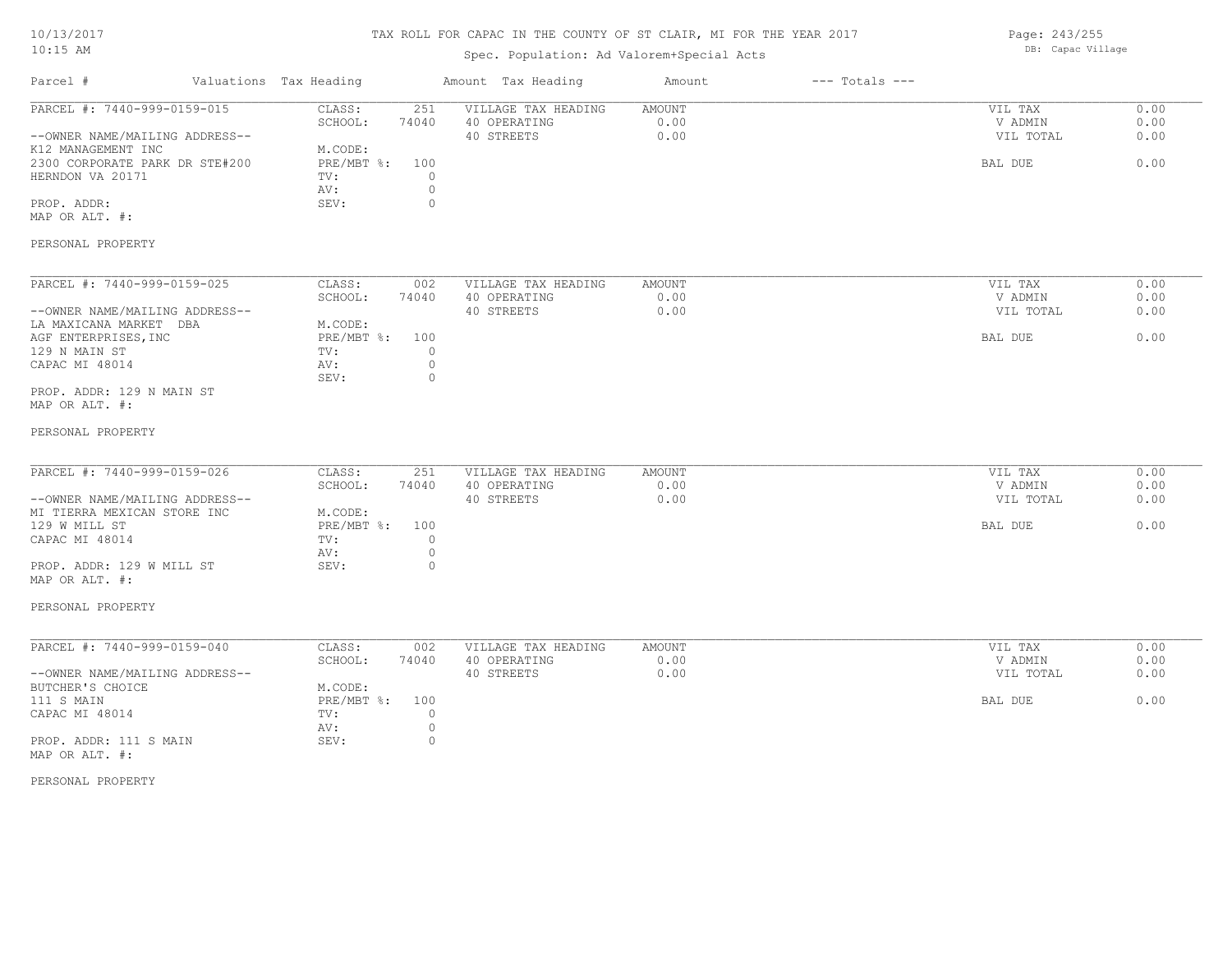### Spec. Population: Ad Valorem+Special Acts

Parcel # Valuations Tax Heading Amount Tax Heading Amount --- Totals ---PROP. ADDR: 111 S MAIN SEV: 0 CAPAC MI 48014  $\qquad \qquad \text{AV:} \qquad \qquad 0$ <br>SEV: 0 111 S MAIN ST TV: 0 KAREN & STACEY PELC **Example 3** PRE/MBT %: 100 BAL DUE BAL DUE 6.00 BUTCHER'S CHOICE 1 INC M.CODE: --OWNER NAME/MAILING ADDRESS-- 40 STREETS 0.00 VIL TOTAL 0.00 SCHOOL: 74040 40 OPERATING 0.00 V ADMIN 0.00 PARCEL #: 7440-999-0159-041 CLASS: 002 VILLAGE TAX HEADING AMOUNT AMOUNT VIL TAX 0.00<br>SCHOOL: 74040 40 OPERATING 0.00 000 VADMIN 0.00  $\mathcal{L}_\mathcal{L} = \mathcal{L}_\mathcal{L} = \mathcal{L}_\mathcal{L} = \mathcal{L}_\mathcal{L} = \mathcal{L}_\mathcal{L} = \mathcal{L}_\mathcal{L} = \mathcal{L}_\mathcal{L} = \mathcal{L}_\mathcal{L} = \mathcal{L}_\mathcal{L} = \mathcal{L}_\mathcal{L} = \mathcal{L}_\mathcal{L} = \mathcal{L}_\mathcal{L} = \mathcal{L}_\mathcal{L} = \mathcal{L}_\mathcal{L} = \mathcal{L}_\mathcal{L} = \mathcal{L}_\mathcal{L} = \mathcal{L}_\mathcal{L}$ 

MAP OR ALT. #:

#### PERSONAL PROPERTY

| PARCEL #: 7440-999-0159-060    | CLASS:     | 251   | VILLAGE TAX HEADING | AMOUNT | VIL TAX       | 9.29 |
|--------------------------------|------------|-------|---------------------|--------|---------------|------|
|                                | SCHOOL:    | 74040 | 40 OPERATING        | 8.10   | V ADMIN       | 0.09 |
| --OWNER NAME/MAILING ADDRESS-- |            |       | 40 STREETS          | 1.19   | VIL TOTAL     | 9.38 |
| NEW IMAGE NAIL & HAIR          | M.CODE:    |       |                     |        |               |      |
| 125 N MAIN ST                  | PRE/MBT %: | 100   |                     |        | V PD 09/15/17 | 9.38 |
| CAPAC MI 48014                 | TV:        | 600   |                     |        |               |      |
|                                | AV:        | 600   |                     |        | BAL DUE       | 0.00 |
| PROP. ADDR: 125 N MAIN ST      | SEV:       | 600   |                     |        |               |      |
| MAP OR ALT. #:                 |            |       |                     |        |               |      |

#### PERSONAL PROPERTY

| 74040<br>40 OPERATING<br>0.00<br>SCHOOL:<br>V ADMIN<br>0.00<br>VIL TOTAL<br>40 STREETS<br>M.CODE: | PARCEL #: 7440-999-0159-065<br>AMOUNT<br>CLASS:<br>VILLAGE TAX HEADING<br>002 | VIL TAX<br>0.00 |
|---------------------------------------------------------------------------------------------------|-------------------------------------------------------------------------------|-----------------|
| --OWNER NAME/MAILING ADDRESS--<br>CAPAC RESALE SHOP                                               |                                                                               | 0.00            |
|                                                                                                   |                                                                               | 0.00            |
|                                                                                                   |                                                                               |                 |
| 108 S MAIN ST                                                                                     | $PRE/MBT$ %:<br>100                                                           | 0.00<br>BAL DUE |
| CAPAC MI 48014<br>TV:                                                                             |                                                                               |                 |
| AV:                                                                                               |                                                                               |                 |
| PROP. ADDR: 108 S MAIN<br>SEV:                                                                    |                                                                               |                 |

# MAP OR ALT. #:

#### PERSONAL PROPERTY

| PARCEL #: 7440-999-0159-075    | CLASS:     | 251   | VILLAGE TAX HEADING | AMOUNT | VIL TAX   | 0.00 |
|--------------------------------|------------|-------|---------------------|--------|-----------|------|
|                                | SCHOOL:    | 74040 | 40 OPERATING        | 0.00   | V ADMIN   | 0.00 |
| --OWNER NAME/MAILING ADDRESS-- |            |       | 40 STREETS          | 0.00   | VIL TOTAL | 0.00 |
| DOODLING OUTBACK EMBROIDERY    | M.CODE:    |       |                     |        |           |      |
| 102 S MAIN ST                  | PRE/MBT %: | 100   |                     |        | BAL DUE   | 0.00 |
| CAPAC MI 48014                 | TV:        |       |                     |        |           |      |
|                                | AV:        |       |                     |        |           |      |
| PROP. ADDR: 102 S MAIN         | SEV:       |       |                     |        |           |      |
| MAP OR ALT. #:                 |            |       |                     |        |           |      |

#### PERSONAL PROPERTY

Page: 244/255 DB: Capac Village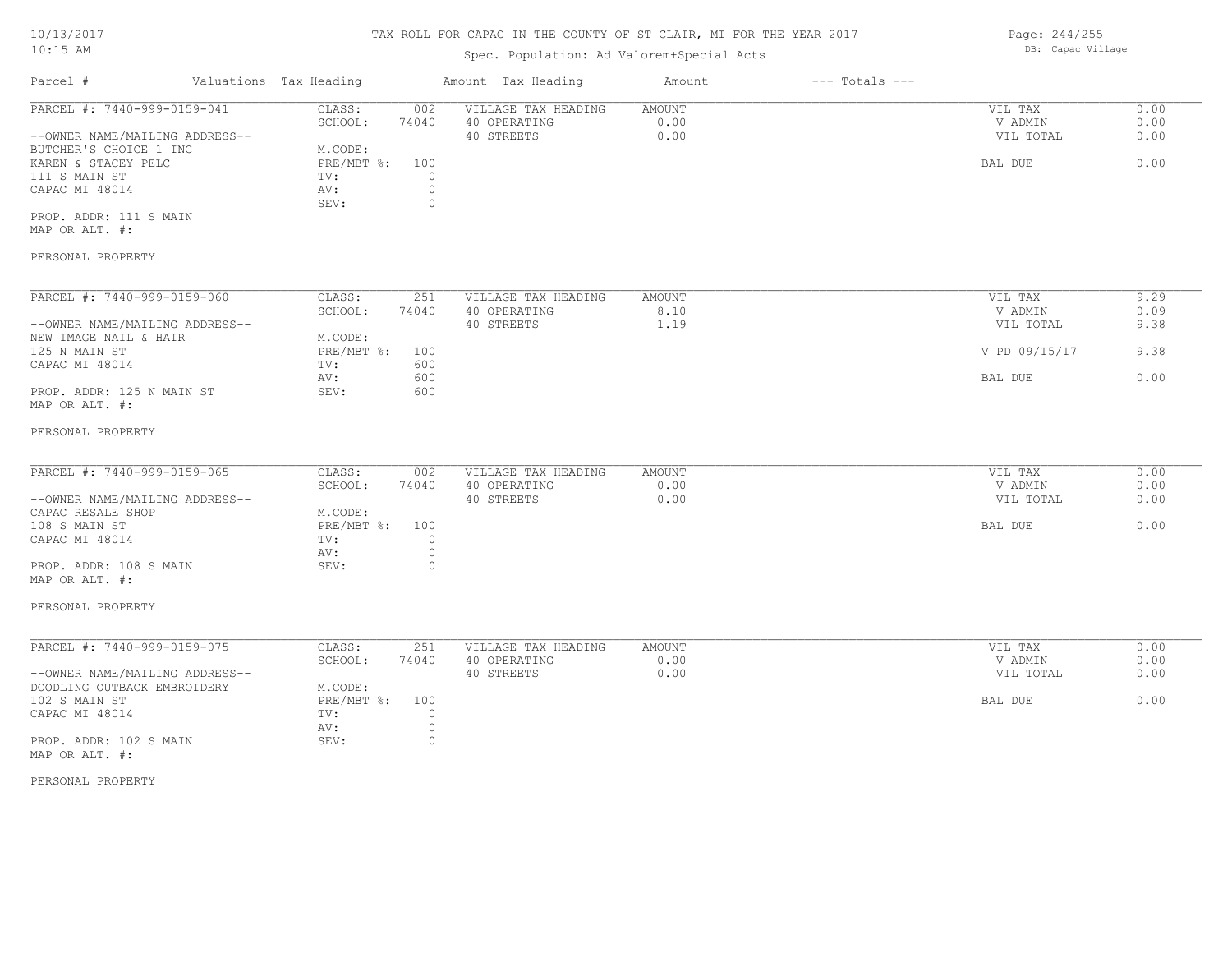# TAX ROLL FOR CAPAC IN THE COUNTY OF ST CLAIR, MI FOR THE YEAR 2017

# Spec. Population: Ad Valorem+Special Acts

Page: 245/255 DB: Capac Village

| Parcel #                                                                                                                                                                               | Valuations Tax Heading                                                                                                         | Amount Tax Heading                                | Amount                        | $---$ Totals $---$ |                                            |                              |
|----------------------------------------------------------------------------------------------------------------------------------------------------------------------------------------|--------------------------------------------------------------------------------------------------------------------------------|---------------------------------------------------|-------------------------------|--------------------|--------------------------------------------|------------------------------|
| PARCEL #: 7440-999-0159-080<br>--OWNER NAME/MAILING ADDRESS--<br>CAPAC FAMILY MEDICINE, P.L.L.C.<br>14960 E PARK ST<br>CAPAC MI 48014<br>PROP. ADDR: 14960 E PARK ST<br>MAP OR ALT. #: | CLASS:<br>251<br>SCHOOL:<br>74040<br>M.CODE:<br>$PRE/MBT$ $\div$<br>100<br>$\circ$<br>TV:<br>$\circ$<br>AV:<br>SEV:<br>$\circ$ | VILLAGE TAX HEADING<br>40 OPERATING<br>40 STREETS | AMOUNT<br>0.00<br>0.00        |                    | VIL TAX<br>V ADMIN<br>VIL TOTAL<br>BAL DUE | 0.00<br>0.00<br>0.00<br>0.00 |
| PERSONAL PROPERTY                                                                                                                                                                      |                                                                                                                                |                                                   |                               |                    |                                            |                              |
| PARCEL #: 7440-999-0160-010<br>--OWNER NAME/MAILING ADDRESS--<br>GORDON FLESCH COMPANY<br>2675 RESEARCH PARK DRIVE<br>MADISON WI 53711<br>PROP. ADDR:<br>MAP OR ALT. #:                | CLASS:<br>251<br>SCHOOL:<br>74040<br>M.CODE:<br>$PRE/MBT$ %:<br>100<br>$\circ$<br>TV:<br>$\circ$<br>AV:<br>$\circ$<br>SEV:     | VILLAGE TAX HEADING<br>40 OPERATING<br>40 STREETS | <b>AMOUNT</b><br>0.00<br>0.00 |                    | VIL TAX<br>V ADMIN<br>VIL TOTAL<br>BAL DUE | 0.00<br>0.00<br>0.00<br>0.00 |
| PERSONAL PROPERTY                                                                                                                                                                      |                                                                                                                                |                                                   |                               |                    |                                            |                              |
| PARCEL #: 7440-999-0161-025<br>--OWNER NAME/MAILING ADDRESS--<br>AIR ADVANTAGE LLC<br>465 N FRANKLIN ST. STE.C<br>FRANKENMUTH MI 48734<br>PROP. ADDR:<br>MAP OR ALT. #:                | CLASS:<br>251<br>SCHOOL:<br>74040<br>M.CODE:<br>PRE/MBT %:<br>100<br>TV:<br>$\circ$<br>$\circ$<br>AV:<br>$\circ$<br>SEV:       | VILLAGE TAX HEADING<br>40 OPERATING<br>40 STREETS | AMOUNT<br>0.00<br>0.00        |                    | VIL TAX<br>V ADMIN<br>VIL TOTAL<br>BAL DUE | 0.00<br>0.00<br>0.00<br>0.00 |
| PERSONAL PROPERTY                                                                                                                                                                      |                                                                                                                                |                                                   |                               |                    |                                            |                              |
| PARCEL #: 7440-999-0161-028<br>--OWNER NAME/MAILING ADDRESS--<br>TJ"S AUTO SALES, LLC<br>109 S MAIN<br>CAPAC MI 48014<br>PROP. ADDR: 109 S MAIN<br>MAP OR ALT. #:                      | CLASS:<br>002<br>SCHOOL:<br>74040<br>M.CODE:<br>$PRE/MBT$ $\div$<br>100<br>$\circ$<br>TV:<br>$\circ$<br>AV:<br>SEV:<br>$\circ$ | VILLAGE TAX HEADING<br>40 OPERATING<br>40 STREETS | AMOUNT<br>0.00<br>0.00        |                    | VIL TAX<br>V ADMIN<br>VIL TOTAL<br>BAL DUE | 0.00<br>0.00<br>0.00<br>0.00 |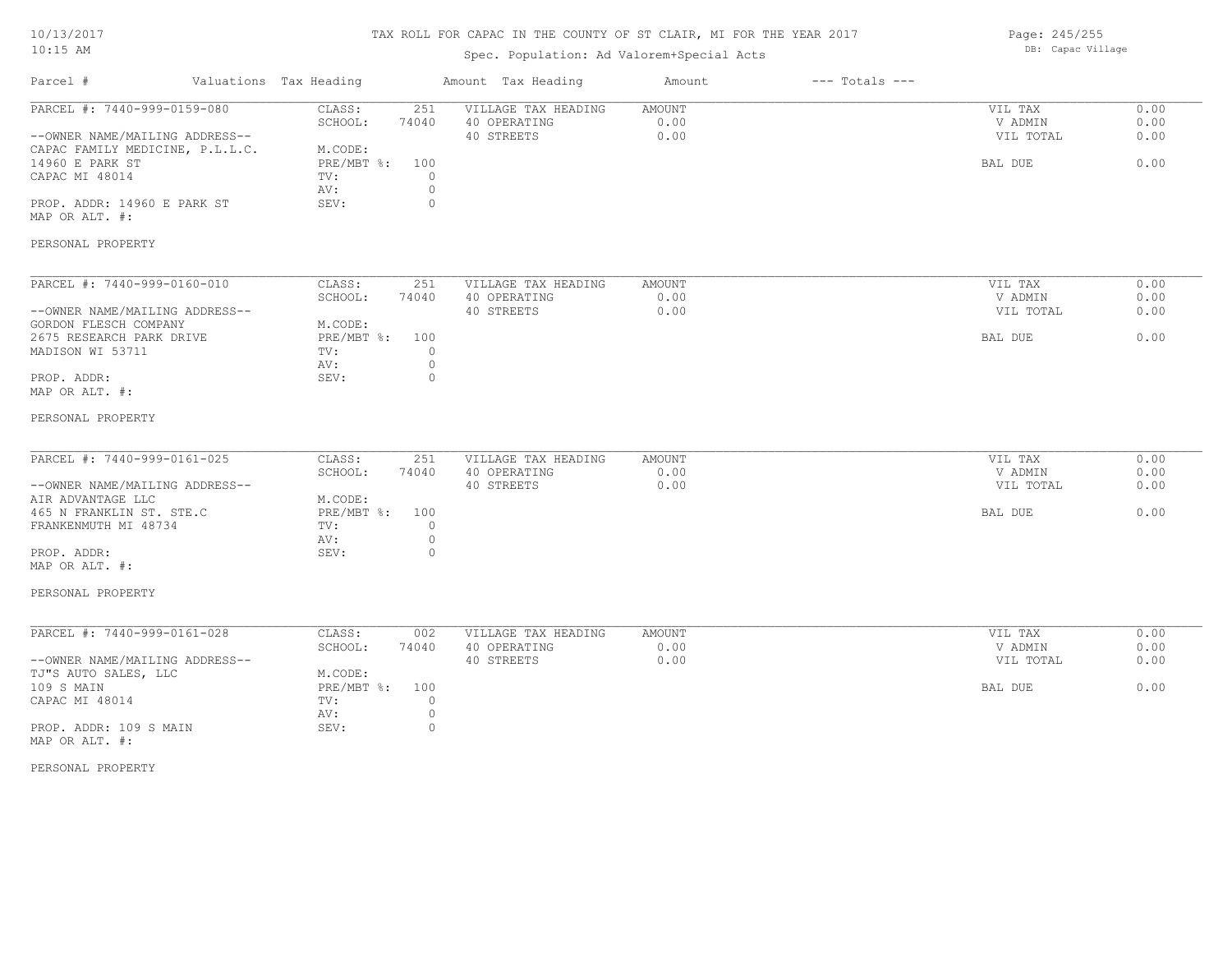# Spec. Population: Ad Valorem+Special Acts

| Parcel #                       | Valuations Tax Heading |       | Amount Tax Heading  | Amount | $---$ Totals $---$ |           |      |
|--------------------------------|------------------------|-------|---------------------|--------|--------------------|-----------|------|
| PARCEL #: 7440-999-0161-047    | CLASS:                 | 251   | VILLAGE TAX HEADING | AMOUNT |                    | VIL TAX   | 0.00 |
|                                | SCHOOL:                | 74040 | 40 OPERATING        | 0.00   |                    | V ADMIN   | 0.00 |
| --OWNER NAME/MAILING ADDRESS-- |                        |       | 40 STREETS          | 0.00   |                    | VIL TOTAL | 0.00 |
| VIASAT, INC                    | M.CODE:                |       |                     |        |                    |           |      |
| RYAN, LLC                      | PRE/MBT %: 100         |       |                     |        |                    | BAL DUE   | 0.00 |
| P.O. BOX 4900                  | TV:                    |       |                     |        |                    |           |      |
| SCOTTSDALE AZ 85261            | AV:                    |       |                     |        |                    |           |      |
|                                | SEV:                   |       |                     |        |                    |           |      |
| PROP. ADDR:                    |                        |       |                     |        |                    |           |      |

MAP OR ALT. #:

### PERSONAL PROPERTY

| PARCEL #: 7440-999-0162-020    | CLASS:     | 251   | VILLAGE TAX HEADING | AMOUNT | VIL TAX   | 0.00 |
|--------------------------------|------------|-------|---------------------|--------|-----------|------|
|                                | SCHOOL:    | 74040 | 40 OPERATING        | 0.00   | V ADMIN   | 0.00 |
| --OWNER NAME/MAILING ADDRESS-- |            |       | 40 STREETS          | 0.00   | VIL TOTAL | 0.00 |
| R J SERVICES                   | M.CODE:    |       |                     |        |           |      |
| 4361 CAPAC RD                  | PRE/MBT %: | 100   |                     |        | BAL DUE   | 0.00 |
| CAPAC MI 48014                 | TV:        |       |                     |        |           |      |
|                                | AV:        |       |                     |        |           |      |
| PROP. ADDR: 4361 CAPAC RD      | SEV:       |       |                     |        |           |      |
| MAP OR ALT. #:                 |            |       |                     |        |           |      |

#### PERSONAL PROPERTY

| PARCEL #: 7440-999-0163-010        | CLASS:  | 351            | VILLAGE TAX HEADING | AMOUNT   | VIL TAX       | 9,429.43 |
|------------------------------------|---------|----------------|---------------------|----------|---------------|----------|
|                                    | SCHOOL: | 74040          | 40 OPERATING        | 8,218.43 | V ADMIN       | 94.29    |
| --OWNER NAME/MAILING ADDRESS--     |         |                | 40 STREETS          | 1,211.00 | VIL TOTAL     | 9,523.72 |
| KEIHIN MICHIGAN MANUFACTURING, LLC | M.CODE: |                |                     |          |               |          |
| 14898 KOEHN ROAD                   |         | PRE/MBT %: 100 |                     |          | V PD 08/28/17 | 9,523.72 |
| CAPAC MI 48014                     | TV:     | 608,300        |                     |          |               |          |
|                                    | AV:     | 608,300        |                     |          | BAL DUE       | 0.00     |
| PROP. ADDR: 14898 KOEHN ROAD       | SEV:    | 608,300        |                     |          |               |          |

MAP OR ALT. #:

#### PERSONAL PROPERTY

| PARCEL #: 7440-999-0164-015       | CLASS:         | 251   | VILLAGE TAX HEADING | AMOUNT | VIL TAX   | 0.00 |
|-----------------------------------|----------------|-------|---------------------|--------|-----------|------|
|                                   | SCHOOL:        | 74040 | 40 OPERATING        | 0.00   | V ADMIN   | 0.00 |
| --OWNER NAME/MAILING ADDRESS--    |                |       | 40 STREETS          | 0.00   | VIL TOTAL | 0.00 |
| WELLS FARGO VENDOR FINANCIAL SERV | M.CODE:        |       |                     |        |           |      |
| P.O. BOX 36200                    | PRE/MBT %: 100 |       |                     |        | BAL DUE   | 0.00 |
| BILLINGS MT 59107-6200            | TV:            |       |                     |        |           |      |
|                                   | AV:            |       |                     |        |           |      |
| PROP. ADDR:                       | SEV:           |       |                     |        |           |      |
| MAP OR ALT. #:                    |                |       |                     |        |           |      |

#### PERSONAL PROPERTY

Page: 246/255 DB: Capac Village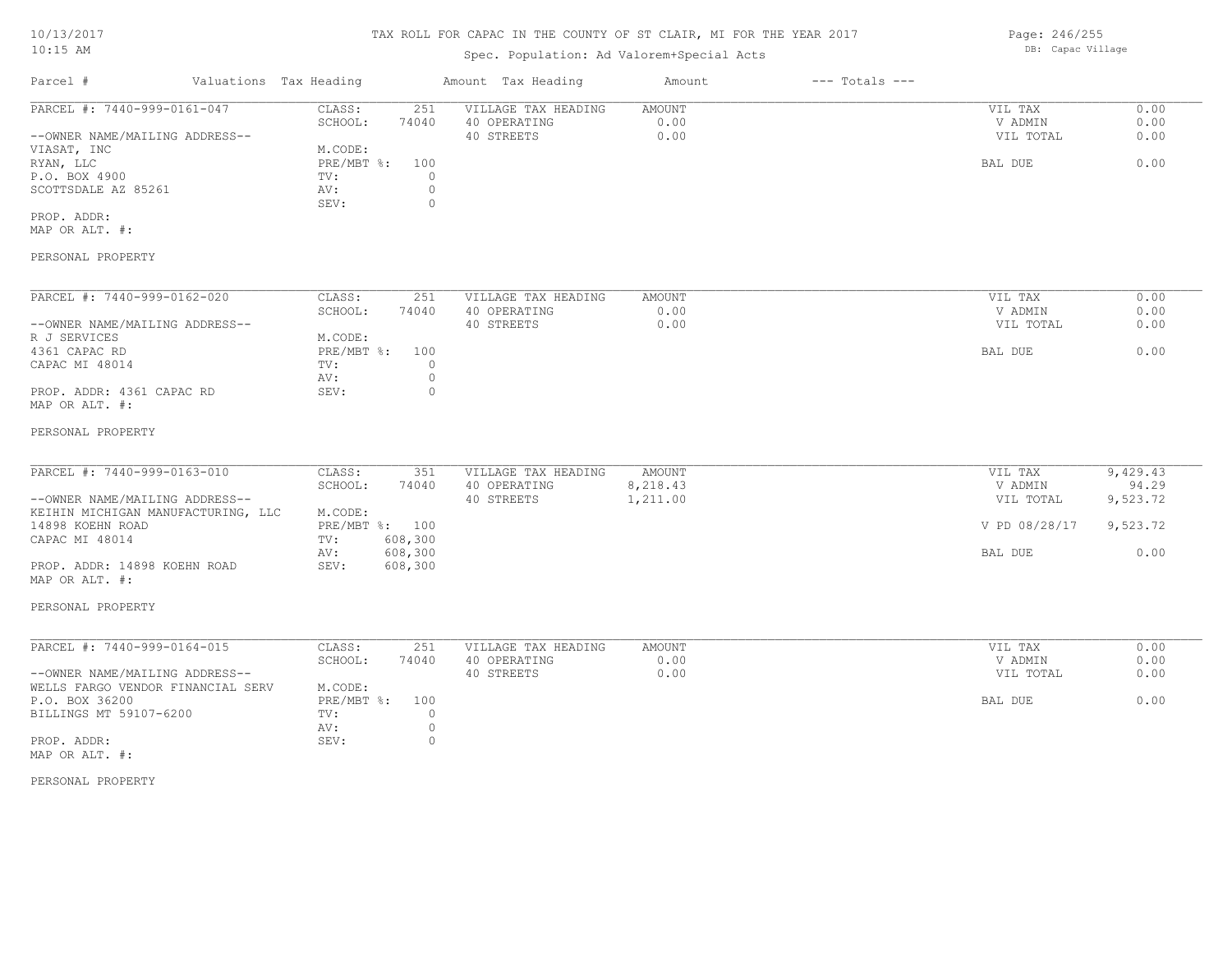# TAX ROLL FOR CAPAC IN THE COUNTY OF ST CLAIR, MI FOR THE YEAR 2017

# Spec. Population: Ad Valorem+Special Acts

Page: 247/255 DB: Capac Village

| Parcel #                                                                                                                                                                                       | Valuations Tax Heading                                                                                                     | Amount Tax Heading                                                                               | Amount                  | $---$ Totals $---$ |                                            |                                 |
|------------------------------------------------------------------------------------------------------------------------------------------------------------------------------------------------|----------------------------------------------------------------------------------------------------------------------------|--------------------------------------------------------------------------------------------------|-------------------------|--------------------|--------------------------------------------|---------------------------------|
| PARCEL #: 7440-999-0165-023<br>--OWNER NAME/MAILING ADDRESS--<br>GRAYHAWK LEASING, LLC<br>1412 MAIN ST STE 1500<br>DALLAS TX 75202<br>PROP. ADDR:<br>MAP OR ALT. #:<br>PERSONAL PROPERTY       | CLASS:<br>SCHOOL:<br>74040<br>M.CODE:<br>PRE/MBT %:<br>TV:<br>AV:<br>SEV:                                                  | 251<br>VILLAGE TAX HEADING<br>40 OPERATING<br>40 STREETS<br>100<br>$\circ$<br>$\circ$<br>$\circ$ | AMOUNT<br>0.00<br>0.00  |                    | VIL TAX<br>V ADMIN<br>VIL TOTAL<br>BAL DUE | 0.00<br>0.00<br>0.00<br>0.00    |
| PARCEL #: 7440-999-0166-015<br>--OWNER NAME/MAILING ADDRESS--<br>CHAMPIONS SPORTS BAR & GRILL<br>116 S MAIN<br>CAPAC MI 48014<br>PROP. ADDR: 116 S MAIN<br>MAP OR ALT. #:<br>PERSONAL PROPERTY | CLASS:<br>SCHOOL:<br>74040<br>M.CODE:<br>$PRE/MBT$ $\frac{6}{3}$ :<br>100<br>4,500<br>TV:<br>4,500<br>AV:<br>4,500<br>SEV: | 251<br>VILLAGE TAX HEADING<br>40 OPERATING<br>40 STREETS                                         | AMOUNT<br>60.79<br>8.95 |                    | VIL TAX<br>V ADMIN<br>VIL TOTAL<br>BAL DUE | 69.74<br>0.69<br>70.43<br>70.43 |
| PARCEL #: 7440-999-0166-020<br>--OWNER NAME/MAILING ADDRESS--<br>THRIFT STORE<br>108 S MAIN<br>CAPAC MI 48014<br>PROP. ADDR: 108 S MAIN<br>MAP OR ALT. #:<br>PERSONAL PROPERTY                 | CLASS:<br>SCHOOL:<br>74040<br>M.CODE:<br>PRE/MBT %:<br>TV:<br>AV:<br>SEV:                                                  | VILLAGE TAX HEADING<br>002<br>40 OPERATING<br>40 STREETS<br>100<br>$\circ$<br>$\circ$<br>$\circ$ | AMOUNT<br>0.00<br>0.00  |                    | VIL TAX<br>V ADMIN<br>VIL TOTAL<br>BAL DUE | 0.00<br>0.00<br>0.00<br>0.00    |
| PARCEL #: 7440-999-0166-025<br>--OWNER NAME/MAILING ADDRESS--<br>ZUMBA FITNESS<br>109 N MAIN<br>CAPAC MI 48014<br>PROP. ADDR: 109 N MAIN<br>MAP OR ALT. #:                                     | CLASS:<br>74040<br>SCHOOL:<br>M.CODE:<br>PRE/MBT %:<br>TV:<br>AV:<br>SEV:                                                  | VILLAGE TAX HEADING<br>251<br>40 OPERATING<br>40 STREETS<br>100<br>$\circ$<br>$\circ$<br>$\circ$ | AMOUNT<br>0.00<br>0.00  |                    | VIL TAX<br>V ADMIN<br>VIL TOTAL<br>BAL DUE | 0.00<br>0.00<br>0.00<br>0.00    |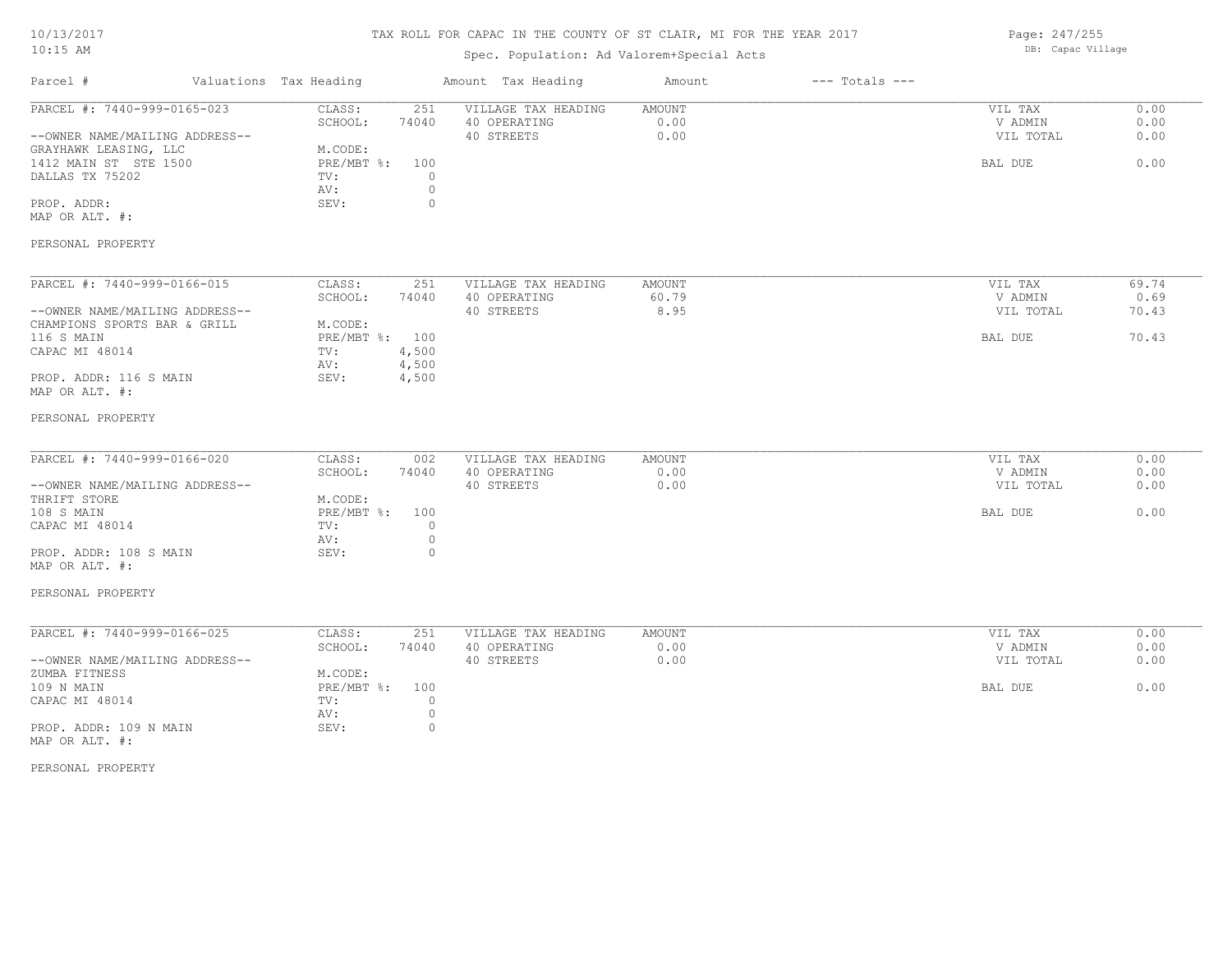### Spec. Population: Ad Valorem+Special Acts

Parcel # Valuations Tax Heading Amount Tax Heading Amount --- Totals ---PROP. ADDR: SEV: 0 SAINT LOUIS MO 63101 AV: 0<br>SEV: 0 1010 PINE 9E-L-01 TV: 0 PROPERTY TAX DEPT. PRESMBT %: 100 BAL DUE 0.00 WAYPORT, INC<br>
PROPERTY TAX DEPT.<br>
PRE/MBT %: 100 --OWNER NAME/MAILING ADDRESS-- 40 STREETS 0.00 VIL TOTAL 0.00 SCHOOL: 74040 40 OPERATING 0.00 V ADMIN 0.00 PARCEL #: 7440-999-0167-010 CLASS: 251 VILLAGE TAX HEADING AMOUNT AUGUST 20.00 VIL TAX 0.00<br>SCHOOL: 74040 40 OPERATING 0.00 0.00 VADMIN 0.00  $\mathcal{L}_\mathcal{L} = \mathcal{L}_\mathcal{L} = \mathcal{L}_\mathcal{L} = \mathcal{L}_\mathcal{L} = \mathcal{L}_\mathcal{L} = \mathcal{L}_\mathcal{L} = \mathcal{L}_\mathcal{L} = \mathcal{L}_\mathcal{L} = \mathcal{L}_\mathcal{L} = \mathcal{L}_\mathcal{L} = \mathcal{L}_\mathcal{L} = \mathcal{L}_\mathcal{L} = \mathcal{L}_\mathcal{L} = \mathcal{L}_\mathcal{L} = \mathcal{L}_\mathcal{L} = \mathcal{L}_\mathcal{L} = \mathcal{L}_\mathcal{L}$ 

MAP OR ALT. #:

#### PERSONAL PROPERTY

| PARCEL #: 7440-999-0167-020    | CLASS:     | 002   | VILLAGE TAX HEADING | AMOUNT | VIL TAX   | 0.00 |
|--------------------------------|------------|-------|---------------------|--------|-----------|------|
|                                | SCHOOL:    | 74040 | 40 OPERATING        | 0.00   | V ADMIN   | 0.00 |
| --OWNER NAME/MAILING ADDRESS-- |            |       | 40 STREETS          | 0.00   | VIL TOTAL | 0.00 |
| PINKY'S PALACE                 | M.CODE:    |       |                     |        |           |      |
| 108 S MAIN                     | PRE/MBT %: | 100   |                     |        | BAL DUE   | 0.00 |
| CAPAC MI 48014                 | TV:        |       |                     |        |           |      |
|                                | AV:        |       |                     |        |           |      |
| PROP. ADDR: 108 S MAIN         | SEV:       |       |                     |        |           |      |
| MAP OR ALT. #:                 |            |       |                     |        |           |      |

#### PERSONAL PROPERTY

| PARCEL #: 7440-999-0167-021    | CLASS:     | 251   | VILLAGE TAX HEADING | AMOUNT | VIL TAX   | 7.74 |
|--------------------------------|------------|-------|---------------------|--------|-----------|------|
|                                | SCHOOL:    | 74040 | 40 OPERATING        | 6.75   | V ADMIN   | 0.07 |
| --OWNER NAME/MAILING ADDRESS-- |            |       | 40 STREETS          | 0.99   | VIL TOTAL | 7.81 |
| ANDALOT OF TREASURES           | M.CODE:    |       |                     |        |           |      |
| 108 S MAIN                     | PRE/MBT %: | 100   |                     |        | BAL DUE   | 7.81 |
| CAPAC MI 48014                 | TV:        | 500   |                     |        |           |      |
|                                | AV:        | 500   |                     |        |           |      |
| PROP. ADDR: 108 S MAIN         | SEV:       | 500   |                     |        |           |      |
|                                |            |       |                     |        |           |      |

MAP OR ALT. #:

#### PERSONAL PROPERTY

| PARCEL #: 7440-999-0168-000    | CLASS:         | 002   | VILLAGE TAX HEADING | AMOUNT | VIL TAX   | 0.00 |
|--------------------------------|----------------|-------|---------------------|--------|-----------|------|
|                                | SCHOOL:        | 74040 | 40 OPERATING        | 0.00   | V ADMIN   | 0.00 |
| --OWNER NAME/MAILING ADDRESS-- |                |       | 40 STREETS          | 0.00   | VIL TOTAL | 0.00 |
| PRECEDENCE INDUSTRIAL, LLC     | M.CODE:        |       |                     |        |           |      |
| EBAY STORE THE                 | PRE/MBT %: 100 |       |                     |        | BAL DUE   | 0.00 |
| KYLE SCHIEWECK                 | TV:            |       |                     |        |           |      |
| 122 N MAIN ST                  | AV:            |       |                     |        |           |      |
| CAPAC MI 48014                 | SEV:           |       |                     |        |           |      |

MAP OR ALT. #: PROP. ADDR: 122 N MAIN ST

PERSONAL PROPERTY

Page: 248/255 DB: Capac Village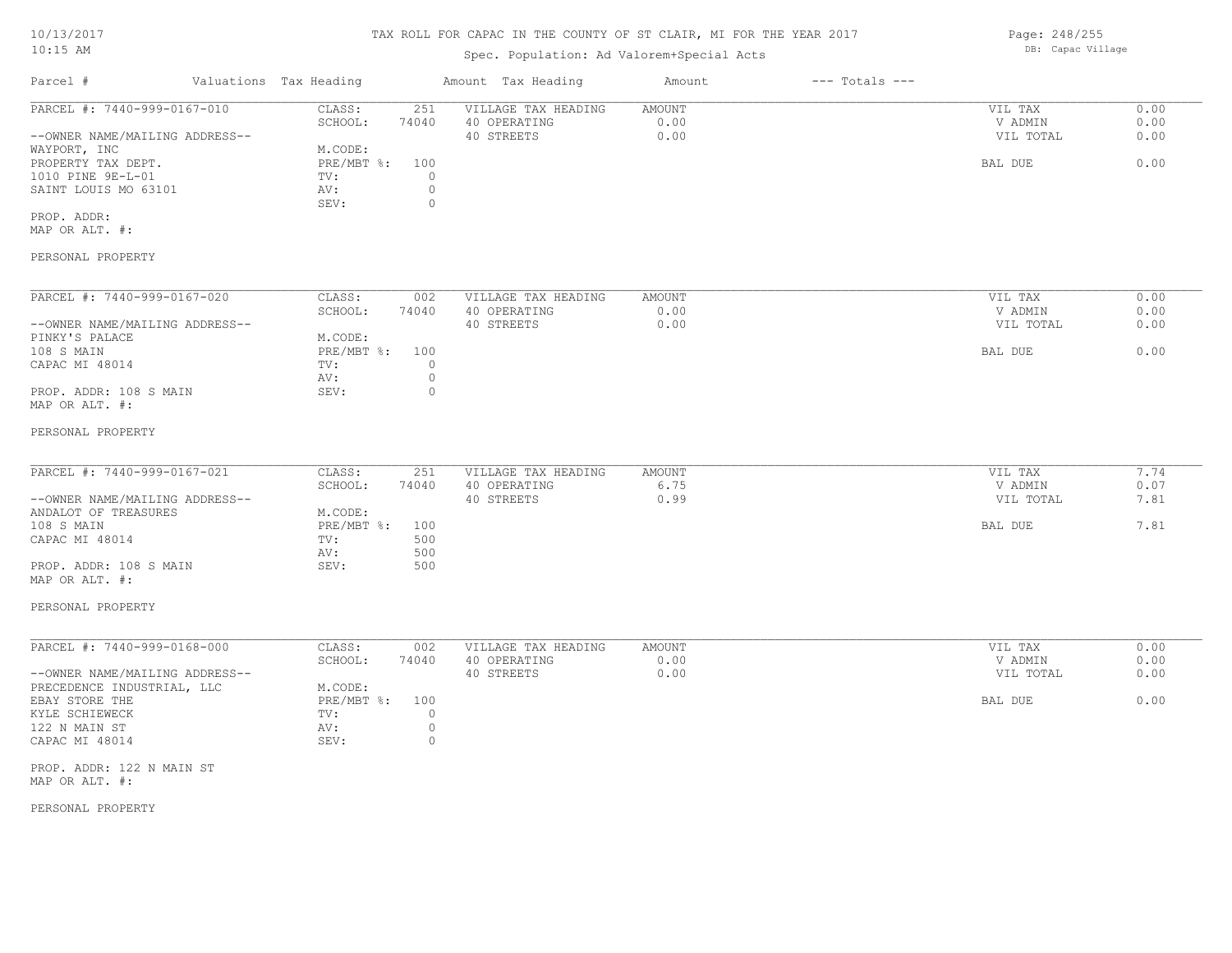# TAX ROLL FOR CAPAC IN THE COUNTY OF ST CLAIR, MI FOR THE YEAR 2017

# Spec. Population: Ad Valorem+Special Acts

Page: 249/255 DB: Capac Village

| Parcel #                                                                                                                                                                                         | Valuations Tax Heading                                                                                                   | Amount Tax Heading                                | Amount                        | $---$ Totals $---$ |                                                             |                                                   |
|--------------------------------------------------------------------------------------------------------------------------------------------------------------------------------------------------|--------------------------------------------------------------------------------------------------------------------------|---------------------------------------------------|-------------------------------|--------------------|-------------------------------------------------------------|---------------------------------------------------|
| PARCEL #: 7440-999-0168-010<br>--OWNER NAME/MAILING ADDRESS--<br>XEROX FINANCIAL SERVICES LLC<br>P.O. BOX 909<br>WEBSTER NY 14580<br>PROP. ADDR:<br>MAP OR ALT. #:                               | CLASS:<br>251<br>SCHOOL:<br>74040<br>M.CODE:<br>PRE/MBT %:<br>100<br>$\circ$<br>TV:<br>AV:<br>$\circ$<br>$\circ$<br>SEV: | VILLAGE TAX HEADING<br>40 OPERATING<br>40 STREETS | <b>AMOUNT</b><br>0.00<br>0.00 |                    | VIL TAX<br>V ADMIN<br>VIL TOTAL<br>BAL DUE                  | 0.00<br>0.00<br>0.00<br>0.00                      |
| PERSONAL PROPERTY                                                                                                                                                                                |                                                                                                                          |                                                   |                               |                    |                                                             |                                                   |
| PARCEL #: 7440-999-0168-015<br>--OWNER NAME/MAILING ADDRESS--<br>NIELSEN AUDIO, INC.<br>RYAN, LLC<br>P.O. BOX 4900 DEPT.380<br>SCOTTSDALE AZ 85261                                               | CLASS:<br>251<br>SCHOOL:<br>74040<br>M.CODE:<br>$PRE/MBT$ $\div$<br>100<br>TV:<br>0<br>$\circ$<br>AV:<br>SEV:<br>$\circ$ | VILLAGE TAX HEADING<br>40 OPERATING<br>40 STREETS | AMOUNT<br>0.00<br>0.00        |                    | VIL TAX<br>V ADMIN<br>VIL TOTAL<br>BAL DUE                  | 0.00<br>0.00<br>0.00<br>0.00                      |
| PROP. ADDR:<br>MAP OR ALT. #:<br>PERSONAL PROPERTY                                                                                                                                               |                                                                                                                          |                                                   |                               |                    |                                                             |                                                   |
| PARCEL #: 7440-999-0168-020<br>--OWNER NAME/MAILING ADDRESS--<br>FRONNEY'S<br>3433 S CAPAC RD<br>CAPAC MI 48014<br>PROP. ADDR: 3433 S CAPAC RD<br>MAP OR ALT. #:<br>PERSONAL PROPERTY            | CLASS:<br>251<br>SCHOOL:<br>74040<br>M.CODE:<br>PRE/MBT %: 100<br>TV:<br>117,600<br>117,600<br>AV:<br>SEV:<br>117,600    | VILLAGE TAX HEADING<br>40 OPERATING<br>40 STREETS | AMOUNT<br>1,588.83<br>234.11  |                    | VIL TAX<br>V ADMIN<br>VIL TOTAL<br>V PD 09/18/17<br>BAL DUE | 1,822.94<br>18.22<br>1,841.16<br>1,841.16<br>0.00 |
| PARCEL #: 7440-999-0168-025<br>--OWNER NAME/MAILING ADDRESS--<br>MOUNTS OF DISTINCTION<br>15085 IMLAY CITY RD<br>CAPAC MI 48014<br>PROP. ADDR: 114 S MAIN<br>MAP OR ALT. #:<br>PERSONAL PROPERTY | CLASS:<br>251<br>SCHOOL:<br>74040<br>M.CODE:<br>PRE/MBT %:<br>100<br>TV:<br>600<br>600<br>AV:<br>SEV:<br>600             | VILLAGE TAX HEADING<br>40 OPERATING<br>40 STREETS | AMOUNT<br>8.10<br>1.19        |                    | VIL TAX<br>V ADMIN<br>VIL TOTAL<br>BAL DUE                  | 9.29<br>0.09<br>9.38<br>9.38                      |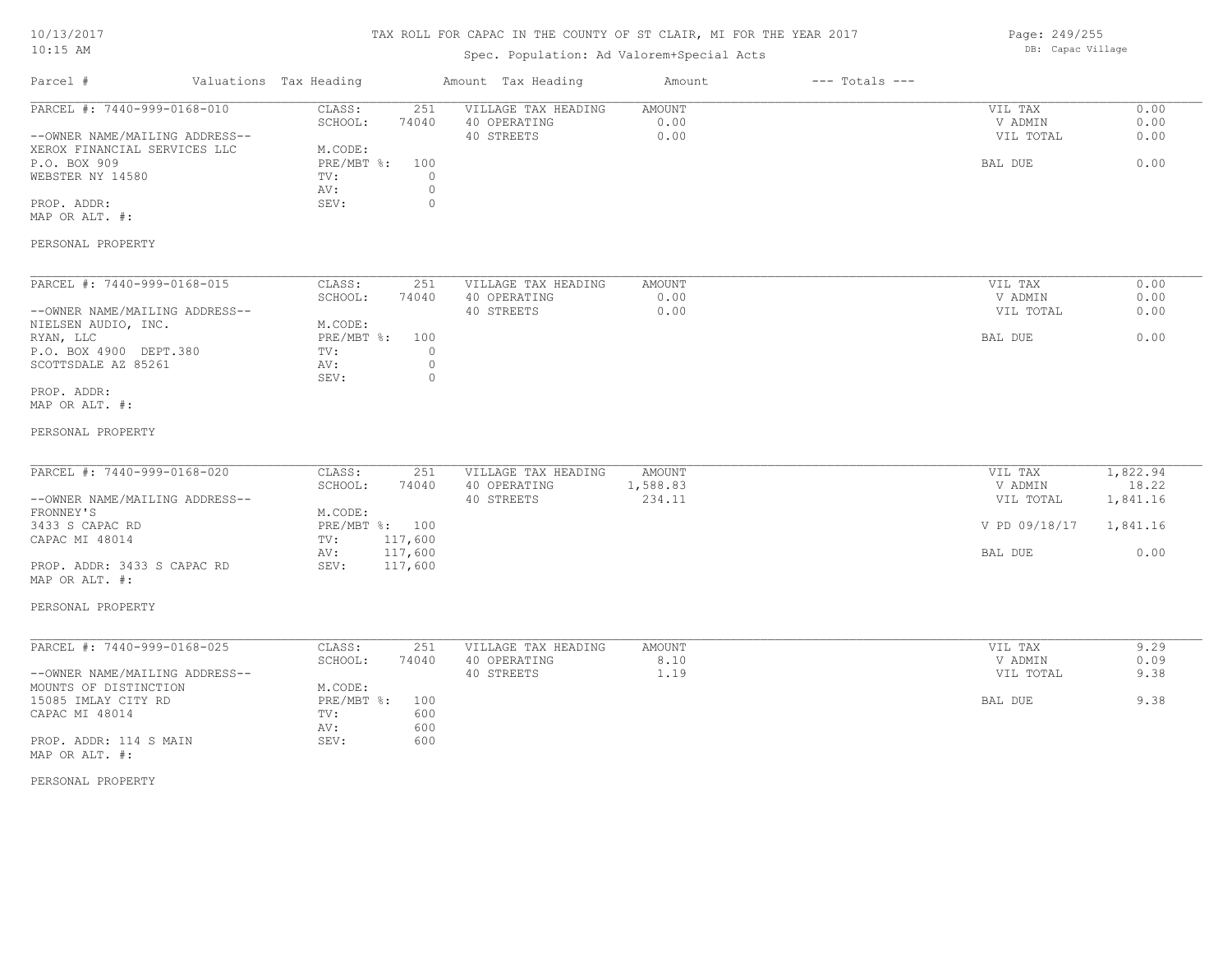# TAX ROLL FOR CAPAC IN THE COUNTY OF ST CLAIR, MI FOR THE YEAR 2017

# Spec. Population: Ad Valorem+Special Acts

| Parcel #                       | Valuations Tax Heading |       | Amount Tax Heading  | Amount | $---$ Totals $---$ |           |      |
|--------------------------------|------------------------|-------|---------------------|--------|--------------------|-----------|------|
| PARCEL #: 7440-999-0168-026    | CLASS:                 | 251   | VILLAGE TAX HEADING | AMOUNT |                    | VIL TAX   | 0.00 |
|                                | SCHOOL:                | 74040 | 40 OPERATING        | 0.00   |                    | V ADMIN   | 0.00 |
| --OWNER NAME/MAILING ADDRESS-- |                        |       | 40 STREETS          | 0.00   |                    | VIL TOTAL | 0.00 |
| RUG DOCTOR LLC                 | M.CODE:                |       |                     |        |                    |           |      |
| TAX DEPT.                      | $PRE/MBT$ %:           | 100   |                     |        |                    | BAL DUE   | 0.00 |
| 4701 OLD SHEPARD PLACE         | TV:                    |       |                     |        |                    |           |      |
| PLANO TX 75093                 | AV:                    |       |                     |        |                    |           |      |
|                                | SEV:                   |       |                     |        |                    |           |      |
| PROP. ADDR:                    |                        |       |                     |        |                    |           |      |

MAP OR ALT. #:

### PERSONAL PROPERTY

| PARCEL #: 7440-999-0168-027     | CLASS:       | 251    | VILLAGE TAX HEADING | AMOUNT    | VIL TAX       | 1,489.66 |
|---------------------------------|--------------|--------|---------------------|-----------|---------------|----------|
|                                 | SCHOOL:      | 74040  | 40 OPERATING        | ., 298.35 | V ADMIN       | 14.89    |
| --OWNER NAME/MAILING ADDRESS--  |              |        | 40 STREETS          | 191.31    | VIL TOTAL     | 1,504.55 |
| LASALLE SYSTEMS LEASING, INC.   | M.CODE:      |        |                     |           |               |          |
| ADVANCE PROPERTY TAX COMPLIANCE | $PRE/MBT$ %: | 100    |                     |           | V PD 09/06/17 | 1,504.55 |
| 1611 N. INTERSTATE 35E STE 428  | TV:          | 96,100 |                     |           |               |          |
| CARROLLTON TX 75006             | AV:          | 96,100 |                     |           | BAL DUE       | 0.00     |
|                                 | SEV:         | 96,100 |                     |           |               |          |
| PROP. ADDR:                     |              |        |                     |           |               |          |

#### MAP OR ALT. #:

#### PERSONAL PROPERTY

| PARCEL #: 7440-999-0169-005    | CLASS:       | 251   | VILLAGE TAX HEADING | AMOUNT | VIL TAX   | 0.00 |
|--------------------------------|--------------|-------|---------------------|--------|-----------|------|
|                                | SCHOOL:      | 74040 | 40 OPERATING        | 0.00   | V ADMIN   | 0.00 |
| --OWNER NAME/MAILING ADDRESS-- |              |       | 40 STREETS          | 0.00   | VIL TOTAL | 0.00 |
| CONOPCO, INC                   | M.CODE:      |       |                     |        |           |      |
| PROPERTY TAX DEPT.             | $PRE/MBT$ %: | 100   |                     |        | BAL DUE   | 0.00 |
| P.O. BOX 339                   | TV:          |       |                     |        |           |      |
| ISELIN NJ 08830                | AV:          |       |                     |        |           |      |
|                                | SEV:         |       |                     |        |           |      |

#### MAP OR ALT. #: PROP. ADDR:

#### PERSONAL PROPERTY

| PARCEL #: 7440-999-0169-010         | CLASS:     | 351   | VILLAGE TAX HEADING | AMOUNT | VIL TAX   | 0.00 |
|-------------------------------------|------------|-------|---------------------|--------|-----------|------|
|                                     | SCHOOL:    | 74040 | 40 OPERATING        | 0.00   | V ADMIN   | 0.00 |
| --OWNER NAME/MAILING ADDRESS--      |            |       | 40 STREETS          | 0.00   | VIL TOTAL | 0.00 |
| CATERPILLAR FINANCIAL SERVICES CORP | M.CODE:    |       |                     |        |           |      |
| TAX DEPARTMENT                      | PRE/MBT %: | 100   |                     |        | BAL DUE   | 0.00 |
| 2120 WEST END AVE                   | TV:        |       |                     |        |           |      |
| NASHVILLE TN 37203                  | AV:        |       |                     |        |           |      |
|                                     | SEV:       |       |                     |        |           |      |
| PROP. ADDR: 3191 S CAPAC RD         |            |       |                     |        |           |      |

MAP OR ALT. #:

#### PERSONAL PROPERTY

Page: 250/255 DB: Capac Village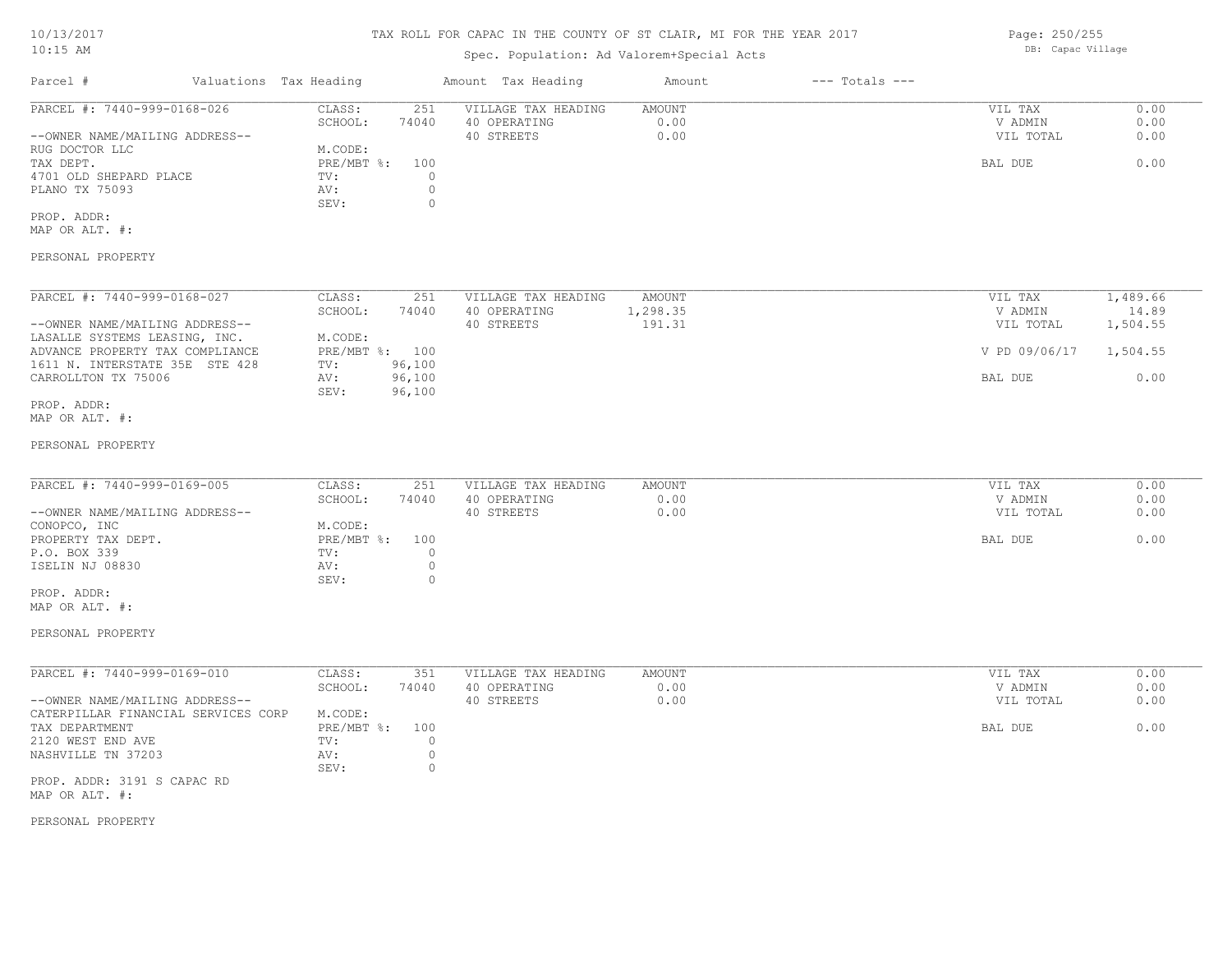# TAX ROLL FOR CAPAC IN THE COUNTY OF ST CLAIR, MI FOR THE YEAR 2017

# Spec. Population: Ad Valorem+Special Acts

Page: 251/255 DB: Capac Village

| Parcel #                                                                                                                                                                                                                           | Valuations Tax Heading                                           |                                                      | Amount Tax Heading                                | Amount                 | $---$ Totals $---$ |                                            |                              |
|------------------------------------------------------------------------------------------------------------------------------------------------------------------------------------------------------------------------------------|------------------------------------------------------------------|------------------------------------------------------|---------------------------------------------------|------------------------|--------------------|--------------------------------------------|------------------------------|
| PARCEL #: 7440-999-0200-000<br>--OWNER NAME/MAILING ADDRESS--                                                                                                                                                                      | CLASS:<br>SCHOOL:                                                | 251<br>74040                                         | VILLAGE TAX HEADING<br>40 OPERATING<br>40 STREETS | AMOUNT<br>0.00<br>0.00 |                    | VIL TAX<br>V ADMIN<br>VIL TOTAL            | 0.00<br>0.00<br>0.00         |
| HORTMARK<br>302 S MAIN ST<br>CAPAC MI 48014<br>PROP. ADDR: 302 S MAIN<br>MAP OR ALT. #:                                                                                                                                            | M.CODE:<br>PRE/MBT %:<br>TV:<br>AV:<br>SEV:                      | 100<br>0<br>$\circ$<br>$\circ$                       |                                                   |                        |                    | BAL DUE                                    | 0.00                         |
| PERSONAL PROPERTY                                                                                                                                                                                                                  |                                                                  |                                                      |                                                   |                        |                    |                                            |                              |
| PARCEL #: 7440-999-0202-010<br>--OWNER NAME/MAILING ADDRESS--<br>FAMILY DOLLAR #29268<br>CORPORATE TAX CONSULTING<br>P.O. BOX 56018<br>INDIANAPOLIS IN 46256-0018<br>PROP. ADDR: 101 S MAIN<br>MAP OR ALT. #:<br>PERSONAL PROPERTY | CLASS:<br>SCHOOL:<br>M.CODE:<br>PRE/MBT %:<br>TV:<br>AV:<br>SEV: | 251<br>74040<br>100<br>$\circ$<br>$\circ$<br>$\circ$ | VILLAGE TAX HEADING<br>40 OPERATING<br>40 STREETS | AMOUNT<br>0.00<br>0.00 |                    | VIL TAX<br>V ADMIN<br>VIL TOTAL<br>BAL DUE | 0.00<br>0.00<br>0.00<br>0.00 |
| PARCEL #: 7440-999-0202-015<br>--OWNER NAME/MAILING ADDRESS--<br>VENDOR SERVICES CENTER<br>630 N CENTRAL EXPY. STE A<br>PLANO TX 75074<br>PROP. ADDR:<br>MAP OR ALT. #:                                                            | CLASS:<br>SCHOOL:<br>M.CODE:<br>PRE/MBT %:<br>TV:<br>AV:<br>SEV: | 251<br>74040<br>100<br>0<br>$\circ$<br>$\circ$       | VILLAGE TAX HEADING<br>40 OPERATING<br>40 STREETS | AMOUNT<br>0.00<br>0.00 |                    | VIL TAX<br>V ADMIN<br>VIL TOTAL<br>BAL DUE | 0.00<br>0.00<br>0.00<br>0.00 |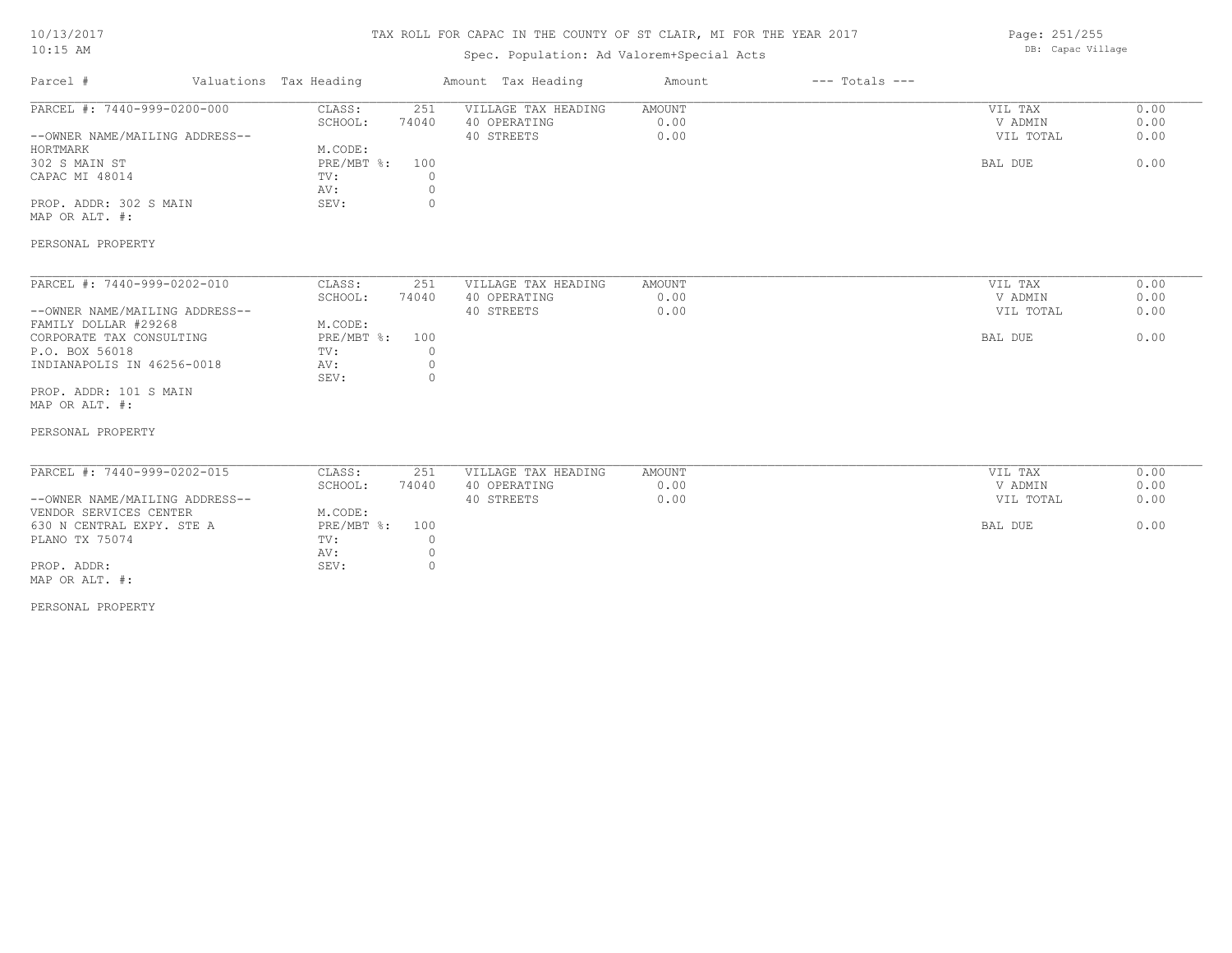# Spec. Population: Ad Valorem+Special Acts

Page: 252/255 DB: Capac Village

| TOTAL ALL DISTRICTS | REAL       | (BAL DUE) | PERSONAL  | (BAL DUE) | EXEMPT  | (BAL DUE) |
|---------------------|------------|-----------|-----------|-----------|---------|-----------|
| PARCEL COUNT        | 801        |           | 113       |           | 59      |           |
| TAXABLE VALUE       | 30,783,920 |           | 3,787,000 |           | $\circ$ |           |
| ASSESSED VALUE      | 39,137,800 |           | 3,787,000 |           | $\circ$ |           |
| SEV VALUE           | 39,137,800 |           | 3,787,000 |           | $\circ$ |           |
| PRE/MBT TAXABLE     | 16,496,116 |           | 2,498,600 |           | $\circ$ |           |
| N PRE/MBT TAXABLE   | 14,287,804 |           | 1,288,400 |           | $\circ$ |           |
| V 40 OPERATING      | 391,334.26 | 37,131.09 | 44,642.59 | 757.90    | 0.00    | 0.00      |
| V 40 STREETS        | 57,660.14  | 5,470.94  | 6,578.06  | 111.65    | 0.00    | 0.00      |
| * SP. ASSESSMENTS   | 2,217.60   | 0.00      | 0.00      | 0.00      | 0.00    | 0.00      |
| V ADMIN FEE         | 4,489.26   | 425.61    | 512.09    | 8.66      | 0.00    | 0.00      |
| V TOTALS            | 455,701.26 | 43,027.64 | 51,732.74 | 878.21    | 0.00    | 0.00      |
| GRAND TOTALS        | 455,701.26 | 43,027.64 | 51,732.74 | 878.21    | 0.00    | 0.00      |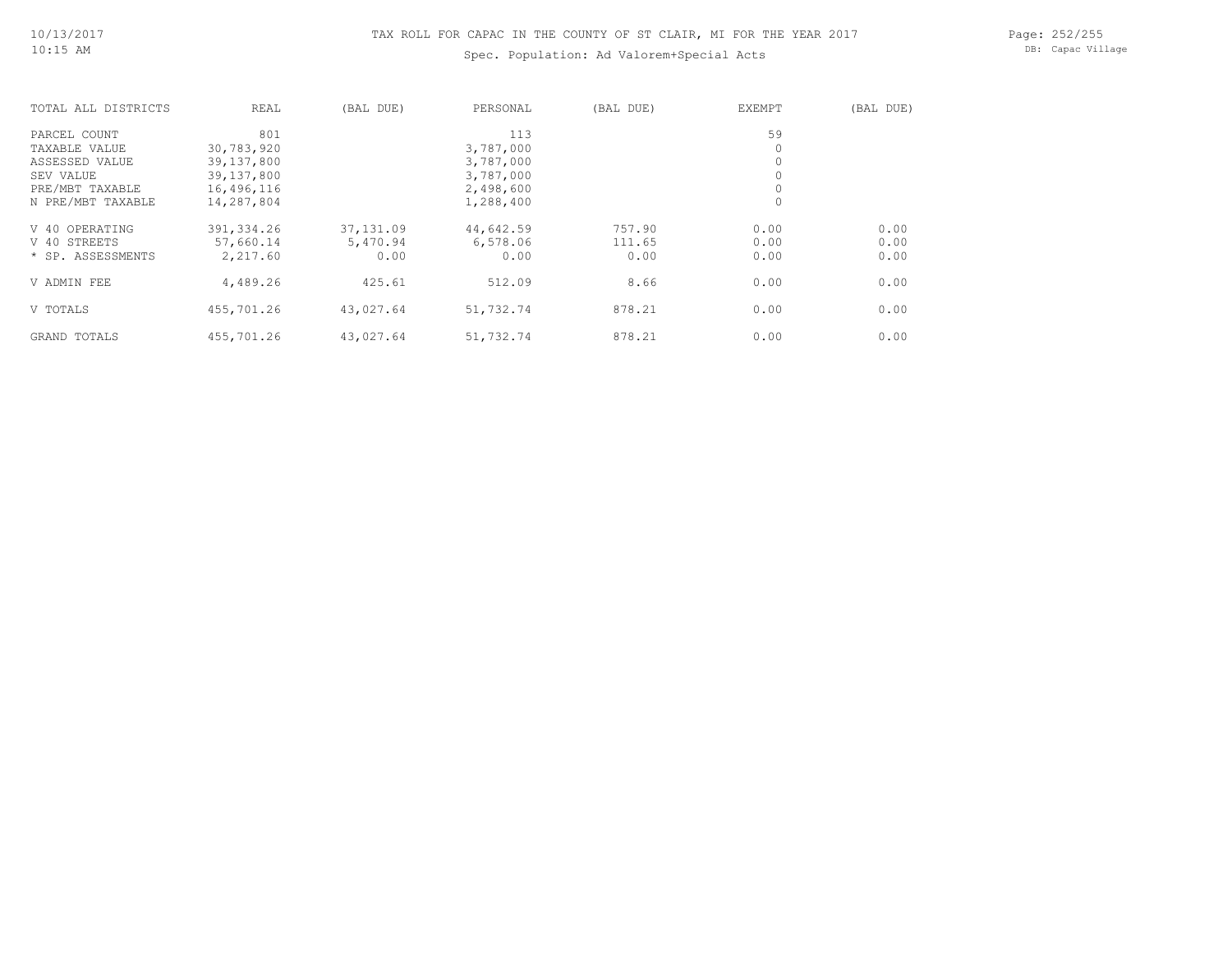# Spec. Population: Ad Valorem+Special Acts

Page: 253/255 DB: Capac Village

| TOTAL ALL DISTRICTS | LEASED LAND | (BAL DUE) | TOTAL      | (BAL DUE) |
|---------------------|-------------|-----------|------------|-----------|
| PARCEL COUNT        | 2.4         |           | 997        |           |
| TAXABLE VALUE       | 143,471     |           | 34,714,391 |           |
| ASSESSED VALUE      | 169,600     |           | 43,094,400 |           |
| SEV VALUE           | 169,600     |           | 43,094,400 |           |
| PRE/MBT TAXABLE     | 49,231      |           | 19,043,947 |           |
| NON PRE/MBT TAXABLE | 94,240      |           | 15,670,444 |           |
| V 40 OPERATING      | 1,938.24    | 173.55    | 437,915.09 | 38,062.54 |
| V 40 STREETS        | 285.52      | 25.56     | 64,523.72  | 5,608.15  |
| * SP. ASSESSMENTS   | 0.00        | 0.00      | 2,217.60   | 0.00      |
| V ADMIN FEE         | 22.13       | 1.97      | 5,023.48   | 436.24    |
| V TOTALS            | 2,245.89    | 201.08    | 509,679.89 | 44,106.93 |
| GRAND TOTALS        | 2,245.89    | 201.08    | 509,679.89 | 44,106.93 |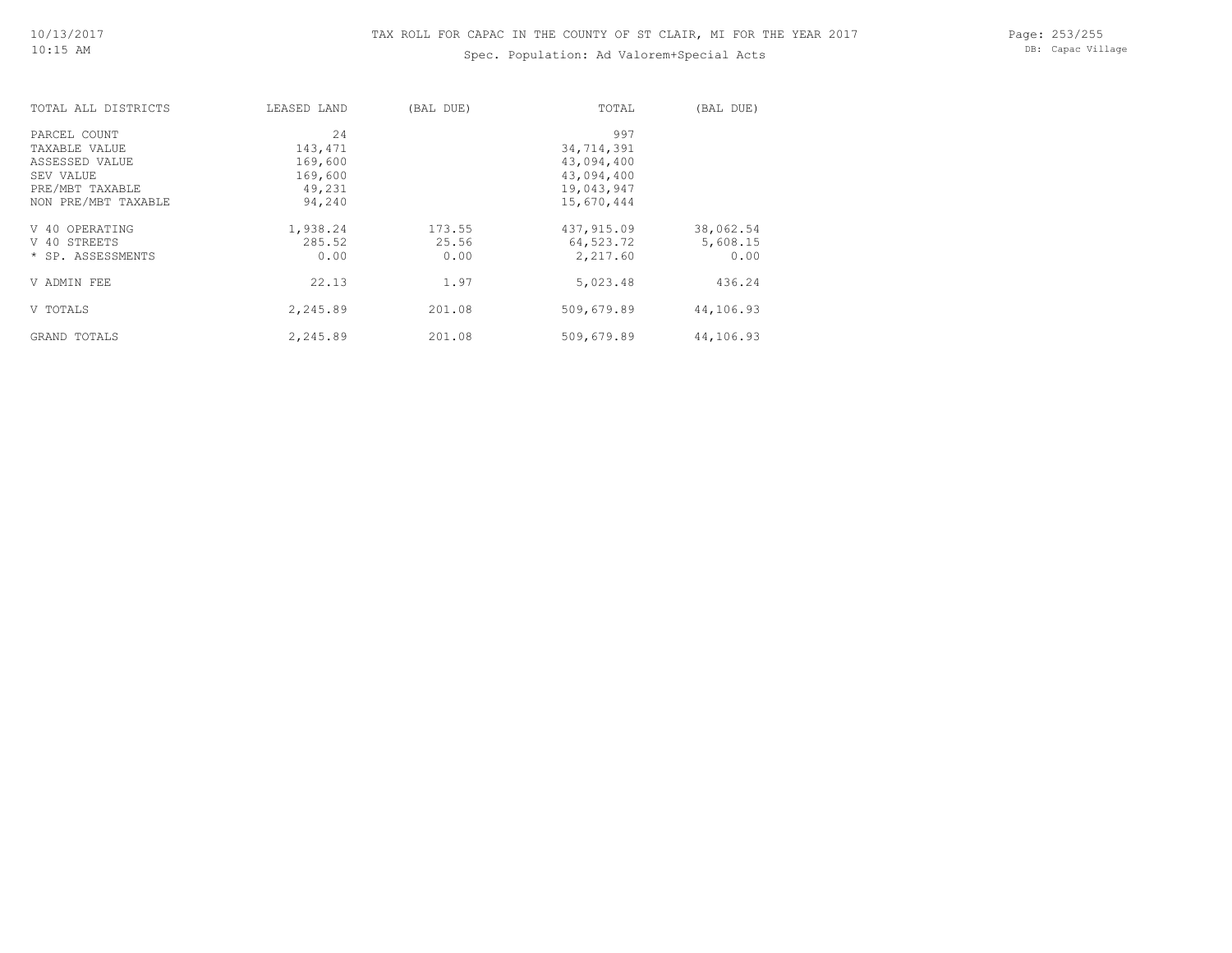#### Page: 254/255 DB: Capac Village

# Spec. Population: Ad Valorem+Special Acts

| SCHOOL DISTRICT 74040       | REAL<br>UNIT 40 | PERSONAL  | EXEMPT | LEASED LAND | TOTAL      |
|-----------------------------|-----------------|-----------|--------|-------------|------------|
| PARCEL COUNT                | 801             | 113       | 59     | 24          | 997        |
| TAXABLE VALUE               | 30,783,920      | 3,787,000 |        | 143,471     | 34,714,391 |
| ASSESSED VALUE              | 39,137,800      | 3,787,000 |        | 169,600     | 43,094,400 |
| SEV VALUE                   | 39,137,800      | 3,787,000 |        | 169,600     | 43,094,400 |
| PRE/MBT TAXABLE             | 16,496,116      | 2,498,600 |        | 49,231      | 19,043,947 |
| NON PRE/MBT TAXABLE         | 14,287,804      | 1,288,400 |        | 94,240      | 15,670,444 |
| 40 OPERATING<br>(V)         | 391, 334.26     | 44,642.59 | 0.00   | 1,938.24    | 437,915.09 |
| 40 STREETS<br>(V)           | 57,660.14       | 6,578.06  | 0.00   | 285.52      | 64,523.72  |
| SP. ASSESSMENTS<br>$^{(*)}$ | 2,217.60        | 0.00      | 0.00   | 0.00        | 2,217.60   |
| ADMIN FEE<br>(V)            | 4,489.26        | 512.09    | 0.00   | 22.13       | 5,023.48   |
| TOTALS<br>(V)               | 455,701.26      | 51,732.74 | 0.00   | 2,245.89    | 509,679.89 |
| GRAND TOTALS                | 455,701.26      | 51,732.74 | 0.00   | 2,245.89    | 509,679.89 |